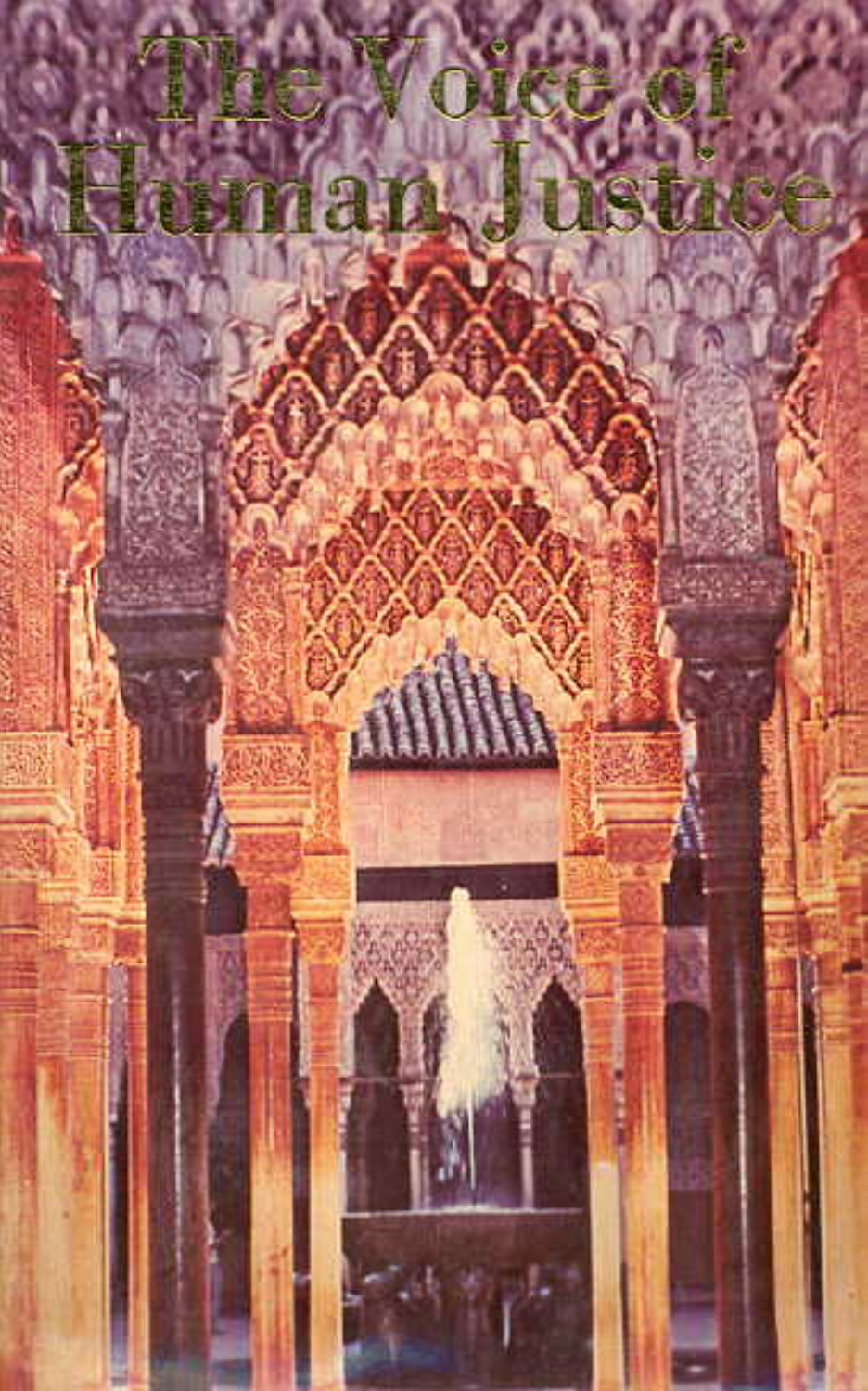### **The Voice of Human Justice**

(Sautu'l 'Adalati'l Insaniyah)

Translator: M Fazel Haq

#### **Contents**

[PUBLISHERS' NOTE](#page-3-0) **[PREFACE](#page-4-0)** [ARABIAN PENINSULA](#page-6-0) [THE COMING OF THE PROPHET](#page-8-0) [A GLANCE OVER HISTORY](#page-11-0) [THE PROPHET AND ABU TALIB](#page-18-0) [THE PROPHET AND ALI](#page-21-0) [ALI IS MY BROTHER](#page-23-0) [THE ATTRIBUTES OF ALI](#page-31-0) [KNOWLEDGE AND SAGACITY OF ALI](#page-50-0) [HUMAN RIGHTS AND ALI](#page-57-0) [POVERTY AND ITS CONSEQUENCES](#page-63-0) [CONDITIONS PRIOR TO ALI](#page-79-0) [RULER IS ONE OF THE PEOPLE](#page-91-0) [FREEDOM AND ITS SOURCES](#page-101-0) [INDIVIDUAL FREEDOM](#page-108-0) [ACCOUNTABILITY](#page-111-0) [HELPING THE NEEDY](#page-122-0) [NEITHER FANATICISM NOR INFALLIBILITY](#page-140-0) [WAR AND PEACE](#page-148-0) [COMBAT OPPRESSION](#page-160-0) [ADMINISTRATION OF ALI](#page-168-0) [U.N.CHARTER OF HUMAN RIGHTS](#page-183-0) [VALUE OF LIFE AND ALI](#page-189-0) [CONDITIONS PREVAILING AFTER ALI](#page-197-0) [THE TWO FAMILIES OF QURAYSH](#page-217-0) [MU`AWIYA AND HIS SUCCESSORS](#page-226-0) [HUSAYN AND YAZID](#page-243-0) [SUPPORTERS OF THE TWO PARTIES](#page-257-0) [MURDERERS OF UTHMAN](#page-285-0) [THE VOLLEY OF CRITICISM](#page-295-0)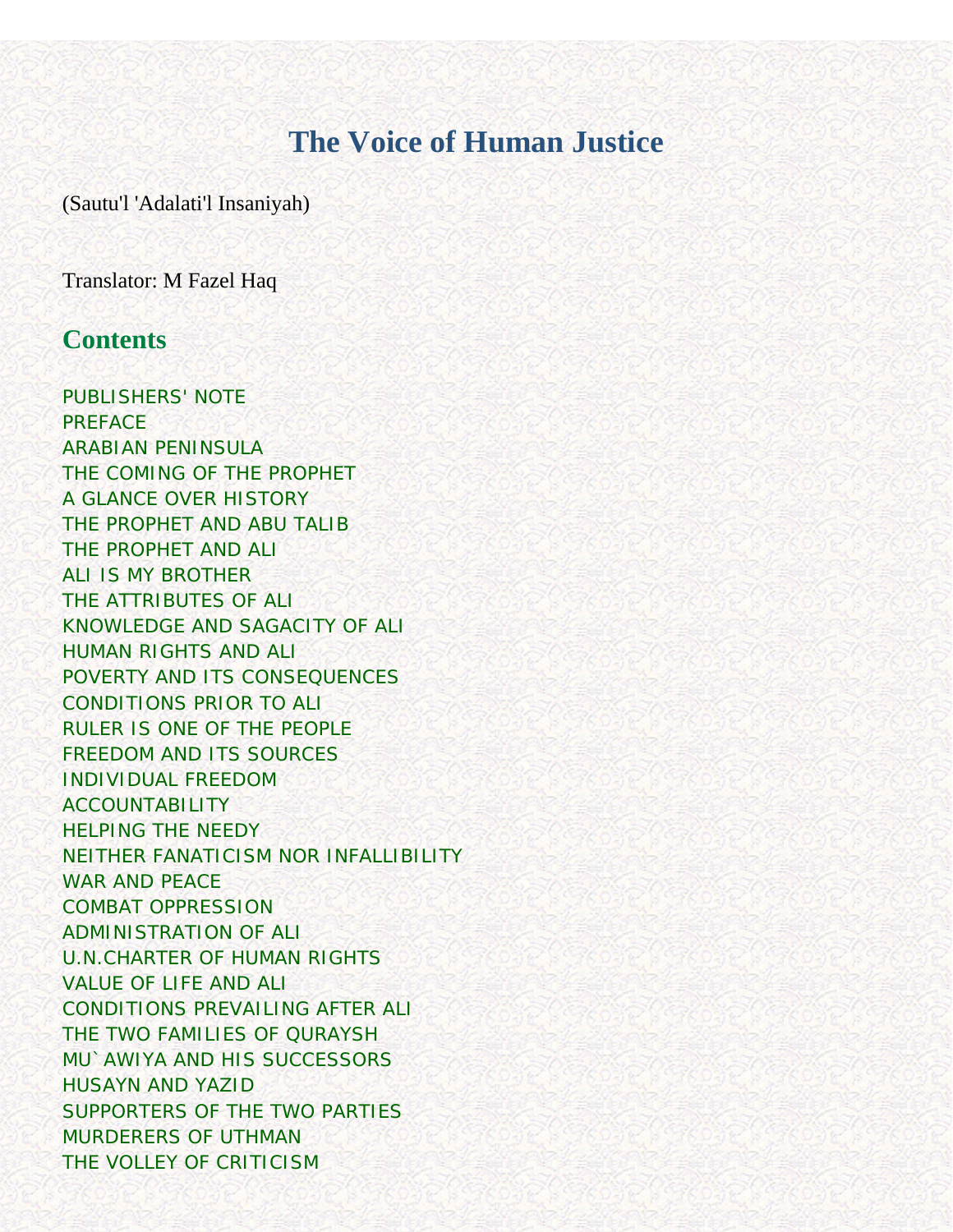[FACTS ABOUT UTHMAN`S MURDER](#page-317-0) [SOME FALSE STATEMENTS](#page-327-0)

A GREAT CONSPIRACY REVOLT AGAINST ALI GOD! BE A WITNESS TWO IMPOSTORS THE DISASTER WAS IT JUSTIFIED? THE DIVINE WILL LET THEM MOURN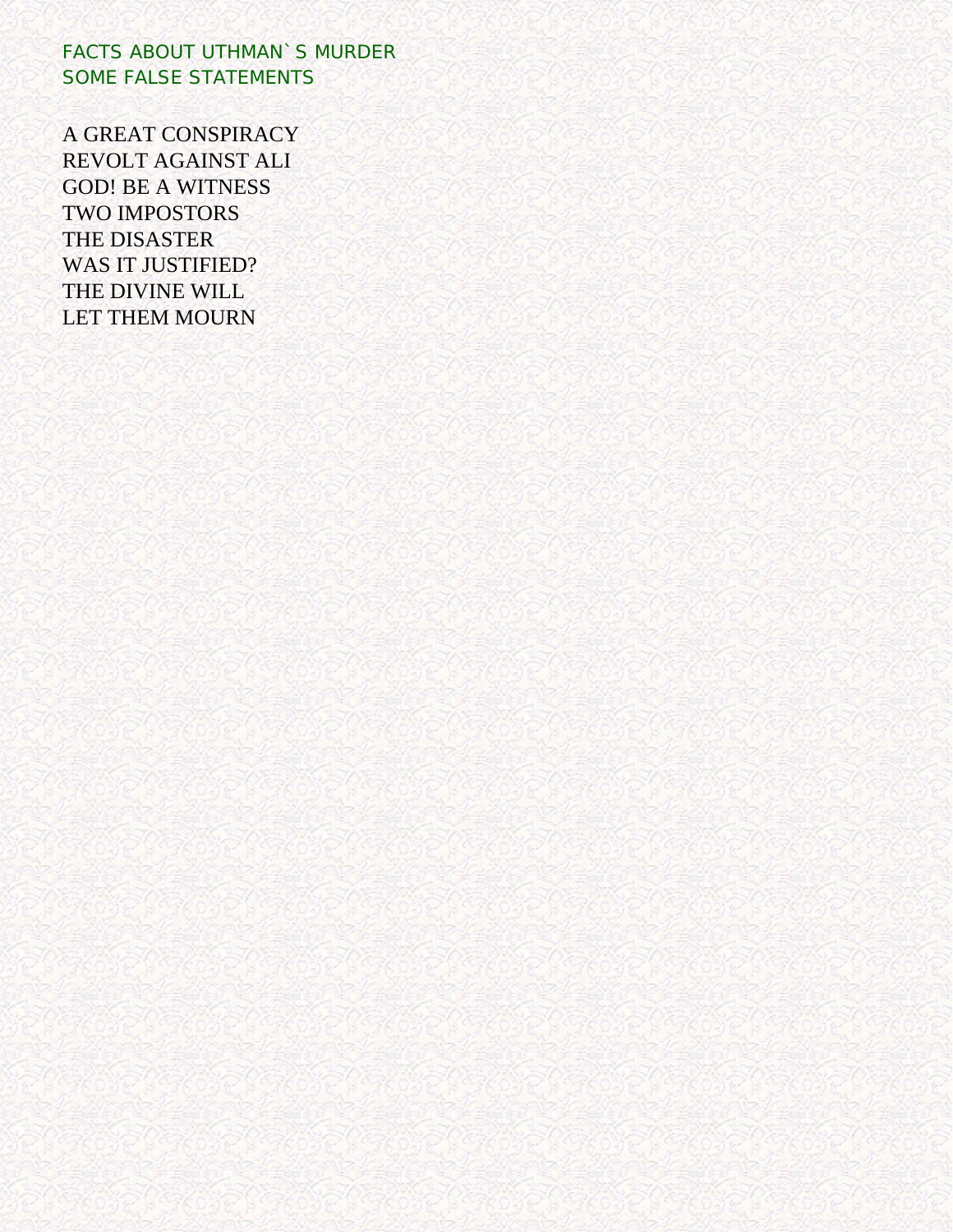# **Publishers' Note**

<span id="page-3-0"></span>The Commander of the Faithful Imam Ali, peace be on him, is the most distinguished personality of Islam after Prophet Muhammad, peace and blessings be on him. His entire life is the life of struggle for the advancement of Islam. He was a great combatant, a great judge, a great philanthropist and the most pious person of his time. Much has been written and continues to be written about the life, character and attributes of Imam Ali. The present book is an English translation of Sautu'l `Adalati'l Insaniyab, the biography of the Imam, written in Arabic by George Jordac, a renowned Christian author of lebanon. It has gained much popularity in the Arab and the Muslim world. Many Muslim and non-Muslim scholars have paid it glowing tributes. The author is an enlightened man of letters and has written the book with perfect sincerity. However, at times, he has said things which do not accord with the facts of history. In such cases necessary clarification has been made in the foot-notes and at places some paragraphs have been deleted altogether. Keeping in view the usefulness and popularity of the Arabic version of this book, the Islamic Seminary is presenting the English version for the English knowing readers. It is hoped that this book will enlighten the mind of our conscientious young generation and will inspire it to form an Islamic social order.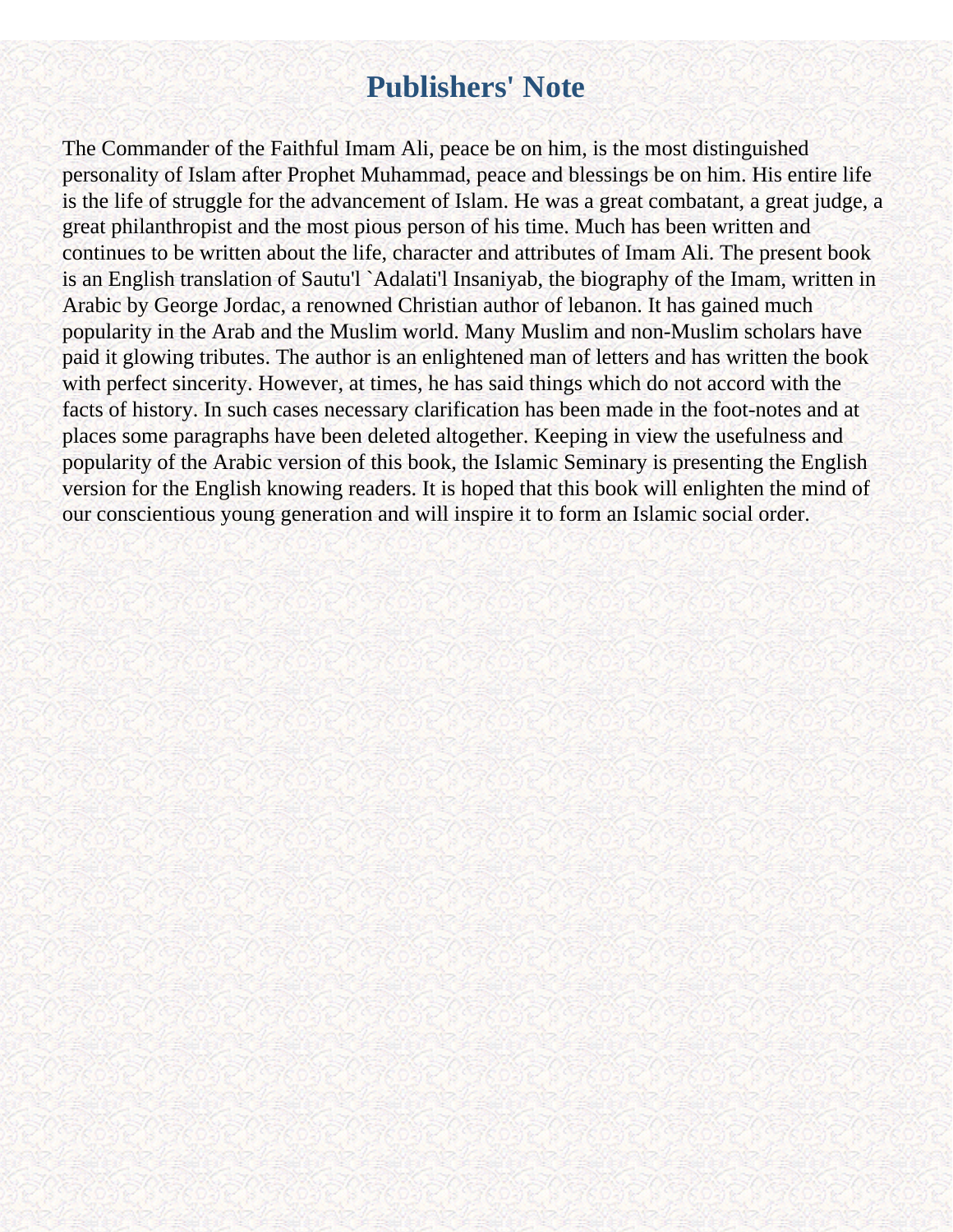#### **Preface**

<span id="page-4-0"></span>The history of great men is a fountain of experience, faith and aspirations for us - a fountain which will never dry up. The great men of the world are like lofty peaks of mountains which we aspire to climb with great eagerness and ardent desire. They are the light-houses which keep darkness away from around us. It is due to the examples set by them that we have gained self-confidence. They have made us hopeful of life, taught us its aim and objects and helped us to avail of its amenities. If these great souls had not been there, we would have fallen prey to despair while combating with the unseen and intellegible forces and would have surrendered ourselves to death. However, the righteous persons have not so far surrendered themselves before despair nor shall they do so in future, because they are entitled to victory and success. This is proved by the fact that in history many persons have been successful and victorious and Ali is one of them. These people who conquered death are always with us. Although time and space separate them from us, neither time prohibits us from hearing their words nor the distance prevents us from seeing their faces. Preface of the first edition of the Arabic version published in 1956. The best proof of what has been said above is the present book. It is the biography of a great man. Although he was born in Arabia his person is not meant for Arabia only. Although the fountains of his kindness and favours sprang from Islam he is not confined to the Muslims. If he had been for the Muslims only a Christian would not have been prompted involuntarily to analyse the events of his life and eulogize like a poet his fascinating judgments, his stupendous feats of valour and interesting incidents of his life. Championship of Ali was not confined to the battle field. He was also matchless in the matter of faith, piety, purity, eloquence, magnanimity, help for the deprived and the oppressed and support for truth. So much so that even after the passage of more than fourteen hundred years his wonderful achievements are a beacon light for us and extremely useful for making our lives sublime. The author has explained the various events in detail and also mentioned at length the views and beliefs of the Imam regarding religious, political, social and financial matters. Furthermore, he has explained the events of the life of Ali with great dexterity and in a manner in which they had not been penned before. No historian or writer, however deft and dexterous he may be, can draw a true picture of the Commander of the Faithful even in a thousand pages, nor can he explain the dreadful events which took place in his time. The things which this wonderful and unmatched person thought of, and acted upon, had not till then been seen or heard by anyone. They are more than a historian can cover even in a very detailed treatise. Hence, whatever picture of Ali is described by a writer will inevitably be incomplete. However, the object of an author in writing a book like this is to collect the details of the actions and words of the Commander of the Faithful from all possible sources and to ponder over them very carefully and then to present them in such a way that it may be possible to see a glimpse of the Imam as he was. This is what the author has done in this book. I am sure that George Jordac, a research scholar and an unbiased person as he is, has been successful in describing the life of the Imam to a large extent and those who read it will be obliged to say that it is the biography of a person who was second to the Prophet of Islam.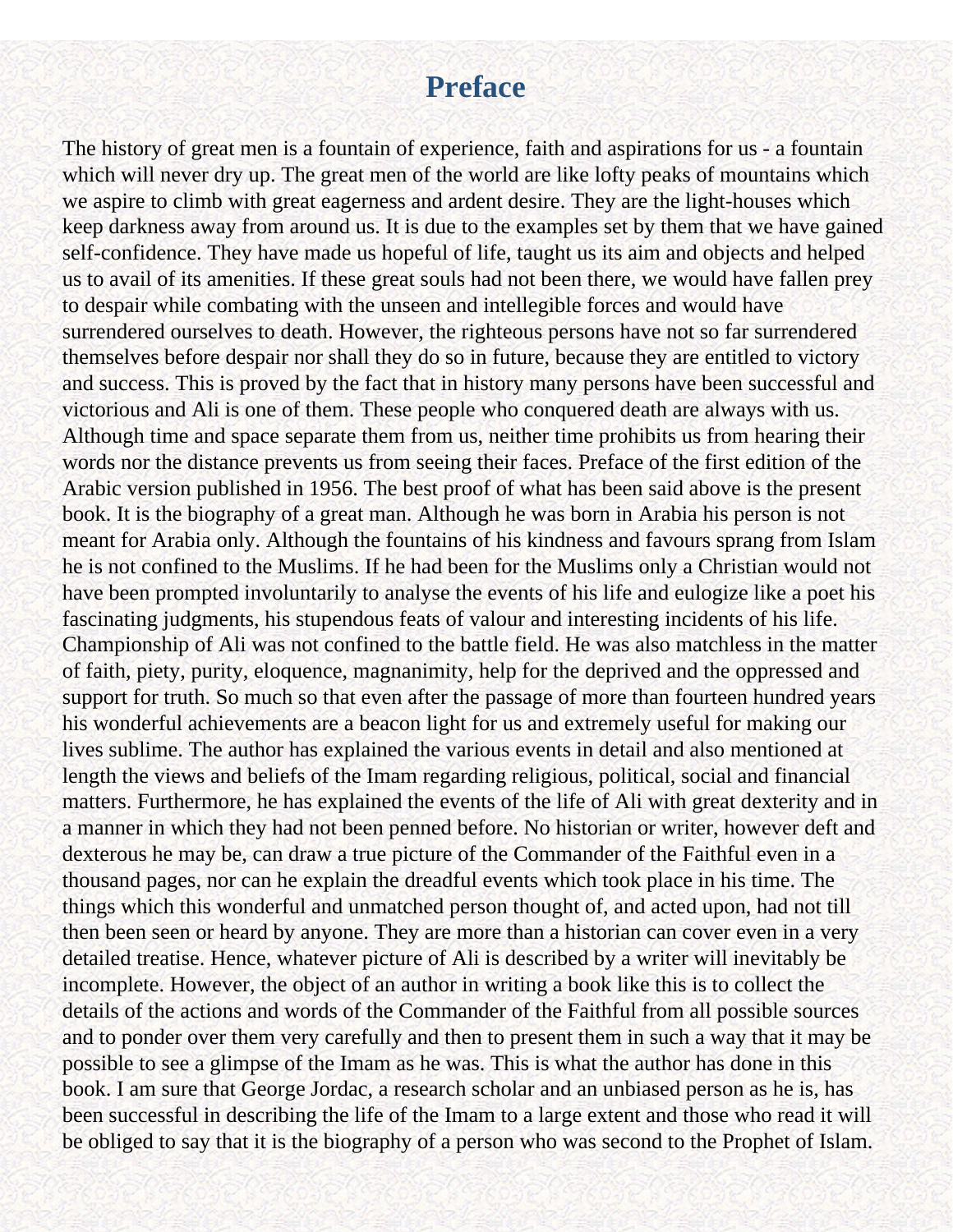#### **Michael Na'imah**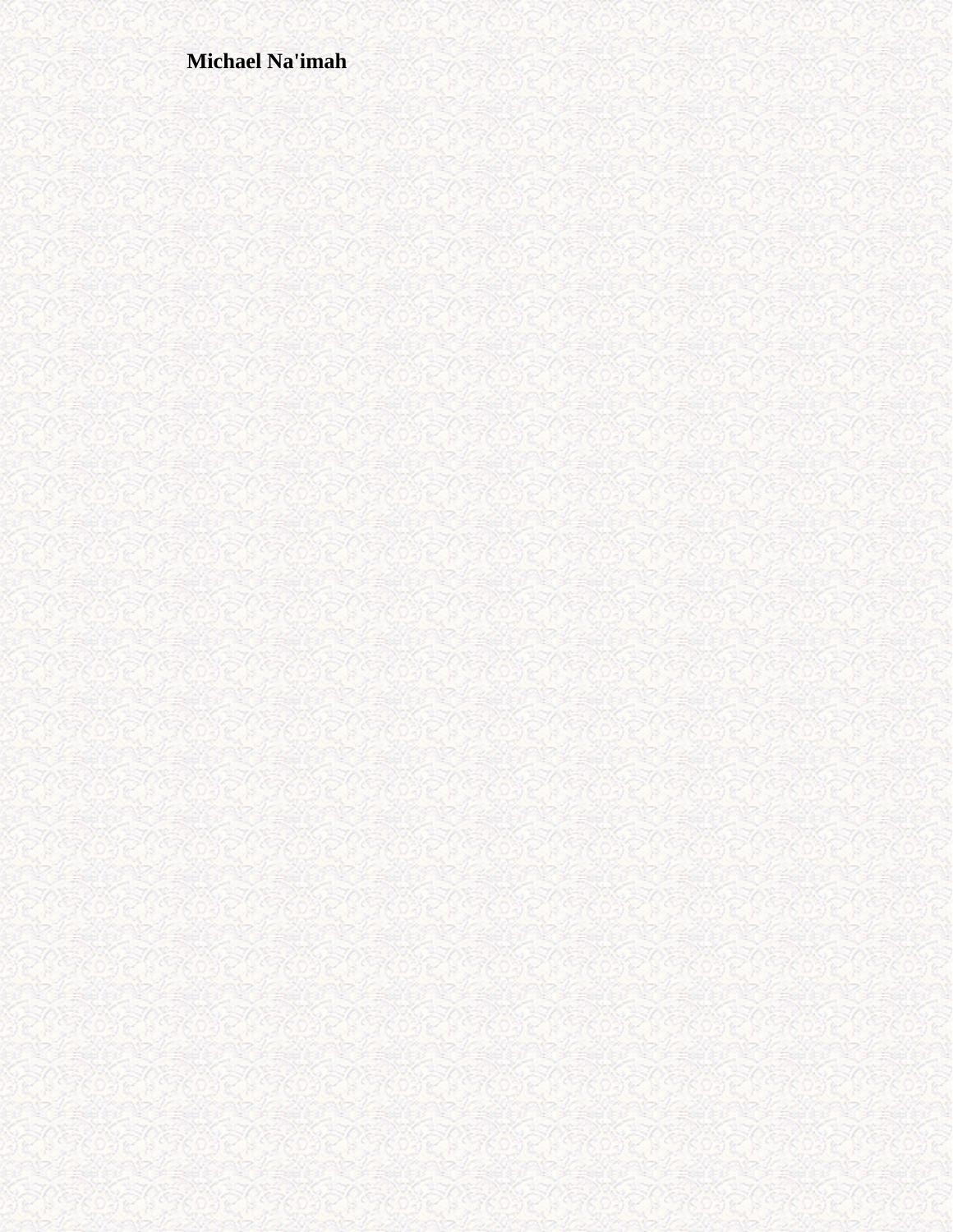## **Arabian Peninsula**

<span id="page-6-0"></span>The territory of Arabia is very wonderful and miraculous and it will retain this characteristic even in future. It contains very large deserts. If these deserts had not been devoid of rains and had been green and fertile this land would have fed the hungry and clothed the naked of the world. However, unfortunately Arabia has always remained a desert. It contains vast areas comprising mounds of sand, small and dry hills and stony tracts, which are neither cultivable nor habitable. If farming had been possible this region would have been thickly populated, but the position is otherwise. Although this territory is surrounded by sea on three sides, the rains are very scanty and it is very hot during summer. It also rains in some areas which makes the atmosphere somewhat cool. However, when the scorching wind blows it is so hot that trees and plants become dry and even the animals die of heat. The Arab poets liken zephyr, which always blows from the eastern side, with the breeze of Paradise. There are no perennial rivers in Arabia. However, as and when rains come and the streams begin to flow, the people avail of the opportunity and store water by constructing dams. This water suffices only for some time. Camel is the typical animal of Arabia which enjoys a distinguished position as compared with the animals found in other regions. The Almighty God has given it long legs so that it may cover long distance easily and may not get weary in the dreary deserts. Its hooves are also such that its feet do not get thrust into the sand. It also possesses sufficient stamina to cross the difficult and strong paths and can tolerate heat as well as thirst. God has given it an extraordinary stomach in which it can store water to suffice for many days and as and when water is not available its owner also takes out water somehow from its stomach for his personal use. The Arabs have given the camel thousands of names. Vegetation is very rare in this territory. Some thorny bushes grow but they too are withered on account of shortage of water and severe heat. The dwellings of the people are usually tents which cannot protect them either from the scorching winds or from the heat of the sun. In fact there is no difference between living in these tents and living under the sky. For these reasons its population is scanty and scattered. The people of Arabia do not usually live at one place permanently but shift from place to place. The staple food of the Arabs is dried palm-dates. To this is added the meat of the camels and the hunted animals. On account of their spending their lives permanently in the deserts warfare and bloodshed have become a part of their nature. It is so hot in the desert and valleys of the Arabian Peninsula that the earth accumulates sufficient heat to enable the people to roast the animals on the sand. Similar deserts replete with sand, scanty and scattered population and uniformity of conditions are very tiresome things and make life unpleasant. Aspiration and hope which are the capital of happy life do not exist anywhere in this desert. In such difficult circumstances and with such uniform life it was not possible for the nomadic Arabs to become acquainted with the vicissitudes of life and the various ways and manners of the other people of the world. Existence of righteousness and piety which make the heart of man accept faith cannot be imagined in a barren land. Such qualities develop in green and fertile lands and not in stony and dry areas. They develop in persons who are endowed with blessings of all kinds and not in the hearts of those who are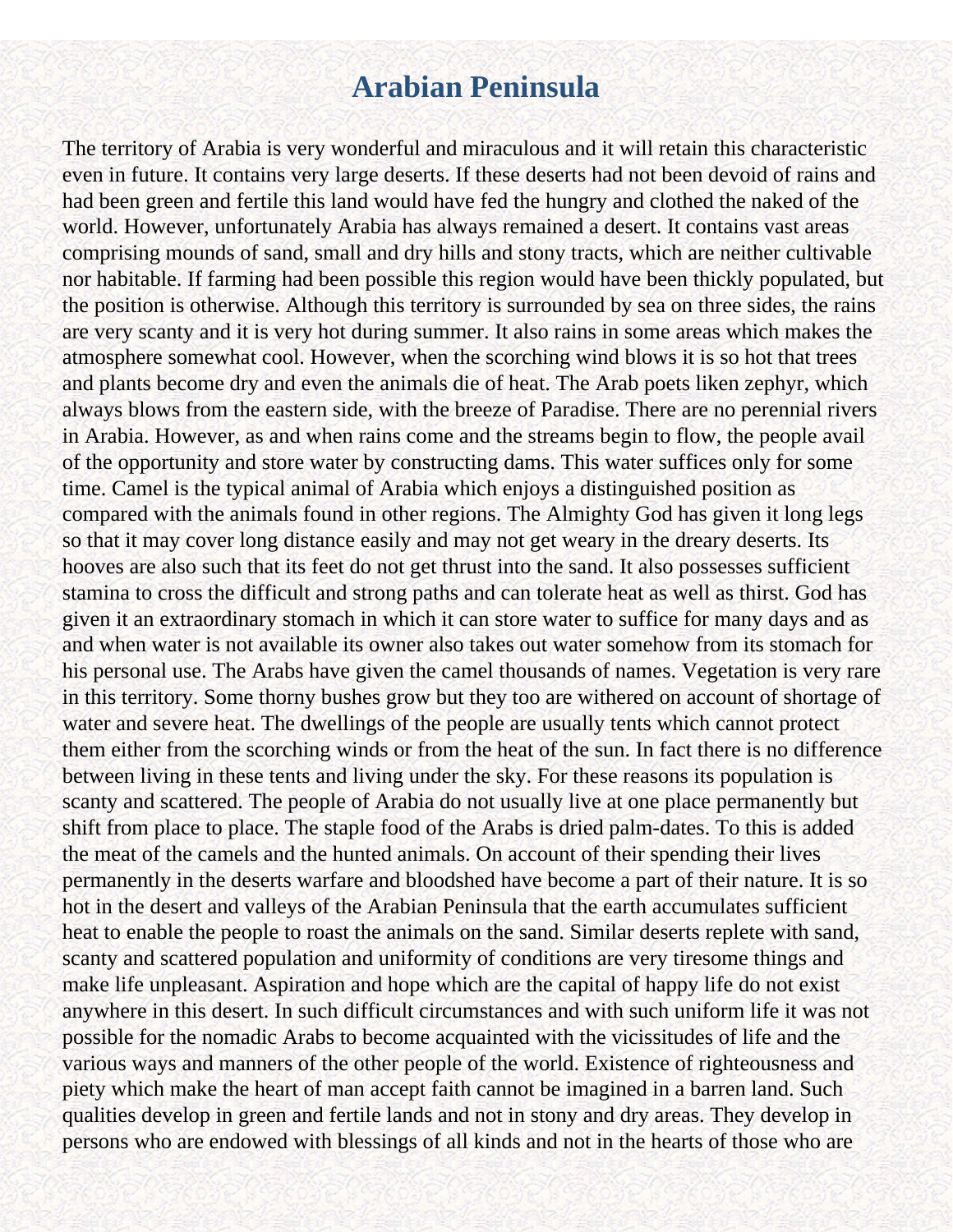devoid of them. A few small towns and settlements of those times were not very significant, firstly because their number was very small and secondly their position was no better than a few tents pitched in a barren desert, which had to suffer the onslaught of unfavourable winds. Of course, in taif and Madina better means of livelihood were available. As regards Mecca it was an idol-temple. Its residents were tradesmen in whose eyes one dinar was more valuable than the life of a human being. A life of poverty and indigence in a desert burning like hell with the present full of despair and the future without any hope- this was the condition of what was called the Arabian Peninsula. What is surprising is this that although there are many lands adjacent to Arabia which are fertile and contain all amenities of life, there were people who ignored all these facilities and preferred to lead a miserable life in this barren land. They, therefore, never thought of stepping out of this desert. And what is more surprising is the people there considered their homeland to be superior to the entire remaining world. They neither wanted to leave it, nor desired to choose another place as their homeland. This was a miracle of the Arabian Desert even before the prophet of Islam was appointed to the prophetic mission. However, if we compare all the cold and sweet springs, the fertile and green lands, the beautiful sceneries, the wealth and all other blessings available to various countries, other than Arabia, with the thing which appeared in that land, all those blessings and facilities appear to be of no value. The Arabian Desert, the land of miracles, produced something which is superior to all other blessings. That magnanimous being was the great personality who showered his blessings on all human beings, who cleansed the springs of reality, because of whom the value of life became known, righteousness and deliverance became great things, and reality was elevated viz. Muhammad. The birth of the cousin of Muhammad, Ali, in Arabia, where human life was not worth more than a dinar was the second miracle of this Desert.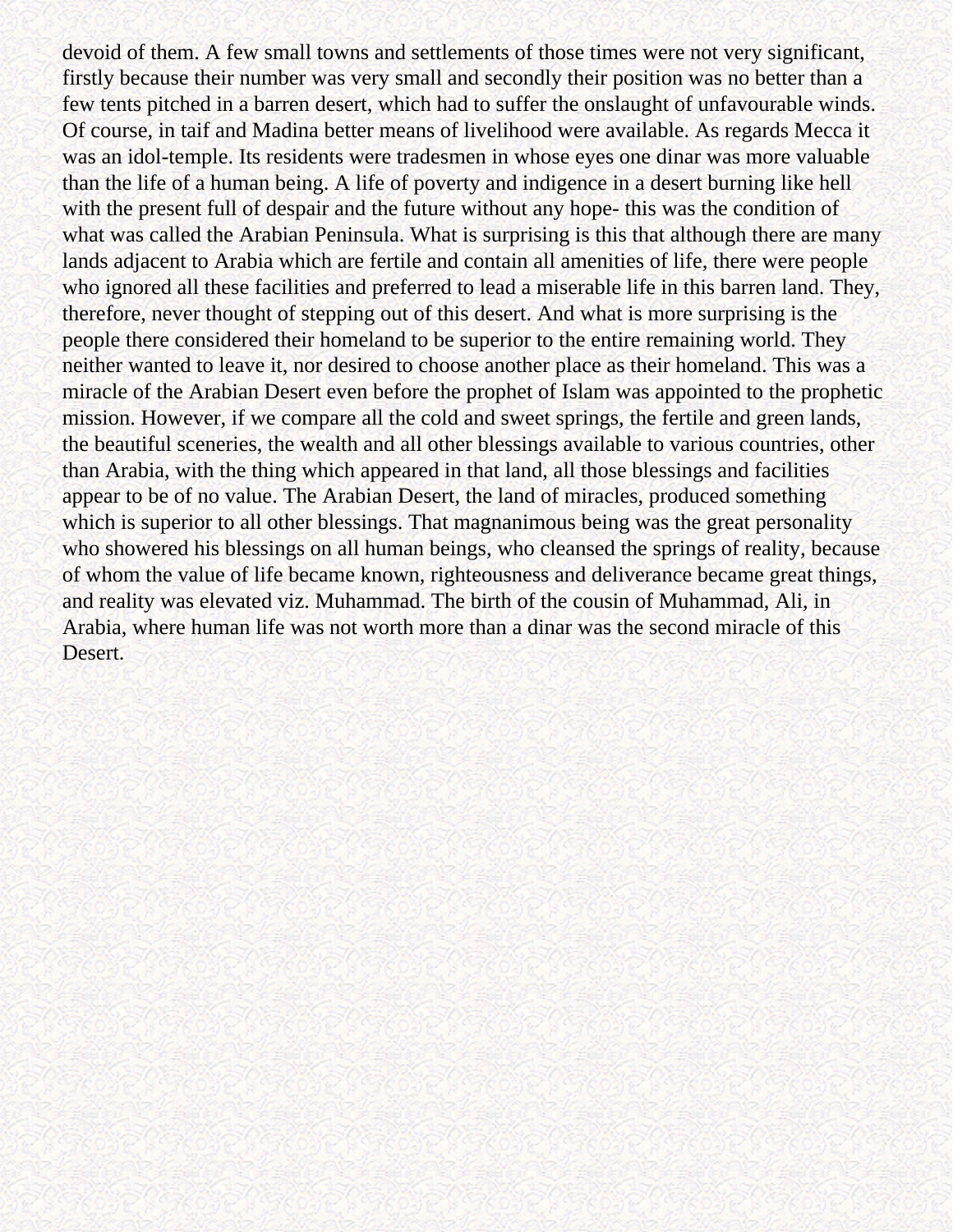## **The coming of the prophet**

<span id="page-8-0"></span>With eyes as bright as the shining sun, a reality on the lips more brilliant than the light of the sun, a heart more fresh than the flowers of the gardens of Yathrib and Taif, habits and morals more decent than the moon- lit nights of the Hijaz, a mind more brisk than the strong winds, a bewitching tongue, a heart with heavenly light, firm determination like a trenchant sword and heavenly words on the tongue - such was Muhammad son of Abdullah, the prophet of Arabia, the prophet who destroyed the idols which had separated brothers from brothers. He did not break only the idols of wood and stone but also broke the idols of wealth, indecent habits and party-spirit. The only thing which the cowardly Quraysh desired was money should be transferred from the hands of the nomadic Arabs to their own pockets. The only value which they attached to life was that in order to earn profit they should travel through the desert on the back of the camels undergoing extreme hardships and then return to their hometown Mecca - the same Mecca which was the city of idol-worship, and where money was the only thing which counted. Suddenly they heard a voice which shook their nerves. Their hopes were shattered. The world turned away its face from them saying: "The value of man is not the same which you have assessed and the object of the creation of the nomadic Arabs is not the same which you think it to be".

**This was the voice of Muhammad** Banu Asad and Banu Tamim were so foolish and ignorant that they buried their daughters alive without any cause. There was no justification for their doing so except that it was a custom which had survived amongst them. They were opposed to the Divine will. They hated the beauty of nature. And then they heard a voice, which was expressive of deep love and sympathy for the people saying: "Don't bury your daughters alive. Daughters are as good a creation of God as the sons. No human being has a right to deprive others of life. It is only God who creates the people and makes them die".

**This was the voice of Muhammad** The Arabs were always fighting. They fought and shed blood for years on account of very trivial things. They killed their own brothers and then rejoiced and glorified themselves on it. To sacrifice their lives for the sake of their own ignorance was something very ordinary for them. The children cried and screamed and grew up in conditions which were not conducive to the creation of love or sympathy for anyone in their minds. In these circumstances they heard another voice which said: "What are you doing? You kill one another although you are all brothers because all of you have been created by God. Strife is something satanic. Peace and friendship are more beneficial for you. The blessing for which you fight can't be achieved except through peace".

**This, too, was the voice of Muhammad** The Arabs were the most proud and egoistic people. They considered the non-Arabs inferior to themselves. Not only this but they did not consider the non-Arabs even human beings. Muhammad disliked this attitude of the Arabs very much. Addressing these proud people he said: "No Arab is superior to a non-Arab unless he is more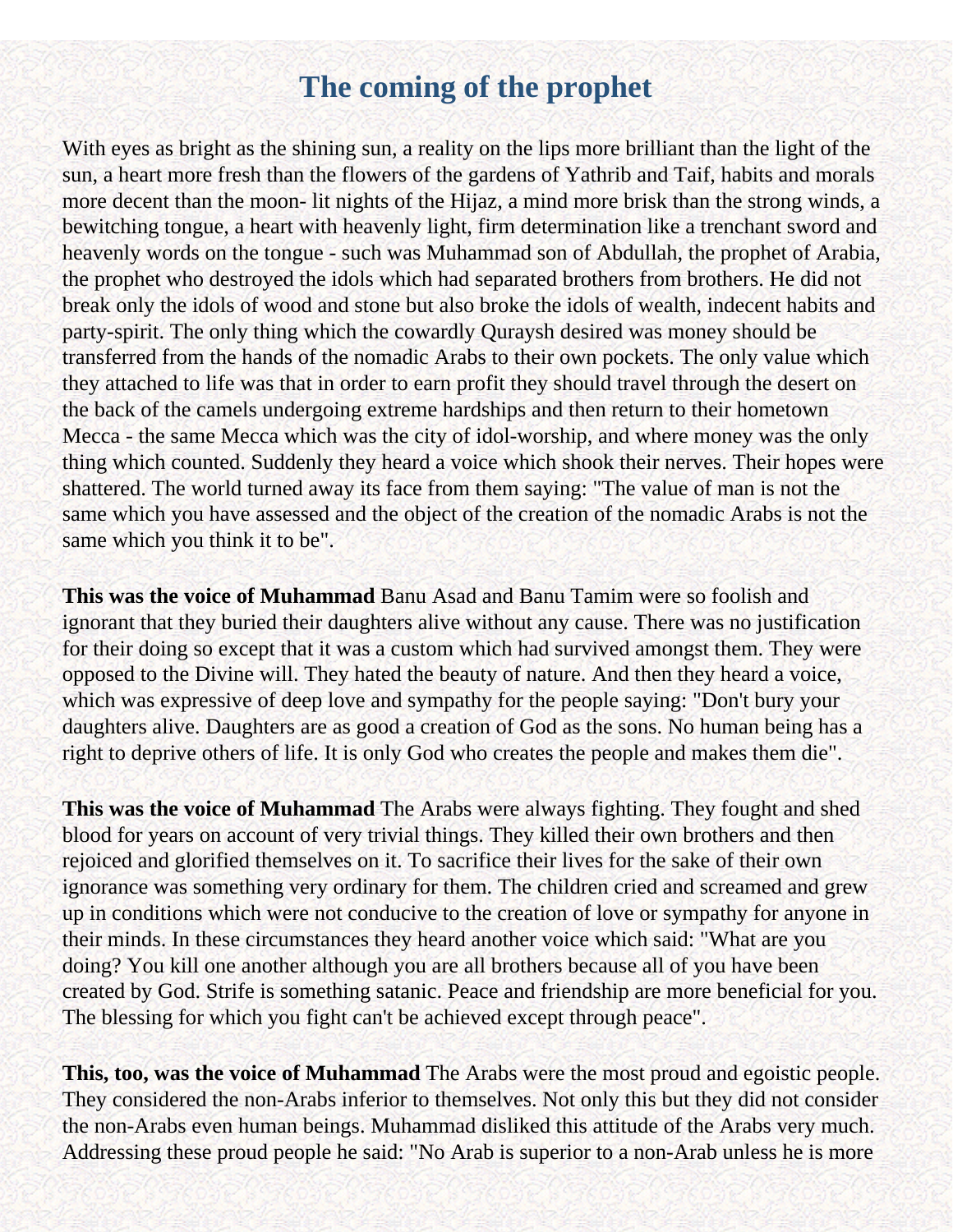pious. Whether you like it or not all human beings are brothers of one another". There were oppressed, homeless and helpless persons whose faces had been scorched by the hot winds. The society had discarded them and made their lives miserable. They were more humble in the eyes of the people than the particles of sand and their life had become extremely unenviable. And these were the true friends of the prophet of Islam, just as the indigent and outcasts of the society were the friends of Jesus Christ and other great men of the world. It was these very people for whose benefit the prophet of Islam endeavoured to prevent the establishment of dictatorship, disallowed slavery, freed man from the bondage of his fellowmen, and established the public treasury so that all might benefit from it without any discrimination. He directed the efforts of the people towards public welfare. He insisted on Quraysh, who were his kinsmen, at every step that they should improve their conduct, do good deeds, and keep their attention directed whole-heartedly to God, who has united the scattered creation into a single whole. However, Quraysh instigated the ignorant persons as well as their own children to stone and ridicule him. The helpless, oppressed and homeless slaves among whom one was Bilal, the Mu'azzin of the prophet, were overjoyed when they heard this: "All human beings are fed by God. He likes him most who is more helpful to his creatures".

**This was the voice of Muhammad** Those who were his enemies and stoned and ridiculed him heard this animating voice: "Ifyou (Muhammad) had been stern and hard-hearted they would all have deserted you a long time ago. Forgive them and ask God to forgive (their sins) and consult with them in certain matter. But when you reach a decision trust God. God loves those who trust Him". **This was the voice of Muhammad** The following pure words were imprinted on the minds of those who were endeavouring in the path of God for a better life, and were ready to support him (Muhammad) in his campaign against idol-worship and evildoing, and were afraid lest their rights and good conduct might be wasted in the battle-field. "Remember! Don't be treacherous. Don't commit breach of trust. Don't kill either a child or a woman or an old man or a monk in a monastery. Don't burn a date-palm tree and don't cut any tree nor pull down a building".

**This voice was the voice of Muhammad** The Arabs heard this heavenly voice from Muhammad and spread it in all the four corners of the world. They covered powerful rulers and kings with this voice, established brotherhood amongst human beings and strung them in one faith, and created relationship between man and God. The shade of Muhammad spread so much that the entire Old World came under it and the land from the east upto the west began producing the fruits of goodness, knowledge, peace and friendship. The prophet of Islam stretched his hand and sowed the seeds of friendship and brotherhood throughout the world. That hand is still stretched and is busy sowing the seeds. Hence, there is no part of the world wherein the followers of Muhammad are not found. One of them may be in Pakistan and the other may be in Spain, but in spite of this both of them are treated to be under one and the same standard. The prophet provided honour and respect to the Orientals which is even now a shining crown on their heads. This voice of the prophet, was a call for human brotherhood. It stopped the hands of the rulers from reaching the property of the subjects and gave equal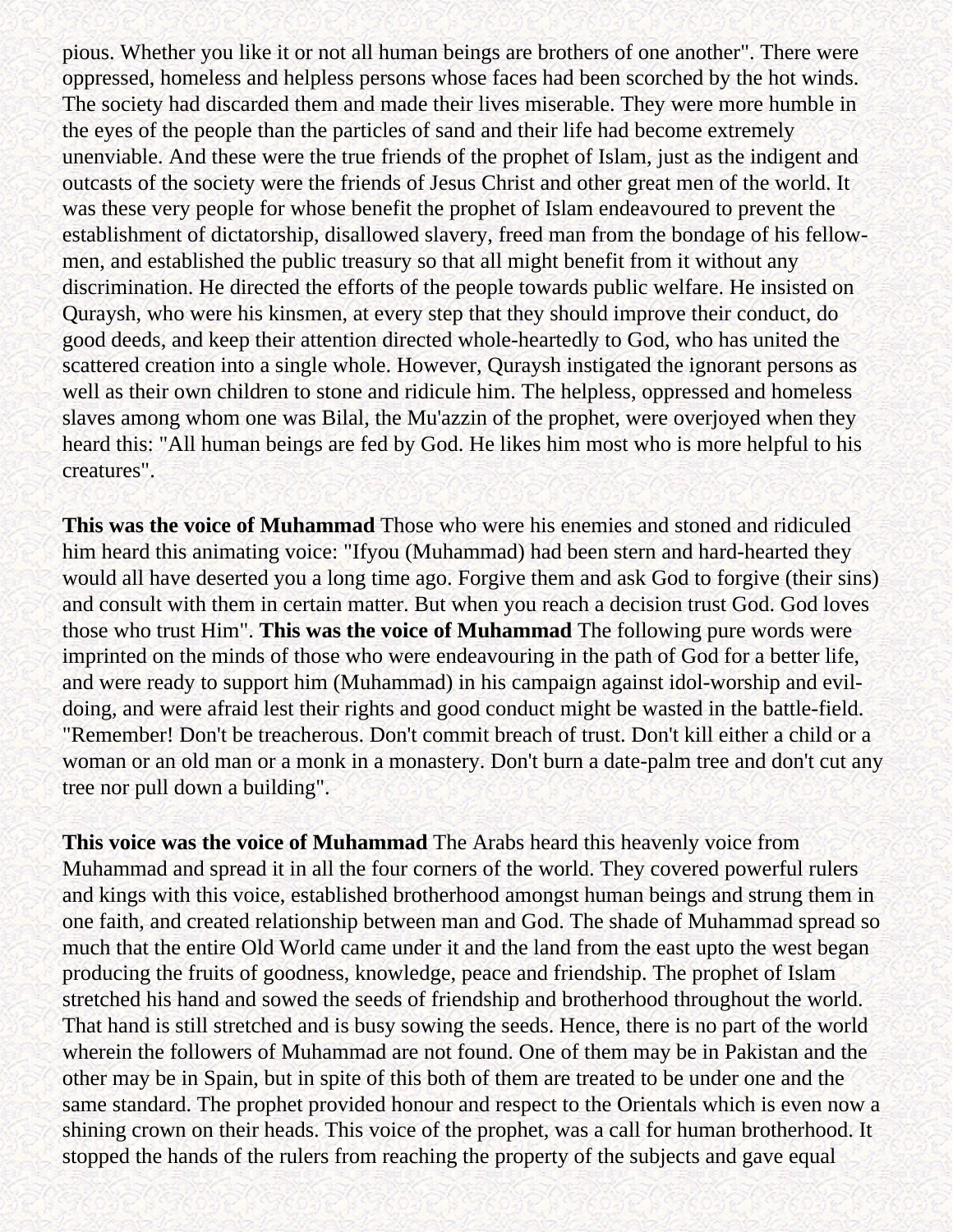rights to all human beings. In his religion there is no discrimination between a common man, a ruler and a subject and an Arab and a non-Arab, because all human beings are the slaves of God and it is He who provides sustenance to all of them. This voice emancipated women from the oppression of men, freed the labourers from the injustice of the capitalists and delivered the servants from the degradation of submission to their masters. As opposed to Plato and other philosophers, who deprive the workers of their social rights on account of their mean occupation and have divided the society into many grades, the prophet of Islam made all human beings participate in the affairs of government. He also disallowed usury and exploitation of one man by another. After the prophet of Islam it was Ali bin Talib who called men to good morals.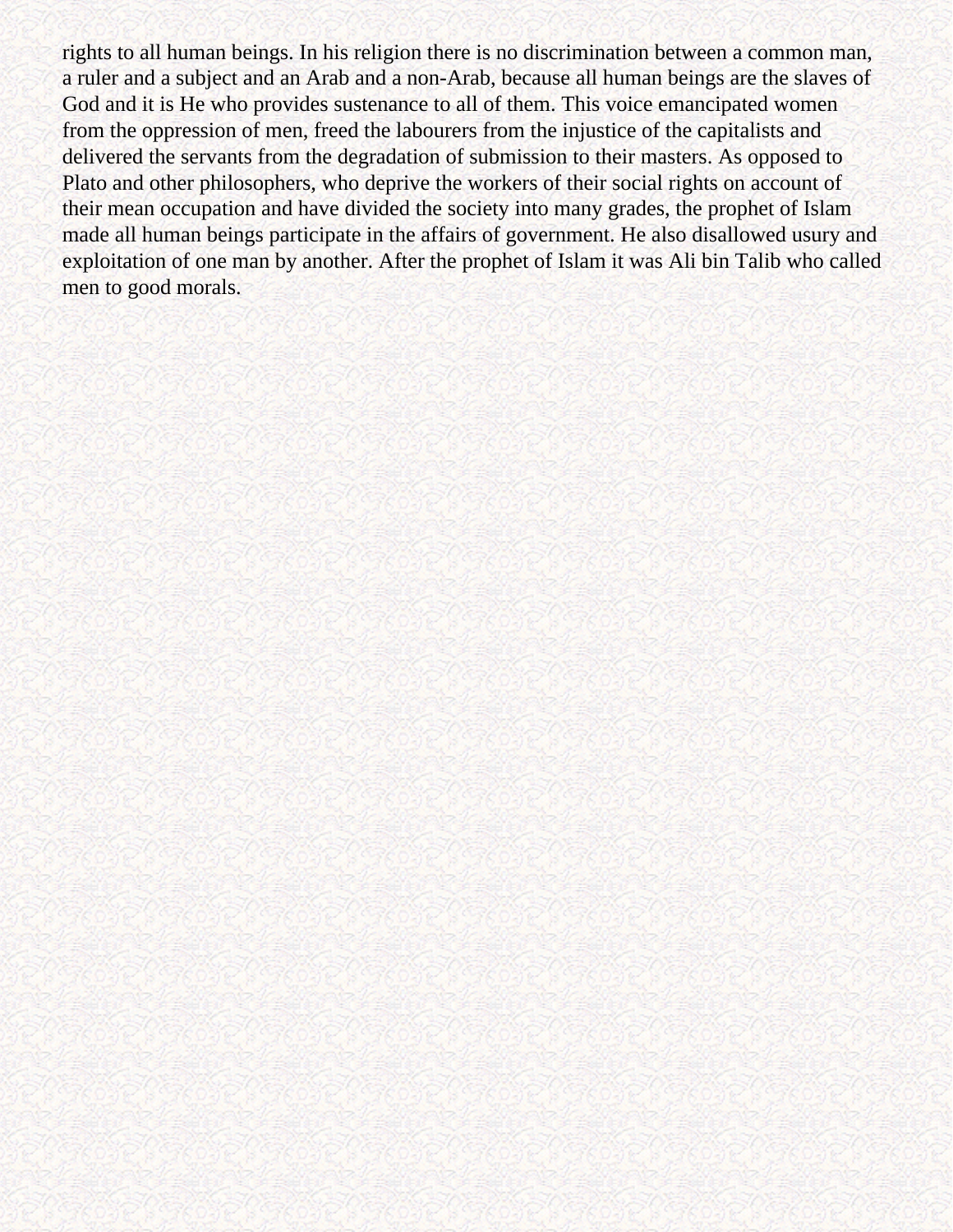## **A glance over history**

<span id="page-11-0"></span>If you lend ear to the history of the world you will hear the news of a great event the like of which has not happened even after a passage of more than ten centuries. If you reflect carefully about the various happenings in the world you will be fascinated by a grand personality before whose high thinking everything appears to be trivial. The world and its life, and the children, the kinsmen, wealth and rulership do not enjoy any importance in his eyes. This personality is too great to be placed in the row of ordinary people and his insight is so keen that it resembles the reasoning of common people only in name. If you hear with the ears of your heart, history will narrate to you that story of the martyrs in the path of truth and justice with whose blood the border of the sky is covered. If you look at the horizon you will observe two kinds of redness; one the natural redness and the other that of the blood of the martyrs in the path of truth and justice. Have a look at the history of the East and find out that great power of comprehension and understanding which is the centre of every circle of high thinking, and the origin of every true reasoning and logic. Every modern research and new idea about the life of this world and the Hereafter is related to him. The opinions which may have come to your notice with regard to human system and laws, principles of civilization and rules of morality has originated from this spring. These rules and principles are based on the mutual relations, co-operation and partner ship of humanity. Which reflective power**1** has invented a new policy and a new method in philosophy and placed it at the disposal of the people who have passed it on to the posterity? Everyone has benefited from it according to his understanding, but none has so far reached its real philosophy and its depth. It is necessary that other brains and intellects should make new discoveries from what he has said. Who is that enlightened person who himself is involved in suffering and pains but others are blessed and happy because of him? He who has prepared and continues to prepare the path for his friends as well as enemies! A scholar who is prepared whole-heartedly to explain things for others after discussing the cause and effect of everything! Who is that subtle scholar who has pondered over everything and there is nothing about which he is not well-informed? So much so that he knows even those things which the people have not done but have only thought about them. He possesses such a powerful intellect that the knowledge which appeared in the East after him is also associated with him; in fact it is he who is the foundation and the fountain-head of all such sciences. Have you ever observed so perfect an intellect as should. have recognized the greatest reality? And that reality is the basis for social relations, the cause for everyone pursuing his own particular path. It tells why one group follows the right path and the other wrong path. This reality which was understood by Ali thirteen hundred years ago has been made the new subject of discussion by the scholars of the East and the West. By this I mean the need for the necessities of life, to acquire which the people are following different paths. One group has transgressed its limits. It has ignored the rules of justice and is endeavouring to mislead the people. In order to achieve their nefarious ends deception is being practised and illogical things are being spread by the capitalists to accumulate wealth, by government officers to get things done gratis and to keep the masses under control and by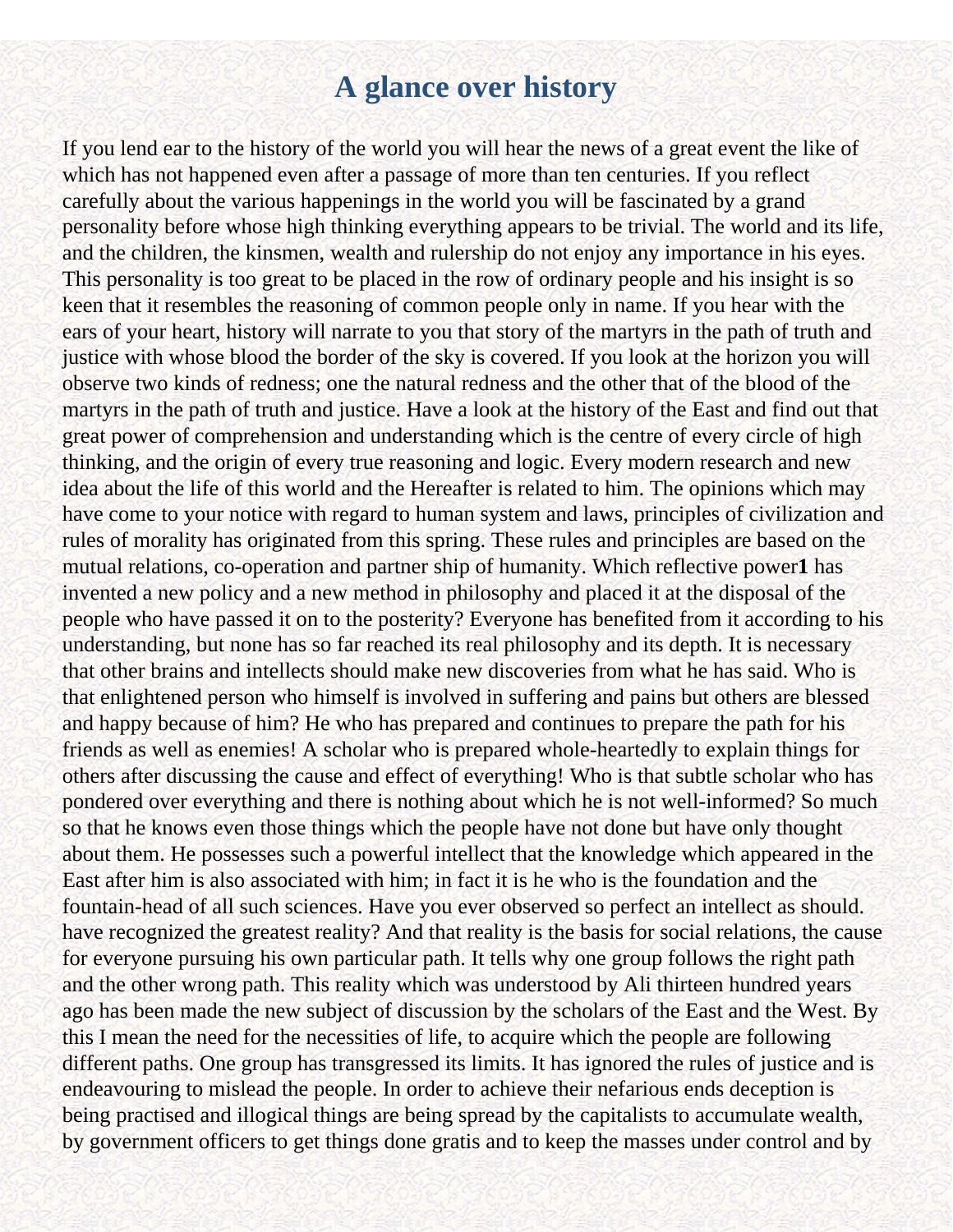the innovators to collect obedient followers. Do you recognize that great sage who established more than a thousand years ago a reality which superseded thousands of superstitions and extravagant ideas and said: "If a person starves it is due to the fact that his share has been taken by another" and added: "I have not seen any excessive bounty which is not associated with a right which has been violated". As regards hoarding he wrote to one of his governors: "Prohibit the people from hoarding, because it is some thing which entails loss to the public and brings bad name to the rulers". A great and enlightened person realized the real secret of humanity more than a thousand years ago and concluded that those persons who had no value in the eyes of the kings and the rulers were endowed with virtues and good morals, and every kind of oppression practised upon them was considered by them (i.e. by the rulers) to be permissible. The Italian sculptor Rapheal prepared an image of the Virgin Mary in the shape of an Italian farmer woman and made all good human qualities visible in it. Tolstoy, Voltaire and Goethe also recommended and approved with their mental labour and imagination the same thing which had been indicated by Raphael in the image. However, Ali clarified this concept centuries ago. He campaigned against the aristocrats, the ruling class, the profiteers and the selfish persons, opposed their wrong and absurd way of thinking about the oppressed and said: "By God! I shall realize the right of the oppressed person from the oppressor and shall pull the oppressor to the fountain-head of truth by putting a cavessor in his nose, even though he may not like it".

The things which he said about the people of his time go to show that he had understood them very well. They consisted on the one hand of the worthless aristocrats and others who were holding high positions notwithstanding their inefficiency, and on the other hand of persons who were helpless and oppressed and who had no alternative but to obey. He therefore, said briefly: "Your down trodden are honourable and your powerful ones are base and mean". **2** By these words he means that the subordinate people cannot display their good morals and talents due to their helplessness and oppression by the powerful class and the persons holding high position keep their defects hidden under their costly dress. He told the people that truth and virtue are established and eternal things which have always been and will remain for ever. In the heart of his hearts every human being believes in this, although different persons may interpret it in different ways. Even the oldest nations have flourished under the protection of this belief although they may not have known it. They have inherited their views and beliefs from their ancestors and adopted them because by doing so they have been saved from the trouble of investigation and research. Imitation has thus become their second nature. The basis of all the beliefs and thoughts is this that there is an absolute reality which should be the starting point of all discussions and opinions.

The qualities of his head and heart enabled Ali to realize this fact and he believed wholeheartedly that anything which is based on truth does not become shaky. He was a perfect specimen of steadfastness and found himself successful in the event of victory as well as defeat. In the battlefield as well as in the arena of politics it was immaterial for him to win or lose, because he knew that the reality was with him and it was he himself who was the standard for distinguishing between truth and falsehood. Throughout the history of the world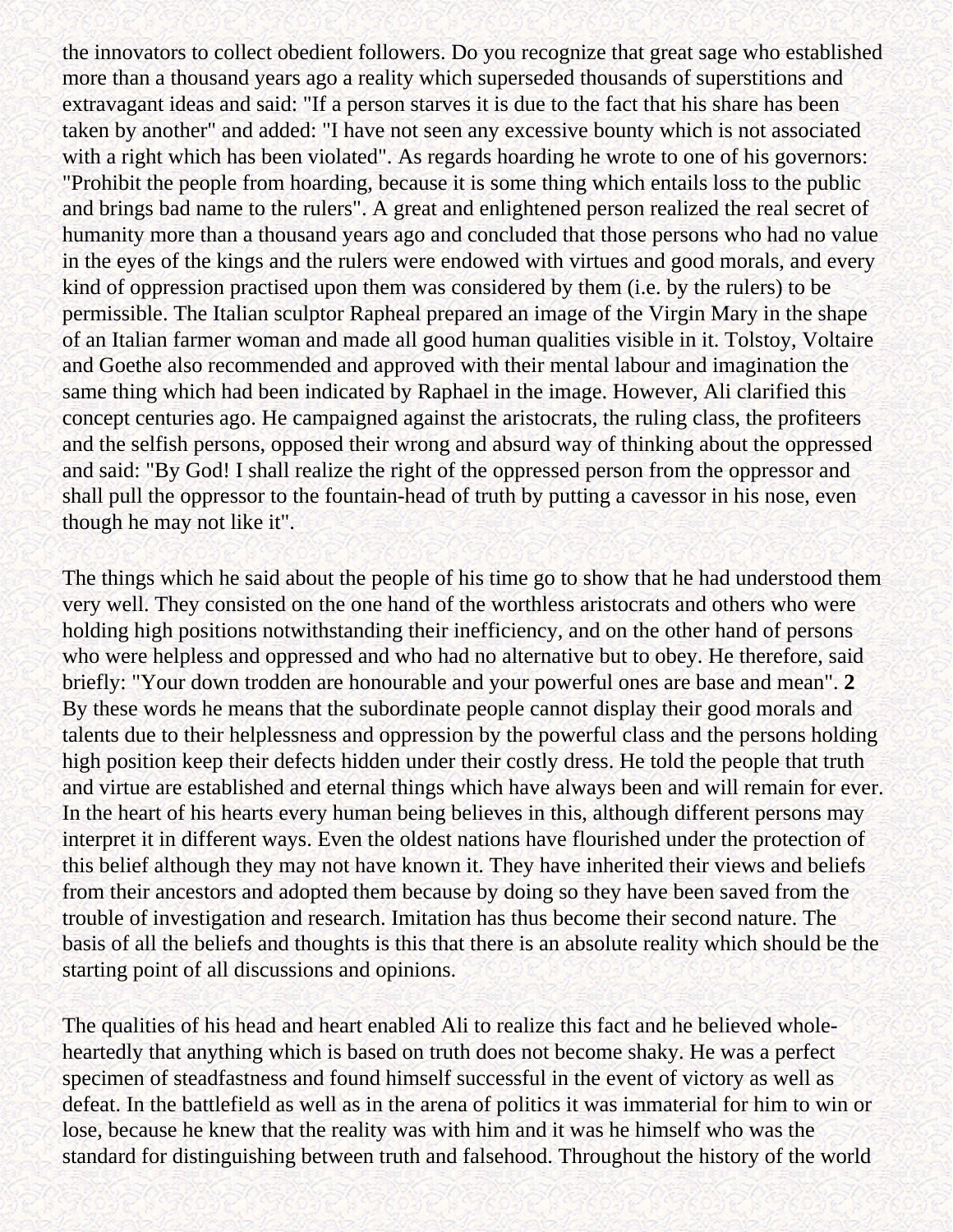it is not possible to find a man with such a firm determination that he should not waver in any circumstances and the flames of revolt should not make him tremble. No other thing can shake the faith of a man than this that the enemies should be accusing him of worst offences and even deviation and heresy. And nothing can make a man more unsettled than the threat of death or attack on one's faith which is worse than death. However, Ali did not waver in any circumstances and nothing could make him deviate from his path. He did not give up his efforts for the enforcement of Islam and did not crave for wealth or position as a reward for these efforts. His only reward was the success of the faith. Have you seen in the history of the world a magnani mous person with a kind and loving heart encircled by greedy, rebellious and revengeful, stone-hearted persons, keen to exploit one another, but he may be inviting them to peace and welfare and they may still be joining hands to fight against him? There are many sayings which people repeat verbally or in writing and every person selects one of them according to his nature to serve as his motto. However, have you seen any other person who may be the embodiment of purity and modesty in its true sense? Amongst the great personalities of the world Ali was foremost in the matter of love and sincerity. Sincerity was his habit and nature, and his heart and soul were imbued with it. He loved the people but did not associate love with his own self. He kept his promises. Sincerity was the essence of his being. By his natural and profound intelligence he found out that freedom is the most sacred thing. The entire world craves for it and does not consider any other blessing to be equal to it. **3** Only the free persons possess power of correct thinking and good habits, and true love and pure sincerity are also not possible without freedom. He, therefore, said: "The worst brother is he with whom you have to observe formalities". Hence, the best man is he who is not of this type. Do you know any ruler who never ate his fill because many persons amongst his subjects did not get sufficient food to fill their bellies, or did not wear fine clothes because many persons wore coarse dress, or did not accumulate wealth because there were many poor and needy persons? Ali recommended to his children and friends to follow in his footsteps. He declined to give as much as one dinar to his brother, because he was not entitled to it. He took severe action against his companions, subordinates, and officials, if they took even a loaf of bread as bribe. He warned a person against breach of trust in respect of public property in these words: "I swear by God that if you commit breach of trust in respect of public property I shall take such severe action against you that you will become poor, burdened and disgraced". And he addressed another person in these eloquent words: "I have been given to understand that you have swept the earth clean, have appropriated whatever was under your feet and have spared nothing. You should, therefore, send your account to me". He also admonished in these words a person who became rich by taking bribes: "Fear God and return the property of the people to them. If you do not do so and God provides me hold over you I shall perform the duty which I owe to God with regard to you and shall strike you with the sword which has despatched to Hell every one whom it has struck". Have you ever heard about a monarch who used to grind the grains with his own hands and prepared for himself the bread, which could be broken only by pressing it with the knee? He who mended his shoes himself? He who did not accumulate any worldly wealth, because he had no object in view except to help the afflicted and the oppressed, so that he might realize their rights from the oppressors and make them happy? He who never cared for his food and never thought of sound sleep, because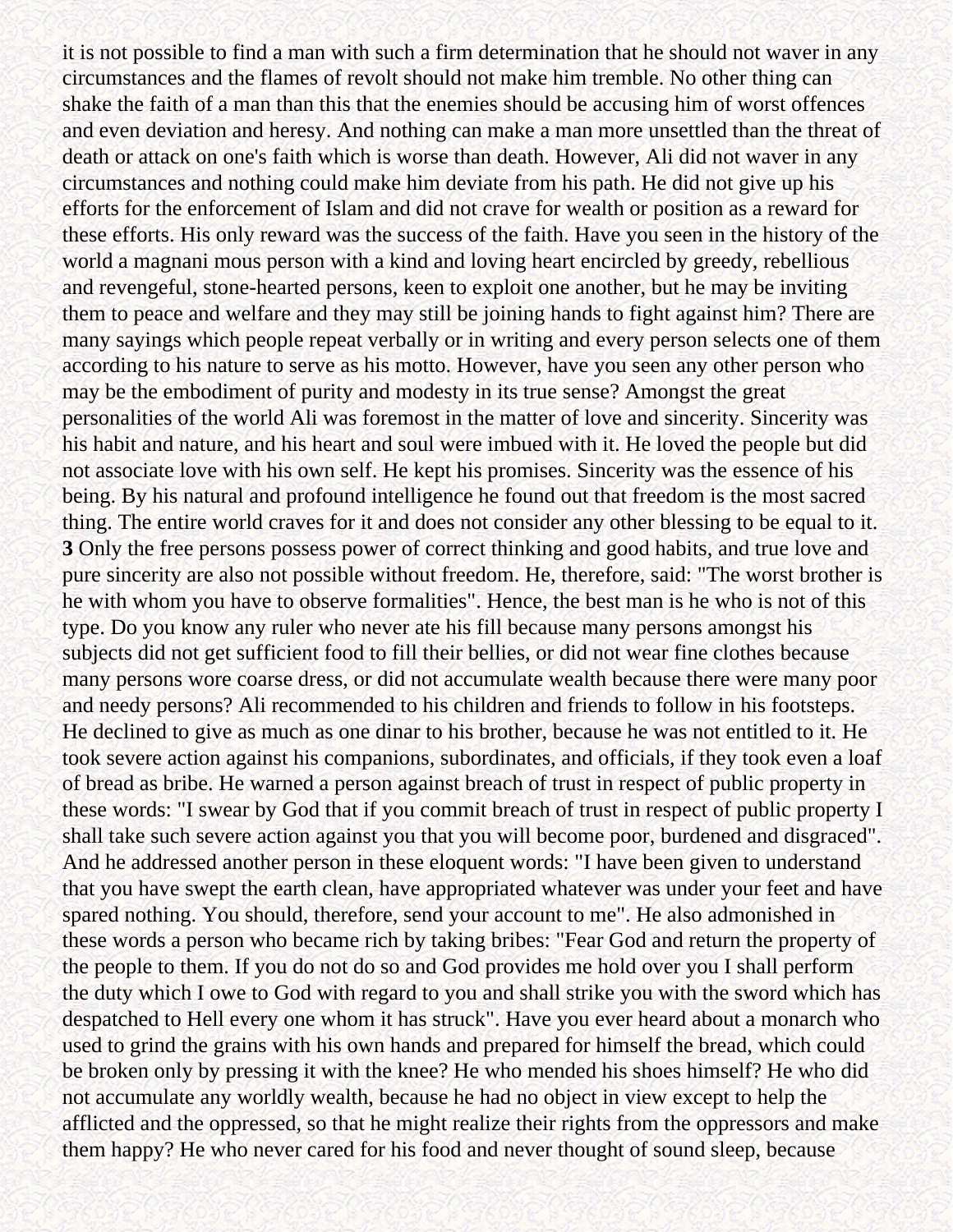some persons in his country had to starve. He who uttered this eloquent sentence: "Should I content myself with this that people call me 'Commander of the Faithful' and I should not share the hardships of life with them?" If government and sovereignty do not serve the purpose of establishing truth and eliminating falsehood they are the worst things of the world in the eyes of Ali. Which person out of those who are famous for their justice is such that even if all the inhabitants of the world combine against him it must be said that he is truthful and all his opponents are false. It was Ali who possessed this qualification, because his truthfulness and justice were not acquired but inherent and from them others learnt lessons. His laws were not formulated on account of the exigencies of government and polities but government and polities were based on those laws. He purposely did not adopt a path which might lead him to rulership, but adopted that which might enable him to make his place in the pure hearts. Justice was a part of his soul and was ingrained in his heart and it had combined other virtues also with itself. It was not possible for him to deviate from justice and from the demands of his nature. Justice was an element which was entwined in his entire body and ran in his Veins like blood. Have you seen any brave man in the pages of history who was oppossed by a group of self-seekers which also included his kinsmen and then a battle took place, and those persons were victorious and he was defeated, and even then he dominated over them? It so happened in the case of Ali and he dominated over them, because they were devoid of human qualities and had risen in the capacity of oppressors using the weapons of deceit, bribery, covetousness and fraud, whereas he sacrificed all gains and even his life in the path of human excellence, justice and protection of the rights of others. It was for this reason that the victory of his enemies was in fact their defeat and his defeat was a great success for human virtues. Have you come across a great warrior in the pages of history who should love even his enemies and wish to see them endowed with human qualities. Ali was such a person. He was so kind to his enemies that he recommended to his companions: "Do not take the initiative in fighting with them. When they are defeated by the will of God do not pursue or kill those who run away. Do not kill the helpless and the wounded and do not molest the women''. The army of the enemy consisting of eleven thousand persons, who were keen to shed his blood blocked his approach to water so that he might die of thirst. However, when he regained control over water he said to them: "We are quenching our thirst with water. The birds are also availing of it. You too should come and carry away water to meet your needs". Imam Ali used to say: "If a person is killed while performing jihad in the path of God his spiritual reward is not more than one who can take revenge, but refrains from doing so, because such a person is one of the angels of God''. When a wicked person struck on his head and as a result of it, he was departing from the world he said to his companions: "In case you forgive him your action will be nearer to piety and virtue''. He was a great warrior, who had combined his valour with kindness. He reproved only verbally the enemies, who had gathered to oppose him, although he could curb their power with his sword. Even when he went to admonish them he was bare-headed and without any armour whereas they were armed so heavily that their faces could hardly be seen through their helmets and coats of mail. Then he reminded them of old brotherhood and friendship and wept much on account of their having adopted the wrong path. However, even when he realized that the advice was not having any effect on them and they were bent upon shedding his blood he did not commence fighting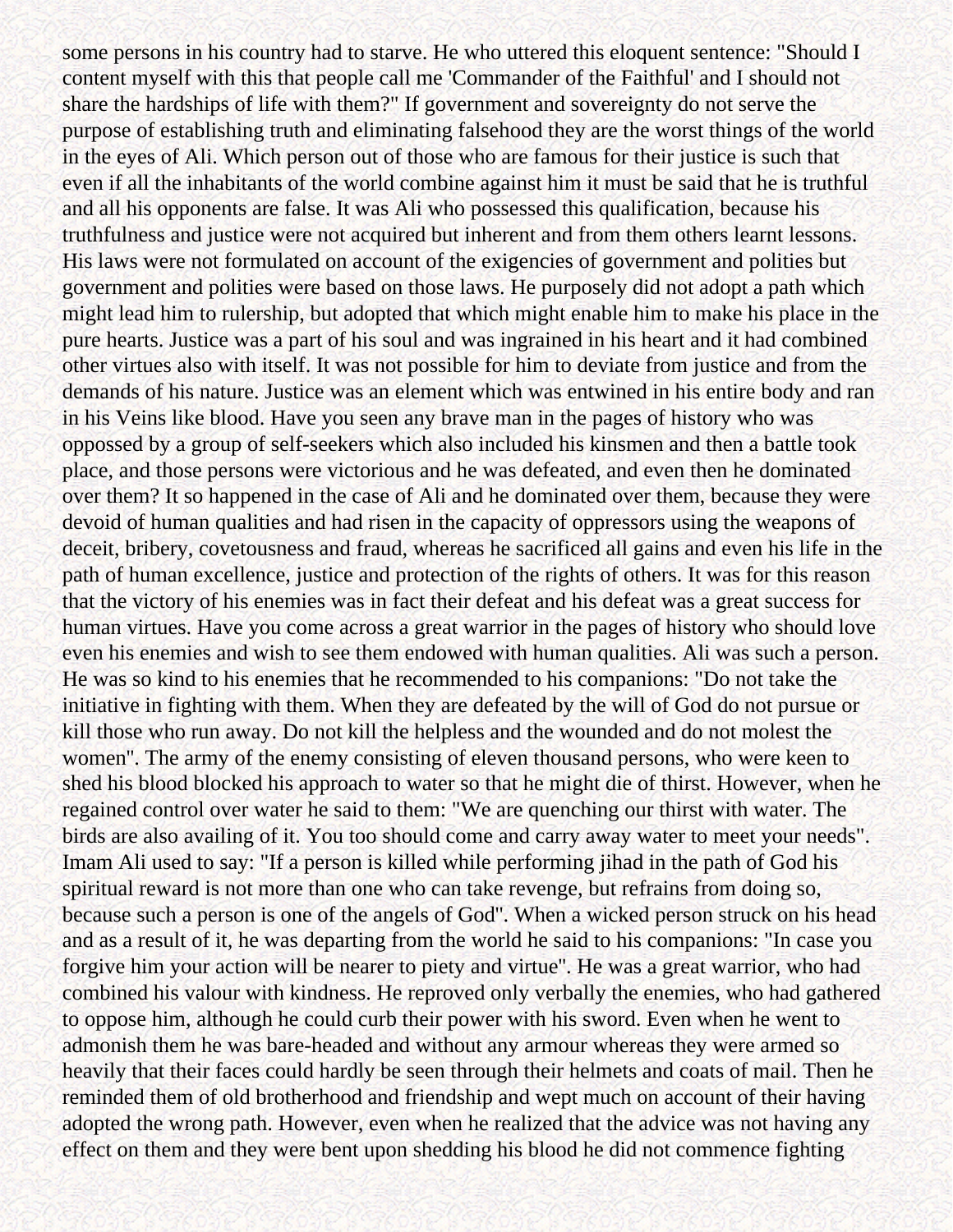himself but delayed it till they themselves started it. At that moment he drew his sword for the sake of the oppressed and launched an attack which scattered them like the particles of sand in the desert. After the spiteful oppressors who openly displayed enmity and rebellion were killed and he himself gained victory he wept on their dead bodies, notwithstanding the fact that they had met this fate on account of their selfishness and worst greed. Have you heard about any king who was well- equipped with all means of sovereignty and wealth which were not available to others, but he chose sufferings and pains for himself? Of course, Ali made such a choice. He was of noble descent but he said: "No dignity is greater than humility and meekness''. He said to some persons who loved him: "Whoever loves me should prepare a robe of poverty for himself''. A group of persons went to the extreme in the matter of love for him. Thereupon he said: "Persons of two kinds got involved in destruction in connection with me - the friends who went to the extreme, and the spiteful enemies''. Ali severely punished a group which considered him to be their deity. He advised like brothers a group of persons who were inclined favourably towards him. Some persons abused him. His adherents did not tolerate this and abused those people in reply. Thereupon he said: "I do not like that you who are my friends should become persons who use abusive language'' Some people were inimical to him. They harmed and slandered him and rose in opposition to him. In spite of this he used to say: "Punish your brother with goodness and improve his nature with prizes and honours''. Ali also said: "Your brother is not more powerful than you in breaking the bonds of love and friendship, provided that you try to cement them, and is not quicker than you in doing harm if you behave well with him''. Some persons suggested to him to behave towards the oppressors kindly and leniently so that his government might be strengthened. He said in reply: "Your friend is he who prevents you from doing evil, and your enemy is he, who induces you to do evil''. He also said: "Adopt truth even though it may be harmful to you and refrain from telling lies even though you may derive benefit from it''. Ali had done good to a person. Once the same person came to fight with him. Ali then said addressing himself: "If a persoh is not thankful to you for your goodness this should not mean that you should discontinue your goodness''. Once the blessings of the world were being discussed in his presence. Ali said: "Out of the worldly blessings good morals are sufficient blessings''. When some persons suggested to him to use all possible means like the kings to achieve victory Ali said: "A person whose heart is overcome by sin is not a victor, and he who dominates by means of bad deeds is actually the vanquished person''. Ali overlooked those bad deeds of his enemies of which only he was aware and said repeatedly: "The best habit of a manly person is that he should treat what he sees to be unseen''. If his enemies or the simpletons among his friends said something which he did not like he used to say: "If you hear something from someone and there is a possibility of its being good do not be suspicious about it''. Do you know any religious leader who has given directions to his officials in these words: ''The people are either your brethren-in-faith or equal to you in the matter of creation. You should, therefore, overlook their shortcomings in the same manner in which you wish God to overlook yours''. Do you know any king who may have forsaken his kingdom to establish truth? And have you seen any wealthy person who may have contented himself with only a loaf of bread to sustain his life, and life in his eyes should mean doing good to mankind and he should have told the `world' not to deceive him but someone else? Amongst the monuments of the East have you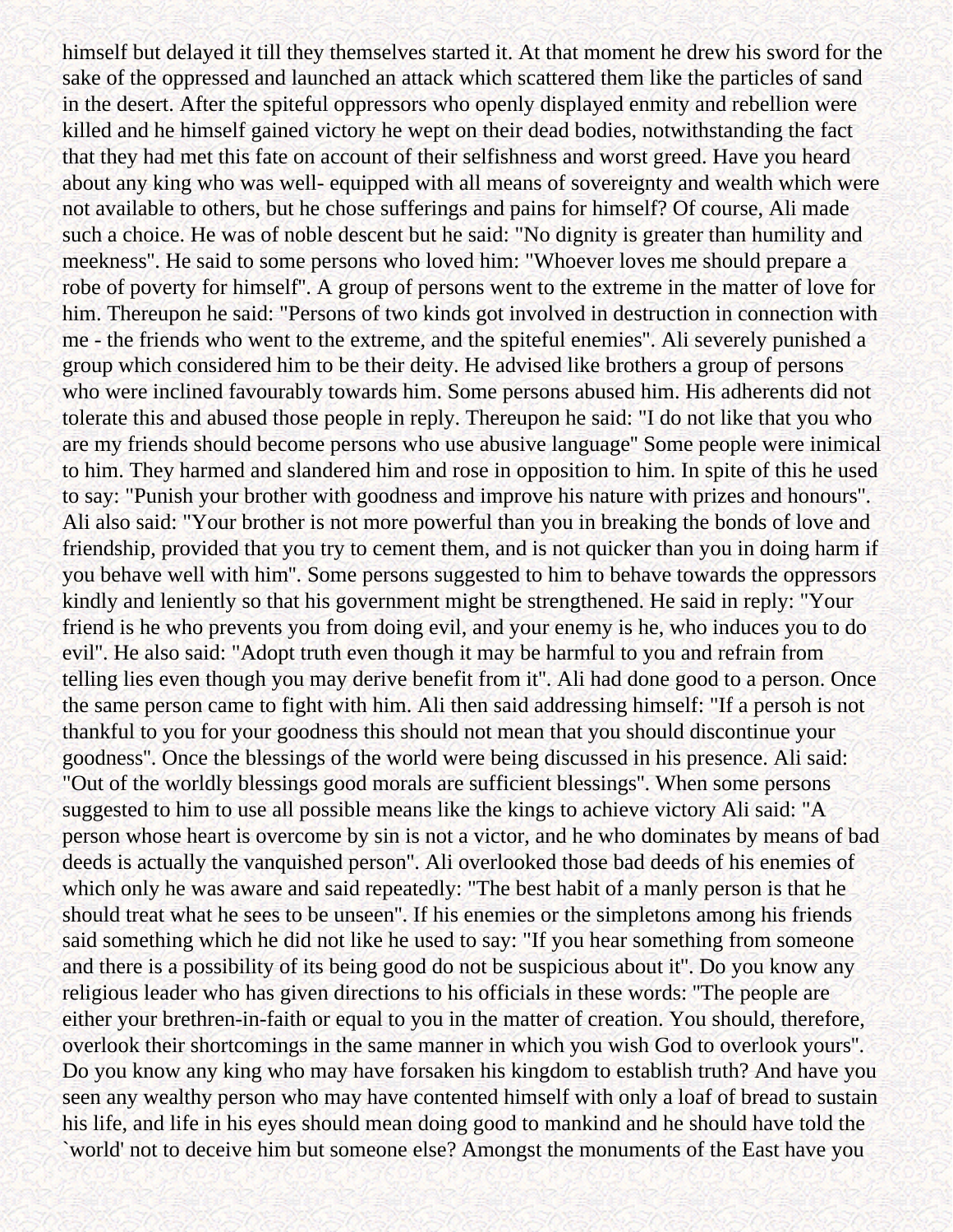read Nahj al-Balaghah (The English version of the glorious book has been published by Islamic Seminary) and seen how eloquent and impressive its sentences are? It deals with various matters and also provides information about the other world. It is like the events of the world which cannot be altered, and if even one word is removed from its place the entire purport will undergo a change. This book will continue to remain attractive so long as man and his intellect and sentiments exist. Its eloquence surpasses every other eloquence. It contains all the attributes of the Arabic language which existed at that time and were introduced later. Hence, it has been said that it is lower than the word of God and higher than that which has been said by God's creatures. Great wisdom, knowledge of the highest standard, unparalleled eloquence, perfect valour and unlimited love and kindness were all combined in Ali. If a person possesses even one of these attributes it is sufficient to dazzle others and when they are combined in one person his greatness is evidently beyond comprehension. At times it so happened that this philosopher, man of letters, scholar, administrator, ruler and commander sequestered himself from the world, and did not have any dealings with others. He then desired only to stimulate human qualities and rouse the sentiments, and made these nice and pure words, which are the proof of love and intense feelings, reach the ear of the hearts gently: "To lack friends is tantamount to poverty''. "Do not express joy on the adversity of others''. "Bring people nearer to you by means of gentleness and munificence''. "Forgive one who oppresses you''. "Do not deprive of your munificence a person who deprives you of his munificence''. "Establish new relations with the person who cuts off his relations with you''. "Be friendly towards one, who is inimical towards you''. He was a great man, who surpassed the philosophers of the world in high thinking, the righteous of the world in beneficence, the scholars of the world in the matter of vast knowledge, the researchers of the world in the matter of deep insight, all the philanthropists as regards love and kindness, all the pious persons in the matter of abstemiousness, and all the reformers of the world in the matter of reformatory views. He shared the sorrows of the helpless and helped the oppressed in their distress. He taught the literary persons of the world the art of literature and trained the brave men in the methods of warfare. He was always prepared to sacrifice his life for the establishment of truth. He went higher than the highest stage of human virtue and perfection. He displayed these qualities equally in his words and actions. He was so great that the domination of his enemies over him was meaningless and their victory carried no importance, because at that time everything had turned upside down. The right hand was on the left side and the left hand was on the right side. High and low, light and darkness, the earth and the sky, had all assumed a reverse shape. It makes no difference in the position of Ali whether or not history recognizes him and whether his eminence appears greater or lesser. Notwithstanding this, history has testified that he was the deepest stage of human thought. He sacrificed his life for the sake of truth and reality. He was the father of the martyrs and the proclaimer of justice. He was the unique man of the East, who will live for ever!

**1** In fact the knowledge of Ali should not be treated to be the outcome of reflection because it was derived from divine inspiration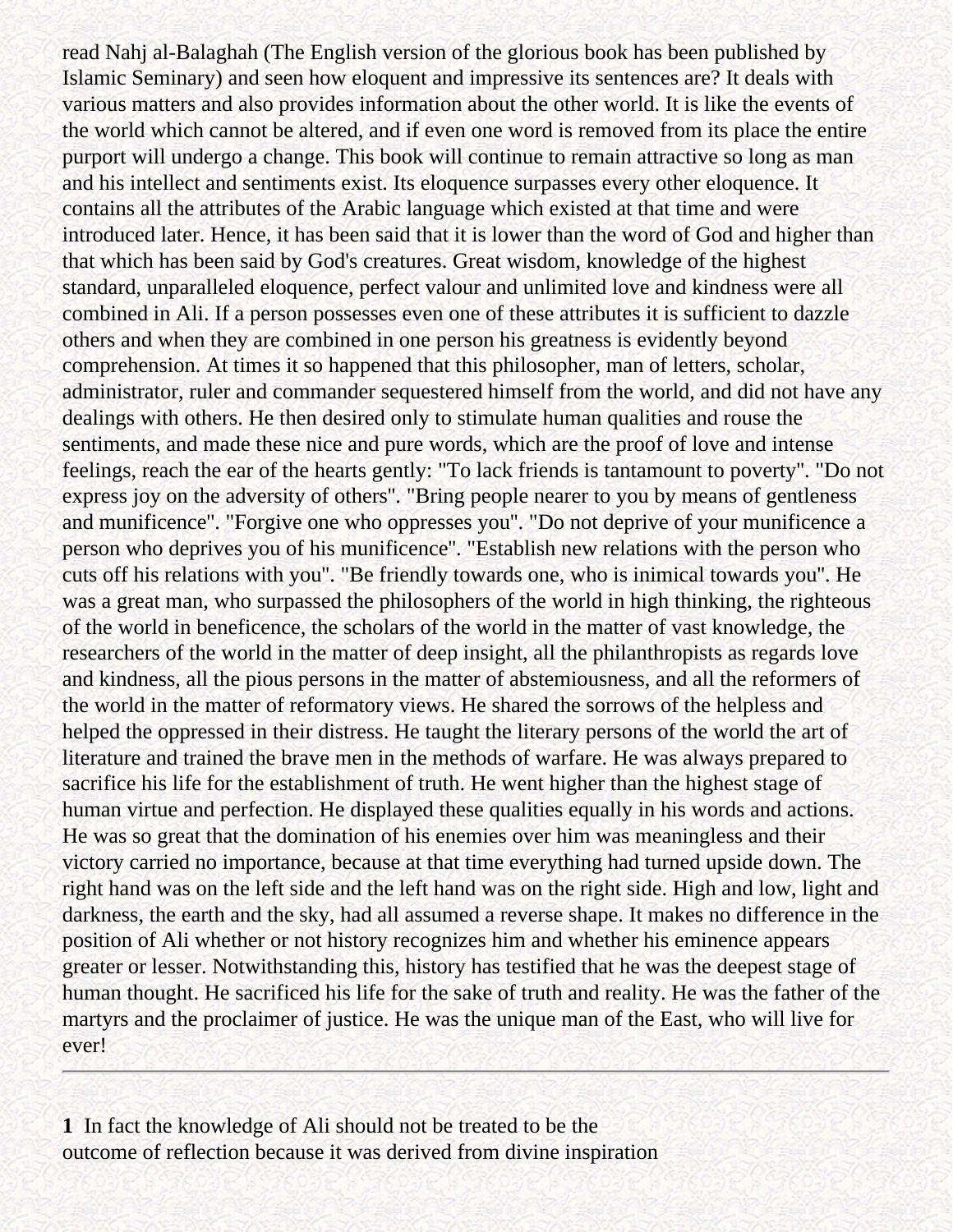and was communicated to his heart through the prophet. The knowledge which was possessed by him or even a small part thereof cannot be acquired by reflection and reasoning however profound and extraordinary it may be.

**2** Here the Commander of the Faithful has referred to the trouble which was created during the period of his caliphate and which did irreparable harm to the Muslim nation. Although these words do not carry the meaning inferred by the writer still it is an established fact and is evident from his other remarks.As a matter of fact the greatest object of the appointment of the prophets to their mission and the means of their success was this that they introduced freedom of the individual and freedom of thought as opposed to the policy of the tyrants like Nimrud and Pharaoh who controlled the lives and property of the people and kept their power of thinking paralysed.

**3** Man loves freedom. In case, therefore, a person is put in a prison and all amenities of life are provided to him he will even then prefer freedom to the prison life. The prophets campaigned against the tyrants and succeeded, because they declared that man is entitled to possess control on his own activities and property whereas the despotic rulers deprived the people of this right and subjected them to all sorts of torture and tyranny.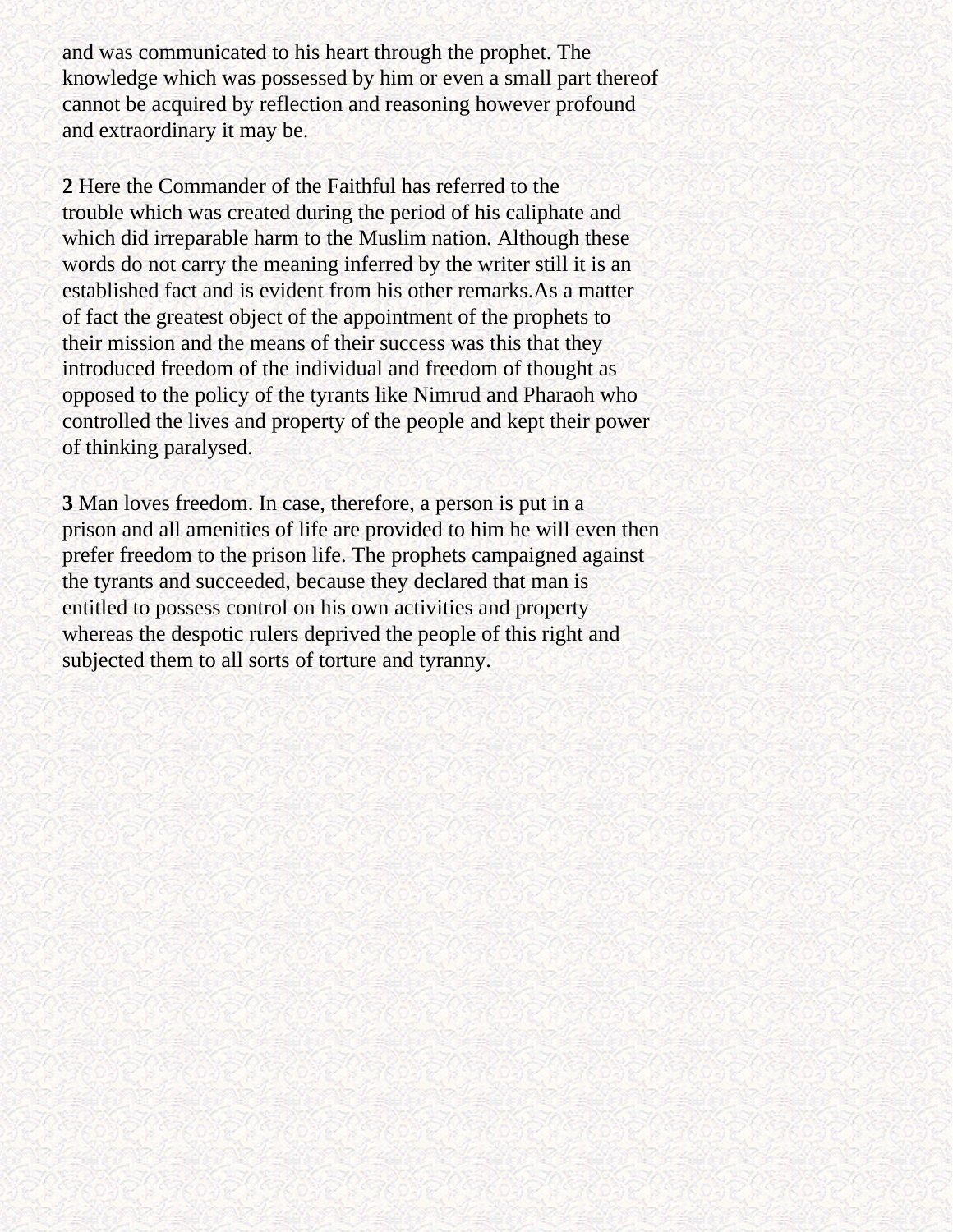### **The prophet and Abutalib**

<span id="page-18-0"></span>If we leave aside the details and cast a glance not at the apparent conditions but at the reality, it appears that the conditions and the adventures of life of Ali son of Abu Talib were similar to those of the prophet Muhammad and the attitude of his companions towards Mu'awiya and his associates was similar to that of the prophet and the Muslims towards Abu Sufyan, Abu Jehl and other Quraysh. The difference between them was this that the prophet acquired necessary strength to establish a state and to subdue the chiefs of Quraysh whereas the circumstances and conditions had changed in the days of Ali and he did not succeed in overpowering his opponents. Although Ali could not rule over the people like Bani Umayyah he was not deprived of ruling over the pure hearts of the virtuous people. And he was so wellquipped with the qualities of a perfect man that he deserved to rule the hearts. Before we begin our discourse about Ali it is necessary to throw some light on the relationship which associated him with Muhammad son of Abdullah. This relationship existed in the detailed adventures of their lives as well as in their spiritual qualities which had come together in one family. The prophet was the most perfect person and the son of Abu Talib followed in his footsteps and was the most perfect person next to him and excelled all others. When the prophet was deprived of the love of his parents his grandfather Abd al-Muttalib, who was the grandfather of Ali as well, assumed his guardianship. His grandfather was very fond of him. Many times it so happened that he fixed his eyes on his grandson and said to those present: "This child is very honourable''. He accorded Muhammad great respect even though he was a child yet, and in the general assemblies he made him sit at a place in the shade of the Ka'bah where even his brothers could not aspire to sit. When the prophet's grandfather breathed his last his guardianship was assumed by his uncle Abu Talib, the father of Ali. The prophet led a very comfortable life under the guardianship of his uncle, and benefited from his love and excellent manners and morals, which he had inherited from Abd al-Muttalib. The good morals, which were characteristic of the family of Abd al-Muttalib were inherent in the soul of Muhammad and were manifest in his words and actions. It might be said that when God chose His messenger from the family of Bani Hashim He also chose his magnanimous uncle to train him. It appears that a messenger-angel had informed Abu Talib about the mystery related to his nephew of which others were not aware. Once during a period of famine and drought this child was requested by his uncle to pray to God for rains with his back resting on the wall of the holy Ka'bah. The child complied with his uncle's wish and pointed to the sky with his finger. There was no cloud in the sky at that moment. However, the clouds gathered suddenly from all sides, and it rained heavily so that the fields were filled with water and the earth gained a new life. The people asked Abu Talib, "Who is this boy?'' He replied: "He is my nephew Muhammad about whom I have said: He is the white-faced one. By means of his bright face water is sought from the clouds. He is the refuge for the orphans and the protector of the widows''. This narrative indicates the fervent mutual love and affection of the uncle and the nephew. Abu Talib always attended to the needs of the child very meticulously and was extremely kind to him. Once when Abu Talib went to Syria he also took with him his nephew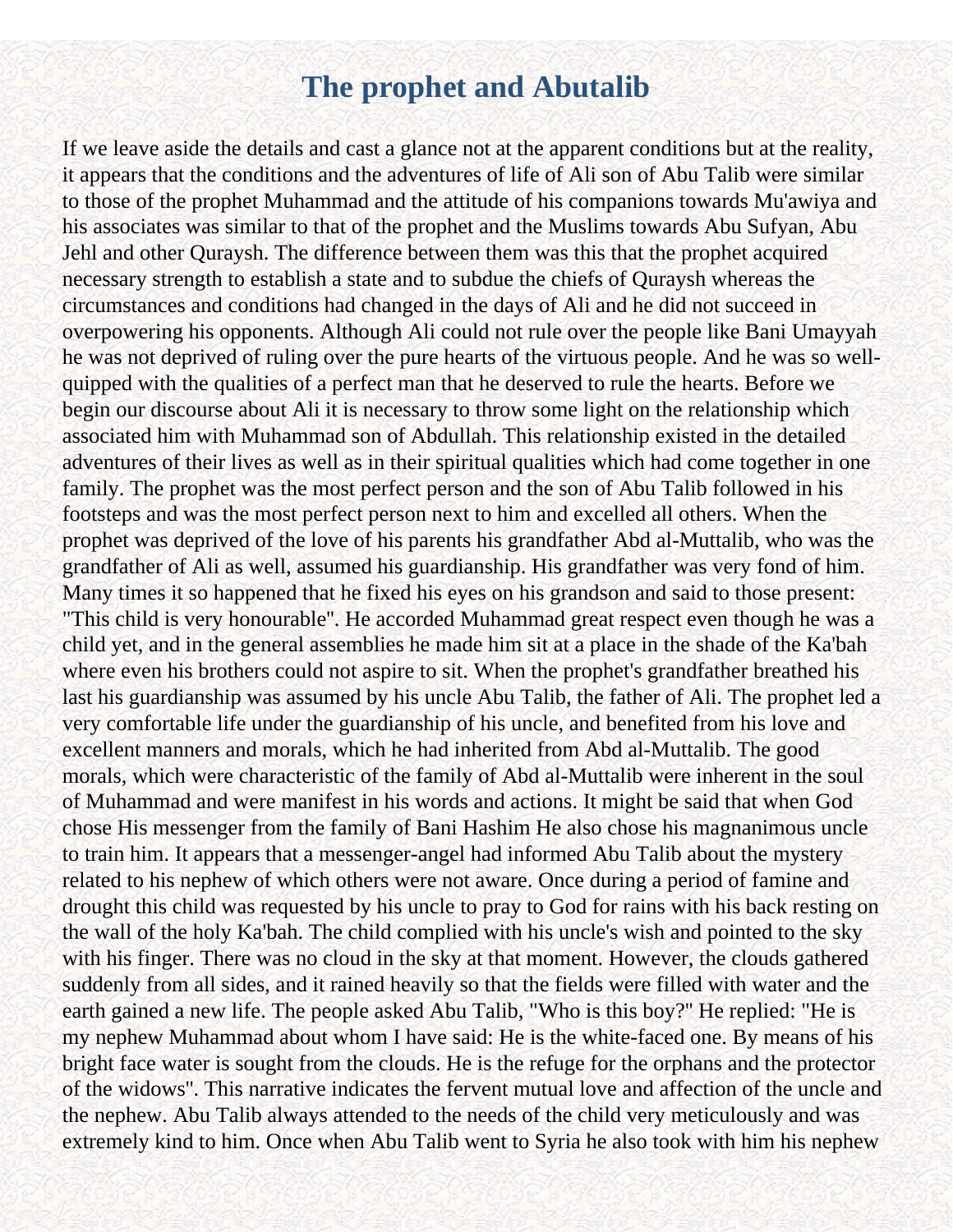(Muhammad) who was then about fourteen years of age. After having crossed Madyan, the Valley of Oara the land of Samud they came near the gardens of Syria. They enjoyed different scenes and observed therein the secrets of nature. The views of Abu Talib about Muhammad were confirmed by the monk Bahira when he told him that his nephew would become a towering personality in the future. From then onwards he took greater care of his nephew because he became aware that a mystery was linked with his person. When Abu Talib heard the people of Mecca calling Muhammad with the title of'Amin' (the honest) he was very much pleased, and the tears of joy began to flow down from his eyes. Khadijah, the chief of the woman of Quraysh, herself proposed marriage to Muhammad although she had already rejected the suit of rich Qurayshite noblemen. The only confidant and true adviser of Muhammad was Abu Talib. He therefore, consulted him in the matter. Abu Talib was well aware of the nature and morals of Muhammad and knew that he was not inclined towards anything except goodness. He supported this alliances because what his nephew had enquired about was exactly the same thing which he (Abu Talib) himself had wished from the core of his heart. After the Quranic verses were revealed to Muhammad in the Cave of Hira the first persons to express faith in him and to offer prayers with him were his wife Khadijah and his cousin Ali. When Abu Talib came to know about the embracement of Islam by Ali he said to him: "My son! What act do you perform?" Ali replied: "Dear father! I have adopted the religion of the prophet of God, confirm what he has brought and follow him in offering prayers". Abu `falib said: "Dear son! Be obedient to him always, because he will never invite you to anything except goodness and virtue". When the prophet of Islam ordered the Muslims to migrate to Ethiopia he made Ja'far son of Abu Talib the chief of the migrants, and of all those persons he loved his cousin most. Abu Talib was the first person in Islam who composed verses eulogizing Muhammad and exhorted the people to support him. Once a group of Quraysh came to Abu Talib and asked him to surrender Muhammad to them. He replied to them: "So long as all of us are not finished we shall neither surrender him to you nor withhold assistance from him". Throughout his life Abu Talib did not forget even for one moment that Muhammad was a great person and his (i.e. Abu Talib's) brother Abdullah and his father Abd al-Muttalib were also great personalities. When the time of Abu Talib's death drew near he called a large number of persons belonging to his family by his bedside, and said to them: "I exhort you to behave well with Muhammad because he is known as 'honest' among Quraysh and is famous among the Arabs for his truthfulness, and all these qualities are combined in his person. I can imagine very well that the indigent and the nomads have gathered round him and have accepted his invitation and confirmed his words. Their movement has become strong. The chiefs and elders of Quraysh have been humiliated. The weak persons have become honourable. Those who were opposed to him most are most obedient to him and those who were more apart from him are profiting more by remaining in his service. O Quraysh! Support and reverence him. I swear by God that whoever follows his path will be saved and whoever acts on his advice will become prosperous. If I had lived and death had granted me respite I would have defended him from the calamities of time because he is truthful and honest. Accept his invitation, co-operate with one another in supporting him and fight against his enemies, because so long as the world lasts he is the capital of dignity and honour for you". Abu Talib rendered support to the prophet for forty two years. He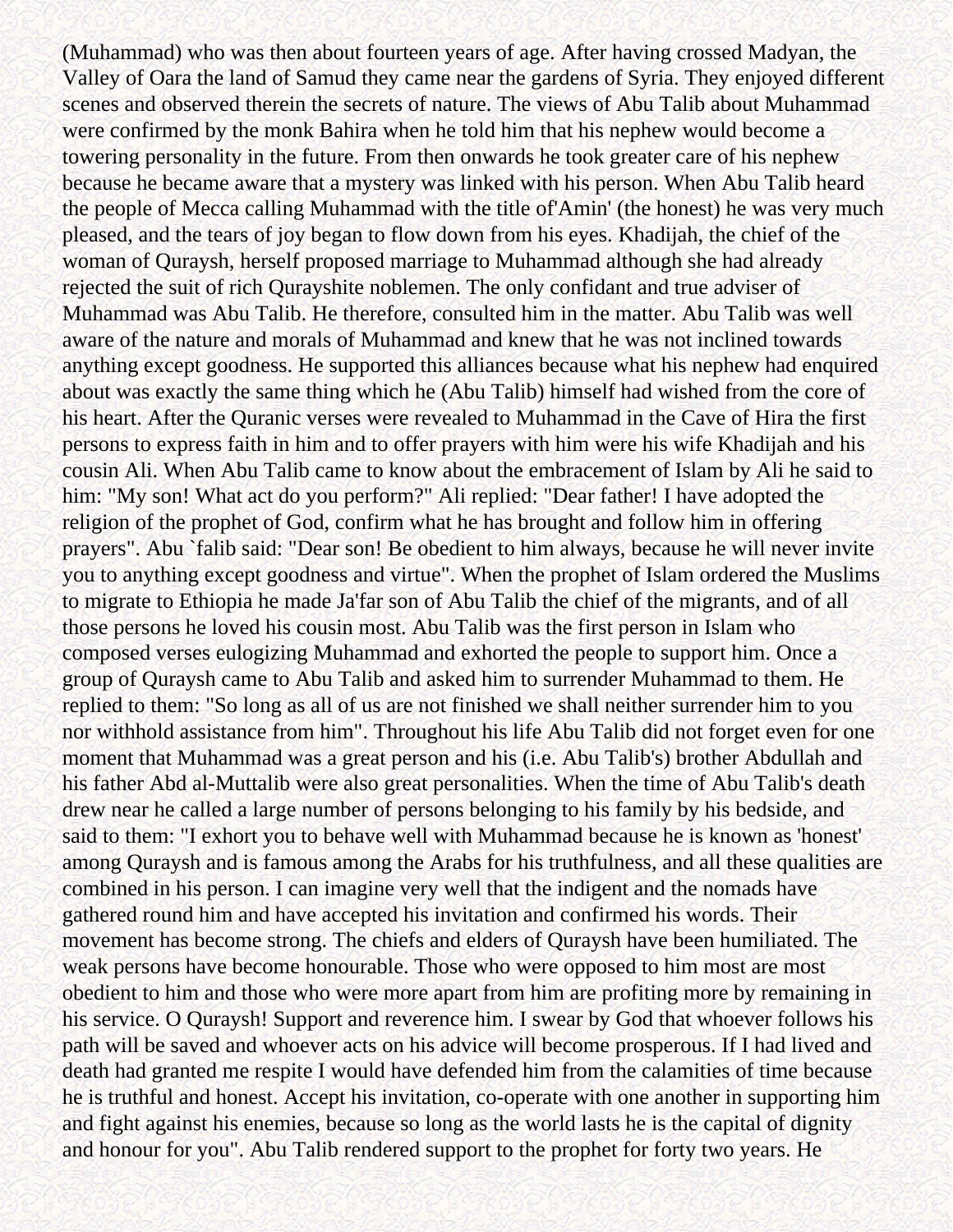opposed Quraysh for his sake and supported his declaration of prophethood till he breathed his last. After Abu Talib's death the prophet felt that he had been deprived of his great supporter who used to defend him against harm by Quraysh. Abu Talib was the chief of the family in which the prophet had been brought up, and was his supporter against his enemies. He loved him ardently and warded off the mischief of the obstinate Quraysh against him. The prophet himself said: "So long as my uncle Abu Talib lived the people could do me no harm". As we all know Muhammad was very patient and self-possessed, and notwithstanding the fact that his enemies were numerous and his friends were fewer, he believed firmly that he would succeed in his mission. The question therefore, arises as to the reason for his being so much grieved at the death of his uncle. In fact the reason was their great mutual love, because a person loves one who is kind to him and supports him. His flowing tears showed that the prophet was feeling that he had lost something which was as dear to him as his own life.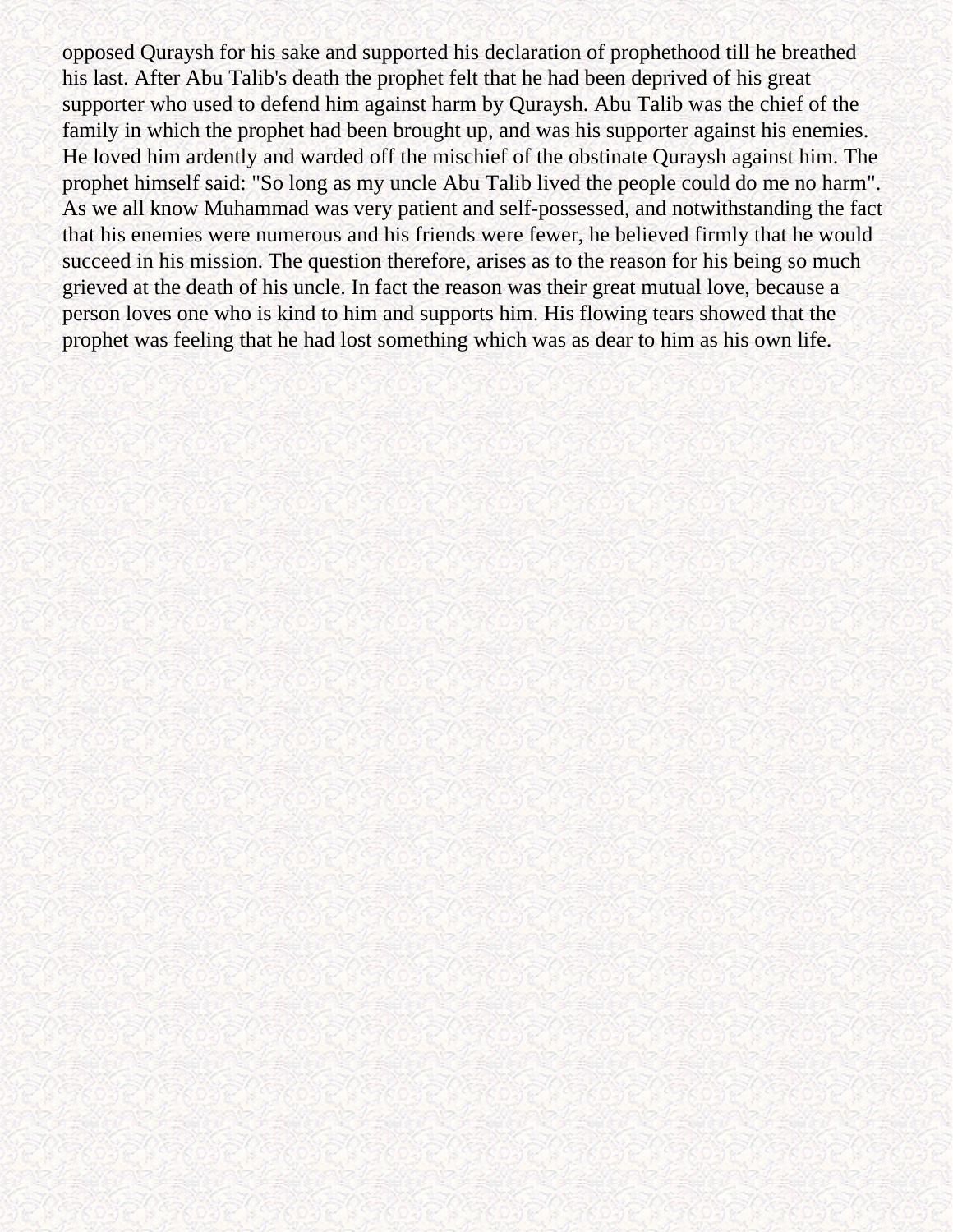## **The prophet and Ali**

<span id="page-21-0"></span>A very good and pure spirit existed in the family of Abu Talib. It looked at the world in a peculiar manner and saw all things connected and united with one another. This spirit was very strong in the prophet and Ali and a very firm relationship existed between them, because Ali had been brought up by the prophet from his childhood till he grew up to be a youth. When we admit that it is possible that good morals should become firm naturally in a heart and a soul we have also to say that Ali was born with perfect faith in the prophethood of Muhammad and support for him, because the qualities and virtues of the Family of Abu Talib in which the prophet was brought up were transferred to his cousin from his birth. **1** The personality of Ali developed with the virtues of his family. It was this place where he heard Muhammad speak and the call to Islam also started from here. Ali was quite young when the prophet attached him with himself and called him his brother. In his sermon entitled "Qase'a" Ali mentions the attention paid to him by the prophet and says: "Do you know, that due to my relationship and on account of my worth and merit, what were my relations with the prophet. From the very beginning of my life he loved me and I loved him. He took me in his lap when I was a baby and thence I was always with him, he often kept me embraced to his heart, he used to make me sleep next to him; we used to be so close to each other that I felt the warmth of his body and smelled the fragrance of his breath.When I was a baby, he fed me with his hands often chewing hard bits for me. He never found me lying nor weak and wavering. From the time of his babyhood God had appointed the Holy Ghost to be always with him and this archangel was leading him towards exemplary qualities and high moral values and I followed the prophet step by step as a baby camel follows its mother. Daily he used to place before me a fresh standard of efficiency and used to order me to follow it. Every year he used to stay in a grotto of the Hira Mountains for sometime, and nobody used to be with him but I. None could then see or hear him or be near him but I. During those days Islam was the religion of only the prophet and his wife Khadijah, I was the third of the trio (the prophet, Khadijah and Ali himself). Nobody else in this world had accepted Islam I even then used to see the divine light of revelation and prophethood and smell the heavenly fragrance of prophethood. When the prophet received the first revelation Satan lamented loudly. I asked the prophet "Who is lamenting and why". He replied, "It is Satan who had given up hopes of acquiring complete sway over human mind. In this disappointment he is lamenting over the chance lost. Verily, Ali, you also hear whatever is revealed to me and you also see whatever is being shown to me. With this difference that you are not entrusted with prophethood, but you will be my successor, helper and vi zier, and you will always uphold truth and justice". Childhood is the age when one is fully capable of acquiring good qualities. Ali spent a good deal of his life with the prophet alone. He imitated the prophet's conduct and remained separated from his community which was leading a miserable life and was firmly bound with the chains of hereditary customs. For years Ali lived in a pure atmosphere by the side of his cousin and was loved very much by him. None of the companions and followers of the prophet could develop such a close relationship with him. Ali opened his eyes on the path which had been opened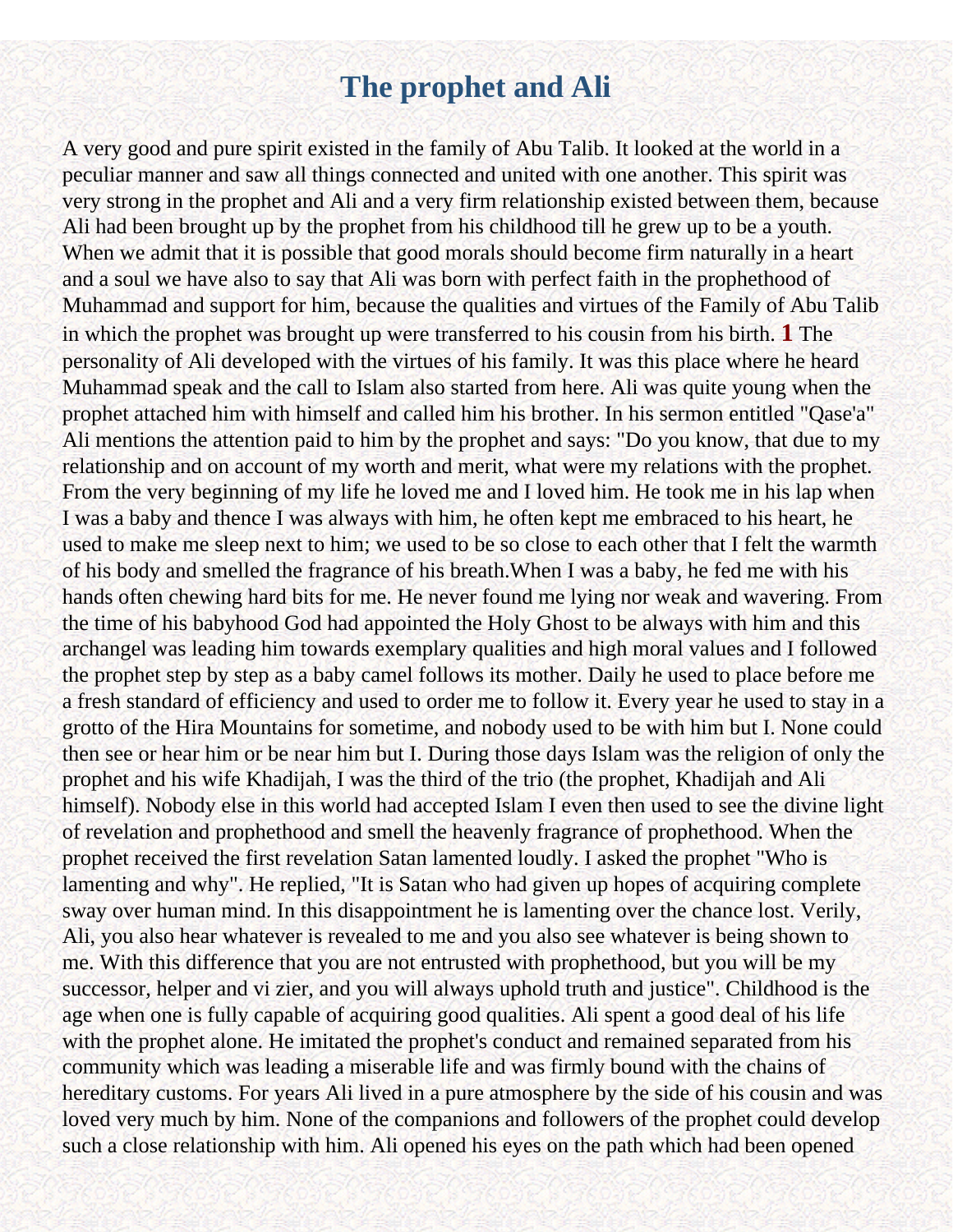for him by his cousin. He learnt how to worship God from Muhammad's prayers. He enjoyed the prophet's love, kindness and brotherhood. His relationship with Muhammad was similar to the one between Muhammad and Abu Talib. When Ali first felt the sentiment of love in his mind he loved Muhammad. When he spoke for the first time he spoke with Muhammad. On the very first occasion when he was required to display manliness and valour he showed readiness to support Muhammad. Muhammad's friends were friendly with him and his enemies also respected his personality. Ali was such a protege and disciple of the prophet that he became his soul and a part of his limbs. In the early days of the prophetic mission of the prophet some elders amongst Quraysh who hated worship joined him. The slaves and helpless persons came round him in expectation of justice and freedom. And after he was successful and victorious a third group also joined him, because those people had no alternative left. They wanted to benefit from the new situation and most of Bani Umayyah belonged to this group. These different groups embraced Islam on different occasions and although they resembled one another in the matter of obedience to the prophet the degrees of their faith differed. However, as Ali was born and brought up in the lap of prophethood, his faith was natural and innate, and he emerged from the body of his mother with this faith in his heart. His faith had nothing to do with age or the vicissitudes of time. He offered prayers and testified the prophethood of Muhammad at an age when a child cannot even express his thoughts. And he did all this without obtaining any order or advice from anyone. Most of the persons who embraced Islam in the early days of Muhammad's prophethood had worshipped the idols in previous days. However, when Ali prostrated for the first time it was before the Allah of Muhammad. This was the quality of the faith of the person who was destined to grow up as a supporter and well-wisher of the prophet, to lead the faithful after the prophet, and to save the people from the calamities of time.

**1** The correct position is this that Abu Talib and the members of his family or the ways and manners of the time or the environments had no influences on the prophethood of Muhammad or the Imamate of Ali. These things were related with divine inspiration and neither Abu Talib nor the members of this family shared the secrets of prophethood and Imamate.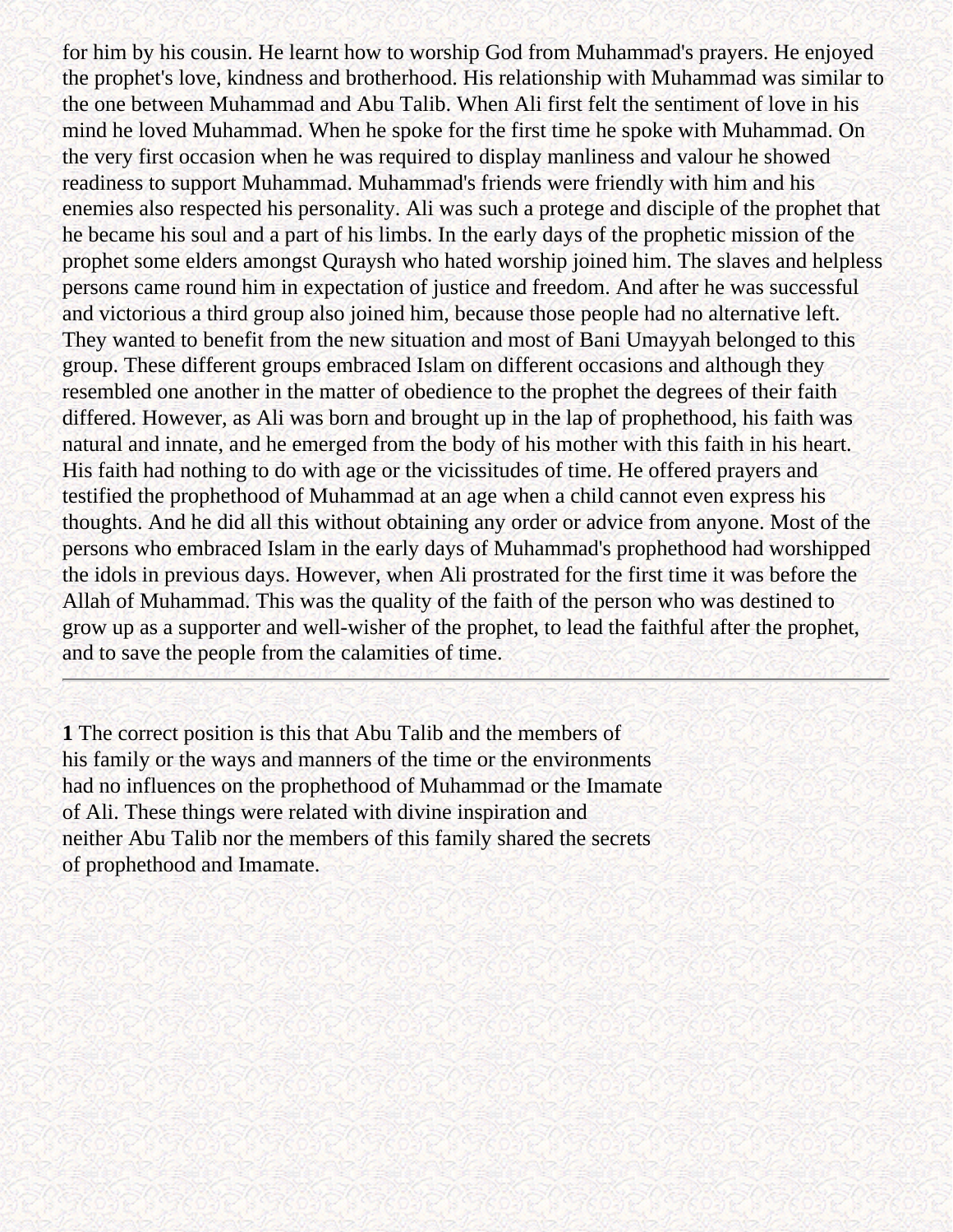#### **Ali is my brother**

<span id="page-23-0"></span>In order to indicate at which level spiritual brother hood existed between the prophet and Ali, to what extent Ali inherited the virtues of the prophet, how Ali's soul acquired the colour of prophethood, how much he was loved by the prophet and to what extent he respected and honoured the prophet with his heart and tongue, it is necessary that a few traditions may be quoted. Only then we can conclude that in accordance with the sublime rules which became the source of strengthening the religion of Islam, the prophet was paving the way for the caliphate of Ali. And he was doing so, because he could see his own face in the mirror of the person of Ali and the good qualities possessed by him were also possessed by Ali as will be explained later.

Tabrani has quoted Ibn Mas'ud as saying that the prophet said: "Looking at Ali's face amounts to worship". And Sa'd Ibn Abi Waqas quotes the prophet as saying: "Whoever hurts Ali hurts me".

Ya'qubi has quoted in parts of his history that when the prophet was returning to Madina from the "Farewell pilgrimage" he stopped on the 18th day of Zil-Hajj at Ghadir al-Khum near Johfah, delivered a sermon and then held the hands of Ali and said: "Of whomsoever I am the master, Ali too is his master. O God! Love him who loves Ali and be inimical towards him who is inimical towards Ali". Fakhruddin al-Razi has quoted in Tafsir al-Kabir that thereafter Umar son of Khattab greeted Ali and said to him: "O Ali! You have become my master as well as of every Muslim man and woman".

This hadith has been quoted from sixteen companions of the prophet by the ulema and historians like Tirmizy, Nasa'iand Ahmad bin Hanbal, and has also been verified by many poets, the foremost among them being Hassan bin Thabit Ansari. He says: "On the day of Ghadir the prophet called the people at Khum and made his voice reach the ears of all and said: Who is your chief and master? The people did not feign ignorance and said: Your God is our master and you are our prophet and we are not disobedient to you". Then the prophet said to Ali: "Rise; for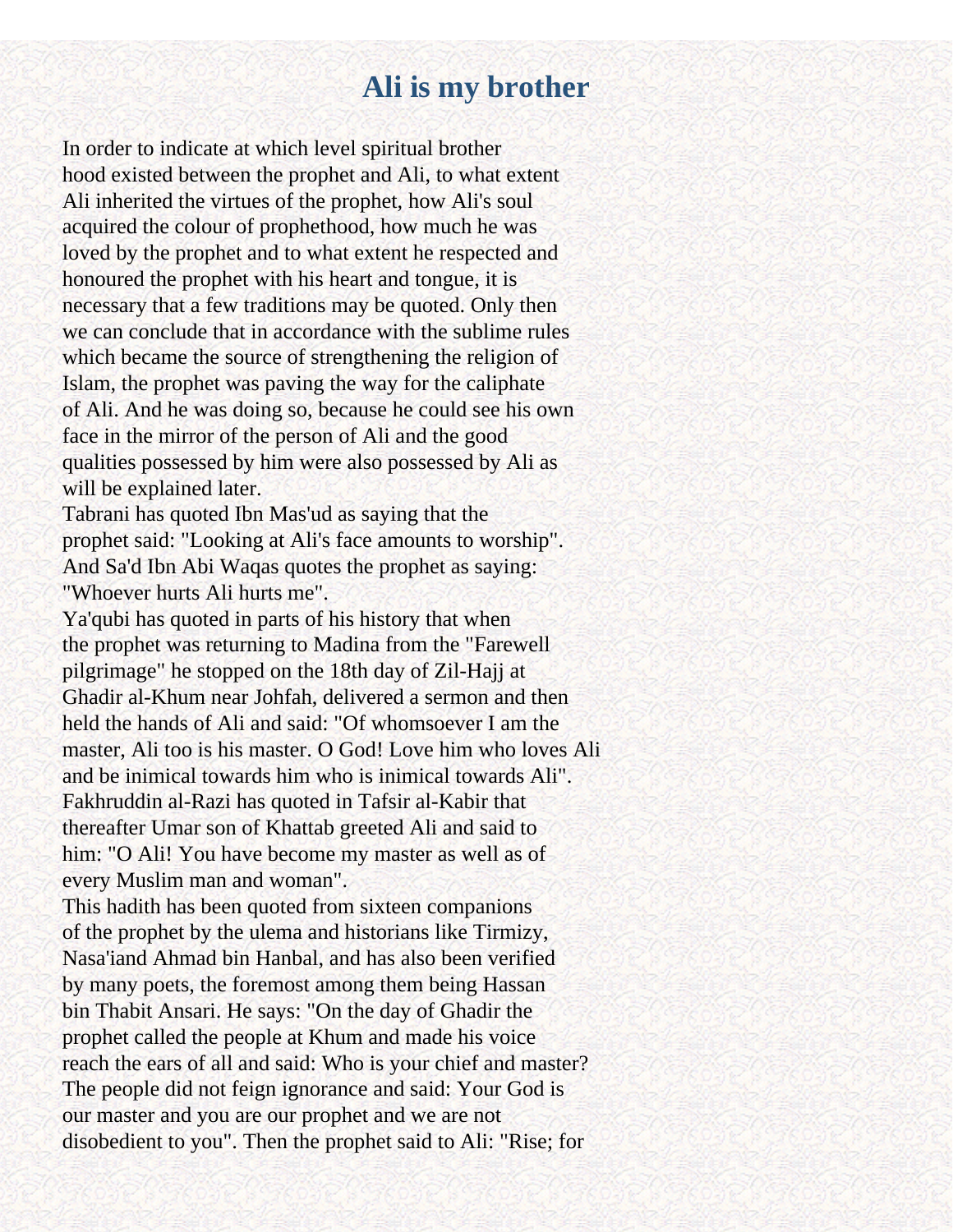certainly I have chosen you to be the Imam and the guide after myself. Hence, of whomsoever I am the master this Ali, too, is his master. You should, therefore, be his true friends and supporters".

Abu Tamam Tai is one of the poets who have mentioned the event of that day. Another poet Kumait Asadi has given a detailed account of it in his al-Qasidab al-Ainiyya. He says inter alia: "In the ground of Ghadir al-Khum the prophet made an announcement about his caliphate. I wished that the prophet's decision had been accepted. I never saw a day as important as the day of Ghadir and I never saw such a right being violated". Abu Sa'id Khudari has been quoted in Kitab Aal lbn Khalwiyya as having said that the prophet said to Ali "Love for you is faith and enmity towards you is hypocrisy" "Your friend will be the first person who will enter Paradise and your enemy will be the first person who will be thrown into Hell".

The narrators believe that the prophet looked at the face of Ali time and again, and said: "This is my brother". Abu Huraira has been quoted to have said that the prophet addressed his companions saying: "If you want to see the knowledge of Adam, the determination of Noah, the habits of Abraham, the supplications of Moses, the peity of Jesus and the guidance of Muhammad combined in one person look at the man who is coming towards you". When the people raised their heads they saw that it was Ali".

Once a man complained against Ali before the prophet. The prophet said in reply: "What do you want from Ali? What do you want from Ali? what do you want from Ali? Ali is from me and I am from Ali and after me he is the master of all believers". **1**

The prophet sent Ali to Yemen. Some of his companions requested him to give them the camels received as alms to mount so that their own camels might take rest. Ali did not accede to their request. When all of them returned to Madina the persons whose request had been rejected by Ali complained against him to the prophet. S'ad son of Malik Shaheed acted as their spokesman. He said that Ali had been harsh towards them and also made a mention of the relevant incident. While he was speaking the prophet struck his thigh with his hand and said loudly.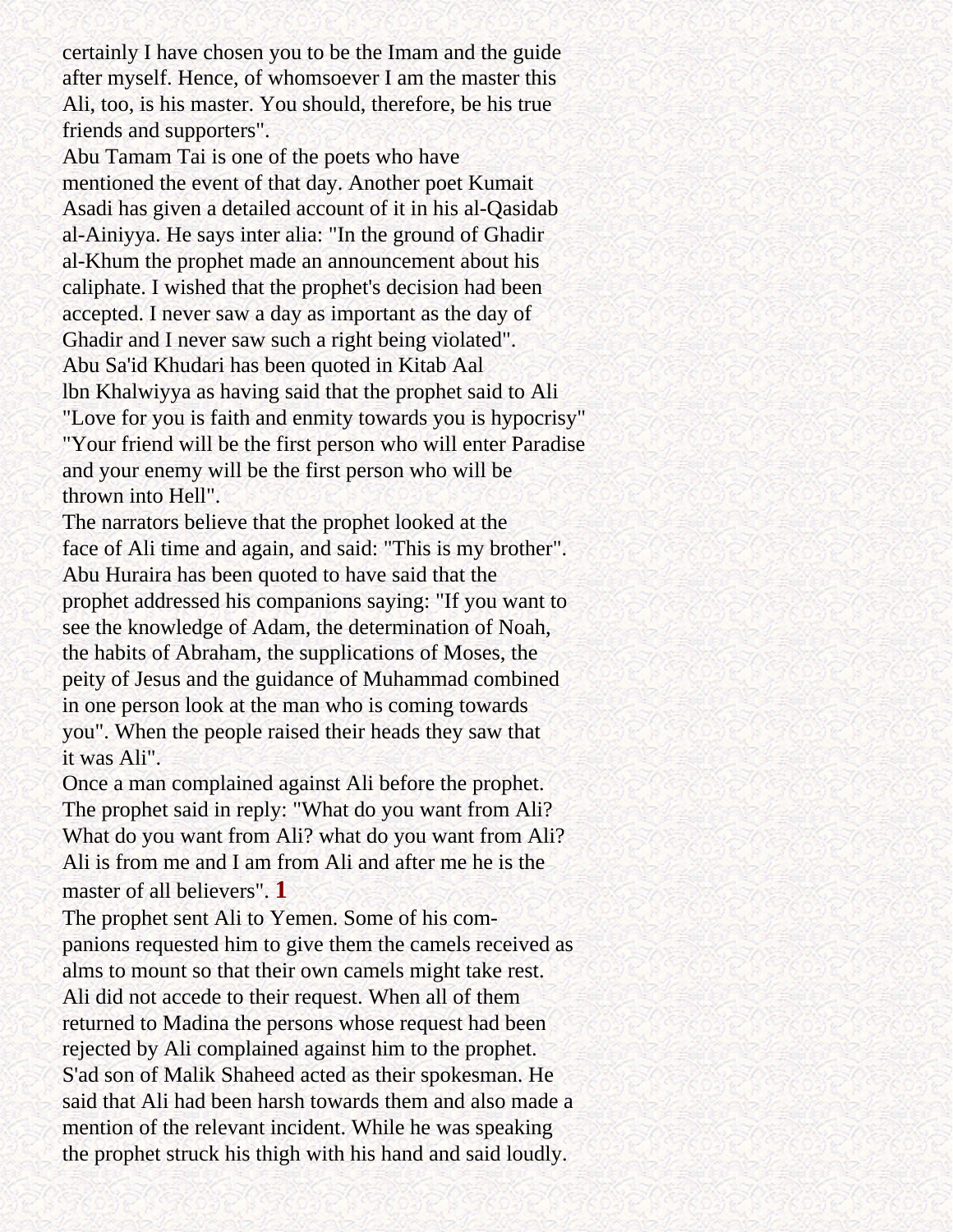"O Sa'd! Stop complaining against Ali. You should know that he is dedicated to the path of God". It appears from the above mentioned traditions as well as from many others which have not been quoted here that the prophet considered Ali to be his brother, and Ali, too, was very much pleased with his brotherhood. Moreover, the prophet used to invite the attention of the people to the attributes and virtues which had concentrated in the personality of Ali so that they might know that he was the best person to carry on the lslamic mission after him. Some instances have been quoted in authentic traditions, which go to show that the natural conditions also helped in creating harmony between Muhammad and Ali, and shaped the events and the environments in such a way that Ali displayed the attributes which were not shared with him by any one. One of those attributes was that he was born in the Ka'bah, which is the "Qibla" of the Muslims and his birth took place at a time when the Islamic call was about to be given by Muhammad and he had not made it public. In those days he resided in the house of Ali's father Abu Talib. When Ali opened his eyes he saw Muhammad and Khadijah offering prayers. He was the first man who expressed faith in Muhammad although he was not yet fully grown up. When the people reproved him for embracing Islam without the permission of his father he replied at once: "God created me without seeking Abu Talib's agreement. Then why should I obtain my father's permission to worship God".

For quite a long time the religion of Islam remained confined in the house of Muhammad and there were then only four Muslims in the world: namely, Muhammad, his wife Khadijah, his cousin Ali and his slave Zaid bin Harith. On the day when Muhammad invited his kinsmen to a feast and wished to address them and communicate the message of Islam to them, his uncle Abu Lahab interrupted him and incited those present against him. Consequently all of them stood up and left Muhammad's house. The prophet invited them once again and said after meals were over: "I do not know any person in Arabia who may have brought a present which is better than the one which I have brought for you. Who from amongst you will help me?" The persons present declined to commit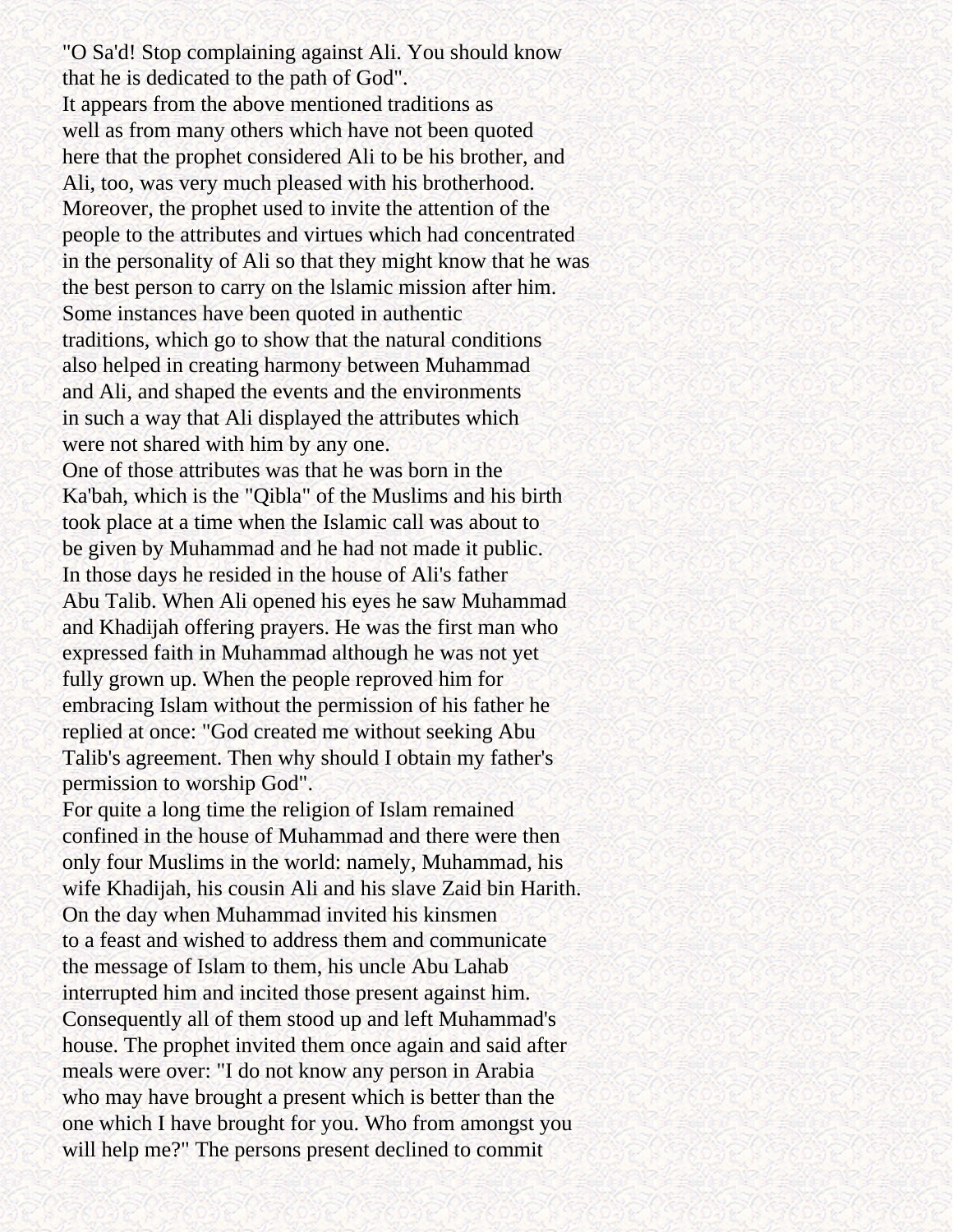themselves and wanted to leave the house as before, but in the meantime Ali, who was still a boy and had not attained the age of manhood stood up and said: "O prophet of God! I shall assist you and shall fight against anyone who opposes you". Members of Bani Hashim family laughed out and then went away ridiculing Abu Talib and Ali. In every battle Ali was the standard-bearer of the prophet. He dedicated his valour, blood, heart, tongue and his very life for his cousin, the prophet, and for the success and victory of Islam. He crushed the enemies of Muhammad and showed his mettle as and when the occassion demanded. At the time of the Battle of the Ditch when the companions of the prophet were worried and perplexed on account of the fear of the enemy, Ali stood like a rock before the chiefs of Quraysh and displayed such feats of valour that the Muslims became hopeful of their victory, and the Quraysh and their allies had to suffer defeat. In the Battle of Khaybar Ali performed a jihad, which was astonishing. The forts of Khaybar, although very strong, were conquered at his hands. This was notwithstanding the fact that very brave and experienced soldiers were assembled there and the companions of the prophet were afraid of them. In short the siege of the fort by the Muslims was prolonged. The soldiers within were defending themselves courageously, because they knew that if they were defeated by Muhammad their power in the Arabian Peninsula would come to an end and their business and authority would go.

The prophet sent Abu Bakr to conquer the fort. He displayed his efficiency in his own way and came back without achieving the success. On the following day he sent Umar son of Khattab, but he also returned like Abu Bakr without achieving any success and could not overcome the lofty fort and the armed soldiers. The prophet then called Ali and ordered him to conquer the fort. Ali gladly proceeded to perform this duty for the sake of Islam. When he approached the fort, and its inmates came to know that this time Ali son of Abu Talib, who had not sustained defeat in any campaign, had come to join the battle, many squads of theirs came out from the fort all at once, and one of their soldiers attacked so forcefully that the shield fell down from the hand of Ali. He immediately pulled out the gate of the fort and continued to fight,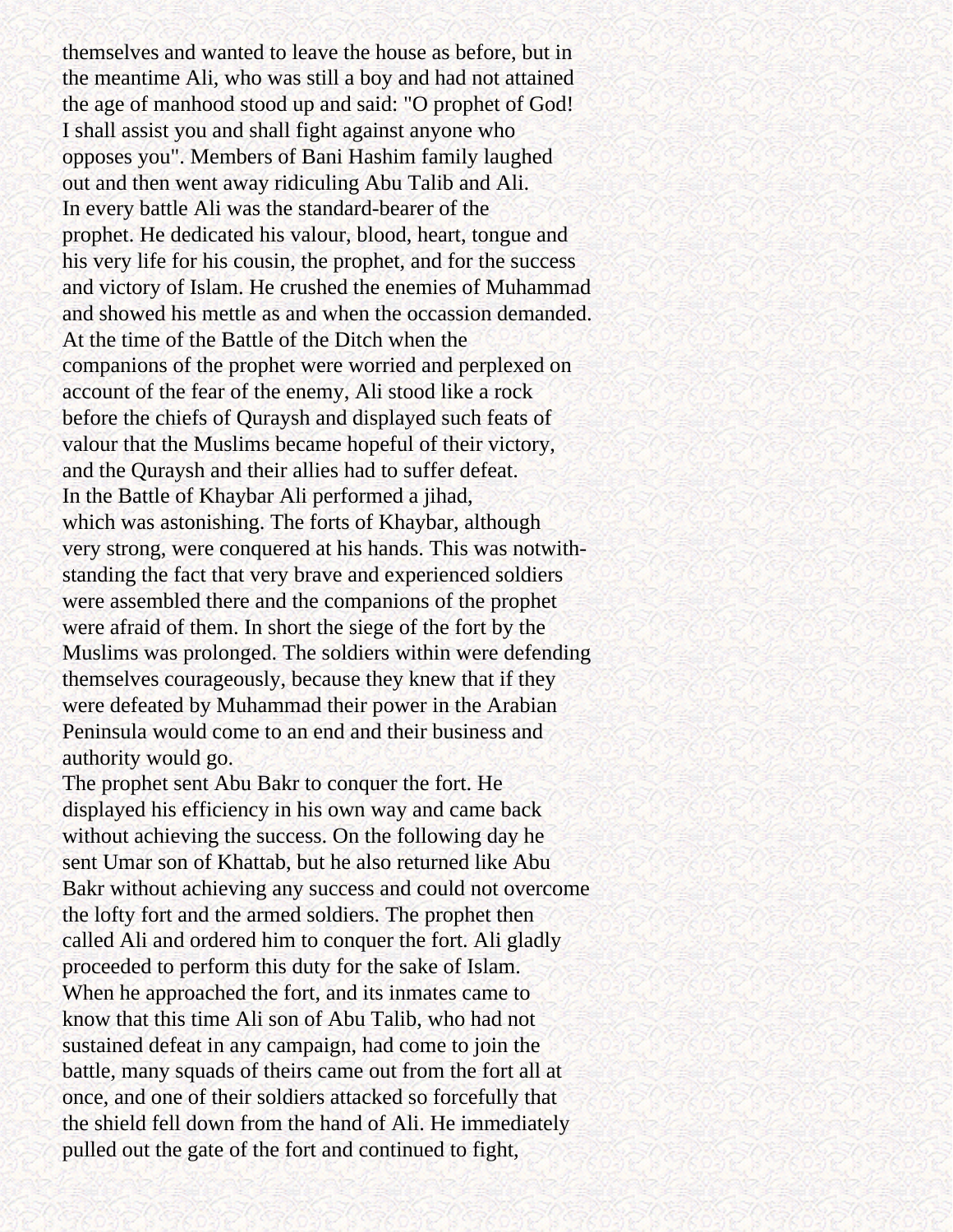using it as a shield, till the fort was conquered. And the fort was not conquered till a number of soldiers were killed, the first among whom was Harith son of Abi Zainab. At this stage we come across a strange phenomena. In the history of our ancestors we come across many champions who fought battles for the sake of their beliefs, but in the heart of their hearts they desired peace and wished that the problem had been solved without resorting to warfare. Besides them we also know many brave men who met martyrdom to achieve their objective. However, such battles and martyrdoms are mostly without any forethought. There are sudden occurrences which usually take place owing to eruption of enthusiasm and ardour in the presence of the onlookers. However, the case of Ali son of Abu Talib is most surprising, because in order to defend the faith of Muhammad and his own, and for the sake of brotherhood, and in the path of God he exposed himself to the gravest danger. It is an event which is unparalleled in history and abundantly proves the unity and harmony of these two great personalities. When persecution by Quraysh reached its maximum limit and they were planning to kill Muhammad and destroy Islam, the prophet went to the house Of Abu Bakr and toId him that as Quraysh were conspiring to kill him he had decided to migrate. Abu Bakr expressed his desire to accompany the prophet and the latter acceded to his request. When both of them decided to migrate, they were certain that the Quraysh would pursue them. Muhammad therefore proposed to follow a deviated path and should leave their houses at a time at which they could not normally be expected to do so. On the very night during which Muhammad decided to. migrate, the Quraysh had decided to kill him and had posted a group of experienced warriors round his house so that he might not escape under the cover of darkness. however, Muhammad asked his cousin Ali confidentially to sleep in his bed and to cover himself with his green sheet. He also asked him to stay on in Mecca till he had restored to the people the things which they had deposited with him. (i.e. with Muhammad ). As usual Ali obeyed the orders of the prophet very gladly. As mentioned above Quraysh had besieged the house of the prophet. They peeped through the holes and saw a man sleeping in the bed of the prophet. Thev were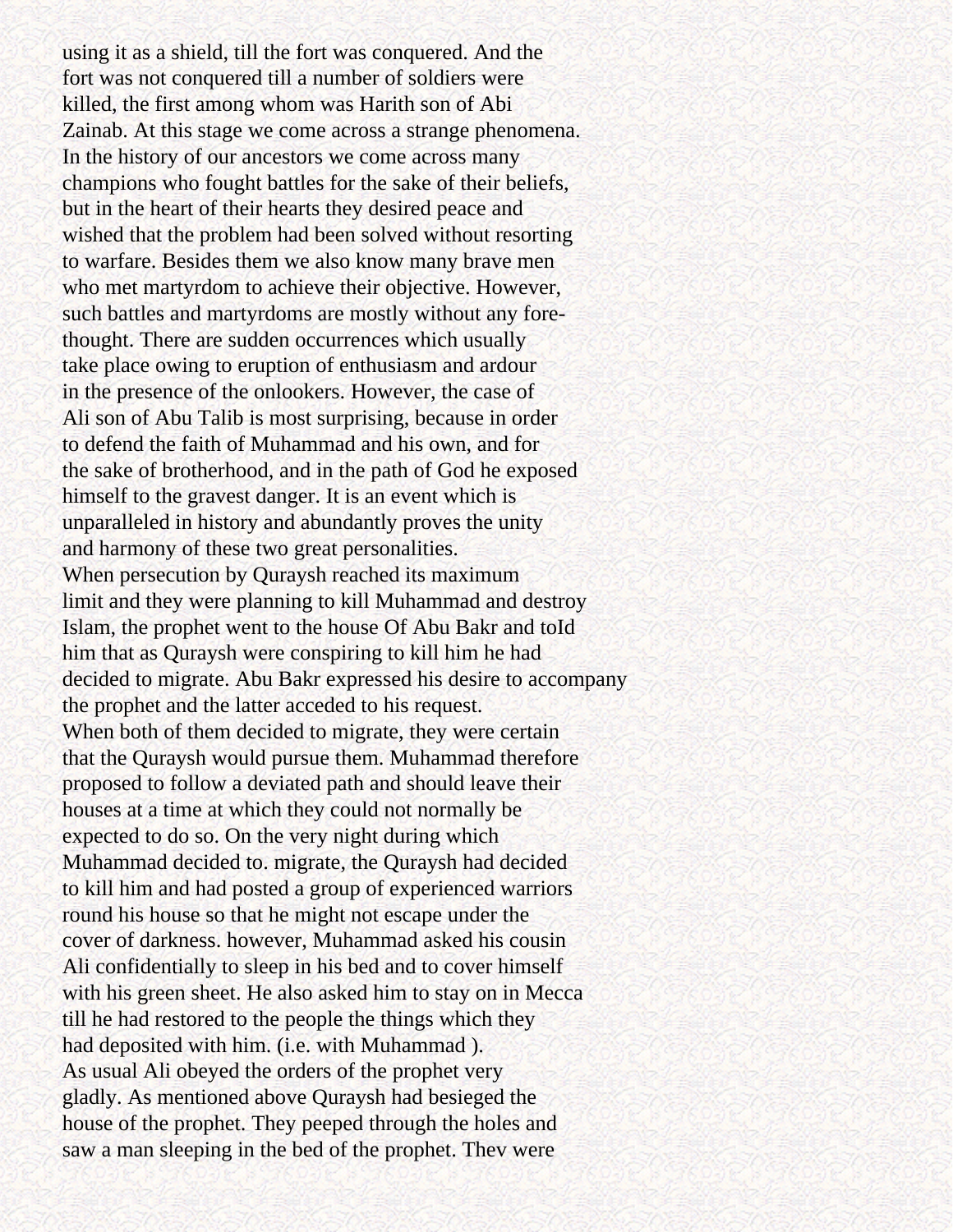therefore, satisfied that the prophet had not escaped. In the latter part of the night when the enemies imagined that the prophet was sleeping in his bed he was actually in the house of Abu Bakr, wherefrom both of them proceeded to the Cave of Thour. On finding a clue the Quraysh reached this place also, but God kept them hidden from the eyes of the enemies.

The examples of self-sacrifice set by Ali are very rare. One wavers between life and death and reflects whether one should sacrifice high morals, which are the capital of one's life, for the sake of the base and transitory comforts of worldly life. If, on such an occasion a person chooses martyrdom, it is a proof of the fact that in his eyes real life is eternal life and not temporary mudane life. Of course, such devotion and self-sacrifice is very rare in the world. If Socrates and others like him welcomed death gladly, Ali son of Abu Talib also placed his life at the disposal of the prophet of his own free will. However, to go into the battlefield and court death or to drink a cup of poison is easier as compared with the heroic act performed by Ali. Just imagine how difficult it is for a person to sleep in the bed of one whom his enemies are bent upon to kill and it is not possible to escape from their hands, especially when they may be watching him from a distance of a few steps and making signs for a murderous attack and he may be observing their movements and hearing their words and seeing their blood thirsty swords flashing on his head and may spend the entire night in this condition. At this dangerous stage Ali imitated the prophet and displayed the power of resistance which he had acquired by his association with his illustrious cousin. His sleeping in the bed of the prophet was a specimen of his jihad and effort for the promotion of the faith propagated by him. This dangerous fact unveils the nature of the Imam that his actions were not tainted with artificiality and resembled the coming out of a pearl from a shell. It also shows his strong intellect and matchless insight, because it is not possible for any other person to understand fully the reality of the Islamic call at such a young age. This fact also shows many other traits of Ali. It shows that he did not attach any importance to worldly life. He was very faithful and sincere. He did not prefer himself to others. He was prepared even to lay down his life for the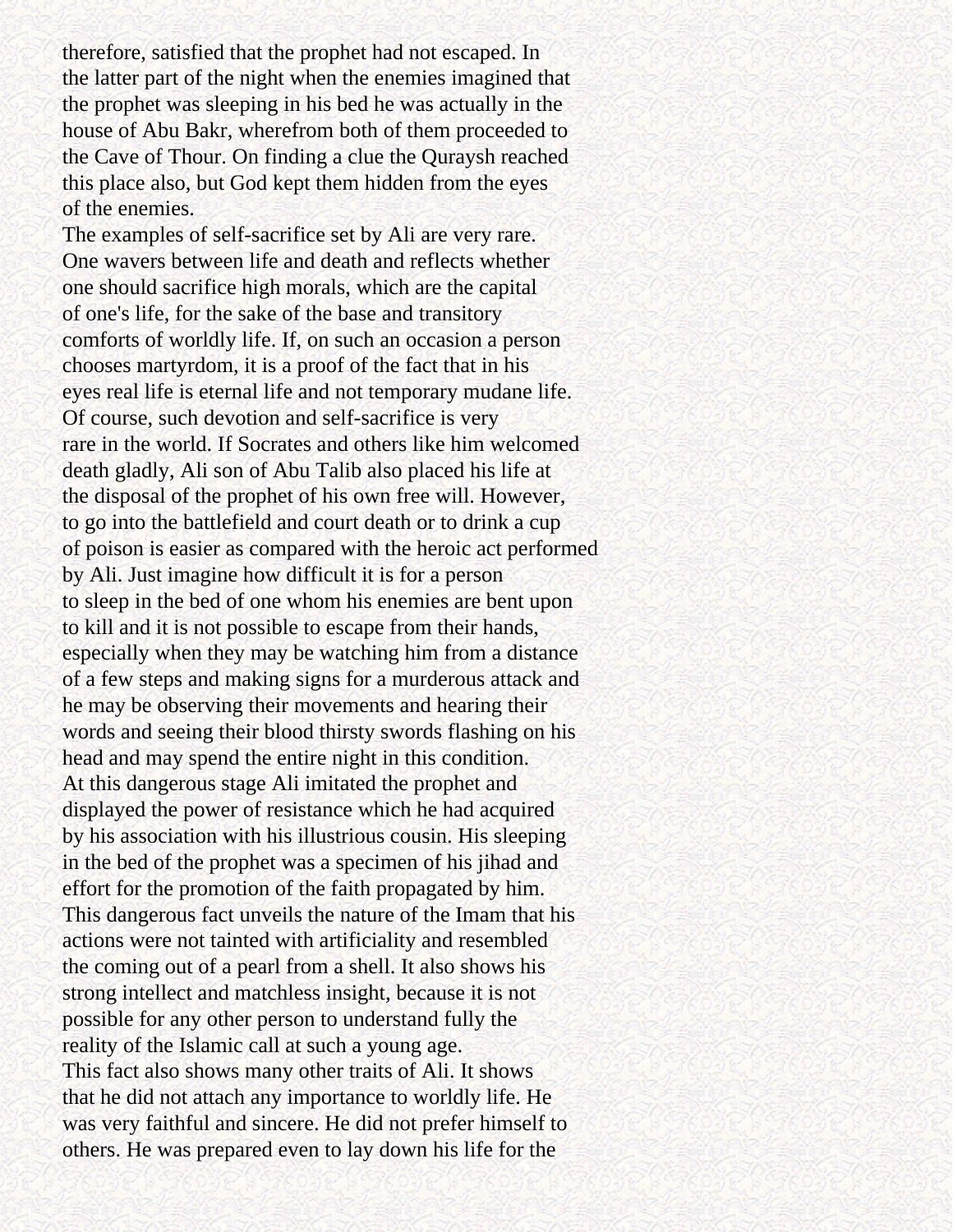sake of the oppressed, so that they might be relieved of the oppression, and the prophetic mission of the prophet might succeed. Fidelity, manliness, righteousness valour and all other good qualities were concentrated in this person. The self-sacrifice displayed by him at this stage was an introduction of the heroic acts performed by him in future. There existed a firm relationship of love and brotherhood between Muhammad and Ali and they assisted each other in connection with the Islamic call. This co-operation commenced from the time when Muhammad recognized Abu Talib and Ali recognized Muhammad i.e. from the time when these three illustrious personalities were living together in a house which was founded on piety and virtue. It was one of the characteristics of the house of Abu Talib that it was there that Ali and Abu Talib were able to realize the greatness of Muhammad. As a result of this Abu Talib bestowed his love and kindness on Muhammad and Ali displayed obedience and devotion to him. This very recognition prepared Ali for supreme sacrifices. The prophet also realized this reality fully well. He loved Ali beyond measure. He did not only love Ali himself but endeavoured to make others also love him, so that he might assume the responsibilities of the caliphate after him. He wished that people might become fully aware of the qualities of Ali so that after his own death they should see in Ali the person of Muhammad himself as if Muhammad were still alive. Hence, they should select him with love and kindness of their own free will, and not because he belonged to the Family of Bani Hashim and was the cousin of the prophet. This was so because the prophet himself opposed such discriminations and had strictly prohibited them. It was for this reason that just as he had himself avoided material benefits, he also kept Bani Hashim away from governmental offices which might bring worldly benefits. **2**

**1** The prophet sent two detachments of the soldiers to Yemen one under the command of the Imam and the other under the command of Khalid son of walid and said that if both the contingents reached there together, the command would rest with Ali. Khalid who was perfectly imbued with the habits and sentiments of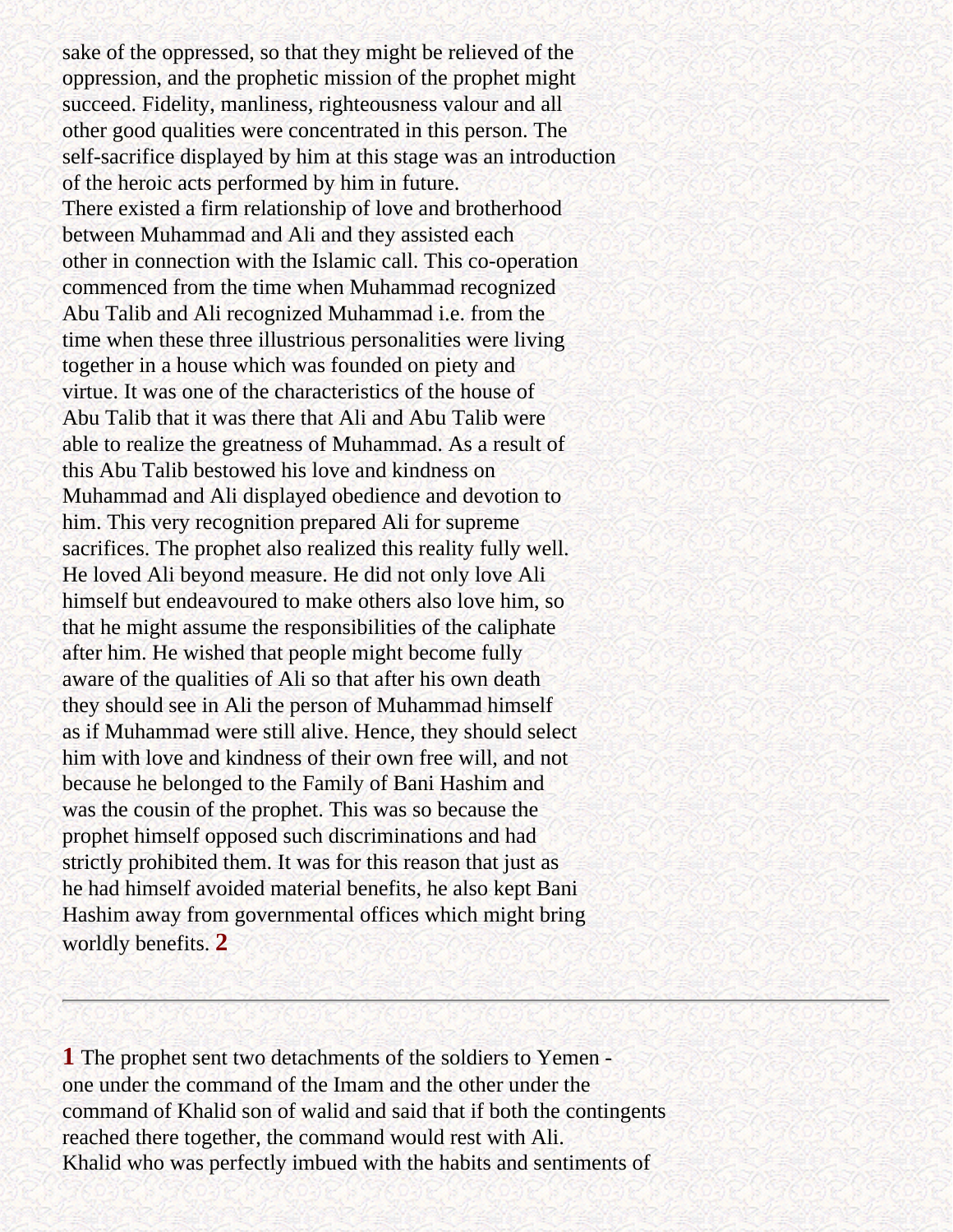the age of ignorance was very much annoyed at this. After the completion of the assignment, therefore, he sent some persons to the prophet to complain against Ali.

The companion Buraidah, the bearer of the letter says: "I placed before the prophet the letter which I had brought and it was read out for him. The prophet was so much annoyed that I observed the signs of anger on his face. Then I said: "O prophet of God! I seek refuge in you. The letter has been sent by Khalid and he ordered me to bring it to you. As he has been my commander, I obeyed his orders. The prophet said: "Do not talk ill of Ali. He is from me and I am from him and he is your master and man of authority after me". (Al-Musnad-Ahmad bin Hanbal, vol.5, p.356, Al-Khasais-Nasa'i, p. 24).

In one of the texts of Hadith, an addition to the abovementioned Hadith is available and it is that when Buraidah saw the behaviour and the extreme anger of the prophet he entertained doubt in his mind about his own faith and, therefore, said to the prophet: "I administer you an oath of the rights of companionship which exist between us that you may stretch out your hand so that I may take an oath of allegiance de novo and my sin may be forgiven". (Majma al-Zawaid by vol.9, page 128).

On the basis of this narration the Imam is the supervisor, man of authority and guardian of the Muslims, after the prophet. Viz. he enjoys exactly the same guardianship, over the life and property of the people, in the capacity of the successor of the prophet as the prophet himself and, of course, exercises this authority for their material and spiritual benefit as the exigencies of the circumstances demand.

**2** The prophet had declared zakat, which formed a large part of the assets of the public treasury, to be unlawful for Bani Hashim, so much so that he did not even send them to collect zakat so that the people might become aware that it was not utilized by the prophet's Family, and was collected only to assist the indigent persons and to meet common needs of the Muslims.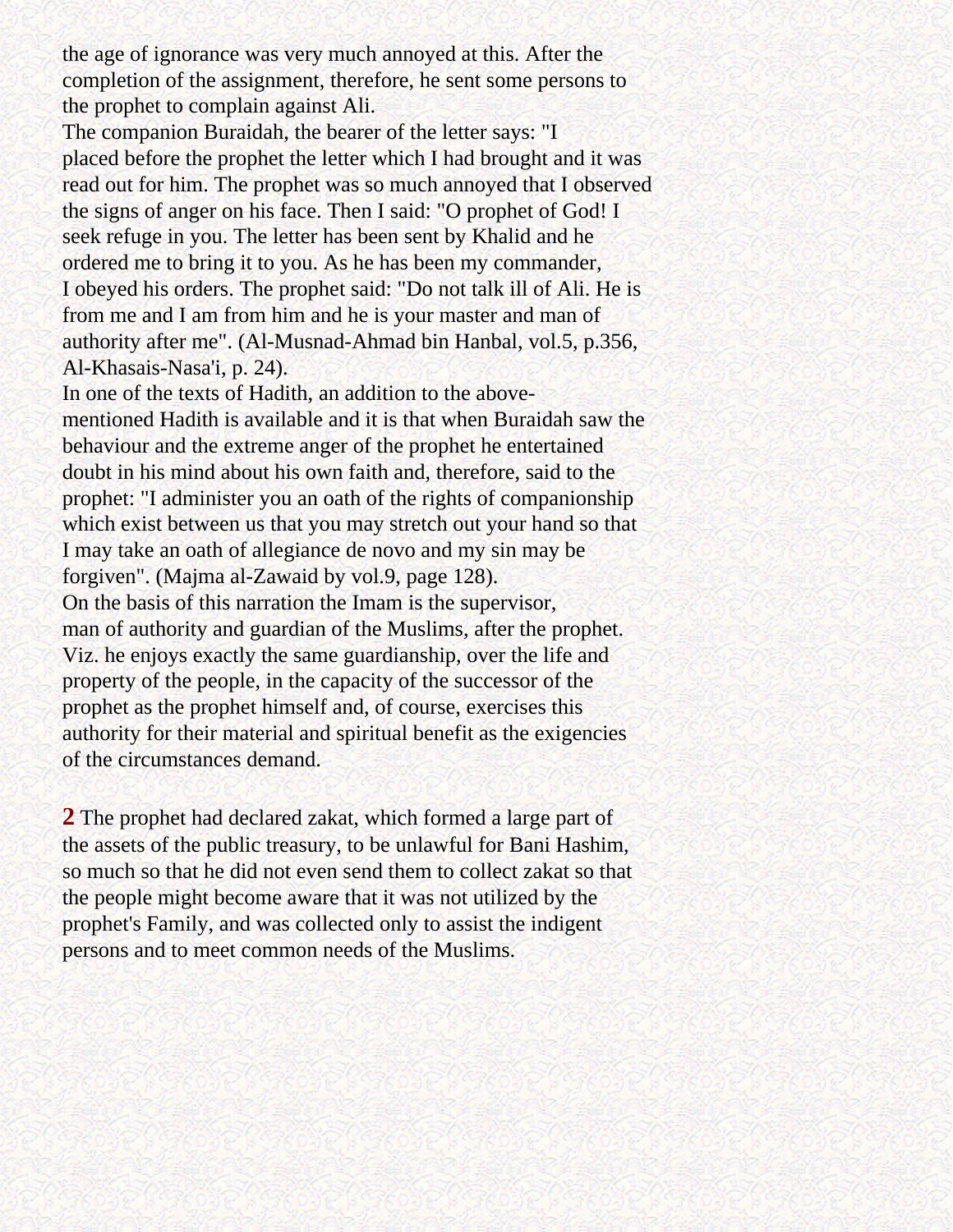#### **The attributes of Ali**

<span id="page-31-0"></span>Out of the persons who have narrated the attributes of Imam Ali son of Abu Talib the author of Zakhair\_ al-Uqba writes thus: "His stature was moderate and slightly short. His skin was of wheaten colour and his beard was white and long. His eyes were large and black. He had a cheerful face and was good-natured. His neck was long like a goblet made of silver. His shoulders were broad. The joints of his hands were like those of a roaring lion, because his hands and wrists were completely joined with each other and distinction could hardly be made between them. His hands and fingers were strong, moderately fat and fleshy. His calves were fleshy and their lower part was thin. His arms were also fleshy in a similar manner. He walked calmly like the prophet. However, as and when he proceeded to give a fight he walked briskly and did not turn his head to see anything else. His bodily strength was unimaginable. He usually picked up the fighters whom he laid his hands on and threw them on the ground without any difficulty or effort, as if they were small children. And if he held the arm of any warrior in his hand the latter could not even breathe. It is well-known that he did not fight with anyone whom he did not vanquish, even though he might have been very strong and a renowned champion. At times he picked up a big gate which a number of strong persons could not even close or open, and used it as a shield to defend himself. On some occasions he threw away with one hand, a stone, which could not even be shaken by a number of men. At times he roared in the battlefield so loudly that the bravest men got frightened although their number might be quite large. He possessed such a great power to bear hardships that he did not fear any harm from heat or coldness. He used to wear summer clothes in winter and winter clothes in summer''. Once a man lodged a complaint against Ali with Umar who was then the caliph. Umar summoned both of them and said: "O Abul Hasan! Stand side by side with the other party. Signs of displeasure appeared on the face of Ali. Thereupon Umar asked him whether he did not wish to stand by the side of the other person. Ali replied: "No.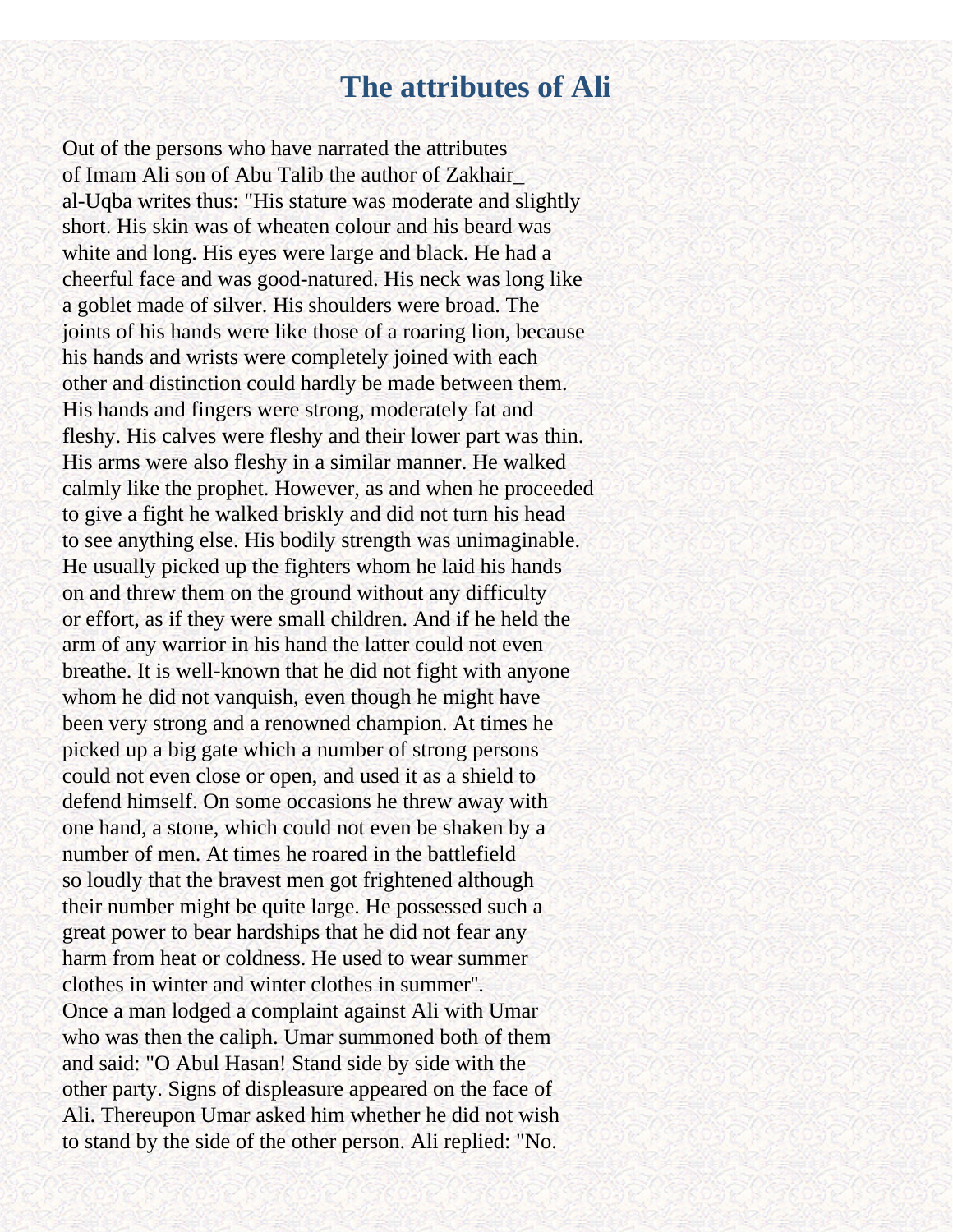That is not so. However, I have observed that you have not maintained equality between me and my opponent. You have addressed me with my Kuniyah and thus shown me respect whereas you have not meted out the same treatment to him''. **1**

It is very difficult to explain fully the nature and habits of human beings and especially of great personalities because personal qualities of men are related with one another and everyone of them influences others. Every quality is related with another quality and every habit is the cause of another habit and the result of a third one, or two of them are effect of another and so on and so forth. Hence, I propose to study a few of the personal qualities of Ali from different angles and to compare them within one and the same personality so as to arrive at some conclusions by means of this intellectual analysis. In the first instance I shall briefly present the various qualities of Ali by deducing them from his simple dealings and well-known actions so that his nature, habits and disposition are known and our detailed discussion in the following chapters may be limited to those qualities and characteristics.

We now commence the discussion with reference to his acts of worship.

Ali was well-known fot his piety and continence. He did many things for his own self as well as for his own people and others, as he was extremely pious. I believe that Ali's piety was not the outcome of circumstances like that of other pious persons, who engage themselves in worship on account of the weakness of their souls, or to escape the vicissitudes of life and to keep aloof from the people, or in imitation of their ancestors, and the effects of the events of life confirm it, because as a rule people accord respect to ancestral customs and traditions. **2**

The fact is that the piety of the Imam Ali was based on a firm footing and was linked with the mutual tie which exists in all parts of the creation and has bound the sky and the earth with each other. His worship was in fact a continuous effort and a campaign against mischief for the sake of human life and prosperity. He fought against all aspects of evil and wickedness. On the one hand he fought against hypocrisy and selfishness and on the other hand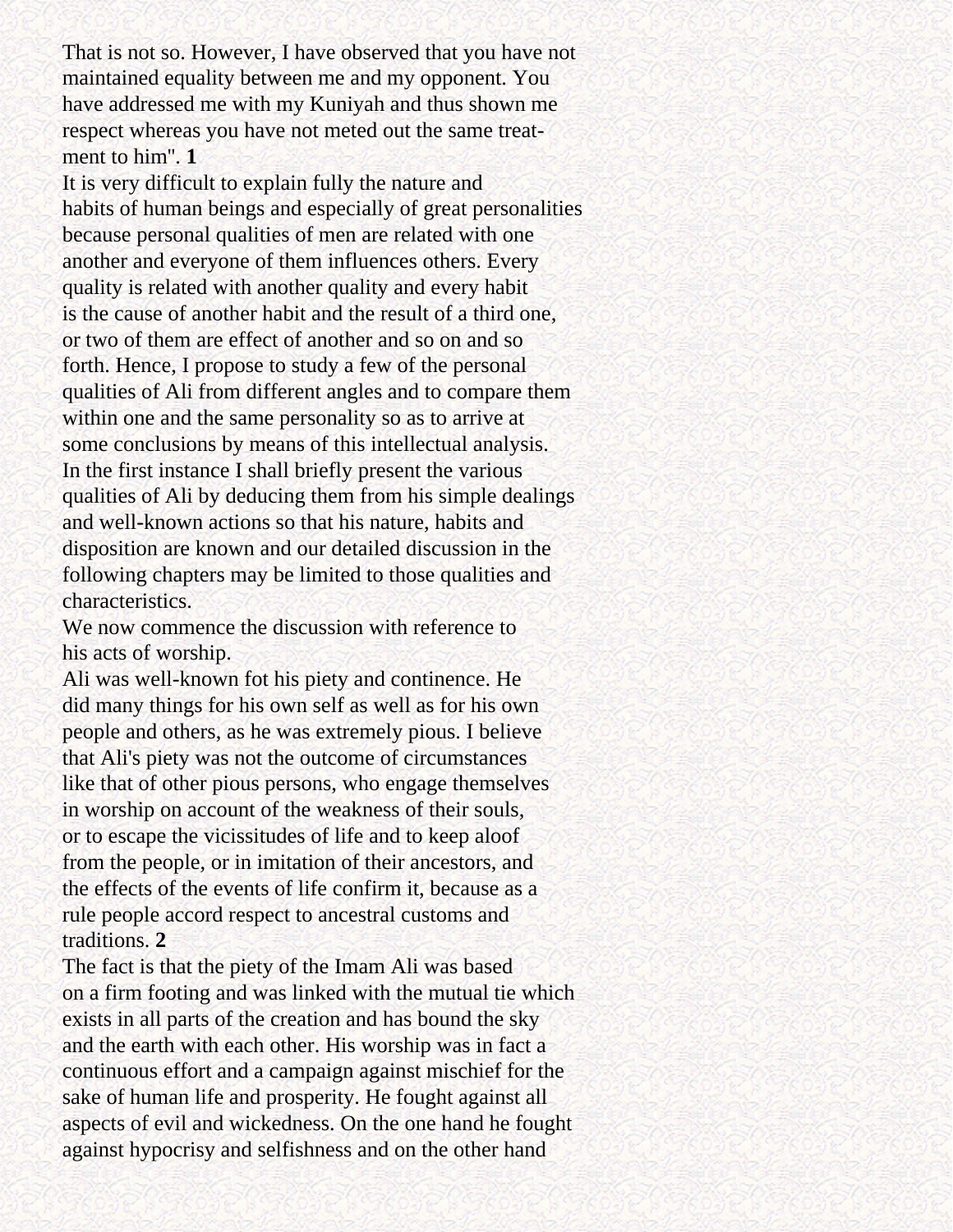against dastardliness, abjectness meanness, helplessness and other bad qualities which had been acquired by the people during those evil days. According to Ali the essence of piety is to sacrifice one's life for the sake of truth and justice. He has said: "Your faith should be at such a level that you should prefer truth to falsehood even though it may cause you loss and falsehood may bring you gain''. His piety was of the same type as defined by him. He was martyred on account of this very truthfulness, and if it be possible to give the title of "Martyr'' to living persons it may be said that even while alive he was a martyr in the path of truth and righteousness. If a person studies the piety of the Imam carefully it will become known to him that even in politics and government, he had a special method in the matter of worship which he pursued firmly. When he stood before the Almighty God he made his supplications with full attention, just as a poet is lost in the beauties of nature. The following remark of Ali is very instructive for those who worship God and observe piety: "One group worships God to be favoured with His blessings. This is the worship of the tradesmen. Another group worships Him on account of His fear. This is the worship of the slaves. A third group worships Him by way of thanksgiving. This is the worship of the free man''.

Unlike many persons the Imam's worship was not on account of fear, and it was also not a tradesman-like worship with the hope of acquiring Paradise. On the other hand when great men stand before the Almighty God they find themselves meek and obliged to consider themselves His worst slaves. The basis of this worship is reason, conscience, and spiritual perfection.

One who accords the same position to worship as was accorded by Ali will certainly view life in the same manner in which it was viewed by Ali. Such a person does not seek life for wordly gains and transient pleasures. On the other hand he seeks it to attain high morals and to achieve the ends which are compatible with his nature. It was for this reason that Ali chose piety in the world and did not seek fame and ostentation. He was true in the matter of piety in the same way in which he was true in the matter of his actions, words and intentions. He was disinclined towards the pleasures of life in the same way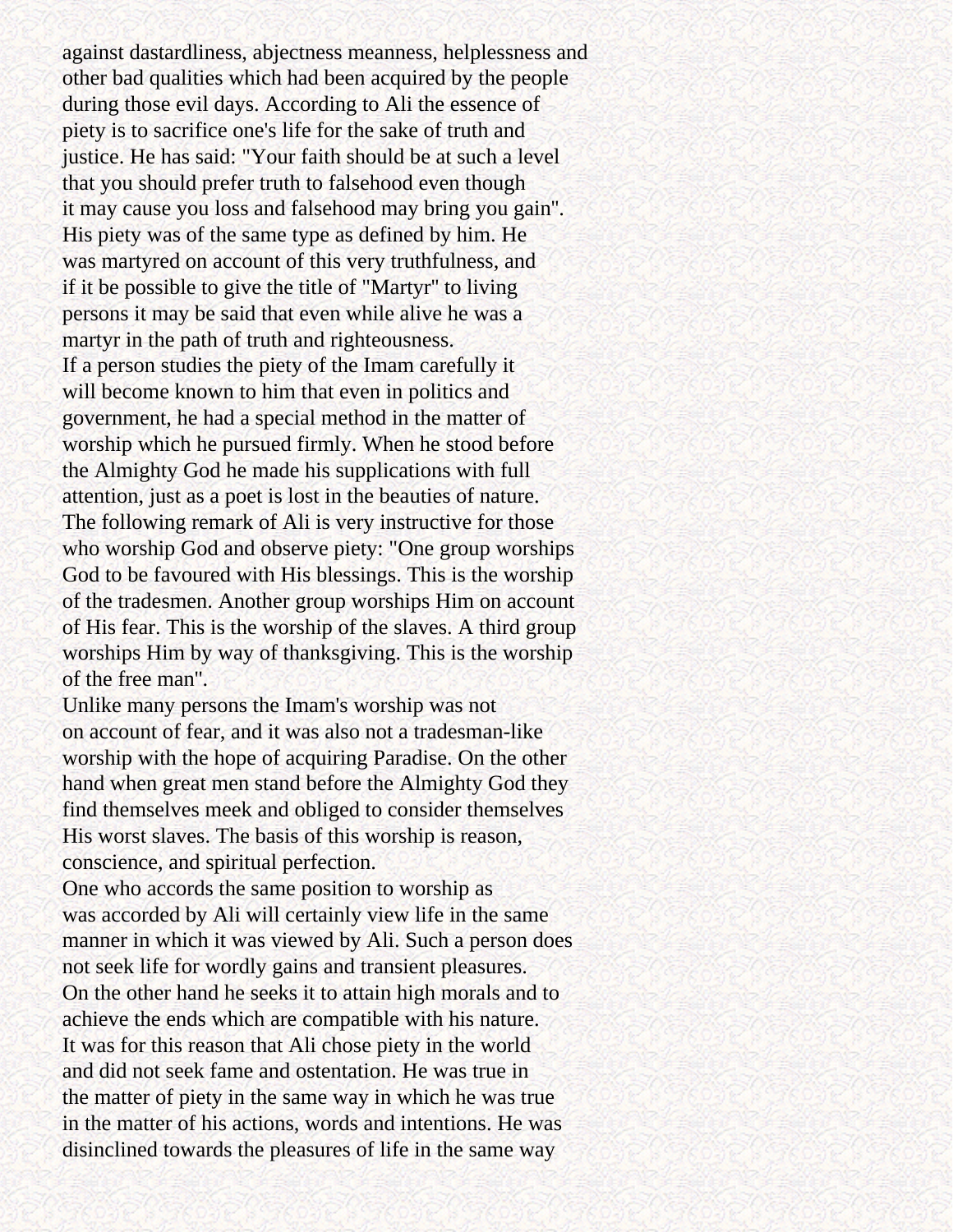in which he was disinterested in rulership, and other things, which were so much coveted by others. He lived with the members of his family in a hut which was also his seat of government. His rulership was not in the form of kingship but in the form of caliphate. He ate barley bread prepared from the flour ground by his wife. Of course his governors and officials availed of the luxuries which became available from Syria, Egypt and Iraq. Often he did not make his wife take the trouble of grinding the mill and did this job himself. Although he was the Commander of the Faithful he ate bread which was so dry and hard that it could be broken by pressing it with the knee. When it was very cold during winter he did not have any clothes for that season and contented himself with thin summer clothes.

Haroon son of Antara relates thus from his father: "I went in the presence of Ali in Khurnaq Palace in winter season and saw that he was wearing an old cloak and was trembling with cold. I said to him: O Commander of the Faithful! God has fixed a share for you also in the public treasury and in spite of that you are living in this condition''. He replied: "I swear by God that I do not take anything out of your (i.e. public) property and this cloak is the same which I brought from Madina''.

He spent his days in the small house with perfect contentment till he was martyred at the hands of lbn Muljim. Although he was the caliph there was none amongst the Muslims who lived as simple and contented a life as he did. In fact this lack of interest on his part in worldly comforts was related with his valour. Some persons think that these two qualities are apart from each other, but this view is not correct. Really speaking his valour consisted of the greatness of his soul and his efforts to achieve great objects and to help the poor and the needy without caring for his own benefit. The fact is that he was not prepared to enjoy the pleasure of life while living in a city in which many helpless and indigent persons were also residing.

Umar son of Abdul Aziz was a caliph of the family of Bani Umayyah. This family was inimical towards Ali, slandered him and abused him from the pulpit. In spite of this he was obliged to remark thus keeping in view the sublime conduct of Ali: "The most chaste and pious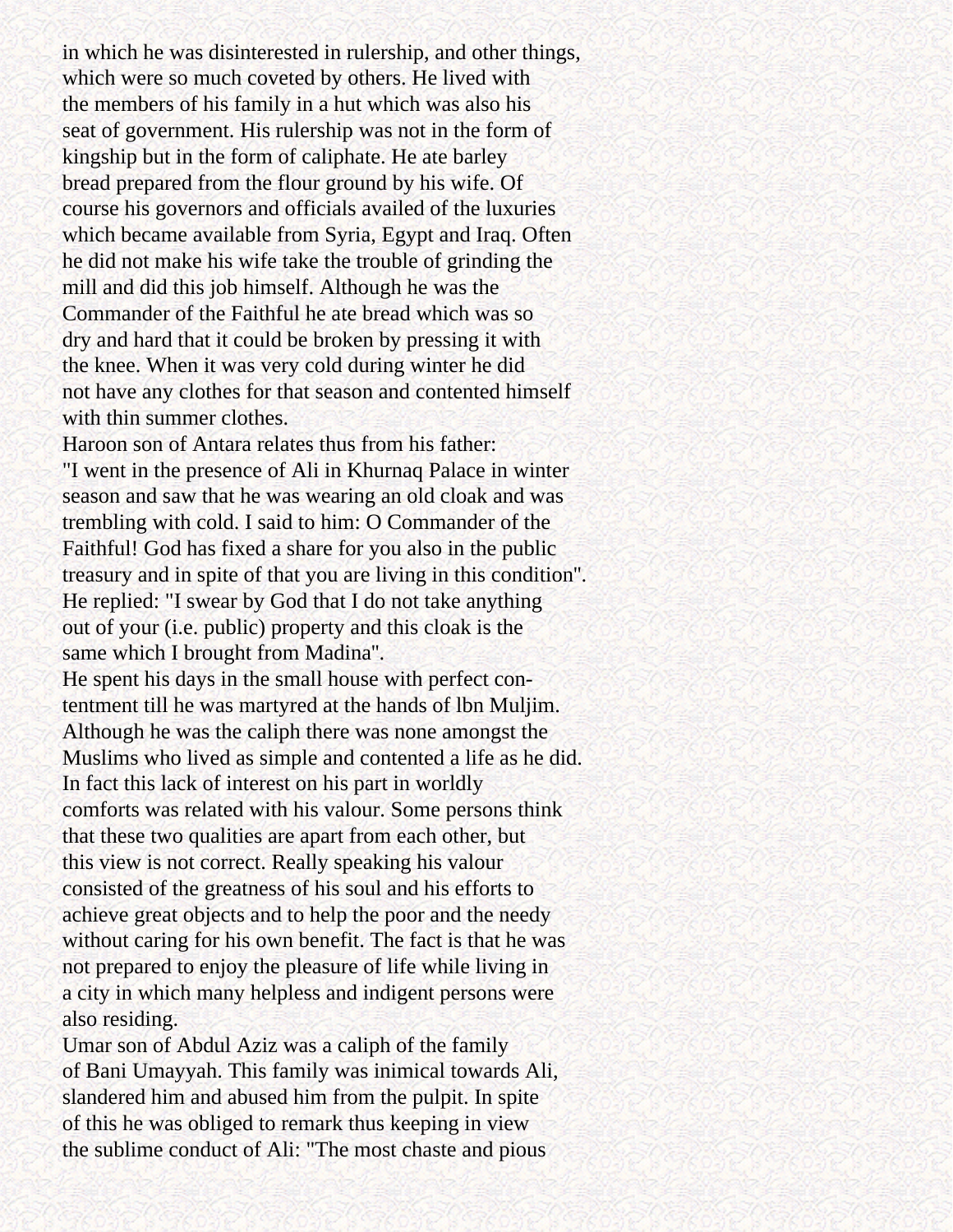person in the world was Ali son of Abu Talib''. It is said that Ali did not place either a stone on a stone or a brick on a brick and did not also join a reed with a reed. In other words he did not construct for himself even a house made of reeds. Although the White Palace had been constructed for him he did not occupy it because he did not wish to live in a house which was better than the huts made of wood occupied by the poor people. The manner in which Ali led his life is reflected in his well-known remark: "Should I content myself with this that the people call me the Commander of the Faithful and I should not share the vicissitudes of life with them?"

lbn Athir has narrated that when Ali married the prophet's daughter Fatima their bed consisted only of the hide of a sheep. They used it as a mattress during night and placed fodder on it during the daytime to feed their camel. They did not have more than one servant. During the caliphate of Ali some property was received from Isfahan. It was divided by him into seven parts. It also included a loaf of bread and he broke that also into seven pieces. Manliness was incarnated in Ali in all respects and included every quality necessary for it. Broad mindedness and forgiveness are the necessary concomitants of manliness and they were ingrained in the Imam's nature. It was on this account that he did not even think of harming any person although he might have harmed him, and did not oppress a person about whom he knew that he wanted to kill him. Bani Umayyah abused and slandered him but he did not retaliate in the same manner because magnanimous persons do not abuse a person who abuses them. Imam Ali prohibited his own companions from abusing Bani Umayyah. At the time of the Battle of Siffin he was informed that some of his companions were abusing Bani Umayyah, upon this he said: "I do not like that you should be one of those who use abusive language. However, if you mention their misdeeds and their behaviour you will be justified in doing so and will be pronouncing an ultimatum. In reply to their abuses you should say: "O Lord! Protect our blood as well as theirs. Relieve our and their hearts of deviation, and guide us so that he who has not recognized the truth should recognize it, and he who is involved in injustice and deviation should forsake it''.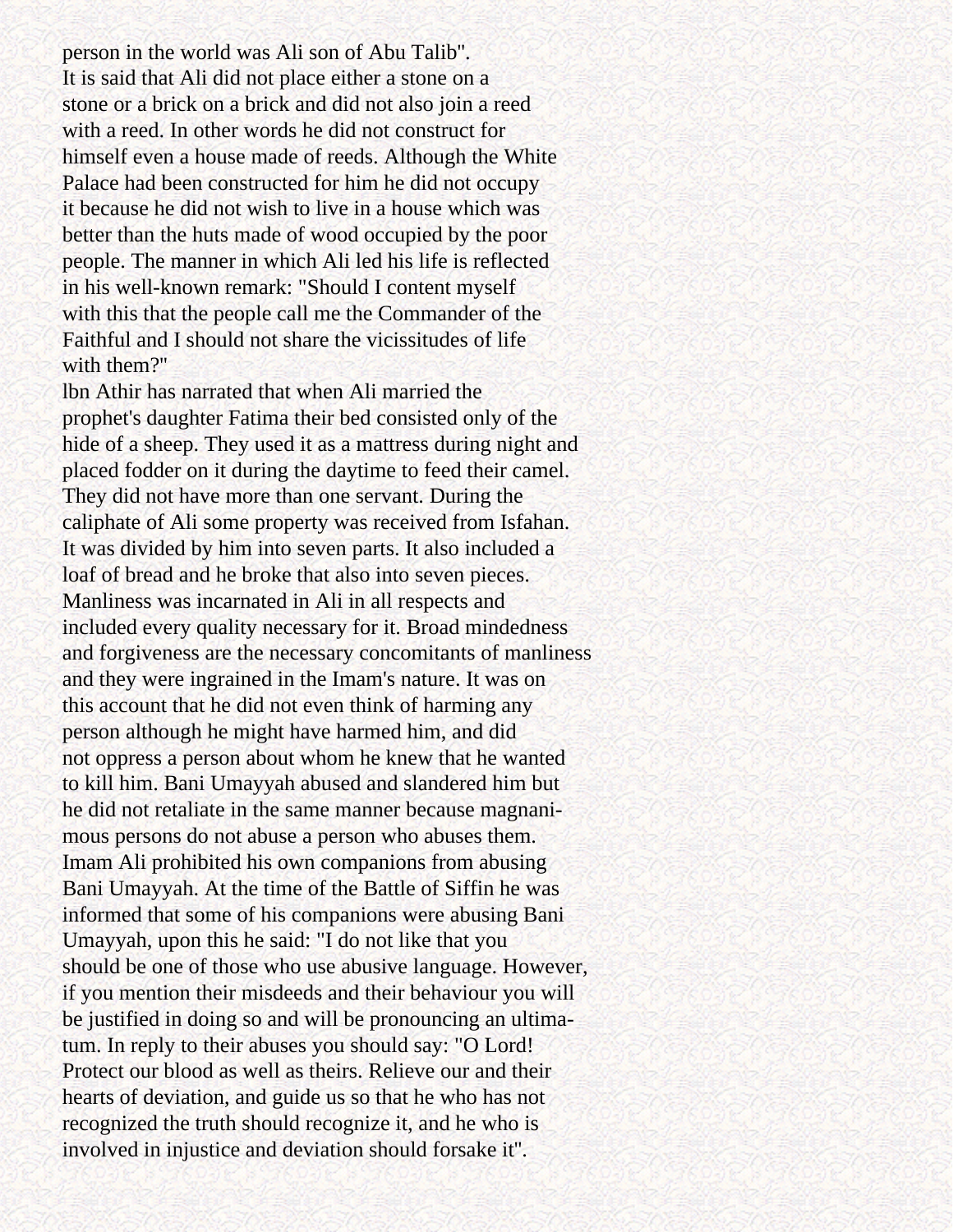He has no peer in history in the matter of forgiveness and connivance, and there are innumerable incidents which throw light on these qualities of his. It is said in this connection that on the occasion of a battle he gave inter alia the following instructions to his soldiers: "Don't kill an enemy who runs away. Don't withhold assistance from one who is helpless and wounded. Don't strip any one. Don't take the property of anyone by force". At the conclusion of the Battle of the Camel he offered funeral prayers for the enemies who had been killed and prayed to God for their forgiveness. When he gained control over his fell enemies like Abdullah son of zubayr, Marwan son of Hakam, and Sa'id son of Aas, he forgave them, behaved with them kindly and prohibited his companions from punishing them although he was in a position to give them a harsh treatment, and they too did not hope that they would be set free. Another example of his connivance is this that when he gained the upper hand on Amr Aas he turned his face aside and let him go, although he was by no means a lesser danger for Ali than Mu'awiya and remained inimical towards him even after this kindness. When he saw Zulfiqar (Ali's sword) on his head he committed a particular act and hoped that if he did so Ali would shut his eyes and leave him. **3** If Ali had killed Amr bin Aas at that time fraud would have been eliminated and Mu'awiya's army, too, would have been destroyed.

In the Battle of Siffin Mu'awiya and his supporters decided to overcome Ali by subjecting him and his companions to thirst. For some days, therefore, they blocked his way to the Euphrates and threatened that they would not allow his army to utilize the water and would make them die of thirst. However, Ali's army launched an attack and gained control of the bank of the river. But Ali behaved with Mu'awiya in a different manner. Notwithstanding the fact that he could stop supply of water to the Syrian army as a measure of retaliation he allowed them to utilize water in the same way in which his own men were utilizing it. Once he was given to understand that two persons were accusing Ayesha of having started the Battle of the Camel and of plotting to kill him. He ordered that each of them might be administered one hundred lashes by way of punishment.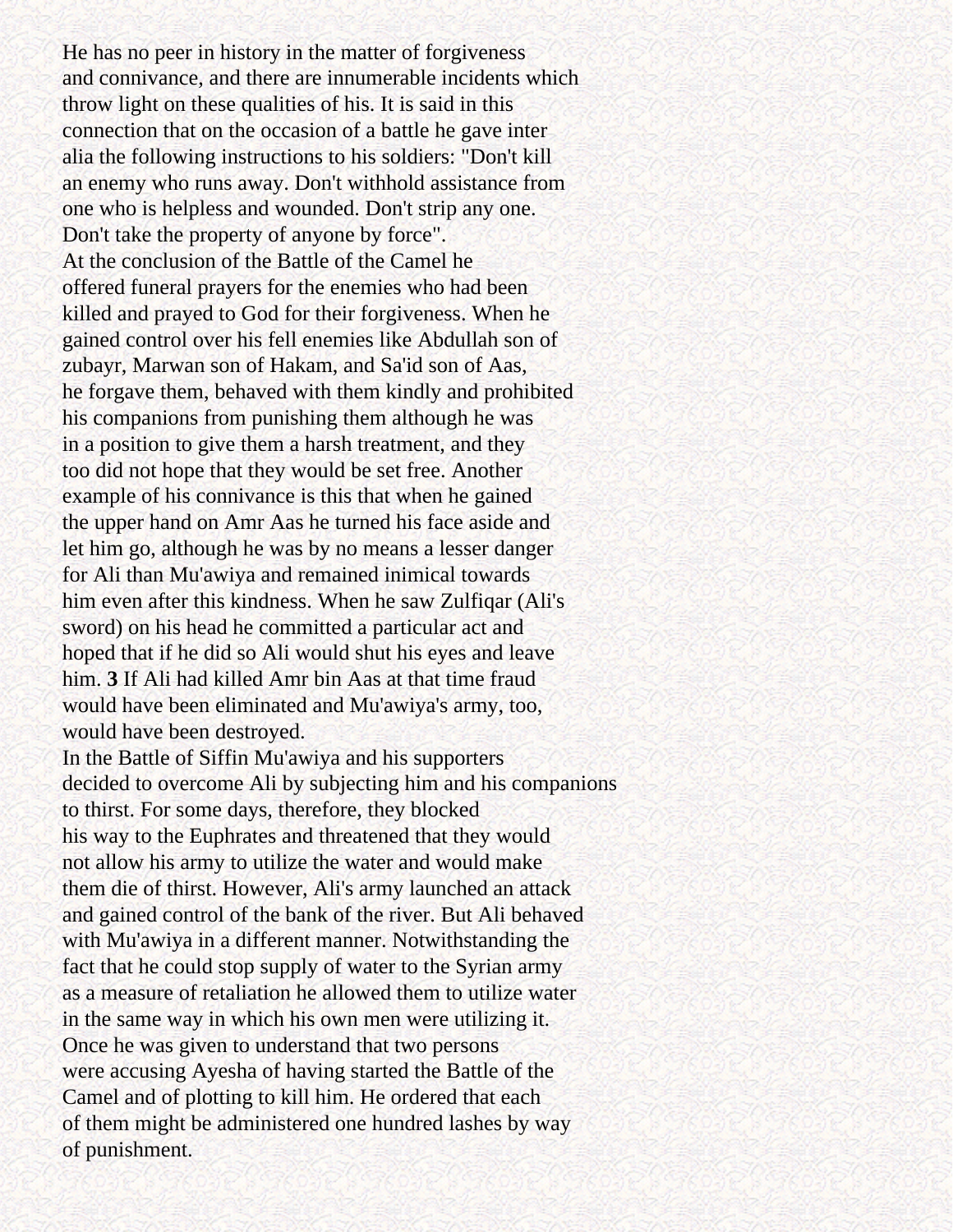After achieving victory in the Battle of the Camel he sent Ayesha back to Madina with due honour and respect. He accompanied her upto a few miles distance and also sent some persons with her so that they might serve her on the way, and she might reach Madina comfortably. In spite of his being so brave Ali avoided being oppressive. The narrators and historians are agreed that he hated warfare and did not resort to it except when no other alternative was left. He always tried that matters might be settled with the enemies without bloodshed and fighting. He used to advise his son Hasan not to invite anyone to fighting. He was always sincere in what he said and followed the policy which he recommended to his son till he was obliged to act otherwise. For example when Kharijites were equipping themselves for warfare the companions of Ali suggested to him that he should attack them (i.e. Kharijites) before they became ready to wage a war. Ali, however, replied: "I shall not start fighting till they begin the battle themselves". His faith and human attributes compelled him to keep the people from deviation by means of advice. One day he was delivering a sermon to a gathering and many Kharijites who considered him to be an infidel were also presnt and were hearing him. One of them who was wondering at his sweet language and eloquence said: "May God kill this infidel! How wise and intelligent he is!" The followers of Ali wished to kill that man. He, however, said to them: "He has done something wrong with his tongue. You should, therefore, either take revenge from him with the tongue or forgive him":

We have already mentioned above that Mu'awiya's army blocked the path of Ali's army to the Euphrates so that they might surrender on account of thirst but when Ali gained control of the bank of the river he did not stop Mu'awiya's army from utilizing the water. Many other similar incidents took place so far as Mu'awiya was concerned, but it is not possible to give their details here. All these events show that as demanded by his angelic soul he was kind even to his enemies and was just and magnanimous to all. A historian narrates thus with reference to the Battle of Siffin: "A man named Kareez son of Sabah Humeri came out of Mu'awiya's army into the battlefield and said standing between the armies. Is there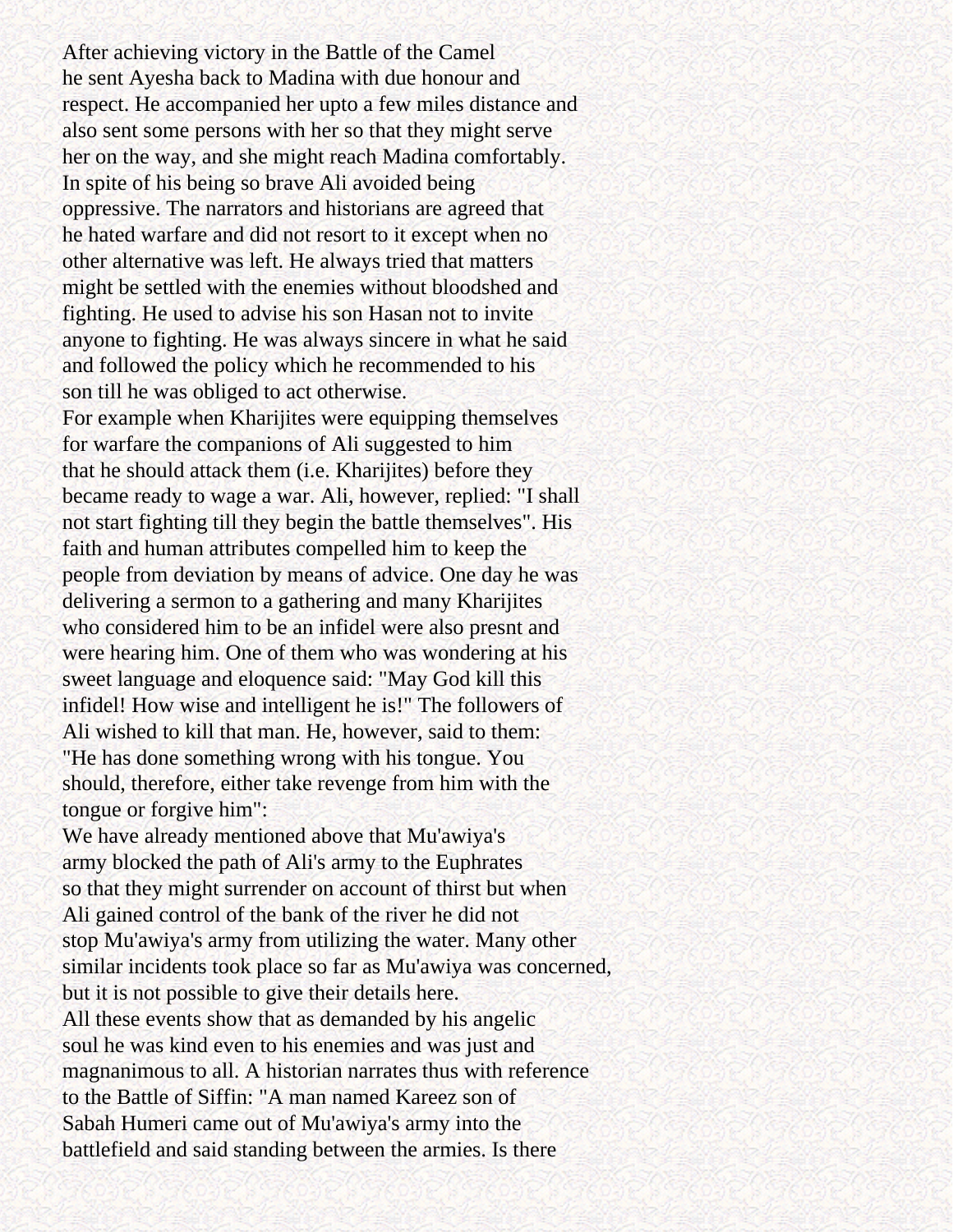anyone who may come and fight with me? One of the soldiers of Ali's army went to combat with him and was killed. He again asked for an adversary. Another man went but he too was killed and still another person also met death at the hands of Kareez. When he demanded an adversary for the fourth time none went to oppose him. The men in the first row stepped back. Ali felt that there was a danger of his army becoming demoralized. He, therefore, went himself to give a fight to Kareez and killed him. Then he killed another man and thereafter a third man also met the same fate. After having killed three warriors Ali said loudly these words which were heard by all: "If you had not started the battle we would not have fought with you". Having said this he returned to his place".

It is also related in connection with the Rattle of the Camel that when the enemies gathered for an attack, Ali also arrayed his troops but said to them: "Don't throw an arrow nor make an attack with a spear or a sword until we have first invited them to peace". He did not wish that a battle should take place resulting in blood shed and loss of life. After a moment some one belonging to the opposite army shot an arrow which struck a companion of Ali and killed him. Ali said: "O Lord! Bear witness" . Then another arrow came and killed another man. He said again: "O Lord! Bear witness". Then an arrow struck Abdullah son of Badil and his brother brought him before Ali. Ali again said "O Lord! Bear witness". And then the battle started.

To shun cruelty and oppression was a moral principle of Ali and formed part of his nature and disposition. He never broke covenants and was not inimical towards his former friends unless they themselves broke the covenants and showed enmity in reply to kindness. The best form of friendship and the meaning of fidelity is that a warrior, while standing in the battlefield should look at the former friends who may have come to fight in the capacity of enemies, with the same brotherly eye, should invite them to peace and remind them of former love and friendship, so that they may possibly refrain from breach of covenant and treachery, or should take away the arms from their hands and solve the difficult problems by negotiations and peace talks.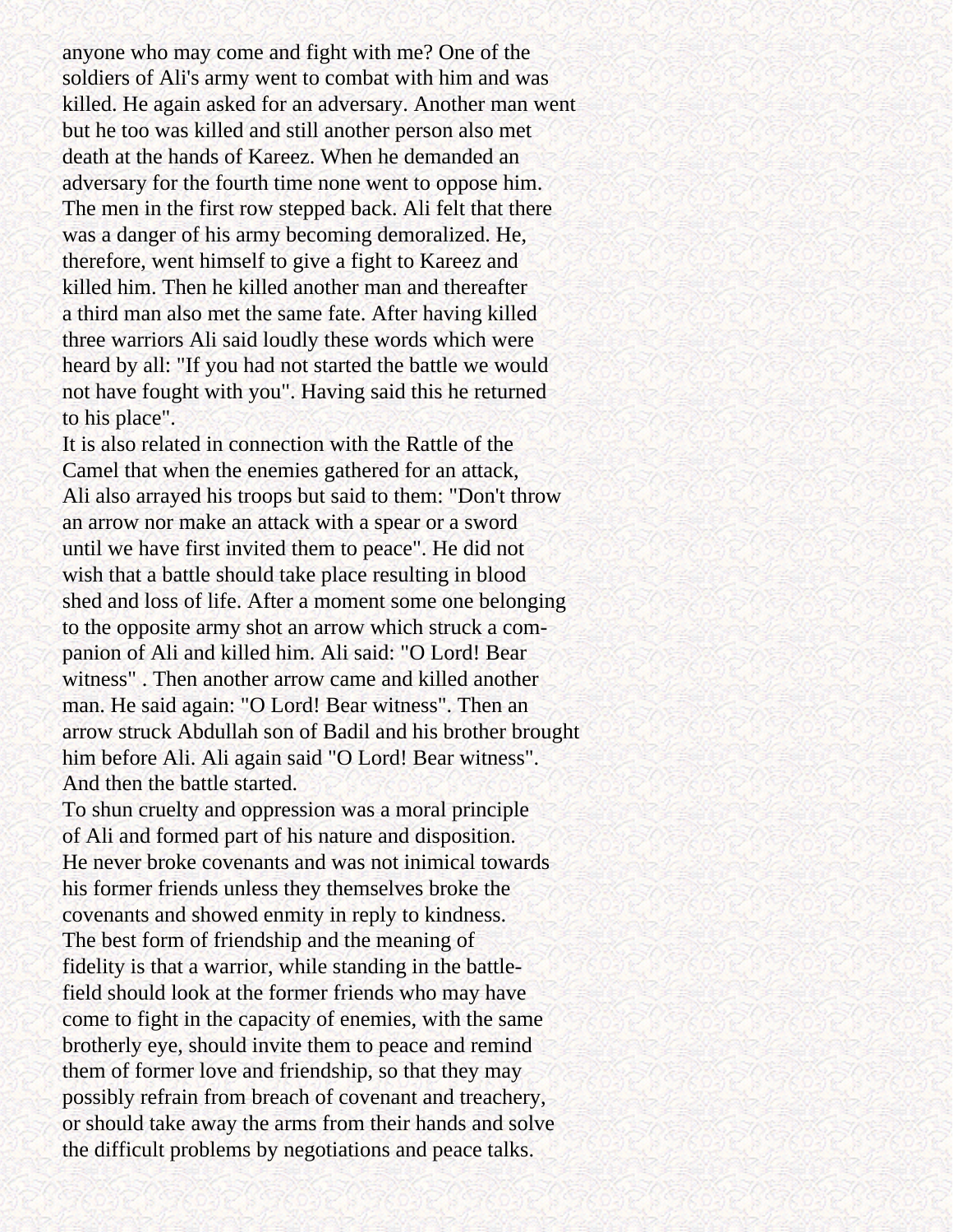Fighting with a former friend should not be started all at once, because it is possible that he may be reminded of former relations and may refrain from fighting and opposition.

If keeping promises and regard for former friendship had not dominated the spirit of Ali he would not have depended on them for warding off the enemies. The Imam's firmness in keeping the promises is evident from the treatment which he meted out to Zubayr son of Awam and Talha son of Ubaidullah. These two persons separated the Imam's friends and helpers from him and took them to his enemies. They also misguided Ayesha and made her come up as opponent of Ali. Those who were present on the spot whether they were friends or enemies, have reported that when Talha and Zubayr decided to fight against Ali, broke the oath of allegiance and displayed their evil intentions in the Battle of the Camel, Ali went to them bare-headed and without wearing any armour or coat of mail, meaning thereby that he had come with peaceful intentions. He then called Zubayr saying: "O Zubayr! Come to me". Zubayr came fully armed. When Ayesha heard about it she cried: "What a pity it is that there should be a combat"! She said this because she knew that whoever went to fight against Ali would be killed, however brave and strong he might be. And it may be said with certainty that Zubayr could not have saved himself if he had fought with Ali. However Ali embraced Zubayr. Ayesha and her supporters were very much upset to see this. Ali said in a tone of love: "O Zubayr! Why have you come to fight against me?" Zubayr replied: "To avenge the murder of Uthman". Ali said: "May God kill that person who has been responsible for the murder of Uthman".

Then Ali reminded Zubayr of past companionship and brotherhood and wept a number of times while talking. However, Zubayr was bent upon fighting and opposed the Imam till he (i.e. Zubayr) was killed. Ali, who attached great importance to the tie of friendship, was very much grieved when Zubayr met his death. Ali did not withhold his suggestions from the former caliphs and assisted them in their words and actions. **4** Although this magnanimous person was steadfast in his friendship, his friends did not accord due respect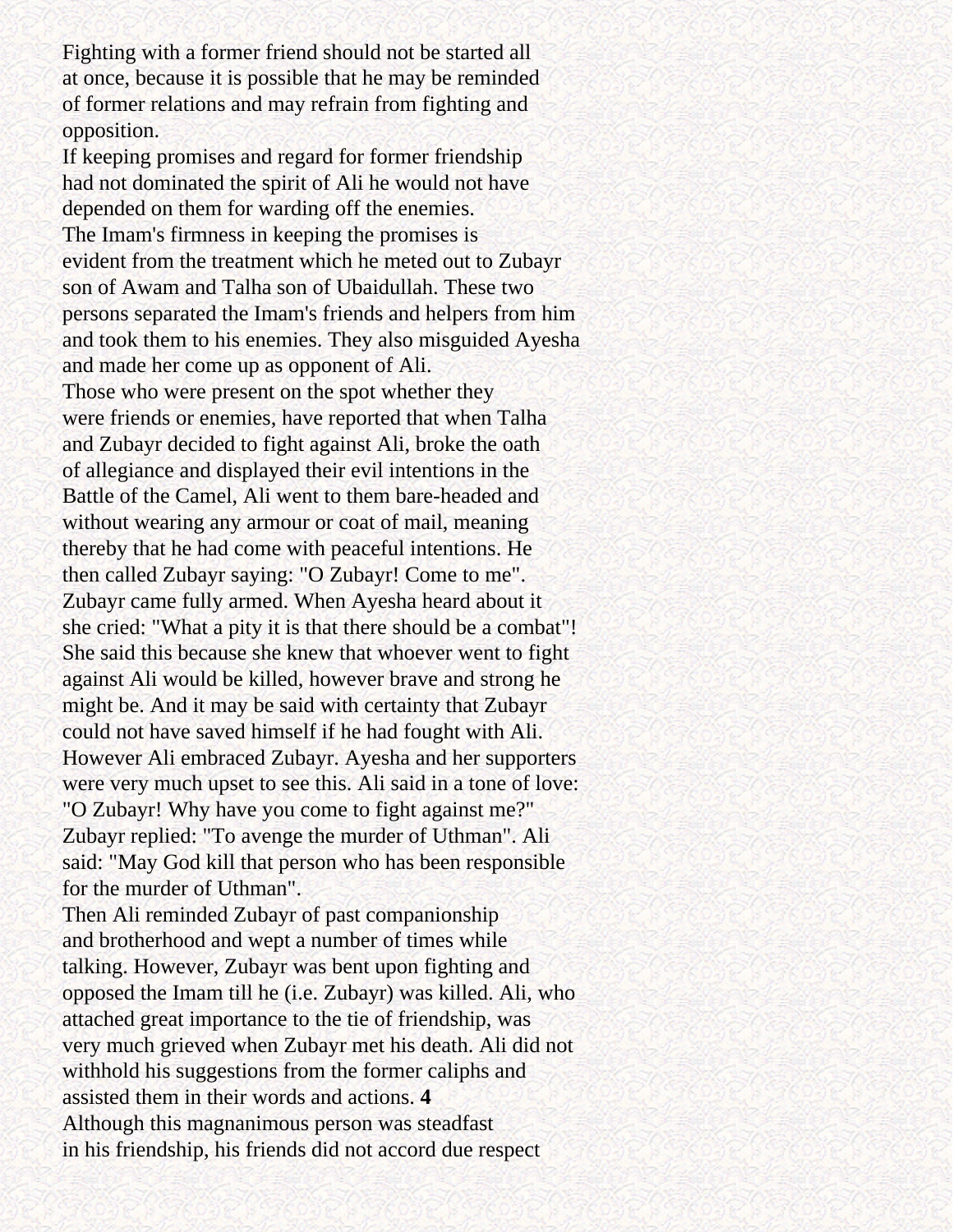to his friendship, because they did not expect that he would act contrary to his nature and let their hands loose to usurp the rights of others.

Imam Ali has been reported to have said: "Even if all the seven regions of the world and whatever is under the sky is offered to me so that I may disobey God and take away unjustly the husk of barley from an ant I shall not do so. In my eyes this entire world is inferior to a leaf which may be pressed in the mouth of a locust". In this matter Ali's words and actions conformed with each other. He was not like others who indulge in tall talk which their actions belie. He was prompted to say these words by his nature which formed the basis of his character. Ali was more kind to the people than anyone else and refrained from harming any person. He became oblivious of his own self in order to assist others and considered this self-abnegation to be a part and parcel of his life. His entire life was dedicated to the support of the oppressed and the helpless so that he might realize their rights from the tyrants who considered themselves entitled to usurp the rights of others on account of noble descent and racial discrimination.

Ali opposed the Quraysh and fought with them, because they coveted the caliphate for the sake of personal gain and in order to acquire position, wealth and rulership. He renounced the caliphate and even the worldly life and forsook everything because he could not act like worldly persons and could not agree to allow them to exploit the weak and the helpless.

Ali was so kind to the common man that when his brother Aqeel requested him to give him something more from the public treasury than his due share, he turned down his request and as a consequence thereof Aqeel went away to Mu'awiya. Ali tolerated separation from his brother but did not agree to give him anything from the public treasury of the Muslims without entitlement. Ali was like a kind father for all human beings. He gave directions to the officers and governors to behave with the people gently. He behaved harshly with those who oppressed the people and warned them of severe consequences. The following directions given by him reached the ears of the governors continuously: "Redress the grievances of the people and meet their needs because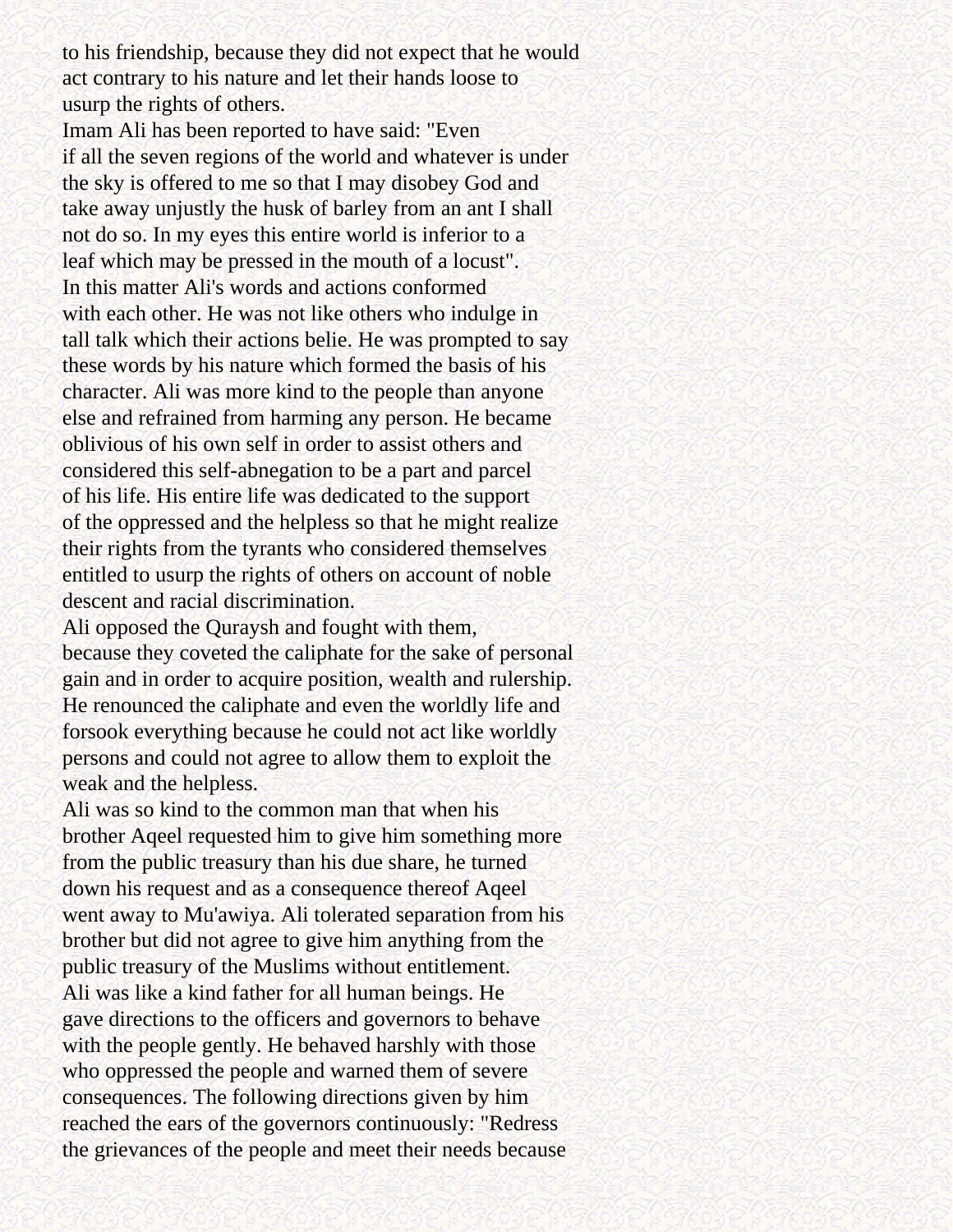you derive your capital from them. Do not deprive anyone of what he needs, and do not obstruct him from attaining his object. Do not sell the summer or winter dress of anyone to realize revenue. Do not take away from any person a quadruped which is required by him for his business and do not whip a person for even a penny. Ali was the person who wrote an excellent testament for Malik Ashtar Nakha`i at the time of appointing him the governor of Egypt and the adjoining areas. He wrote: "Do not live with people like ferocious animals, and do not treat their sustenance to be war booty, because the Egyptians fall under one of the two categories: either they are your brethren-in-faith from the point of view of religion or your equals because of their being human beings. Ignore their shortcomings and forgive their mistakes, just as you hope that God will forgive your crimes and sins. Do not regret your forgiving a person and do not insist upon awarding punishment".

He added: "Prohibit hoarding". Ali strictly forbade hoarding, which was the main reason for Mu'awiya and his party opposing him, because they wanted the country, the wealth and the war booty for themselves whereas Ali wanted them for all human beings.

Ali was so kind to human beings that, as we shall mention in detail later, he ordered that his murderer, the wicked Ibn Muljim might be treated kindly. In the recommendations made by him to his sons Hasan and Husayn he said: "Be enemies of the oppressors and supporters of the oppressed". He also said: "Be enemies of the oppressor even though he may be your near relative and support the oppressed person even though he may not be related to you and may be a stranger". He always endeavoured to punish the oppressors and relieve the people of their wickedness. To achieve this purpose he used his heart, tongue, sword and blood. He always remained a helper of the oppressed and an enemy of the oppressors. Following this path he never relaxed till the end of his life.

One should not be surprised that Ali was just. It would have been a matter of surprise if he had not been just. The instances of his justice which have been narrated are the most valuable assets in human history and man should be proud of them.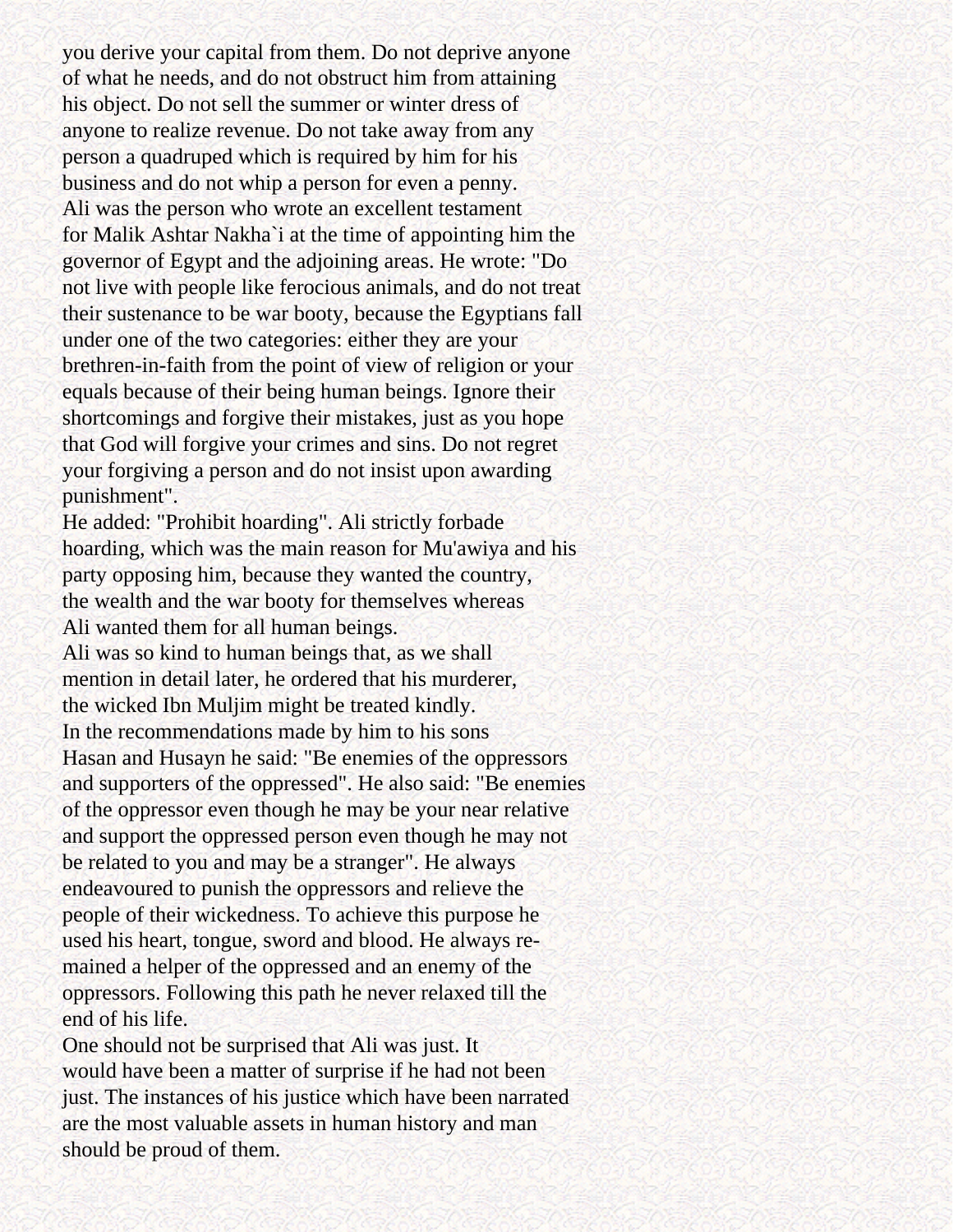His brother Aqeel asked him to grant him a special pension out of the public treasury, but he refused to accedetohis request saying: "It is not my personal property that I may give it to anyone I like. There are also other helpless and needy persons, who are more deserving than you are, and I must be mindful of them". Aqeel said: "If you do not allow me a pension out of this property I shall go to Mu'awiya".

However, Ali did not care for what he said, and did not revise his decision.

His brother went away and joined Mu'awiya and used to say: "Mu'awiya is better for my world", Mu'awiya's treatment satisfied him, because the public treasury was a tool in his hands with which he strengthened his kingdom, achieved his objects and wanted to revive the past politics and importance of Bani Umayyah.

The Imam did not claim any privileges vis-a-vis his subjects and appeared in the courts as their equal. This was so because the spirit of justice had penetrated into the depth of his heart.

Once Ali saw his coat of mail in the possession of a Christian. He took him in the court of a judge named Shurayh so that he might give a decision regarding its ownership. When both of them appeared before the judge Ali said: "This coat of mail is mine. I have neither sold nor gifted it to anyone". The judge asked the other person: "What have you to say about the claim made by the Commander of the Faithful?" The Christian said: "This coat of mail is mine. In spite of this, however, I do not consider the Commander of the Faithful to be a liar". Then the judge Shurayh turned to Ali and said: "Can you produce any witness who should depose that this coat of mail is yours?" Ali smiled and said: "Shurayh is right. I cannot produce any such witness".

The judge gave a judgment in favour of the Christian who took the coat of mail and departed. The Commander of the Faithful kept looking at him from behind. After having gone a few steps, however, he returned and said: "I testify that such an order resembles the order of the prophets, because one who is the Commander of the Faithful has appeared along with a person like myself in the court of the judge who is also his subordinate and the judge has given a judgement against him". **5** Then he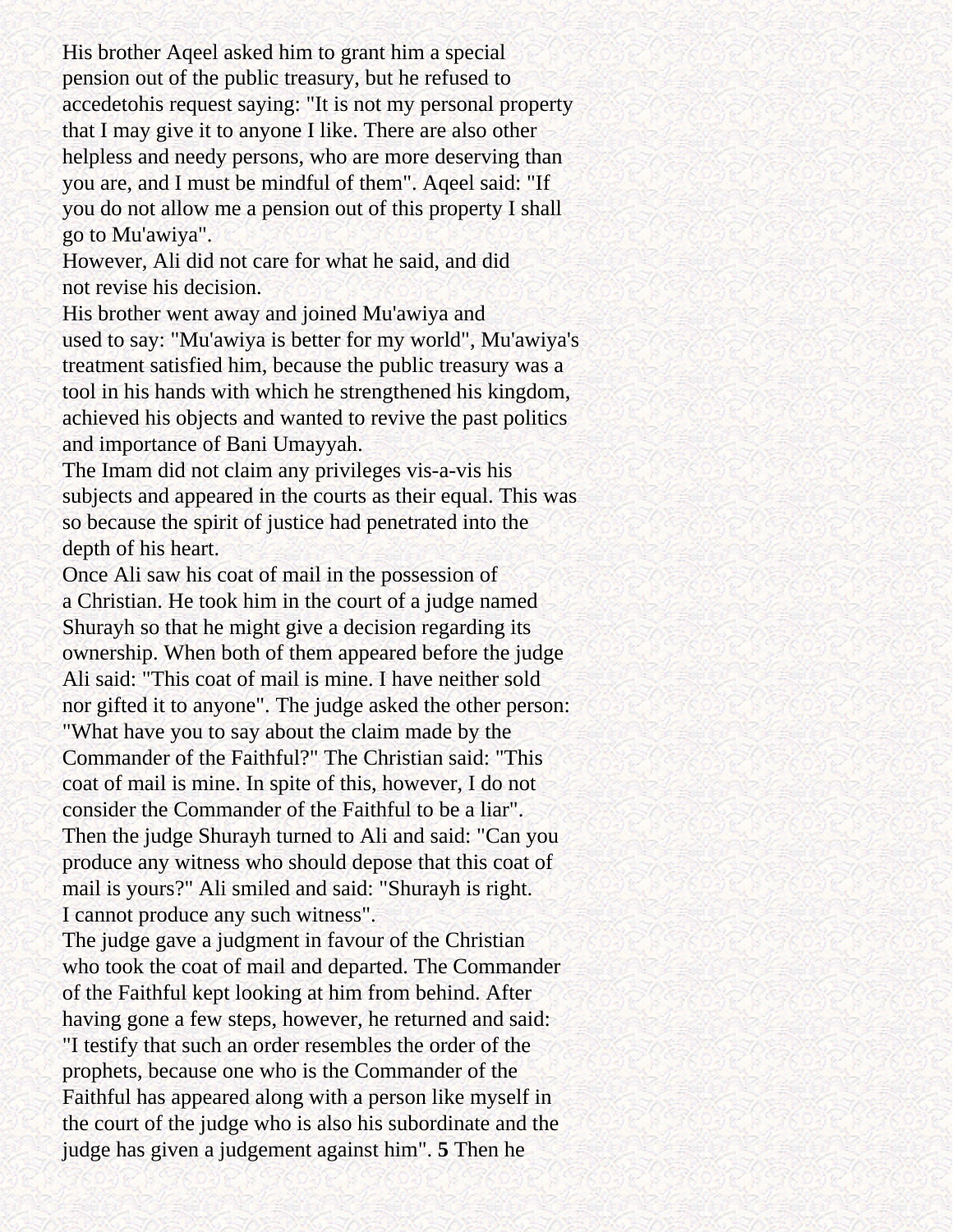added: "O Commander of the Faithful! I swear by God that this coat of mail is yours and my claim was false". Later the people saw that Christian serving in the army of Ali as a faithful soldier and he fought most enthusiastically against Kharijites in the Battle of Nahrawan. Ibn Abi Rafe' has narrated thus: "I was the administrator of the public treasury during the period of the caliphate of Ali and was also his scribe. The property received from Basra for the public treasury included a pearl necklace. The daughter of Ali sent word to me saying: "I understand that there is a pearl necklace in the public treasury which is controlled by you. Send that necklace to me on loan so that I may wear it on Eid al-Azha day. Thereafter I shall return it". I sent the necklace to her on the conditions that she would be responsible if It was lost or damaged, and that she would return it within three days. She accepted these conditions.

By chance the eyes of the Commander of the Faithful fell on the necklace and he recognized it. He asked his daughter as to where she had obtained it from. She replied: "I have taken it on loan from Ibn Abi Rafe' the incharge of the public treasury to wear it on Eid al-Azha day and have promised to return it to him within three days". The Commander of the Faithful summoned me and said; "Do you consider it lawful to commit breach of trust with the Muslims?" I replied: "May God forbid that I may commit treachery with the Muslims". Thereupon he said: "Then why did you lend such and such necklace to my daughter without obtaining my permission and without the concurrence of the Muslims?"

I replied: "O Commander of the Faithful! She is your daughter. She borrowed it to adorn herself and (Footnote Continued)

have been made permanent and none can remove them from their office. This has been done, so that they may take decision without any fear or favour, and may give judgment against influential persons and even against the members of government. guaranteed its safe return so that I might restore it to its proper place". Ali said: "Take it back today and do not do so in future otherwise I shall punish you". When Ali's daughter came to know about it she said to him: "O father! I am your dear daughter. Who else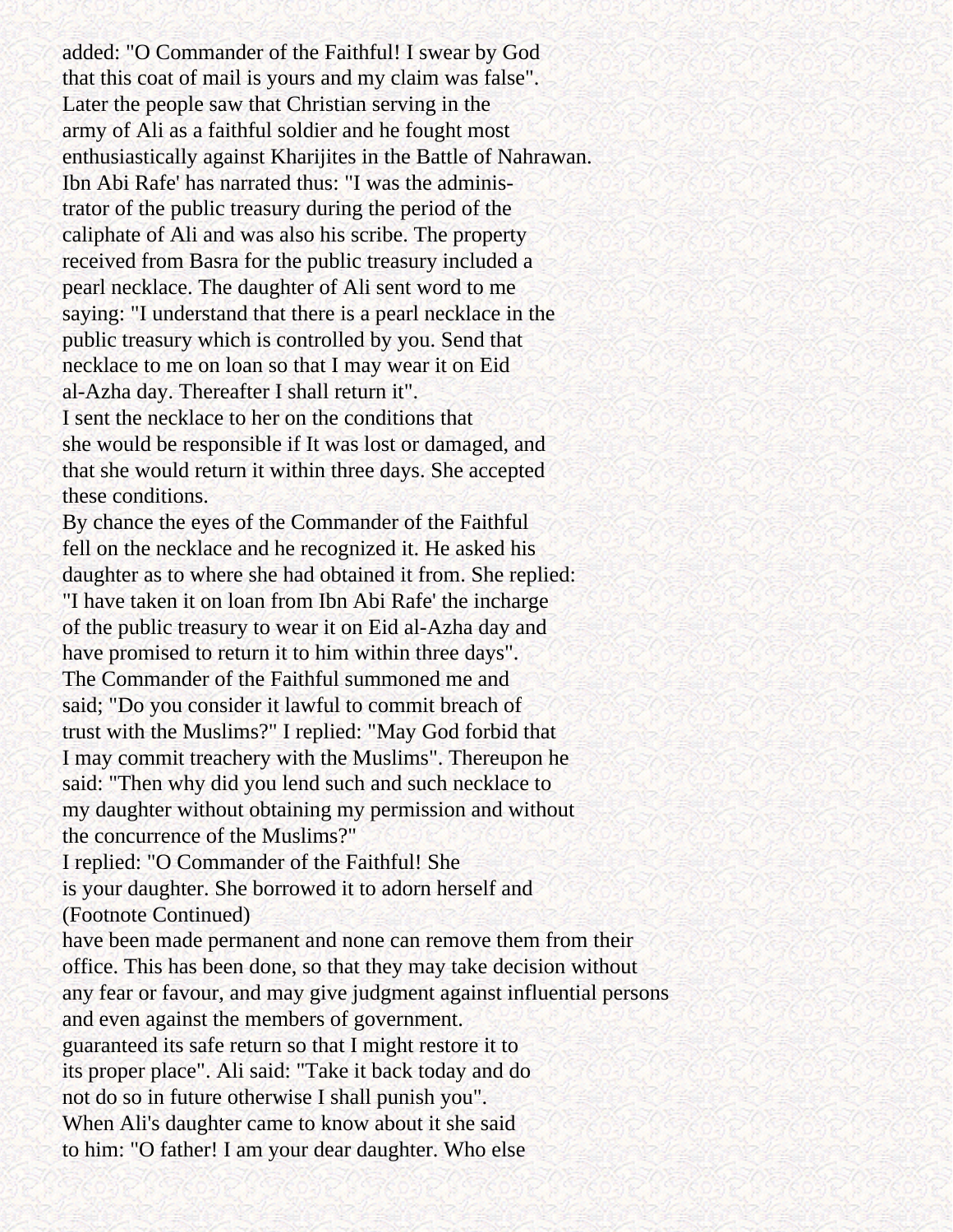is more entitled to wear this necklace?" Ali replied: "O daughter of Abu Talib! Don't deviate from the right path. Can you tell me how many Muhajir and Ansar women adorn themselves with such necklaces?" Eventually I took back the necklace from the daughter of the Commander of the Faithful and restored it to its proper place.

Ali observed justice even in small and insignificant matters. If it became necessary for him to divide something with others he gave the right of selection to the other party so that people might not think that discrimination was being made in the matter of division between the persons in authority and the subordinates.

One day he went to the shop of a draper named Abu al-Nawar accompanied by his slave and purchased two dresses. Then he asked his slave to choose one out of the two dresses. The slave picked up one of them and Ali retained the other. **6**

All the orders and letters which he sent to the governors and other officials rotate on the pivot of justice. Ali's near ones as well as others joined hands in opposing him. It was on account of the fact that he did not give them preference from the point of view of equity and justice, and did not grant any concession to his relatives. He was not influenced by anyone and accepted only the right things from others.

When Uthman son of Affan became caliph, he gave full freedom to his relatives, friends and associates to accumulate wealth, and he followed those who gave him wrong advice. Marwan had the greatest influence on him. He did not benefit from the wise recommendation which Abu Bakr had made to Umar. Abu Bakr had said: "Don't be in proximity to those persons who are eager to fill their bellies and acquire position and wealth. Don't be enamoured of the fact that they have associated with the prophet and served him. Assess the nature of every person and find out what sort of man he is".

Ali hated such greedy persons. Hence when he became the caliph he decided to deal with them justly. He, therefore dismissed some of them and checked the greed of others for position and wealth.

There was a group of persons who wanted to give the principles of Islam a new form and make them a means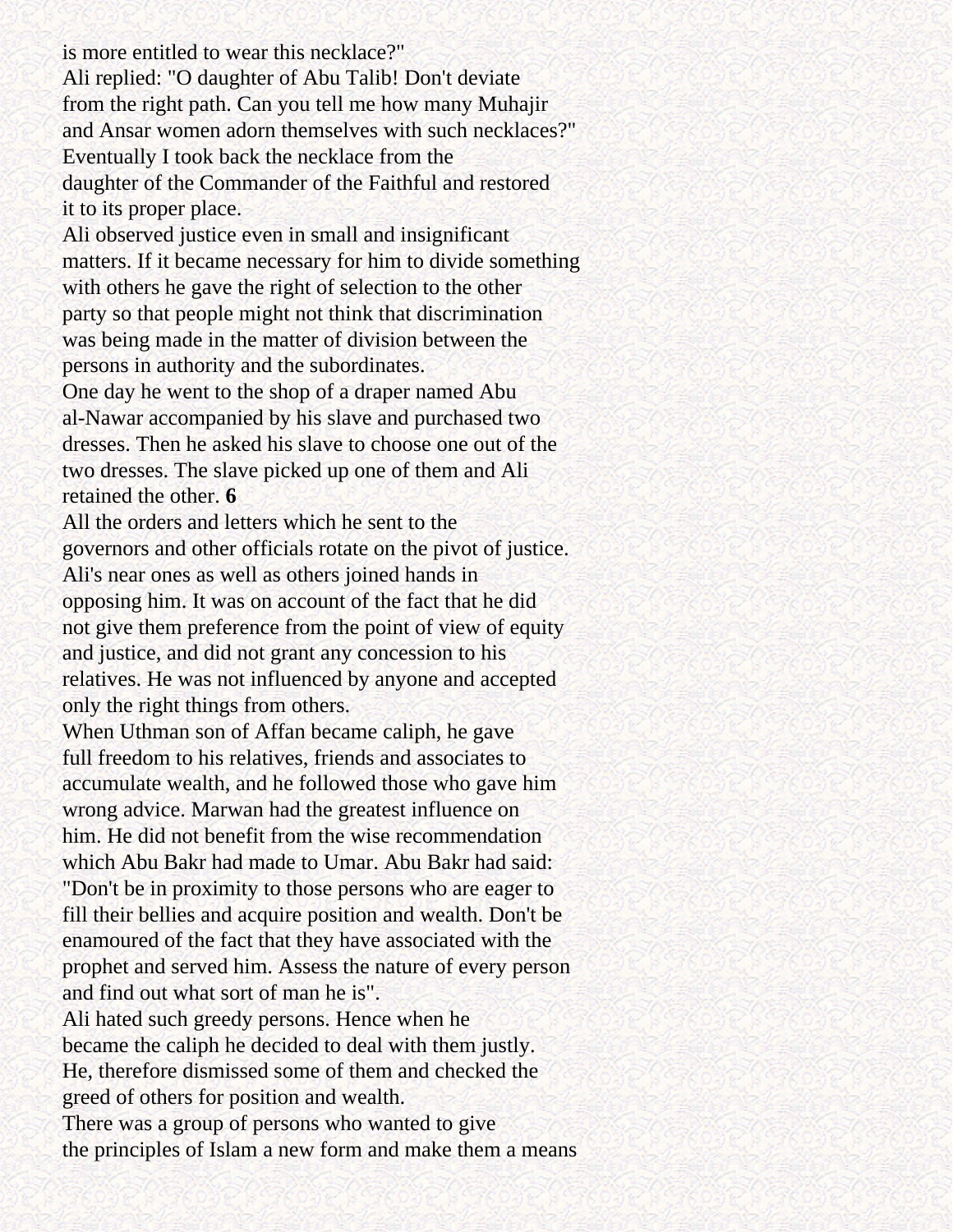of acquisition of position and wealth and to treat the Islamic territories a hereditary property of their family. Ali fought against them and said to them in loud words: "I know what can keep you from rebellion and mischief, but the thing which is a source of happiness for you is the means of evil for me". The stage at which Ali's dealing with such people reached is well-known. When the oppressors were defeated they resorted to deceit and the spirit of justice succeeded in the hearts of Ali and his followers, although apparently they were the sufferers. When Ali met martyrdom at the hands of Ibn Muljim, a Nakh'ii woman named Ummul Haisham wrote an elegy for him. A verse of that elegy, goes to show the opinion of the people about his character and justice: "He established truth and entertained no doubt about it. He behaved justly with his kinsmen as well as strangers".

Sincerity and intrepidity are the qualities of great men and they were possessed by Ali par excellence. Sincerity, truthfulness, intrepidity and manliness and all other similar qualities are inter-connected. Hence he did not express anything which was opposed to his real intention and determination. He did not practise deceit, although he knew very well that by doing so he could get rid of the mischief of the enemies.

What has been said above about the truthfulness and character of the Imam fully proves his sincerity and intrepidity.

One of his principles and morals consisted of simplicity in everything. He hated formality very much and used to say: "The worst brother is he for whom one has to involve onself in trouble". He also used to say: "If a believer observes formality with his brother it means that he has separated himself from him. If he expressed an opnion or tendered an advice or gave some present, then this act of his was not tainted with ostentation. This habit was so much ingrained in his nature that the selfish people could not make him act according to their wishes, and the flatterers should not hope to attract his attention. These people used to say that the Imam was hard-hearted, ill-natured and proud. - However, the Imam was neither hard-hearted nor ill-natured nor proud. On the contrary, as demanded by his nature, he said whatever he had to say without any formality or deceit.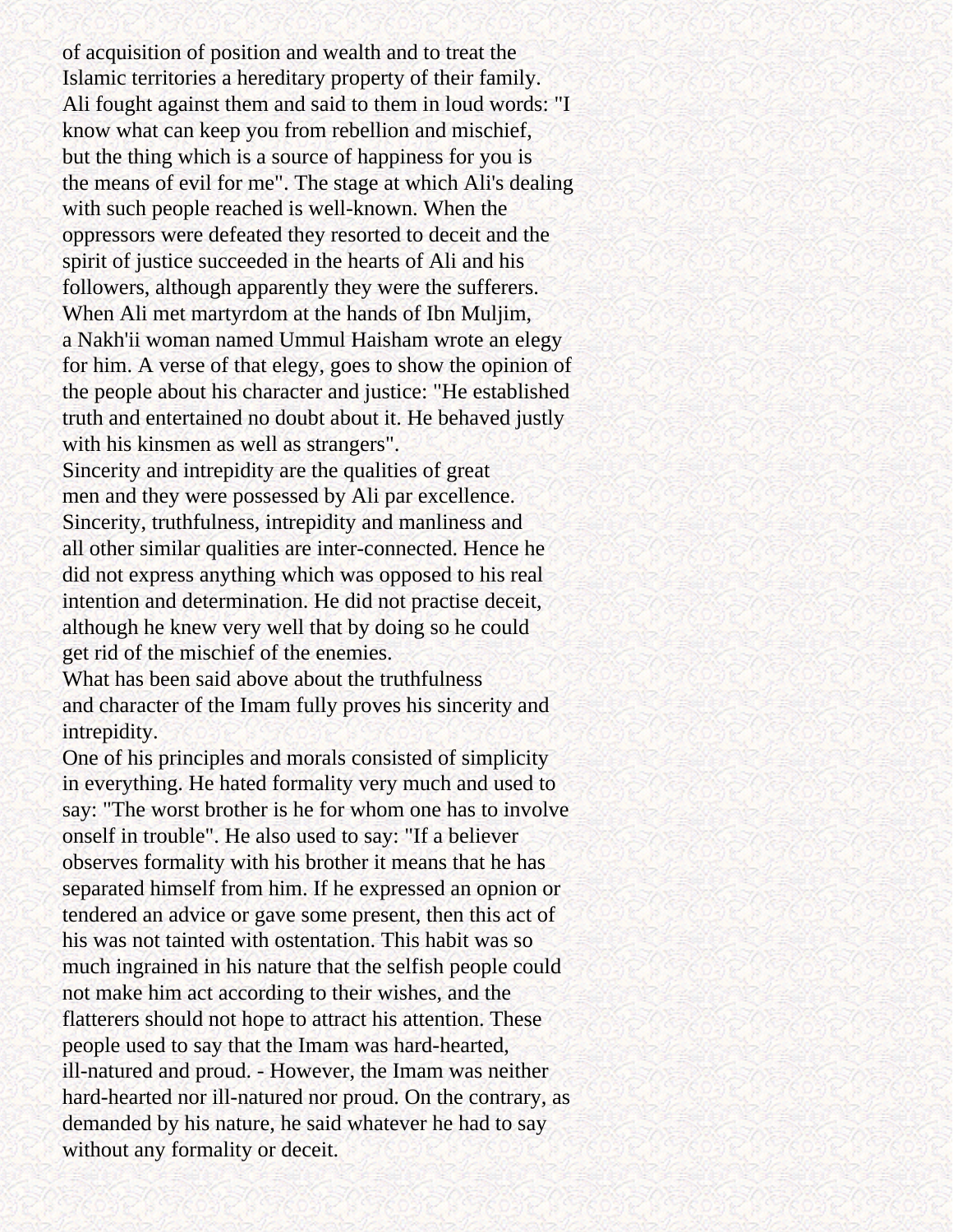A large number of persons who gathered around him coveted personal gains. Ali became suspicious about them and did not conceal his misgiving. Expression of his views about them cannot be called pride or rudeness. Ali hated pride and was absolutely free from egotism. He also forbade his children, companions and officials to show pride and practise egotism. While giving them advice he used to say: "Shun egotism. You should know that egotism is a bad quality and a calamity for reason''. He hated formality. He also restrained the people from going to the extreme while praising him and told them: "I am lesser than what you say".

At times it so happened that he considered the person concerned to be his enemy. On such occasion he did not refrain from mentioning the mental condition of that person of which he was aware and told him: "I am better than what you believe about me in your heart". Ali disliked some of his friends exalting him too much in the same manner in which he disliked his being belittled by his enemies. He has said: "Persons of two types have been destroyed on account of their attitude towards me. The friends who have exaggerated my qualities and the spiteful enemies". He neither showed pride nor humiliated himself unnecessarily. He presented himself as he was. He was free from affectation and hypocrisy. It is difficult to find a straightforward man like him. He purchased a bagful of palm-dates and was carrying them home. Some persons observed this and volunteered to carry the bag for him. He, however, told them frankly that the head of the family was more responsible to carry it. It is said erroneously that artificial humility and meekness constitute good qualities. In fact it is falsehood and mere affectation that one should pose to be inferior to what one actually is. Ali was not humble in that sense and he was also not proud. He displayed himself as he actually was without any meekness or pride, because these two things are not the qualities of manly persons. The writer of "Abqari'atu'l Imam" says: "Ali entered the battlefield bare-headed to fight against the enemies where as they were completely covered with steel and iron. How can it be said that this action of his was based on hypocrisy? Another attribute of Ali was his noble disposition. He did not entertain grudge in his heart against anybody,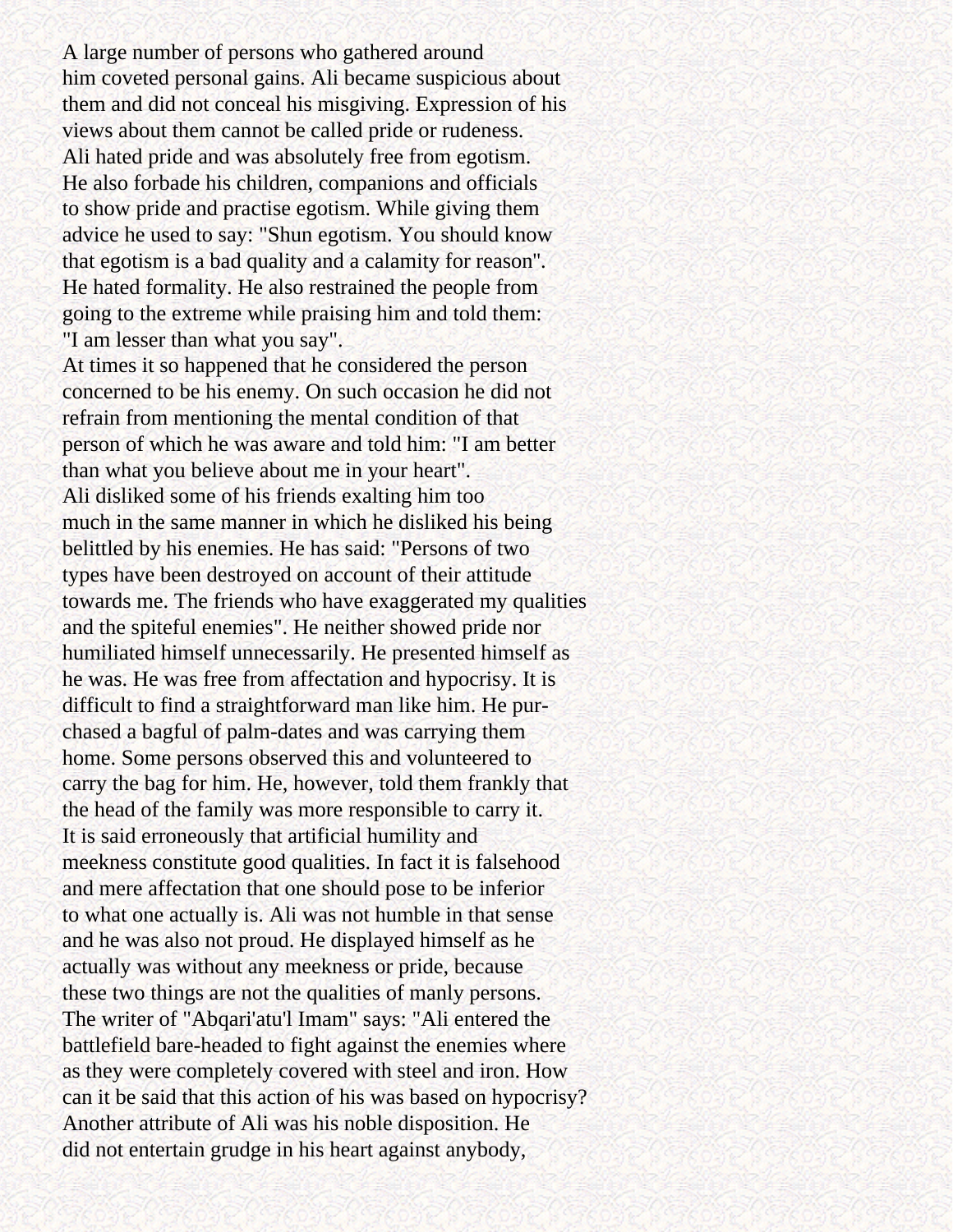even though he might be his fell enemy. As we have already mentioned he directed his sons and friends not to kill his murderer (Ibn Muljim). Although Talha had come as an enemy to kill him, he wept on his dead body and recited a heart-felt elegy for him. Although the Kharijites were his deadly enemies and had fought against him, and his murderer was also one of them, and in fact they had not given him lesser trouble as compared with Mu'awiya and Amr bin Aas, but he advised his friends and followers not to fight against them. He gave this direction because he knew that those people had fallen prey to misunderstanding and had been misguided. They were seekers of truth but had been mistaken in the matter of its assessment as opposed to Mu'awiya and his companions who were seekers of falsehood and succeeded in acquiring it.

Nothing can be seen in the biography of Ali which may go to show that he was revengeful. In all circumstances he showed truthfulness, honesty, straightforwardness and swords-man-ship.

Magnanimous persons are not revengeful and do not also tolerate injustice and oppression. They get annoyed with one Who oppresses others.

Although Ali did not entertain any grudge in his heart against anyone, he had to face a spiteful group. His meaningful words show how grieved he was. His grief was such as arose from sympathy and kindness. He was greived to see that people harmed themselves. Another quality which distinguished him from others and was complementary to his other attributes was his perfect faith in his actions and beliefs, and whenever he did anything he believed in its correctness and in his being on the right path. When he decided to fight against Amr son of Abdawudd, the famous champion of Arabia he was warned by the prophet and his companions about the consequences. He however, decided to fight because besides being brave he possessed enthusiasm to support Islam. We repeat that when the enemies had encircled Ali from all sides he busied himself in offering prayers without there being any guard to protect him from the mischief of those enemies, and consequently lbn Muljim succeeded in wounding him with his poisoned sword. This very thing is a great proof of the fact that he was certain of the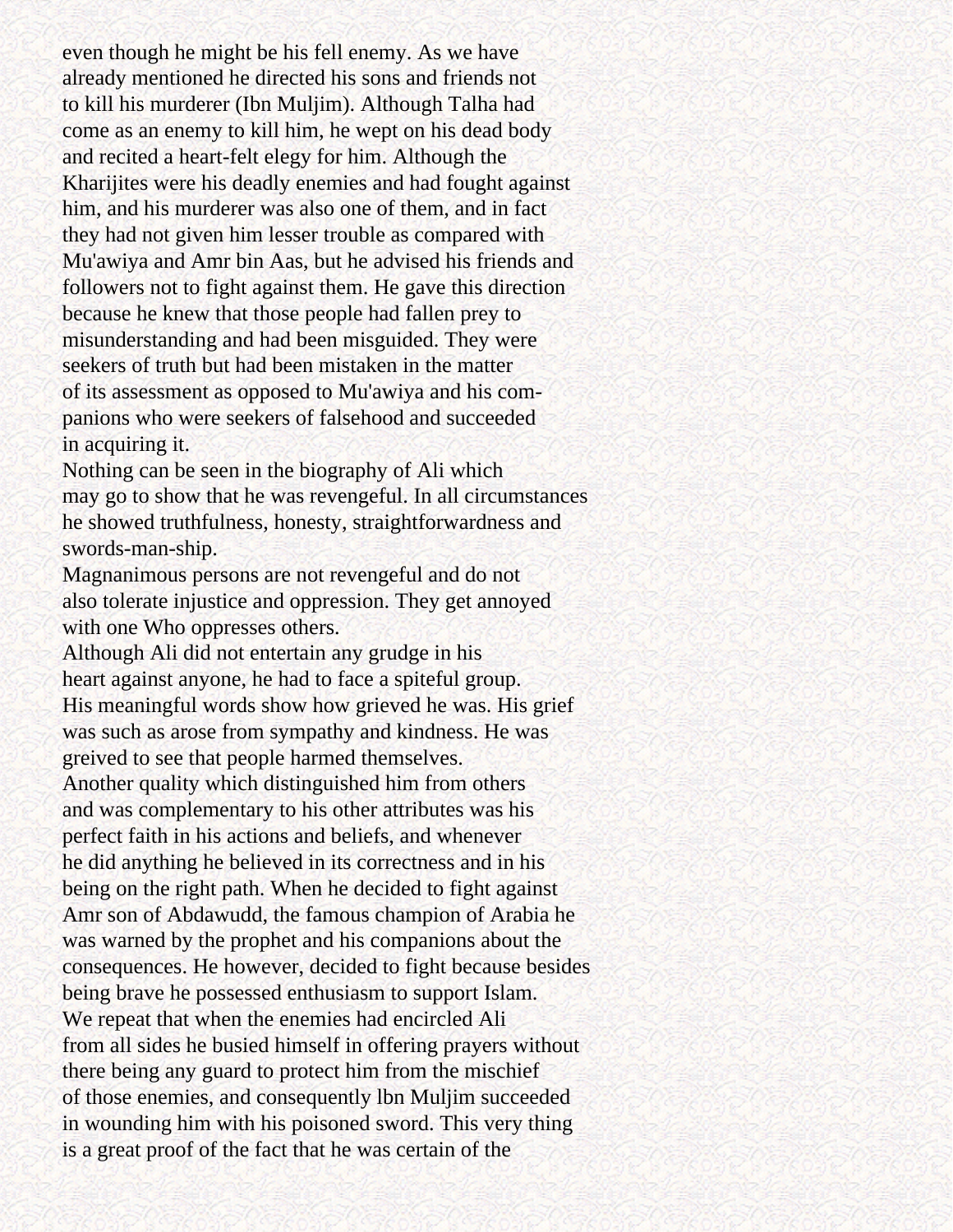correctness of what he did, because a righteous person does not fear anything.

All the words and acts of Ali go to prove that he had perfect and firm faith in his actions. This was so because all his actions emanated from wisdom and capability. **7** When the people were divided into two groups in their attitude towards him (i.e. friends and enemies) he did not become afraid of the enemies and did not lay down arms before them, because he had perfect faith in his own truthfulness and justice and correctness of his actions. It was in this context that he said: "Even if I strike on the nose of a believer so that he may become my enemy he will not become my enemy and even if I shower all the bounties of the earth on him so that he may become friendly towards me he will not become my friend". He has also said in this behalf. "I am not afraid of fighting against these people alone even though the entire world may join their army".

When he came to know that a group of the people of Madina had joined Mu'awiya he wrote to Sehl son of Hanif the governor of Madina: "I understand that a group of the inhabitants of your city has secretly joined Mu'awiya. However, you should not be worried on this account that some persons will leave you and will not assist you. I swear by God that these persons have not forsaken injustice and oppression and have not stuck to equity and justice.

**1** The Arabs did not consider it proper to address the respectable persons with their real names. In case, therefore, they wished to accord respect to someone they addressed him with his Kuniyah.

**2** According to the Christians `worship' consists of sequestered and monastic life. However, monasticism is not permissible in Islam. It was for this reason that the pious Muslims neither avoided effort in life nor kept aloof from other human beings. On the other hand at times they heroically staked their very lives even when it was expedient to remain silent (and they do so even in these times).

**3** It is said that when Amr b. Aas came to fight against Ali in the Battle of Siffin he was very much afraid. He could think of no other alternative except that he should lie on the ground and uncover his private parts so that Ali might shut his eyes, and he himself might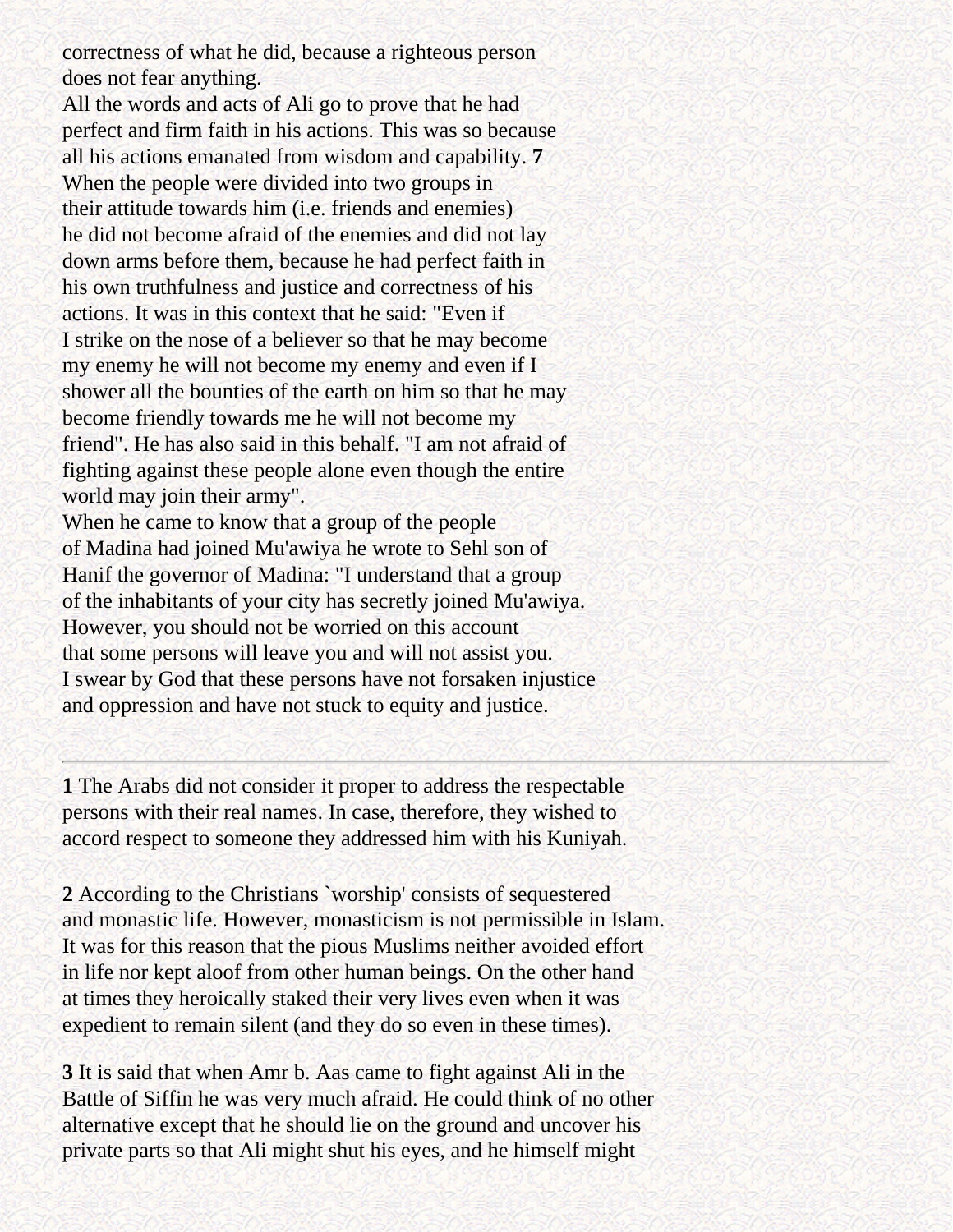escape. He, therefore, did so and thus saved his life.

**4** Ali assisted the caliphs because every action of his was for the sake of the benefit of Islam and he did not let the interests of the religion suffer in order to acquire his own right.

**5** In the free countries of the modern world the court and judges Contd...

**6** Such incidents show that the leaders of the faith were very mindful of the rights of their subordinates. Those who make a show of supporting the helpless persons, and accuse religion of being an impediment in the matter of weak persons getting their due rights have not done as much for their subordinates as Imam Ali did.

**7** Its reason was that Imam Ali was infallible and he said and did everything in accordance with the inspiration and traditions of the prophet of Islam. Hence, he did not entertain any doubt about his views and actions.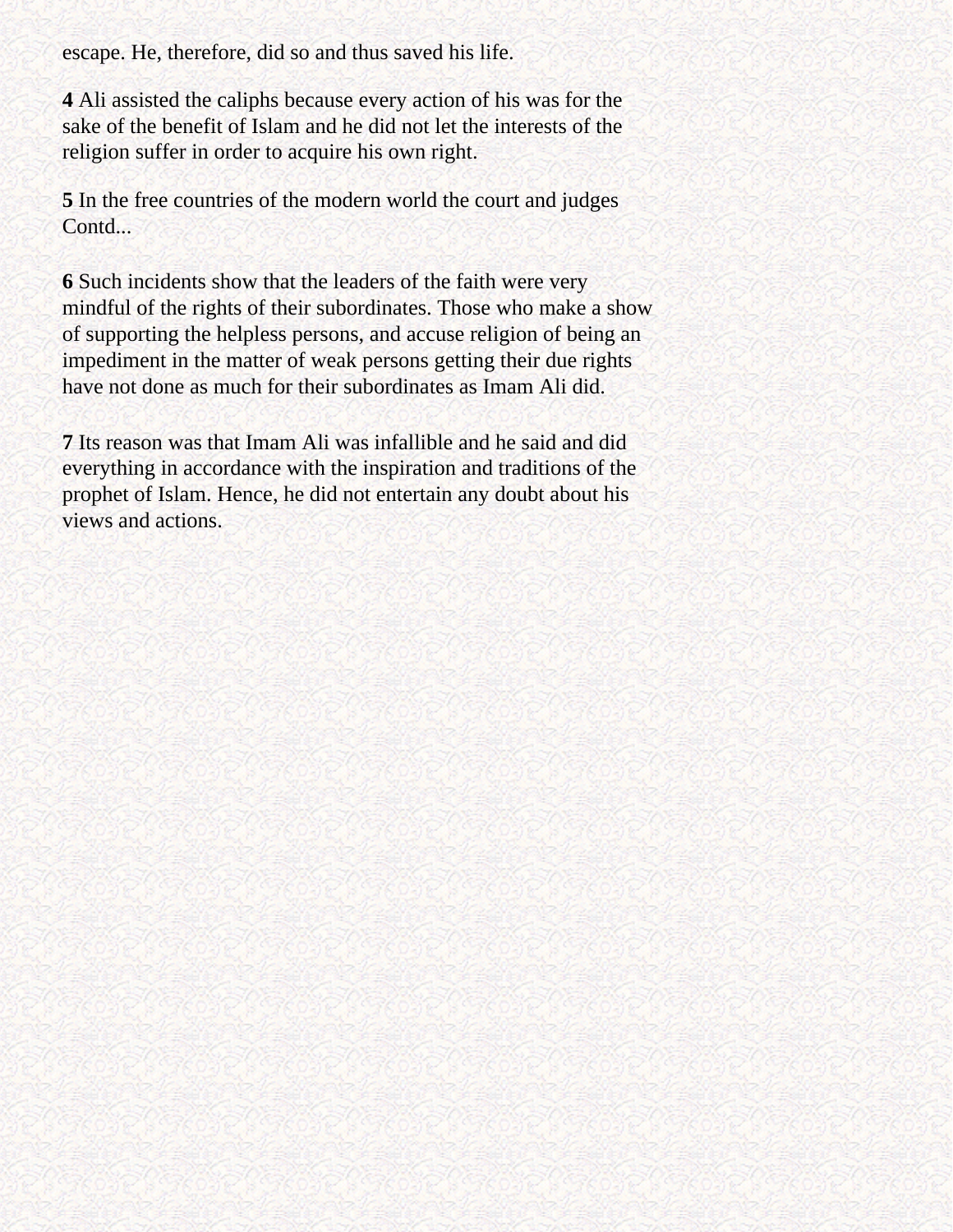## **Knowledge and sagacity of Ali**

Ali was matchless so far as power of perception is concerned. The Islamic learning rotates on the pivot of his intellect. He was the fountain head of knowledge. There is no branch of science in Arabia which was not founded by him or in the foundation of which he was not the chief figure. We shall write in detail later about his great skill in social sciences, because this topic deserves to be discussed separately. In this chapter I propose to deal only briefly with his knowledge of jurisprudence, scholasticism and Arabic litrature, as well as his judicial acumen. I shall be brief because many others have written on this subject and some of them have conducted deep research.I shall, therefore, narrate briefly those facts which they have dealt with in detail, and shall narrate those things in detail which they have dealt with only briefly.

I begin with the Qur'an and the Hadith (tradition) and shall write about other sciences later so that it may become known as to how far the following words of the prophet proved to be true about Ali.

"I am the city of knowledge and Ali is itS gate" Ali was brought up by his cousin. He became his disciple and adopted his habits and conduct. The prophet's heritage became implanted in his heart and brain. He reflected over the Qur'an with the intellect and eye of a sage and learnt its latent realities. The circumstances provided him ample time to reflect over the Qur'an. So long as Abu Bakr, Umar and Uthman remained busy with the caliphate, he kept his attention directed towards the Qur'an. He mastered its words and meanings. His tongue could recite it eloquently and his heart was immersed in it. His knowledge of the traditions of the prophet was such that none else could compete with him in the matter. And there is nothing surprising about it, because he was always associated with the prophet and benefited from him more than any other companion or Mujahid did. Whatever heard by others was heard by him and whatever was heard by him was not necessarily heard by others. It is a well-known fact that Ali did not narrate any Hadith from anyone except from the prophet. This was so because he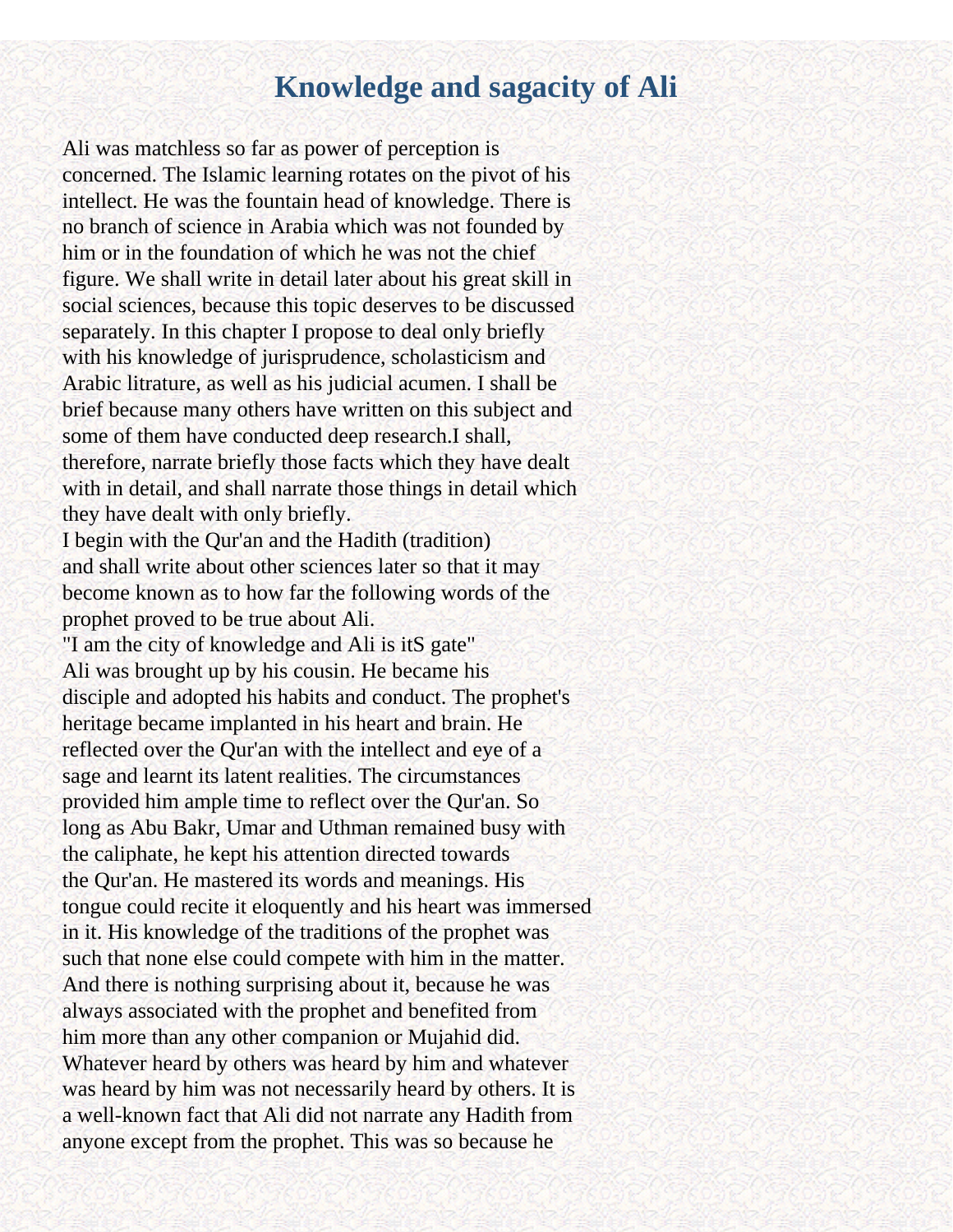was certain that not even a word of the traditions of the prophet was hidden from his ears and heart. He was asked: "How is it that you are superior to all other companions in the matter of the knowledge of Hadith?" He replied: "It is so because the prophet told me whatever I enquired from him, and if I did not enquire about anything he himself made it known to me"

Ali was superior to all others in the matter of jurisprudence and Islamic learning just as he acted upon them in a better way than others. Those who were his contemporaries did not find a greater jurist and a greater judge than him. Abu Bakr and Umar always approached him for the solution of difficult problems. These two caliphs benefited much from his knowledge and wisdom. Other companions of the prophet also consulted him for the solution of their problems. None could put forth better arguments than him with regard to legal problems. As regards jurisprudence Ali's knowledge was not limited to text and orders. He was more adept than his contemporaries in other branches of learning also, as their knowledge is necessary for a jurist (for example mathematics).

Abu Ilanifa is called 'the grand Imam' in the capacity of a jurist. He was a pupil of Ali, because he learnt jurisprudence from Imam Ja'far al-Sadiq and the chain of his teachers when taken upwards, ended with Ali. In the same way Malik son of Anas was a pupil of Ali through a few intermediaries. Malik learnt jurisprudence from Rabiya. He learnt it from Akrama. He learnt it from Abdullah and Abdullah learnt it from Ali.

Abdullah son of Abbas, who was the preceptor of all others, was asked: "What is the ratio of your knowledge to that of your cousin i.e. Ali. He replied: "The ratio is the same as exists between a drop and the ocean". The companions have unanimously quoted the prophet as saying: "The best judge amongst you is Ali". Ali excelled all other persons of his time in matters of law, because he knew the Qur'an and religious rules and regulations better than all others, and in Islam correct judgements depend on these two things. He possessed such intelligence, wisdom and power of thinking that in the event of dispute he could give the most rational judgement. His conscience was so strong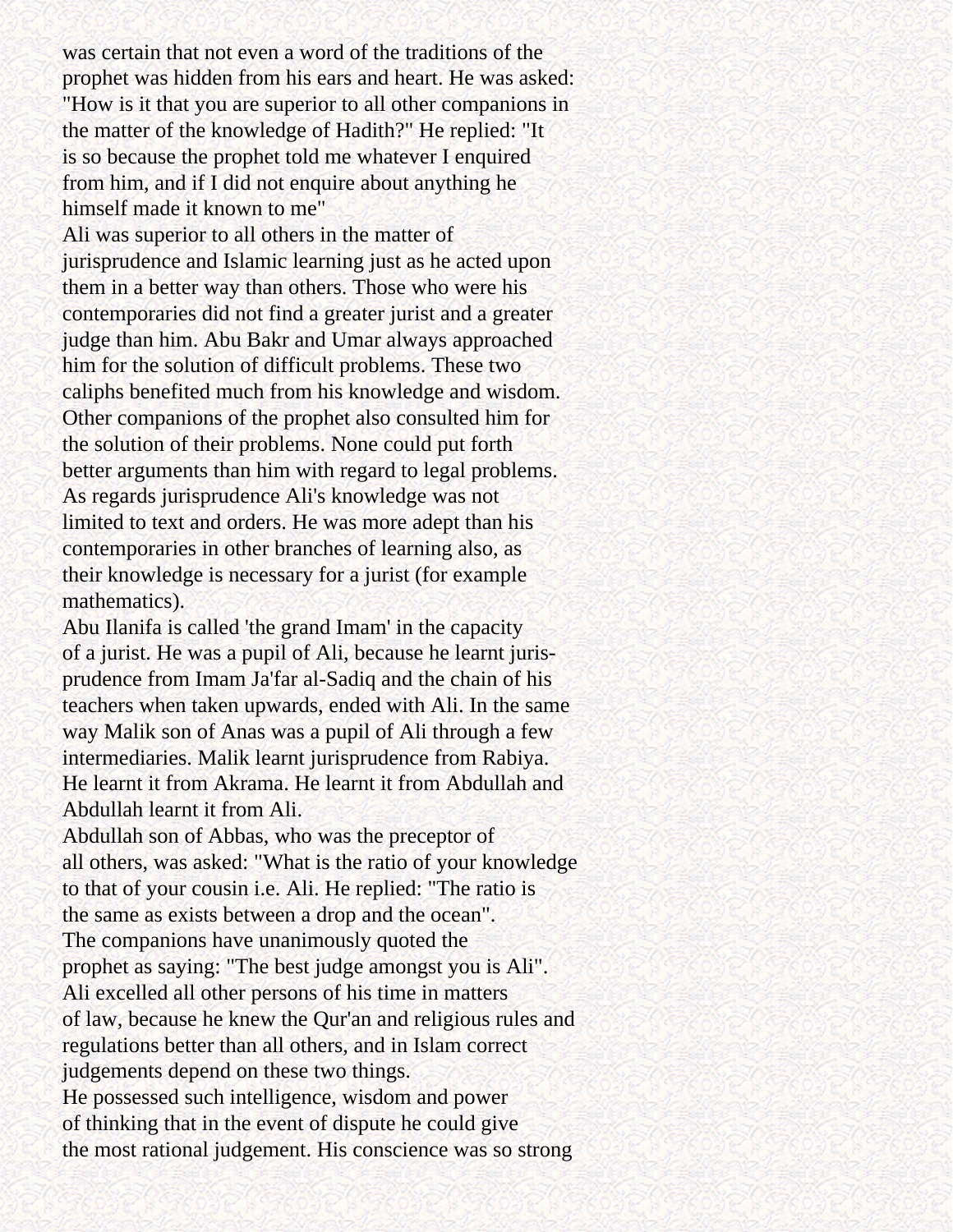that he was capable of giving a conscientious and just decision after examining and understanding various aspects of a matter.

Umar ibn Khattab has been reported to have said: "O Abul Hasan! May that problem be not auspicious for the solution of which you are not available". While giving his judgement Ali had regard for the claimants as well as for the nation and the general public. This double consideration and regard on his part was inter-dependent. He was the first judge who proved the rights of the people from philosophical point of view and said that it is the duty of the rulers to pay due consideration to these rights. Besides in the case of claimants it is also necessary to observe justice in the case of all persons in the matter of general administration. People are under obligation to perform certain acts for the reformation of the society in which they live.

There is mutual relationship between the human beings, and the public laws have joined them with one another. It is necessary to respect these laws for the reformation of the nation and not only for achieving personal ends.

Ali established public laws and national unity, and treated all the individuals as one person in the matter of rights and responsibilities. In his orders and judgements he fully observed this principle which is being followed strictly by the civilized people of the present times. One night Ali heard some afflicted person crying for help. He ran towards him at once and said: "The rescuer has come". He saw that one man was holding another man by his collar. When he saw Ali he left his opponent. Then he said addressing Ali: "I sold a piece of cloth to this man for nine dirhams and did not also violate any condition of the bargain. He gave me base coins and when I asked him to give me good ones instead he abused and slapped me".

Ali asked the buyer to take back the base coins and give the seller the good coins. Then he enquired from the other person whether he had any witness to comfirm that the buyer had slapped him. He produced the requisite evidence. Thereupon Ali asked the buyer to sit down and told the other man to take revenge. He, however, forgave him.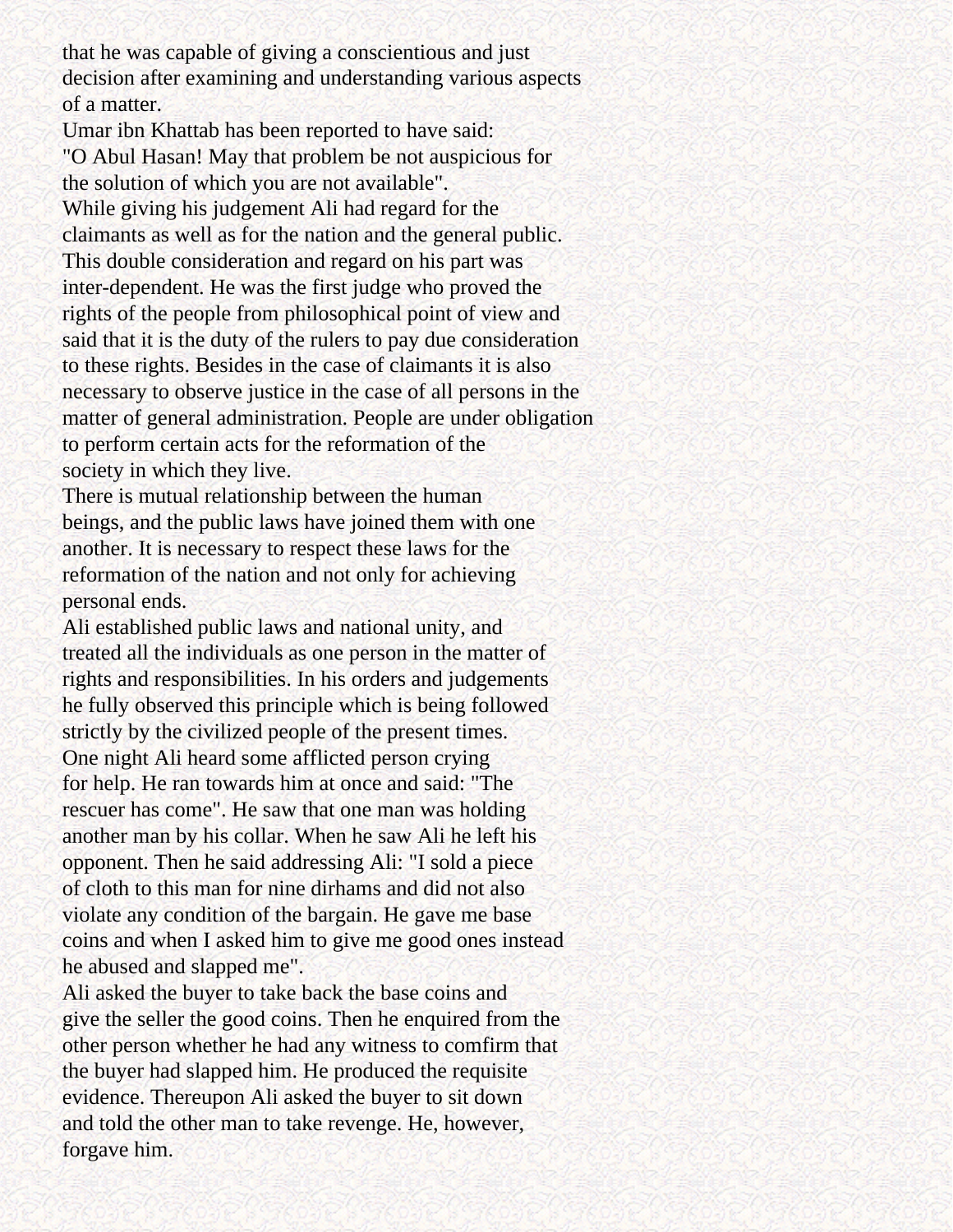When Ali saw that the claimant had forsaken his right and forgiven the other person he did not press him to take revenge. He, however, kept this point in view in connection with this incident that it was necessary to take care of the rights of the common people and it was his duty to punish the oppressors so that the link of justice might remain firm amongst the people, and the rights of the nation might not be violated. He also kept in view the fact that in every community there are many powerful and cruel persons who usurp the property and rights of the weak, and the latter cannot take back or demand their rights on account of weakness or fear, although it is only appropriate that their rights should not be encroached upon. He, therefore, thought within himself: "Who is there besides myself who should support them and claim their rights so that they may lead a peaceful social life and should rest assured that there is no distinction between the individuals in respect of social rights, and their rights are safe?"

In the case mentioned above, therefore, Ali let go the person who had been beaten but caught the agressor by the hand and slapped him nine times in the presence of the other person saying: "This is the right of the ruler". Ali was not contented with the outward appearance of anything and was keen to go deep into all matters. He pondered over the Qur'an and the religion sagaciously in the same way in which other thinkers ponder over worldly matters.

No doubt a person possessing celestial power like Ali does not content himself with the apparent orders of the religion, the carrying out of prescribed duties and the formalities of worship. Mostly the people look at the religion and the orders relating to transactions and judgements in a superficial manner. However, Ali looked at their interior and realities also. He made these things the subject of his reflection and research, and proved that religion is based on the principles which are linked and related with one another. This led to the establishment of the science of scholasticism and Islamic philosophy. Ali was the first scholastic ('Arif) and founder of scholasticism. (For details see "On Ilmul Kalam wal Irfan, ISP 82) The ancient scholastics drank deep from this fountainhead, because they acquired the elements and principles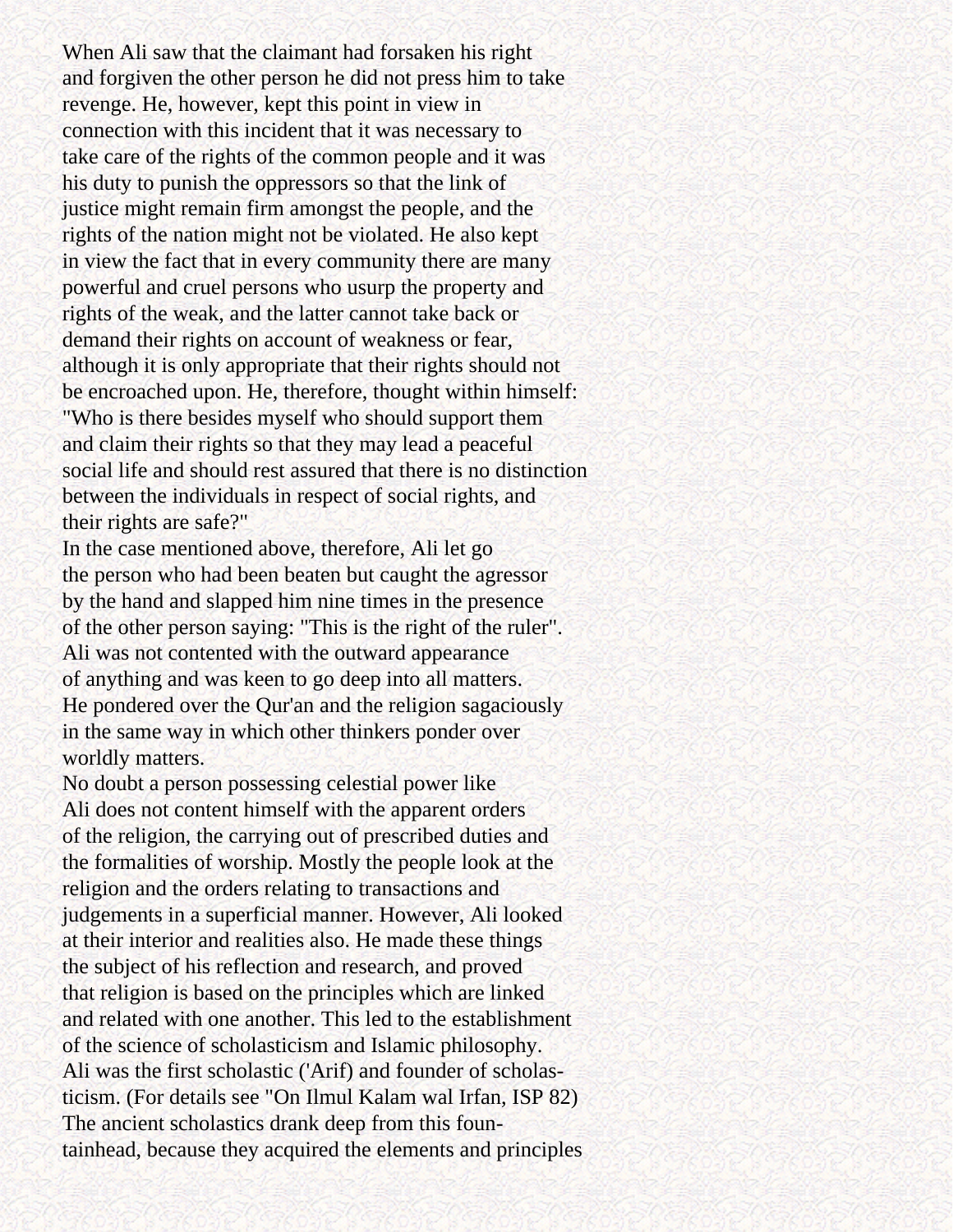of scholasticism from him. The later scholastics also admit him to be their leader, because they also acquired guidance from him.

Wasil son of 'Ata was the chief and the central figure of Mu'tazila sect. This was the first sect in Islam which introduced reason into religion and advocated that the religious precepts should conform with the principles of logic, and the correctness of religion should be proved by means of reason.

Wasil son of 'Ata was the pupil of Abu Hashim son of Muhammad son of Hanafiya and his father Muhammad was the pupil of Ali.

The samething can be said about the Asha'ira, because they were the pupils of the Mu'tazila, who acquired knowledge from Wasil son of 'Ata, and he acquired it through some intermediaries from Ali.

The source and basis of Sufism lies in Nahj-al-Balaghah. 79Before becoming aware of the Greek philosophy the Muslim sufis had acknowledged the sayings of Ali to be the source of their ideas, because till that time Greek philosophy and Persian philosophy had not yet been transferred to the. Arabic language.

The Almighty God willed that as in the case of religious knowledge Ali should be the pillar and centre of Arabian learning. Not even one person in his time could compete with him in the matter of Arabic literature. With his perfect knowledge of syntax, eloquent tongue and great power of thinking he formulated the rules and principles of correct Arabic language. He confirmed it with logical reasoning and arguments. His skill in logical reasoning can be realized from the fact that he laid the foundation of Arabian sciences and paved the way for others to promote them.

History shows that Ali was the founder of the science of syntax. One day Abu'l Aswad, who was one of his companions came and saw that Ali's head was bent down and he was reflecting about something. He said: "O Commander of the Faithful! What are you thinking about?" Ali replied: "In your city (i.e. Kufa) I have heard something which was expressed by the speaker in a wrong manner. I have, therefore, decided to write an elementary book on the principles of the Arabic language". He then handed over a paper ro Abu'l Aswad on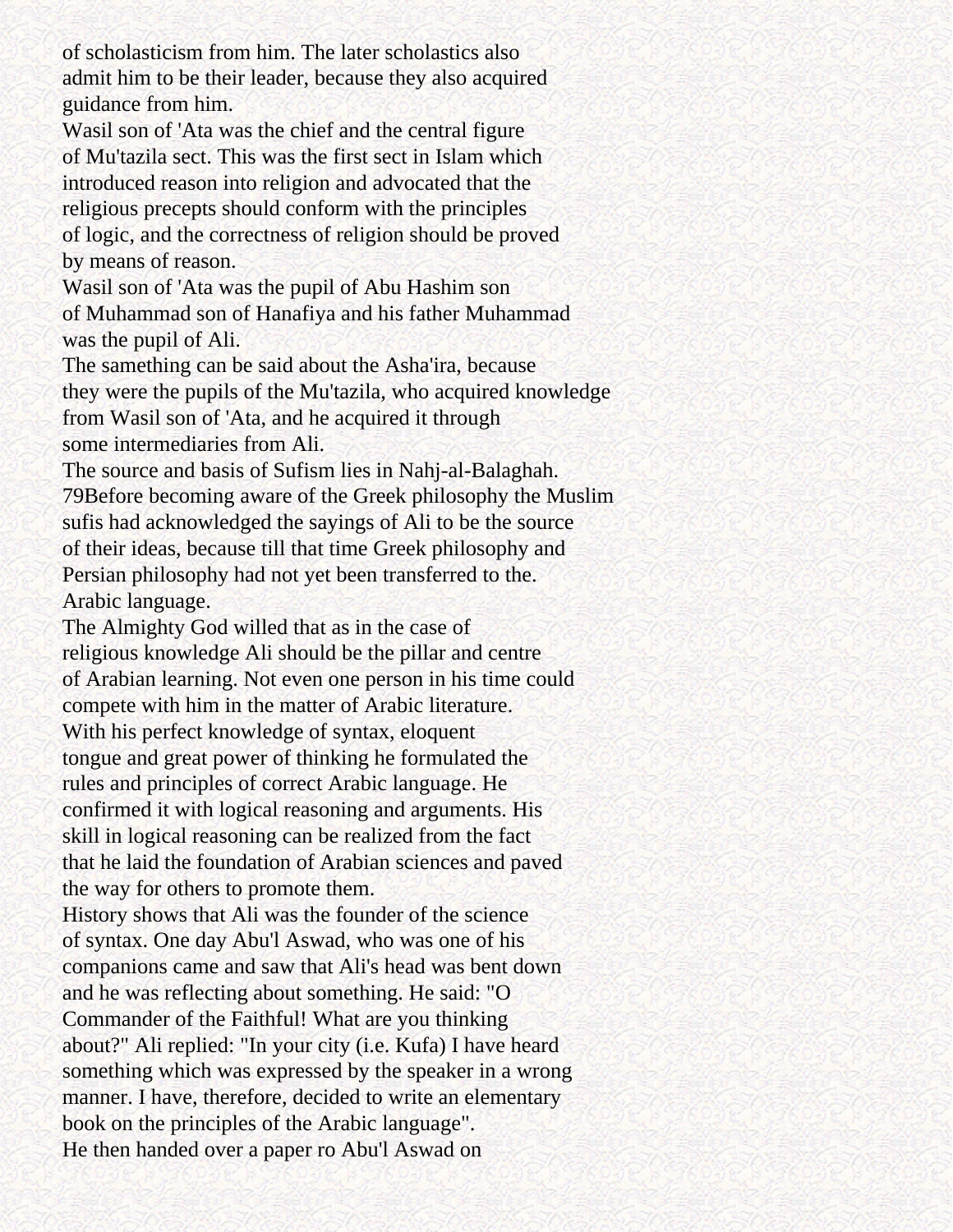which it was written that the words are of three kinds noun, verb and preposition.

This incident has also been narrated in another way and it has been said that Abu'l Aswad complained before Ali that the people usually spoke incorrect language, because since the time the Arabs had mingled, after their conquests, with the non-Arabs,incorrect phrases had penetrated into their conversation.

The Imam reflected a little and then asked Abu'l Aswad to write down what he was going to dictate. Abu'l Aswad procured a pen and a sheet of paper and then Ali said: "The Arabic language is composed of noun verb and preposition. Noun tells about the things which bears that name, verb tells about the motion and action of that thing and preposition conveys a meaning which is neither noun nor verb. "Things are of three kinds viz. a patent thing, a latent thing and a thing which is neither patent nor latent". (Some scholars of syntax say that by the third kind of things Ali meant 'demonstrative pronoun'). Then he asked Abu'l Aswad to expand and complete the subject according to the same 'nehv' (i.e. method or manner). From that day onwards this branch of learning began to be called 'Nehv' (syntax).

One of the other attributes of Ali was his sharp intelligence and quick understanding. Often it so happened that whether it was an assembly of friends or a gathering of enemies he uttered extempore wise words, which became proverbs and passed from one tongue to another. Difficult mathematical problems which were enigmas for others were solved by him in no time. It is said that a woman came in the presence of Ali and complained that her brother had died leaving behind six hundred dinars, but out of that money she had been given only one dinar. Ali replied: "Perhaps the heirs of your brother consist of one widow, two daughters, mother, twelve brothers and yourself". And the position turned out to be the same as was mentioned by the Imam. One day while Ali was delivering a sermon from the pulpit, one of those present said: "A man has died and he has left behind his widow, father, mother and two daughters". Ali replied at once: "The one-eighth share of the widow will be changed into one-ninth. As the Imam gave this judgement while he was occupying the pulpit the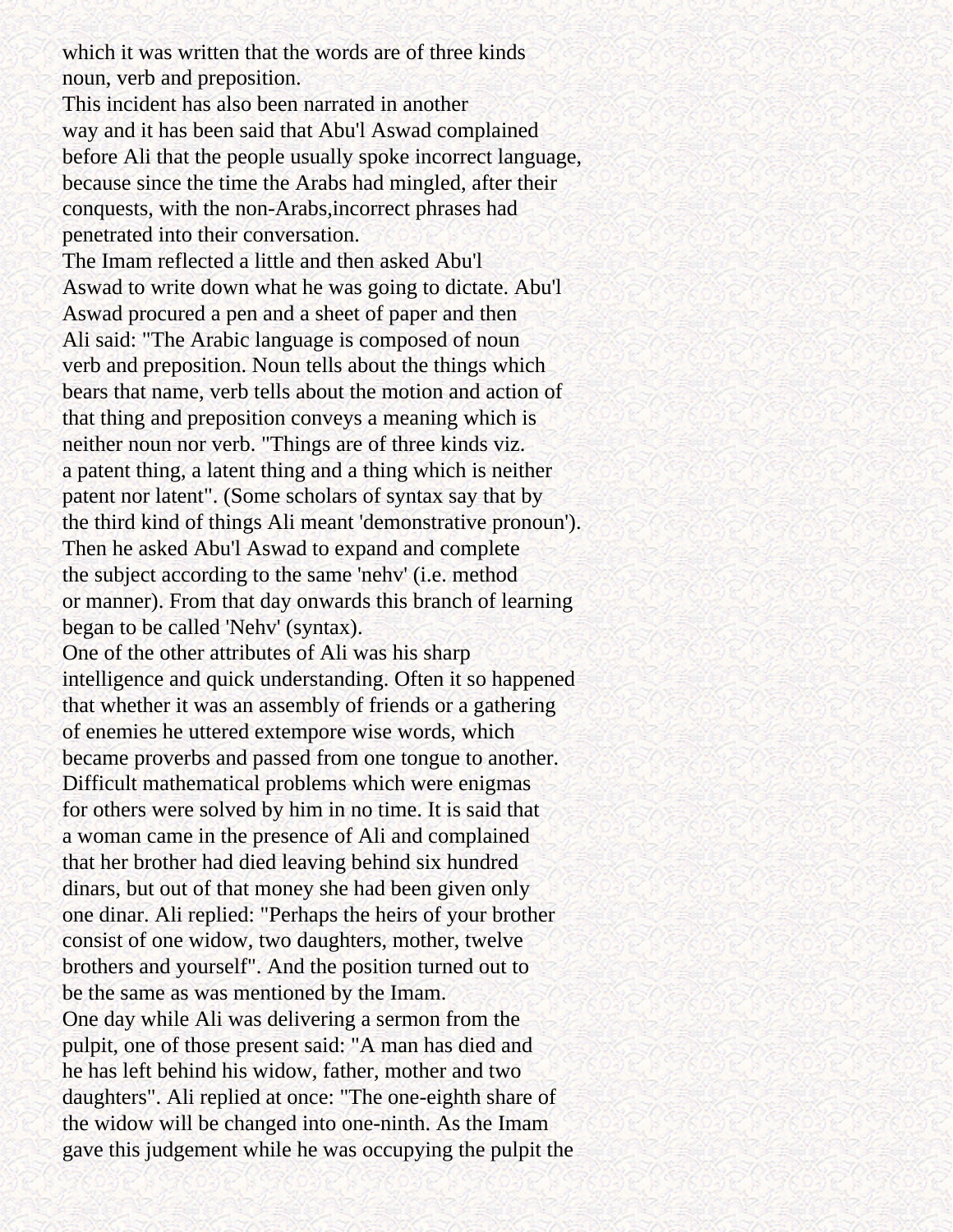problem began to be called". "Obligation of the Pulpit". Ali was the philosopher of Islam. Philosophy comes into existence by means of wisdom and intelligence and strong power of perception and inference. A philosopher is he, who mentions a number of important matters in a brief narrative and endeavours to live according to his words. Ali occupies the highest position not only among the philosophers of Islam, but also among the unique personalities of the human race.

It is very difficult to find a person like Ali who may infer theoretical and rational matters with the power of his intellect, and state them in beautiful and brief sentences in such a way that the time may preserve them, and they may become proverbs. Islamic sciences and learning absorbed the colour of humanity in their paintings by means of celestial philosophy and their fountainhead were the two personalities viz. Muhammad and Ali. The Imam looked philosophically at the secrets of creation, human life and society and numerous sayings with regard to the Oneness of God, divine matters, and metaphysics, are available. We have already remarked above that he was the founder of scholasticism and theology. He was a preceptor, whose skill and leadership has been admitted by every person, who came after him with his own view or remark. In Nahj al-Balaghah he has strung so many pearls of wisdom that, time, has made him stand in the first row of the philosophers of the world. Muhammad in fact referred to Ali when he said: "The scholars among my followers are like the prophets of descendants of Israel".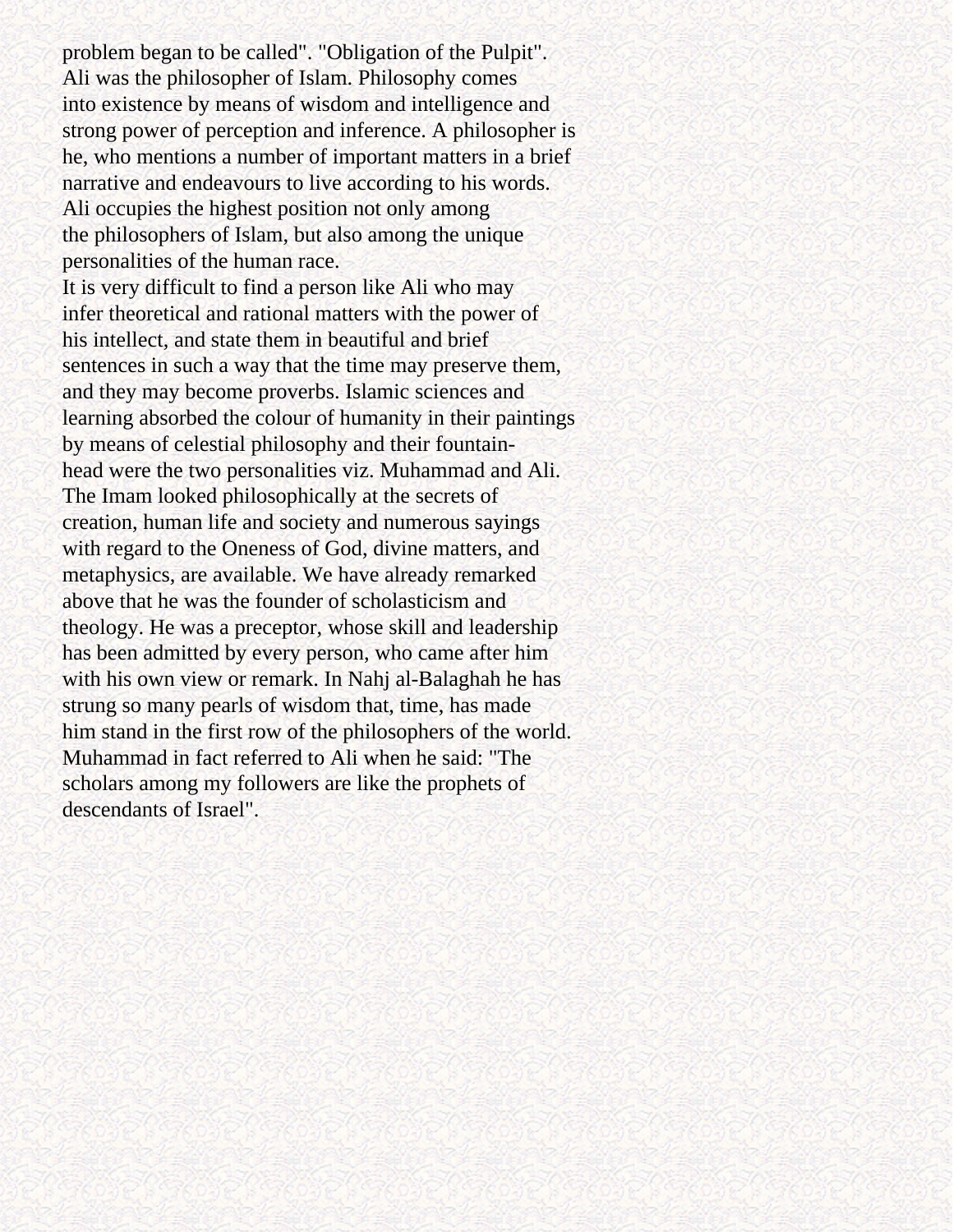## **Human rights and Ali**

A Difficult Test

By God! I admit the truth myself before any evidence is given against me.

Our matter is very difficult. Our words can be understood only by the honest hearts and the far-sighted intellects. (Imam Ali). Ali formulated such firm rules and presented such solid views for the rights of the human beings and the welfare of the human society, that their roots penetrate into the depths of the earth and their branches extend upto the heavens. All the social sciences which are prevalent at present mostly confirm these views and principles. Although these modern social sciences may be given many names, and may be presented in various forms, their object is one and one only that the human being should be protected from oppression and there should be formed a society, which should protect human rights in a better way -a society in which human dignity should be respected and the freedom of word and action should be safe to such an extent that none should be hurt.

The conditions and circumstances of time have a great effect on the creation of social sciences. It is these very conditions and circumstances which present social sciences in one shape at one time and in another shape at another time.

When we study history and come across various events we come to know that there has been a conflict between two different groups of human beings and two different views and ideas. One group has been keen to be despotic and to usurp the rights of the common man and to eliminate his freedom, whereas the other group has been desirous of justice, democracy, preservation of the rights of the people and their freedom. During the past all useful movements were started by the oppressed and the reformers always rose from amongst them so that they might put an end to oppression and injustice and establish governments on the foundation of equity and justice which should accord with reason as well as the conditions and circumstances of the society.

Ali enjoys a very high position in the history of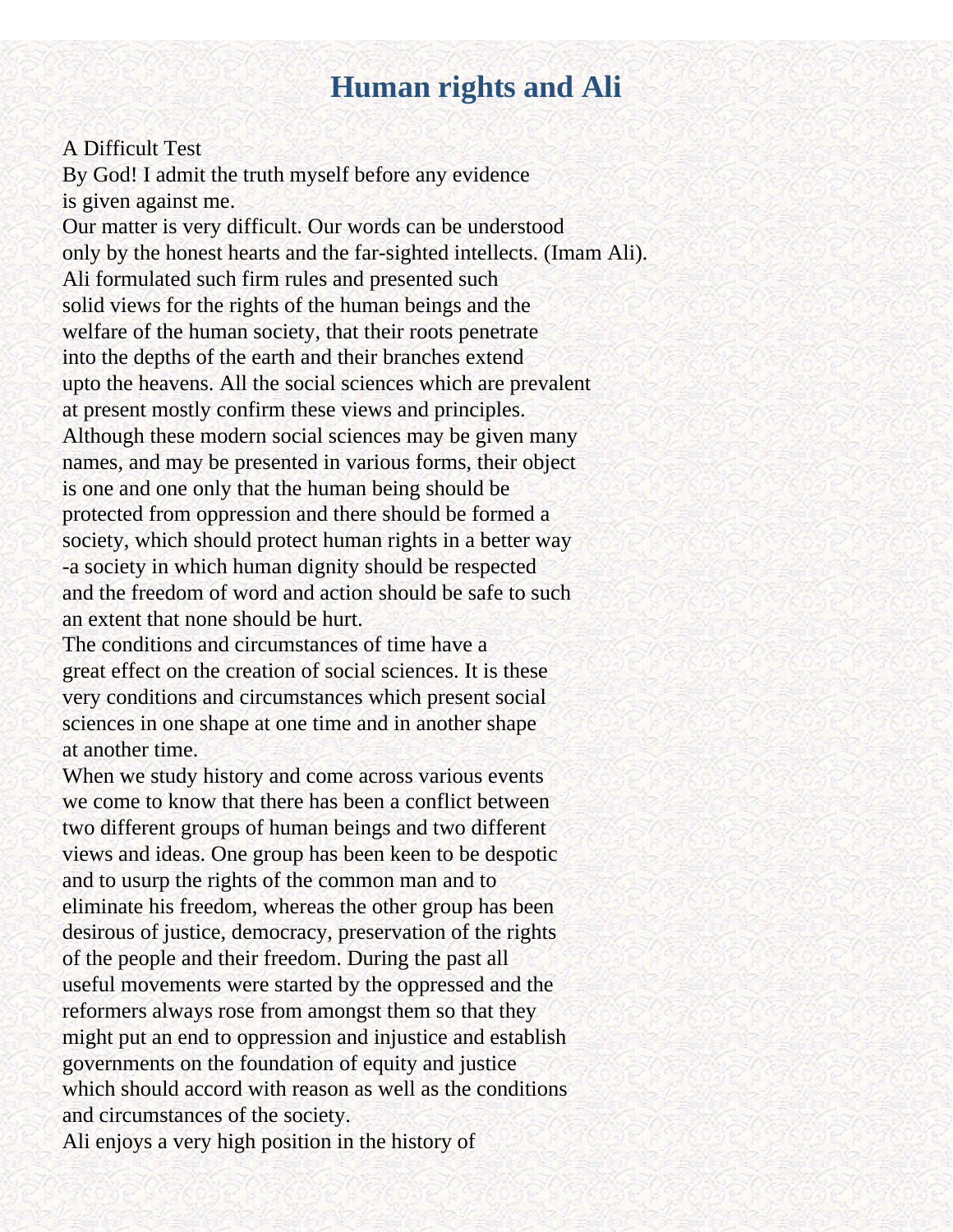human rights. His views were linked with the thinking of Islam. The central point of his views was that despotism should come to an end, and class discrimination should be eliminated from amongst the people. Whoever has recognized Ali and heard his remarks and understood his beliefs and views about human brotherhood knows that he was a sword drawn on the necks of the tyrants. His entire attention was directed towards the enforcement of the rules of equity and justice. His thoughts and manners and his government and polities were all dedicated to the achievement of this purpose. Whenever any oppressor encroached upon the rights of the people or treated the weak in a humiliating manner or ignored their welfare and threw his own burden on their weak shoulders, Ali gave him a tough fight.

The mental upbringing of the Imam took place with this thinking that equity and justice should be enforced in such a way that equality should be established and one class should not enjoy any supremacy over another class and every person should receive that to which he is entitled. His voice remained loud continuously for the enforcement of justice, and his mace always remained active to achieve this end. He elevated man and always remained ready to protect him. His government was the best specimen of administration during that period. It was a government which was just and the protector of human rights, and one, which achieved its end by all possible means. The Imam realized it clearly that the society of that time was based on fraud, deceit and harmful activities, and its reformation was necessary. He also knew well how that society could be reformed and how much time it would take to do so. Although he thought of the welfare of the people in all respects, the things to which he paid his attention most was their reformation. Nothing could stop him from making efforts in this behalf. What he desired most was to establish truth and destroy falsehood and none else could be more capable of making distinction between truth and falsehood.

Ali assessed things correctly and engaged himself in his task fearlessly according to his calculations. He never entertained any doubt with regard to anything related to public welfare. As and when any officer or governor oppressed the subjects Ali neither sat quiet nor connived at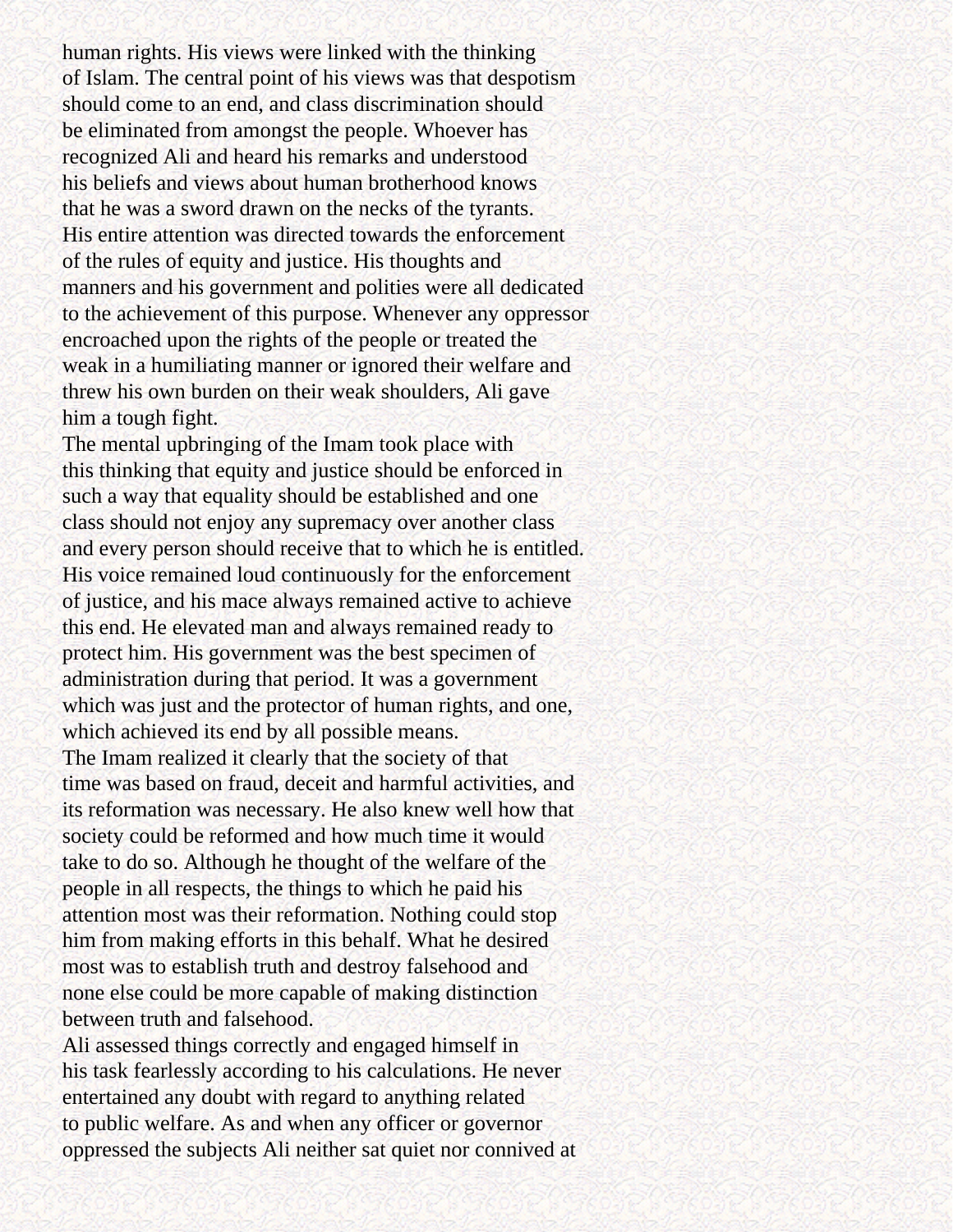their actions. He never displayed slackness when he found that some persons had formed a group against the true government. At times his plans to achieve his ends were opposed not only to the wishes of his enemies but to those of his friends as well, but he did not mind this. All this was done by him so that the right of every person to lead a peaceful life might be ensured, and the people should not be divided into two groups, one of whom should be very happy and the other should be very much grieved.

Ali had clearly understood that it will be very dangerous to divide the people into two classes and to prefer one of them to the other. This will retard the intellects, create malice in the spirits, and introduce oppression and injustice in the judgements and transactions, and all sorts of mischiefs and corruptions will appear. The result will be that ambition for life will die and the people will become pessimistic and will entertain ill-will towards one another. Consequently the society will be ruined. So long as these two classes exist in a society a conflict between them is inevitable and it will involve the loss of many lives. During the last days of the caliphate of Uthman the dignitaries of the state and especially the members of the Umayyad family, who were the kinsmen and relatives of the caliph had made it a practice that they openly opposed the Islamic rules and regulations. They humiliated the people, treated them like slaves and made them so much afraid of the ruler that they could not pick up courage to stand before him and mention their grievances. They played with their lives in the same manner in which they played with their property. They did not refrain from shedding the blood of the people for their personal benefit and none could dare take revenge. They were not afraid of taking bribes or looting the property of others.

Their continuous activities, conditions and circumstances showed what their intentions were. It was clear that they were going to besmear their hands with the blood of the people, to trample upon their rights and to change the caliphate into kingship and the Islamic democracy into despotism and dictatorship of an individual. The position of the members of this party, between the very just conduct of Ali and their personal avarice,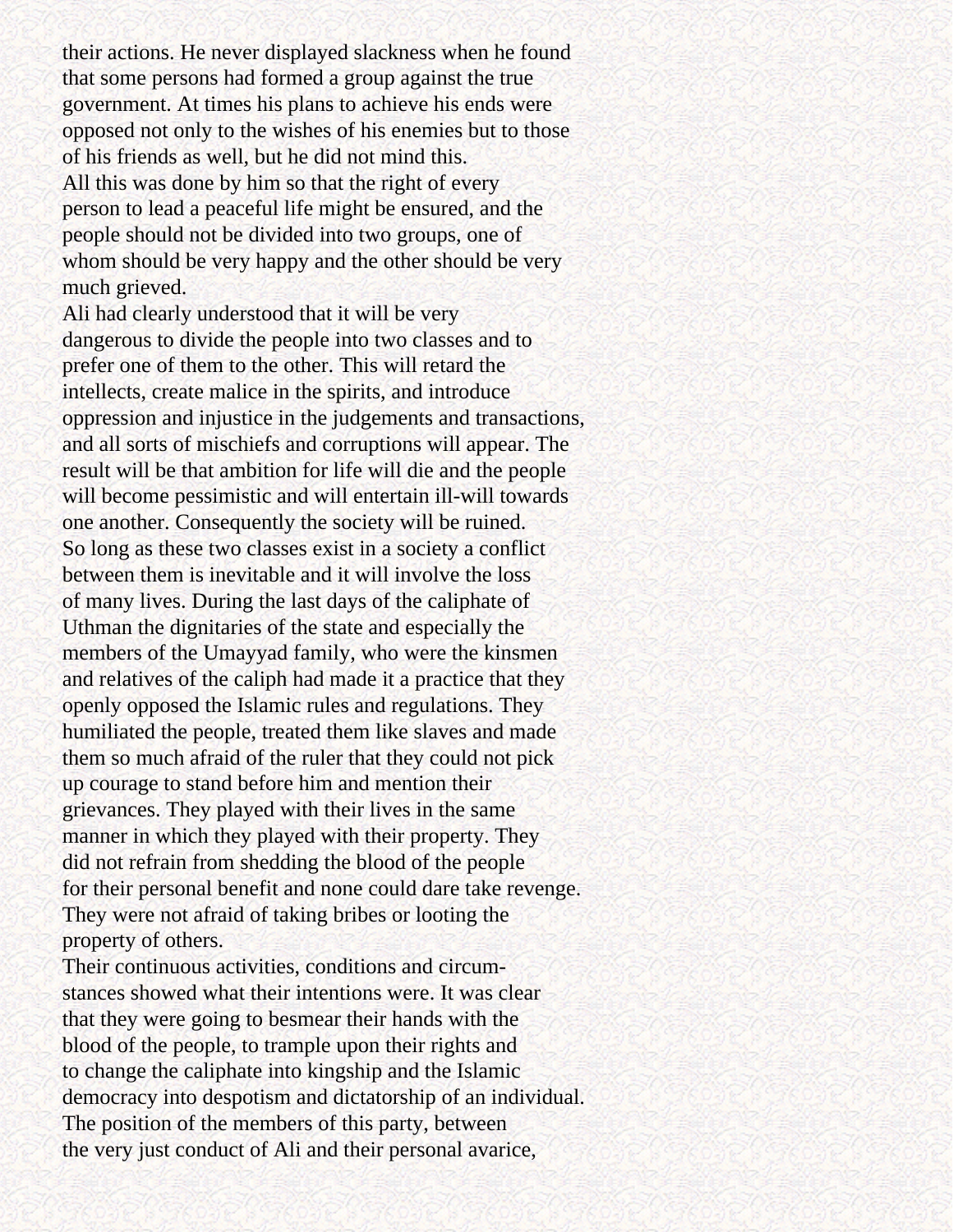was that of gamblers. On the one hand Ali was determined to enforce equity and justice with all his might, and on the other hand these persons were keen to have the reins of government in their own hands and to possess as much wealth and property as possible. Between these two conditions they acted like gamblers, hoping to seize an opportunity to bring about a revolution and consequently to appropriate all benefits themselves. Entertaining the worst passions and desires in their minds. There is no doubt about the fact that the responsibility assumed by Ali was very difficult and onerous. Various reasons and intricate circumstances had made Ali face many difficulties which could not be overcome easily. The world of that time was topsy turvy, the conditions were revolutionary and the events were frightening and the responsibilities of Ali were so great and burdensome that the caliphate and the religion of Islam depended on them. By solving these problems and overcoming these difficulties Ali performed a task which made his qualities known to the world. The world came to know how mindful he was of public rights, how determined he was to promote individual and collective virtues, and with what patience and perseverance he achieved his objects. Ali's difficulties were just like the difficulties experienctd by the prophet when he made known to Quraysh that he had been appointed to the prophetic mission and they had turned against him. On the one side there was truth and justice and equity and equality, and on the other side there was treachery, profiteering and egotism. The prophet wanted to introduce truth, justice, equity and equality whereas the Quraysh were bent upon practising treachery, profiteering and egotism. Ali had also to face a similar difficulty. However, it was viewed to be a difficulty by others. So far as Ali was concerned even the greatest difficulty could not make him deviate from his object. If another person possesses the strength and perseverance which Almighty God had given to Ali every difficulty will become easy for him as well. What was intolerable for Ali was that he should sit in seclusion and not enforce equity and justice - that he should crush the spirit of freedom and not sow the seeds of virtue.

The prophet blew a voice in the ears of Abu Suffyan,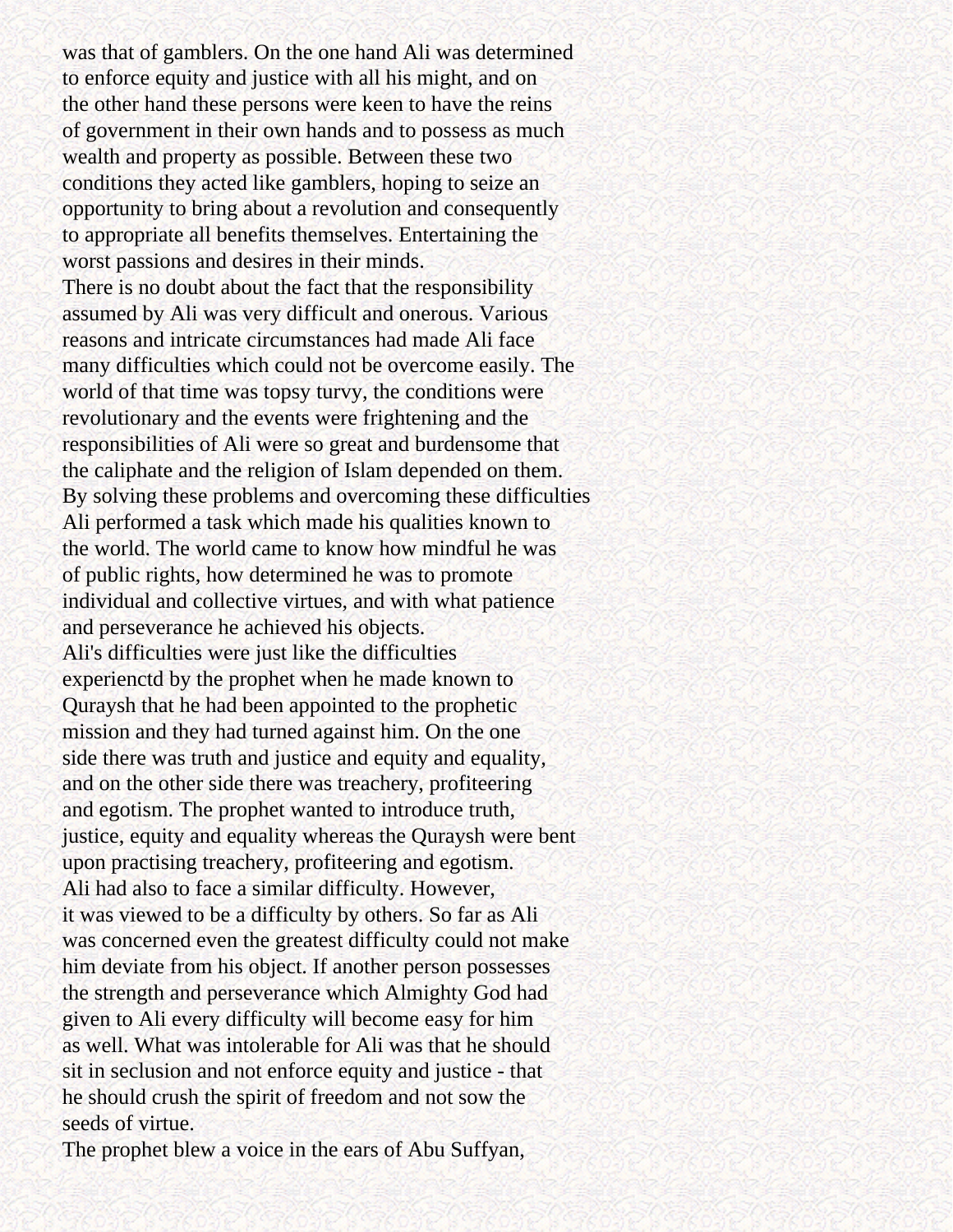Abu Lahab, Umm Jamil, Hind - the liver-eater, and the Quraysh tradesmen, on account of which the foundations of their plans were demolished, their structure was broken and their roofs came down on the ground. However, this very voice was a good tidings and a message of happiness for the Muslims and the helpless people. He said to Abu Talib: "Dear Uncle! Even if these people place the sun on my right hand and the moon on my left hand so that I may abandon the invitation to Islam I shall not do so till Almighty God makes this religion victorious or I lay down my life".

One day the elders of Quraysh said to Muhammad: "If you have introduced this new religion in order to accumulate wealth we shall place so much wealth at your disposal that you will become the richest person amongst us. If your object is to acquire high position, we are prepared to acknowledge you to be our chief. And if you want to become a king we are ready to accept you as our king". He said in reply: "My object in inviting people to Islam is not to acquire wealth or position, nor am I desirous of becoming your king. I extend this invitation because God has sent me to you in the capacity of a prophet and has revealed the Book to me. He has ordered me to warn you of His torture and to give you good tidings of Paradise. I have conveyed God's message to you. If you accept it you will be prosperous in this world as well as in the Hereafter, and if you reject it I shall remain patient till God gives His judgement about you and myself". What did Ali do? What was his attitude towards the son of Abu Sufyan and Hind, the liver-eater, and towards the traders, who bought and sold positions and offices, and towards the soldiery, who blindly sacrificed their lives for the benefit of others, and towards those, who had sold their religion and beliefs at the hands of falsehood. Ali also blew a voice in their ears which demolished the foundations of their designs, and made their structures and roofs collapse. And this very voice became the good news of happiness and message of comfort for the righteous and pious persons. He said: "Your powerful are weak and your weak are powerful. So long as the stars revolve in the sky I shall not at all give a judgement opposed to justice. By God I shall do justice so far as the oppressor and the oppressed persons are concerned. I shall put a cavessor in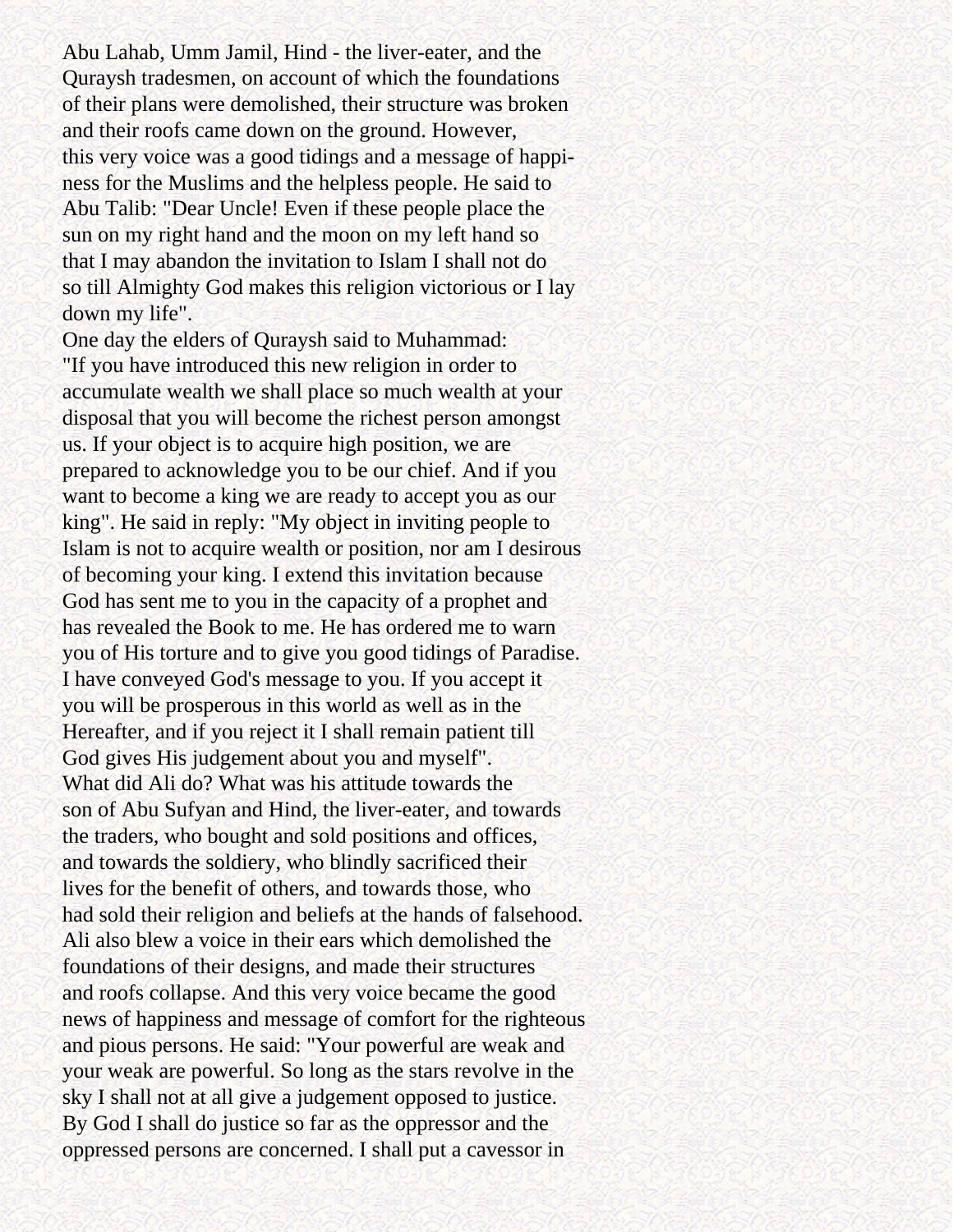the nose of the oppressor and pull him towards truth even if he may dislike it most. I swear by God that I admit the truth before any evidence is given against me. I do not care whether I myself am walking -towards death or death is coming towards me".

One day some persons said to Ali "We are respectable members of the community". He said to them: "An abject person is respectable in my eyes till I recover his right and the respectable person is weak in my eyes till I recover the right (of the weak person) from him".

We shall now examine how far Ali put these words of his into practice and how he dealt with the people.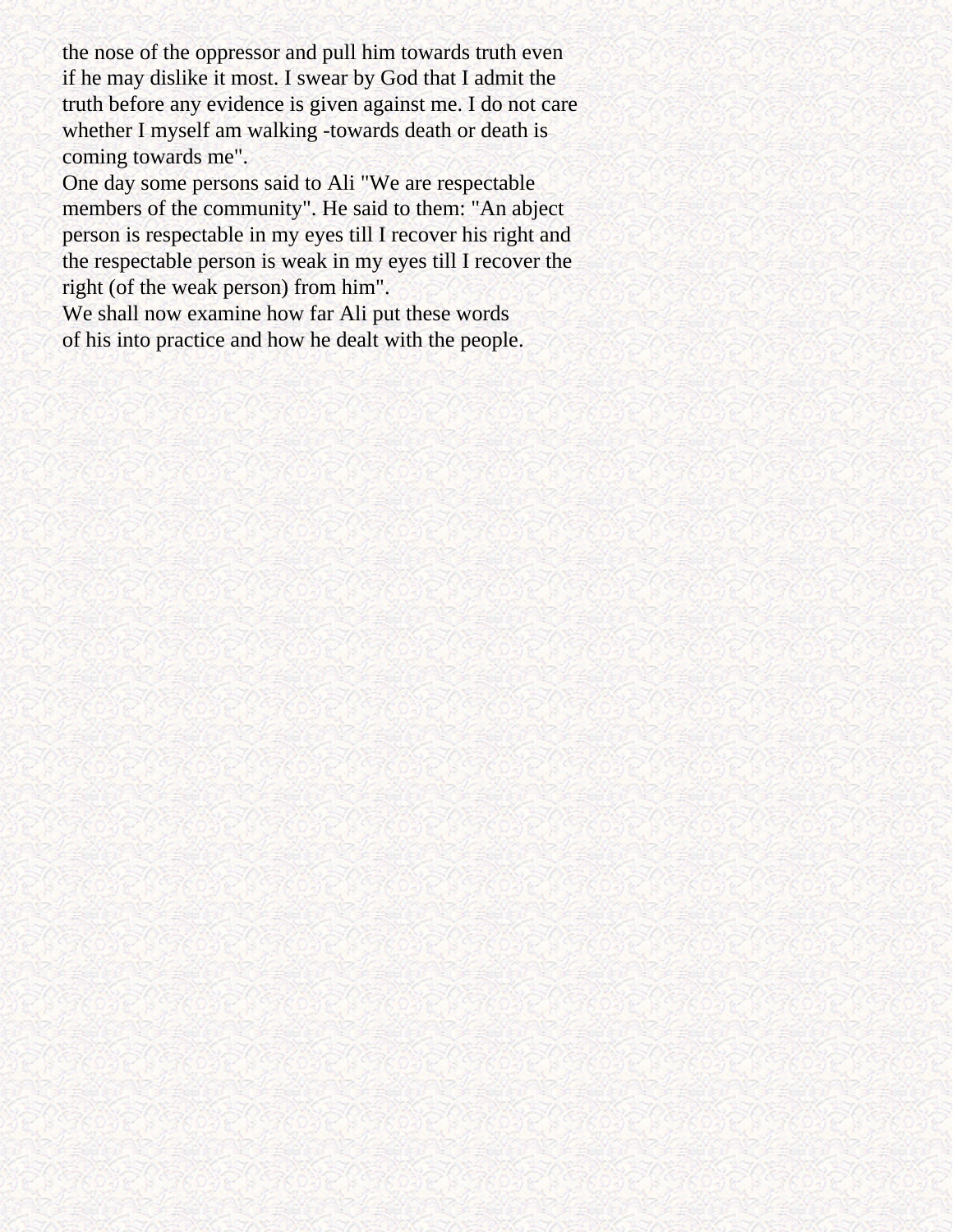## **Poverty and its consequences**

Ali looked at the world intently. He looked at every aspect of it without any exception. He kept the individual as well as the collective rights of the people in mind and did not ignore anything. He invited the people to look at the beauty of the world and the wonders of creation and simultaneously informed the individuals as well as the society of their rights so that they might acquire the greatest bliss and prosperity. He explained the rights of the individuals and the society so that the individuals should help one another by mutual co-operation and endeavour for the permanence and prosperity of the society and may benefit from it in their individual capacity. Man is composed of three things viz. spirit, body and sentiments. Body is the material part of man. It also enjoys a right which must be respected. Ali whose efforts were centred on the refinement of the self and good morals also endeavoured to lay the foundation of the society on equity and justice and to enact just laws for the material and worldly life of man. It was also the object of Ali to guide the people to the purity of heart and the acquisition of good conduct, and to nurture and train their conscience in such a way that they might shun bad habits of their own accord and adorn themselves with good qualities. However, it is not possible to develop good habits until one has food to eat and dress to wear and the people cannot acquire means of livelihood until justice prevails. Hence the program of reformation and refinement should commence with the provision of necessities of life like food, dress etc. The people can become interested in the refinement of self and good morals only after these necessities have been provided. This was the object of desire of Ali before as well as after he attained to caliphate. How can a labourer, who works hard throughout the day, enjoy the sceneries of the world and ponder over the signs of the Might of God when he does not get his full wages and is exploited by the profiteers and the money-lenders? How can he become inclined to virtues and good morals when he is fed up with his very life?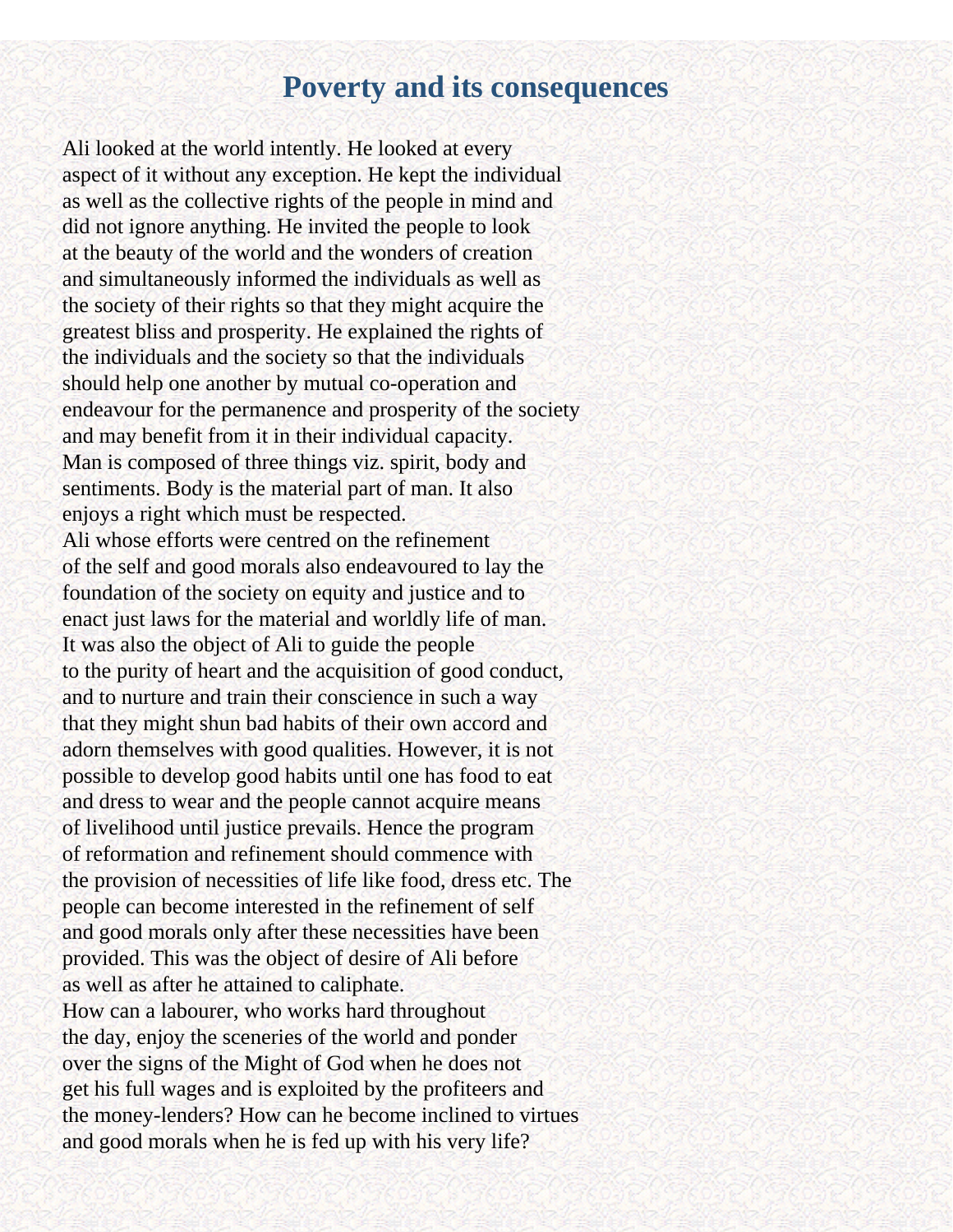How can those helpless persons understand the meaning of refinement of self who weep when whipped by their rulers and consider their lives useless - whose very lives are owned by the rulers, who are expected to serve and assist them but who actually exploit them? There are many indigent persons who do not possess even a penny. However, the collector of revenue confiscates whatever property they possess so as to fill the treasures of the pleasure loving rulers. They do not have even a loaf of bread to eat and their lives and property are also not safe. However, if they utter even a word against the rulers their very lives become subjected to trouble. How can such poor people reflect over the secrets and mysteries of the universe and make efforts to refine their conduct? When indigence has estranged a person from every goodness and has destroyed his peace of mind, and he has lost interest in everything, and tyrants have tied his hands and feet, and it is not at all possible for him to regain freedom, how is it possible for him to be truthful, pure-hearted and virtuous, and to be free from envy and grudge, and not to deviate from the path of goodness and piety? When hunger has inflamed a fire in the heart of a person which consumes every drop of his blood and eliminate his faith, how can he enjoy life, and believe in the justice of the people, sympathize with his brothers, and live kindly with his kinsmen and relatives? How can a person love others when his hands and feet are tied with inferiority complex and servitude, and when he has no interest left in life and considers it to be useless? A person who does not have anything to eat cannot possess the qualities of goodness and piety, because food is the first support for every class and the means of peace of mind. It is food which enables a person to reflect, and makes him adopt good morals, and show good behaviour towards others.

Freedom from indigence is the thing which extricates man from abjectness and affliction and elevates him to the top of prosperity. Indigence slackens human sentiments. Poor and helpless persons consider themselves to be strangers in their own city. They feel that their city is not their city and their relatives are not their relatives and they themselves are good-for-nothing.

As the indigent and needy persons do not consider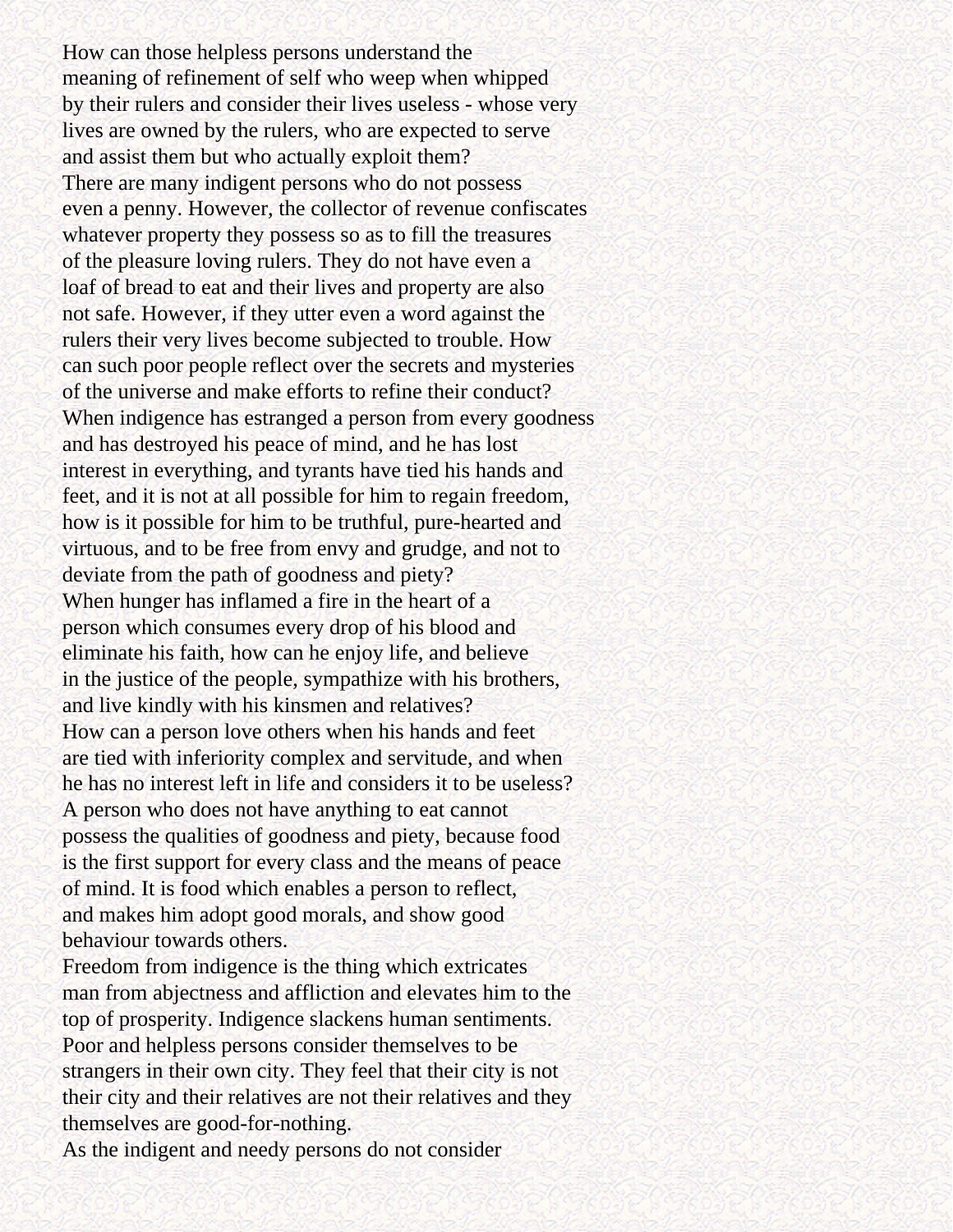themselves to be fit for good deeds and excellent qualities, they can get rid of this inferiority complex only when they become safe from poverty. Only at that time can they believe that they too can become good citizens and can free their hearts from the feelings of envy and grudge. There were some hypocrites who used to say that the only means of maintaing law and order was that the people should remain divided into two groups - those who were satiated, and those who were hungry. According to them it was not necessary for the satiated to submit before the exigencies of life - the life which is loved by all - nor was it necessary for them to desire any change in their own condition or that of others. They wanted that status might be maintained in the world. According to these hypocrites the hungry were also not entitled to claim their usurped right nor could they cry for the loaf which had been snatched away from them and placed on the dinner table of the capitalists.

If a hungry person claimed his rights and protested against bread being pulled out of the mouth of his children, he was styled to be an infidel and a mischief-monger, who disturbed the people leading a peaceful life. These hypocrites resorted to new devices every now and then to protect the means of their lives of enjoyment and pleasure and to keep the indigent persons enslaved. They used various weapons in the remote as well as the near past, to achieve these ends. Their main weapon was the wrong interpretation of the religious orders. This policy has not been peculiar to the Muslims. It has been adopted

by all hypocrites claiming to profess Buddhism, Judaism, Christianity or Islam. The most simple weapon, of which the hypocrites

took advantage, was their claim that the prophets have invited the people to abstemiousness, insisted upon forsaking worldly pleasures and affluence, preferred indigence and poverty, and encouraged the life of contentment and inaction instead of making any effort. **1** The hypocrites give much publicity to their abovementioned views and desire that the common man should accept them as correct, so that others may remain deprived, and they themselves may continue to be rich and may enjoy the pleasures of life.

It is necessary that to counteract their false propaganda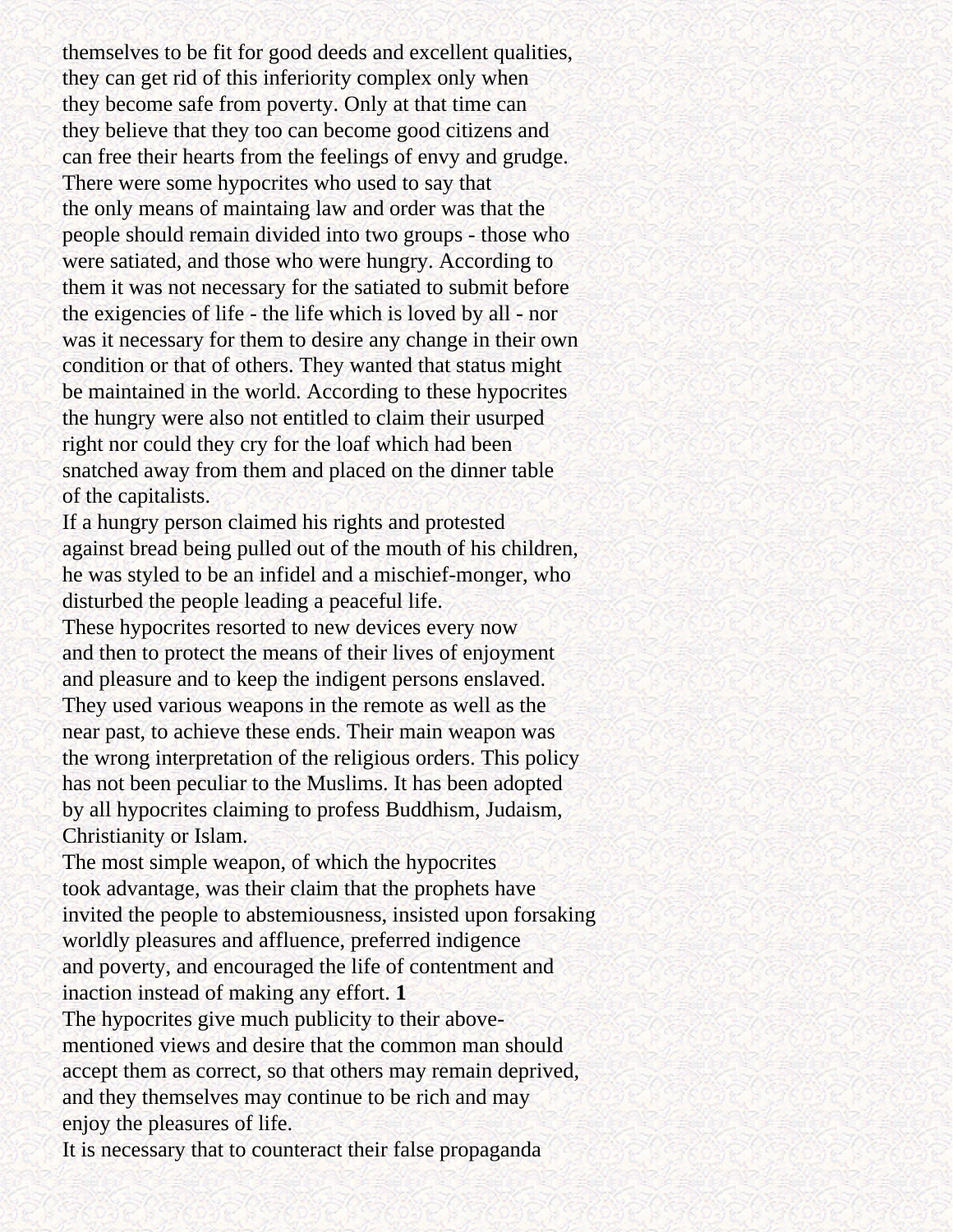we should clarify the true position. It is only by doing so that we can find out the foundation on which the policies of Ali and the orders given by him were based. It is true that the world was removed from under the feet of Muhammad and spread under the feet of others. All the worldly pleasures and adornments were prohibited for him. He was an extremely abstemious person. He never ate his fill and whatever food he ate was not very rich. He left the world in the manner as mentioned by Abu Zar: "The prophet never ate two kinds of food during one day. When he ate dates he did not eat bread. Often it so happened that food was not cooked in his house for many months consecutively".

It is also true that Ali considered only two sheets of cloth to be sufficient for himself and also contented himself with only two loaves of bread per day. His house also resembled the house of the poor people. The instances of his abstemiousness and contentment are numerous and so well known that it is not necessary to recount them here. It is also true that his companions like Abu Zar contented himself with dry barley bread. He as well as the members of his family ate such bread and were quite happy and contented with it.

All these things are true and correct. However, there is something else also which is also correct. All of them were responsible for the education and guidance of the people and held the high office of `guide' and `leader'. Realizing the responsibility attached to their office they considered a very small quantity of food and other necessities to be sufficient for themselves and remained contented. However, every person cannot be like them and cannot endure the hardships which were endured by them, nor can that light, which illuminated their hearts and made them active, kindle in every heart. Furthermore, they were so much concerned about the welfare of their followers that they did not pay much heed to their own food, dress and comfort. **2**

Those, who have studied the lives of these leaders of the world, must have realized in the very first instance that they were the standard-bearers of revolution, and their objects were associated with the revolution. Whatever they did was for the welfare of the people and they did it with the help of the people. In order to make the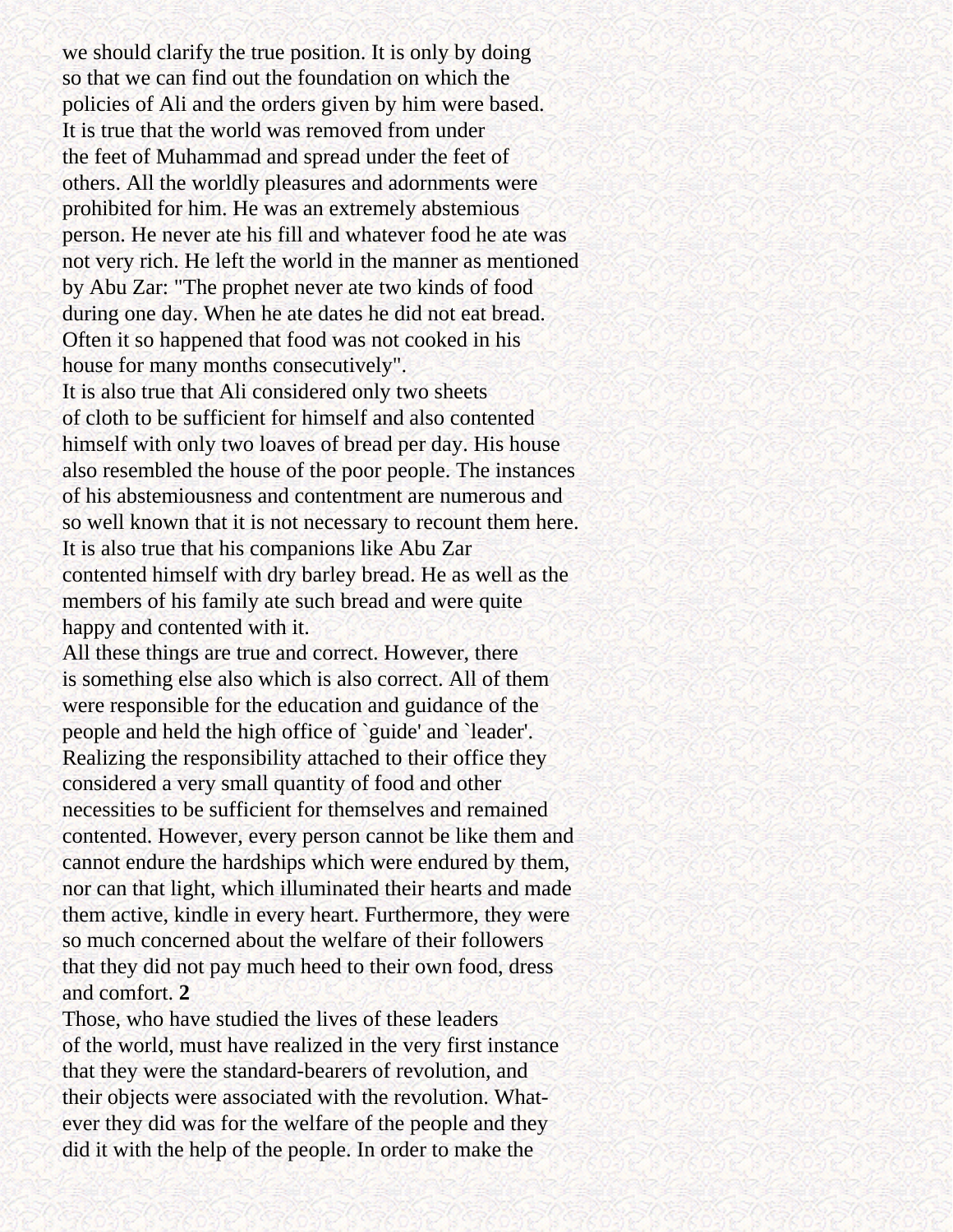revolution successful they adopted the methods which were suited to their country. Some of the leaders of the revolution were those who were killed, for example Ali son of Abu Talib and some were those, whom the enemies could do no harm, for example the prophet Muhammad. It was not possible for the leaders of the revolution to live a life of luxury and pleasure, because the nature of the revolution did not permit them to do so. Peace of mind is a pre-requisite for a life of pleasure and such peace of mind was not enjoyed by these leaders. The second thing is this that the first target of the enemies of revolution is the leader of the revolution. Until and unless the revolution suceeds his life remains constantly in danger, and he remains subjected to oppression and persecution. Now how can it be possible for a man, whose life is constantly in danger, to enjoy the worldly bounties and pleasures? This can be possible for him only if his revolution succeeds or he abandons the revolution.

However, it is also a fact that the leaders of the revolution were free to lead the type of life they liked and to be contented with such necessities of life as they considered to be sufficient. None could object to their selecting or not selecting a particular thing for themselves. They had themselves adopted the life of abstemiousness and contentment, but had not compelled others to adopt it. Besides all other things, was Jesus Christ not accused by the Romans of instigating the people to rise against Kaiser, and stopping them from paying him the taxes, as a consequence of which he (Christ) was tried and sentenced to death?

Why did Christ stop the people from paying the taxes to the Kaiser? Was it not on account of the bread which Kaiser and his officials snatched away from the indigent, the hungry and the orphans? Did not the Jewish priests of Jerusalem tell the representative of Kaiser in order to support the Kaiser's system of government according to which the poor were exploited and the capitalists became rich that if he did not crucify Jesus Christ he was not a friend of the Kaiser?

It was Muhammad, the brother of Christ who rose against the oppressive society of that time, wherein there was a great friction between the oppressors and the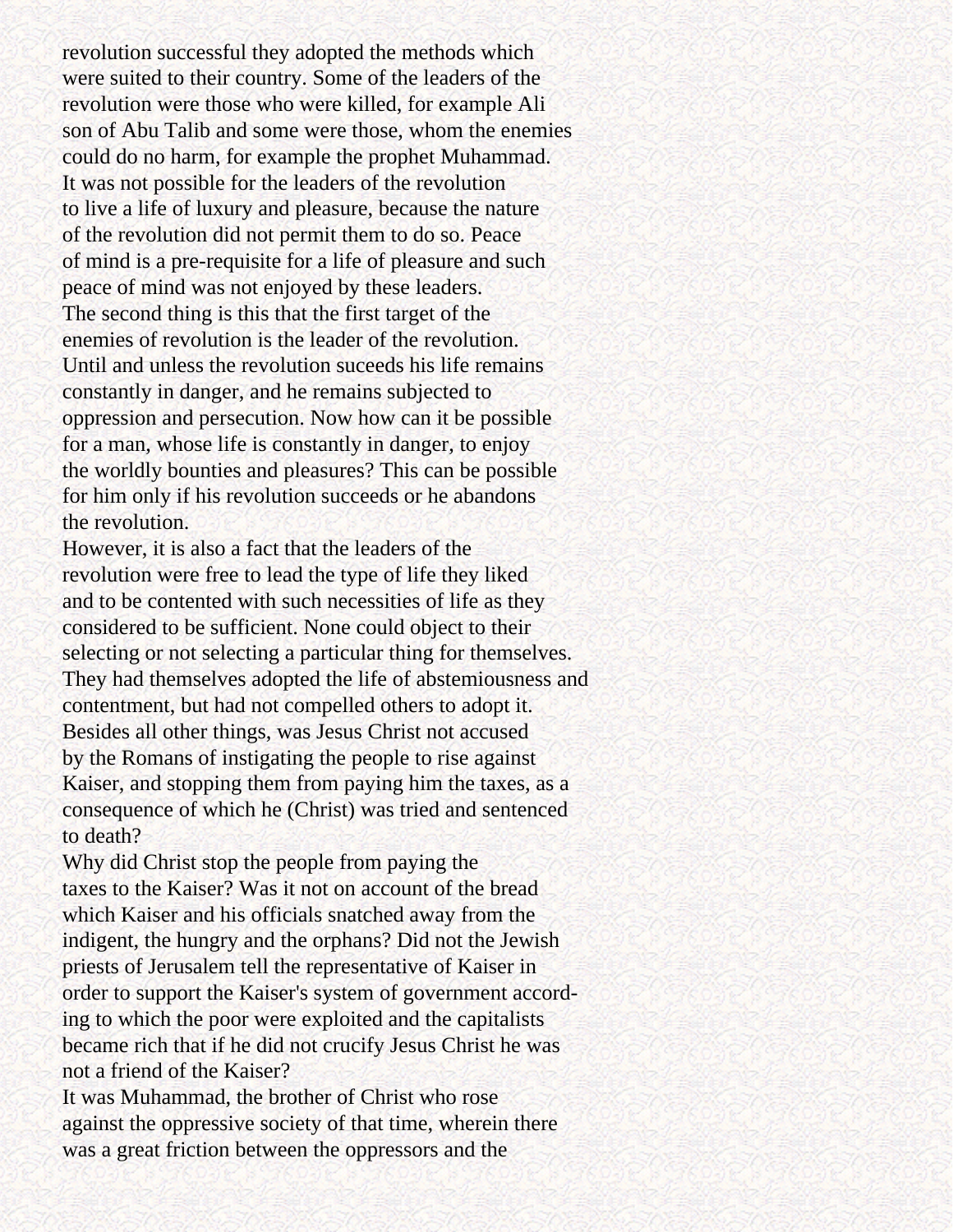oppressed. The Qur'an addresses the people through him in these words: "Walk on the earth and eat and drink what has been provided to you by God" Here the people have been directed to eat and drink because life depends on these acts. This direction has been given to all the people and not to a particular class. Every person is entitled to work and earn his livelihood. On another occasion it has been said: "Man should have a look on his food, We sent rains from the heavens, split the earth, sowed the seeds in it and made the vine and sugar-cane and olive and date trees grow from it. We created green gardens and fresh fruits".

There is a hadith of the prophet wherein he has been reported to have said: "There are three things in which the people have equal shares - water, vegetation and fire".

Every person has an equal share in the water which God sends down from above, or lets flow on the earth. However, if a person digs a canal to procure water or stocks water, others are not entitled to take that water from him, because he has a prior right over it. Similarly the vegetation, which grows naturally and none is entitled to appropriate it to himself to the exclusion of others. Similarly if a person kindles fire he cannot deprive another person of it, because if some one lights his lamp with that fire it will not diminish.

During the age of ignorance it was the custom that the chief or the ruler appropriated to himself any piece of land he liked for grazing his camels and other animals. The animals belonging to other persons were not permitted to enter or graze in that area. His own animals could, however, graze in the common land utilized by all other people. This was one of the oppressive methods which were adopted during that age. The prophet abolished this tyrannical custom along with many others. The prophet paid full wages to the labourers and also directed others to follow his example so that there might not remain any needy and poor person in the society. As and when revenue money was received by him from some place he distributed the share of his companions amongst them in the first instance and gave his daughter Fatima her share afterwards. His intention in doing so was that the

needs of the common people should be met first.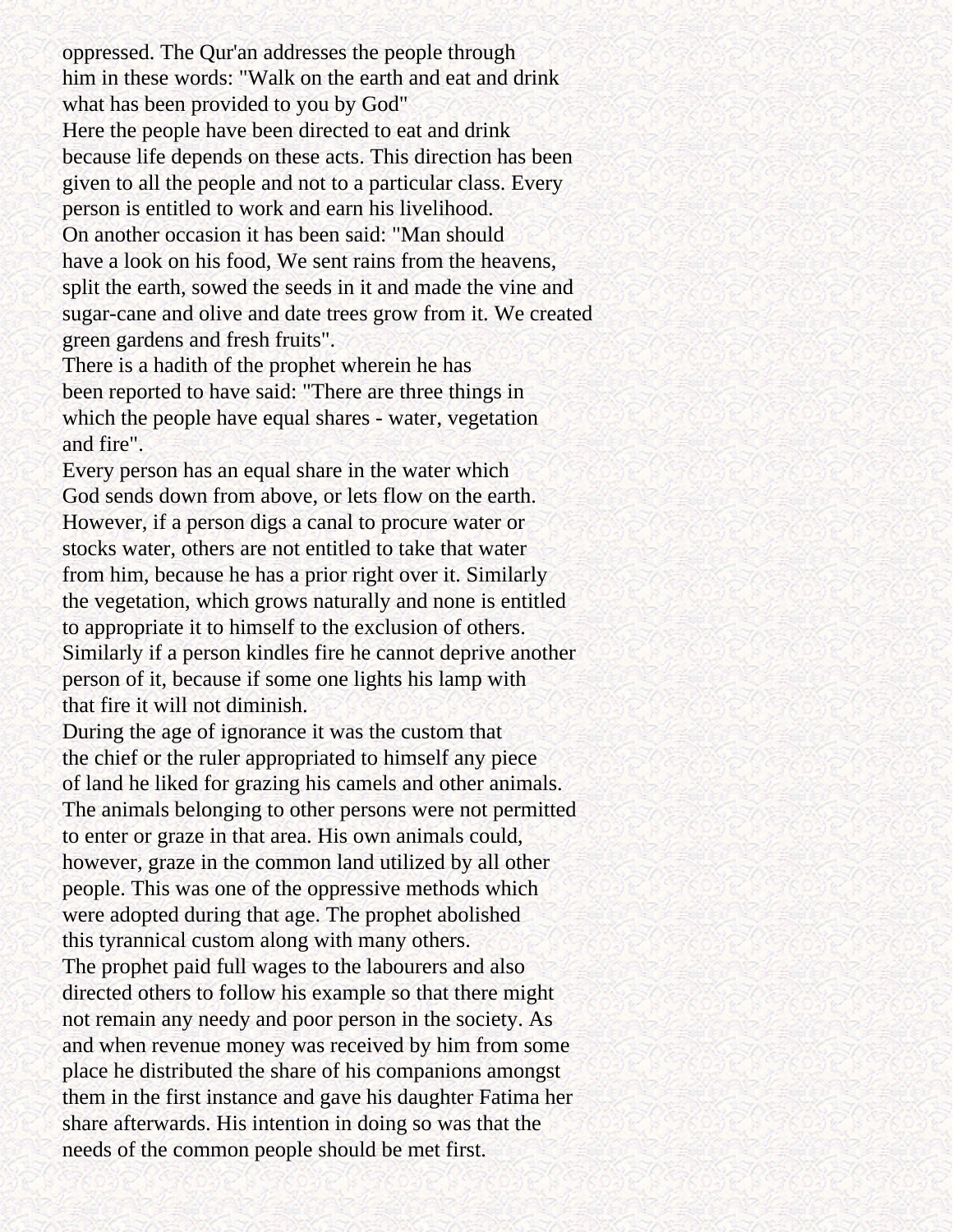We do not wish to dilate upon here on the subject of the attitude of Muhammad in the matter of wealth and indigence. We have already mentioned in detail in a previous chapter how Islam has encouraged the people to do useful work so that no needy person may remain in the society so much so that in Islam a useful work is more commendable than recommended prayers and fasting. Prophet Muhammad who did not like poverty and dependence on others has been reported to have said: "It is likely that indigence may change into blasphemy". In a subsequent chapter we shall explain how the far-sighted prophet of Islam understood innumerable secrets and mysteries related to the society and how he encouraged the people to make their lives happy. Abu Zar Ghaffari was an abstemious and contented person who did not care much for worldly comforts. Although he chose to lead an insipid life, he put up a severe and serious fight against indigence, and laid down his life while campaigning in support of the rights of the people. The following sentence uttered by him is very attractive: "When indigence proceeds to a city blasphemy requests for its company".

The Umayyads and the latter rulers made their best endeavours for the continuance of their power and authority. To achieve this purpose they instigated their associates and employees to narrate forged traditions attributing them to the prophet so that they might be helpful for exploiting the people and keeping them enslaved. **3** Their proteges, therefore coined and narrated many new traditions wherein the people were advised to remain patient, bear the oppression by the rulers and carry out their orders indisputably.

The second question is that if these remarks of the prophet are genuine from the historical point of view why did the companions acted against them at the time of his death when there was a dispute about the caliphate, succession and inheritance?

Furthermore, why were these traditions not put forth and the people advised to remain patient when there was a dispute about those, who declined to pay zakat, being declared apostates or not, and also when the caliph Uthman was attacked and the people wanted to kill him? Ayesha was the favourite wife of the prophet and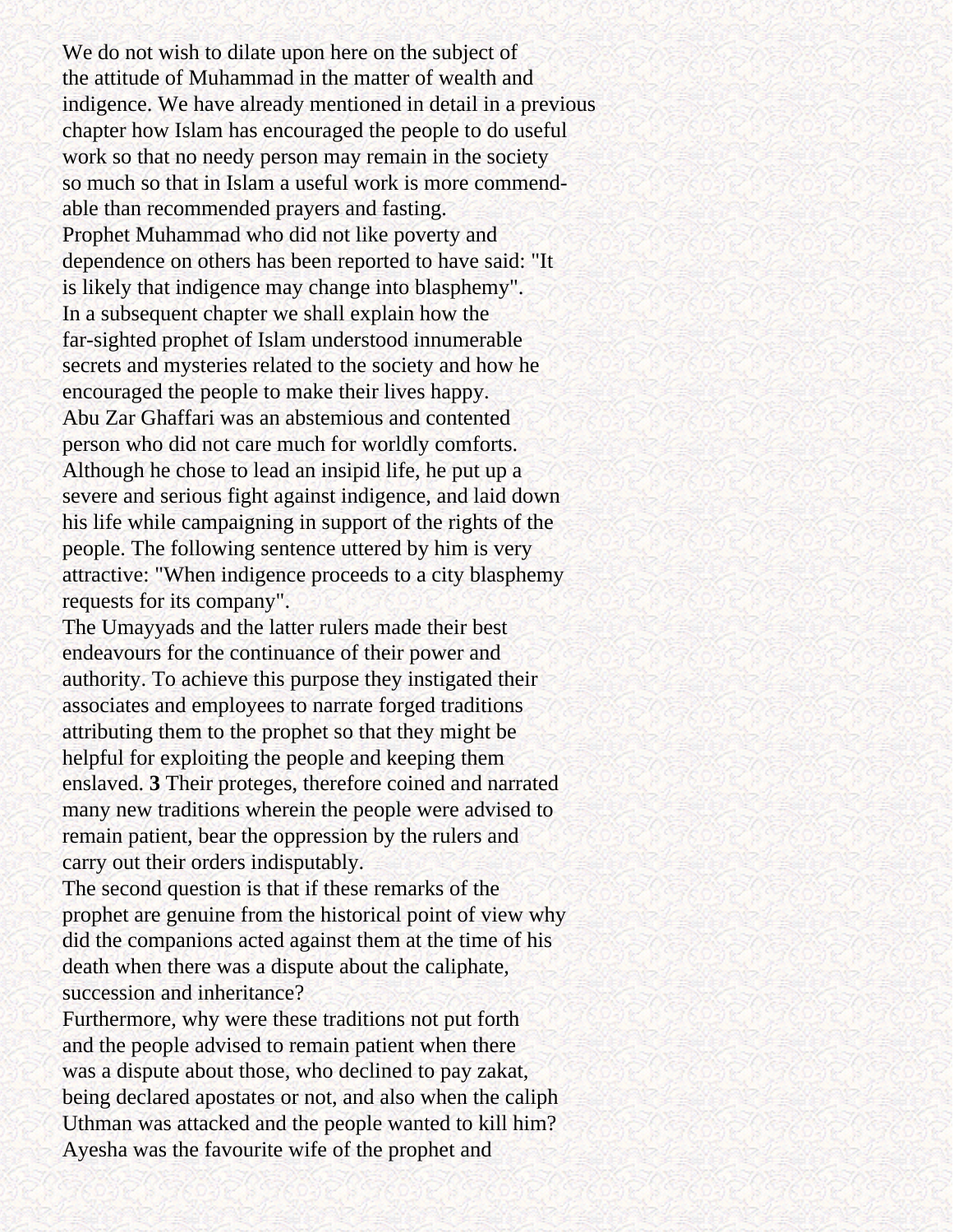remembered many traditions by heart. Talha and Zubayr were also the close companions of the prophet and had been given the good tidings that they would go to Paradise. Why did these persons not recollect these traditions and why did they revolt against Ali?

Furthermore the traditions are directly opposed to many Quranic verses and authentic traditions and they have no relationship with the nature of the prophet and Islamic philosophy. For example: It has been said in Surah al-Baqarah: "Fight in the path of God and remember that He is the Hearer, the Knower".

In Surah al-Ma'ida the Qur'an says: "The punishment for those who fight against the prophet of God and create mischief in the world is that they should be killed or hanged or their hands and feet should be cut off". In Surah al-Mujadilah it is said: "You will not see those who believe in God and the Day of Judgment be friending the enemies of God and His prophet even though they may be their fathers, sons, brothers or kinsmen". In Surah al-Mumtahinah it has been said: "O You who believe! Do not befriend those who have become subjected to the wrath of God"

These are some Qur'anic verses which are clearly opposed to the aforesaid forged traditions. Now we quote below some traditions which are opposed to them. Imam Muslim quotes from Abdullah son of Mas'ud on different authorities that the prophet said: "Amongst the followers of the prophets, who were appointed to the prophetic missions, they were their apostles and companions, who followed the traditions and orders of the prophet concerned. These apostles and companions were succeeded by persons, who said one thing and did another thing, and performed acts which were not allowed. Whoever fights against such persons with his hands, tongue or heart is a believer". (Sahih Muslim, Vol.1) Ahu Sa'id Khadri has been quoted to have said that he keard the prophet saying: "Whoever sees such persons committing indecent acts should stop them with his hands. If he cannot stop them with his hands he should stop them with his tongue. And if he cannot do even that he should condemn them in his heart. And this is the lowest stage of faith". (Futuhat al-Zahabiya) In short whoever has studied the lives of the prophets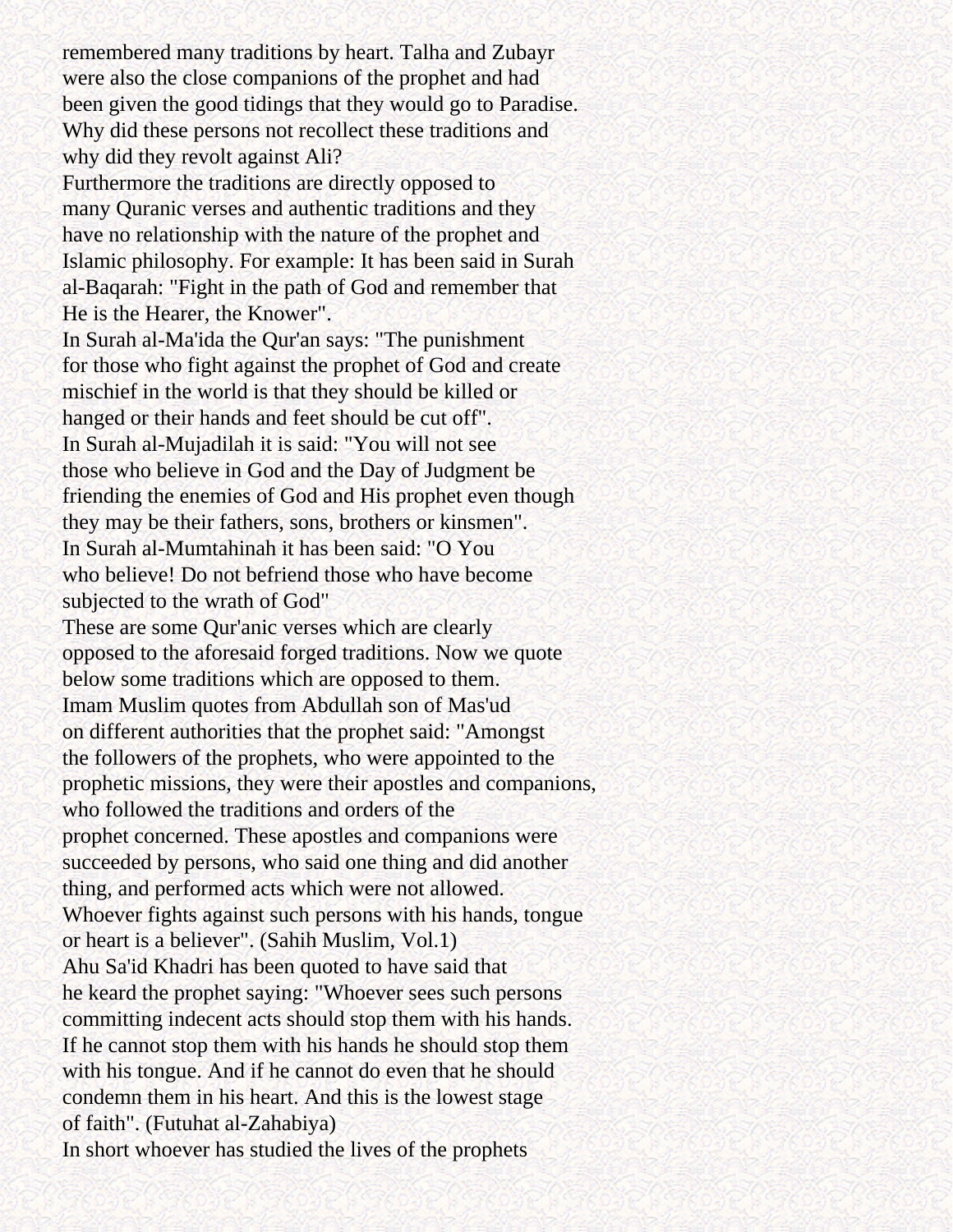carefully knows that they disliked indigence and warned of Hell-fire those hypocrites, who invited the people towards poverty. If it had not been so the capitalists would not have been enemies of these prophets and the weak and helpless persons would not have gathered around them. The sayings of the ancient sages of Arabia go to show that they knew well that the actions of a person in his individual capacity have a close relationship with the system of the society. They were well aware that the availability of the means of livelihood has a great effect on the purity of the disposition, morality and habits of man. The contentment which is commendable does not mean that man should do nothing and should be concerned only with self-indulgence, which brings about indigence, destroys good habits and eliminates faith. It is also not right to say that man's entire attention should be directed towards the training of his soul and the body should be neglected, because obedience to law is not possible when one's belly is empty. It is only great men who remain patient like Abu Zar, even if they are indigent, and every person does not possess the patience and perseverance which was peculiar to Abu Zar. According to Sa'adi of Shiraz the prophet's remark: "Indigence is a matter of pride for man" refers to those people who were champions of the field of obedience to God and Divine pleasure and not to the poverty of those who wear the dress of righteous men and take food regularly at the expense of others. And the sentence: `Contentment is an unlimited treasure' has not been uttered for the idle persons who do nothing. It has in fact been uttered with reference to those covetous wealthy persons and unjust rulers who are not contented with anything and are not satisfied even if all the bounties of the world are placed at their disposal.

The entire life of Ali was spent in improving the condition of the people and relieving them of need and indigence. As we shall explain later this was the very basis of his government. Ali himself was the greatest abstemious person, who was free from all worldly taints. However, he did not at all like that others too should remain contented with poverty. If it had not been so he would not have started a campaign against the rich and powerful persons, and against those, who usurped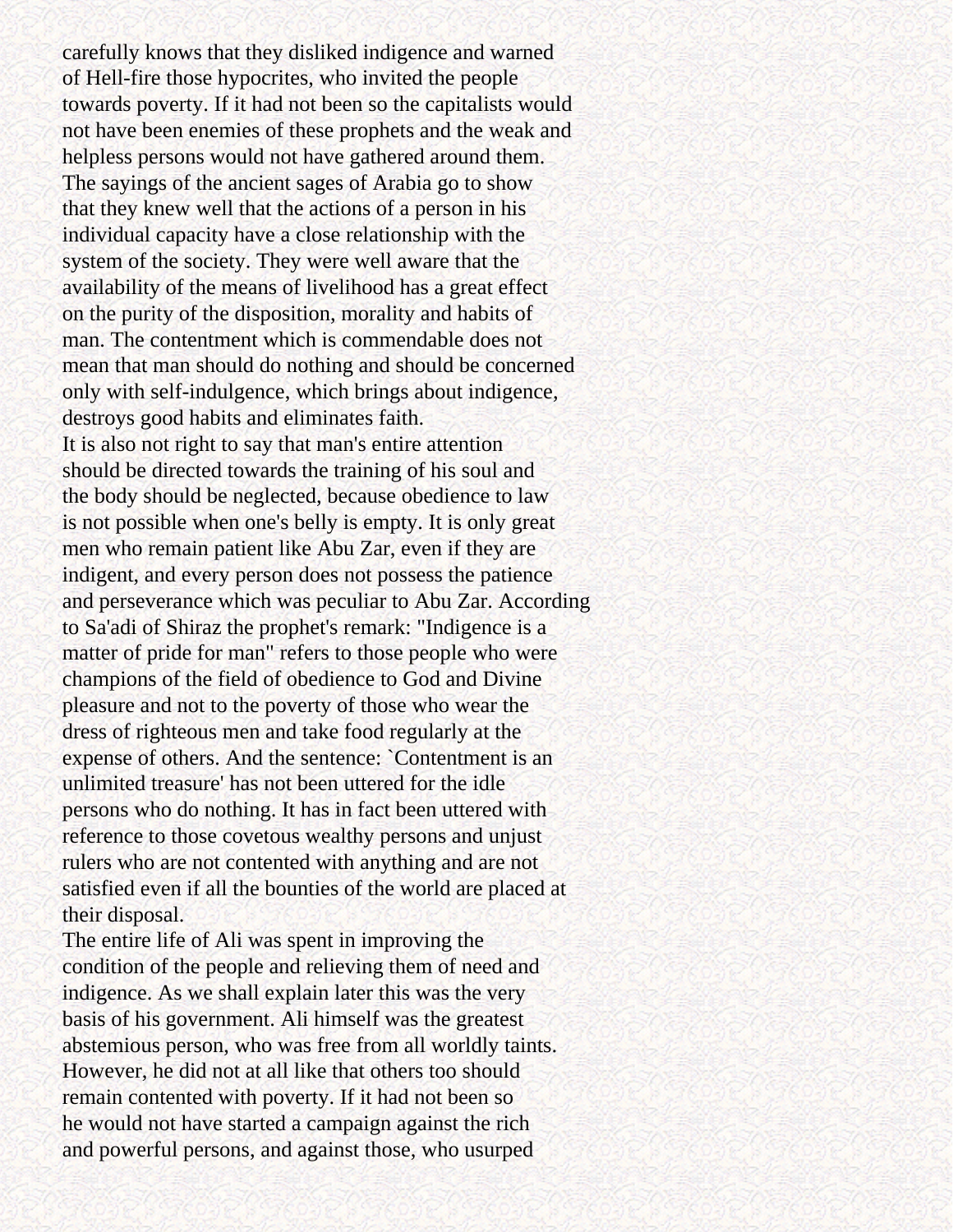the property acquired by them unlawfully, and distributed it amongst the poor and the needy.

Tha`labi narrates an incident in these words: "One day during my childhood I went to the ground of Rahba in Kufa. There I saw Ali standing on two heaps of gold and silver. Later he began distributing that wealth and distributed all of it. Then he returned home in such a condition that he did not take anything with himself. The same Ali who did not take anything out of the said wealth says addressing the people: "Remain busy for your worldly profit in the same way as if you had to stay in this world permanently".

Nothing was more important in the eyes of Ali than eliminating the indigence of the people. In this connection he has made an explicit statement which cannot be explained away in any other manner. He says: "If you continue to walk on the highway of truth the paths will welcome you and none of you will get involved in indigence".

Besides attacking the ways and manners followed by the Arabs during the age of ignorance he also criticized their derwish-like contentment. He says: "O Arabs! You lived in hard stones, drank turbid water and ate rotten food like the indigent persons".

Ali's words show that it was not that he disliked delicious food, fine clothes and a magnificent house, what he did not like was that he himself should lead a comfortable life whereas others might not be possessing those facilities. His explicit remarks show that it was his earnest desires that every person should have sufficient means of livelihood at his disposal. Ali was the leader of the people and it is the duty of a leader to lead as hard a life as his followers do, till indigence in the society is eliminated. When there is no indigent person left in the society the indigence of the leader too will necessarily come to an end. His way of living will be similar to that of the other people, because failing that leadership and chiefdom will become meaningless, Ali says: "Should I content myself with this that people call me the Commander of the Faithful and that I should not participate with them in the matter of the abominable things of the time?" By the `abominable things' he meant the hardship of poverty.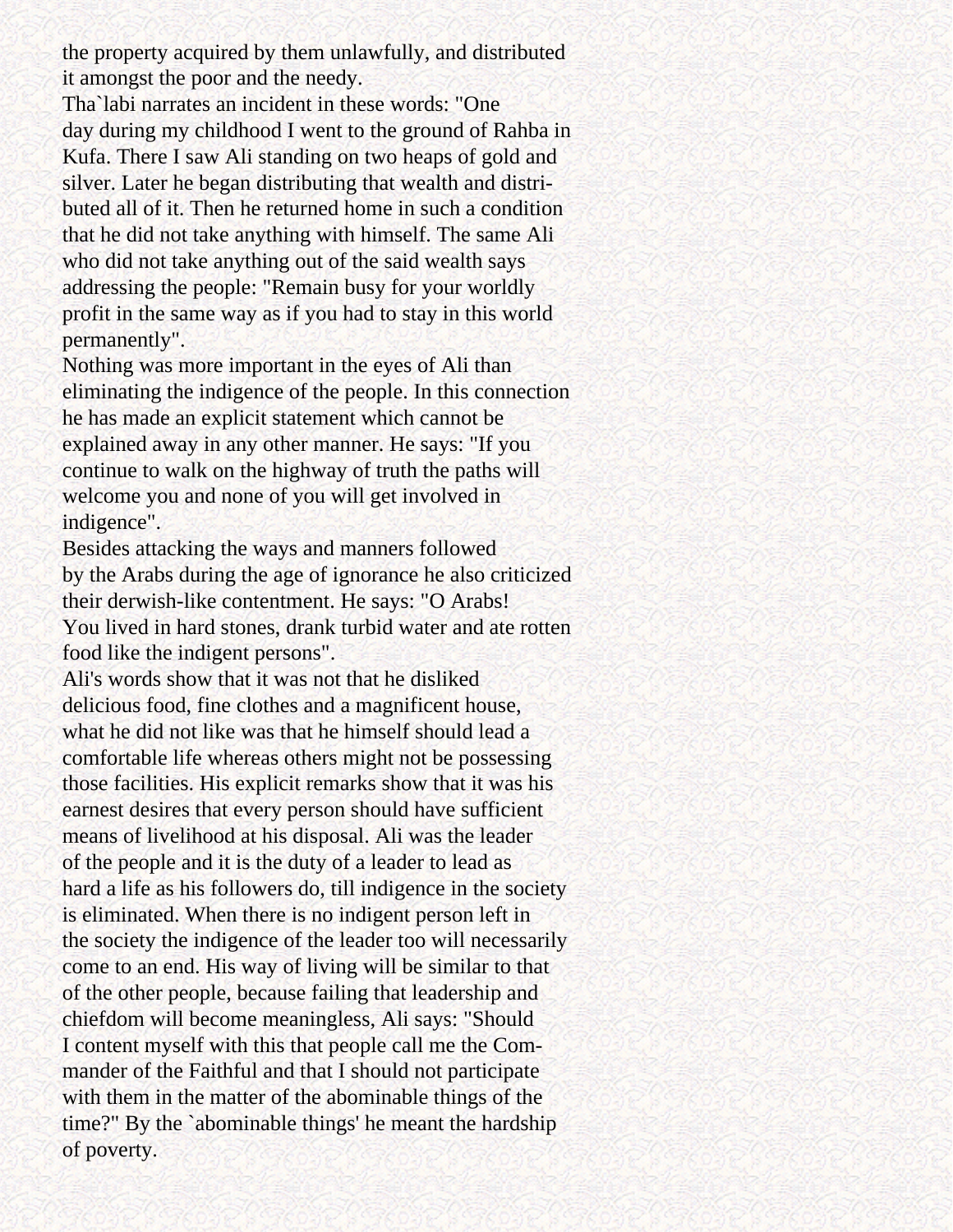Ali did not allow his daughter to adorn herself with pearl as the daughters of many others were not in a position to adorn themselves in this manner. As has been mentioned in the foregoing pages he ordered her emphati cally to return the pearl necklace to the treasury saying: "O daughter of the son of Abu Talib! Do not deviate from the right path. Do all the women of the Muhajirs and the Ansar adorn themselves on Eid day in this manner?" He said "all the women" and not "the women of the nobility".

When Ali attained to the caliphate the first thing which he did was this that he endeavoured to do away with the poverty of the people. And this was what Ali ought to have done, because he knew fully well that though man has to suffer many hardships, indigence is the greatest calamity for him. It was he who uttered these words: "God has not involved man in any hardship which may be greater than indigence". This sentence shows firstly that he considered the removal of the indigence of the people to be absolutely necessary and secondly that he had made a perfectly correct assessment of the condition and circumstances of the people and the outcome thereof.

Some persons have praised indigence much and have invited the people towards it. However, their thinking is not correct. Ali campaigned against indigence in the same manner in which the prophet and Abu Zar Ghiffari, the great revolutionary and foremost among Ali's supporters, and the victim of the tyrant Ummayyads, campaigned against it.

The prophet as well as Ali and Abu Zar knew that indigence destroys every quality so much so that it becomes the cause of blasphemy on the part of the pious believers. It was for this reason that Ali fought against it on every occasion and humiliated those who invited the people towards it. According to the belief of Ali indigence makes a wise person deaf and dumb. It is on account of indigence that the inhabitants of the same city become strangers and even enemies of one another. There is no doubt about the fact that death is a great calamity but inidgence is worse than death. Ali says: "Indigence is the greatest death". This is the sentence which Ali uttered against indigence and against those who preached indigence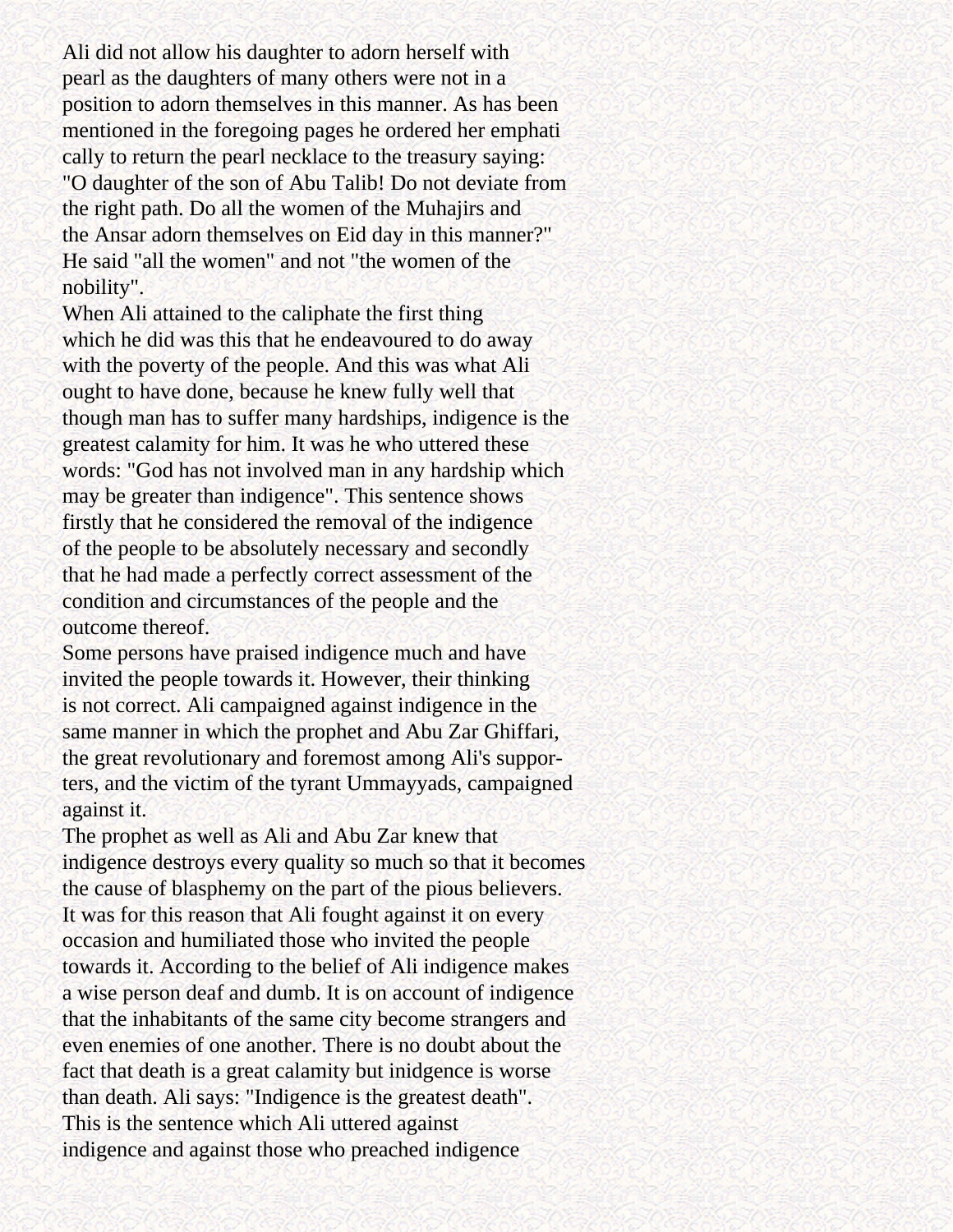which pulls down the edifice of their falsehood and deceit: "If indigence comes before me in the form of a human being I shall kill it".

In the eyes of Ali the human society is like a body which is not composed of antithetical elements nor its system based on discrimination in the matter of rights and liabilities, so that some persons may do whatever they like without there being anyone to restrain them, and others should be helpless without there being anyone to assist them.

In the society which was liked by Ali it was not per missible that one group should grow fat and the other should be reduced to a skeleton or that one group should work and the other group should reap the benefits. Although Ali was a great spiritual person whose attention was always directed towards God there did not pass even a day when he might have been unmindful of the affairs of the people, or might have ignored even their most trivial matters, because he considered man to be the best specimen of the most excellent creation. He looked at the world and its inhabitants exactly in the same manner in which the prophet looked at them.

The Qur'an says: "We have made the night to serve as a dress and the day for earning livelihood".

He made this divine revelation the basis for centralizing his attention on the human society. He revived the social laws and remained busy in correcting and improving them so that a lucky and prosperous society might come into being. He utilized his sermons and recommendations on their proper occasions and informed the people of their duties and responsibilities.

Ali was most anxious to enforce equity and justice. His main object was that justice should be established. After he attained to the caliphate some persons came to congratulate him and found him busy in mending his shoes. He said to them: "If I cannot establish truth and annihilate falsehood these shoes of mine would be more dear to me than the rulership".

He always desired those pious persons, who were anxious for the Hereafter, to serve the public to gain the bounties of the next world. He said: "Only that person, who works for the welfare of the people, will be prosperous in the Hereafter. And the best things which can be done in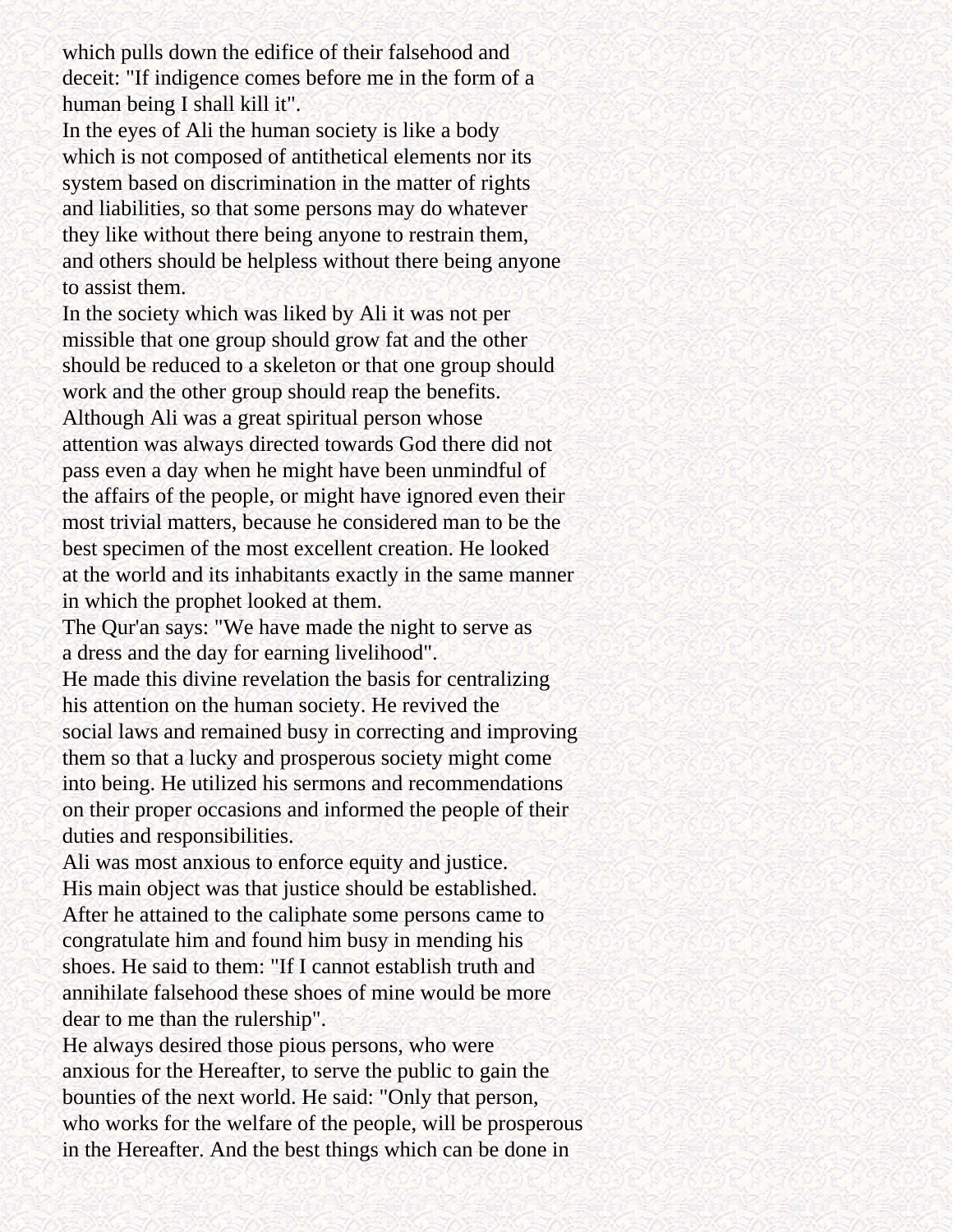connection with public welfare are these: to feed the hungry; to provide water to the thirsty; to provide dress to those who do not have it; to inform the people of their rights and duties; and to protect the rights of others". One day the Commander of the Faithful paid a visit to one of his companions named 'Ala son of Ziad Harasi. When he saw how spacious his house was he said to him: "Of what use to you is the speciousness of this house in this world, when you stand more in need of a spacious house in the Hereafter where you have to live eternally. Of course, if you also desire a spacious house in the Hereafter you should entertain guests in this house, behave well with your kinsmen and pay the rights of others on appropriate occasions. If you do so you will be successful in the next world".

While explaining the importance of fasting and prayers he said to Kumail son of Ziad: "O Kumail! It is not important that you should offer prayers, observe fast and pay Zakat. What is important is that you should offer prayers with a pure heart and in accordance with the desire of God".

Even before the Hereafter he was so anxious about the life of the people in this world that inspite of his being the caliph he went to the Bazars of Kufa as a matter of daily routine, stopped at every shop and said: "O merchants! Fear God. Seek proximity to the customers. Adorn yourselves with the forbearance. Don't swear. Don't tell lies. Avoid injustice. Be just to the oppressed and weigh and measure properly. Don't give the people lesser than their due. Don't spread corruption in the world". Nauf Bukali has been reported to have said: "I went and saw the Commander of the Faithful in the Masjid of Kufa. I saluted him and he replied to the salutation. I said: "O Commander of the Faithful! Give me a piece of advice". He said: "Be good to the people and God will do good to you". I requested him to say something more. He said: "Nauf! If you wish to be with me on the Day ofjudgement you must not help the oppressors. In short the central point of the policy of Ali was service of mankind, meeting their needs and eliminatation

of injustice. Once the prophet looked at him and said: "O Ali! God has adorned you with an adornment which is the best adornment in His eyes. He has endowed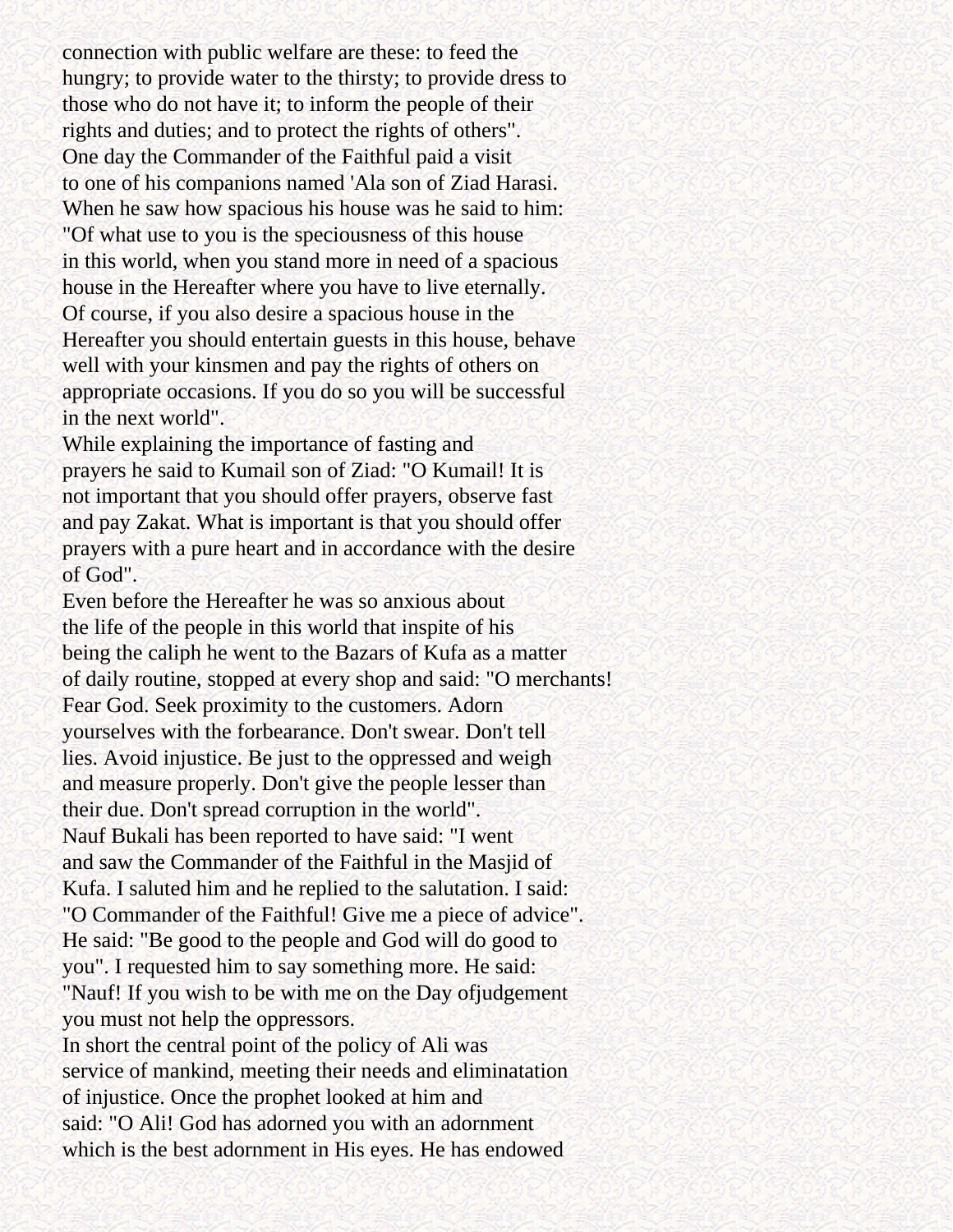you with love for the weak. May it be pleasing to you that they should be your followers and happy and satisfied on account of your being their Imam".

**1** As much has been said about the excellence of the renouncement of the world and piety it is possible that some persons may think that the acquisition of worldly things is totally prohibited in Islam. It is, therefore, necessary to clarify that there are different stages of piety and the duties and responsibilities of the prophets, saints and the other chosen servants of God are also different from the common people. So far as the common people are concerned the definition and the limits of piety recommended to them have also been specified clearly. Imam Ali said: "The essence of piety has been mentioned in the Qur'an in two sentences. Almighty God has said: "You may not grieve for what you have missed, nor rejoice in what God has given you". By following this verse one attains perfect piety". God says: "O you who believe! Do not make unlawful for yourselves the things which God has made lawful for you, and do not transgress the limits. God does not like those who transgress". God also says: "(O Prophet!) Ask them as to who has made unlawful the ornamental things and the pure edibles which God has created for his slaves ?"

The verses quoted above go to show that just as it is not permissible to treat lawful the things which God has declared unlawful, it is not permissible to treat unlawful - the pure things and means of adornment declared lawful by God, and it is also not allowed to make a vow not to use lawful things. Such a vow is not enforceable in religious law.

Imam Ali says: "Piety in the world means diminishing one's desire, thanking God for His blessings and abstaining from things made unlawful by God". (Jame` al-Sa`adat)

Ali says: "Piety in the world does not mean that property should be destroyed or lawful things should be treated to be unlawful. On the contrary it means that you should not depend more on the worldly things which you possess as compared with that which is with God". (jame' al-Sa'adat)

Ali also says: "If one acquires possession of everything on earth and his object by doing so is to acquire the pleasure of God he is a pious person, and if he forsakes the entire world but his object in doing so is not divine pleasure, he is not pious". Some one asked Imam Ali: "What is piety?" He replied: "To avoid unlawful things of the world". In short the goodness or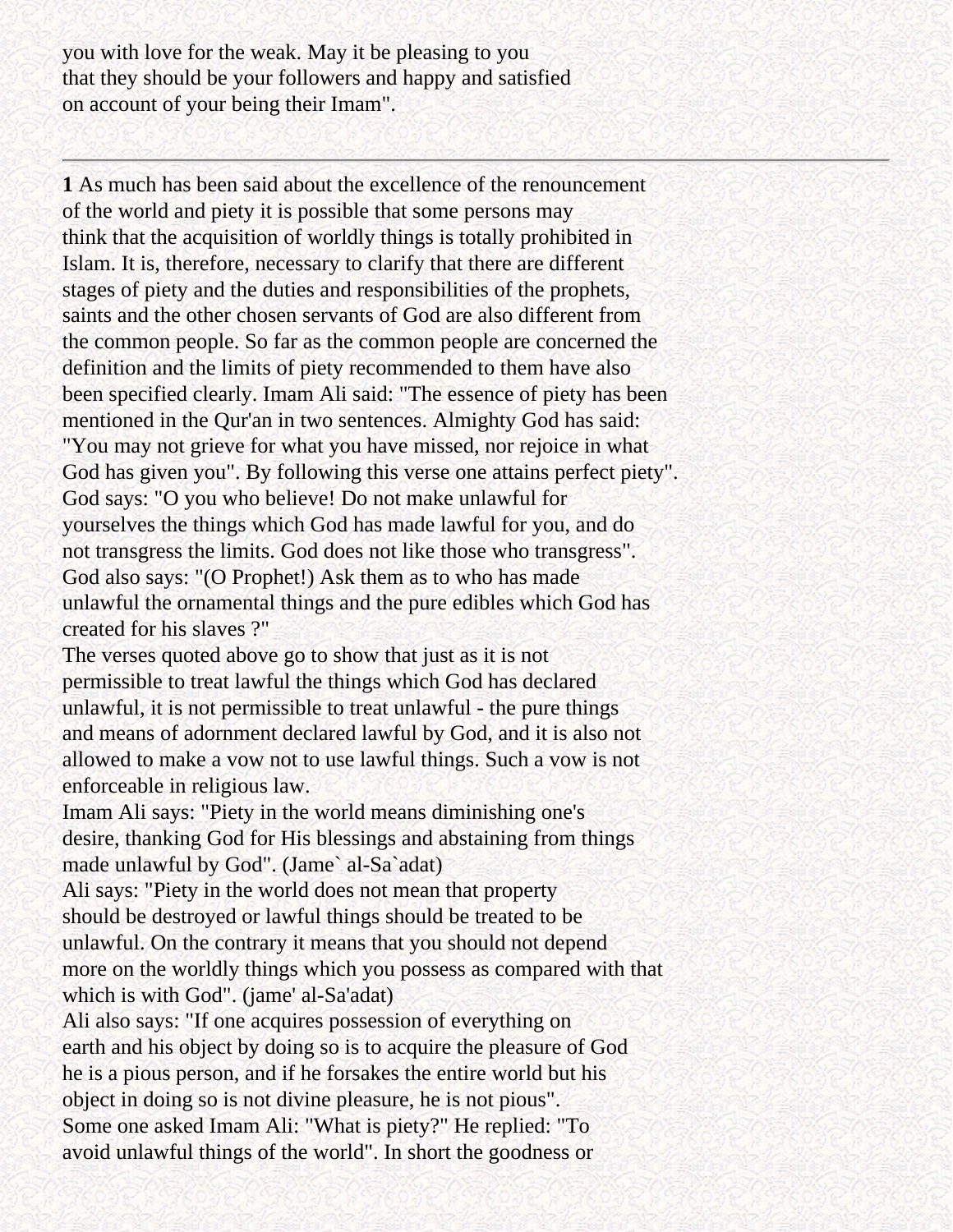badness of worldly things depends on one's intention. If the intention is good and the worldly things are acquired to serve as means of happiness in the Hereafter, one's action is praiseworthy, otherwise it deserves to be condemned.

**2** In order to keep the morals and mentality of the indigent persons high the representatives of the Islamic government have been directed to lead simple lives. They should keep themselves at the level of the indigent and associate freely with them as was the method of the prophet.

It has been reported in connection with the ways and manners of the prophet that he said: "I shall not abandon five things till my death viz. taking meals along with the slaves, sitting on earth, milking the sheep with my own hands, wearing woolen clothes, and saluting the children, so that it should become a general tradition after me".

Imam Ali has said: "God has made me the Imam of the people and has made it obligatory for me to reduce my personal comfort and food to such an extent that my standard of living should become equal to that of the indigent, so that the indigent may follow the example of my way of life, and the rich may not become rebellious on account of their wealth".

**3** Sometimes Bani Umayyah themselves coined such traditions and at other times this task was performed for them by their associate or paid ulema. We give below some examples of such forged traditions and baseless anecdotes: Imam Bukhari has quoted from Abdullah ibn Umar as below from different authorities: The prophet said: "After me you will soon be faced with distinction without a difference and undesirable acts". The companions enquired: "O prophet of God! What are your orders for us (in such circumstances)". The prophet replied: "Pay those rulers their rights and seek your own rights from God" (Sahih Bukhari vol.8). He has also quoted lbn Abbas as having said: The prophet said: "If a person observes something from his king which he abhors, he should observe patience, because whoever separates from the nation even to the extent of a span will die the death of ignorance". (Sahih Bukhari vol.8)

Bukhari has reported on different authorities from Alqama bin Wail Hazrami as having said: "Muslim bin Zaid Jo'fi asked the prophet: "O prophet of God! What are your orders in the event of some persons becoming our rulers, who demand their rights from us but do not pay our rights? The prophet turned away his face from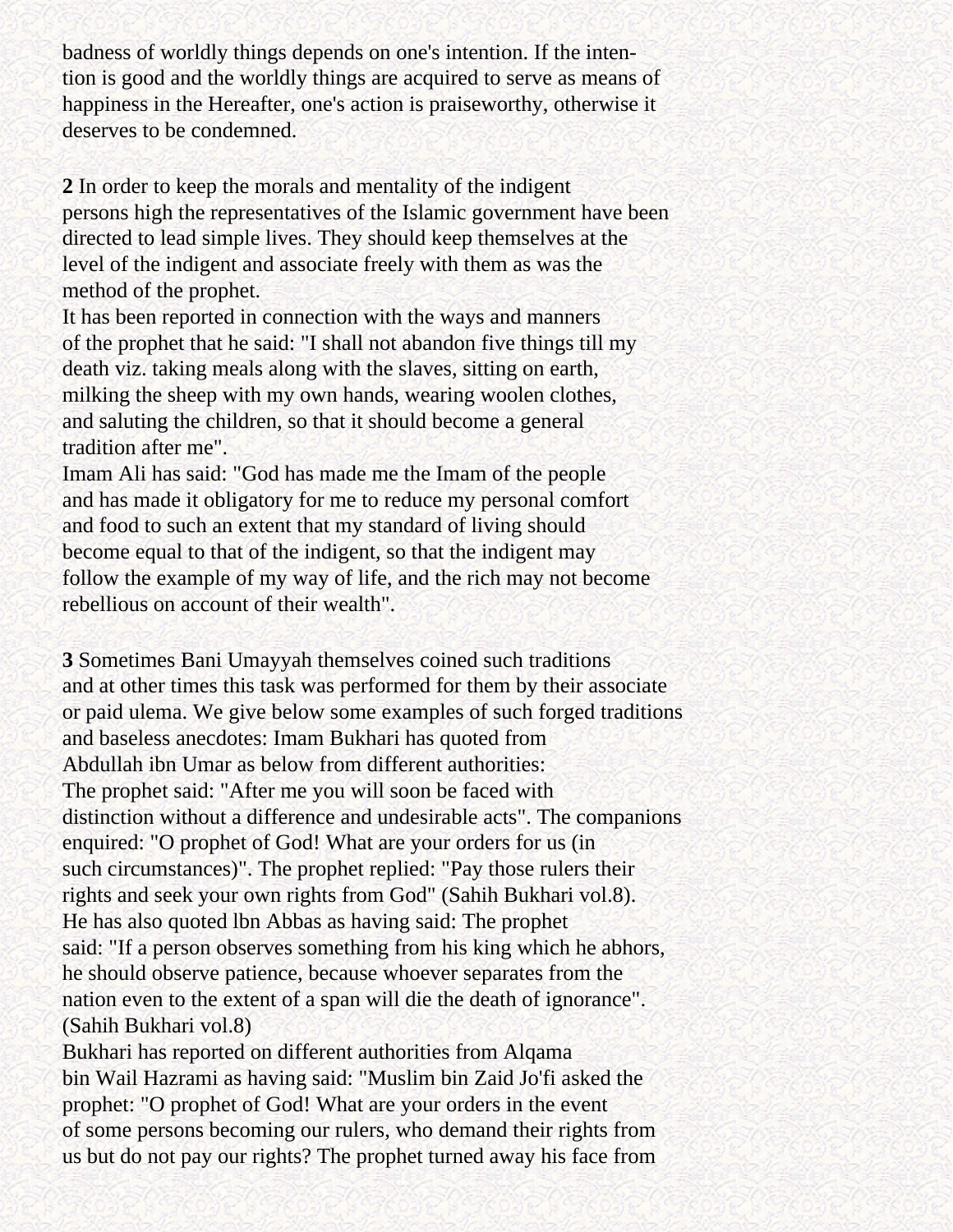him. Muslima repeated his question. The prophet turned away his face from him once again. Muslima asked the same question for the third time. Thereupon Ash'ath bin Qais pulled him and the prophet replied: "You must bear what they say. Their responsibilities rest with them and your responsibilities rest with you". (Sahih Bukhari vol.2, page 119)

Bukhari has quoted Ajrafa as having said that he heard the prophet saying: "Very soon untoward things will happen. If any person wants to create a split in the nation strike him with a sword, whatever the case maybe". (Sahih Bukhari Vol.2, p.211) Bukhari has also reported Abu Sa'id Khudari as saying that the prophet said: "When oath of allegiance for two caliphs has taken place kill the one for whom the oath has been taken later". (Sahih Bukhari, vol.2, p.122)

There are numerous traditions on the subject and the purport of all of them is this that the Muslims must remain obedient to the government of the time and should not complain against the king however tyrannical he may be, because by doing so that will create split and differences among the Muslims.

The gist of all these traditions is given in the following Hadith: "Disturbances will appear soon. During these disturbances one who is sitting will be in a better position than the one who is standing, and the one who is standing will be in a better position than the one who is walking, and one who is walking will be in a better position than the one who is running. And if at that time a person finds a place of refuge he should go into it". (Musnad Imam Ahmad, vol.2, page 282)

The above quoted traditions show that fearing split amongst his followers the prophet insisted upon their remaining faithful to their rulers even though they might be guilty of unlawful acts. This would mean that the prophet was anxious that the unity of the Muslims should be maintained at all cost even though the religion brought by him was destroyed. In that case the first question which arises is this that if the prophet was so anxious for the unity of the Muslims that he preferred it even to the religion of Islam why did he create a split among the polytheist Arabs by inviting them to Islam? The Arabs were united on the point of polytheism and idol-worship, but he created a rift among them by introducing a new religion. He broke their idols and trampled upon their beliefs although these were the things which they loved most.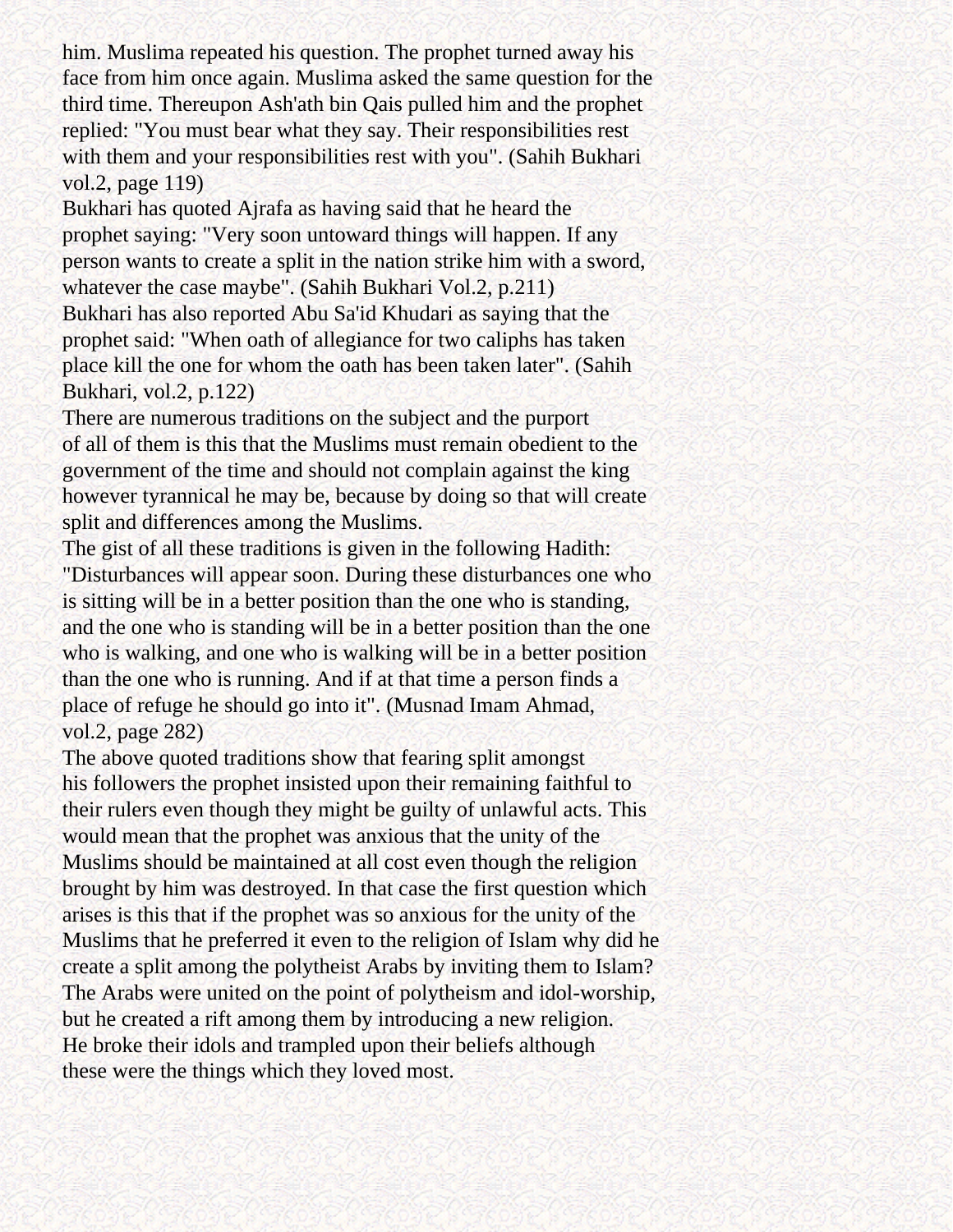# **Conditions prior to Ali**

Before we explain what ideas and beliefs Ali held about human brotherhood and how he respected human rights it appears necessary to mention what the prophet did for the welfare of humanity, what rules and regulations he enacted, and how far he respected human rights. It is necessary to do so, because Ali's only responsibility was to enforce the rules promulgated by the Prophet and to accomplish what he had wished. What Ali did was a complement of the acts of the prophet and every step taken by him was linked with the steps taken by the prophet. The prophet of Islam paid full attention to the material and social conditions of the society. Islam enacted rules and regulations for the human society in the same manner in which it enacted them for the individuals. Islam attaches so much importance to the human brotherhood and society that it treats every national service to be an act of worship - rather, national service enjoys precedence over the performance of religious rites. The prophet of Islam has said: "Resolving differences and disputes is better than recommended prayers and fasting". The following incident shows clearly how much the prophet was concerned about the welfare of the nation and the society:

Ibn Abdullah says: We (i..e the companions) were accompanying the prophet in a journey. Some of us were fasting whereas others were not. It was summer season. We halted at a place. No shade was available to us except the sheets of cloth which we were carrying. There were many amongst us who were protecting their faces from sunshine with their hands. Those of us who were not fasting stood up and pitched the tents and provided water to the animals. Thereupon the prophet of Islam said: "Today those persons who are not fasting have appropriated the entire spiritual reward to themselves".

This incident shows that fasting which is an important mandatory article of worship ceases to be valid during journey so that one may not show laxity in economic matters for that reason and may not become incapable of serving the creatures of God.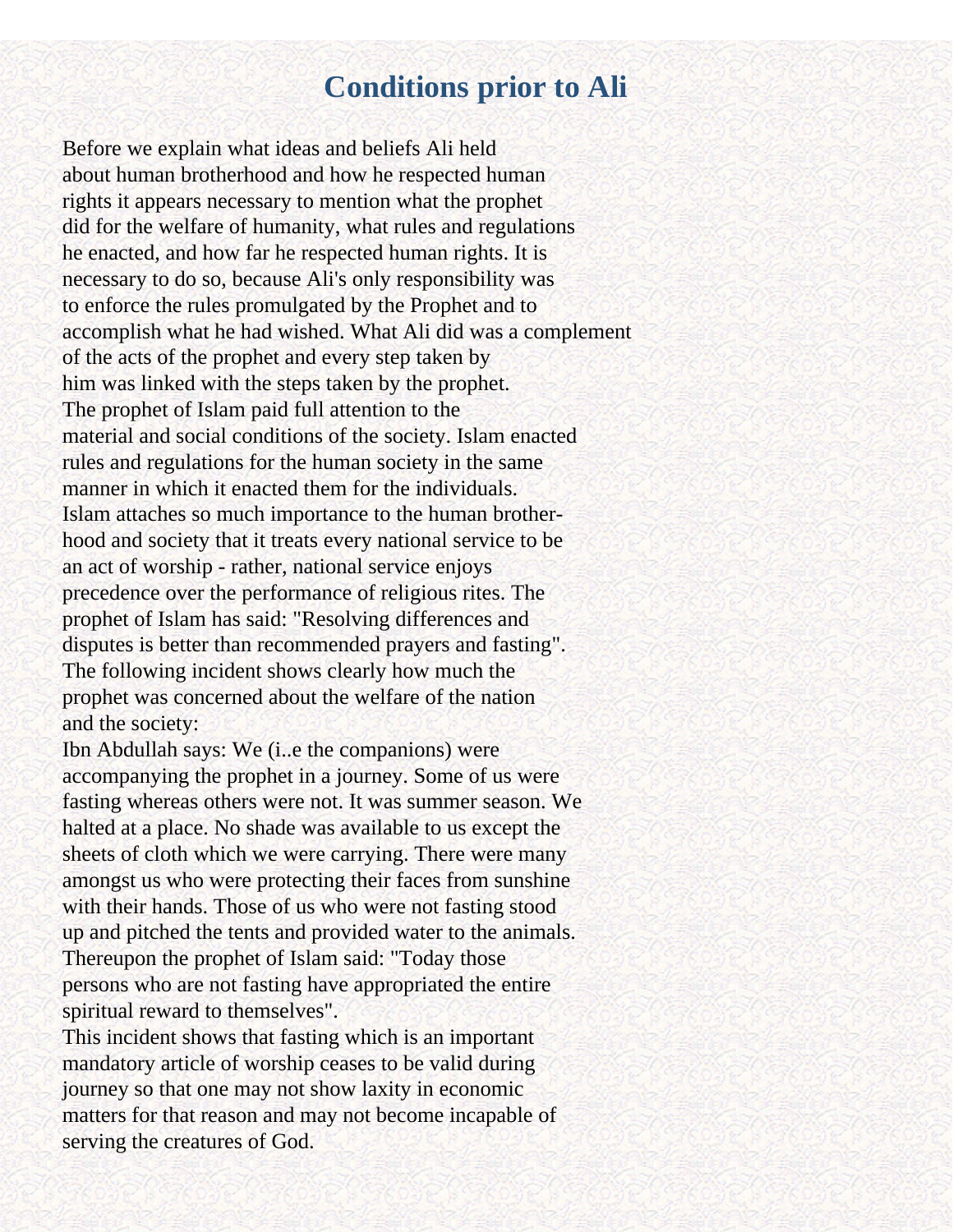The prophet has also said: "When anyone of you sees an indecent thing being done he should stop it with his hands and if he cannot do so he should stop it with his tongue. And if he cannot stop it with his tongue he should condemn it in his heart. And this (i.e. the third alternative) is the weakest stage of faith".

'Ordering to do good and restraining from evil' is such an explicit order in Islam that by its means every sort of good can be done to others, and all types of evil can be eliminated. There are many traditions quoted from the prophet which go to show that whoever renders any service to the nation is superior to a devout person. This is about common persons who render service to the nation. In case, however, one, who renders such service, is also a scholar, he will no doubt be superior to millions of devout persons in the eyes of the prophet just as the moon is superior to millions of stars. The prophet of Islam has said: "A scholar is decidely superior to a devout person in the same manner in which the moon is superior to the stars".

The prophet has praised wisdom because it is wisdom which endeavours to find out ways and means for the welfare of the people. One can do good to the people only by means of wisdom. The prophet says: "An hour's reflection is better than a year's worship". (In some traditions it has been said that it is better than seventy years' worship).

Islam has paid full attention to the welfare of human society and its unity and order, as well as to its means of livelihood, and has drawn the attention of the people to the bounties of the earth and the blessings of work.

"Almighty God has created all the gifts of the earth for you. The earth has been created for the creatures. It is God who has subjected the earth to you. Walk on its paths and eat the provisions made available to you by God".

Islam has made it obligatory for man to thank others. One can be thankful to God only when one thanks others,

because one who does not recognise the creatures cannot recognise God.

`One who has not thanked the people has not thanked God'.

The prophet has praised useful activities very much. He has not contented himself with praising such activities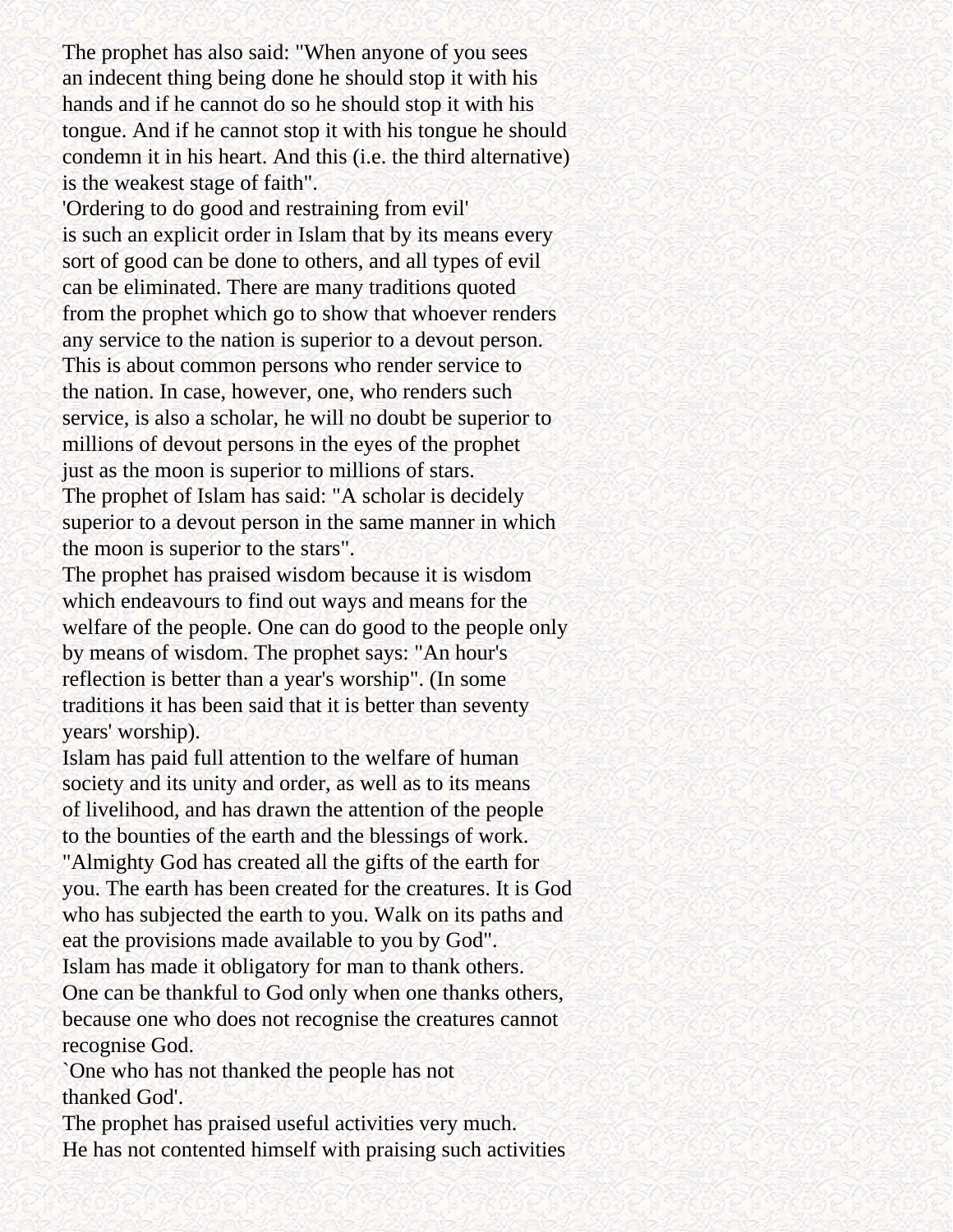but has also treated worth kissing those hands which are swollan due to excessive work. He says: "This is the hand which is liked by God and His prophet".

The following narration goes to show how great the prophet considered the useful tasks and the measures of public welfare:

The companions of the prophet saw a well-built man and wished that he might have spent his strength by way of jihad in the path of God. Thereupon the prophet said: "If this person has come out to serve his weak and aged parents it is a task in the path of God. If he has come out to earn for his children this is also a task in the path of God. If he has come out to earn for his wife so as to protect her from illegal things this too is a task in the path of God. And if he has come out to earn something for himself so that he may not have to beg is also a task in the path of God.

The books of Hadith contain many traditions of the prophet which show that he appreciated work very much and had great regards for those who worked hard. He says: "God likes a believer who works and earns. No food is better than that earned with one's own efforts".

Hence, when work is such a valuable thing and is even regarded to be holy it is necessary for us to work with perseverance. When a person works hard he will benefit himself as well as others. His presence in the society will be considered to be auspicious and God will also like him. The prophet says: "God likes that when someone of you does a work he should do it properly".

We have said above that Islam has subjected the earth to man. He walks on it and utilises its bounties. The question however, arises as to what attitude Islam adopted in the matter of distribution of these bounties? Are all the bounties mean for a particular class to the exclusion of others? Is only one group of people entitled to benefit from them, and are others to remain deprived? Or should they be distributed on the basis of efforts and need? Are these bounties to be collected and stored by the kings, the aristocrats, the rich and the usurpers, or should they be divided justly among all persons? Islam has looked at humanity with the eye of justice and logic and has enacted rational laws for it. It has neither deprived anyone of his share nor given him more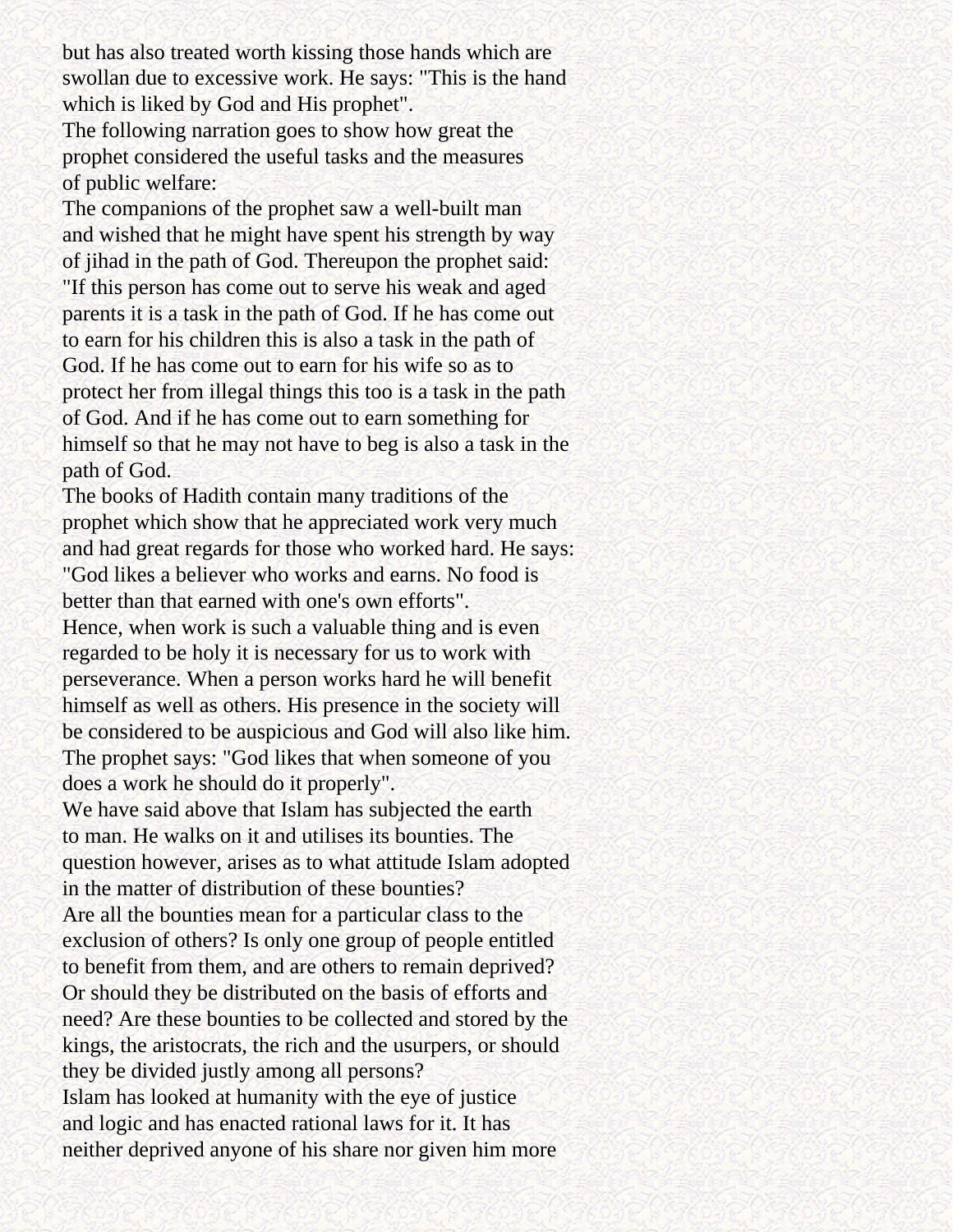than his due. Every effort carries a reward and it is necessary for the society to honour this reward. A good society does not allow that a hard worker should starve, and an idle person should benefit from the proceeds of the the former's work. Nor does a good society mean that a worker should not get the reward for his work and an idle and good-for-nothing person should usurp all the bounties, as happened in the societies of the earlier time and as Bani Umayyah endeavoured to do after the advent of Islam viz. that they should enslave all others and utilize their property and play with their lives as they liked. We find that Islam has prohibited extravagance and improper adornment, especially in a society in which the majority of the people are indigent. Its reason is that if there is extravagance and improper adornment on one side there will be poverty and hunger on the other side and also because none is entitled to usurp the proceeds of the efforts of others; and life of pleasure in a poor society is possible only when some persons feed themselves on the proceeds of the efforts of others.The prophet has treated the houses of the spendthrift persons to be the abodes of Satan. He says: "The houses of the devils are cages which have been covered by the people with silk and brocade". The Qur'an says: "There were many cities whose residents were drowned in pleasure. We annihilated them and their houses were ruined. None was left to reside there except a few".

At another place the Qur'an warns the people in a very eloquent manner and says: "When We wish to destroy a city We order its pleasur-loving citizens to become libertines (i.e. We provide them the means of the life of luxury and pleasure) so that they may become deserving of annihilation and then We destroy that city". Islam has prohibited living a life of pleasure and extravagance while one lives amongst the indigent, as it disheartens them, and has obstructed all paths leading towards it. Tyranny and oppression by the governors and the officials was one such path. The prophet prohibited and declared unlawful hoarding, taking work from the labourers without paying wages, becoming owner of land without doing anything to develop it, usurping the property of others, and other similar acts of oppression. He said about hoarding: "One who hoards is a sinner".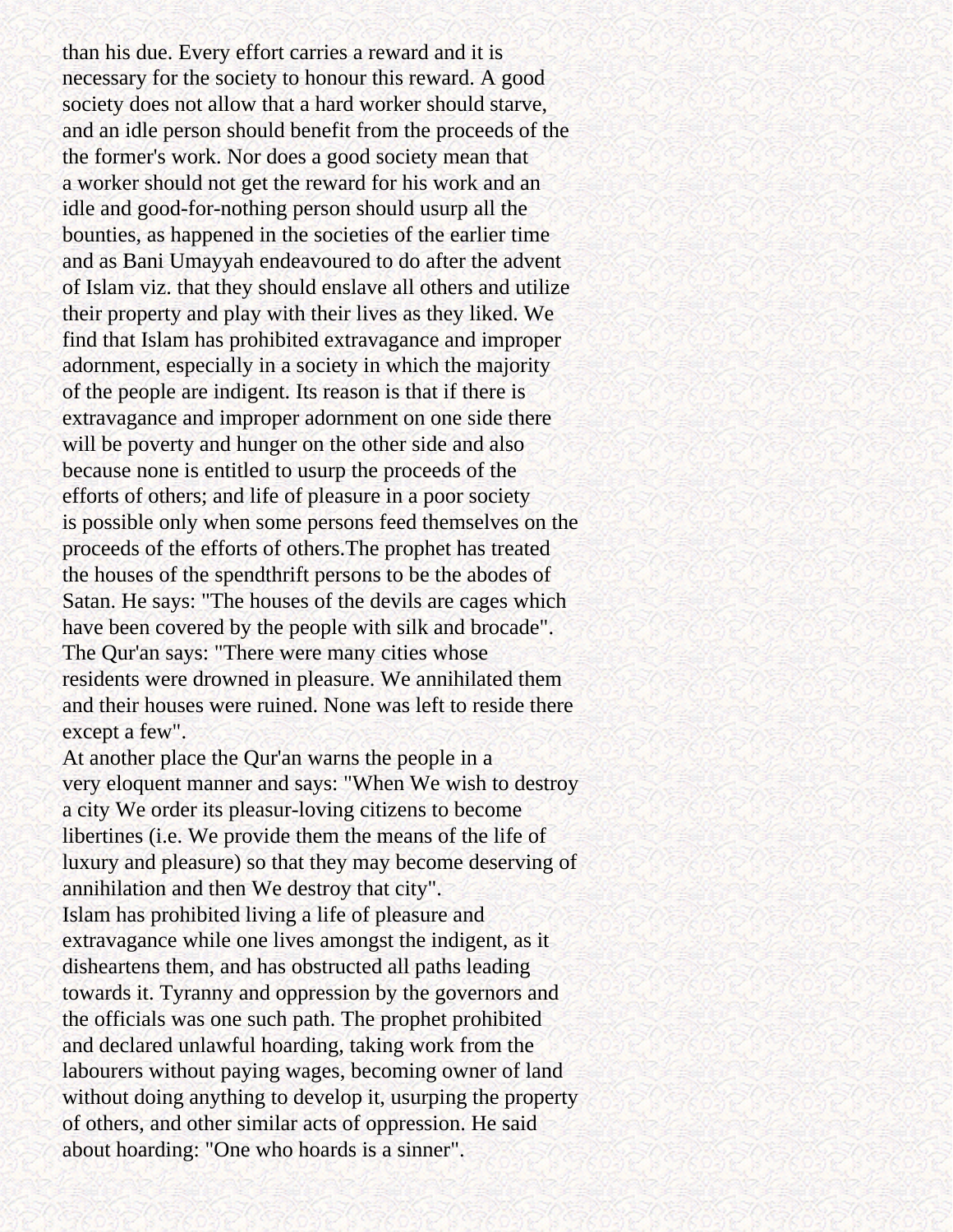The prophet of Islam warned of terrible torture to those who usurp land and said: "Almighty God will put a chain of the seven layers of land round the neck of a person who usurps the lands of others".

He also said: "One who usurps the property of others will meet God on the Day of Judgement in such circumstances that He will be annoyed with him". Islam has prohibited all kinds of usury. The Qur'an says about usury: "O believers! Do not go on consuming

compound interest". At another place it says: "Allah has allowed business and disallowed usury. Usurers have been warned of severe torture, because it is a sort of forced labour and amounts

to enslaving others". **1**

Justice means that one should get wages equal to one's work. If the people do not usurp the property of others and do not hoard the commodities to earn large profit wealth cannot become centred in a few hands. If man and his hard work had been given their due importance in the society, servitude and slavery would not have become current. As opposed to corrupt societies in which man's worth was assessed keeping in view his wealth Islam has a much higher criterion for assessing the worth of man.

The worst sin which can be committed in a society is this that the government and the profiteers should unite to exploit the weak and helpless people. The Qur'an says: "Do not eat one another's property unlawfully nor give bribes to the rulers so that you may misappropriate whatever you can out of the property of others, although you know".

The prophet has said: "No food is better than that earned with one's own hands".

In Surah al-Zilzal of the Qur'an it has been said: "Whoever does something evil equal to an atom will see

its result".

It has been said: "Every person is pledged to his actions".

Although Islam has acknowledged wealth as personal property, the Islamic laws have been formulated in such a way that wealth may not be concentrated in a few hands and they may not enjoy all its benefits and humiliate others and subject them to forced labour. The Holy Qur'an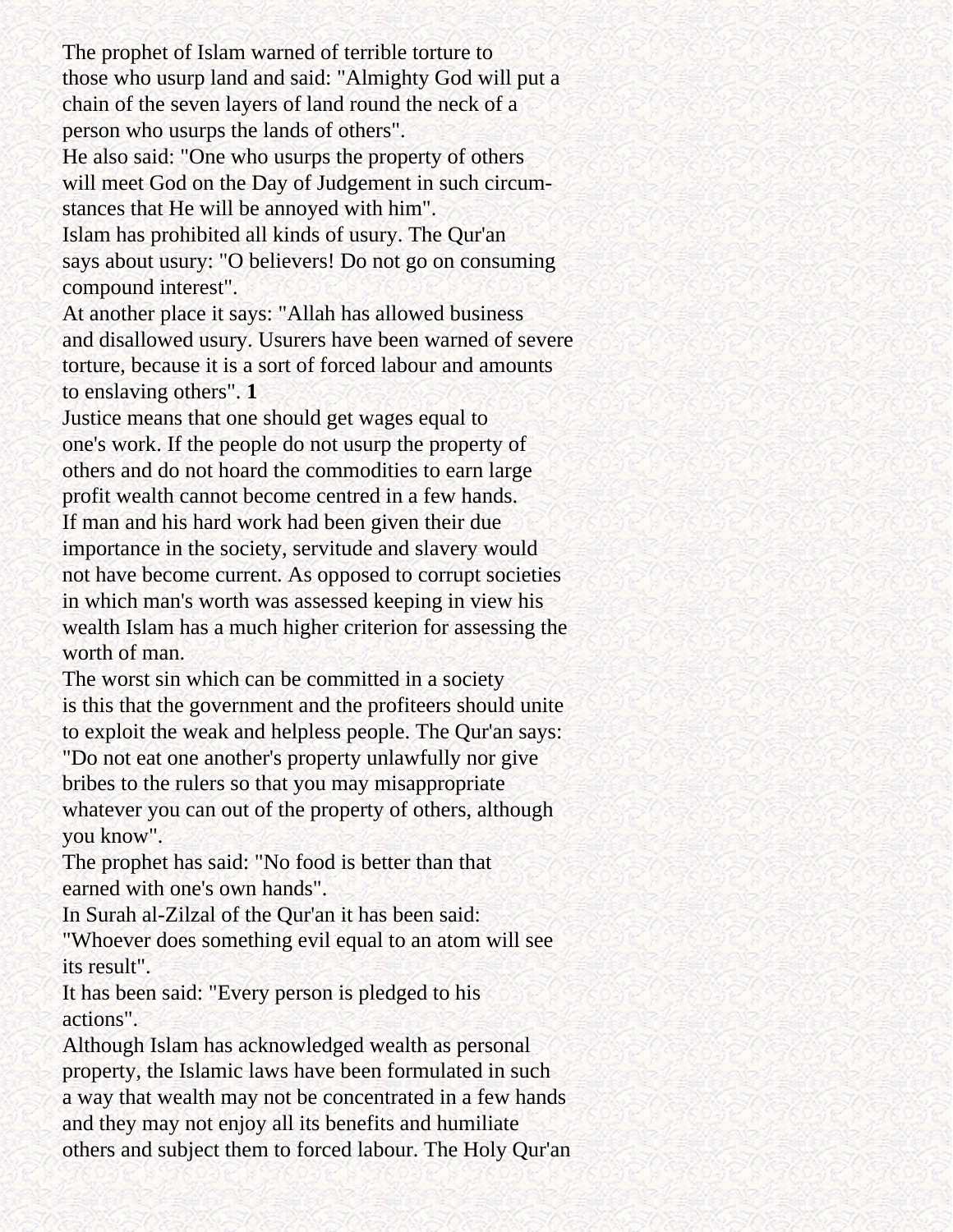says: "So that wealth may not become a plaything in the hands of your rich".

Thus according to the Qur'an and Hadith the wealth belongs, in the first instance, to the community, and the members of the community can utilize it according to their needs and efforts. It is for this reason that usurpation of other people's property has been disallowed in Islam and hoarding of surplus property has also been prohibited. This was the basis of the prophet's fiscal policy and he set examples in this behalf by his words and actions, which must be followed. **2**

Rafa'a bin Zaid was one of the dear companions of the prophet. In one of the battles he was killed with an arrow. People came to the prophet to condole Rafa'a's death and said: "O prophet of God! Rafa'a was lucky. He died a martyr's death. By these words they wanted to console the prophet, but he was not consoled and said: "Certainly not. The turban which he took out of the booty of Khaybar is still a flame like fire". Notwithstanding the fact that Rafa'a had been killed while performing jihad the prophet treated him to be a sinner because he had taken something very insignificant out of public property, of his own accord, although he ought to have waited till the property was divided. The attitude adopted by Islam towards the usurpers and the profiteers can be judged from the fact that it has attached great importance to human life. Only a living person is the spirit of this universe and God has created all things for him. In the circumstances how can he be deprived of life and means of livelihood and how can it be possible to permit some persons to deprive others of the means of livelihood because of their being stronger than them? In the eyes of the prophet of Islam wealth is meant to ensure comfortable life for all human beings. Just as human beings have equal rights to utilize sunlight and air in the same way they have equal rights over the means of life which are the products of sunlight and air and none is entitled to deprive others of these benefits. The prophet has said: "All persons have equal rights over three things viz. water, vegetation and fire". To whichever community a person may belong matters little; for he is entitled to enjoy the fruits of his labour. Every member of human brotherhood is under obligation to help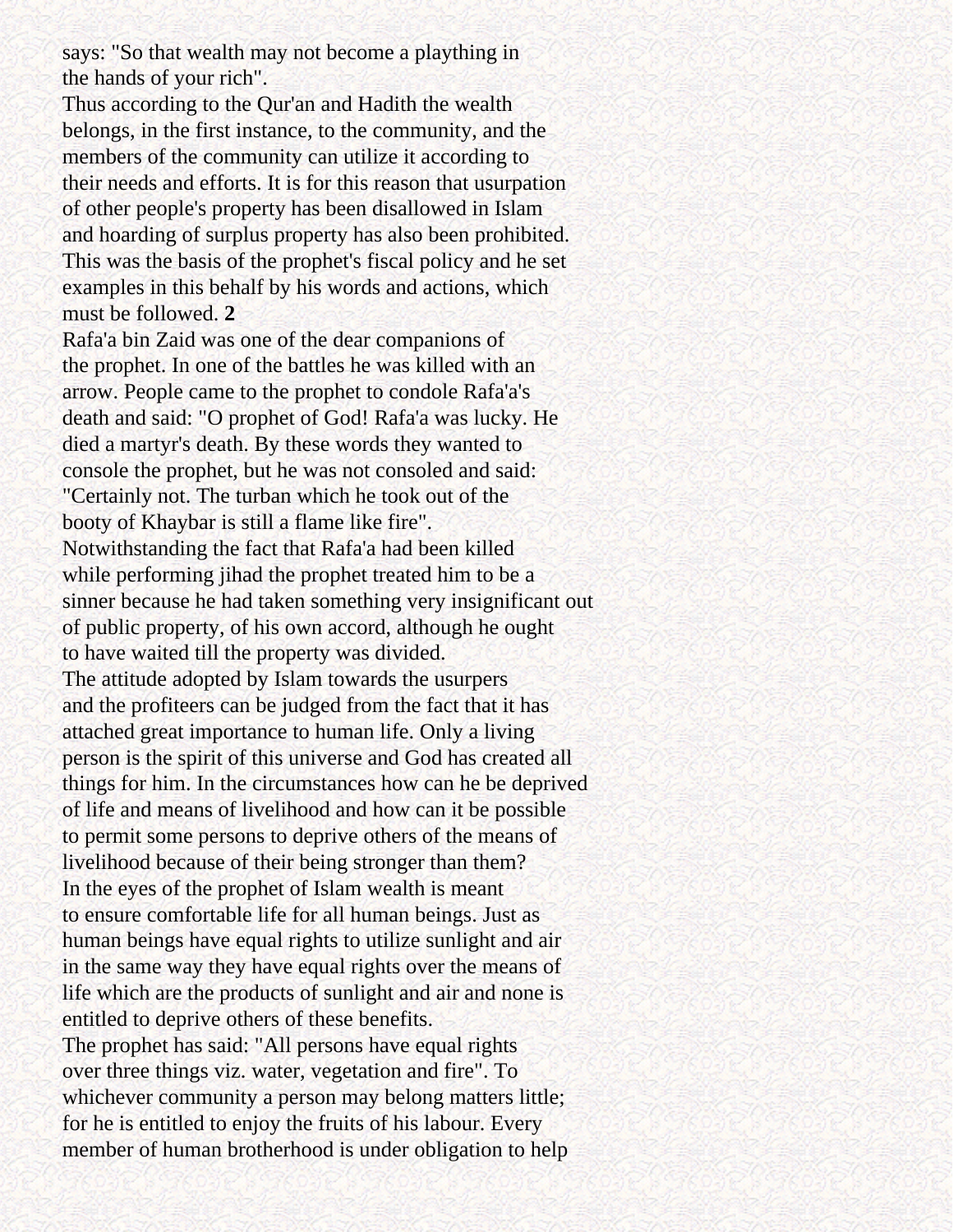others, and all of them must make collective efforts for the reformation and improvement of their affairs. It is the duty of human brotherhood to recognize the rights of the individuals and give them full freedom to earn their livelihood so that they may work according to their capabilities and enjoy the proceeds of their labour. It is also necessary for the members of the society to help others and not to make their own freedom an obstacle in their path. It is neither permissible for the human brotherhood to oppress the individuals nor is it permissible for the individuals to harm the brotherhood. It is necessary for the individuals to keep in mind the welfare of others in the same manner in which they take care of their own welfare. The prophet has said: "Every one of you is a guardian and every one of you will be answerable for his wards. None is entitled to harm others". The prophet has explained this point with a very fine example as narrated below:

Some persons boarded a boat and every one of them occupied his seat. In the meantime one of them rose from his seat, picked up an axe and began making a hole at the place which was occupied by him. On others having asked him what he was going to do he replied that it was his seat and he was at liberty to do there whatever he liked. Thereupon others held him by the hands and thus saved him as well as themselves from drowning. If that man had been left to himself he as well as others would have been drowned.

It is obligatory for every person to prevent evil in whichever form it may be committed, and to make efforts to ensure the welfare of the society. The prophet has said: "Whoever sees something evil being done must stop it". The prophet of Islam explained to his followers every now and then that good morals take birth from practical training and not only from verbal recommendations and advice. People should be shown kindness practically and not only verbally. The prophet did not remain aloof from the people; he mixed with them freely, heard patiently what they said, and served them as all great persons do.

Abu Hurayra says: "Once I accompanied the prophet to the bazar. He purchased some things from a shop-keeper and advised him to take only reasonable profit on the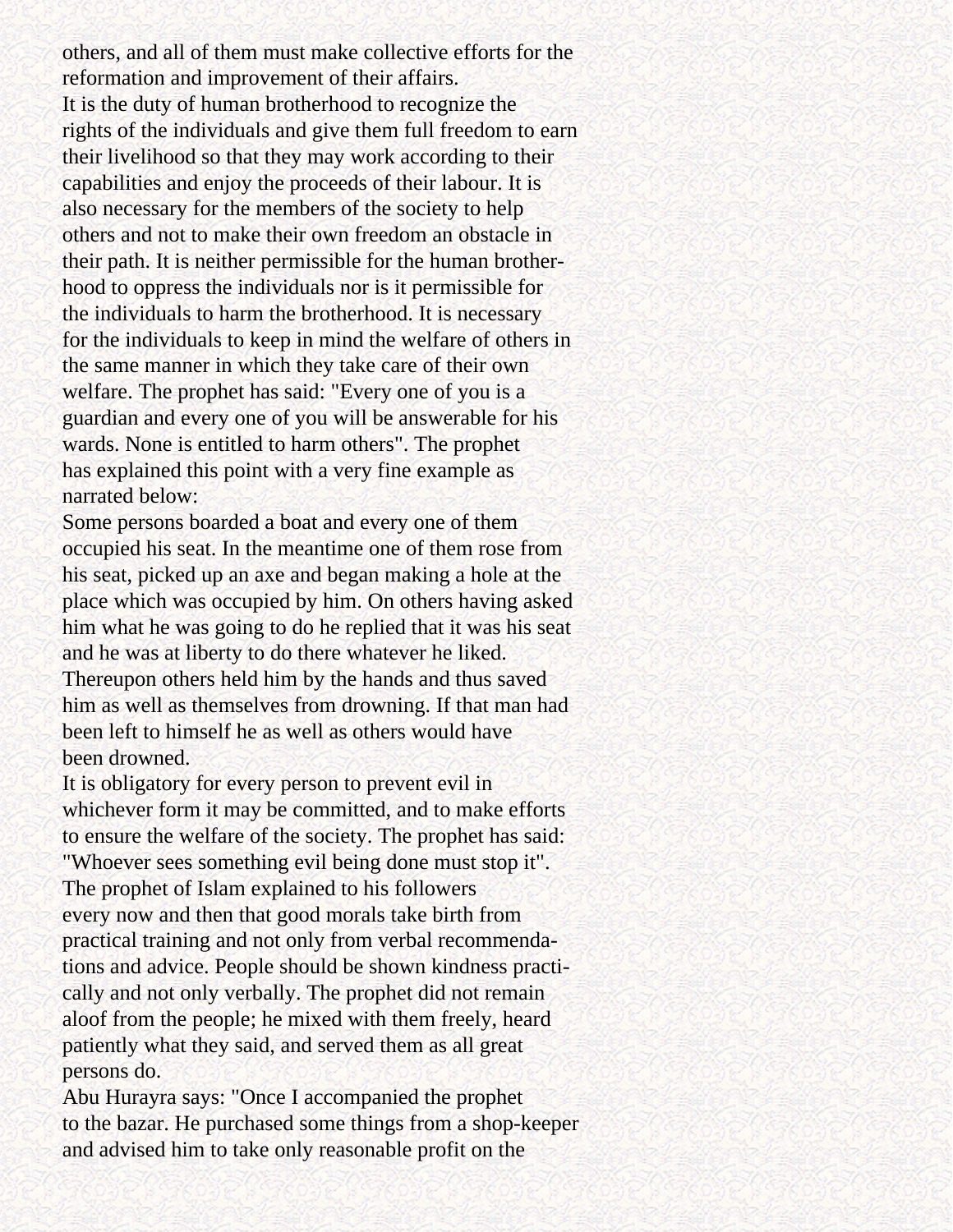sale of his merchandise, not to hoard things, not to earn anything by unlawful means, and not to think that he was entitled to comfortable life whereas others were not". Abu Hurayra wanted to carry the things purchased by the prophet, but he stopped him from doing so, and said with a smile: "Leave the things. Their owner has a prior right to carry them".

The prophet always mistrusted the kings and did not give them any position in the society because they are corrupt and also corrupt others. The Almighty God says: "When the kings enter a city they destory it and humiliate its respectable persons".

One of the events which shows that the prophet did not like glorification is this that on the day on which his son Ibrahim died a solar eclipse took place. Thereupon the people said that sky was also mourning the death of the prophet's son. When the prophet heard this sentence he addressed the people with these words: "The sun and the moon are the signs of God. They are not eclipsed because of the death of any person".

The prophet's teachings consisted of this that one should spend one's life in as simple a manner as possible, and there should be no intricacy or formality in it. This way of leading life is the basis of Islam. If Islamic problems are studied carefully it appears that all the problems have emerged from one source which is very deep and covers all problems. That source is simplicity untainted with fraud, or deceit or in other words `sincerity with life'. Once the prophet hit a bedouin unintentionally with a stick. He then insisted that the bedouin should also hit him in the same manner. He mounted the pulpit and said: "Whomsoever I may have hit on his back should take revenge from me and if I have taken the property of anyone he should compensate himself out of my property". The prophet had never hurt anyone. However, what he said was sincerity towards life which he manifested in the best manner.

Just as his life was free from hypocrisy and weakness it was also untainted with pride. He mended his own shoes, and clothes, milked his goats, helped the members of his family in household matters, carried bricks along with his companions and tied stones on his belly on account of hunger.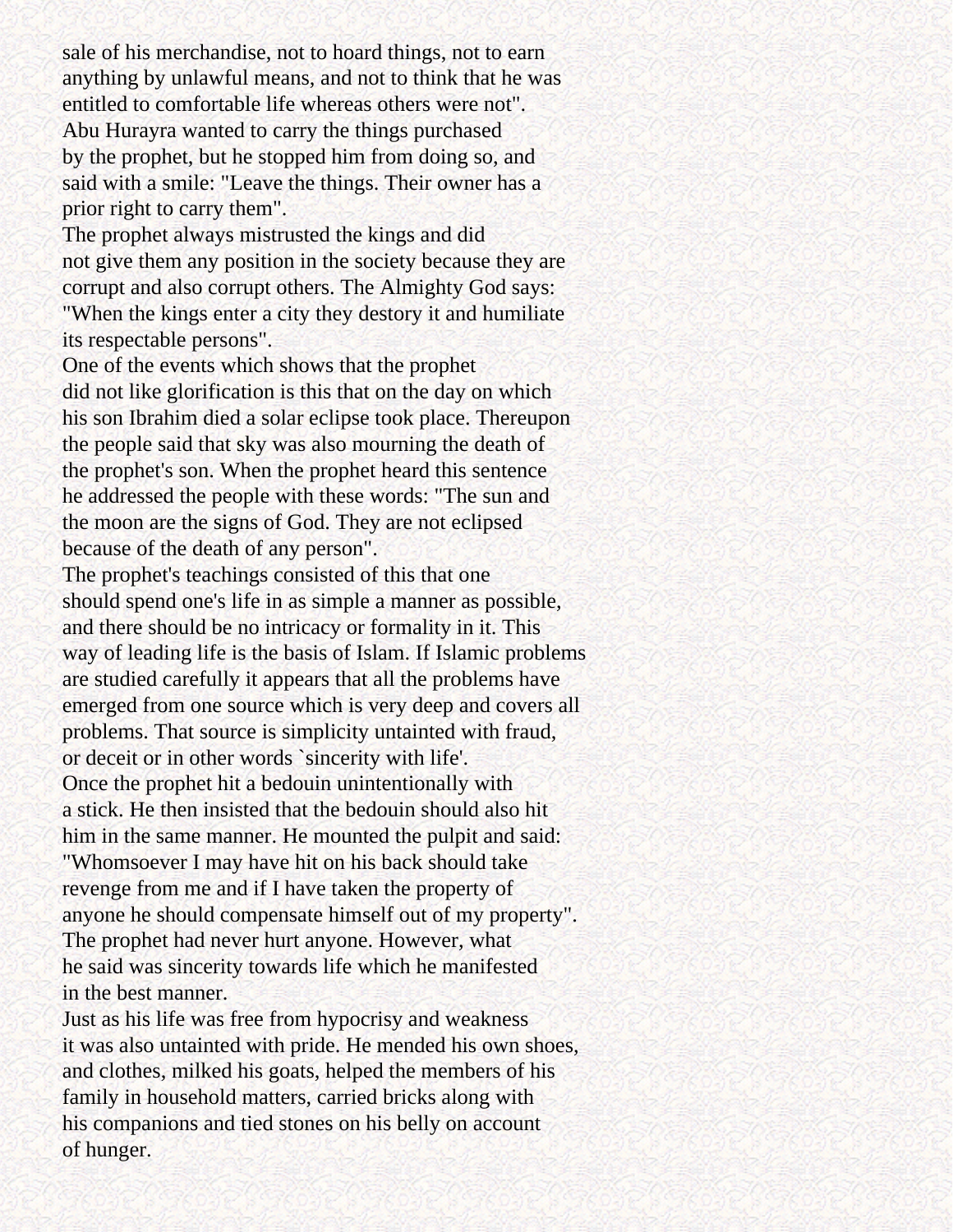This was sincerity towards life which is confirmed by all the narrations quoted above with regard to the prophet. As regards the rulers they have to shoulder so many responsibilities that they have to become the servants of the society and not oppressive and rebellious chiefs or thieves or dacoits.

The biography of the prophet shows that once the residents of some place complained that the governor posted there, had taken presents and gifts from the people. He investigated the matter, and it transpired that the complaint was true. He was very much annoyed upon this, summoned the governor and asked him: "Why did you take things to which you were not entitled?" The governor replied: "O Prophet of God! Those were presents". The prophet said: "Supposing that you had stayed on at home would the people have come to give you presents?" He then ordered the governor to deposit the property in question into the public treasury and also removed him from the office.

Thus the prophet directed the people not to give bribes and also told the officer notindulge in such nefarious activities. As he had been appointed the ruler of the people he should have been like a father to them and not like a robber.

When the prophet was so much annoyed at the governor accepting presents it can very well be imagined how much he must have been annoyed when wealth was looted and the rights of the people were encroached upon. In Islam a ruler is appointed by the selection, and under the authority of the people **3** and he rules the people From the Shi'a point of view, since the major occultation of Mahdi, the Imam of the Age in 329 A.H. no particular person has been appointed to be the head and leader of the Muslim ummah. That is why in the traditions related to leadership during this period only the general qualities and characteristics required to be possessed by a leader have been mentioned. This shows that it is upto the people themselves to choose a person as their leader, having following qualities and characteristics: -

\* Faith in God, His revelations and the teachings of His prophet. \* Integrity, adherence to the laws of Islam, and earnestness about their enforcement.

\* Adequate knowledge of Islam, appropriate to his prominent position.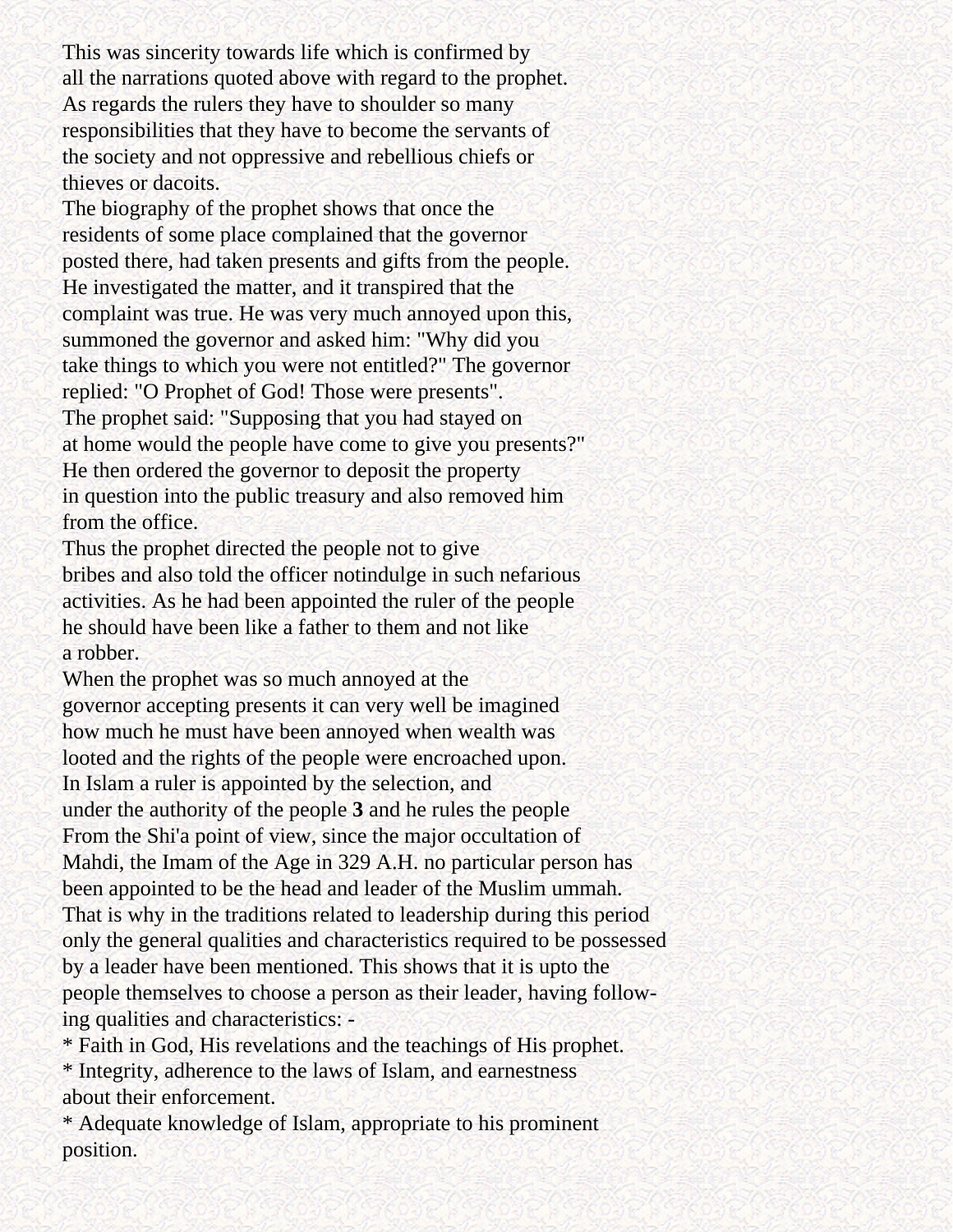\* Enough competence for holding such a position and freedom from every defect not in keeping with Islamic leadership. His standard of living being equal to that of the low-income people.

In this connection there is enough material in the sermons of Continued...

according to their wishes. He is always anxious about the welfare of the people. Islam has made it necessary for the rulers to consult their subjects in important matters, the proper solution whereof is difficult. As the Qur'an says: "They perform their tasks with mutual consultation". The caliph is not entitled to appropriate the property of the people without their consent, nor is he competent to make any law, because all the requisite laws are those which have already been enacted by Islam, and he is entitled only to safeguard the lives, property and honour of the citizens. It is not permissible for a ruler to neglect oppressed persons, and not to protect their rights from the transgression of the tyrants. It is also not proper for a ruler to wait for the oppressed person to come up to him with a complaint. On the contrary it is his duty to go and help the oppressed person himself, because it is possible that the oppressed person may not pick up courage to make a complaint or may not be able to find his way to the ruler. Islam has severely reproached an oppressed person who silently bears oppression and humiliation and has said that such a person is cruel to himself. Islam has commended one's efforts to defend one's life, property and honour. The prophet has said: "One who gives up his life opposing oppression and tyranny is a martyr". The prophet has also said: "If people see a tyrant committing oppression and do not hold his hand it is likely that all of them may become subjected to Divine torture". Islam has considered all human beings to be the brothers of one another. It has also campaigned against religious fanaticism. The Qur'an says: "There is no compulsion in the matter of faith".

#### (Footnote contd.)

Ali and in the epistles he sent to his officials. In a number of epistles it has been emphasized that an administrative officer should be free from love of money, ignorance, inefficiency, outrage, timidness, bribery, and violation of Islamic injunctions and traditions and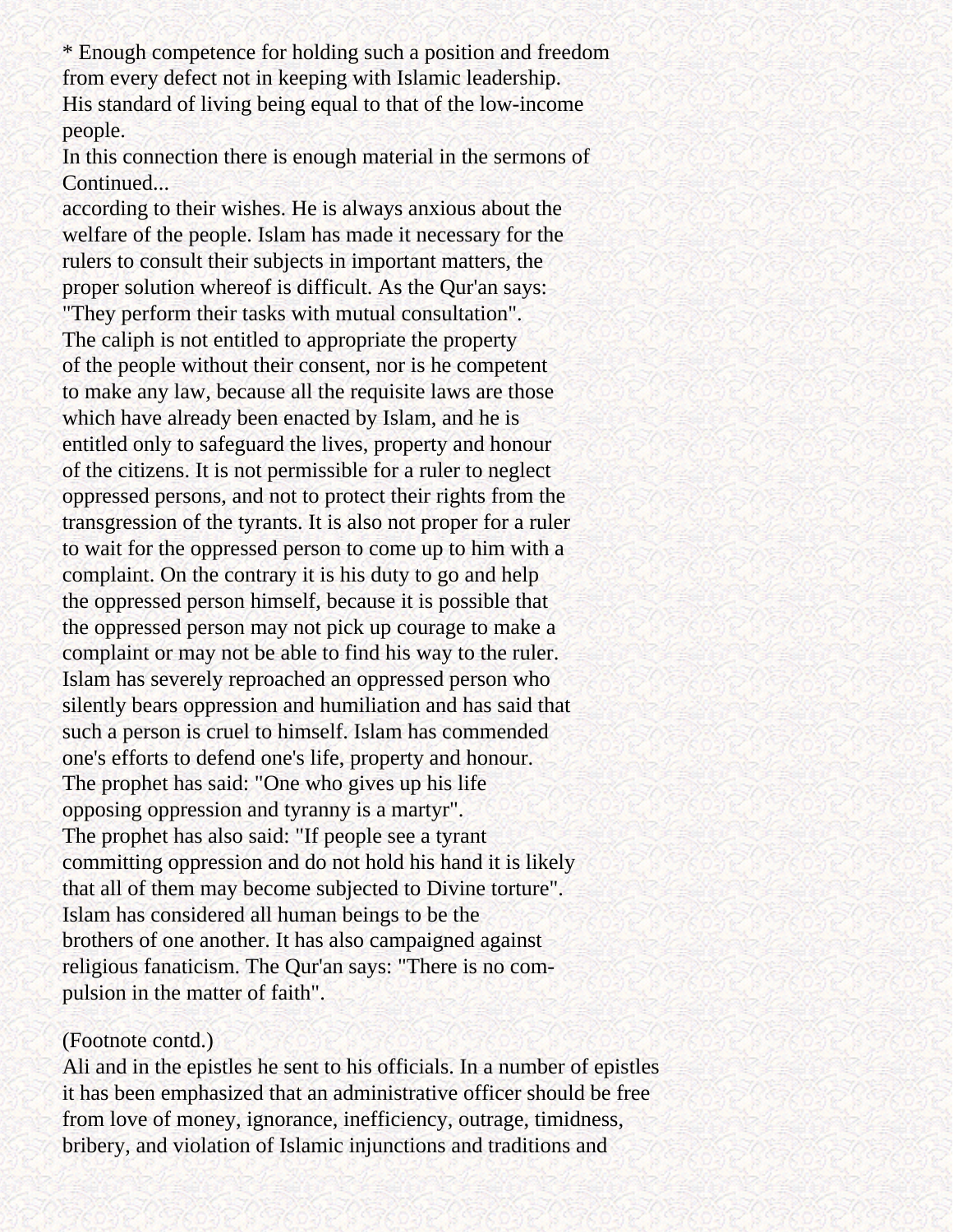should not be guilty of shedding blood. (For further details see: "Philosophy of Islam" ISP, 1982).

### 118

It has put up the most tough fight against family or tribal bias. The prophet has said: "Man is the brother of man, whether he likes it or not".

The Qur'an says: "We have bestowed dignity upon human beings, provided them with means of transport on land and water, given them pure things W eat and given them superiority over many creatures".

Whenever the prophet addressed the people his address was meant for all human beings whether Arabs or non-Arabs and whether white, yellow or black. He addressed them as kind and sympathetic, brothers of one another joined together with the relationship of humanity and irrespective of their nationality etc. If there was any difference between them it was on the basis of good deeds and not on account of colour or race.

The prophet has said: "O People! Your lord is One. You have also a common ancestor Adam. No Arab is superior to a non-Arab and no non-Arab is superior to an Arab and similarly no red-coloured person is superior to a white-coloured person and no white-coloured person is superior to a red-coloured person. And if a person enjoys superiority over others it is on account of his piety. Those of you who are present should convey this message to those who are absent".

**1** There is great difference between usury and trade. The traders procure the provisions from appropriate place at cheaper rates. Every person cannot do this. The traders take these commodities to suitable markets for sale. At times they earn some profit and at other times they sustain loss. That is not the case with the usury. The money-lender does not make any efforts, is not contented with a small profit and does not sustain any loss. Hence the difference between the two kinds of transactions is evident.

**2** Those who have studied the Qur'an are aware that Islam neither supports the condemned capitalism nor the unnatural communist system. It acknowledges the institution of individual ownership so that every person may make the best use of his capabilities. As only legal restrictions are not sufficient for economic reform Islam has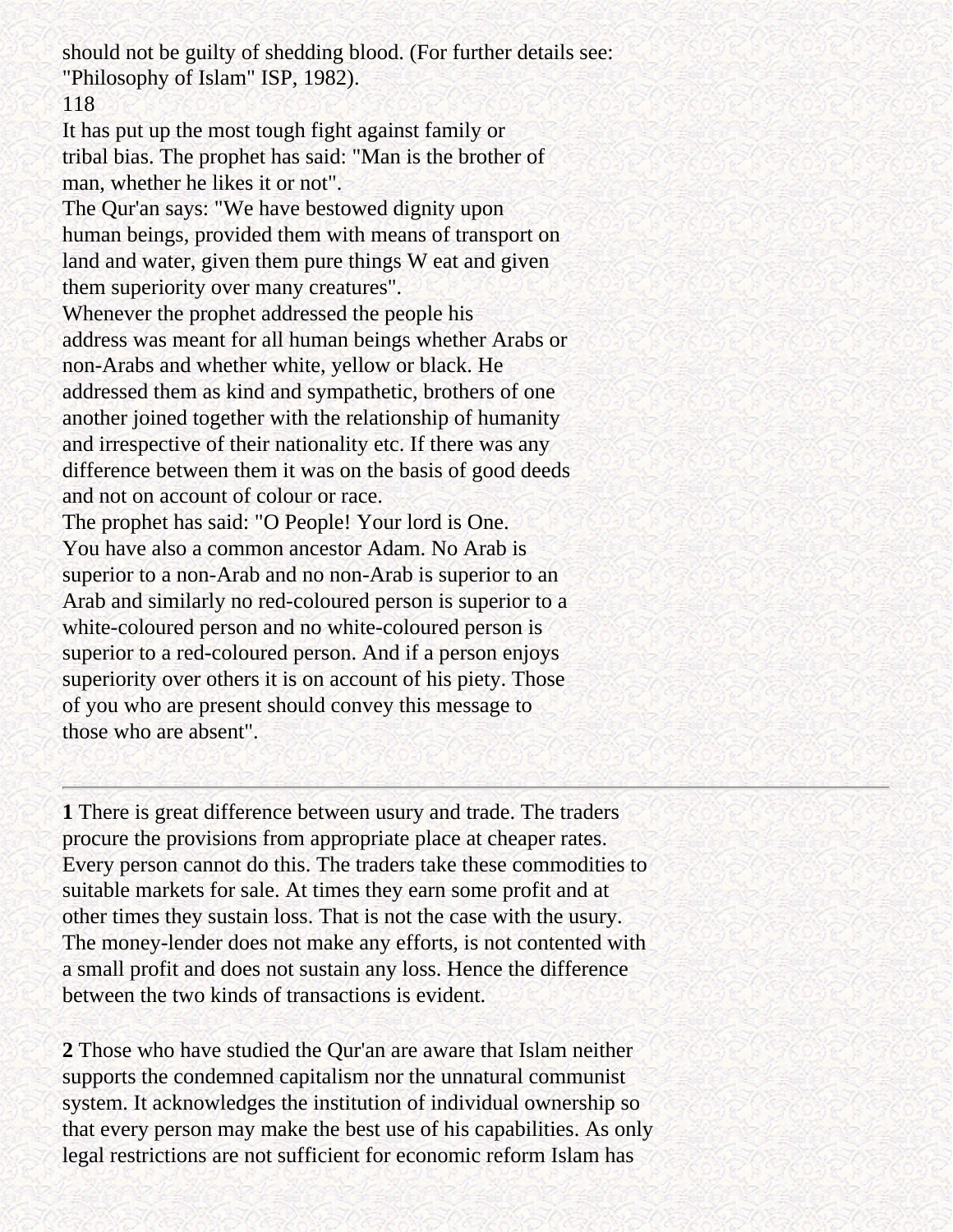also endeavoured to attain this object by moral training. This is the main difference between the material systems and Islam. Communism binds our entire existence with law and a as a result thereof we are reduced to a machine. Consequently we cannot use our will and determination and they wear away gradually.

**3** This form of government is accepted by all Muslim sects, with the difference that the Shi'a regard it as justified only during the occultation of the Imam of the Age. Otherwise the Shi`a give preference to those who were appointed or designated by the prophet and the Imams. But according to the Sunnis immediately on the death of the prophet, this form became the only right form of the government.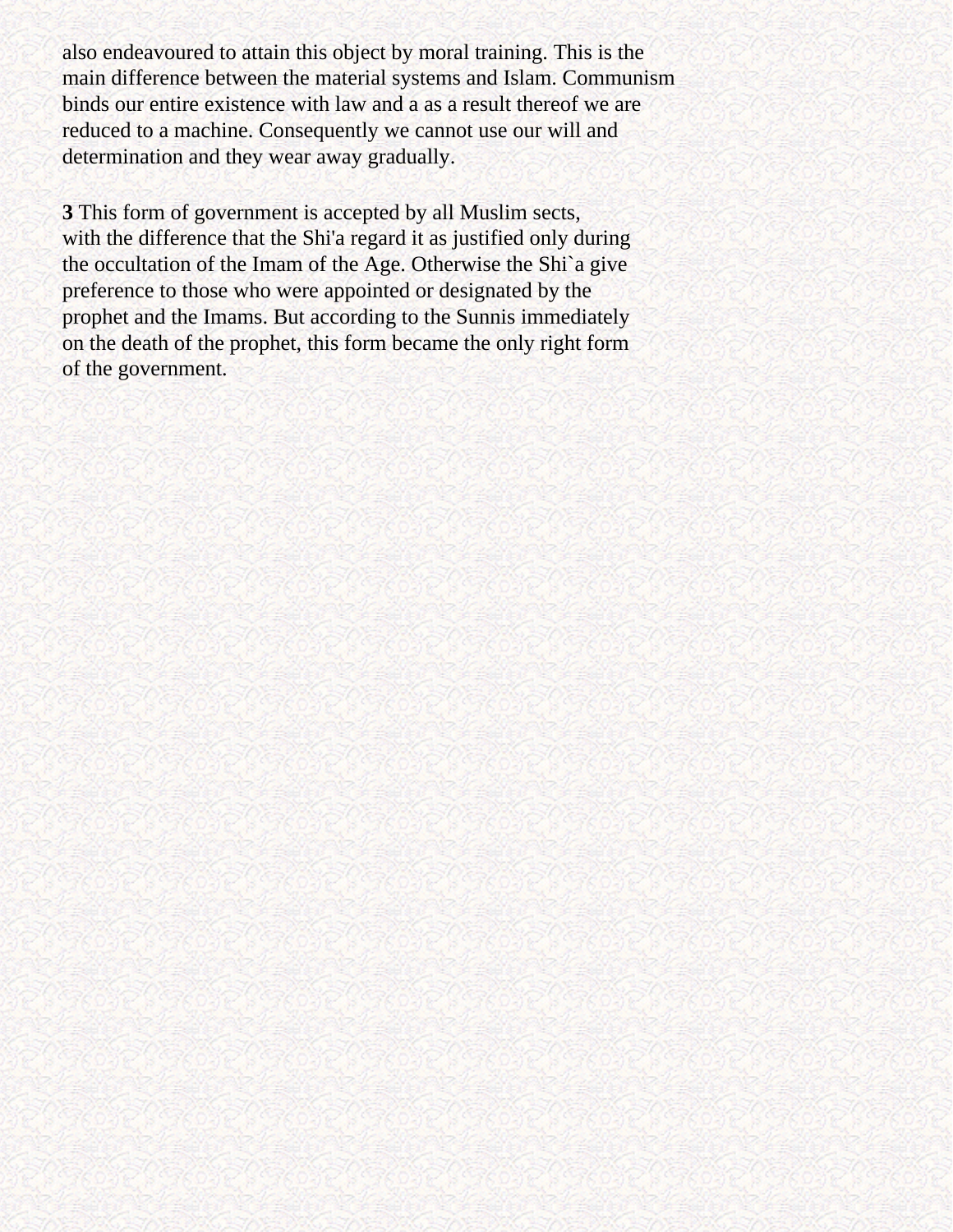### **Ruler is one of tbe people**

Before Ali attained to the caliphate it was likely that the Umayyad governments might be converted into kingship - rather it had already been so converted. The rulers and other persons at the helm of affairs were of the view that the caliphate was their special right and only they were entitled to it on account of their belonging to a noble family. In order to strengthen their hold and establish a firm government they considered all unlawful acts like tribal bias, formation of groups, bribes etc. to be lawful. According to them a ruler was the master of the lives, property and honour of the ruled and could exploit them in any manner he liked, without the oppressed persons having any right of protest. They viewed the common people as quadrupeds whom they could load with the heaviest burden and beat as much as they wished. During the time of Uthman the Umayyad governors got an opportunity of despotic rule and they availed of it to their heart's content. They endeavoured to strengthen the Umayyad rule in all parts of the Islamic territories. They bribed the Shaykhs and dignitaries of the Arabian tribes heavily to win their support. They also gave full freedom to the persons in position to oppress the common man in any manner they liked.

They also bought the armed forces by giving them excessive wealth and promising them high offices. And in fact the people could not oppose them because whoever sided with them was honoured, and whoever bpposed them was condemned and disgraced.

In short the government was established on new 120

principles. This was done by Bani Umayyah whose hearts had not sincerely acknowledged Islam. They embraced Islam owing to fear and continued to remain within its fold on account of their avarice for riches. History shows that these people remained after embracing Islam as they were during the age of ignorance. The distinguished companions of the prophet who managed the affairs previously were discarded and disgraced. **1** They were held to be of no consequence now.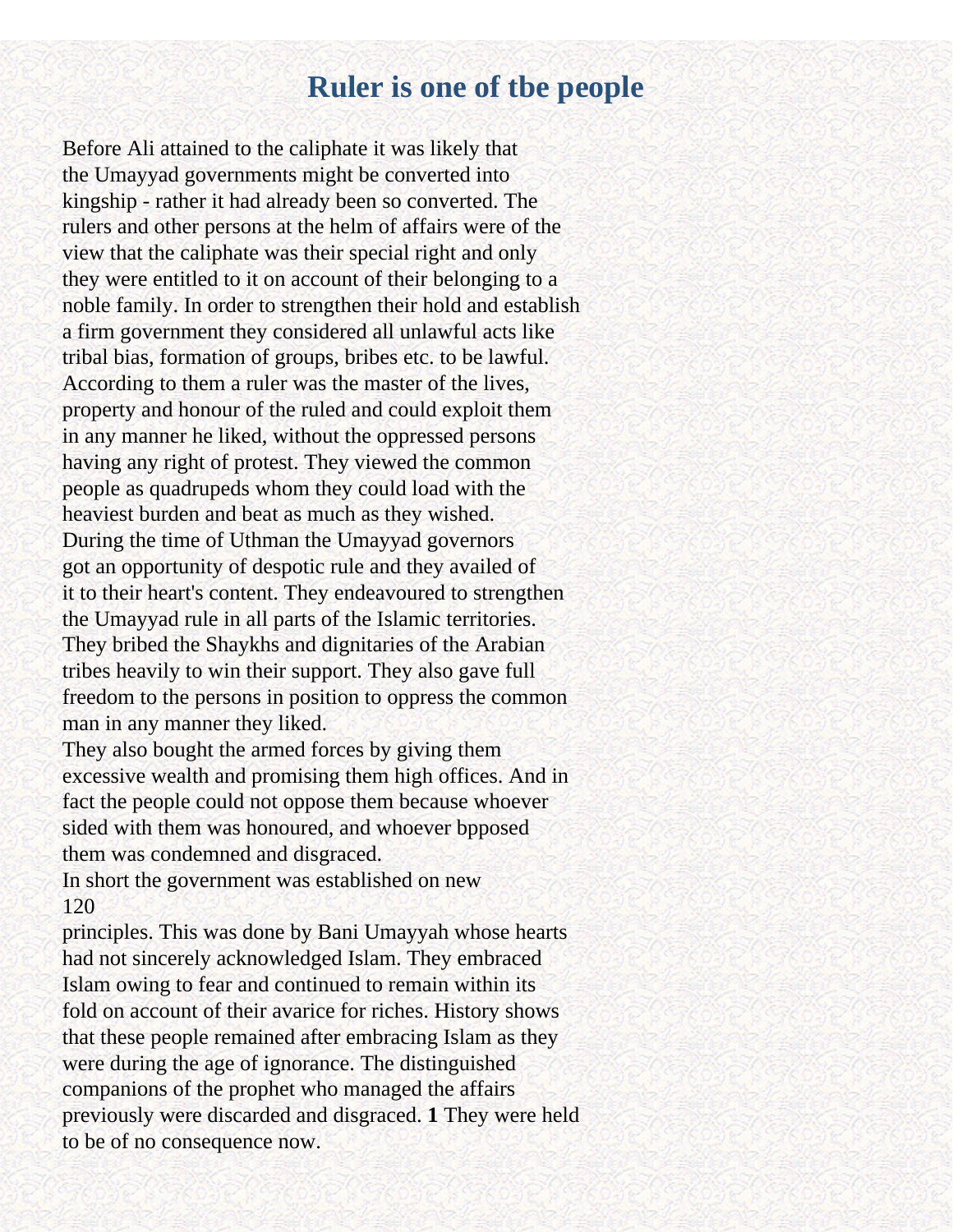Of course, those companions who co-operated with Bani Umayyah to destroy the rights of the Muslims and to strengthen the Umayyad government were exalted. These persons handed over the keys of the public treasury and the sword of government to Bani Umayyah to make the people obedient to them. The public was also divided into two groups. One group consisted of pious persons who were the well-wishers of the society. They wanted a just ruler, although he might not endow riches on them and might not let them plunder the wealth of the public treasury. The second group had deviated from the right path. They wanted to sell their faith to Bani Umayyah at the price fixed by them. If Bani Umayyah paid that price well and good, otherwise they intended to dillydally till the price demanded by them was paid. When Ali, the Commander of the Faithful attained to the caliphate the conditions were very precarious. The people were divided into two groups. The persons belonging to one of those groups were prepared to lay down their lives in support of the pious and just Imam. The other group supported Bani Umayyah and endeavoured to strengthen their government and kingdom. Bani Umayyah had also been endeavouring for years to establish their rule on a permanent footing. They knew that their program was beset with difficulties, but they were determined to succeed and had decided to do away with anyone who obstructed them, although he might be a very great and respectable religious personality.

Ali was not very keen to become a caliph. He assisted Abu Bakr and Umar as and when they were faced with a difficulty. **2** Whenever the Islamic caliphate was confronted with a problem Ali solved it.

He showed kindness even to Uthman and never complained against Uthman's attaining to the caliphate instead of himself. The only thing for which he was anxious was the establishment of truth and justice. People beseeched him to accept the caliphate but he did not evince any interest in it. History shows and his own remarks are also available to the effect that when, after the assassination of Uthman, the people came to him collectively and requested him to assume the caliphate he said: "Leave me and find out someone else for the job. If you leave me alone I shall be a member of the society like you and shall be more attentive and obedient than you to the person whom you select as the caliph. I shall be more useful for you in the capacity of an adviser than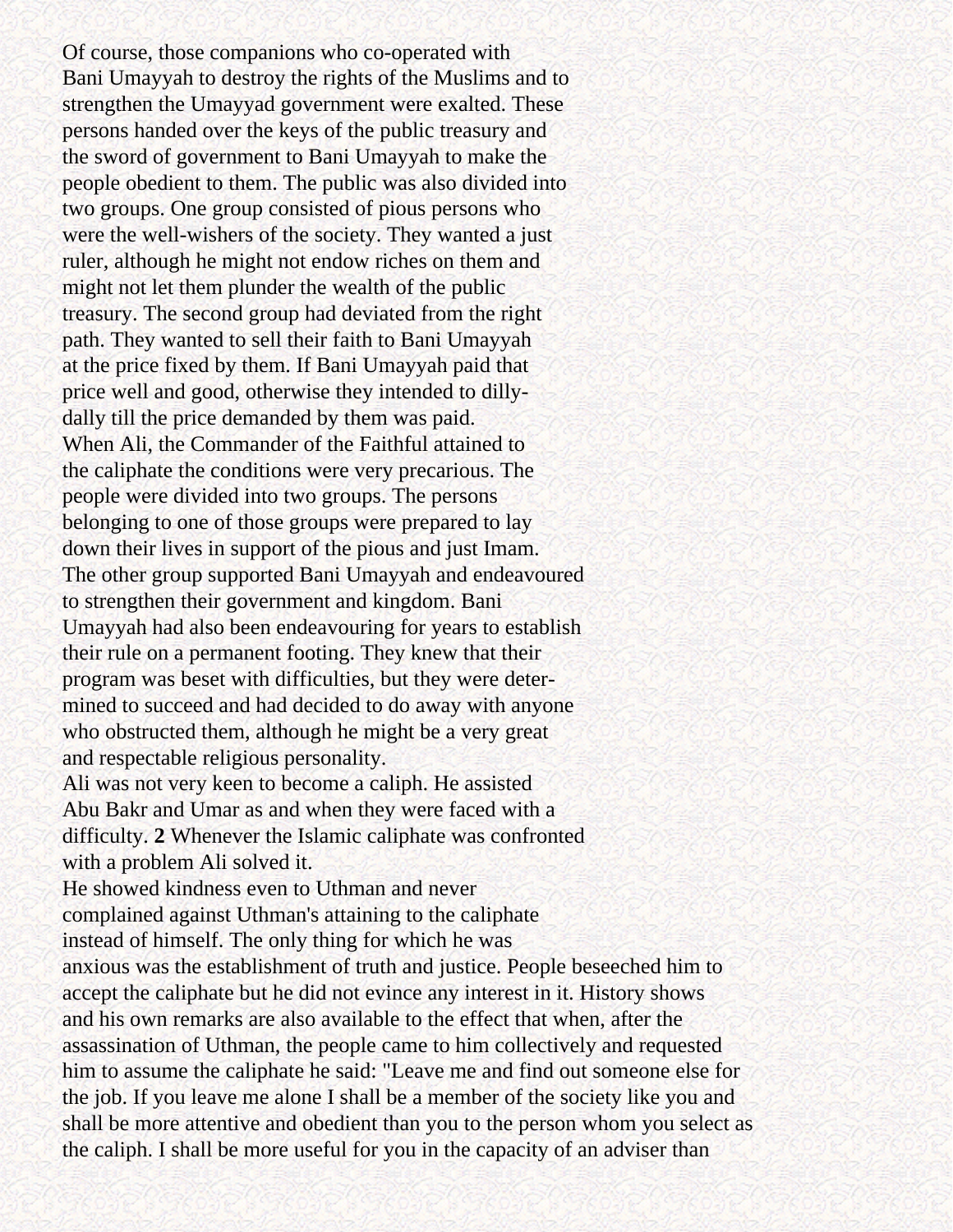in that of a caliph".

On that day Ali was not agreeable to accept the caliphate as with his far-sightedness he could see up to the last end of the future. If he was a clalmant of the caliphate earlier, it was not because he desired to become a ruler. On the contrary what he desired was that Muslims should develop within themselves those morals and virtues which the prophet wanted to inculcate in them. And if he declined to accept that office at that stage (i.e. after the assassination of Uthman) it was because owing to the policies of the former rulers the habits of the Muslims had been spoilt and their way of thinking had changed. The kingdom which was established with the name of Islamic state had been moulded into worldly authority and carried the signs of the despotism of Kaiser and Kisra. Ali's object differed from the desires of the people. Neither Ali could condescend to the wishes of the people nor people could agree to Ali's achieving the ends he had in view. He himself draws the picture of that period in these words:

"The time is extremely incompatible and disagreeable. In these days a righteous person is considered to be wicked and the refractoriness of the tyrant is on the increase. This is so because the sky is covered with dark clouds and the signs of the paths have been obliterated. The people are involved in doubts and sensuality. They have ears but they are deaf. They have eyes but they are blind. They are neither steadfast in the battlefield nor reliable in difficult circumstances".

Ali knew very well that if he accepted the request of the people and assumed the responsibilities of the office of caliphate they would not tolerate the manner in which he would run the administration and would not obey his orders unless he was harsh to them.

These were the conditions which Ali had to face after the assassination of Uthman. The dignitaries as well as the common people gathered outside the door of his house again and again and insisted upon his accepting the oath of allegiance from them. However, notwithstanding the fact that he entertained very good wishes for the people in his heart he was reluctant to accept the oath of allegiance from them. There was, however, onething which obliged him to think of accepting their request. The Muslims were too much insisting upon his accepting that office, which meant that a responsibility was being placed on them to guide those, who were in need of reformation and guidance from him. Furthermore, at that time social equity and justice were in danger. Persons in authority were encroaching upon the rights of the weak, and the life, property, and honour, of the common man did not carry any value. Ali could not tolerate that he should sit quietly in his house when the poor citizens were being subjected to oppression. A brave and steadfast person like Ali could not let the Muslims fall a prey to the atrocities of the wolves of Bani Umayyah and remain silent. If he had not come to the rescue of the Muslim at that difficult moment he would have been treated to be a coward and not the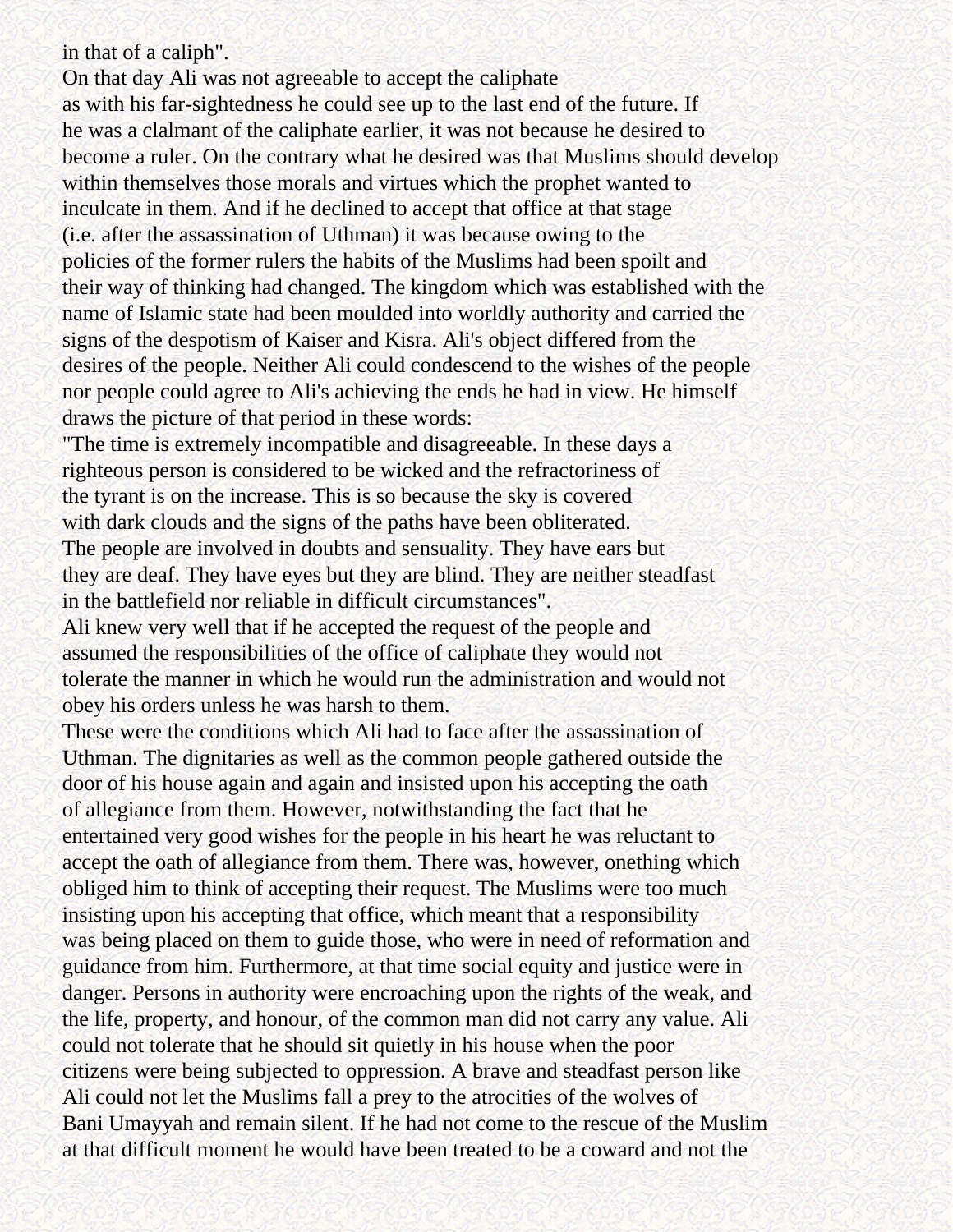brave and valiant person as he is known in history. He himself says: "I was worried and alarmed lest the foolish and wicked persons should become the rulers of this nation and make the property of God their plaything and the creatures of God their slaves and fight with the righteous and make the tyrants their helpers". For these reasons he considered it obligatory for himself to accept the oath of allegiance although many other righteous persons found themselves incapable of bearing the burden of caliphate Ali hated sequestered life. Except when it was possible to serve the people by remaining in seclusion it was impossible for him to spend his time in retirement. A person who neglects serving the creatures of God inspite of his being in a position to do so spoils his faith as well as his world. Ali accepted the caliphate with firm determination and considered it in the interests of the Muslims that he should assume that office. In order to understand the nature of Ali's administration and his economic and financial policies it is necessary to learn how Ali himself has explained the caliphate and mastership, what position caliphate enjoyed in his eyes from the religious point of view, and what benefits it carried in its lap. While addressing the people at the time of taking the oath of allegiance from them, Ali said to them: "0 People! I am one of you. I enjoy the same rights which you enjoy. My responsibilities are also the same as yours. Nothing can invalidate truth. (i.e. a ruler or caliph cannot change the commands of God".

In another sermon he said: "I swear by God that in the first instance I myself obey those commands of 127

God which I invite you to obey and I myself refrain first from those things, from which I ask you to refrain". On this basis the ruler and claiph is not to be obeyed in his personal capacity. It is necessary to obey him because he enforces equity and justice and the laws of the Sbari'ab. The caliphate does not entitle the ruler and the caliph to appropriate to himself as much of the property of the public treasury as he likes, and to spend it himself or give it to his friends, associates and kinsmen. On the contrary the object of the institution of caliphate is that justice should be administered. The ruler should mete out equal treatment to everyone, should regard the efforts of a person who, propagates the Divine religion and serves the public, should prohibit hoarding, and prevent oppression, and should not deviate from truth in any circumstances. He should not abandon his program even though the wicked and cruel persons dislike his just conduct and may be after his life. It is also his duty to acquaint the people with the rules of justice and to prevent their deviation from it.

Ali wrote to one of his governors as under: "Your holding this office does not entitle you to accumulate wealth or to take revenge from any person. Your only duty is that you should destroy falsehood and revive truth".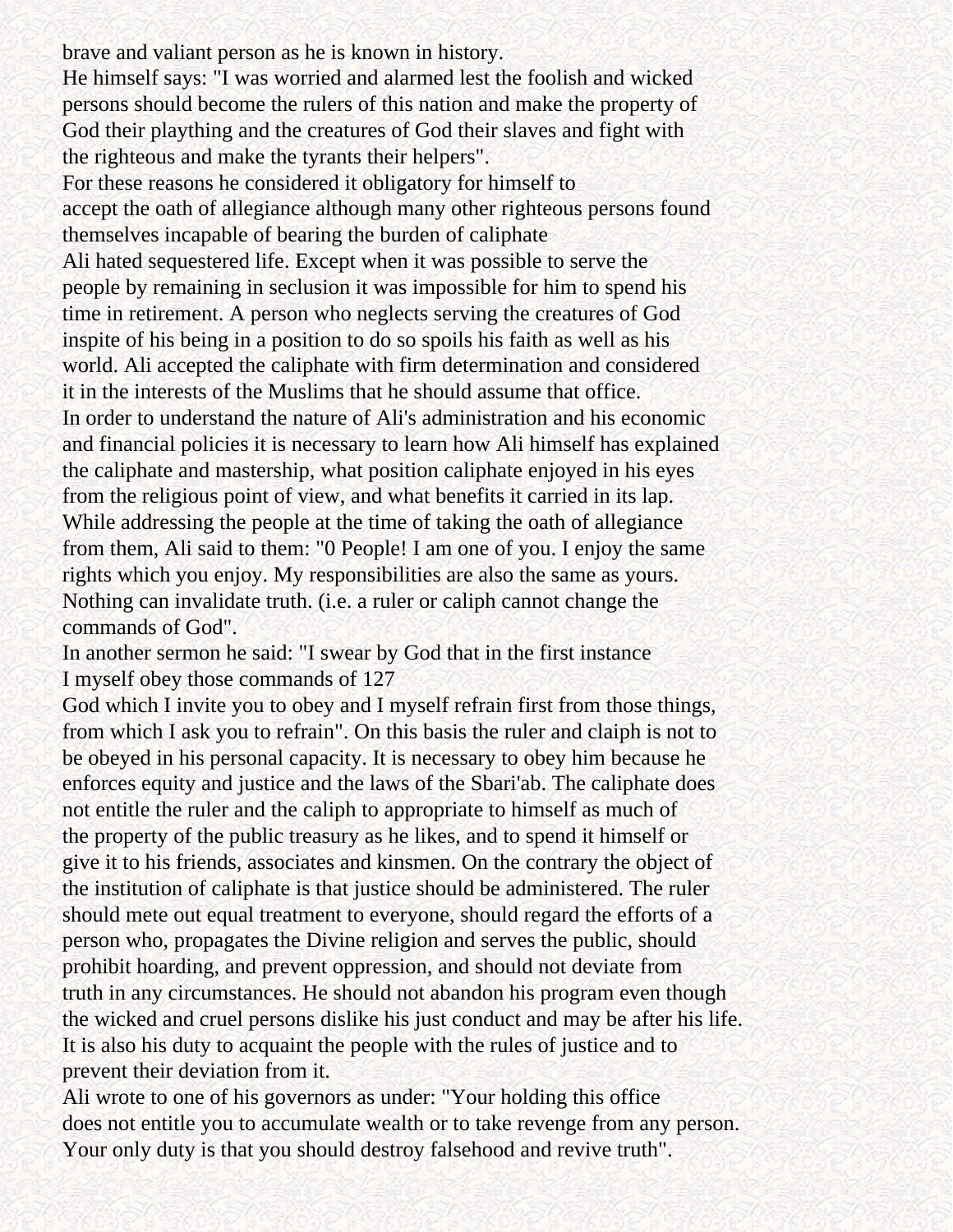In the eyes of Ali son of Abu Talib rulership and caliphate did not mean that the ruler should sit on the throne of dignity, strengthen his power and make his position the means of enslaving the people. He says: "Generosity and munificence is a greater source of love and affection than consanguinity and kinship. There is no greatness like meekness and no virtue like knowledge". Caliphate does not mean that poeple should be subjugated at the point of the sword, and by means of bloodshed and force, or that they should obey the caliph on account of fear or covetousness. Ali was a man who did not worship God because he desired forgiveness or because he feared punishment. On the contrary he worshipped God because He deserved to be worshipped. He wished that the people should obey the caliph on account of his 128

being worthy of obedience and not because of fear or greed of gain. Now as regards consulting others the Commander of the Faithful has said: "One who faces different opinions recognizes the spots of mistakes and errors". The person who realizes mistakes arrives at truth and right action. The opinions of the people are essential things which benefit the state as well as the people, and the affairs are conducted in such a way that they do not entail shame and regret. Ali acknowledges this fact in very clear words and says: "Correctness cannot be achieved by abandoning consultation". It does not behove a ruler to keep his doors shut before the people and try to achieve some object by keeping the people in the dark. The Commander of the Faithful draws attention to this point by saying: "Acquire light from a kindled lamp"' According to the Commander of the Faithful it is not proper for a caliph to seek distance from them, to be proud and haughty, or to ignore the needs of the people. Caliphate is a means of the ruler associating with the people, showing kindness to them and behaving with them meekly. If the ruler remains aloof from the people none of his excuses and arguments can be accepted. If the people are annoyed with the ruler on account of any such thing they will become a burden on him in the same manner in which his rule will be burden on them, because the people will behave with him as he behaves with them. The Commander of the Faithful says in this behalf: "The hearts of the subjects are the treasury of the ruler. He will get from there what he places there, whether it be equity and justice or cruelty and oppression". In the eyes of Ali the caliphate was not based on party-spirit or family bias which are very bad qualities. He considered caliphate to consist of good qualities, pious deeds, meting out justice to the people and refraining from tyranny and mischief. In any case according to Ali rulership was not meant for those people about whom he said: "If these people become your rulers they will behave like Kaiser and Kisra". Nor did those persons deserved to be the rulers who were deceitful and oppressive. Keeping all these things in view Ali accepted the caliphate with a firm determination to establish truth and destroy falsehood and failing that to sacrifice his very life. It was on this account that he insisted that the people should watch the activities of their rulers and should not accept a ruler who did not prove to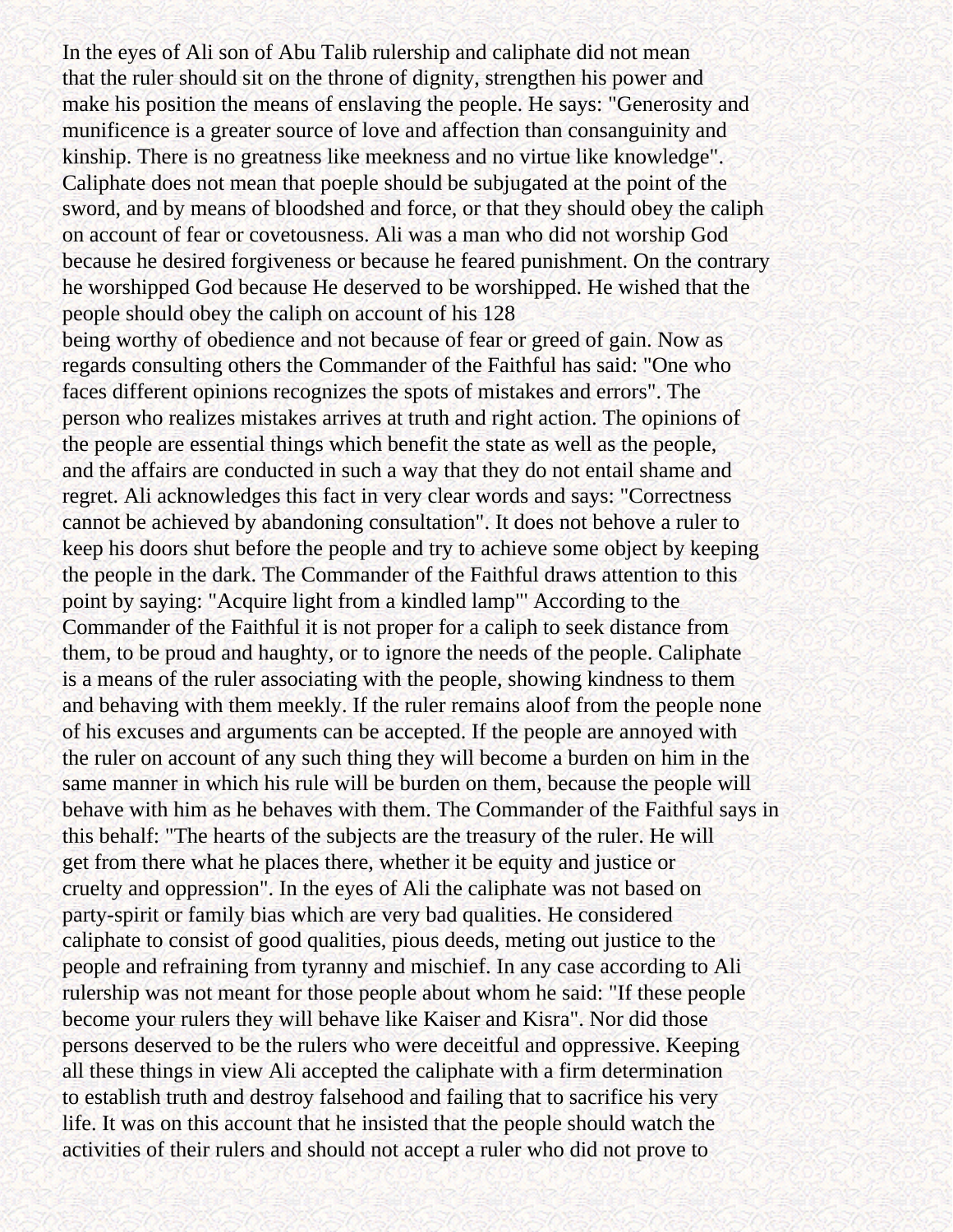be a public servant. He also advised them to express displeasure on the bad activities of a ruler or to approve them on merit. He said: "Do you not feel annoyed and displeased if foolish persons become your rulers and consequently you are humiliated, afflicted and ruined?". In his eyes being annoyed at cruelty and oppression was as important a thing as welcoming equity and justice. He respected the personal freedom of the individuals and also kept in view the rights of the nation. As regards those who did not take oath of allegiance to him he said: "It does not matter if they do not take the oath of allegiance. However, they should stay indoors and should not interfere in the affairs of the nation".

Sa'd son of Abi Waqas who was a member of the Consultative Council declined to take oath of allegiance to Ali. Ali did not compel him to take the oath and left him free. Sa'd had said: "You need not feel worried about me. I shall never rise against you". Similarly Abdullah son of Umar did not take the oath of allegiance. Ali asked him to produce a guarantor, who should guarantee that he would not create any disturbance, but he declined to do so. Thereupon Ali said to him: "You have been ill-mannered since your childhood and I know you from the very first day". Then he turned to the people and said: "Leave him as well. I guarantee that he will not create any disturbance". There were some other persons also who remained hidden in their houses and were inclined to take the oath of allegiance. Ali said about them: "I, too, am not desirous of those persons who do not need me". He left them free 130 on the condition that they would not create any disturbance and would not harm the people. Many revolutionaries wanted to free such persons to take the oath of allegiance but the commander of the Faithful did not agree to this. In the matter of the oath of allegiance his usual attitude was what he says: "I shall accept the oath of allegiance from one who takes it voluntarily and shall ignore one, who declines to take it".

Hence, the freedom of the individuals was fully secured in the government of Ali and could not be violated except when they were guilty of harming the people, because in that case it was not possible for Ali to leave them free. It was for this reason that he did not leave Talha, Zubayr and Mu'awiya alone as he had done in the case of Sa'd son of Waqas and Abdullah son of Umar. These three persons were dreaming of attaining to caliphate and were keen to usurp wealth and authority. They wanted to create trouble so that they might remove Ali from his office and appropriate to themselves the public property which belonged to all Muslims. They had accumulated immense wealth, and had also equipped an army to fight against Ali's government. It was on account of this state of affairs that Ali did not leave them alone, and all these facts go to prove that the opinion formed by him about these three persons as absolutely correct. Later we shall mention in detail what disturbances took birth from the conspiracy of these three persons against Ali.

In short rulership and caliphate is the right of the people and it is not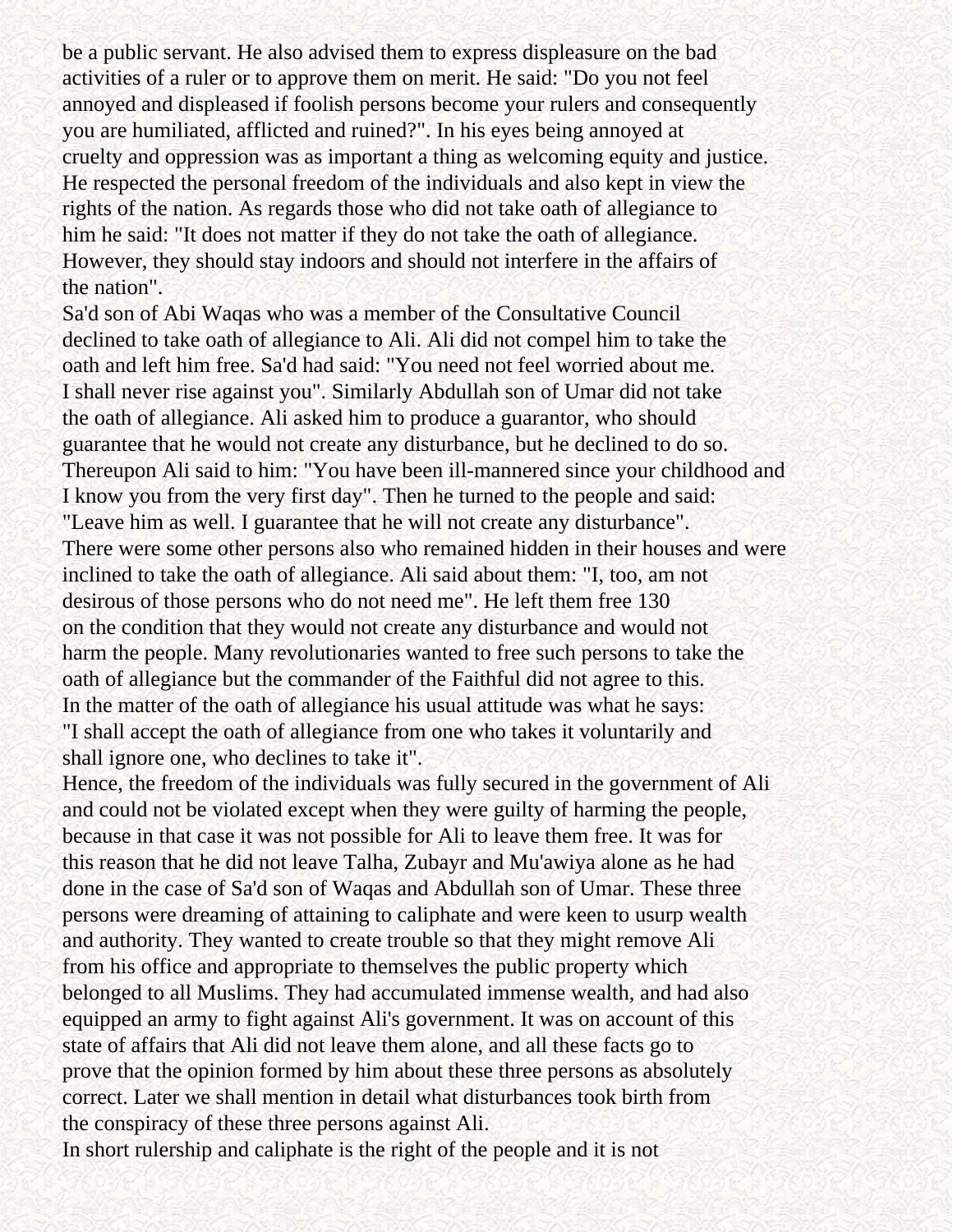permissible to compel a person to take the oath of allegiance. Such a compulsion can possibly be exercised in the public interest but not in the personal interest of the ruler. Good relations can subsist between the ruler and the subjects only when the people elect a ruler themselves and take oath of allegiances to him voluntarily.

As Ali freely associated and mixed with the people, it was, therefore, natural that he should desire that every one of the governors and other officers should also associate with the people as one of them. He recommended to the officials emphatically to respect the rights of the people. Ali introduced the best tradition of the association of the rulers with the people. This tradition is also compatible with the tradition of the civilized nations of modern times. He made the subjects the supervisors of the actions of the rulers so that they might act according to the wishes of the people. As and when the Commander of the Faithful entrusted the rulership of a province, a territory or a city, to a person he wrote a testament and gave it to him so that he might read it out before the people. If the people of that place accepted the testament it constituted a treaty between them and the ruler which neither of them could violate. If the treaty was violated by either party it was necessary for the Imam to punish the party concerned and to remove the ruler from his office in case he happened to be the violator.

**1** it was the earnest endeavour and the heartfelt desire of caliph Uthman that the despotic government of the Umayyads should be established firmly in all Islamic cities and he spared no effort in this behalf. Two or three days after Uthman's becoming caliph Abu Sufyan came to congratulate him. As Uthman's partiality towards his kinsmen was well known Abu Sufyan told him what he had in his heart saying: "Play with the caliphate like a ball and make Bani Umayyah its pilars". Although Uthman rebuked him at that time, but from that very day he made the words of Abu Sufyan his own motto and entrusted the governorship of all big cities to the young and inexperienced lads of Bani Umayyah. These persons were neither educated nor good natured. By making such appointments Uthman opened the gates of mischief and disturbance, and provided means of the destruction of the Muslim society as well as his own death.

Allama Abu Amr, the author of lsti`ab says that once Shabil son of Khalid arrived when Uthman was sitting with others consisting of Bani Umayyah only. Shabil said: "O Quraysh! What has happened to you? Has no child, whom you might exalt been left with you? Is there among you no indigent person whom you might like to make rich? Is there among you no unknown person whom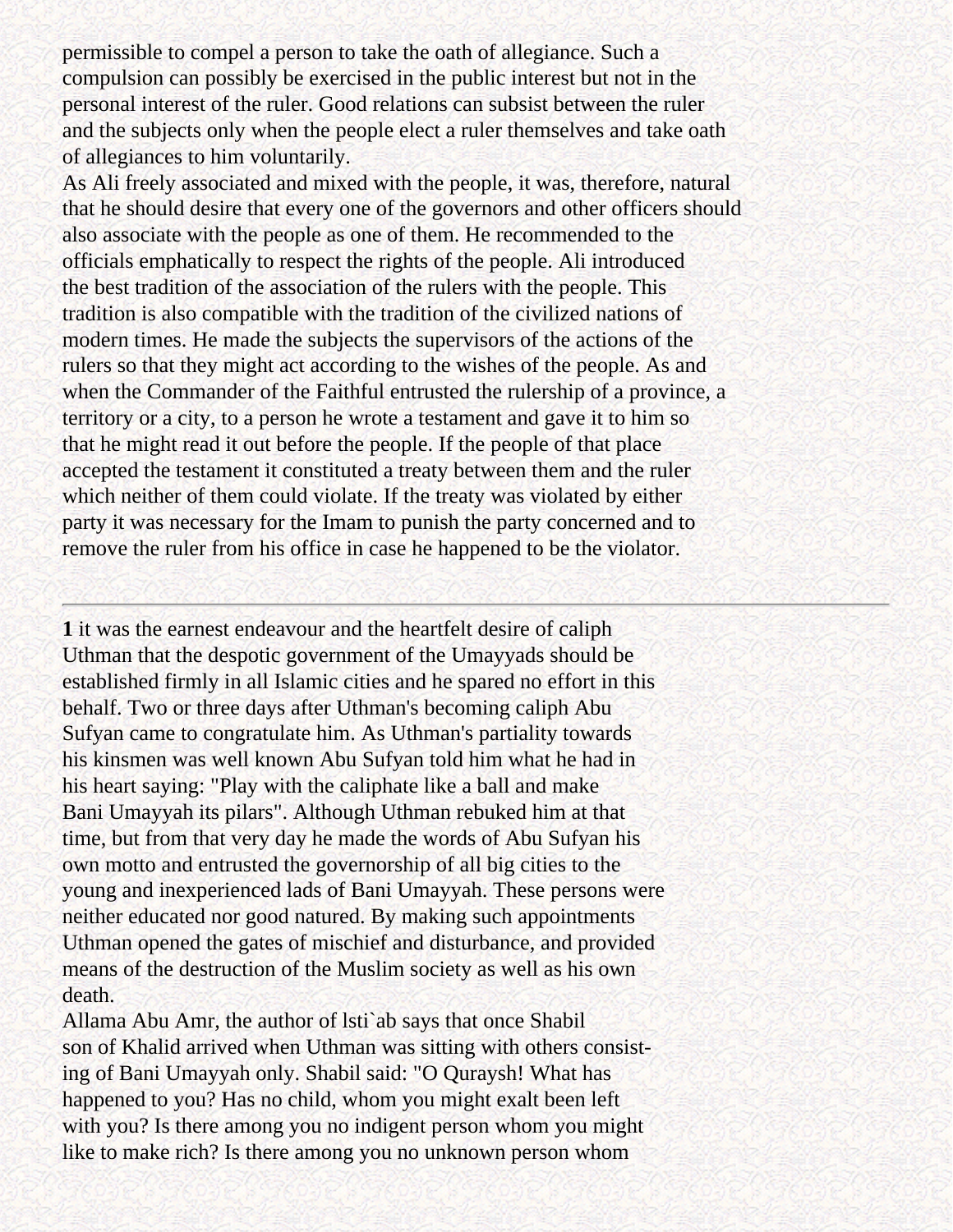you might like to become known? Why have you made Abu Musa Ash'ari the governor of Iraq and given him that province as his freehold wherefrom he is earning a lot?" Thereupon Uthman enquired as to who should be appointed as governor to replace Abu Musa. Those present suggested the name of Abdullah son of `Asmir, a cousin of Uthman. He therefore, dismissed Abu Musa and appointed Abdullah in his place, although he was only sixteen years of age. These youngster of Bani Umayyah did not care as to what they did nor said. Uthman did not pay heed to any complaint against these boys nor did he attach any importance to reproaches on this account. One of these young men was sa`id son of Aas, the governor of Kufa. He was a hot-headed and pleasure-loving person who said to a gathering from the pulpit: "These lands of Iraq are gardens for the young men of Quraysh". These were the boys about whom the prophet had already said: "My followers will be ruined at the hands of foolish lads of Quraysh". (Sahih Bokhari Kitab al-Fitan part 10, p.146 and Mustadrak, vol.4, p.470).

**2** It is true that the Commander of the Faithful was not keen for wordly government. If he desired the caliphate it was because the prophet's Islam could not be propagated and spread except by him. This was so because he had been brought up in the lap of the prophet and was the treasure of his wisdom and knowledge. The prophet had fed him with knowledge in the same manner in which a bird feeds its offspring. From the very day of his birth till the prophet's death he was not separated from the prophet. Every moment of his spent in the company of the prophet. None knew the Sunnah of the prophet better than he did. He was the exact picture of the ways and manners of the prophet and successor to all his attainments. This is a fact which was acknowledged not only by his friends but also by his enemies and even by those who had assumed the office of caliph. God willed and the prophet also desired that after him Ali should be at the helm of affairs, because only he possessed the capability to enforce and expand the religion of Islam in the manner desired by God and His prophet. As regards the question whether or not he objected to others

usurping the caliphate the pages of Nahj-al-Balaghah as well as history go to show that he protested against this on all occasions and put forth his arguments. He said: "I deserve the oath of allegiance more than you do. I shall not take the oath of allegiance to you rather you should take the oath in my favour. You have assumed this office in preference to the Ansar on the basis of your kinship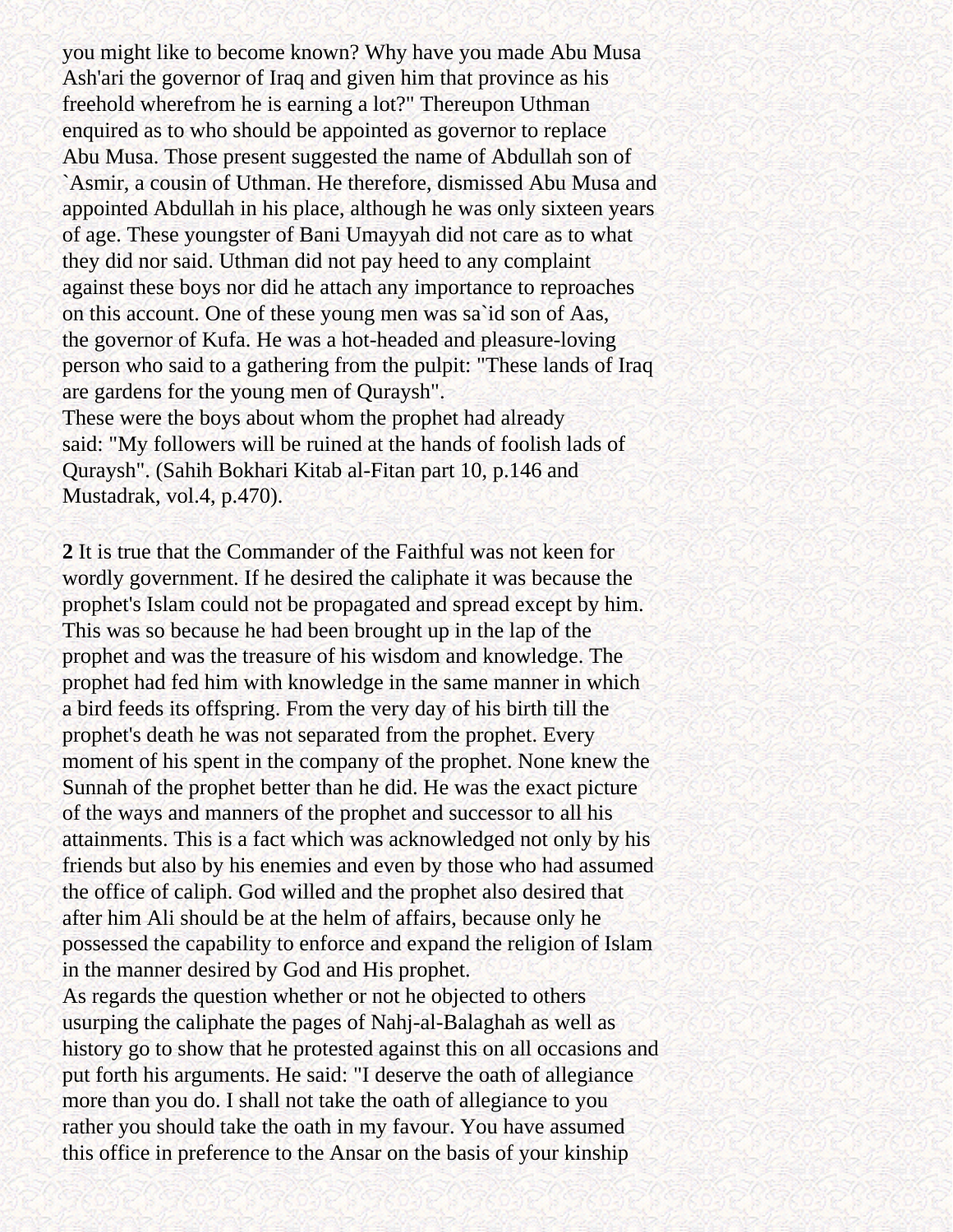with the prophet and now you are bent upon usurping it from the members of his household. Did you not put forth this argument before the Ansar that you were more entitled to the caliphate because Muhammad was one of you. And accepting this argument they surrendered this office to you and let you assume the government. Now I put forth the same argument before you which you advanced against the Ansar. We are successors of Muhammad during his life as well as after his death. In case, therefore, you believe in Muhammad and Islam, you must do justice to us, failing which you will be guilty of wilful oppression".

Ali's rendering assistance to the three caliphs at difficult times is a clear proof. of his magnanimity and high morality. The greatest quality of man is that when there is a conflict between personal interests and collective interests he should prefer public welfare to his own interests. Another great quality of man is that he should be honest and sincere even in his dealings with his enemies. To keep personal interests in view in all matters, and to be influenced by personal likes and dislikes on all occasion, are the qualities of mean persons whose actions are governed by animal instincts rather than human values. It is true that the majority of human beings has always endeavoured to serve individual interests, but if the action of the majority is accepted to be the criterion every meanness will become civilization and culture and every good quality will become a vice and defect.

It is however, a matter of regret that the people have been looking at the method of action of the great men according to their own mentality and have been drawing wrong conclusions. Ali son of Abu Talib was a perfect specimen of Islamic teachings in the world of Islam and the best image of human qualities and perfection. His conduct was replete with all the qualities which are considered to be the essence of human perfection and the most prominent aspect of his disposition was this that he never allowed his personal differences, egotism or enmity to interfere with Islamic and collective matters, nor did he permit his personal interests and feelings to disregard honesty and integrity. The inhabitants of the world who have become accustomed, on account of their own conduct as well as that of their so-called leaders, to keep in view the aspect of personal interest in everything conclude from the conduct of Ali that he had no personal differences with anyone and entertained great love and friendship for all in his mind. However, if one reflects a little with broadmindedness it becomes known that to provide correct guidance to others for the sake of public welfare, inspite of personal differences, is the supreme human quality which can be observed clearly in the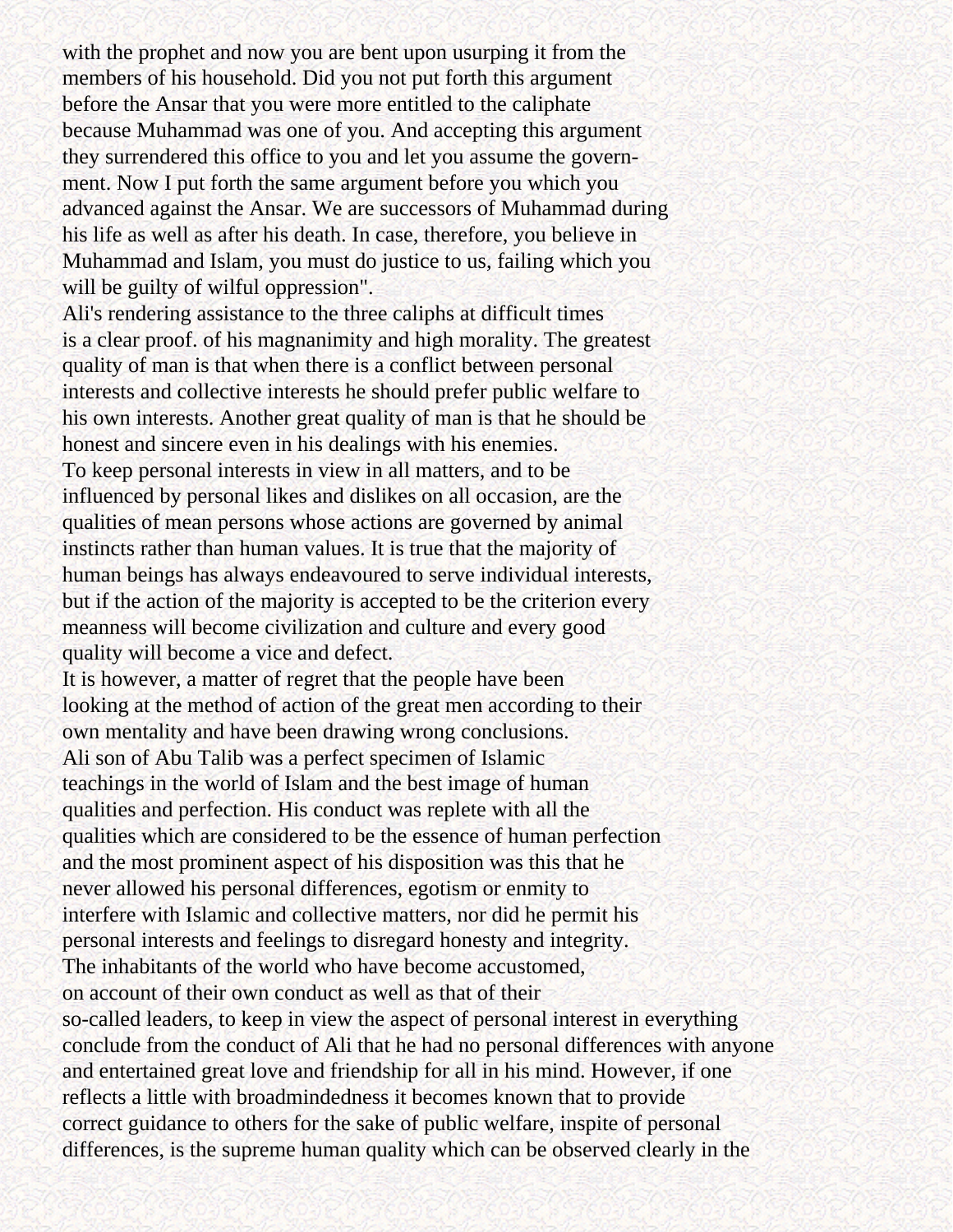conduct of Ali. This characteristic of the Commander of the Faithful is reflected in different forms in the events of his life with which the pages of history are replete. The rulers who acquired the caliphate ignoring the qualities of Ali and his entitlement to that office, and claimed to be the only persons who could look after the welfare of the society, consulted him as and when they were faced with any difficulty and on every such occasion he gave them the best advice Suited to the circumstances of the time.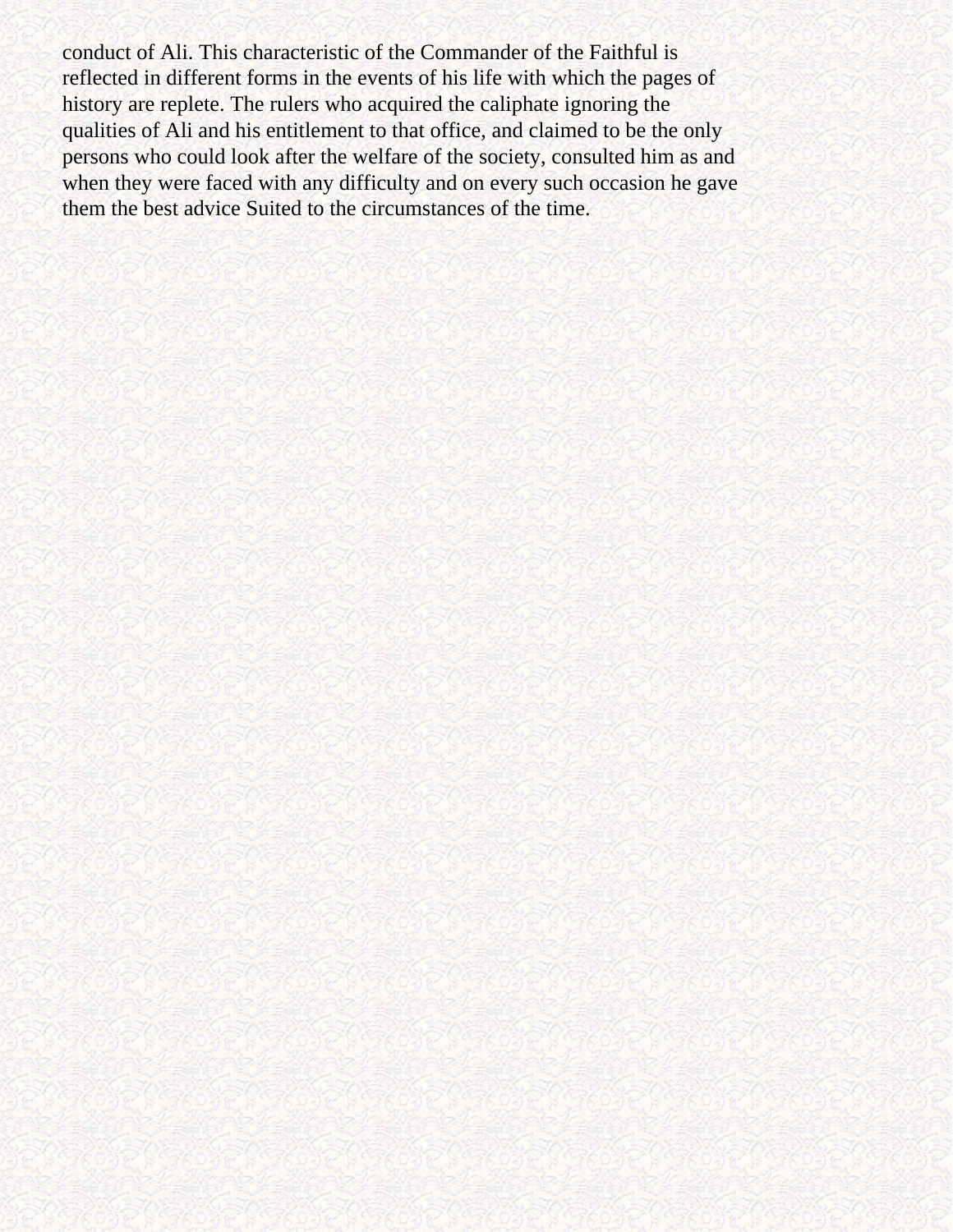## **Freedom and its sources**

The method adopted by Imam Ali in the matter of politics, rulership and administration of the State was based on the principle of the freedom of the people. **1** He had an ardent belief in this freedom which can be observed in all his actions. Whether he said something, or gave some orders, or prohibited some actions, whether it was at the time of peace or war, or made an appointment of a governor, and in whatever manner he treated the people or his children or worshipped God - his conduct was based on all such occasions on this freedom.

The question, however, arises as to why the people should be free, why they should work according to their will and determination. From where did they get the freedom and what are its limits? According to Ali the real cause of this freedom is the human society which must proceed on the path of blessedness and prosperity.

Freedom is the result of the mutual relations, sentiments and inclinations of the people. It has a close relationship with a few things which exercise great influence on it.

Reason and experience prove this thing and it has also been confirmed by Ali that the members of a society are inter-related with one another. This inter-relationship of theirs is on account of personal interests as well as national interests. **2**

It was the policy of Ali to reform these connections and ties, so that every person might lead his life in a better way. He provided opportunities to the people to utilize their freedom in the best possible manners and to discharge by means of this freedom the responsibilities which it is not possible to discharge without it. In the first instance Ali made the people realize that to establish truth and to destroy falsehood is their own responsibility. They should get hold of their freedom, should not be subservient to the orders of the upper classes, and should neither betray the society nor be cruel to themselves. Throughout his life and before attaining to the caliphate, as well as thereafter, he explained to the people that they must discharge their duty to establish right and destroy falsehood. Ali was endeavouring his best to provide means for the welfare of the people, and at the same time he was so severe in awarding punishment to the criminals that friends and foes were equal in his eyes in this matter and he did not observe leniency with anyone. Ali was confident that his piety was known to all, and they were aware that he had no equal in the matter of piety, and he took from the world only as much as was sufficient for his living. The people also knew that the only purpose of his life was to establish truth and to help the needy and the oppressed, and that he did these things as a matter of duty and not to show kindness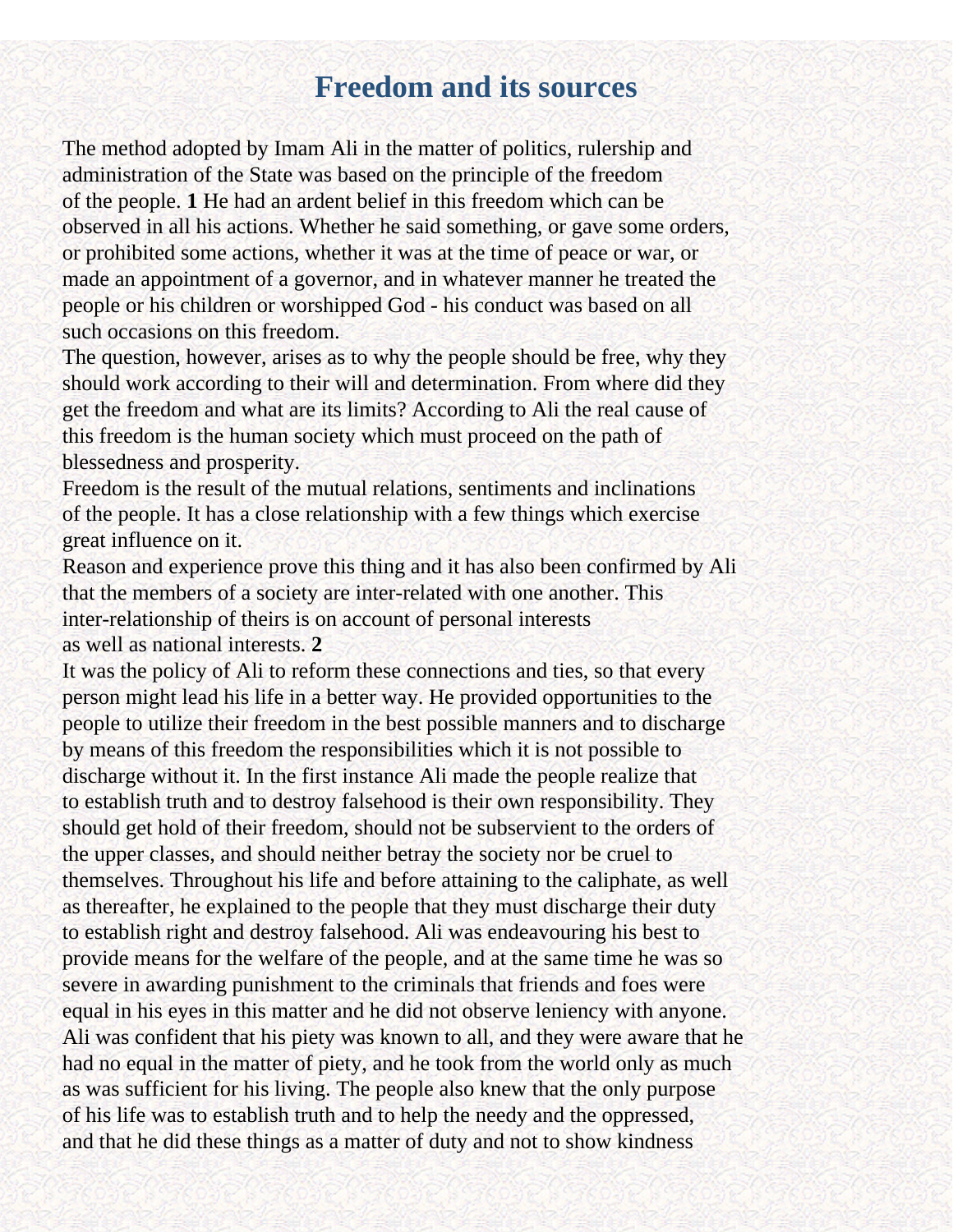#### to others. He did

not like to eat honey because he was afraid that there might be some persons among his subjects to whom even barley bread might not be available. He never wore fine dress, because there might be a member of the public who might not be having even coarse dress to wear. He did not like that the people should call him the Commander of the Faithful and he should not partake in their difficulties. Ali kept himself free from all the pollution in which the rulers of those days were involved. He did not take advantage of his noble descent. He never coveted territory, high office or wealth. On no occasion did he display pride. He remained aloof from all irrational and worthless things. He never preferred his kinsmen and friends to others. He never nursed a grudge against his opponents, nor did he take revenge on anyone. He never did anything about whose goodness and correctness he was not sure. He did not say or think of anything which he did not like. He was indifferent to the things which he ate or drank, the dress which he wore, and the house in which he lived. He utilized these things only as much as they were absolutely necessary for him. He did not take anything from the public treasury to meet his personal expenses, although he could take at least as much as the governors of the provinces did. Authentic narrations show that often he had to sell his sword, coat of mail and household articles to feed himself and the members of his family. However, he gave sufficient salaries to his governors so that they might not be obliged to take bribes or acquire money by unlawful means. Ali kept himself free from all such bonds as might interfere with his administering justice between friend and foe. He has mentioned his own condition in this brief sentence. "Whoever forsakes desires remains free". His piety was the piety of magnanimous persons. It was not tainted with any avarice. He had perfect faith in God and he acted according to his belief. There was no simulation of hypocrisy in his actions. His good deeds were not prompted by fear of Hell or desire for Paradise. As regards the freedom of the common man its first stage is freedom of action. Imam Ali has given the body of the workers the same rank on earth as is enjoyed by the hearts of the righteous persons in Paradise i.e. this world welcomes the workers in the same manner in which Paradise remains ready to welcome the righteous persons. About the righteous persons he says: - "Their hearts are in Paradise and their bodies are busy doing work". (i.e. they do not attach their hearts with the worldly things). He elevated the position of freedom and considered the work of a free person to be great. He had made it his principle not to compel any person to do any particular work, because any work which is not done voluntarily is dishonesty in freedom as well as in work. He says: - "It is not my intention to compel any person to do a particular work". He prescribed award for making people do useful work and preserving freedom and deprived of reward a person who compelled others to work. He says: "The canal belongs to one who dug it on his own accord and not to one who compelled others to dig it" (or one who does not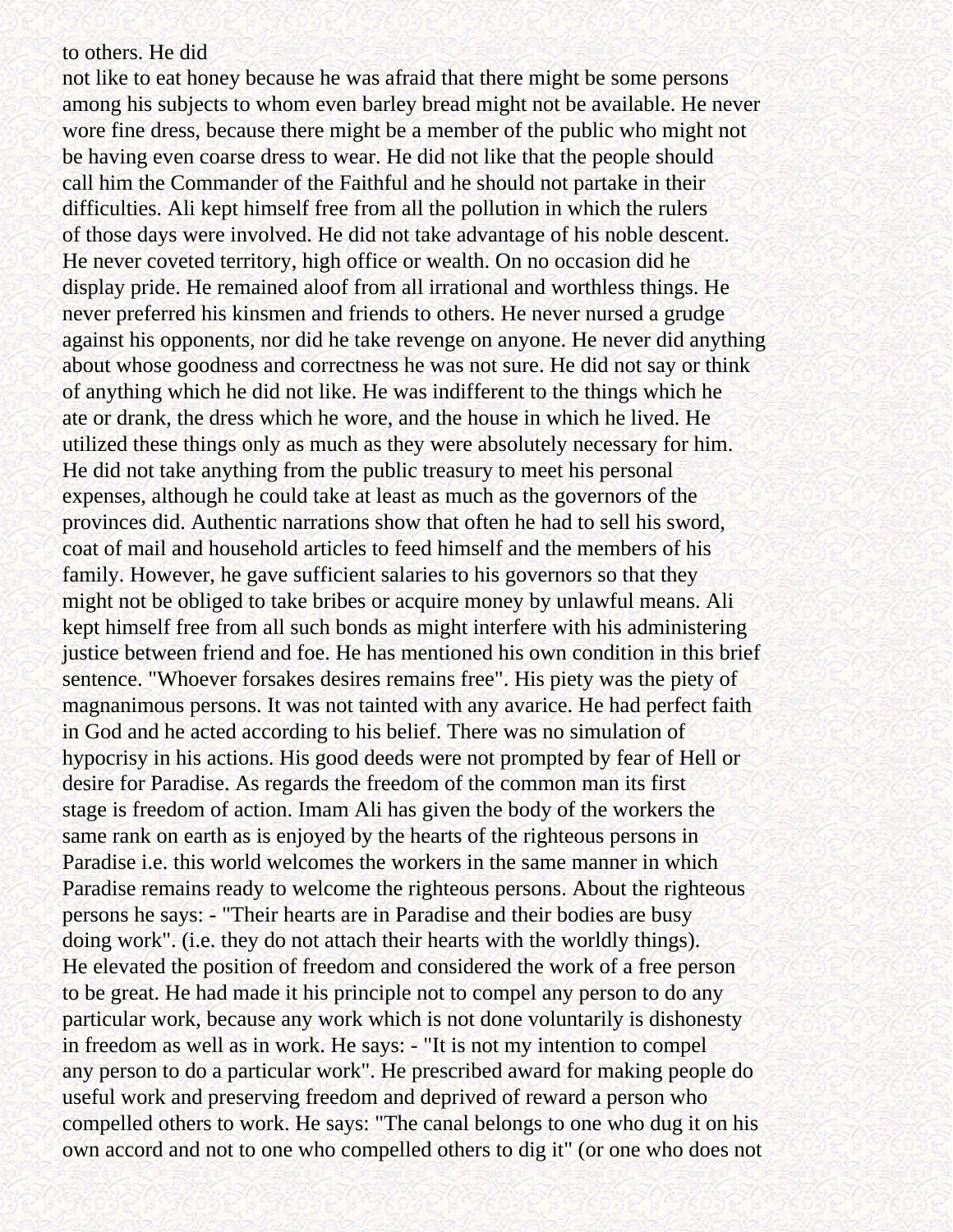work on it). It appears necessary to mention an important point here. The word freedom as it was used in those days did not carry as vast a meaning as was attached to it by Ali. Others did not mean by it what Ali meant. In those days freedom was the opposite of slavery and freeman was the opposite of slave. Caliph Umar has said: "How did you make the people your slave when their mothers gave birth to them as freemen?" When we ponder over these words and take into account the time and the conditions in which they were uttered by caliph Umar we clearly learn that by freeman he meant the opposite of slave i.e. one who cannot be bought or sold. However, during the modern times the words free and freedom do not carry the same sense in which they were used by caliph Umar. We hereby put forth another proof of our view. In the sentence quoted above caliph Umar has expressed annoyance for the people who had reduced their subordinates to slavery. He rebuked the powerful persons and told them not to consider the weak people to be slaves, because their mothers had given birth to them as free men. Caliph Umar did not tell the slaves that they were free and should not obey those who claimed to be the masters of their slaves. In short, caliph Umar in his sentence has admonished the masters to give freedom to those subservient and weak persons. According to Imam Ali the meaning of freedom is different from what is meant by caliph Umar and carries a much wider sense. In the first instance we reproduce below a clear remark of his on the subject and shall later reproduce his other remarks, recommendations and orders in support of our view. As opposed to the remark of Umar he says: "Do not be the slave of anyone when God has created you free". Caliph Umar had addressed the masters and told them to give freedom to their subordinates. He had not told the subordinates to decline to obey their masters. Ali, however, addresses the subordinates themselves and tells them to have self-reliance and a sense of freedom. He advises them to realize their right of freedom which is the essence of their being. He reminds them that God has created them as free beings and whatever they do or do not do should depend on this natural right of theirs. By uttering this sentence Ali sowed the seeds of revolution in the hearts of those subordinates, and prepared them to fight against anything which might stand in the way of their freedom or involve them in perplexity. The readers might think that there is not much difference between the remarks of caliph Umar and those of Ali, because Umar has addressed some particular person viz. the masters not to enslave the people whereas Ali has addressed all the people and told them that they are free. He has made their freedom dependent on their own intentions and not on the intentions of their masters so that they may keep them enslaved as long as they like and make them free as and when they (i.e. the masters) wish. However, there is basically a great difference between these two remarks. Ali's sentence shows the deep insight which he had on the meaning of freedom. His sentence shows the reality that the fountain-head of freedom is the being of man himself. He has been born free and he himself should select his path of action and not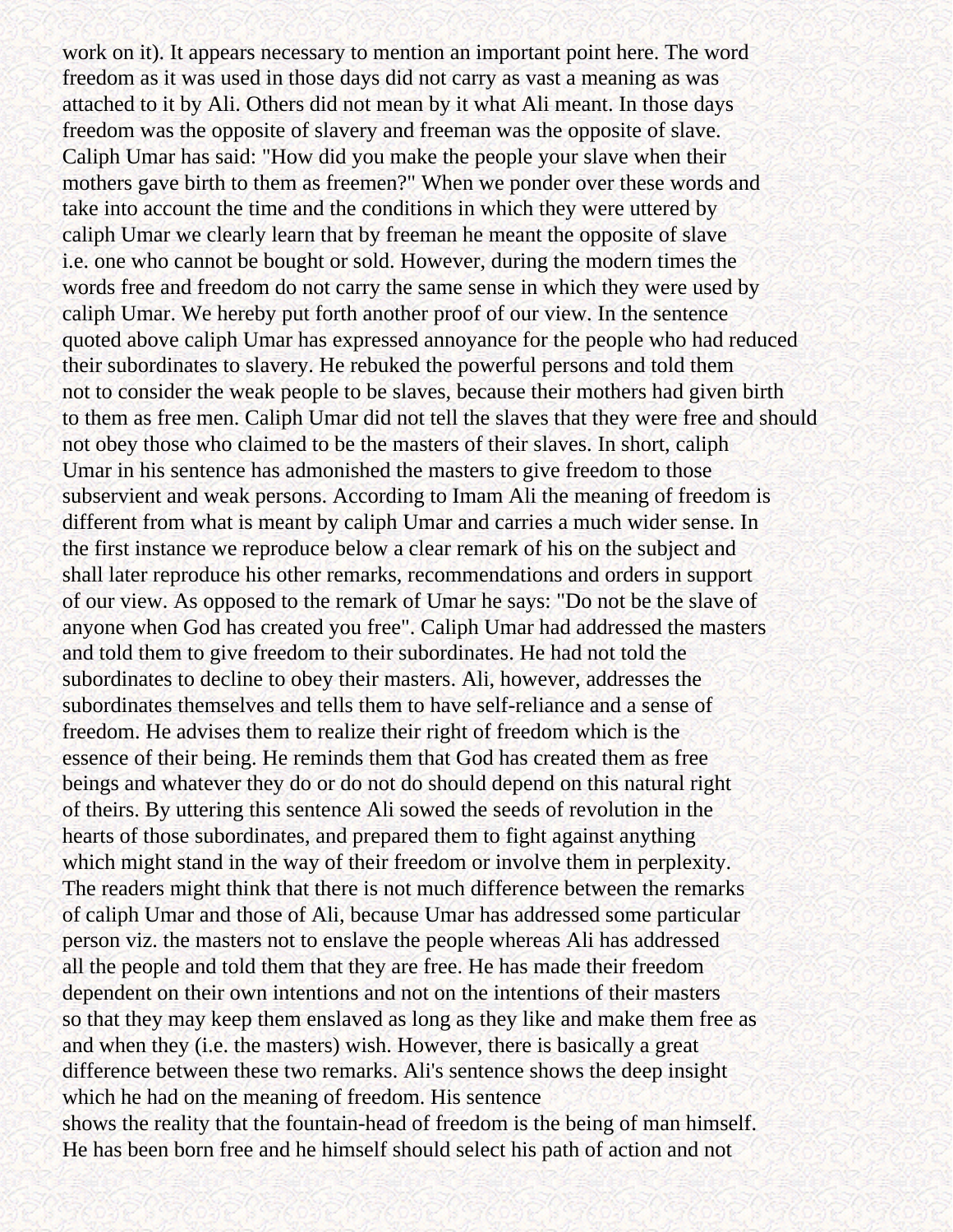that someone else should take pity on him and set him free. This sentence of Ali shows that he considered the freedom of man to be inherent and natural and all the actions of man are the outcome of this inherent and natural freedom. This freedom is free from all external influences. This freedom is enjoyed by him internally and not externally. It is like the light of the sun which cannot be separated from it. It is not like the light of the moon which declines. Hence there is a real and basic difference between the sentences uttered by caliph Umar and Imam Ali. To one category belong the persons whose freedom depends on the will of others. This freedom is external and does not emerge from its own foutain-head. To the other category belong those free persons whose freedom depends on their nature. This is the real and true freedom. Such free persons act according to their reason and interests and do not do what they do not like. However, those whose independence depends on others are not subordinate to their own views and thinking. The type of freedom which Imam Ali desired was the one on which human relations are based. It is this freedom by means of which the human beings can walk side by side with one another on the path of prosperity. It is this freedom which can bring a great civilization into existence. As the freedom of the kind mentioned above was considered by Imam Ali to be the real freedom, all his orders were issued keeping this very freedom in view, and he also determined the human rights on that basis. We clearly find the observance of this principle in all his orders and regulations. He treated all the human beings to be equal in the matter of rights and responsibilities and did not fix any limit in this behalf. And if he did fix any such limits it was fixed keeping in view the interests of the public in general. When we study the character of Imam Ali we clearly

see that he did not violate this freedom in any of his laws, orders, rules and regulations and kept the public welfare in view in all his actions. He meted out equal treatment to his friends and foes. We have already mentioned that he did not compel any person to do any work against his will, nor did he allow forced labour. We have also said that he did not compel anyone to take the oath of allegiance to him. Those who declined to take oath of allegiance to him were no doubt wrong-doers, but he left them to themselves because he knew that their not taking the oath of allegiance would make no difference nor would the public interests suffer on that account. They refrained from taking the oath for quite a long time, but by doing so they did harm only to themselves. He did not take any action against them so long as they did not prove harmful to the public interest. Addressing Mughira bin Sho'ba he said: "I permit you to do whatever you like about yourself". It may also be mentioned that once Habib ibn Muslim Fehri approached him and said: "You should abdicate so that the people may select a caliph through a consultative council". Thereupon Ali replied: `What have you to do with this matter? You should keep quiet. Why do you speak about something with which you are not concerned at all". Habib then stood up and said: "By God you will find us at a place which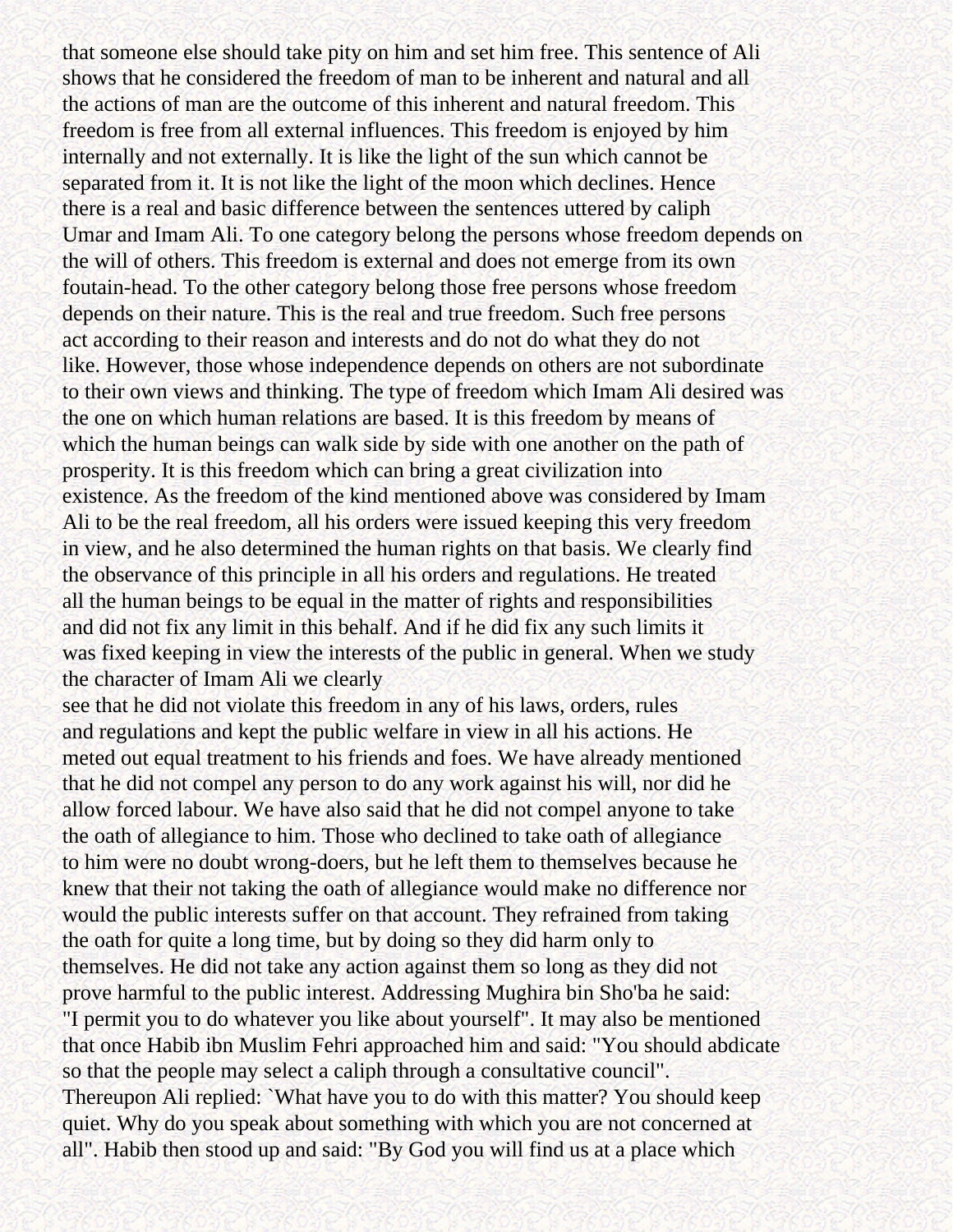will not be to your liking". The threat latent in Habib's words is quite clear. But what did Ali do? Did he also threaten him in a similar manner? Did he imprison him so that he might not be free to oppose him and might not instigate his tribe to rise against him? Ali did note of these things. On the contrary he cast a glance at him and said like a man who fully believes in his own justice and who respects the freedom of others: "Go and mobilize as many infantry-men and horsemen as you like. May not God keep me alive till the day when you should take pity on me". Another proof of the full freedom allowed by Ali to the people is that many persons belonging to the Hijaz and Iraq went away and joined Mu'awiya, but he did not stop them, nor did he consider it necessary to keep them under observation. They were free men in his eyes and were free to adopt any course they liked. If a person chose the right path it was well and good, but if he decided otherwise the path to Damascus was open for him and Mu'awiya was awaiting such a person with his treasures. Hence, when Sehl bin Hanif Ansari, the Governor of Madina informed him that some persons had gone over to Mu`awiya he wrote to him in reply: "I understand that some of the persons belonging to your area are secretly joining Mu'awiya. You need not worry at all about the number of people who have left, and the support, which has been lost. It is sufficient for their going astray and your being relieved of worry and sorrow that they are running away from truth and guidance towards ignorance and perversion. They are worldly people who are inclining towards the world and running to it. They recognized, saw, heard and learnt justice. They have understood very well that here all are treated to be equal in the matter of rights and are, therefore, running away towards the place where discrimination is practised. By God they have not run away from injustice and have not joined justice and we hope that God will make easy every difficulty which is involved in this matter, and will make the stony land level for us". Another proof of the fact that Ali believed in the complete freedom of the people is provided by his treatment of the Kharijites. One group of the Kharijites was that which had rebelled openly and it was these people most of whom were put to sword in the Battle of Nahrawan. However, there were others who held beliefs common with the Kharijites but they considered it expedient not to rebel, and were mixed up with the people of Kufa. Imam Ali behaved kindly towards the Kharijites of the second category and did not permit his companions to contend with them. He also gave these Kharijites pensions as much as to the Muslims and had allowed them

to go freely wherever they liked. His way of action was based on perfect freedom i.e. all human beings are free and may do whatever they like and love or hate whomsoever they wish. However, none was permitted to harm the people or to create mischief on the face of earth. If anyone indulged in mischievous activities he was not spared and was punished for the crime committed by him. Once a Kharijite named Khareet bin Rashid came to Ali and said to him: "By God I shall not obey you and shall not offer prayers with you". Imam Ali did not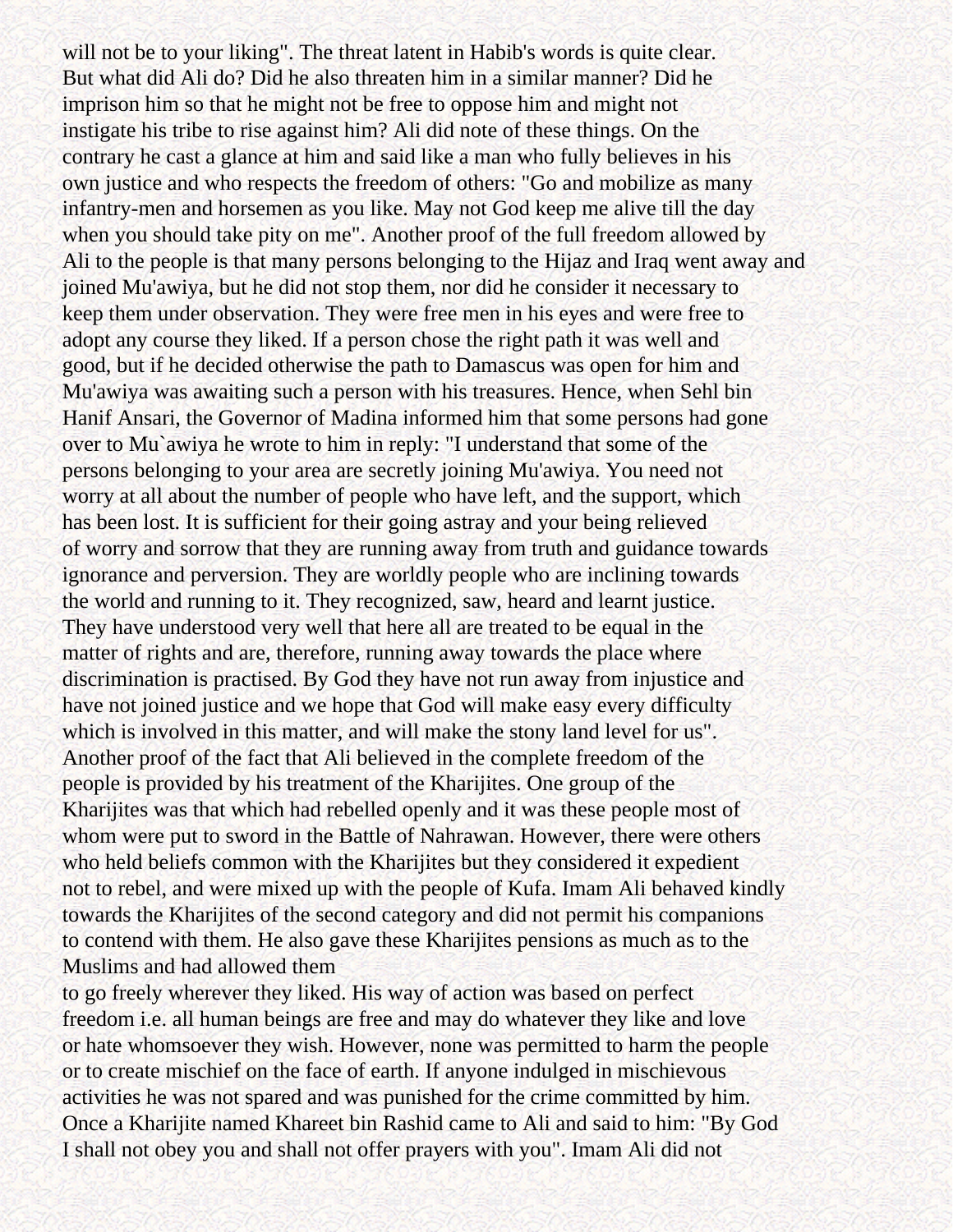interfere with him and left him free to do whatever he liked. After some time Khareet collected a number of men and revolted against him. Even then Ali did not prevent the persons who deserted him and joined Khareet, from doing so, although he could stop them from joining Khareet. However, when those persons took undue advantage of this freedom and began committing robberies and murders he sent his army and suppressed them. The thing which is most surprising is that even at the most delicate moments of his period Ali paid due respect to human freedom and never violated it. This he did because he considered freedom to be the most important thing for humanity. He did not detract from this freedom even when campaigning against the Nakitbeen, Qasiteen and Mariqeen who had appropriated large tracts of land to themselves and were the sworn enemies of Ali. It was permissible according to every law and religion to fight against such persons and every person with sound judgment would have treated such a fight to be a just one. In the circumstances it was necessary for Ali to mobilize his supports and march to join battle with the enemy. However, Ali did not compel any supporter of his to partake in a battle, whether he was his kinsman or someone else. Although he was the caliph and possessed authority, but he did not compel his companions to render material or spiritual assistance, because in whatevermanner he might have resorted to compulsion it would have been opposed to thefreedom in which he believed. **3** Imam Ali performed his duty by showing themclearly the true path and appealing to their intellect and reason. He put forth arguments regarding his being correct so that whoever liked it might recognize his right, and support him, and whoever did not like it might oppose him in spite of knowing the truth. He prayed for the welfare of those who responsed to his call and praised them. As regards those who did not respond to it he warned them about their mistake by tendering them advice. Whoever a person was and wherever he was, was free. Ali did not compel anyone and did not consider compulsion to be proper.

He never liked that anyone should join him without proper reflection and faith and knoweldge. He did not compel anyone to enlist himself in his army to fight in the Battles of the Camel, Siffin and Nahrawan for if he had so desired he would have filled the plains and mountains with soldiers.

Ali knew very well what freedom is and what its ins and outs are. He explained it by his words and actions and observed it in his behaviour towards the people. He kept the principle of freedom in view in eradicating the evils from the society, in enforcing the religious law, in mobilizing the forces, in ruling over the people, in making recommendations and tendering advice, and, in short, in everything. Every day of his life provided a fresh proof of the fact that man's right of freedom deserves to be respected provided that it does not mar the freedom of the public at large and this is the real meaning of freedom.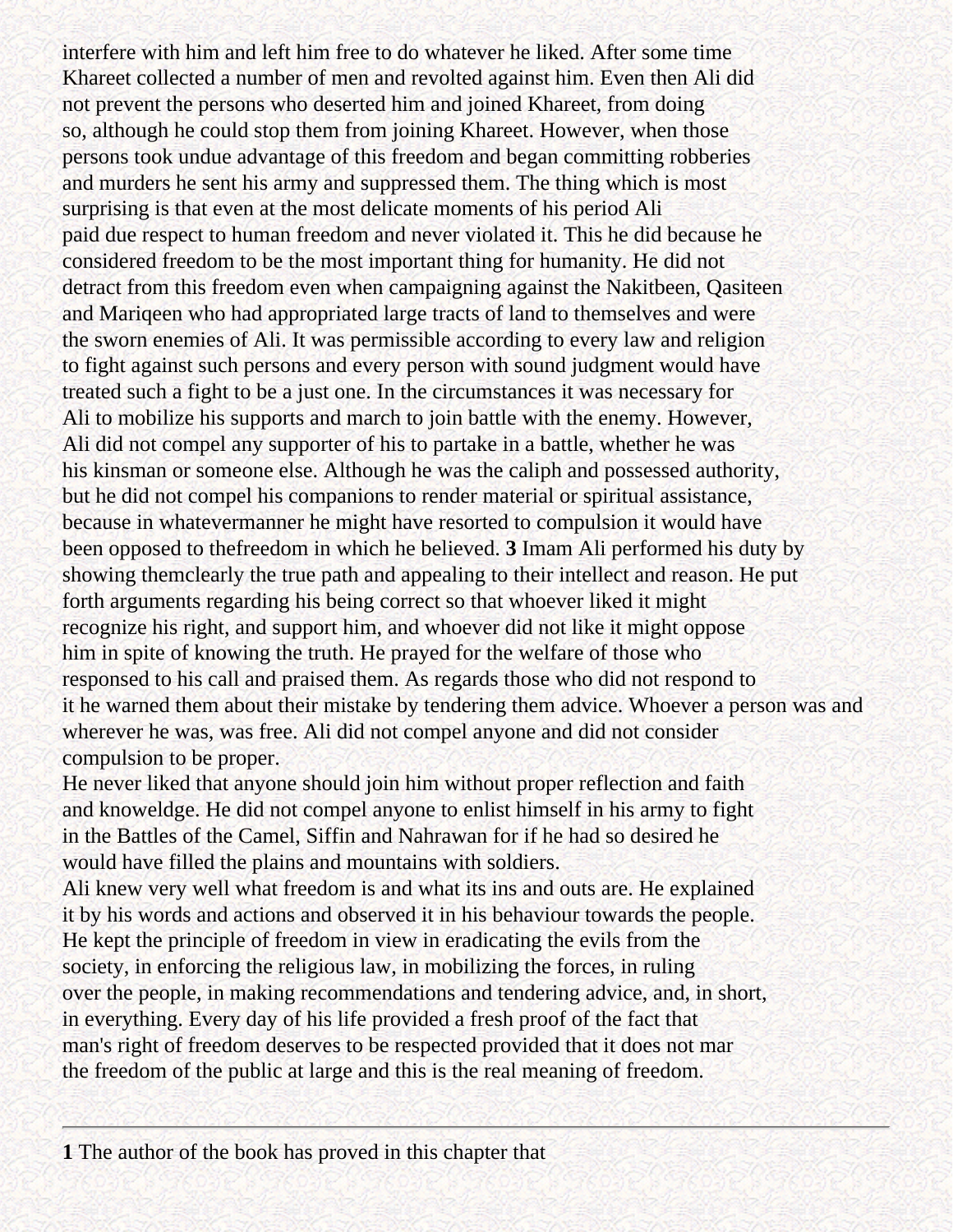the political freedom which exists in the advanced nations of today is the same freedom which prevailed during the period of the caliphate of Imam Ali. There is no sign of such freedom in the governments which existed earlier than the caliphate of Ali.

**2** In the terminology of the western philosophers, freedom means the same thing which is meant by the following belief of the Muslims: - "None is permitted to compel another to do a particular work or to appropriate his property without his permission". These philosophers believe that the cause of every oppression is deprivation of the human beings of their freedom and the murders, robberies and other crimes are its consequences. They say that freedom and self-determination are the inherent properties of man in the same manner in which heat is the inherent property of fire.

**3** Even today the westerners are unaware of the freedom which was allowed by Imam Ali, as has been explained by the author, although some social experts like Rousseau have mentioned it in their books and endeavoured to make people believe in it. Some persons may possibly think that the penal laws of Islam contradict the claim of the author and also that the Muslims do not consider it permissible that someone should apostatize from Islam or use indecent words about God or the prophets. Drinking of wine was punished during the caliphate of Ali as well as other caliphs, purchase and sale of intoxicants was treated to be a crime and the apostates were executed. Such persons may, therefore,ask as to where the freedom exists.

The reply to what the author wishes to prove is that all these things (viz. punishment for apostasy and other crimes) are correct. However, the freedom which is praiseworthy and which was supported by Ali is not the freedom enjoyed by a person to appropriate his property and use it as he likes and to adopt the occupation which he desires. In short Ali believed in political and social freedom.

All Muslims agree that drinking wine and apostasy are crimes. Now when these acts are crimes from the social point of view how can freedom to commit them be commendable? Hence if Imam Ali had given freedom to the people to commit these crimes his act would have been opposed to the divine commands as well as to the freedom of the people. If caliph Abu Bakr and Umar had not fought against the apostates they would have opposed the majority. of the Muslims. Even now some parties in various countries are declared to be unlawful, because many people consider the views and beliefs of these parties to be crimes. Similarly apostasy is a crime according to the Muslims, because it certainly creates trouble in the society.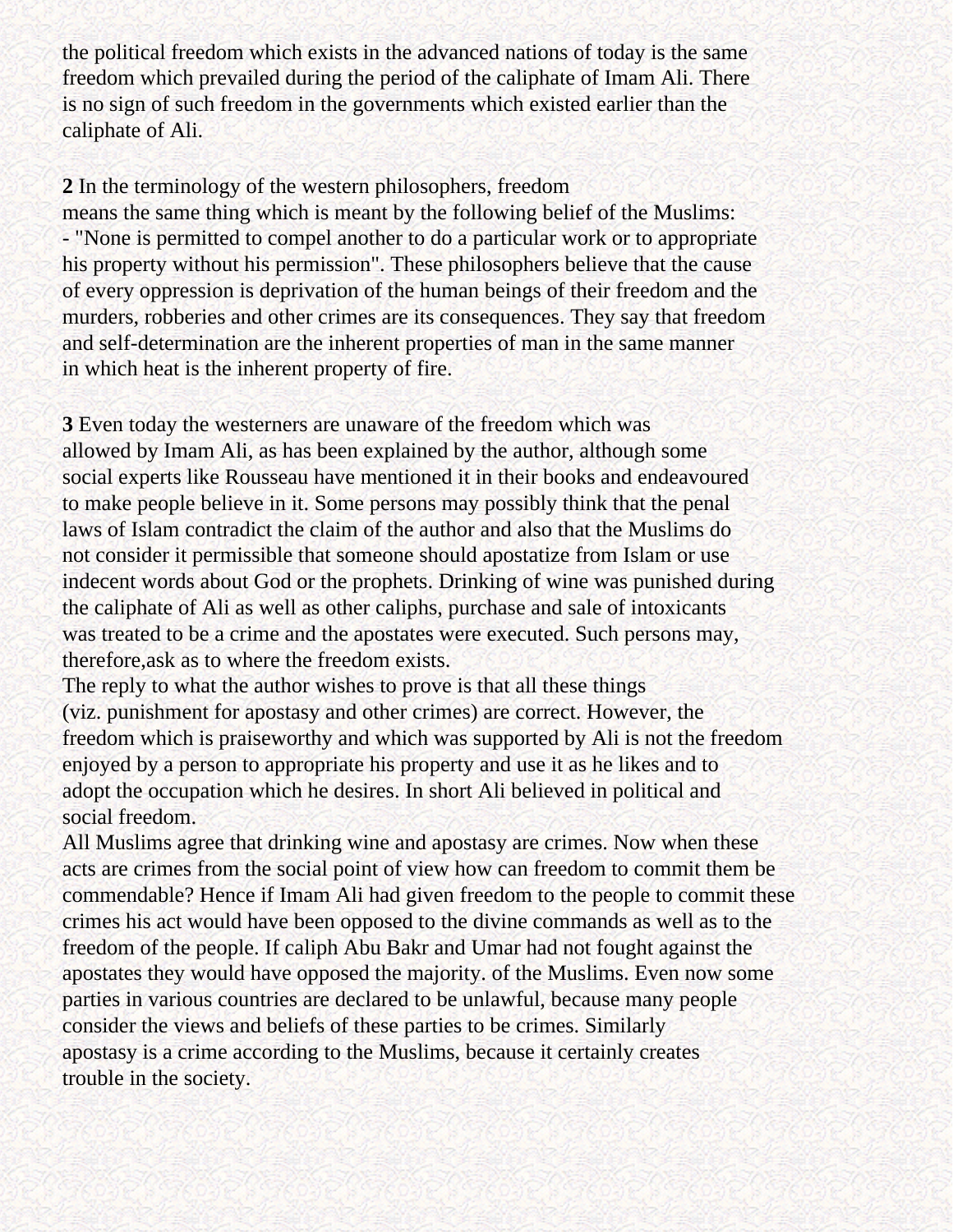## **Individual freedom**

The Imam's treatment of others and his behaviour towards them was based on their freedom. Man's conscience should take decisions according to its own determination and with freedom. The means are themselves effective without external effects. The external impediments prevent them to some extent from becoming effective.

Collective activities are correct only when they conform with the principles of a free conscience and with the

**1** natural laws which are themselves free. Man is free fundamentally. A free being possesses feelings. He thinks with his own power, speaks with authority and acts with his determination. To place him under compulsion would, in fact, amounts to finishing his very being. Hence it will be permissible to curb a person's freedom only when it is permissible to kill him.

**2** If you wish to restrict the light of the sun and draw a curtain before it as a consequence whereof it cannot make the opposite things hot and bright, you in fact extinguish its light. If you are able to restrain the air from blowing you in fact annihilate the air. Similarly if you deprive the waves of the rivers, the flowers of the deserts, the birds in the air and all other things available in this world from performing their natural functions it is as good as your having destroyed them. Same is the case with man and to deprive him of freedom amounts to killing all human beings.

**3** This was the conception of freedom in the eyes of the Imam and this was how he reached its depths. He mentioned freedom with his tongue as he understood it and also acted according to it. Every deed of his was correct according to his own views and beliefs as well as according to those of others. The laws of nature as well as the interests of the society support them. Ali's words and actions which we have studied thoroughly go to show how he guided the people to do everything with their determination and free will. In fact there was a point which he always kept in view and it was the freedom of the individuals in such a manner that the freedom of others was not hurt.

A group of the old Greek philosophers and some European philosophers of the Middle Ages kept only the individuals freedom in view and did not attach any importance to public interests and national freedom. There was also another group which took only the collective interests into account and did not favour individual freedom and rights. They considered pressure upon the people and subjecting them to forced labour to be lawful. However, Ali took individuals freedom and collective interests into account in such a way that neither of them might be hurt and made them compatible with each other so that an individual might take care of collective interests with his own free will and free efforts of the individuals might be in the national interests. He declared that the individuals were for the nation and the nation was for the individuals.

We shall continue this discussion so that the matter may become perfectly clear. We shall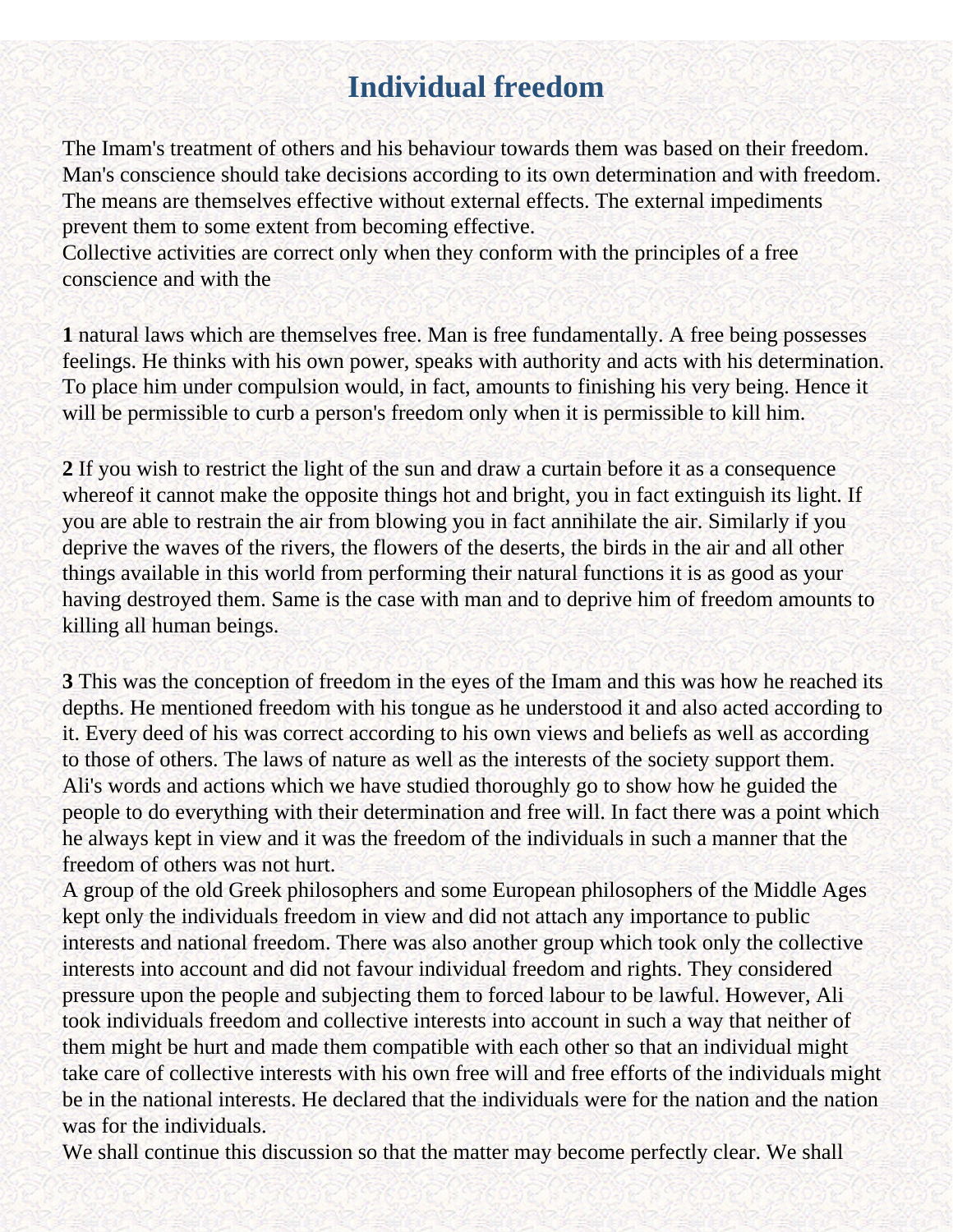now see how he co-ordinated the freedom of the individuals with the public interests. Ali knew that as the individuals are the members of the nation they should apply their freedom to matters which might not hurt the interests of the nation. Here freedom does not mean general licence. On the contrary it should be coupled with the faith and sense of responsibility, and man should consider it his duty to take the public interests into account along with his own freedom.

Ali did not say like other philosophers that human freedom was limited, but said something deeper and did not fix any limit for freedom. His remark is much more valuable and sublime than those of others, and shows that he was much superior to others in understanding the spiritual mysteries of man and the social rules and regulations.

He inculcated in the hearts of the people the belief in freedom, and added to it the belief that every person has some responsibilities which he must fulfil. The proof of this policy of his is that a canal in a village was filled with dust and became useless and some persons who wanted to restart it approached the governor of the area to compel the people to work on it, but the Commander of the Faithful strictly prohibited it and said: "they may work of their own free will and take wages for that.

As regards the canal it belongs to the person who works on it of his own accord and considers himself responsible for the result".

Ali accorded respect to the freedom of the working class more than one thousand years ago, and Rousseau, the famous French writer was inclined to remark thus about two centuries ago: "Respect for mankind and philanthrophy oblige us to say that we should consider our subordinates to be human beings like the intelligent people even though they may be untrained and ignorant".

The principles set forth by the Imam make it necessary that determination and authority should be limited within their own bounds and authority should be coupled with belief in responsibility. Hence duty and responsibility do not hurt authority and will but support them. Responsibility alone is not sufficient for the performance of good deeds until determination and authority are also responsible. Responsibility is proportionate with authority. The greater the authority and determination the heavier will be the duty and responsibility.

Responsibility is related with authority in the same way in which it is related with intellect and conscience. A person whose power of thinking is paralyzed and who cannot distinguish between good and evil and whose intellectual capabilities are out of order cannot be held responsible for any action.

Similarly a person who has been deprived of his freedom and authority cannot be subjected to any responsibility. Freedom, authority and mental awakening make a person distinguish between good and evil and carry out his responsibilities as a matter of necessity.

It was on this account that Ali ordered his governors and other officers to release the people from captivity and remove the heavy chains from their hands and feet so that they might do useful deeds for the nation of their own free will, because so long as they were not indepen dent they would be helpless, and helpless persons are under no responsibility. They do not consider themselves to be responsible and do not, therefore, do good deeds, because good deeds can be done only with freedom of thought. The actions of those who do not possess free will are not their own. They are the actions of the government which are performed through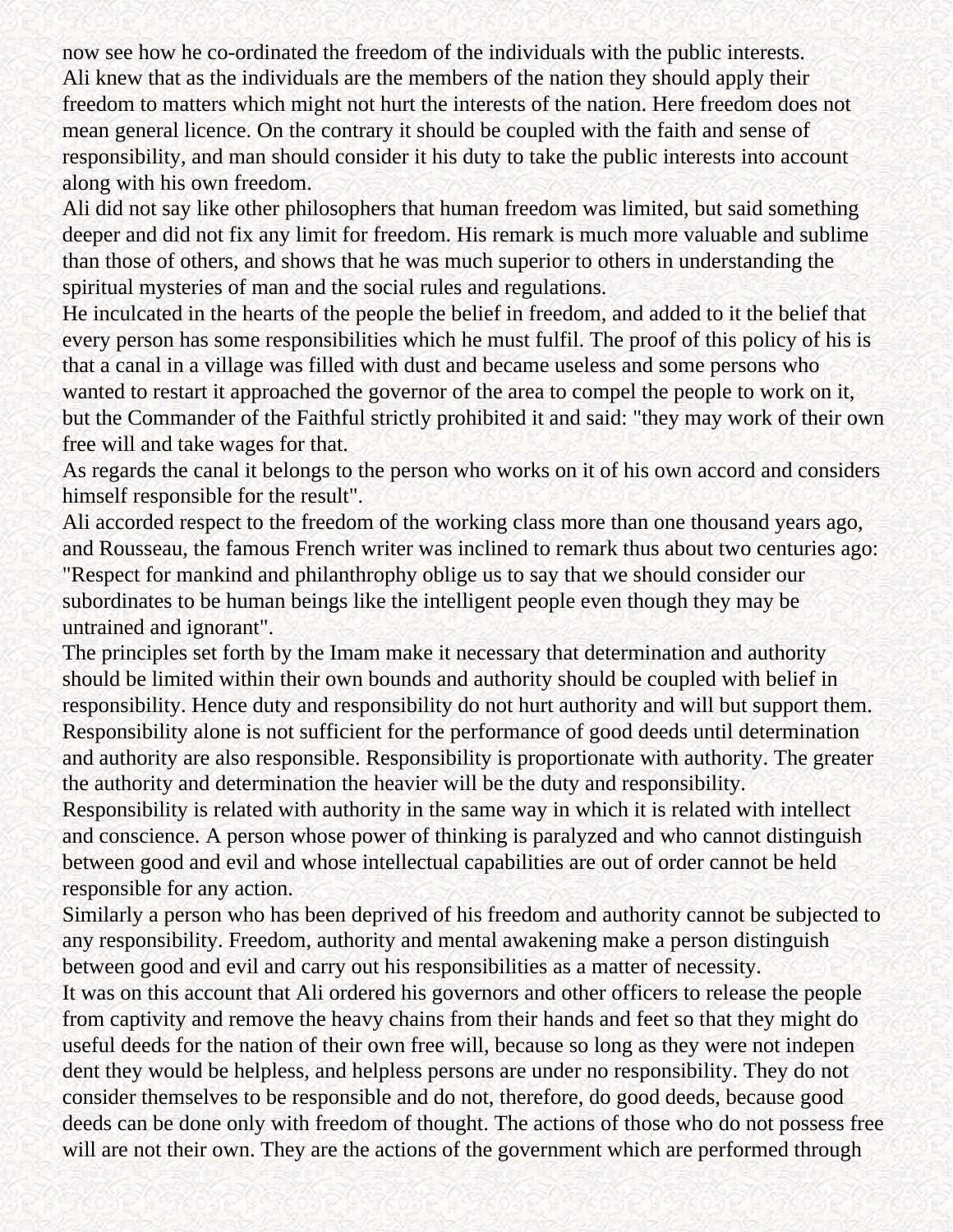them. Their determination is weak and their strength is wasted on inappropriate occasions. After the Imam the people arrived at that very stage which has been mentioned by us. Although they were free during the period of his caliphate and were safe from harm and torture by the rulers he had prescribed a rule according to which they were required to admit their responsibilities of their own free will and were to realize that they owed some responsibilities to the nation and the nation had some rights on them. As we have already seen on many occasions and shall also see later his orders and directions were based on this principles and he commanded and prohibited and rewarded and punished the people keeping this principle in view.

**1** The author proves in this chapter that the individual should, while enjoying freedom, have regard for national interests and should perform all those acts with their determination, free will and choice which are useful for the people and should avoid harmful acts, so that freedom should be confined to one's own freedom and should not result in placing others under compulsion and captivity.

**2** By this statement the author wants to prove that the point of view of the socialists that government should monopolize all activities and should not leave anyone free on the ground that in various matters the people look after their personal interests and do not care for national interests is not correct.

the opponents of this school ofthought say that no interest is higher than freedom and after curbing theirfreedom the people cannot be provided with any bounty which might equal it. They also say that every kind of blessing and advancement of industry and trade can be achieved in a better way by means of freedom. As we can very well observe abundant facilities are available in free countries and the number of scholars and skilled persons available there is also larger. The workers in such countries live in comfort and the rate of crime there is very low so much so that in many of those countries no criminal case is registered for years.

**3** The mischievous and sensual persons also say that freedom is something respectable and the nation should set them free to indulge in their sensual activities and to bring up the children and young men in an irreligious atmosphere. They should be told that the freedom demanded by them is a crime and if they are given this licence, others whose number is thousands of times larger than theirs, will be deprived of their freedom.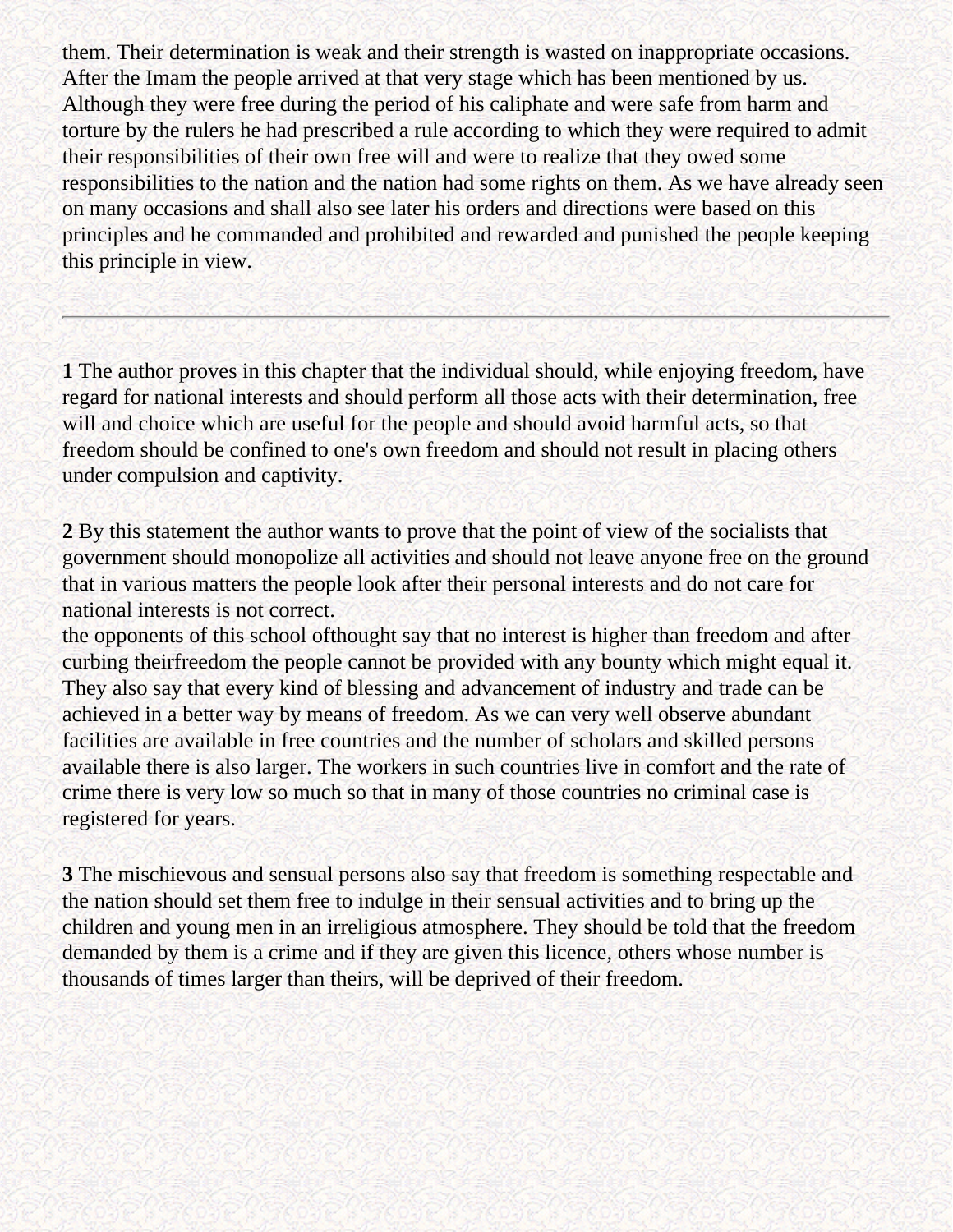## **Accountability**

As we have already said, freedom in its wide sense was the real basis of the government of Ali. In his eyes this freedom was as much realted with the mutual relations of the people as with intellect and conscience. Man who wishes to cover different stages of advancement by means of mutual co-operation and brotherly relations cannot achieve success in this behalf unless he is free in his individual and collective capacities. And it is not possible for him to be free unless his conscience is free from those defects which destroy the value of man. Similarly that peson cannot also be free whose rights for freedom is admitted by the society but ignored in practice. In this matter Ali meted out equal treatment to the individuals and the society as well as to friends and the foes. He followed this line of action very firmly. He could no be made to deviate from his object by any allurement or threat. He knew very well that truth is unpalatable to many persons. It is for this reason that he says: "Our matter is very difficult".

He was also aware that truth is specially hard for the rulers. He therefore, says: "Truth weighs heavily upon the rulers and every truth is heavy".

However, whether truth is heavy on the rulers and the dignitaries or light, it was immaterial for Ali, because his intellect as well as conscience obliged him not to deviate from truth in the least, and he did not attach any importance to things other than intellect and conscience. Intellect and conscience compelled Ali not to turn away his face from the people who sought justice and not to the people. According to him oppression was a curse in whatever shape it might be, but the worst oppression was that exercised by the powerful on the weak, by the hoarder on the public, and by the ruler on the ruled. He could not ignore an oppression, which might give birth to wickedness and crime in the society.

Study `Nahj al-Balaghah' and you will see how fiery his words are when he speaks about the exploitation of the people. He mentioned this topic in every speech of his. His remarks show that he was fully convinced that exploi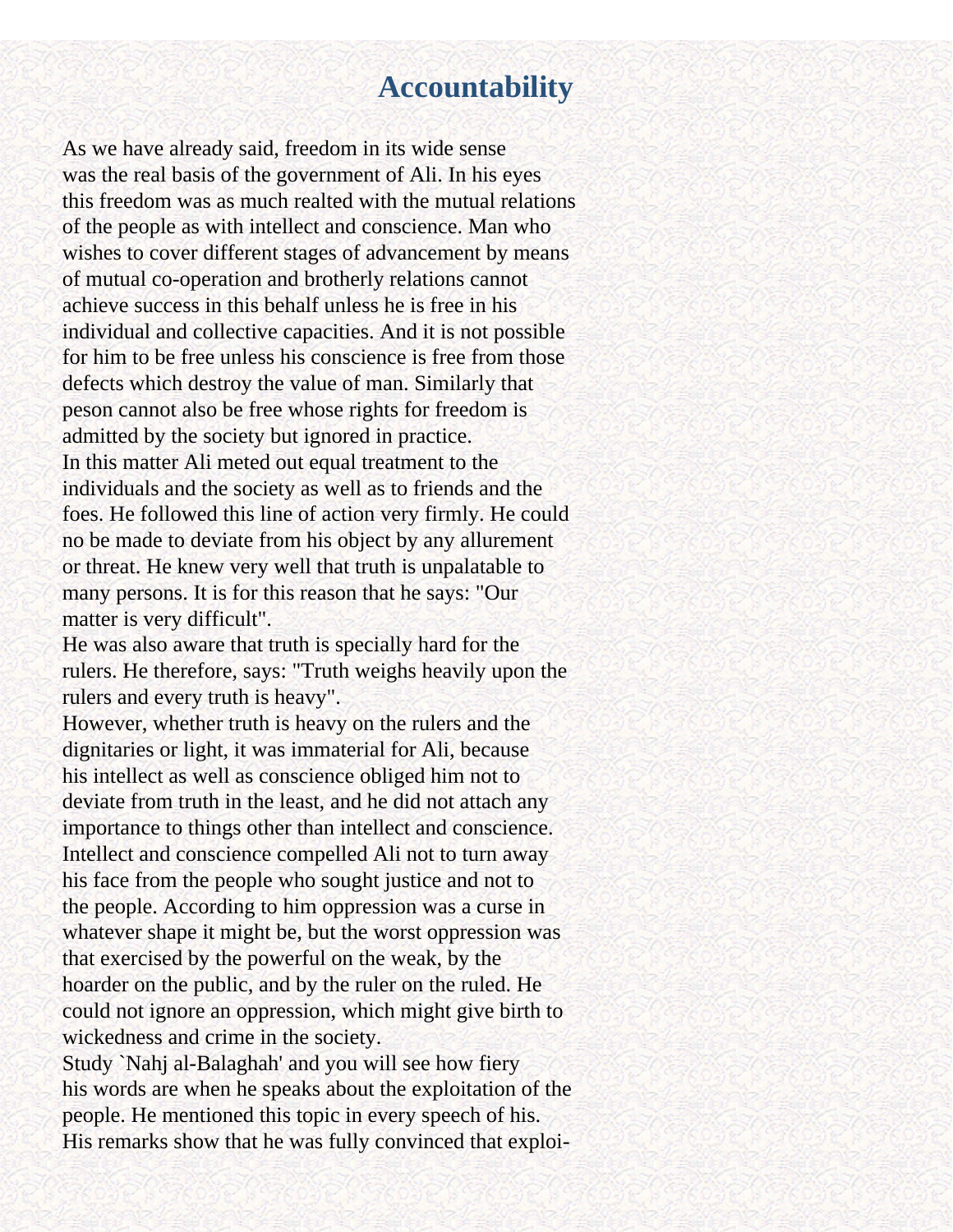tation of the wealth of others is a social crime. Whoever acquires wealth by unlawful means is an oppressor and must be punished for his offence. In one of his sermons Ali says about the hoarders: "And he should remember the wealth which he accumulated and did not care as to where he acquired it from (i.e. did not make any difference between lawful and unlawful sources) and collected wealth by lawful and unlawful means. He should rest assured that he will be punished for accumulating the wealth by illegal means".

However, as regards accumulation of wealth which is untainted by usurpation, oppression and hoarding he says: "Whoever dies while earning by lawful means will die in such a condition that God will be pleased with him". It was for this reason that Ali had decided that he would demolish the structures which had been erected on the foundation of usurpation and oppression, abolish the custom of spending the wealth of the public treasury on one's relatives, and would not permit the influential class to exploit the common man. In one of his speeches he declared thus in clear words: "Look here! Whoever was assigned a Jagir by Uthman out of Allah's property should return it to the public treasury because nothing can annul an old right. If I come to know that women have been married by spending the money of the public treasury or that money has been distributed in different cities, my utmost effort will be to restore that money to its original position. Justice covers a wide range, and if justice is hard upon a person injustice will be more hard upon him". It is possible that there may have been some kings and rulers who may not have given anything to an undeserving person from the public treasury and may not have spent public money lavishly on their friends and relatives. However, we do not come across anyone like Ali, who compelled those who had become rich by unlawful means during the period of the former governments to render account of their earning and to return to the public treasury the wealth which they had earned unlawfully. This brave action of Ali proves that he had immense knowledge of the state of affairs and had such a perfect faith in social justice as was not possessed by any one else.

If the rule that only that person, who works hard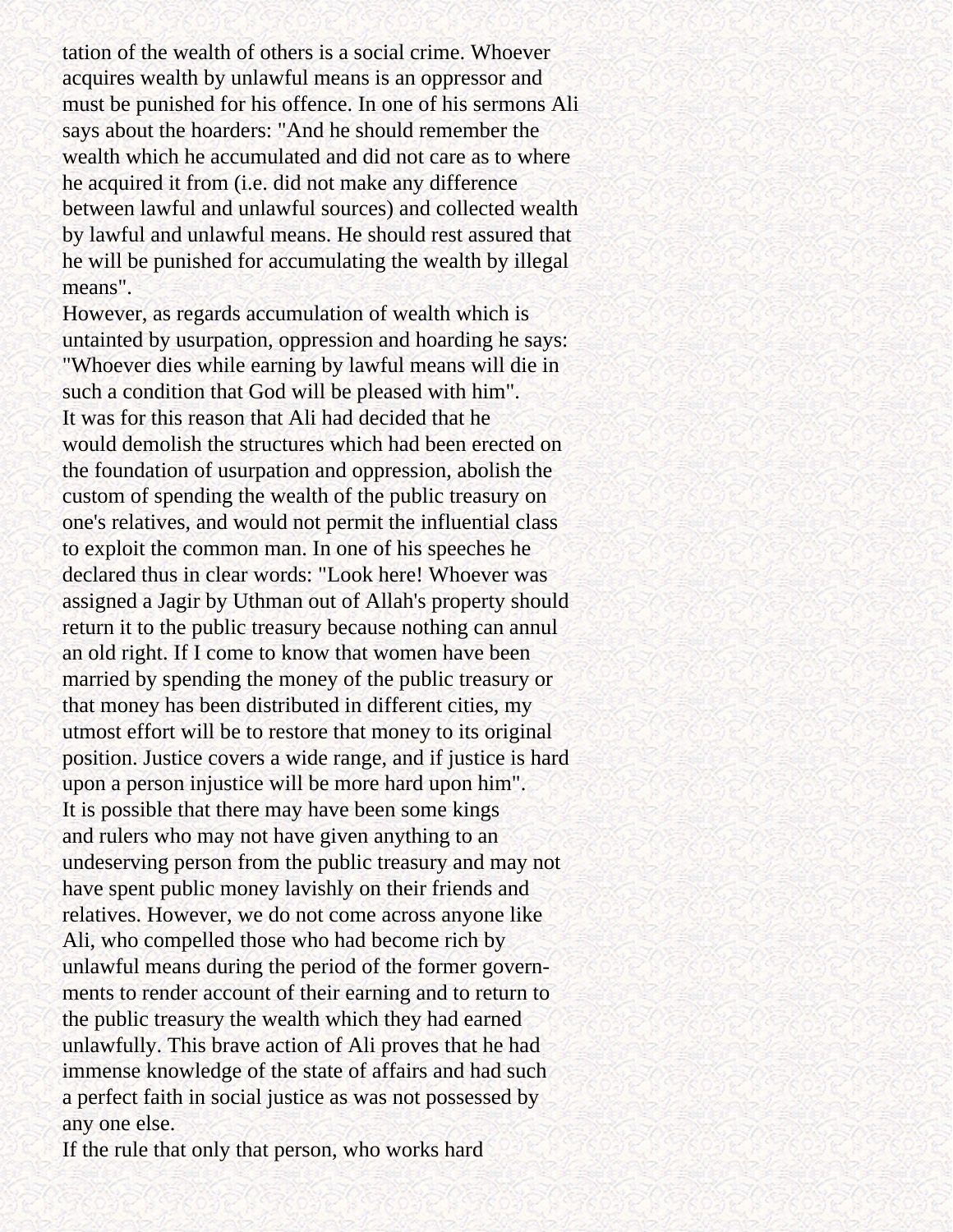and renders service to the society should be rewarded is correct then the question arises as to what public service Harith son of Hakam had renderd that he should have been given three hundred thousand dirhams by Uthman from the public treasury on the day his (Harith's) marriage took place? Was marrying Uthman's daughter a public service? 1

What service had Talha and Zubayr rendered to the Muslims as a recompense whereof they got such large amounts of dirhams and dinars and big jagirs from Uthman that if they had been distributed among the hundreds of thousands of the Muslims all of them would have become rich and would have got more than they might have hoped and desired? 2

What preferential rights did Talha and Zubayr possess that they should have had thousands of slaves and slave-girls? Even if it is admitted that they embraced Islam at its earliest stage and were the distinguished companions of the prophet and had rendered great services to Islam they had done all this for the sake of God and should have expected its reward from God in the Hereafter. God never allows the efforts of the righteous to go in vain. Whatever services they rendered to Islam were rendered by them to seek the pleasure of God and it is He who gives the best reward. But what special right had they on the public treasury on which all the Muslims enjoyed equal rights? What deeds of public welfare were performed by the relatives of Uthman as a reward for which he opened the doors of the public treasury for them, entrusted the administration of the state to them, made them the masters of the lives, property and honour of the Muslims and allowed them to utilize everything in whatever manner they liked? One of these relatives of his was Mu`awiya, who was notorious for taking bribes. And there were many other relatives and friends of his including Hakam son of `Aas and Abdullah son of Sa'd.

What services had Mu`awiya rendered to Islam as a reward for which he was made the governor of Palestine and Hamas, besides Syria, and was also entrusted the command of four armies? From where did the relatives of Uthman acquire such immense wealth and how did they erect lofty palaces in all cities and villages? When these persons did not render any public service from where did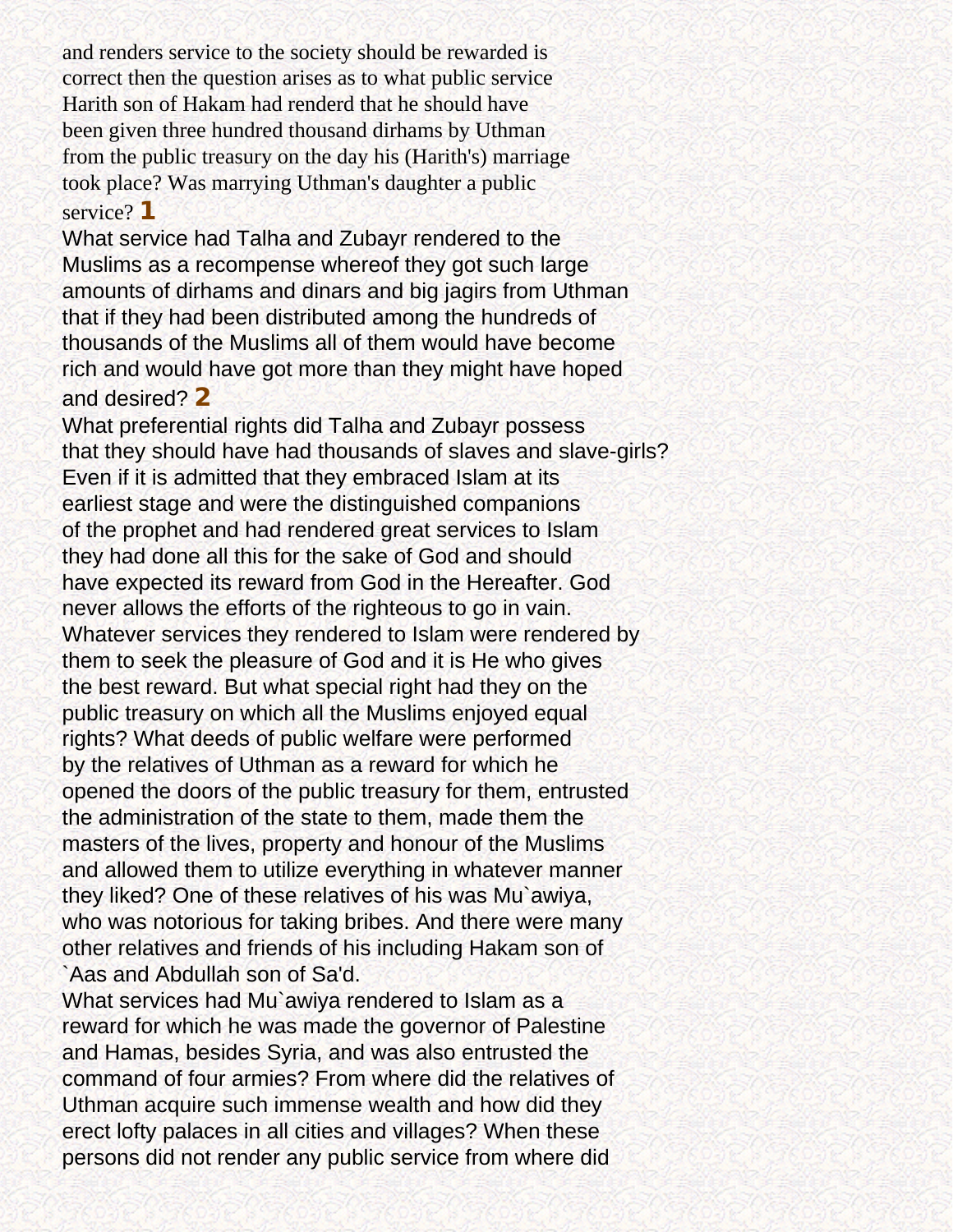they get capital to finance these projects? If a person possesses usurped wealth for a long time he does not become its owner nor does that wealth become his personal property. Falsehood does not become truth if it persists for a long time.

It was for this reason that Ali had decided to get restored to the public treasury all those lands and wealth which had been given by Uthman to undeserving persons by depriving those who deserved them even though that wealth might have been scattered in different cities or given to women as their dowry. Justice is a means of prosperity and comfort for the people and it cannot be limited or confined.

Another point which deserves attention is this that Ali considered the lands, which had been made personal property by the people on account of their being Uthman's relatives or favourites, as well as the benefits drawn from them, to be usurped property. Ali knew very well what sort of people Uthman's kinsmen were. He was aware that after usurping the lands they would take forced labour from the common people and accumulate the produce and would acquire more property with this income. Thus their capital would increase day after day and whereas others would continue to become poorer they themselves would grow richer and richer. Then these big landowners would purchase the holdings of small owners and consequently only two classes would be left. viz. the capitalists and the indigent who would have to depend on the former and serve them. In his testament for Malik Ashter Ali says: "Beware! Do not give a land tp any of your associates and relatives. He should not expect from you that you will allow him to occupy a land which is harmful for the neighbouring people in the matter of irrigation or any other common matter, so that he may throw the burden thereof on others".

The fears of the Commander of the Faithful about the jagirs proved to be too true. Those persons took abundant forced labour from the common people and subjected them to every kind of injustice and oppression. Dr. Taha Husayn writes in the first volume of his book entitled `Al-fitnatu'l Kubra': "On the one side there were big landowners and nobles and on the other side there were indigent persons who were the slaves of these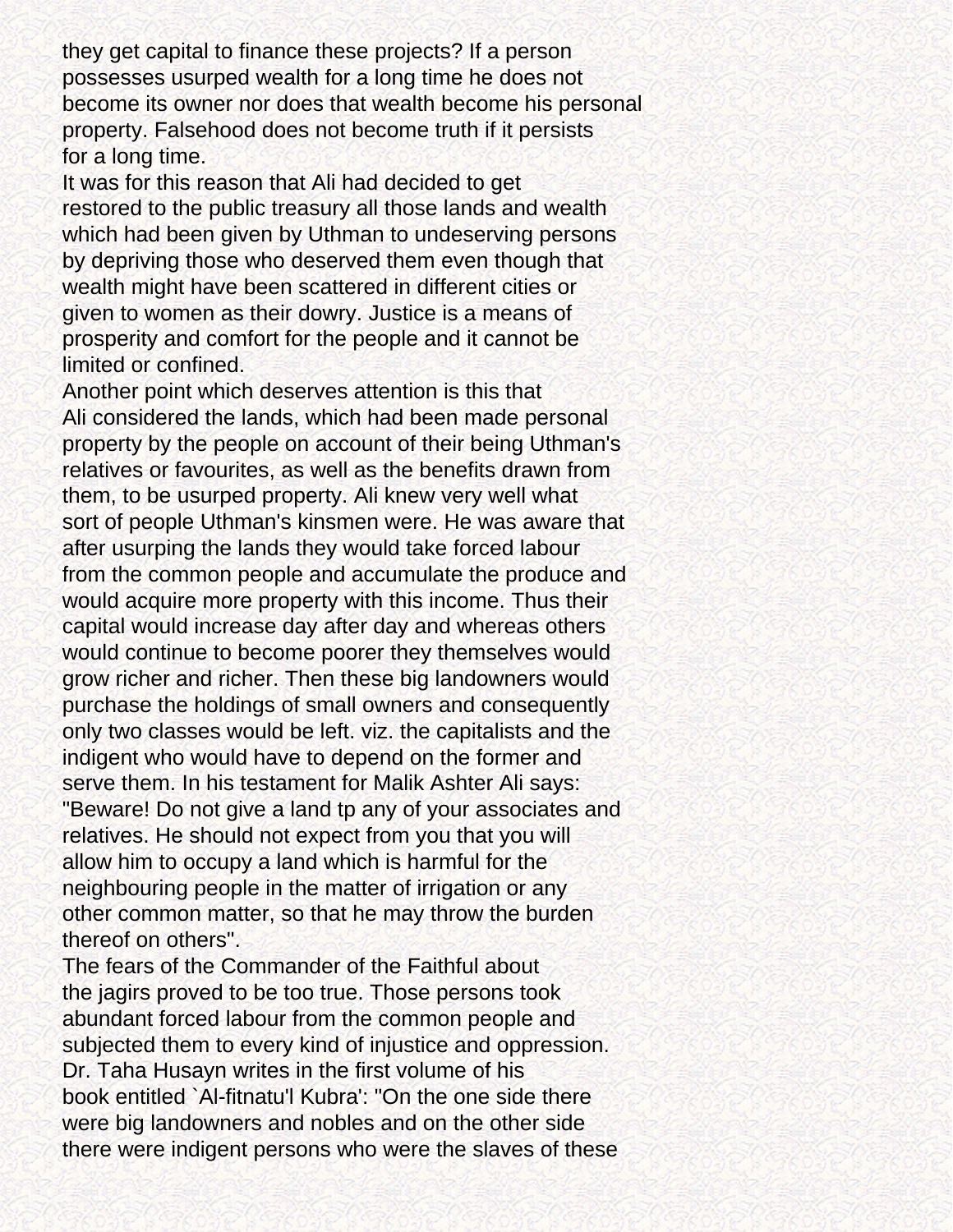land-owners and nobles. Out of them there emerged a new class in Islam i.e. those who were the chiefs of the nation according to the tribal custom prevalent in the Arabian Peninsula and had now become more distinguished and dignified on account of abundant wealth and a large number of associates.

According to Ali all are entitled to share the profit which accrues from gold and land and only that person, who works harder and is also more needy, is entitled to a larger share. Whoever denies this reality commits treachery with his people.

In the eyes of Ali the greatest treachery is the treachery committed with the public. Ali considers that man who commits treachery with the public to be mean and despicable. He never relied upon such persons and never associated with them.

Ali endeavoured to safeguard the rights of the people to the utmost extent. Whenever he took a decision none could make him deviate from it. He did not care if the people deserted him and joined the enemy. He was the embodiment of truth and whatever he said was absolute justice. Ali did not show preferential treatment even to the devoted companions of the prophet, who had participated in the battles along with him. He says: "Beware! There are some persons among you whom the world has made prosperous. They have acquired lands and dug canals. They ride on strong horses and possess larger number of slaves and slave-girls. If I prohibit them tomorrow from doing things in which they are immersed and restrict them to the rights of which they are well aware they should not complain that Ali has deprived them of their rights. Remember! Whether they be the Muhajirs or the Ansar, whoever from amongst them thinks that he is superior to others is mistaken. Superiority will be decided upon before God on the Day of Judgment. It is only God who can reward the people. Remember! Whoever has acknowledged God and His prophet, certified our community, joined our religion and turned to our qiblah is entitled to the rights and responsibilities of Islam. All of you are the slaves of God and the wealth, which belongs to God will be divided amongst you equally. None enjoys preference over another. The righteous and the pious will get better reward from God".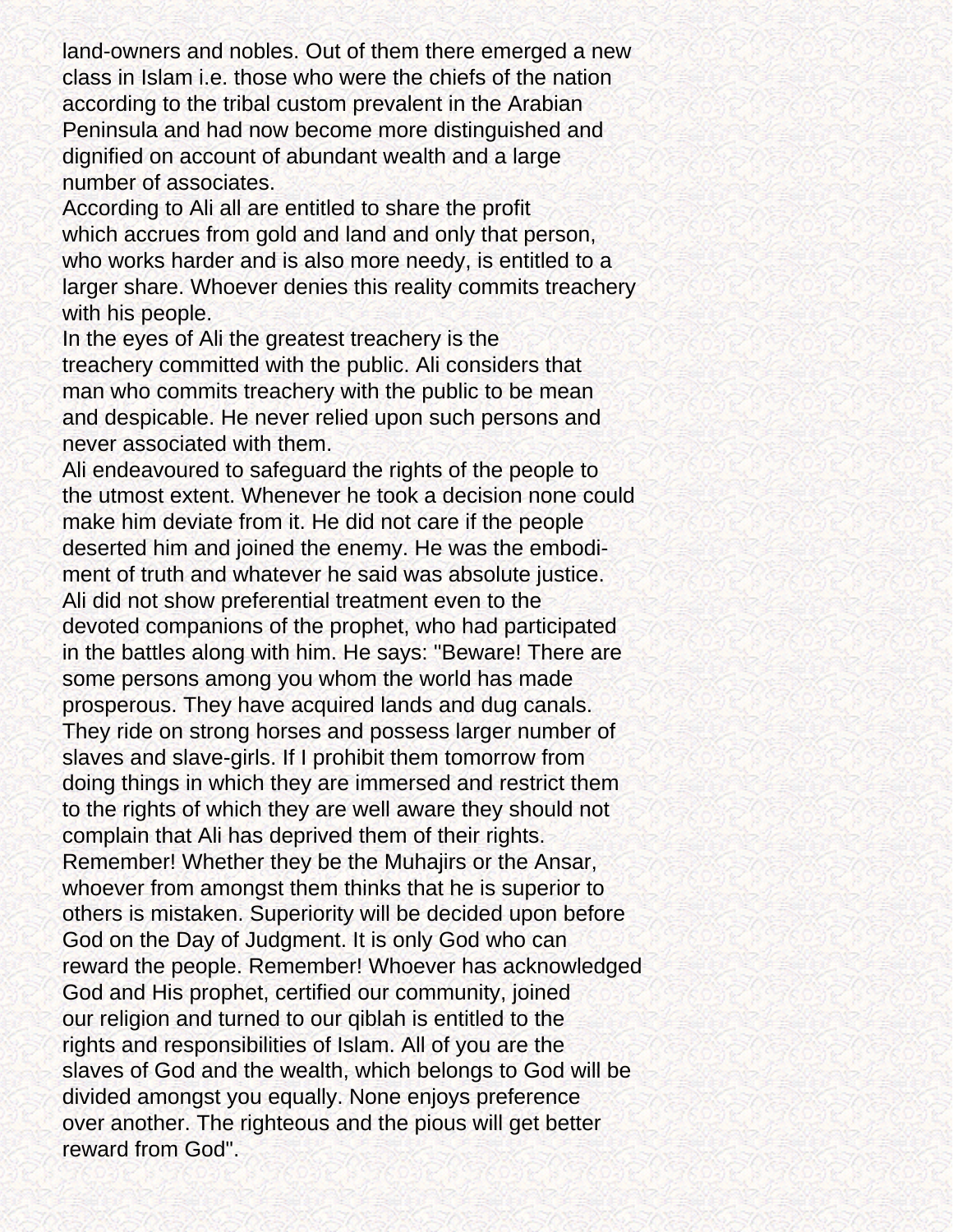This very equal treatment meted out by Ali to common people made the nobles and distinguished persons among Quraysh leave Ali and join Mu`awiya as will be mentioned in detail later.

It was impossible for Ali to prefer those who enjoyed a higher position to those who were at a comparatively lower level, because according to him the criterion of virtue and excellence was not that which was prevalent in his days. He did not prefer a Qurayshite to a non-Qurayshite or an Arab to a non-Arab, because he considered all men to be brothers of one another. He could not flatter those chiefs and nobles as Mu`awiya did, nor could he attract people towards himself by means of the wealth of the Muslims.

Malik Ashtar said to the Commander of the Faithful: "O Commander of the Faithful! We joined the people of Basra and Kufa and performed jihad against the people of Basra. At that time all were of one view. Thereafter differences arose. Their intentions became weak and their number decreased. You are just to all and act according to what is right. Consequently they got scared on account of your justice. On the other hand they saw the policies and methods which Mu`awiya adopts with regard to the rich and the noble, because there are very few people in the world who do not aspire for wordly gains. There are many who buy falsehood at the price of truth and adopt the world. In case, therefore, you distribute wealth lavishly among the people and give more to the influential persons you will see how their necks become inclined towards you and how they sing songs in your praise and become your well-wishers. May God settle your affairs and disperse and weaken the association and the deceit of your enemies. God is certainly aware of their deeds".

Ali said in reply: "You have said that I act according to justice. The reason for this is that God says: "Whoever does good deeds does them for his own benefit and whoever does bad deeds suffers on their account. God does not do injustice to His slaves".

If I violate this rule I am afraid that I will have to suffer on this account. As regards your saying that some persons have deserted us because truth is intolerable for them, God knows better that they have not left us because we have been unjust to them. And it is also not so that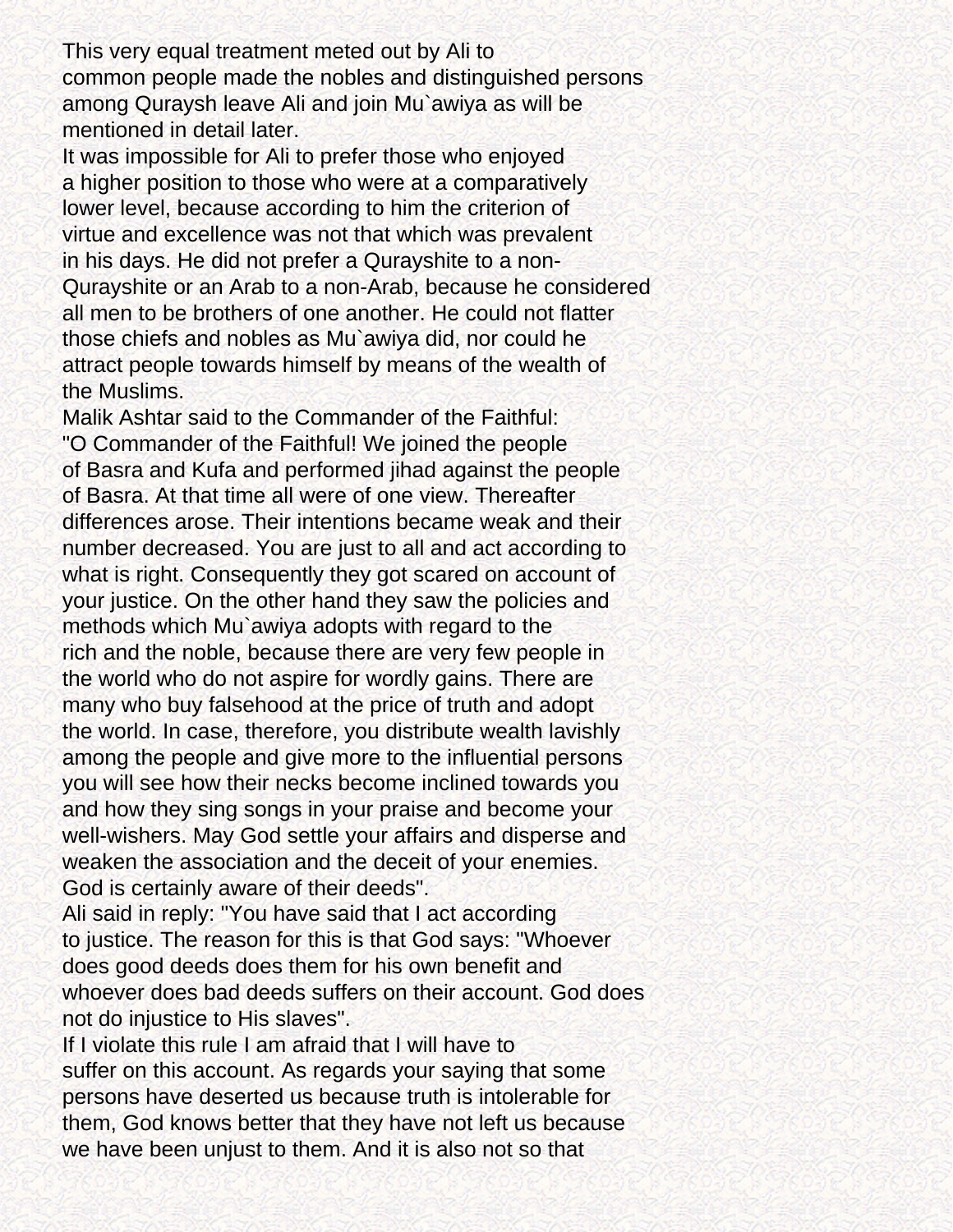after leaving us they have sought refuge with a just person. There is no reason for their deserting us except that they have sought the material world and this world is not lasting. On the Day of Judgment they will be questioned as to whether they sought the world or acted for the sake of God. Now as regards our spending money to attract the people it is not lawful for us to give anyone from the public property more than what he is entitled to. (And I do not bother if the number of my adherents decreases owing to my being just) God says thus and what He says is correct: "Many people who are smaller in numbers overpower those who are stronger numerically. God is with those who are patient".

God appointed the prophet to the prophetic mission when he was all alone. He had few supporters and then their number increased. He bestowed honour on his group after they had been humiliated. If God wishes to give a better turn to our affairs He will solve these difficulties and make the matters easy for us".

The gist of his policies and the method of his government is embodied in the testament which he wrote and gave to Malik Ashtar while appointing him the governor of Egypt. He said therein: "Beware! Do not appropriate to yourself the things in which all the people have equal share". The public rights are those which vest in all the citizens equally and those are the rights to which Ali has alluded in his above remarks.

1 Uthman gave three hundred thousand dirhams to Harith son of Hakam (brother of Marwan) who was his second son-in-law and husband of his daughter Ayesha (Kitab al-Ansab, Balazari, Vol.5, p.58).

Balazari says at another place: Camels received as zakat were brought before Uthman and he gave all of them to Harith son of Hakam (Kitab al-Ansab, Vol.5, p.28).

Allama lbn Qutaiba, lbn Abd Rabih and lbn Abi al-Hadid have narrated that the prophet had endowed `Mehzool', a bazar of Madina, upon the Muslims but Uthman gave it away to Harith as Jagir (Ma`arif, p.84, Aqd al-Farid, p.261, Sharh Nahj al-Balaghah, vol. 1,p.27).

Uthman did favour to Harith in three ways: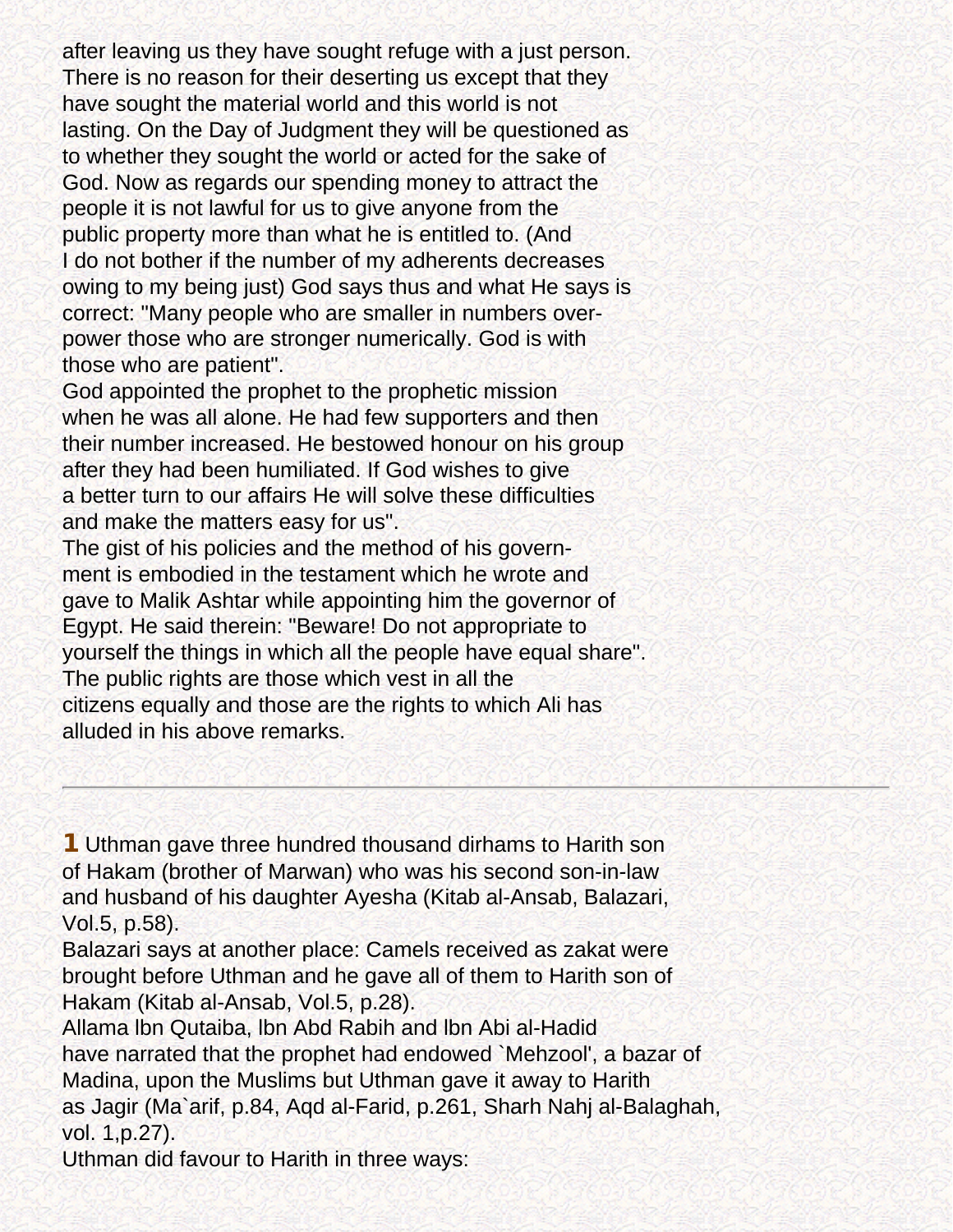(1) He gave three hundred thousand dirhams to Harith although this amount was not Uthman's personal property but belonged to the public treasury of the Muslims.

(2) He gave Harith all the camels which had been received by way of zakat.

(3) He gave to Harith by way of Jagir all the property which had been endowed by the prophet upon the Muslims.

2 On account of the favours done by Uthman to his relatives, friends and associates they became very rich. As a consequence of the method adopted by him in the matter of division of wealth, which was opposed to the Book and the Sunnah as well as to that adopted by his predecessor, these people acquired big jagirs, constructed magnificent palaces and accumulated large amounts of wealth. Zubayr son of Awam left behind eleven houses in Madina, two in Basra, one in Kufa and one in Egypt. He had four wives. They inherited one-eighth of his property and every one of them got one million and two hundred thousands. Thus the entire poperty left by him amounted to 59 millions and 800 thousands. (Sahih Bokhari, vol.5 p.21). In Sahih Bokhari only the number has been stated; it has not been specified whether they were dirhams or dinars, but it has been stated in Tarikh lbn Kaseer that they were dirhams. Allama lbn Sa'd writes that Zubayr had jagirs in Egypt and houses in Alexandria, Kufa and Madina. He also received income from the suburbs of Madina. (Tabaqaat Ibn Sa'd, vol.2 p.77, Printed at Leiden)

Mas'udi says: "Zubayr left behind, on his death, one thousand horses, one thousand slaves and slave-girls and many palaces and jagirs. (Murooj al-Zahab,vol. 1,p. 34).

Talha son of Obaidullah left behind himself one hundred `buhars' (ox-skins) full of gold. Allama Ibn Abd Rabih has quoted Khashni as having said that Talha left three hundred `buhars' of gold and silver. Sibt lbn Jauzi says that he left behind himself gold which could be loaded on three hundred camels. (Tabqat lbn Sa'd vol.3. p.158. Murooj al-Zahab,v. 1. p.444. Aqd al-Farid, v.2. p.275 etc). Allama Balazari has narrated that during the age of ignorance Hakam son of Aas was a neighbour of the prophet and after the advent of Islam he was one of the deadly enemies and persecutors of the prophet. When Mecca was conquered in the eighth year of Migration he came over to Madina. It is doubtful whether he embraced Islam. He used to follow the prophet and made ridiculous signs towards him, mimicked him and made a wry face, and when the prophet offered prayers he also stood behind him and made signs with his fingers. The result was that the shape which he gave to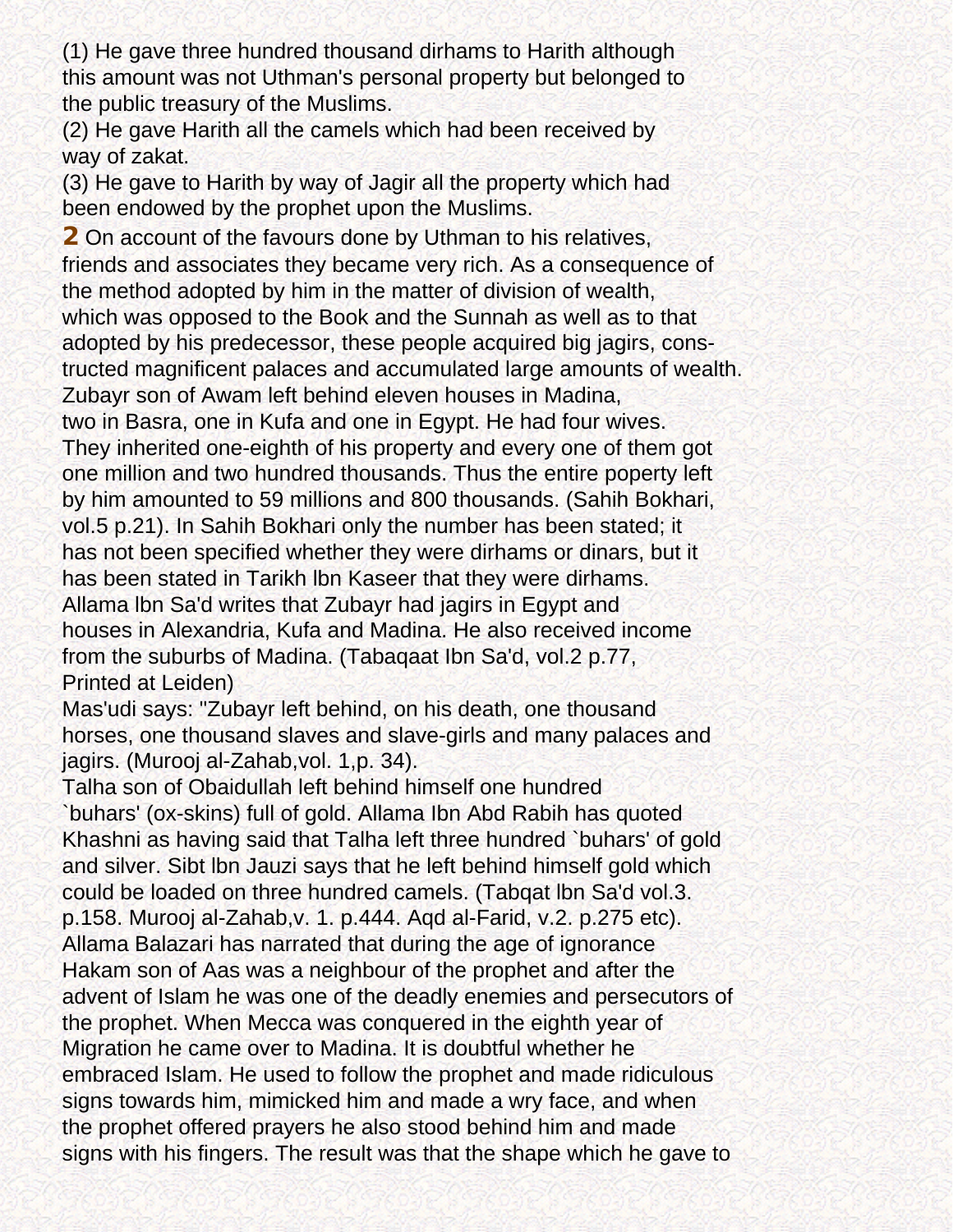his face while mimicking the prophet became permanent and did not change till he died. He also became insane.

One day while the prophet was staying in the house of one of his wives, Hakam began peeping. The prophet recognized him. He came out of the house and said: "Who will save me from this accursed trembling person?" Then he added: "This Hakam and his descendants cannot live where I live." He, therefore, exiled Hakam and his family to the side of Taif. When the prophet breathed his last Uthman approached Abu Bakr with the request that Hakam might be permitted to return to Madina. Abu Bakr however, declined to accede to his request saying that he could not grant asylum to a man who had been exiled by the prophet. when Umar became the caliph after Abu Bakr Uthman approached him with the same request, but he also gave him the same reply which had been given by Abu Bakr. However, when Uthman himself became the Caliph he called back Hakam and the members of his family to Madina. He told the Muslims that he had recommended to the prophet to permit Hakam and the members of his family to return to Madina and the prophet had promised that he would grant such a permission but he breathed his last before this could be done. The Muslims did not believe what Uthman said and disliked very much his having allowed Hakam and his descendants to return to Madina. (Kitab al-Ansab vol.5, p.27) Uthman not only called back Hakam to Madina and made him his chief adviser, but he also gave away to him the entire property which had been collected as zakat and alms from the tribe of Bani Qaza`a.

When Hakam entered Madina he was clad in rags and the people could see in what miserbale condition he was. He had with him a goat which he was driving. He entered Uthman's court in this condition. However, when he left that place he was wearing a very valuable fur cloak and had covered himself with a costly silken sheet. (Tarikh Yaqoobi, Vol.2, p.41)

Allama Balazari says: "Amongst the many acts of Uthman which annoyed the people one was this that he deputed Hakam son of Aas to collect zakat from Bani Qaza`a, which amounted to three hundred thousand dirhams and when Hakam collected this money and brought it to Uthman the latter gave away the entire amount to him". (Tarikh al-Ansab, Balazari Vol.5, p.28).

Allama Yaqoobi says that Uthman married his daughter to Abdullah son of Khalid son of Aseed and ordered that six hundred thousand dirhams might be given to him. He wrote to Abdullah son of `Aamir that this amount might be paid out of the public treasury of Basra. (Tarikh Yaqoobi, Vol.2, p.145).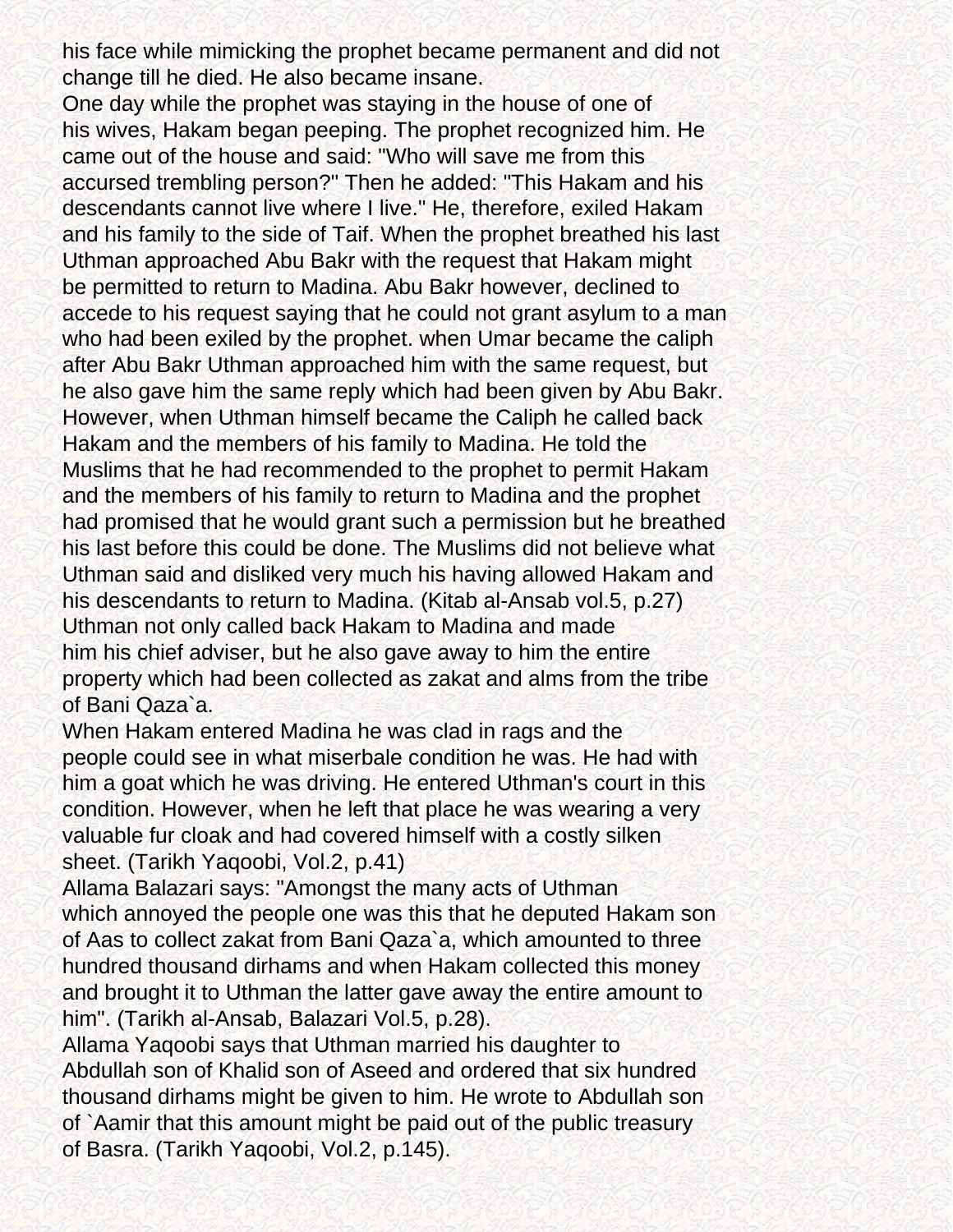Allama lbn Abd Rabih Qartabi, Allama lbn Qutaiba and Allama lbn Abi al-Hadid have written that Uthman gave four hundred thousand dirhams to Abdullah (Aqd al-Farid Vol.2, p. 261. Ma`araf, p.84 and Sharh lbn Abi al-Hadid Vol.1, p.66). One fifth (khums) of the war booty which was received as a result of the African war amounted to five hundred gold coins. Uthman gave this amount to Marwan son of Hakam, who was his cousin and son-in-law, being the husband of his daughter Umm Ayan. Allama lbn Athir writes: Khums (one-fifth) was brought from Africa to Madina and Marwan purchased it for five hundred thousand dinars. Uthman excused him from making payment of this amount. This was one of those acts of Uthman which were criticized by the people later. (Tarikh Yaqoobi, Vol.3, p.38). Allama Balazari and lbn Sa'd have narrated that Uthman endowed upon Marwan the "Khums" which was received from the war in Egypt, and also bestowed large sums of money upon his relatives. He explained away these acts by saying that he had shown kindness to his kinsmen. The people disliked these actions of Uthman very much and criticized him. (Tabqat Ibn Sa`d, V.3, p.24. (Printed at Leiden) and Kitab al-Ansab Balazari, Vol.5, p.25). Uthman gave one hundred thousand dirhams to Sa`id son of `Aas. Ali, Talha, Zubayr, Sa`d son of Abi Waqas and Abdur Rahman son of Auf had a talk with him in this regard. He, however, told them that Sa`id was a relative and a kinsman of his and by giving the said amount to him he had shown kindness to a kinsman. (Kitab al-Ansab, Vol.5, p.28).

He gave large sum of money out of the public treasury to Walid son of Aqba son of Abi Mu`eet who was his brother from his mother's side.

Allama Balazari says: "When Walid was appointed as governor of Kufa Abdullah son of Mas`ud was the incharge of the public treasury. Walid borrowed a large sum of money from the treasury. The rulers used to borrow in this manner and returned it when they received their salaries. After a few days lbn Mas`ud demanded the money back. Walid complained to Uthman against this demand by lbn Mas`ud. Thereupon Uthman wrote to Ibn Mas`ud: "You are only a treasurer. Do not press Walid to return the money borrowed by him. It is not proper to expostulate with him". (Kitab al-Ansab, Vol. 5,p. 1)

The day on which Uthman got one hundred thousand dirhams paid to Marwan from the public treasury he also got two hundred thousand dirhams paid to Abu Sufyan. (Sharh Nahj al-Balaghah, Allama Ibn Abi al-Hadid, Vol.8, p.27).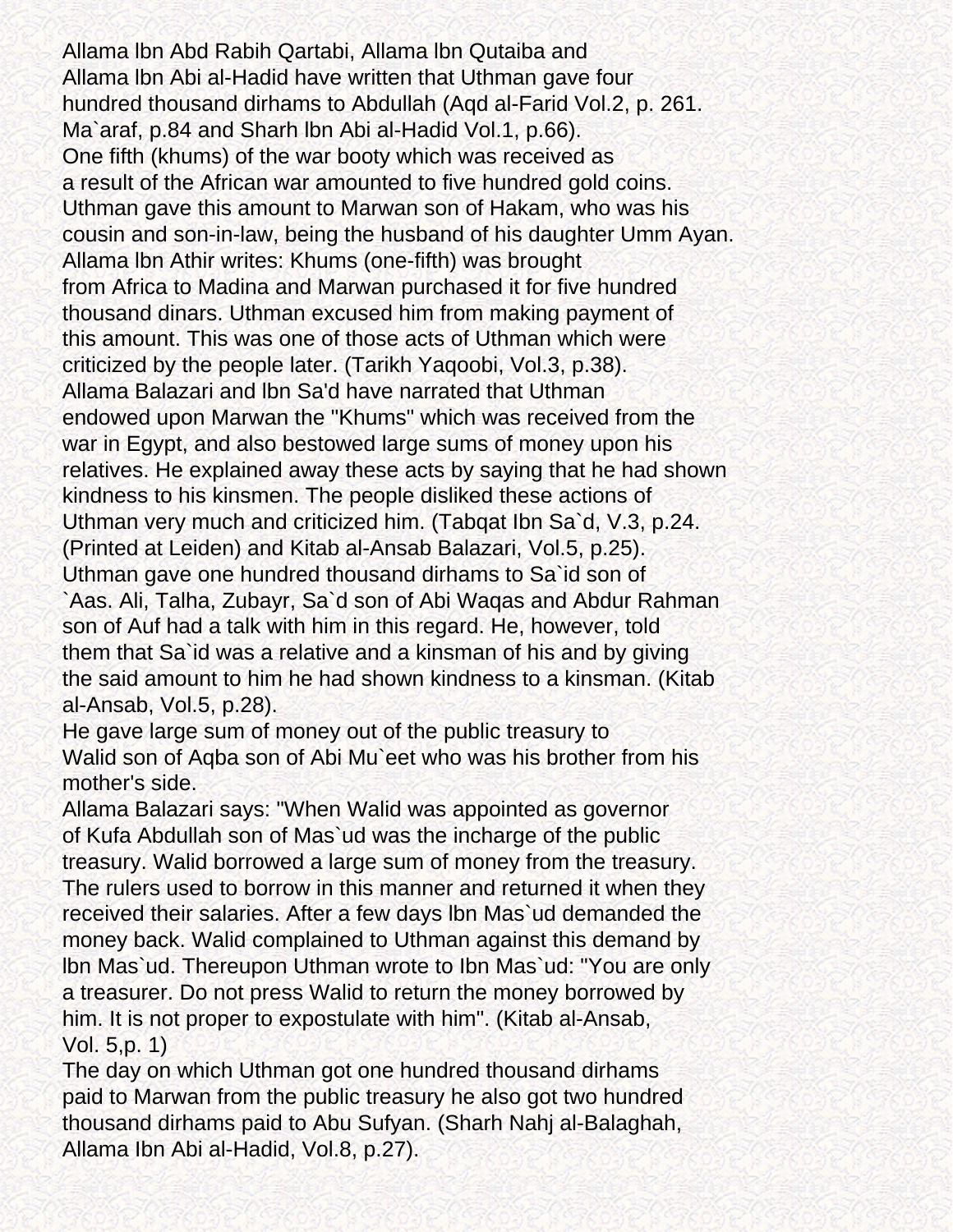Allama lbn Abi al-Hadid says that Uthman gave the entire war booty received from different places in Africa, where battles were fought, to his foster-brother Abdullah bin Abi Sarha to the exclusion of all other Muslims (Sharh Nahj al-Balaghah, V.1, p.27).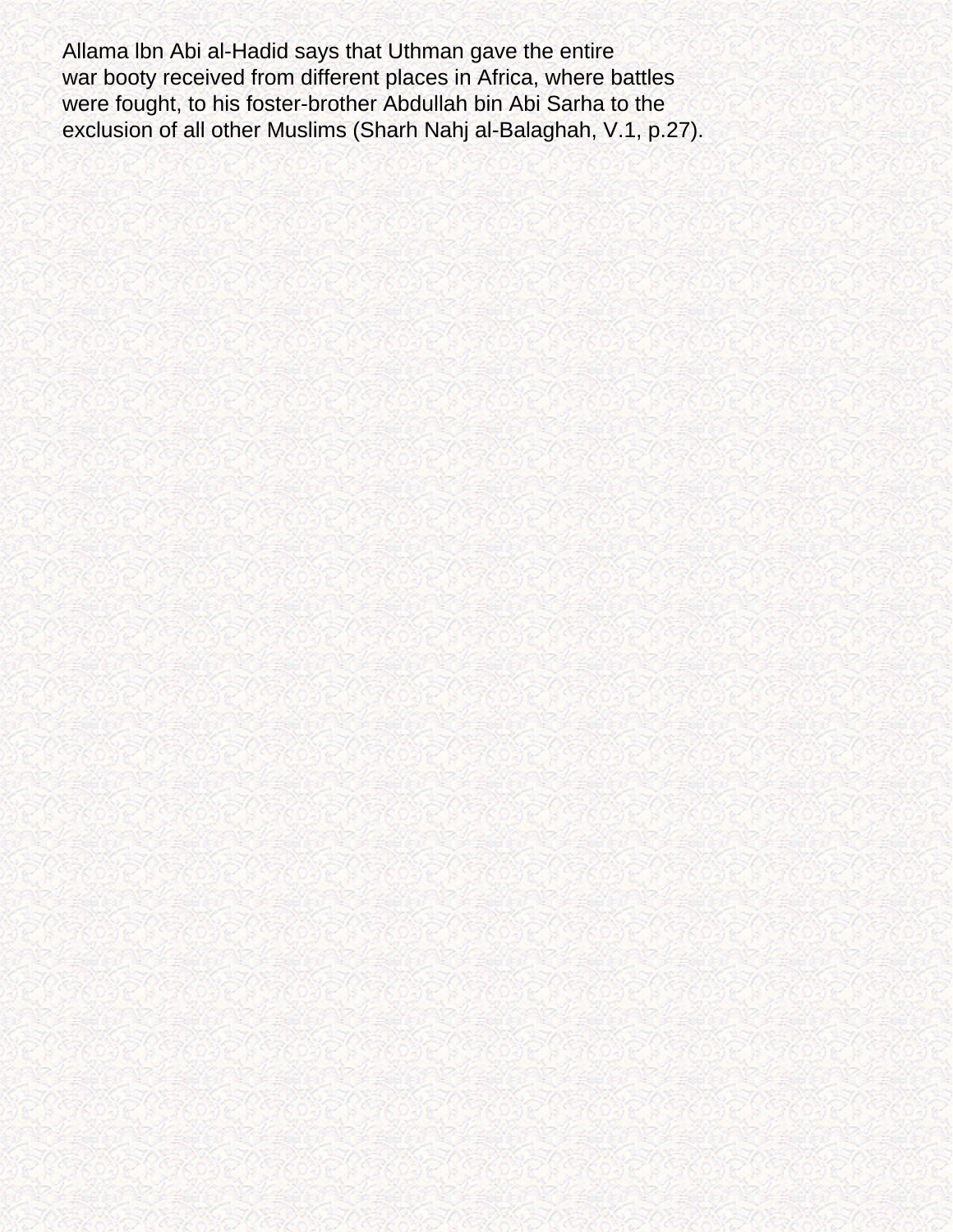## **Helping the needy**

There are those common rights which were respected by Ali himself and he also impressed upon others to respect them. According to him the real duty of the governors of the provinces and other officals was that they should protect these rights and should not allow them to be encroached upon.

If Ali appointed anyone as a ruler or removed him from his office, it was for this very reason. According to him these rights carried very wide meanings and were of many kinds. The purport of all of them was, however, that the needs of every person should be met and no one should remain hungry, because remaining hungry is the greatest insult to humanity.

There is no harm in violating the laws which cannot eliminate the indigence of the people. Just as in the creed of Ali worship must not estrange man from the society and religion means good behaviour towards the people, and true religious beliefs are those which promote righteousness, in the same manner the laws should be such as meet the needs of the people and ensure elimination of poverty and indigence, so that man may not be humiliated in his own eyes and become dejected.

It is not a favour but the duty of a ruler and a law-giver to enact laws which relieve the people of need and indigence, and they are entitled to demand such laws from him.

Ali safeguarded the rights of the people so meticulously that it is almost impossible to find any sermon, speech or testament of his in which he may not have mentioned these rights and may not have drawn the attention of the governors and the officials to them.

Meeting the needs of the people was undoubtedly the greatest duty of the ruler and the law-giver and the greatest right of the people in the eyes of Ali.

It was Ali who considered the greatest sin of Kaiser and Kisra to be this (although the list of their sins is quite long) that they humiliated their subjects, did not look after their rights, deprived them of the bounties of the earth and the comforts of life and tried to make them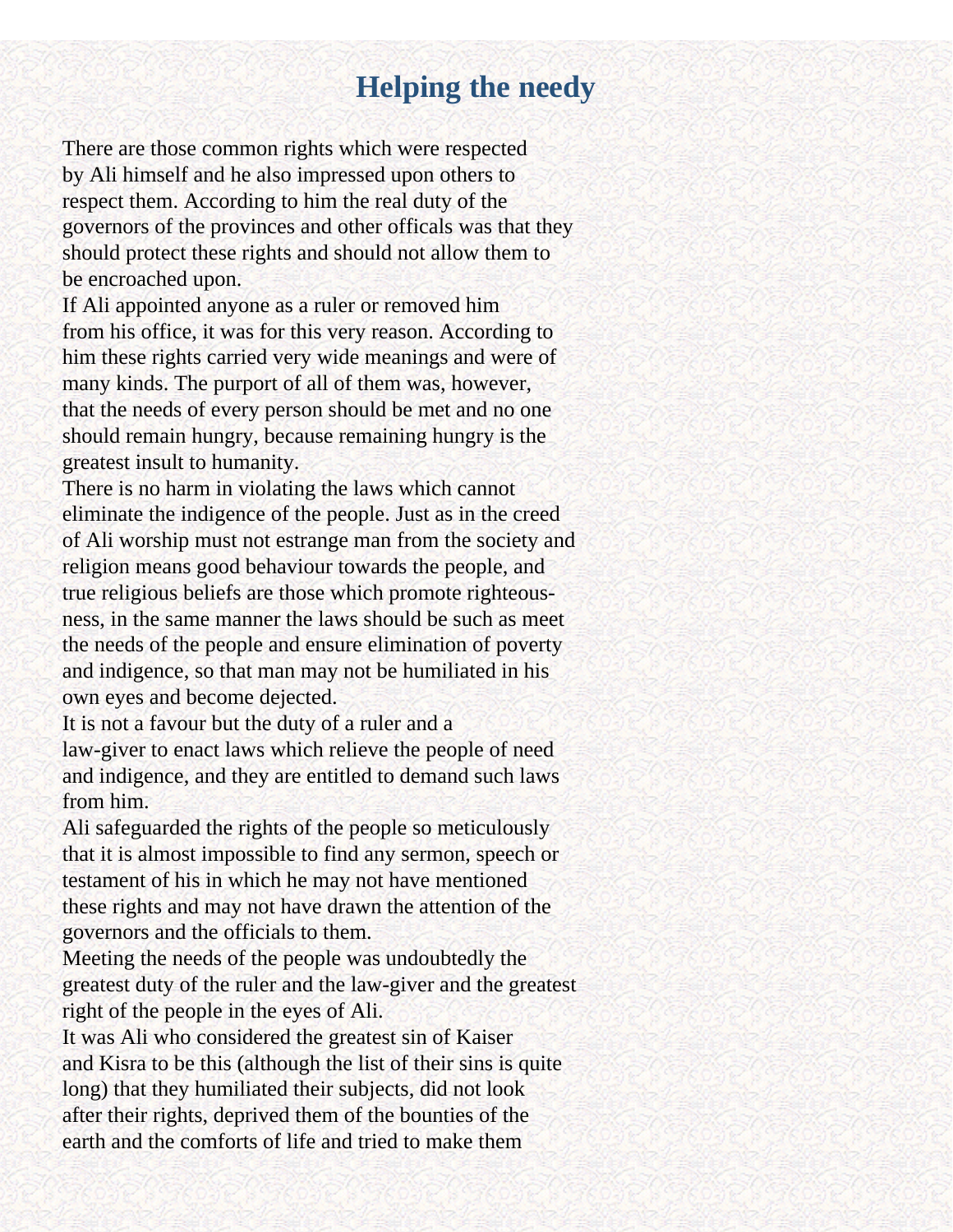indigent and despicable. He says: "Think over the agitation and distress of the people when Kaiser and Kisra were their rulers. They had expelled them from fertile lands and the water and verdure of Iraq and transferred them to a place where there was no vegetation and where there was nothing except violent winds, and had made them extremely poor and indigent.

Whenever a governor or an official committed breach of trust of public property (whether the amount involved was small or large) Ali threatened him with severe punishment. He was deeply grieved as and when he came to know that a governor or an official had usurped a property or had been guilty of hoarding, and he reprimanded him in very severe terms. He once wrote thus to a governor: "I understand that you have usurped the land belonging to the public treasury and have appropriated what was under your feet and eaten what was in your hands. You should, therefore, send me your account".

The sentence "Send me your account" in the letter of the Commander of the Faithful deserves attention. This sentence carries very vast meanings. He was so keen to enforce justice that he could not tolerate any excuse or slackness in this behalf.

Besides possessing a firm faith Ali was a subtle observer and was fully aware of the mysteries of human society, and the mutual relations of the public. He knew which rights had been encroached upon, and which of them were going to be encroached upon. He fully realized that injustice and oppression was harmful for the society internally as well as externally and the oppressors as well as the oppressed were threatened with grave dangers. He considered pleading for justice and administration of justice to be necessary even though it might be disliked by the governors and the officials. He wrote with much annoyance: "Send me your account".

He was informed about another governor having misappropriated public property. He wrote to him immediately as under:-

"Fear God and return the property of the people to them. If you do not do so and then God grants me control over you I shall acquit myself of my responsibilities in the matter and shall strike you with my sword, and whoever has been the victim of it has always gone direct to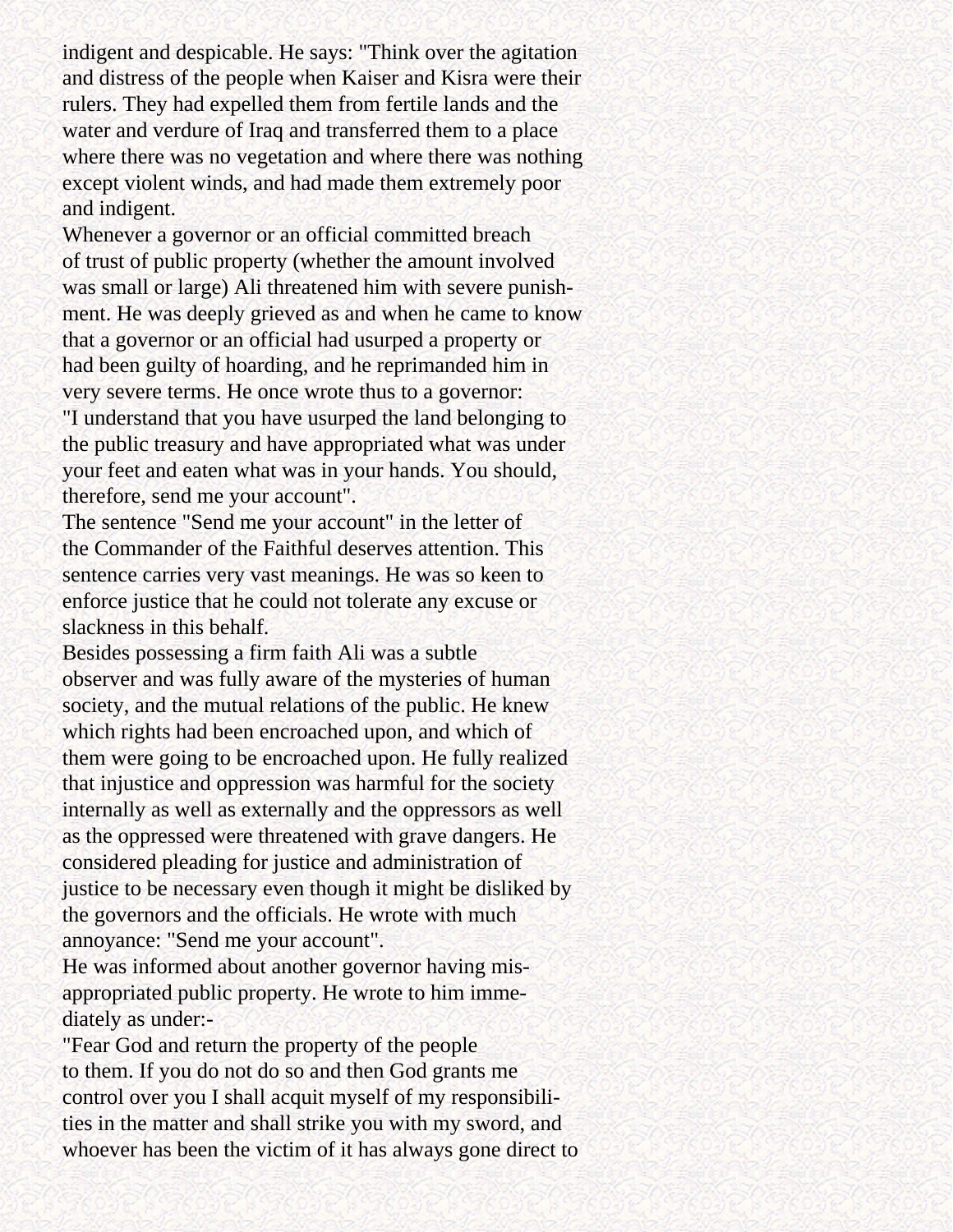Hell. By God, even if Hasan and Husayn had done what you have done I would not have been lenient to them and they would not have been able to make me accede to any wish of theirs till I had taken back the right (of others) from them and had effaced the results arising out of injustice".

The Commander of the Faithful sent a man named Sa`d to Ziad bin Abih to bring some money which was lying with him. The Commander of the Faithful had received information that Ziad was leading a luxurious life and that he was accumulating wealth himself and did not give anything to the widows, the orphans and the indigent. When Sa`d approached Ziad and demanded the money the latter behaved proudly and rebuked him. Sa`d came back and informed Ali about what had happened. Thereupon Ali wrote a letter to Ziad on these lines: "Sa`d has informed me that you have rebuked him without any justification and behaved with him haughtily and proudly, notwithstanding the fact that the prophet has said that greatness belongs to God only and whoever is proud incurs His wrath. Sa`d has also informed me that you eat food of various kinds and perfume yourself everyday. What harm will accrue to you if you also fast for a few days for the sake of God and give away a part of your wealth as charity in the path of God, and eat many times the food which you eat once, or let an indigent person eat it. You, who are rolling in bounties, do not look after your poor neighbours, the weak and needy widows and the orphans. Do you desire, inspite of all this, that you should get the reward of the righteous persons who give alms? Sa`d has also told me that you speak like the righteous but act like the evil-doer? If you really do so you have been cruel to yourself and have wasted your actions. You should repent before God and reform your ways and should be moderate in your acts. You should send forward whatever surplus property you possess for the day on which you will need it, in case you are a true believer. And use perfume on alternate days and that should not be too much. The prophet has said: "Use perfume on alternate days and do not use it excessively. Peace be on you". The Commander of the Faithful sent successive orders to the governors and warned them severely against misappropriating public property and taking bribes. He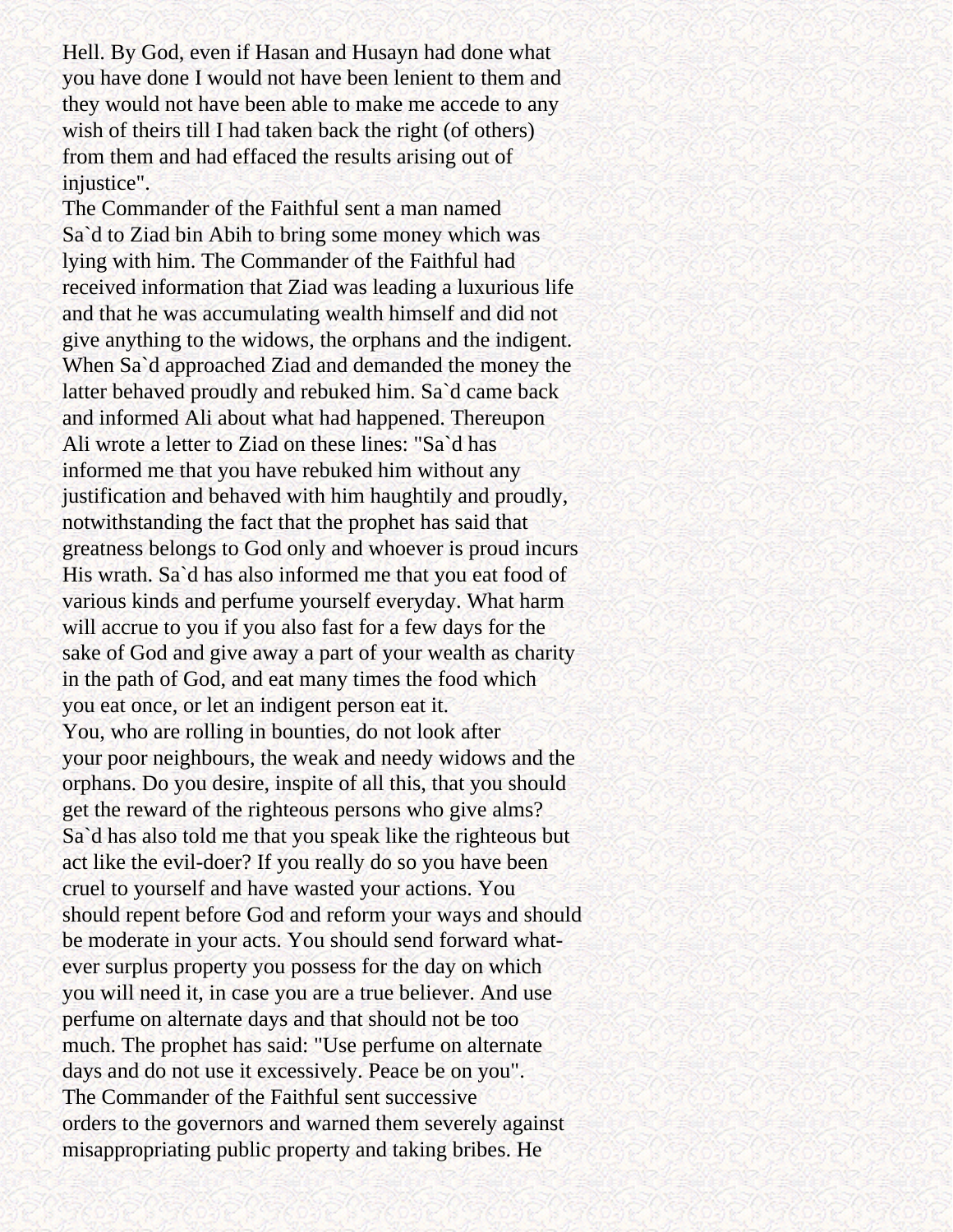considered such activities to be the worst relationship between the rulers and the ruled and a great barrier between title and the entitled person. He was well aware of the harm which these bad habits were likely to do to the people. Once he received information that a military officer had taken bribe. He held his hand and gave it such a violent jerk that it was about to be dismembered from his body. Then he said to him: "The people earlier than you were annihilated because they deprived the people of their rights and they were, therefore, obliged to acquire their rights by offering bribes. They compelled the people to do invalid things as a result of which falsehood became prevalent".

Once a governor was invited to a feast. The governor accepted the invitation and participated in the party. When the Commander of the Faithful came to know about this he reprimanded the governor severely saying: "Entertaining a governor is bribe. Why was this bribe given? If it was given to establish a right it is the duty of a governor to give the entitled persons their right without taking bribe, or this bribe was given to validate something invalid. If that be the case it is not lawful for a governor to do any such thing even though the entire world may be offered to him as bribe.

The second thing is: why did the governor participate in a feast to which the rich were invited but the indigent were ignored and thus a discrimination was made between the slaves of Allah? This discrimination pained many persons and also grieved Ali. Of course if the society is prosperous and the people are well-to-do there is no harm in inviting only some persons to a party to the exclusion of others. However, when the conditions are such that there are poor as well as rich persons in the society, does the extension of an invitation to a governor to participate in a feast not amount to giving him bribe? Some persons may think that such severity on the part of Ali with regard to the governors and the officials was not appropriate and they did not deserve to be censured and reprimanded in this manner. However, if such persons become aware of the facilities provided by Ali to the officers which made it absolutely unnecessary for them to take bribes or to resort to mis-appropriation of funds they will acknoweldge that the severity expressed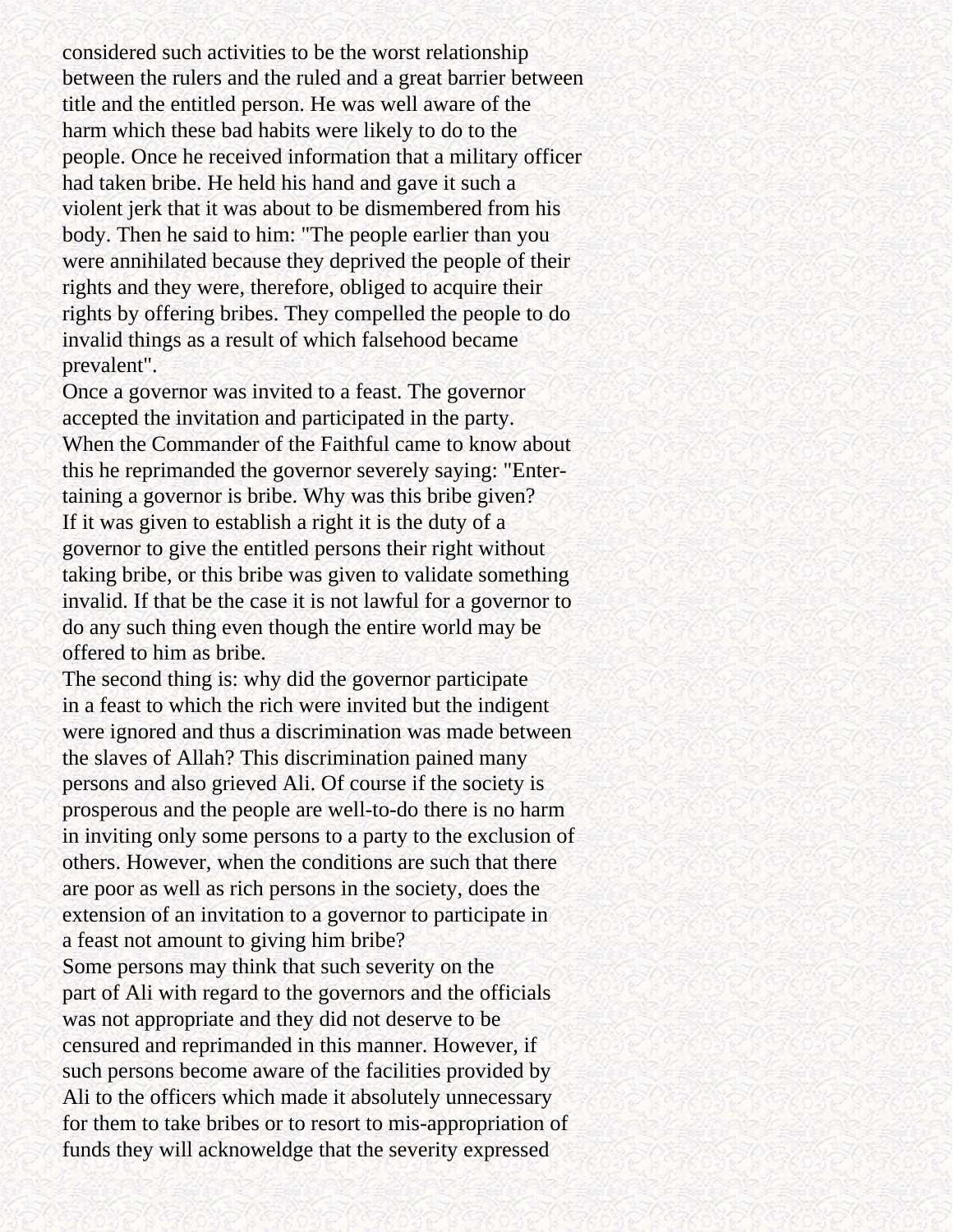by Ali towards the officials was not unjustified. Another point also deserves attention here and it is that Ali did not consider it permissible that the officials should take advantage of their position vis-a-vis the public even to the extent of a feast, because such an advantage also amounts to theft or bribe. And when Ali did not permit an officer to accept an invitation to a feast by way of bribe how could he tolerate that he should appropriate a whole city to himself or should take the property of the people from them by way of bribe?

A far-sighted person who has an eye on the realities is obliged to be severe and to nip the evil in the bud. Restraint on the officials commenced in the days of Ali and not during the period of Uthman. Ali gave such handsome salaries to the governors as were sufficient for their needs. There could, therefore, be no justification for their taking bribes.

If Ali was severe with the corrupt officers he was also affable with the righteous ones. He acknowledged their rights and encouraged them for their devotion towards their Imam and for their services to the Muslims. The letter which he wrote to Umar son of Abi Salma, the governor of Behrain whereby relieving him of his assignment and asking him to come over to him to accompany him in the Syrian campaign deserves to be studied. He wrote to him: "I have entrusted the governorship of Behrain to No`man son of AjIan Zarqi and have relieved you of it. However, I have not done this because you have been considered to be incompetent or because you have been accused of anything improper. The fact is that you have run the administration very competently and faithfully. You should, therefore, come over here and join me. There is nothing against you. The actual position is this that I have decided to proceed against the Syrian rebels and wish that you should be with me because you are one of those persons who can assist me in fighting against the enemy and erecting the pillar of the faith". He always adopted this firm policy with regard to the officers. He encouraged those who were righteous and was severe to those who did evil deeds. He neither wavered, nor minced words nor resorted to connivance or deceit. His real object was the welfare of the Muslims and the establishment of justice among all, whether they were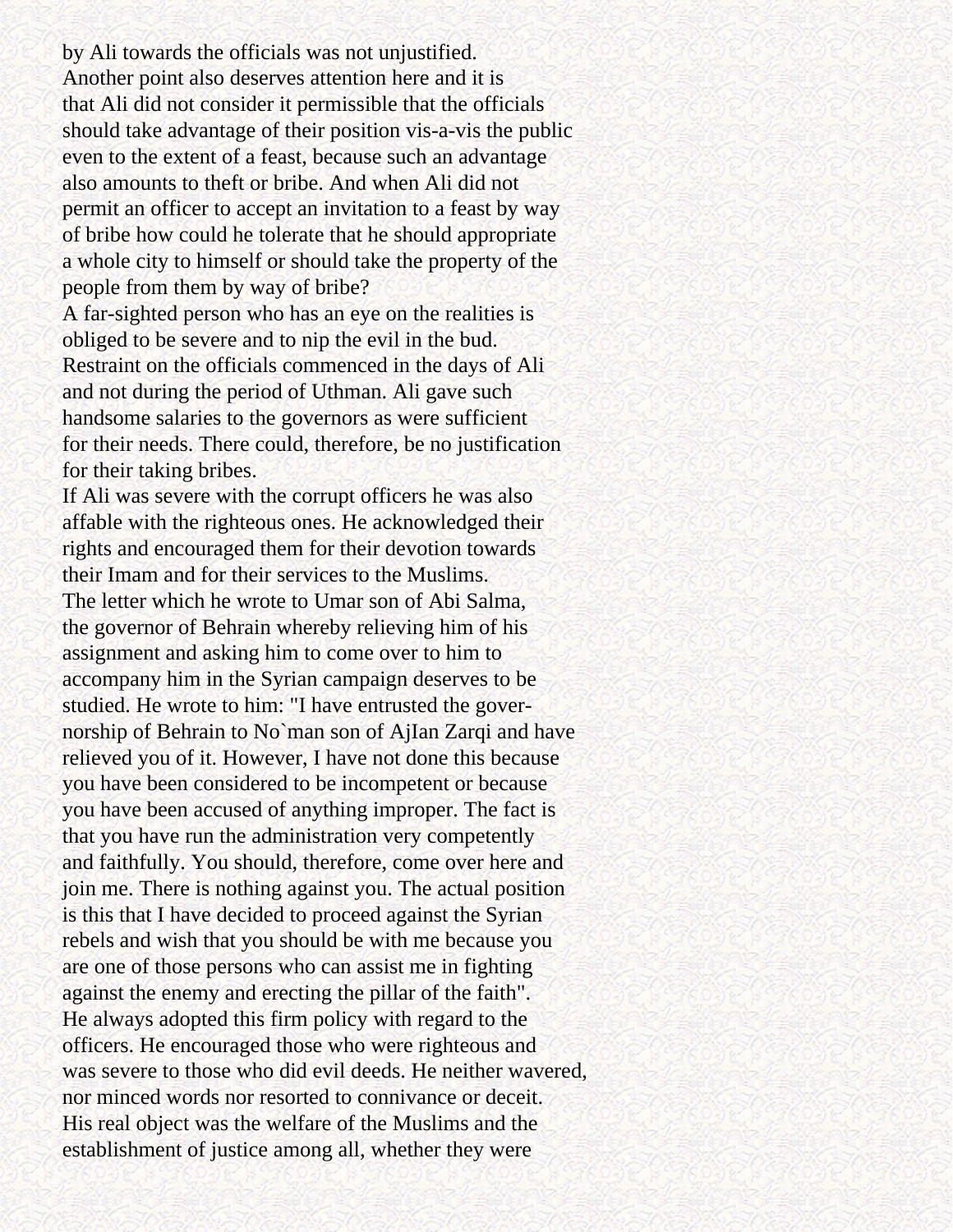the rulers or the ruled.

Those officers who did not misappropriate public funds and did not take bribe received salaries from the public treasury according to their needs, and the Commander of the Faithful praised and encouraged them. As regards the dishonest officers, however, Ali reprimanded and censured them in the first instance and then dismissed them. In case their crimes were more serious he also sentenced them to imprisonment. Besides the governors there were some persons who had usurped the property of others and had accumulated large amount of wealth by unlawful means. The Commander of the Faithful subjected them to severe accountability and did not show them any

leniency. He severely opposed their greed to accumulate wealth and their sensual and luxurious life, and endeavoured to become a wall between them and their wealth which they were keen to increase. He opposed verbally as well as practically the usurpation of the property of others and severely prohibited hoarding. In the testament addressed to Malik Ashtar he wrote inter alia: "Keep this also in mind that many of these persons are habituated to parsimony and stinginess. They hoard to make profit and weigh lesser and charge more. This thing is harmful for the public and a defect of the rulers. You should, therefore, prevent them from hoarding".

Then he says: "If someone is guilty of hoarding after your having prohibited it you should punish him, but you must ensure that no excess or oppression is done in your action".

As regards occupation of Jagir and land by the people the view held by Ali was compatible with reason as well as a source of virtue. We have already discussed this matter in the foregoing pages.

Subjecting others to forced labour and exploiting their earnings is also a kind of hoarding. Ali did not tolerate this also, and has mentioned it at various places in Nahj al-Balaghah. While describing the condition of the people of his time he says: "There are many persons whose endeavours have been wasted and whose efforts have gone in vain. You people are living in a time when goodness is receding and wickedness coming nearer and nearer. Satanic avarice is killing the people. Wherever you cast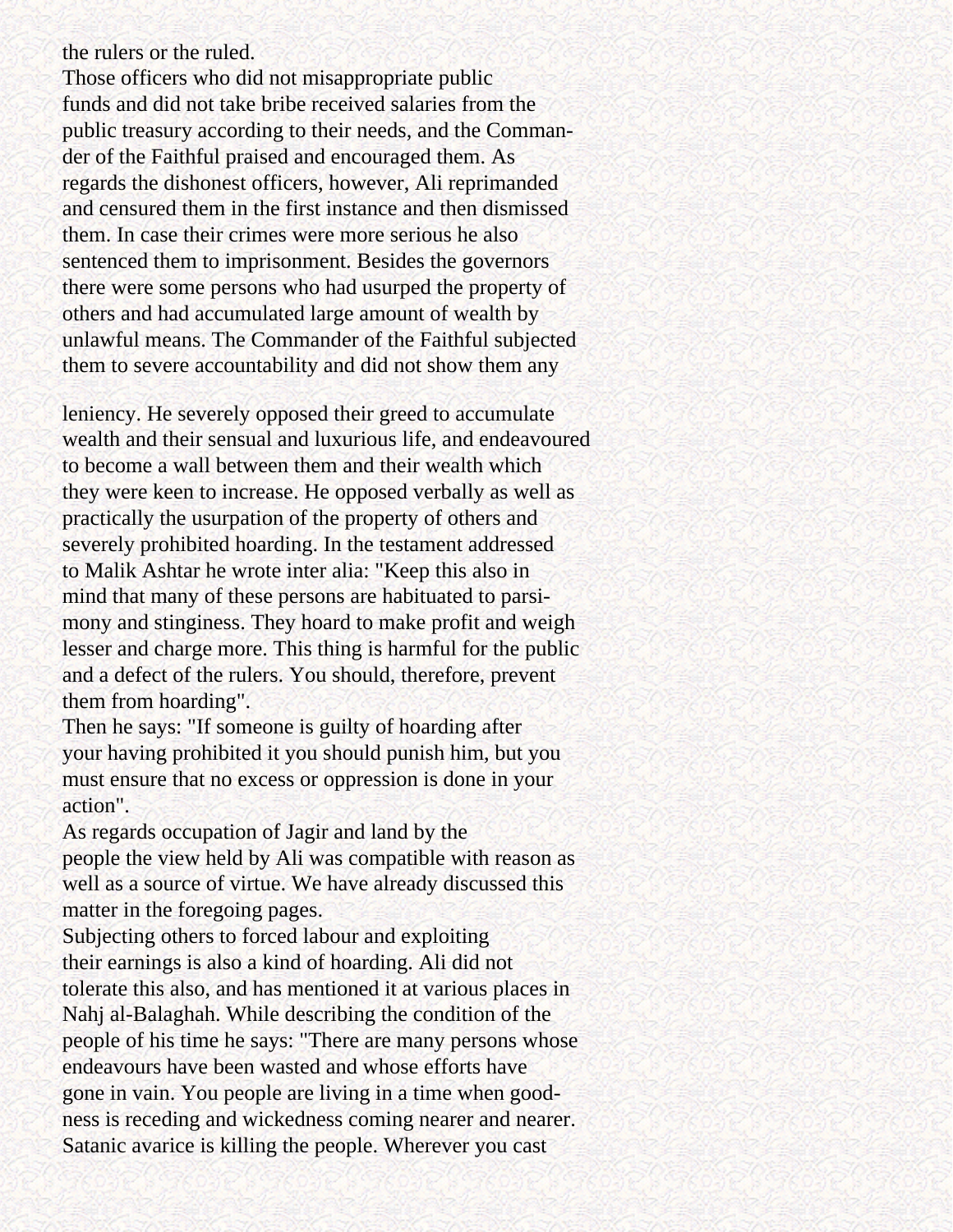your eye you will see indigent persons, who are suffering on account of poverty, or the rich who are guilty of ingratitude to God, or the stingy persons who do not pay God's dues and are keen to increase their wealth. What has happened to your righteous and pious people? Where are those noble and magnanimous persons, who were pious in earning wealth and pure in their actions and conduct?"

In fact the Commander of the Faithful had clearly understood this reality by means of his correct thinking, pure disposition and high morality that a system which cannot eliminate the indigence of the people is worthless and a law which cannot do away with class discrimination is useless and undesirable. All those social laws, which give birth to a society, in which people are divided into classes, are a plaything in the hands of those, who call themselves the nobles and the dignitaries and exploit the rights and property of the common man in a most shameless manner.

Ali took positive steps to eliminate the poverty of the people. His actions were based on two principles: Firstly that the entire wealth of the public treasury and the lands and property and all means of earning wealth belong to the nation and it is necessary that they should be distributed among all the citizens according to their needs and entitlement. Every person should work and benefit from these resources according to his efforts. None is entitled to appropriate whatever he likes and to convert the public property into his special property. It is also in the interest of the individuals that they should co-operate with the society. They should prove themselve useful for others and should also benefit from them. The benefits which they will derive from the society will be thousands of times more than those which they render to the society. Ali says: "Whoever withholds his hand from doing harm to his people apparently withholds only one hand but actually keeps thousands of hands away from himself". The government should adopt this just policy in right earnest because the people are like a body and it is necessary for the government to treat every limb of that body according to its needs. It should neither ignore anyone, nor neglect the right of anyone, nor permit any discrimination between them. It is in such circumstances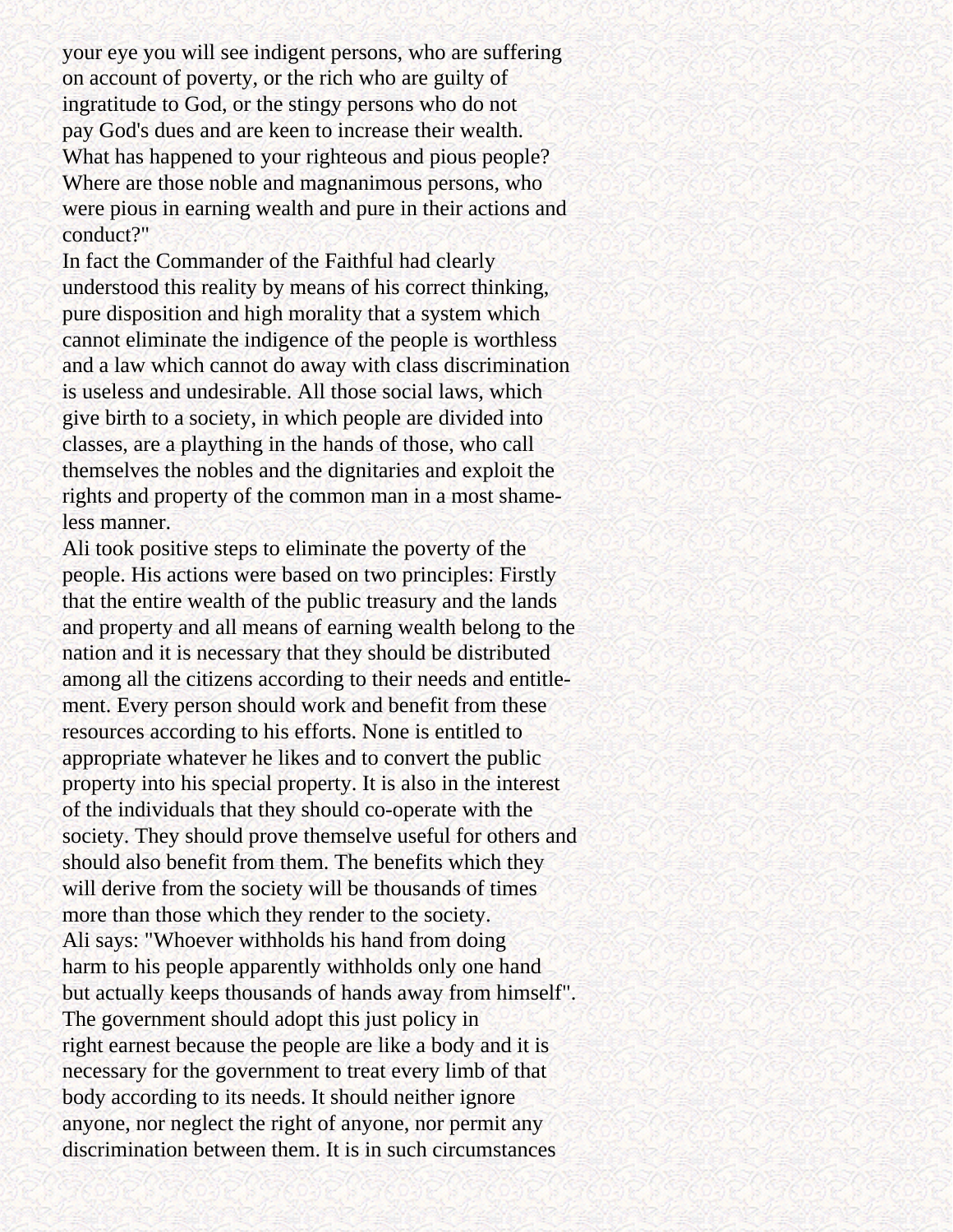that it can become possible for the government to realize revenue and obtain other rights of the public treasury from the nation and spend it on the projects of public welfare. The second thing on which Ali based his actions was the development of land, because the life of human beings and their welfare depend on land. He was of the view that the governors and officers should take much greater interest in the development of land as compared with the effort which they make to realize government revenue, because if land is not developed from where will the revenue come? A ruler who does not develop land, but wants to realize revenue from the public, is ignorant and unjust. He desires that the cities should be destroyed, the people should be ruined and he himself should lose his dignity and honour. The land is neither developed automatically nor by means of the ignorance or power of the rulers. Development of land does not also mean that magnificent palaces should be erected on it to accomodate rich people. Land is developed with the efforts of the labourers and the residents of villages. The Commander of the Faithful had given strict instructions that if the people were distressed and were not happy with their rulers revenue should not be realized from them. The principles of kindness to the subjects and philanthropy and the moral values demand that the subjects should pay the revenue voluntarily and not under duress. It is the duty of governors to make the subjects prosperous in the first instance and then to think of collecting the revenue. The Commander of the Faithful has addressed the collectors of revenue in these words: "........ Don't sell the winter or summer clothings of the people or the animals used by them, in order to collect revenue. Don't flog any person or make him stand on his feet for the sake of money, and don't sell any of their things for this purpose, because God has ordered us to take that which is surplus". He also says: "In the matter of revenue keep in view the interests of those who pay the revenue, because the affairs of others can be set right only by means of taxes and the tax-payers".

These views of the Commander of the Faithful about land and its development and the conclusion drawn by him that the welfare of government depends on the welfare of the people are so true and correct that nothing wrong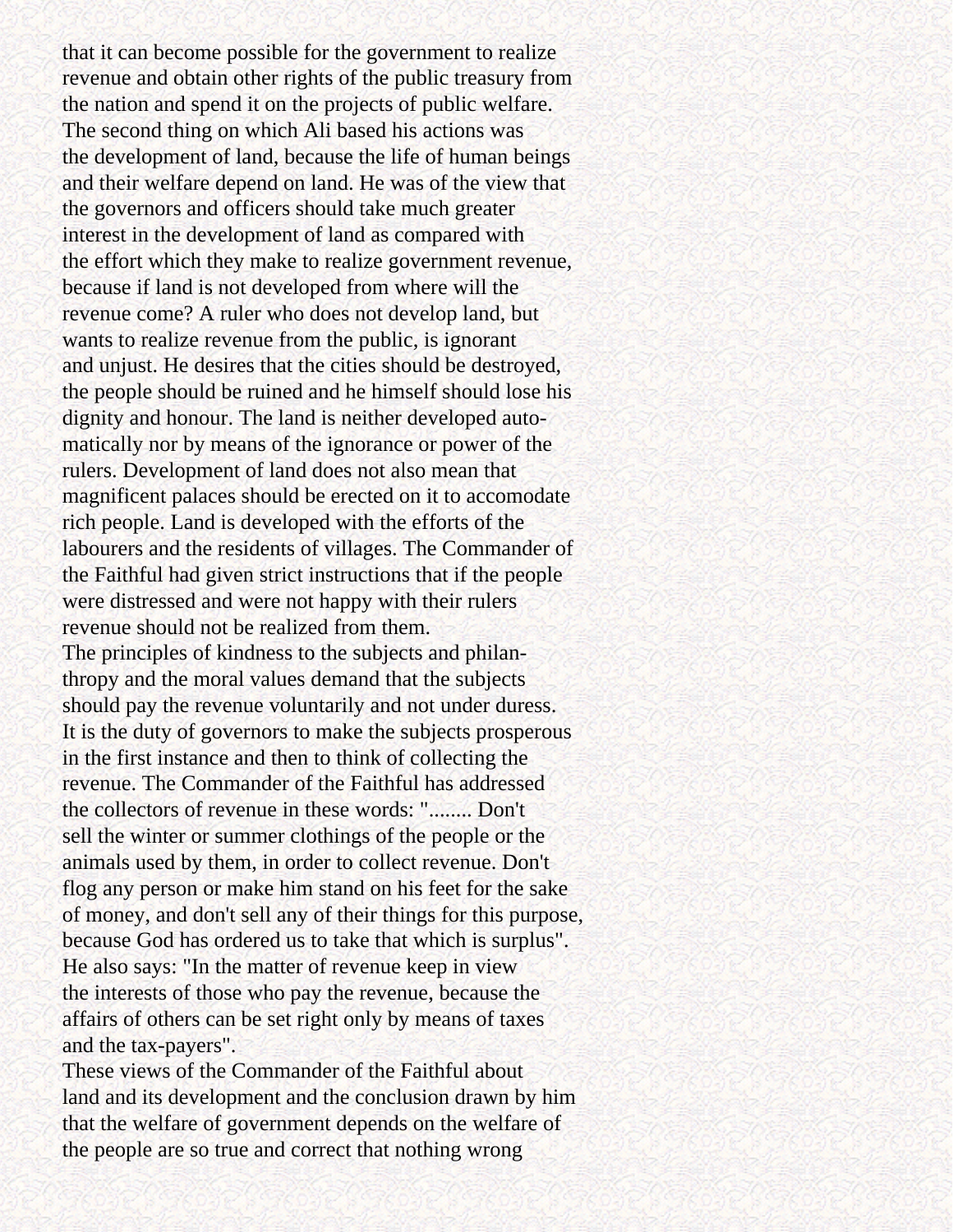about them has been found even after the lapse of so many centuries. All the economic and social theories of the modern times also confirm these views.

Ali prescribed a general rule for the development of land and the extraction of wealth from its heart which is admitted by the social sciences of our time, to be absolutely correct.

During the age of ignorance there was a custom that the powerful persons forced the slaves, prisoners and subordinates to develop their lands. They gave these workers paltry wages at their own sweet will but appropriated the produce of the land themselves without having done any work.

According to their law man did not carry any value and his labour did not deserve any reward. The rulers considered the people to be their slaves and subjected them to forced labour. Their very religion was based on making people their slaves or in other words on killing and destroying those helpless and afflicted persons. The people were ignorant and the rulers, taking undue advantage of their ignorance, made them their slaves. The idolatrous priests, who were the religious leaders of those times had also declared slavery to be lawful and had thus strengthened the hands of the rulers. These priests had befooled the people in such a way that they were prepared to make supreme sacrifices for the sake of their rulers to enable them to increase their wealth and add new lands to their territories. All this was done either in the name of the homeland or in the name of the deity, whom they worshipped.

The famous British historian H.G. Wells says: "The idolatrous priests told the people that the lands which they tilled did not belong to them. They belonged to the gods whose image they had hung in the temples, and those gods had given those lands to the rulers. Now it depended upon the sweet will of the rulers to give the lands to those servants of theirs whom they liked".

The peasants also began to entertain the belief that the land which they ploughed did not belong to them, but were owned by the god (idol) and it was their duty to surrender a part of the produce of the land to the representative of the god. Or that the god had given the land to the ruler and he was entitled to impose thereon any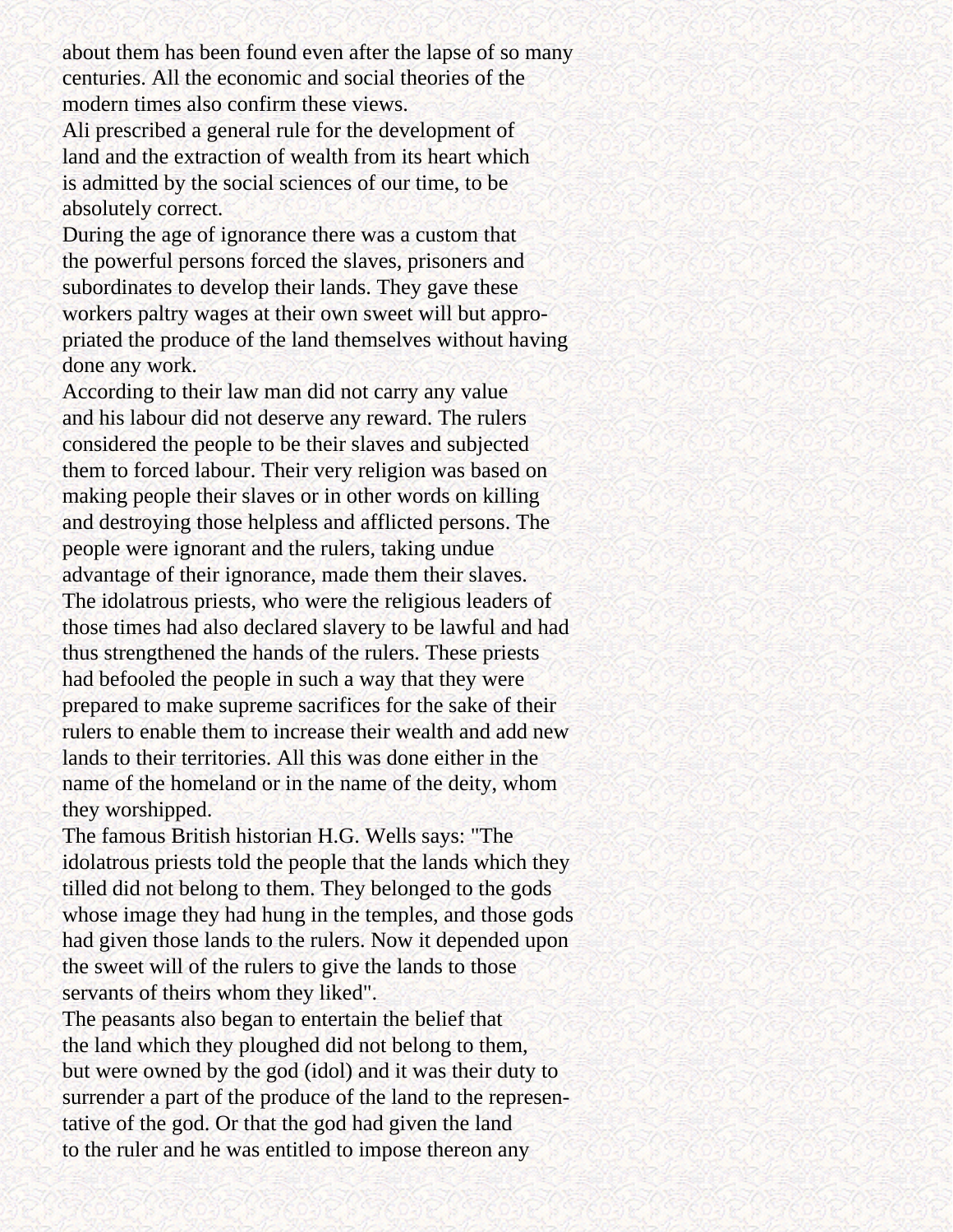taxes he liked. Or that the ruler had given the land to the landlord who was their master. If at times the idol, the ruler or the landlord needed the services of the peasant it was his duty to leave other work and carry out the orders of his master. The peasant did not even think that he had any right on the land which he ploughed. In short the peasant neither possessed any freedom of will nor enjoyed any right.

The history of Arabia tells us that the persons who assumed the reins of government after Ali monopolized the lands, their produce, and the public treasury for their personal benefit. They used to say: "The entire wealth belongs to God and we are his representatives and vicegerents on earth. It is our prerogative to give this wealth to whomsoever we like. Nobody is entitled to criticize us in this regard". 1

However, Ali knew the position very well. He was very far-sighted and was well aware that God does not need land or wealth and the land belongs to those who work on it. Ali also knew that if the peasants are indigent the land will become waste and it will be difficult to realize any revenue. Land can be developed only by those people who are its owners and derive profit from its produce. If the peasants know it for certain that they will not be able to enjoy the fruits of their labour and it will reach the treasuries of the extravagent rulers, they will work half-heartedly and will not make any effort to develop the land. 2 Consequently they themselves will be in distress and others will also be deprived of the fruits of their labour.

In case, however, they know that the more they produce with their hard work the more they themselves and their children will benefit from it, and the rulers too will not distribute the revenue among their friends and relatives, but will spend it on projects of public welfare, they will work whole-heartedly. As a result of this they will become prosperous and additional revenue will also accrue to the government treasury.

In the eyes of the Commander of the Faithful the happiness and goodwill of the subjects was the only source of the welfare of the people as well as the good condition of the rulers. He did not believe in coercion and said:

"The best source of satisfaction and heartfelt happiness for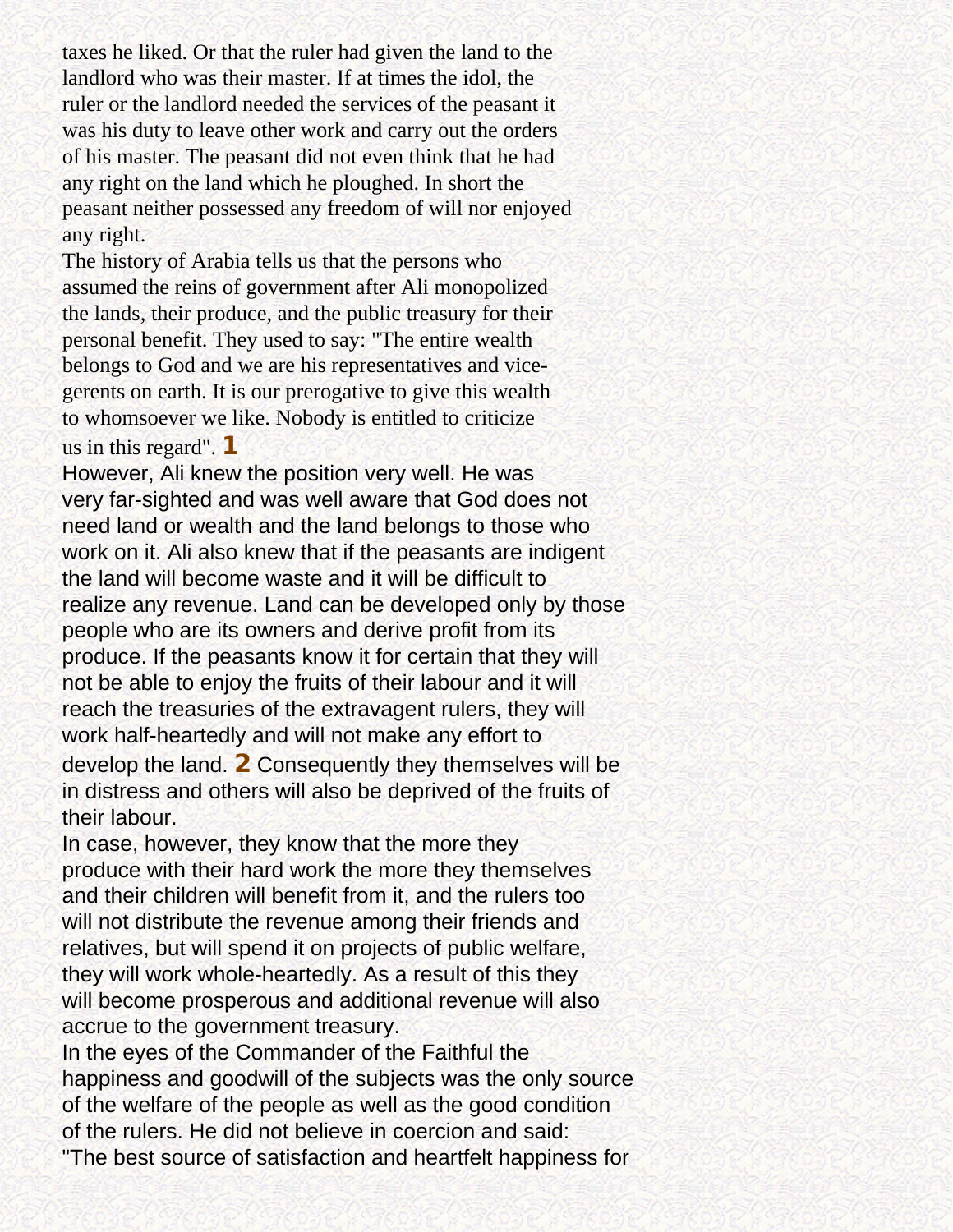a ruler is that justice should be established and the love of the subjects for the rulers should become patent. They do not display love so long as there is ill feeling in their hearts and their devotion cannot be relied upon so long as they are not prepared to defend their ruler and do not cease to think that his rule has been burdensome and it will come to an end after a long time".

Ali considered farming and all other professions to be respectable. He prohibited people from remaining idle and considered it essential that a worker should be paid wages commensurate with his work. He exercised much strictness in these matters so that the people might realize that he was not going to pay anything which had not been earned by the person concerned by means of his work. The incident of his real brother Aqil son of Abu Talib is well known. He approached Ali to make him some payment without any work or service, but Ali declined to accede to his request.

In the eyes of Ali there was no injustice greater than that a worker should not be paid his wages or that he should be deprived of his right even to the smallest extent. According to him it was also highly improper that the work done by persons belonging to the higher class should be applauded whereas that done by the ordinary persons should be looked down upon. According to him what mattered was the work and its real value whether it was done by a big man or an ordinary person. There were many workers in his time who worked hard but were not rewarded for their labour. The Commander of the Faithful disliked it very much. These words of his are a beacon light in the path of social and moral principles: "Keep eye on the achievement of every person and do not attribute the achievement of one person to another, and do not deprive the real person of the reward to which he is entitled on account of the work done by him. Never treat an ordinary work to be great on account of high position of the doer, and never treat a great work to be ordinary on account of the low position of the person who has done it. Development of land and payment of full wages, commensurate with the work done, were the two strong pillars on which Ali intended to erect the structure of a good and pious society. Some persons belonging to a particular place came to him and said: "There is a canal in our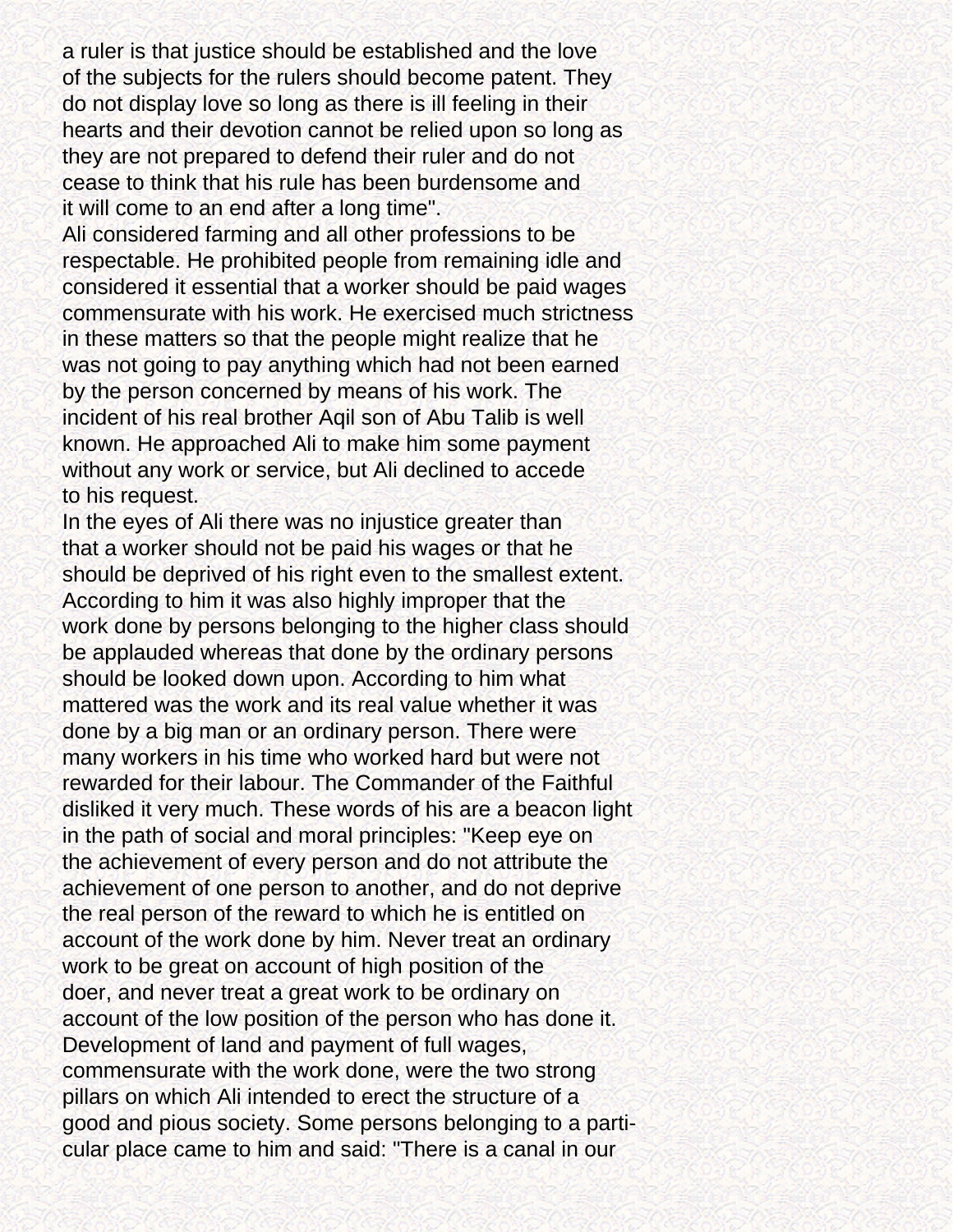area which is now filled with dust. If it is dug again it will be very beneficial for us". They then requested him to write to the governor of the area to make it compulsory for everyone to dig the canal. The Commander of the Faithful approved the digging of the canal but did not accede to their request that the people should be compelled to dig it. He wrote thus to Qarza son of Kaa`b the governor of the area: "Some persons belonging to your area came to me and told me that there was a canal in that region which is now filled with dust. If these people dig the canal once again it will lead to the development of the area and they will be able to pay the revenue. This will also lead to the increase in the income of the Muslims residing in the area. These persons asked me to write a letter to you desiring you to collect the people of that place to dig the canal and to make it obligatory upon them to bear the expenses of the work.

I do not consider it appropriate to compel any person to do a work which he does not like to do. You should, therefore, call the people and employ those of them who are willing to do the work. When the canal is ready only those persons who do digging work will be entitled to use it, and those who do not participate in the work will have no right on its water. If those people develop their area and their financial position improves, it is much better than their remaining weak".

Ali did not consider it lawful to subject anyone to forced labour, although a group of persons wished to resort to this practice. The thing which matters is that one should work. Ali, therefore, said to those people: "You have been ordered to work (and not to remain idle). As regards the canal only those persons, who participate in its digging, will be entitled to benefit from it. Those who do not want to do this work cannot be compelled to do it. Work should be done willingly and not under coercion". This is the principle which Ali followed very strictly.

By formulating this rule about work and the workers centuries ago Ali surpassed the western thinkers. The western thinkers are putting forth so vehemently the same thing today which was said by Ali thirteen hundred years ago. He provided a basis for justice and a better basis cannot be imagined. 3 And that basis is that none should be subjected to forced labour, however beneficial the work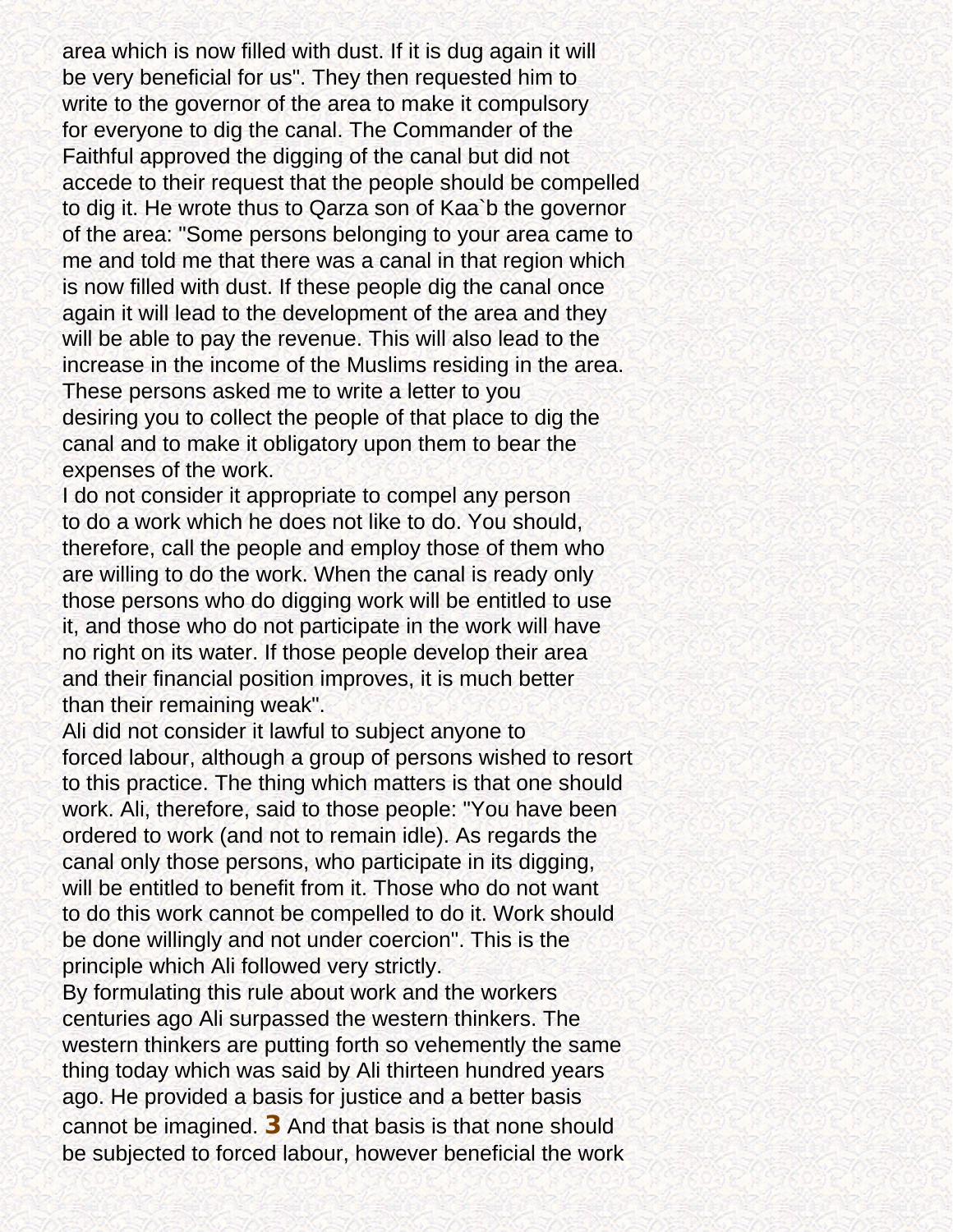may be, because taking work by force is an insult to humanity. It reduces the value of man and infringes his inherent freedom. Furthermore, work taken under compulsion loses its value, because one who is forced to perform a job will not perform it whole-heartedly. Ali, however, encouraged the people in another way to do the work by saying that only those persons who participate in digging the canal would be entitled to benefit from it. He said: "The owners of the canal are those persons who participate in digging it and not those who refrain from doing so". 4 This principle enuniciated by Ali is the pillar on which the greatest beliefs and ideas of the western thinkers are based.

Hence it is necessary for every person to work. None is great or small except through his work. Whoever works shall be rewarded for it. The aristocrates and dignitaries are not entitled to usurp the earnings of others and encroach upon their rights. As said by Ali if God likes any one he likes an honest worker. If a person earns some wealth by hardwork it naturally belongs to him because he has worked for it. However, he must also take the interest of the nation into account. The said property will be treated to be his personal property so long as public interests are not jeopardized. If public interests demand that a part of the personal property of the individuals should be taken and spent for public welfare this will be done. This wealth is meant for the benefit of the individuals as well as for the welfare of the society (it was on this account that revenue was realized from the owners of the canal for the public treasury) when ownership is circumscribed in this manner there will neither be excessive wealth with anyone nor will there be any indigent person in the society.

In every nation there are certain persons (for example young orphans) who are not able to do any work. Did Ali ignore such persons, as is done by the western countries, or did he take care of them according to the rules of justice and morality?

There is no doubt about the fact that the nation has rights on the individuals and the individuals have rights on the nation. The nation is like a body which is composed of different limbs. It is necessary for every limb to help other limbs. Every person is entitled to enjoy the fruits of his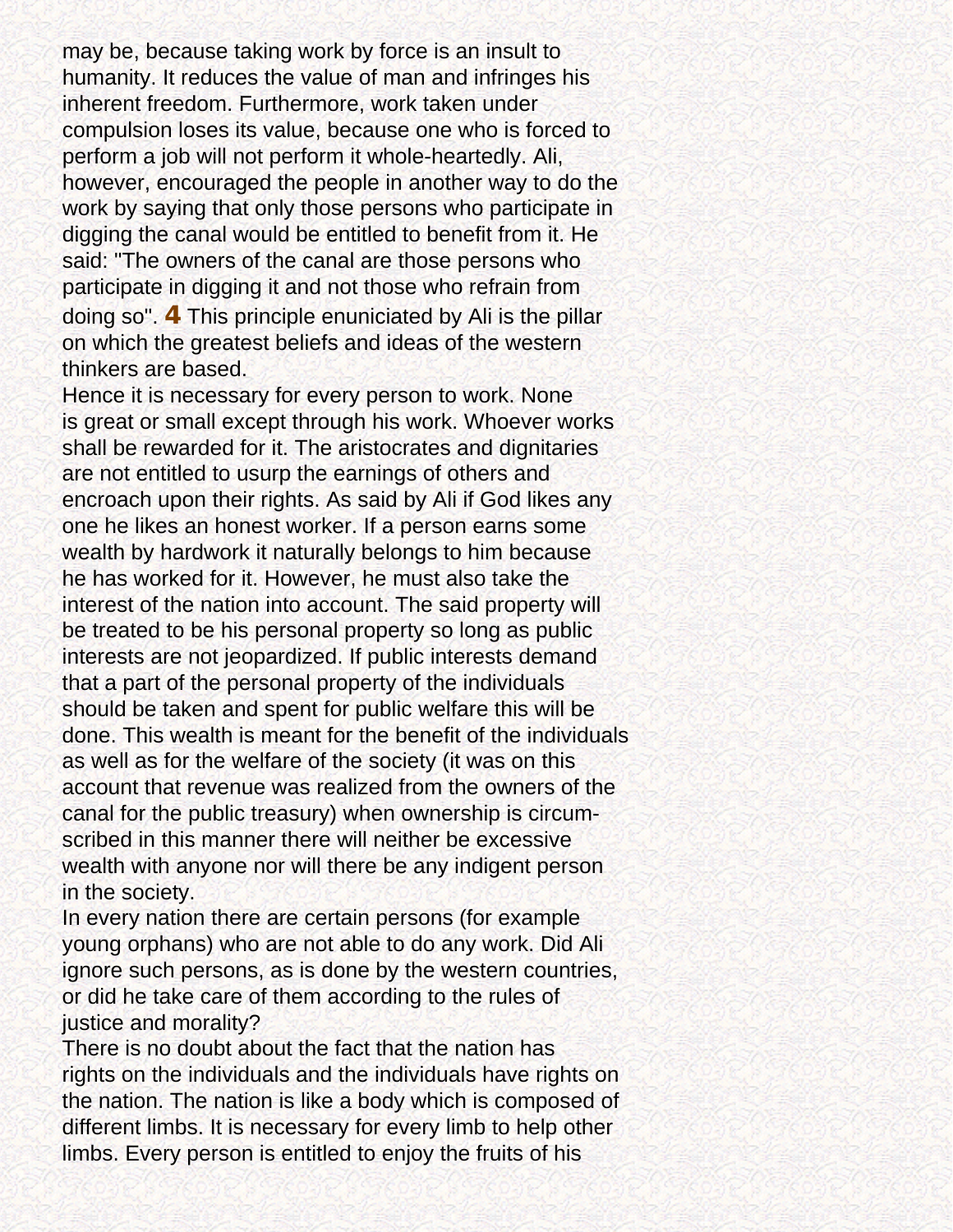labour. God has given a share of the necessities of life to everyone. None is, therefore, entitled to appropriate the necessities of life to the exclusion of others. However, it is the responsibility of the nation to support those who are unable to earn, for example small children and old persons. 5 It should do justice to the helpless persons in the same manner in which it does justice to others. It is an exclusive right of theirs, and not an act of kindness and the governments and its representatives are responsible to pay this right. Ali Says: "Out of all members of the society these persons are more deserving of justice. Hence you should pay the right of everyone of them and equip yourself with an excuse to be presented before God. Take care of the orphans and the old persons who can neither earn their livelihood nor stand before others to beg". Ali has gone ahead of thousands of western thinkers and philosophers in this matter. He realized the necessity of paying the rights of the helpless persons and made it a responsibility of the government. He did not let it depend on the kindness and generosity of the rich so that the deceitful hypocrites might not get any chance to spread mischief 6

Ali's conscience as well as his intellect were well aware of the reality that all human beings are entitled to live. This right is one of the necessities of social life. Freedom is of no use if sustenance is not available and a good society cannot come into being without it. He promulgated the law that all human beings enjoy equal rights. Then in the light of the same law he decided that the needy persons had preferential rights over the public treasury as compared with the rich persons even though those rich persons might have embraced Islam earlier. It is work which entitles one to wages and it is also work by means of which one can become the owner of land and property.

In the orders which the Commander of the Faithful sent to the governors and other officers every now and then he strictly warned them not to harass the people. He directed them not to press the indigent peasants for payment of revenue but to render them assistance so that they might work hard and produce more from the land. Taxes should be realized from the rich so that the income of the public treasury might increase and might be used to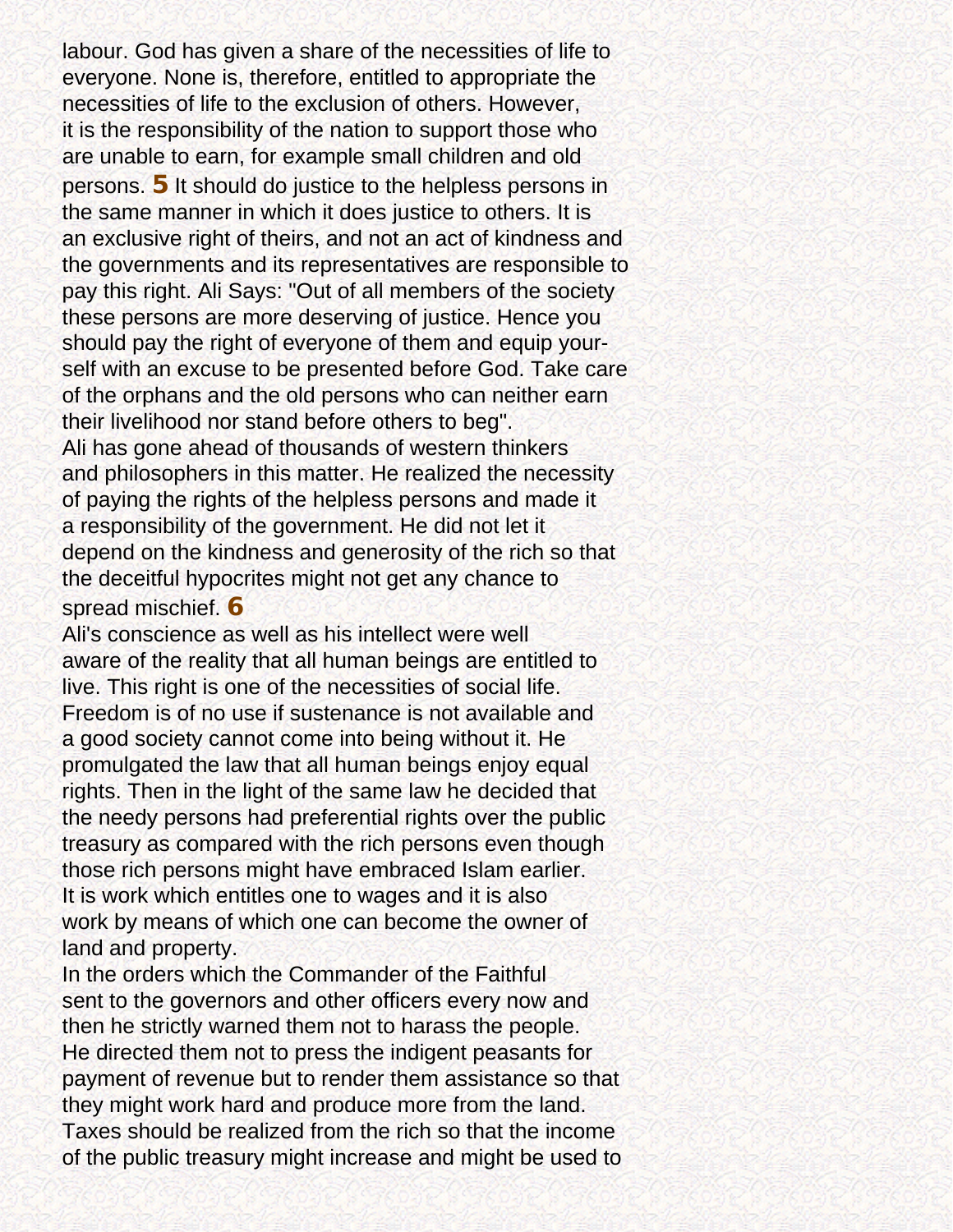help the needy.

How great and dignified Ali appears in our eyes when we learn that fourteen hundred years ago he gave emphatic orders to his governors on these lines: "Don't sell the winter or summer dresses of the people, or their cereals, or the animals used by them, to realize revenue. Don't flog any person or make him stand on his feet for the sake of money. Don't sell the household effects of any person to get revenue - and pay more heed to the development of land than to the collection of revenue".

The Commander of the Faithful has mentioned the reason for the distressful condition of the indigent persons of his time in a few brief sentences and has explained their contents in numerous testaments and precepts. He says: "If an indigent person remains hungry it is because the rich man has withheld his share".

This is the greatest reality which is the basis of modern equitable system. Ali had understood this reality fourteen hundred years ago and formulated clear rules and regulations, as were suited to his time.

A Lebanese writer who happens to be my friend says that at one time he was residing in a big city of Europe and the movement to put an end to poverty was being carried on there. One day he met the Education Minister of that country and said to him during the course of conversation: "We Arabs realized centuries ago the class discrimination and its disadvantages which you are endeavouring to eliminate now".

The Minister said: "How?" He replied: Fourteen hundred years ago Ali son of Abu Talib said: "I have not seen excessive wealth with anyone except that I have seen simultaneously the right of someone being infringed". The Minister said: "We are much better than you". He said: "How?" The Education Minister said: "Because although an Arab had understood this reality fourteen hundred years ago you have not so far endeavoured to eliminate indigence and are still involved in it whereas we are already endeavouring to get rid of poverty. Hence you are fourteen hundred years behind us.i.e. if we had heard this sentence of Ali at that time we would have taken necessary steps in this behalf immediately". Before we end this chapter, it will be better to recapitulate what has been stated above and to invite the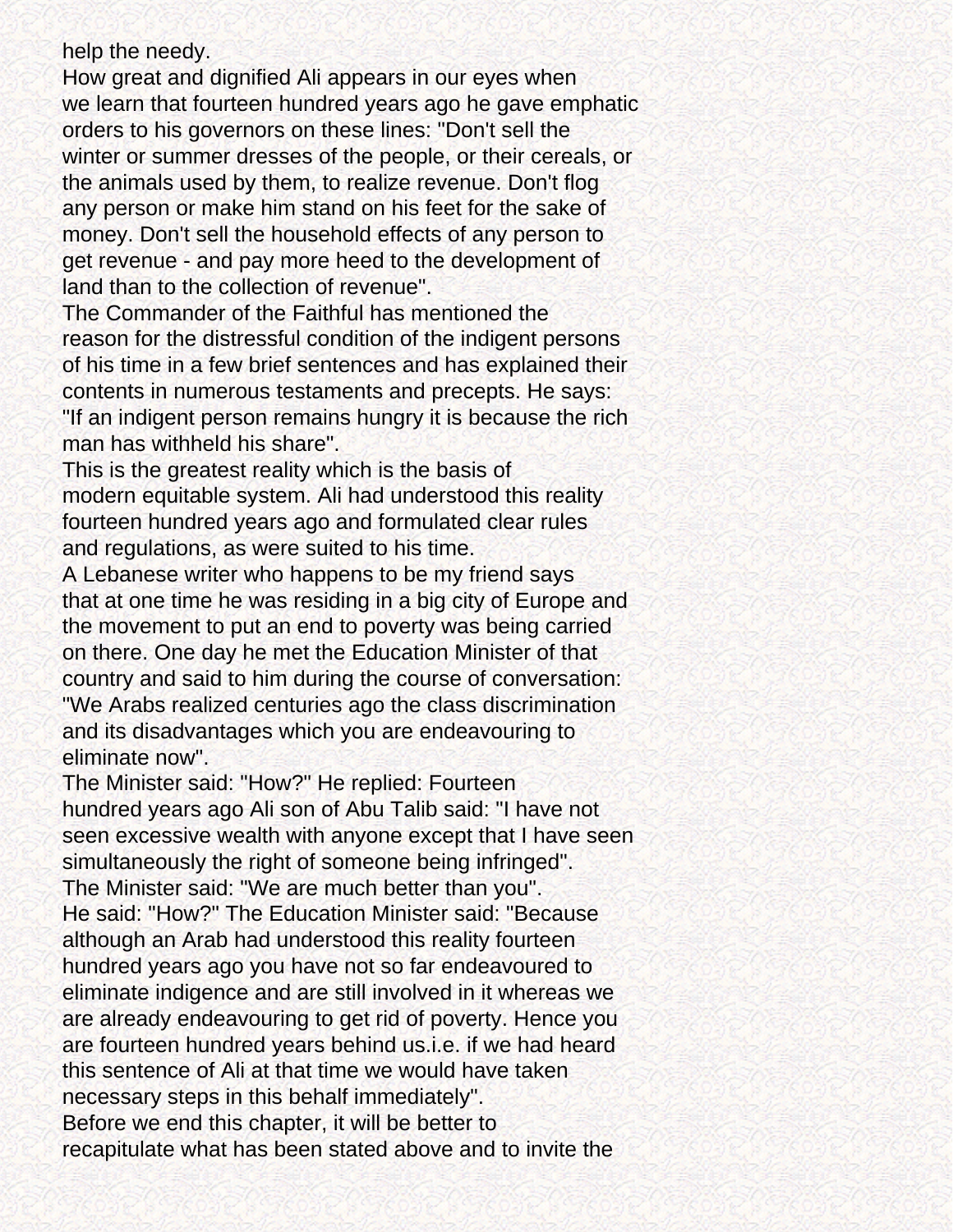readers to compare the views of Ali on social matters with those of the modern thinkers and to reflect on them judiciously.

We can mention the social principles and views of Ali in nine sentences. These principles and views consist of the causes of affluence and indigence and the class differences of the people or in other words the best rules and regulations for eliminating poverty and need, and establishing equality of rights between them.

(1) Prevent hoarding.

(2) No indigent person remained hungry except because a rich man usurped his share.

(3) I have not seen excessive wealth with anyone except that I have seen the right of someone being infringed.

(4) You should be more anxious to develop land then to collect revenue.

(5) I do not consider it proper that a person should be compelled to do a work which he does not like.

(6) The hearts of the pious people are in Paradise and their bodies are busy doing work in the world.

(7) The canal belongs to him who participated in its digging and not to him who did not provide physical or financial assistance to dig it.

(8) Keep in view the achievement of a person, and do not attribute the achievements of one person to another.

(9) Beware! Don't appropriate to yourselves the things in which all have equal rights.

If these sentences of Ali are studied carefully it becomes known that the rights of man in the human society can be protected and his freedom can be ensured only by acting on those principles.

**1** The fact is that this policy began to be acted upon during the time of Uthman himself. During the time of the prophet and the period of the caliphate of Abu Bakr and Umar everything belonged to the Muslims and they were treated to have equal rights. However, Uthman's attitude changed considerably. He considered everything to be the property of God and considered himself to be the master of the Muslims. He spent public property as he wished and gave it to whomever he liked. The Commander of the Faithful has drawn a picture of this period in these words: "Consequently the third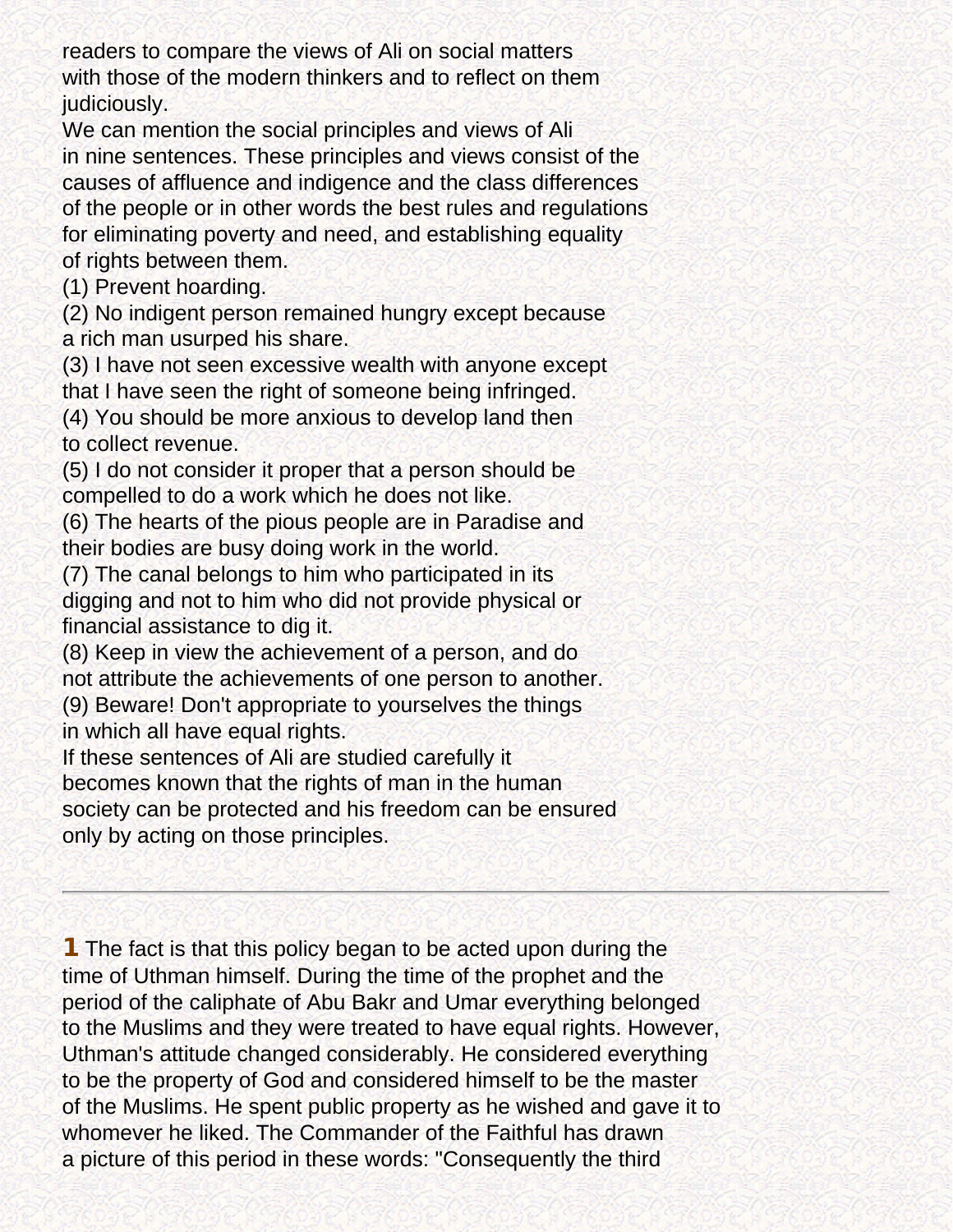proudly took charge of the caliphate as if it was a private grazing ground and with bloated stomachs he and members of his clan (Bani Umayya) started plundering the wealth of the Muslim world in the same reckless gluttonous manner which characterises a camel when it devours harvest grass.

Uthman deprived the lawful claimants of that property which belonged to all the Muslims and gave it to his kith and kin and near and dear ones. On many occasions he uttered words which reflected the beliefs of the age of ignorance according to which the lands and its produce and the public treasury belonged to the ruler and he was entitled to give it to whomsoever he liked. This sentence of his is found in all history books: "This is God's property. I shall give it to whomsoever I like and shall not give it to any one whom I do not like to give. If any person gets annoyed I don't care".

Mu'awiya and other Umayyad caliphs were the relatives and kinsmen of Uthman. Whatever they did during their own times was done by them in imitation of Uthman.

2 This goes to show that if the peasants are allowed to share the produce with the land-owners they will work hard to earn more profit from the land. However, if their position is that of wageearners (as in socialism) they will not strive to increase the produce, knowing that they will get the same wages whatever the quantity of the produce may be.

Further, the socialist governments are a heavy burden on their subjects. They interfere with all the affairs of the subjects and the subjects, too are not faithful to such government, because they do not have any faith in them.

**3** The western philosophers are divided into two groups on this question. One group considers forced labour to be unjust and unlawful whereas the other group considers it to be necessary. Socialism holds the latter view.

4 In the beginning of his letter addressed to the governor the Commander of the Faithful had told him that he should encourage the people to dig the canal and bear the expenses of the work. He who could not personally work, should hire some one to work on his behalf. Being `owners of the canal' means that those who participate in its digging physically or financially own its water and so long as their needs are not fulfilled others cannot utilize it. They have a right to prevent others from taking the water or to allow them to take it on payment. This is the purport of the tradition quoted above viz. "The owners of the canal are those persons who participate in digging it and not those who refrain from doing so". 5 In the Islamic law zakat has been made mandatory for this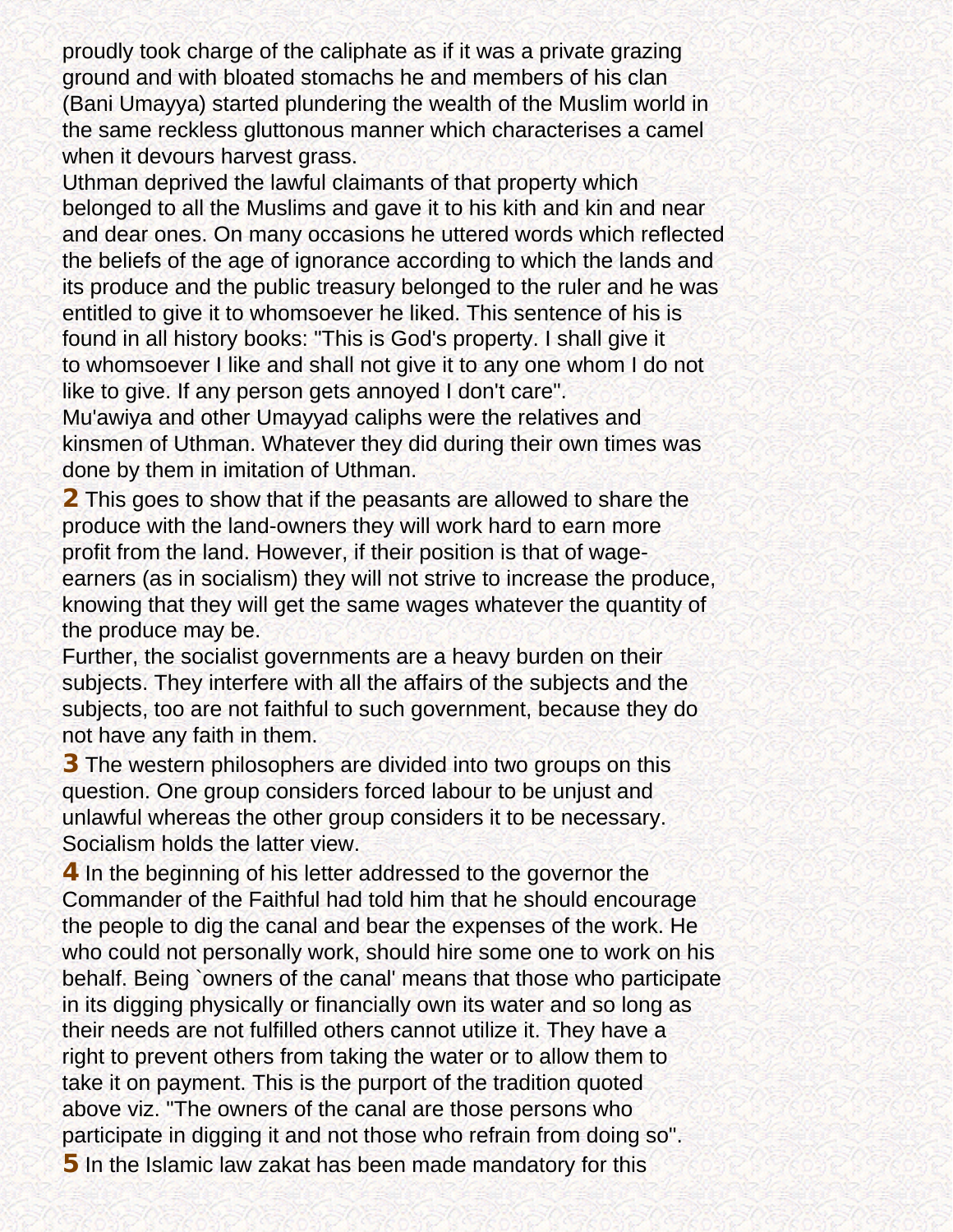very reason. Abdullah bin Sanan has been quoted in Kafi as saying that Imam Ja`far Sadiq said: "God has fixed that share of the indigent persons in the wealth of rich which may suffice them. If He had considered it to be insufficient He would have ordered that more might be paid".

**6** Meeting the needs of the indigent and helpless person is not the responsibility of the government only as stated by the author. In Islamic law the government as well as the individuals have been made responsible to support the needy. If the collection of zakat and its distribution among the poor had been the responsibility of the government only, there would have been greater chances of maladministration, because the persons nearer to government have benefited to the exclusion of those who had been at a distance from the government, and had no chances of approaching the authorities concerned. It is for this reason that Almighty God has ordered the individuals that they should pay zakat to their kinsmen, neighbours, and the indigent persons of their own town of whose indigence they are aware, and should hand it over to government only when none of their relatives, neighbours, acquaintances, and residents of their town is entitled to it.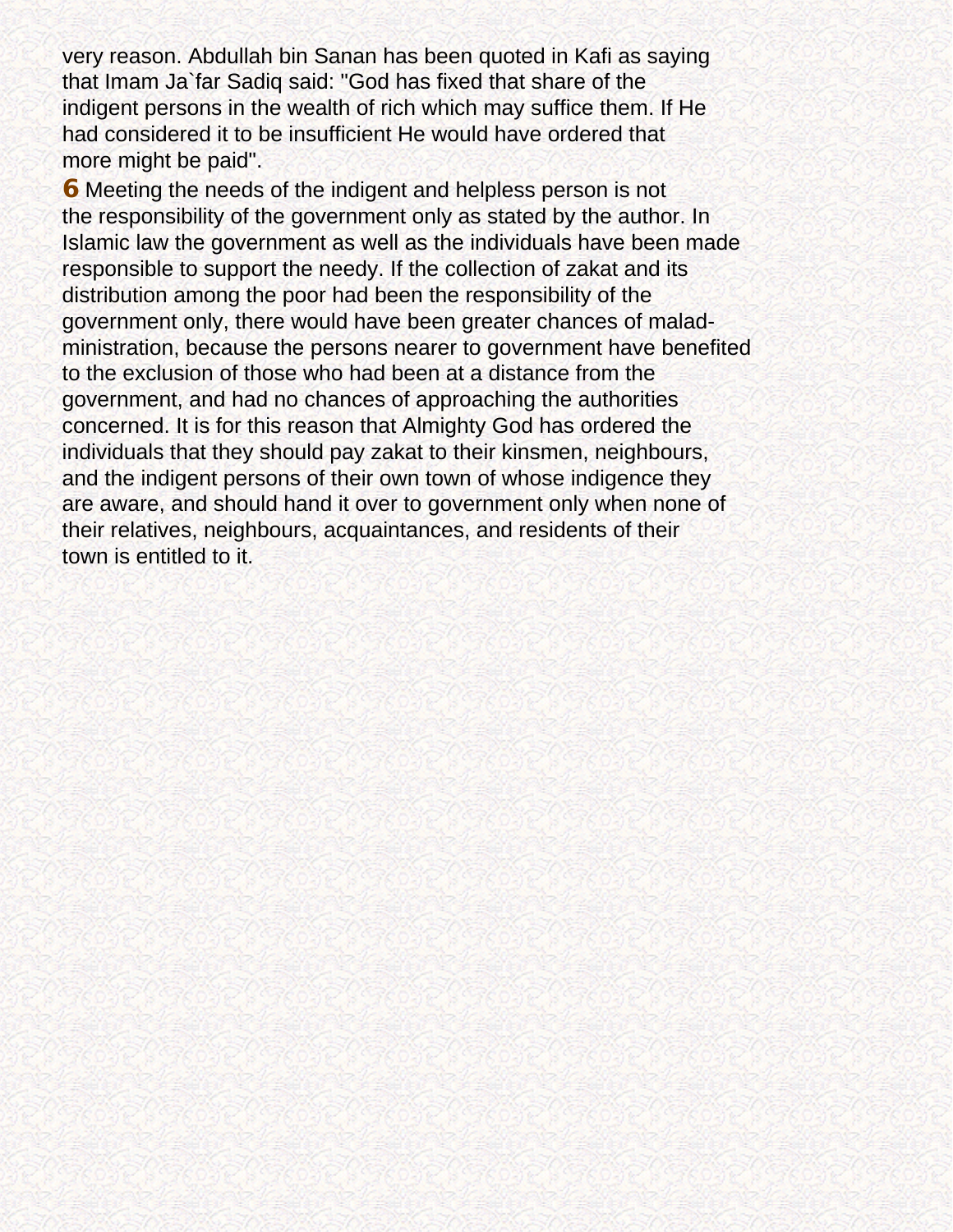## **Neither fanaticism nor infallibility**

Ali marched steadfastly on the path of action fixed by him for himself. He always looked upwards. He prescribed the economic rights of man as well as other rights without which the economic rights cannot materialize. He did not do favour to any particular creed, colour or race. All human beings are alike and all of them are entitled to live and to share the amenities of life even though they may be different in their creed, colour or race. Ali was considerate to the entire mankind. According to him there was no difference between the white-coloured and the blackcoloured, the Arabs and the non-Arabs, Muslims and non-Muslims in the matter of economic rights and the amenities of life.

Although Ali was the successor to the prophet, the fortress of Islam, and the Commander of the Faithful, he did not at all wish that the non-Muslims should be compelled to embrace Islam. According to him the people were free to worship God as they liked and to hold the beliefs of their choice subject to the condition that they did not harm others. **1** He allowed freedom of faith because all human beings are the slaves of God and religion is a means of connection between Him and His creatures. According to Ali one's being a human being was sufficient for his being honoured, befriended and dealt with kindly as well as for his rights being immune from infringement by others. In the testament written by him for Malik Ashtar, the Governor of Egypt, he said: "Do not become a ferocious animal for them so that you may devour them. 2 There are two kinds of persons amongst the subjects, out of whom some are your brethren-in-faith and others are creatures of God like you, and you should be forgiving towards them just as you wish God to be

forgiving towards you. You should not feel elated when you accord punishment.

In the circumstances everyone possesses the same rights as you do , even though some or all of his beliefs may be opposed to yours. The object of religion is certainly that it should enable you to establish brotherly relations with others. Others are as much human beings as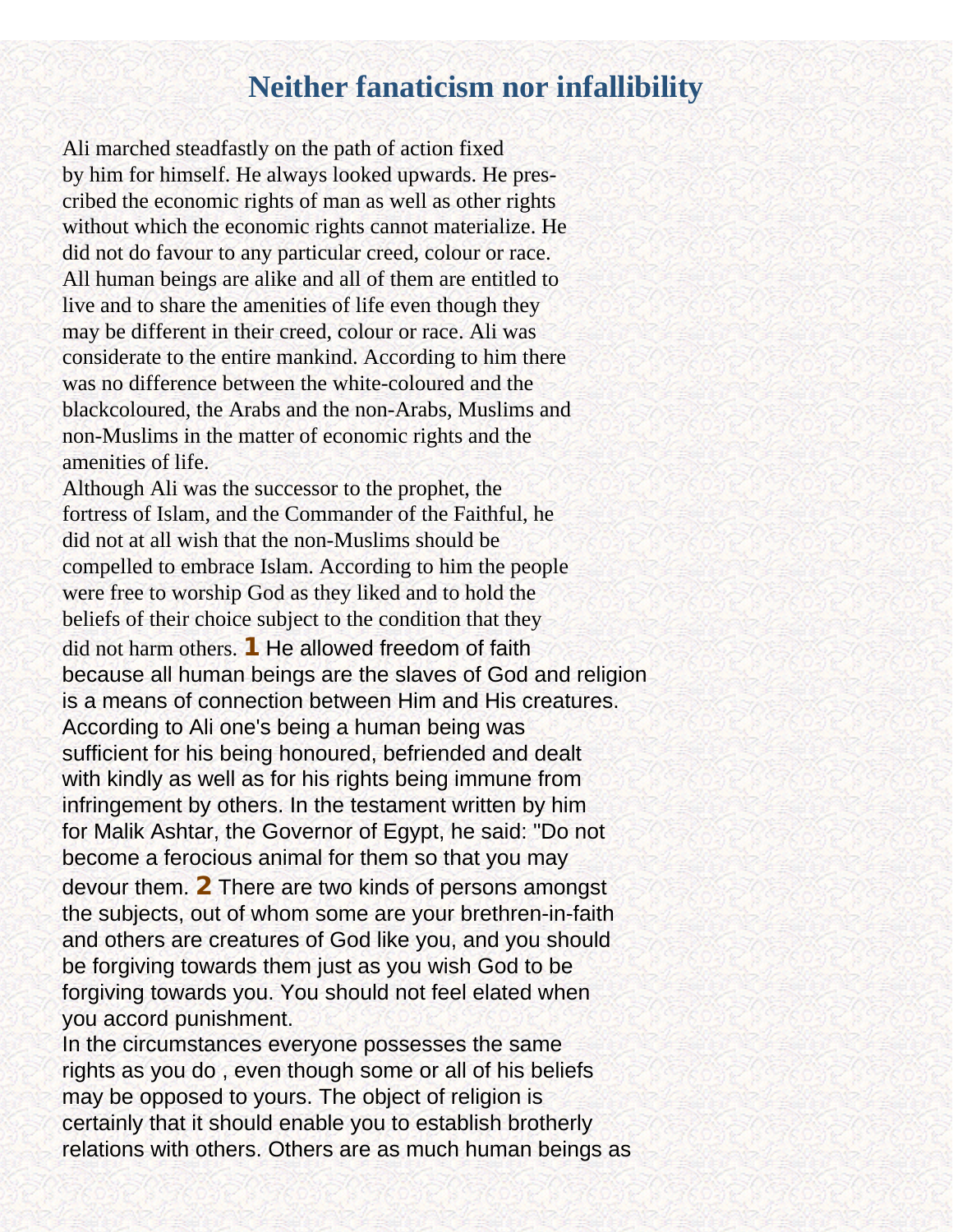you are. This similarity of creation is a stronger connection between you and others. You should, therefore, behave kindly with all human beings. If your brother commits a mistake or sin you should overlook his lapse and forgive him, and should not at all feel ashamed in doing so. Purify the hearts of others of enmity and grudge by purifying your own hearts of these bad qualities in the first instance. It is obligatory for every descendant of Adam, to whatever religion or creed he may belong, that he should sympathise with his fellow beings. He should like that for others which he likes for himself and should not like that for them which he does not like for himself. He should expect from others to the same extent to which he meets th& expectations of others. A real believer is he who endeavours to do good deeds. The best act is perfect justice which means that you should be absolutely impartial and should not discriminate between different persons. He who follows the ways of Muhammad in leading his life is not different from one who follows the ways of Jesus or other accomplished personalities. The object of the creation of man is this that he should acquire virtues and excellence and should acquire good attributes. He is free to achieve this end by any means he likes. Ali says: "It is necessary for you to follow the prophet's actions when the world was contracted from under his feet and he was kept away from its enjoyments and embellishments. And if you so desire you may see Jesus Christ who used to recline on a stone, wore coarse dress and ate tasteless and insipid food. Hunger was his bread, the moon was his lamp, east and west were his shade, and the grass constituted his fruits and perfume. He had no wife who could allure him and no children for whom he might be worried. He had no wealth which might attract his attention nor any avarice which might humiliate him. His feet were his means of transport and his hands were his servants".

At another place Imam Ali says: "These were the people who made the earth their carpet and its dust their bed. They contented themselves with water instead of perfume and passed away from the world as Jesus did". The same reality which Muhammad had in view when he said: "The prophets are brothers of one another. Their mothers are different but their religion is one and the same". The same reality was before Ali when he said about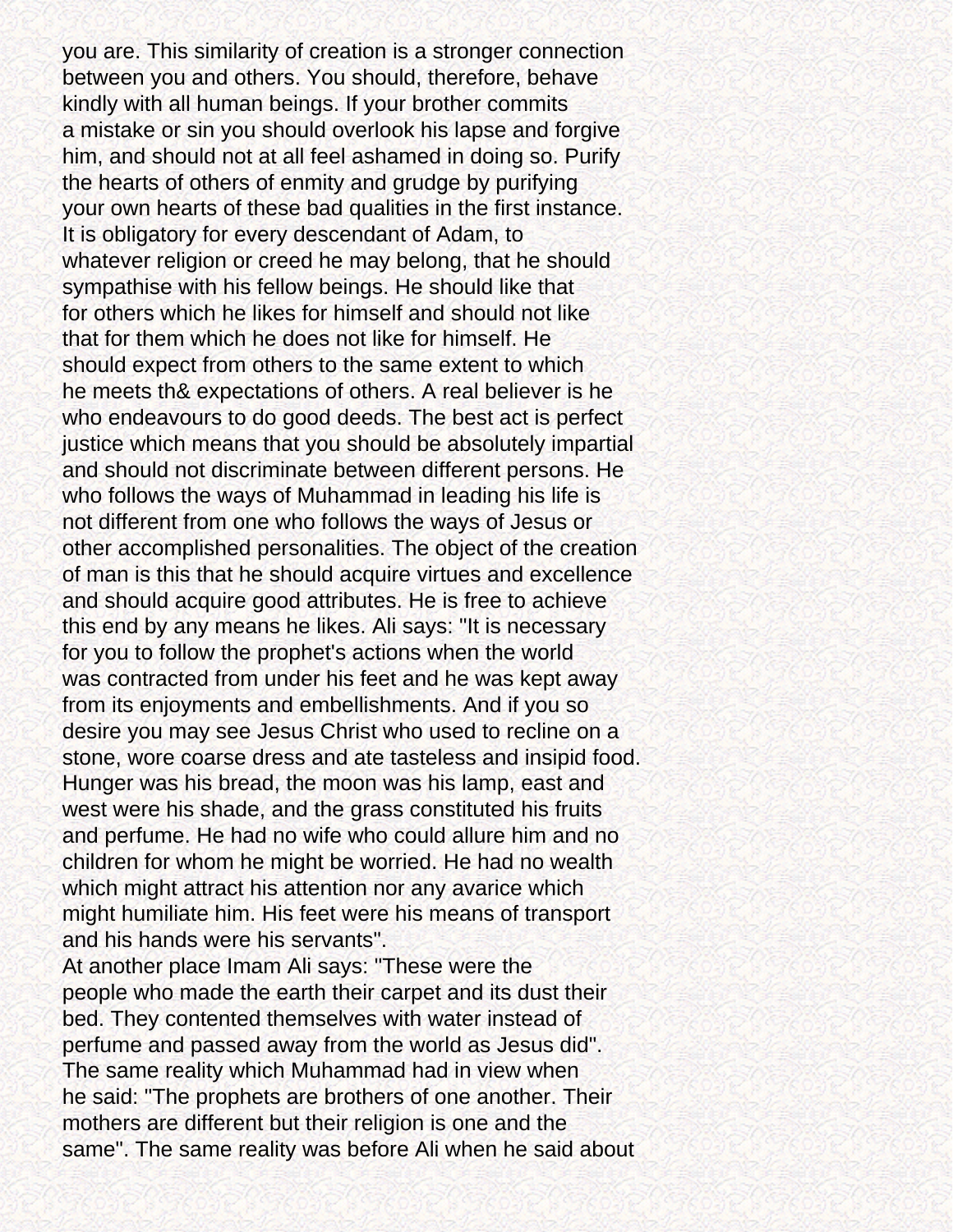Muhammad: "The prophet spent his life in the same way in which the earlier prophets spent their lives". In these two statements it has been clearly admitted that virtue is the thing which unites the people at one point just as humanity is basically the point of unification. What has been stated above makes it abundantly clear that just as man possesses many other rights he has, according to the laws enunciated by Ali, this right also that he should be free in the matter of his beliefs and there should be no restriction on his holding any belief he likes. Freedom cannot be divided. It is not possible that man should be free in some respect and a captive in some other respects. A Muslim is the brother of a Christian whether he likes it or not, because a man is the brother of a man whether he admits it or not. If in the eyes of Ali the main object of creating man as a free being had not been this that he should make efforts to acquire virtues and if, according to him, freedom had not been a sacred right, he would not have praised the followers of Jesus in the same manner in which he praised the followers of Muhammad. In the foregoing pages we have mentioned that a Christian stole the coat-of-mail of Ali and claimed that he had purchased it. We have also mentioned how Ali behaved with the Christian as a person equal to himself, rather in the manner in which a father behaves with his son. We have also stated how Ali lodged a complaint in the court of the judge Shurayh and what its outcome was and how the Christian became one of his sincere disciples and vehemently helped him.

The history of Arabia is proud of the following sentence of Ali which adorns its pages: "If a carpet is spread for me and I sit on it, I shall decide the cases of the Jews according to their book `the Torah', of the Christians according to their book `the Evangel' and of the Muslims according to their Qur'an, in such a way that everyone of these books will cry out: "Ali has spoken the truth". Ali instructed Ma`qal son of Qais as under:-

"O Ma`qal! Fear God. Don't be unjust to the Muslims and don't oppress the Zimmis. Don't be proud, because God doesn't like the proud".

It shows that according to Ali `fear of God' means this that a person should not oppress his fellow-beings and should not in any way be unjust to them. Furthermore,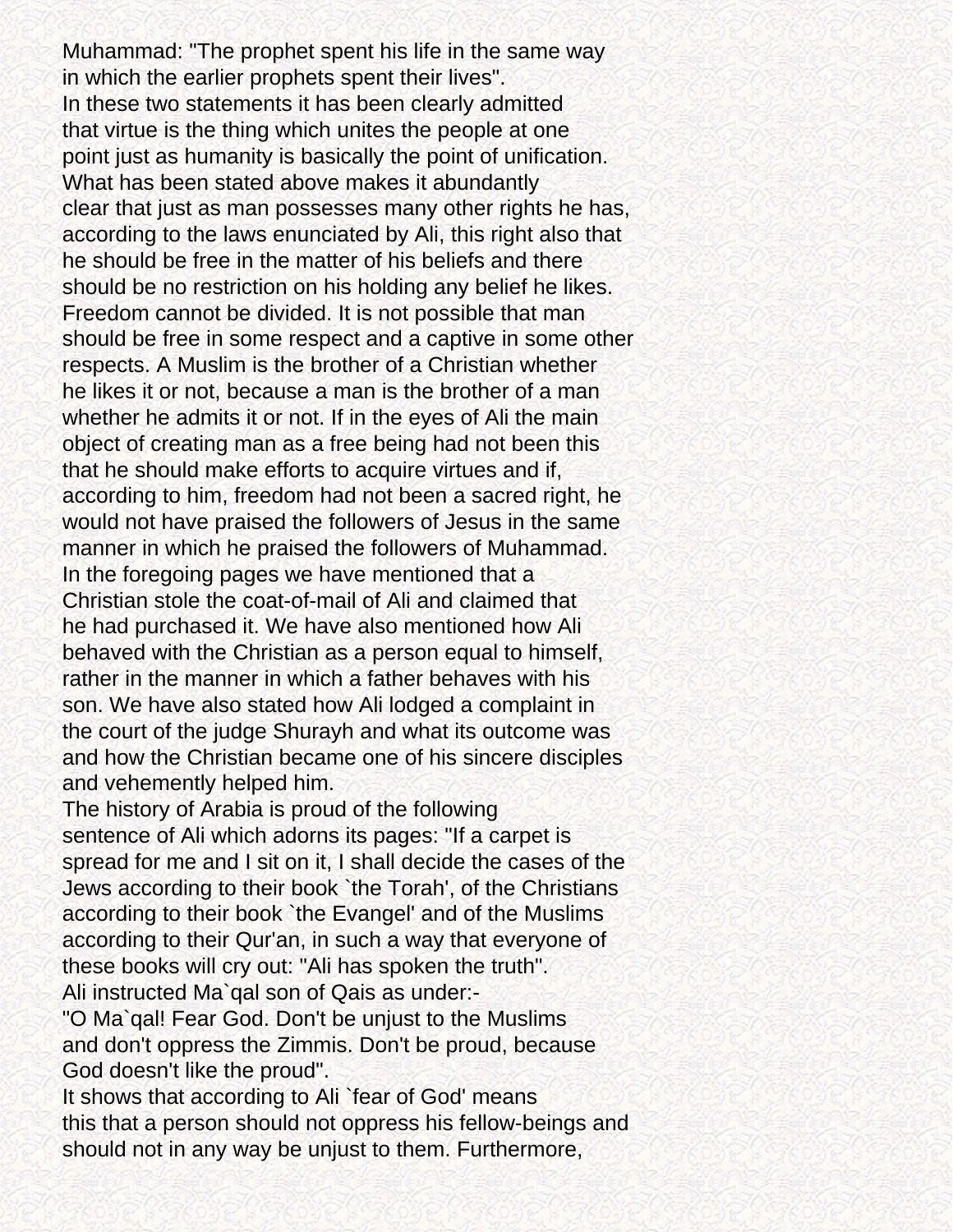he places the Muslims and the non-Muslims at the same level and does not accord preference to anyone of them. This equality of the Muslims and the non-Muslims can be observed in each and every order of Ali. It would appear that he considered the protection of the people from injustice to be more important and necessary than acquiring other Islamic virtues. He says: "If you follow the path of truth, and the tenets of Islam become clear to you, neither a Muslim nor a zimmi will be oppressed". He severely reprimanded the Muslims when Sufyan son of Auf Asadi, a commander of Mu`awiya's army invaded the city of Anbar and committed atrocities on its residents but they (the Muslims) did not side with the truth, and did nothing to prevent oppression. In the course of his speech he said:- "I have received information that, a member of this group used to enter the houses of Muslims and Zimmi women and removed the anklets from their feet and the bangles from their hands as well as the necklace and earrings which they were wearing and they had no means of protection except that they should say: `We are from God and we have to return to Him' and remain patient.... Now if a Muslim dies of sorrow on account of these tragedies he cannot be blamed for it. In my opinion it ought to be so".

Ali censured and rebuked those people because they failed to defend their brothers and sisters living in the citywhether they were Muslims or Zimmis - against oppression. When he appointed Muhammad son of Abu Bakr as Governor of Egypt he instructed him thus: "I recommend to you to be equitable to the Zimmis, to do justice to an oppressed person, to be severe upon the oppressor and to be indulgent towards the people as far as possible and to be kind to them. It is also necessary that in the matter of truth the far and the near should be equal in your eyes". The following sentence also appeared in the pact which he concluded with the Christians of Najran: "They will not be subjected to injustice and oppression nor will any of their rights be reduced".

He also fixed the same blood-money for a Christian, which is the blood-money for a Muslim.

According to Ali every human being was entitled to respect. It was for this reason that although the ignorant and brainless followers of all past religions were extremely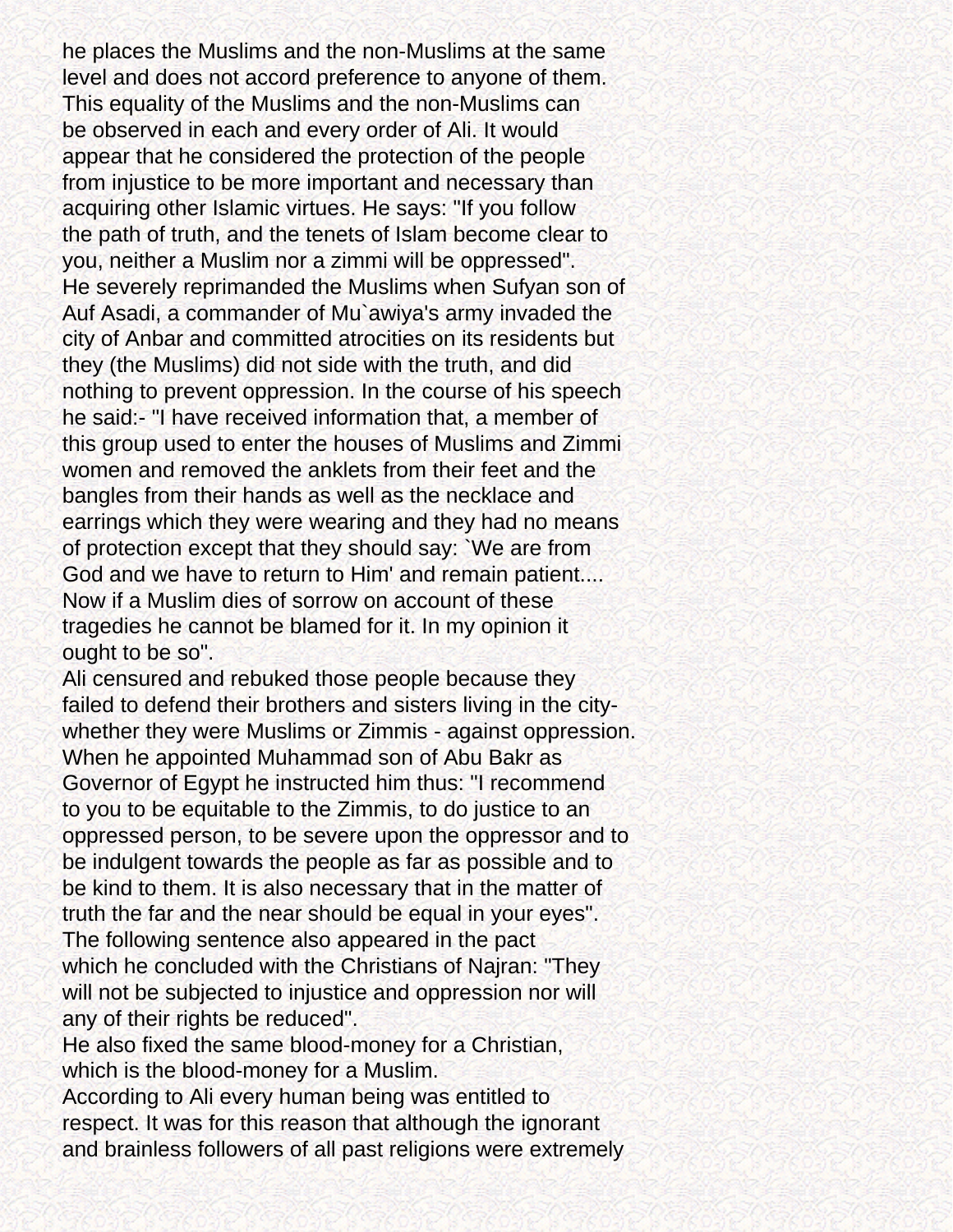fanatical and hated other religions, Ali was loved very much for his justice by the knowledgeable Christians during his own time as well as afterward. All of them lauded and praised him. Allama Ibn Abi'l Hadid writes thus in sharh Nahj al-Balaghah: "What should I say about that man (Ali) whom the Zimmis loved ardently although they did not acknowledge the prophethood (of Muhammad)". Ali had laid the very foundation of his treatment of the non-Muslims on this principle "Their property is like our property and their lives are like our lives". The facts narrated above show clearly that religious fanaticism was considered by Ali to be something very indecent and despicable. The freedom, which he believed in, in a wide sense, and measured with an extended measure was totally opposed to fanaticism. When we visualize the treatment meted out by Ali to the non-Muslims, and compare it with the treatment of the clergies of the Church in Europe of the Middle Ages, especially those clergies who were responsible for the `Inquisition', and when we contrast the kindness and forgiveness shown by Ali with the severity and harshness of the European religious leaders, we come to know how exalted Ali was and how low those people were. In short there should be no doubt about it because Ali's faith had sprung from the roots of humanity, freedom and authority and it was according to the view and belief which Ali held about life. Ali's faith was based on freedom and he considered freedom to be respectable whereas the faith of the religious leaders of Europe was based on habit and imitation of their ancestors and freedom had nothing to do with it.

\* \* \* \* \* \* \*

#### **Fanaticism**

Nowadays we are at war against religious fanaticism and consider it to be indecent and despicable, although religious fanaticism is not as dangerous as some other kinds of fanaticism. You will come across many persons who do not at all possess religious fanaticism but they are involved in fanaticism of colour, race, nationality, political beliefs etc. Indulgence and forgiveness is possible in the matter of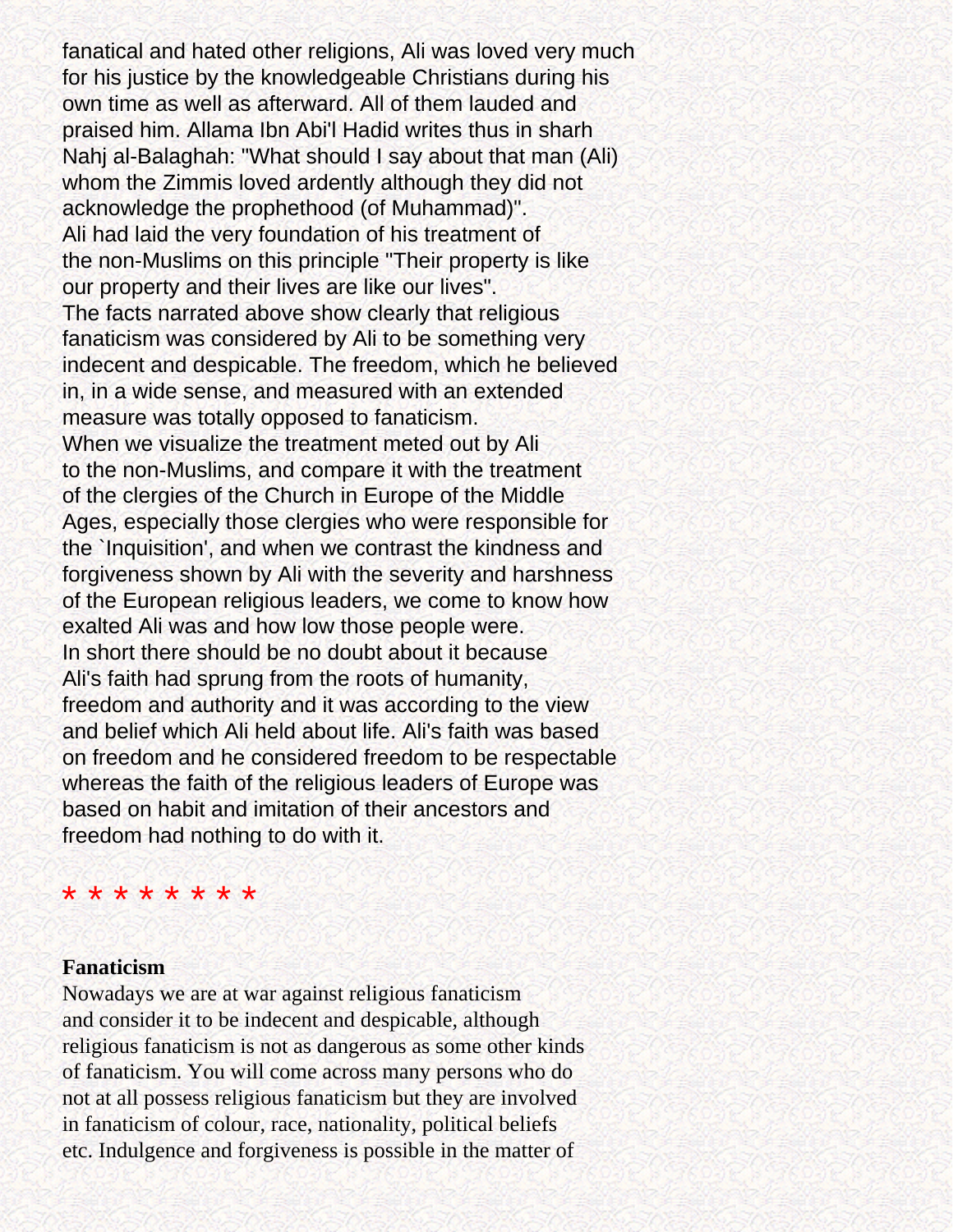religious fanaticism but it is not possible in the case of other kinds of fanaticism. Such fanaticism is based on egotism, ignorance and profiteering and those who possess this sort of fanaticism say that their view is correct and only what they have concluded is right and their view about man and life is indisputable. They do not consider the view of anyone else as valid as theirs. Ever since man has arrived on this earth fanaticism of every kind has been inherent in him, and there has not been any time during which he has not displayed fanaticism. The great leader of the world Ali fought not only against religious fanaticism but against all kinds of fanaticism. He considered racial fanaticism to be equivalent to rebellion and mischief, and burning up the attractive face of life. According to Ali priding oneself on one's ancestry was also a sort of fanaticism. He addressess the fanatics of his time in these words: "Look here! You have opposed God openly, have been extremely oppressive and have created disturbance on the face of the earth. Fear God in the matter of priding yourselves on account of the selfconceit of the age of ignorance, because it is the source of enmity and grudge and the centre of Satan's enchantment with which he allured the past nations. Look here! Fear following your chiefs and elders who give themselves airs because of their position and pomp, and pride themselves on account of their ancestry (i.e. those who consider others humble and despicable, oppose Divine decrees and deny God's kindness in order to sieze His blessings). These are the very persons who are the deep foundation of fanaticism and the pillars of the house of mischief. In the first instance Ali likened family and racial fanaticism to rebellion and disfiguring life. Then he made his view more general and declared every fanaticism whether racial, political or religious, to be indentical with rebellion and mischief and established a general rule, whose correctness will be established more and more as time passess. He says: "I have looked on all sides and have not found even one man in the world who supports something but that he has a reason in view for it, which becomes the cause of the mistake of the ignorant, or that he has an argument which gets glued to the intellect of the foolish".

You may go through all that has been said regarding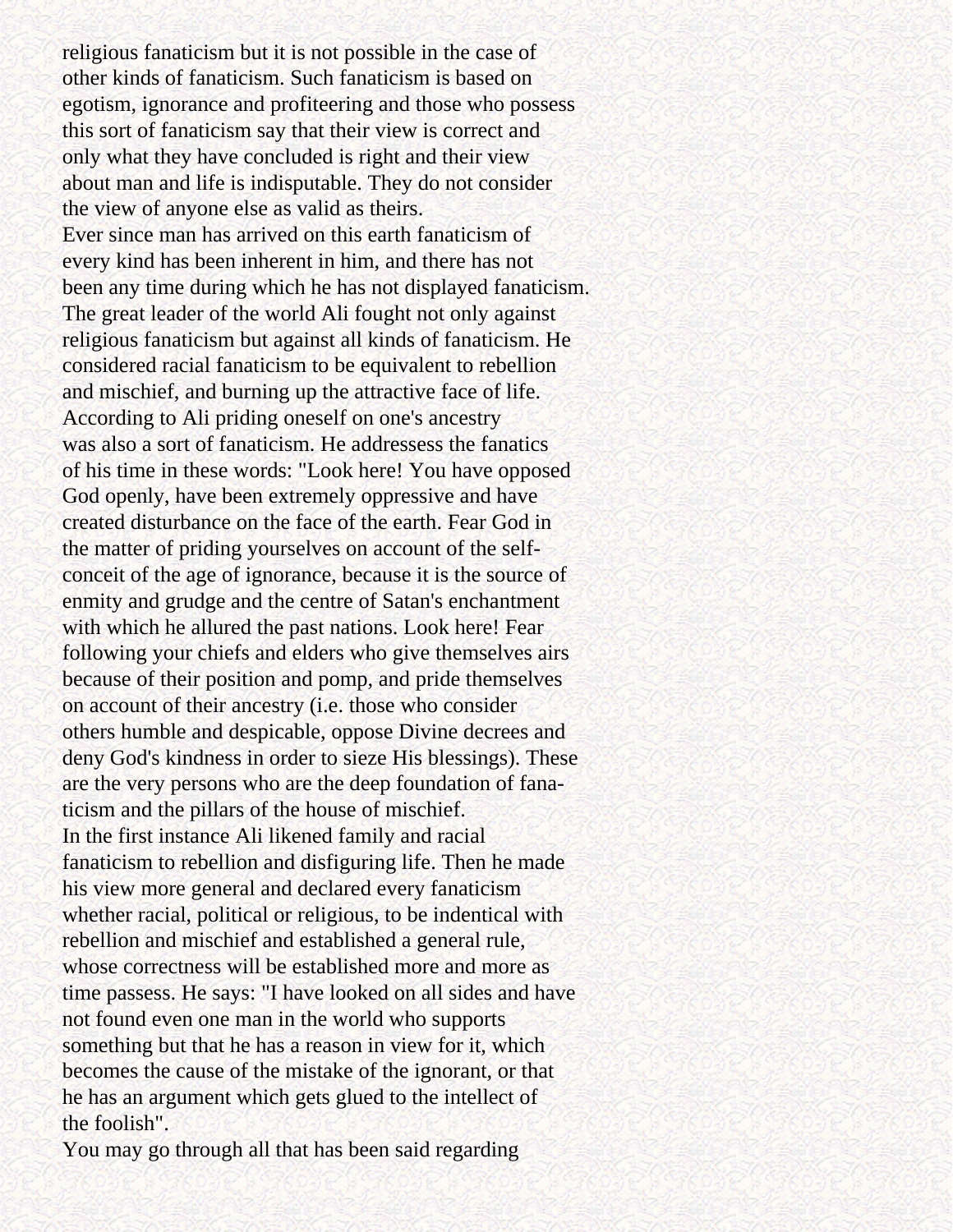fanaticism and the explanations given about it, but you will not find anything said by anyone which may be more than what Ali has said. Fanatics indulge in fanaticism either on account of ignorance or folly and both of them carry rebellion and mischief in their lap. Ali has drawn the picture of this fact in his two remarks reproduced above. In short Ali considered fanaticism of every kind to be indecent and despicable. Of course if partiality is to be observed it should be observed in the matter of virtue, justice and public rights. One should side with the oppressed persons who are deprived of their earnings and rights by the oppressors. One should side with truth and conscience. One should be partial for the sake of human freedom and honour and for protecting the helpless from the fanatics. The Commander of the Faithful says: "If you wish to be fanatic and partial you should side with high morals, good manners and praiseworthy qualities, for example to protect the rights of your neighbour, to honour your covenants, to obey the righteous, to oppose the rebellious, to behave well, to avoid injustice, to remain aloof from bloodshed, to administer justice and not to create mischief on the earth".

How much he hated fanaticism can be realized from the recommendation which he made about the Kharijites, although they were his enemies. They fought a fierce battle against him, but he says: "Do not fight with the Kharijites after me, because one who seeks truth but goes astray is not like one who seeks falsehood and acquires it". The Commander of the Faithful made the people realize that as there was a possibility of their views and beliefs being mistaken it was necessary that they should not insist upon the correctness of their views and beliefs nor should they thrust them on others. He told them not to refrain from making consultations and not to hesitate in accepting the truth.

1 Islam allows freedom of faith to the Jews, the Christians and the Magi. They are called `Zimmis' which means non-Muslims living under the protection of the Islamic government.

2 The Egyptians about whom the Commander of the Faithful gave these instruction to Malik Ashtar were Christians.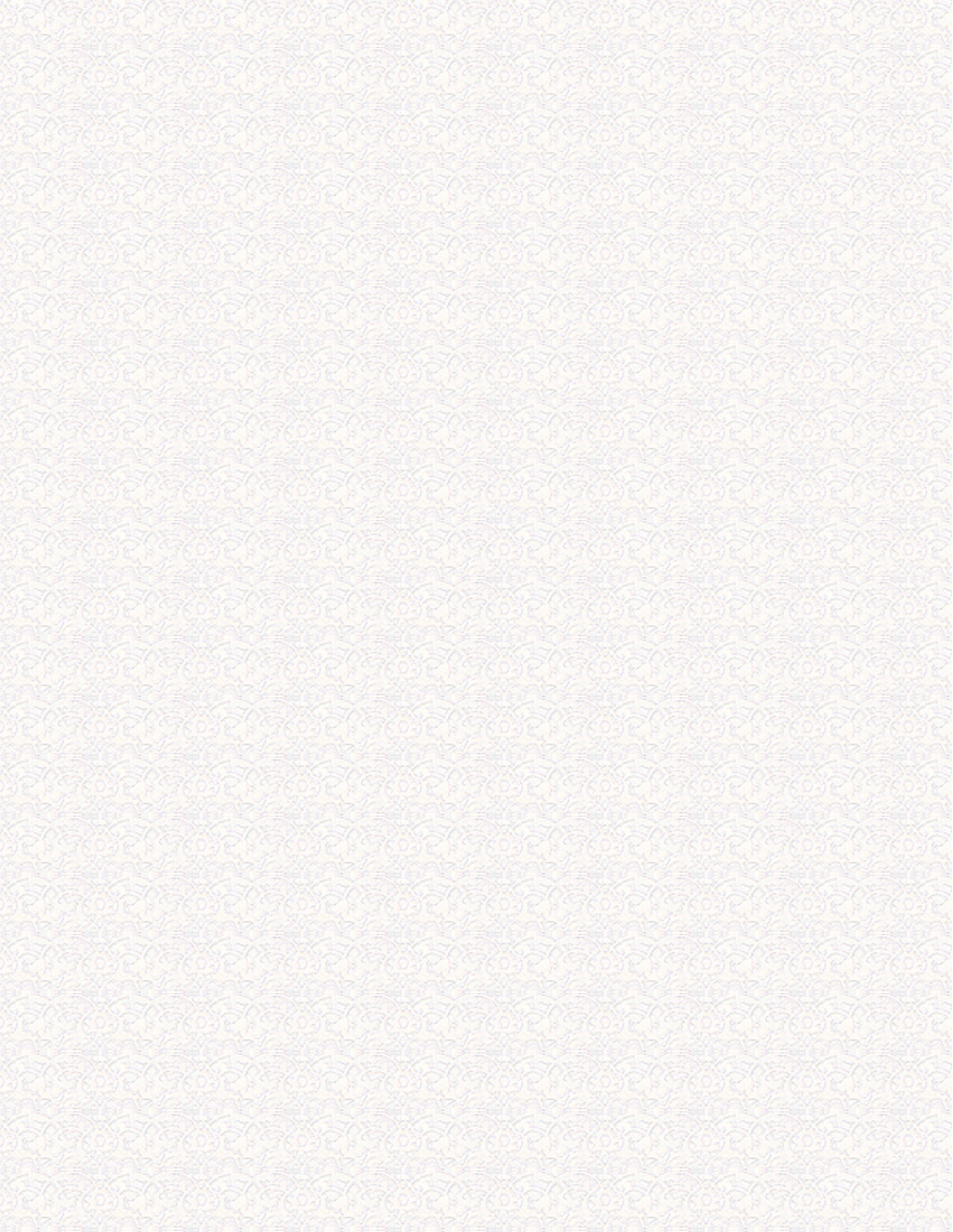## **War and peace**

There are many mutual rights enjoyed by the people. One of them is that they should strengthen the ties of love and friendship. The ties should exist between the individuals as well as between the tribes and the nations, because the citizens of all the countries are brother of one another. They are the descendants of one father and their origin is one. They have a common path and their aims and objects are also not different from one another.

Freedom and affluence, prescribed laws and new efforts are all meant for mankind. These are however, useless in the presence of warfare and bloodshed which may destroy human race. All these things are for man. What is the use of all these (amenities and comforts) when human life is not safe?

Every statement which invites people to serve the human beings but does not invite them to peace is false and detestable.

All ideals regarding man and his life are useless unless they promote human brotherhood. How ridiculous those words, acts and ideals appear when the canals are converted into streams of blood, the gardens are destroyed and the palaces fall into ruins! How hopeless these words, acts and ideals seem to be when a man is hurled into the mouth of war and the beauty of his life, his hopes and desires, and his very being are reduced to nothing. War is the cause of death and destruction, whereas peace is the only means of escaping destruction. This is the object which leads to many other aims and objects. It is only during the time of peace that human beings can utilize all their talents and achieve their common desires by joint efforts.

The principles and methods of Ali apply to all fields in the same manner in which the branches which shoot from a common root spread on all sides He had realized that peace is a high wall surrounding man and life which protects both of them from every calamity. Addressing the people he says: "God has not created you in vain". As regards Ali's view regarding the purpose for which God has created man he says: "God has created you respect-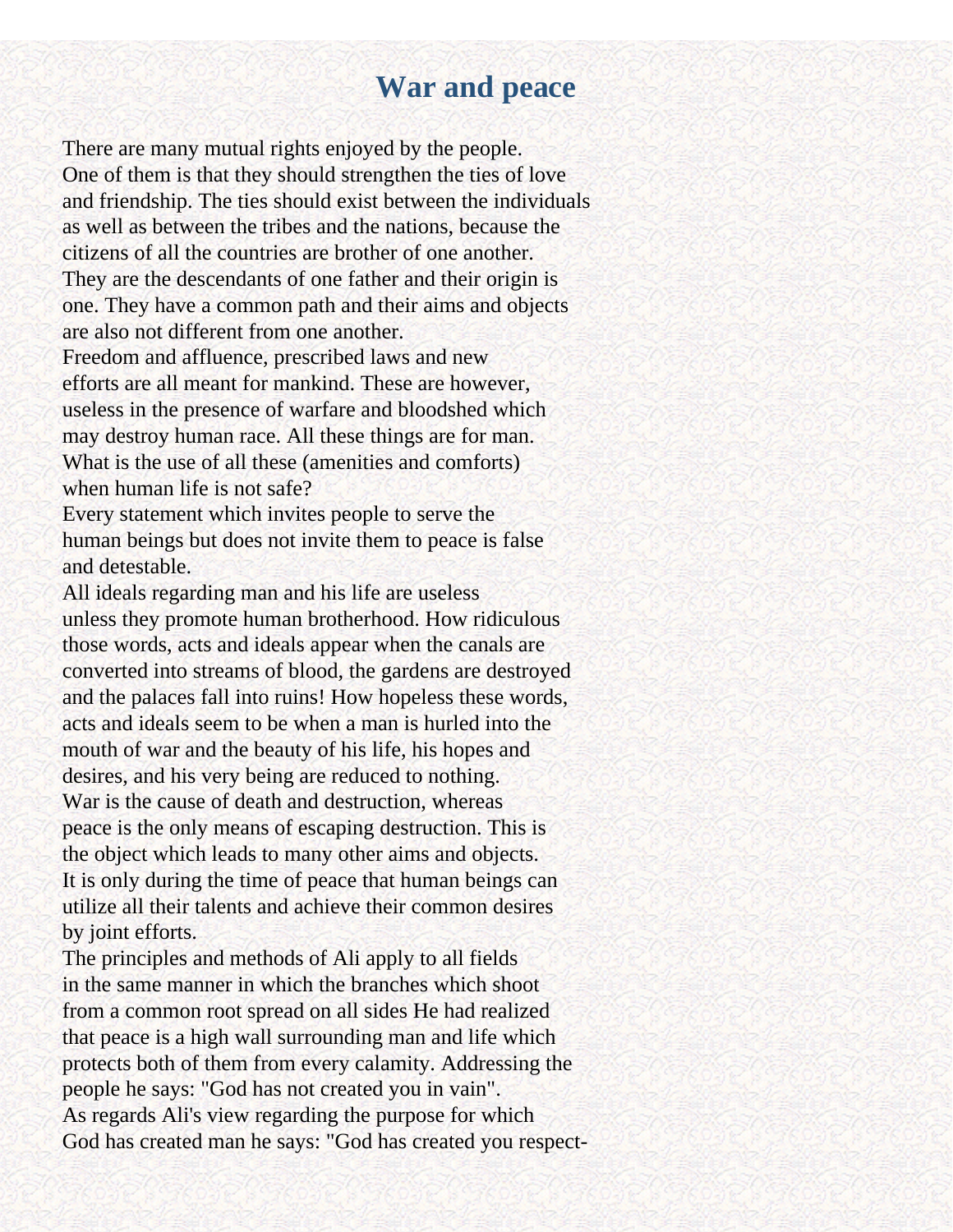able on His earth, and safe among His creation. His bounties have spread the wings of their kindnesses on your heads and made the streams of comforts flow for your sake". According to Ali love and friendship is the greatest blessing for mankind. He says: "Almighty God has strengthened the tie of love between the human beings. It is the love under whose shadow the people walk about and in whose lap they seek refuge. This love is an invaluable blessing because it is dearer than whatever price is fixed for it, and is greater than every great thing". Ali says that every person should establish friendship and love with others so that peace may prevail, because during peace time the atmosphere of a city remains tranquil and the people do not feel any fear. One should avoid war-fare, because war is oppression and it is highly indecent and improper to oppress God's creatures. Whether the result of war is victory or retreat it is harmful in both cases. War is ruination and destruction for the victor as well as for the vanquished. War destroys human honour. The victor is considered to be an opponent of intellect and conscience, an enemy of love, who treats human life to be valueless, and one who is defeated is humiliated and his life and property are also destroyed. Ali says: "One who gains victory by evil means is in fact defeated". "Nothing is worse than fighting and bloodshed".

Ali has considered looting and plundering which were the preliminaries of war between the tribes during the age of ignorance to be one of the most horrible acts. According to Ali looting and plundering, idol-worshipping, and burying the girls alive, were sins of the same kind and their origin is also one and the same. That origin is that man is not aware of his own value nor that of life and there can be no greater ignorance than this. He says: "They had reached the abyss of ignorance. They buried their girls alive, worshipped the idols and robbed and plundered one another".

He detested fighting so much that he forbade it even during the most difficult circumstances and did not permit that one should challange another to combat. He says: "Never challange another person to combat".

When we study the life and conduct of Ali it becomes abundantly clear that he condemned many characteristics of the people and considered many things in the world to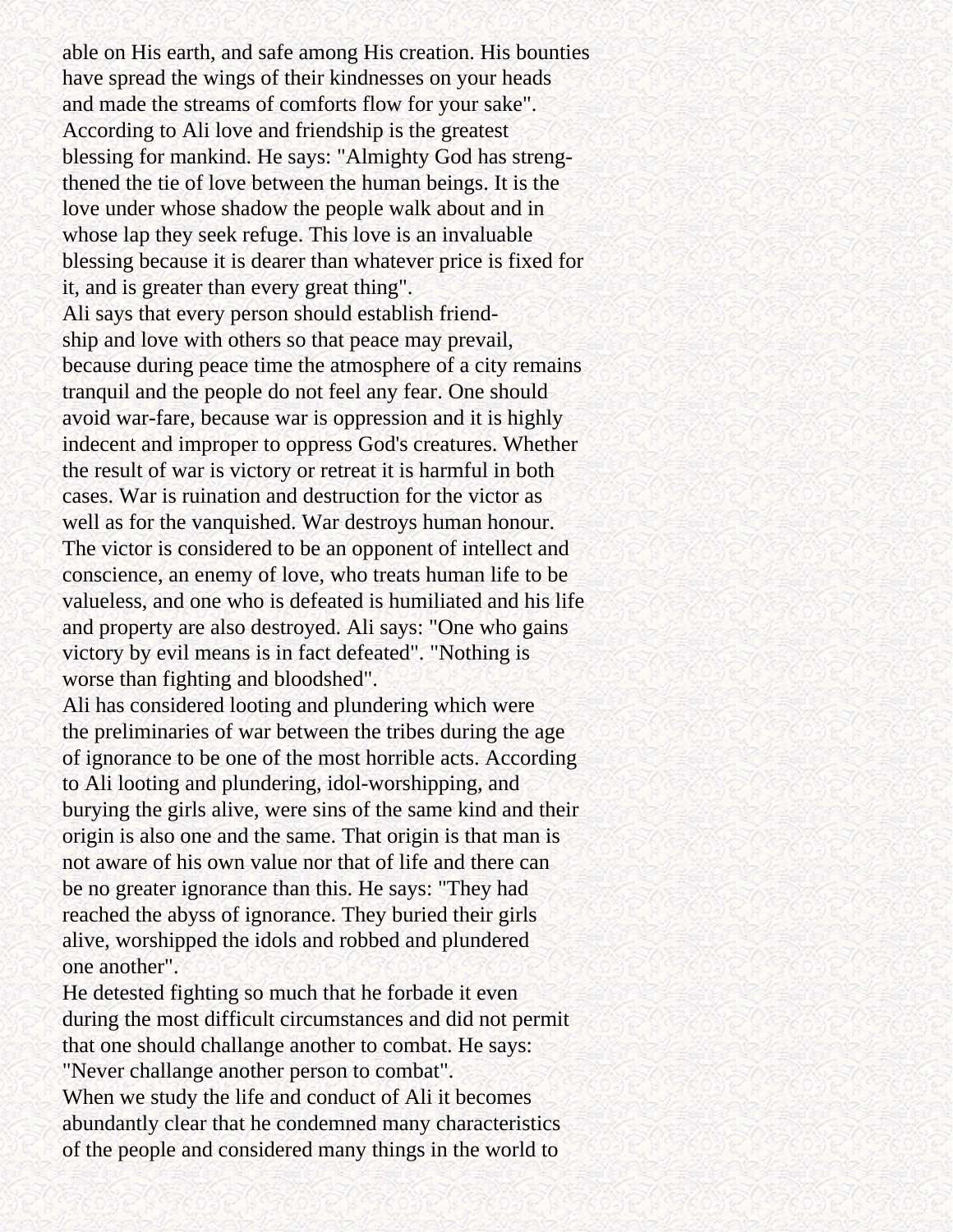be abominable. As regards the characteristics of the people he first of all condemned inclination towards mischief and bloodshed. As regards the abominable things there was nothing more hateful in his eyes than warfare. This sentence of his deserves to be kept in mind: "This world is the abode of war, plundering and bloodshed". Fighting is as much injurious for truth as it is the source of refuge for falsehood. It is by means of truth that man is exalted, the society is strengthened and the world become prosperous. Falsehood is the collection of humiliation and disgrace. It is, therefore, evident that there can be nothing worse than war. It is the cradle of all absurdities, because doubt prevails war and falsehood flourishes, and the voice of truth is subdued; whereas peace is truth itself, and whoever violates truth goes astray.

This was the basis of the view and belief held by Ali about war, and this is not also surprising, because this belief was compatible with his idea of freedom and the reliance which he had on the common man and the respect which he had for life as well as for those who were alive. It was for this reason that at times, in order to put to end to trouble and to invite his friends to peace he said: "For your enemies this loss is sufficient that they have gone astray".

Imam Ali used to ask a sinner and a transgressor to express regret for his lapse so that fighting might not take place. As regards the oppressed persons he used to ask him to accept the apology of the transgressor however big his offence might be. He says: "Accept the apology of a person who apologizes to you".

He also says: "Fight against your wordly desires by means of reason. If you do so the people will continue to love you". He, therefore, considered it the best quality for his followers that they should desire peace, hate war and seek safety for themselves as well as for others. As to what qualities his followers should possess he says: "When my followers are angry they do not commit injustice. They are a blessing for their neighbours and a source of security for their companions".

However, hatred for war and unusual inclination towards peace did not mean that Ali should have surrendered before his opponent. Hatred for war and inclination towards peace does not mean that one should shirk one's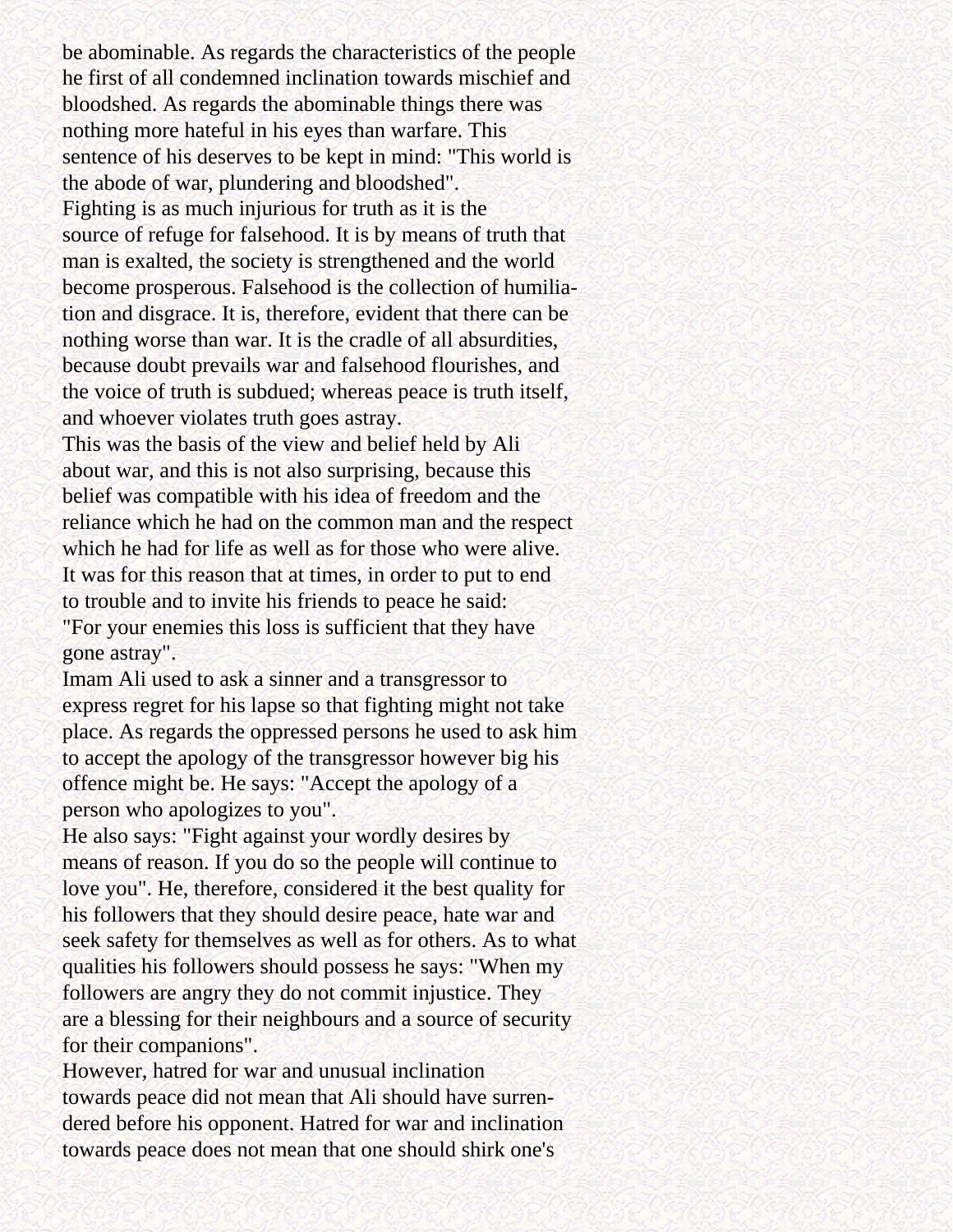responsibilities and leave the mischief-mongers free to do what they like, because war is not a detestable thing in itself, but becomes bad on account of the horrors and destruction which it entails, and peace is not a good thing in itself, but becomes good, because it provides security to the people, provides chances for improving the society, and opens the paths of life before those who are living. In short, whether it be war or peace, neither of them is intrinsically good or bad. Their goodness or badness is determined with reference to other people. If war or peace had any intrinsic value, the revolutionary efforts made by the oppressed people of the world against the oppressive kings and rulers and the colonialists would have been evil and sin, and obedience to those tyrants would have been a blessing, but infact it is not so. The real thing which counts is the welfare of the masses. If they are living in comfort and their property and honour are safe, peace is better for them. In case, however, they are leading a miserable life and their rights are being violated, war is a blessing for them until an atmosphere of real peace is created, a peace, which is based on human values and is tree from humiliation and helplessness, and subservience to tyranny and injustice. This was what Ali had in view. What he disliked was the war of Abu Lahab and Abu Sufyan against Muhammad and not the war of Muhammad against Abu Lahab and Abu Sufyan. He disliked the war which was fought by the tyrants against the righteous, and not the war which was fought by the pious and Godly persons against the tyrants and the hypocrites. Ali wished the people not to become Changez Khan Halaku, Hitler or Mussolini, but he did not also like them to become like those who were enslaved by Changez, Halaku, Hitler and Mussolini.

There is nothing wrong with a war which is fought to get back the right of an oppressed person from the oppressor, or to protect the honour of the people. In fact it is a social need and something which humanity demands. The condition precedent to such a war is that before it is resorted to, all necessary efforts for peace and reconciliation should be made.

When the followers of Ali became impatient because of his having delayed permission at Siffin to perform jihad he said to them: "As regards your asking whether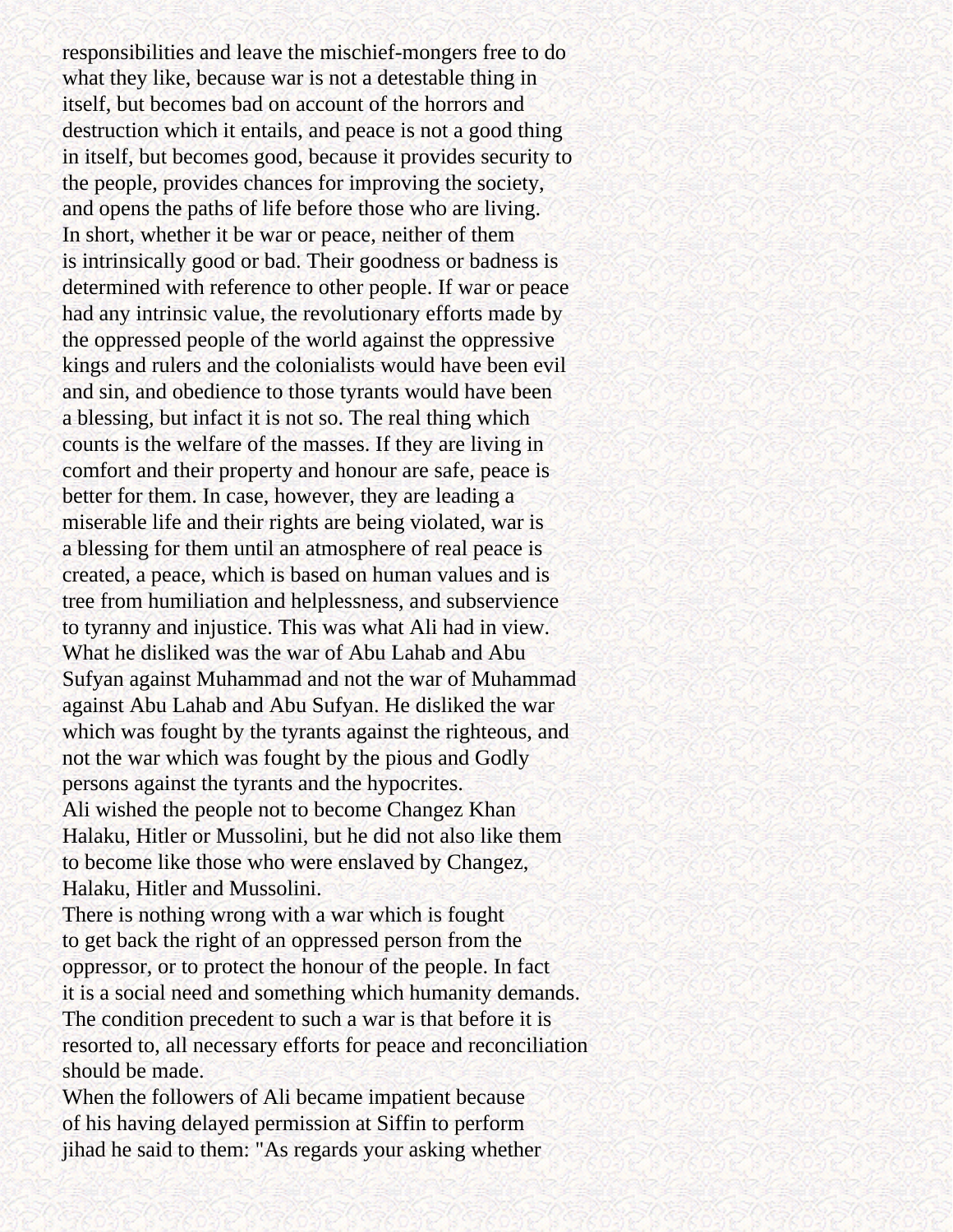this delay is due to the fact that I abhor death and wish to escape it, I swear by God that I do not care whether I proceed towards death or death proceeds towards me. And similarly as regards your asking whether I am doubtful regarding the lawfulness of jihad against the people of Syria, I swear by God that I have not delayed `the battle even for a day except with the idea that some persons from amongst them may possibly come and meet me and be guided through me and may also see my light with their dazzled eyes. I like this more than to kill them while they are in a state of ignorance, although they themselves will in any case be responsible for their sins".

The second condition for war is that its object should not be only to gain victory. Furthermore, the victor should not become vindictive. He should not torture the enemy and should not maltreat the captive and those who have suffered on account of war. He should not pursue those who fly away, and should not hurt the old men, the women and the children. If he who joins battle thinks that he is on the right, and claims that he is fighting for the sake of justice, and his opponent is an oppressor, and it is necessary to take revenge from him, he should content himself with restoring truth to its place. If this object is achieved after a brief fighting he should withhold his hand from continued warfare.

In all the battles fought by Ali the basic principle followed by him was that bloodshed should not be resorted to unless it was absolutely necessary and there was no alternative other than warfare. He always endeavoured to advise the enemy and make him submit to reason. He used to say: "By God I shall certainly do justice to the oppressed and render advice to the oppressor".

When advice and efforts for peace and reconciliation failed he resorted to threats, because his real object was that if possible not even one drop of blood might be shed. Threatening the people of Nahrawan he says: "I warn you that you will be killed and will fall on the ground on the windings of the canal and its even slopes in such a condition that you will have no sound argument or clear proof to put forth before God as an excuse. The position is this that you have become homeless and then the Divine decree has a firm grip on you. I had already prohibited you from agreeing to this arbitration but you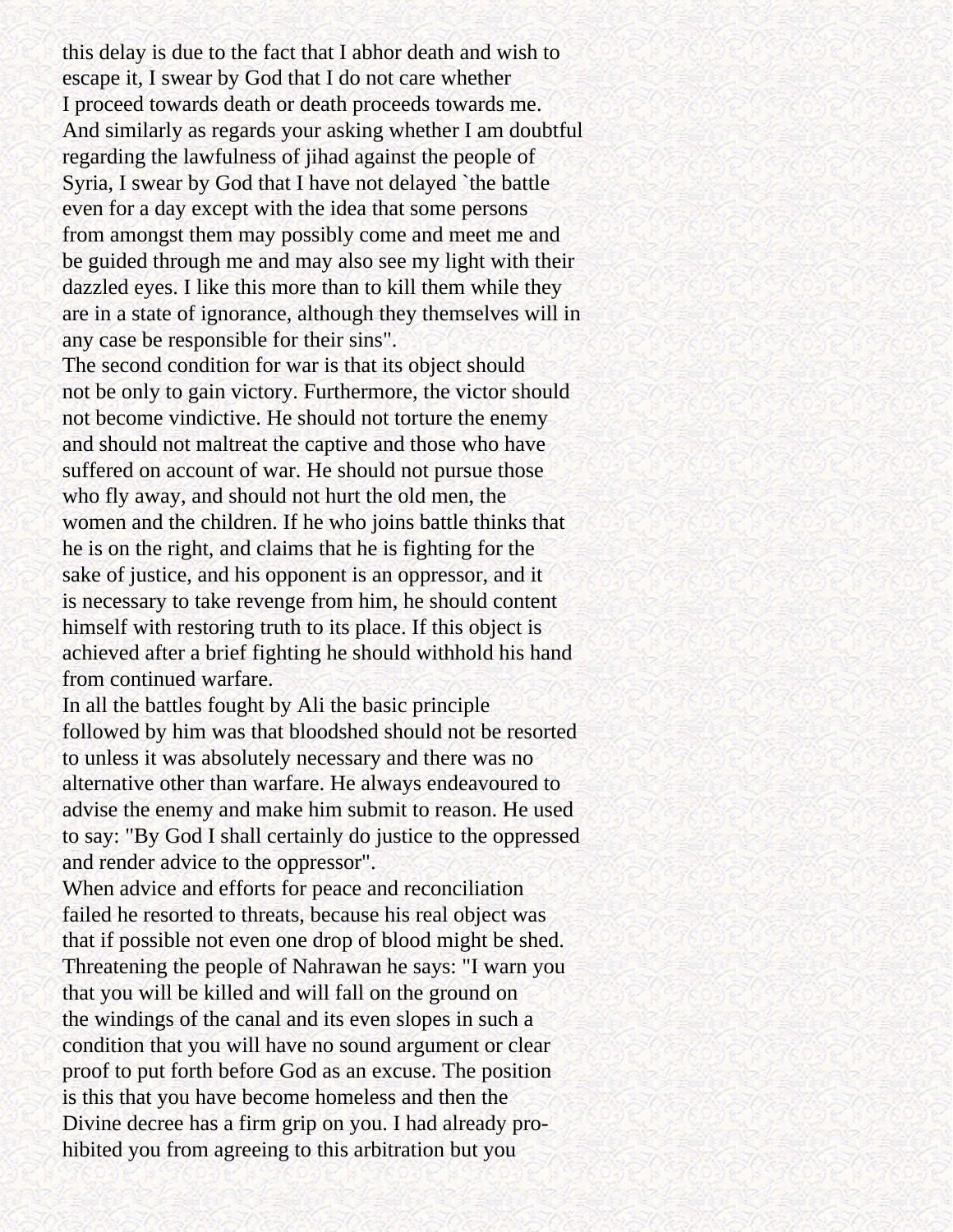declined to obey my orders like opposing violators, so much so that I was obliged to agree to what you wished. You are a group whose heads are empty of understanding and intellect. Woe betide you! I have neither involved you in any trouble nor wished ill of you".

Now please read this wonderful supplication of Ali and visualize his sublime morality and the sympathy which he had in his heart for fell enemies. When the enemy forces in Siffin finally decided to fight and all efforts for peace and reconciliation failed he prayed to God in these words: "O God! Lord of the earth, which you have made the abode of man, and the place of roaming about of the reptiles, the quardrupeds and other innumerable creatures which can or cannot be seen. O Lord of the strong mountains which you have made to serve as nails for the earth and means of livelihood for your creatures! If you grant us victory over the enemies keep us immune from committing injustice and keep us on the straight path of truth, and if You make our enemies victorious grant us martyrdom and save us from the allurement of life". The keenness of the Commander of the Faithful for peace and his efforts for it even a short time before the commencement of the battle is an undeniable fact which is acknowledged by his friends as well as enemies. During his entire life he displayed love for peace and hatred for war. He always tried his best that fighting might be avoided and reconciliation might take place. When, at the time of the Battle of the Camel, Ayesha, Talha and Zubayr got ready to fight against him he arrayed his companions and said to them: `Do not shoot an arrow and do not strike a spear or a sword so that it may be proved that you have discharged your responsibility". However, Ali did not start fighting until the enemies had pierced arrows into the bodies of three of his companions and he had prayed to God thrice to bear witness to their act.

He reached before his enemies scores of times empty handed and without any arms or coat of mail although they were fully equipped with arms.

In reply to their harsh words stubbornness, and rough tone he spoke with extreme kindness and tendered them advice in a friendly manner. Standing before him were his enemies who looked like a dark night as they were covered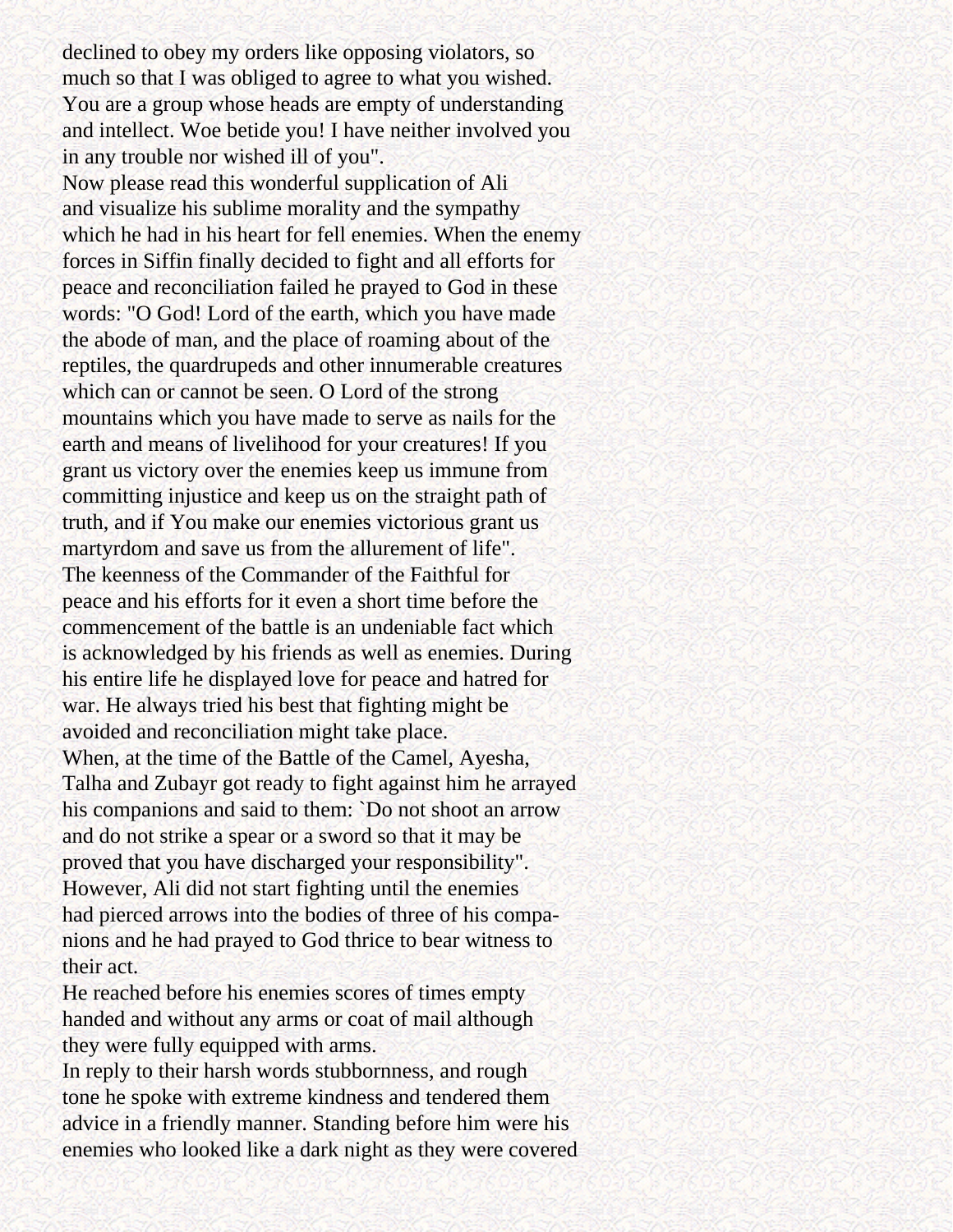with in coats of mail and shields, but his armour was respect for mankind; his shield was his faith in his being right and in his mode of action being correct, and his sword was his compliance with the commandments of reason and conscience. In fact his kindness to the weak, his support for truth and his peaceableness were as good as thousands of shields for him. It was he who said: "If you feel secure from vexation by someone try to make him your brother".

Imam Ali was one who disliked enmity and grudge because these two things give birth to discord and destroy individual morals and national attributes. He said: "Refrain from enmity and dispute, because these two things make the heart sick and discord is generated from them". Many times he reached before his enemies emptyhanded and without any coat of mail or shield. He did this to make them realize that he hated warfare and was keen to solve problems in a friendly and brotherly manner. He said: "Do good to your enemy because this victory is more agreeable and sweet".

Another object of his approaching his opponents in this manner was that he wanted to make it clear that war is something bad and the benefit which the victor acquires from it is a benefit which is acquired from evil and has no value. He says: "The goodness of a goodness which is acquired through evil is futile and the affluence which is the result of indigence and adversity has no value". Ali eliminated this evil (warfare) by all possible means and tried to improve the conditions of the people without bloodshed and strife. So much so that when the enemies were bent upon waging war and had no aim other than shedding his blood as well as his righteous companions, he advised them and endeavoured his best to obviate fighting. And when these efforts failed and no alternative was left except to join battle, he did not initiate fighting. Fighting was started by the enemies and he only replied to their attacks. And when he took the sword in his hand he stepped forward and now he was Ali son of Abu Talib. If death did not proceed towards him he himself proceeded towards death. He crushed the champions and made brave warriors flee. Ali desired equity and justice, whereas his enemies craved for injustice and oppression. He wished that mankind might prosper, whereas they wanted to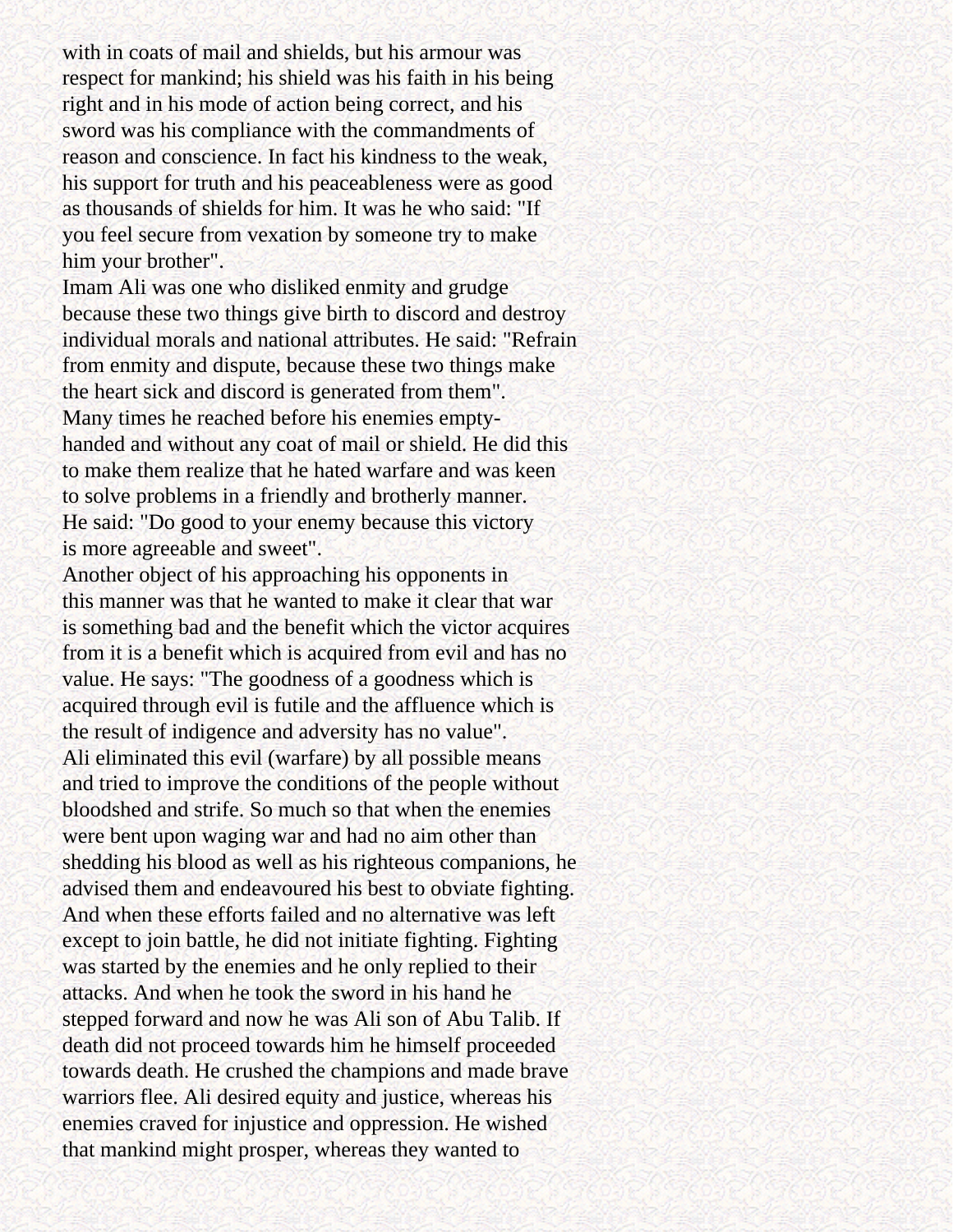create mischief. He wanted the people to enjoy freedom and comfort, whereas they were keen to keep them in bondage like slaves. He wished that the slaves of God should be strong and respectable whereas his enemies wanted to enslave and humiliate them.

The things which must exist in the society and which are also considered by law of reason to be necessary were in danger. Now in these coditions remaining a silent spectator amounted to laziness, recklessness, and infidelity, and to protect them meant courage and bravery.

About fighting against Mu`awiya he says:-"I have weighed and assessed this matter very carefully and have concluded that only two paths are open before me either I should wage war against Mu`awiya or I become an apostate".

Just see how he has drawn a picture of the Battle of the Camel in a concise and precise manner and has also explained his own position:" Talha and Zubayr were the first to take oath of allegiance to me. Later they broke that oath without just cause and took the Mother of the Faithful Ayesha to Basra. I was also obliged to take the Muhajirs and the Ansar with me and pursue them. I tried my best that they might take once again the oath which they had broken but they declined to do so. I counselled them much and treated them well".

While Ali was still on his way and had not yet confronted them he sent his son Hasan and his cousin Abdullah bin Abbas as well as Ammar bin Yasir and Qais bin Sa'd bin Ubada to have talk with them (i.e. Talha and Zubayr) hoping that they might respond to the call of reason and bloodshed might be avoided. They, however, remained intransigent. The Commander of the Faithful says thus in this regard: "I proceeded along with the Muhajirs and the Ansar and stopped near Basra. I invited them to peace and reconciliation, overlooked their lapses and reminded them of the oath of allegiance which they had taken. They however, remained adamant and insisted upon fighting. I sought help from God and was obliged to get ready for defence against their attacks. The result was that those who were to be killed were killed and othersran away. Now they requested me for the same peace which I had desired before the fighting took place, I accepted the peace proposal and spared them. I appointed Abdullah bin Abbas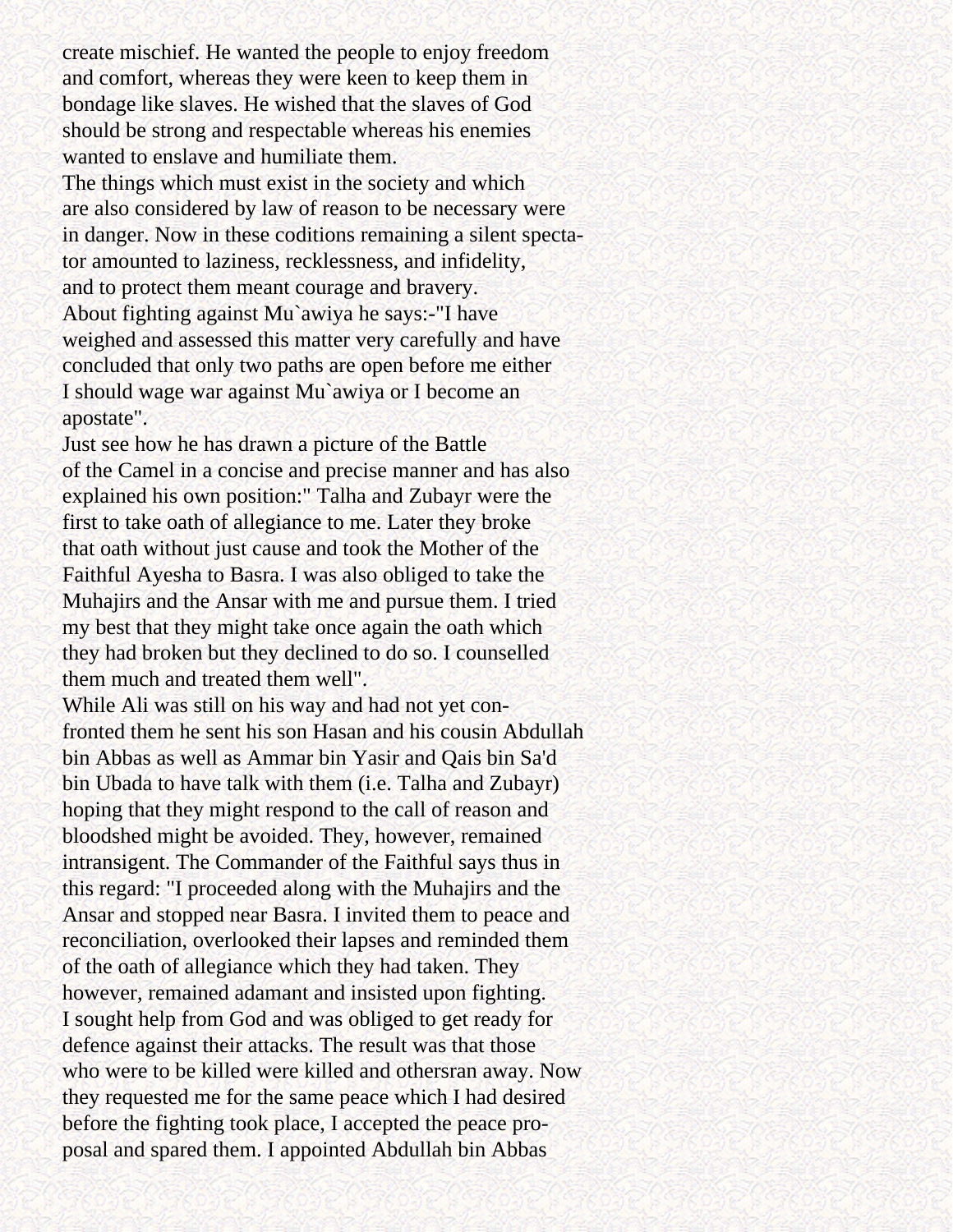their governor and sent Zafar bin Qais to them as the messenger Now you may approach these two persons to tell you whatever you want to know about us and them". Ali was victorious on account of his unusual bravery and perfect and deep faith. He was, however, as much grieved over his victory as his enemies were over their defeat. Tears trickled down from his eyes and he was extremely sad.

Every father loves his children very much. If a child does not conduct himself properly his father has to take corrective measures and punish him although such action also grieves him.

Same was the case with Ali. He treated the Muslims like his children. The prophet of Islam has said: "I and Ali are the fathers of this nation".

Ali loved these children very much. He was obliged to take corrective measures against them on account of their injustice and error but was very much grieved to observe their sufferings.

Ali did not dislike anything more than bloodshed. He was always afraid lest his governors and offices might

indulge in unjustified bloodshed.

He, therefore, warned them again and again not to indulge in bloodshed. He took care from the moral as well as the political and administrative point of view that blood should not be shed unnecessarily. He forbade it in both the capacities, because he considered that as a consequence of such bloodshed the government might topple down and it was also opposed to the philosophy of government. He did not forgive any officer for a lapse in this regard. In a letter addressed to a governor he says: "Do not try to strengthen your government by shedding blood without just cause because this will make your government still weaker, rather it will be taken away from you and will reach the hand of someone else. If you are guilty of intentional bloodshed God will not consider this crime of yours pardonable and I, too, will not consider it so". Has there been any other ruler in the world, who may have issued emphatic instructions to his governors to appoint as military commander a person who is meek and forbearing, hates bloodshed and murder, can settle matters by mutual discussions, is not guilty of unjustified bloodshed, is kind and magnanimous, is not harsh in getting work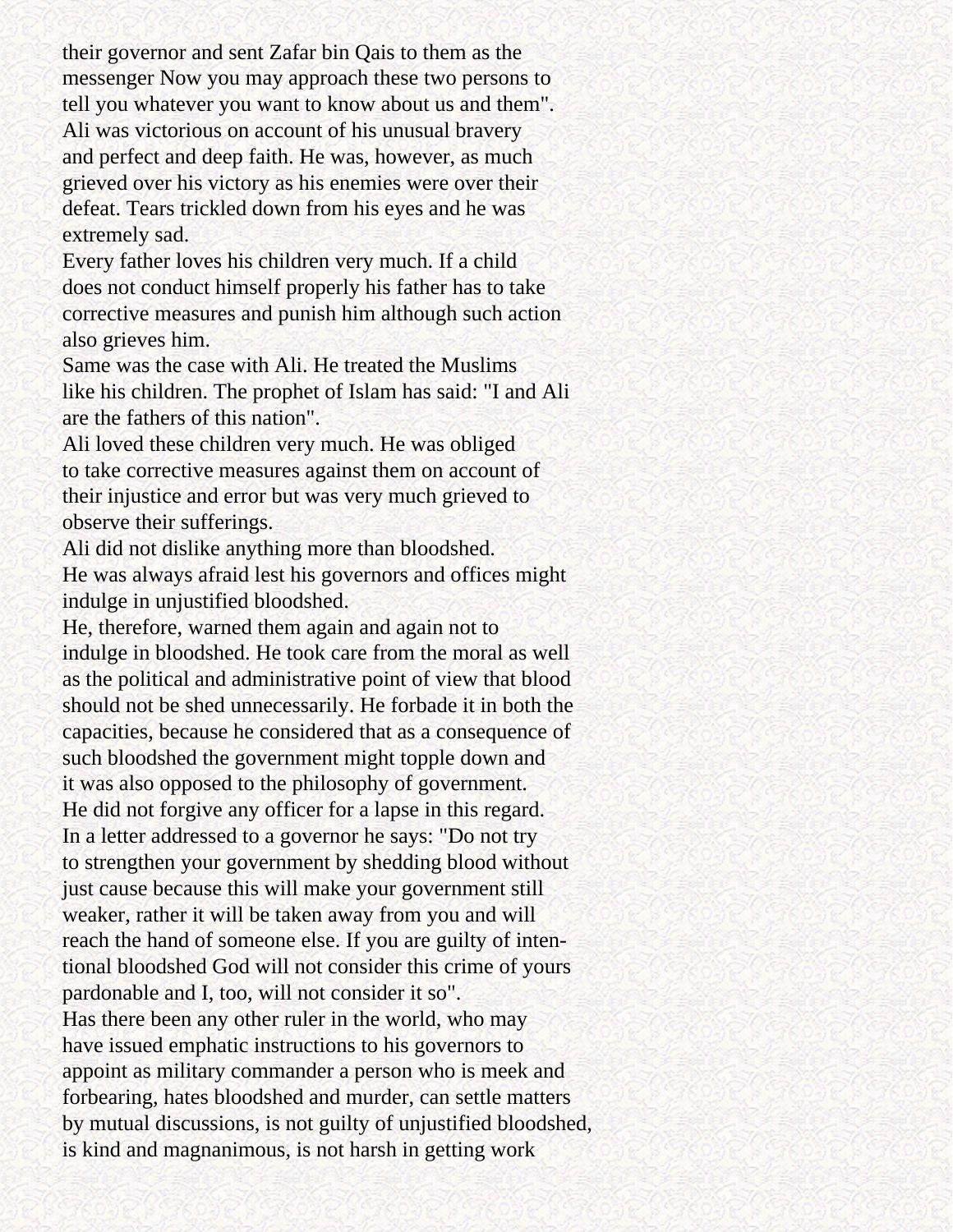done by others and is not accustomed to severity and violence? In the testament written by him for Malik Ashtar while appointing him as Governor of Egypt Ali says:

"Appoint that person as commander of your army whom you consider to be most sincere and superior to others in the matter of meekness and forbearance. He should not be short-tempered and should accept an excuse. He should be kind to the weak and hard upon the powerful. He should not become hot-tempered due to cruelty and should not become helpless due to weakness".

Thus it is evident that Ali was a peace-loving person. He always recommended peace. He extremely hated war and always prohibited it. He never stepped towards War unless war itself stepped towards him and even if he stepped towards it, it was when he had exhausted all efforts to stop it by means of friendship, love, goodness and kindness. If he was compelled to fight a battle he tried that the least number of persons should be killed. And when he secured victory over his enemy he forgave him. He was equally grieved in the event of victorv and defeat. Whenever his enemy requested for peace he acceded to his request cheerfully and wholeheartedly. He used to say: "During peace time the soldiers are in comfort, the worries of the people are lesser and an atmosphere of security prevails in the cities.

He sent many orders to the governors and the officers in which he emphatically recommended to them inter alia that they should follow his example and should not draw their swords on account of ordinary matters as was done by the people during the age of ignorance.

Imam Ali says: "Do not put your hands and swords in motion like the tongue on account of trivial matters". "I do not punish anyone merely on account of suspicion".

"I shall not fight anyone until I invite him to peace and thus discharge my responsibility in this behalf. If he of his "Return" does not commit treachery. However, our time is such that many persons have supposed treachery and deceit to mean intelligence and wisdom, and the ignorant people have treated their ways and methods to be prudence. May God destroy them! What has happened to them? When a person, who has seen the ups and downs of life and is aware of the vicissitudes of time, makes a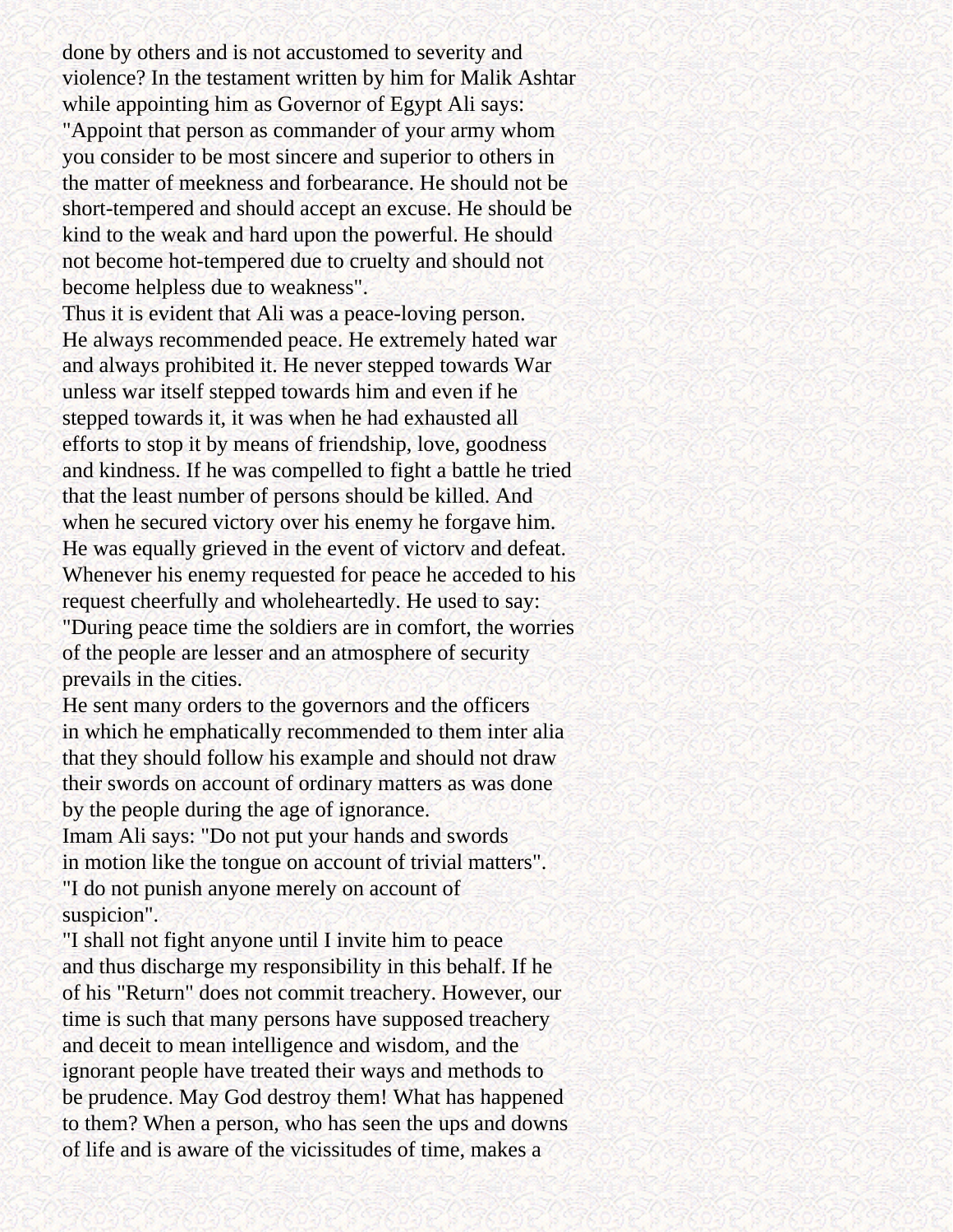plan for himself but finds the divine commandments in his way, he abandons that plan, although he may be able to execute it. On the other hand one whose path is not obstructed by religious feelings avails of the opportunity. In the testament which he wrote for Malik Ashtar while appointing him as the Governor of Egypt he says: "If you settle some conditions with your enemy or conclude a pact with him you should relieve yourself of its burden by honouring it. You should discharge faithfully the responsibility undertaken by you and should make yourself a shield for the protection of your promise. You should not, therefore, abandon what you undertake to do nor dishonour the covenants You make and should not deceive your enemy".

Furthermore, he did not content himself only with emphasizing that deception should not be practised on the enemy but also strictly prohibited making ambiguous agreements with the enemy which might be interpreted in different ways, and it may provide a justification for the violation of the agreement. He also directed that after a covenant was concluded and authenticated, advantage of some verbal error should not be taken to violate it. Whenever Ali formed an opinion or promulgated an order, he, in the first instance, examined and assessed all its aspects very carefully. As he firmly believed in the fulfilment of promise even the greatest impediments and hardships could not make him deviate from this principle. one of the occasions on which he honoured his promise inspite of very difficult circumstances was that of Siffin. At the time of the Battle of Siffin it was decided to refer the dispute to arbitration.

A pact was concluded between the Commander of the Faithful and Mu`awiya to the effect that until the two arbitrators gave their award the hostilities would remain suspended. After fighting was Stopped and the pact was concluded the adherents ot the Commandder of the Faithful realized that they had been duped. A man named Muhammad bin Harith then approached Ali and said: "O Commander of the Faithful! Can we not ignore the pact and start the war again? I am afraid that this pact will be a source of great humiliation and disgrace for us The Commander of the Faithful replied: "Should we violate the pact after executing it? No. This is not per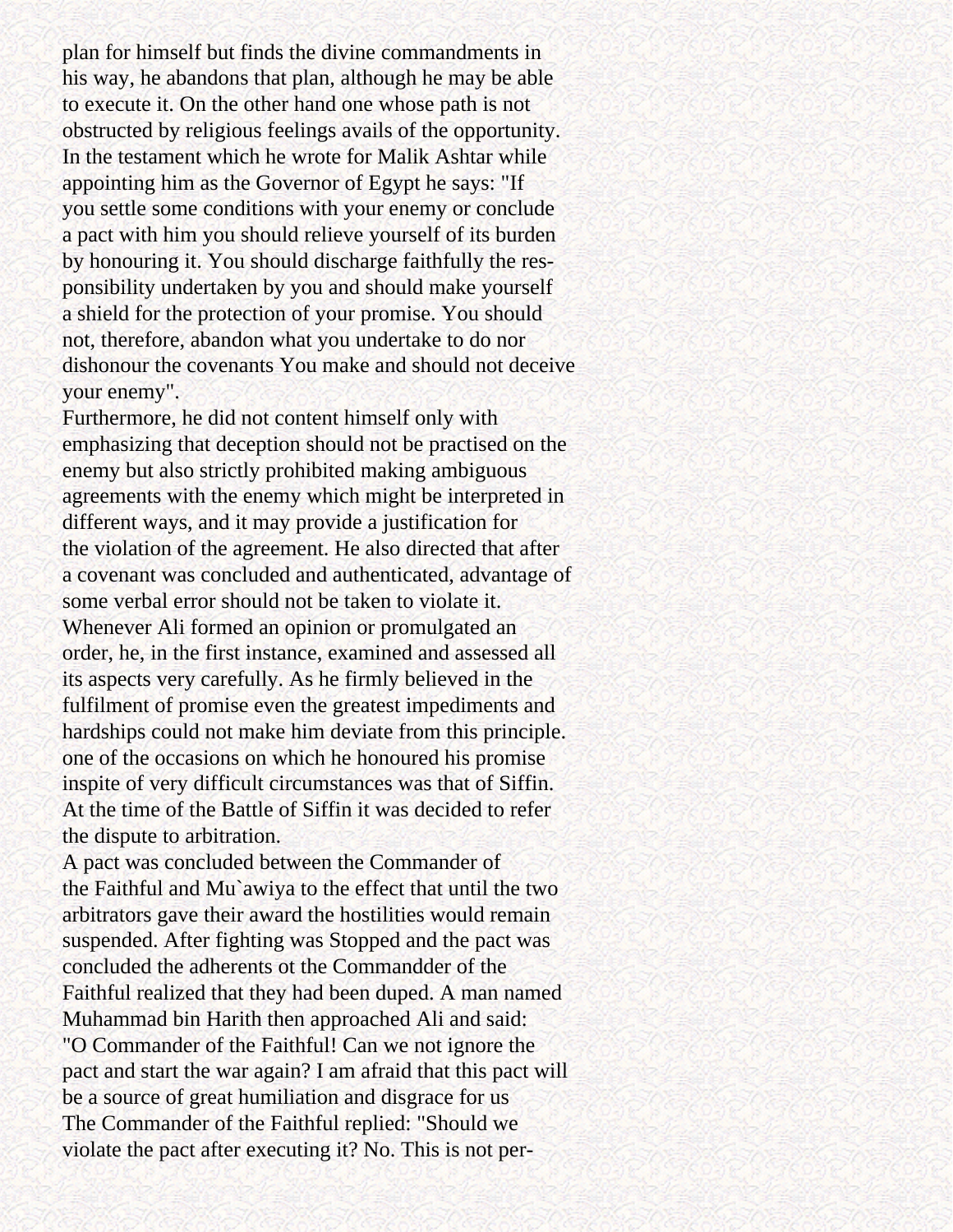missible". And it was also Ali who said: "Stick firmly to the responsibilities which you have undertaken. I am responsible for my words and guarantee their correctness". The facts narrated above explain that Ali's efforts for the maintenance of peace fully accorded with the wishes of the people on account of their far-reaching consequences. All human beings crave for justice, equality and freedom and Ali's effort for peace was an expression of their desire. In fact it was the heartfelt desire of Ali himself which he also expressed in his orders and commands. In the matter of his efforts to ensure that man should love man Ali is on equal footing with the past prophets and benefactors of mankind. What a great resemblance Ali's efforts for peace have with the kind voice of Muhammad who has said: "O slaves of God! become brothers of one another".

How much his efforts also resembled the words of the prophet who, when asked as to which act is the noblest, replied: "The noblest act is that one should endeavour for the welfare of the world".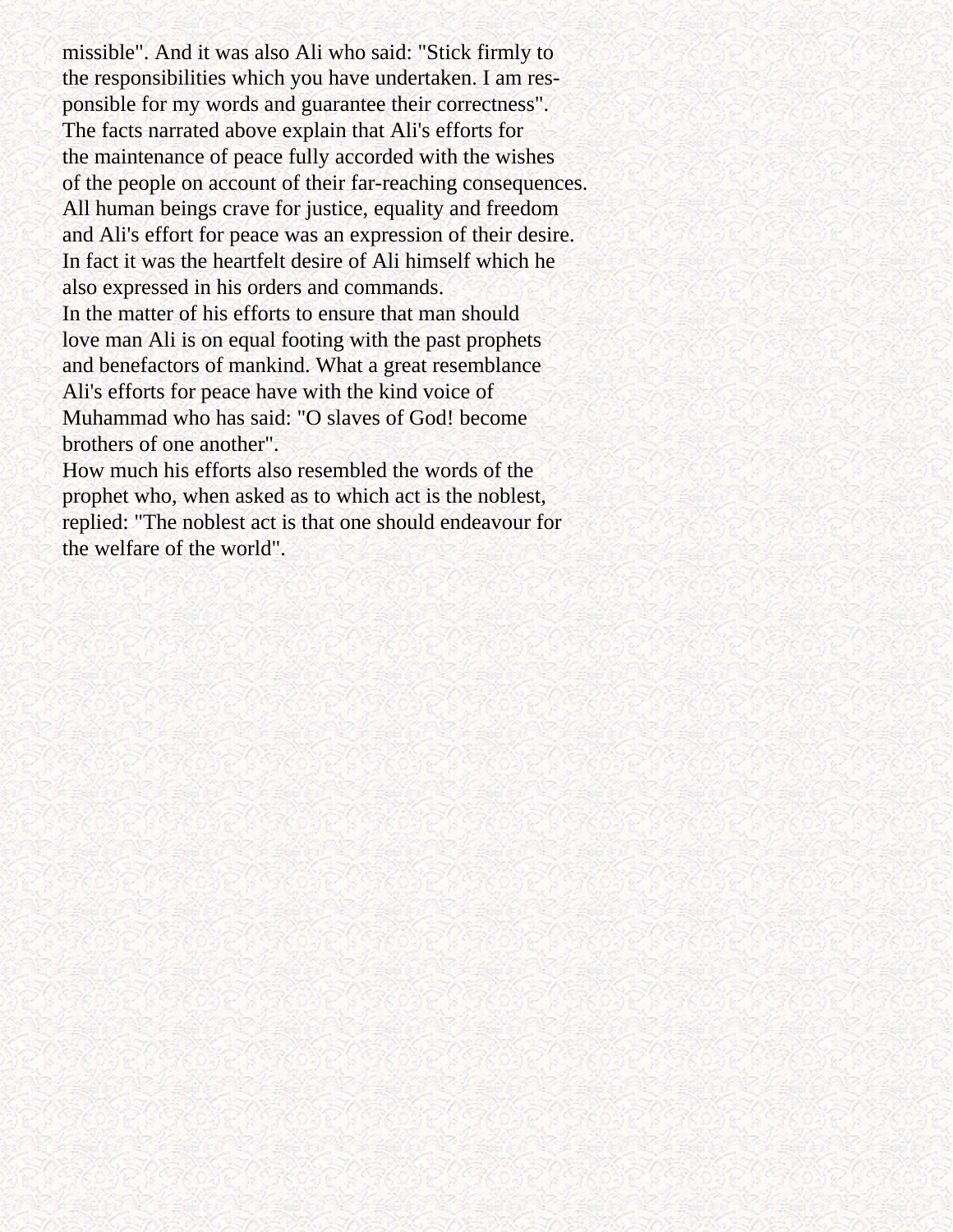## **Combat oppression**

In all general matters Ali led a very consistent and harmonious life. His high morals, unusual sagacity, his actions relating to the administration of the state, command of the army and other personal characteristics and qualities were all similar and inter-connected. He hated usury, hoarding and oppression very much. He was a fell enemy of the wealthy and powerful persons who oppressed others, the ignorant considered themselves to be superior to others, and persisted in their stubborn views founded on ignorance. He was extremely keen to help the weak and the indigent, because they too were human beings and it is highly unjustifiable to treat them to be mean and humble. He desired the freedom of the creatures of God from the core of his heart, because God has created them free and it is not at all proper that they should be subjected to humiliation and abjectness. Their humiliation and abjectness is the humiliation and abjectness of humanity, and whoever humiliates humanity deserves to be treated an enemy. It can be realized by every one from what has been stated above how great a supporter and sympathizer of the helpless and oppressed persons Ali was, how he fought against the enemies of virtue and goodness, and how much annoyance he expressed against those who acted against the dictates of reason and conscience.

However, what has been written by us on the subject does not appear to be sufficient. It appears necessary to allocate a separate and detailed chapter to the subject showing how Ali behaved with the tyrants, and what his views were about injustice and oppression. There are many kinds of injustice. For example to usurp the property of a person is injustice of one kind and to hurt his honour and reputation is injustice of another kind. Sometimes injustice is patent whereas at other times it is latent. We shall discuss all these kinds of injustice one by one.

It is not possible to find any sermon or testament of the Commander of the Faithful, in which he may not have mentioned and condemned injustice severely. His entire life was spent in waging war against injustice and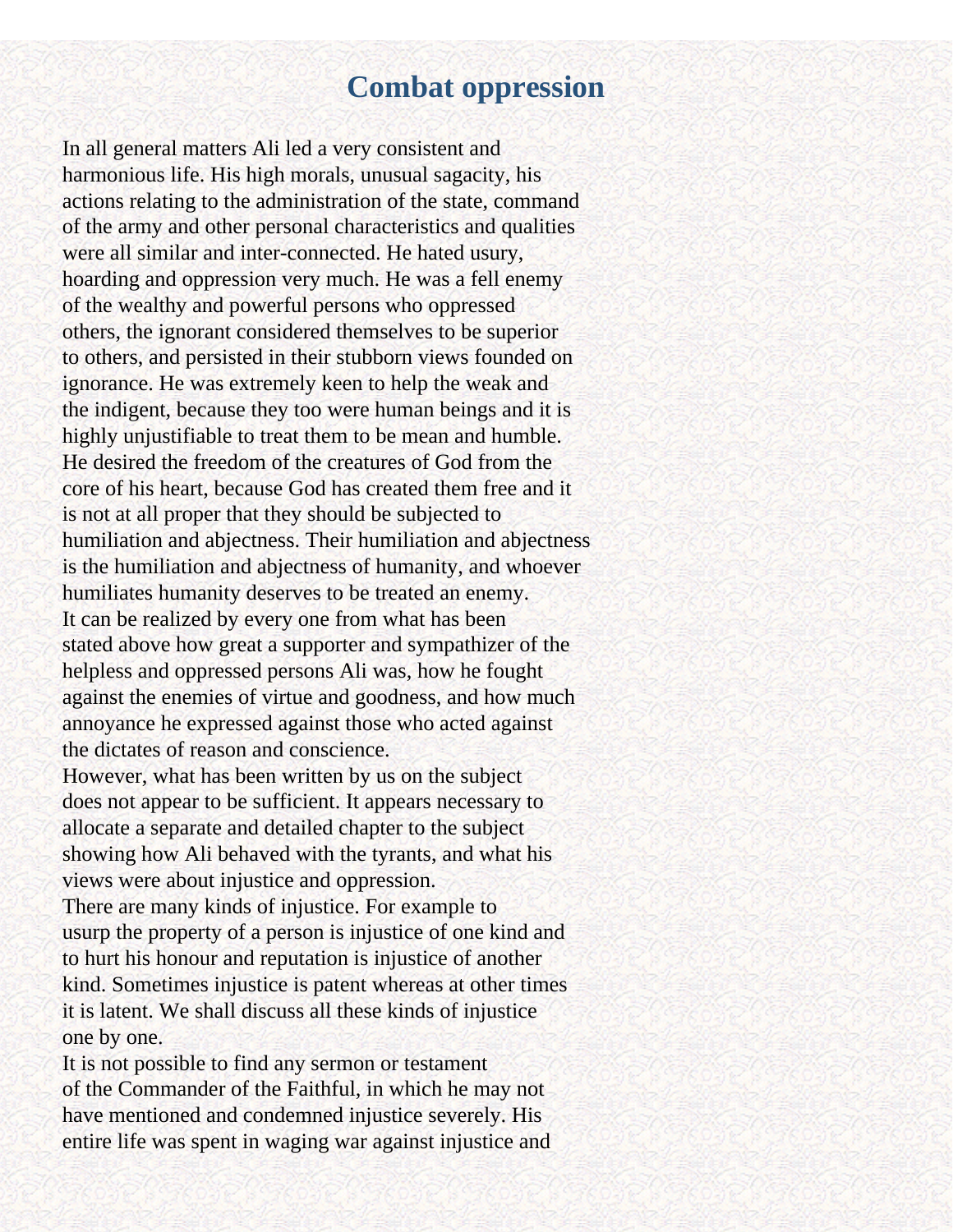oppression and against the oppressors and tyrants. He fought this war with his hands, tongue and orders and commands as well as with his sword.

War against injustice and oppression is being fought ever since man arrived on earth. However, this war has been fought in different ways and in different conditions Those who undertook to campaign against the tyrants and oppressors of their time were hundreds of thousands in number. These great heroes were a source of pride for humanity whereas the tyrants stained the pages of history with their misdeeds. Those heroes came in succession and every one of them inherited this holy war from another. They have also been some great souls amongst the human beings whose entire lives were spent in waging war against injustice and oppression. The biographies of Abraham, Moses and Jesus consist of war against oppression, usury and injustice. Muhammad's campaign against the polytheists was also in continuation of and complementary to the war waged by Jesus. He started a great revolutionary movement to uproot injustice and oppression and did not rest till the oppressed were emancipated and their lives took a turn for the better. Cruelty becomes the second nature of some persons. They commit atrocities with perfect ease in the same way in which they perform other natural acts like eating, drinking, walking and breathing. To this category belong persons like Nero, Changez Khan, European officers of the `Inquisition' during the Middle Ages, and many other kinds and rulers like Hajjaj bin Yusuf, Ziad bin Abih, Obaidullah bin Ziad, Muslim bin Aqba etc. And similarly history tells us about innumerable other persons in whom opposition to injustice was inherent and had become their second nature.

The reason for the tyrants of the past not being ashamed of the atrocities commited by them was that they were not pained by their cruel acts.They did not tyrannize or oppress others with any aim or object. They did so because it had become their habit.

Once Hajjaj bin Yusuf was having his meals along with some friends of his. Before him was standing an innocent old man who was trembling with fear. Hajjaj raised his head and looked at the old man. Then he ordered one of his servants to behead him. The order was complied with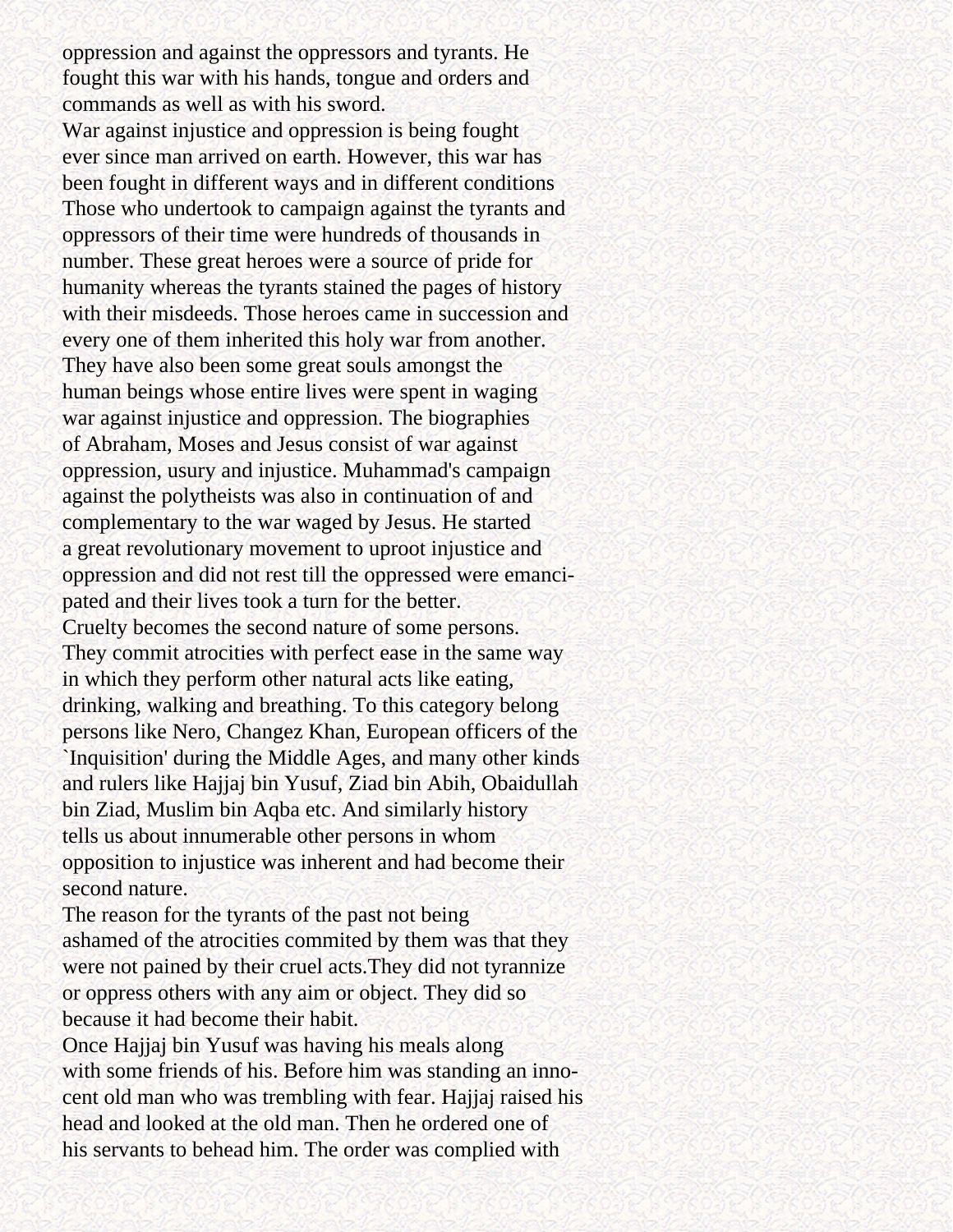immediately and the old man was Beheaded. Hajjaj continued to eat as if nothing had happened. He said to his slave loudly: "Bring cold water".

Nero set the city of Rome on fire. While Rome was burning Nero was busy in his merry-makings. The firmness and steadfastness of those who consistently campaigned against injustice and oppression can also be explained in the same way. just as the persons mentioned above committed injustice because it was inherent in their nature, in the same way these benefactors of humanity fought against injustice and supported the oppressed, because they were compelled by their nature to do so.

Socrates drank the cup of poison as if it was a medicine because his drinking it was a display of firmness and steadfastness against falsehood. Voltaire\* waged war against the aristocrats and nobles of Europe. He was compelled to wage this war by his nature just as a hungry person is obliged to eat food or a thirsty person is compelled by his inner urge to get hold of water to quench his thirst. The companions of Imam Husayn also sacrificed their lives in support of his mission, although they could see a huge army of Bani Umayyah arrayed against them. These people were the benefactors of mankind and the great and magnanimous souls among human beings, whose head and leader was Ali ibn Abi Talib. He had come into the world to establish truth and to destroy falsehood. He rose with this purpose and also accepted the caliphate with this very object in view. However, the world, with all its expanse could hardly accept the laws and principles of Ali. The unjust and cruel persons were large in numbers and possessed much strength. The task which Ali wished to accomplish was difficult as well as dangerous.

Ali told the people that they should neither be the oppressors nor the oppressed ones. He wished that none should oppress others and none should tolerate oppression. However, the people of the time were not prepared to accept Ali's view and could not lend support to his intentions. So much so that even the oppressed persons did not side with him, because they were over awed by the oppressors and were afraid of their enmity and grudge.

They were so foolish that they took bribes from Ali's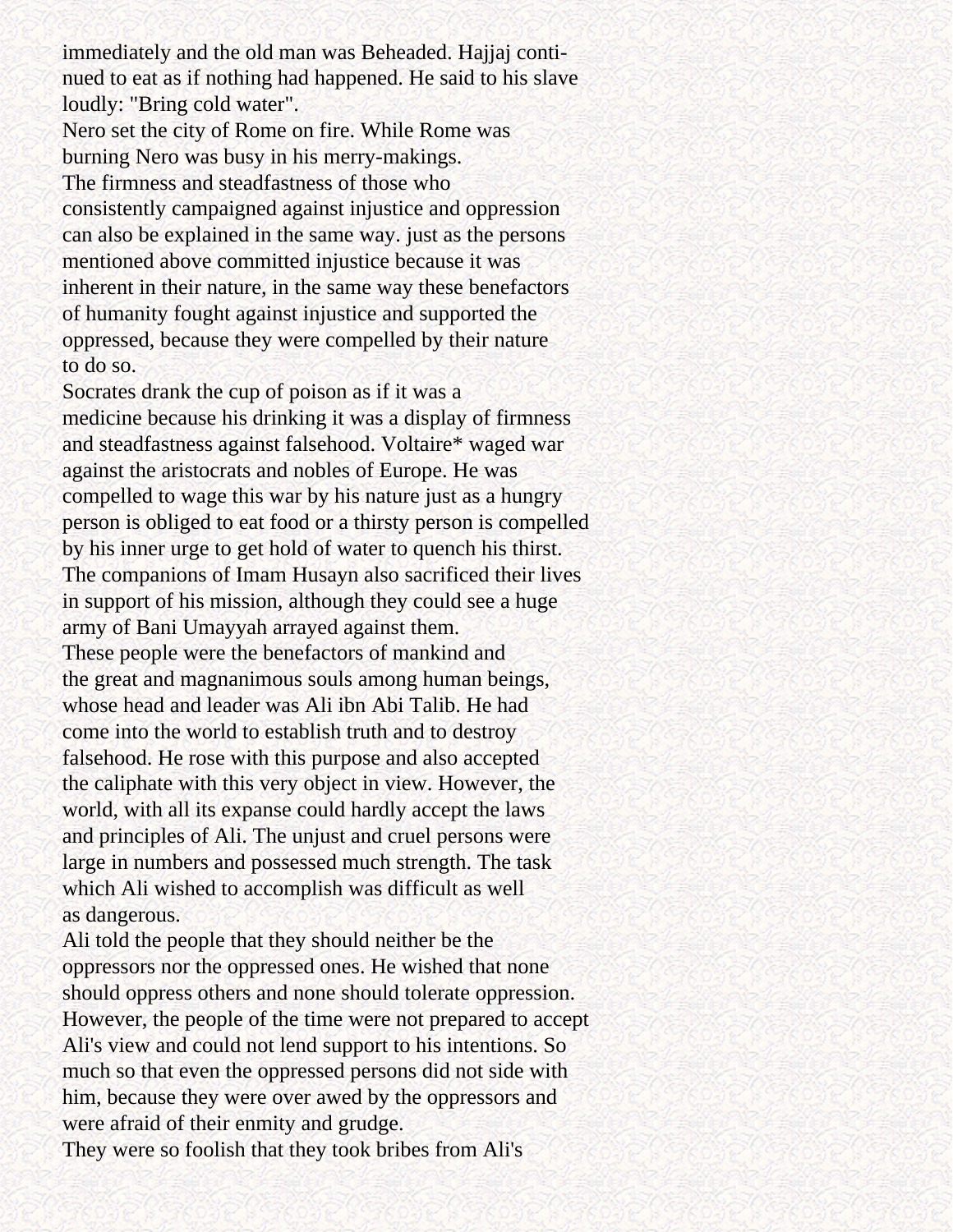enemies and withdrew their support from him. Eventually only a few God-fearing and brave persons were left with him, and they did not desert him at any cost. However, was it proper that Ali should have shown frailty and weakness at this juncture when the forces of evil had formed a front against him? Is it possible for a brave man to lose heart and give up effort because he is faced with calamities and hardships with men like carnivores around him, particularly when everybody is afraid of death also. Should Ali have been disheartened and become sluggish when the enemies were becoming more and more rebellious, when the men in authority had lost all sense of wisdom, were selling religion for the sake of the world, were stupidly running after wealth and rank, had created chaos in the cities, were persisting in oppression, were full of pride and conceit, creating innovations and void things before the right things, praising the wrong and evil doing, and still hoping for a good reward, had annihilated justice and fair play, and had created rebellion, and chaos, and their tyranny and violence had no bounds. Could he become weak and languid when the condition of his companions was this: "Whoever called them for help never succeeded. Whoever met them did not acquire peace of mind. Whoever came in the battlefield accompanied by them sustained loss. They were deaf inspite of having ears and were dumb although they possessed power of speech. They neither showed steadfastness in the battlefield like noble and zealous men nor could one depend upon their sympathy and support at the time of adversity". Of course in such conditions and circumstances one should become weak and feeble and must sit down languidly - but it is subject to the condition that he should not be Ali ibn Abi Talib. The deep love which Ali had in his heart for every

human being obliged him not to show the least leniency to one who did harm to the people even though he (i.e. Ali) had to laydown his life in the campaign.

One who considers it love and kindness and a sign of gentleness to remain silent in the face of the oppressors is either a liar or is not acquainted with human nature, because the position is otherwise. True love and kindness for mankind means that the oppressors should be dealt with severely so that they may free the people from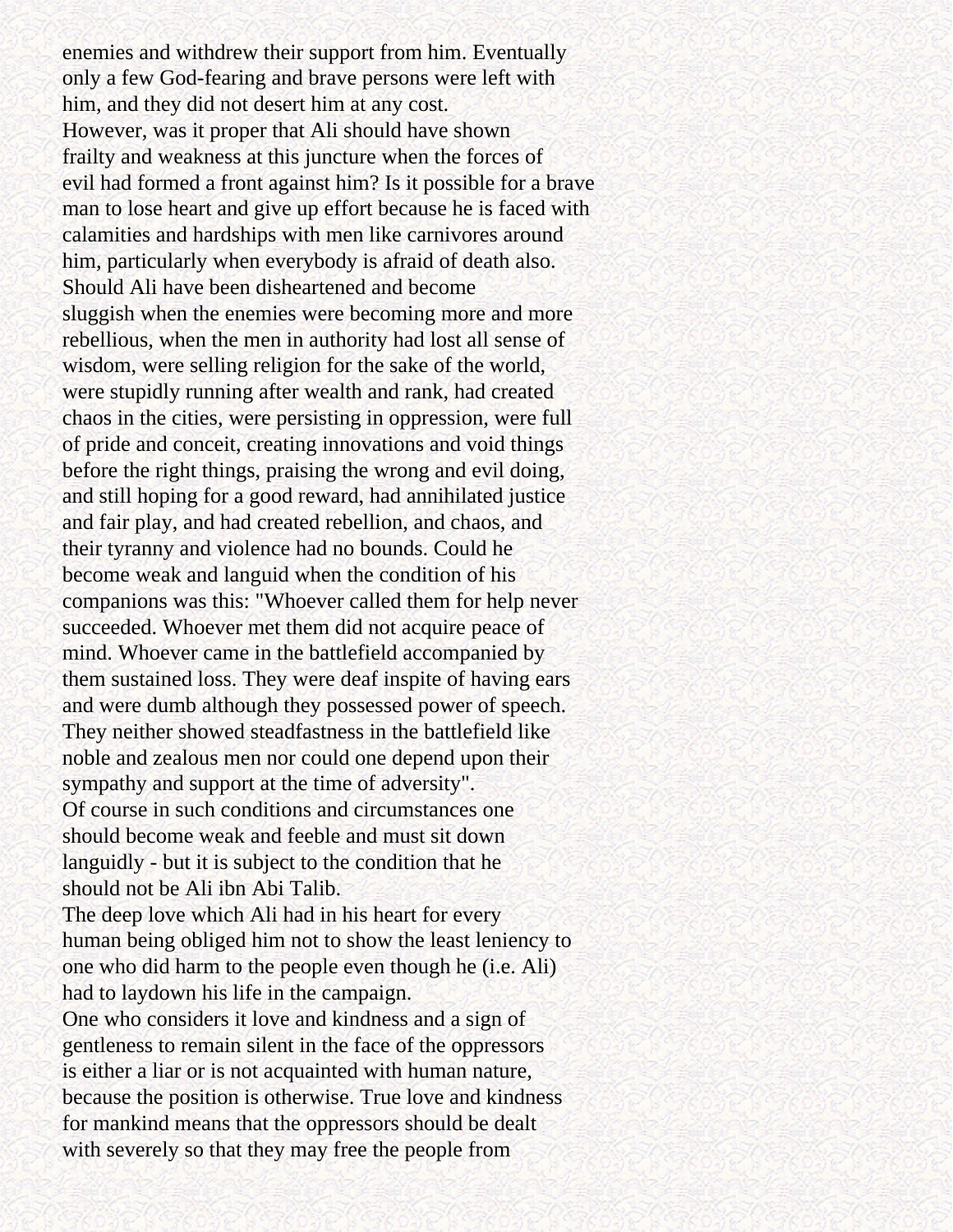bondage. In certain circumstances kindness and gentleness compel man to resort to extreme severity. Man likes beauty as much as he detests ugliness. He hates injustice and oppression as much as he desires justice. He is as much afraid of the coldness of nonexistence as he is fond of the warmth of existence. A person cannot strike a sword on the necks of the rebels and the oppressors unless he considers life to be a blessing. In short one who does not hate cannot also love.

The best proof of the fact that Ali was as much as harsh upon the oppressors as he was kind towards others and was prepared to be extremely severe to eliminate injustice is provided by the event of Saudah daughter of Ammarah Hamdaniyah.

Saudah says: "I saw the Commander of the Faithful to complain against an agent who had been appointed by him to collect zakat. When I stood before him he said with much kindness: "Do you want anything to be done?" I complained to him against the agent. On hearing what I narrated he began to weep and said praying to God:

"O Lord! I have neither ordered these agents to oppress the people nor asked them to abandon your right". Then he took out a piece of paper from his pocket and wrote on it as follows: -

"Weigh and measure properly and do not give lesser to the people nor spread mischief on the earth. When you receive this letter keep the things in your charge in reserve so that another person may come and take over the same from you".

It can well be observed from this incident how kind Ali was to the oppressed woman, because he began to weep on hearing her tale. And it is also evident how this kindness was converted into harshness for the agents. This accords with the principles of extreme kindness for the oppressed and extreme wrath towards the oppressor. Ali never refrained from campaigning against refractoriness and injustice. Whenever he saw a person being oppressed by another he showed no weakness in relieving him of the oppression. And how could he show any weakness or hesitation when gentleness and kindness had equipped him with unusual manliness and steadfastness and had made him very fond of fighting against falsehood and establishing truth. It was his firm belief that: "The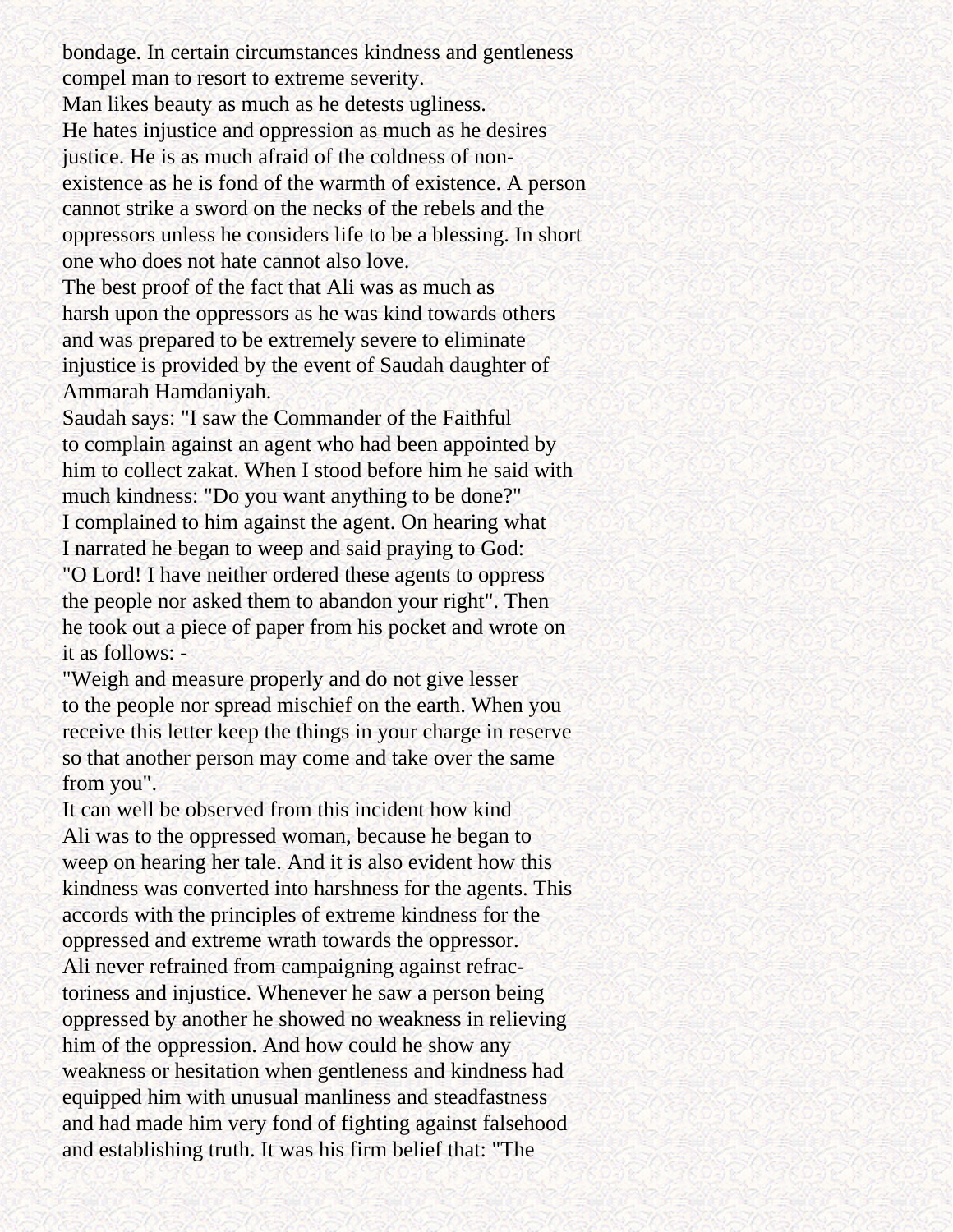presence of an Imam through whom the right of a weak person may be realized from a strong person and that of an oppressed person from an oppressor is necessary so that the righteous may live in comfort and feel secure from the mischief of the evil-doers".

"God has provided protection to the people from being oppressed". And when God has provided protection there should be no occasion for oppression but "God tests the rulers by means of oppression". Hence if the rulers are oppressive their rule will come to an end because: "Even if the oppressor gets respite he cannot escape being captured by God. God Himself lies in ambush for him and his ambushing will be very severe. The Day of Judgment will be much severer for the oppressor than that on which he oppressed another. The oppressed person must not have suffered so much as the oppressor will suffer on the Day of Judgment''.

The following form part of those orders of Ali which must always be complied with: "I order you to behave harshly with the oppressor. Hold the foolish oppressor by the hand, and stop him from committing injustice". No doubt the kindness and affection which Ali had in his mind guaranteed his steadfastness in the battle between truth and falsehood. Whenever he reflected about truth and falsehood he said: "O Lord! Our sole endeavour is that peace and tranquillity may prevail in Your cities so that Your slaves may remain safe". And when he initiated the campaign he used to say: "I swear bv God that I shall realize the right of the oppressed person from the oppressor. I shall put a cavessor in the nose of the oppressor and pull him to the spring of the truth howmuchsoever he may dislike it''. Or said: "It is necessary that the oppressor refrains from committing injustice, behaves with the people equitably and does not spread mischief on the earth". If the fighting became turious and Ali noticed the disparity between the numbers of his supporters and the enemy and compared his own condition with that of his opponents he said: "I have not shown weakness or sluggishness. I shall continue to fight against falsehood until I extract truth from its side''.

Ali saw death staring in his eyes but neither his hands were tired of fighting nor did he entertain the least fear in his heart. He would not have felt afraid even if the entire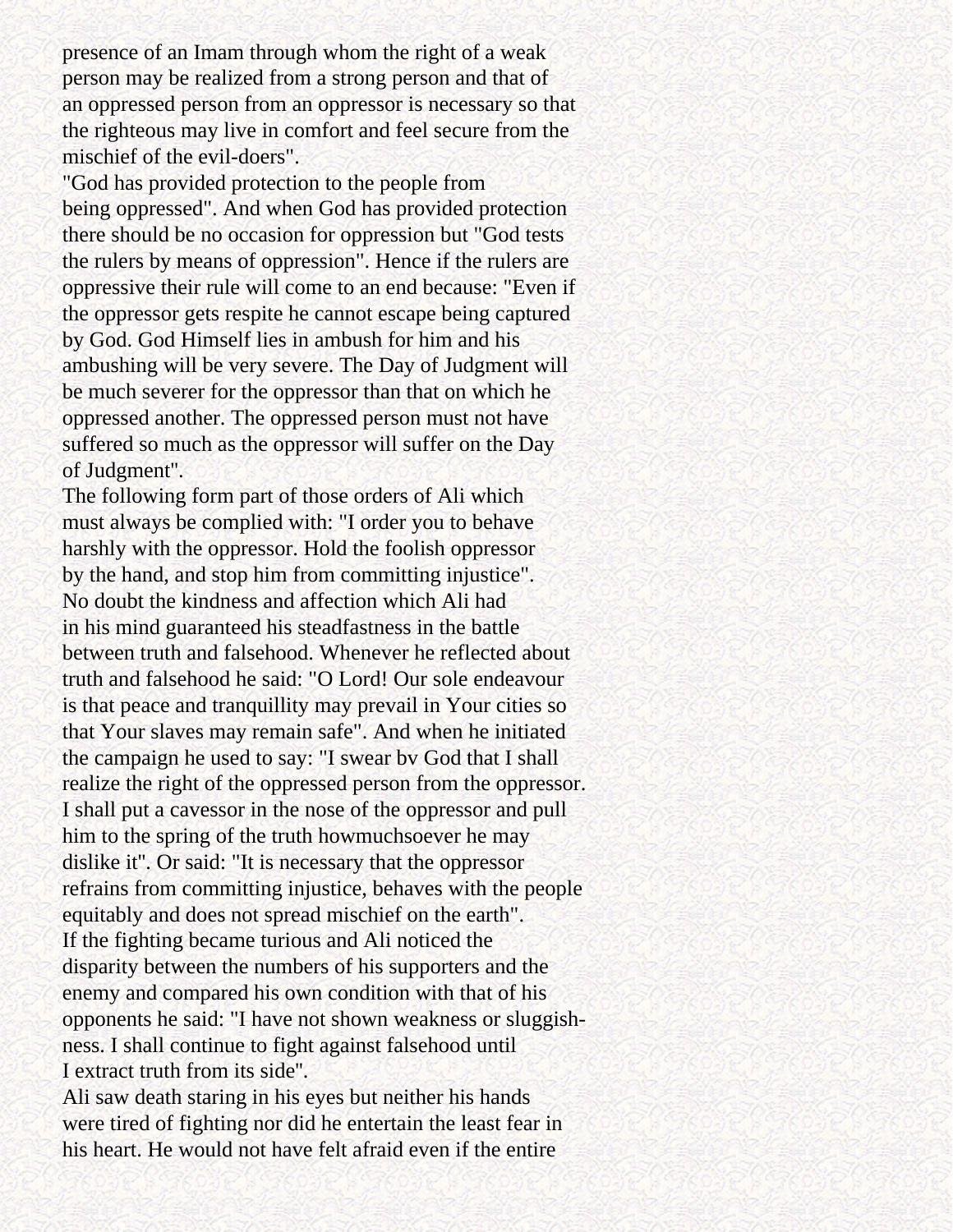population of Arabia had joined hands and encircled him. He relied fully on his own justice and equity and firmly believed that whatever he was doing was in accordance with the canons of equity and justice. He used to say: "A weak person is strong in my eyes until I get his right paid to him, and a strong person is weak in my eyes until I receive the right from him''. He also said: ``I swear by God that I am not worried whether death falls upon me or I fall upon death''.

When he fought against a group of unjust persons and defeated them but they still offered some resistance he said: "some life is still left in the oppressors. If God wills we shall uproot them. In case, however, some of them run away to various cities the matter would be different". According to Ali the learned persons are the leaders of the nation and for this very reason a number of responsibilities devolve upon them. Their greatest responsibility is that they should oppose the oppressor and assist the oppressed person. He says: "God has made it mandatory for the ulema that they should not remain silent spectators of injustice of the oppressor and the grief and helplessness of the oppressed person. In order that the oppressors should be eliminated from the society, and that there should also be none who may assist in the perpetration of oppression or may tolerate it willingly, Ali has divided the sins of the people into different categories. There are certain sins which may be forgiven but injustice and oppression cannot be forgiven in any circumstances. He says: ``And the sin which will not be forgiven is that one person may oppress another". He held the view that: "Oppressing a weak person is the worst type of oppression''. Thus he endeavoured by all means to eliminate injustice and this remained his basic policy in the matter of treatment with the people. He fought against the oppressors with his tongue as well as with his sword and remained steadfast in his struggle. He continued to fight against injustice and the unjust till he met martyrdom. If the vicissitudes of time had not hampered his program and the conditions had not been unfavourable, he would have brought about a change in a number of things.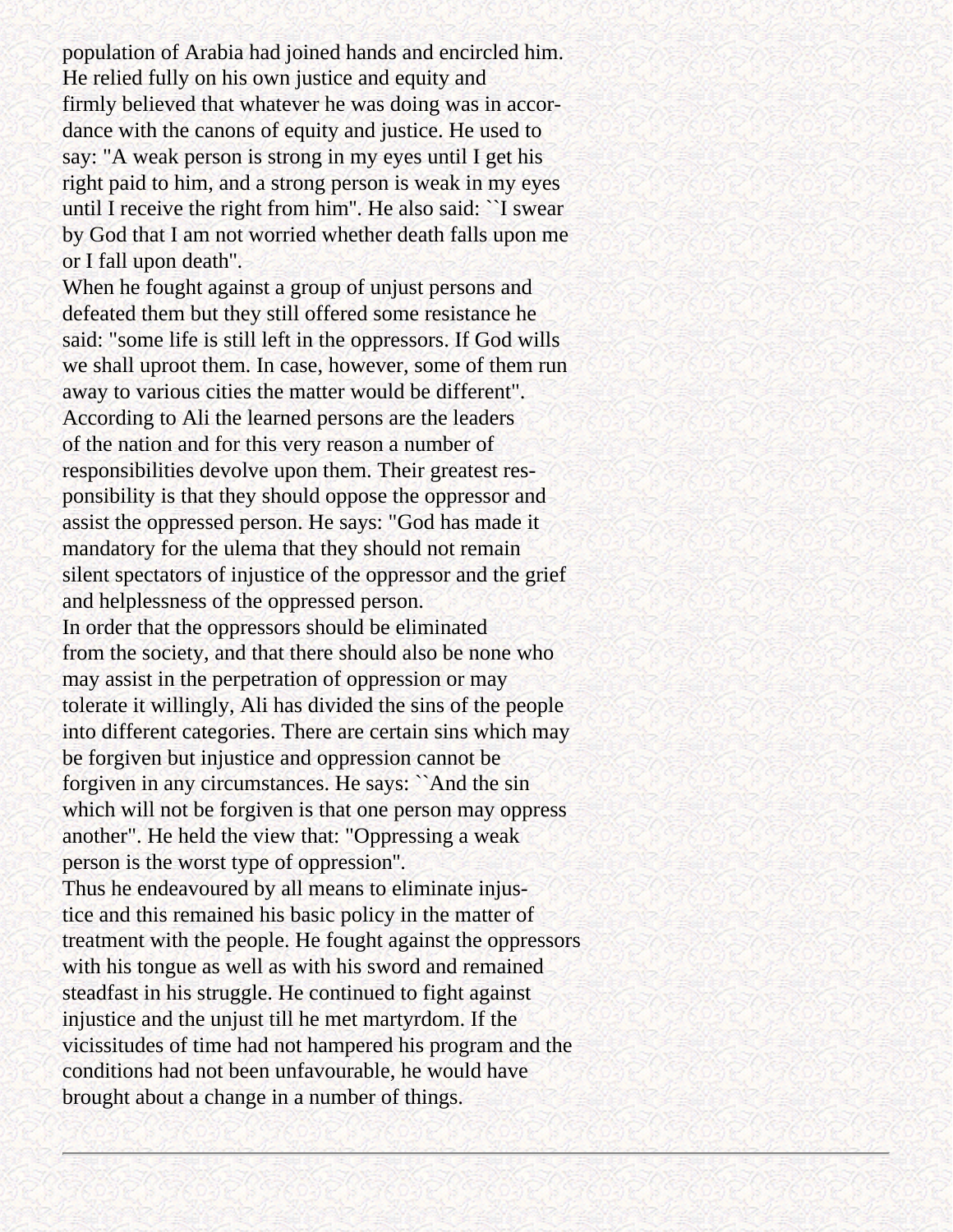1 Voltaire, a famous French writer and a renowned figure of his time was born in Paris in 1694 A.D. and died in 1778 A.D. He spent a large part of life in England, Russia and Switzerland. He severely, criticized the rulers and religious leaders of his time. It was he who paved the path for the great French Revolution of 1789 A.D. He is the author of many valuable books.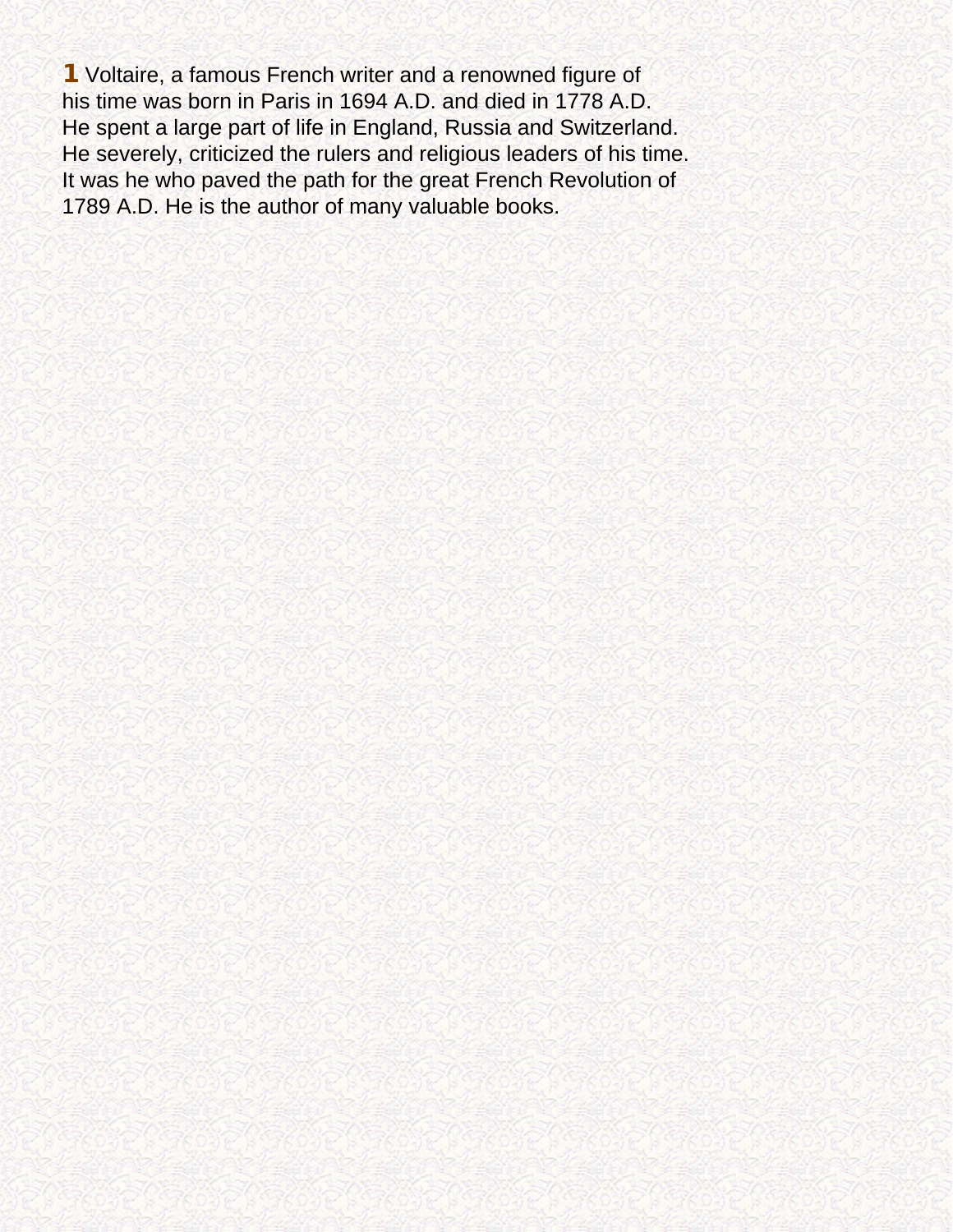# **Administration of Ali**

After having come to know that the behaviour of the Commander of the Faithful with the human society was absolutely just and he adopted a very correct policy to establish mutual relations of the human beings on the basis of equity and justice, it appears necessary to reproduce here the testament which he wrote for Malik Ashtar while appointing him as Governor of Egypt. This testament of his is more detailed than all others and is very important from the point of view of its grandeur and elaborateness. While writing about the character of the Commander of the Faithful we have made use of many of his letters, orders and testaments, because in almost all of them he has mentioned the rights of the individuals as well as of the society. However, the testament written by him for Malik Ashtar is very comprehensive and embraces all his views and beliefs on the subject of public administration. It reads as follows:

In the name of God, the Beneficent, the Merciful Be it known to you, O Malik, that I am sending you as Governor to a country which in the past has experienced both just and unjust rule. Men will scrutinize your actions with a searching eye, even as you used to scrutinize the actions of those before you, and speak of you even as you did speak of them. The fact is that the public speak well of only those who do good. It is they who furnish the proof of your actions. Hence the richest treasure that you may covet, should be the treasure of good deeds. Keep your desires under control and deny yourself that which you have been warned against. By such abstinence alone, you will be able to distinguish between good and bad. Develop in your heart the feeling of love for your people and let it be the source of kindliness and blessing to them. Do not behave with them like a barbarian, and do not appropriate to yourself that which belongs to them. Remember that the citizens of the state are of two categories. They are either your brothers in religion or your brothers as human beings. They are subject to infirmities and liable to commit mistakes. Some indeed do commit mistakes, but forgive them as you would like God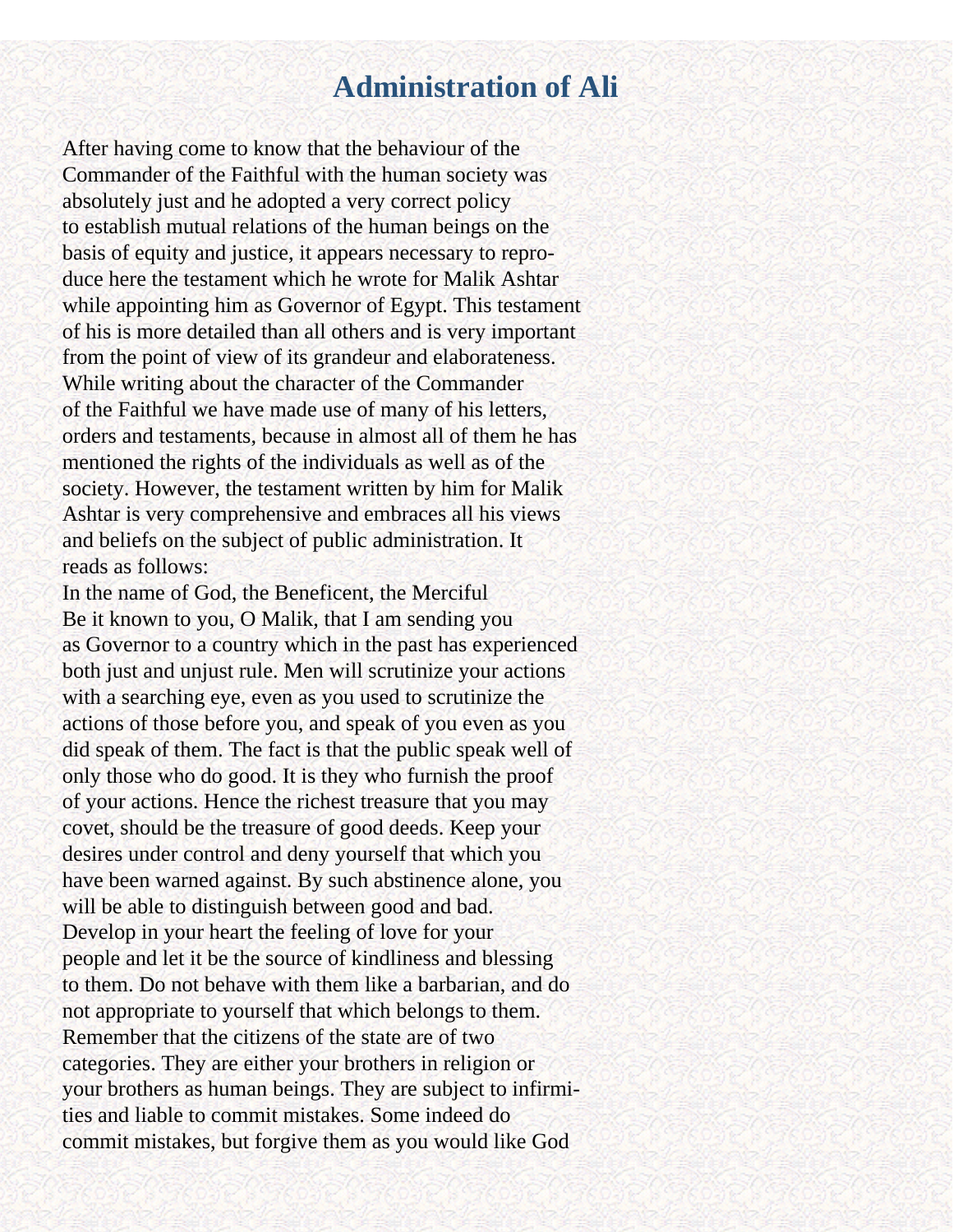to forgive you. Bear in mind that you are placed over them, as I am placed over you. And then there is God even above him who has given you the position of a Governor in order that you may look after those under you and to be sufficient for them. Remember! You will be judged by what you do for them.

Do not set yourself against God, for neither do you possess the strength to shield yourself against His displeasure, nor can you place yourself outside the pale of His mercy and forgiveness. Do not feel sorry over any act of forgiveness, nor rejoice over any punishment that you may mete out to anyone. Do not rouse yourself to anger, for no good will come out of it.

Do not say, "I am your overlord and dictator, and that you should therefore, bow to my commands," as that will corrupt your heart, weaken your faith in religion and create disorder in the state. Should you be elated by power, or let in your mind creap the slightest feeling of pride and arrogance, then look at the power and majesty of the divine governance of the universe over which you have absolutely no control. It will restore the sense of balance to your wayward intelligence and give you the sense of balance to your wayward intelligence and give you the sense of calmness and affability. Beware! Never put yourself against the majesty and grandeur of God and never imitate His Omnipotence, for God has brought low every rebel of His and every tyrant of man. Let your mind respect through your actions the rights of God and the rights of man, and likewise, persuade your companions and relations to do the same. For, otherwise, you will be doing injustice to yourself and to humanity. Thus, both man and God will become your enemies. There is no hearing anywhere for one who makes himself an enemy of God. He will be regarded as one at war with God until he repents and seeks forgiveness. Nothing deprives man of divine blessings nor excites divine wrath against him more easily than oppression. Hence it is that God listens to the voice of the oppressed and overpowers the oppressor. The Common Man

Maintain justice in administration and impose it on your own self and seek the consent of the people, for, the discontent of the masses sterilises the contentment of the privileged few and the discontent of the few, loses itself in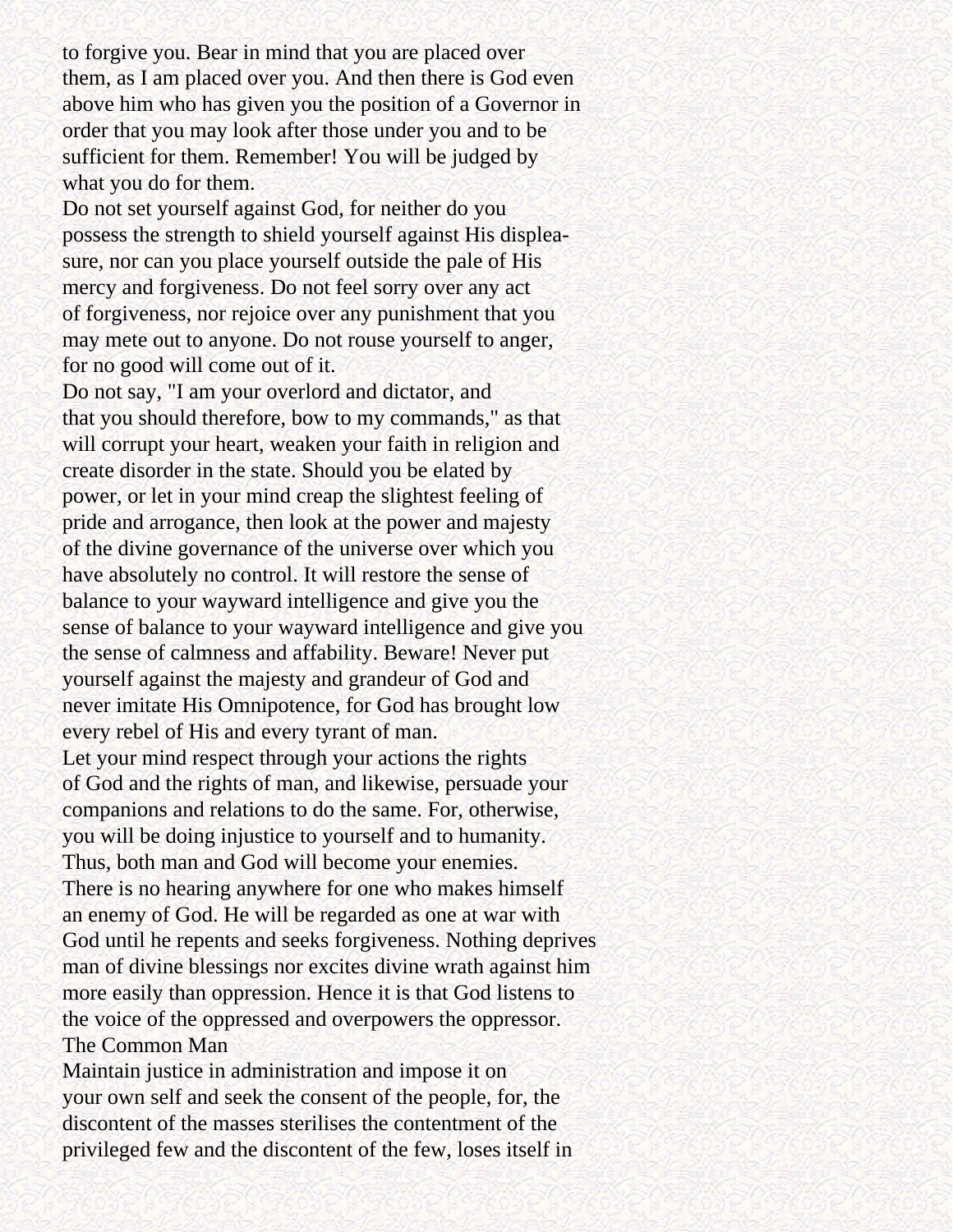the contentment of the many. Remember! the privileged few will not rally round you in moments of difficulty. They will try to side-track justice. They will ask for more than what they deserve and will show no gratitude for favours done to them. They will feel restive in the face of trials and will offer no regret for their shortcomings. It is the common man who fights the enemy. So live in close contact with the masses and be mindful of their welfare. Keep at a distance one who exposes the weakness of others. After all, the masses are not free from weaknesses. It is the duty of the ruler to shield them. Do not bring to light that which is hidden, but try to remove those weaknesses which have been brought to light. God is watchful of everything that is hidden from you, and He alone will deal with it. Cover up the faults of the public to the best of your ability so that God may cover up your faults which you want to keep hidden from the public eye. Untie every knot of hatred for the people and cut asunder every string of enmity between them. Protect yourself from every such act as may not be quite correct for you. Do not make haste in seeking confirmation of tale-telling, for the tale-teller is a deceitful person, appearing in the garb of a friend.

#### The Counsellors

Never take counsel of a miser, for, he will vitiate your magnanimity and frighten you of poverty. Do not seek advice from a coward too, for, he will weaken your resolutions. Do not take counsel of a greedy person, for, he will instil greed in you and turn you into a tyrant. Miserliness, cowardice and greed deprive man of his trust in God. The worst counsellor is he who has served as a counsellor to unjust rulers and shared their crimes. So, never let men who have been companions of the tyrants or have shared their crimes, be your counsellors. You can get better men than these, men gifted with intelligence and foresight, but unpolluted by sin, men who have never aided a tyrant in his tyranny nor a criminal in his crime. Such men will never be a burden to you. On the other hand, they will be a source of help and strength to you at all times. They will be friends to you and strangers to your enemies. Choose such men alone for companionship both in private and in public. Even among these, show preference to those who have a habitual regard for truth, however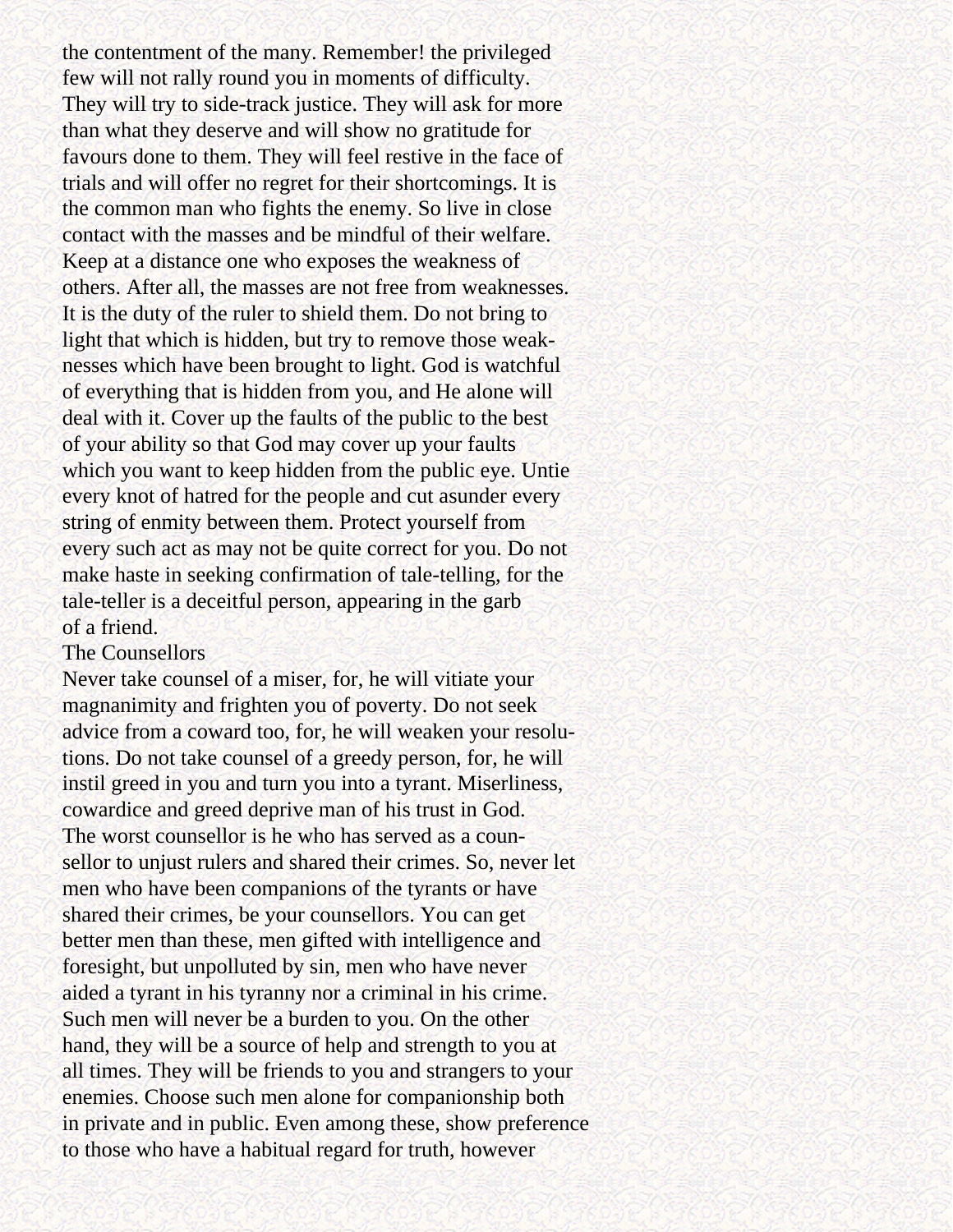trying to you at times their truth may prove to be, and who offer you no encouragement in the display of tendencies which God does not like His friends to develop. Keep close to you the upright and the godfearing and make clear to them that they are never to flatter you and never to give you credit for any good that you may not have done, for the tolerance of flattery and unhealthy praise stimulates pride in man and makes him arrogant. Do not treat the good and the bad alike. That will deter the good, and encourage the bad in their bad pursuits. Recompense everyone according to his deserts. Remember that mutual trust and goodwill between the ruler and the ruled are bred only through benevolence, justice and service. So, cultivate goodwill among the people, for their goodwill alone will save you from troubles. Your benevolence to them will be repaid by their trust in you, and your ill-treatment by their ill-will. Do not disregard the noble traditions set by our forbearers which have promoted harmony and progress among the people, and do not initiate anything which might minimise their usefulness. The men who had established those noble traditions have had their reward; but responsibility will be yours if they are discarded. Try always to learn something from the experience of the learned and wise, and frequently consult them in state matters so that you might maintain the peace and goodwill which your predecessors had established in the land. The Different Classes of People

Remember that the people are composed of different classes. The progress of one is dependant on the progress of every other, and none can afford to be independent of the other.We have the army formed of the soldiers of God. We have our civil officers and their establishments, our judiciary, our revenue collectors and our public relation officers. The general public itself consists of Muslims and Zimmi and among them are merchants and craftsmen, the unemployed and the indigent. God has prescribed for them their several rights, duties and obligations. They are all defined and preserved in the Qur'an and in the Hadith of the prophet.

The army, by the grace of God, is like a fortress to the people and lends dignity to the state. It upholds the prestige of the faith and maintains the peace of the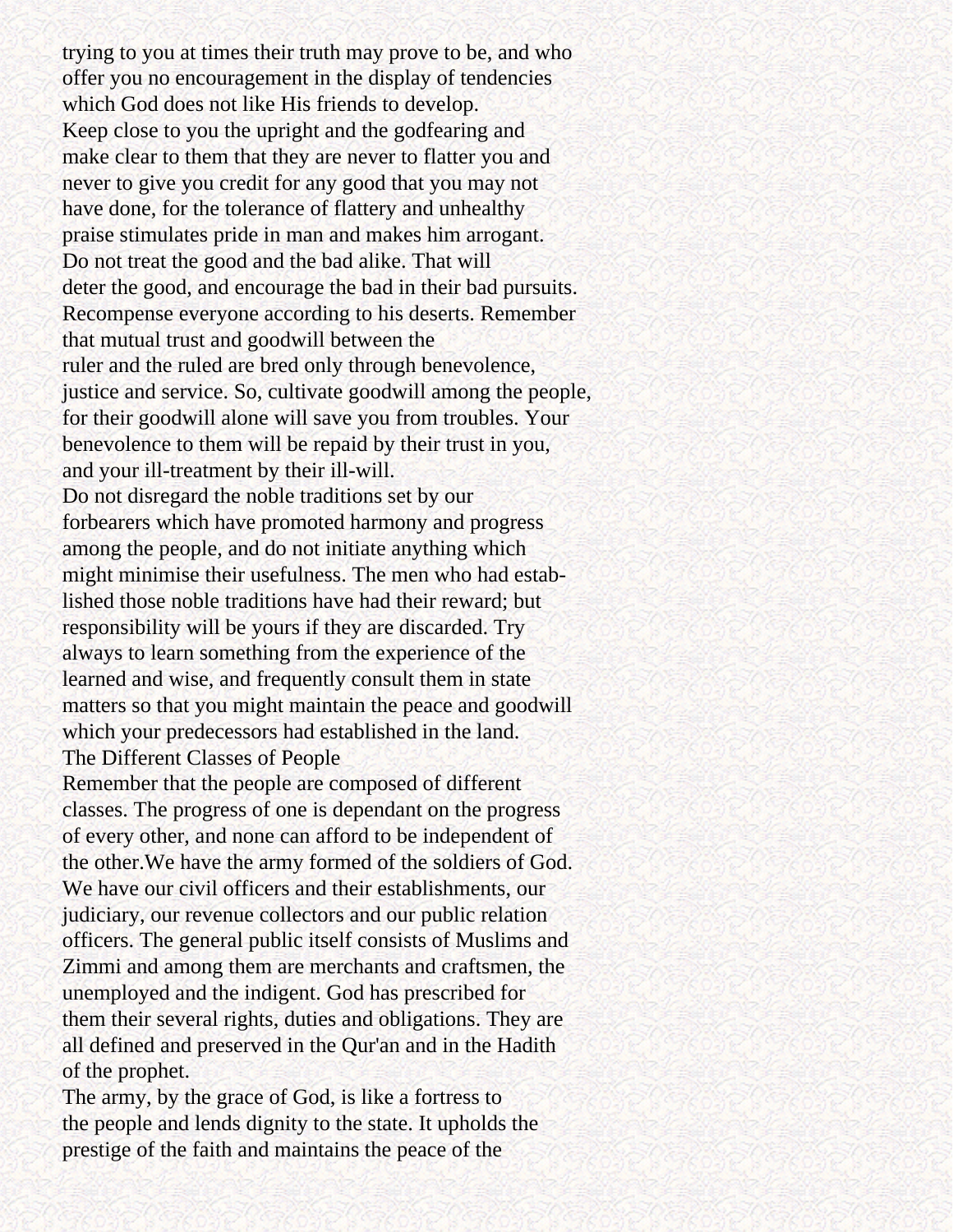country. Without it, the state cannot stand. In its turn, it cannot stand without the support of the state. Our soldiers have proved strong before the enemy because of the privilege God has given them to fight for Him, but they have their material needs to fulfil and have therefore to depend upon the income provided for them from the state revenue. The military and the civil population which pays the revenue, needs the co-operation of others - the judiciary, civil officers and their establishment. The judge administers civil and criminal law; the civil officers collect revenue and attend to civil administration with the assistance of their establishment. And then there- are the tradesmen and the merchants who add to the revenue of the state. It is they who run the markets and are in a better position than others to discharge social obligations. Then there is the class of the poor and the needy whose maintenance is an obligation on the other classes. God has given appropriate opportunity of service to one and all; then there are the rights of all these classes over the administration which the administrator has to meet with an eye for the good of the entire population - a duty which he cannot fulfil properly unless he takes personal interest in its execution and seeks help from God. Indeed, it is obligatory on him to impose this duty on himself and to bear with patience the inconveniences and difficulties incidental to his task.

## The Army

Be particularly mindful of the welfare of those in the army, who in your opinion, are staunchly faithful to their God and the prophet and loyal to their chief, and who in the hour of passion can restrain themselves and listen coolly to sensible remonstrance, and who can succour the weak and smite the strong, whom violent provocation will not throw into violent temper and who will not falter at any stage.

Keep yourself in close contact with the families of established reputation and integrity and with a glorious past, and draw to yourself men brave and upright in character, generous and benevolent in disposition, for such are the elite of the society.

Care for them with the tenderness with which you care for your children and do not talk before them of any good that you miglit have done to them nor disregard any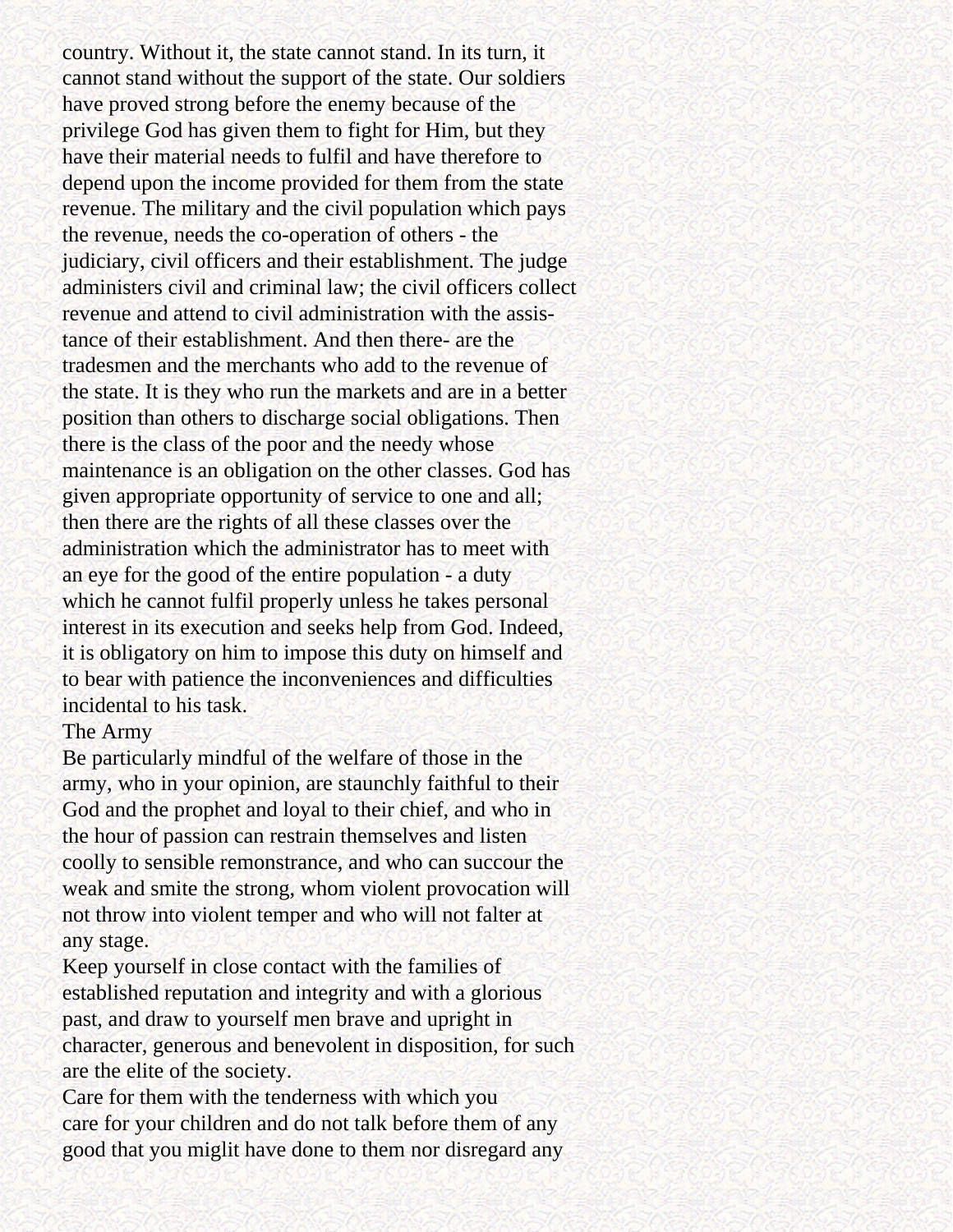expression of affection which they show in return for, such conduct inspires loyalty, devotion and goodwill. Attend to every little want of theirs not resting content with what general help that you might have given to them, for sometimes, timely attention to a little want of theirs brings them immense relief. Surely these people will not forget you in your own hour of need.

It behoves you to select for your Commander-in-Chief one who imposes on himself, as a duty, the task of rendering help to his men and who can excel in kindness every other officer who has to attend to the needs of the men under him and look after their families when they are away from their homes; so much so, that the entire army should feel united in their joys and in their sorrows. This unity of purpose will give them added strength against the enemy. Continue to maintain a kindly attitude towards them so that they might feel ever attached to you. The fact is that the real happiness of the administrators and their most pleasant comfort lies in establishing justice in the state and maintaining affectionate relations with the people. Their sincerity of feeling is expressed in the love and regard they show to you, on which alone depends the safety of the administrators.

Your advice to the army will be of no avail, unless and until you show affection for both men and officers, in order that they might not regard the Government as an oppressive burden or contribute to its downfall. Continue to satisfy their needs and praise them over and over again for what services they have rendered. Such an attitude, God willing, will inspire the brave to braver actions and induce the timid to deeds of bravery. Try to enter into the feelings of others and do not foist the mistake of one on another and do not grudge dispensing appropriate regards. See to it, you do not show favours to one who has achieved nothing but merely counts on his family position, and do not withold proper reward from one who has done great deeds simply because he holds a low position in life.

#### The Real Guidance

Turn to God and to His prophet for guidance whenever you feel uncertain regarding your actions. There is the commandment of God delivered to those people whom He wishes to guide aright: "O people of the Faith!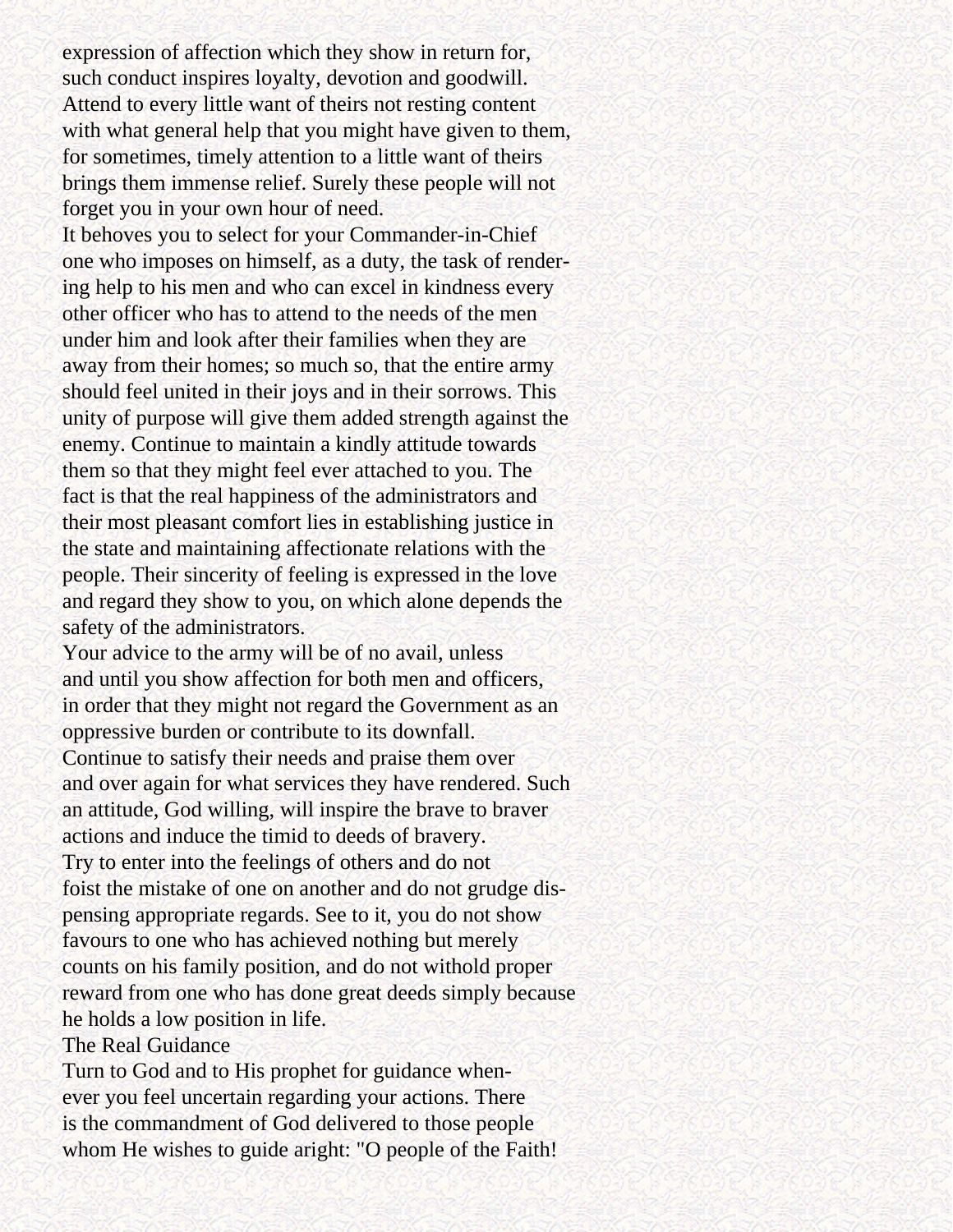Obey God and obey His prophet and obey those from among you who hold authority over you. And refer to God and His prophet whenever there is a difference of opinion among you". To turn to God is in reality to consult the Book of God; and to turn to the prophet is to follow his universally accepted traditions. Chief Justice

Select as your Chief Justice from the people, one who is by far the best among them - one who is not obsessed with domestic worries, one who cannot be intimidated, one who does not err too often, one who does not turn back from the right path once he finds it, one who is not self-centered or avaricious, one who will not decide before knowing the full facts, one who will weigh with care every attendant doubt and pronounce a clear verdict after taking everything into full consideration, one who will not grow restive over the arguments of advocates and who will examine with patience every new disclosure of fact and who will be strictly impartial in his decision, one whom flattery cannot mislead, one who does not exult over his position. But such people are scarce.

Once you have selected the right man for the office, pay him handsomely enough, to let him live in comfort and in keeping with his position, enough to keep him above temptations. Give him a position in your court so high that none can even dream of coveting it and so high that neither back-biting nor intrigue can touch him. Subordinate Judiciary

Beware! The utmost carefulness is to be exercised in its selection, for it is this high office which adventurous self-seekers aspire to secure and exploit in their selfish interests. After the selection of your Chief justice, give careful consideration to the selection of other officers. Confirm them in their appointments after approved pro-

bation. Never select men for responsible posts either out of any regard for personal connections or under any influence, for that might lead to injustice and corruption.

Of these, select for higher posts, men of experience, men firm in faith and belonging to good families. Such men will not fall an easy prey to temptations and will discharge their duties with an eye on the abiding good of others. Increase their salaries to give them a contented life. A contented living is a help to self-purification. They will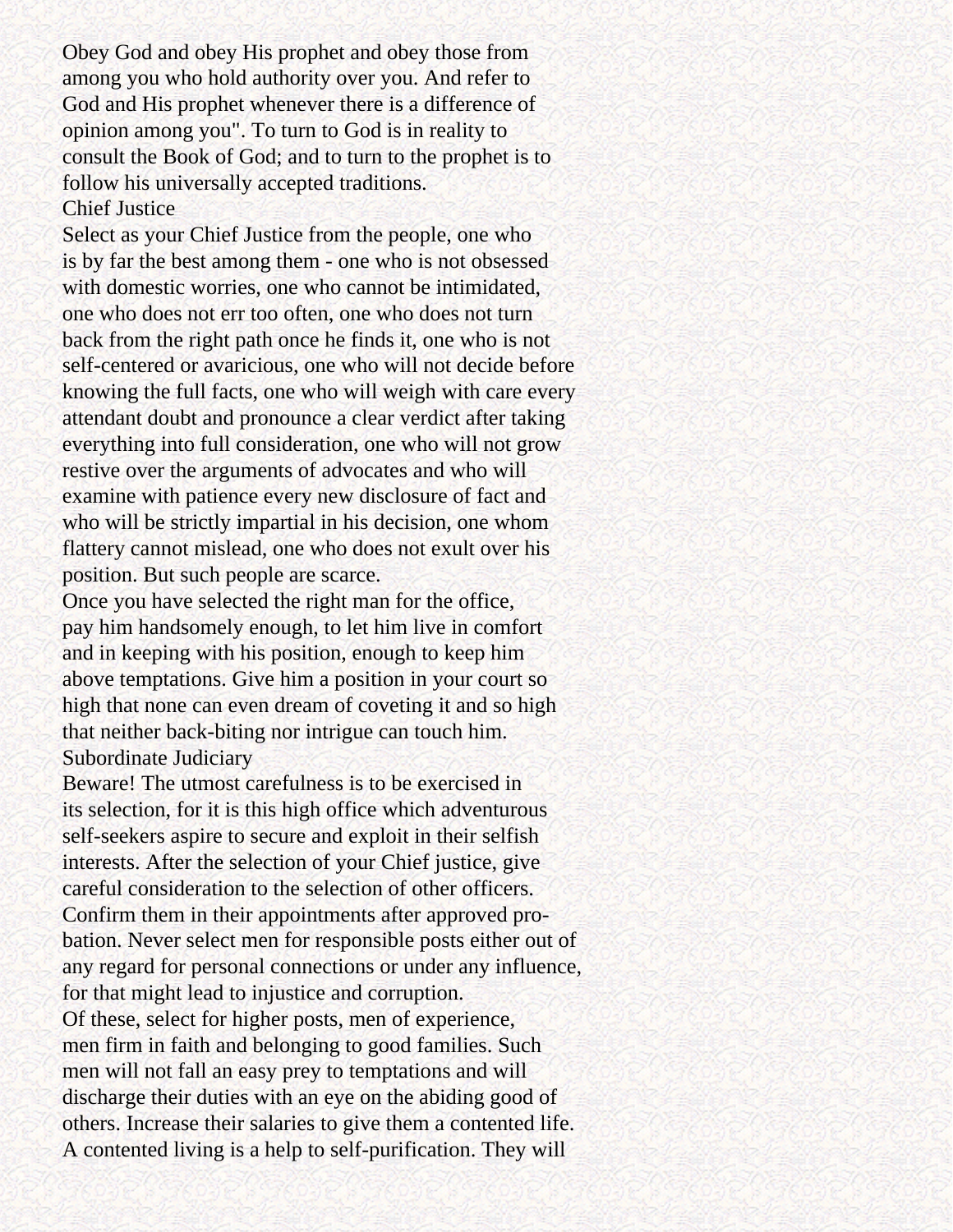not feel the urge to tax the earnings of their subordinates for their own upkeep. They will then have no excuse to go against your instructions or misappropriate state funds. Keep a watch over them without their knowledge. Perchance they may develop true honesty and true concern for the public welfare. But whenever any of them is accused of dishonesty, and the guilt is confirmed by the report of your secret service, then regard this as sufficient to convict him. Let the punishment be corporal and let that be dealt with in public at an appointed place of degradation. Revenue Administration

Great care is to be exercised in revenue administration, to ensure the prosperity of those who pay the revenue to the state for, on their prosperity depends the prosperity of others, particularly of the masses. Indeed, the state exists on its revenue. You should regard the proper upkeep of the land in cultivation as of greater importance than the collection of revenue, for revenue cannot be derived except by making the land productive. He who demands revenue without helping the cultivator and ruins the state. The rule of such a person does not last long. If the cultivators ask for reduction of their land cess for having suffered from epidemics or drought or excess of rains or the barrenness of the soil or floods damaging their crops, then reduce the cess accordingly, so that their condition might improve. Do not mind the loss of revenue on that account for that will return to you one day manifold in the hour of greater prosperity of the land and enable you to improve the condition of your towns and raise the prestige of your state. You will be the object of universal praise. The people will believe in your sense of justice. The confidence which they will place in you in consequence will prove your strength, as they will be found ready to share your burdens. You may settle down on the land any number of people, but discontent will overtake them if the land is not improved. The cause of the cultivators' ruin is the rulers who are bent feverishly on accumulating wealth at all costs, out of the fear that their rule might not last long. Such are the people who do not learn from examples or precedents. Clerical Establishment

Keep an eye on your establishment and your scribes and select the best among them for your confidential correspodence; such among these, as possess high character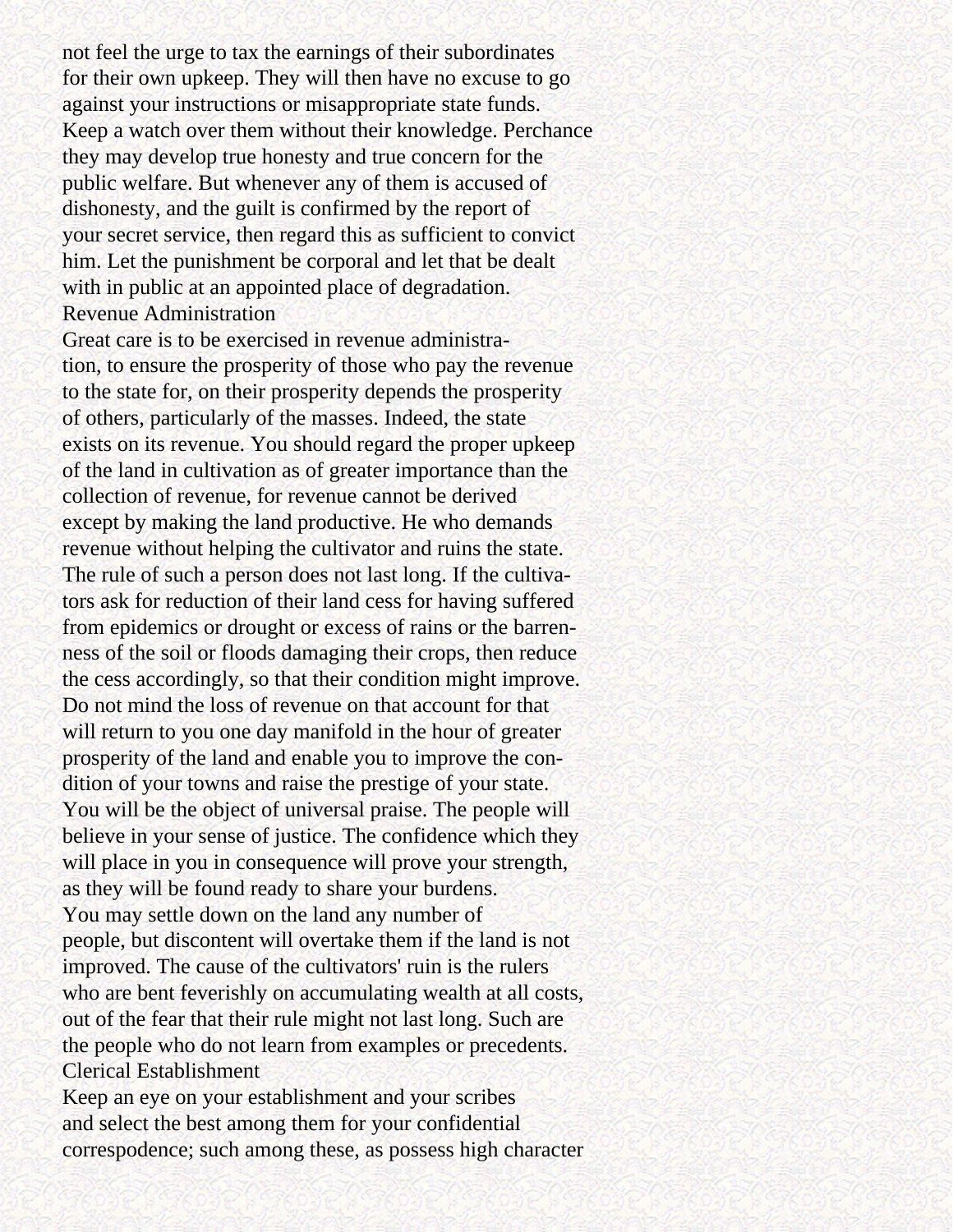and deserve your full confidence - men, who may not exploit their privileged position to go against you, and who may not grow neglectful of their duties, and who in drafting of treaties may not succumb to temptation and harm your interests or fail to render you proper assistance and save you from trouble, and who, in carrying out their duties, can realise their serious responsibilities, for he who does not realise his own responsibilities can hardly appraise the responsibilities of others. Do not select men for such work merely on the strength of your first impressions of affection or good faith for as a matter of fact, the pretensions of a good many who are really devoid of honesty and good breeding, may cheat even the intelligence of the rulers. Selection should be made after due probation probation which should be the test of righteousness. In making direct appointments from people and who enjoy the reputation of being honest for such selection is agreeable both to God and the ruler. For every department of administration, let there be a head, whom no trying task might cause worry and no pressure of work annoy. And remember that each and every lapse of scribes, which you may overlook, will be written down against you in your scroll of deeds.

Trade and Industry

You are advised to treat well businessmen and artisans and direct others to do likewise. Some of them live in towns and some move from place to place with their ware and tools and earn their living by manual labour. They are the real source of profit to the state and provider of consumer goods.

While the general public are not inclined to bear the strain, those engaged in these professions take the trouble to collect commodities from far and near, from land and from across the sea, and from mountains and forests and naturally derive benefits.

It is this class of peace-loving people from whom no disturbance need be feared. They love peace and order. Indeed they are incapable of creating discord protect them whether they are transacting business at your place or in other towns. But bear in mind that a good many of them are intensely greedy and are immured to bad dealings. They hoard grain and try to sell it at a high price and this is most harmful to the public. It is a blot on the name of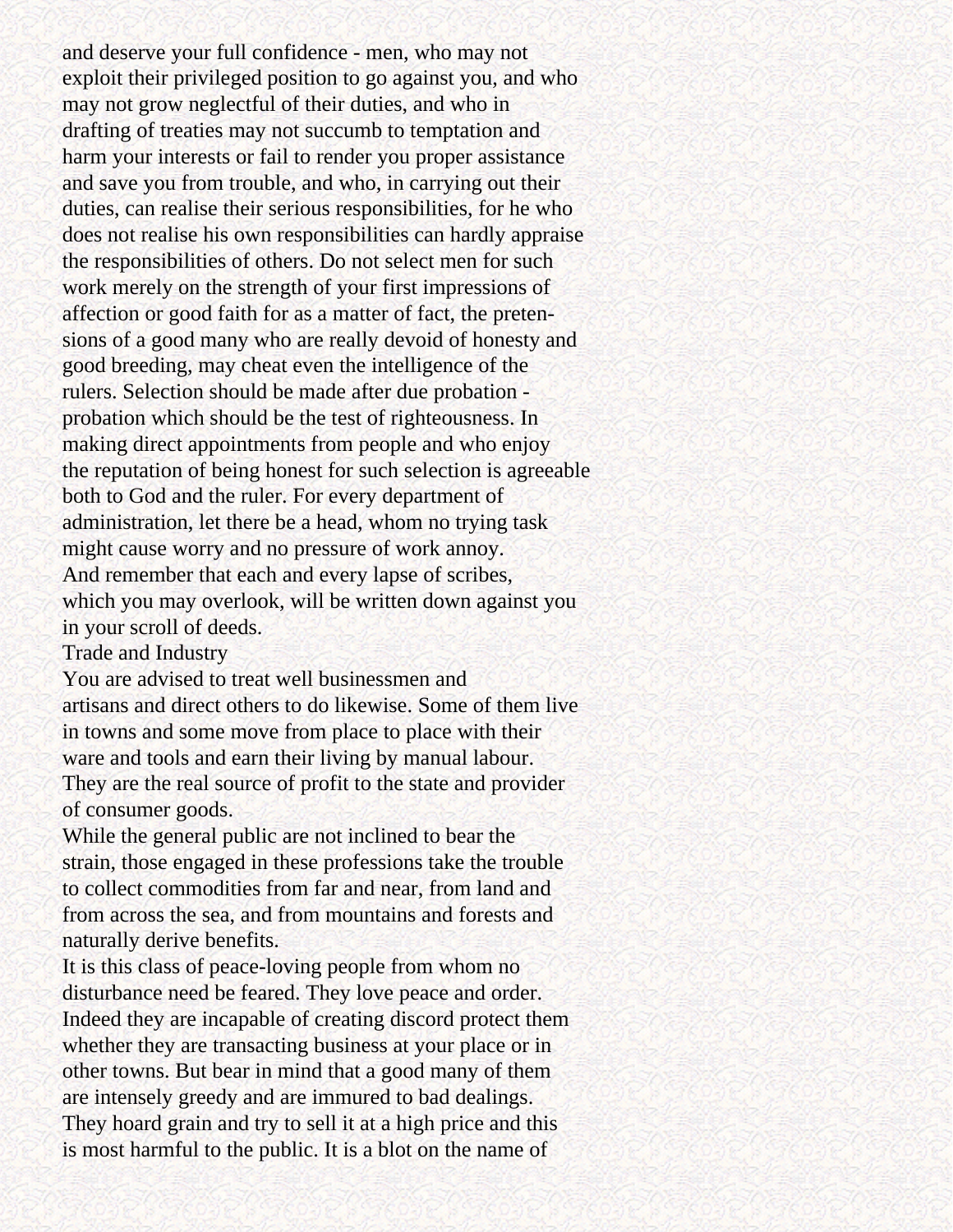the ruler not to fight this evil. Prevent them from hoarding; for the prophet of God had prohibited it. See to it that trade is carried on with the utmost ease, that the scales are evenly held and that prices are so fixed that neither the seller nor the buyer is put to a loss. And if, in spite of your warning, should anyone go against your commands and commit the crime of hoarding, then inflict upon him a severe punishment.

### The Poor

Beware! Fear God when dealing with the problem of the poor who have none to patronise them, who are forlorn, indigent, helpless and are greatly torn in mind - victims of the vicissitudes of time. Among them there are some who do not question their lot in life and who, notwithstanding their misery, do not go about seeking alms. For God's sake, safeguard their rights for on you rests the responsibility of protecting their interests. Assign for their uplift a portion of the state exchequer (Bayt al Mal), wherever they may be, whether close at hand or far from you. The rights of the two should be equal in your eye. Do not let any preoccupations slip them from your mind for no excuse whatsoever for the disregard of their rights will be acceptable to God. Do not treat their interests as of less importance than your own and never keep them outside the purview of your important cosiderations and mark the persons who look down upon them and of whose condition they keep you in ignorance.

Select from among. your officers such men as are upright and god-fearing and who can keep you properly informed of the condition of the poor.

Make such provision for these poor people as shall not oblige you to offer an excuse before God on the Day of Judgement for, it is this section of the people which, more than any other, deserves benevolent treatment. Seek your reward from God by giving to each of them what is due to him and enjoin on yourself as a sacred duty the task of meeting the needs of such aged among them as have no independent means of livelihood and are averse to seeking alms. It is the discharge of this duty that usually proves very trying to rulers, but is very welcome to societies which are gifted with foresight. It is only such societies or nations that truly carry out with equanimity their covenant with God to discharge their duty to the poor.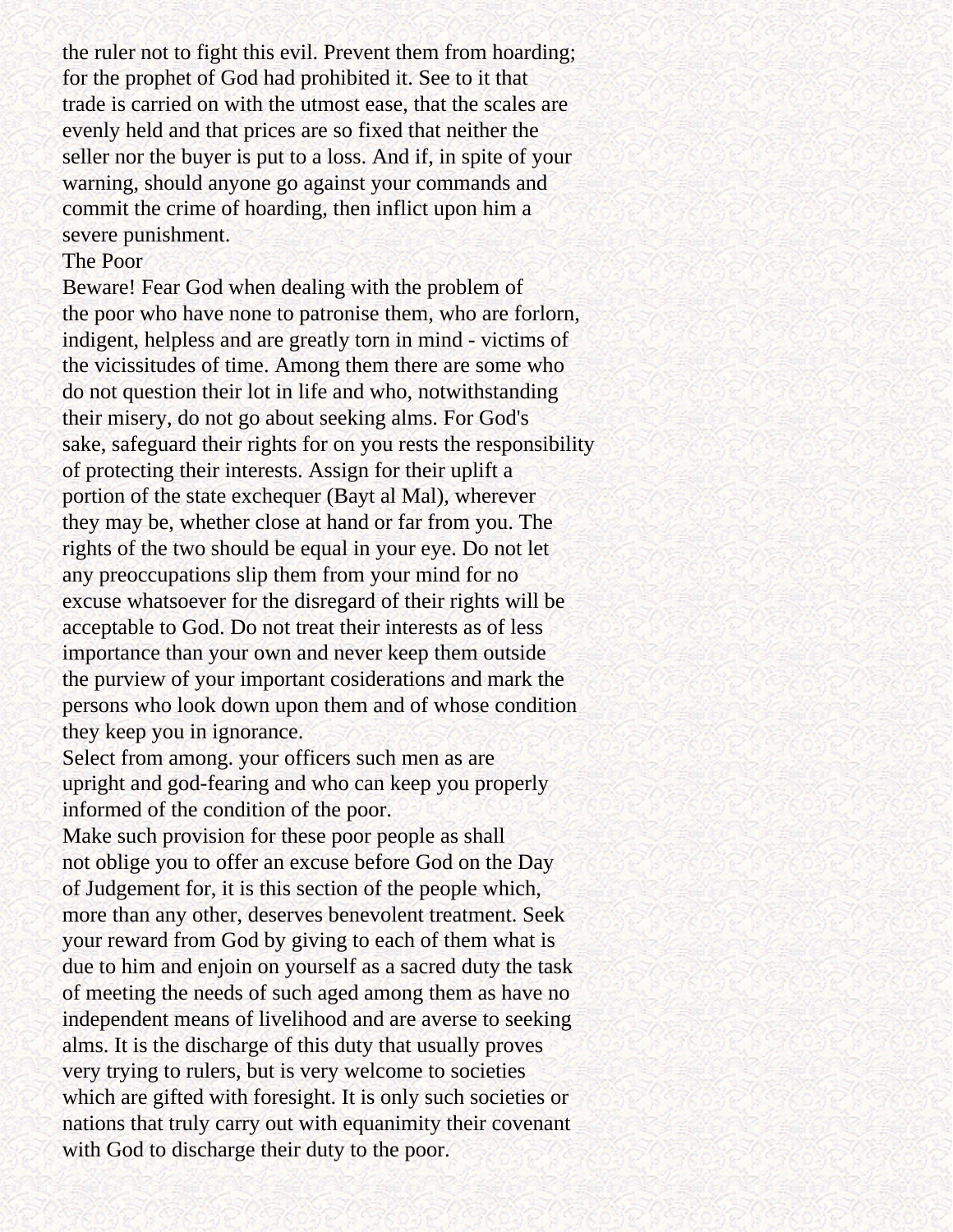## Open Confrences

Meet the oppressed and the lowly periodically in an open conference and conscious of the Divine presence there, have a heart-to-heart talk with them and let none from your armed guard or civil officers or members of the Police Department or the Intelligence Department be by your side, so that the representatives of the poor might state their grievances fearlessly and without reserve. For I have heard the prophet of God say that no nation or society, in which the strong do not discharge their duty to the weak, will occupy a high position. Bear with composure any strong language which they may use, and do not get annoyed if they cannot state their case lucidly. Even so, God will open for you His door of blessings and rewards. Whatever you can give to them, give it ungrudgingly and whatever you cannot afford to give, make clear to them with the utmost condescension.

There are certain things which call for prompt action. One of them is correspondence regarding the redress of grievances which your heedless staff has been unable to tackle. See to it that petitions or applications submitted for your consideration are brought to your notice without any delay, however much your officers might try to intercept them. Dispose of the day's work that very day for the coming day will entail its own task.

### Communion with God

Do not forget to set apart the best of your time for communion with God, although every moment of yours is for Him only, provided it is spent sincerely in the service of your people. The obligation which you directly owe to God, should be included in your over-all duties. Therefore, devote some of your time each day and night to prayer so as to be in communion with God. Let your prayer be as perfect as free from blemish as possible, notwithstanding the physical discomfort it may involve.

And when you lead a congregational prayer, do not bore people by a needlessly long prayer, nor spoil it by unwarranted shortness.

When, on receiving an order to proceed to Yemen, I asked the prophet of God, how I should lead the congregation there, he said, "Perform your prayers even as the weakest among you would offer and set an example of considerateness to the faithful".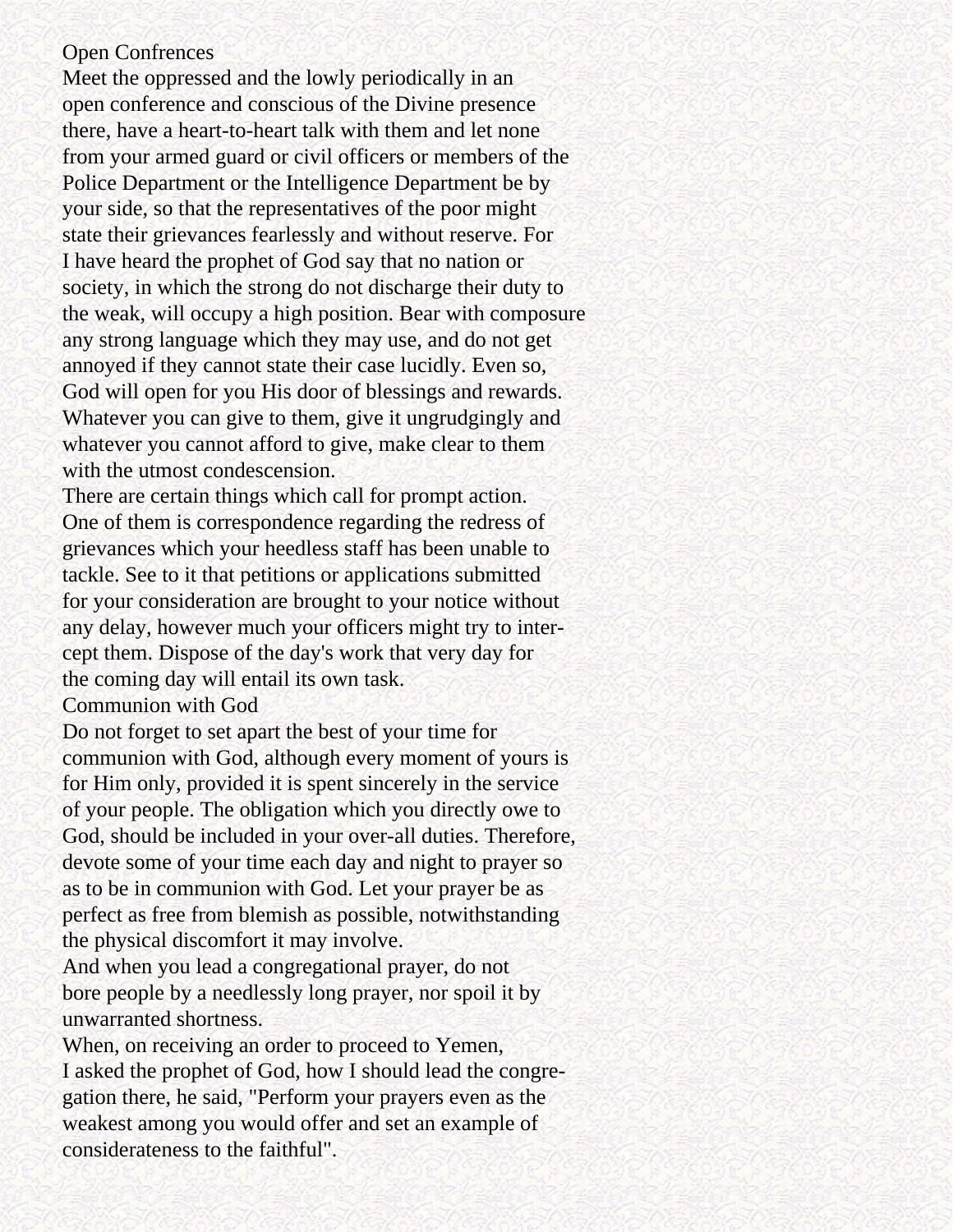## Aloofness not Desireable

With regard to the observance of all that I have said, bear one thing in mind. Never, for any length of time, keep yourself aloof from the people, for to do so is to keep oneself ignorant of their affairs. It develops in the ruler a wrong perspective and renders him unable to distinguish between what is important and what is unimportant, between right and wrong, and between truth and falsehood. The ruler is after all a human being; and he cannot form a correct view of anything which is out of sight. There is no distinctive sign attached to truth which may enable one to distinguish between the different varieties of truth and falsehood. The fact is that you must be one of the two things. Either you are just or unjust. If you are just, then you will not keep aloof from the people, but will listen to them and meet their requirements. But if you are unjust, the people themselves will keep away from you. What virtue is there in your keeping aloof? At all events aloofness is not desirable, especially when it is

your duty to attend to the needs of the people. Complaints of oppression by your officers or petitions tor justice should not prove irksome to you.

Nepotism

Make this clear to yourself that those immediately about and around you, will like to exploit their position to covet what belongs to others and commit acts of injustice. Suppress such a tendency in them. Make a rule of your conduct never to give even a small piece of land to any of your relations. That will prevent them from causing harm to the interests of others and save you from courting the disapprobation of both God and man.

Deal justice squarely regardless of the fact whether one is a relation or not. If any of your relations or companions violates the law, mete out the punishment prescribed by law, however painful it might be to you personally for it will be all to the good of the state. If at any time people suspect that you have been unjust to them in any respect, disclose to them and remove their suspicions. In this way, your mind will become attuned to the sense of justice and people will begin to love you. It will also fulfil your wish that you should enjoy their confidence. Peace and Treaties

Bear in mind that you do not throw away the offer of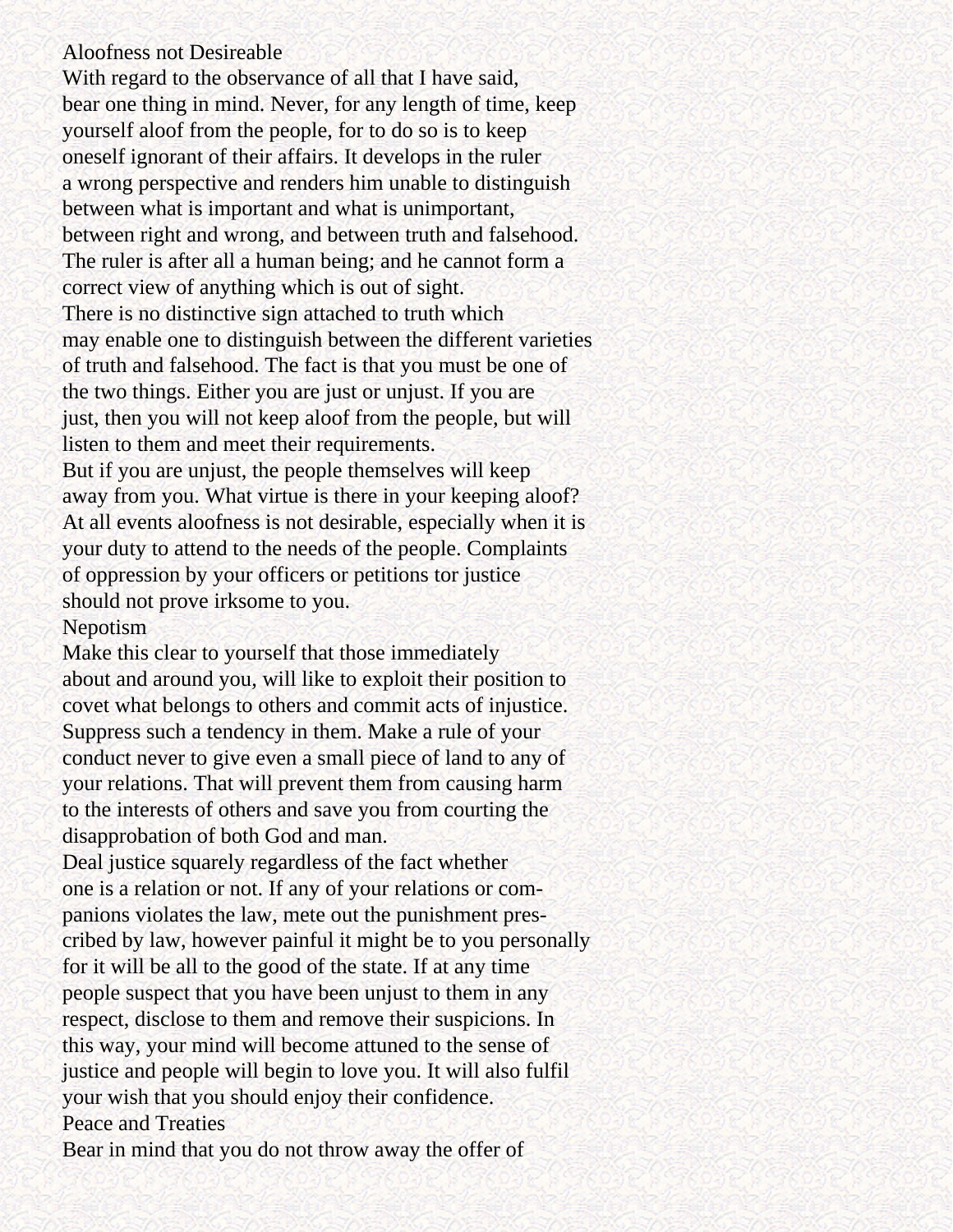peace which your enemy may himself make. Accept it, for that will please God. Peace is a source of comfort to the army. It reduces your worries and promotes order in the state. But beware! Be on your guard when the peace issigned for, certain types of enemies propose terms of peace just to lull you into a sense of security only to attack you again when you are off your guard. So you should exercise the utmost vigilance on your part and place no undue faith in their protestations. But, if under the peace treaty you have accepted any obligations, discharge those obligations scrupulously. It is a trust and must be faithfully upheld and whenever you have promised anything, keep it with all the strength that you command, for whatever difference of opinion might exist on other matters, there is nothing so noble as the fulfilment of a promise. This is recognized even among the non-Muslims, for they know the dire consequences which follow from the breaking of covenants. So never make excuses in discharging your responsibilities and never break a promise, nor cheat your enemy, for breach of promise is an act against God and none except the positively wicked acts against God. Indeed Divne promises are a blessing spread over all mankind. The promise of God is a refuge sought after, even by the most powerful on earth for there is no risk of being cheated. So, do not make any such promise which you cannot fulfil, nor attack your enemy without ultimatum because none, except a wretched ignorant being, would dare defy God who, in His infinite mercy, has made pacts and treaties as tools of utmost sanctity for His creatures; in fact, peace provides shelter under the lively shade of which all seek asylum and in the vicinity of which all listen for a sojourn. A treaty should, therefore, be free from fraud, duplicity and deception. Never execute a pact open to interpretations, but once it is executed, don't exploit equivocation, if any; nor repudiate any treaty concluded in the light of Divine injunctions, even in the face of grievous difficulties. As there is reward in life Hereafter, it is better to face difficulties rather than violate the treaty with a traumatic sense of accountability on the Day of Judgement. Beware! Abstain from shedding blood without a valid cause, as it invites the wrath of Almighty, exposes one to, His severest punishment, deprives one of His blessings and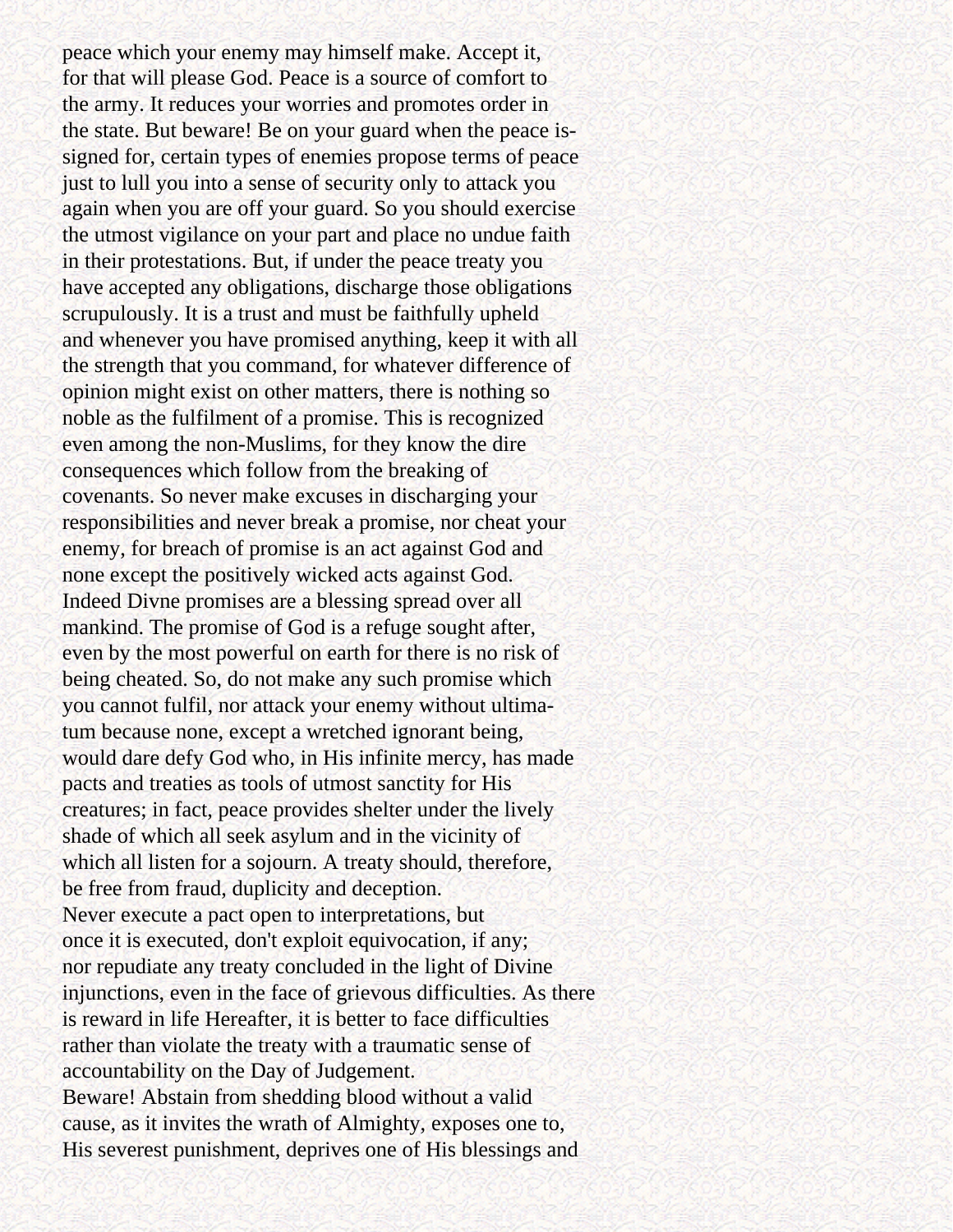shorten's one's span of life. On the Day of Judgement it is this crime for which one will have to answer first. So, beware! Do not wish to build the strength of your state on blood for, it is this blood which ultimately weakens the power and undermines the authority and shakes its very foundations; power then slips to other hands. A murder is a crime which is punishable by death. If, on any account the corporal punishment dealt by the state for any lesser crime results in the death of the guilty, let not the prestige of the state stand in the way of the deceased's relations claiming blood-money. Last Instructions

Shun self-adoration; do not indulge in self-praise nor encourage others to extol you, because of all the ruses to undo good deeds of pious men, Satan relies most upon praise and flattery.

Neither over-rate nor indulge in tall talks about the favours you have showered on people. Breach of promise annoys God and man alike. God, the Most Exalted, says in the Qur'an: "God is much displeased if you do not act upon what you say".

Do not make haste to do a thing before its time, nor put it off when the right moment arrives. Do not insist on doing a wrong thing, nor show slackness in rectifying a wrong thing. Perform everything at its proper time and let everything occupy its proper place. When the people as a whole agree upon a thing, do not impose your own view on them and do not neglect to discharge the responsibility that rests on you in consequence. For the eyes of the people will be on you and you are answerable for whatever you do to them. The slightest dereliction of duty will bring its own retribution. Keep your anger under control and keep your hands and tongue in check. The best way to restrain your rage is to defer punishment till you are calmed and restored to your self. You cannot achieve it unless you remember that you have ultimately to return to your Sustainer.

It is imperative that you carefully study the precepts which have inspired just and good rulers who have preceded you. Give close thought to the example of our prophet, his traditions, and the commandments of the Qur'an and whatever you might have assimilated from my own way of dealing with things. Endeavour to the best of your ability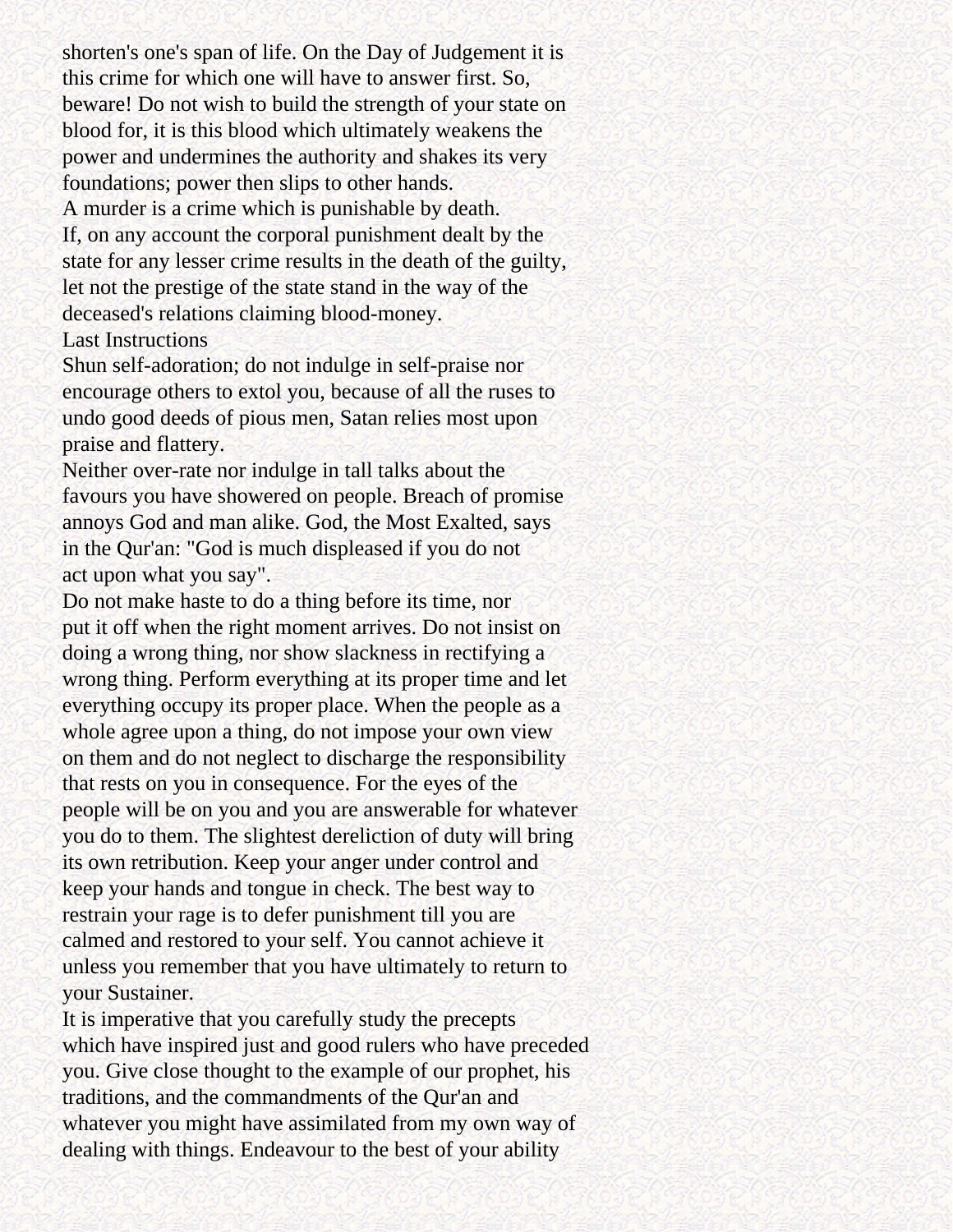to carry out the instructions which I have given here and you have solemnly undertaken to follow. By means of this order, I enjoin on you not to succumb to the promptings of your own heart, nor to turn away from the discharge of duties entrusted to you.

I seek refuge in the Almighty and His unlimited sphere of blessings, and invite you to pray with me that He may give us together the grace to surrender willingly our will to His will, and to enable us to acquit ourselves well before Him and His creation, so that mankind cherishes our memory and our work survives. I beseech God for His blessings and pray that He may grant you and me His grace and the honour of martyrdom in His cause. Verily, we have to return to Him. I invoke His blessings on the prophet of God and his blessed progeny.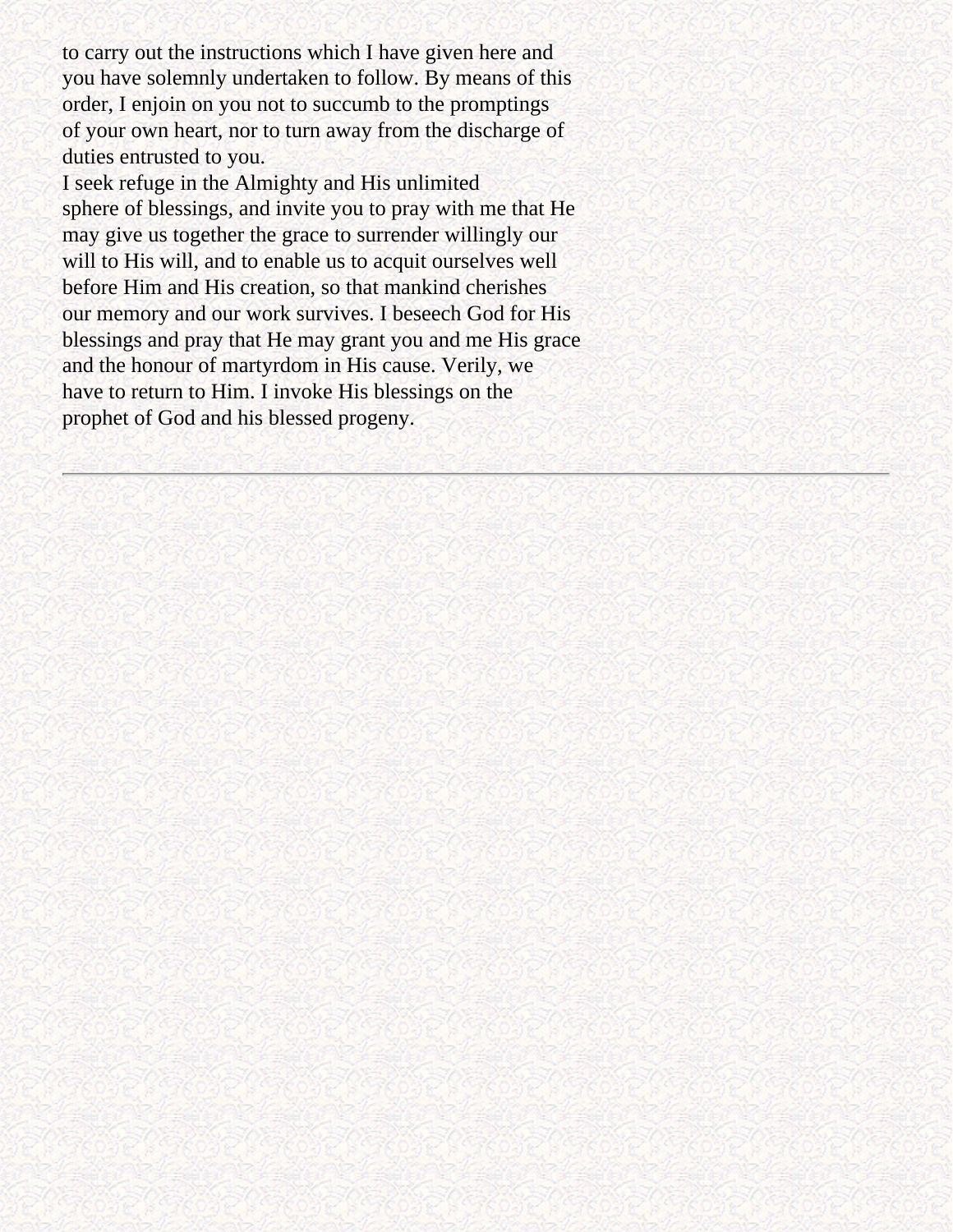## **U.N. Charter of human rights**

The rules laid down by Ali regarding human rights appear to be better and more useful as compared with the declaration made by the U.N. on the subject. The readers have now fully grasped the human rights as enunciated by Ali. It, however, appears necessary to recapitulate them in this chapter and to study their different aspects keeping their gist in view. We have endeavoured to understand properly Ali's views and ideas regarding special and common rights in the light of his various testaments, letters and orders sent by him to his governors and other officers and have dealt with them in separate chapters and have tried our best to explain them as clearly as possible. Hence it should be quite easy for a reader to get fully acquainted with rules and regulations set forth by Ali regarding human rights by referring to the relevant chapters.

In order to present the views and beliefs of Ali in a more prominent manner and to find out in a better and clearer way with what celestial power these instructions were issued by him, we propose to mention here some important contents of the charter of the U.N. and the declaration of human rights which have been endorsed by the representatives of all nations. If there is any difference between the rules laid down by Ali and the U.N. charter it will be possible for the readers to realize it and also to find out the reason why it is so.

We may say briefly that from the point of view of their purport there is no difference between the rules laid down by Ali regarding human rights and the charter of the United Nations. If any minor difference is observed, apparently it is due to changes which have taken place in the terminology during the course of time, and is not basic or in principle.

There is no chapter in the charter of the U.N. which is not running parallel to the rules laid down by Ali. In fact better and more useful things are found in the instructions given by him.

In my opinion the difference between the two sets of rules is due to the following four reasons: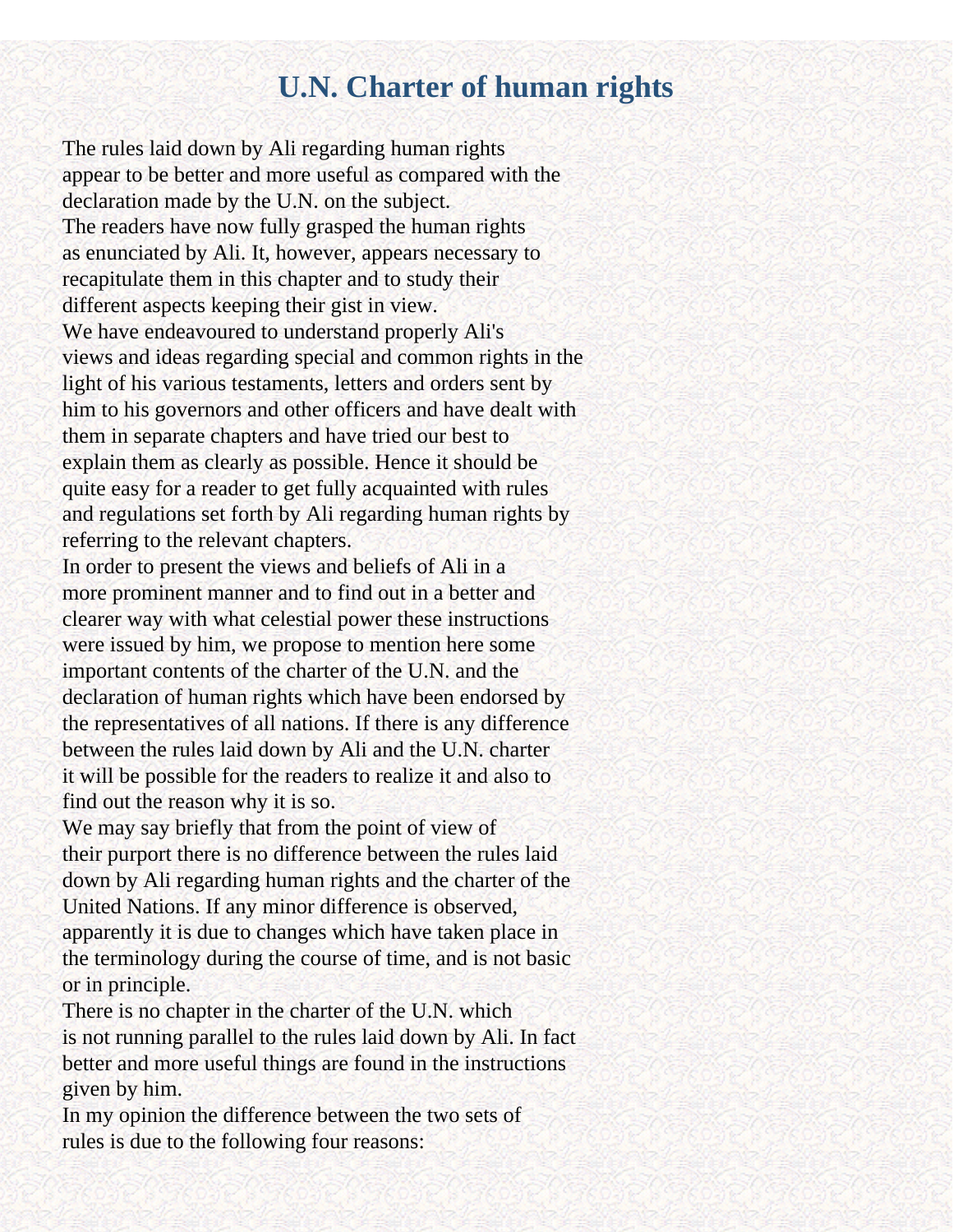Firstly the charter of the United Nations was drafted by thousands of intellectuals belonging to almost all the countries of the world whereas the Alavi rules were enunciated by only one person viz. Ali son of Abu Talib. Secondly Ali arrived in this world fourteen hundred years ago.

Thirdly those who drafted the U.N. charter or in fact collected the requisite material for it indulged in too much extravagant talk and self-praise and boasted that world was indebted to them on this account. On the contrrary Ali showed humility before God and was modest before the people. He did not seek greatness or superiority. He always prayed to God and also wished the people that his acts of commissions and ommisions might be overlooked. The fourth reason for the difference which is more important than the three enumerated above is that many nations, out of those which participated in the U.N. Declaration of Human Rights and endorsed it, violated this declaration and started armed conflicts to nullify and destroy it, but wherever Ali placed his foot, and whenever he said anything, or unsheathed his sword, he did so to destroy tyranny and oppression and levelled the ground to march forward on the path of truth and justice. So much so that he met his martyrdom in defence of human rights although during his lifetime he had already been martyred thousands of times.

We now give below the contents of the largest chapter of the U.N. charter which deals with human rights: It has been compiled by a French writer Barbabech, and translted by Muhammad Mandoor in Arabic and published by the U.A.R (United Arab Republic).

1. Human beings are equal to one another in the matter of honour and rights. They have been created with the power of reflection and competence to distinguish between good and evil. Hence all of them should behave with one another like brothers.

2. Every human being should enjoy all his rights and the liberties provided for in this charter. No discrimination should be made between them on account of difference in race, colour, tongue, faith, political views, country, social principles, affluence, indigence, pedigree and family.

3. The rights mentioned in this charter are also available to the citizens of those countries as well as to the citizens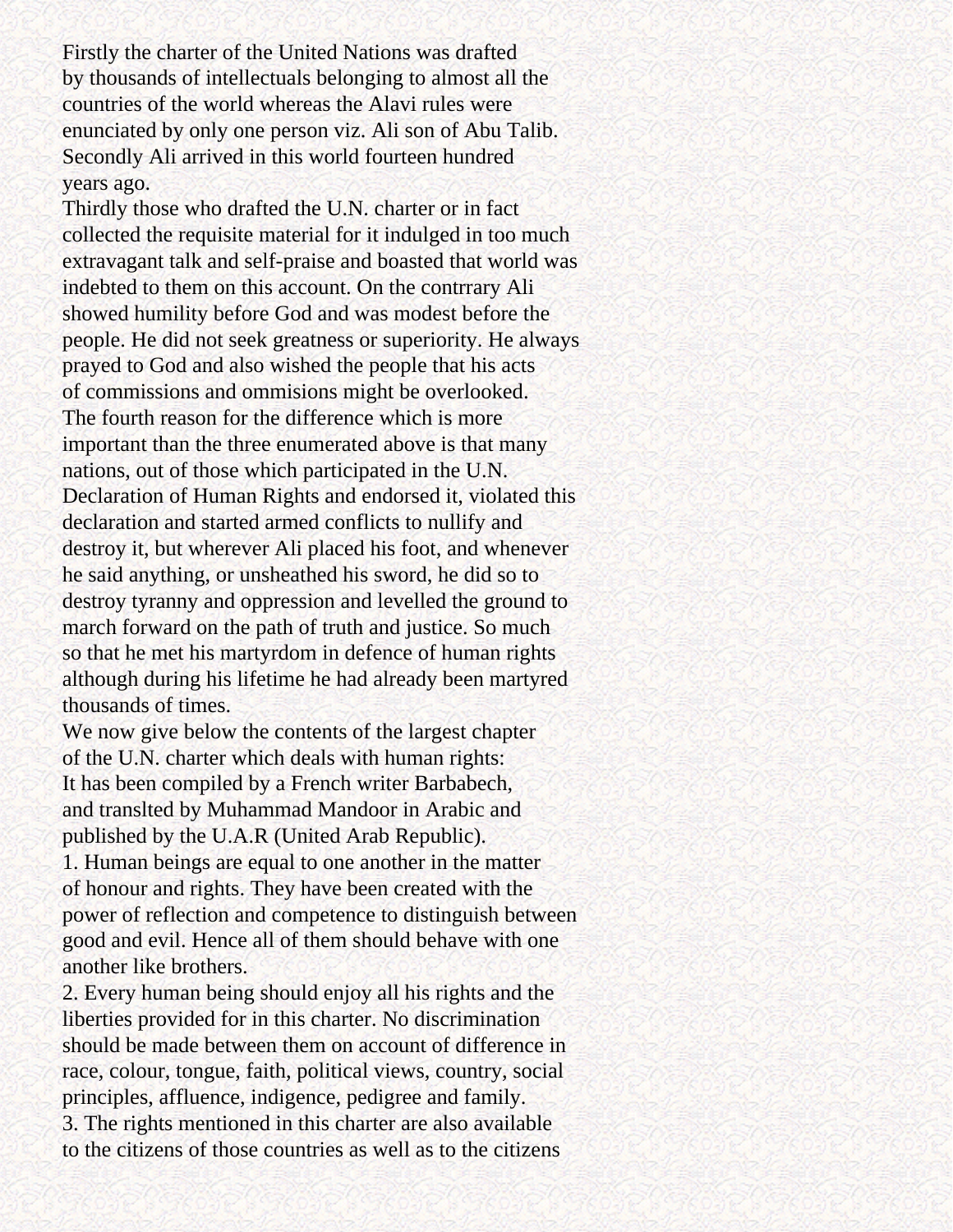of the countries whose governments are subordinate to other governments. Hence the citizens of these regions are equal to the residents of independent countries.

4. Every person is entitled to possess means of living and to lead his life in security and peace.

5. Slavery is not permissible for mankind. Slavery and dealing in slaves is prohibited in all circumstances.

6. It is not permissible to hurt or oppress human beings. It is unlawful to coerce them unnecessarily. Anything which amounts to aspersion on another's character or reputation is prohibited.

7. Every person has a right that his legal position should be acknowledged in whichever country he may be.

8. All human beings are equal before law. Every person is entitled to seek assistance of law. There is no difference between human beings. Everyone has a right to oppose the discrimination which infringes the contents of this charter.

9. Every person has right to lodge a complaint before a regular court which is established to take decisions about rights and violations of the law in force.

10. None can be arrested, imprisoned and exiled from his town.

11. It is not permissible that any one should interfere with the personal or family life or correspondence of another person without being entitled to do so. None is permitted to attack the honour or reputation of another, and every person has a right to approach the law-enforcing authorities in the event of oppression and interference. 1 12. Every person has a right to travel freely in his country and to settle down wherever he likes. Moreover, every person is entitled to migrate from any town and also to return to it when he likes.

13. Every person has a right to seek refuge in another country when he is subjected to tyranny and oppression. 14. Every person has possessive rights in his personal capacity or as a partner and none can be deprived of the ownership of his property under coercion.

15. Every person is entitled to reflect freely and the governments are not entitled to interfere with the religious beliefs and actions of the people.

16. Every person is entitled to hold an independent opinion and to express it, and by implication none can hurt him on account of his opinions. 2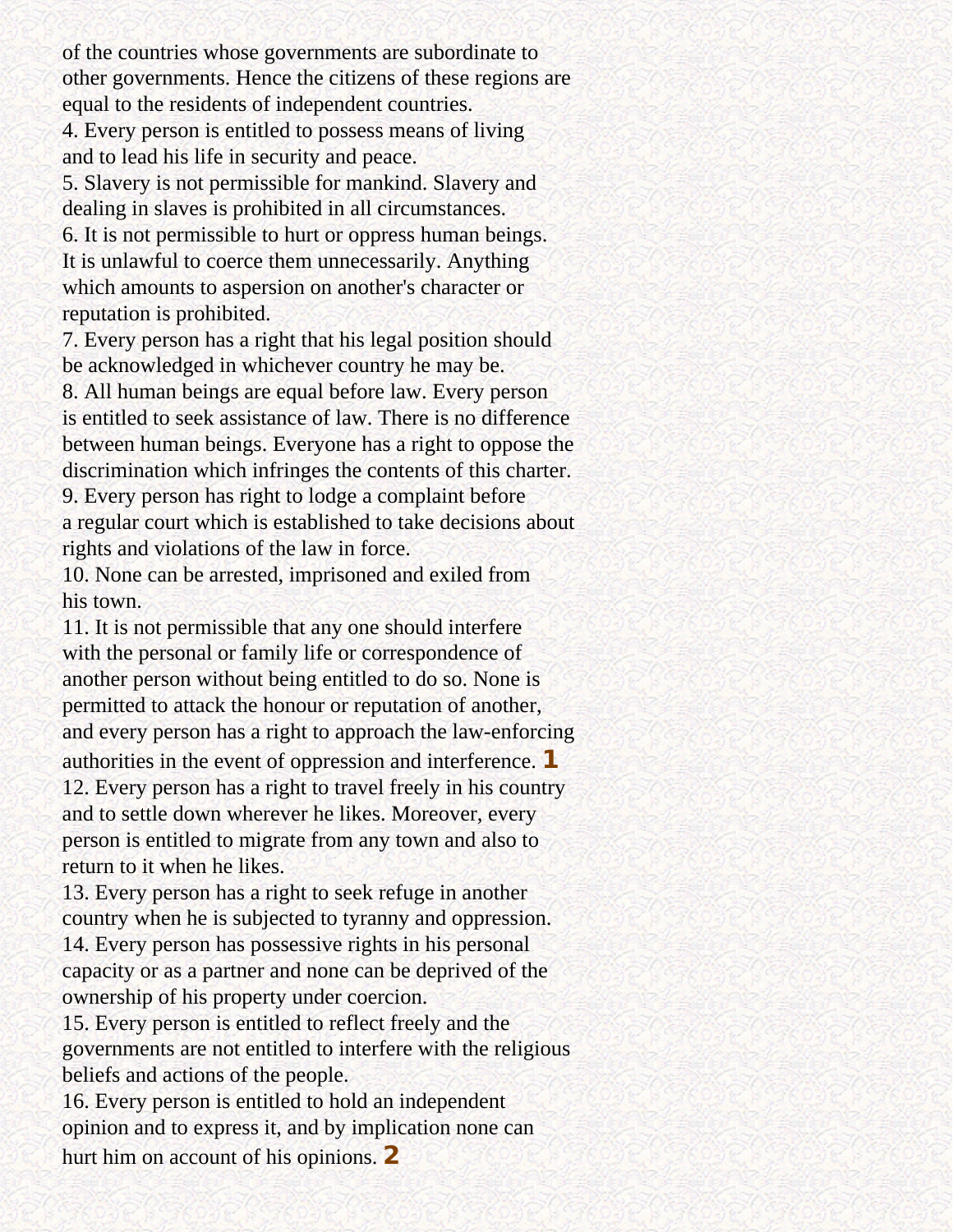17. Every person is entitled to intervene in the activities of the Department of Public Affairs of the country either directly or through a freely elected representative. Every person has a right to take part in public activities on equal conditions, and self-determination of the people is the origin and basis of the authority of government. 18. Every person is entitled to benefit from the natural responsibilities of the members of the society which they owe to one another. The economic, social and educational rights, which are necessary for a person according to his status, are guaranteed for him and the entire nation with 19. Every person is entitled to select the profession he likes and to demand sufficient conditions for it which are compatible with justice. He is also entitled to be helped to get rid of unemployment. All persons are entitled, without any exception, to demand appropriate wages for the work done by them. Every worker has a right to demand wages, which are sufficient for his and his family's sustenance and with which he may build his life in accordance with human dignity. If at any time the usual wages are insufficient to support him he should be compensated by some collective means. 3

20. It is every person's right that he and his family should lead their lives with means of welfare and security, especially in the matter of food, dress, lodging, health and social affairs. Futhermore, he/she should be assisted in the event of unemployment, weakness, old age, and widowhood, and in all such circumstances as make it impossible for him/her to earn.

21. Every person has a right to acquire knowledge. Education should be free and primary education should be compulsory. The object of education should be the nurture of human personality and respect for rights and political freedom. It is also necessary that education should be means of strengthening mutual reconciliation, forgiveness and friendship between the nations and should assist the United Nations in its mission of peace. 22. The individuals owe some duties to the society which must be fulfilled by them, because the personality of the individuals is built under the auspices of the society. 23. The individuals cannot be prevented from demanding their rights and enjoying freedom except in matter for which laws have been enacted to protect and respect the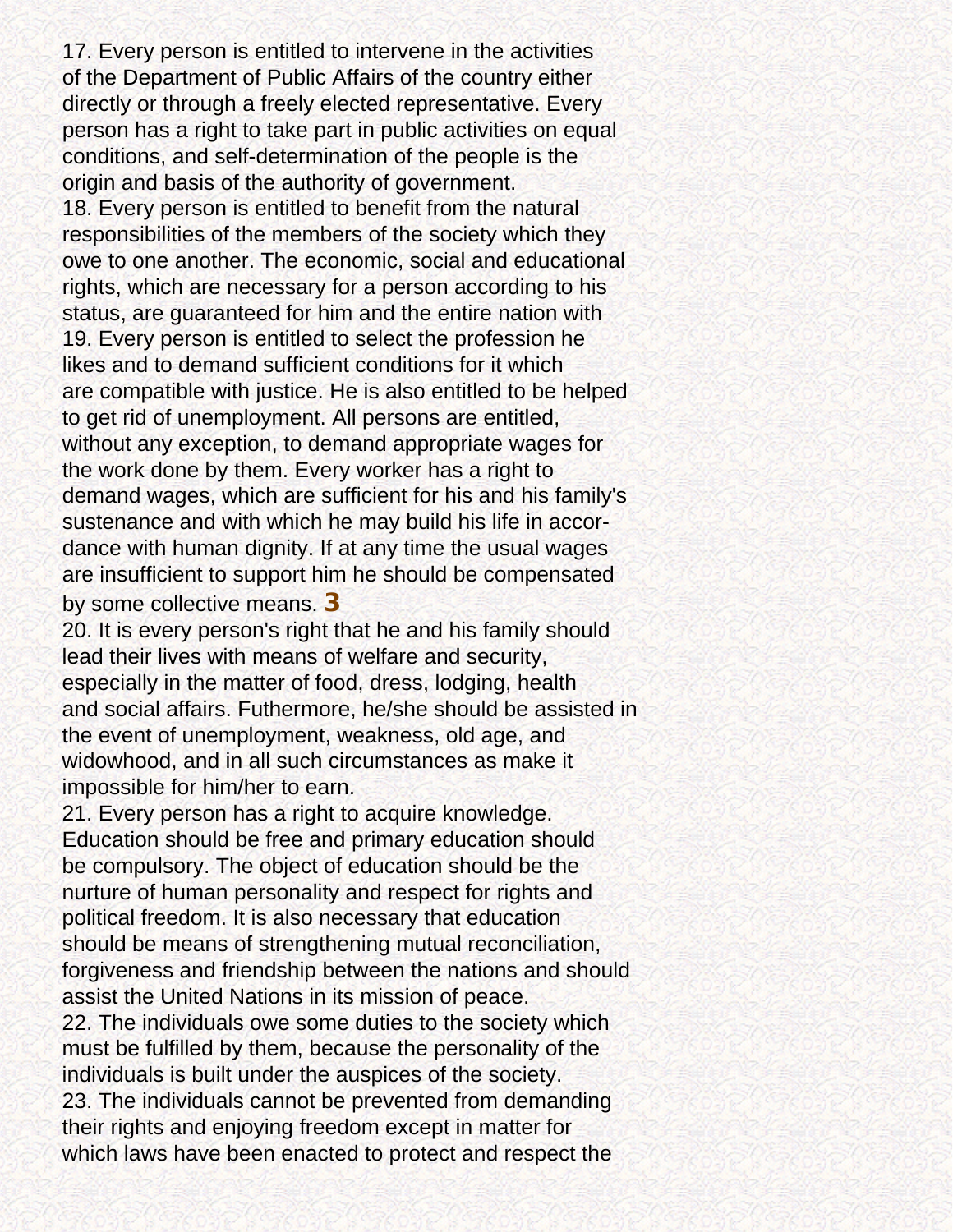rights and freedom of others, or rules have been prescribed by society for the protection of good morals, administration of government and public welfare.

These rights and freedom should not in any circumstances interfere with the aims and objects of the United Nations.

24. The sentences and language of this charter should not be interpreted in such a way that any government, party or individual may become entitled to react and nullify practically the freedoms provided for in this charter. These are the most important points which are recorded in the charter of the U.N. regarding the rights and freedom of man. These are the very rights which are often violated by the signatory governments.

I think that the readers must have realized the sufficiency of these instructions with the help of the rules enunciated by Imam Ali and must also have recognized their similarity, with the exception of the terminology which has changed with the passage of time and the ideas which have appeared on account of the developments, which have taken place during the present age. However, the affection and kindness, which is seen in the rules framed by the Imam, is missing from the charter of the United Nations.

In the following chapter we shall mention the high morals and virtues of Ali and how he kept in view the relationship of life which exists between the living beings and how he respected it in his words and deeds. In another chapter we shall review in detail the conditions of the Arab world during the periods of Bani Umayyah, Bani Abbas and other rulers, and shall explain how they violated these rules, so that, by a comparative study of Ali's conduct and theirs, the value of the rules enunciated by him may become known in a better way. While giving in detail the rules prescribed by Imam Ali in previous chapters we have already shown their worth and value, and in these two chapters we conclude our discussion regarding Ali and human rights, so that we may turn our attention to other matters.

1 A large part of the contents of this charter is not compatible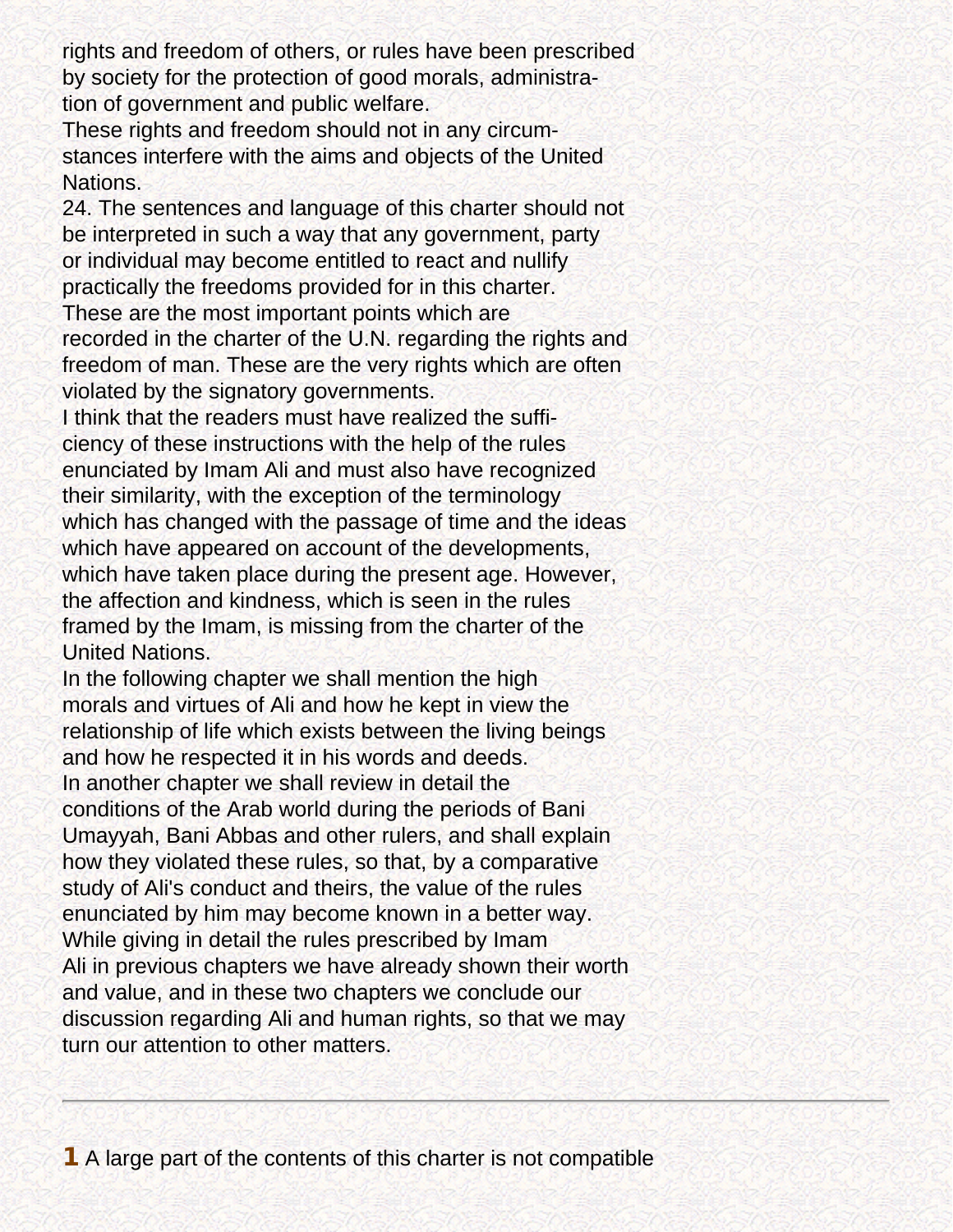with the objects of socialism, because in the socialist countries complete freedom of the individuals is considered to be opposed to the interests of the State.

2 The opinions which interfere with law and order, or create disturbance or are injurious to the independence and integrity of the State are offences according to law, and the laws of every country take such offences into account.

the co-operation of the governments is responsible to pay these rights.

**3** Freedom of action, strikes, complaints by the workers and other similar things are not permissible in accordance with the socialistic ideology, because whatever is connected with action and economy is controlled by the despotic government and opposition to government is treated to be a revolt against it.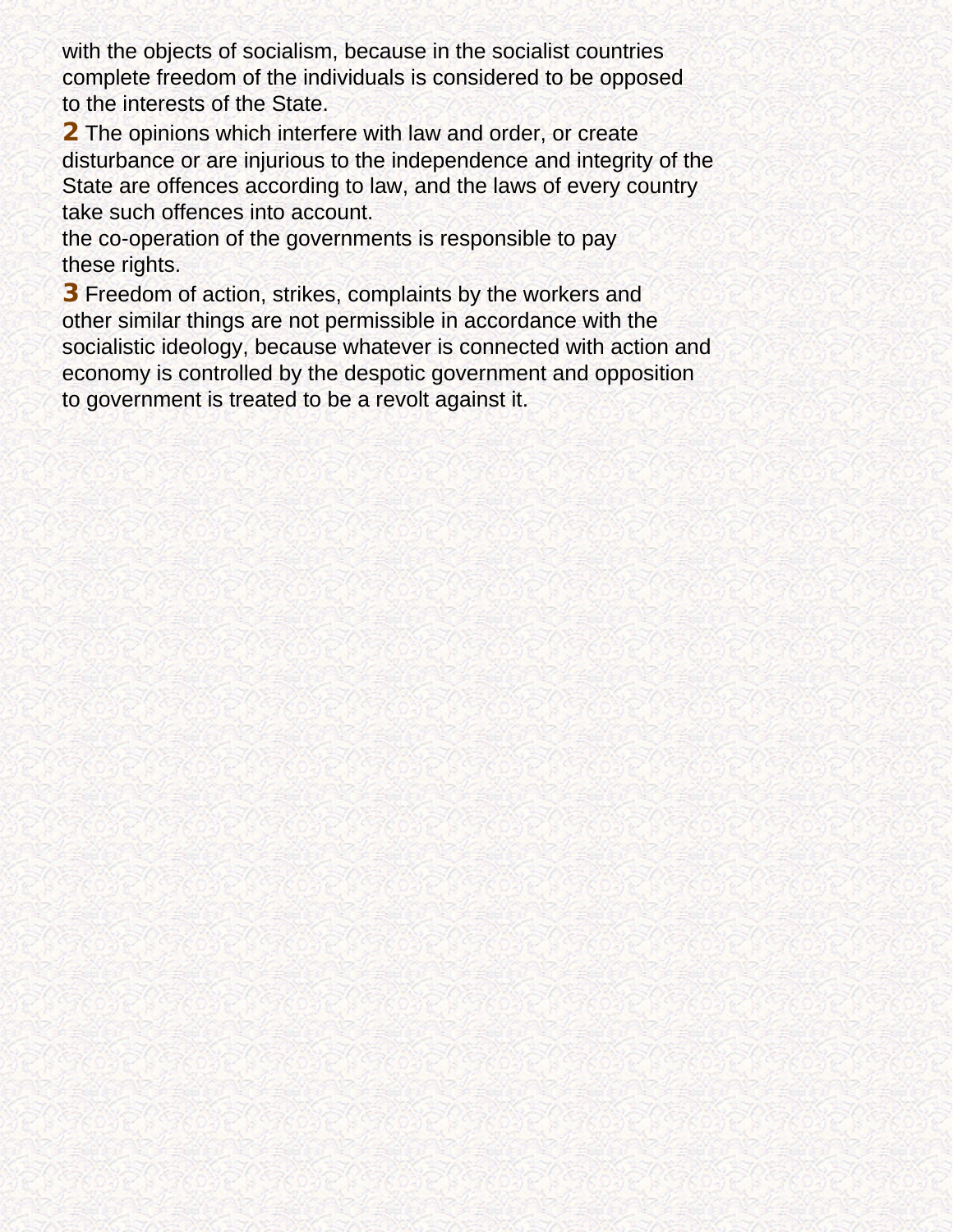## **Value of life and Ali**

We have learnt that Ali was grieved on account of the privations of the oppressed. He helped them to acquire their rights and made them recognize what was due to them. He also shared hardships with the indigent and the deprived, so that the value of justice might be known and it's standard might be elevated.

We have studied his method of eliminating oppression, and the principles which he followed in the capacity of a ruler and it has become known that his principles and laws enjoy a very high position amongst the principles ennunciated by the great sages of the East and the West. We have already mentioned his contributions to the language, philosophy, and science and have explained that he was the base and origin of these branches of knowledge. We have hinted at the extraordinary power which he possessed to activate the natural inclinations and morality for the people and the wonderful eloquence with which he described their qualities and desires. His inherent powers and personal virtues were intermingled and with their help he planted, on every occasion, a new tree and provided it with leaves and flowers to perfect the knowledge of mankind. He laid a new foundation through his literary and other works on which Arabic language, jurisprudence, and social sciences, are based, and the fact is that the theories expounded by others are the offshoots of the same knowledge which he has handed down to us.

This voluminous book about the cognition of man cannot be compiled unless the author describes the nature of human beings, finds out the effects of the vicissitudes of time on their nature, directs his intellect and natural inclinations towards their welfare and then takes a decision according to their individual and collective nature and the spirit of the time. Imam Ali adopted this method in his sayings and precepts, which are unmatched after the sayings and precepts of the prophet.

In some of his precepts Ali has addressed theoretical logic. In others he has addressed practical logic. And in many of them he has addresed both. The precepts referring to theoretical logic mean as to how a fact should be found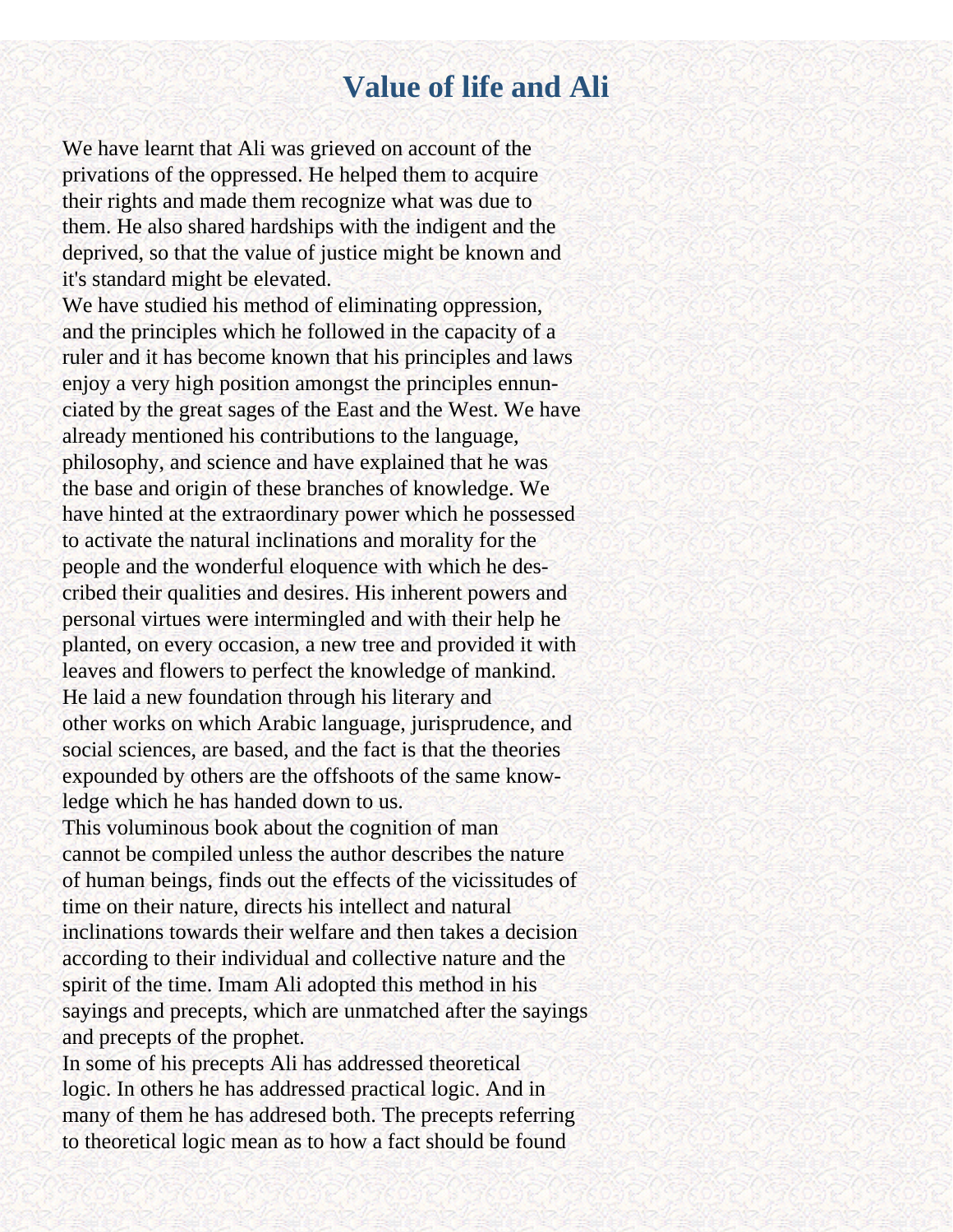out and those which relate to practical logic mean as to what should be done to acquire prosperity. As regards the first kind of precepts it may be said that Ali found out the true nature of facts. With a subtle intellect he observed the good and evil of the time, arrived at correct conclusions after making necessary experiments, and made those conclusions known to the people. **1** His precepts are so judicious and exact that it may be said that they have been deduced by means of geometrical calculations. They have been stated in such a beautiful manner that from the point of view of their meanings as well as their interpretation they form the foundation of the Arabic literature. All the thoughts and opinions of the Imam collected in Nahj al-Balaghah are of this standard. In the precepts in which the Commander of the Faithful has addressed theoretical logic, he has left the people free in the matter of their reason and views so that they may find out the factual position and act according to their understanding and comprehension.

Such precepts are not in the form of orders, prohibitions or desires. On the contrary they are philosophical remarks in which the nature and habits of the friends and the enemies, the righteous and the wicked, the wise and the foolish, the generous and the miserly, the oppressor and the oppressed etc. have been fully explained. He has also explained many scientific laws with logical reasoning. Some of them will be mentioned later.

As regards his precepts which relate to practical logic, or both practical logic and theoretical logic, it may be stated as follows:

Those who think that only the laws, rules, regulations and system of government are sufficient for the administration of public affairs are mistaken, because one should take responsibility for the protection and observance of these principles and laws after due explanation of human rights. Just as it is necessary that one who enacts these laws should be wise, experienced and righteous, it is also necessary that one who implements them should possess these qualities and should obtain tbe desired results. This is so because the administration of public affairs depends very much on the good and bad qualities of those who promulgate the laws and is also related to the wisdom and attention of the people for whom those laws have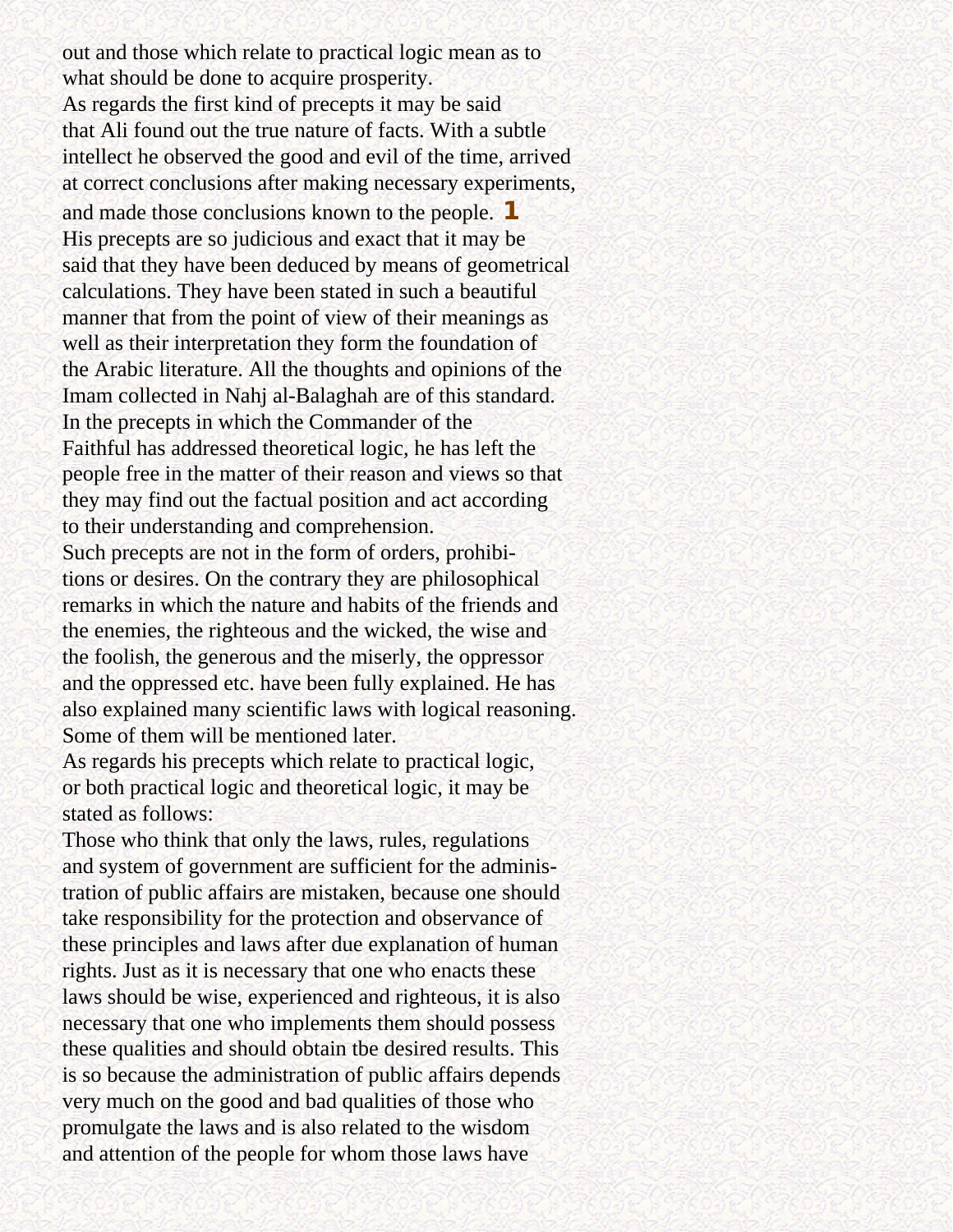been enacted. In spite of all this it has to be admitted that the various new rules and laws which have been formulated are mostly different from one another. Owing to the differences which exist between the countries it is not possible to enforce all these laws without force and coercion and the law-enforcing authorities are permitted to avoid enforcing them to some extent. The rules and laws of the old governments were mostly compatible with the habits and morals of those who enforced them. This was for reasons which are beyond the scope of our present discussion. 2

Let us suppose that it is possible for human beings to enact useful laws and to compel the people to act according to them However, if the responsibilities are not carried out according to the dictates of conscience and faith, they do not carry much value. We believe that any act which is not performed by man with the confirmation of practical logic, personal desire, and firm determination, and without coercion, cannot be treated to be a human act. The greatest and the most precious human action is that which is prompted by one's conscience.

The rules and laws formulated by a government are not at all sufficient to improve human relations unless the theoretical and practical wisdom makes man contented with them.

In that event the determination and good deeds of the people will harmonize with each other and make the individuals and the groups reach their destination through the path of civilization, because such persons do not desire anything except good deeds.

Whatever we have said about the individuals and groups is very well known to the intellectuals and the philosophers as well as to the past ulema and research scholars, and we believe that conscience and faith obliged them to serve.

When we study carefully the history of those who served mankind and civilization, we come to know that though wisdom alone was their guide for understanding every matter, yet it was not alone in the history of their lives. The power of theoretical knowledge is stagnant and dry. By itself it can do nothing. It must have companions and friends of different kinds along with their quantities and numbers. This power shows you the path but not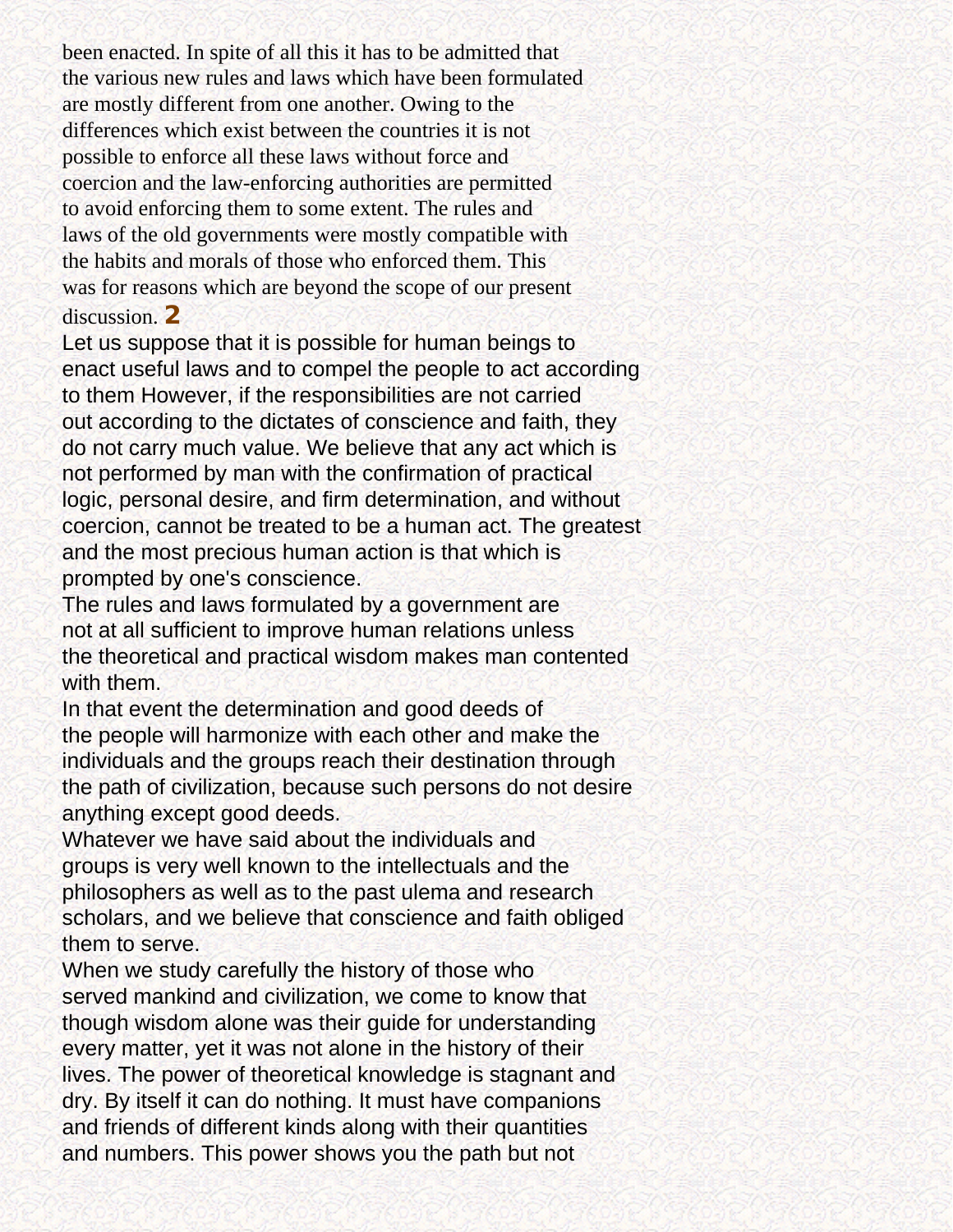the speed and does not compel you to walk on the path. The thing which brings you to the stage of action is enthusiasm and inclination.

Marconi (an Italian scientist who invented wireless) liked it, on account of his enthusiasm and inclination, not to enjoy the amusements of the world and to remain in seclusion to serve mankind and civilization, for otherwise why did he choose seclusion for himself, if practical wisdom and enthusiasm did not prompt him to serve humanity? The same thing could be said about some other great men. Thus the noble-minded servants of mankind did good deeds with great enthusiasm and devotion. As the wicked and unlucky persons were devoid of true practical wisdom and good intentions they could not do any service to humanity in spite of their theorectical wisdom. To this category belong Adolf Hitler, Hajjaj bin Yusuf, Changez Khan, Alexander of Macedonia and many great scientists of our own age who utilized their experiments in respect of man. All of them possessed power of intellect like the servants of mankind but in spite of this their performance was nothing but bloodshed, lack of regard for human life, destruction of the achievements of human civilization, and death and annihilation of innumerable innocent men and women. This was due to the fact hat their theoretical wisdom and thoughts were not linked with practical wisdom and good sentiments. If these two things (viz. practical wisdom and good sentiments) are not present theoretical wisdom is useless and is in fact very harmful.

I do not mean to say that the different powers possessed by man viz. theoretical wisdom, practical wisdom, and inclination, are separate from one another. In fact these powers assist and influence one another. What I mean to say is that the theoretical wisdom comprehends the things themselves, connects causes and effects with each other and provides unalterable limits and rules which do not change on account of changes which take place in the morals and the nations, but the practical wisdom and sentiments are different according to differences in the people.

Theoretical wisdom is present in every person and comprehends a matter correctly. It is necessary that it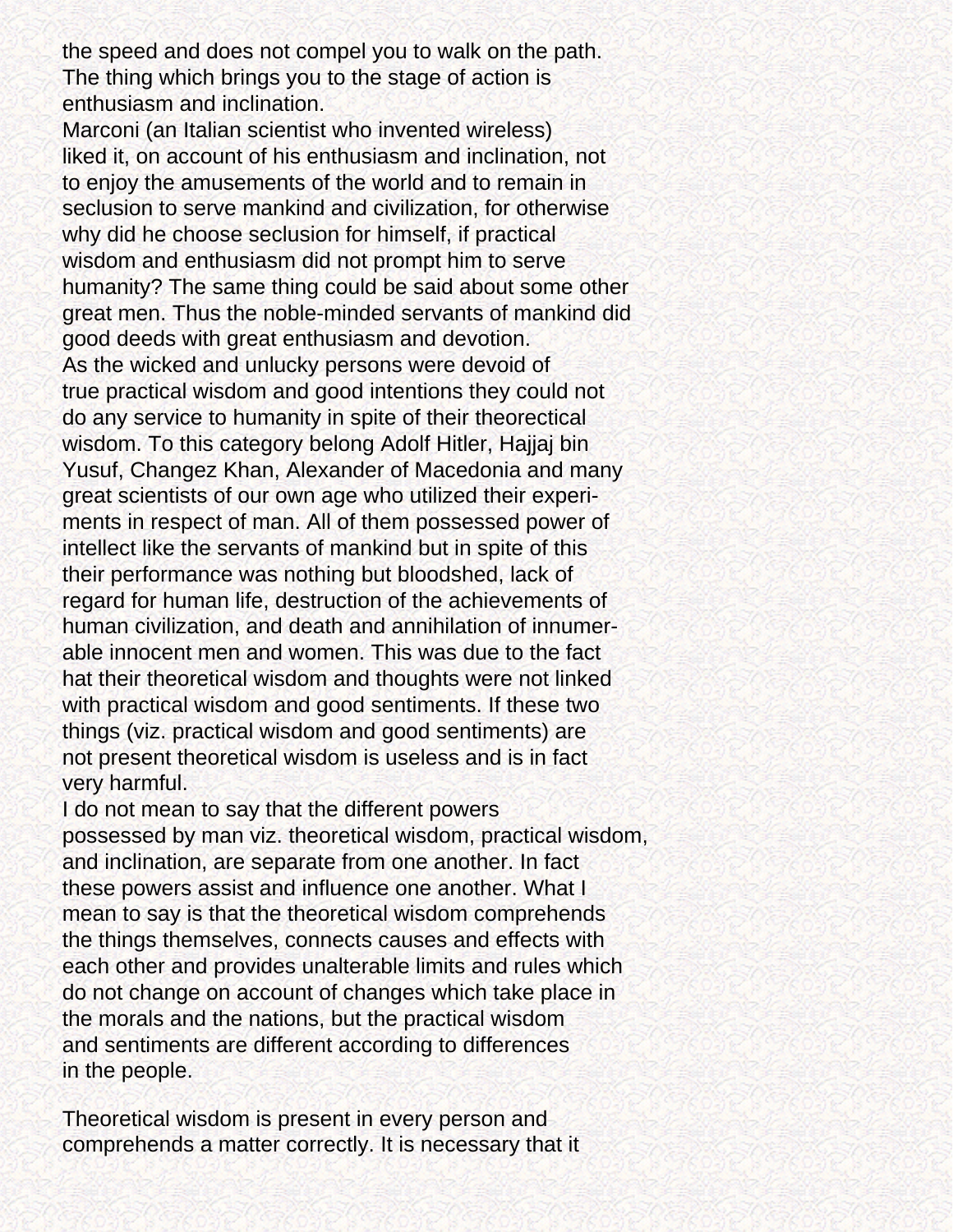should contain inclination and the practical wisdom should make it proceed on the path of goodness and prosperity. Failing this the person concerned will spend his wisdom on making discoveries which will become the cause of destruction of the human beings as well as of his own bad luck. This is as true in the case of the law-giver as for those for whom the law has been enacted. Their conscience and inclination should be desirous of obeying the laws based on equity and justice and mere intellectual admission of their goodness is not sufficient. Their hearts should be free from impurities to ensure the perfection of human prosperity so that they may make efforts with enthusiasm for the welfare of the nation. Furthermore, it is necessary that they should possess moral virtues, because the merits of a man protect the laws and orders from the evil-doers and the sinners like a fortress.

It was for this reason that Imam Ali awakened good inclinations in the hearts of the people and delivered sermons to promote good morals. In his sermons, testaments and conversations he always addressed the conscience of the people, because he knew that for the administration of the affairs of the people and their good relations it is necessary that they should possess good morals. Selfpurification ensures human perfection and also supports justice, and protects its frontiers. Furthermore, it leads towards the sentiments and desires of the people which culminate prosperity and happiness.

Ali possessed unusual competence to counsel and refine the people and his words deeply impressed everyone. He knew their nature and their way and manners. He compared their good and bad qualities and embodied their realities in his statements. He explained their different kinds. He ordered the people to do certain things and forbade them from doing evil things.

He had a very favourable opinion about the conscience of the people being able to make distinction between good and evil. This favourable opinion of Ali about the conscience

of human beings resembled a similar opinion held by other great benefactors of humanity (like Christ) and Muhammad who had enlightened minds and kind and affectionate hearts, and whose love for mankind knew no bounds. Every light became insignificant before that which was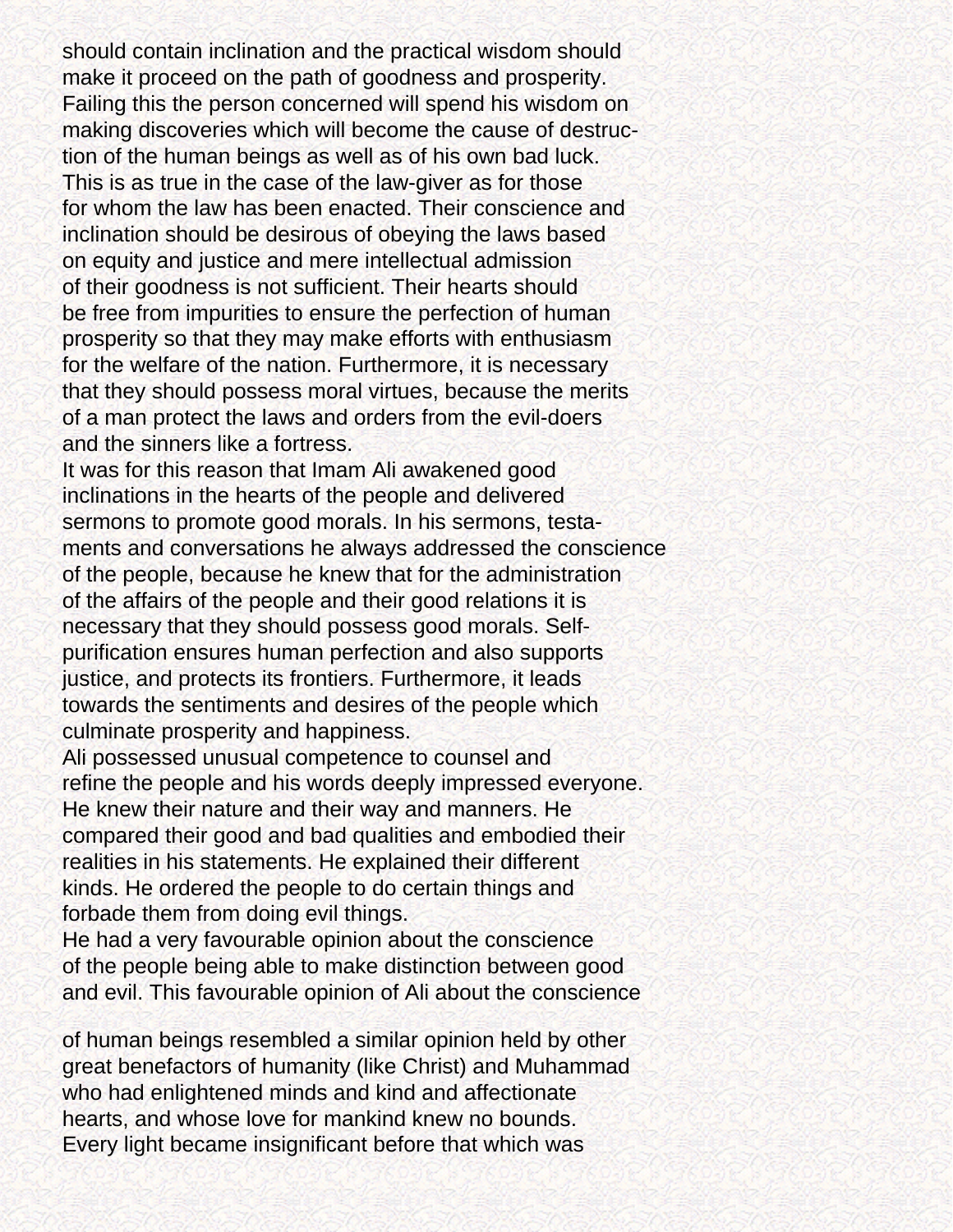kindled in their hearts. Ali has based his precepts on this very favourable opinion and his addressing human conscience in his counsels and sermons is also on account of the good opinion which he held about human nature. As Ali held a favourable opinion about the people, in spite of all the hardships which he had to suffer at their hands, he always endeavoured to inculcate good morals in their hearts. He knew that both goodness and evil are present in the nature of man. However, it behoves a forbearing person to turn his heart towards goodness and nourish it. He educated the people through examples as well as by his good conduct, because this method of education is more effective.

Imam Ali stressed the people time and again to hold a good opinion about human conscience. He has said: "If a person holds a good opinion about you try to prove his opinion to be correct". He has also said: "If someone does something do not hold a bad opinion about it so long as it is possible to draw a good conclusion from it".

If he has criticized some actions of treacherous and unjust persons it was because he considered their reformation possible by means of censure and advice, although it might necessitate a good deal of effort and time.

A righteous person rewards those who do good deeds, but punishes the evil-doers because he hopes that by this means it will be possible to correct them. If Imam Ali had not expected this he would not have tolerated the unbearable hardships caused by the wicked persons.

Ali said about the world and the worldly people:

"The worldly persons growl at one another like dogs and ferocious animals. Their strong ones devour the weak and the big ones humiliate the small ones". He said this because he had suffered much on account of the usurpation and disobedience of the corrupt persons, and was very much

vexed on account of the trouble caused by them. By saying these things he fought against the unjust, the cruel and the tyrants in the same way in which a physician fights against the germs for the welfare and health of a patient. He preferred death to life and hoped for the salvation of mankind.

Ali respected life, because it is a great blessing of God. He considered living beings to be respectable so that a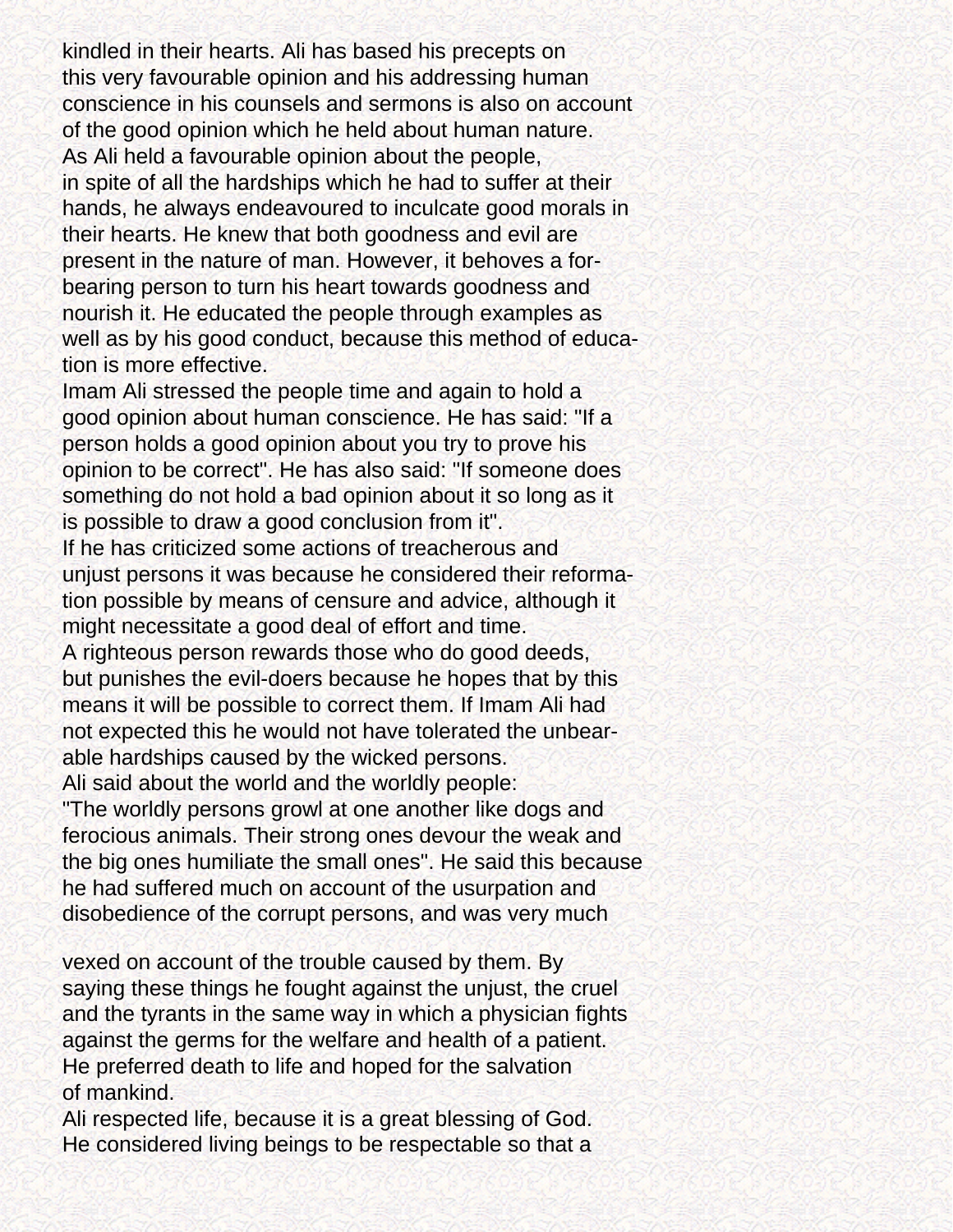specimen of the traces of creation might remain secure in their existence. He had a very favourable opinion about the conscience and the purity of nature of man and was very hopeful for the prosperity of mankind. He wished that men might remain as free as he ought to be. In the absence of this favourable opinion and hope he would not have behaved so well with the people and would not have said: "If you hear something from someone do not hold a bad opinion about it so long as it is possible to draw a good conclusion from it". In that event he would not also have addressed the conscience of the people kindly like the prophets, and would not have guided them with a heavy heart, to goodness with his sermons and admonitions. He wished to protect the morals of the people with his sermons and precepts, and to rear up human enthusiasm in them so that they might do good deeds with the assistance of their own wisdom and intellect. In every work Imam Ali appointed certain spies from among the people themselves to keep an eye on them and declared that the limbs of their body were sitting in ambush for them. As he had faith in their own assessment he said: "O people! Remember that your own self is sitting in ambush for you and your limbs are your spies who keep an account of your deeds and even your breathing". On account of his faith in the conscience of man and respect for his life he told the people of his time that human life cannot be kept in bondage, and cannot be kept in the cradle of childhood for long. It should not be kept in imprisonment lest it should become impure and be consequently annihilated.

In another chapter we shall quote some unique sayings of Ali which will remain alive so long as righteous persons live on the earth. Those sayings will last forever. We have selected these sayings from Nahj al-Balaghah and they relate to the acquisition of excellent morals and good character and to the purity of man.

1 According to Shiite belief whatever the Imam said was based on inspiration and celestial power i.e. the spirit of Imamate and it is not possible to acquire all the knowledge possessed by him by means of intellect and experience.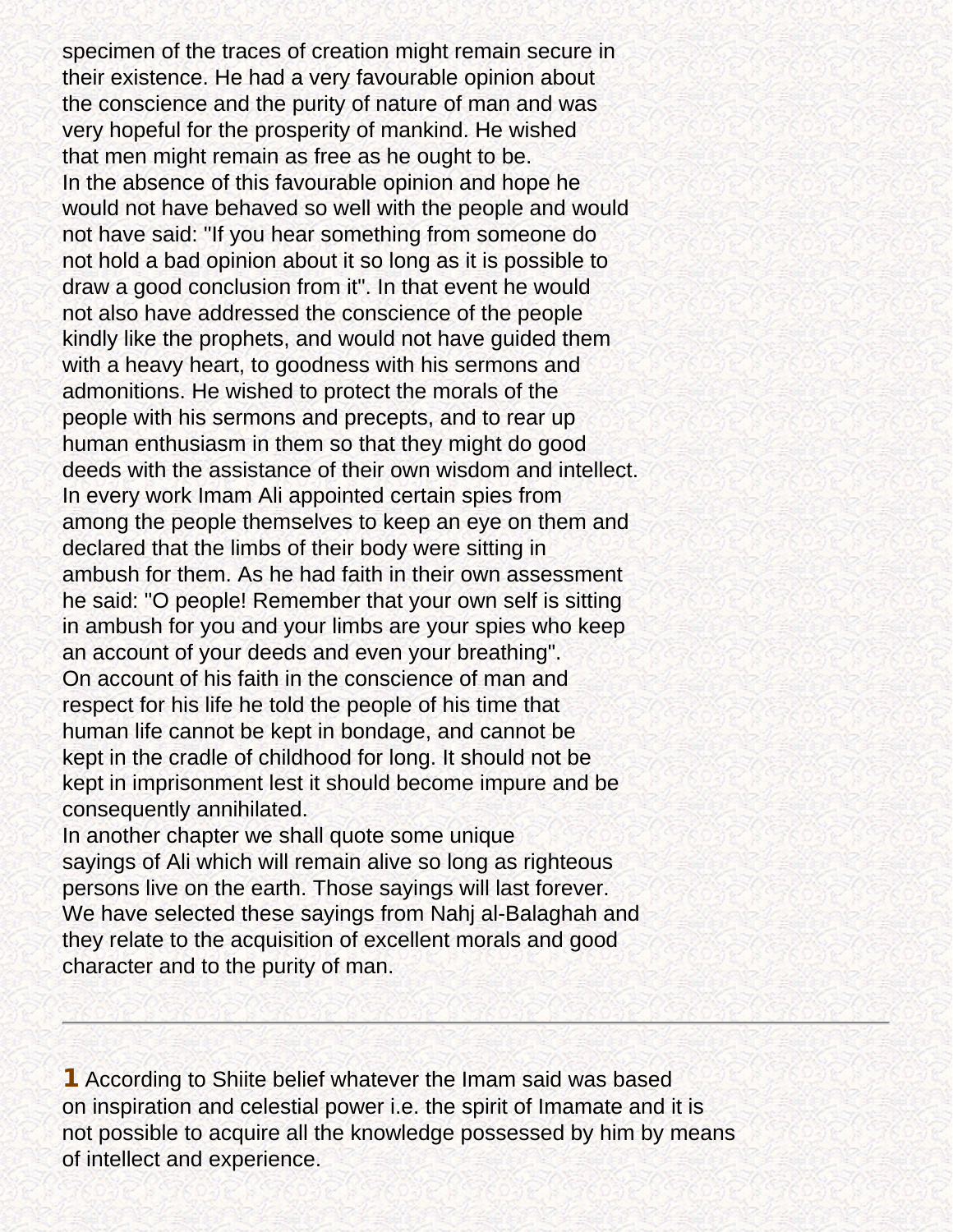2 The author has proved here that it is the duty of the people to consider law to be a bounty for themselves. They should have faith in it and should hold themselves responsible to obey it, instead of the government being wholly responsible to enforce it and the people obeying it for fear of punishment.

The Muslim scholars have explained this point in their books at length and all the Muslims know that man-made laws are not sufficient to ensure happiness in this world and salvation in the world hereafter.

As regards the celestial law it is necessary that the prophet should enforce it through inspiration and the people should obey it as an article of faith.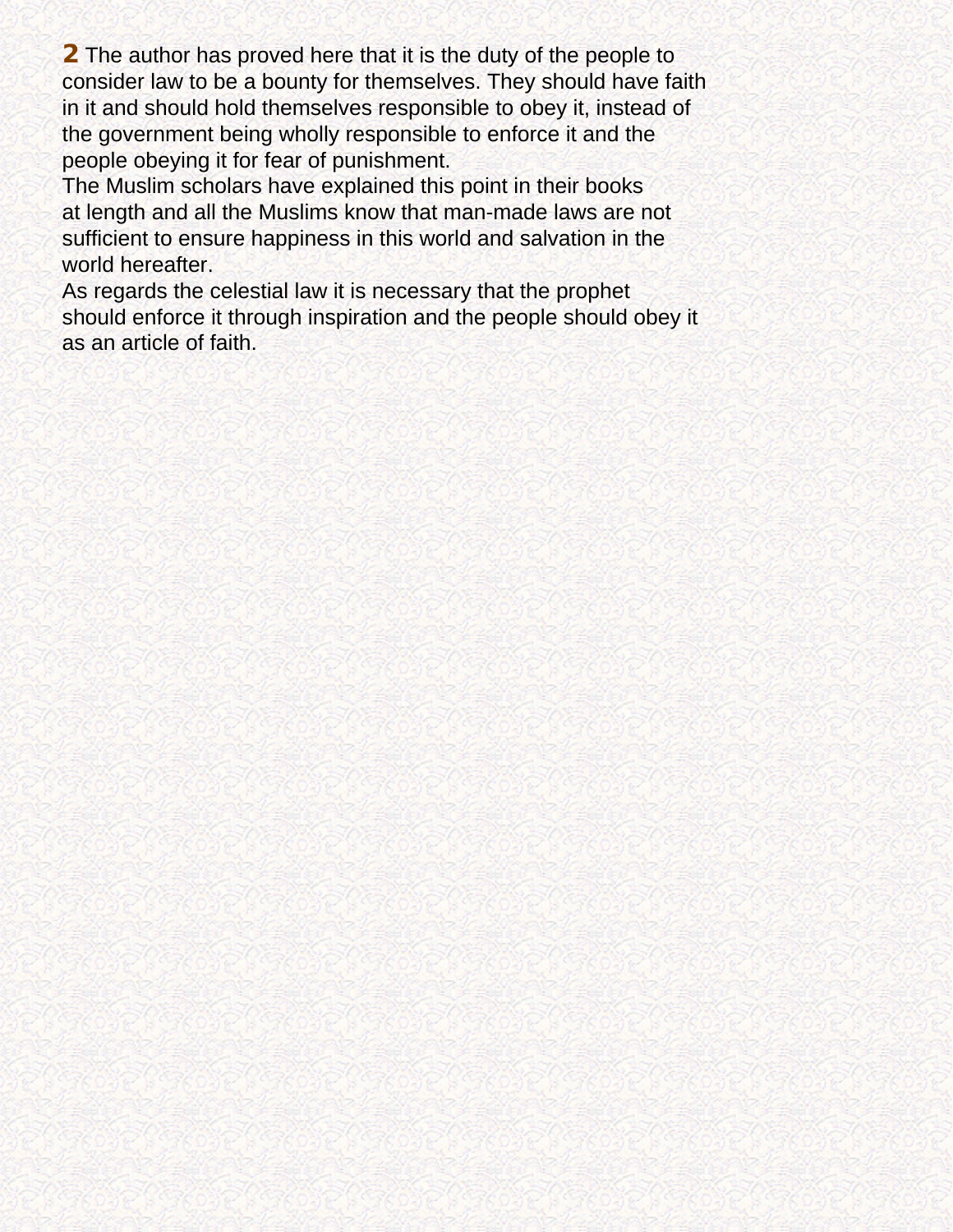## **Conditions prevailing after Ali**

These calamities and social and moral evils began to appear in the Arab world, and gained strength in the East from the day on which the sinful hand of Ibn Muljim was stretched towards the specimen of justice and the embodiment of virtue viz. Ali son of Abu Talib.

It appears necessary to mention briefly the conditions of the Arab nation after the martyrdom of Imam Ali and to explain what shape the things assumed during the periods of Bani Umayyah and Bani Abbas, what the activities of these rulers, who deviated from the principles laid down by Ali, were, and how the common man became very cheap and was transferred like inheritance from one group to another.

The caliphate of Imam Ali was an interval between the period of Uthman and that of Mu`awiya and his successors. During this interval truth and justice enjoyed a very high position. However, during the period preceding it the rights of the people were violated. The people belonging to the upper class did not submit to the authority of government. The result was that injustice and oppression was rampant. The chiefs of the nation, the officers and the governors had become a cause of affliction for the people and were devouring their property. The advisers and associates of Uthman were perfect despots. It will be better to explain here the condition of the rulers and the subjects during the periods of Bani Umayyah and Bani Abbas so that the value of the rules and principles laid down by Ali may be clearly understood and the readers may realize how sublime his wisdom and thinking

was. His sword nipped selfishness in the bud and his righteous hand annihilated falsehood. As soon as Ali was martyred at the hands of the accursed Ibn Muljim Mu`awiya son of Abu Sufyan began planning against the opponents of his caliphate. He severely punished every person who declined to acknowledge him as the caliph of God. He had not yet completed his task when he began levelling the ground for the succession of his son, the notorious Yazid as caliph. He adopted all possible means which could be useful for the kingship of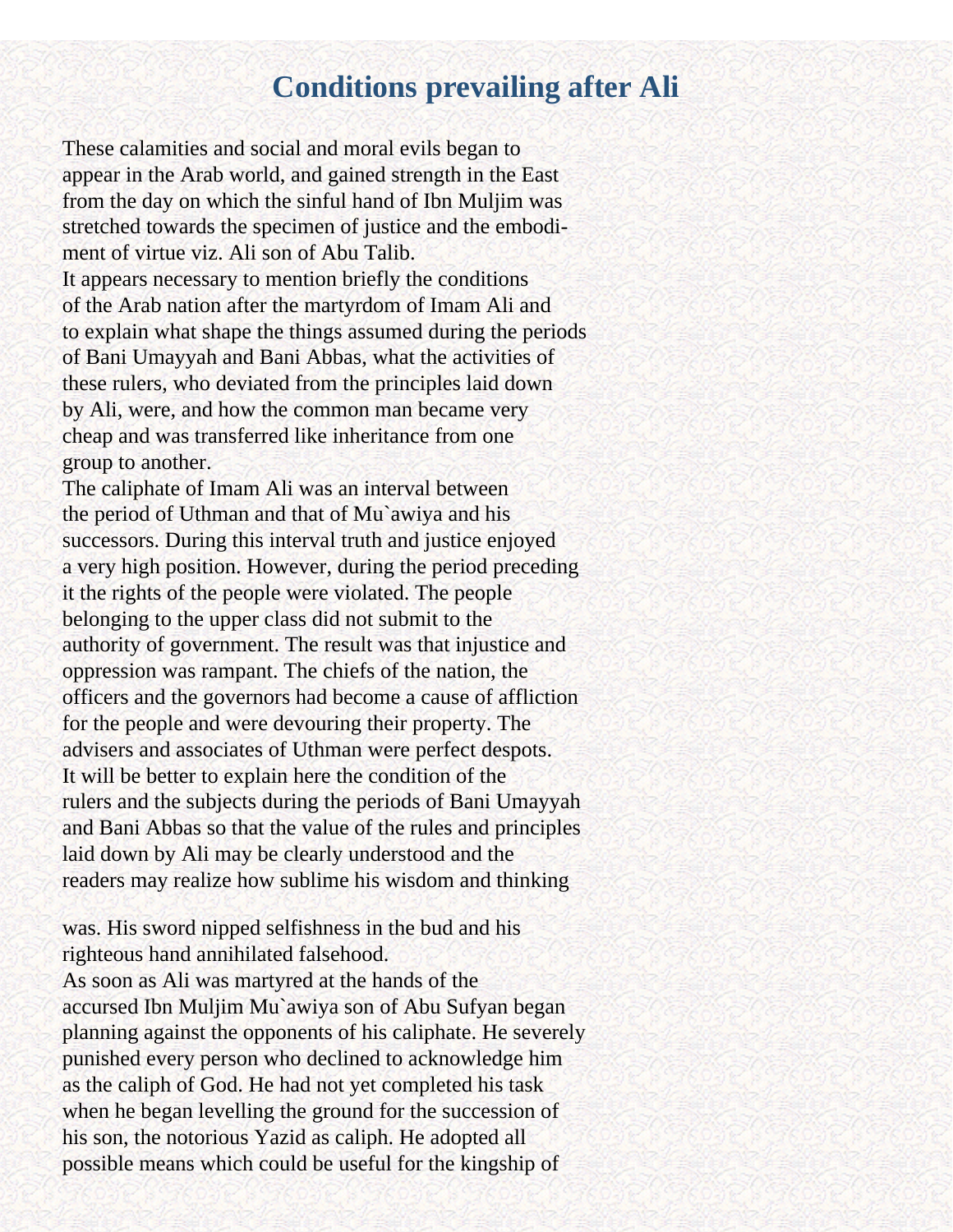his son. He bestowed honours on some persons and deprived others of position and authority. Out of the numerous plans which Mu`awiya contrived for taking the oath of allegiance from the people for Yazid we make a mention of one which will go to show the foundation on which the caliphate of Yazid and his successors was established. Mu`awiya arranged a gathering so that the people from different provinces should collectively take oath of allegiance to his son Yazid during his own lifetime. When the poeple assembled, Mu`awiya and Yazid were also present. At that moment a flatterer named Yazid son of Muqanna rose and said pointing to Mu`awiya: "This is the Commander of the Faithful" Then he pointed to Yazid and said: "If Mu`awiya passes away it will be he". Then he pointed to his sword and said: "If any person does not agree to this his punishment will be this". Mu`awiya said: "Sit down for you are the chief of the orators". The people of the Hijaz did not agree to take oath of allegiance to Yazid. They could neither be allured by wealth nor were they afraid of the military power. Mu`awiya's behaviour with those people is surprising. Once he threatened them saying: "I swear by God that if any person utters even one word here against me he will be beheaded before he utters the second word. You people should, therefore, take care of your lives and should not seek death". He posted two observers for each person belonging to the Hijaz and said to the police-officer: "Whoever from amongst these persons opens his lips to refute or to affirm, his head should be chopped off".

It was in this manner that Yazid son of Mu`awiya attained to the caliphate.

Abdullah son of Hanzala said: "We were afraid that if we did not oppose Yazid stones will rain on our heads from the heavens and all of us would be annihilated because of the divine wrath. It was for this reason that we opposed him".

It was the same Yazid who martyred Imam Husayn in a very tragic manner, beseiged the Ka`abah and stoned it with the help of the catapult, made the blood and the property of the people of Madina lawful for his soldiers, and lived a life of sensuality and pleasure. He used to play with dogs and monkeys till he died and was succeeded by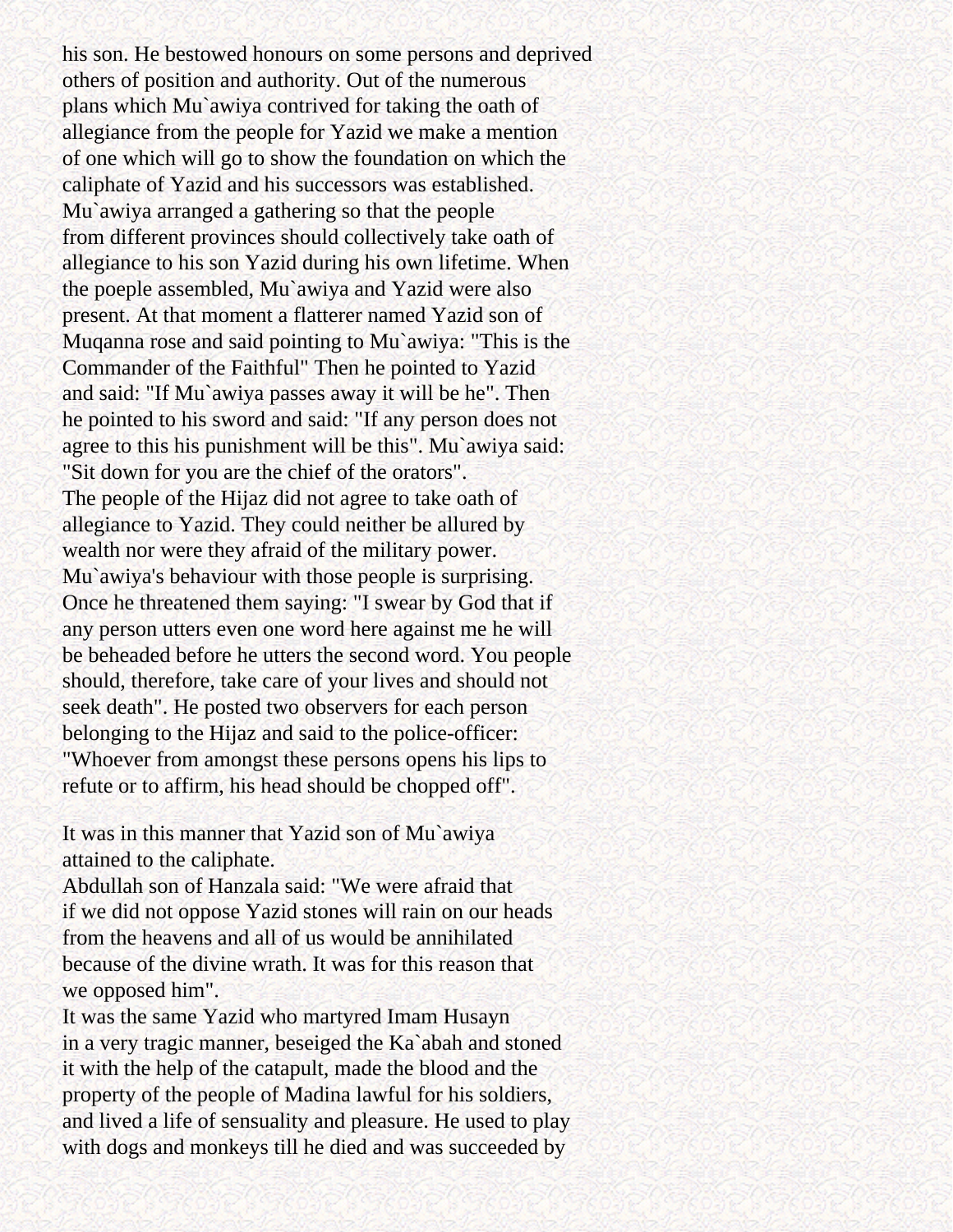other members of the Umayyad family. They distributed the property of the public treasury among their relatives and associates. The place of justice which was founded by Ali was destroyed by them and an unjust group assumed the reins of government. One group of persons became very rich and the other was reduced to extreme poverty. When thousands were starving, the Umayyad caliph gave twelve thousand dinars to the singer named Ma`abad, because he had amused the caliph with his music. The nobles possessed innumerable slaves and slave-girls. Seventy thousand of them were set free by Sulaiman son of Abdul Malik alone. Partiality and bias on account of race, family or party, was very common during the Umayyad rule although Islam had destroyed such bias and Imam Ali had not permitted it.

During that age discrimination was made between the people of Yemen and Bani Qais. The Arabs claimed superiority over the non-Arabs and similarly the Qurayshites claimed to be superior to others. Their courts were full of pleasure-loving persons who got large funds from the public treasury without doing any public service. History tells that Walid bin Abdul Malik disallowed the stipends of more than twenty thousand stipendiaries. These were the ways and manners of all Umayyads except Umar ibn Abdul Aziz. They gained mastery over various regions by means of oppression, and performed the task of Mu`awiya

and Yazid. Abdul Malik bin Marwan used to issue orders according to his own wish and did not attach any importance to the lives and property of the people. He ordered the wells and the springs of Bahrain to be filled with dust so that the residents of that area might become indigent, and obey the government. He appointed a cruel and bloodthirsty person like Hajjaj bin Yusuf as Governor of Iraq.

Amin Rayhani says thus about Bani Umayyah: "The Umayyad rulers had reversed justice which should necessarily be observed by a monarch. This was a group of mean and incompetent persons. If one of them was a fool the other was despicable. If one was humble and devoid of honour the other was a drunkard and an oppressor. At least one cannot overlook the abominable and wicked practice of theirs that they abused Ali and his sons from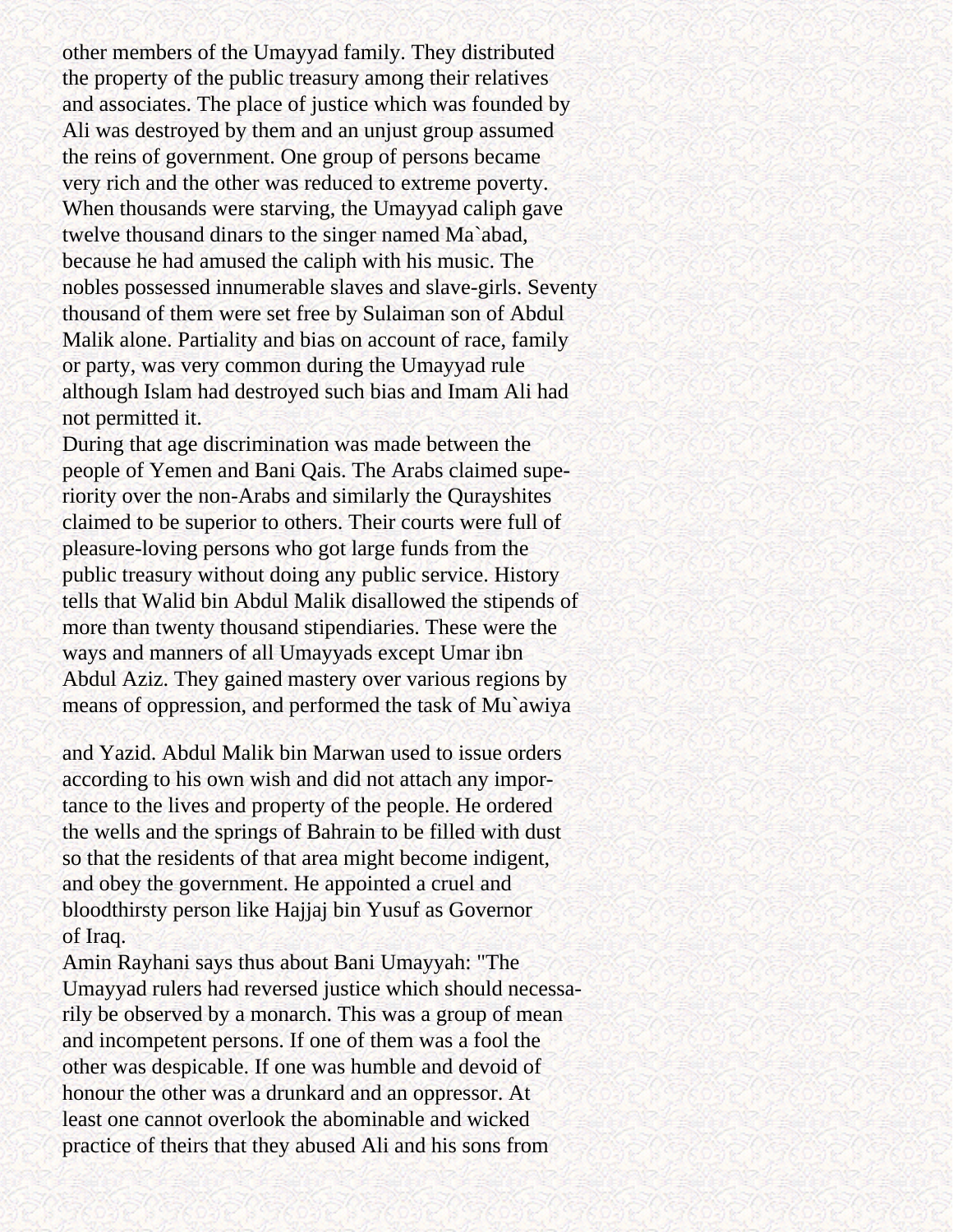the pulpits".

Amongst Bani Umayyah there was only one just caliph and he was Umar ibn Abdul Aziz. He started his rule with doing away with injustice. He wanted to get the looted property of the public treasury restored to it and to adopt a sensible policy for his caliphate. However, some people were not happy with this attitude of his and assassinated him.

Bani Umayyah attained to the caliphate by deceit, and converted it into kingship by coercion, and established a kingdom in which there was not a trace of equity and justice. At last the palace of their government became shaky and fell on their own heads.

After them came Bani Abbas and the impartial persons praised Bani Umayyah as compared with them.

Amin Rayhani says: "Bani Abbas gained control over the country by means of bloodshed. There were horrible scenes of massacres and bloodshed in Syria, Palestine, and Iraq and after which other chiefs also followed the example of Abu'l Abbas Saffah in killing and bloodshedding. A man named Ameetar invited people to himself in Syria. The Yemenites obeyed him but Bani Qais rose against him. Ameetar launched a night attack on them and burnt their property and houses.Another person named Ibn Bahees fought against Ameetar, gained control over Damascus and punished the residents of that city.

During the time of Bani Abbas revolts and disturbances were rampant and the party spirit was gaining strength. And it was not only the cruel and blood thirsty rebels who were suffering, but the poor subjects who paid revenue and were always ready to partake in jihad were also involved in troubles".

Thereafter, referring to the big and small principalities of the last days of Bani Abbas Amin Rayhani says: "The people who lived in that dark age were very unlucky. Every ruler vied with another in bloodshed and warfare and was proud of his atrocities. He told his soldiers: "I hereby make it lawful for you to do anything you like with this city for three days". With these words they permitted the plundering of a city and shedding of the blood of its residents. Mutanabbi says: "The women who befriended them were to be made prisoners, their children were to be killed, the wealth accumulated by them was to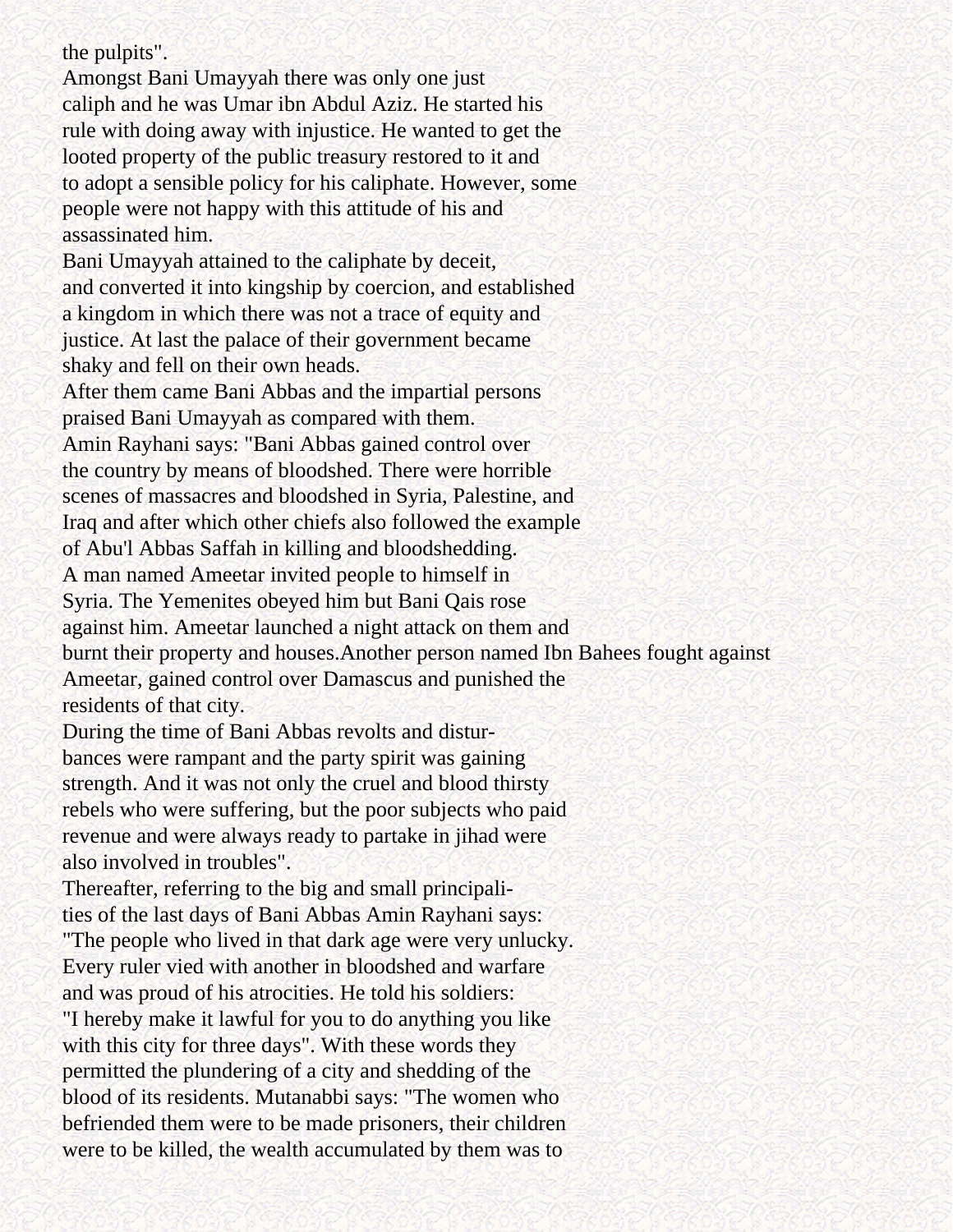be looted and their crops were to be burnt". Fie upon that time, and upon the fear of the people of that time. May God bless those helpless people and may those rulers and soldiers be accursed! Does man who is God's best creation get metamorphosed at one time into a ferocious animal? Do these savages deserve that fifty pages of history should be allocated to them? No; their acts should be summarized only in one line; they became fell enemies of one another, fought, killed, looted and burnt, and were guilty of atrocities or in other words they considered the lives, property and honour of others to be lawful for themselves.

These are the remarks of Amin Rayhani about the period of Bani Abbas and the plundering and bloodshed of the small principalities during the last days of their caliphate i.e. when the caliphs were only in name and real authority and gone out of their hands. Now we shall speak briefly about the period of Bani Abbas. It has been mentioned earlier, that Bani Umayyah

opposing the system of government which the Commander of the Faithful wished to introduce, and abandoning the just policy adopted by him, had treated the government to be their family property. They did not permit anyone to share their authority. They adopted Fascist policies as if the government and its revenues belonged to them only and none else had even the smallest share in them. When Bani Abbas came at the helm of affairs after Bani Umayyah, they also based their administration on the same ideas.

They also held the view that the king was God's vicegerent on earth and it was his inherent right to rule. None else was entitled to bring about any change in this arrangement. It was on account of this very view that Mansur, the second Abbasid caliph, said while speaking before a public gathering: "O People! I am the king of the earth appointed by God. I rule over you with His blessing and help. I am the custodian of God's property. I utilize the public treasury with His will. Whatever I give to anyone is given with His permission, because He has made me the lock of His treasury. If He wants to give you something He will open that lock and if He does not like to give you anything He will keep it closed".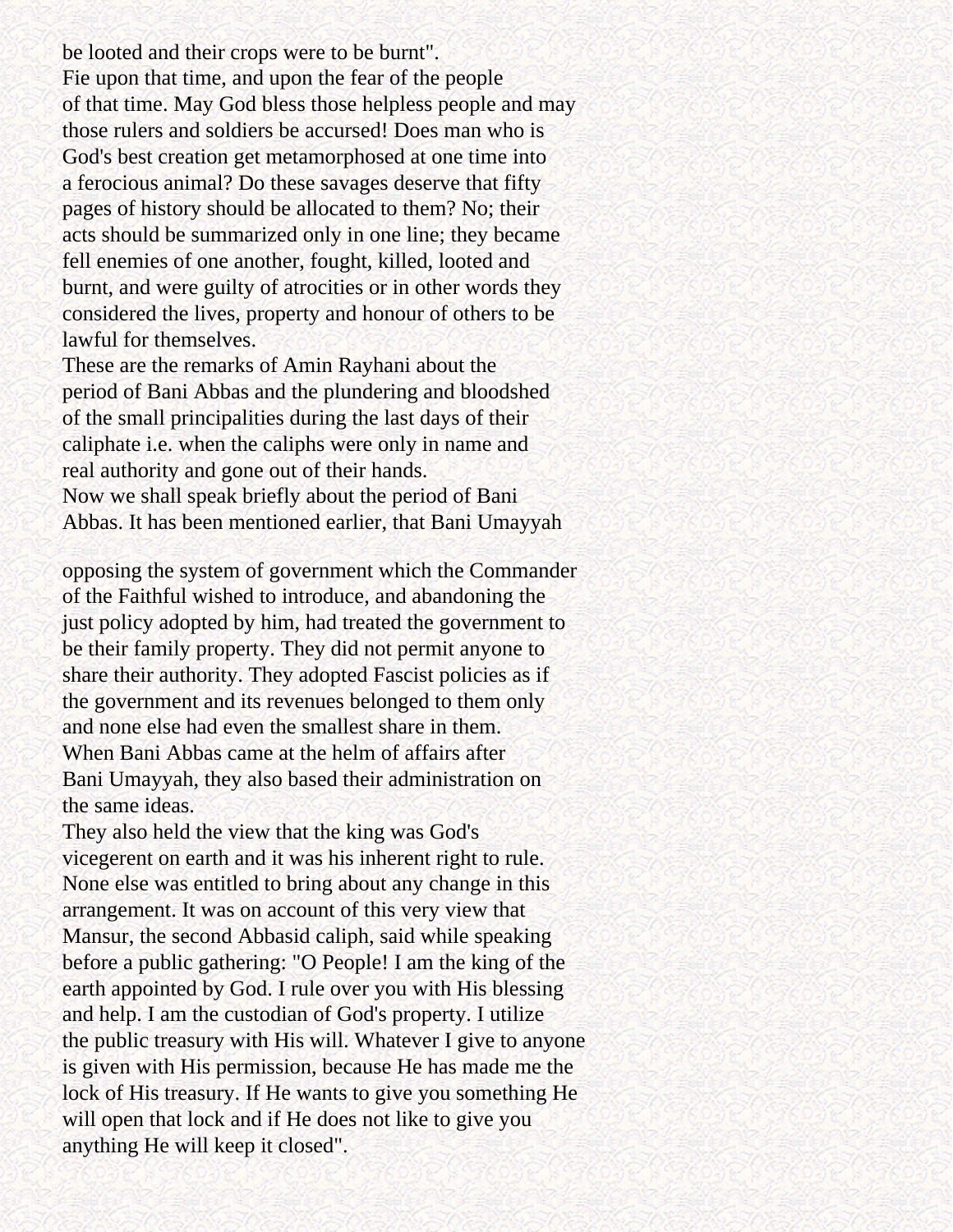The same policy was followed by other caliphs of the Abbasid family. Every one of them was the vicegerent of God on earth.

This goes to show very clearly that cruelty was the foundation of the government of Bani Abbas and their subordinate princes and rulers. According to them sovereignty was a divine gift. God bestowed this gift upon those whom He liked and when He willed the welfare of the people He provided them with a kind, wise and generous ruler.

The result of this way of thinking and this idea and belief was that the people remained obedient to the Abbasid rulers and patiently bore whatever befell them considering it to be from God.

Baghdad, the capital of Bani Abbas, was overflowing with wealth, but this entire wealth was meant only for the

caliph and his relatives and associates. Others, however competent they might be and whatever services they might have rendered to the nation had no share in the wealth, and were doomed to poverty and abjectness unless they flattered the caliph and humiliated themselves before him. As a consequence of this two classes of people came into being. There was a vast difference between these two classes. People belonging to one class rolled in wealth whereas those belonging to the other class, however skilled and efficient they might be, remained indigent and poor, and led very miserable lives. The revenues and income of the government were spent by the caliph, his relatives and courtiers, to lead lives of pleasure. They spent millions on their associates, flatterers, slave-girls and eunuchs. From the point of view of wealth the caliph, the princes, the nobles and government officers belonged to the highest class. The tradesmen came next. Although their lives and property, too, were in constant danger on account of the high-ups, but as regards wealth they enjoyed a position next to the nobility. The only things which fell to the share of the common man were, however, abjectness, helplessness, hunger and death. In Baghdad the lofty palaces of the rich and the dilapidated huts of the poor stood side by side. It might be said that they presented a scene of paradise and hell. A poet of that time says about Baghdad: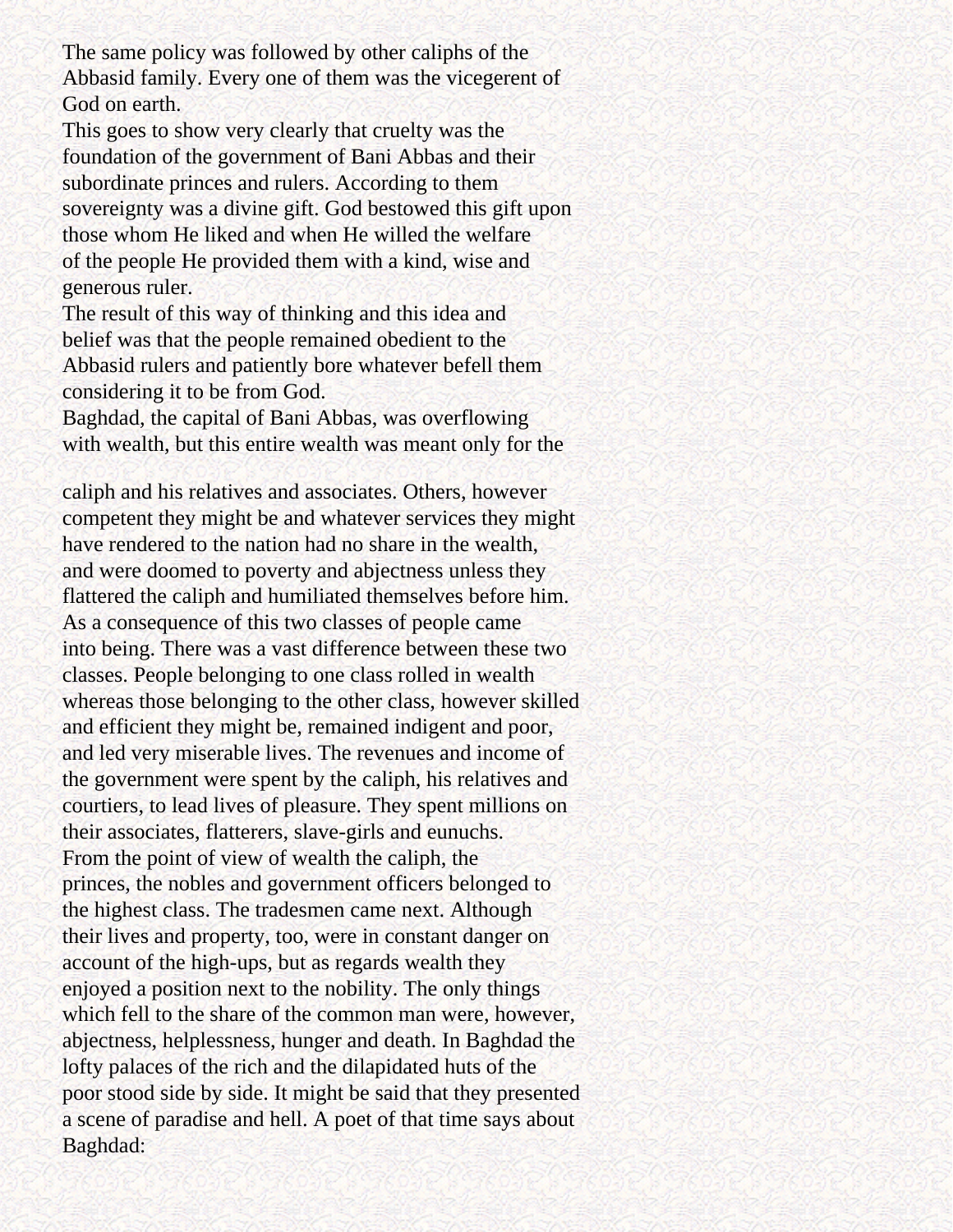"This Baghdad is fit for only rich people to live in, and not for the poor and the indigent. If a rich man like Korah happens to come to Baghdad he too would be filled with sadness and perplexity. Baghdad is the very paradise which has been promised us, but it has come prematurely into the hands of those

who possess sufficient to eat and to wear.

In Baghdad there are houris and young servants and there is everything which you may desire. The thing which is not found here is human being".

A pleasure-loving rich man says: "Have you ever seen a city like Baghdad in the whole world? This Baghdad is the paradise on earth.

In Baghdad the fountain of enjoyment is pure and the tree of pleasure is green. At other places, however, life is neither pure nor happy.

One enjoys longer life in Baghdad. Its food and water is delicious and dainty. There is no doubt about the fact that the food and water of some lands is better than that of others".

It is not objectionable that Baghdad had been a paradise on earth during the Abbasid period or for that matter during all periods. It is also not something wrong that the fountain of pleasure in that city had been pure and the tree of happiness had been green. There is also no harm in the lives of the residents of that city being long. Nothing out of these things is wrong, man always seeks to live a life in a paradise, where there are all means of comforts - fruits and flowers and every good thing. But all these things can be good only if they have not been acquired by exploiting the poor and the helpless or by snatching away from the orphans and the widows. Where did these means of pleasure come from when there were thousands of indigent persons who did not eat to their fill even once throughout their lives in that city? The famous poet Abu'l Atahiya addresses the caliph of his time thus expressing the sentiments of the people: "Is there anyone who should convey my frequent counsels to the caliph? I see that the cost of living of the people is very high and their incomes are very low. Their needs are innumerable and they are attacked in the morning and in the evening by calamities and hardships.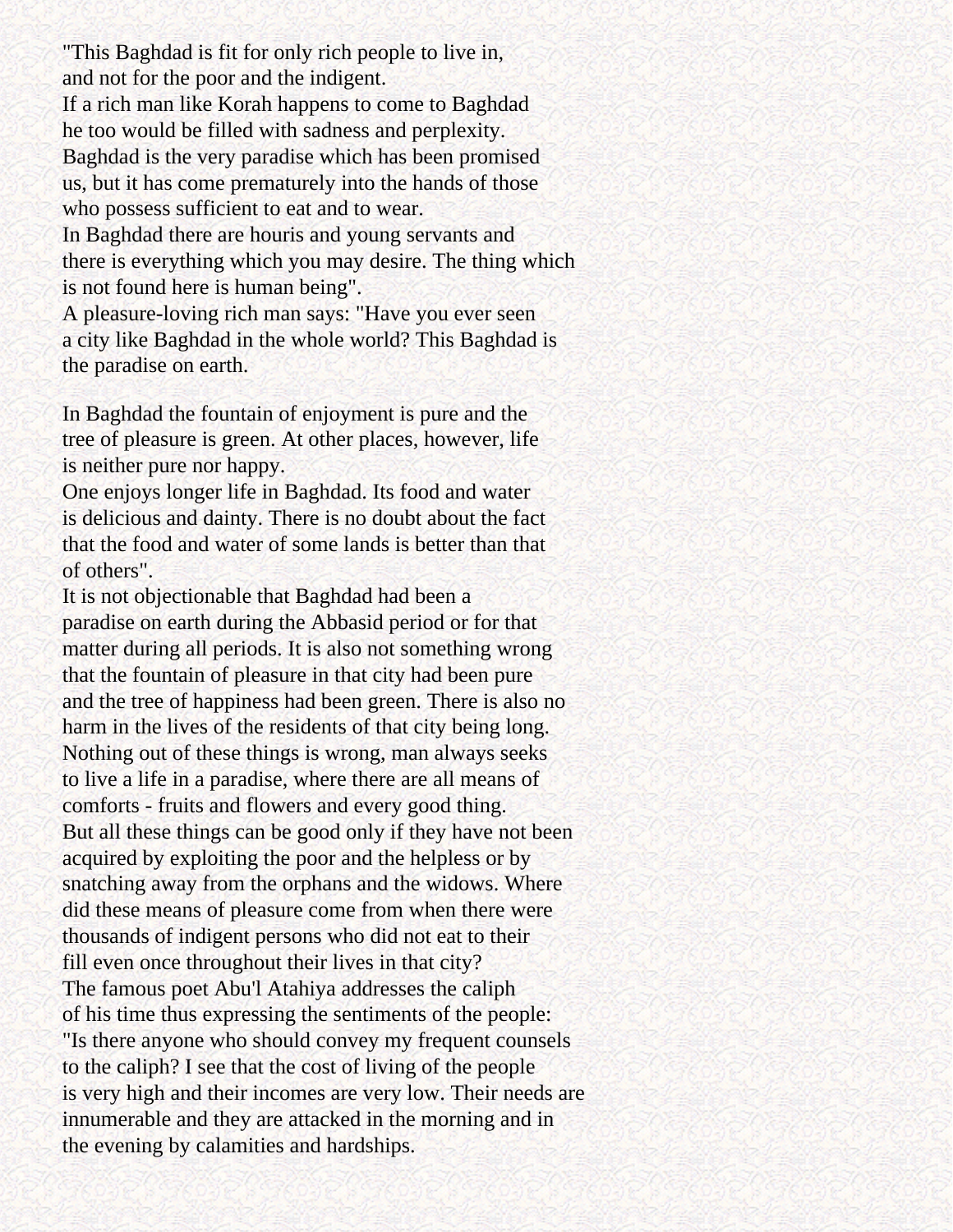The orphans and the widows are sitting emptyhanded in their lonely homes. The men as well as the women are stretching their hands towards you so that you may do them some favour.

All complain of the hardships of life, and are raising cries in low tones. They hope for your kindness so that they may get rid of difficulties and see the face of comfort. Mothers, with children in their laps, go without meals during night and fast during day time. Who is there who should fill their empty bellies and dress their naked bodies? I am

informing you about true facts on behalf of your subjects". A man came to see the caliph Wathiq Billah. He draws a picture of the pomp of the caliph and the magnificence and grandeur of his palace in these words. (It should be remembered that this is about the magnificence of one palace only):

"One servant entrusted me to another and the second entrusted me to a third one. Having passed in this manner through the hands of many servants I arrived in a building, whose courtyard and walls were covered with painted brocade. Then I arrived in the royal court. Its ground and walls were also covered with brocade. In the middle of the hall Wathiq was sitting on his throne. The throne was bedecked with pearls. His slave-girl Farida was sitting with a guitar in her hand. Wathiq as well as the slave-girl were wearing costly brocade dresses.

This luxurious life and capitalistic pomp was a contagious disease from which all including the caliph, his relatives and courtiers as well as some businessmen were suffering. As regards other indecent acts which were done in the royal palace it is better not to mention them. The purchase and sale of slaves and slave-girls for money which was not permitted either by the prophet or by Imam Ali 1 was so much in progress that in every city there used to be separate bazar for this particular trade. In Baghdad, which was the capital of the Abbasides Dar-al-Raqiq road is a well-known place which was used for this purpose. The dealers in slaves had slaves and slavegirls of every race and colour. Black coloured slaves were brought from the south to the Abbasid Cities and sold at two hundred dirhams (about fifty to fifty-five rupees) per head. White coloured slaves and slave-girls were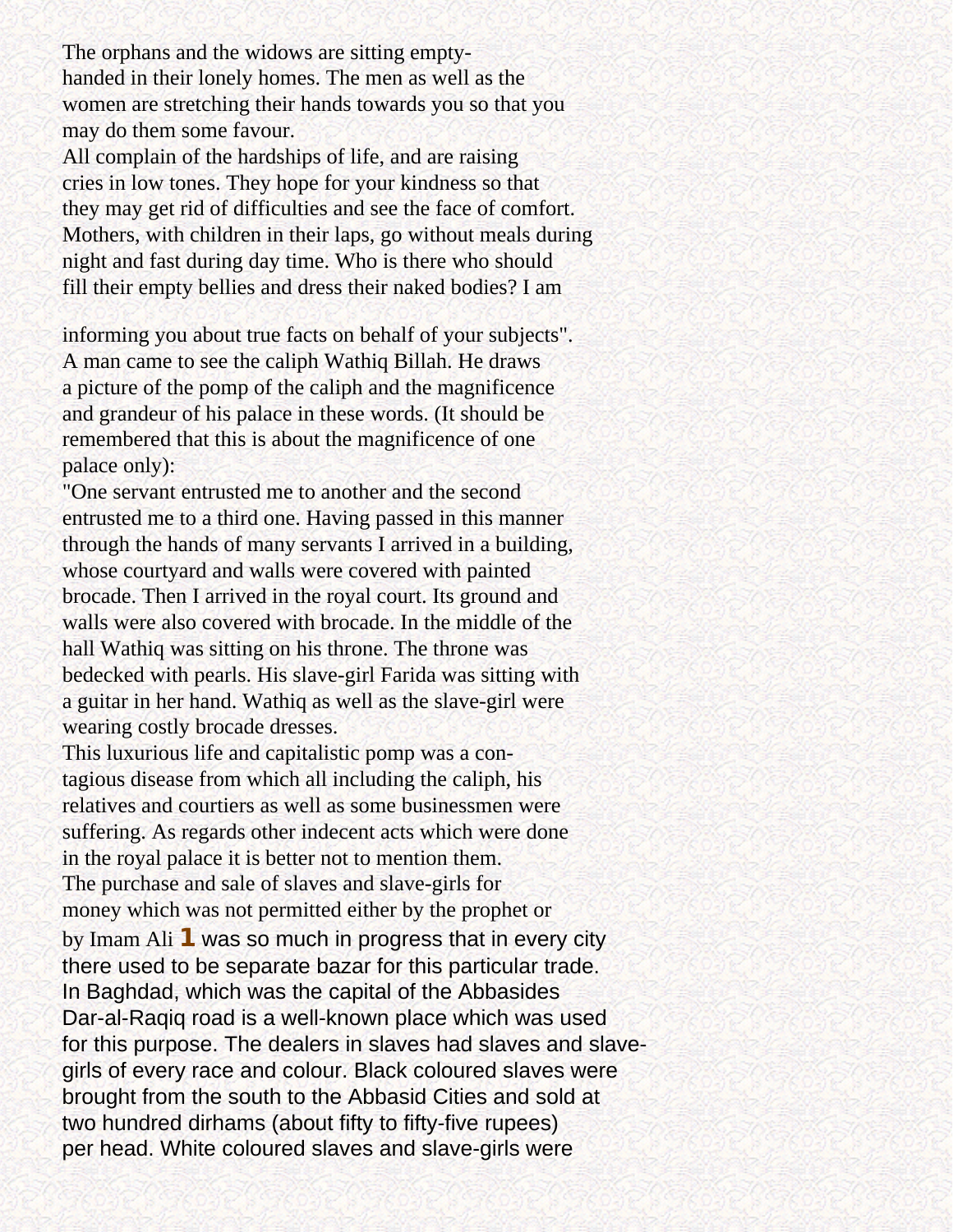brought from Samarkand which was a big market for the slaves of this type. There were many kinds of slave-girls. Some of them belonged to Kandhar and Sind. They were slim and had black eyes and long hair, Some of them were those who had been trained in Madina. They were coquettish and adept musical performers. Those brought up in Mecca were matchless in their elegance and bewitching looks. Some slave-girls also came from the western countries. The middleman Abu Uthman who possessed full information about the attributes of the slaves and slavegirls of that time says: "A slave-girl should be born in Barbary and should quit her country at the age of nine years. She should spend three years in Madina and three years in Mecca. At the age of sixteen years she should go to Iraq and learn social manners there. She should be sold when she attains the age of twenty five years. Such a slavegirl will combine in herself her inherent charm, the coquetry of Madina, the elegance of Mecca and the decency and manners of Iraq.

Unfortunately Abu Uthman has failed to mention as to how much price such a slave-girl would have fetched. Besides the slave-girls who belonged to Barbary there were also Ethiopian, Turkish, Cypriot, Roman and Armenian slave-girls whose attributes need not be mentioned here. The slave-girls belonging to each country had their particular qualities and characteristics which have been mentioned in detail by the experts of that time. Not to speak of the poor people in the Abbasid period even the rich did not feel that their lives and property were secure. The lives of the people were in the hands of the monarch and they were afraid that they might lose their property or lives at any moment. Hence, if on the one hand the generosity of the caliph and his nobles knew no limits there was also no limit of the exploitation of the people by them. If at one time the caliph gave thousands of dinars to a person for his having uttered a beautiful verse, at another time he ordered that a person might be beheaded immediately and his property might be confiscated.

Attabi has drawn a very realistic picture of the

conditions prevailing in his time. He was asked as to why he did not try to seek some position in the royal court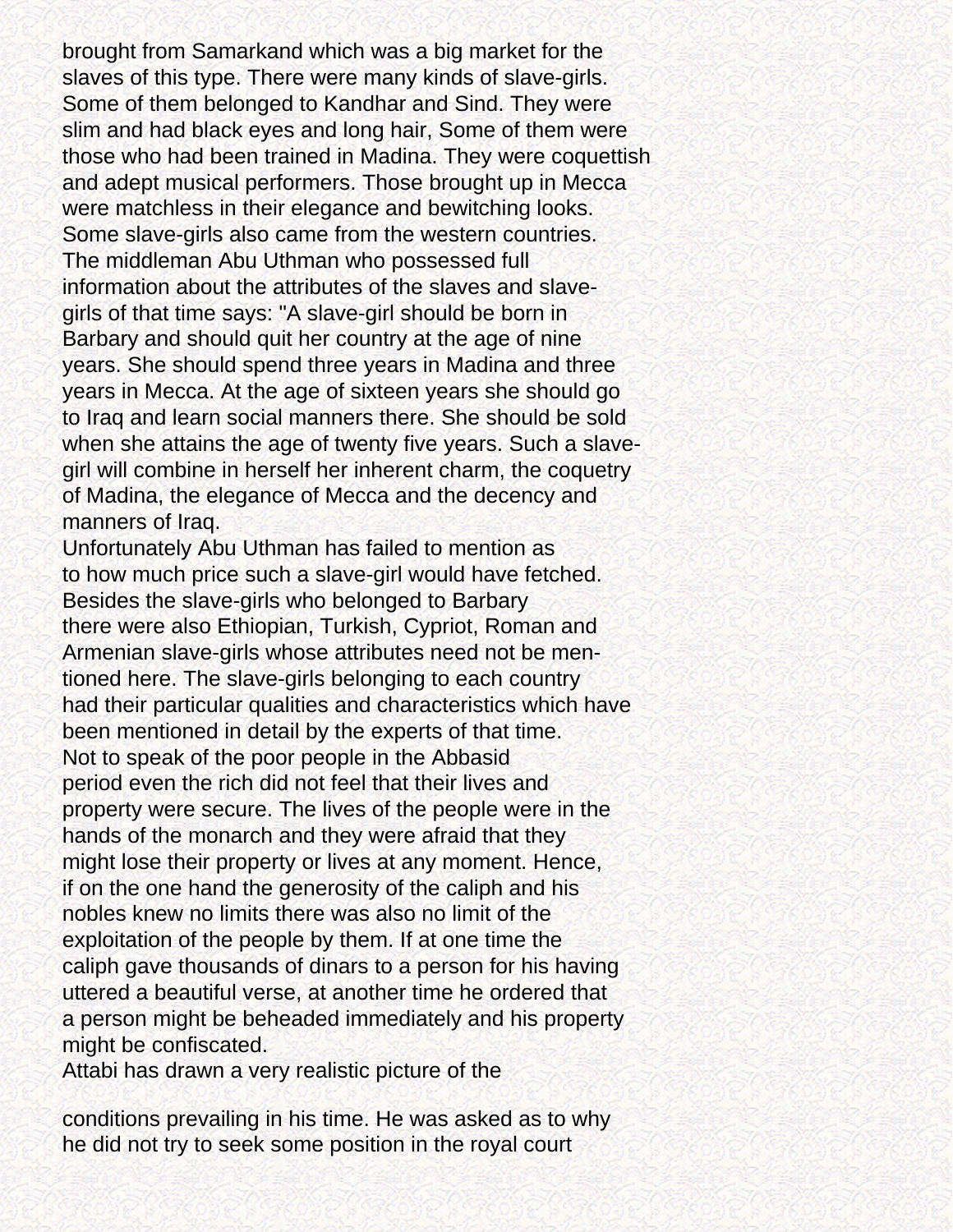when he was a man of letters. He replied: "I see that at one time the caliph gives thousands of dinars to a person without any justification and without his having deserved it, and at another time he orders that an innocent man may be thrown on the ground from the roof of his palace. If I join the royal court I do not know which of these two fates I shall meet".

Once the caliph Mehdi summoned Mufazzal Zabi to his court. When the caliph's messenger approached him he feared that possibly some one had spoken ill of him before the caliph. He, therefore, wore a shroud under his clothes and reached the royal court fully prepared for his death. He saluted the caliph and the latter replied to his salutation. Then he stood quietly. After sometime he realized that the caliph had no intention of killing him and, therefore, became calm, Mehdi asked him: "Which Arab poet has composed the best verse on the subject of taking pride and glorying?" He also asked him some other questions and Mufazzal gave appropriate replies. Mehdi was pleased with his replies and questioned him about his personal affairs. Mufazzal told the caliph that he was indebted and thereupon the caliph ordered that he might be given thirty thousand dirhams.

Mamun executed his minister Fazal bin Sehl and then offered the ministership to Ahmad ibn Abi Khalid, but he declined to accept the post. On having been asked as to why he rejected the offer Ahmad replied: "My experience is that whoever has held this office has eventually lost his life".

The result of affluence was that revelry knew no bounds and had spread like a contagious disease. In every house there were innumerable slave-girls who were experts in singing, dancing and coquetry. 2When the rich persons got tired of one means of enjoyment they invented another. At times when they were overjoyed on hearing a good song and did not know how to express their pleasure they were beside themselves and struck and wounded their own heads with anything they could lay their hands on. Abu'l Faraj Isfahani in his `Aghani' and many other historians have narrated numerous such incidents. The reason of their becoming beside themselves was that they did not know to express their mirth and joy; hence they invented new devices everyday.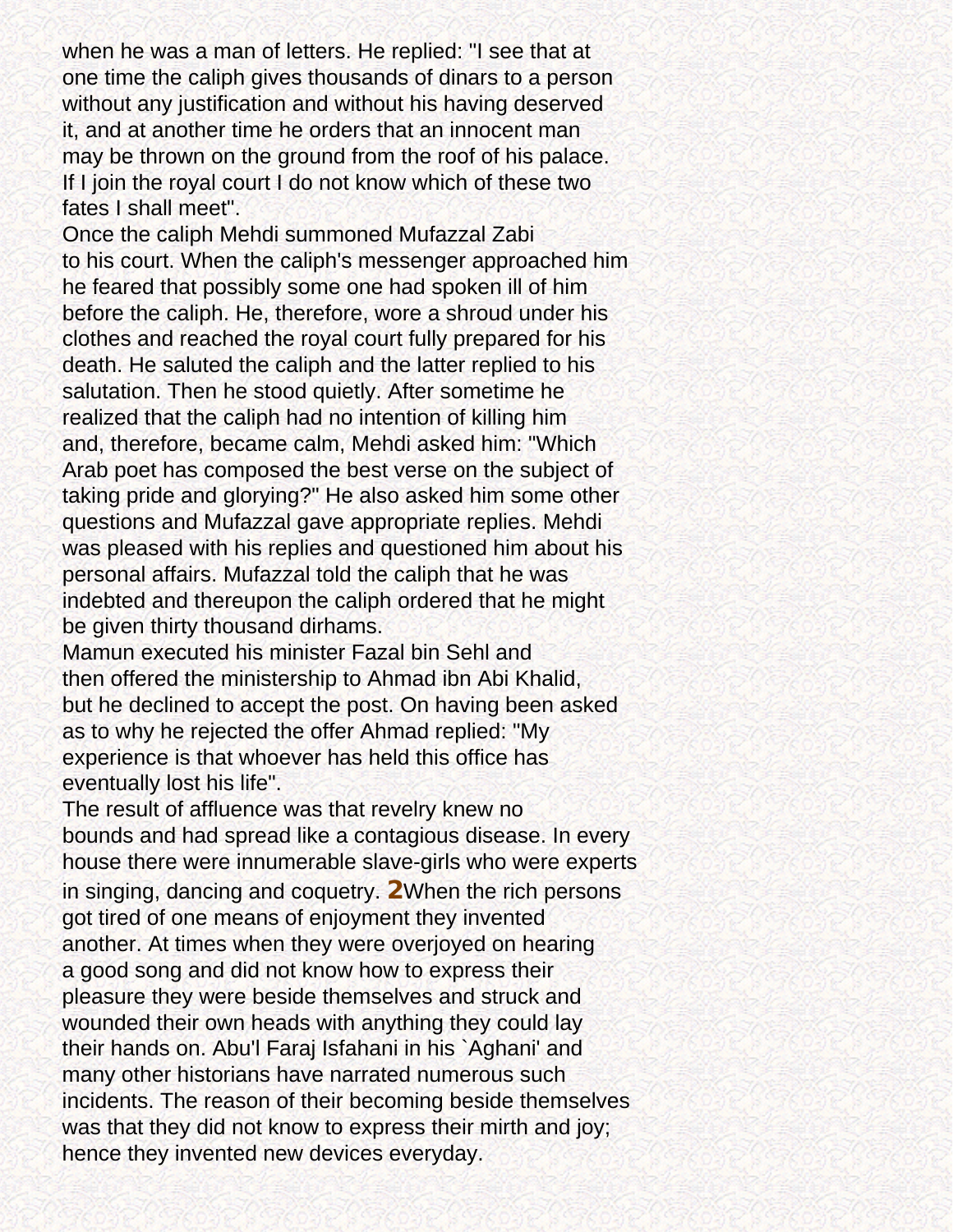On the other side there were innumerable indigent persons, who living in misery and abjectness, were fed up with their lives. One group was leading an extremely luxurious life, while the people of the other group were fed up with their very existence. They despised their life as well as their society and culture. They had no hope of the condition of the society being better off. Abu'l Atahiya expresses the feelings of those people in these words: "The dry bread which you eat sitting in a corner and the narrow house in which you spend your days; or the corner of a Masjid in which you can live in seclusion are better than the moments which are spent under the shade of lofty palaces. This is a counsel from one who knows the real position fully well. Happy is he who hears my advice. I swear by my life that this piece of advice is sufficient for him. Lend your ears to this advice of your well-wisher who is called Abu'l Atahiya".

Both the conditions of committing suicide by drowning oneself in joy and mirth or by abandoning the world are opposed to human nature. The Almighty God has not created man either for this mode of life or for that, however, during the Abbasid period these two evils were very common.

\* \* \* \* \*

What has been stated above is a glimpse of the conditions of the people during early days of the Abbasid rule.Later their lives became so miserable that it is not

possible to imagine their abjectness. The rich became richer and the poor became much poorer. The rich were small in number but the indigent were innumerable. However, the lives and property of neither of them were secure. Only a few persons viz. the monarch and his relatives and associates felt secure and satisfied. None of the other rich persons enjoyed peace of mind. They were constantly afraid that the caliph might get annoyed with them at any time and this might result in confiscation of their property and loss of their life. This type of cruelty began during the time of Mutawakkil - the man who constructed hell side by side with paradise.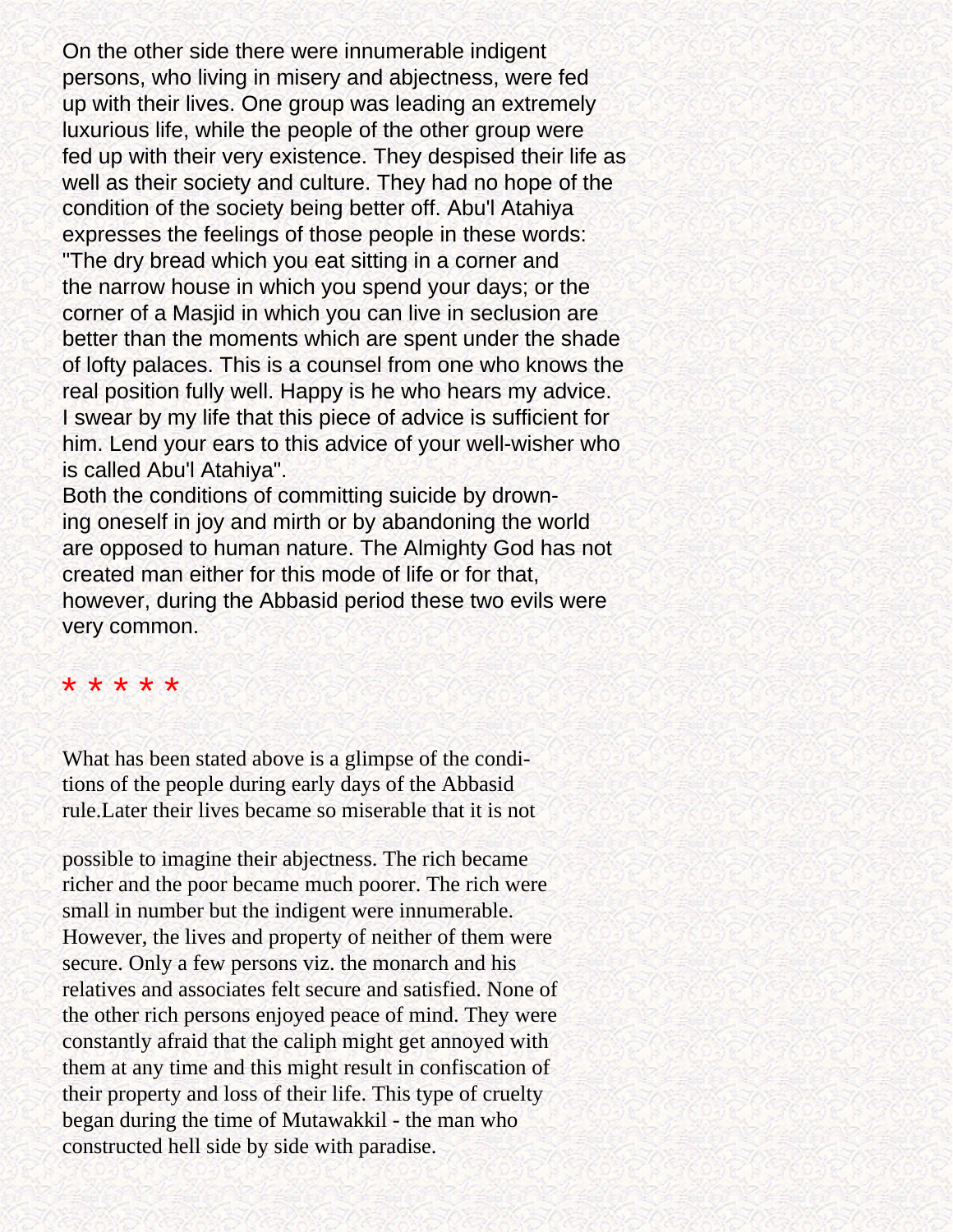The rich had become absolutely shameless. They drank wine and became devoid of their senses. They arranged feasting and drinking in their palaces and became riotously festive. They at times tore their clothes and rolled on the ground. They lost all sense of decency and indulged in all sorts of evil deeds. While intoxicated some of them thought that they had made the earth tremble by striking their feet on it. Many such stories have been narrated by Abu Hayyan Tauhidi in his book entitled `Al-Mata`a wa al-Mawanisah'.

The number of the slave-girls in those times was unprecedented. Mutawakkil, who insulted the wise and zealous persons as much as possible, tried his best to drown Imam Husayn's grave in water and allowed the ruffians in his court to ridicule and insult Imam Ali, had thousands of slave-girls in his palace. Some Abbasid caliphs had as many as ten thousand slave-girls. Besides the slave-girls there were innumerable eunuchs in their palaces.Wealthy persons and those belonging to the aristocratic class kept eunuchs in their houses for the protection of their females. During the days of Amin the number of the eunuchs increased very much. The caliph Muqtadir had as many as eleven thousand eunuchs. The middle class also possessed many slaves who were very immodest. The masters took shameful services from their slaves. The root cause of all these evils was that the nobility and the rich persons had ignored the principles laid down

by the prophet and Imam Ali. They did not consider human being equal to one another. The rich and the persons in high positions considered themselves to be superior to the ordinary people and led luxurious lives by exploiting the poor.

We would like to talk once again about the habits and morals of the people during the Abbasid period to throw light on the luxurious and voluptuous life led by the nobles and the rich, and the indigence and helplessness to which the poor were subjected. The fact is that in a society whose members are usually indigent there two things viz. affluence and indigence are bound to occur. We may notice this fact in the light of what Imam Ali said: "I have not seen excessive wealth with anyone except when side by side therewith I have seen a right being violated".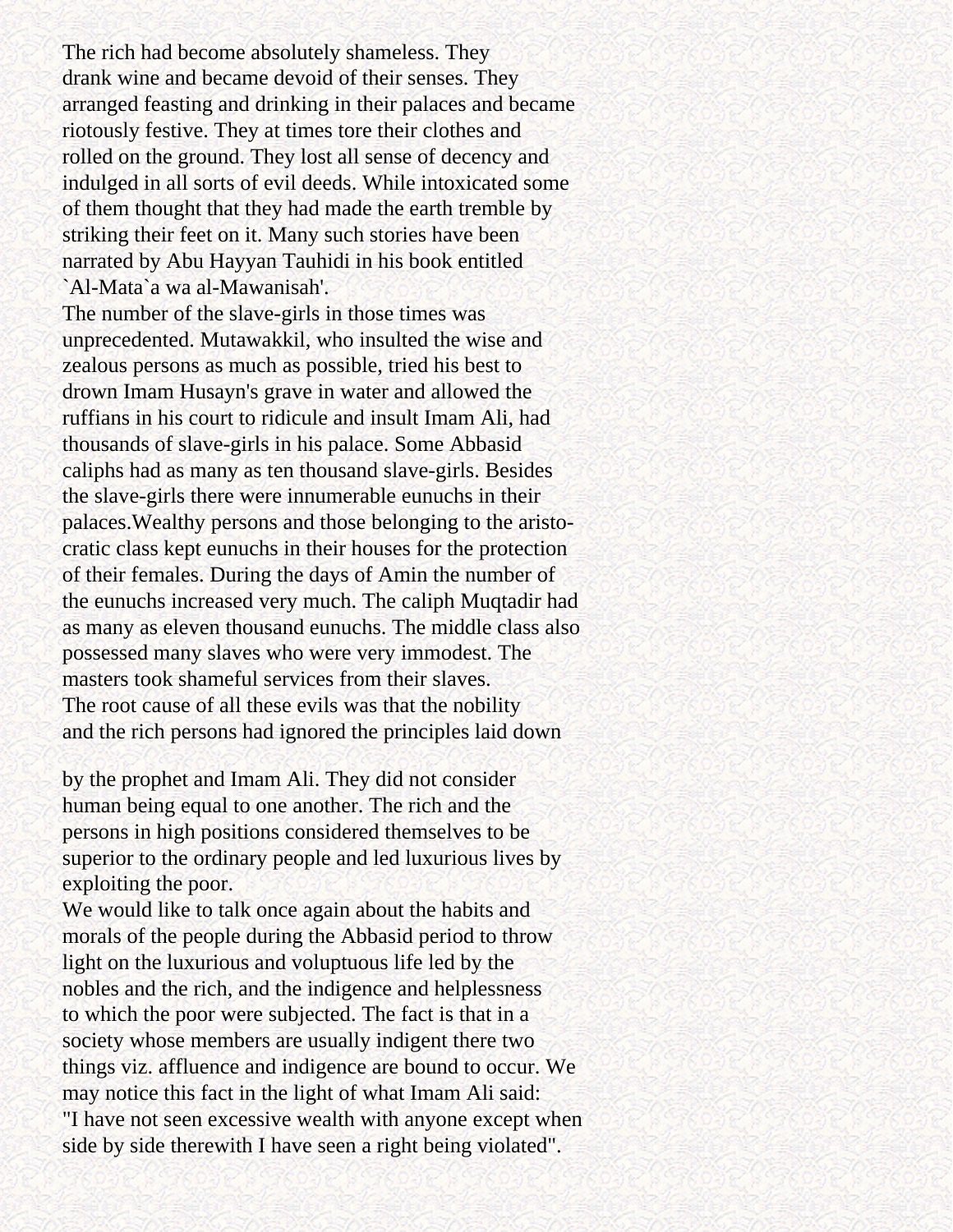Magnificent palaces were constructed and on them enormous amount of money was spent. Mutawakkil got constructed many palaces, whose beauty and splendour was beyond description. In one of these palaces a big swimming pool was constructed for the ladies and the slave-girls. When the famous poet Behtri saw that palace he was so much impressed by its grandeur that he thought that it had been constructed by the fiends and the genii. Describing the palace he says:

"It appears as if the genii subordinate to prophet Suleiman had constructed this palace and worked hard on every detail.

If Bilquis, the queen of Sheba were to pass through this palace she would have mistaken it for Suleiman's palace on account of great resemblance of the two. When you look at this pool at night and see the reflection of the stars in it you will think that the pool is the sky and the stars are studded in it. The fish cannot reach the bank of the pool, because there is a great distance between its beginning and end".

Yaqut Hamavi writes in Mu`jam al-Buldan: "None of the other caliphs built such magnificent buildings in Samarrah as were built by Mutawakkil. Besides other buildings there were a number of palaces namely Qasr

al-`Arus which cost thirty million dirhams, Qasr al-Ja`fari, Qasr al-Gharib, Qasr al-Shaidan, Qasr al-Burj and Qasr al-Bustan Aitakhyah which cost ten million dirhams each, and Qasr al-Maleeh and Qasr al-Subh which cost five million dirhams each".

After giving a long list of the palaces Yaqut Hamavi says that a sum of three hundred million dirhams was spent on them.

Praising Mutawakkil's Qasr al-Ja`fari the poet Ali son of Jehm says: "There are such masterpieces of art in this palace as must not have been seen by the Roman and Iranian emperors during their long rule.

There are such spacious court-yards in it that the eyes must travel long to see their rarities and curiosities. And there are such high domes that it might be said that they are chatting with the stars.

Ibn Mu`tiz got built a palace, whose roof was constructed with bricks of gold, and trees were planted around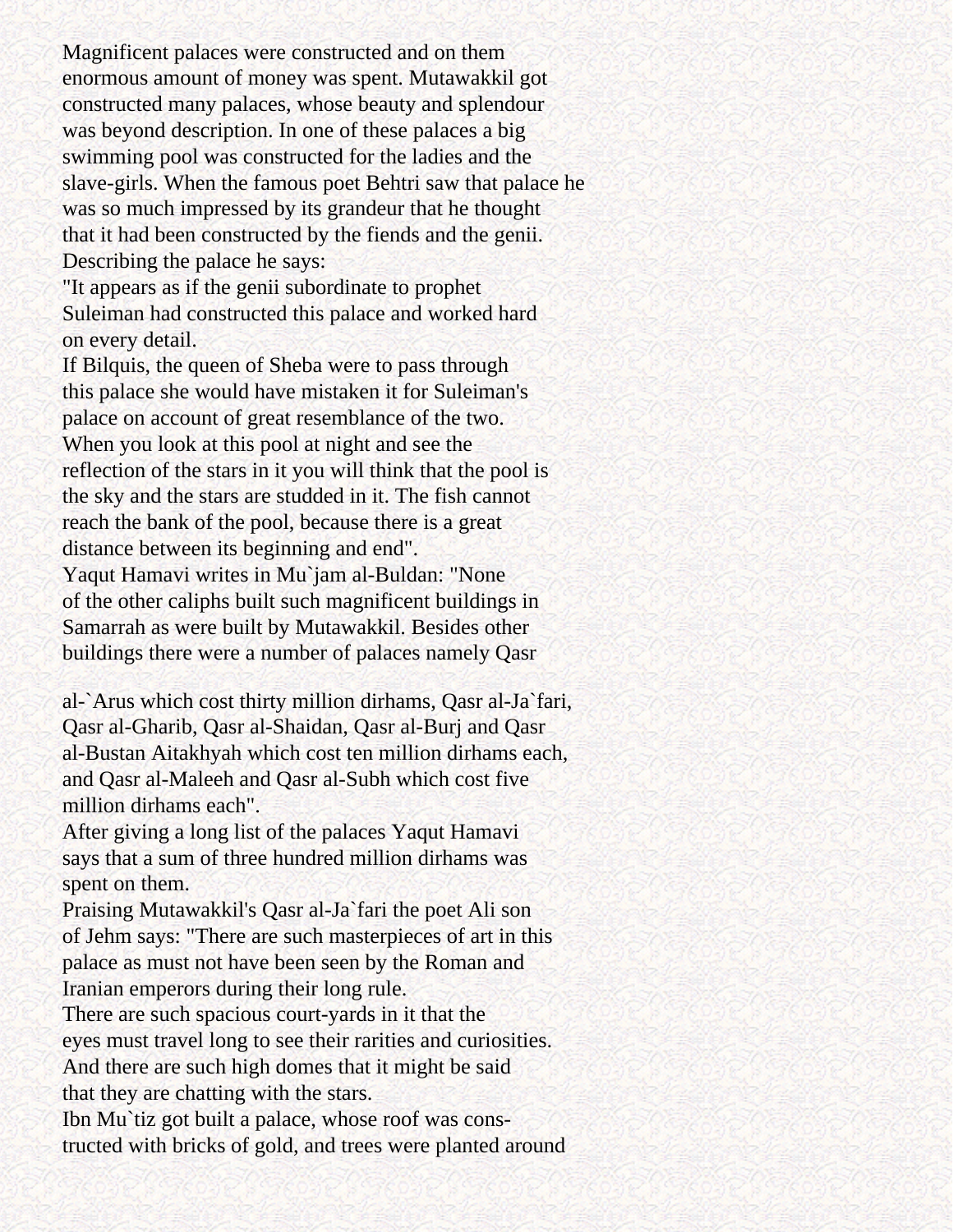it. Bahtri praises the palace in these words: "Its roof was made of gold and was bright and luminous. Its light prevailed everywhere. The breeze loitered in it and the fruitless trees and fruit trees were always swinging. They were like delicate maidens who come out for

a walk - some of them having ornaments and others being without them".

One of the palaces got built by the caliph Mu`tazid was called Qasr al-Surayya. It was very spacious and was very finely decorated, so much so that Ibn Mu`tiz, who had built this palace himself, considered it to be the workmanship of the genii.

The historian Khatib Baghdadi has drawn a comprehensive picture of this palace while describing the meeting of the Roman ambassador with the caliph. He says: "Muqtadir had eleven thousand eunuchs and thousands of Sicilian, Roman and Ethiopian slaves. This was one aspect of the palace. There were also other innumerable items which contributed to its beauty and elegance. Muqtadir had ordered that the ambassador should be taken

round the entire palace and should also be shown the store-houses wherein very valuable articles had been stored in a very beautiful manner. Costly pearls had been set in cases which were covered with black-painted silken cloth. The ambassador was brought in a hall wherein stood a tree made of pure silver which weighed five hundred thousand dirhams. There were also many birds made of silver which were fixed to the branches of the tree and as and when the wind blew they began to whistle. The ambassador was wonder-struck to see all this. The curtains suspended on the walls of this palace numbered thirty eight thousand. All these curtains were made of silk and brocade. They were painted in various ways and contained pictures of animals and boats. The big curtains were the best specimens of the workmanship of the Armenians and the Venetians. Some of them were plain and others were painted.

Thereafter the ambassador was taken to the stable. The porch of this building rested on marble pillars. In the right half of the stable there were five hundred horses fully equipped with bridles and saddles but without saddle-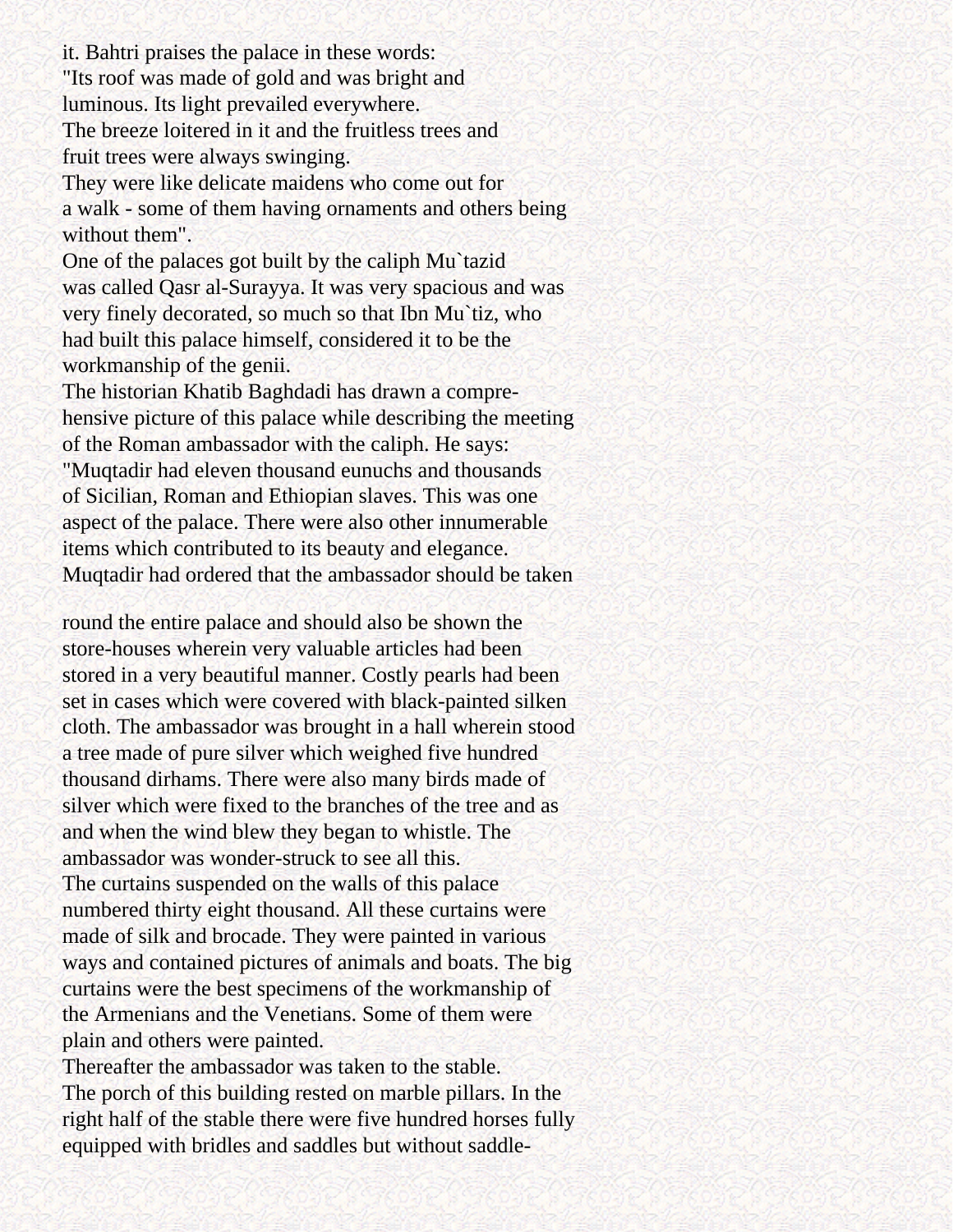covers and in the left half there were also five hundred horses which were equipped with bridles, saddles and silken saddle-covers. For every horse there was a servant clad in a costly uniform.

Then the ambassador was taken to the building wherein tamed wild animals were kept. They used to come to the visitors and smell them, and also ate things from their hands.

Then the ambassador was brought to another building wherein he saw four elephants covered with painted silken sheets. Many servants were posted there to look after the elephants. When the ambassador saw the elephants he was struck with terror.

Thereafter the ambassador was taken to a building where one hundred ferocious animals were kept. Fifty of them were kept in one portion of the building and fifty in another.

Then he was brought to a place called `Josaq'. This

place was surrounded by gardens and in the middle of it a pool made of pewter had been built. A canal which was also made of pewter had been built around this pool. This pool, which was thirty cubits long and twenty cubits wide was more beautiful than one made of silver. It contained four boats in which golden chairs had been placed to sit in. There were four hundred trees in the garden situated around the pool and each of those trees was five cubits in height. Every tree was covered from top to bottom with painted ebony wherein bronze rings were fixed. On the right bank of the pool there were fifteen statues of mounted soldiers, clad in silk, who held spears in their hands as if they were going to attack an enemy. Fifteen more statues had been installed on the left bank. After the ambassador had been taken round twenty three magnificent palaces he was brought in a court-yard which was called "Tas`eeni". In this court-yard young slaves were standing and all of them were fully armed. Then he was brought before the caliph Muqtadir in Qasr al-Taj which was situated on the bank of the river Tigris. He was wearing a crown which was called Taweela and was dressed in silk and brocade from head to feet. His throne was made of ebony and its carpet was made of painted silk and brocade. Nine strings of very precious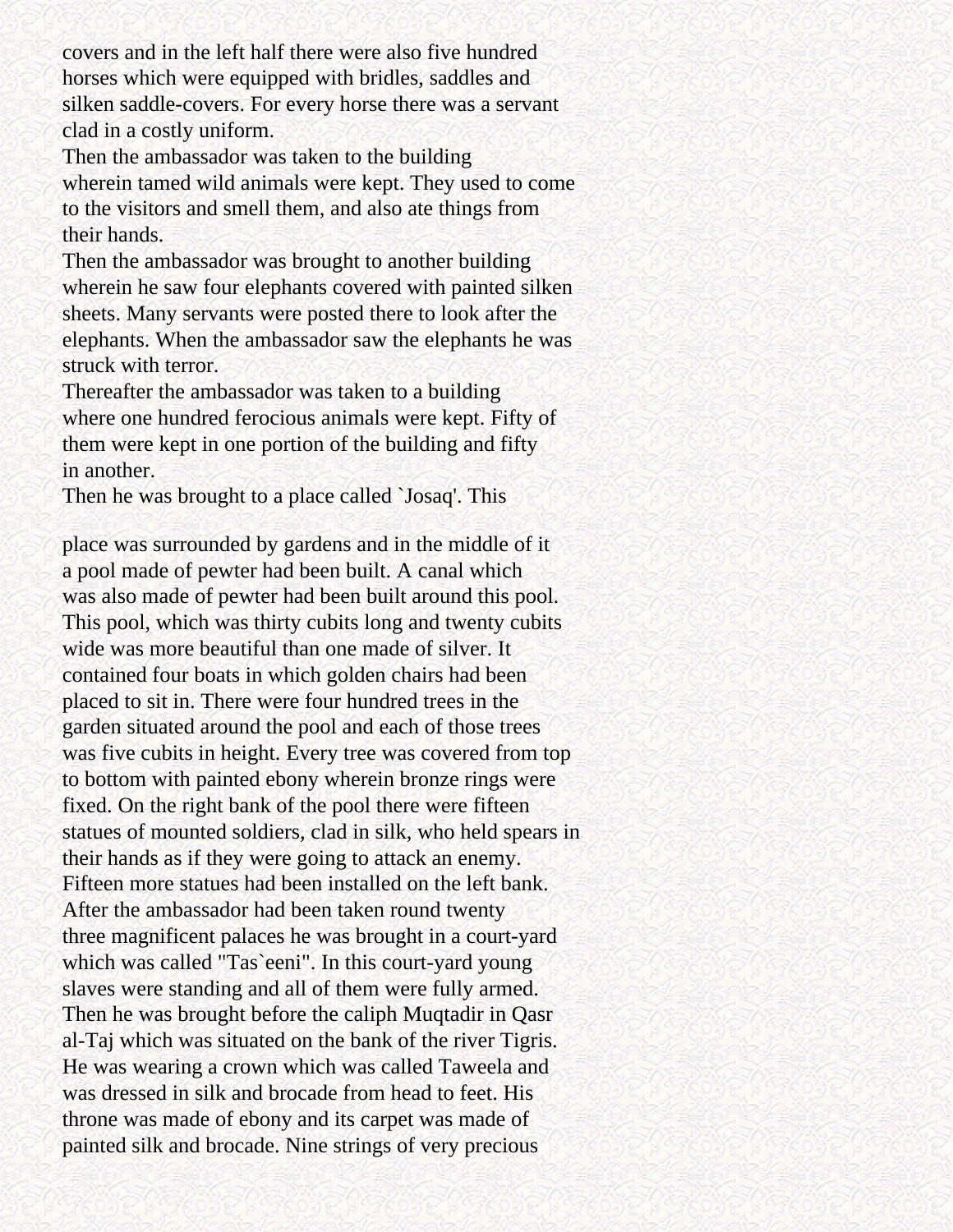pearls were suspended on the right side of the throne and as many on its left side". (Sakhi al-Islam, vol. 1, page 100 - 102).

The Abbasid caliphs continued to spend large sums of money in this manner. Every caliph who ascended the throne tried to excel his predecessors in the matter of extravagance till the turn of Muhtada came. He was a devout person, but he was not destined to live long, for he was killed by his own kinsmen.

The ministers too did not lag behind in the matter of extravagance. Mutawakkil's minister Fateh bin Khaqan built such lofty palaces that their minarets appeared to touch the sky. The poet Behtri says: "The minarets which are as lofty as the sky appear like the plumage of white pigeons flying in the space".

The minister lbn Maqla had collected so many wild animals and birds in his palace that it is not possible for a government treasury to bear their expenses.

The minister Ibn Furat owned vast tracts of land and possessed enormous wealth. He took his meals with crystal spoons. He used one such spoon for one morsel and did not use it again. More than thirty spoons were placed on his dining-table.

The minister Mohlabi was fond of flowers. A person who had seen him says: "Red roses worth one thousand dinars were purchased for Mohlabi in three days. The same were strewm in his assembly and in the spacious pool of his palace. Strange fountains had been built in the pool. The flowers were thrown into the pool and the fountains scattered them in the assembly of Mohlabi where they fell on the heads of those present. When the assembly dispersed the flowers were looted by the people".

A thick silken cloth called Thiyab al-Na`al used to be purchased for the shoes of the mother of the caliph Muqtadir. Same silk was used for the upper part and the sole of the shoes, and they were joined by means of melted musk and ambergris. The queen-mother did not use these shoes for more than ten days. Thereafter the servants appropriated them, extracted the musk and ambergris and utilized them.

The ministers and high officials also endeavoured not to lag behind the caliph in the matter of pomp and wealth.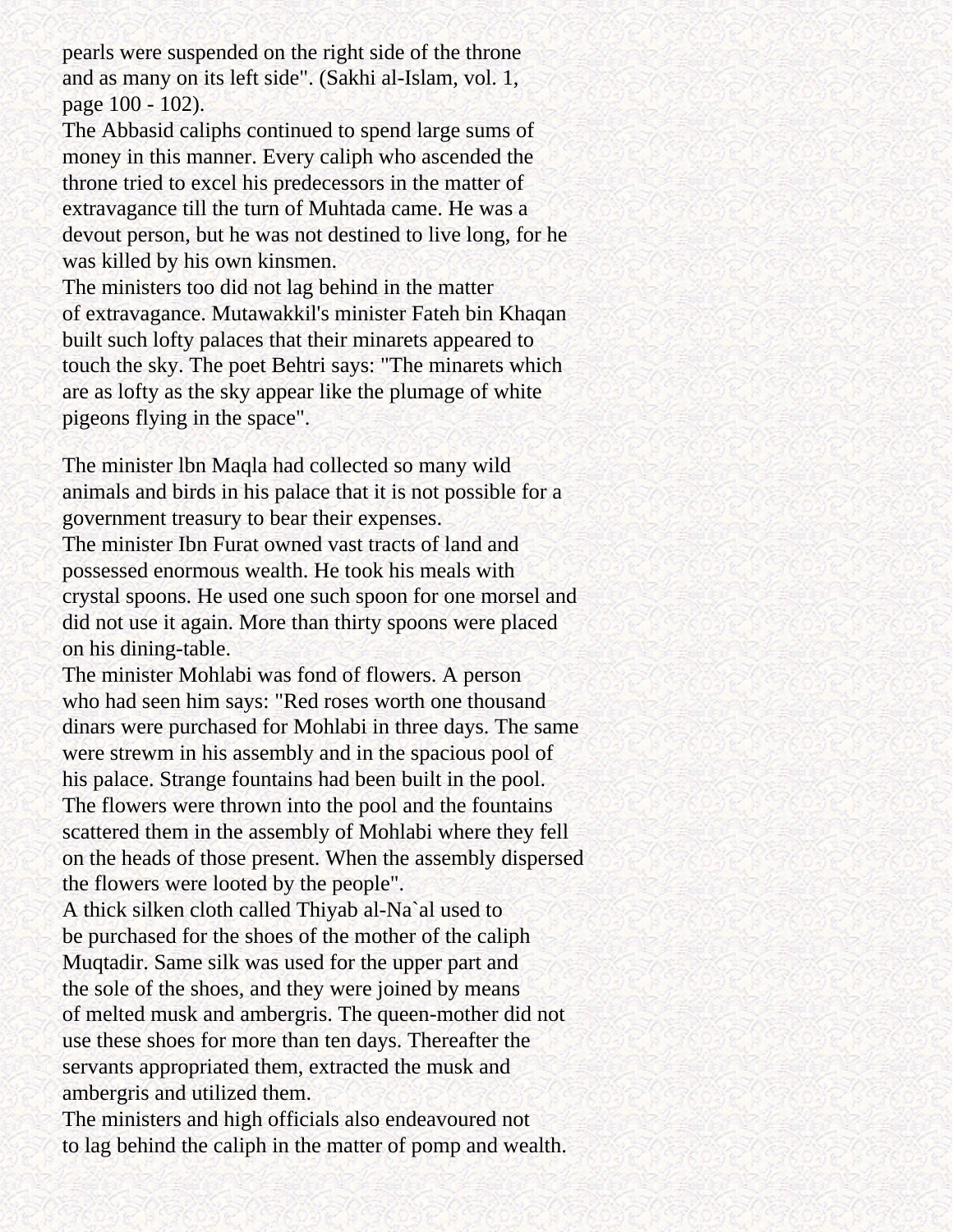Ali bin Ahmad Razi the Governor of Jundishapur, Sus, and Mazaria left behind, on his death, gold, silver, pearls, precious stones and other articles which were so costly that if they had been distributed among the poor all of them would have become rich. Moreover, he left behind so many eunuchs and black and white slaves that if they had been sent in the capacity of an army to some country they would have conquered it.

The quantity of wealth possessed by other governors can be guessed from what has been stated above about the wealth of Ali bin Ahmad Razi. The rich merchants also lived a luxurious life. The lives of poor people depended

on the will of the caliph, his chamberlains and ministers. They were safe and secure only so long as the persons at the helm of affairs were not displeased with them. Where did the affluent persons get all this wealth from? What reply can be given to this question except that they accumulated all these riches by exploiting the common people, who were reduced to penury and helplessness? A most cruel system was adopted to realize government taxes and to collect wealth. The caliph and his ministers and agents sold the entire land revenue and other taxes to a single person. That person paid a few millions of dirhams or dinars into the government treasury and then realised as much money from the people on account of taxes as he liked. This was like the system introduced by the Turkish Sultans in the Islamic countries which were ruled by them.

The Justice Department, too, was topsyturvy. The dignitaries of the state constantly interfered with the working of the courts and no judge could dare give a judgement against the wishes of the rulers. Bribery was rampant. The indigence of the people was on the increase and their difficulties and afflictions were multiplying. So much so that if a person died he deserved congratulations rather than condolances. lbn Luknak of Barah says: We are witnessing strange vicissitudes. If we were to see in a dream what we see while awake we would wake up in a state of distress". He prays to God that He may grant Job's patience to the people. He himself cries for them like Jacob and says: "The people are so much afflicted that when one of them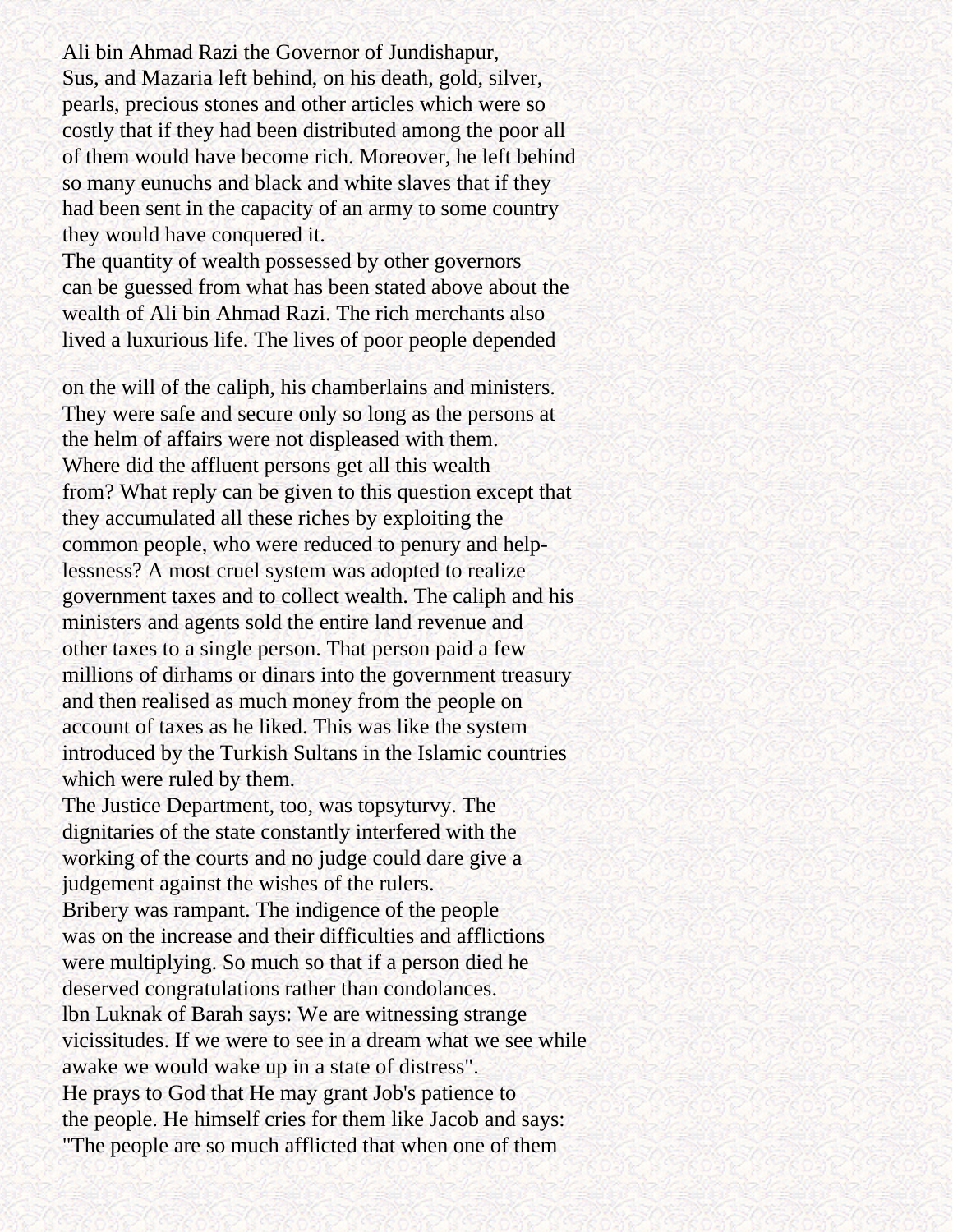dies he deserves to be congratulated". He adds: "By God we are caught in the clutches of cruel and oppressive time and pray to the Almighty to grant us Job's patience. The world has become devoid of its beauty. So cry like Jacob".

The wise, learned and distinguished persons about whom Ali had made recommendations to his sons Hasan and Husayn (for the guidance of the people) that they should associate with them, hear their words carefully

and recognise their status. He had also instructed the governors to consult and honour them as they are light amongst the Muslims and shall remain till the world lasts. They were in an enviable condition during the Abbasid period, except those who had sold themselves to the rulers. Abu Hayyan who was a great scholar and author of many valuable books says in his book entitled Al-Amta` wal Mawanisah: "I have been obliged to sell my faith and compassion and to resort to hypocrisy and to do such indecent deeds that no gentleman may like to record them". He got so much fed up with the world during the last days of his life and was so disappointed with the government of the time that he burned up all his books. Abu Ali Qali was also compelled to sell his books which were his dearest capital. He says: "For twenty years these books were a source of solace for me and I was immensely grieved when I had to sell them. I had never thought of selling them even though I might have had to remain in prison continuously on account of my being in debt. However, owing to indigence and with a view to feed my small children I was obliged to sell these books". Khateeb Tabrizi had a copy of Azhar's book entitled `Tehzib-al-lughat' which was in many volumes. He wished to hear its contents from an expert and to investigate them. The people advised him to contact Abu'l `Ala Muarri. He put the book in a sack and proceeded to Muarratu'l No`man on foot carrying the sack on his back as he did not have enough money to hire a conveyance. During the journey he perspired so much that all the volumes of the book were spoiled. Complaining against adversity he says: "Others may get tired of journeying but I am tired of standing. In Iraq I had to live among people who are mean and the descendants of mean persons".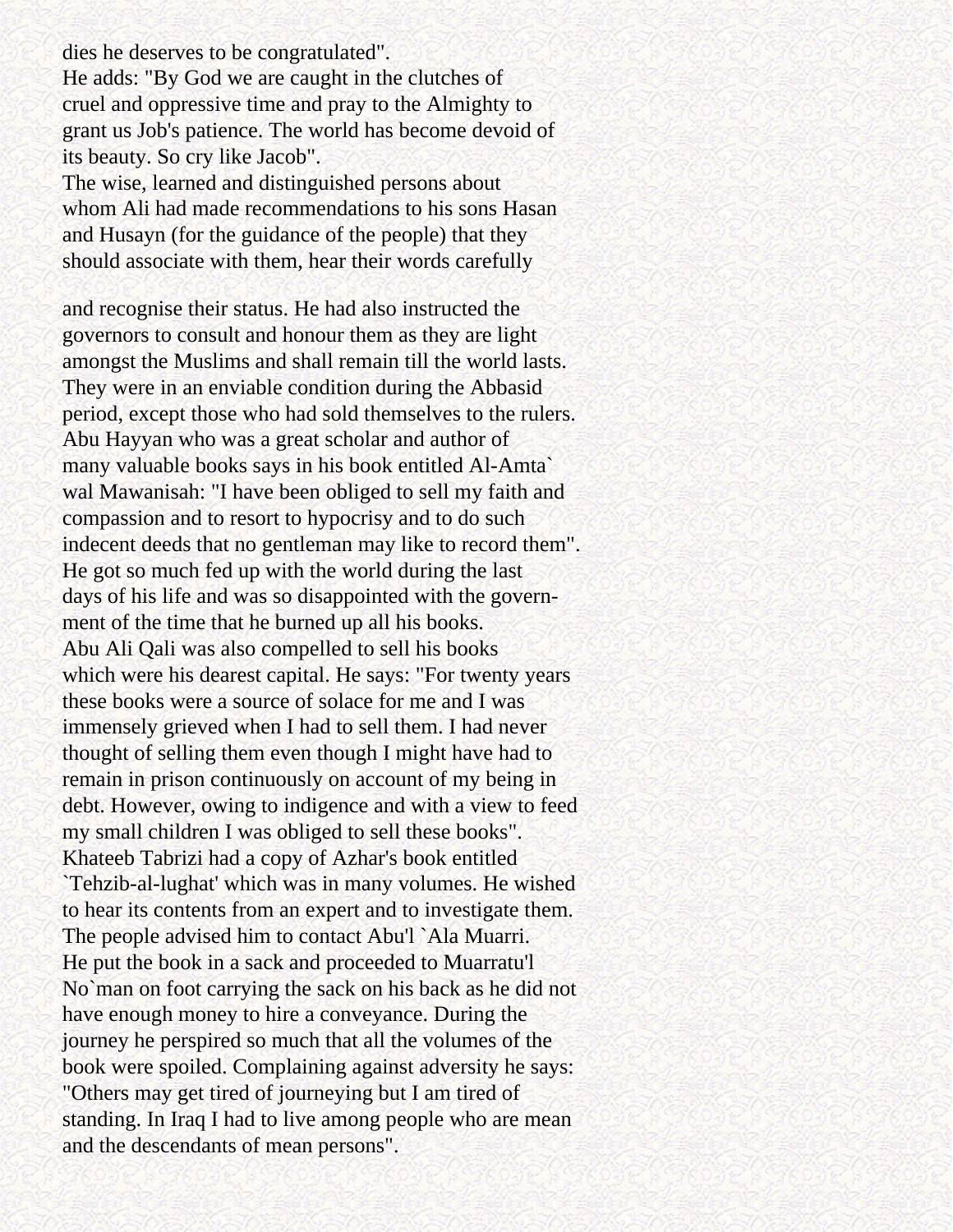Complaining against the unsound judgement of time and its maltreatment of noble-minded person Ibn Lunak of Basrah says: "O time! you have made the noble persons wear the dress of humiliation and abjectness. I do not consider you to be `time'. You are paralysis. How can any one expect anything good from you when you consider

ability and perfection to be a shame. What is the reality of your condition as we see it? Is it insanity, shamelessness or impudence?"

During the entire period of the Abbasids 2 the people remained divided in two groups. One of them was that of the rich and the other of the poor. Both the groups suffered from numerous moral evils according to their respective environments. Moral degradation prevailed to the same extent during the last days of their rule as in the beginning. Rather it was at a higher level. The rich led a life of luxury and pleasure and indulged in unlimited debauchery. As regards the poor enmity, envy, falsehood and deceit were rampant among them. Owing to indigence the people resorted too much to asceticism and mysticism. It was not, however, the mysticism, which emanates from good morals and from considering the world to be transient. It was the mysticism which is the consequence of helplessness, failure and despair. Owing to indigence many other bad habits like love for magic, jugglery, and superstition, developed in the people. This was because when a person fails to earn his livelihood by honest means he resorts to foul means. The governments which were established after the decline of the Abbasid empire had more class differences and their moral degradation was more dreadful. From the time when the hand of the oppressor (Ibn Muljim) was stretched towards Imam Ali son of Abu Talib and that supporter and defender of human rights was martyred, these calamities became the fate of the Arabs and befell them constantly in new forms. In short the people of the East were permanently subjected to these sufferings and hardship.

1 Islam permits enslaving of only infidels deserving to be fought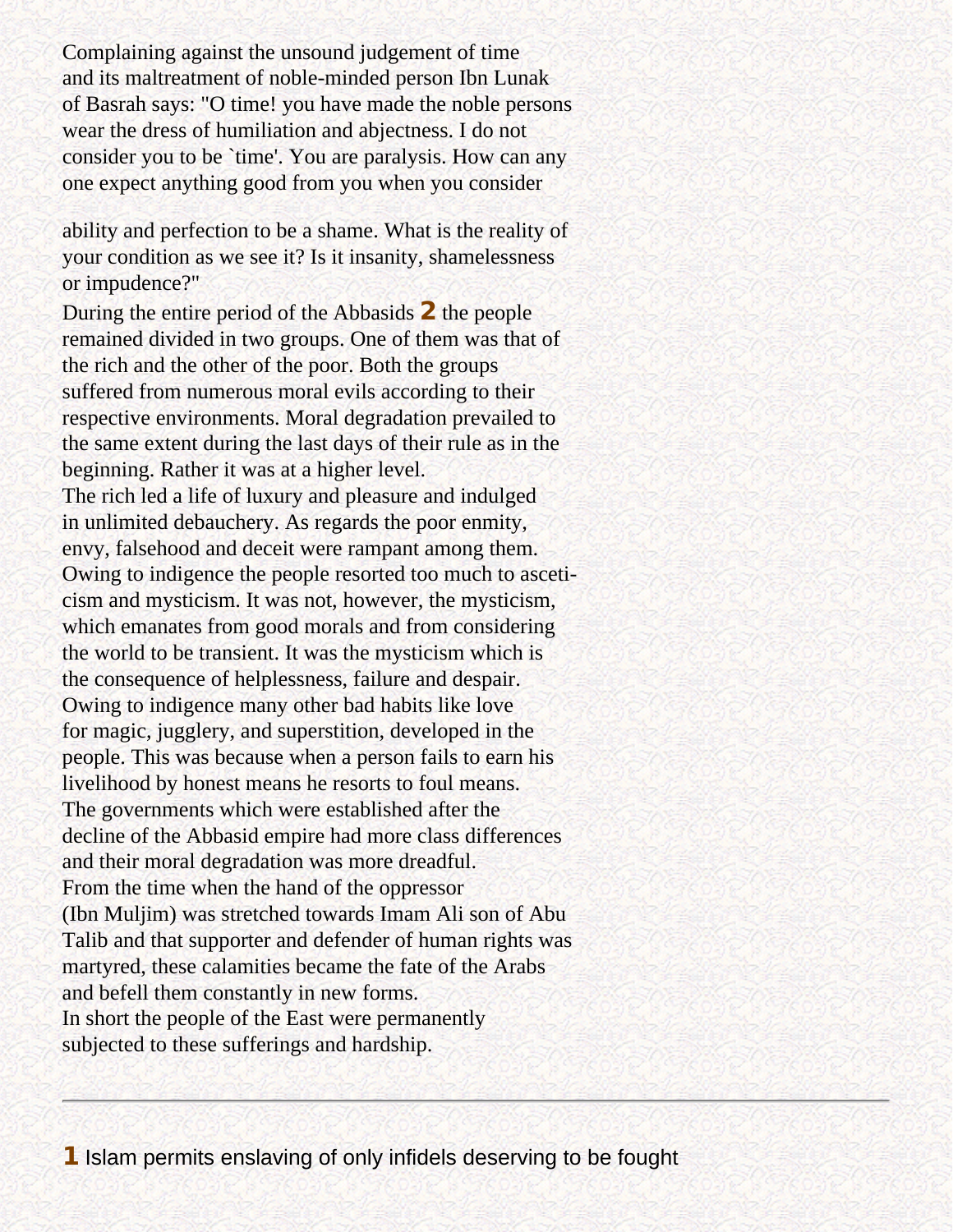with, or prisoners who are captured as a consequence of jihad. During the period of the caliphs and thereafter, however, the conditions became such that whenever the ruffians found any unprotected person in an Islamic city they caught and sold him.

2 Islam does not permit enslaving a Muslim or a Zimmi or a non-believer with whom a pact has been concluded. It so happened, however, that during this period most of the slaves and slave-girls belonged to these categories.

2 No doubt, most of the Abbasid caliphs led lives of luxury and pleasure and were ill reputed on account of their having oppressed their subjects. However, there were a few amongst them who were just. Some of them promoted literature and industry and worked for public welfare in many ways. They constructed many observatories the like of which were not known to the Romans and the Greeks. They also established big hospitals and trained doctors and scholars. All these facts are recorded in the pages of history.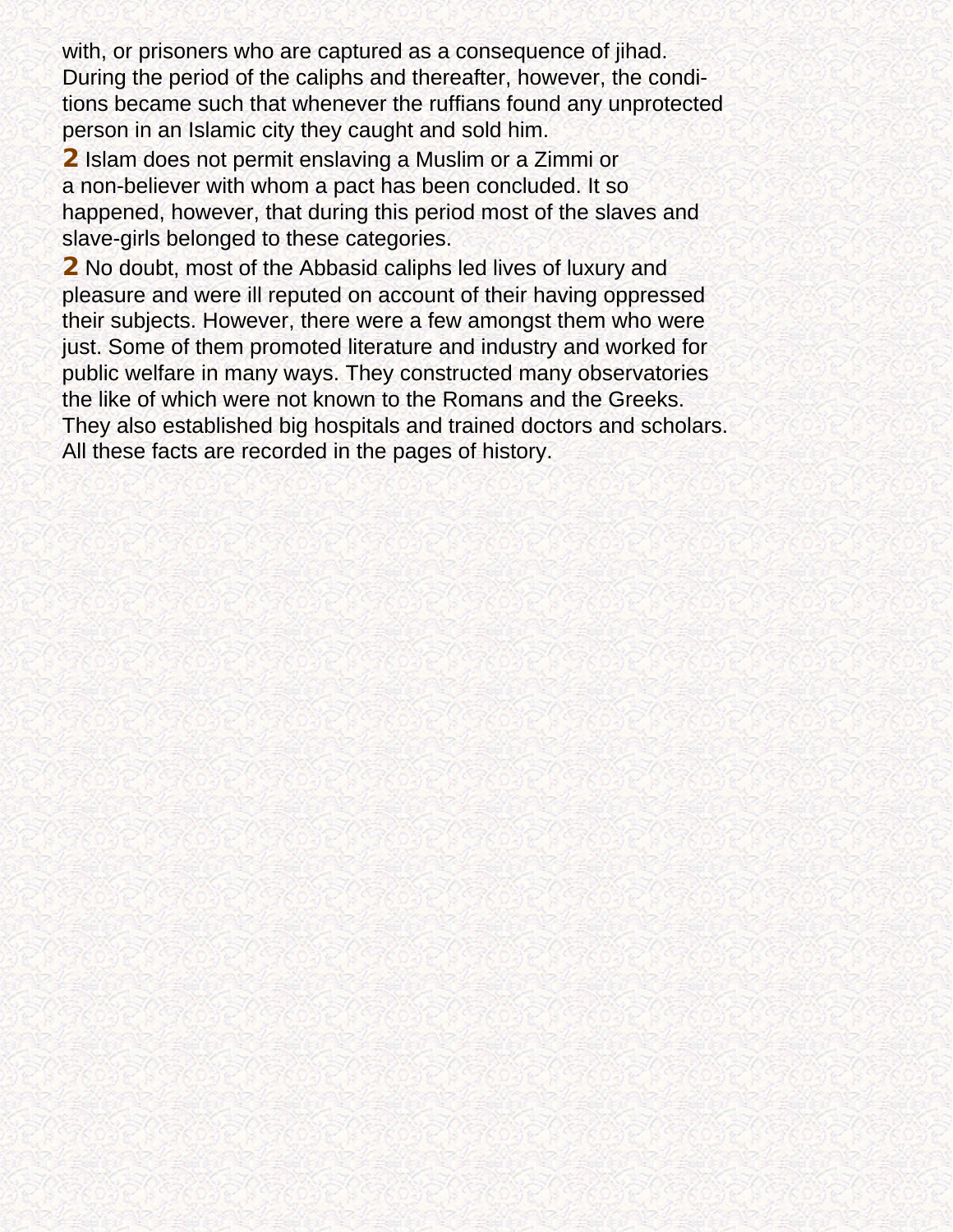## **The two families of Quraysh**

The prophet had said very correctly: "My followers will meet destruction at the hands of the youngsters of Quraysh". These youngsters mentioned by the prophet who were to create trouble and to conspire, were born at a place which served as a cradle for the shameless persons like Yazid son of Mu`awiya.

The prophet could see that this party was waging war at one time to safeguard its chiefdom and authority, and was surrendering and making a show of Islam at another time to acquire chiefdom and authority. When he glanced at different parts and saw these people he said with much grief and anxiety: "My followers will meet destruction at the hands of the youngsters of Quraysh".

The readers are requested to keep before their eyes the history of the Quraysh, which I am going to narrate, so that it may be possible to identify each of them. The enmity between Bani Umayyah and Bani Hashim was very old. They were opposed to each other, before struggle for rulership and authority had cropped up between them and even before Islam had gained predominance. Their enmity with each other was based on various reasons. In fact all the strong internal and external reasons for opposition had combined. Among them were included tribal party spirit, superiority complex, old grudge, desire for vengeance of the murder of kinsmen, political views, personal sentiments, difference in ways of life and manner of thinking etc. Bani Umayyah and Bani Hashim were the chiefs of Mecca and held high offices even during the age of ignorance. However, the chiefdom of Bani Hashim was spiritual 1 whereas that enjoyed by Bani Umayyah was political and they were also tradesmen and possessed enormous wealth.

All the Muslim historians and European Orientalists agree that before the advent of Islam Bani Hashim were not habituated to cunning and deceit like the idolatrous priests. They did not deceive the simple-minded people on the pretext of their religious and spiritual leadership. They neither exploited others nor kept their personal benefit in view. They had faith in the Lord of the Ka`abah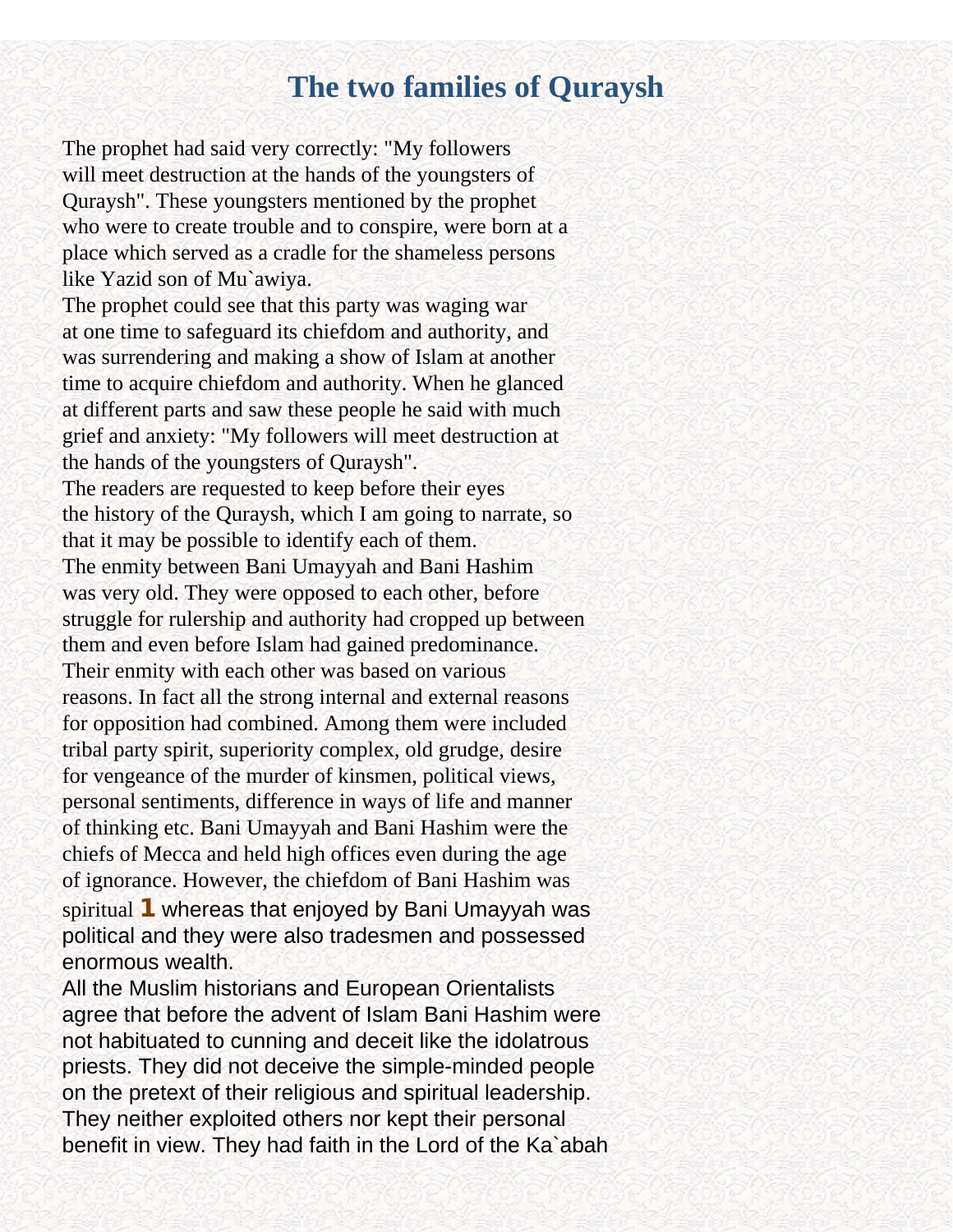and sincerely believed in what had been permitted or disallowed by the Almighty God. Accordigng to their code helping the oppressed, sympathising with the helpless, warding off injustice, and meeting the needs of the indigent, was compulsory. They were sincere in their belief. They did not deceive anyone and did not consider hypocrisy to be permissible. For example, it was possible that Abdul Muttalib, the grandfather of the prophet and Ali might have slaughtered one of his sons in the path of God because he had firm faith in his Lord and had vowed that if his ten sons survived he would slaughter one of them for the sake of God on the threshold of the Ka`abah. He was not satisfied about the fulfilment of his vow until he was convinced in the light of his faith that killing his son would not be a means of pleasing God. His faith was so firm and he was so keen to assist the poor and the needy that he concluded a pact with some families of Quraysh to achieve this end. (Bani Umayyah did not become signatories to this pact). One of the special conditions of this pact was that they would side with the oppressed person and make the oppressor restore his right, help one another in financial matters and restrain the powerful persons from molesting the weak. The incident which led to the conclusion of this pact was as follows:- A Qurayshite purchased some articles from a person belonging to another place and promised to pay the price after a fixed time. He did not, however, make payment on the due date. He was confident that on account of his family dignity and the support of his kinsmen none would compel him to make payment. Furthermore, the person from whom he had purchased the articles was a non-Meccan and belonged to an ordinary family, and did not enjoy support from anyone. However, Bani Hashim decided to assist him. They made a mutual pact whereby they decided to realize the price of the articles purchased by the Qurayshite and to enforce justice. However, as this pact did not accord with the nature of Bani Umayyah they opposed it vehemently.

The religious and spiritual leadership inherited by Bani Hashim from their ancestors generation after generation, accorded with their nature. They had inherited pure disposition and nobleness from their ancestors. Every generation of theirs displayed the virtues inherited by it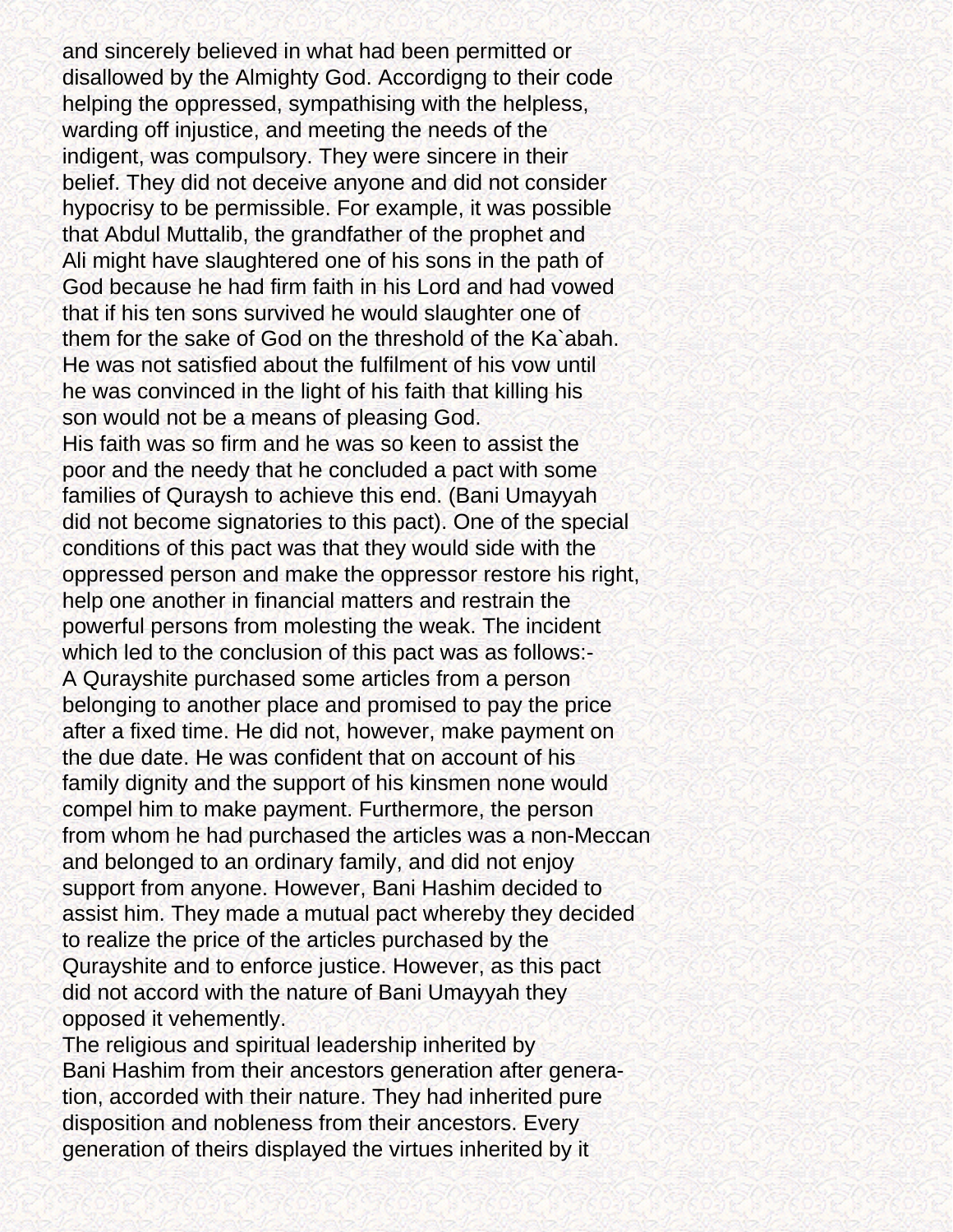and Bani Hashim continued to maintain dignity and excellence till Almighty God appointed Muhammad to the prophetic mission and also created Ali son of Abu Talib as respresentatives of the morality and perfection of the Hashimite Family.

Have a look at the history of Bani Hashim (i.e. the descendants of Abu Talib) after the passing away of the prophet, and you will find that, whether that history covers one hundred years or two hundred years or five hundred years, they have always been a specimen of the noble qualities and virtues. The manliness, bravery, piety and truthfulness which was possessed by their forefathers can also be observed in their sons and grandsons. History continued to turn its leaves, but whoever from amongst them came was a specimen of his forefathers.

If this family had not been virtuous and noble by nature it would not have become a specimen of piety and purity, because in those times egotism, selfishness, flattery and ambitiousness were so rampant that all were morally degraded and these vices were very common among them. It is much easier to go down into an abyss as compared with ascending or standing firm at one's place. However, notwithstanding the fact that the atmosphere was unfavourable and corruption was prevalent everywhere Bani Hashim were not affected by these things and their noble qualities and virtues remained intact.

However, Bani Umayyah were quite the reverse of this. During the age of ignorance they were traders and politicians; and it is evident that whoever is engaged in trade and politics possesses wealth and authority and endeavours to continue to possess these things and make them remain within his family. No intelligent person can deny the reality that when a person is engaged in trade and his near ones are also tradesmen he can do anything which serves his interests. He can at least defraud his customers, hoard wealth, indulge in deception, and dilly-dally in the performance of his duties.

Bani Umayyah chose these things for themselves as they accorded with their nature. It was just as Bani Hashim chose purity of nature, honesty and chastity for themselves as they accorded with their nature and disposition. Bani Umayyah were addicted to these abominable acts, because they had been engaged in their habits for long and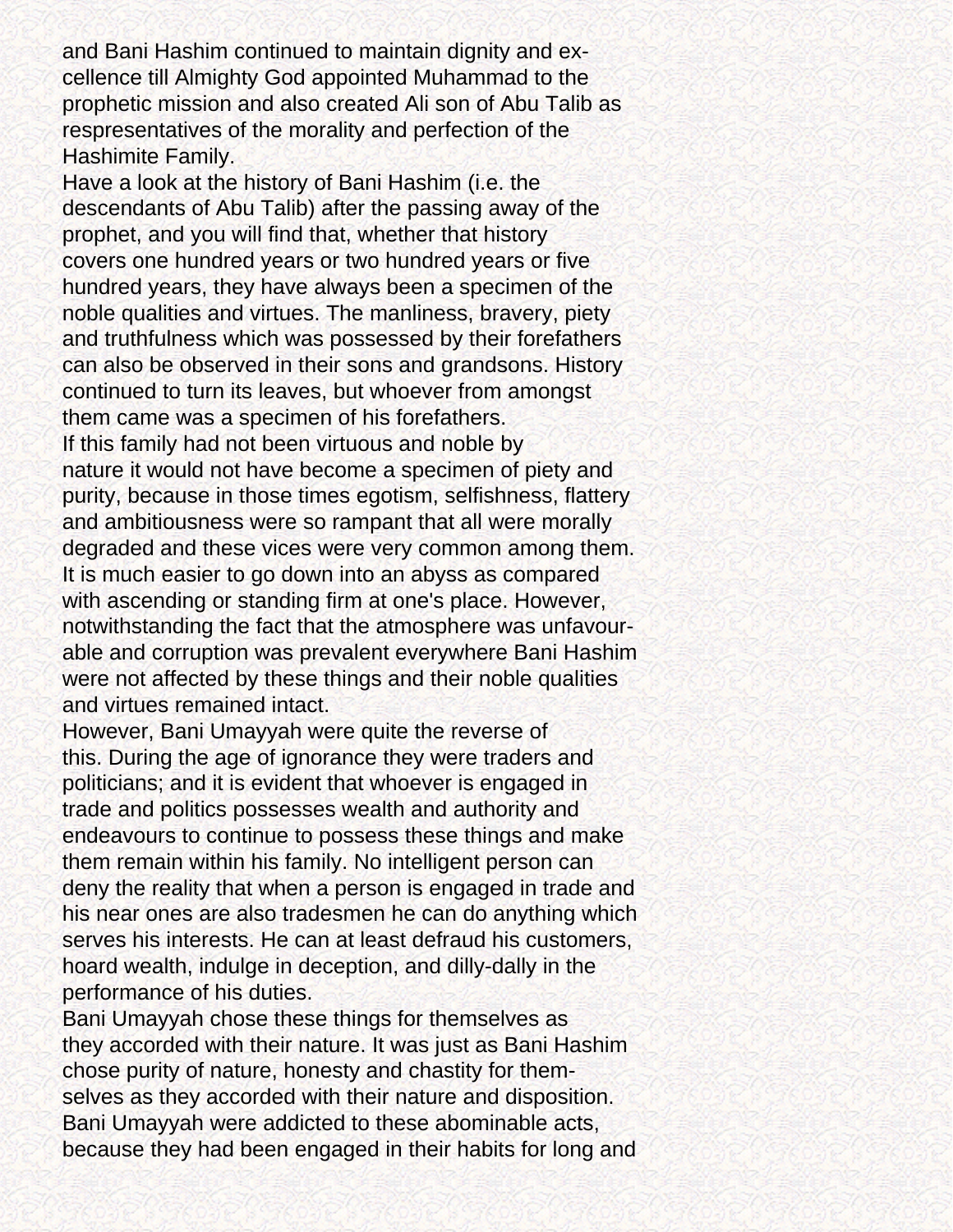they had become their second nature. They did not assist the oppressed because this did not bring them any profit and in fact entailed great expenditure. They did not join the said pact (which - condemned the oppressors) because this meant involving themselves in trouble.

Umayyah, the ancestor of Bani Umayyah was not as noble-minded and chaste as Hashim so he could not desist from molesting gentle women. When a dispute took place between Abdul Muttalib, the grandfather of Ali and Harb son of Umayyah, the grandfather of Mu`awiyya, they referred the matter to Nafeel bin Adi. Nafeel decided the matter in favour of Abdul Muttalib and praised him. Addressing Harb he also recited a verse wherein he drew a complete picture of Umayyah and Hashim. The verse is as follows: "Your father was an adulterer and his father was chaste. He (Abdul Muttalib) compelled the army of Abraha to go back from Mecca".

In this verse Nafeel referred to the event of Abraha who, mounted on an elephant and accompanied by a large army, had come to demolish the Ka`abah. He also denounced the vices of Umayyah, the father of Harb and the ancestor of Bani Umayyah, who had earned an ill fame in the matter of women. Once, owing to this evil habit of his, he escaped death. He outraged the modesty of a woman belonging to the tribe of Zohra. The people of that tribe attacked him with swords but the injury sustained by him was not very effective. Many surprising stories have been narrated about his voluptuousness.

When Muhammad, the distinguished son of the Hashimite Family was appointed to the prophetic mission he met opposition from most of the people. However, foremost among his opponents was Abu Sufyan, who was at that time the chief of the Umayyah Family. He instigated all the polytheists against him. He was the central figure in all the conspiracies and the mobilization of forces against the prophet. It was he who invented different kinds of torture for the prophet and his companions and supporters. If Abu Sufyan's opposition to the prophet had been on account of religious faith and if he had done all that he could to defend his old principles and beliefs, there could be some justification for it, because when one sincerely believes in something, whether it be right or wrong, he is justified in defending his belief. However, that was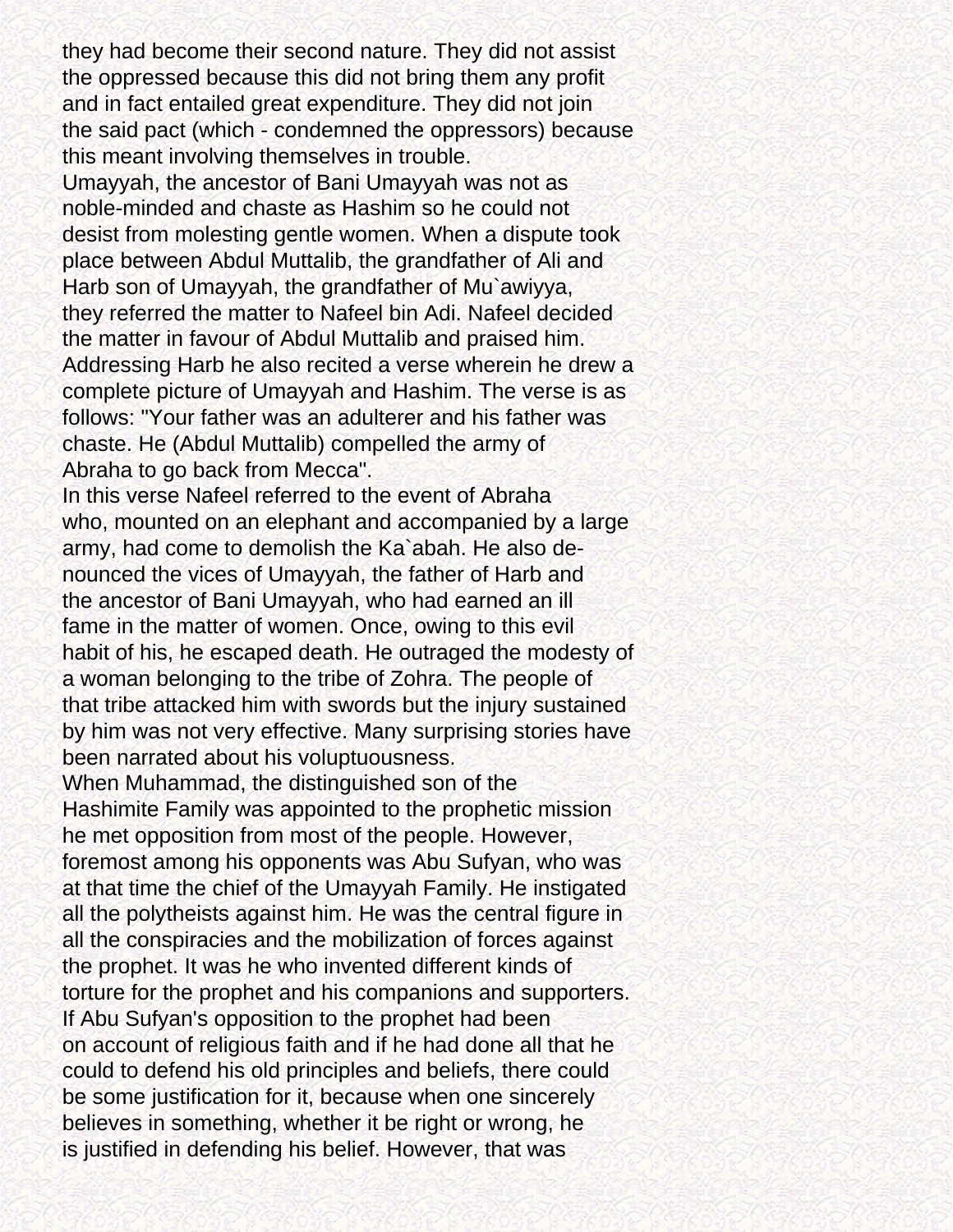not the case with Abu Sufyan. He never considered himself justified in opposing the prophet nor did he make any such claim with his tongue. His opposition to the prophet was not on account of any religious sentiments. What he really wanted was that the predominance and authority of Bani Umayyah should not be affected - the same predominance and authority which was based on monopolizing trade, profiteering, personal interests and enslaving the weak. He decided to oppose the prophet when he saw that the power and authority of his family which had already been weakened and become shaky was going to be destroyed by the prophet.

On account of his profiteering nature, which it will be right to call Umayyad nature, Abu Sufyan did not believe in Islam sincerely even after he had embraced it. He always weighed it in the scale of wealth and power and thought that Islam was nothing except that authority had been transferred from Bani Umayyah to Bani Hashim. He could not appreciate the character of the prophet and his companions and the sacrifices made by them, and had never even thought of the human values for the promotion of which the prophet had come in this world. When at the time of the conquest of Mecca he saw a large army consisting of the devotees of the prophet he said to Abbas, the uncle of the prophet: "O Abul Fazal! your nephew has acquried a very great kingdom". He uttered these words because he could not even imagine the sublime objects and the spiritual teachings for which the prophet had come. It was those very sublime objects and spiritual teachings which Bani Hashim had understood very well and in propagating them they even sacrificed their lives. After the conquest of Mecca the Family of Abu Sufyan did embrace Islam but it was a very bitter pill for them to swallow. In the eyes of Abu Sufyan and his wife Hind Islam meant their own humiliation. For a long time after embracing Islam Abu Sufyan continued considering the predominance of this religion as his personal defeat. He did not consider the success of Islam to be the result of its being a true faith. He thought that it was due to the weakness of his own people. One day he glanced at the prophet in the masjid like a perplexed man and said within himself: "O that I could know on what account Muhammad has gained victory over me".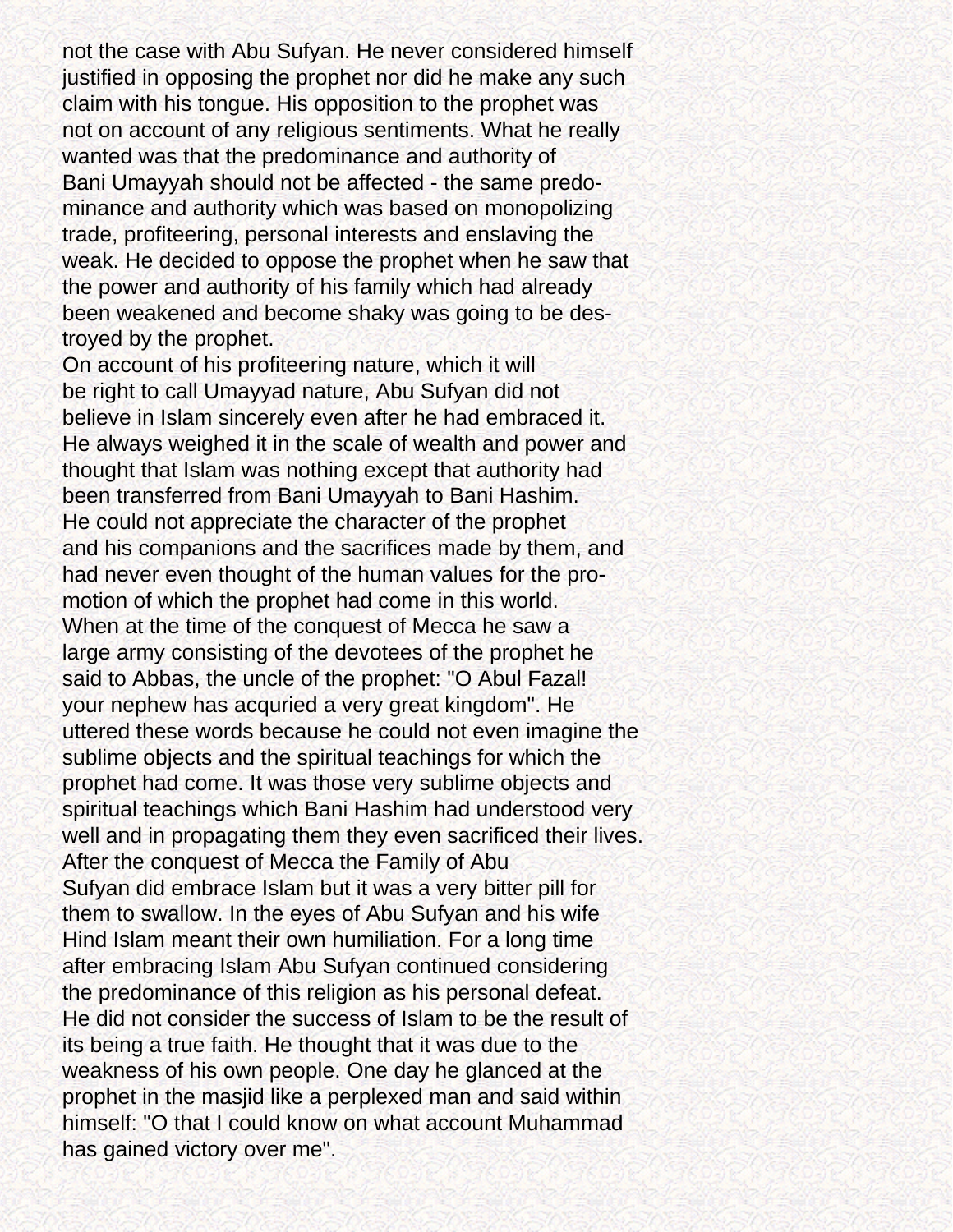The propet perceived the meaning of Abu Sufyan's look. He touched his shoulder with his hand and said: "O Abu Sufyan! It has been on account of God that I have gained victory over you".

The prophet tried to console Abu Sufyan before the conquest of Mecca as well as thereafter. Before the conquest of Mecca he married his daughter Umm Habibah, and after Mecca was conquered he declared his house to be a place of refuge by saying that whoever entered his house would remain unmolested. The prophet placed his name at the top of `muallefa-tul-qulub' (those persons who were given a larger share of the booty as compared with other Muslims, so that they might be consoled and the hatred which they entertained in their hearts for Islam might vanish) and granted him many concessions. In spite of all this the Muslims did not rely upon him. They were careful in dealing with him and refrained from associating with him. Abu Sufyan was worried on this account and wished that the Muslims might have a soft corner for him and his fmaily in their hearts. He, therefore, requested the prophet to appoint Mu`awiya as his scribe. When the prophet breathed his last and differences arose about the caliphate between the Muhajirs and the Ansar and later between the Muhajirs themselves Abu Sufyan considered it a good opportunity to exploit these differences and acquire the chiefship of Quraysh himself. He thought that after this achievement it would not be difficult for him to become the head of the entire Muslim nation. He, therefore, approached Abbas and Ali instigating them to oppose the caliph by assuring them of his own support. He said: "O Ali and O Abbas! How has the caliphate been assumed by a family (i.e. the Family of Abu Bakr) which is the meanest as well as small in number? I swear by God that if I so desire I can fill the streets of Madina with horsemen and foot-soldiers''.

Abu Sufyan had not realized that he was talking to that Ali who would not be reluctant to give away the entire world to comply with one true order, and who was not unaware of the fact that his (i.e. Abu Sufyan's) annoyance was not on account of Bani Hashim having been deprived of the caliphate, because if it had remained with Bani Hashim he would have been annoyed all the more, and might have made his family, his tribe, and the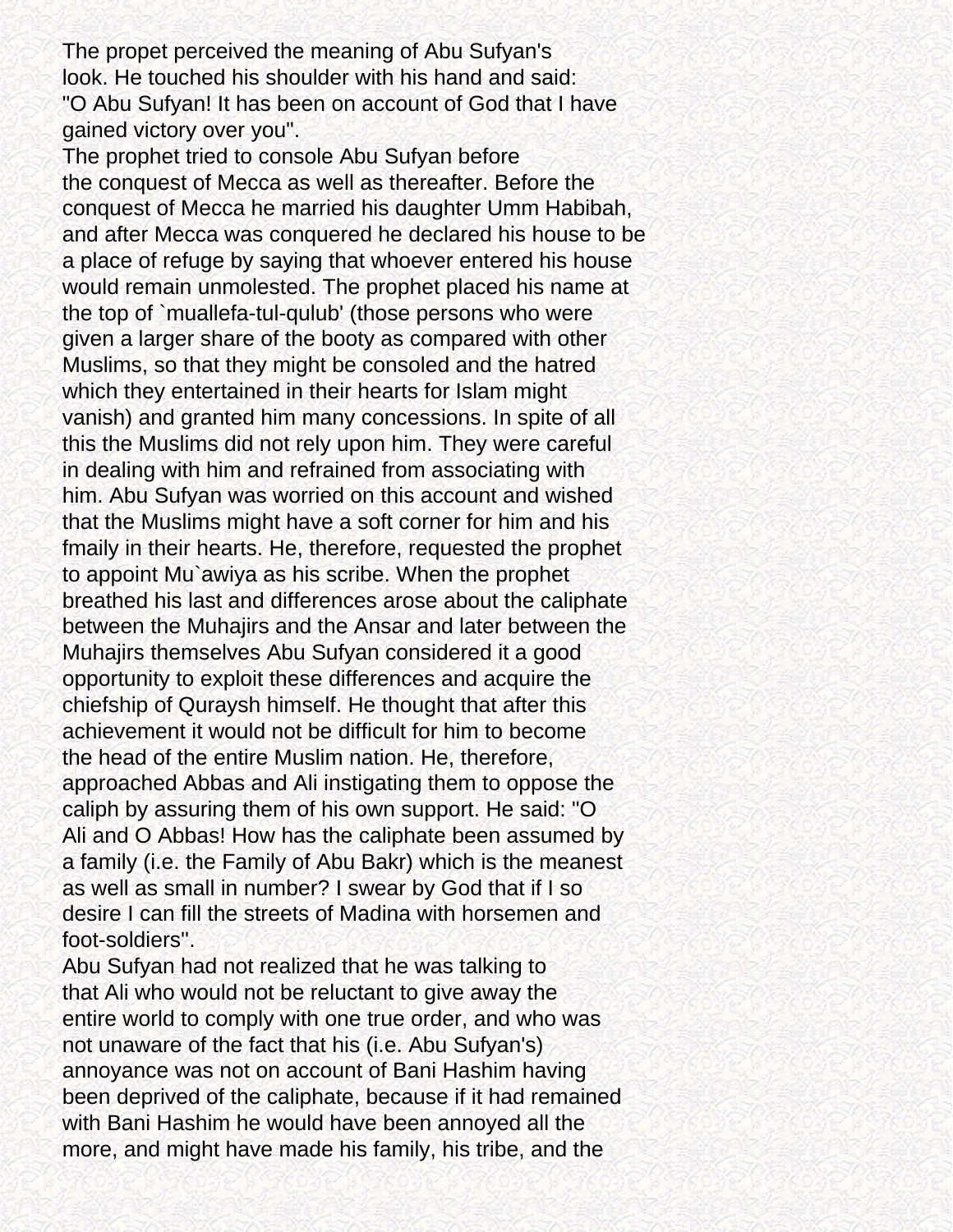entire world, against them.

Ali reproached Abu Sufyan and said to him! "O Abu Sufyan! The believers are the well-wishers of one another and as regards the hypocrites they are deceitful and insincere, although their houses are adjoined and their bodies are connected with one another. Abu Sufyan belonged to the aristocratic class - the class which considers itself to be superior to others and the common people to be its slaves. He looked at Islam from this point of view. According to him the prophet's invitation to Islam was only a means of attaining to authority and power. According to him there was no difference between the principles and fundamentals of Islam and the idols, and both of them were sources of profit. He considered the principles of Islam to be a source of income for the founders of that religion in the same way in which the idols were the source of income for the idolatrous priests. He could not think on any line except that the people were to obey their elders and chiefs - whether they be the priests of the Ka`abah or the dignitaries of Islam.

According to Abu Sufyan the only difference between Islam and idolatry was that Islam was more profitable and in it there was a greater possibility of the people belonging to the lower class submitting to the nobility and the aristocratic class. In case, however, the common people were not submissive to the aristocrats in Islam this system, according to him, was worthless and deserved to be replaced by a more useful and profitable one.

When after Abu Bakr and Umar the caliphate was assumed by Uthman who was an Umayyad, Abu Sufyan thought that the power and authority which belonged to Bani Umayyah previously had returned to them. The grudge and rancour which he had in his heart for Hamzah made him go to his grave. He kicked the grave of Hamzah with his foot and said; "O Hamzah! Rise and see that the rulership for which we had been fihgting with each other has once again returned to our family". The bitterness and animosity which this sentance contains is self-eivdent. This is how he expressed his sentiments.

So long as the caliphate remained with Abu Bakr and Umar, Bani Umayyah could not disclose what was hidden in their hearts and the plan according to which they had made a show of the embracement of Islam viz. that as soon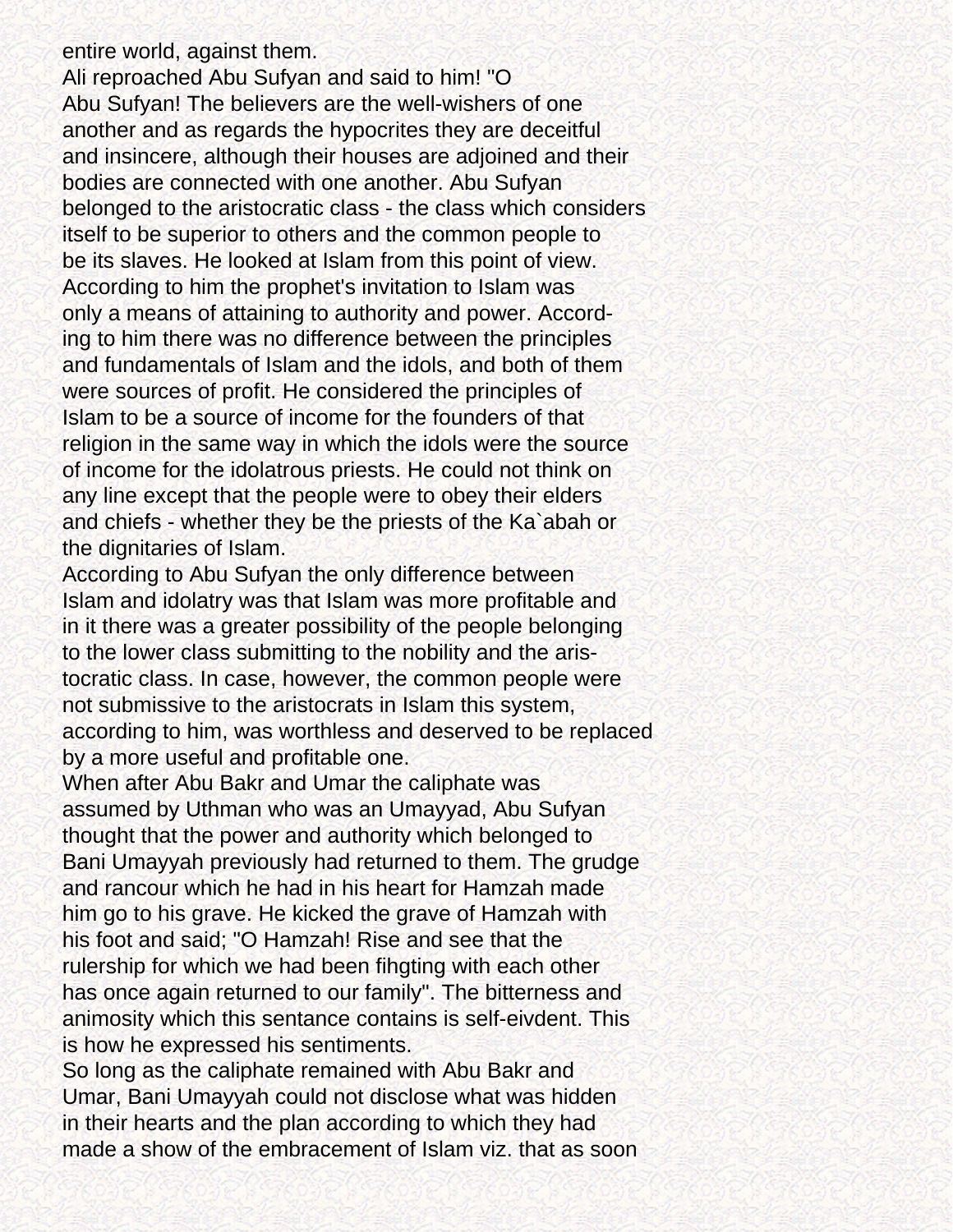as they got an opportunity they would convert the Islamic government into a kingdom. They got this opportunity when Uthman attained to the caliphate.

Nobody can believe that Bani Umayyah were aware of the true concept of caliphate. According to their viewpoint there was no difference between caliphate and kingship and they could not visualize the good points of Islamic caliphate. Their faith in Islam was extremely superficial and they had embraced it reluctantly. Their party-spirit of the age of ignorance instigated them to readopt the ways and practices of that age. They could not forget that the prophet did not belong to their family but was a member of Bani Hashim and they had always been inimical to that family. They were, therefore, looking for an opportunity to grab the rulership. The caliphate of Uthman opened the way for the fulfilment of their desires. As soon as he became caliph all the Umayyads gathered round him and secluded him from the public. None could, therefore, see him and acquaint him with his problems. The Islamic government now became the Umayyad government. Only Bani Umayyah could benefit from it. It was only Bani Umayyah and their friends who could aspire to become governors and to hold other key posts. Marwan son of Hakam headed them. He was the first person who instigated the Muslims against the Muslims and incited the people to rise against the caliph. He was the first person who declared that kingship was better than caliphate, and only Bani Umayyah were entitled to become kings. He compelled Uthman to dismiss the governors who were holding offices since the days of Abu Bakr and Umar and to replace them by the Umayyads. Wealth and sovereignty became the exclusive property of Bani Umayyah. None else could hope to benefit from it or to hold property and position.

We shall mention in the next chapter how vicious and ill-natured Marwan was, what malpractices he committed when he was in power, and how many innocent persons he slaughtered to satisfy his personal desires. It was the same Marwan bin Hakam who had suggested to the governor of Madina to kill Imam Husayn and had reproached him for not complying with his wishes when he (the governor) failed to take that heinous step.

Marwan coveted power, sovereignty and luxuries,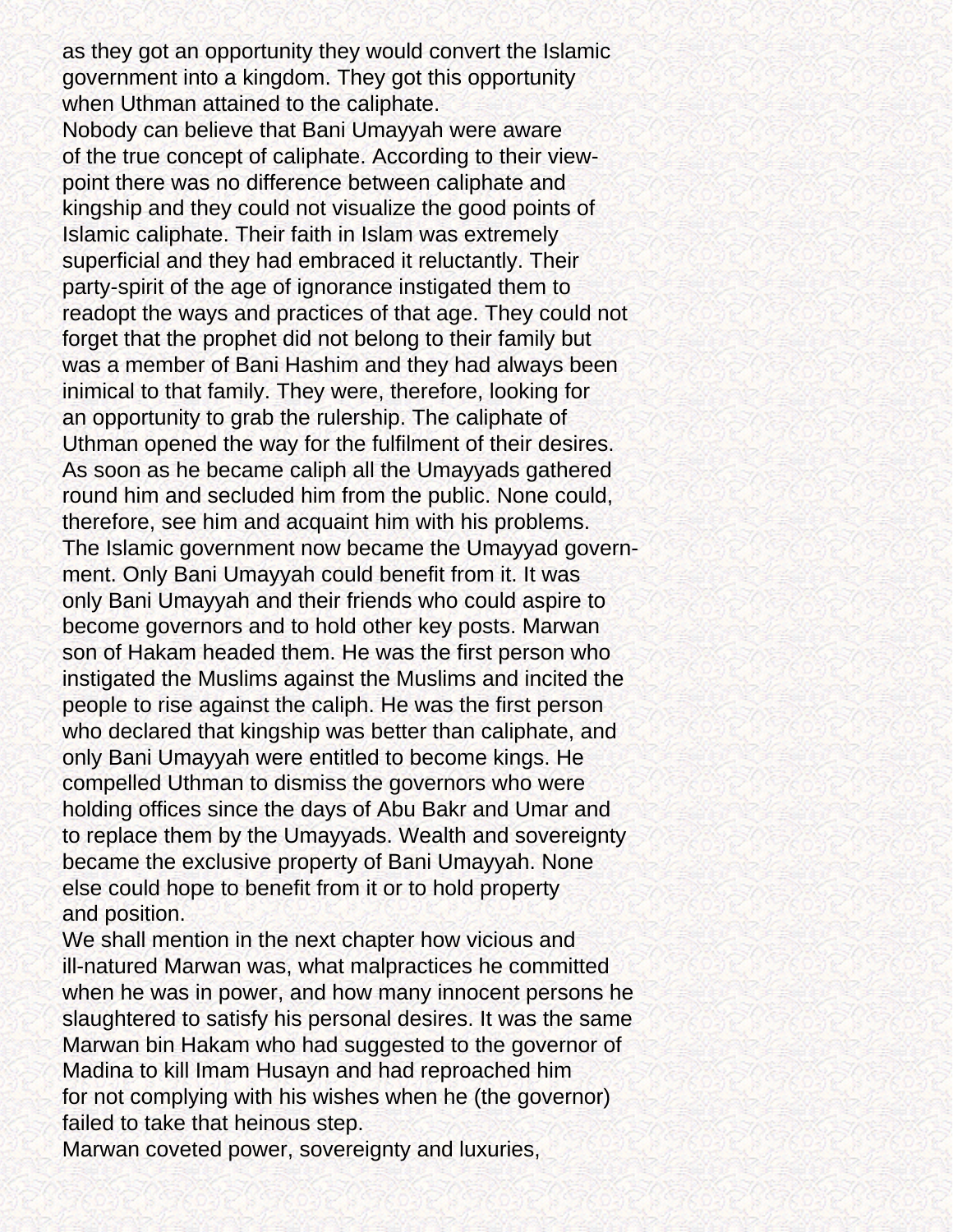just as his ancestors had coveted them during the age of ignorance, and was keen that even if he did not possess authority himself it should remain with any other Umayyad, but should not go out of their family. The methods which he adopted to acquire authority and rulership go to show that he did not possess even one quality which might create least love for him in the hearts of the people.

1 Shamsu'l Ulema Shibli No`mani writes thus in the twelfth volume of his book entitled Seerat al-Nabi. "He had vowed that if he saw his ten sons fully grown up he would slaughter one of them in the path of God. The Almighty God granted this wish of his. He then brought all his sons in the Ka`abah and asked the worshipper to draw lots. It so happened that the lot fell upon Abdullah. He then proceeded along with Abdullah to the place of sacrifice. Abdullah's sisters who were present began to cry and suggested that ten camels might be sacrificed instead of Abdullah.

Abdul Muttalib asked the worshipper to draw lots to find out whether the lot fell on Abdullah or on the camels. By chance the lot fell on Abdullah. Abdul Muttalib increased the number of the camels to twenty but the lot again fell on Abdullah. He continued to increase the number of the camels and the lot fell on them only when their number reached one hundred. Abdul Muttalib then slaughtered one hundred camels and the life of Abdullah was saved. Historians say that Abdul Muttalib was not satisfied even when the lot fell on the camels and said: "I swear by God that I shall not agree (to one hundred camels being slaughtered instead of Abdullah) unless the lots are drawn thrice and everv time they fall on the camels". This was done and Abdul Muttalib was satisfied only when the lot fell on the camels thrice.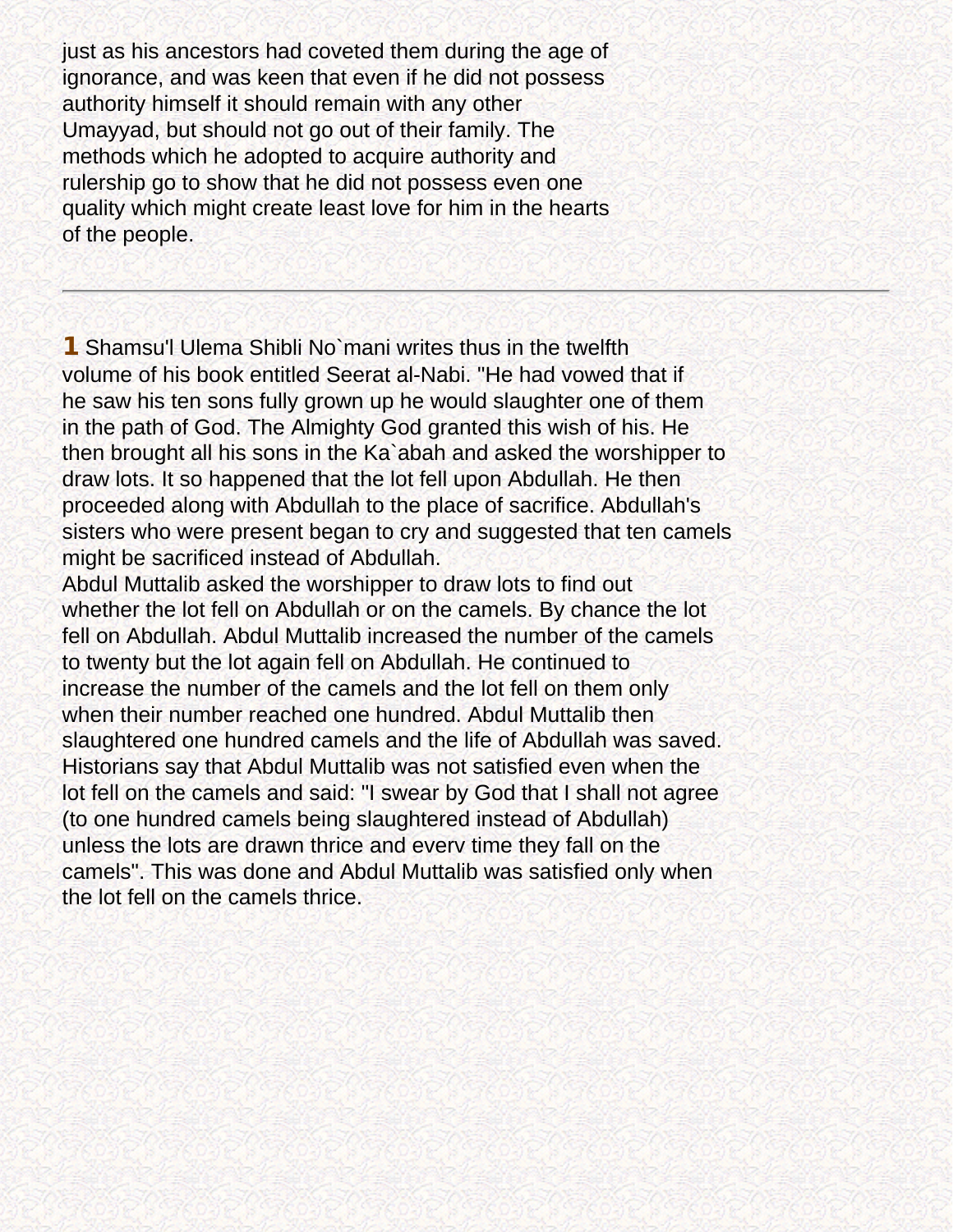## **Mu`awiya and his successors**

Mu`awiya son of Abu Sufyan was a perfect specimen of the qualities and characteristics of Bani Umayyah. When we study the characteristics of Mu`awiya carefully we come to know that he did not possess even an atom of Islamic human values and did not have any quality of the Muslims of that neat and clean age. If we consider Islam to be a revolt against the ways and manners of the Arabs of the age of ignorance (for example acting with personal interests in view and treating common people to be animals and a source of income for the nobility and aristocracy) it can be said with certainty that, as we shall explain later, Mu`awiya had nothing to do with Islam. And alternatively if Islam is the name of the religion whose orders apply to evey individual it is quite clear that Mu`awiya had also no connection with Islam of this type. This was admitted by Mu`awiya himself. He used to wear silken dress and eat his food in gold and silver vessels. Abu Darda, a companion of the prophet objected to this and said: "I have heard the prophet saying that hell-fire will be poured into the belly of one who takes his meals in gold and silver utensils". Mu`awiya, however, replied unconcernedly: "I do not consider it to be objectionable". When we find that the early Muslims were very strict in religious matters, paid due respect to what was ordered or prohibited by the prophet, and sacrified even their lives for the sake of their faith, and then look at the impudent reply which Mu`awiya gave to Abu Darda in clear defiance of the prophet we are convinced that Mu`awiya never joined the group of those Muslims who sincerely believed in the moral and spiritual teachings of Islam. The conduct of Mu`awiya after embracing Islam was identical with that of his father Abu Sufyan during the age of ignorance viz. that of an aristocrat who took forced labour from the people and treated them like slaves. He became a Muslim reluctantly and also continued to remain a Muslim reluctantly.

Who can be more aware of the mentality of Mu`awiya and the worth of his faith in Islam than his contemporaries who had seen him with their own eyes. Did all his contem-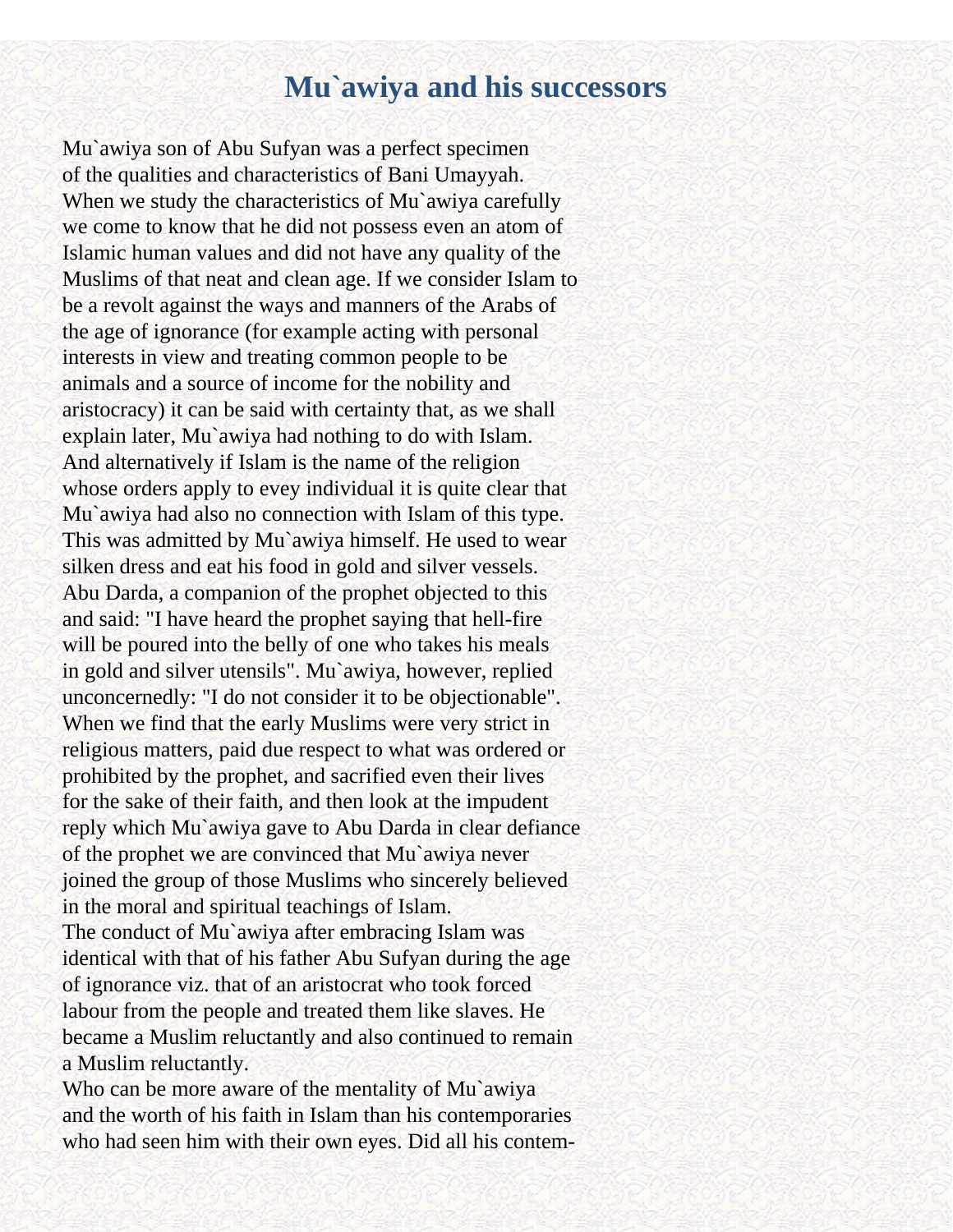poraries not accuse him of the things which we shall mention later? Did Ali not know him more than anyone else and did he not draw a true picture of his when he said in his letter: "You are imitating your forefathers in making false claims, deceiving the people, claiming to enjoy a position higher than that which you possess and grabbing things which are prohibited?"

Was there even one among the Muslims of the days of the prophet or the orthodox caliphs who was a false pretender or a liar and was called a Muslim? Was there a Muslim during that pure period of the Muslims about whom Ali had said? "All those members of your family who embraced Islam embraced it reluctantly". As regards some qualities of Mu`awiya like forbearance, softness, and generosity, it may be said that they were all means to achieve his selfish ends. He had realized it on account of his intelligence that to realize his objects and to attain to kingship these things would be very useful for him. I think that Mu`awiya had understood it very well that the people did not like the characteristics and chracter of his forefathers and those of the Umayyads of his own time, and the power and authority, which his ancestors once wielded, had ceased to be of any value. He endeavoured to beguile the people by making a show of forbearance and generosity so that the people might not know the facts and get enamoured of his farbearanc and generosity, because if competence magnanimity and nobility of birth had been treated to be the criterion for rulership Bani Umayyah could not at all compete with Bani Hashim. He showed forbearance in order to gain support of the people, and thus acquire powers and what could be a more effective plan to win the people and hide the evils of his family than to bestow gifts on them? The supporters of Mu`awiya praised him much for his forbearance and generority but in fact his policy was the one adopted by the oppressor with the oppressed it was the policy of cruelty, oppression, tyranny and looting which he left as a legacy for the Umayyad rulers who succeeded him.

What sort of forbearance and generosity of Mu`awiya is praised by his supporters when he sent Busr bin Artat with instructions to loot the people telling him: "Go on plundering and pass through Madina, and put the people to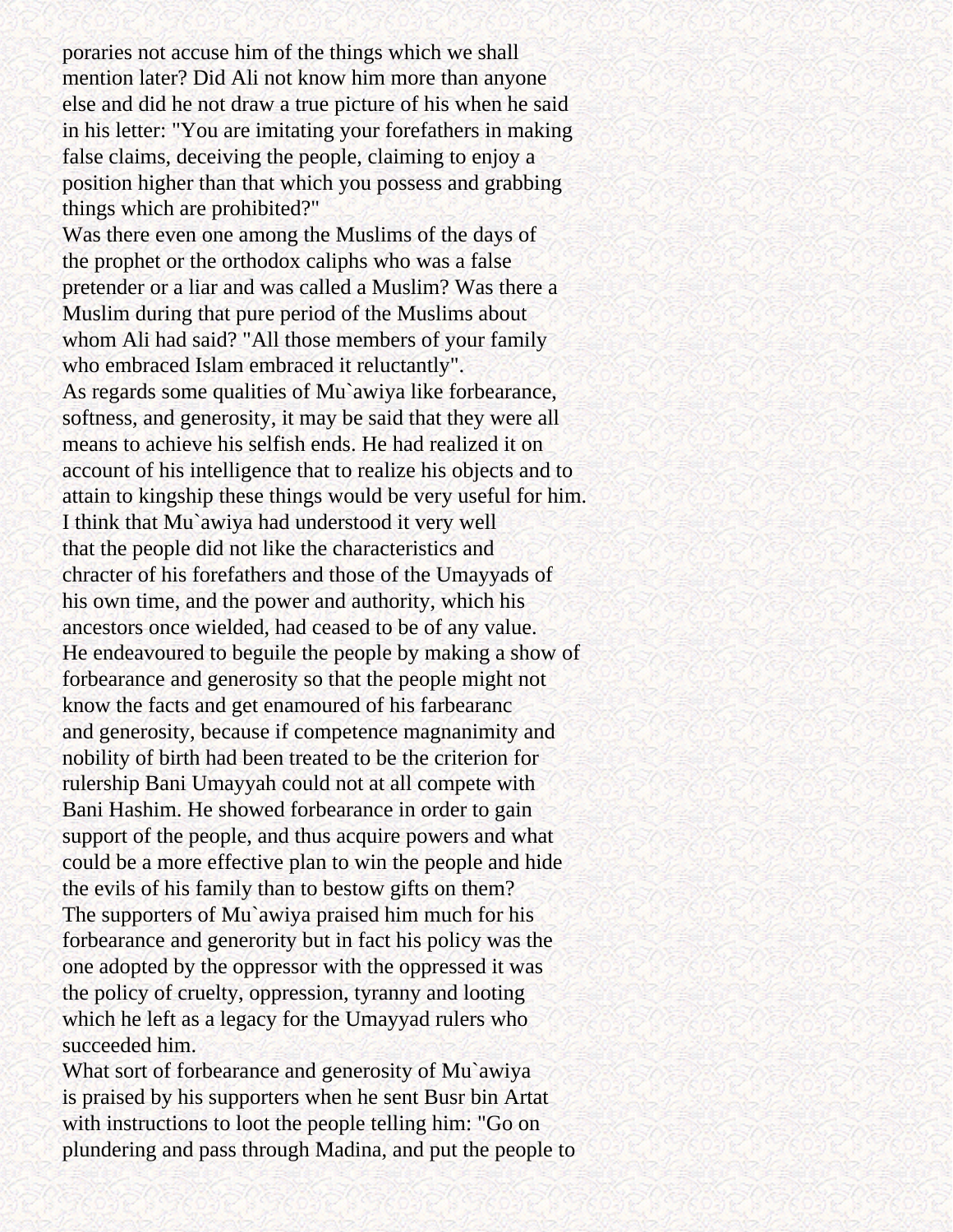flight. loot on your way every habitation whose people are supporters of Ali''.

What kind of courtesy and forbearance was that when he sent Abu Sufyan son of Ghamadi to Iraq on a plundering expedition and gave him these instructions: "March on by the bank of the Euphrates and reach Hait. If you meet there the troops of Ali attack them, otherwise move on and reach Anbar and plunder its citizens. If you do not meet any resistence even there then march on till you reach Ctesiphon (Mada'en). You should know that attacking Ctesiphon and Anbar is as good as attacking Kufa itself. O Sufyan! these attacks will terrify the people of Iraq and those among them who are our supporters will become happy. Invite people to us and put those people who do not agree with you to sword. Loot every village you pass through, and snatch away every property that you can by your hands and plundering the property is like murder, rather more heart-rendering". (Commentary on Nahj al-Balaghah by Ibn Abi'l Hadid, p.144). Zuhhak bin Qais Fehri was sent by Mu`awiya to attack some cities, which were under the control of Imam Ali and was given these instructions: "Proceed and reach Kufa. Attack on your way all those Arabs who are supporters of Ali and loot their arsenals, if any". Zuhhak carried out Mu`awiya's orders in the same way in which Busr bin Artat and Sufyan bin Ghamadi had carried them out. He massacred and plundered the people and treated them with extreme brutality. Mu`awiya made a strange display of his forbearance and kindness when he expressed his views about millions of non-Arabs. He said about them. "I find that the non-Arab Muslims are going to outnumber us, and if this state of affairs continues I am afraid that the day is not far off when they will obliterate the names of our forefathers. I feel like letting only half of them to live so that the bazars and the highways may remain in tact". If Akhnaf bin Qais had not dissuaded him from acting on his program in this behalf, Mu`awiya would have killed thousands of innocent persons whose only offence was that they were non-Arabs.

Mu`awiya was kind and forbearing only when he had to face a powerful person who, he feared, might curb his power and topple down his government. He tolerated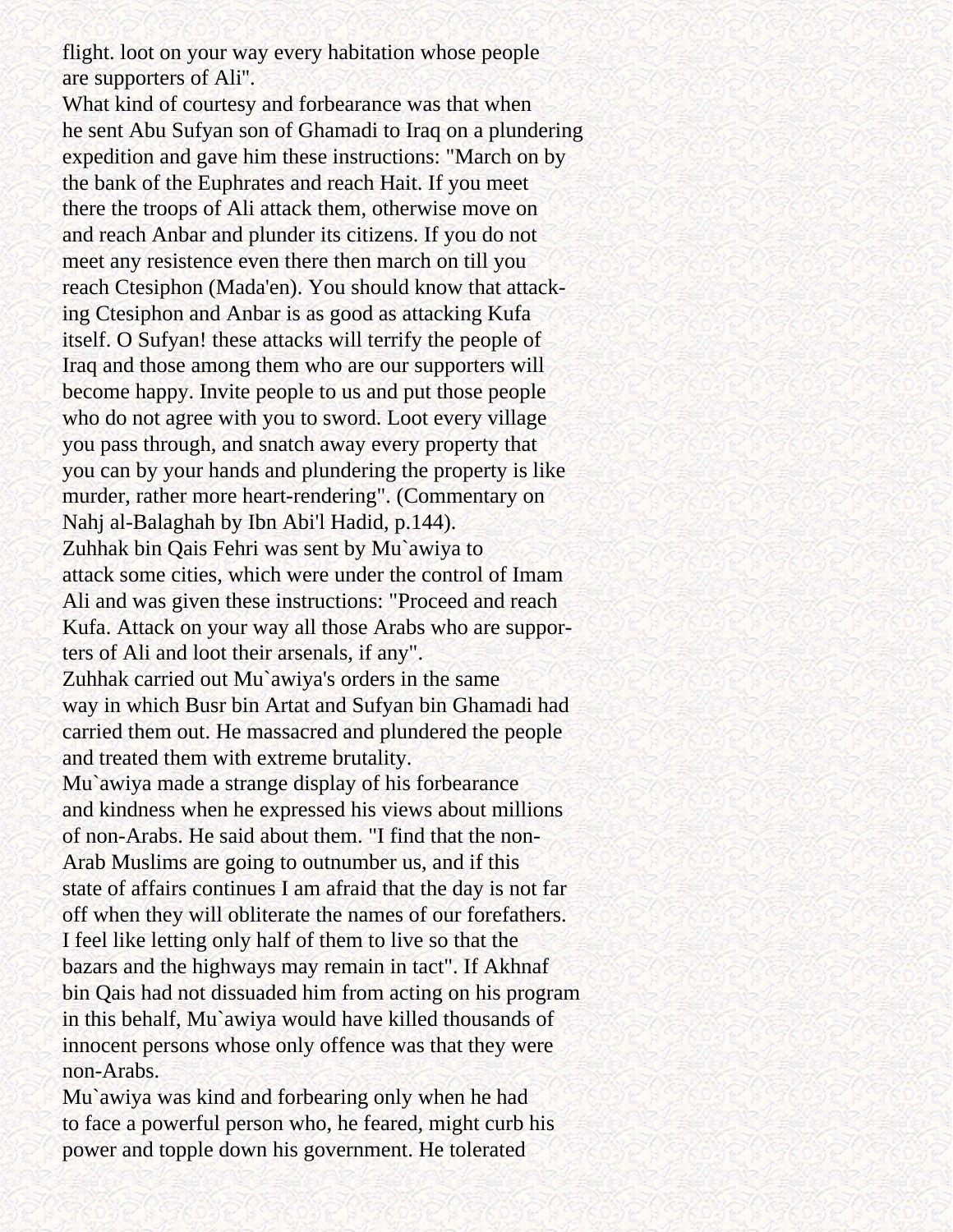whatever such a person said, flattered him and agreed to whatever be suggested.

Whenever he was sitting among his friends and associates and some distinguished person rebuked him he immediately showed meekness and forbearance lest the other person might attack him. He also asked his scribes to write down the words of rebuke saying; "It is a piece" of wisdom". However, if the other party was not powerful and influential, Mu`awiya did not show any meekness. And even if that person had not said anything harsh he wished to kill him in a most ruthless manner. Mu`awiya became meek, kind and forbearing when he expected some benefit from the other party. He agreed to whatever the other person said, even though he might be oppressive and unjust, provided that he assisted in making his rule stable. To such a person be could present Egypt and the inhabitants of Egypt as he did in the case of

`Amr bin `Aas.

On the one hand Mu`awiya's kindness was so extensive that he bestowed Egypt and its inhabitants upon Amr bin Aas and on the other hand it was so limited that he took away the right of Egypt and the Egyptians to live and made a gift of them to one person. If this is what is called kindness and forbearance Nero. Genghiz (Changez) Rawan and Halagri (Halaku) were also very kind and forbearing.

When a person studies Mu`awiya's policy carefully he is stunned to find what means he employed to win the people. The duplicity practised by him in statecraft was cent per cent Machiavellian. Murder, plunder and terrorism formed his basic policy and making attractive promises and administering threats were also parts of it. It also included murder of good and innocent persons, holding rogues and vagabonds in esteem, false propaganda and seeking assistance of cruel and characterless persons.

Mu`awiya admitted several times that his politics was devoid of equity and justice and he did not on any occasion lend support to truth. The incident narrated below throws light on his politics and explains his views about equity and justice. Mutraf bin Mughira bin Sho`ba says: "I accompanied my father Mughira to see Mu`awiya. My father visited him every day and praised him very much on his return. When he came back one night he was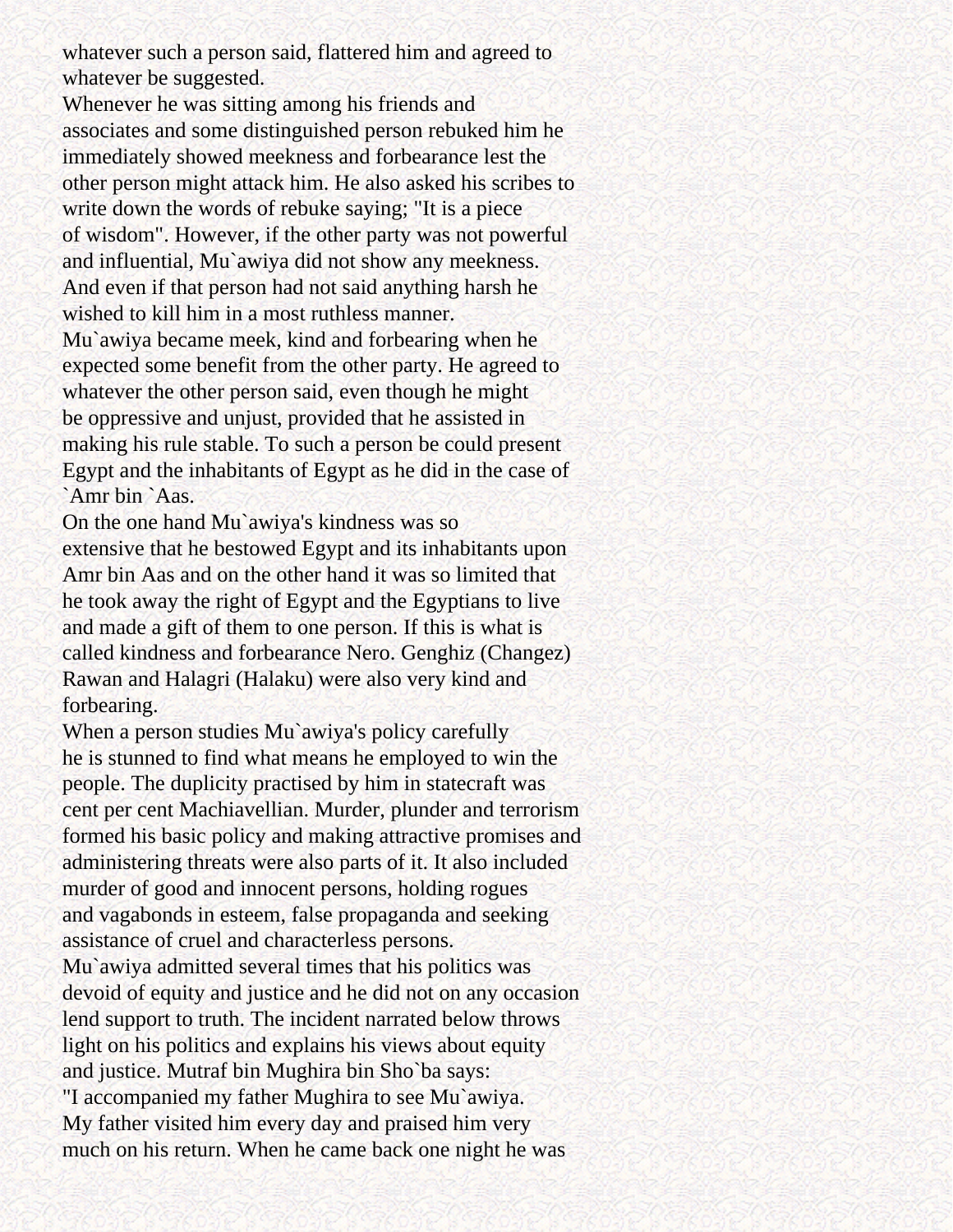very sad and he did not even take his dinner. On my having enquired about the reason for his sadness he said: My son! Tonight I have come after meeting the most evil person. On my having enquired as to who he was he said: "I told Mu`awiya in seclusion: You have achieved all your desires. It will now be in the fitness of things if you behave with the people kindly. You have grown old now. You should behave well with Bani Hashim who are your kith and kin. There is no reason for you to be afraid of them now! Mu`awiya replied: `Never! Never! The man belonging to the Family of Taym (Abu Bakr) became caliph. When he died he was no longer talked about. Now he is called only `Abu Bakr' by the people. After him Umar became caliph and ruled promptly for ten years. With his death he also ceased to be talked about and people now call him `Umar'. Then our brother Uthman became the caliph. He belonged to the noblest family. He ruled justly but when he died he too ceased to be talked about. However, the name of the son of Bani Hashim (i.e. Muhammad) is announced five times during the day and night (i.e. everyone says: I acknowledge that Muhammad is the prophet of God). Now what else can be done with his name except that I should destroy it Completely''. (Murooj al-Zahab, vol. 2, page 241).

Mu`awiya was brought up in an atmosphere of people who denied prophethood. He belonged to a family which hated religion. From his very childhood he had seen his father preparing to fight against the Muslims, leading big armies against them, and planning to kill the companions of the prophet as well as the prophet himself, in order to safeguard his chiefship, authority and material gains. He had seen that his father wanted to remain a chief even though this might result in the annihilation of the spirit of justice created by the prophet and the death of the prophet and his companions, and the misfortune of entire Arabia. In all these matters Mu`awiya had inherited the spirit of his great grandfather Umayyah son of Abd al-Shams. Just as Abu Sufyan's nature had a great influence on the character of Mu`awiya, who was a true picture of his father in the matter of selfishness and greed for power, in the same way his mother Hind, the liver-eater, made a strong impression on his disposition. Both of them greatly influenced his nature and habits.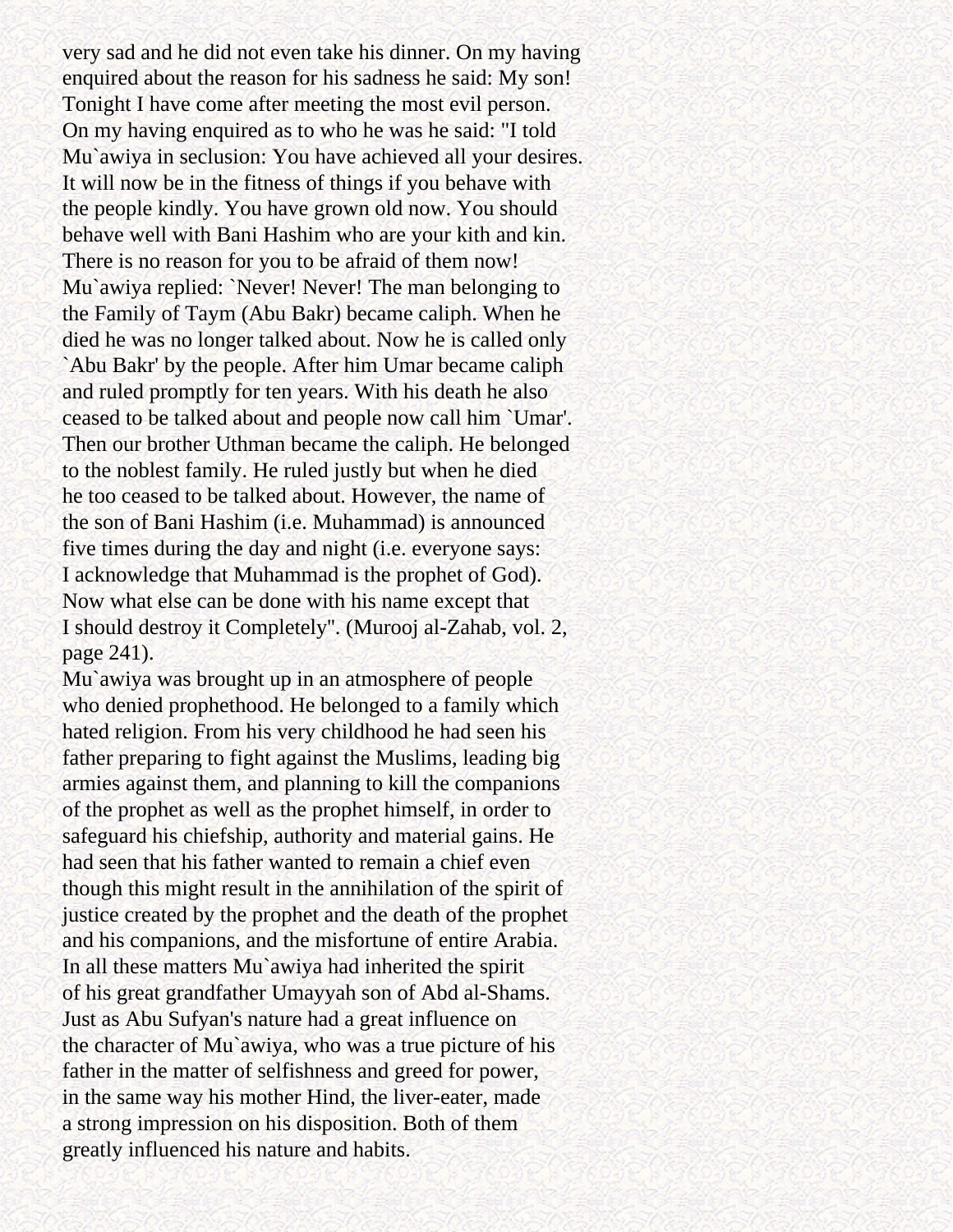In the entire history of Arabia it is not possible to find another woman who may equal Hind in egotism, harshness, savagery and villainy. She was so hard-hearted that even the most blood-thirsty person cannot equal her. The polytheists of Quraysh had come fully prepared to fight against the prophet at Badr and a severe battle was fought. Many polytheists were killed. The women of Mecca mourned the death of their relatives for one month. Then they came to Hind, mother of Mu`awiya and said to her "Why don't you mourn like us?" She said in a tone full of grudge and rancour not found in any other woman: "Why should I weep? Should I weep so that the news may reach Muhammad and his friends, and they may feel happy and the women of the Ansar may also be happy? By God I shall not weep until I have taken revenge on Muhammad and his companions and I shall not oil my hair unless a battle has been fought against them". Thereafter she continued to instigate the polytheists against the Muslims and eventually the Battle of Uhad took place. The sentences quoted above show how cruel and hard-hearted she was. She did not believe in relieving herself of grief by weeping and mourning. Women are tender-hearted by nature, but she was of a different disposition. She saw things with the eyes of a man. She believed that chiefship and sovereignty meant enduring hardships of warfare to keep the standard of one's superiority and dignity high.

When the polytheists of Mecca proceeded to Madina making full preparations to fight the Battle of Uhad, Hind also prepared a detachment of women and reached the battlefield accompanied by them to instigate men to fight bravely, so that she might satisfy her desire of vengeance by looking at the flowing blood and the dead bodies of those who were killed.

A man objected to the women going to the warfront. However, Hind shouted in reply: "We will certainly go and see the fighting with our own eyes".

Hind stuck to her decision and went to the battlefield along with other women. She did all she could to satisfy her desire of taking revenge. When severe fighting began she along with other women went to each row of the army of the polytheists. They played on tambourines and sang the following verses:

"O descendants of Abd al-Dar! make haste there are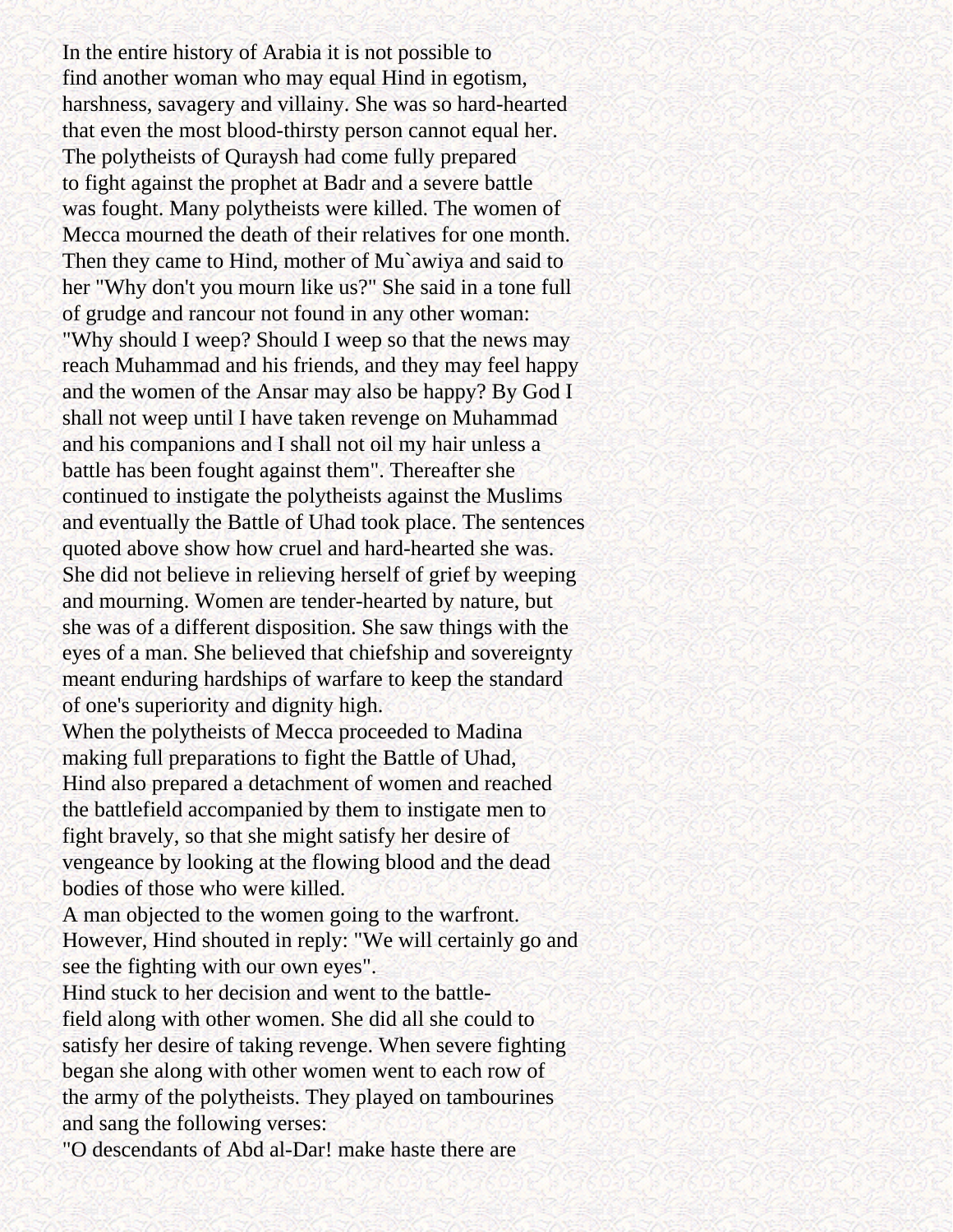at your back those persons (i.e. women) whom you must defend; unsheathe your swords".

"If you move to the battlefield we shall embrace you and shall place soft pillows under your heads. But if you fly away from the battlefield we shall forsake you, because in that case we cannot love you".

Hind had made many promises of reward with the Ethiopian slave named Wehshi if he killed some Muslim especially the prophet's uncle Hamzah for whom she nursed an extreme grudge. In this battle the polytheists fared better and the Muslims had to sustain severe losses. Hind was very much pleased. One of those martyred at Uhad was Hamzah who was killed by Wehshi. When he was killed Abu Sufyan shouted: "Today we have taken the revenge of the Battle of Badr. We shall meet again next year". His wife Hind was not however, satisfied that a valiant man like Hamzah had been killed. She approached the dead bodies of martyrs along with other women of Quraysh. They cut off the hands, feet, noses and ears of those killed and made necklaces out of them and thus manifested brutality, which even the most cruel tyrants could not think of. Then she tore off the belly of Hamzah like a butcher, and pulled out his liver. She wanted to munch and swallow it but could not do so. This act of hers was so abominable that even her husband Abu Sufyan expressed disgust at it. He said to a Muslim: "The dead bodies of your men, who were killed, were amputated. By God I was neither pleased nor displeased on this account. I neither ordered that this thing might be done nor forbade it". On account of this incident Hind began to be called the liver-eater.

When Abu Sufyan embraced Islam reluctantly at the time of the conquest of Mecca his wife Hind addressed Quraysh loudly in these words: "O Quraysh! Kill this evil and dirty man who does not possess any virtue. I have never seen a worse defence force than you people. Why have you not defended your city and your lives?" Hind was not at all impressed by the kind treatment which the prophet meted out to her husband and her children. It was the same Abu Sufyan and the same Hind who brought up Mu`awiya. Furthermore, he possessed the special traits of his forefathers by birth (viz. love for power and authority, use of all fair and foul means to achieve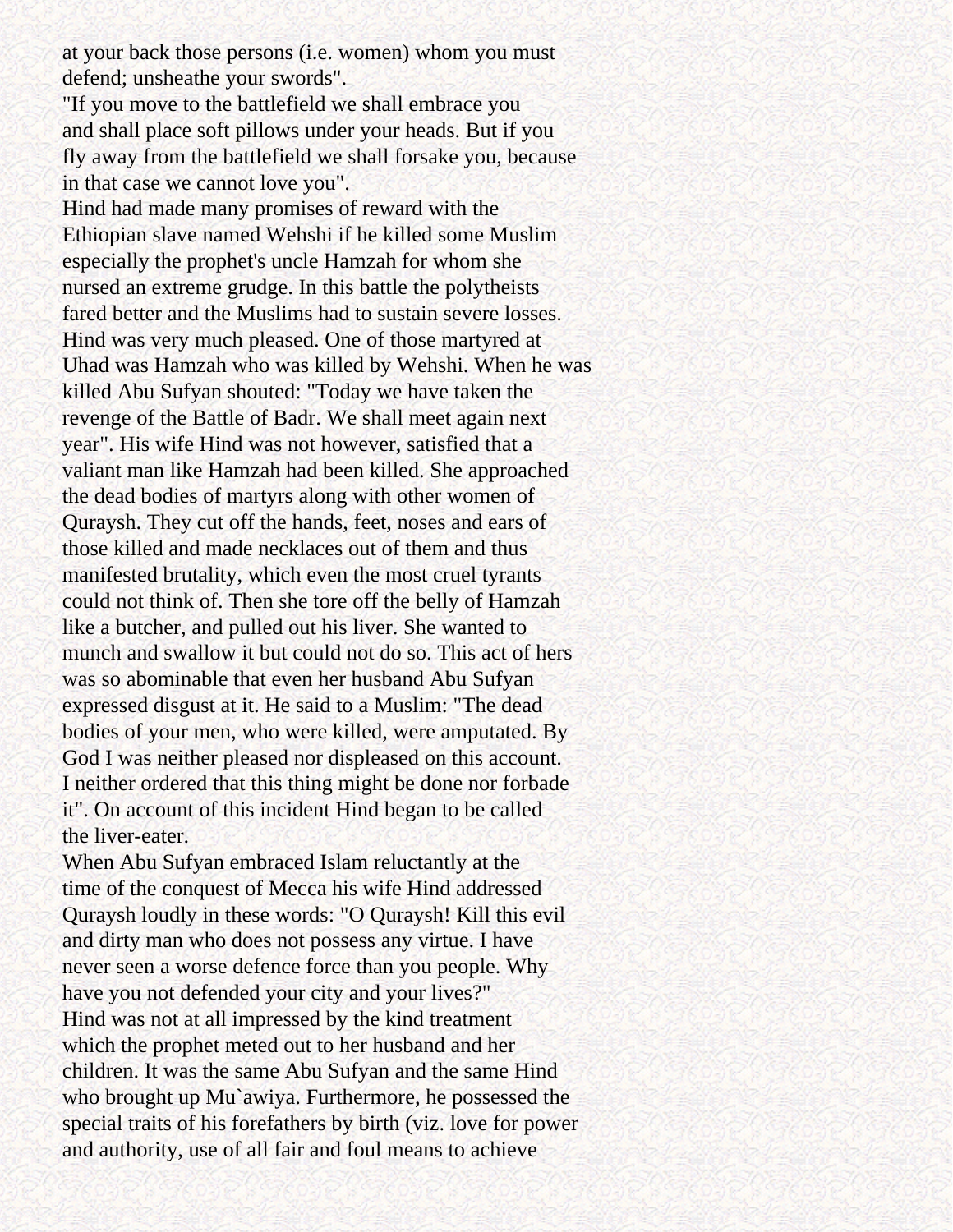one's purpose, which is called `diplomacy' in modern terminology, bribery, simulation, oppression etc.) In short he was a perfect specimen of his forefathers. He had been brought up by, and had imbibed the ideas of the people about whom Ali the Commander of the Faithful said:

"They are corrupt and treacherous persons who lead a life of debauchery at the expense of others. If they are allowed to rule the people they would oppress them, consider themselves superior to others, display domination, indulge in violence and create trouble on the face of the earth". The Umayyads continued their nefarious activities to promote their family interests as in the age of ignorance even during the life time of caliph Umar but they did all this secretly and with great dexterity under the cover of flattery. However, when Uthman, who belonged to their family assumed the caliphate their machinations became apparent. From that time onwards they endeavoured their best to ensure that the government should become their family government and should be inherited by their sons and grandsons. They had no regard either for the caliphate or for Islam. They grabbed as much wealth as possible. They also recruited a large army. They treated the public treasury, which belonged to all the Muslims, to be their personal property. They bribed the influential persons with public money and won their support. They were awaiting an opportunity to secure rulership for themselves and their descendants. They were waiting to establish a kingdom for the family in the sense in which their ancestor Abu Sufyan had interpreted `prophethood' when he said to the prophet's uncle Abbas: "Your nephew has established a grand kingdom". He considered the prophethood of the prophet to be kingship, while he (the prophet) had never even thought of establishing such an institution. The murder of Uthman provided another opportunity to the Umayyads. We shall show in the following pages that Mu`awiya himself had a hand in the killing of Uthman. From that time onwards the Mu`awiya's cunning, deceit, and conspiracy, was known to all, and from that time onwards contention started between two natures which were opposed to each other. On the one side there was virtue, steadfastness and purity of nature and on the other side there was greed for authority, egoitism, fascism, corruption and other vices Ali represented the first set of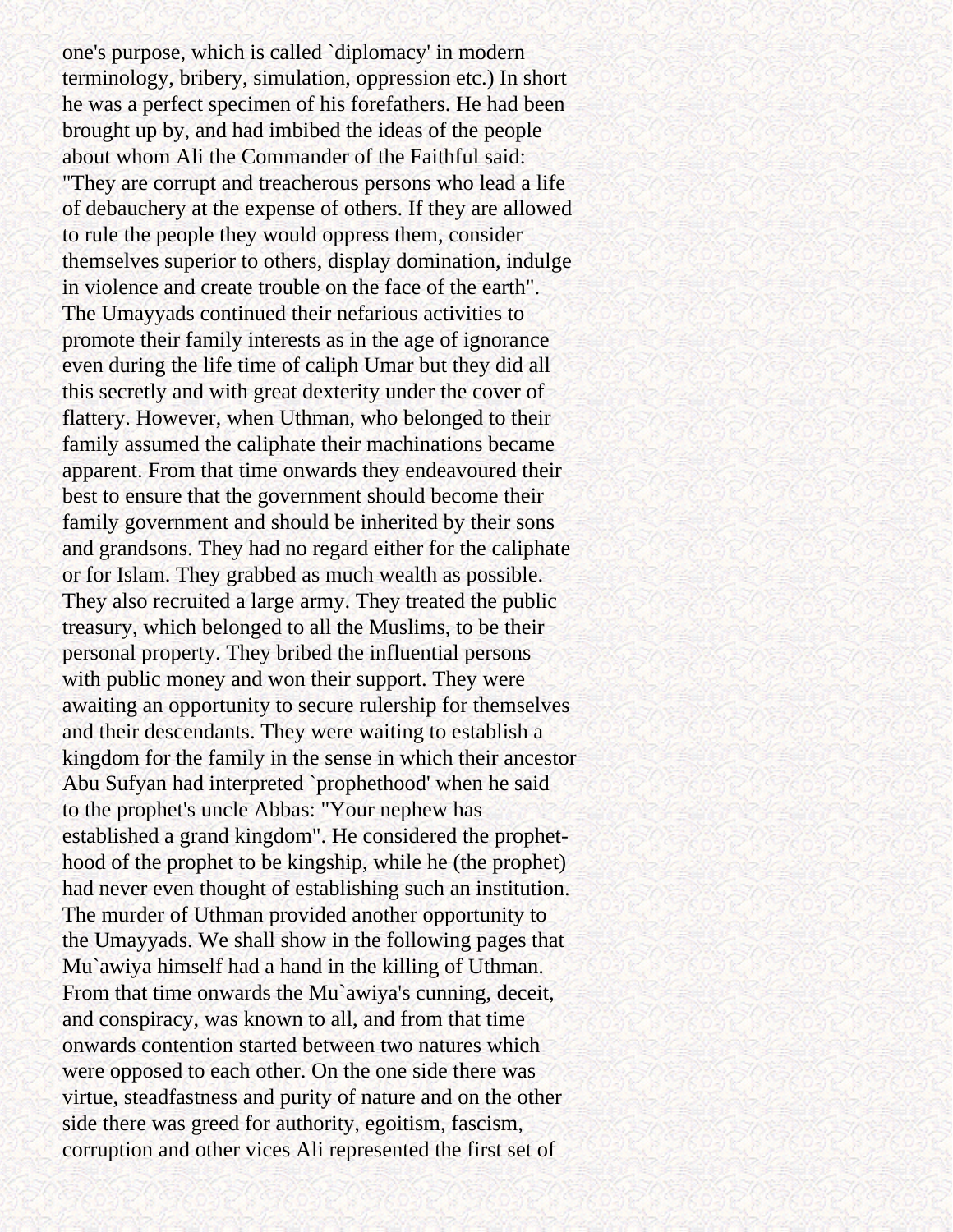qualities and Mu`awiya and his kith and kin the second

one. Ali's mottoes were: "I shall not deceive anyone nor shall I do any ignoble or improper act.

Like for others the same thing which you like for yourself.

Do not like for others what you do not like for yourself.

Do not oppress others just as you do not like to be oppressed by others.

In comparison with the maltreatment ofyour brother, you should be competent enough to do good to him". On the other hand Mu`awiya used to say: "The army of God is in honey". By `honey' he meant the poisonous honey with which he used to do away with his enemies, so that the path might be cleared for his attaining to rulership. Mu`awiya treated all those good and pious persons to be his enemies who stood in the path of his achieving nefarious ends.

As and when Mu`awiya feared that a person could become an obstacle in the achievement of his desires he finished him, even though he might have been a virtuous and pious man. So much so that he did not spare even his fast friends who had been his supporters. He killed Imam Hasan with the same honey. He purchased friends and bribed influential persons with the money of public treasury which ought to have been spent for purposes of public welfare.

When he went to Mecca to compel the people to take oath of allegiance to Yazid he kept a strong army on one side and stocks of gold and silver on the other and said to the Meccans: "I only want that Yazid should be a caliph only in name. Authority to appoint or to dismiss the officers or to incur expenditure will remain with you". However, when the people did not agree to accept Yazid as their caliph he (i.e. Mu`awiya) said to them threateningly. "I have informed you of the consequences for which I take no responsibility. I am going to address you. If any person stands up to refute me his neck will be severed before he utters a word. So you should take care of your lives".

When Mu`awiya was reproached for squandering away the money of the public treasury - the same money which Ali used to spend for purposes of public welfare - he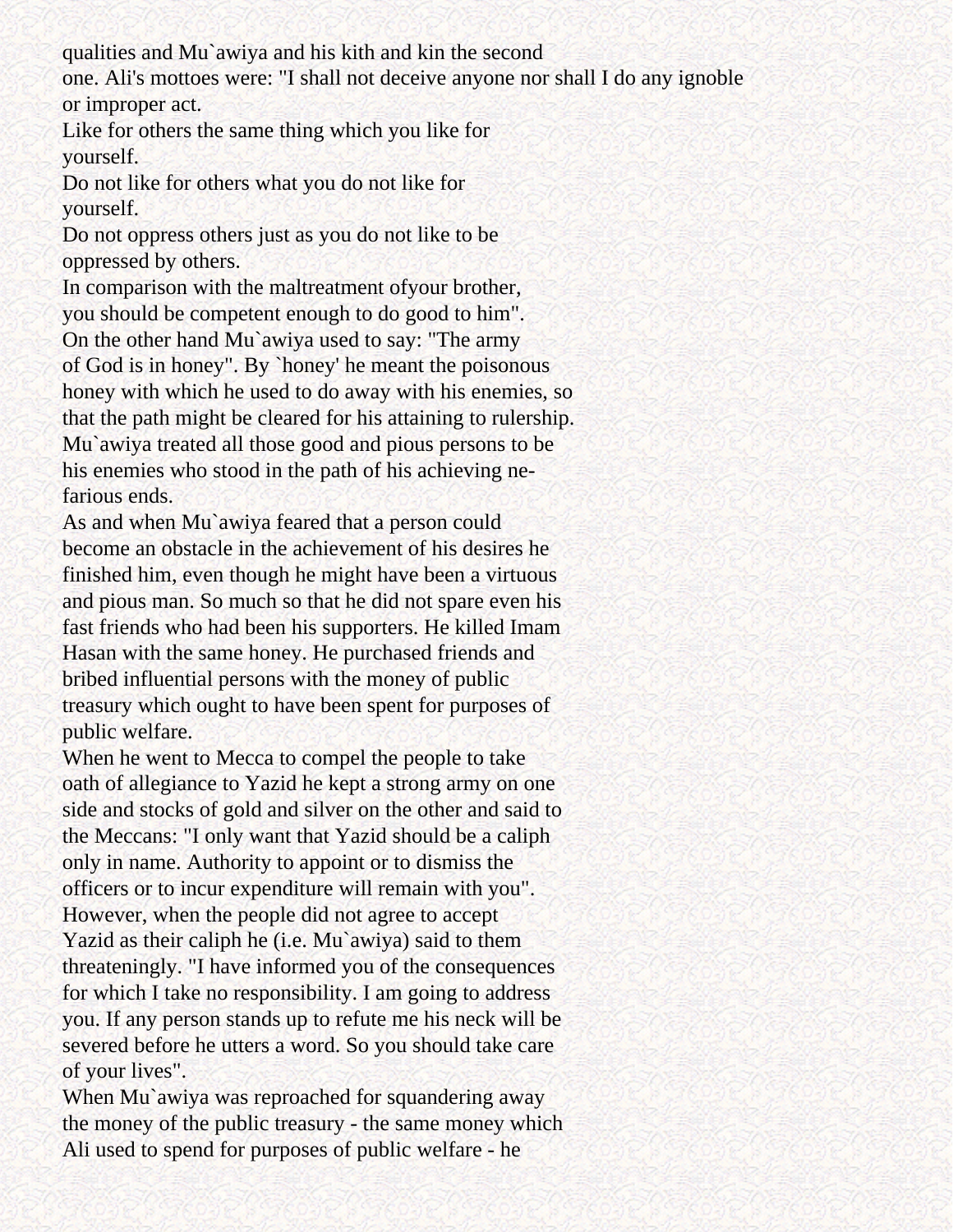(Mu`awiya) used to utter this Umayyad sentence: "The earth is God's property and I am His representative. Whatever I take is mine and I am also entitled to take that which I do not take".

When he was asked to allow freedom of opinion and beliefs to the people he used to reply: "So long as a persor. does not stand between me and my sovereignty I have nothing to do with him".

In his book entitled `Islam and Political Dictatorship' Prof. Muhammad Ghazal while commenting on the dictatorial policy of Mu`awiya says: "It is the greatest offence to be selfish and obstinate. If a person attains to rulership he should hold that office and the people should lend him support only till such time that he fulfils the needs of the people and works according to their wishes....."

At another place he writes: "Obstinacy and fascism of the kings is disliked by God and his prophets as well as by the people. It is an undeniable fact that in all ages the way of thinking of the kings has remained the same. These kings do not forsake their egotism even if their supporters and well-wishers may love them beyond measure". Mu`awiya grabbed sovereignty by means of his Machiavellian policy. He converted the caliphate into kingship and left it as a legacy for his descendants. In this regard Mu`awiya was a perfect specimen of the selfish nature of Bani Umayyah-the same Bani Umayyah who were ill-natured during the age of ignorance and remained so even after embracing Islam. After Ali met martyrdom at the hands of Ibn Muljim, Mu`awiya began planning to do away with any person who was not prepared to accept him as the caliph of God. He said openly: "We shall leave the people to themselves only when we have enslaved them". He also said: "We have nothing to do with a person unless he stands between us and our sovereignty. He told the people in clear terms: "Sovereignty belongs to me and after me it will belong to Bani Umayyah. People are free so long as they do not become an obstacle between Bani Umayyah and their rulership". He began arresting and punishing people on mere suspicion, although this had never happened during the period of the former caliphs. He began killing relentlessly the companions of the prophet, the companions of the companions and other believers, who represented public opinion and pursued the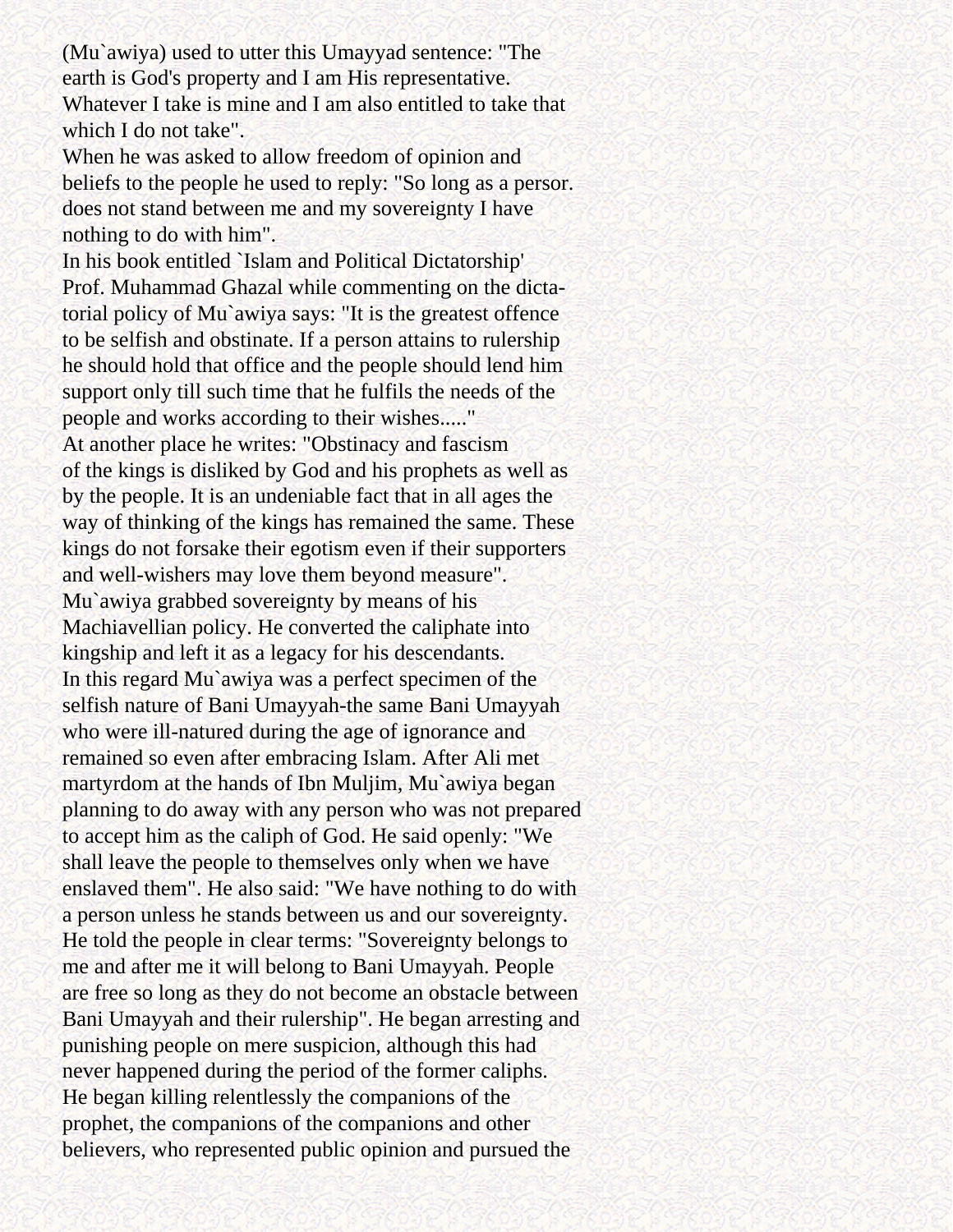right path.

As soon as he gained control over the state he began registering the wealth and property of the people as inheritance for his wicked son. He used thousands of means to obtain oath of allegiance for Yazid by force. We narrate below an incident which will go to show on what bases the governments of Yazid and some other Umayyad caliphs were founded.

Mu`awiya decided to remove Mughira son of Sh`oba from the governorship of Kufa and to appoint Sa`id bin Aas in his place. When Mughira came to know about it he went to see Mu`awiya and suggested to him that he should nominate Yazid to be the caliph after him. Mu`awiya was pleased to hear this suggestion and said to Mughira: "I allow you to continue as Governor of Kuta. You should go back and put this proposal before the persons whom you consider reliable. Mughira came back to Kufa and placed the proposal before some such persons. They concurred; Mughira selected ten persons out of them and sent them to Mu`awiya in the form of a deputation. He also gave them thirty thousand dirhams and appointed his son Musa as their leader. These persons saw Mu`awiya and highly praised the proposal regarding Yazid's succession. Mu`awiya asked Musa: "What, has your father paid these persons to purchase their religion?" Musa told him that Mughira had paid thirty thousand dirhams for the purpose. Mu`awiya said: "It is a good bargain".

Mu`awiya then sent the proposal to all the governors and directed them to send deputations to him from every town and district. Many deputations came and exchanged views on the subject. Then Yazid son of Muqanna stood up and said pointing to Mu`awiya: "He is the Commander of the Faithful". Then pointing to Yazid he said: "When he (i.e. Mu`awiya) passes away he (i.e. Yazid) will be the Commander of the Faithful". Then he pointed to his own sword and said: "This is for him who does not agree with us". Then Mu`awiya said, "Come, sit down you are the chief of the orators".

The compulsion and force, which Mu`awiya used to obtain the oath of allegiance for Yazid from the people of the Hijaz is surprising as well as astonishing. In order to obtain their concurrence he went to them with an army as well as with many bags of dirhams and dinars. However,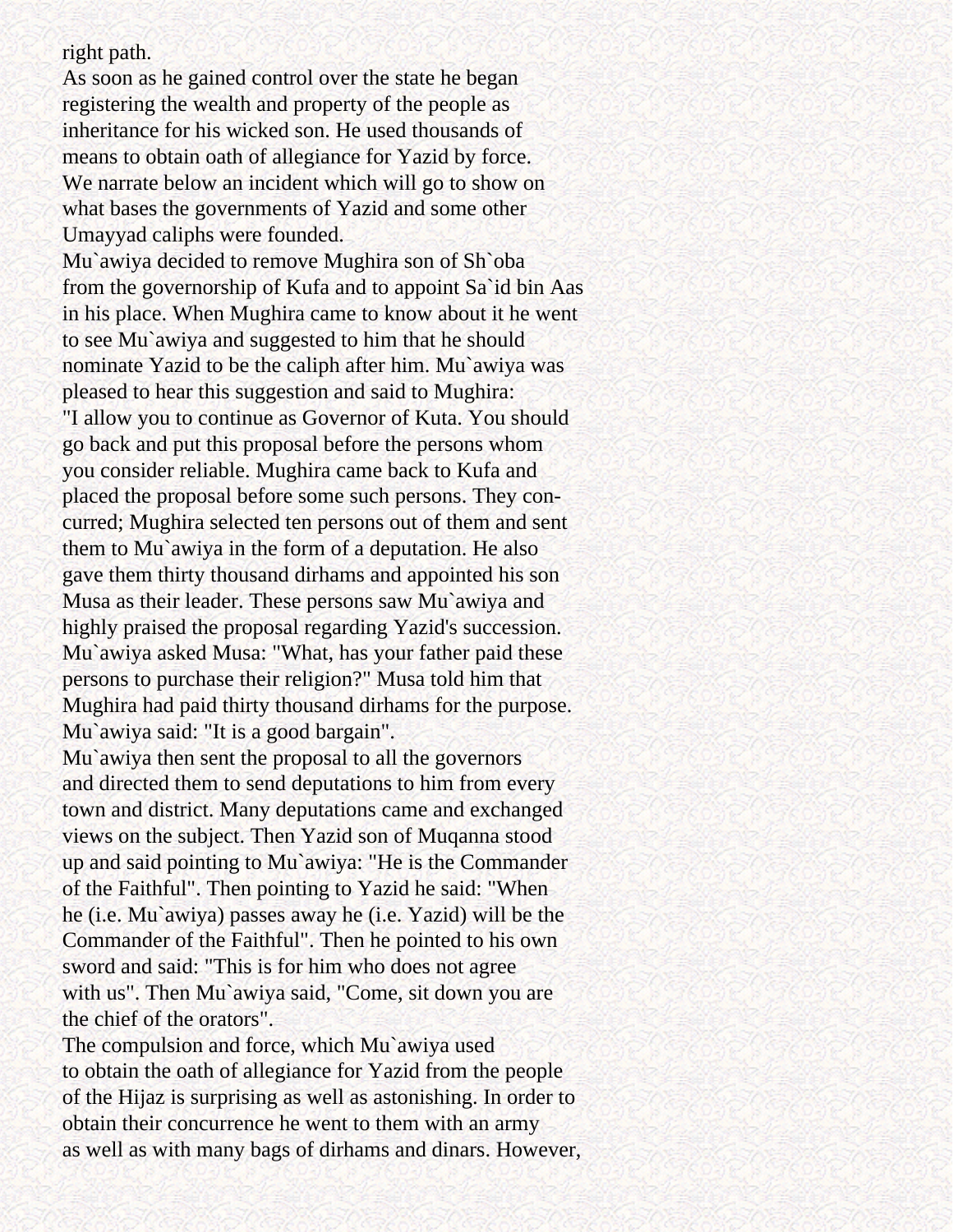when they were not intimidated by the army and were not ensured by wealth, Mu`awiya said: "I have done my duty. So far the practice has been that whenever I delivered a speech and some one from among you rose and refuted me I tolerated it and forgave him. However, I am going to deliver a speech now and I swear by God that, if anyone of you utters a sentence against what I say, a sword will reach his head before he utters the second sentence. You should, therefore, take care of your lives". Then he ordered his police-officer to post two persons by the side of each one of the audience and ordered that if any person spoke anything in support of or against what he (i.e. Mu`awiya) said they should sever his head.

Mu`awiya and other members of the Umayyad Family put into practice the fascist authority of the age of ignorance. They were despots who owned everything, and the Muslims were as good as their slaves, who were not expected to raise any objection. They beheaded those who declined to take the oath of allegiance to Yazid. As regards those who took the oath their hands were tattooed, as it was a special sign of the person concerned being a slave. The successors of Mu`awiya were even more crooked and perverted. Some of them excelled him in matters of crimes and perverseness, but did not possess in the least the apparent qualities which were possessed by him. The people therefore, suffered much during their time. They were compelled to place their wealth as well as their necks at the disposal of the rulers. Their agents and employees were cruel and corrupt. They oppressed the people wherever they were deputed. They humiliated the non-Arabs who had embraced Islam. They also maltreated the Zimmis with whom good and kind behaviour has been enjoined by Islam. They did not spare even the Arabs and killed those who declined to feed them with their flesh and blood. They appointed as their rulers the persons who imposed heavy taxes on them and realized the same with extreme high-handedness and in a very shameful manner. That is why Sa`id bin Aas who was appointed by Uthman as the Governor of Iraq used to say: "Iraq is the garden of Quraysh, we shall take from it what we desire and leave what we do not desire". And when a Zimmi enquired from Amr bin Aas as to how much tax they had to pay he replied: "You are our treasure" (i.e. we shall realize from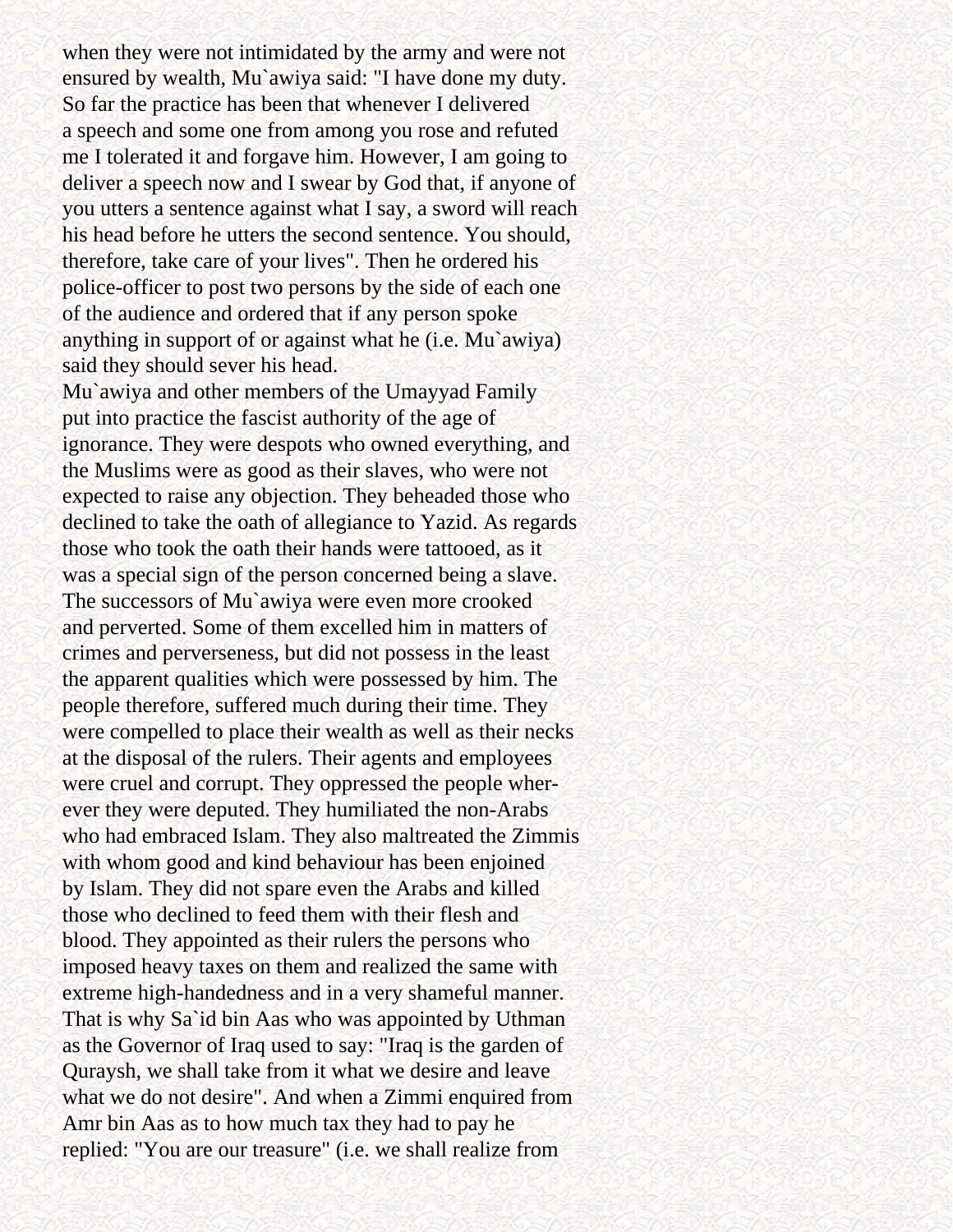you whatever we wish).

The Umayyad caliphs were keen to appropriate the public treasury to themselves and to make their friends and associates as wealthy as they could. The officers appointed in Islamic territories grabbed whatever they could and also realized large sums of money from the people as a proof of their faithfulness to the rulers. For example, Khalid son of Abdullah Qasra, who was one of the governors of Hisham son of Abdul Malik, used to take one million dirhams from the public treasury every year. He also took millions of dirhams besides this amount. The edifice of justice erected by Islam and Imam Ali was pulled down by the Umayyads. Two classes viz. the rich and the poor appeared among the people. Consequently some of them were rolling in wealth whereas others could not make both ends meet. One of the Umayyad caliphs gave twelve thousand dinars to a singer named M`abad, because he liked his performance, while there were innumerable persons who longed to live as free men. Before Sulaiman bin Abdul Malik became caliph the number of slaves had reached hundreds of thousands. This is proved by the fact that seventy thousand slaves and slave-girls were set free by him.

During the period of Bani Umayyah party-spirit had become acute to an extent which was not at all sanctioned by Islam, the prophet and Ali. An inhabitant of Yemen did not enjoy the rights which were enjoyed by a member of the tribe of Qais, and a non-Arab did not have the privileges available to an Arab.

It was during the Umayyad period that the number of pleasure-loving courtiers had increased by leaps and bounds. They did not do any work but got huge stipends from the public treasury as is the practice even now in some Arab countries. History tells us that Walid son of Abdul Malik stopped payment of stipends which were being given to as many as twenty thousand persons. The Umayyad rulers also committed grave atrocities to keep their hold on various cities. Abdul Malik was an absolute despot who ruled in a very shameful manner. He got the wells and springs of Bahrain filled with dust so that the people might become helpless and indigent and consequently submissive to the rulers (Vide Ibn Rayhani's books entiteld `Muluk al-Arab' vol. 2, p. 206) and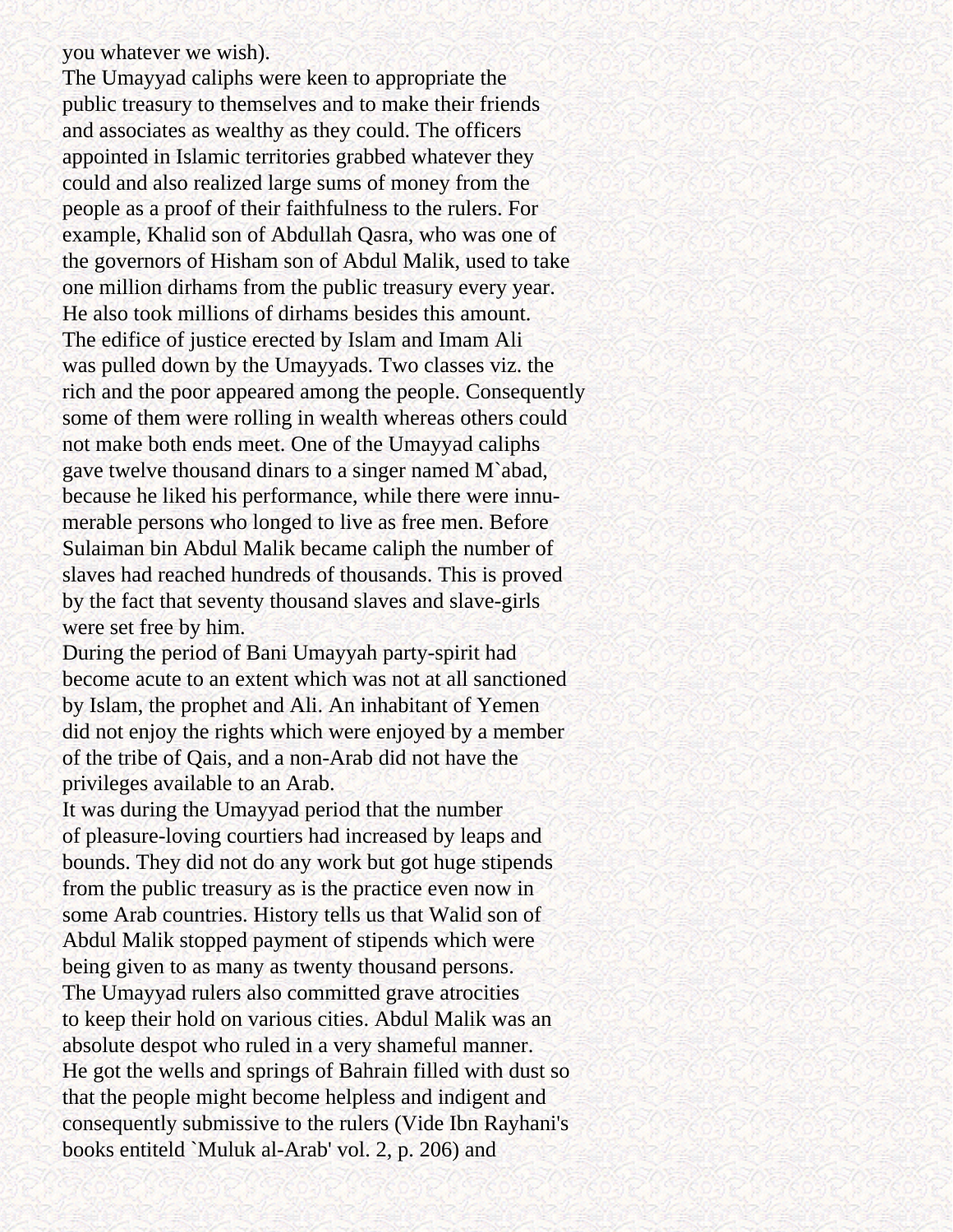al-Nukabat p.64. He entrusted the government of Iraq and the Hijaz to the despicable and bloodthirsty person known as Hajjaj bin Yusuf.

It would be sufficient to quote one example (that of Yazid son of Abdul Malik) to show what value the Umayyad kings attached to the common man and how they descreated the caliphate as well as looked down upon the people. One day he drank too much wine and became over-intoxicated. His favourite slave-girl Hubaba was sitting by his side. He said to her, "Let me fly away" she asked, "And to whom are you entrusting the Muslims?" "To you" was his reply.

Writing about Bani Umayyah Amin Rayhani says: "Administration of justice to the subjects is the foundation of a government. Those who occupied the throne, however, thought otherwise. As you have come to know there were among the Umayyad rulers worthless persons, drunkards and tyrants". (al-Nukabat page 70).

It should also be not forgotten that the Umayyad rulers introduced the shameful practice of abusing Ali and his descendants. However, the noblest among them was Umar son of Abdul Aziz who gave dignity to the rulers of the East as well as to mankind. As soon as he ascended the throne he relieved the people of oppression, restored their rights, appointed just officers, and instructed the governors to deal with the people justly and leniently. He introduced real equality between the Arabs and the non-Arabs and the Muslims and the non-Muslims. As a mark of respect to human dignity he stopped further conquests. He abolished all taxes except those which were paid by the people willingly. He also stopped the abusing of Ali which had continued for long. He took back from the nobles and the aristocrats the property and wealth, which had been grabbed by them illegally, and advised them to work for their living. The rule of this great man did not continue for long and he fell a victim to the conspiracies of the Umayyads themselves and lost his life. They killed him just as they had killed Mu`awiya son of Yazid earlier - his only offence being that he had mentioned their evil doings, expressed displeasure over their violating the rights of the people, admitted that his father and grandfather had been at fault and preferred secluded life to rulership. It is very surprising that some modern writers are very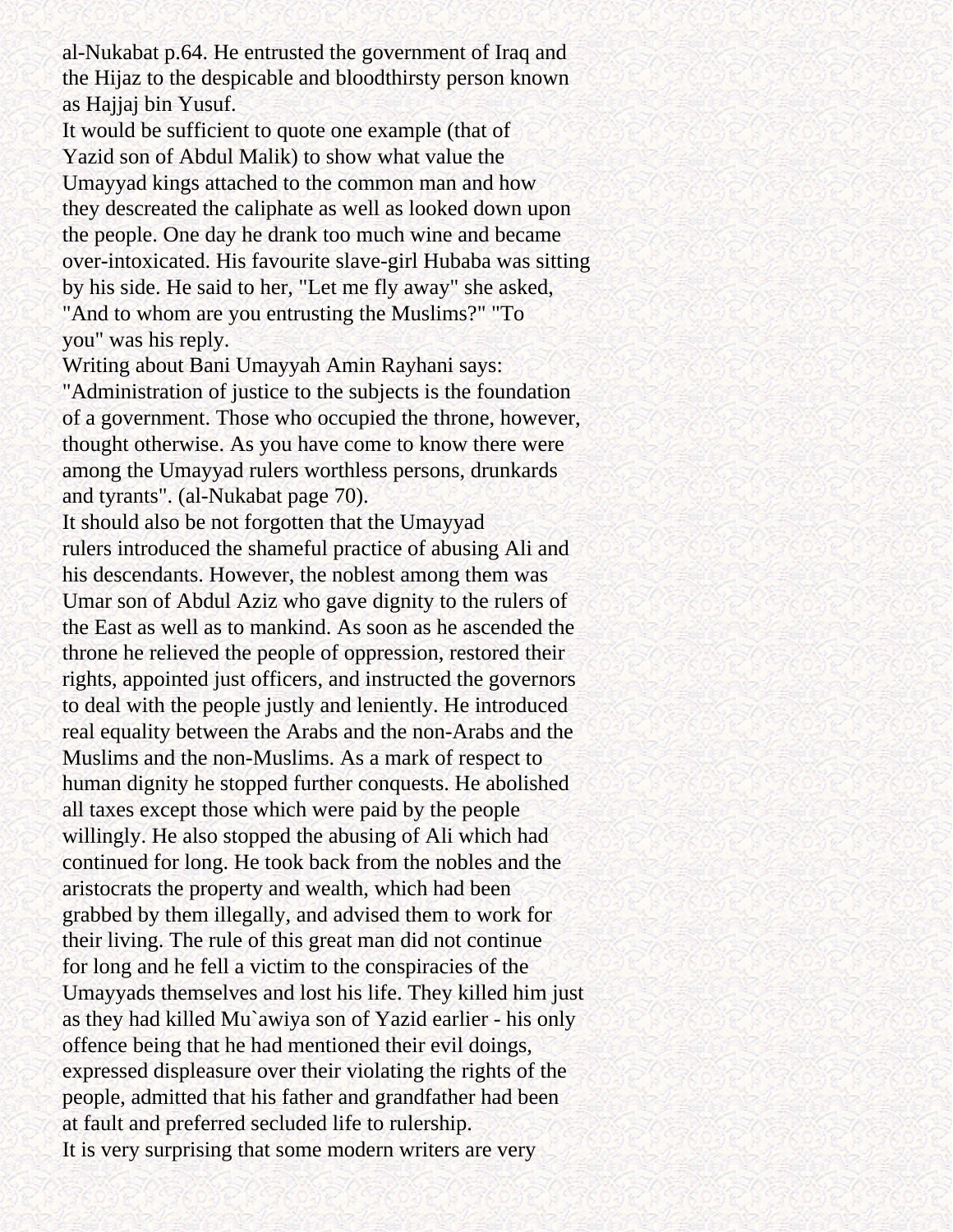active in justifying the acts of the tyrannical and obstinate Umayyad rulers and their agents. They say things with which they themselves must not be satisfied. They do so only to support their ancestors and, therefore, put forth very funny and meaningless defence on their behalf. Were the contemporaries of Bani Umayyah who were eye-witnesses of their rule not more true? Do their statements not belie those of the modern writers and provide a true picture of the conditions during the Umayyad rule? What will these modern writers say after reading the following narration?

One day Ubaydah bin Hilal Yashkari met Abu Harabah Tamimi, Ubaydah said to Abu Harabah: "I want to ask you some questions. Will you give me correct replies?" Abu Harabah replied in the affirmative. Thereupon the following conversation took place between them:

Ubaydah: What do you say about your Umayyad caliphs? Abu Harabah: They used to shed blood without any justification.

Ubaydah: How did they utilize wealth?

Abu Harabah: They obtained it illegally and spent it illegally.

Ubaydah: How did they behave with the orphans? Abu Harabah: They grabbed the property of the orphans, deprived them of their rights and outraged the modesty of their mothers.

Ubaydah: Woe betide you O Abu Harabah! Are such persons fit to be followed and obeyed?

Abu Harabah: I have told you what you enquired about. Now you should not censure me.

Abu Harabah's words "you should not censure me" go to explain incidentally that during the rule of Bani Umayyah and their agents it was not possible for any person to form an opinion of his own and express it. How will the modern defenders of Bani Umayyah explain the views of the people of Madina which they expressed before the Kharijite Abu Hamzah? After expelling the Umayyads from Madina Abu Hamzah enquired from the residents of that city as to what hardships they had to bear at the hands of the Syrian caliphs and their agents. They said in clear terms that they used to kill them on mere suspicion, and considered those things to be lawful which had been declared to be unlawful by Islam,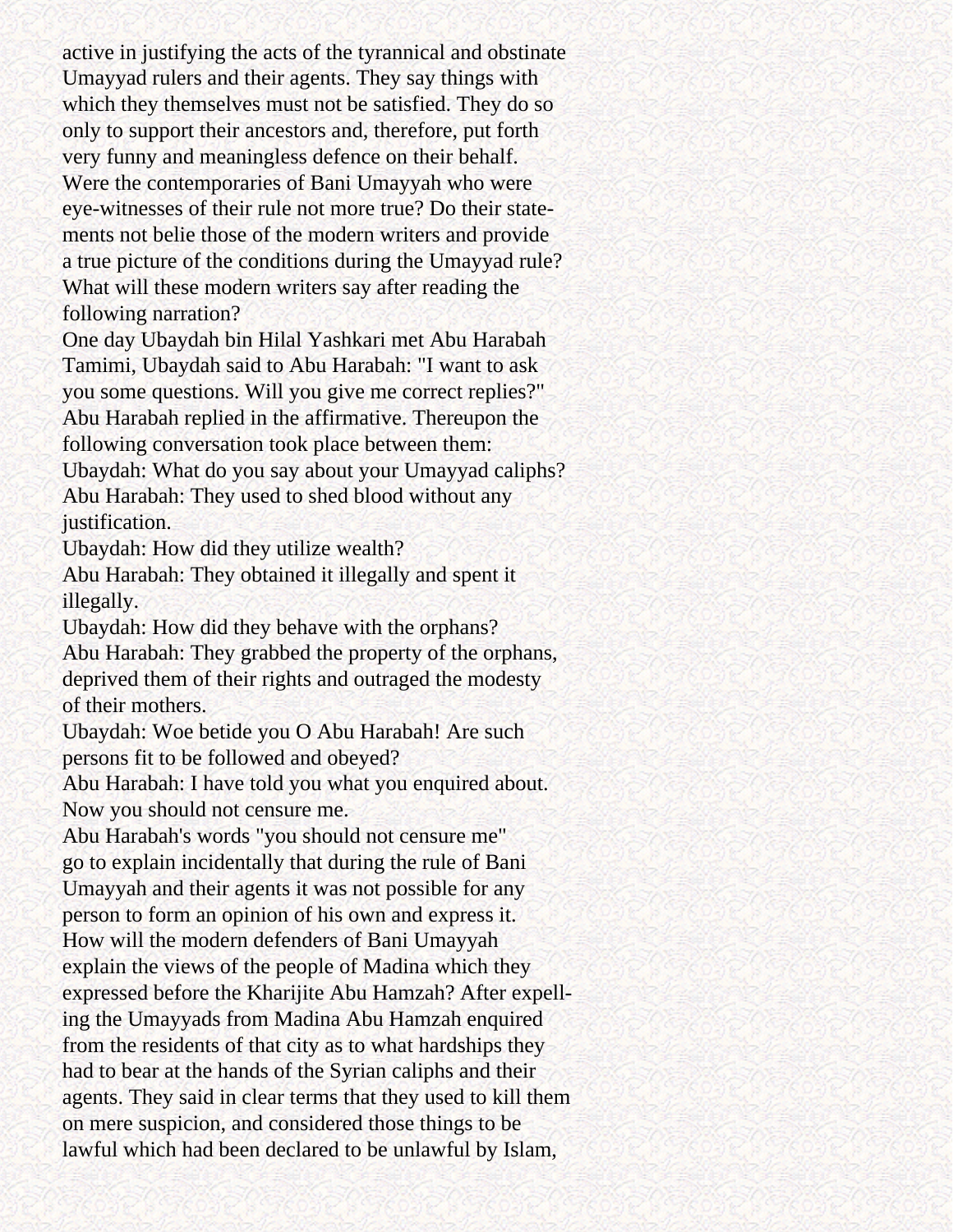and which are also unlawful in the eyes of reason, conscience, and human dignity. In the speech delivered by Abu Hamzah on this occasion he also said these words: "Don't you see what has happened to the divine caliphate and the Imamate of the Muslims? So much so that Bani Marwan have been playing with it like a ball. They devoured God's property and played with His religion. They enslaved God's creatures. Every elder of theirs made the younger ones his successors for this purpose. They grabbed rulership and stuck to it like self-made gods. Their hold was the hold of the tyrants. They took decisions according to their whims and caprices. If they got annoyed they killed the people. They arrested the people on mere suspicion and suspended punishment on recommendations. They made dishonest persons the trustees and disobeyed those who were honest. They realized revenue from the people even if it was not due from them and spent it for unlawful purposes".

How will these defenders of Bani Umayyah explain the verse of Bakhtari in which he has expressed the thoughts of the people of that age and drawn a true picture thereof: "We consider that group of Bani Umayyah to be infidels who acquired the caliphate through fraud and deceit. The evil doings, oppressive administration, and nefarious designs of Bani Umayyah which were certainly known to the earlier people were also known to those who came later, and the non-Arab writers have mentioned their atrocities and crimes in the same manner in which they have been described by the Arab writers. It is a reality which is admitted even by the Egyptian and other writers who actively support Bani Umayyah. They say: "Most of the eastern and western historians vehemently attack and unsure Bani Umayyah only the attitude of Polios Wilharzan is moderate to some extent".

It will be observed that the attitude of the single orientalist who is not in agreement with others is also not `moderate' but we can call it `moderate to some extent'. This remark of the Egyptian writer is a clear acknowledgement of the fact that this solitary orientalist could not lay hands on sufficient evidence on the basis of which he could support Bani Umayyah more openly and his attitude towards them should have been moderate rather than moderate to some extent. However, we would like to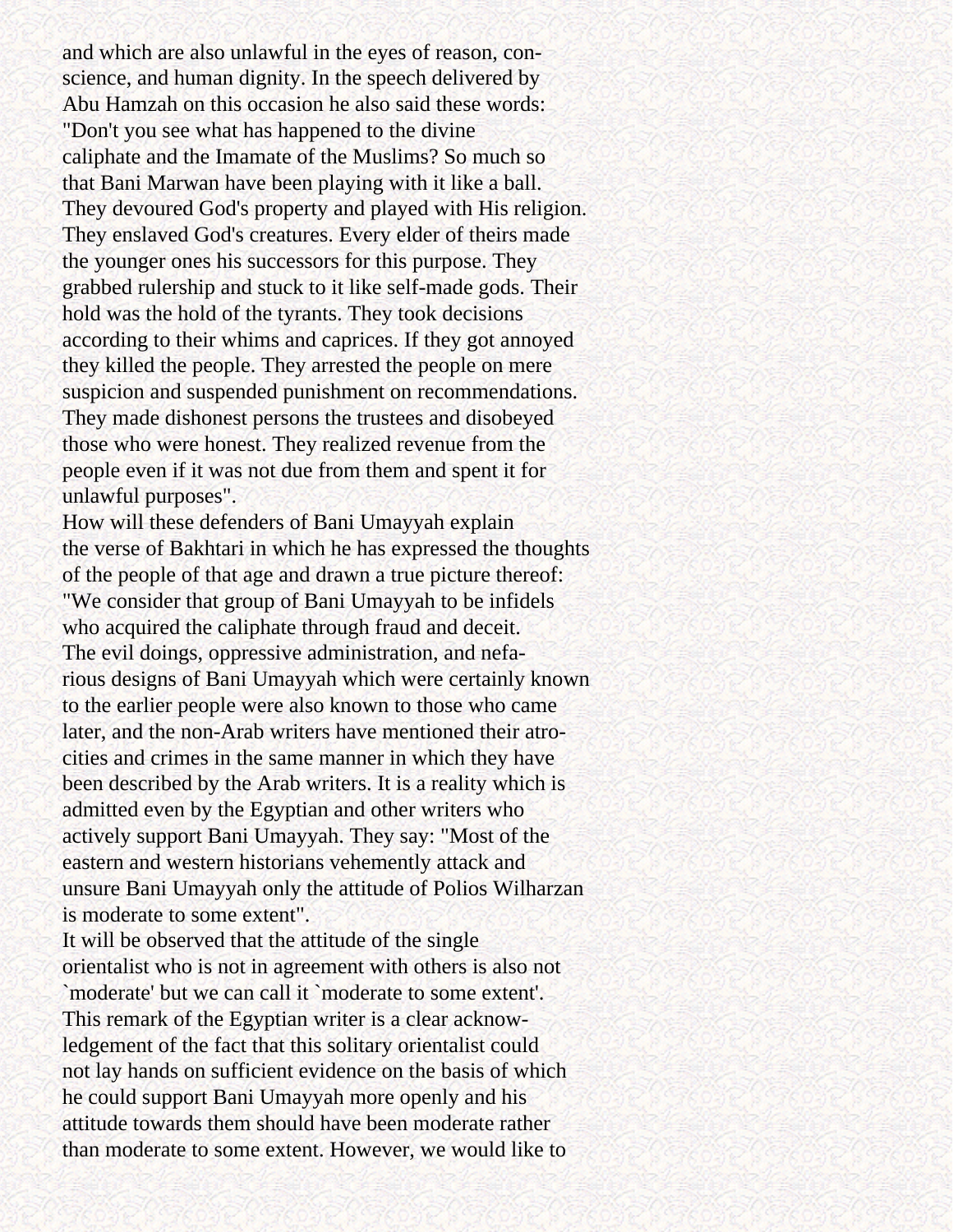tell the Egyptian writer that there is also another orientalist, who has supported Bani Umayyah fully. He is the French historian La Mius who has lent complete support to that family for some special motive. We shall comment on the writings of this historian later. With the exception of these two orientalists most of them have drawn a picture of the son of Abu Sufyan and the descendants of Marwan, which will not be liked by their supporters. Among these orientalists the most prominent is Kazanofa who says: "The nature of Bani Umayyah was composed of two things: Firstly love for wealth to the extent of avari ciousness; and secondly love for victory to plunder and for chiefship to enjoy worldly pleasures". However, whether they are the Arab historians or the orientalists none of them has drawn as true a picture of Bani Umayyah as has been drawn by the Umayyad caliph Walid bin Yazid in the verses translated below. "Do not mention the people of Sa`di's Family. We are superior to them in the matter of numbers as well as wealth. We wield power over the people and humiliate them in every manner and torture them in various ways. We humiliate them and bring them on the brink of ruination and destruction and there too they meet with only humiliation and annihilation". Even if the supporters of the Umayyads reject all that

has been said by the old and modern historians and orientalists about Umayyad mentality, can they reject what has been said by Walid son of Yazid?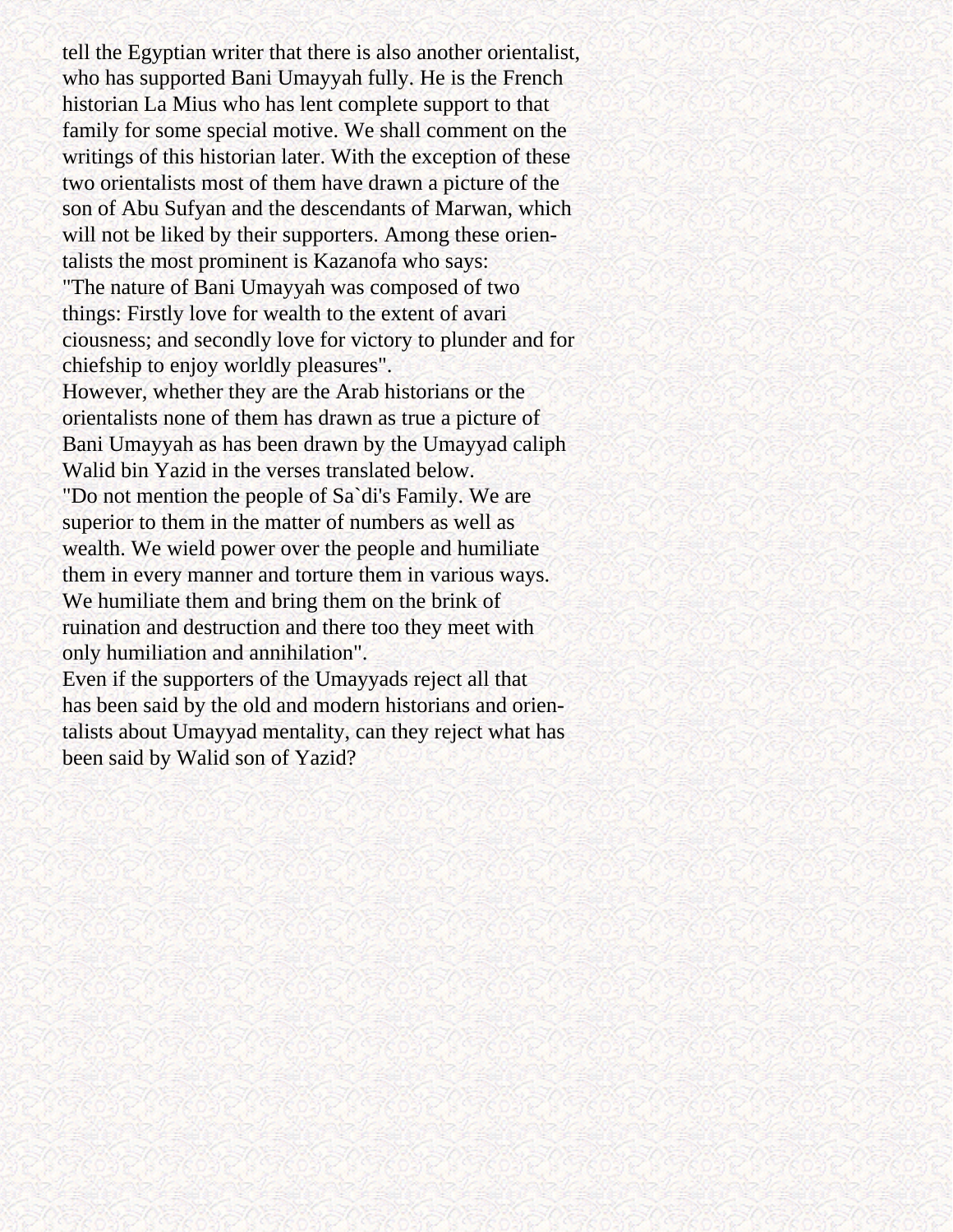## **Husayn and Yazid**

All those events which Husayn had to go through prove that from the point of view of morality he occupied the highest place of glory and all the events through which Yazid passed are an evidence of the fact that he was at the lowest ebb of ignominy. The tragedy of Karbala is a sufficient proof for it. This event speaks volumes for his stark wickedness.

Yazid was a drunkard. He used to wear silken clothes and played on a tambourine.

Husayn son of Ali and Yazid son of Mu`awiya were the persons who came in the world as perfect specimens of the qualities of the two families viz. the Hashimites and Umayyads. Husayn was a perfect Hashim of his time as Yazid was Abd al-Shams. If the special qualities of a man can be the true picture of the environments in which he is brought up there is no doubt about the fact that Husayn and Yazid were the true models of their families. Husayn represented the Hashimites and Yazid the Umayyads. The only difference was that Husayn was the best specimen of the Hashimite virtues and excellences whereas Yazid was devoid of even the good qualities which were possessed by Bani Umayyah.

Husayn was the son of the prophet's daughter Fatima and Ali son of Abu Talib. When he was born the prophet took him in his lap and pronounced `Azan' in his ears so as to infuse his own spirit into the spirit of his grandson, make him a part and parcel of his own being, and to impress upon him that he was born to perform a special mission, and that purpose of life had been fixed for him. On the seventh day of his birth the prophet said with great happiness: "I have named this son of mine Husayn". The child grew up day after day in such a condition that he had in him the soul of his grandfather, the beatings of the heart of his father, and a deep impression of prophethood on his mind. All the virtues and excellences of his forefathers had combined in his person. And as he continued to grow up these virtues and qualities of his also continued to become more apparent.

Transmission of the qualities of forefathers to their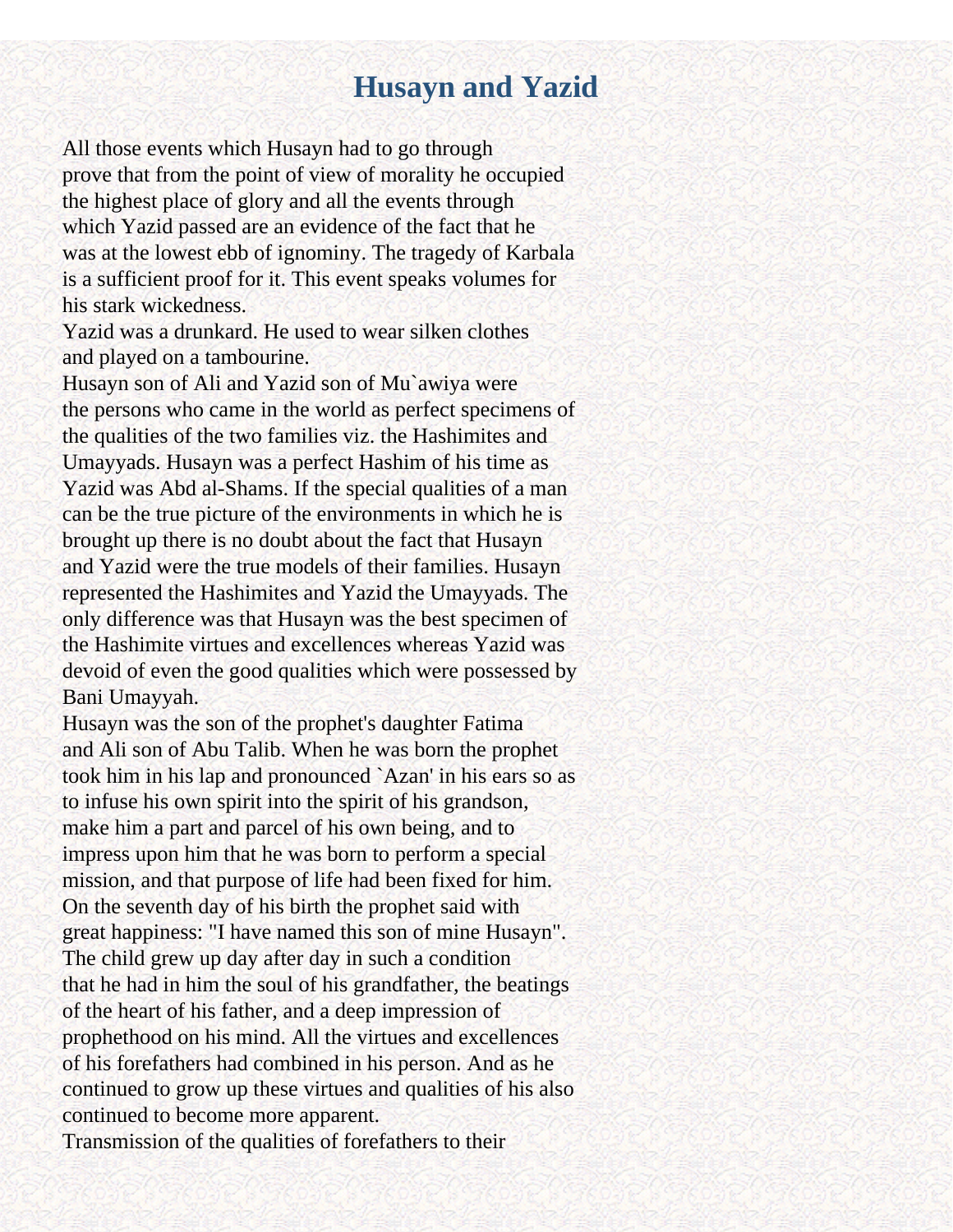children is a law of nature about which there cannot be any doubt whatsoever. Just as the children inherit the colours, facial appearances, material qualities etc. from their ancestors they also inherit their characteristic virtues. Husayn remained under the supervision of his grandfather till the age of seven years. After the prophet's demise his companions continued to imitate him in the matter of love for Husayn. A special reason for their displaying love for him was that his features very much resembled those of the prophet. This is borne out by the statements of those persons who had seen the prophet as well as Husayn.

The great names of the ancestors and their achievements have a great deal to do with the development of their children and the making of their future bright. When the child hears about the achievements of his ancestors from his very early age a picture of theirs is drawn on his brain, and consequently he acquires the qualities of his ancestors. A child naturally inherits the qualities of his forefathers, but his living with them at the same place casts a great influence on them.

Besides the prophet Husayn also saw his revered father. He saw his perseverance, steadfastness, justice, sympathy, help for the oppressed and anger for the oppressors as well as good treatment and kindness shown to the enemies. He accompanied his father in the Battles of Camel, Siffin and Nahrawan, and saw his astonishing bravery, and learnt from him the ways of fighting for the sake of goodness, and also knew from him how to sacrifice one's life to protect the oppressed and helpless from tyranny.

Husayn's revered mother was a very tender-hearted and kind lady. On account of this very tender-heartedness she was always grieved to see the hardships to which her father, the prophet, and his companions were subjected by the Quraysh. She was extremely sad on the day of the Battle of Uhad when many Muslims were killed at the hands of the polytheist Quraysh and their dead bodies were cut to pieces. It was a very depressing scene for her to see her father weeping for his uncle Hamzah. It is said that after the death of the prophet, Anas bin Malik went one day to see lady Fatima and requested her to control her grief in the interest of her own health.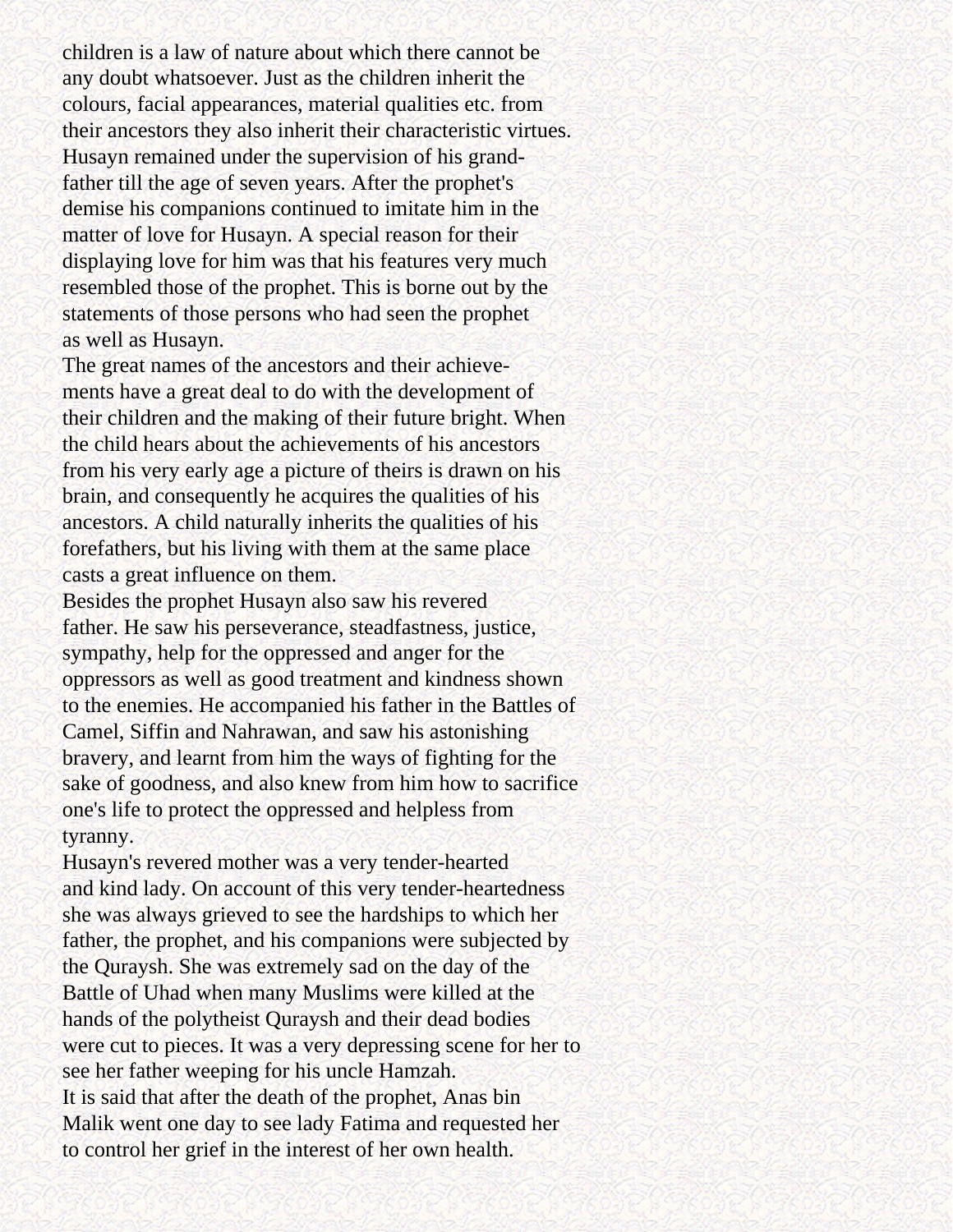She said only this reply: "O Anas! How did you tolerate to entrust the pure body of the prophet to the grave?" Then she burst into tears, and Anas too began to weep. He came back with a heart, which was shattered by the grief of Fatima.

Husayn used to see his grief-stricten younger sister Zainab and felt extremely sad for her.

Husayn looked at his mother and sister and then imagined the sufferings and hardships which time had in store for himself, his sister and their descendants. He felt that very soon he and his sister would have to shed tears on the death of their mother and then to mourn the martyrdom of their father, and their descendants would have to face great hardships.

A few days later Husayn heard his mother making the following recommendations to his sister Zainab: "Do not leave Hasan and Husayn. Take complete care of them. After me perform the duties of their mother".

His mother breathed her last after three months of the death of her father. Husayn was standing by her side and saying goodbye to her. At times he glanced at his sister who was stunned with grief. Then he looked at his father and brother who were crying bitterly on the passing away of lady Fatima.

Husayn spent his childhood in such an atmosphere of sorrow and grief. When he grew up he saw the people contending with, and blocking the way of his revered father at every step. The attitude of the mother of the Faithful Ayesha and her supporters made him all the more sad. He also saw the treachery committed by Mu`awiya, Amr bin Aas, and their henchmen with his father. This increased his grief all the more and he felt that unless evil was suppressed with that bravery and force with which his father endeavoured to suppress it, life would be meaningless. The most grievous day was that on which the hand of a criminal and a sinner wounded the forehead of his illustrious father when he was offering his prayers in the Masjid Kufa. Imam Ali could not survive this injury and breathed his last after two days. Thus the impediment in the path of the oppressors and tyrants to establish their authority was removed.

After some time his brother Hasan met martyrdom due to poisoning. And his grief and wonder knew no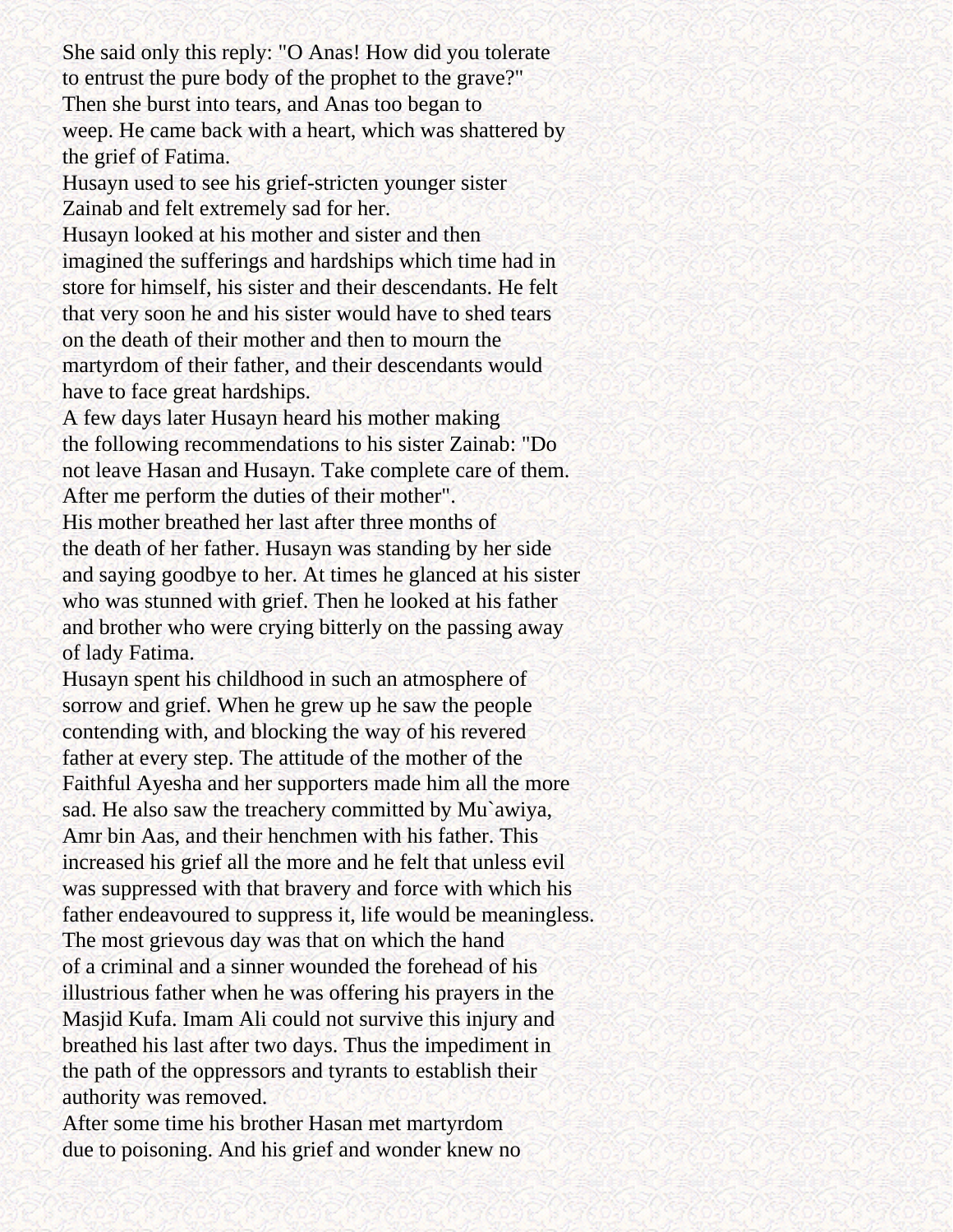bounds when he saw that Bani Umayyah and their supporters were shooting arrows on the funeral bier ofhis brother. He also came to know that Mu`awiya had ordered that Husayn's father and brother should be abused from the pulpits. In fact he heard Mu`awiya doing so himself. In short new causes for his grief continued to appear. These were the very causes which culminated in the tragedy of Karbala-the place where the most heinous crime was committed with the co-operation of mean Soldiers of Yazid and his wicked officers. They committed atrocities on Husayn and a small group of his companions and members of his family which one shudders to imagine. This was how Husayn was reared from the point of view of inheritance and training and these were the causes of his grief which he had to experience from the very time of his birth. As he had observed the sufferings of his grandfather, father and mother, grief and sorrow were ingrained in his nature.

It was on account of the qualities inherited and acquired by Husayn that he used to say: Forbearance is a ladder, fidelity is manliness, pride is folly and weakness and association with the wicked is something which makes one doubt and waver.

Try to acquire that thing which you deserve. It is humiliation and abasement to live with the oppressors. Truth is dignity and falsehood is helplessness. Who was Yazid?

Yazid was a man who had inherited all the bad qualities of the Umayyad Family. His disposition, beliefs, way of thinking and the manner of looking at various matters were exactly the same as those of Bani Umayyah in general. Besides the evils inherited by him from his ancestors he had other mischievous tendencies and satanic qualities as well. He did not possess the apparent qualities of his father which are considered to be his (i.e. Mu`awiya's) merits although they were only tools to strengthen his rule. In fact it may be said that whereas all the bad qualities of his family had combined in him he did not at all possess any good quality. There has been no other reveller amongst Bani Umayyah like Yazid and it was on account of his being wildly festive that he lost his life. It is said that one day, while mounted on a horse, he was trying to out-pace a monkey. During this competition,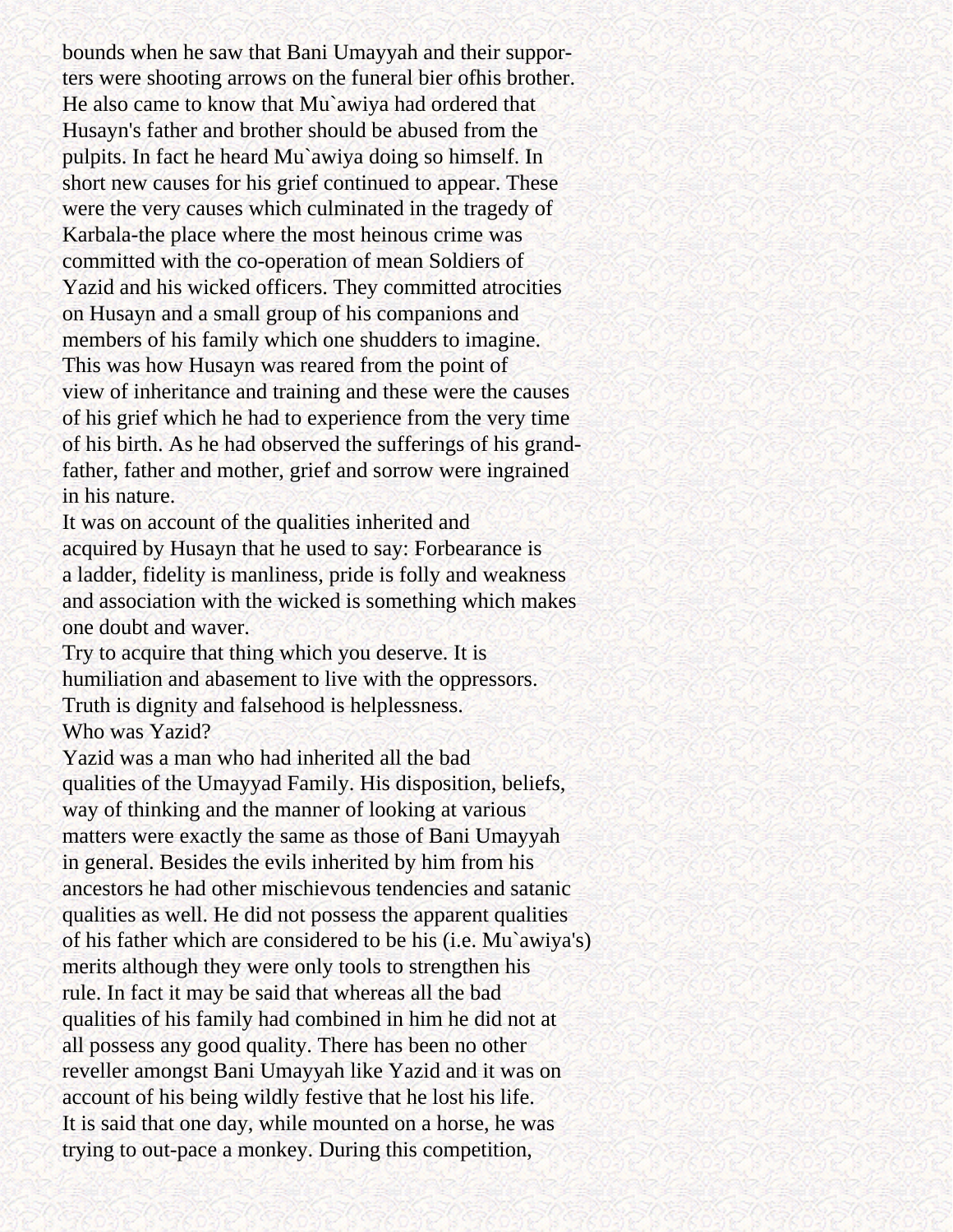however, he fell down from the horse and died. His contemporaries have drawn a very precise and concise picture of his in these words: "He was a drunkard. He used to wear silken clothes and played on a tambourine". If Husayn proved to be a model of virtue and good morals Yazid proved to be the worst specimen of his ancestral vices. If Husayn was sympathetic towards others as magnanimous persons usually are, Yazid had no human sentiments and was absolutely shameless. Yazid had been brought up in a family which considered Islam to be a political movement. According to Bani Umayyah the prophethood of the prophet was only a pretext to acquire power and authority and Islam meant transfer of power from the hands of Bani Umayyah to the hands of Bani Hashim. Yazid considered his countrymen to be only an army whose duty it was to remain faithful to the ruler. In his eyes the object of the existence of his countrymen was that they should pay land revenue and taxes and increase the wealth of the treasury which was to be spent according to the sweet will of the ruler. As Yazid was born and brought up in such a family it was necessary that he, too, should adopt the ways which were adopted by his forefathers and other members of his

family during the age of ignorance and after the advent of Islam. Furthermore, he was brought up in the house of a father who spent large sums of money of the public treasury at his pleasure. When wealth and ignorance are combined the result can be nothing else except profligacy and debauchery.

It was for this reason that like every ignorant person who possesses wealth Yazid was a drunkard and was fond of a life of pleasure and played with dogs. As soon as he ascended the throne he began spending money lavishly to lead a life of debauchery and sensual pleasure. He gave enormous sums to his asociates, slaves, slave-girls, singers etc. He had a large number of dogs who slept by his side and were made to wear ornaments of gold and silver and silken dresses, while the poor people, from whom taxes were realized under coercion, starved and suffered hardships. He ruled for three and a half years only but during this short period he combined in him all the disgrace, absurdity and impudence which were the result of Umayyad politics.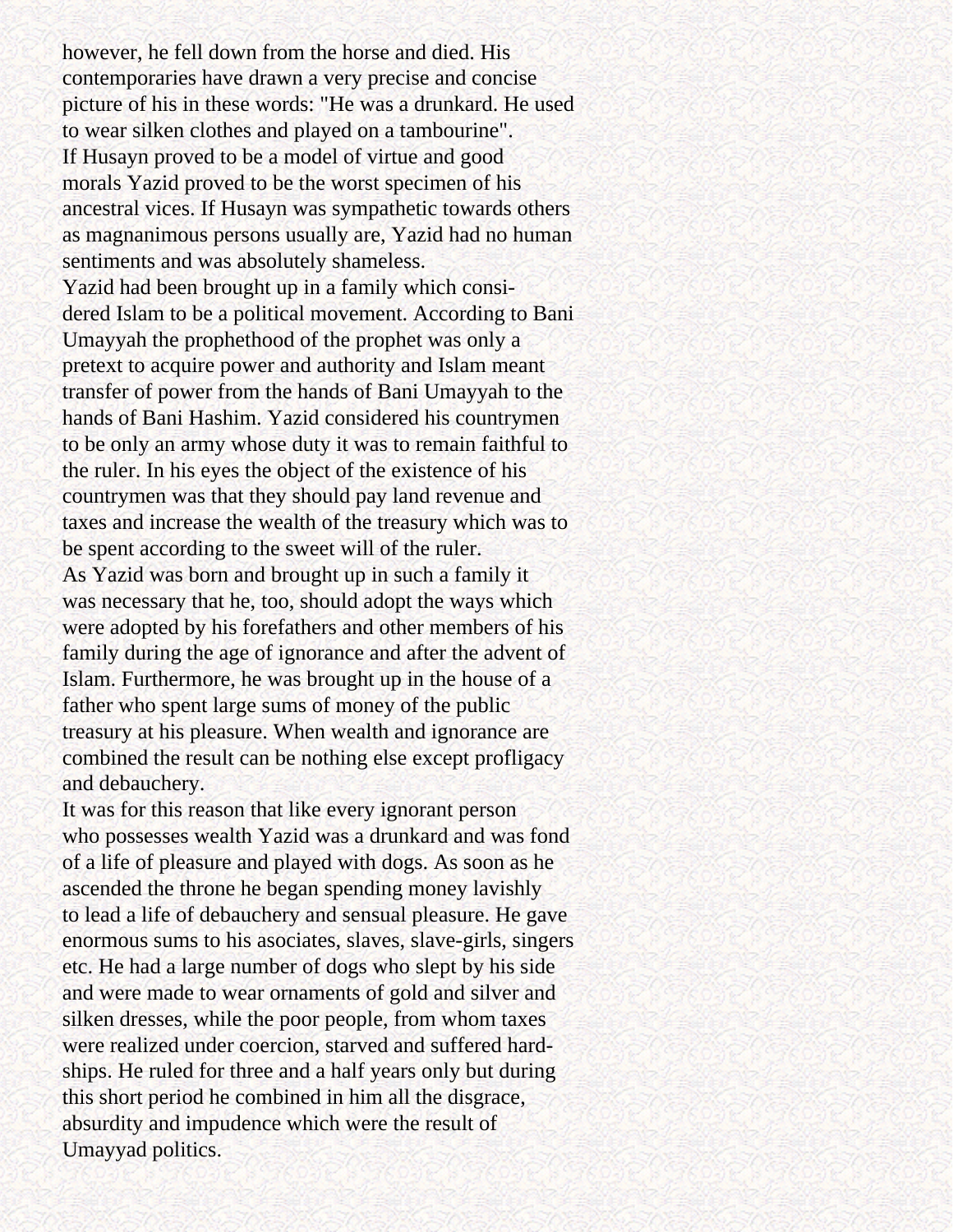Besides the above-mentioned revelry and debauchery which Yazid inherited from his ancestors he also committed other most heinous crimes. During the first year of his reign he murdered Imam Husayn and his companions and made the people of his family captives. During the second year he plundered Madina without caring in the least for its sanctity. He permitted his soldiers to do whatever they liked with the people of the city for a period of three days. Consequently eleven thousand persons including seven hundred companions of the prophet from amongst the Muhajirs and Ansar were killed and the modesty of more than one thousand virgins was outraged. It was the natural disposition of Imam Husayn that he should fight against injustice and oppression following the example set by his grandfather and father. He used to say: "It is humiliation and disgrace to live with the oppressors". On the contrary Yazid always bestowed honours on cruel and wicked persons and gave them large presents for committing heinous crimes. He also asked others to respect and honour such persons. For example, one day when he was engaged in feasting and drinking along with his friends and Ubaidullah Ibn Zaid, the chief actor of the tragedy of Karbala, was sitting on his right hand side he addressed the cup-bearer as under: "Give me such a wine that it should make my heart cool. Then give the same wine to Ibn Ziad who is my confidant and trustee and the source of my acquiring war booty and winning the battles".

(This incident took place only a few days after the martyrdom of Imam Husayn).

The honouring of Ibn Ziad by Yazid resembles the honouring of the greatest tyrant and criminal, Hajjaj. In short if during the time of Mu`awiya `divine army' consisted of poisoned honey the `divine army' during the days of Yazid was only poison without the admixture of honey. During the reign of Yazid the Umayyad party-spirit of the days of ignorance was fully revived. None of the events of history can produce a man more ignorable than Yazid - the same Yazid who was the author of the tragedy of Karbala. And similarly none of the events of history can produce a person who should possess as lofty a character as Husayn - the same Husayn who was the martyr of Karbala. The pages relating to Yazid are absolutely black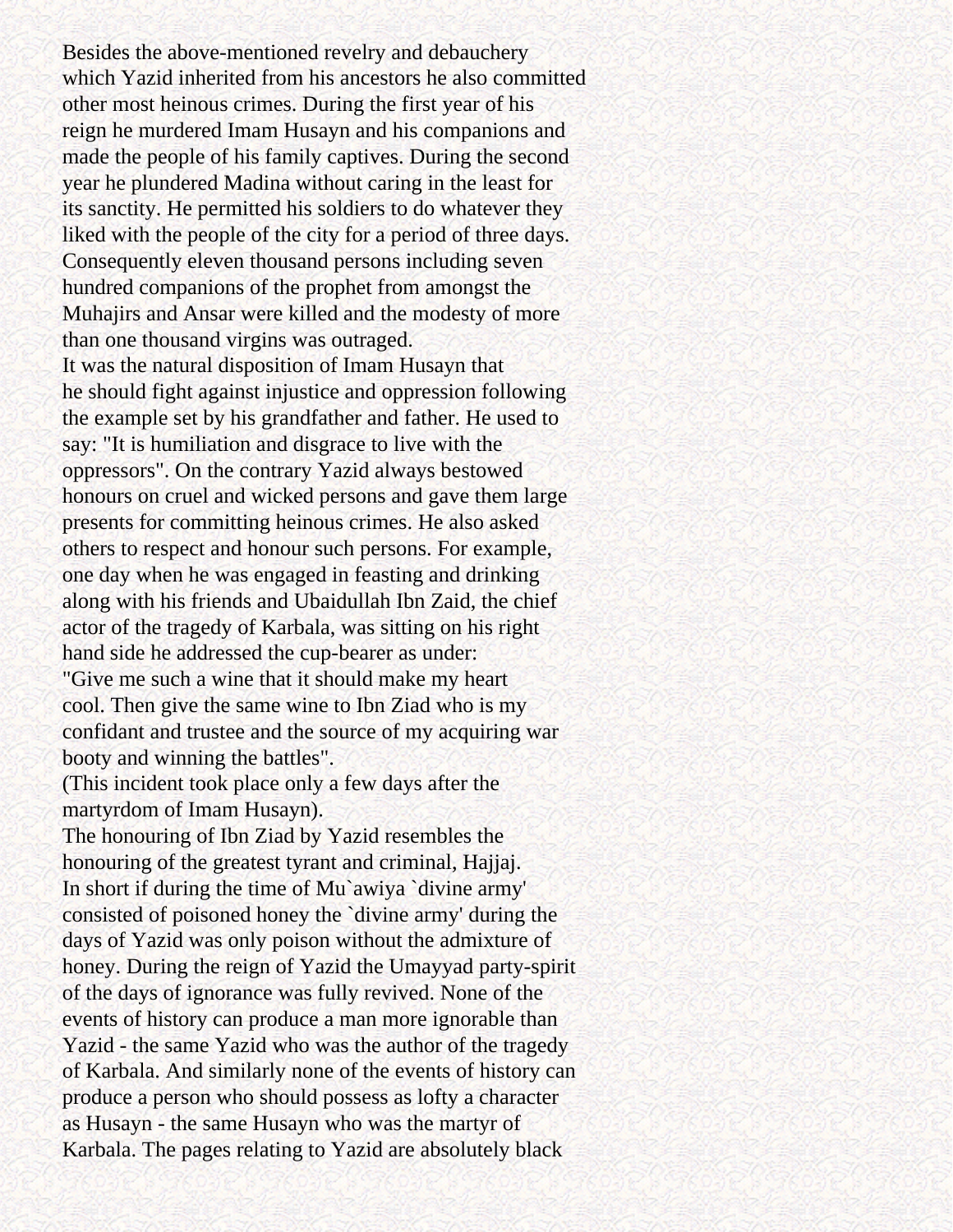whereas those relating to Husayn are replete with dignity and honour. On the one side there were the trade and chiefship of Umayyah and his slaves and executioners; and on the other side there were the lofty character and bravery of the Family of Abu Talib and their free and zealous persons and martyrs in the path of truth and justice. Logic and reasoning are not so successful to prove a reality as are the events which are related to it. As events contain conclusive arguments within themselves there is no doubt about the fact that all those events which Husayn had to go through prove that from the point of view of moral character he occupied the loftiest rank, all the events through which Yazid passed are an evidence of the fact that he was at the lowest layer of degradation. The tragedy of Karbala is a sufficient proof for this fact. This event speaks volumes for, and shall always be pointing to the most noble character of Husayn, and the wickedness of the vilest of the vile Yazid.

Before the tragedy of Karbala there occurred another event, in which there was on one side Husayn the model of sincerity and human sympathy, and on the other there was Yazid who was an embodiment of debauchery and licentiousness. This event, besides bringing to light the respective characters of Husayn and Yazid, also reminds one of the pact made by Bani Hashim, which was called `Hilfal-Fuzul'. This pact was made by them with the co-operation of some Arab tribes. One of its items purported to say that the signatories of the pact would support the oppressed, and realize their rights from the oppressors, and would restrain the powerful persons from doing injustice to the weak and helpless. The ancestors of Yazid had opposed this pact and those of Husayn had lent it whole-hearted support. Of course, one character of this event is Husayn and the other is Yazid. Yazid son of Mu`awiya came to know about the beauty of Urainab daughter of Ishaq who was the wife of the Qurayshite Abdullah bin Salam. Urainab was the most beautiful and accomplished woman of her time and possessed enormous wealth. Yazid fell in love with her without having seen her. He lost all patience and mentioned the matter to Mu`awiya's favourite slave named Rafiq. The slave informed Mu`awiya about this love and told him that his son was very keen to marry Urainab. Mu`awiya called Yazid and enquired from him about the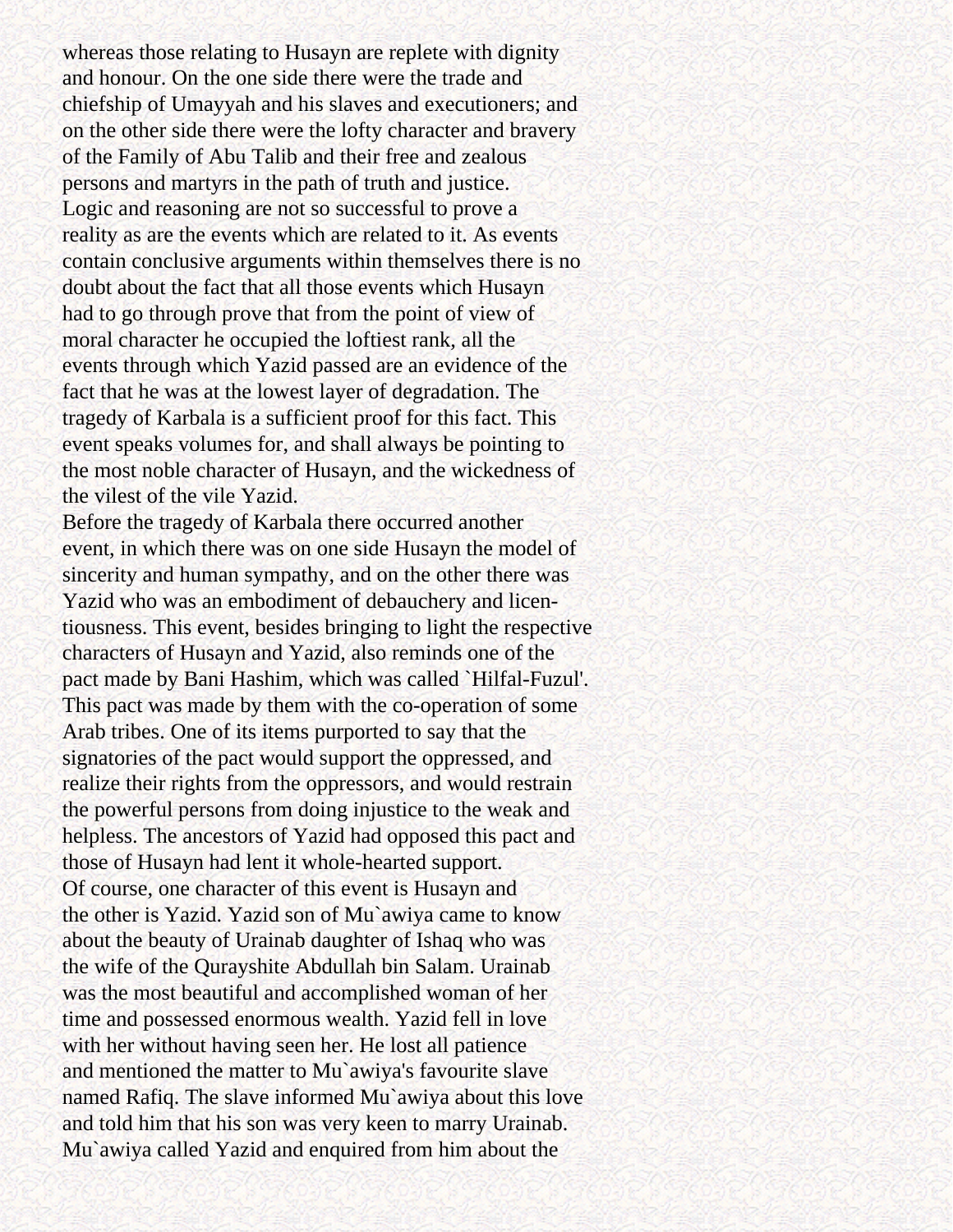matter. Yazid admitted that whatever Mu`awiya had been told was correct. Mu`awiya said: "Be calm and patient. Something will be done in this behalf". Yazid said: It is no use consoling me now because the matter is already finished. She has already been married. Mu`awiya said: My dear son! Keep the secret to yourself, because if it is divulged it will do you no good. God completes what He ordains and what has already happened cannot be helped. Mu`awiya began thinking of solving the problem and meeting the wish of Yazid to marry Urainab. Abdullah son of Salam, the husband of Urainab was at that time the Governor of Iraq. Mu`awiya wrote a letter to him saying: "I have an urgent business with you. Please come and see me as early as possible. The matter is beneficial to you" On receiving Mu`awiya's letter Abdullah proceeded to Syria at once and met Mu`awiya. The latter received him with great honour and respect. At that time Abu Darda and Abu Huraira, two companions of the prophet were also available in Damacus. Mu`awiya called for them and said to them: "Such and such daughter of mine is now of age and I am anxious to give away her hand in marriage. I think Abdullah son of Salam is a good man and I wish that she may marry him".

Both of them praised Mu`awiya for his intelligence and devoutness and said that whatever he had thought of was absolutely proper.

Mu`awiya said to them: "Both of you should meet Abdullah and mention the matter to him and find out his opinion about it. Although I have authorised my daughter to marry a man of her choice, but I am sure that she will like Abdullah bin Salam and will not refuse to marry him" Abu Darda and Abu Huraira went to see Abdullah. In the meantime Mu`awiya went into his palace and said to his daughter: "Dear daughter! Just hear what I have to say. When Abu Darda and Abu Huraira come to you and tell you that I want to get you married to Abdullah bin Salam, you should say: "Of course, Abdullah is a good man and a near relative and of equal status with us. However, he has already married Urainab daughter of Ishaq and I am afraid that if I marry him I may also become jealous of her like all other women. If, in that event, I say something unbecoming about Abdullah I am afraid that I may invite the wrath of God by doing so. However, if Abdullah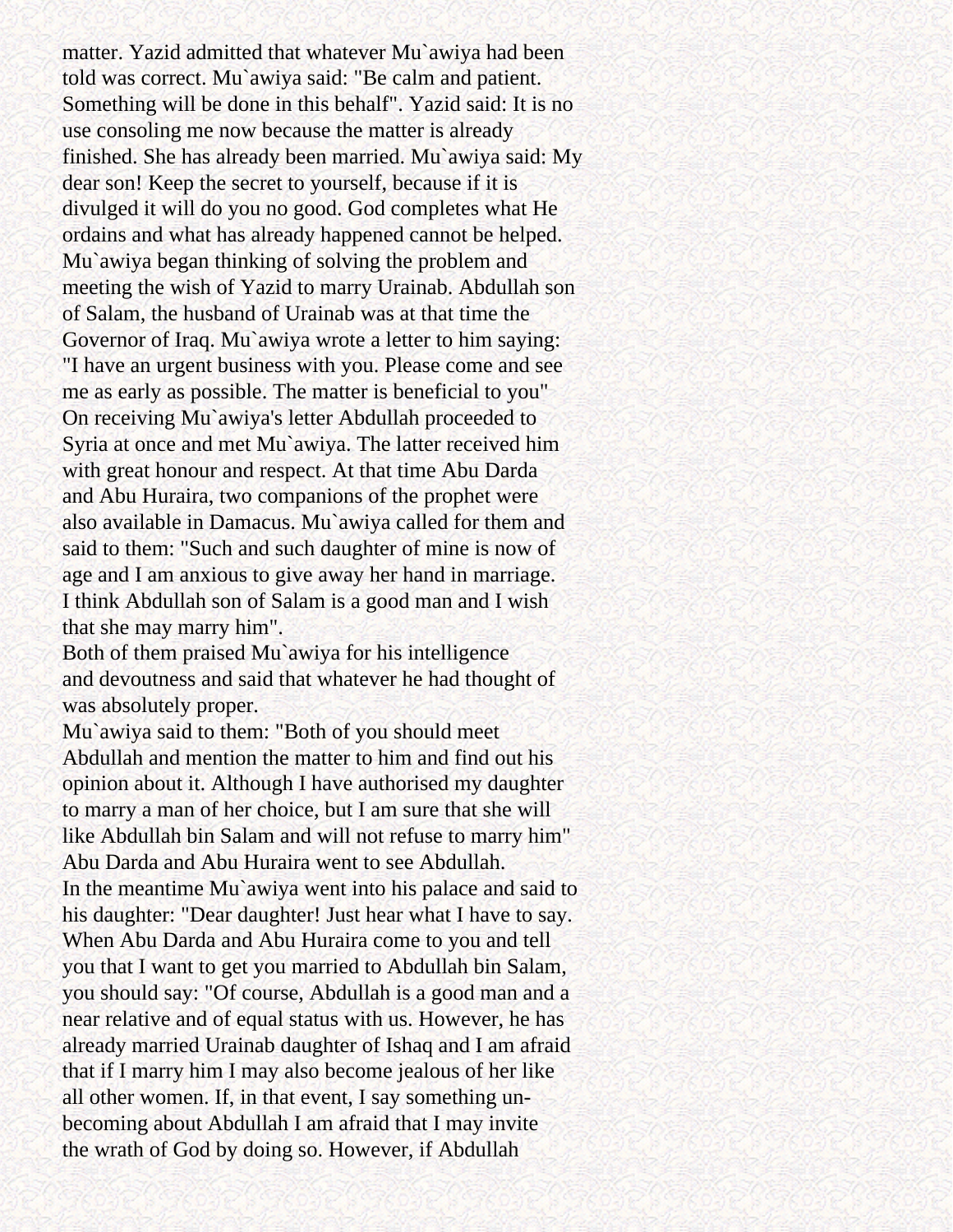divorces Urainab I am agreeable to marry him". When Abu Darda and Abu Huraira conveyed the Message of Mu`awiya to Abdullah bin Salam he was over joyed and told them to inform Mu`awiya that the proposal was acceptable to him. When they informed Mu`awiya of the developments he said to them: "As I have already told you I would like this marriage. However, I have authorised my daughter to marry a man of her own choice. You should, therefore, go to her and ask her whether she is ready to marry Abdullah bin Salam".

When they approached the girl she gave them the same reply which Mu`awiya had taught her to give. They then conveyed her reply to Abdullah.

When Abdullah son of Salam came to know that it was not possible to marry Mu`awiya's daughter unless he devorced his wife he was overpowered by avarice and divorced Urainab. He said to Abu Darda and Abu Huraira: "Bear witness to the fact that I have divorced Urainab. You should inform Mu`awiya about this and also convey my proposal to him".

When they came to Mu`awiya and told him what had happened he said: "Oh! What has Abdullah done? Why has he divorced his wife? He should not have been so hasty. Had he waited for a few days I might have arranged his marriage with my daughter without allowing things to come to such a pass. Anyhow, you should go now and ask my daughter whether she is agreeable to this marriage". Abu Darda and Abu Huraira approached Mu`awiya's daughter once again and told her that Abdullah had divorced his wife. They also stated that Abdullah was a very noble-minded and competent person and enquired from her whether she was prepared to marry him. Mu`awiya's daughter replied: "Abdullah no doubt enjoys a high position amongst the Quraysh. However, as you are aware marriage is not something trivial so that one may agree to it without seriously pondering over the matter. It is a contract for one's whole life. You gentlemen may, therefore go now. I shall think over the matter and give you a reply later".

Both of them blessed her and departed. They then went to Abdullah bin Salam and informed him about what the girl had said. Abdullah said: "All right. Let us wait. If it is not settled today, it will be settled tomorrow'.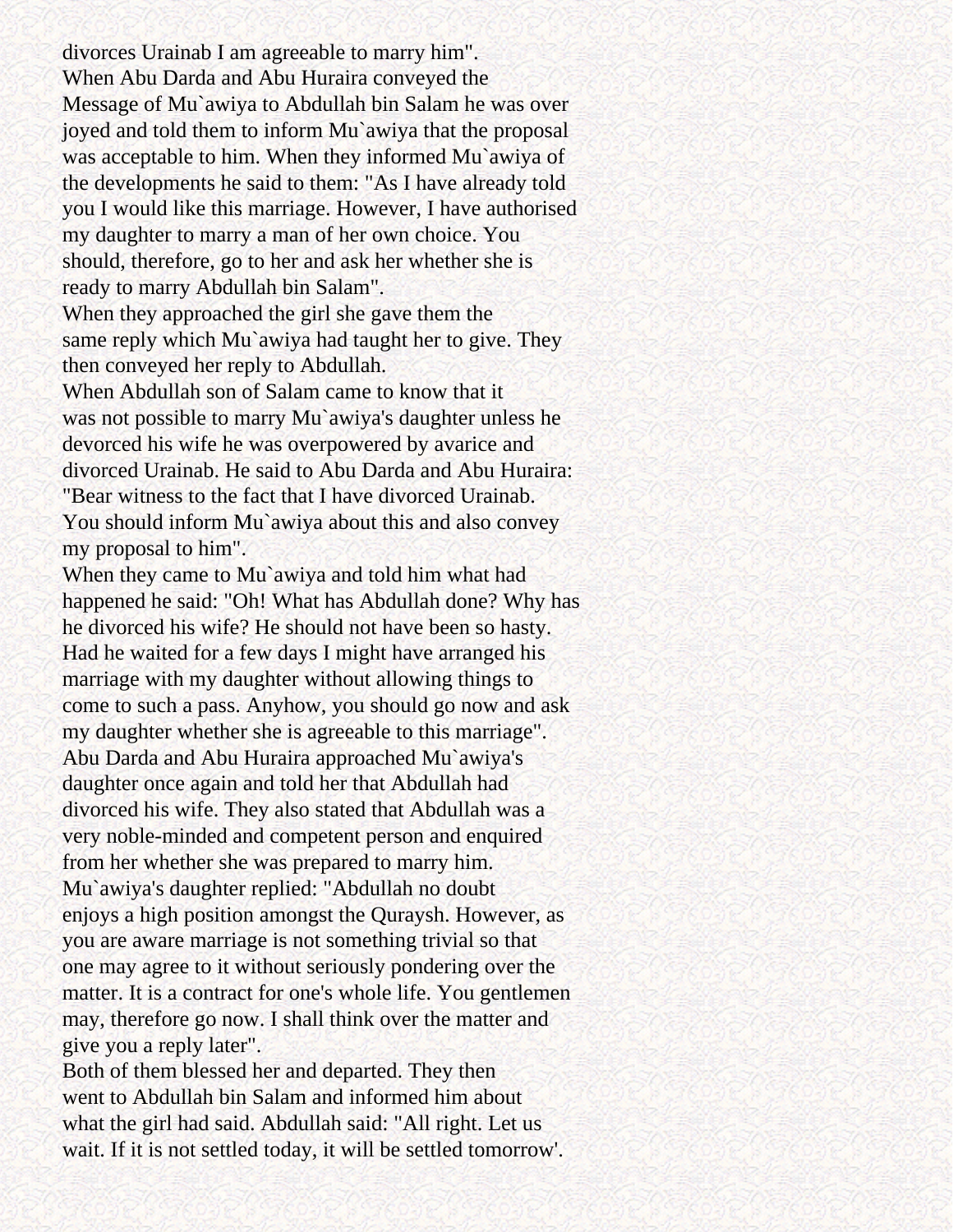It was the talk of the town that Abdullah bin Salam had divorced his wife and had proposed to Mu`awiya's daughter. As all were aware of the cunning of Mu`awiya and the loose character of Yazid they blamed and censured Abdullah for having divorced his wife without first winning the consent of Mu`awiya's daughter.

After a few days Abdullah sent Abu Darda and Abu Huraira again to the daughter of Mu`awiya. They advised her to give a final reply whereupon she said: "I am sure God has decided well for me, because He does not forsake one who relies upon Him. I have pondered over the matter and have come to the conclusion that my marrying Abdullah bin Salam will not be a successful one. I have also consulted my well-wishers in the matter. Some of them have approved the marriage but others have opposed it".

When Abdullah came to know about the reply which had been given by Mu`awiya's daughter he became sure that he had been duped. This grieved him very much. The news spread was the talk of the town. The people blamed Mu`awiya for having defrauded Abdullah and making him divorce his wife so that she might later marry Yazid. Mu`awiya was successful at the first stage of his scheme to fulfil the desire of his son but eventually the divine will frustrated his program. His plan failed owing to the interference by Husayn who had grown up on the pattern of life of his illustrious father. Helping the oppressed had become his second nature.

When the waiting period (Idda) of. Urainab expired Mu`awiya sent Abu Darda to her to convey to her proposal for marriage on behalf of Yazid. Abu Darda left Damascus and reached Kufa. It so happened that Husayn son of Ali was also in Kufa at that time. Abu Darda considered it proper to pay his respects to the son of the prophet in the first instance. He, therefore, presented himself before the Imam. Imam Husayn enquired from him the reason for his visiting Kufa. Abu Darda informed him that he had been sent by Mu`awiya to propose to Urainab daughter of Ishaq on behalf of his son Yazid. He then related to the Imam in detail the events which had already taken place. Imam Husayn said: "I also thought that Urainab would marry some other person and intended to propose to her after her "Idda" ended. Now that you have arrived here it will be better if you convey my proposal to her. She may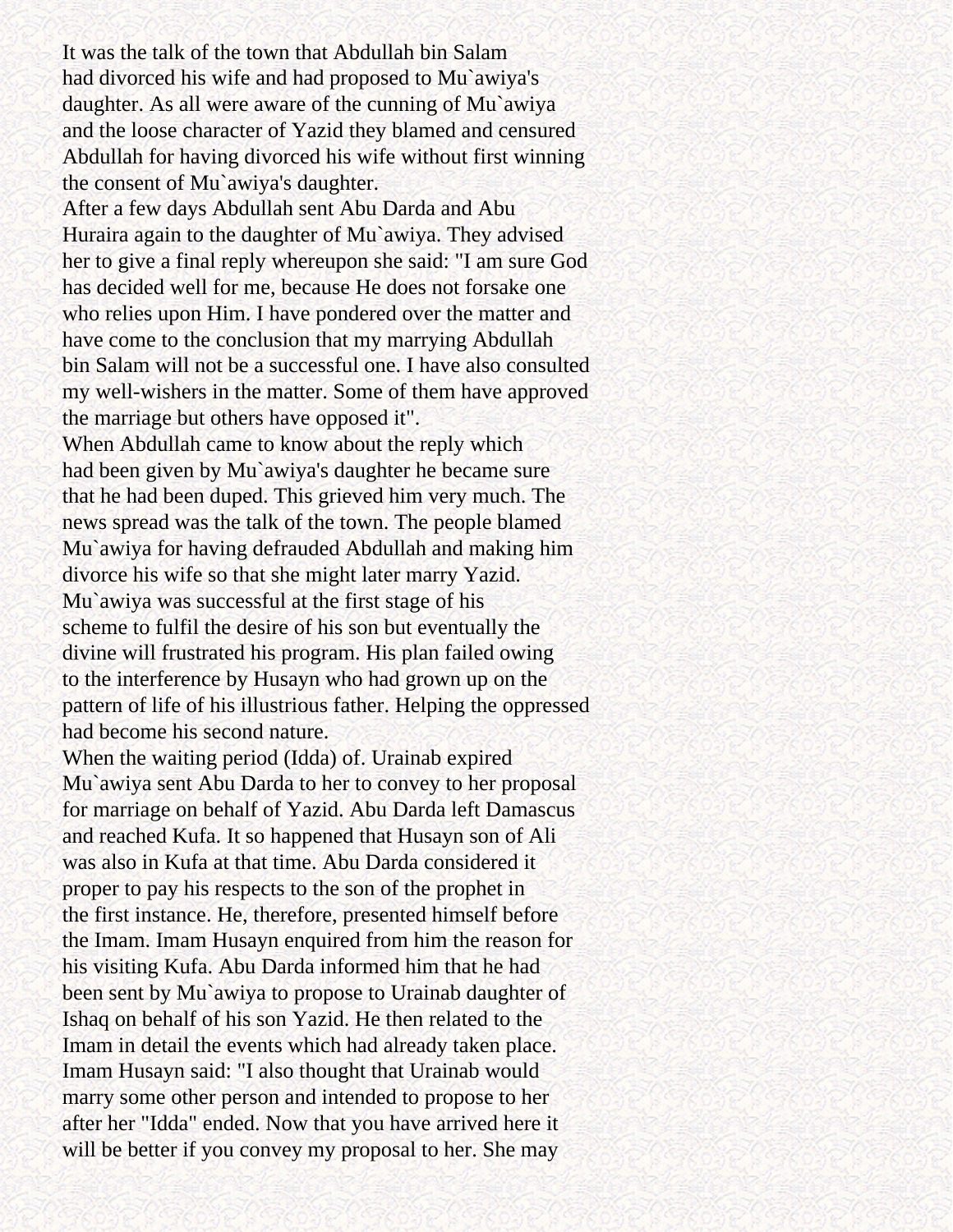choose whomsoever she likes. However, I am prepared to give her dower equal to that which Yazid has promised her" Abu Darda promised to convey the Imam's message to Urainab. Then he took leave of Imam Husayn and reached her house. He said to her: "Madam! It was destined that Abdullah son of Salam should divorce you. You are not going to be a loser on this account. Yazid son of Mu`awiya and Husayn son of Ali wish to marry you. Both of them have conveyed their proposals to you through me. You may choose whomever you like". Urainab kept quiet for some time and then said: "If some other person had brought these two proposals to me I would have called you for consultation and would have acted according to your suggestion. Now that you yourself have brought these proposals I leave the final decision to you".

Abu Darda replied: "It was my duty to convey the proposals to you, but you are yourself the best judge in the matter". Urainab said: "No; that is not so. I am your niece and cannot act in this matter without your advice". When Abu Darda saw that she was bent upon obtaining his opinion he said: "I feel that the son of the prophet is a better choice". Urainab said: "I agree with you. Also I like him".

Imam Husayn then married Urainab and paid her the stipulated amount of dower.

When Mu`awiya came to know what had happened he was very angry and abused Abu Darda. Then he said to himself: "Abu Darda has not been at fault. It was my own mistake. If a person entrusts such a difficult task to a simpleton he must fail".

At the time of his departure for Damascus Abdullah bin Salam had entrusted a large sum of money to Urainab. Later when he divorced her and Mu`awiya's daughter also refused to marry him it became known to the people that Abdullah had been deceived by Mu`awiya and made to divorce his wife. This was a matter of disgrace for Mu`awiya and he held Abdullah responsible for it. He, therefore, dismissed him from service and stopped his stipend. Abdullah became penniless. He, therefore, returned to Iraq with the hope that he might get back from Urainab the money which he had left with her. He was, however, afraid that she might decline to return the money on account of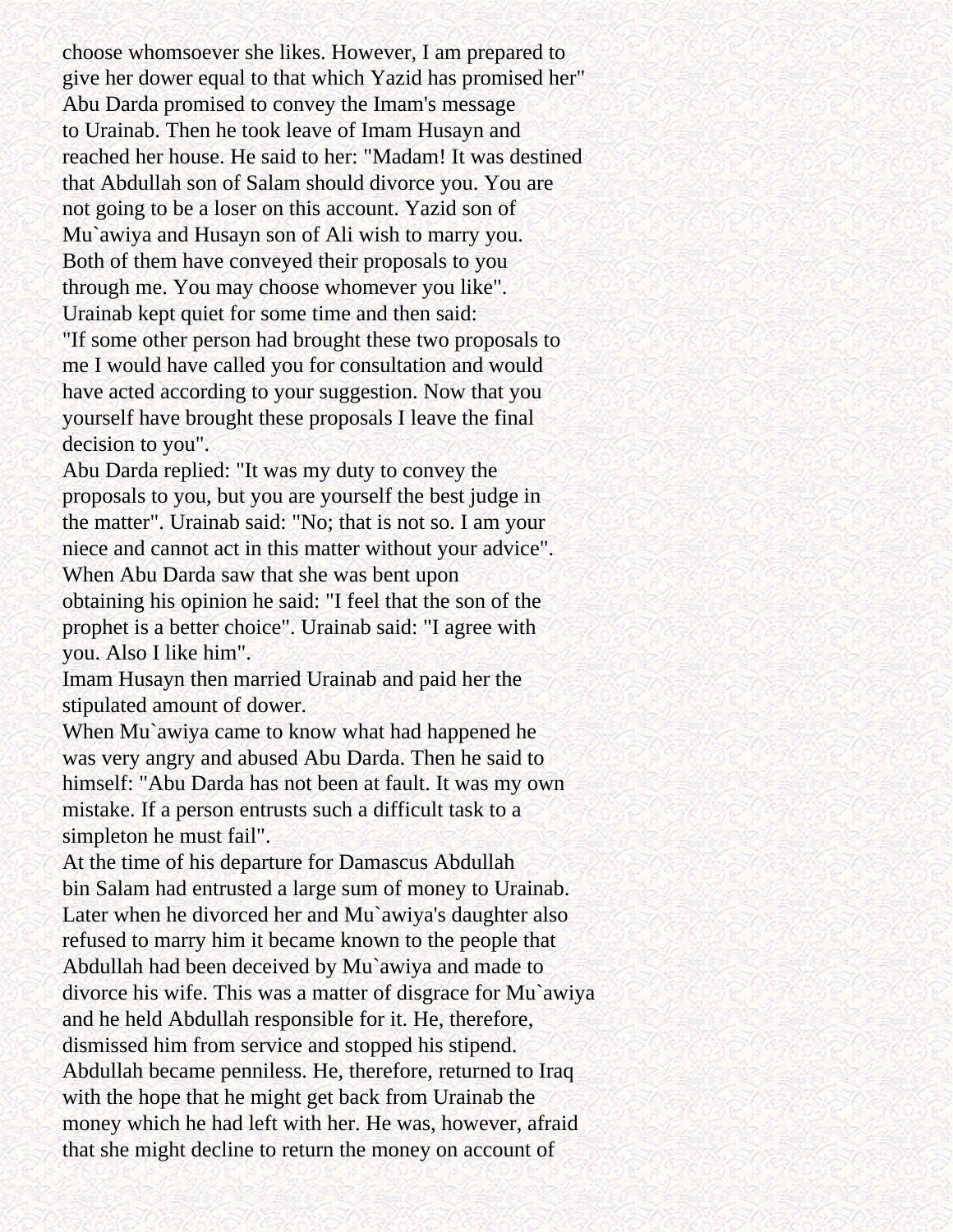his misbehaviour and for his divorcing her without a just cause.

After his return to Iraq he met Imam Husayn and said: "As you must be aware I was duped and made to divorce Urainab. While leaving for Damascus I left some money with her as a trust".

Then he praised Urainab much and said: "I shall be grateful if you speak to her and ask her to return that money to me. It is possible that with that amount in hand I may be saved from indigence".

Imam Husayn went to Urainab and said: "Abdullah bin Salam came to see me. He praised you very much for your honesty which pleased me much. He also told me that he entrusted some money to you at the time of his departure for Damascus. It will be only proper that you should return that money to him because I think that what he has stated is correct".

Urainab replied: "It is true that he left some bags with me, but I don't know what they contain. They are still lying sealed, as they were. I shall bring them to you and you may return the same to him".

Imam Husayn praised Urainab on hearing this and said: "Will it not be better if I call him here so that you may return the bags to him yourself?".

Then he met Abdullah bin Salam and said to him: I have conveyed your message to Urainab. She admits your having left some bags with her; they are still lying sealed, as they were. It will be better if you come to Urainab and take back the bags from her". Abdullah felt very much ashamed and said: "I would request you to make arrangements for the return of

money to me". (i.e. I feel ashamed to face Urainab). Imam Husayn replied: "No. That cannot be. You should take back the money from her in the same manner in which you gave it to her".

He, therefore, brought Abdullah to his house and then said to Urainab: "Abdullah son of Salam has come and demands the things which he entrusted to you. Return the same to him in the same manner in which you took them from him".

Urainab brought the bags and placing them outside the curtain said to him: "Here it is what you entrusted to me". Abdullah thanked Urainab and praised her for her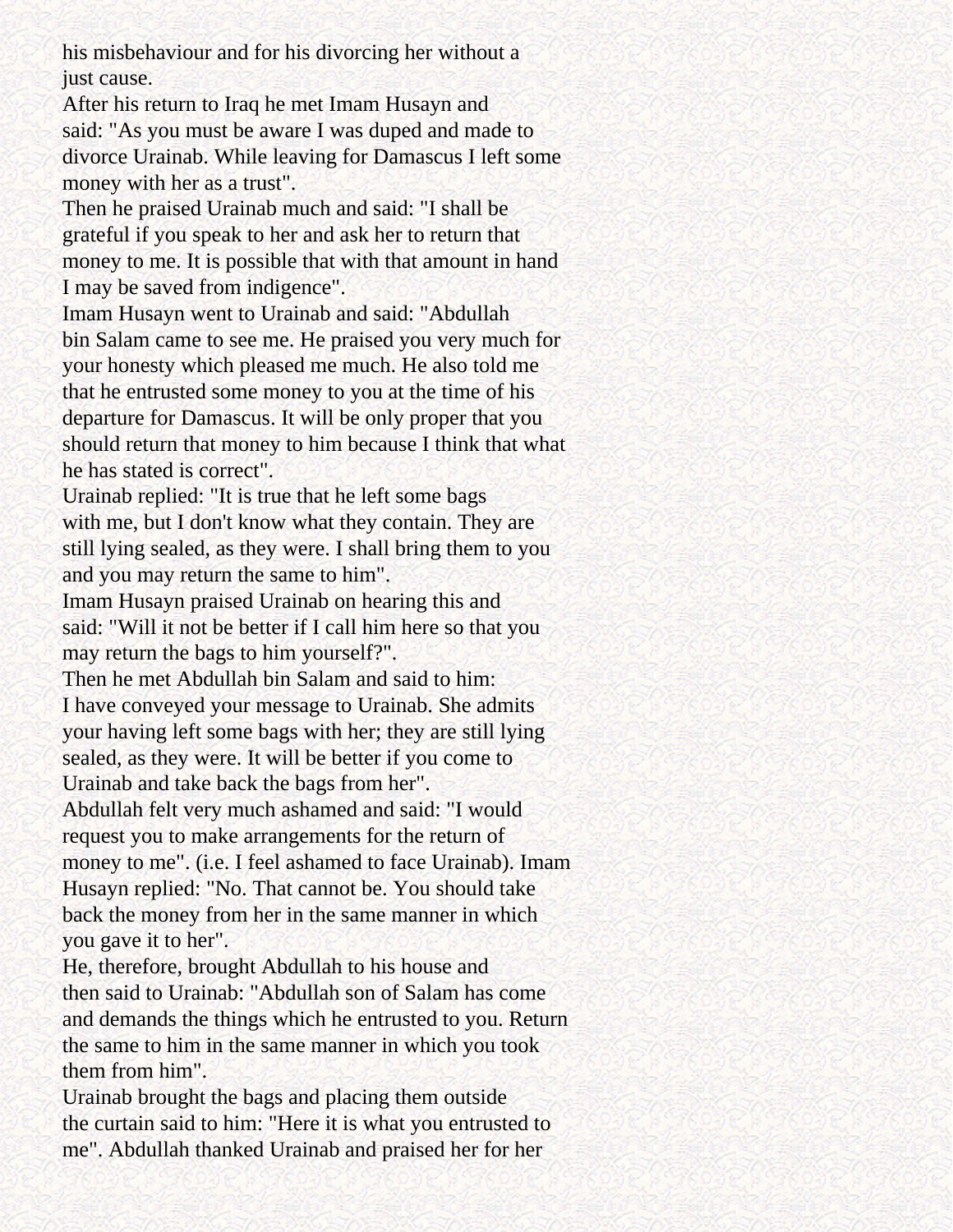honesty. Imam Husayn then left the place leaving them alone. Abdullah broke the seal of the bag, took out some dinars from it and presented them to her requesting her to accept the same from him. Thereupon tears trickled from their eyes and they began to cry loudly. Imam Husayn heard the sound of their crying. He then re-entered the room and said with great kindness: "Just hear me. I call God to witness that I have divorced Urainab just now. I call God to witness that I did not marry her for the sake of her beauty or wealth.What I had desired was that it might become lawful for her to re-marry her first husband. Thus Urainab became the wife of Abdullah bin Salam once again and Mu`awiya's scheme failed. After re-marrying Urainab Abdullah said to her:

"You should return the amount of dower which Imam gave you".

She brought the money and gave it to Abdullah to give it to the Imam. However, Imam Husayn declined to accept the mnoey and said: "The spiritual reward which I shall get in the Hereafter for this good deed is much better than worldly wealth".

The Hashimite Ali son of Abu Talib said: "I swear by God that I have not accumulated a treasure from your world like others and have not collected wealth and property. I have not used any dress other than this worn out cloak. If I had desired I could have eaten honey and wheat and could also wear silken dress. However, it is impossible that passions may overpower me and greed may make me eat dainty food. It is possible that there may be a person in the Hijaz and Yamama who may not hope for even one morsel of food and may not have eaten his fill throughout his life. Should I satiate myself with food and sleep a sound sleep when there may be around me many persons who may be starving? Should I be the Commander of the Faithful only in name and should not share the difficulties and sorrows of the people. He wrote to the Governor of Ahwaz: "I swear by God that if I come to know that you have misappropriated anything big or small which belongs to the Muslims I shall award you such a severe punishment as will make you indigent, burdened and disgraced".

On the contrary Mu`awiya son of Abu Sufyan used to say: "The earth belongs to God and I am His caliph.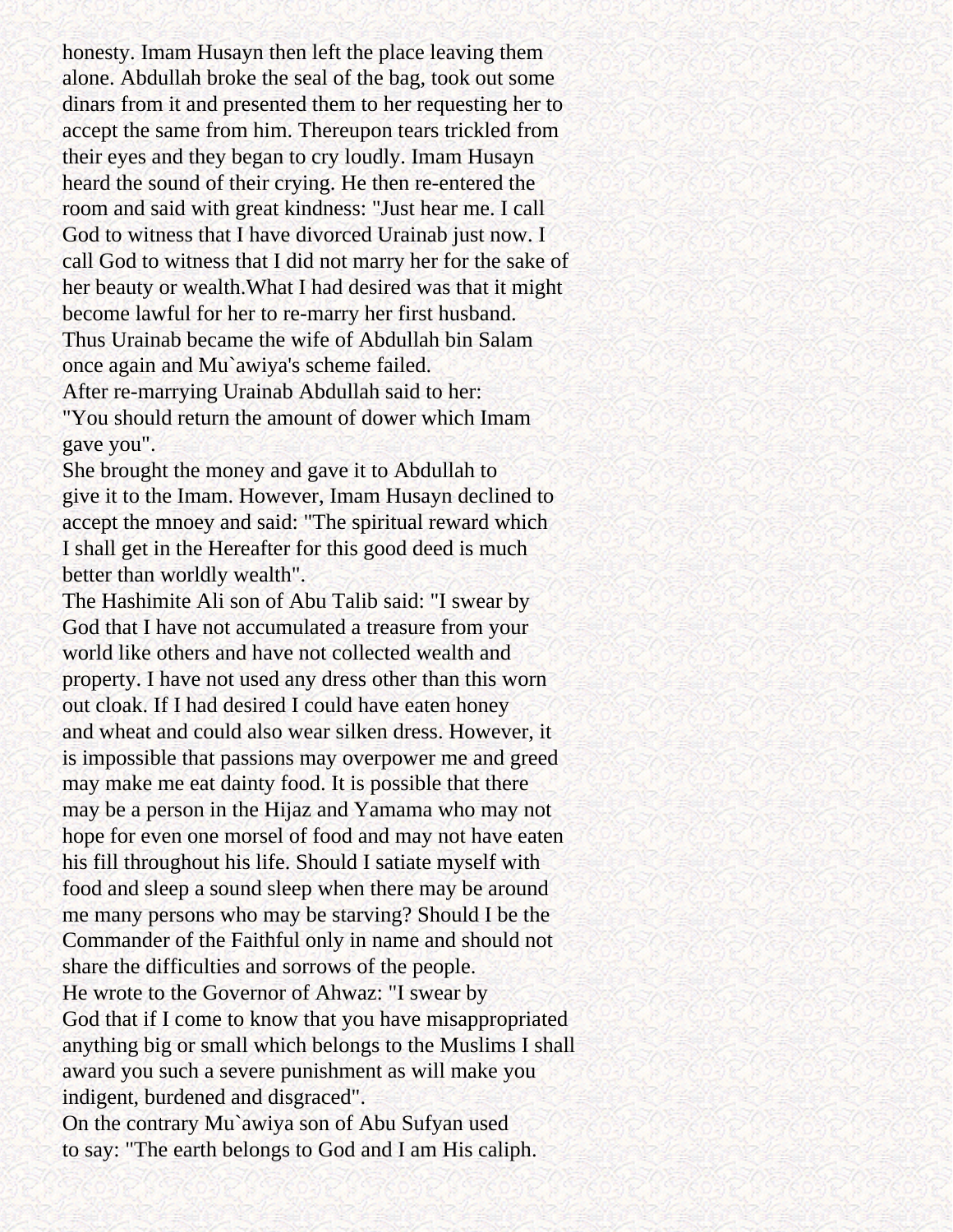I may take whatever I like out of the property of God and am also entitled to what I leave".

Mu`awiya, Yazid, Marwan son of Hakam and other Umayyad rulers spent public money on their supporters and friends in order to strengthen their government and perpetuate their authority. They cut off the heads of the people. They had an army of honey mixed with poison and also of poison without honey. Both the parties i.e. Ali and his descendants as well as Mu`awiya, Yazid and other Bani Umayyah had their respective supporters.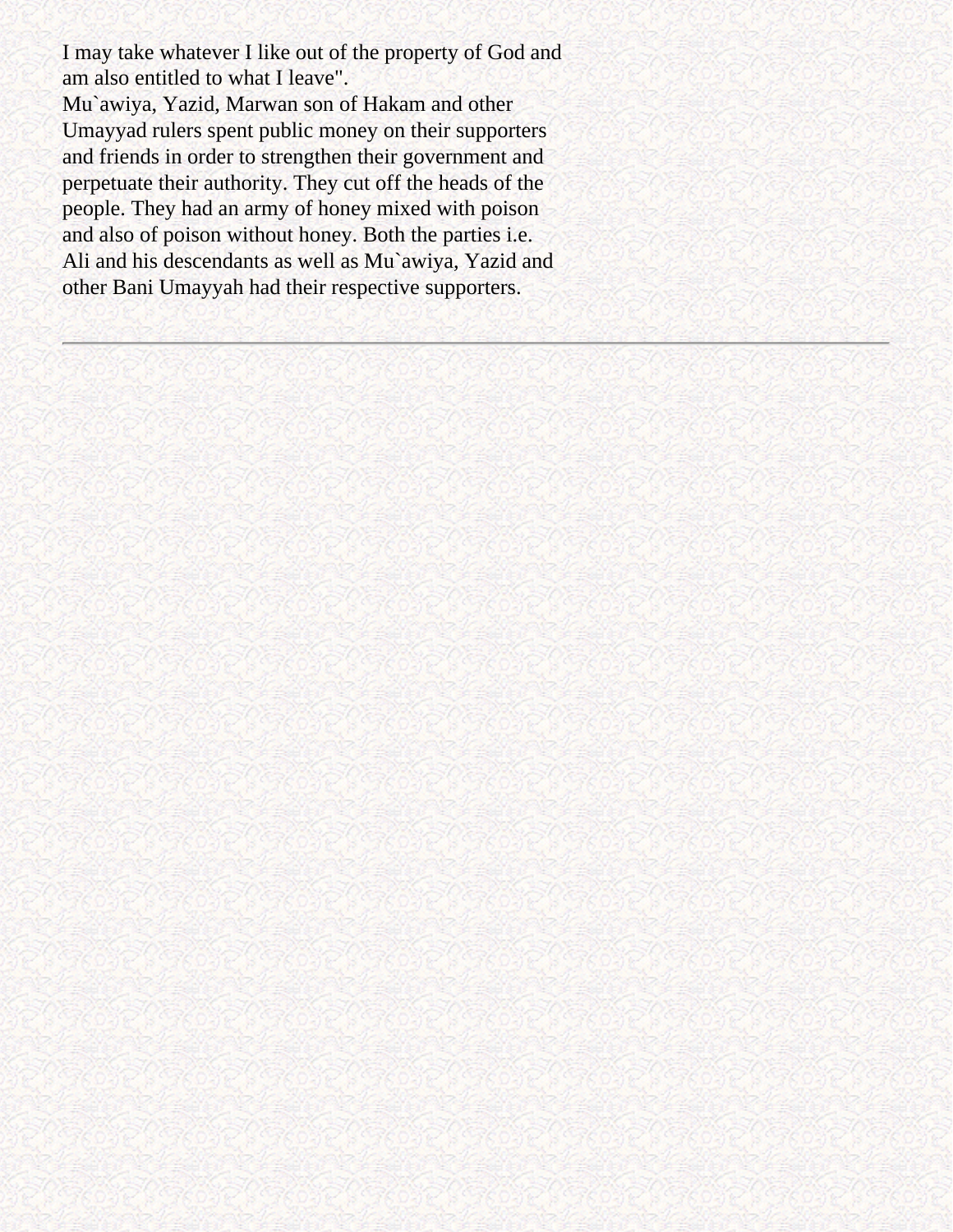## **Supporters of the two parties**

The chief characteristic or the best attribute of the supporters of the Family of Abu Talib was their magnanimity. The object of their lives was that they should always help the oppressed, promote true beliefs and sacrifice their lives in the path of truth. Their number was no doubt small. This did not, however, constitute a shortcoming, because magnanimous and noble-minded persons are always small in number, but the deep impressions which they leave behind are never obliterated and the result of their efforts is always far-reaching. The smallness of their number is a proof positive of the greatness of their object, and the loftiness of their aim. At times it so happens that a single person performs a feat which cannot be performed by thousands combined together. The supporters of the descendants of Abu Talib too were firm in their beliefs, and steadfast in promoting them, although their number was small.

These very friends of Imam Ali were offered wealth and positions by Mu`awiya so that they might abuse Ali and his descendants, but they declined to do so. He then threatened them with torture. They however, preferred to bear all hardships rather than abuse Imam Ali. One day Mu`awiya was sitting with his associates and Ahnaf bin Qais was also present. In the meantime a Syrian came and began delivering a speech. At the end of his speech he abused Ali. Thereupon Ahnaf said to Mu`awiya: "Sir! If this man comes to know that you are pleased if the prophets are cursed, he will curse them also. Fear God and don't bother about Ali any longer. He has since met his Lord. He is now alone in his grave and only his acts are

with him. I swear by God that his sword was very pure and his dress too was very clean and neat. His tragedy is great". The following conversation then took place between him and Mu`awiya:

Mu`awiya: O Ahnaf! You have thrown dust in my eyes and have said whatever you liked. By God you will have to mount the pulpit and curse Ali. If you do not curse him willingly you will be compelled to do so.

Ahnaf: It will be better for you to excuse me from doing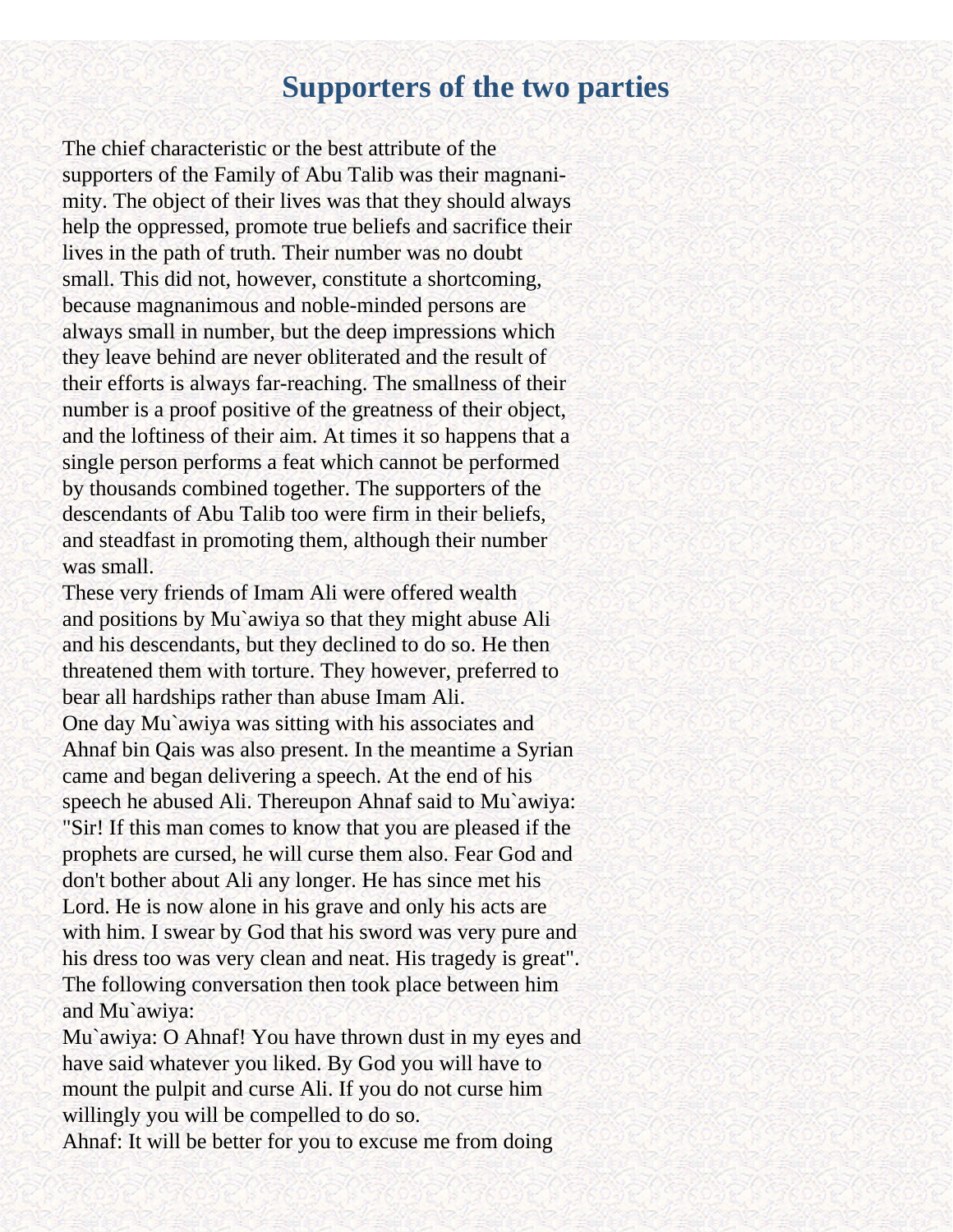this. However, even if you compel me I will not utter any such words.

Mu`awiya: Get up and mount the pulpit.

Ahnaf: When I mount the pulpit I shall act justly.

Mu`awiya: If you act justly what will you say?

Ahnaf: After mounting the pulpit I shall praise the Almighty God and shall then say this:

"O People! Mu`awiya has ordered me to curse Ali. No doubt Ali and Mu`awiya fought with each other. Each one of them claimed that he and his party had been wronged. Hence, when I pray to God all of you should say `Amen'. Then I shall say: O God! curse him who, out of these two is a rebel and let Your angels and prophets and all other creatures curse him. O God! shower Your curses on the rebellious group. O People! say `Amen'. O Mu`awiya I shall not say anything more or less than this even if I have to lose my life.

Mu`awiya: In that case I excuse you (from mounting the pulpit and cursing). (`Iqd-al-Farid, vol.2 p.144 and Mustatraf, vol.1, p.54).

At times it so happened that Mu`awiya, in order to express his hatred against Ali, persecuted his supporters. Those persons could not tolerate this (i.e. cursing of Ali) and abused Mu`awiya and his descendants. They did so in spite of the fact that at that time Ali was in his grave, and no benefit could be expected from him, and the cruel and despotic Mu`awiya was the ruler of the time. History has recorded many incidents which go to show that the people hated very much this attitude of Mu`awiya. He executed Hujr ibn Adi, a distinguished companion of the prophet and his friends for the only reason that they refused to curse Ali and his descendants from the pulpit. We shall give details of this incident later. The followers of Ali zealously kept on looking after the high morality and good qualities which were planted by him in their hearts till they bore fruit. All of them, whether men or women, big or small, were alike. During his rule Mu`awiya once came to Mecca to perform Hajj. He enquired about a woman named Darmiyah Hajuniyah who belonged to the tribe of Kananab and was informed that she was alive. Darmiyah was a black-coloured well-built woman. He called her and on her arrival the following conversation took place between them: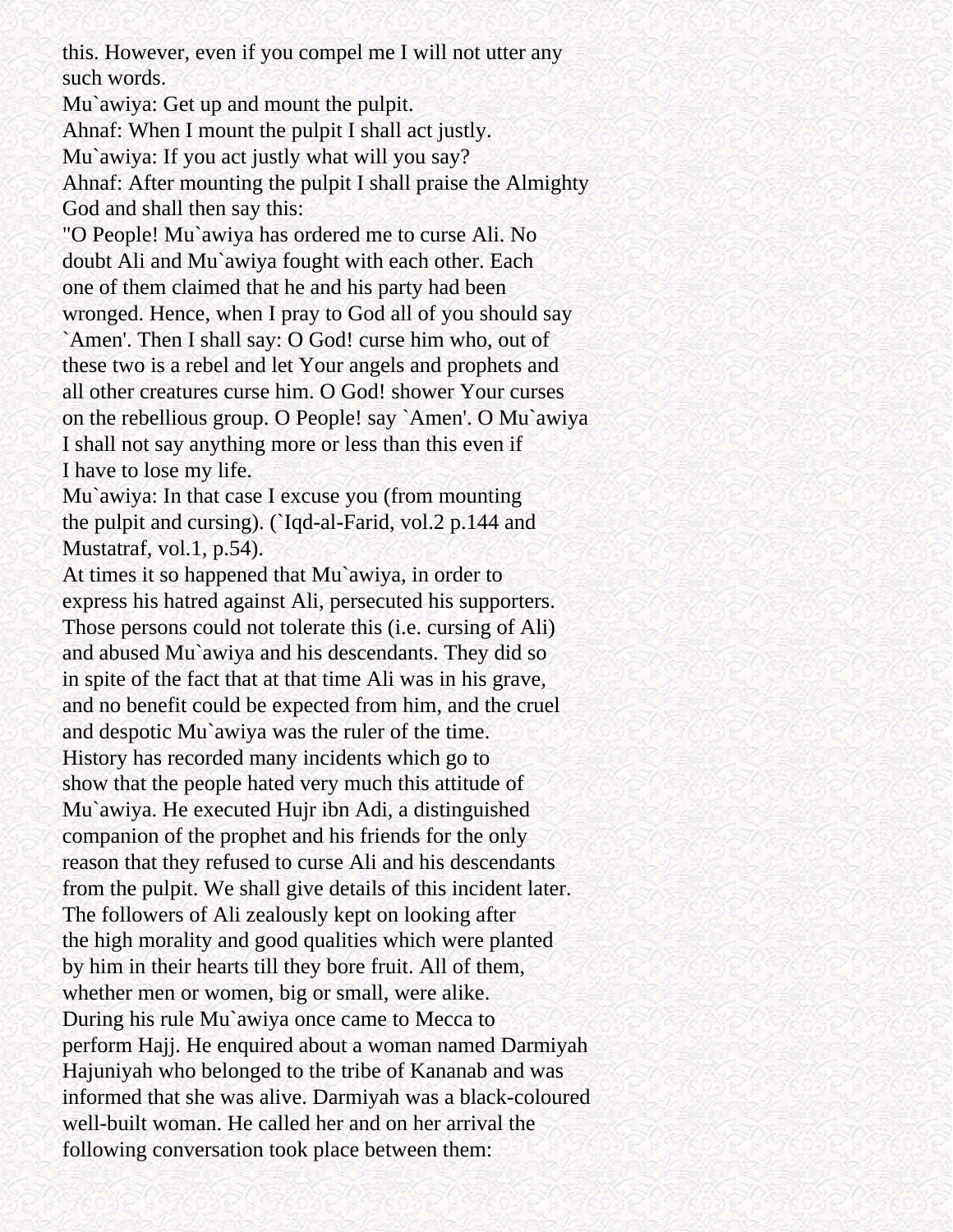Mu`awiya: O daughter of Ham! **1** How have you come here? Darmiyah: If you are calling me `daughter of Ham' by way of ridicule I may tell you that I am not a descendant of Ham. I belong to the tribe of Kananah.

Mu`awiya: You are right, however, do you know why I have summoned you?

Darmiyah: Only God knows the hidden things.

Mu`awiya: I have called you so that you may tell me why you loved Ali so much and were inimical towards me. Darmiyah: I would request you to excuse me from answering this question.

Mu`awiya: No; that cannot be. You must give me a reply. Darmiyah: If you insist on having a reply then hear what I say. I loved Ali because he was a just ruler and gave every person what was his due. And I was against you because you contended with a person who was more deserving than yourself to be ruler, and you desired a thing which you did not deserve. I obeyed Ali because the prophet had appointed him as our Amir and ruler. He loved the poor and the needy and respected the true believers. And I despised you because you shed the blood of the Muslims without a just cause, give unjust judgements and decide matters arbitrarily.

Mu`awiya: Is it on this account that your belly is swollen, your breast is protruding and your buttocks have grown so fat.

Darmiyah: I swear by God that these things are said proverbially about your mother and not about me.

Mu`awiya: Just wait. I have said something good. When the belly of a woman is big she gives birth to a healthy child.

When her breast is big she can suckle her child properly. And when her buttocks are fat she looks beautiful while

sitting. Well, tell me: Did you ever see Ali?

Darmiyah: Yes, by God, I saw him.

Mu`awiya: How did you find him?

Darmiyah: I swear by God that I saw him in such a condition that sovereignty had not made him proud like you and the office of the caliphate had not made him proud like you.

Mu`awiya: Did you hear him talk?

Darmiyah: Yes, by God I did, with his words he used to remove the darkness of the hearts and brighten them in the same manner in which gilding brightens a utensil.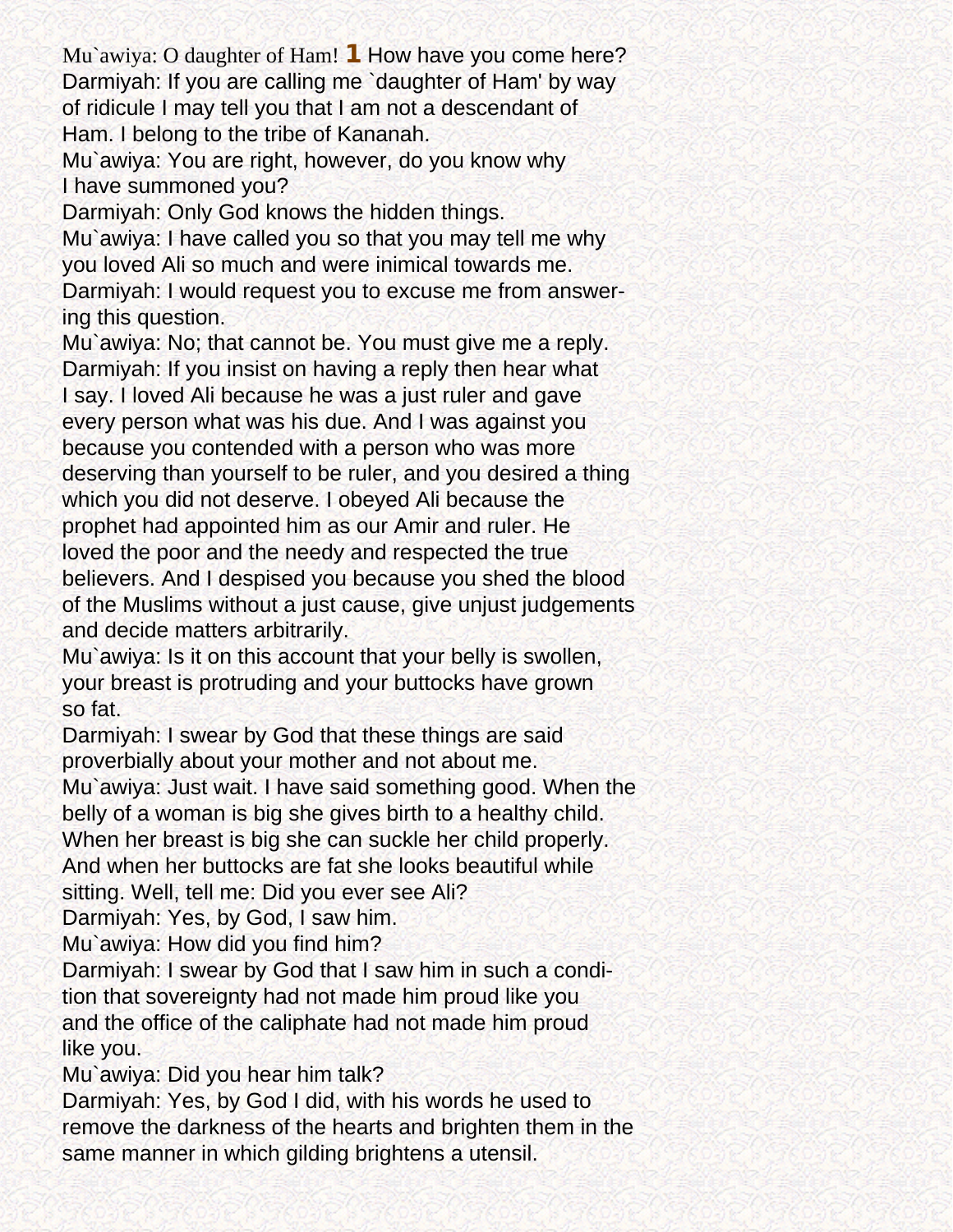Mu`awiya: That is true. Now tell me what can Ido for you? Darmiyah told him of her requirement. Thereupon Mu`awiya asked her: "If I meet your need will you treat me at par with Ali?" Darmiyah retorted: "You stand no comparison with him". Mu`awiya met her need and said: "By God, if Ali had been alive he would not have given you so much wealth". Darmiyah replied: "You are right. He never gave even a penny out of the property of the Muslims to any one unless he was entitled to it". (Balaghat al-Nisa, p.72 and `Iqd-al-Farid, vol.1, p.216). Once Adi son of Hatim came to see Mu`awiya during the period of his rule. Mu`awiya asked him ironically: What has happened to `Tarafat?' 2 Adi replied: "They were killed supporting Ali. Mu`awiya said: "Ali has not been just to you. Your sons were killed but his own sons remained alive". Adi replied: "I, too, have not been just. Ali has already been martyred but I am still alive. Mu`awiya was cut to the heart on observing this love and devotion of Adi for Ali. He said in a threatening manner: "One drop of Uthman's blood still remains. It can be washed away only with the blood of one of the nobles of Yemen. (i.e. Adi).

Adi did not care for Mu`awiya's threat and said: "I swear by God that the hearts with which we remained your enemies still exist in our bosoms, and the swords with which we fought against you are still on our shoulders. If you step forward towards us treacherously even to the extent of a finger we shall proceed towards you to the extent of a span. It is easier for us that our heads are cut off and our chests are trampled upon as compared with our hearing even a word against Ali. Give the sword to the executioner (so that he may sever my head)". Mu`awiya then resorted to flattery as was usual with him. Addressing those present he said: "These are words of wisdom. Write them down". (Murooj-al-Zahab v.2, p.309). Mu`awiya once proceeded to Mecca to perform Hajj. When he reached Madina and met Sa'd son of Abi Waqas he asked him to accompany him. Sa'd agreed. After performing the ceremonies of Hajj both of them went to Dar-al-Nadwa and conversed there for a long time. As Sa'd had come to perform Hajj on the suggestion of Mu`awiya the latter thought that Sa'd supported him. In order to find out as to how far Sa'd supported his attitude towards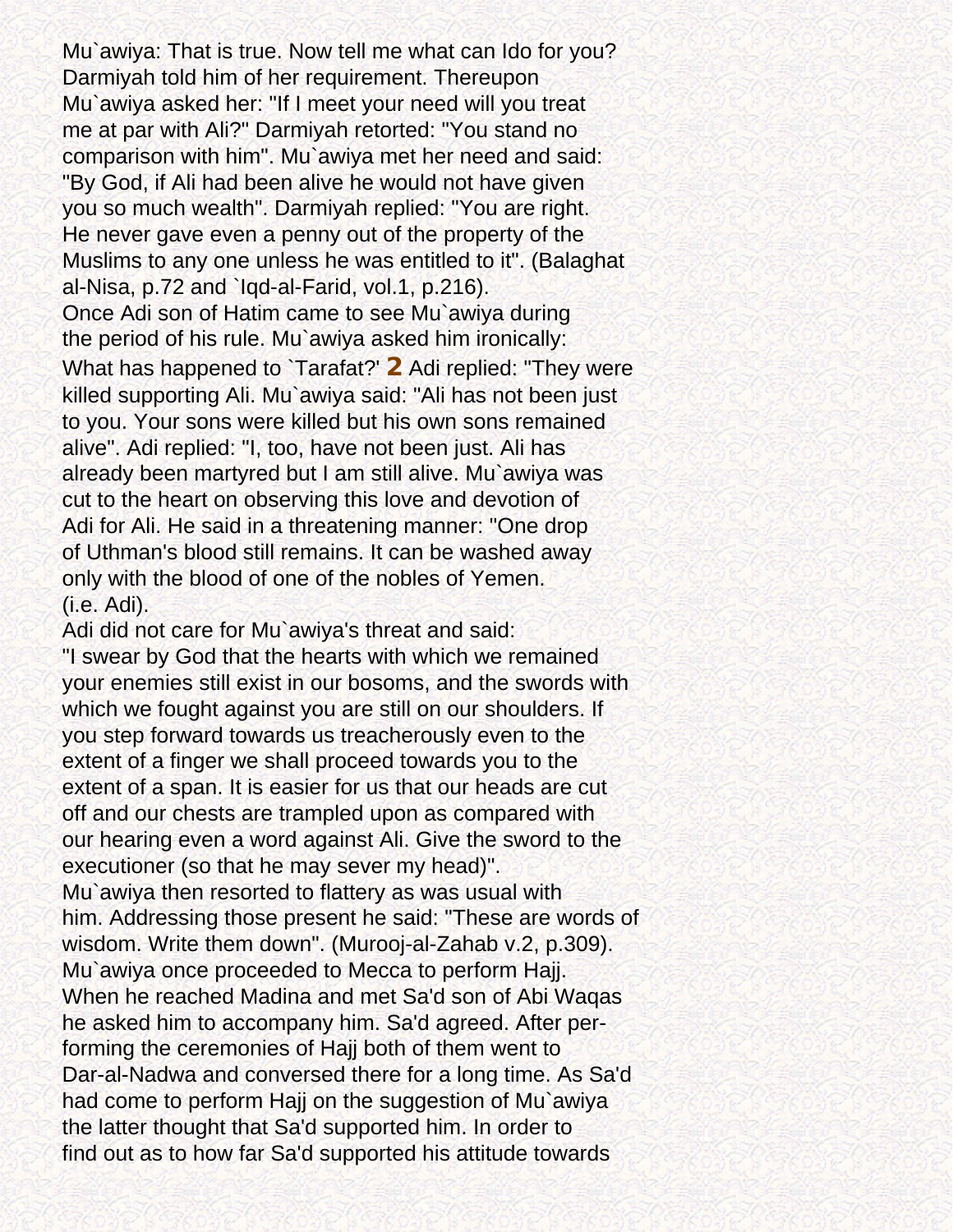Ali he began cursing and abusing Ali and asked Sa'd flatteringly: "Why don't you curse and abuse Ali?" Sa'd got annoyed and said: "You have made me sit on your carpet and then you began abusing Ali. I swear by God that if I had possessed even one of the many attributes possessed by Ali it would have been dearer to me than anything else on earth. I swear by God that I shall not come to see you so long as I live". Then he left that place in a state of extreme anger". (Murooj-al-Zahab, vol.2, p.317). Amr bin Humq was also one of the staunch supporters of the Family of Abu Talib. Ziad bin Abih killed him for the only offence that he loved Ali. After killing him he severed his head and sent it to Mu`awiya. In the history of Islam it was the first head which was sent to any one as a present.

Another sincere supporter of Ali was Maitham Tammar. He was a close companion of Ali and was aware of the dignity and high position of the Imam. He remained associated with Ali for quite a long time. It has been said that Ali usually frequented his shop and if he went on some business leaving Ali in the shop he (Ali) even sold dates on his behalf.

When the Comannder of the Faithful Ali and Husayn were martyred and Ibn Ziad had nothing to fear any longer in Kufa he threatened Maitham saying that if he continued to love Ali and praise him for his equity and justice he would kill him. He tried to coax him by saying that if he became a supporter of the Umayyad regime his name would be recommended to the king for his being awarded alarge amount of money and other presents.

This happened at a time when lbn Ziad heard Maitham delivering a speech and was very much impressed by his eloquence and sagacious reasoning. Amr son of Haris, a flatterer of Ibn Ziad's court asked him whether he knew who the man was; and upon his expressing ignorance about him he (Amr) said: "He is the liar Maitham, supporter of the liar Ali son of Abu Talib". Ibn Ziad became attentive and said to Maitham: "Do you hear what Amr says?" Maitham replied: "He is telling a lie. My Imam Ali was a truthful man and the true caliph and I, too, am truthful". Ibn Ziad became angry and said: "Dissociate yourself from Ali and abuse him and express love for Uthman and praise him, or else I shall amputate your hands and feet and hang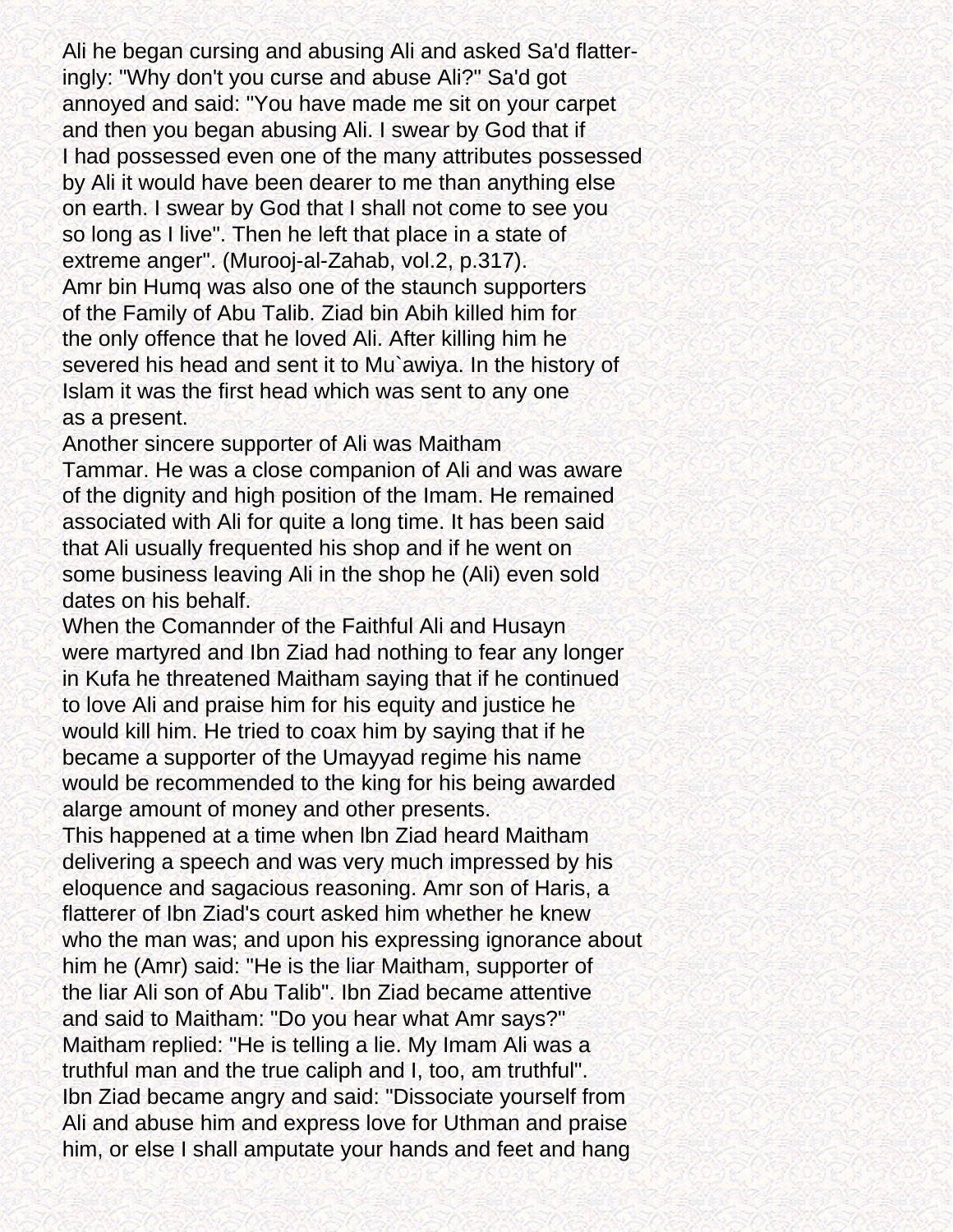you". Maitham replied to this threat by narrating publicly the virtues of Ali and began crying recalling his justice and kindness, and then censured and blamed Ibn Ziad and Bani Umayyah for their rebellion and opposition. Ibn Ziad flew into a rage and said to Maitham:

"I swear by God that I shall cut off your hands and feet but shall spare your tongue so that I may prove that you are a liar and your Imam Ali was also a liar".

The hands and feet of Maitham were cut off and he was sent to the gallows. Even then he said loudly: O people! Whoever desires to hear the prophet's Hadith about Ali should come to me".

The people gathered round him and he began to narrate the superior merits and virtues of Ali. In the meantime Amr bin Haris passed that way and enquired as to why the people had gathered there. On having been informed that they were listening to the traditions of Ali being narrated by Maitham he hurried to inform Ibn Ziad about the matter and said: "Please send some one immediately to cut off the tongue of Maitham, for I am afraid that if he continues to narrate the virtues of Ali the people of Kufa will turn against you and revolt".

Ibn Ziad sent a man to cut off the tongue of Maitham. He arrived at the place and asked Maitham to take out his tongue so that it might be cut off in compliance with the orders of the governor. Maitham said: "Did not that son of a whore say that he would prove me and my Imam to be liars? Now you may cut off my tongue". The executioner cut off his tongue and the blood flowed from it so profusely that Maitham passed away. Ibn Ziad then crucified his dead body.

Another devotee of Imam Ali and martyr in the path of God was Rashid Hujari who was a close companion of his. His story also resembles that of Maitham. Ibn Ziad told him that his life would be spared if he dissociated himself from Ali. He flatly refused to do so. Ibn Ziad enquired of him as to how he would like to die. Thereafter he got his hands and feet amputated.

The greatness and sincerity of the friends of Ali can be assessed from the fact that they loved him wholeheartedly and held him in great reverence without any pressure or coercion. They did not seek any reward or praise for doing so. Their only wish was that they should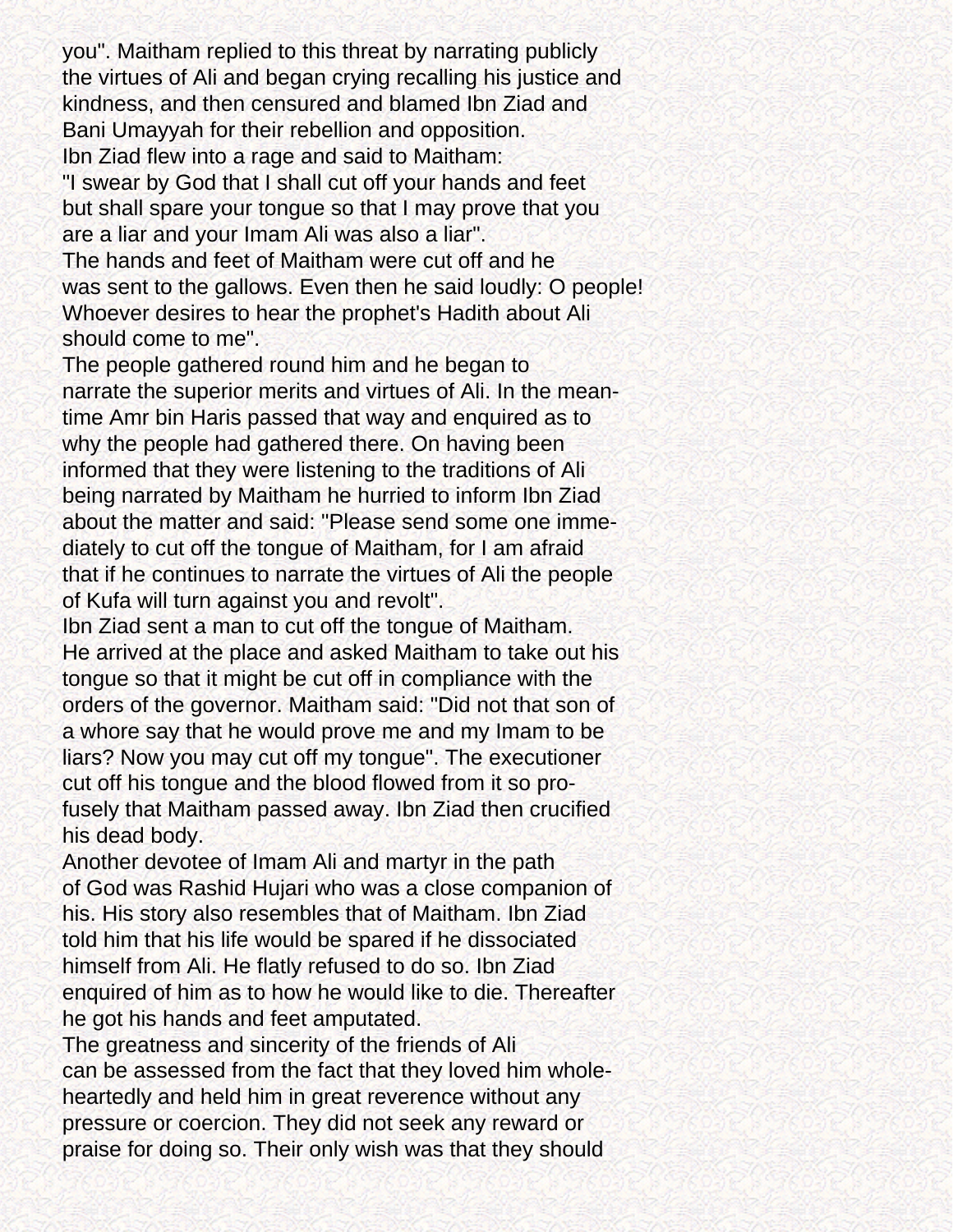live and die supporting truth. Their love for Ali was similar to that the early Muhajirs and the Ansar for the prophet. Ammar Yasir, a zealous supporter of Ali, on seeing the large army of Mu`awiya in the Battle of Siffin truly mentioned the sentiments of the Shias of Ali in these words: "I swear by God that even if they fight with their arms and push us back upto a far off place we shall remain convinced that we are following truth and they are following falsehood".

The companions and supporters of Imam Husayn were also like those of his father Ali. They had before them the same lofty object which the devotees of Ali had in view.

During the night of `Asbura when the only alternative left before Husayn was to fight and meet martyrdom and when only a few hours were left before this was to happen he addressed the small group of his friends and said to them: "These people want only my head. It is not, there fore, necessary for you to lose your lives. You may depart in the darkness of night so that nobody can see you". It is possible that he had suggested to them to depart at night, so that they might not feel ashamed of leaving him alone in the broad day light, or that they might not be located and arrested. This was a manifestation of Imam Husayn's sublime character. However, his companions said with one voice: "We shall lay down our lives at your feet". Muslim bin Awsajah Asadi said: "Should we desert you? Why should we not make our excuse clear before God tomorrow by doing our duty to you? I swear by God that I shall not leave you till I break my lance in the breasts of the enemies. So long as the sword is in my hand and I possess strength I shall go on striking them. If I do not have any arms I will stone them and will continue to fight till I lay down my life before your very eyes". Muslim proved what he had said. He laid down his life bravely before the Imam.

When Muslim, having been wounded grievously, fell down from his horse Habib ibn Mazahir came by his side and said: "If I had not known that very shortly I am going to join you I would have asked you to make a will". Thereupon Muslim replied and those were his last words: "The only will I have to make is that you should sacrifice your life for the sake of this Imam". When Hoor bin Yazid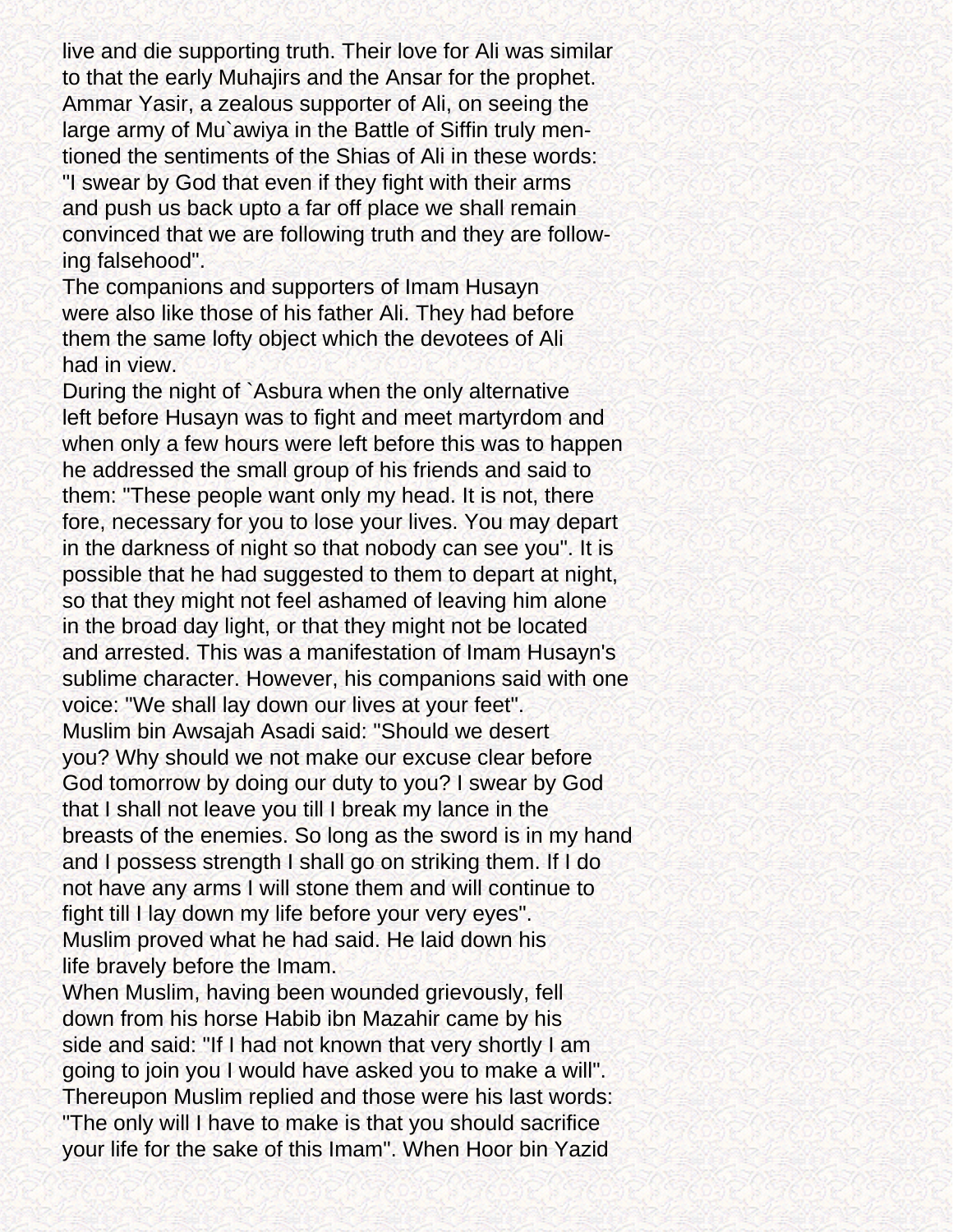al-Riyahi saw the evil deeds and malpractices of Yazid and his supporters and observed the lofty character of Imam Husayn and the faith and steadfastness of his companions his conscience was awakened and he forsook worldly gains and offices.

This Hoor was one of those commanders of the army of Bani Umayyah who had been promised great rewards for fighting against Imam Husayn and killing him and his supporters. Ubaidullah son of Ziad, the Governor of Kufa had specially entrusted this task to Hoor. However, when he approached the camp of Imam Husayn he showed such perplexity and anxiety that his companions became doubtful (of his fidelity to the Umayyah regime). Eventually he galloped his horse, reached in the presence of Imam Husayn and said: "O son of the prophet of God! I am very much ashamed for what I have done and pray to God to forgive me. I shall fight for you till I lay down my life at your feet".

Hoor achieved his martyrdom before Imam Husayn. All the supporters and companions of Imam Husayn were of the same calibre. Their number was very small but they faced the enemies who were thousands and thousands in number. They were overpowered by thirst and were in peril of their lives but the only thing they were fond of was the death of a martyr. These valiant persons laid down their lives at the feet of Imam Husayn. Everyone of them longed to achieve martyrdom. They considered this death to be a great honour for themselves.

Husayn son of Ali was martyred and the government of Yazid and his associates became an established fact. There was now no hope that the caliphate would return to the Family of Abu Talib. Their supporters became sure that the bounties of the earth would no longer be distributed among the people through them. However, the Family of Abu Talib and their helpers and supporters neither sat still nor was their spirit curbed. In fact it got more awakened that before, and they became more active. For example, when the news of the martyrdom of Imam Husayn and his companions reached Kufa Ibn Ziad collected the people for congregational prayers. In a speech after offering prayers he said: "Praised be God who has manifested truth and granted victory to the truthful people. He helped the Commander of the Faithful Yazid and his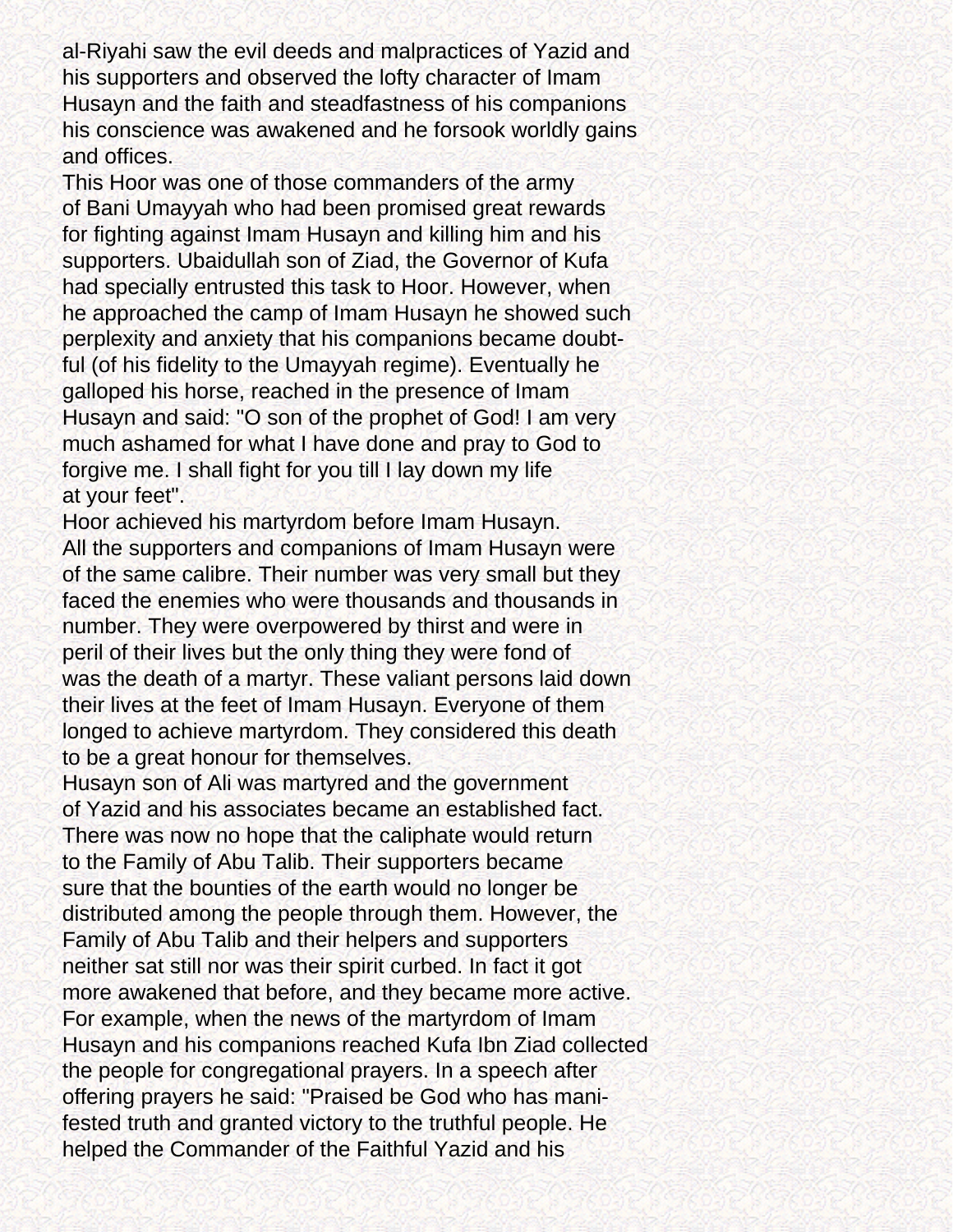people and killed the liar son of the liar father - Husayn son of Ali and his associates".

He had not yet completed his sentence when an old man named Abdullah son of Afif Azadi, who was a companion of Ali and had fought valiantly along with him in the Battles of the Camel and Siffin, got on his feet and said loudly: "O son of Marjana! You kill the descendants of the prophets and then dare stand on the pulpit, which is the place meant for the truthfulness! You are a liar and your father was a liar and he too is a liar who conferred rulership on you and your father". Although as a result of this the old man was hanged the following day in the ground of Kufa, this incident goes to prove that the cruelty and oppression of Bani Umayyah did not curb the spirit of the supporters of Ali. Rather their will and determination gained momentum all the more. The well-known poet Farazdaq recited openly and in the very presence of Bani Umayyah, the qasidab (panegyric) which he had composed in paise of Imam Zain-al-Abedin. At the time the rule of Bani Umayyah was at its zenith and none could dare utter even a word against them. However, Farazdaq did not care for his life. He did not praise the Imam to get a reward or to win favour. It was only a manifestation of love and an ardent desire for obedience to him, which roused him to compose the panegyric. The story runs as follows:

The Umayyad caliph Hisham son of Abdul Malik went to Mecca to perform Hajj when he was a prince. After circumambulation of the Ka`abah he wished to kiss the Black stone but could not reach it. Partly it was due to the hatred which the people had in their hearts for Bani Umayyah that they did not make a way for Hisham, and partly it was because the number of the Hajis (pilgrims) was so large that he could not reach there. Hisham had, therefore, no alternative but to go back and sit in a chair. In the meantime Imam Sajjad son of Husayn came and proceeded towards the Black stone. The people immediately stepped back and made way for him and he kissed the Black stone without any inconvenience. Those who had come with Hisham from Syria asked him as to who that respectable person was. Who was he for whom all the Hajis had stepped back? Hisham knew who he was, but fearing that the Syrians might be influenced by the Imam he said: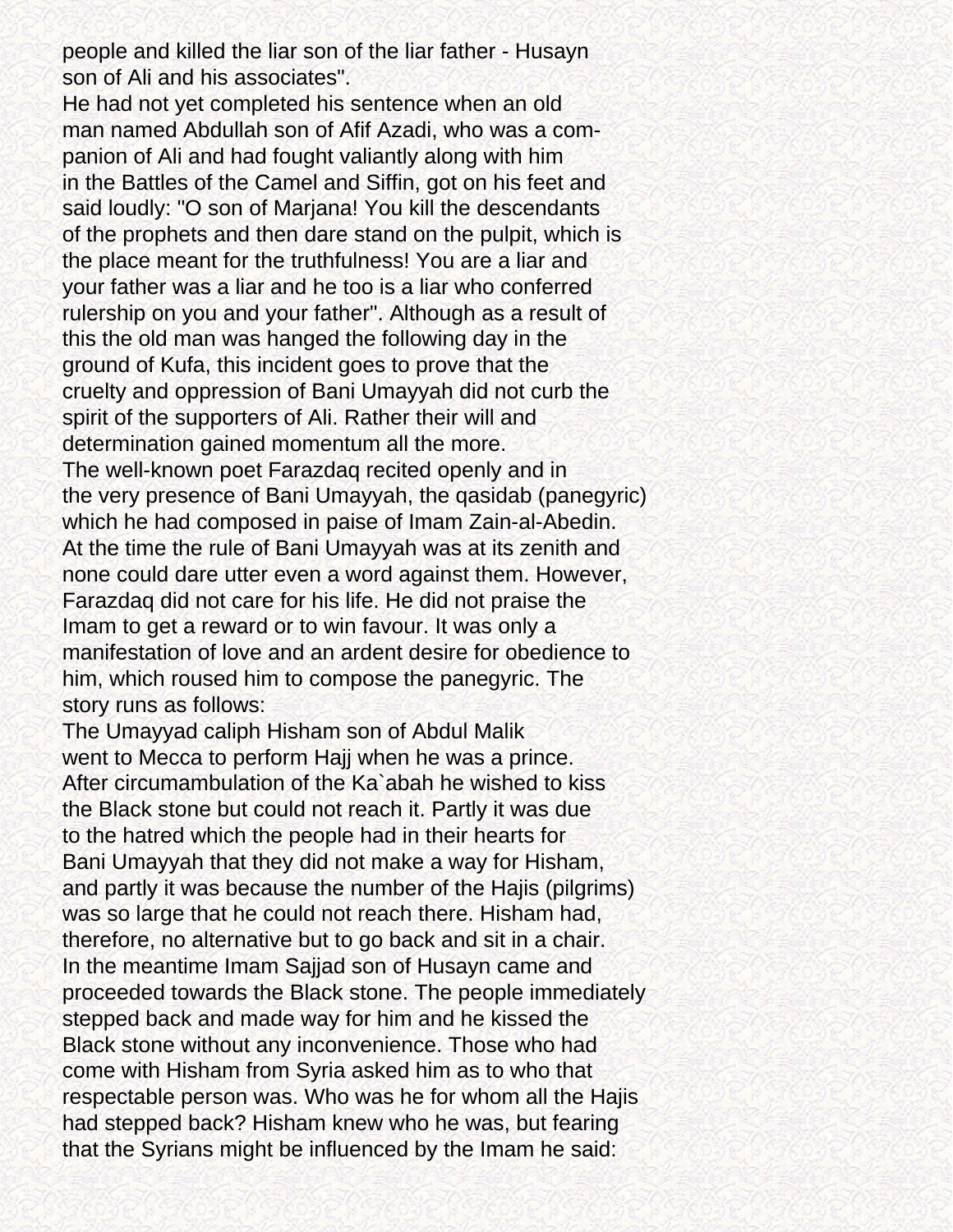"I don't know who that man is". Farazdaq could not tolerate this disrespect for the Imam by Hisham. He, therefore, stood up and said: "I know him". Then he occupied an elevated place and recited with great zeal and courage the entire qasida which will for ever remain a lasting monument in the literary history of Arabia. Its first verse says: "He is that great personality whose foot-prints are known to Mecca, the Ka`abah, the Harem and its surroundings".

Hisham was very much annoyed to hear the qasida and imprisoned Farazdaq. While in prison Farazdaq wrote a satire against Hisham and Bani Umayyah without caring for the atrocities they might let loose on him. In that satire he said about Hisham: "He turns the head which is not the head of a chief. He is squint-eyed and his defects are evident".

We have mentioned only a few instances which throw light on the conduct of the supporters of the Family of Abu Talib. They, however, show very clearly that they were steadfast in their love and reverence for that illustrious family and were prepared to lay down their lives for the sake of Ali.

## \* \* \* \* \* \* \* \*

However, as regards the supporters of Bani Umayyah they could be divided into two groups. To the first group belonged those whose consience had been purchased by the Umayyads through bribes. And the second group consisted of those who were born criminals. Mean persons are by their very nature inimical towards those who are noble-minded and magnanimous. As they lack good qualities they nurse a grudge against those who are virtuous and befriend and support those who are base and ill-natured like themselves.

The persons who became the adherents of Bani Umayyah by means of bribes were the helpers and supporters of Abu Sufyan. The concept of bribe is different in respect of each individual. Each person is bribed in accordance with his position and status. Abu Sufyan bribed some persons by means of wealth and others by promising them freedom. For example, he promised Wahshi, an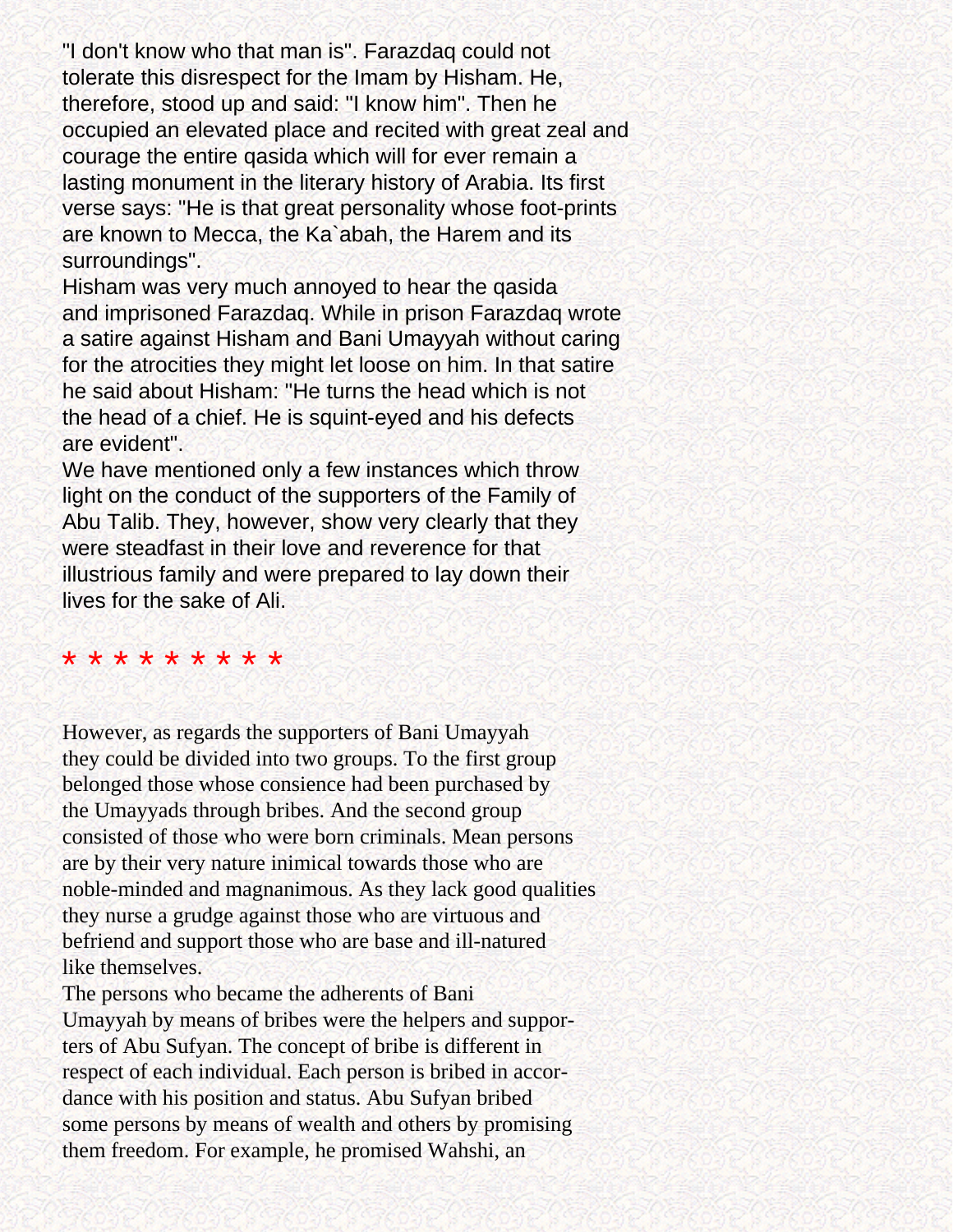Ethiopian slave (the murderer of Hamzah) that he would be granted freedom if he killed anyone of Muhammad, Ali, and Hamzah.

Some persons were offered high position as bribe. There were many who sided with Bani Umayyah and fought against the prophet and his companions with the hope that the offices and position held by them during the age of ignorance would remain in tact.

One of the supporters of Mu`awiya was Amr son of Aas who was his right hand. We shall speak about him in detail later.

The Syrian soldiers whom Mu`awiya sent to Siffin to fight against Ali also belonged to this group. Their object was to serve the man who paid them their wages and made attractive promises of wealth and position in the event of victory.

To this group also belonged the army of Yazid. These persons had been bribed heavily by Yazid and his courtiers, who had promised them security of life in case they sided with them. Many of these soldiers had come to fight against the Family of Ali because they feared that if they declined to do so they would be subjected to harassment and torture. Evidently every person does not possess the spirit of sacrifice.

History records that while going from Mecca to Kufa Imam Husayn met the poet Farazdaq and enquired from him about the attitude of the people of Kufa. Farazdaq replied: "The hearts of those people are with you but they will draw their swords against you tomorrow".

Husayn made a similar enquiry from Majm`a son of Ubaid Aamari, Majm`a replied: "The distinguished and influential persons have been bribed heavily. They are your fell enemies. As regards others they are your supporters in the heart but their swords will be drawn against you tomorrow".

As regards the other group of the supporters of Bani Umayyah i.e. those persons who sided with them on account of their inherent meanness their number was very large. Had these sinners and criminals been the enemies of the descendants of Abu Talib for the only sake of pleasing their chiefs they could be excused to some extent, and it could he said that these were worldy-minded persons who fought against the descendants of Abu Talib for wordly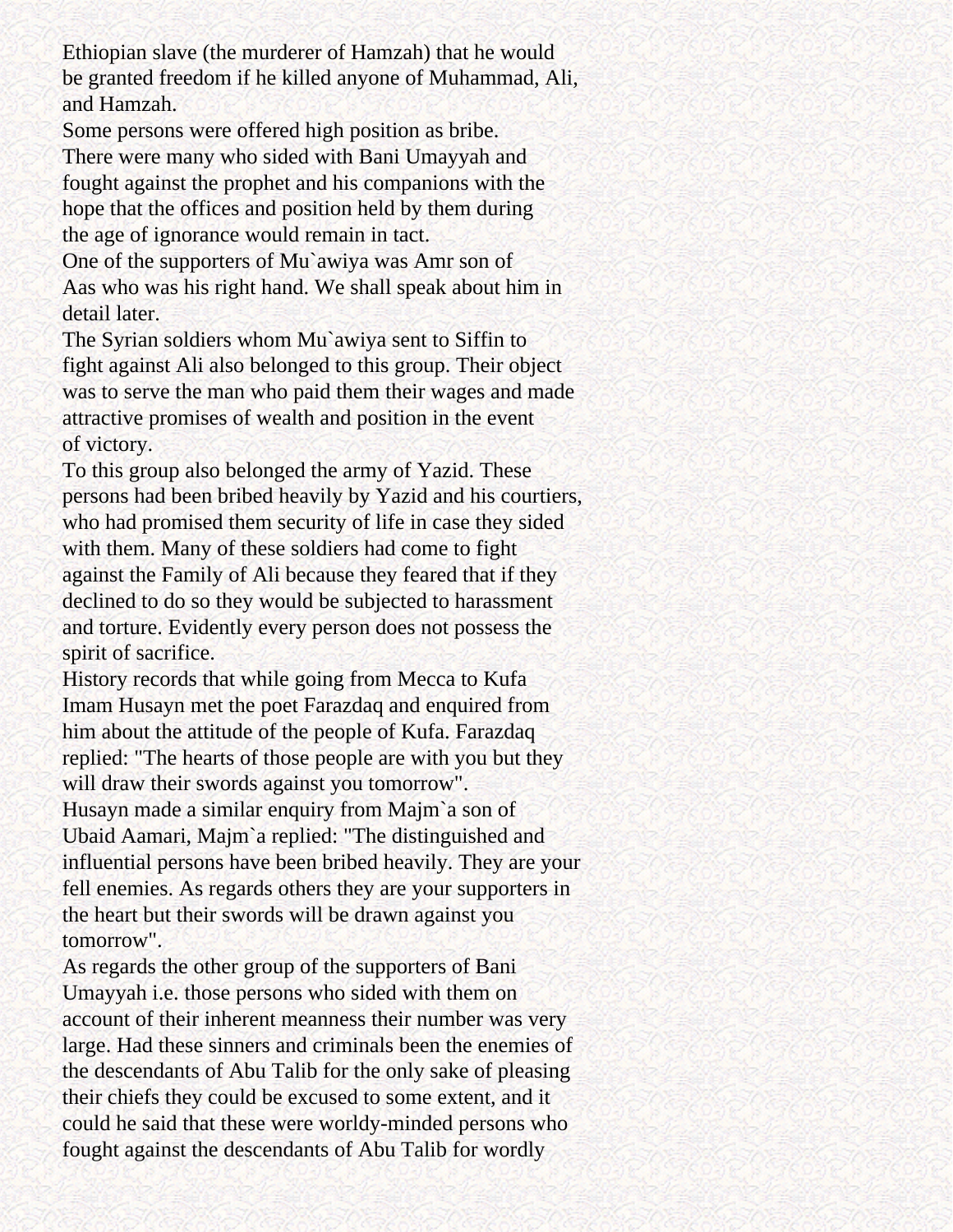gains. Their enmity with this family was not, however, on account of wealth or position which they wanted to acquire. Their enmity was basic and natural just as darkness is opposed to light, deviation is opposed to guidance and falsehood is opposed to truth, and oppression and tyranny is opposed to justice and equity. They were more hardhearted and cruel than the ferocious animals. They were the deadly enemies of every virtuous person on account of their inherent wickedness. Only such mean persons can amputate the bodies of the dead, slaughter the children and harass the helpless women.

One of these tyrants was Busr son of Artat who has been given the name of executioner by the historians. When one studies his character the mentality of the second group of the supporters of Bani Umayyah can very well be realized. He was the right hand of Mu`awiya in the matter of tyranny and oppression. He committed atrocities which one shudders even to imagine. He killed old men whose backs were bent. He pulled out children from the laps of their mothers and slaughtered them. And all this was done by him to strengthen Mu`awiya's rule. When Mu`awiya sent him to Yemen with an army to loot and plunder he displayed such tyranny and cruelty as is unparalleled in history. Before his departure Mu`awiya called him and said: "Adopt the Hijaz route and reach Yemen passing through Mecca and Madina. If you pass through a place whose residents are supporters of Ali threaten them so much that they may become convinced that their lives are not going to be spared. Then compel them to take oath of allegiance to me. Kill those who decline to do so. Kill the supporters of Ali wherever you find them". Having obtained these instructions Busr departed and reached Madina. The Governor of Madina was Abu Ayyub Ansari, the first host of the prophet in that city. Finding it difficult to oppose Busr he left Madina. Busr entered the city and delivered a speech. He hurled abuses on the people and said: "May your faces become black! " Then he addressed the Ansar in particular and said: "O Jews and descendants of slaves! I shall torture you in such a way that the believers will come to their senses. He then put many houses to fire. Thereafter he reached Mecca. Qasham bin Abbas, the Governor of Mecca, ran away. There also Busr abused and threatened the people.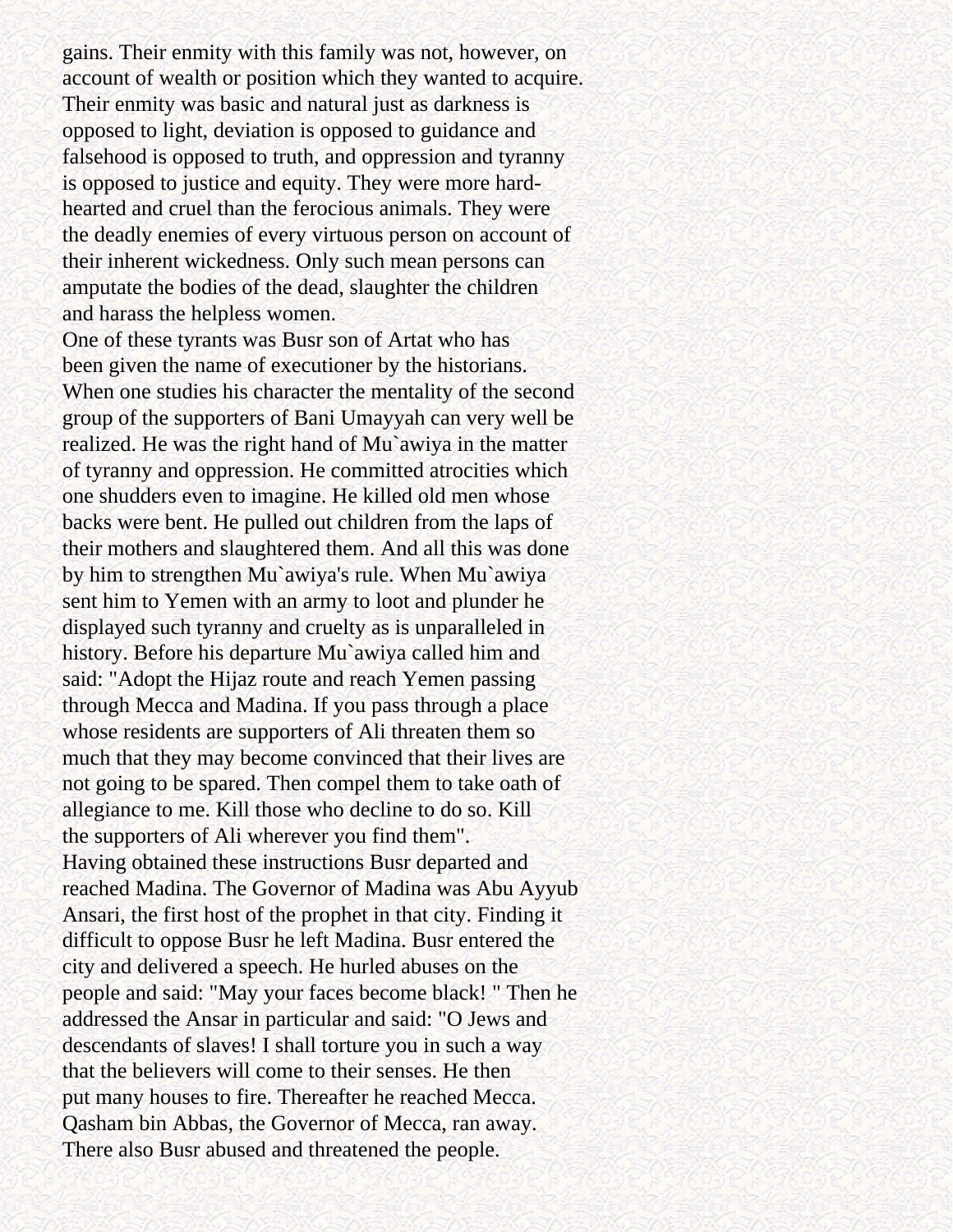Kalbi says that on his way from Madina to Mecca Busr killed and plundered a large number of people. When the people of Mecca came to know about it they flew away from the city. Two sons of Ubaidullah bin Abbas also left the city. Busr caught them and put them to death. Some women of the tribe of Kanana also came out. One of them said: "I can understand the killing of men but I do not know what offence the children have committed. The children have never been killed either during the age of ignorance or after the advent of Islam".

Then, passing through Taif, Busr reached Najran where he killed Abdullah bin Abdul Madan and his son Malik. This Abdullah belonged to the family of the in-laws of Ubaidullah bin Abbas. Then he assembled together the people of Najran and addressed them thus: "O Christians! O brothers of apes! If I am informed of any such act of yours as I do not like I shall mete out such a treatment to you that your race will become extinct, your fields will be destroyed and your houses will become desolate". Thereafter he reached San`a and killed a large number of people in the city. A deputation of Ma'arib waited on him but he killed all its members. On departing from San`a he again killed thousands of the inhabitants of the city. He again came to San'a and killed some aged persons who belonged to Persia. (Sharh Nahj al-Balaghah, Ibn Abi'l Hadid vol. 1, p.271).

Historians say that Busr killed as many as thirty thousand persons. They do not include those whom he burnt alive. (Ibn Abi'l Hadid vol. 1 , p. 30). The poets composed many verses about the atrocities committed by this hard-hearted criminal. Yazid son of Muzr`a says: "To whichever place Busr goes he plunders it and sets it on fire. His entire life history is full of such crimes". Another criminal belonging to this group was Ziad bin Abih who massacred and plundered the people of Iraq in a very dreadful manner. In the first instance Mu`awiya acknowledged him to be his brother and gave him the name of Ziad son of Abu Sufyan to win his support. Then he appointed him as the Governor of Basra. On reaching Basra he delivered his well-known speech called `Khutbahal-Batra'. Then he busied himself in strengthening the Umayyad rule. He killed some and awarded punishments to others on mere suspicion and doubt.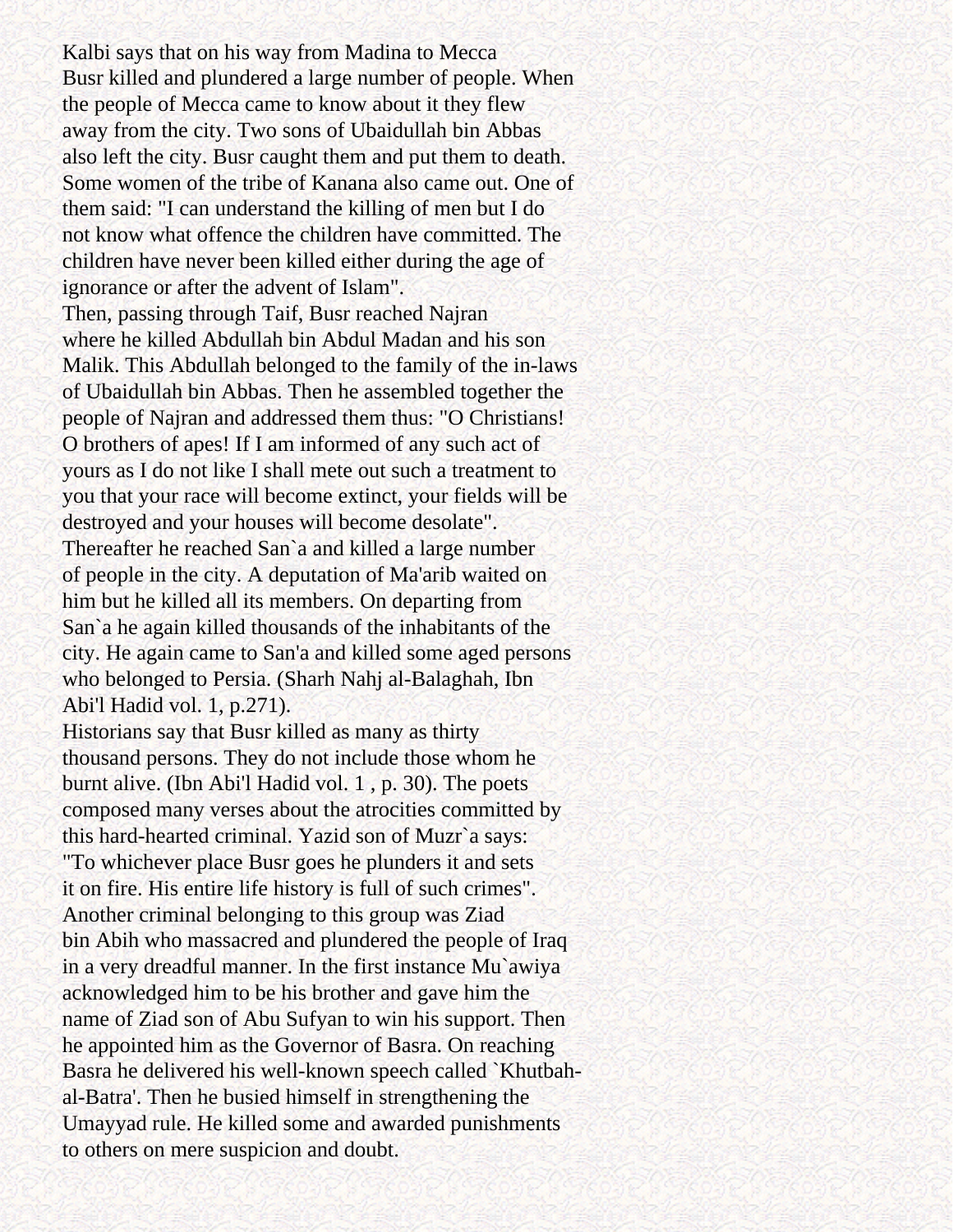There was nothing easier for the supporters and agents of Bani Umayyah than to amputate the hands and feet of their opponents, to hang or imprison them, to plunder their property, burn them alive, and to humiliate them during their life and also after their death. During the rule of Ziad people suffered untold miseries and hardships. None excelled him in cruelty and tyranny from among the deputies and agents of Bani Umayyah except Hajjaj who was even a greater criminal than he. Commenting on his own policies and modus operandi Ziad said thus in the above-mentioned Khutbah-al-Batra. "I swear by God that I shall arrest the master in lien of his slave, the person available instead of one who has run away, the obedient one instead of the disobedient, and the healthy one instead of the invalid till one of you will say to the other: "O Sa`d! Run away for Sa`id has been killed. I shall not eat or drink anything till I set you right and destroy Basra and burn and pull down its houses. Beware! None of you should come out of his house during night. Whoever does so shall be beheaded. I swear by God that many of you will be killed at my hands. Everyone should take care that his blood is not shed by me". After Basra he became the Governor of Kufa. On the very first day sitting at the gate of the Masjid and got the hands of eighty persons cut off. He followed the policy of oppression and terrorism to please Mu`awiya. Madaini writes: "He kept searching the Shi`a of Ali and, as he had been one of them during the time of Ali, it was easy for him to find them out. He found them out from everywhere. He harassed and intimidated them, amputated their hands and feet, made them blind, hanged them on date-palm trees and expelled them from Iraq. The result was that no distinguished Shi`a remained there. We shall shortly narrate the story of Ziad and Hujr Adi, who was one of the supporters of Ali".

To this very group of criminals belonged Ubaidullah son of Ziad, the founder of the tragedy of Karbala and murderer of Amr son of Hamq, Maitham Tammar, the aged Abdullah son of Afif Azdi and thousands of other innocent persons. It was the most ordinary thing for him to arbitrarily hang, kill and amputate others. Muslim son of Aqil said about him: "Merely on account of anger, enmity and suspicion he kills those whose killing has been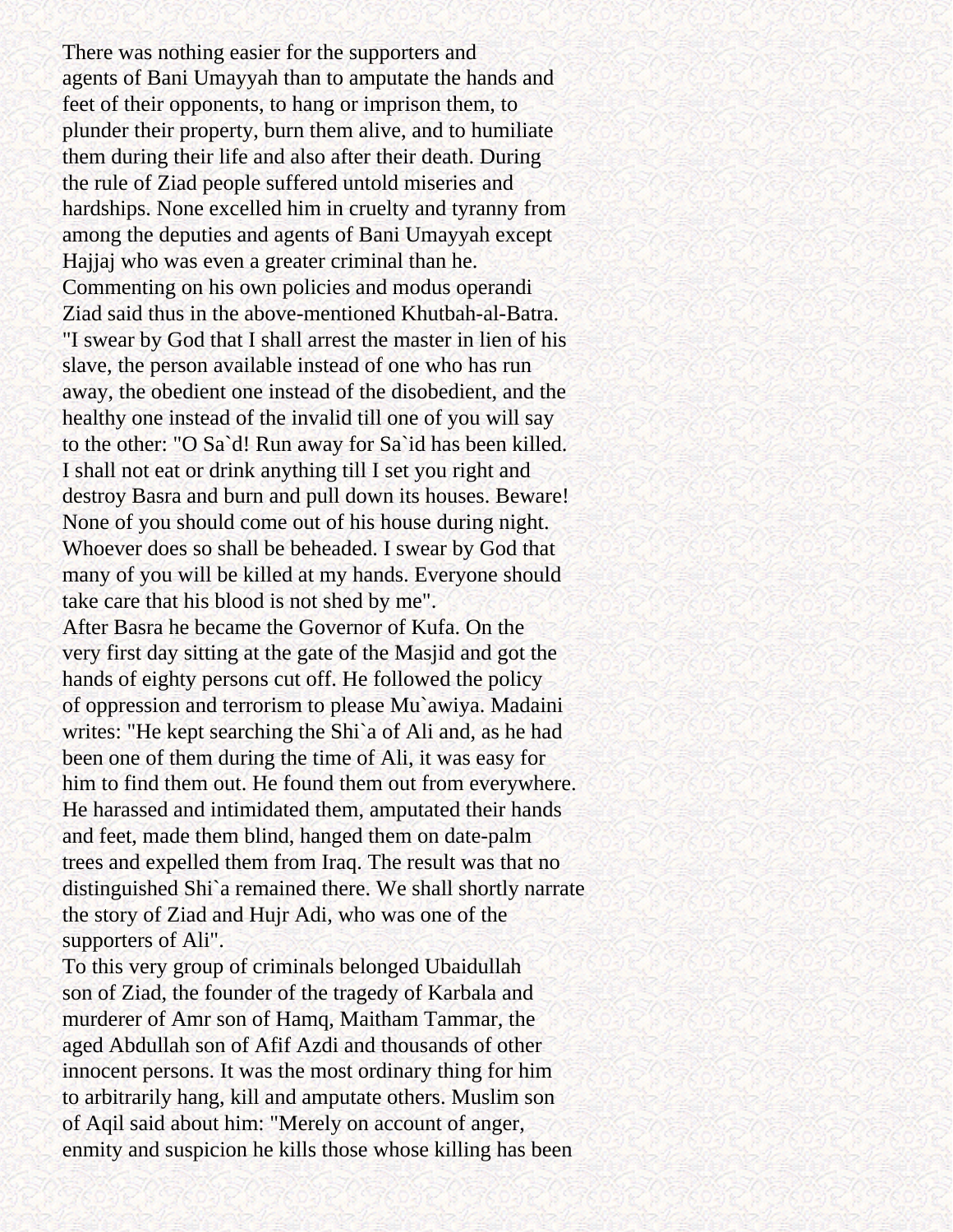forbidden by God. And this does not affect his merrymaking and enjoyment. He feels as if he had done nothing. The worst type of cruelty and hard-heartedness manifested itself on the day on which he martyred Imam Husain. Even after the holy Imam's martyrdom Ibn Ziad's shamelessness, wickedness and meanness knew no bounds". Shimr son of Zil Jaushan, too, was as nasty in his meanness and wickedness as his master lbn Ziad. He had a distinguishing quality of nursing grudge and enmity against all noble and magnanimous person. He made many small children of Husayn die of thirst, although the Euphrates was flowing just in front of them. He ordered his soldiers to trample the body of Imam Husayn with the hooves of their horses as a consequence of which his back and many of his ribs were broken to pieces. His dress, which was torn on account of arrow shots and strokes of the swords, had already been looted. If the small children of the Imam's family had come out of the tents, the Syrian soldiers would have cut them also to pieces. Another such criminal was Hasin ibn Numayr. Imam Husayn had been deprived of water since the seventh day of Muharram. On the tenth of Muharram he reached the bank of the Euphrates after fighting with the enemies and took some water in the palm of his hand to drink and quench his thirst. This despicable person suddenly shot an arrow which struck the Imam's mouth and as a consequence of this his mouth and palms were filled with blood. On observing this the wicked person laughed shamelessly and went back.

Another such sinner was Amr Sa`d. He obeyed his wicked master Ubaidullah bin Ziad and made his best efforts to carry out his orders, although he could choose not to participate in the tragedy of Karbala (because Ubaidullah had not compelled him to assume the command of the Umayyad forces but had told him that he was prepared to entrust the expedition to some other commander). After the martyrdom of Imam Husayn and his companions Amr Sa`d made the ladies of the prophet's family captives and made them pass by the dead bodies of the martyrs whose heads had been severed.

Amr Sa`d was the first to shoot an arrow on Imam Husayn's forces and initiate the battle. He then said to the soldiers: "Bear witness to the fact that the first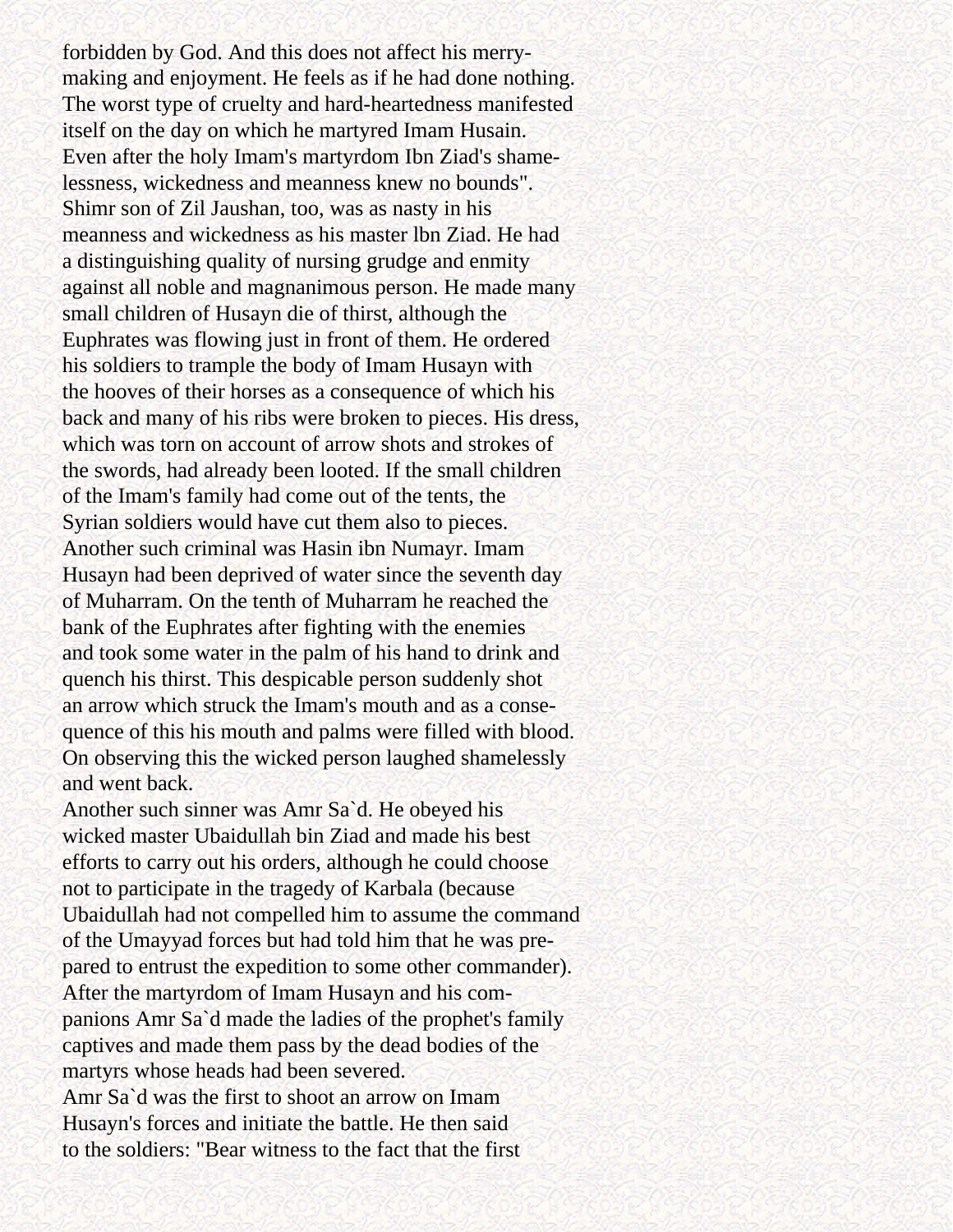arrow has been shot by me".

Amongst these criminals was also a Syrian who pointed towards Fatima daughter of Husayn and said: "This slave-girl may please be given to me". Another supporter of Bani Umayyah was Muslim bin Uqbah who committed the most dreadful and abominable atrocities. Yazid sent him to Hijaz in the capacity of the commander of an army. He displayed extreme savagery there. In Madina he killed so many persons that blood began to flow in the streets of the city. He made it lawful for his soldiers to commit any unlawful act in Madina for three days.

As a consequence of this men and women were killed indiscriminately and their property was looted. The modesty of the women was outraged. Children were pulled away from the laps of their mothers and thrown on the walls so that their bones cracked and they died. Houses were razed to the ground. The descendants of the Muhajirs and the Ansar of the prophet were not spared. During these three days seventeen hundred Muhajirs and Ansar were killed besides ten thousand other men and women. Here we reproduce some sentences of the letter which Muslim bin Uqbah wrote to Yazid after this event. In this letter he has indulged in self-glorification on account of his achievements and has surprisingly enough associated all his crimes and atrocities to the will and determination of God. He says: "I have to inform the Commander of the Faithful - may God preserve him - that I left Damascus. The preparations which we made before departure were seen by you. Marwan bin Hakam also returned from Damascus and accompanied me. He proved to be very useful for combating our enemies. May God accord dignity to the Commander of the Faithful. Marwan behaved excellently and was so harsh with our enemies that I hope that his services will not remain unrewarded by the Imam of the Muslims and the vicegerent of God. May God keep the supporters of the Commander of the Faithful hale and hearty! None of them was inconvenienced and none of the enemies faced them during day time. I did not offer my prayers in the Masjid of Madina until thousands of persons had been killed and their property had been freely looted. Every person who came before us was put to sword. Whoever tried to escape was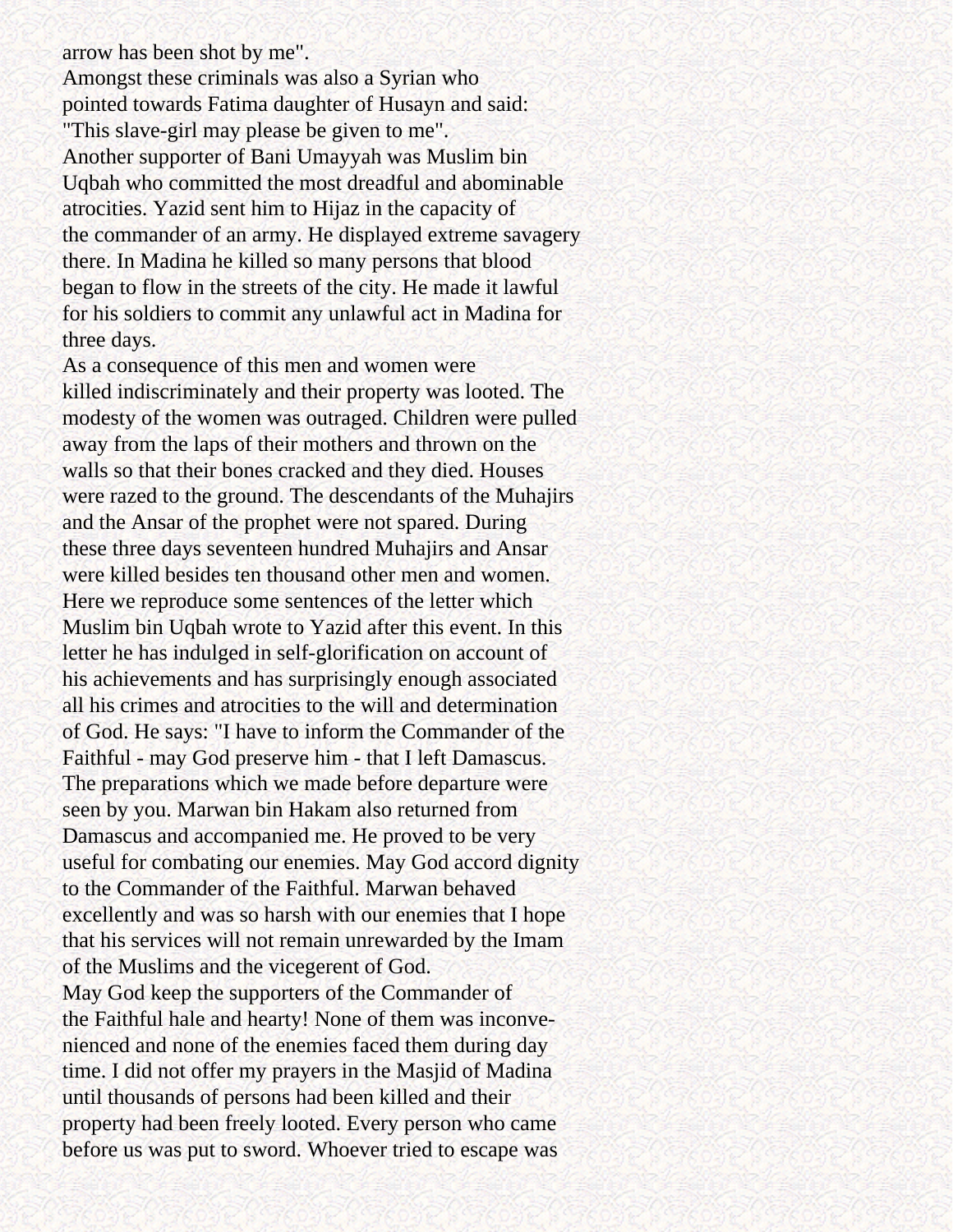pursued. He who was dying of wounds was done away with. As the Commander of the Faithful had ordered we plundered Madina for three days. I thank God who cured me of my worry when I killed the old opponents and hypocrites. Their stubbornness had exceeded all bounds and they were old rebels".

The greatest criminal amongst the supporters of Bani Umayya was Hajjaj bin Yusuf Saqafi.

In compliance with the orders of the Umayyad caliph Abdul Malik bin Marwan, Hajjaj proceeded to the Hijaz to fight against Abdullah bin Zubayr. He besieged Mecca where Abdullah had taken refuge. He threw stones and fire on Mecca by means of catapults and consequently a part of the Ka`abah was burnt. When he achieved victory he cut off the heads of many opponents of Bani Umayyah and sent them to Abdul Malik at Damascus. He severed Abdullah's head and then sent him to the gallows. Not only this but he allowed the dead body to remain on the gallows for many days. Asma, daughter of Abu Bakr, who was the mother of Abdullah was very old at that time and her son's death had grieved her much. Her eyesight had also grown weak. She came to the place where the dead body of Abdullah was hanging and said: "Has the time not yet come when this rider should dismount?". This displeased Hajjaj much and he insulted and rebuked the poor old woman.

As a reward for this achievement Abdul Malik appointed Hajjaj as Governor of Hijaz. He then killed innumerable persons and inflicted very harsh punishments upon others. Hajjaj praised himself in these words: "I am very quarrelsome, extremely revengeful and highly jealous". It is not possible to asses how much this man hated mankind.

After some time Abdul Malik appointed him as Governor of Iraq to suppress disturbances in that region and restore law and order. Hajjaj reached Kufa accompanied by only twelve soldiers. However, he sent one man in advance so that the people might become aware of his impendingarrival. Everyone began waiting for him in the masjid. It was the month of Ramazan. While the people were expressing their displeasure and hatred on his appointment as the governor, he arrived on the scene. He was wearing a red silken turban on his head with which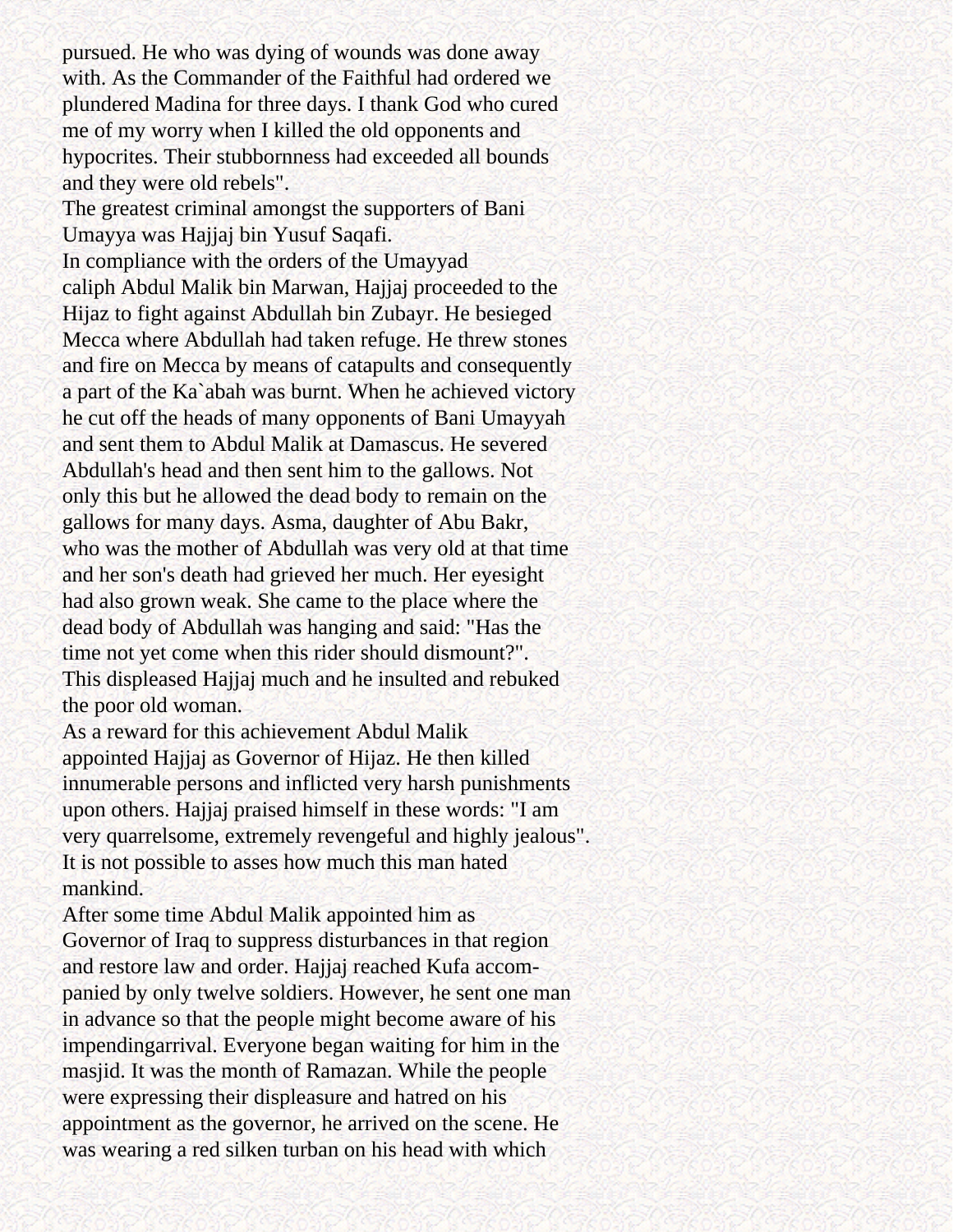a large part of his face was covered, and was holding a sword and a bow in his hand. He walked on step by step silently. The gathering was also silent. Eventually he mounted the pulpit and ordered the people to be called. The people of Kufa came into the masjid. Hajjaj kept sitting silently on the pulpit for quite some time. The people got tired of waiting and began abusing him in low tones. Some of them even picked up pebbles to throw on him. Suddenly, however, he began speaking and the pebbles fell down from the hands of the people on account of fear.

Removing his turban from his head Hajjaj said: "I am the son of a very brave and terrible person who plunged himself into dangers with closed eyes. When I remove the turban from my face you will come to know who I am. "By God I am observing the raised looks, and stubborn necks, and the heads the time for whose chopping off has arrived, and it is I who will chop them off. I can see only blood between the heads and the beards. Look here! The Commander of the Faithful (Abdul Malik bin Marwan) spread his quiver and examined its wood. Then he found me to be the most solid wood and has sent me to you. "O people of Iraq! I swear by God that you are the sources of rebellion and treachery; you are the people of most immoral character. I shall peel you in the same manner in which a wood is peeled and shall beat you as the alien camels are beaten. You are like the people of a village whose inhabitants were leading comfortable lives and had enough to eat and drink, and when they showed ingratitude in respect of God's bounties, He subjected them to fear and hunger. O people of Iraq! O slaves of sticks and sons of slave-girls! I am Hajjaj bin Yusuf. I swear by God that when I swear to do something I do it. Now these groups are before me. You should follow the right path for I swear by Him who controls my life that I shall make you such that everyone of you will remain busy with his own body (i.e. I shall give you such a beating that it will take you sufficient time to recover from its effects). You should, therefore, accept justice and forsake injustice before I mete out such a treatment to you that your women should become widows and your children orphans. I swear by God that if all of you do not go and join Mohlab's army within three days I shall kill those who are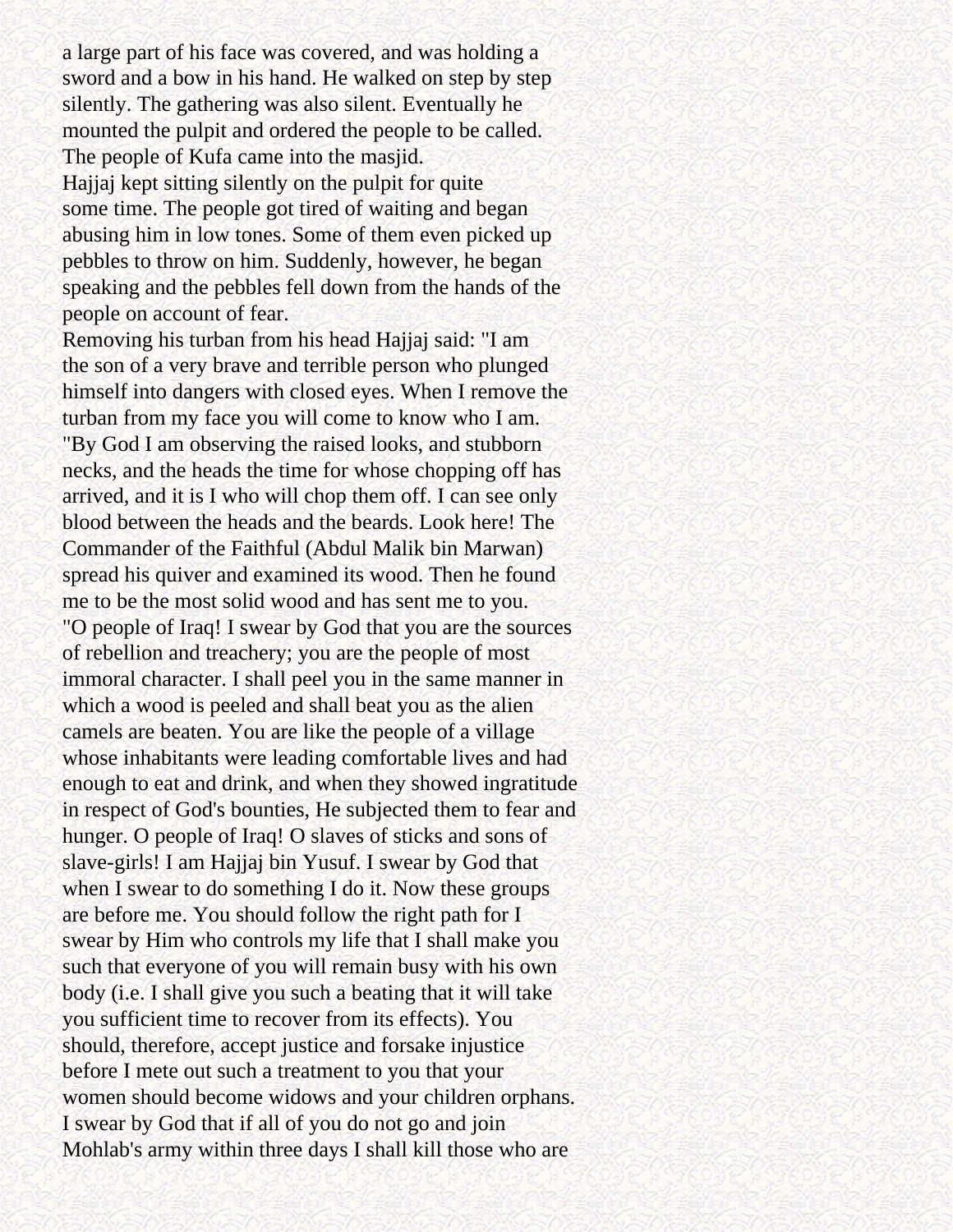found here and shall confiscate their property and demolish their houses". These were not empty threats. He treated the people of Kufa more harshly than what he had threatened them with.

Hajjaj was an equal partner in all the heinous crimes committed by Bani Umayyah as detailed above. He killed innumerable innocent persons. He himself used to say: "The thing which I enjoyed most was bloodshed, and doing things which none else can pick up courage to do, and which have not been done by anyone earlier. (Muroojal-Zahab Mas`udi, Vol.3, p.67).

As soon as his name is mentioned one automatically is reminded of cruelty and oppression. It appears that Hajjaj and injustice are concomitants of each other. The historians say: After Ubaidullah ibn Ziad, - the murderer of Imam Husayn, came Hajjaj bin Yusuf. He killed the supporters of Ali one by one on mere suspicion and groundless charges. He liked it more that a person might be called an infidel and an atheist in his presence rather than a supporter of Ali. In fact in his view the infidels and atheists deserved indulgence and even presents and prizes, but the supporters of Ali were fit to be killed. Hajjaj began his rule in this oppressive manner and was never satiated with the horrible atrocities which he indulged in.

In Kufa he conscripted the people into the army for three days and sent everyone of them to the theatre of operations. There was none who did not go to the battlefield. So much so that children who had not yet come of age were also recruited and sent to fight. In the meantime Umayr bin Zabi Hanzali came to him and said: "May God bless the Amir! I am an old man. My son is young and quite strong". Hajjaj said: "This son will prove to be better than his father". Then he asked: "Who are you?" Umayr replied: "I am Umayr bin Zabi Harzali". Hajjaj said: "Are you not the same man who fought against Uthman bin Affan?" Umayr said: "Yes. I am that man". Hajjaj said: "O enemy of God! Why did you do so?" Umayr replied: "I did so because Uthman had imprisoned my father who was old and weak. He did not release him till he died in the prison". Hajjaj said: "Did you not compose this verse: "I wished to kill him but I did not. O that I had done so, so that Uthman's wives might have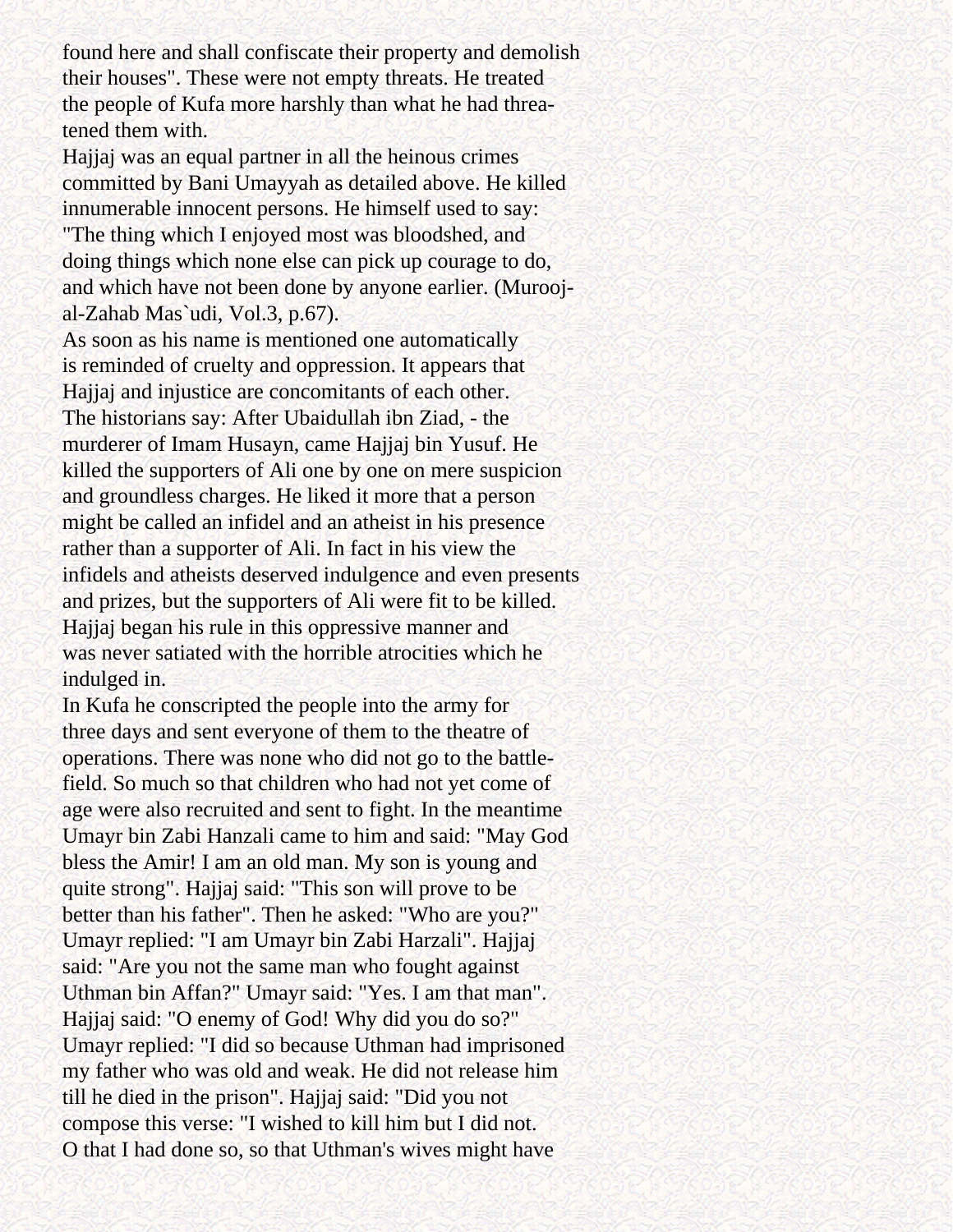mourned his death". Then he added: "I think the two cities namely Basra and Kufa will benefit, if you are killed. Your excuse is quite clear and your senility is evident. However, I am afraid that if I spare you others may also have the courage of disobeying my orders". He was then beheaded in accordance with the orders of Hajjaj, his property was looted and his house was razed to the ground.

Hajjaj appointed Abdur Rahman bin Ubayd Tamimi, who was a very harsh person, to serve as his deputy in Kufa. When he was satisfied with the conditions prevailing in Kufa he proceeded to Basra. At Basra great opposition prevailed against Bani Umayyad dynasty and the city was in a riotous condition. There he delivered a speech and abused the people of Basra very much. He also threatened them in the same manner in which he had threatened the people of Kufa. He told them that if they did not join Mohlab's army within three days they would be punished severely. When he descended the pulpit it so happened that an old man named Sharik bin Amr Yashkari who was one-eyed and was suffering from hernia came to him and said: "May God bless the Amir! I am a patient of hernia. Bushr bin Marwan, the brother of the caliph and the former Governor of Basra, had also excused me from military service". Hajjaj said: "I think you are speaking the truth". However, immediately after saying this he ordered his head to be chopped off. The result was that every young and old man of Basra joined Mohlab's army. One day this very Hajjaj was taking his meals and some associates of his were also present at his dinning table. In the meantime the police-men brought a man and said that he was disobedient. The man was trembling with fear. He said to Hajjaj: "For God's sake do not take my life. I swear by God that I have never borrowed money from anyone nor have I joined any army. I am a weaver and I was arrested and brought here while I was at my loom". Hajjaj ordered the man to be beheaded at once. When the poor man saw the sword he prostrated himself and his head was severed while he was in that posture. Hajjaj continued eating as if nothing had happened. However, his associates stopped eating. They were astonished to see this cruelty. Hajjaj got annoyed and said. "What has happened to yon? Why has the colour of your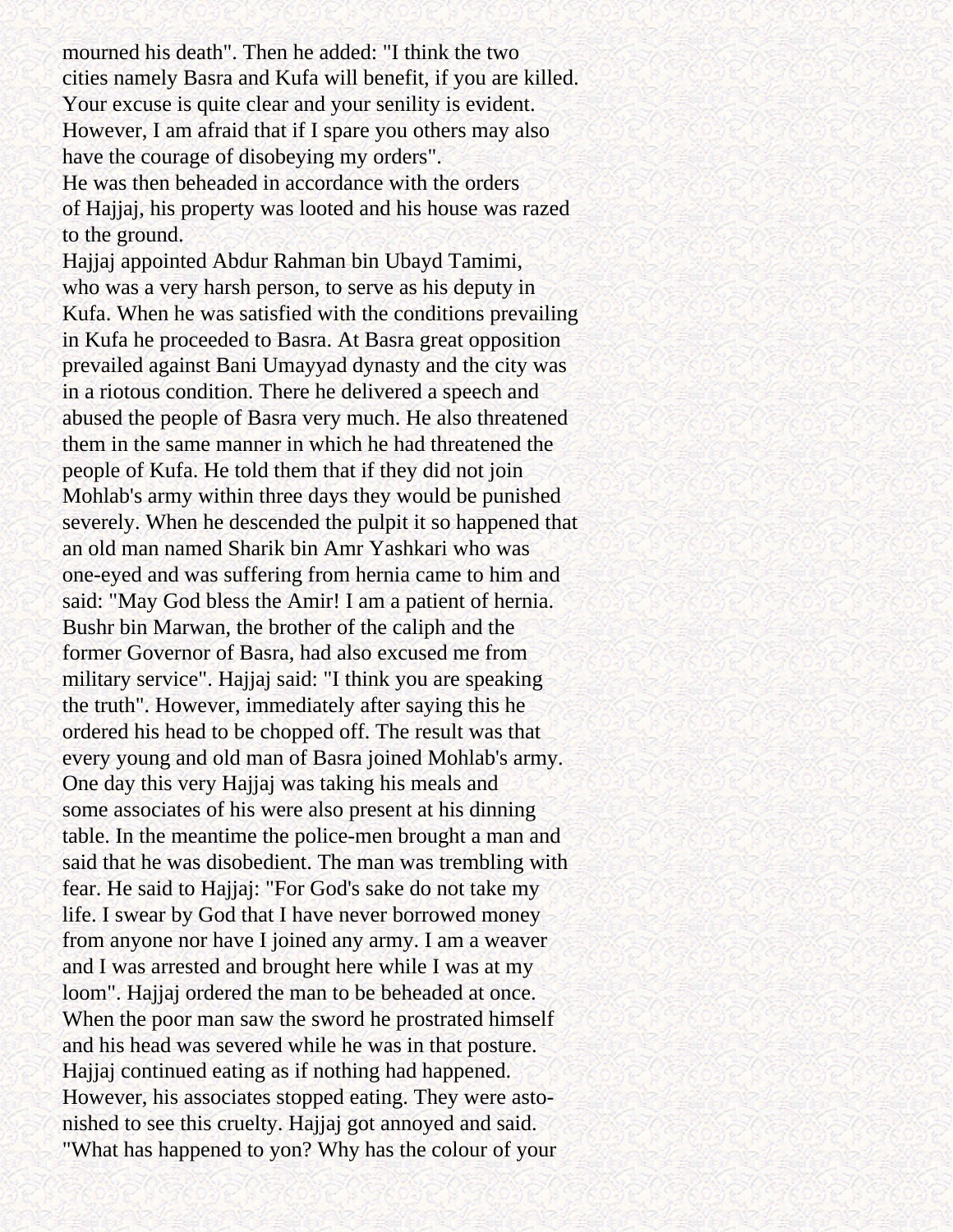faces changed and why have the morsels of food fallen from your hands? Is it because one single person has been killed? A disobedient person sets an example for others to disobey. The ruler is entitled to kill him or spare him''. According to Hajjaj the people of Kufa and Basra could be brought to their senses only when they were subjected to tyranny and cruelty of this kind. What we have mentioned here is only a very brief account of the atrocities committed by him, otherwise a voluminous book is needed to record his cruel acts and the murders which he committed in different ways. Ibn Jarood revolted against the cruelty and oppression of Hajjaj but the revolt did not succeed and Hajjaj was victorious. He cut off the heads of a large number of the rebels and sent them to Mohlab asking him to display them extensively so that those who might be thinking of rebellion might ponder over the consequence of such an act. Then he conscripted hundreds of thousands of the people of Kufa and Basra to fight against the enemies of Bani Ummayyah. By doing so he wanted to take revenge on the followers of Ali, and at the same times he used those soldiers to serve his own interests. As a consequence of this there was not a single young man left in those two cities who was not compelled to meet death. They were killed either at the hands of Hajjaj or with the swords of his enemies.

The people of Iraq revolted against Hajjaj time and again but these revolts were weak and the rebels were soon overpowered by Hajjaj and became target of his indignation. Most of them were killed, their houses were set on fire, and their properties were confiscated. I Hndereds of people were put to death evcrvday. The men and women who were imprisoned in the prisons of Iraq were subjected to extreme torture and awaited their turn to be killed. If Hajjaj or his soldiers did not find time to do away with them they died of hunger.The people were spending their days in great distress.Their condition became worse when Hajjaj was victorious in the Battles of Zawiah and Dayr Jamajam. As a consequence of the Battle of Zawiah in which Hajjaj was victorious and Muhammad bin Ash'ath was defeated he captured eleven thousand Iraqis. In the first instance he promised that their lives would be spared, but, when thev surrendered their arms, he beheaded all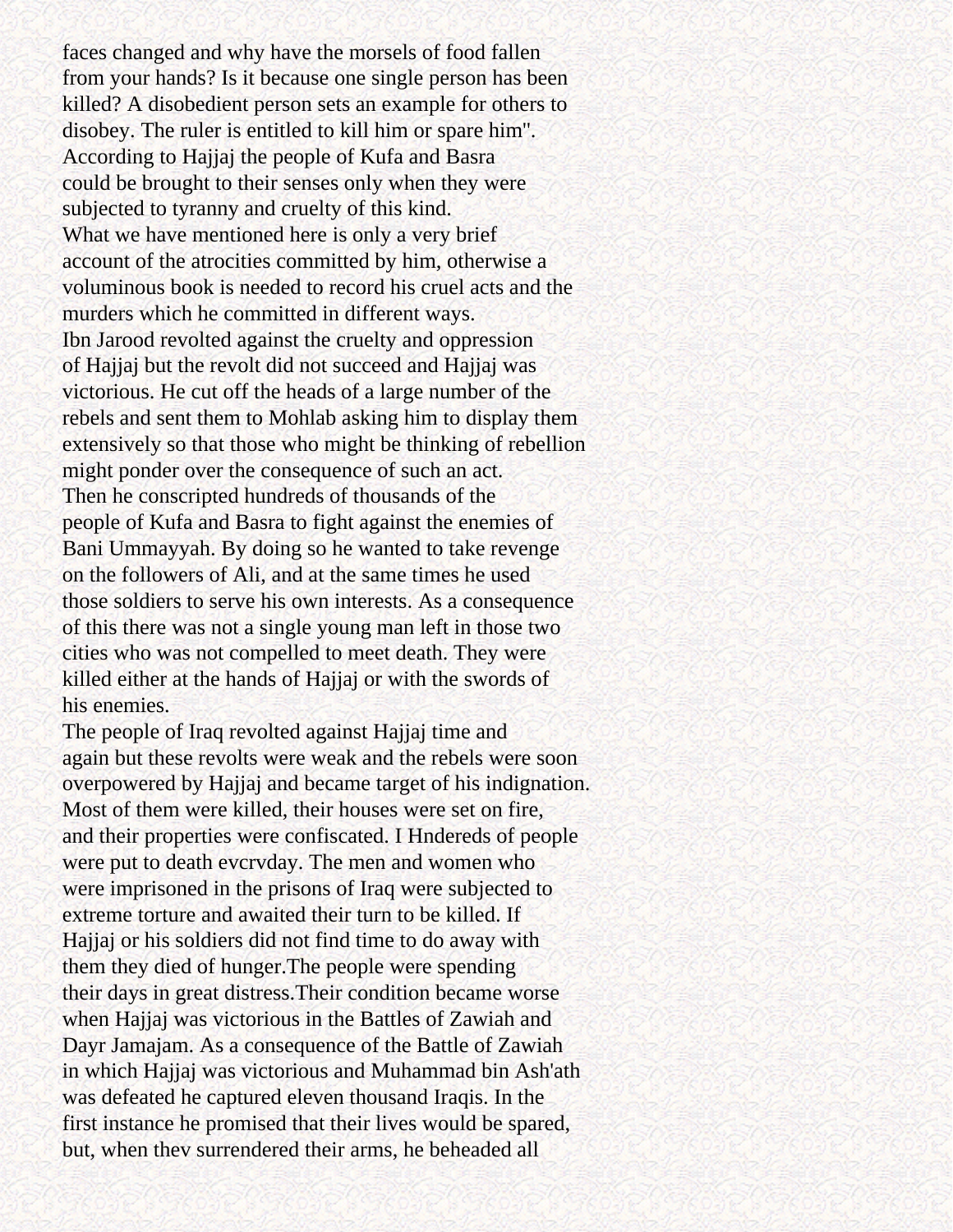of them. As a result of the Battle of Dayr Jamajam the Iraqis were completely vanquished. Besides there being shortage of food plague also broke out. All the rebels were captured by Hajjaj and he did not spare even one of them. Even after all this widespread destruction, havoc, and loot, Kufa and Basra did not enjoy peace. Hajiaj continued to harass them and the number of those killed increased day after day. Before killing them he wildly insulted and humiliated them and ridiculed their views and beliefs. Just as his slaughtering the people knew no bounds, his insulting and humiliating them also was at its extreme, so much so that whenever people met in the masjids and bazars they did not talk of anything except that such and such person was killed the other day, such and such would be sent to gallows that day, and how someone was maltreated before his being put to death.The well-known sentence of Hajjaj: "Soldier! chop off his head" was common talk of the town in Iraq.

He had such a spite against the Shi'a of Ali that he killed those persons who bore the names of anv of the members of the Family of Abdu Talib) (e.g. Ali, Husayn) Many persons came and offered excuse for their names. It is said that a man came before him and said: "O Amir! My parents have been very unjust to me. They named me Ali, although I am a poor and helpless man and need your kindness and assisstance".

In short the cruelty of Hajjaj had become proverbial and the supporters of Ali were his special target. When those who were killed in compliance with his orders were counted, it transpired that they numbered 120 thousand. At the time of his death fifty thousand men and thirty thousand women were in prisons.

However, the Umayyad caliph - Abdul Malik bin Marwan made this recommendation to his sons: "Honour Hajjaj, because it is he who has trampled upon the pulpits, destroyed the cities and subjugated the enemies for your sake". This recommendation was fully acted upon. After Abdul Malik's death his son Walid allowed Hajjaj to continue as Governor of Kufa, Basra and the eastern regions. Before ending this chapter it seems necessary to mention an extremely tragic event. This event shows apparently the traits and characteristics of Bani Umayyah and the descendants of Abu Talib and of their respective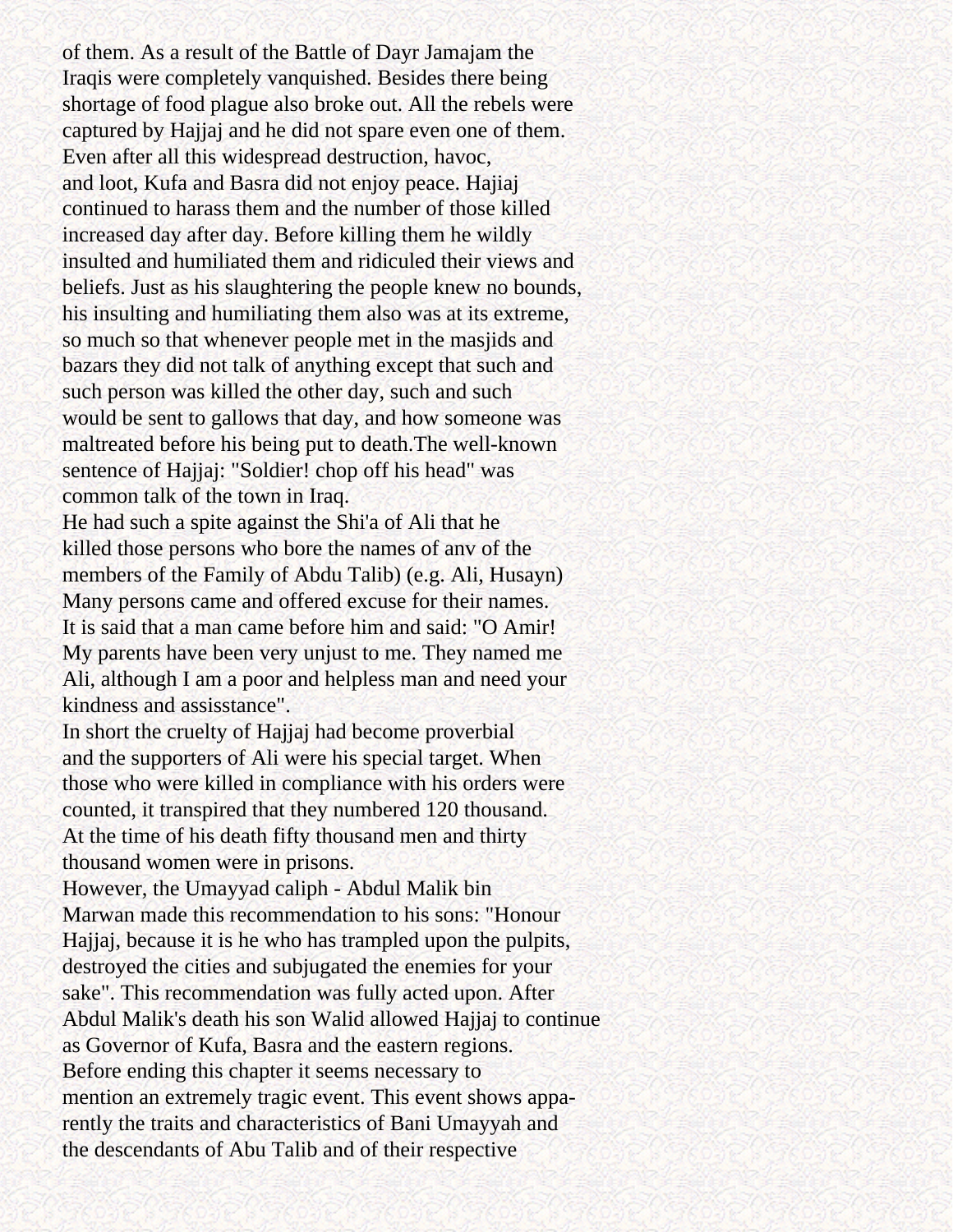supporters. If on the one hand it displays the greatness and dignity of the supporters of Ali it manifests on the other hand the meanness and wickedness of Bani Umayyah. Briefly the story is this: Hujr bin Adi Kandi was a sincere devotee of Ali. When Imam Hasan was obliged to make peace with Mu`awiya Hujr also along with others took oath of allegiance. But this did not make him forsake his love for Ali, and express hatred for him. Rather he wished to follow in the footsteps of Ali. He wanted his character to be a specimen of Ali's character. Hujr was was a very sincere and upright person. He liked peace and hated fighting and conflict. He wholeheartedly supported social justice. He did not consider authority to be anything other than a source of public service. In all these matters his views were the same as those of Ali. If a ruler helped the people he supported him, but otherwise he was his sworn enemy. Hence it was natural that he should not like Bani Umayyah abusing Ali from the pulpits and should openly express his resentment against this practice even though he might have to suffer hardships at the hands of the ruler of the day. History says that once Mughayrah bin Sho`ba, the Governor of Kufa abused Ali from the pulpit. Hujr bin Adi rose to his feet and said loudly: "What is all this extravagant talk. Pay us the stipends which you are withholding. The money is not for you, and the previous governors never coveted it. You abuse the Commander of the Faithful and praise and eulogize the criminals. Many other persons supported Hujr and consequently Mughira had to descend the pulpit without finishing his speech. Hujr continued to criticize Bani Umayyah and did not sit quiet as and when he saw the religious laws being infringed. In the meantime Mughayrah died and was succeeded by Ziad bin Sumayyah. At one time Ziad and Hujr were friends, but their friendship came to an end on account of an incident. It so happened that a Muslim Arab killed a Zimmi unbeliever. The case came before Ziad who decided that the Muslim need not be punished for the crime but should pay blood-money. The heirs of the Zimmi declined to take blood money. Their stand was that: In Islam all the people are the family of God. Every human being is the brother of another human being whether he likes it or not.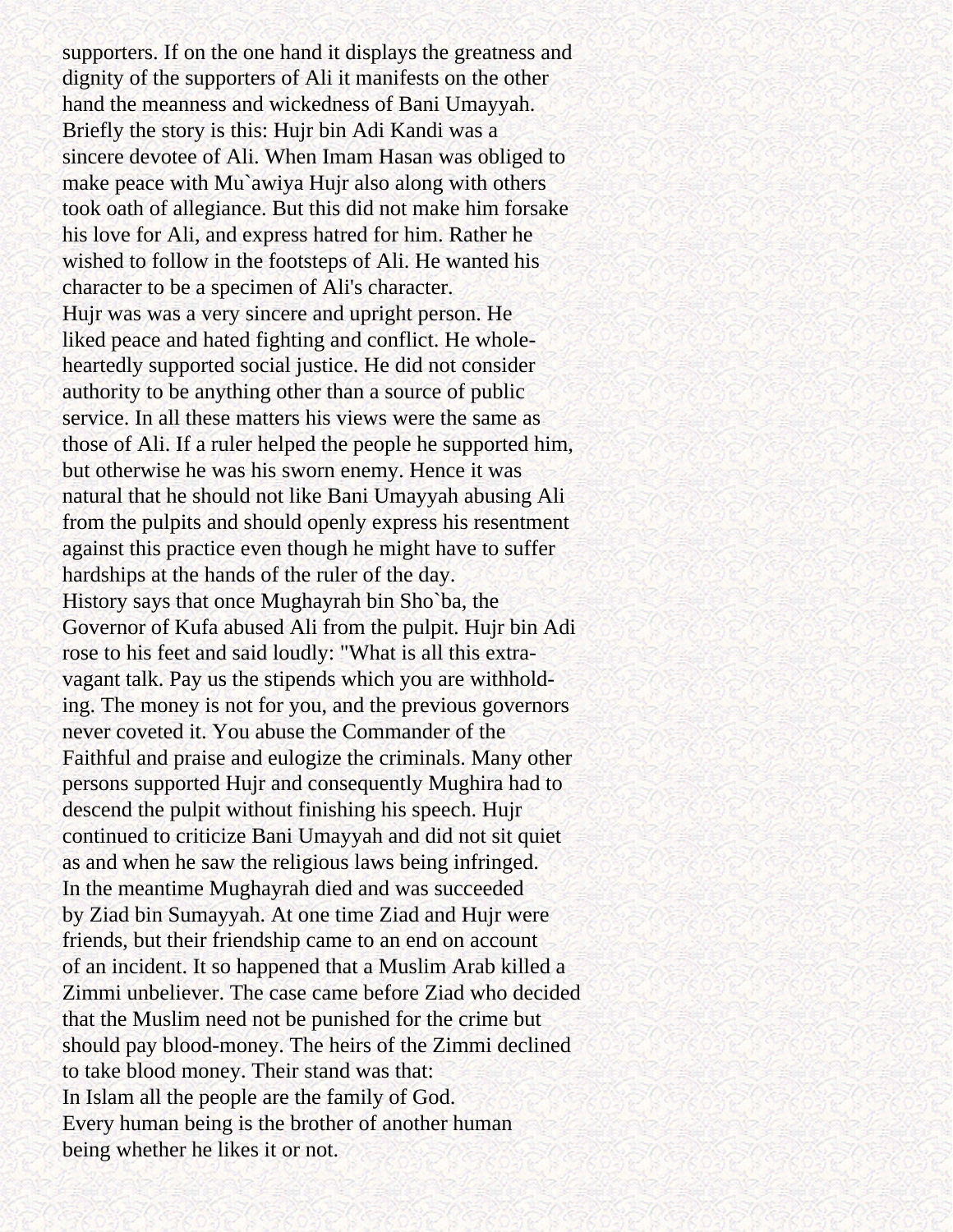No Arab is superior to a non-Arab. It is only piety and doing good which can make one superior to others. Hujr believed in the justice which Imam Ali had made his motto and for the sake of which he laid down his life. He, therefore, disliked Ziad's decision. He could not keep silent. He insisted that in the matter of retaliation the Muslims and the non-Muslims were equal. Many other Muslims lent support to Hujr. Ziad and his men feared that a disturbance might take place. Ziad, therefore, ordered reluctantly that the criminal might be awarded punishment. Thereafter he wrote to Mu`awiya complaining about the conduct of Hujr and his companions. Mu`awiya advised Ziad to watch the activities of Hujr and his companions so that he might find something done by them which might serve as a proof against them. From that time onwards the differences between the two parties increased. Ziad sent some residents of Kufa to Hujr so that they might advise him to refrain from his activities. They came back after meeting Hujr and said that he was adamant in his views. Ziad then summoned Hujr but he declined to come. Eventually Ziad deputed a police-officer to arrest Hujr. A fight however took place between Hujr and the police-party, and Hujr went underground. Ziad was very much annoyed. He called Muhammad bin Ash`ath bin Qais who was a supporter of Hujr and a distinguished personality of the Kandi tribe and threatened him that if he did not introduce Hujr he would put him into prison, and his hands and feet would be cut off and he would be executed. Hujr did not like that another person should suffer on account of him. He, therefore, came before Ziad but before doing so he obtained an undertaking from him that he would not molest him but would instead send him to Mu`awiya with whom he would settle the affair himself.

however, as soon as Hujr came he was arrested and thrown into the prison. Thereafter a search was made for his supporters. After some bloodshed some of them were arrested and also put into the prison.

Ziad then called the people of Kufa and asked them to give evidence against these persons and threatened them. Some of them however deposed that Hujr and his friends loved Ali and none else, and they criticized Uthman and abused Mu`awiyah. Ziad was not satisfied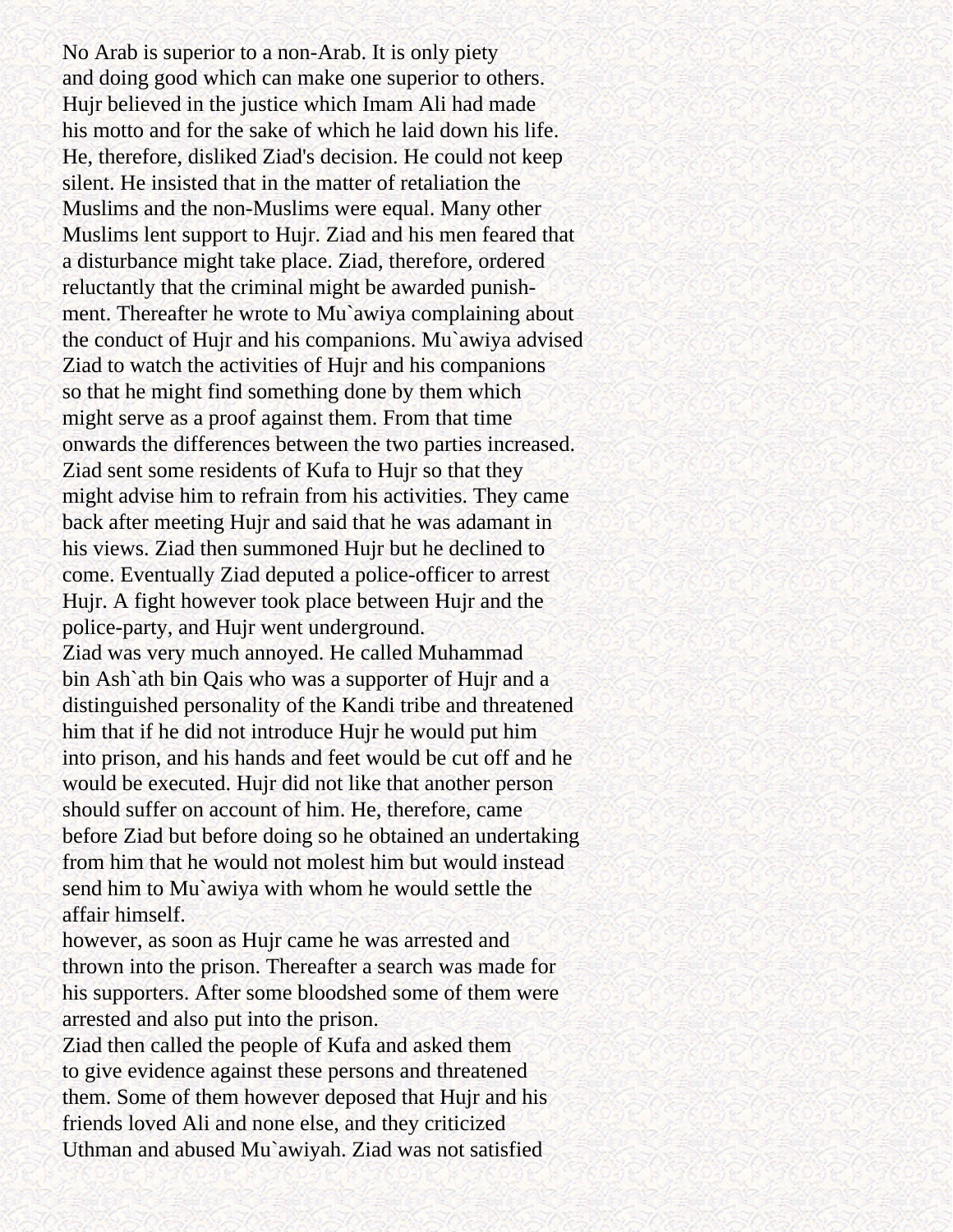with what they said because he required some decisive evidence. In the meantime Abu Burdah bin Abu Musa Ash`ari prepared an evidence deed against Hujr: "This is the evidence which Abu burdah son of Abu Musa Ash`ari has given for the sake of God. He deposes that Hujr and his companions have ceased to be obedient and have left the paty. They have ceased to have any affinity with the caliphate of Mu`awiya and have decided to start fighting once again".

When Abu Burdah finished writing the deed, Ziadasked the people of Kufa to affix their signatures on it. About seventy persons signed it. Ziad fraudulently wrote on it the names of some such persons who were neither present at that time nor had affixed their signatures. One of them was the Judge Shurayh. He at once sent a message to Mu`awiya dissociating himself from the evidence deed and said in clear terms: "I testify that Hujr is a pious person and is one of the distinguished personalities of the age". Hujr and his friends were then taken to Mu`awiya. Ziad's letter and the evidence deed also reached him. He read out the two documents before the people. Thereupon some persons advised him to imprison the persons concerned. Others suggested that they might be kept in different cities of Syria and might not be allowed to go back to Iraq. Mu`awiya corresponded with Ziad on the subject. He replied: "If you want to keep Iraq in your hands you should not let them come back here". After a few days Mu`awiya sent a man to Hujr and his companions and offered that if they dissociated themselves from Ali and abused him and praised Uthman, their lives Would be spared, but those who declined to do so would be killed".

Hujr and his friends turned down the offer and were consequently put to death. This tragic story is also recorded in all the history books. It shows the loftiness of character, the steadfastness ot these brave men, for they could see their graves with their own eyes and the swords hanging on their heads and yet they could not for a moment forsake their love for Ali.0 What Mu`awiya and his men had done in their case was that they had dug a grave in front of each of them so that whoever declined to show disgust against Ali might be beheaded and thrown down into the grave. Some historians have also stated with regard to these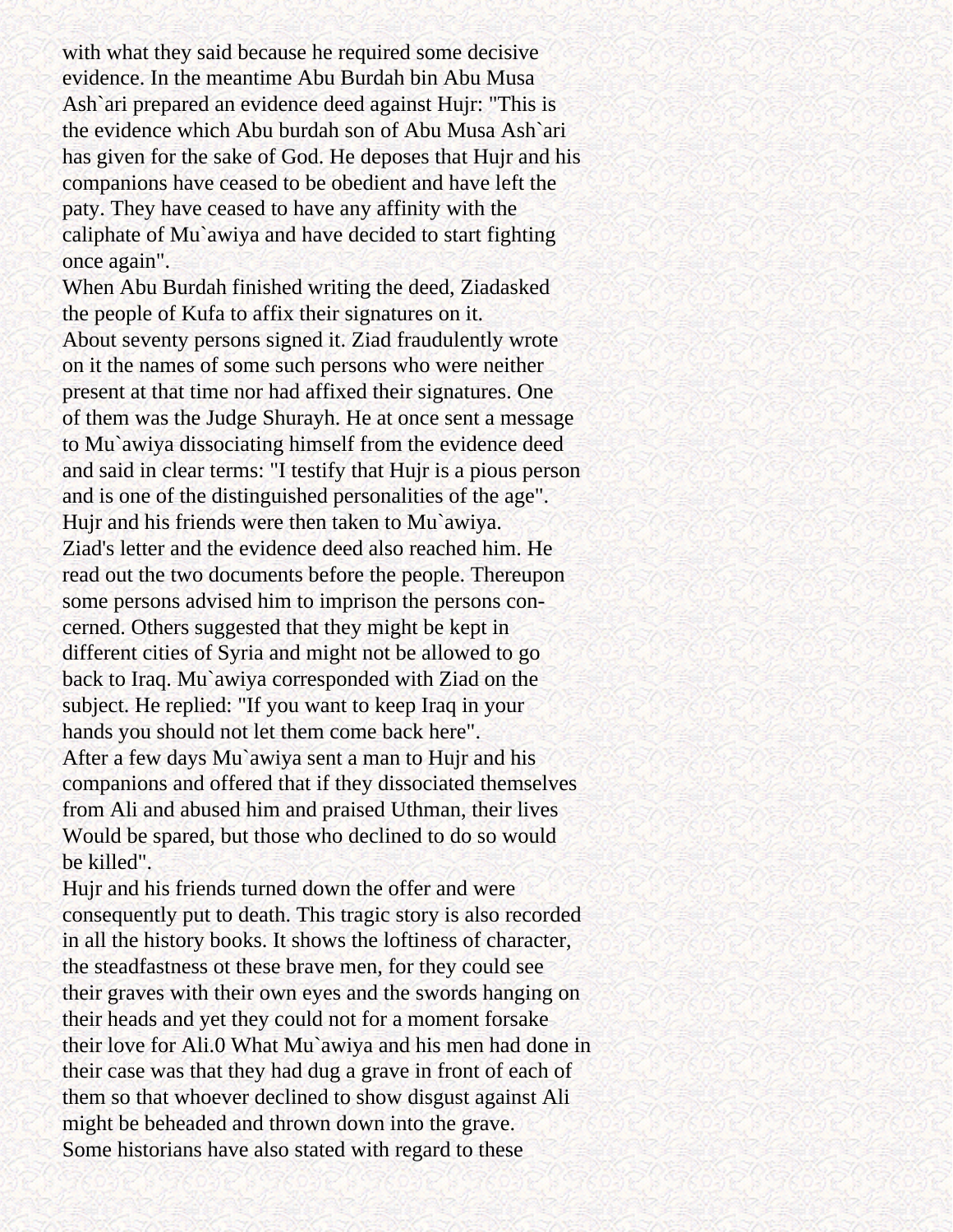persons that two of Hujr's companions were terrified when they saw the swords and the graves and asked Mu`awiya's guards to take them to the caliph, saying that they had no difference with Mu`awiya about Ali and Uthman. They were, therefore, taken to Mu`awiya. One of them expressed hatred against Ali outwardly, but the other praised Ali and his companions, abused Mu`awiya and his supporters and said extremely harsh words about Uthman,which Mu`awiya could not tolerate. He ordered the man to be sent back to Ziad with instructions that he should be killed in a manner in which none had ever been killed in the Muslim world till that time. Ziad buried him alive.

It is said that when Hujr was going to be killed he uttered only this sentence: "There is God between us and these Muslims. The Iraqis gave evidence against us and the Syrians killed us".

There is no doubt about the fact that the example of despotic and dictatorial rule set by the Umayyads dynasty and the atrocities committed by them were unparalleled and the lives of Ali and his descendants were on the other hand the best specimens of purity of intellect and action, and of democracy. They did not exploit the people like the Umayyads but considered the produce of the land to be the right of common men rather than that of the rich and the influential persons.

The nature of the followers and supporters of Bani Umayyah had a sharp contrast with that of the descendants and followers of Ali. The worldly-minded influential persons, therefore, inclined towards Bani Umayyah for the sake of material gains and the common people also became their adherents in large numbers. This happened because at that time the people did not assess the moral values and did not understand what would be beneficial for them in future and what would be harmful to them. They, therefore, thought of immediate gains and did not realize what sort of people they were supporting. And when they did realize it the time had already passed and it was too late. On the other hand the persons whose nature, morals and ways and manners resembled those of Ali and his descendants, inclined towards them, and remained steadfast on the path of truth. They were subjected to severe persecution and torture by Bani Umayyah and their supporters but they never wavered or faltered. Following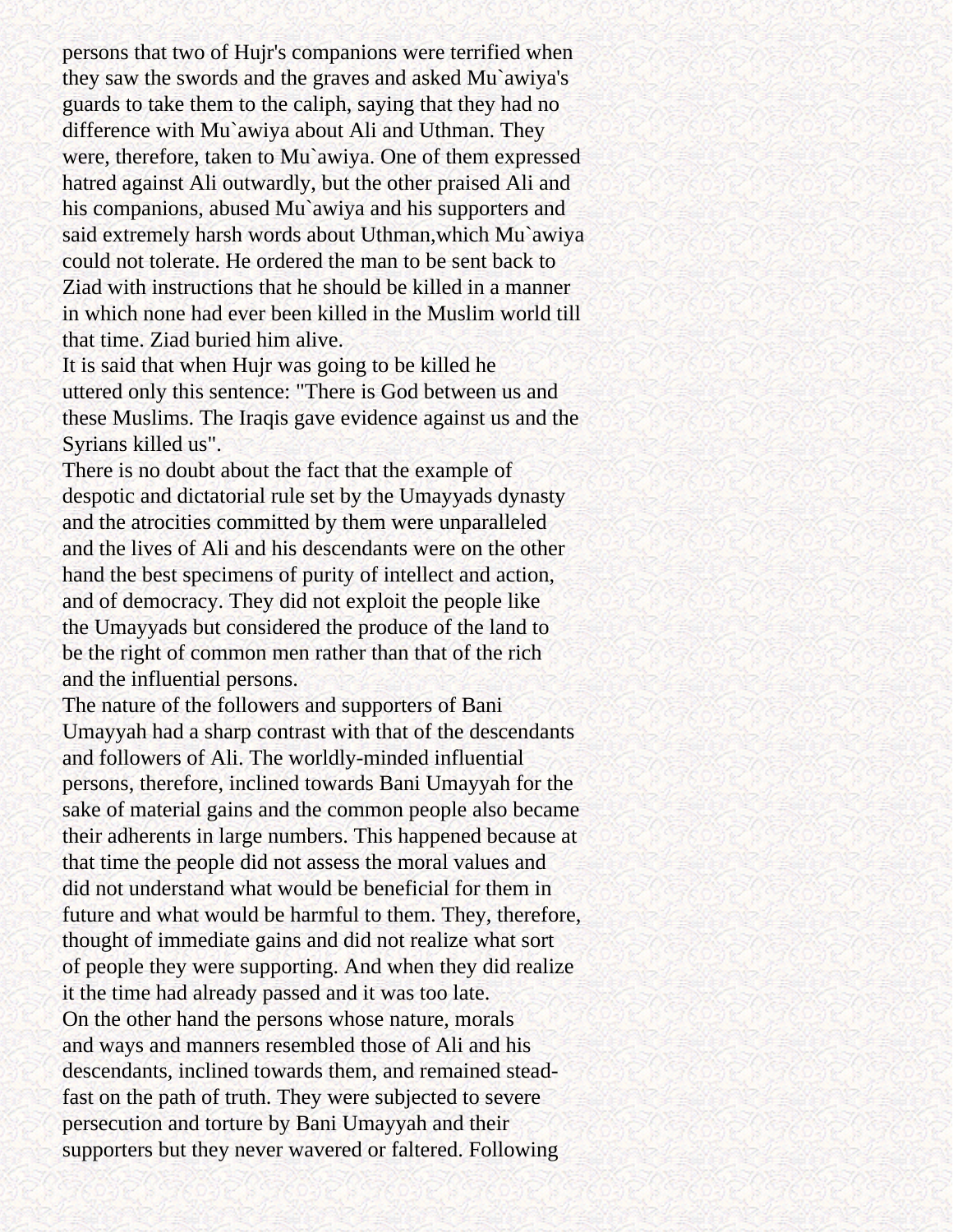the example of their Imam, the Commander of the Faithful Ali, they laid down their lives but did not tolerate the extinction of social justice.

Just as the supporters and friends of Ali and his descendants became virtuous and acquired the high qualities of magnanimity, mercy and piety, in the same manner the followers of Bani Umayyah became the victims of vices like egotism, obstinacy, oppression and exploitation.

\* \* \* \* \* \* \* \*

It will be better if we mention once again the views expressed by some Arab writers without commenting on them because what we have said in this chapter completely refutes their idle talk. Out of these Arab writers we may take Muhammad Kurd Ali and what has been stated by him about the importance and greatness of Bani Umayyah may be treated as a specimen of the praises showered upon them by others.

Praising Mu`awiya and his blood thirsty army officers who committed innumerable atrocities as detailed in the foregoing pages Muhammad Kurd Ali says in his book entitled "Al-Islam wa al-Hazarat al-Arabiyah ": "The most important action which Mu`awiya took was that he increased the salaries of the army and due to his good luck he also acquired the support of some very efficient persons like Ziad bin Abih, Mughira bin Sho`ba, Zuhhak bin Qais, Muslim bin Uqbah, Busr bin Artat etc". Praising these blood thirsty persons Kurd said that they were very efficient and great personalities of the country although it was necessary for him to explain that Islam has nothing to do with such tyrants and oppressors and all civilized people, whether Arabs or non-Arabs, hate such cruel persons.

It is very surprising that Muhammad Kurd Ali does not feel the prick of conscience while writing such things, nor does he do justice with those living in the 20th century by falsifying historical facts. He also fails to remember that earlier he himself has written in his book: "During the days of Mu`awiya a pious person was asked: "In what condition have you left the people?" He replied: "I have left them in two conditions - the oppressed who do not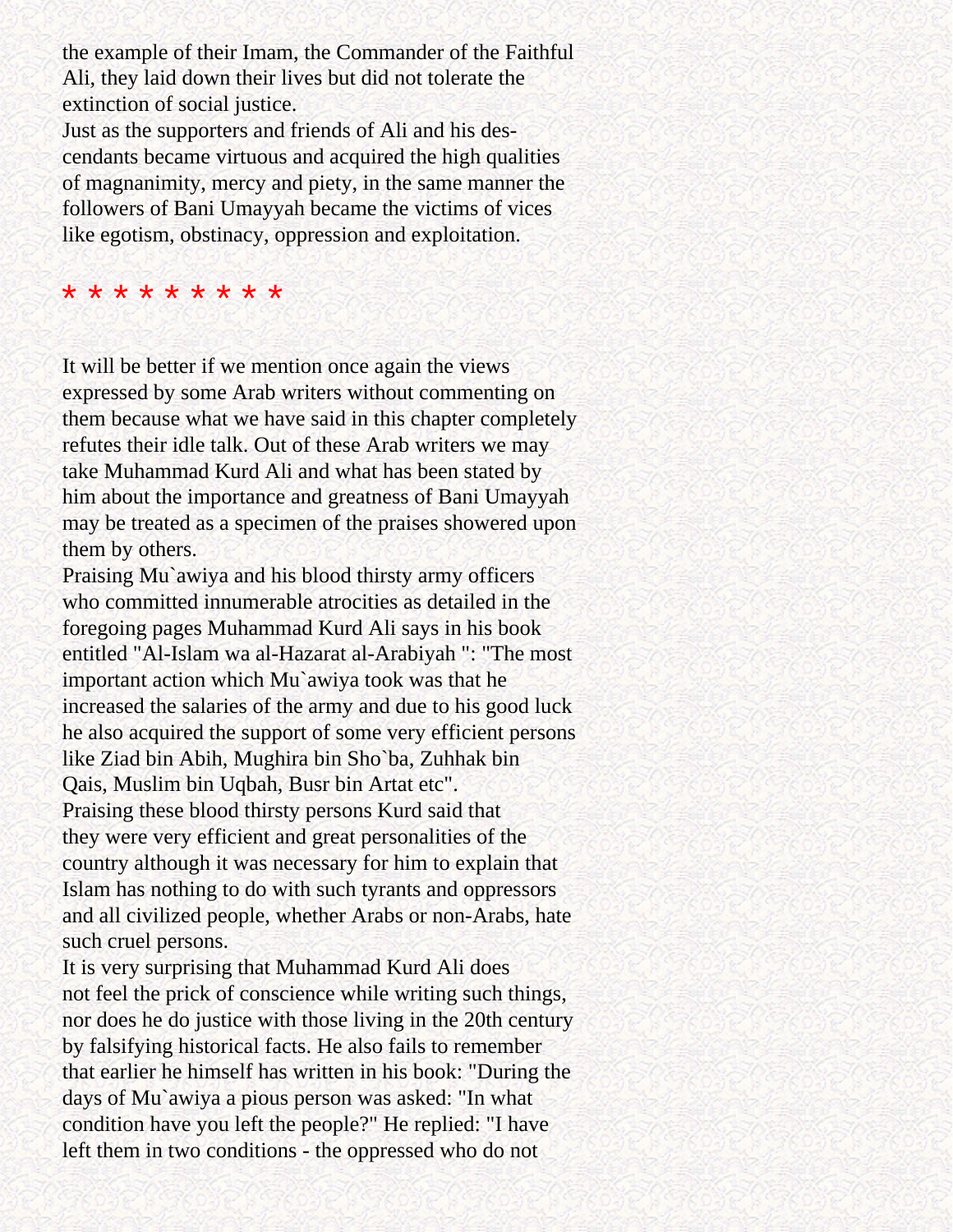1 Prophet Noah had three sons named Ham, Sam, and Japheth. The black-coloured races are the descendants of Ham. Mu`awiya called her `daughter of Ham' by way of ridicule on account of her black colour.

2 Tareef, Tarif and Turfa, the sons of Adi.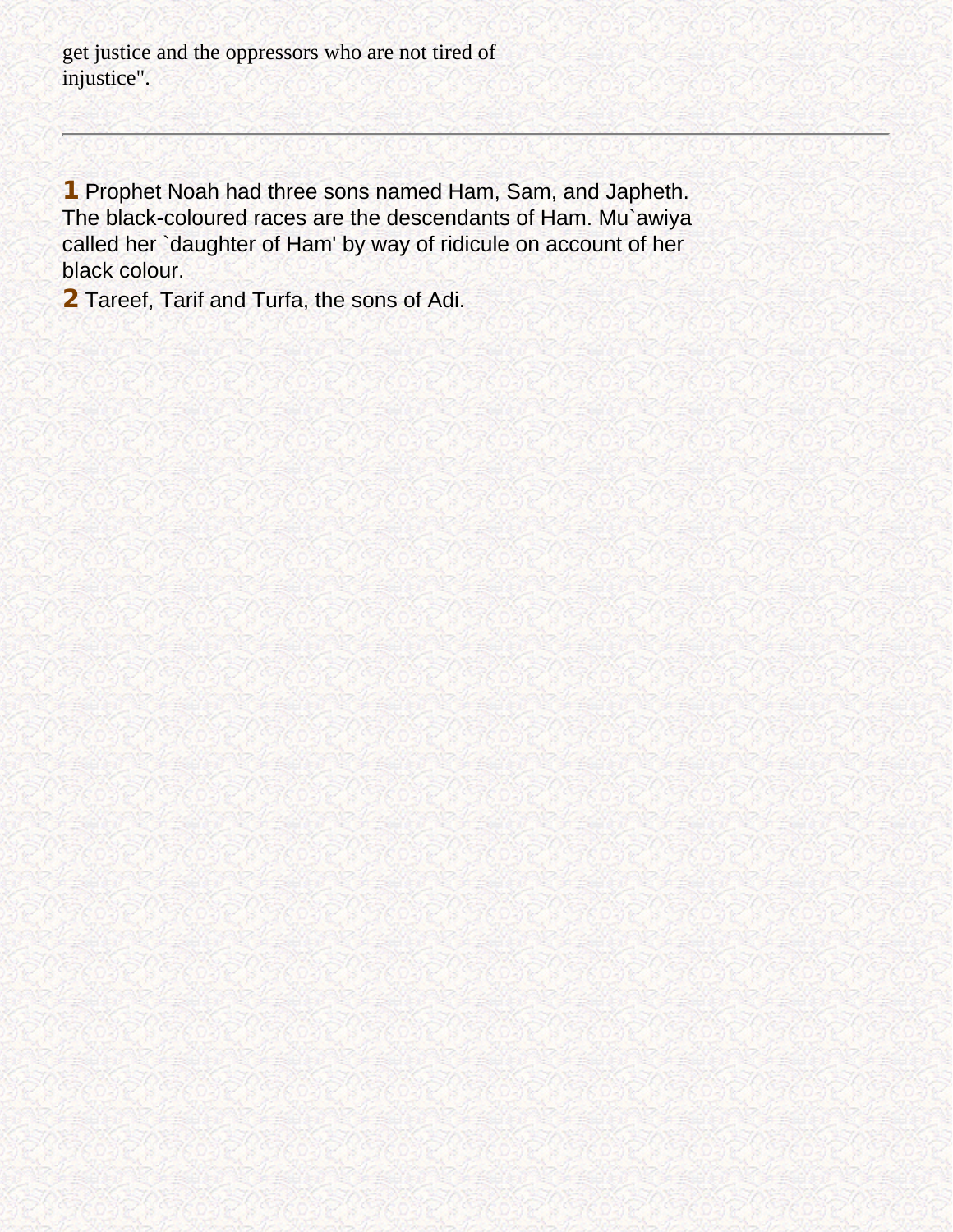## **Murderers of Uthman**

The brief account which we have given of the nature and habits of Bani Umayyah and the descendants of Ali and their respective supporters shows clearly that love for authority and sovereignty, and egotism and selfishness had taken deep roots in the hearts of Bani Umayyah, and their followers, who possessed habits and nature similar to their masters were also as ambitious as they. As we have stated earlier Bani Umayyah and their supporters opposed the prophet and Islam, because they possessed the mentality of the chiefs of Quraysh who could not tolerate that Islam should restrain them from their evil acts and destroy their social laws which were no doubt beneficial for the traders and the rich persons, but were death warrants for the poor and the helpless. From the day on which the prophet announced his appointment to the prophetic mission till the conquest of Mecca the chiefs and dignitaries among Quraysh had embraced Islam but the hopes and objects of each of them were different. The events show that these persons can be divided into three categories as detailed below: Firstly there were persons who considered Islam to be a true religion and embraced it willingly. Their number amongst the chiefs of Quraysh was the smallest. Secondly there were those who were watching as to which of the two parties - the Muslims and Quraysh was going to succeed. They wanted to join the successful party. To this category belonged Amr Aas. We shall explain later the circumstances in which he embraced Islam. Thirdly there were persons who embraced Islam reluctantly. They had lost their dignity and honourable position and had joined the ranks of the Muslims with the intention of replacing Islam by ignorance as soon as an opportunity arose. To this category of the chiefs and elders of Quraysh belonged Mu`awiya's father Abu Sufyan bin Harb and those tribal chiefs who became apostates immediately after the death of the prophet. The chiefs and elders of Quraysh who belonged to the first category remained steadfast in their faith but their Islam was unconsciously mixed up with their sentiment of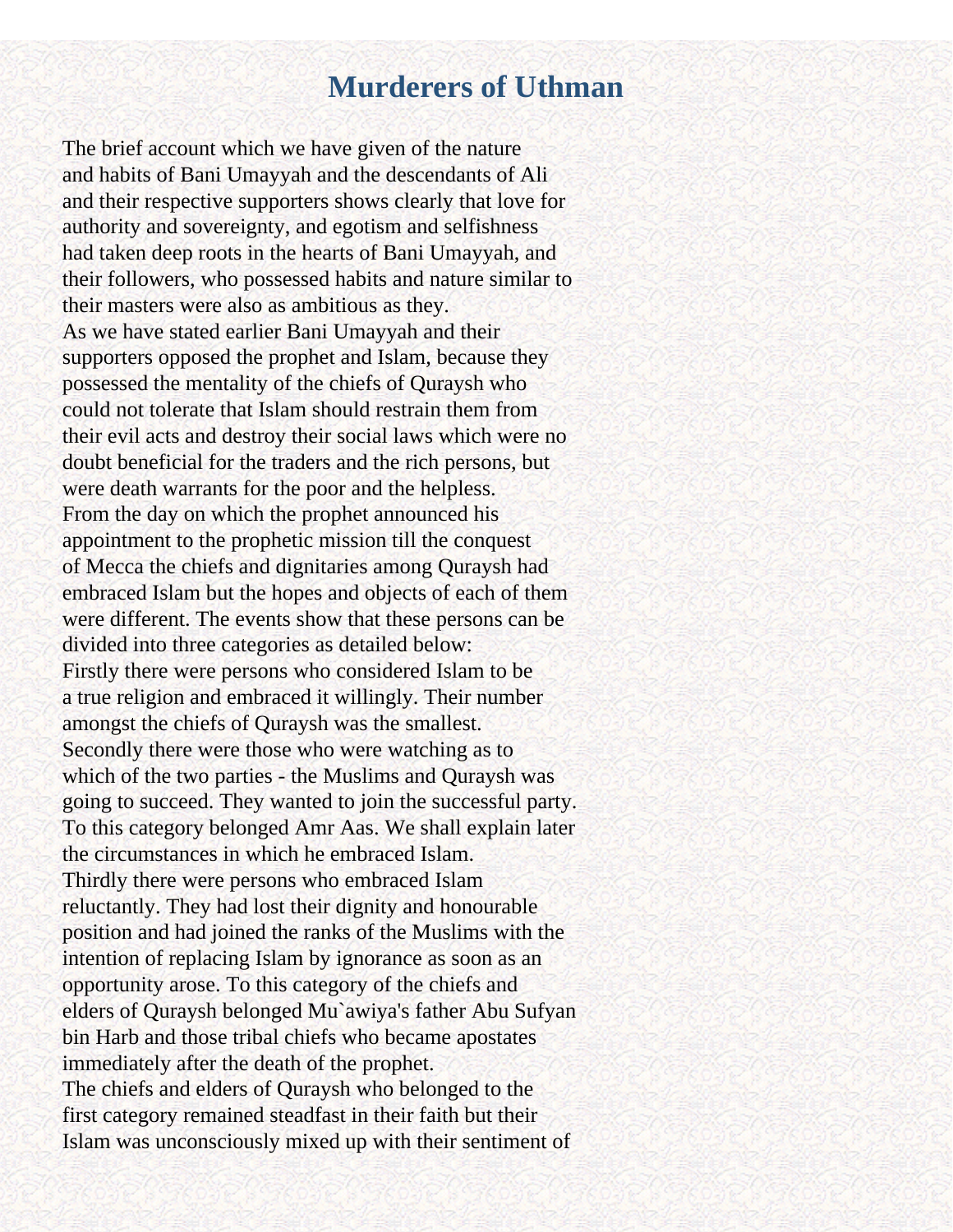belonging to high families.

As regards the persons belonging to the other two categories the pivot of their politics was only the economic aspect and its social aggression. The chiefs of Quraysh belonging to these categories united for their personal advantages. If their interests were common they helped one another but if they were divergent they worked separately.

The responsibility for corruption and mischief devolves on the chiefs belonging to all the three categories although the chiefs belonging to the last two categories had a larger hand in it. They did not wish to miss any opportunity of gaining wealth and money and did not care as to how many responsibilities rested in those days on the shoulders of the Muslims in connection with the promotion of Islam. Signs of love for wealth and profit had begun appearing from beginning of the period of the caliphate of Abu Bakr. An evidence of this is the incident of Khalid bin Walid and the harsh words exchanged in that connection by Abu Bakr and Umar. The story in short is that Khalid killed Malik bin Nuwaira cruelly and unjustly to acquire booty, and outraged the modesty of his wife, who was very beautiful. When the news reached Abu Bakr he was astonished and also felt grieved and uttered this well-known sentence. "War booty has made the Arabs greedy and Khalid has disobeyed my orders".

When Khalid came to see Abu Bakr he had three arrows in his turban. When Umar saw him he said: "O enemy of God! All these acts of yours are hypocritical. By God if I gain control over you I shall stone you to death. He then pulled the arrows from Khalid's turban and broke them. Khalid could not pick up courage to say anything as he was under the impression that Umar was acting in accordance with the instructions of Abu Bakr.

Later Khalid saw Abu Bakr and put up excuses before him. Abu Bakr believed him and accepted his excuses. When Umar came to know about this he incited Abu Bakr against Khalid and suggested that Khalid must be punished for killing Malik. Abu Bakr said: "O Umar! You had better keep quiet. Khalid is not the first person who has committed a mistake in the matter of interpretation (of law)". During the days of Umar the distinguished persons of Quraysh also coveted worldly gains and there are innumer-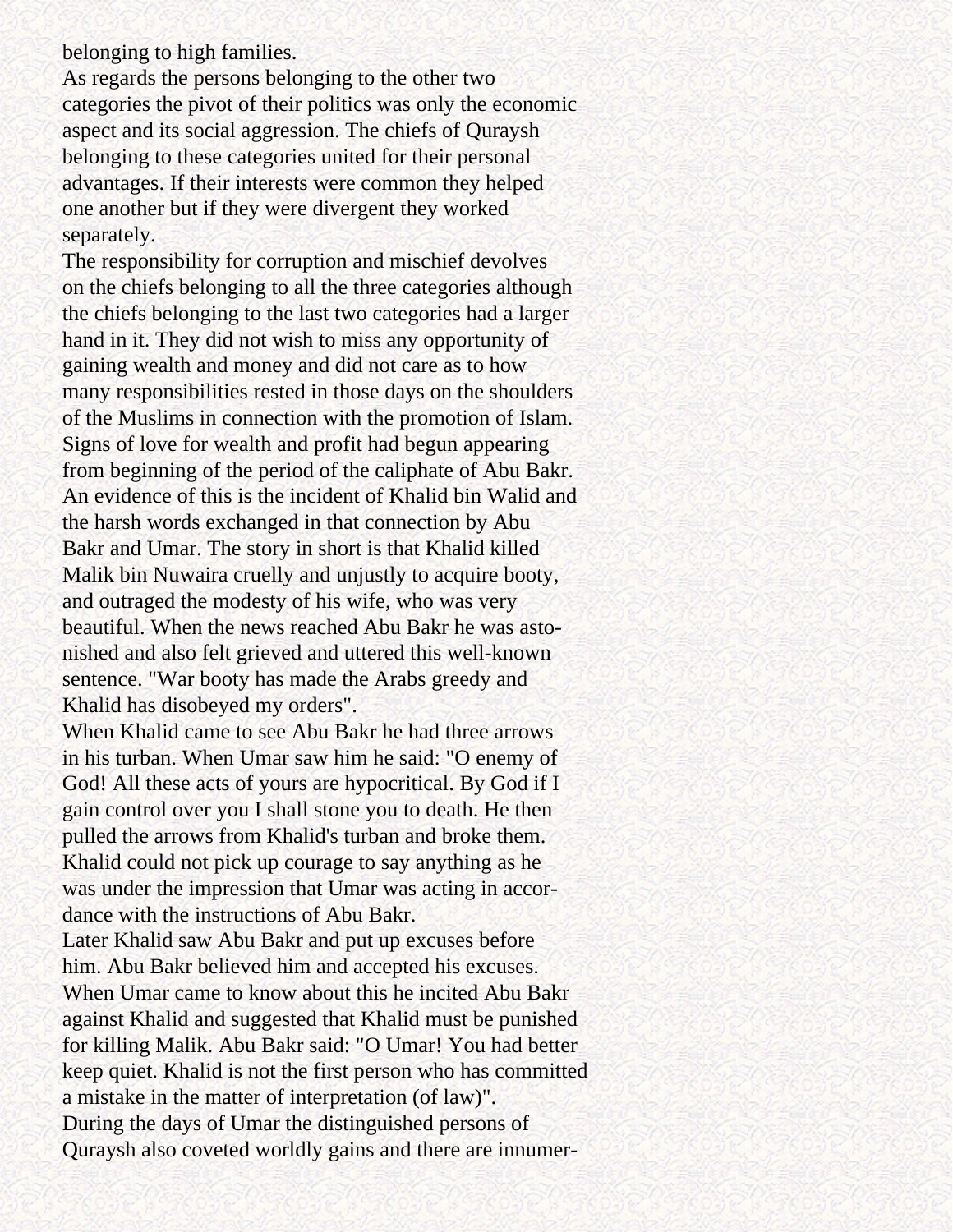able instances which go to prove this fact. The best proof of it are the verses which a poet composed and sent to Umar. In those verses it had been said that in some cities and provinces the distinguished persons and dignitaries misappropriated public property and took care that he (Umar) should not come to know about it. It was added that the people were very much distressed owing to this exploitation.

The poet says: "When they determine we also determine. When they perform jihad we also perform jihad. Then where have they acquired wealth from, while we are empty-handed?

When an Indian trader brings musk it is found flowing in the heads of these dignitaries. Obtain God's property from whomever you can. These persons will remain satisfied even if you let them retain half of their wealth". Umar ordered some of these persons not to leave their places or residences and dismissed others from their posts. He also made some of them render accounts of their earnings and confiscated their wealth.

Uthman gave complete freedom to the dignitaries and the curbs which had been imposed by Umar on their greed were removed. These dignitaries became victorious under the leadership of Bani Umayyah which appeared at one time and disappeared at another. The result was that the people had to suffer great hardships and the dignitaries indulged in such nefarious activities as had never been observed during the time of prophet or during that of Abu Bakr and Umar It will not be out of place to mention here what Ali said about Uthman and Bani Umayyah before Uthman became caliph. He had said to his uncle Abbas: "I am sure the Quraysh will make Uthman occupy the caliphate, and Uthman will introduce innovations. If he lives I shall remind you of these words of mine and if he is killed or dies Bani Umayyah will keep the rulership revolve around themselves". How true the prediction of Imam Ali proved in the matter of Uthman!

When Uthman occupied the caliphate he had to face problems which were very intricate. Bani Umayyah, instead of assisting Uthman in solving them, made them more complicated. Furthermore, they took as much advantage of Uthman's mildness as they could, and based their policies on family bias, personal influence and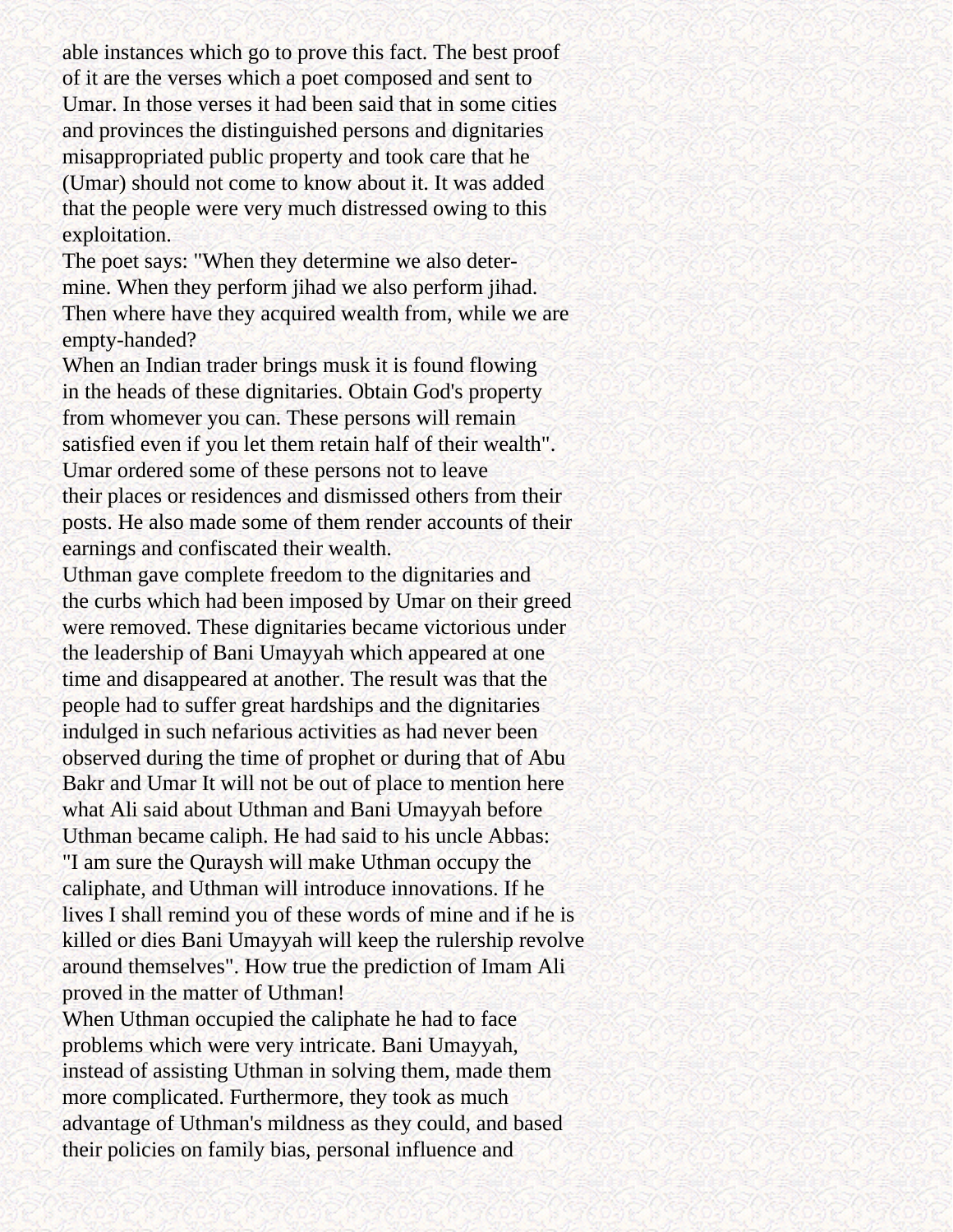authority and disregard for public welfare. Utilizing all resources of governmental authority they reserved all posts and positions for themselves and converted the Islamic system of government into a pure capitalistic system and the caliphate into kingship. All resources of the State became the monopoly of their friends and slaves. Immediatelty on assuming the caliphate Uthman began making the people subservient to Bani Umayyah. He made Bani Umayyah rulers of all Islamic cities and provinces and gave them large tracts of land. He made the property of the Muslims a plaything for the wealthy, and openly supported the capitalist class which had been crushed by Islam earlier. The result was that the dignitaries and powerful persons grew much richer and the common men became their slaves.

We narrate below a few instances which will go to show what position Bani Umayyah enjoyed during the days of Uthman and how the state had become a plaything in their hands.

Uthman gave one-fifth of the war booty received from the conquest of African countries to his cousin Marwan bin Hakam. This innovation was resented very much by the people! Abdur Rahman bin Hanbal representing the views of the public says: "I swear by God that God has not left anything in vain, but you O Uthman have created a mischief for us. It is a test for you or maybe a test for us".

Fadak, which had in fact been inherited by Fatima, was given by Uthman to Marwan. Uthman also gave him one hundred thousand dirhams out of the public treasury. The Umayyad - Abdullah bin Khalid bin Usayd requested him for assistance and he gave him one hundred thousand dirhams, although there was no justification for such extravagance. He was specially kind to Hakam bin Aas who was a sworn enemy of Islam, and the prophet had expelled him from Madina. Uthman gave him one hundred thousand dirhams.

There was a bazar named Mehzool in Madina which was endowed by the prophet upon the Muslims. Uthman gave it away to Harth bin Hakam.

There were around Madina pasturages, which had been declared by the prophet to be the common land for grazing the animals belonging to all Muslims. Uthman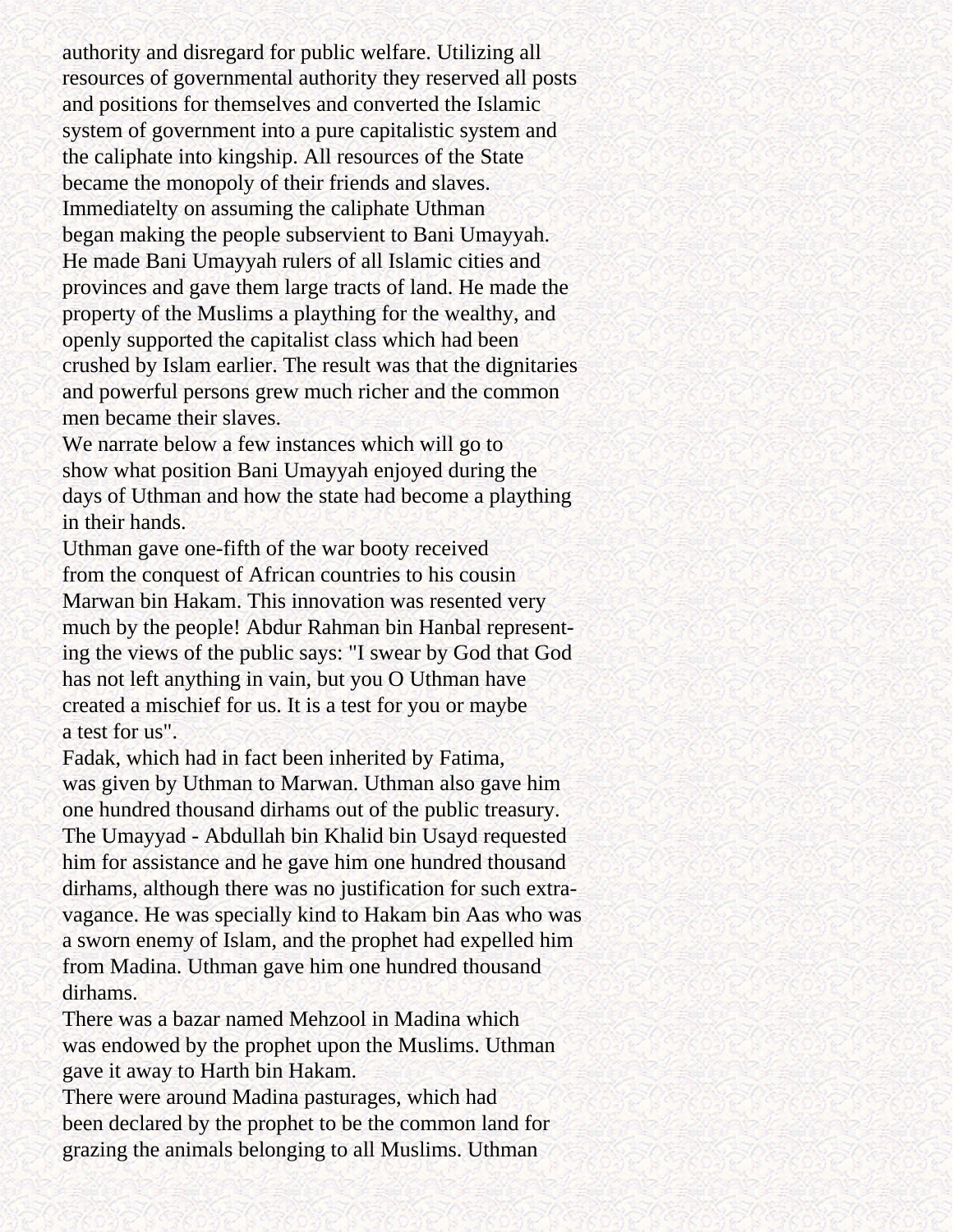snatched away those pasturages from the Muslims and reserved them exclusively for Bani Umayyah. From then onwards only the camels belonging to Bani Umayyah could graze there. The entire amount of taxes received from the African region i.e. from Egypt to Tangiers was given by him to Abdullah Bani Sarah. The day on which he gave one hundred thousand dirhams to Marwan bin Hakam, he also gave two hundred thousand dirhams to Abu Sufyan bin Harb. Upon this Zaid bin Arqam, the treasurer, came to Uthman and, with tears in his eyes, threw the keys of the Public Treasury before him. Uthman said: "Why are you weeping? I have shown regard to these persons on account of our kinship". Zaid said: "Even if you had given one hundred dirhams to Marwan it would have been too much, but you have given him one hundred thousand dirhams!" Uthman said: "Let the keys remain here. It will be possible for me to find many treasurers". A large quantity of wealth was received from Iraq. The whole amount was distributed by Uthman amongst Bani Umayyah. When he gave his daughter Ayesha in marriage to Harth bin Hakam he gave him one hundred thousand dirhams besides what he had already given him. He also gave Harth a large number of camels which were received from various Islamic countries. He also deputed him to collect zakat from the tribe of Qaza`ah and gave him the entire amount collected by him. It was three million dirhams. (Sharh Nehjul-Balaghah, Vol. 1, p.98). Once some distinguished companions who were headed by Ali met Uthman and had a talk with him about Harth. Uthman said: "He is my near relative". The companions said; "Did Abu Bakr and Umar not have near relatives? Why didn't they bestow favours on them?" Uthman replied: "Abu Bakr and Umar sought recompense from God by keeping their relatives deprived, whereas I seek recompense from God by bestowing favours on them". The companions said: "We prefer their conduct to yours". Uthman did many such things as encouraged the persons in position to accumulate wealth by unlawful means. He left the influential persons free to do whatever they liked; rather he made matters easy for them so that they might become participants in the crimes of Bani Umayyah and might not get any occasion to criticize their activities.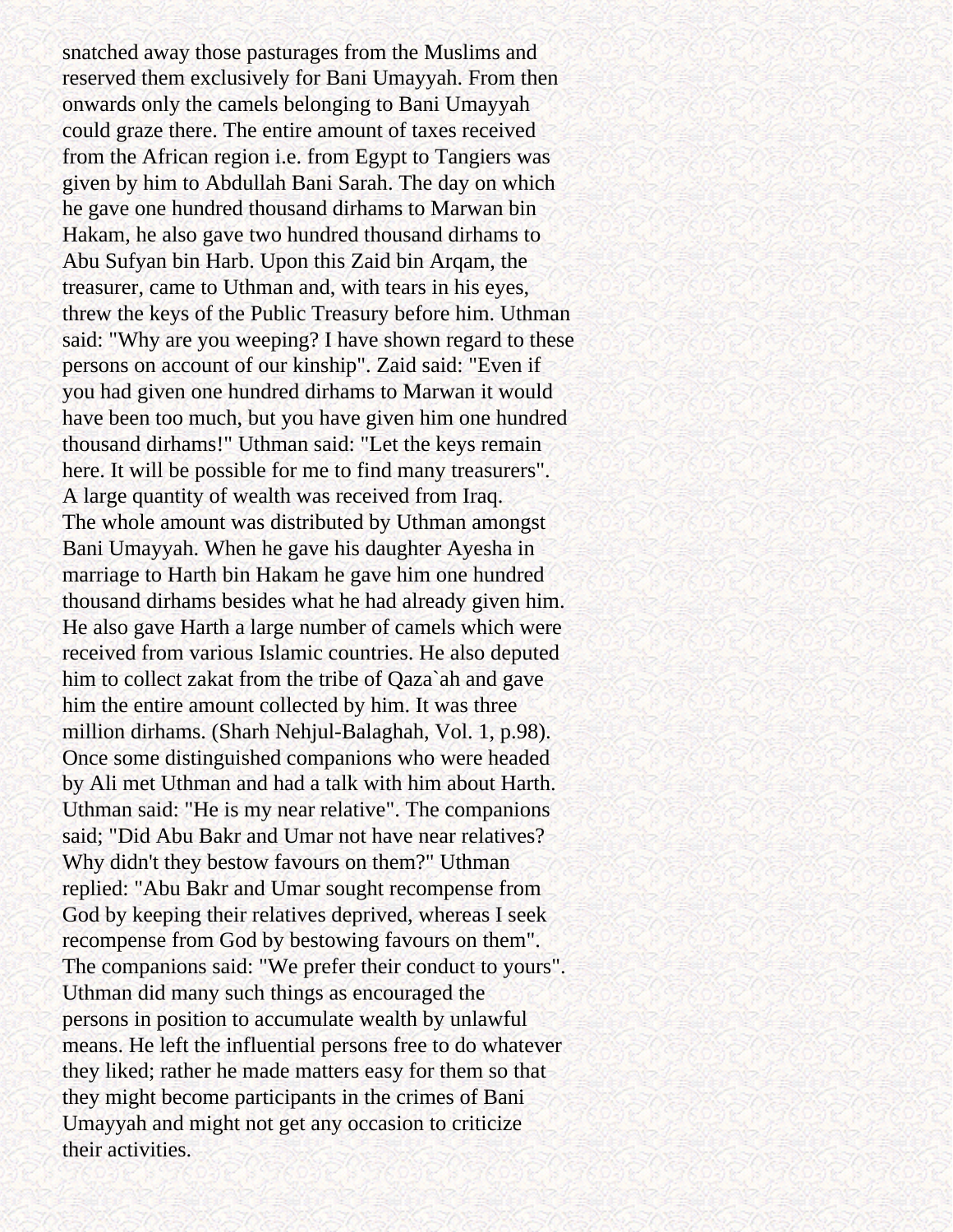Talha bin Abdullah erected a lofty palace in Kufa which became known amongst the Arabs, after three centuries, as Dar al-Talhatain. As regards his income Mas`udi has said in Murooj al-Zahab that only from Iraq he received daily grains worth a thousand gold coins, rather more than that. An equivalent amount was received from Kanas. The income from Sirat and its suburbs was even larger. In Madina he built a magnificent palace which resembled that of Uthman.

Abdur Rahman bin Auf erected many large and spacious palaces and buildings. He had many stables and in everyone of them one hundred horses were kept. He also owned one thousand camels and ten thousand goats. Besides all this wealth he had three million gold coins. Zaid bin Thabit left behind so much gold that it had to be cut into pieces with an axe to be distributed among his heirs. Besides this he left behind a large quantity of other properties.

Laila bin Umayyah left behind half a million gold coins. Mas`udi writes about Zubayr bin Awam that during the time of Uthman he owned one thousand slaves and one thousand slave-girls. He built splendid palaces at various places like Basra, Kufa and Alexandria and owned fifty thousand gold coins in cash and one thousand horses. After writing all this Mas`udi says: "It needs volumes to narrate how the wealth of the rich increased during the period of Uthman. This was not the position during the days of Umar.

The wealth of a person with whom Uthman and other Umayyads were pleased knew no bounds. The common people starved while the relatives and friends of Uthman rolled in wealth. They collected so much wealth that the people had never seen or heard of it. He himself was also very rich. At the time of his assassination his treasurer had one hundred and fifty thousand gold coins and thousands of dirhams. He had property worth about one hundred thousand dirhams in the valley of Qura' and Hunayn. He also possessed innumerable camels and horses (vide the book entitled `Uthman' written by Sadiq Arjun, printed in Egypt).

Jewels and ornaments of the Iranian emperors which were acquired as war booty during the time of Umar were kept in the Public Treasury. During the time of Uthman,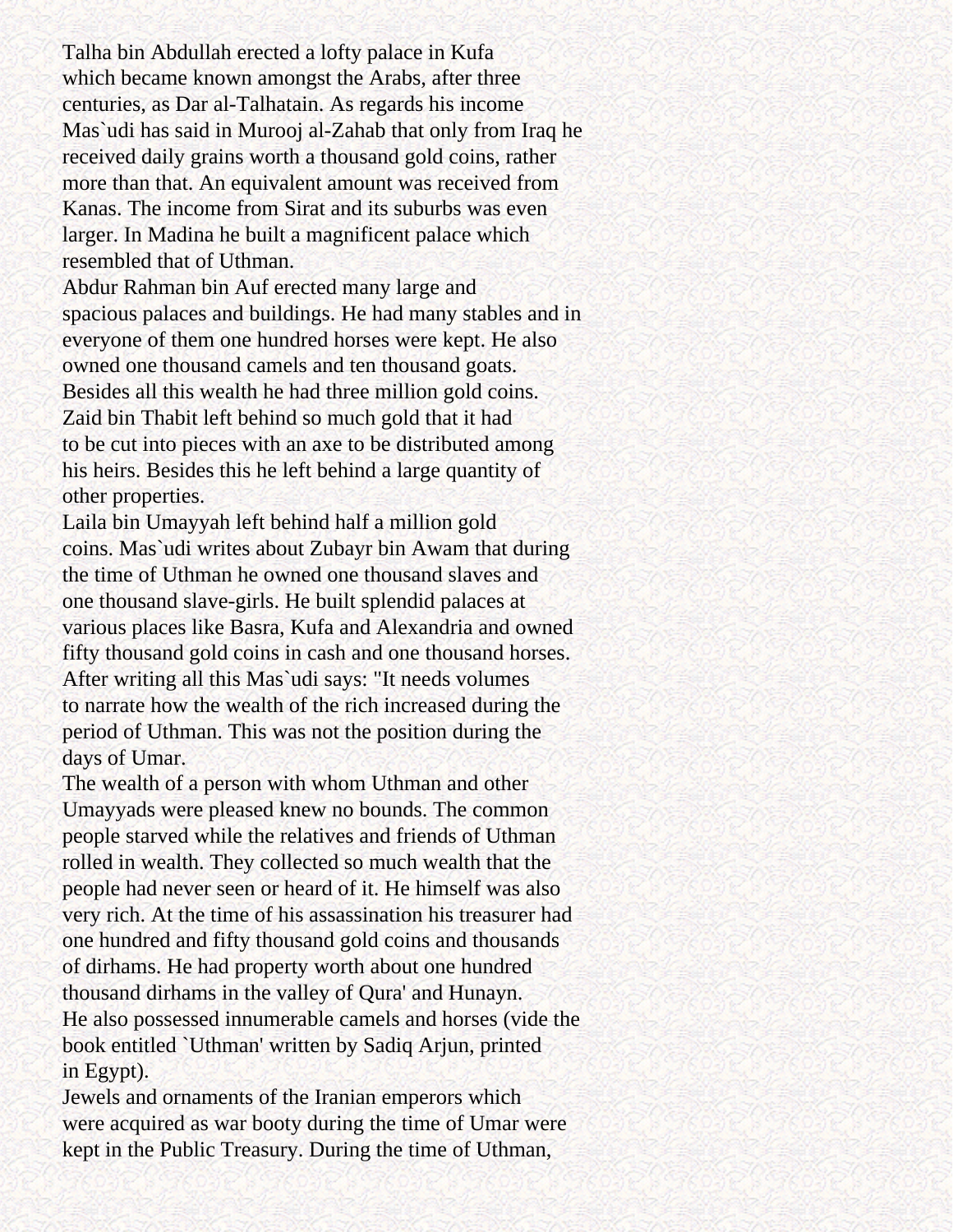however, they were seen shining on the bodies of the daughters of Uthman. The people saw with their own eyes their rights being trampled upon. The persons in authority ridiculed the poor subjects who could not dare say anything in reply.

Mas`udi says about Uthman in Murooj al-Zahab: "Uthman was very prodigal. His governors and other persons also followed his example. Uthman built in Madina, a palace, whose doors were of teak wood. He also acquired large properties, gardens and springs in Madina. Uthman gave an open licence to Bani Umayyah to appoint or remove the officers. They accumulated wealth and created zones of influence and authority for perpetuation of their rule. The source of all these evils was Marwan bin Hakam who was appointed by Uthman as his minister. Uthman followed his advice in all matters. Similary Uthman divided the people financially into two classes. One class consisted of the officers and relatives of Uthman who rolled in wealth and committed all sorts of atrocities, and the other class belonged to the common people who were deprived and helpless.

Previously the practice was that the revenue which was collected from a certain city or province was spent in the first instance to assist the needy persons belonging to those very places and the surplus amount was sent to the capital, so that the caliph might spend it on the needy persons there. Uthman ordered that the entire amount should be sent to the capital. The self-seekers took much advantage of this change in policy".

Dr. Taha Husayn says: "The first trouble which arose on account of this practice was that capitalism spread in Iraq and other provinces on a large scale. This practice benefited those who were big capitalists and could purchase the property of the persons belonging to less priviledged class. Thus Talha and Marwan bin Hakam purchased large properties. From then onwards began the practice of purchase and sale, mortgage, lease etc. not only in Hijaz and Iraq but also in other Arab countries and conquered areas, and the large estates came into existence. In the circumstances all sorts of people got engaged in making money as a result of which a class of rich rulers came into existence. It was more distinguished than the class which possessed ancestral estates.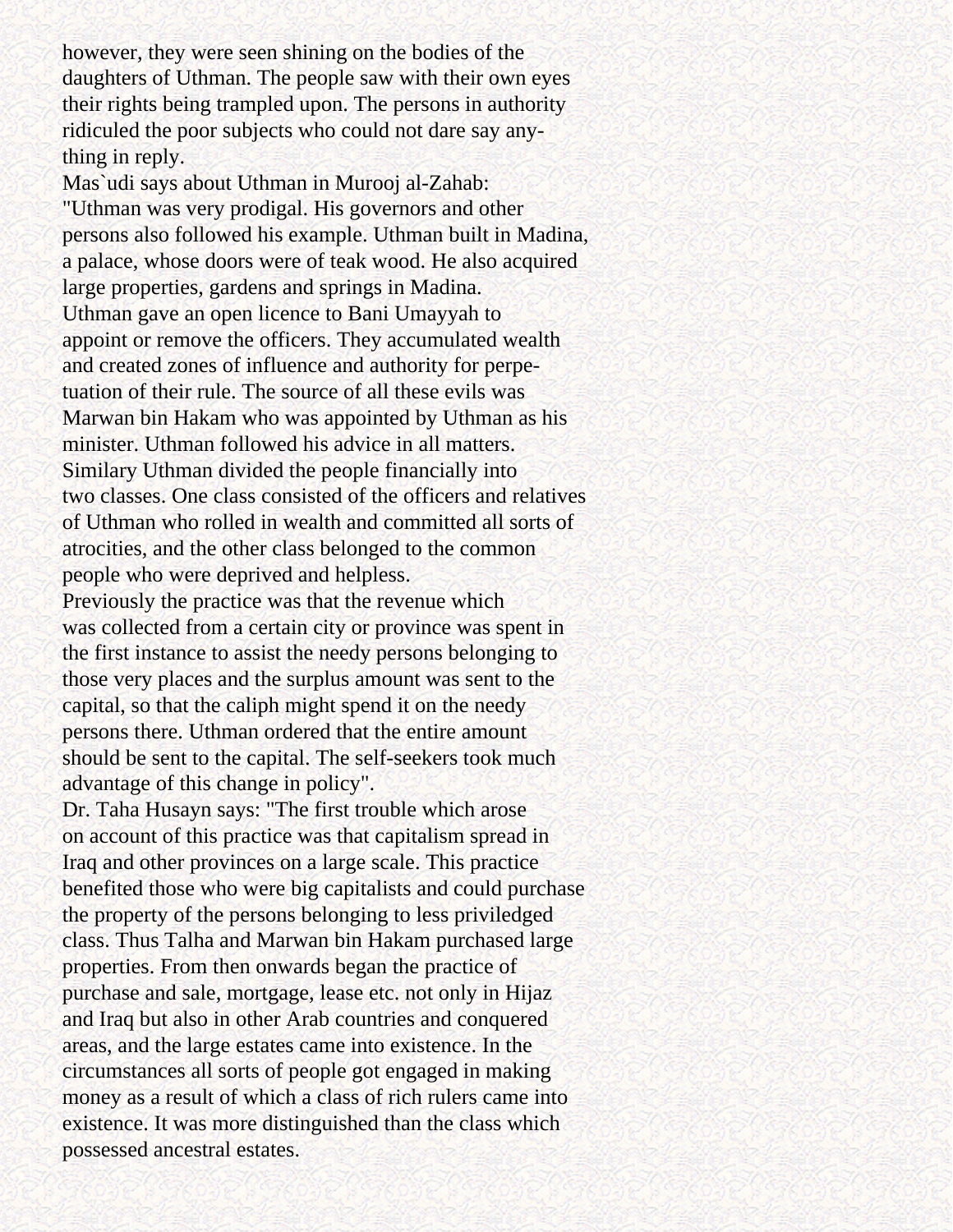The second trouble which arose was that the persons who purchased properties in the Arab cities in general and in Hijaz in particular endeavoured to gain maximum profit from their lands. They purchased a large number of slaves. Very soon Hijaz was like a paradise. Thus a class of landlords came into existence in cities like Madina and Ta'if. They did not work themselves, and spent their time in merry-making, and the entire work was done by their slaves. All the affairs of these masters were managed by their servants. These masters were in fact the slaves and the slaves were the real masters. On the other side there were the bedouin who were deprived of all amenities of life. They0 did not possess any land in Hijaz which they might sell to purchase land in Iraq and they did not also have any land in Iraq which they might sell to purchase land in Hijaz. These actions, resorted to by Uthman of his own, or on the suggestion of his advisers, produced very evil political and social results.

The political result was that only a few persons became the owners of enormous wealth. Every capitalist drew the people towards himself by means of his wealth, organized a group of his adherents and began thinking of becoming a ruler. Such persons endeavoured to take advantage of the disunity of the people.

From the social point of view the people got divided into various classes.To one class belonged the persons who were wealthy and enjoyed influence and authority and to the other class belonged the poor and the helpless. Persons belonging to the former class had big estates and slaves and servants who worked for them on their lands and rendered other services. In between these two classes was the middle class. Those who belonged to this class lived in far offcities. They attacked the enemies and defended the frontiers. The lives and property of the people were safe because of this class.

The rich persons made these middle class people their tools. They created dissensions among them and divided them into various groups. The history of the Muslims shows that dissensions first appeared among the affluent persons. In the first instance the capitalists opposed one another, and later differences appeared between the middle class people and the rich people. As regards the third class those belonging to it served the rich and worked on their lands.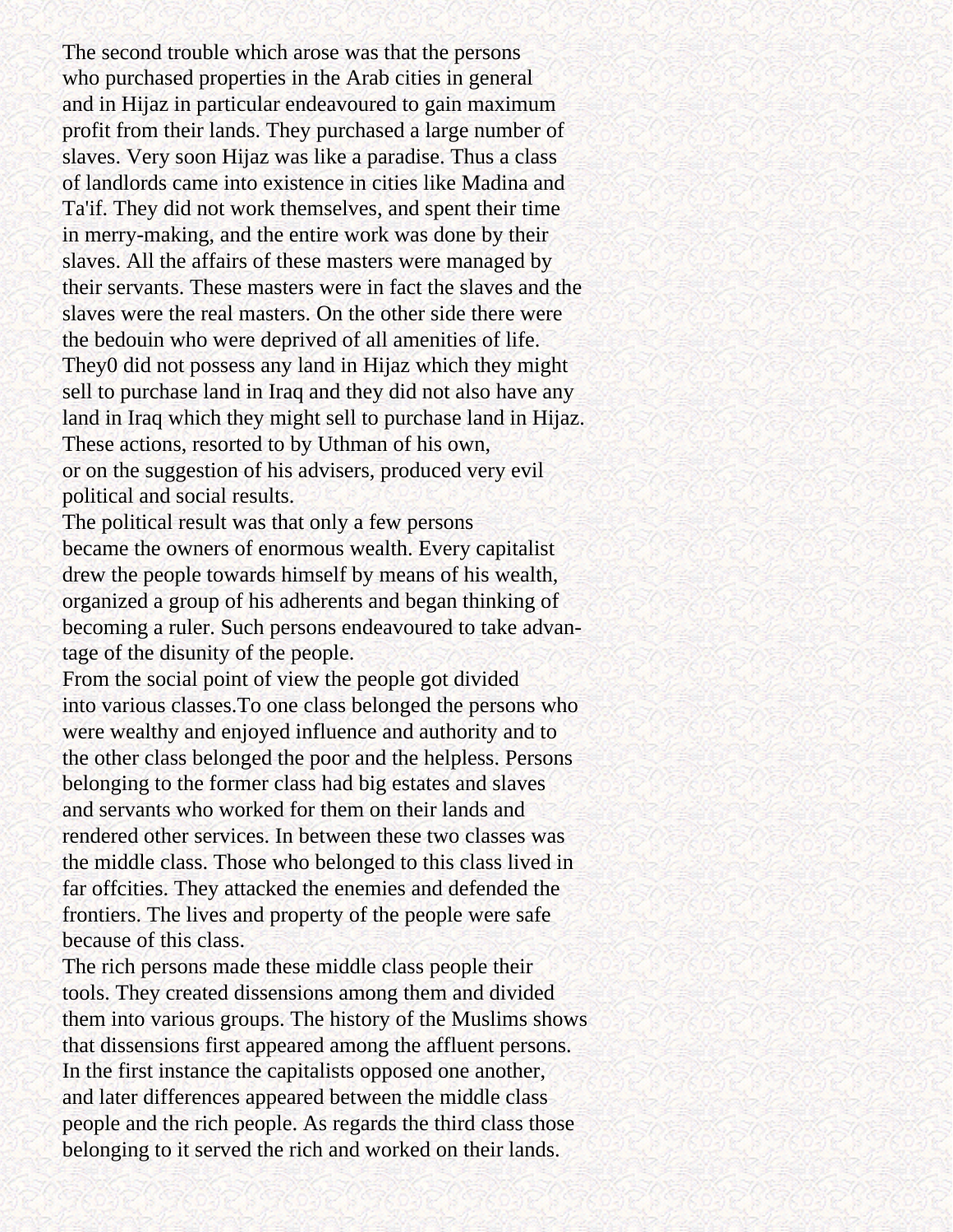Apparently they did not wield any influence in the society and did not take part in the dissensions of others. Their differences appeared at a later stage. (AI-Fitnatu'l Kubra, Vol.1, `Uthman'p. 105 - 109).

Till that time the Arabs were not accustomed to class distinctions and none had been seen enjoying a distinctive position or receiving special gifts without proper justification. It had also not happened till that time that the welfare of particular persons should have been given priority over the welfare of the masses. The character of the prophet, his justice and generosity were deeply imprinted on their minds. They were habituated to the government which was the government of the people and not of a few persons, the government of justice and not of tyranny - the government which shared the woes of the people and not the one which created disorder and chaos. When Uthman succeeded Umar as caliph and adopted the policies mentioned above the people were greatly perturbed. They complained against these policies to Uthman time and again and also expressed disgust against the Umayyad governors and officers who followed those policies. At times it so happened that Uthman felt ashamed on account of the malpractices of the Umayyad rulers, heard the complainants patiently and promised to remove the corrupt officers. Soon afterwards, however, those officers prevailed upon Uthman and continued to occupy their positions, indulged in greater malpractices and ruthlessly took revenge on their opponents. Very often the Arabs approached Uthman in the form of deputations and complained against the Umayyad officers. Uthman promised them that their grievances would be redressed. However, when they returned to their home-towns, the governors and officers concerned put their leaders to death. Those who escaped punishment went to Madina again and complained to the distinguished companions of the prophet. The companions approached Uthman and supported the cause of the complainants. Uthman issued orders dismissing the oppressive ruler and appointing a new one in his place. However, before the new nominee proceeded to his place of duty a messenger was sent to the dismissed ruler with a letter containing instructions that the new appointee as well as the persons who had approached the caliph in the form of adeputation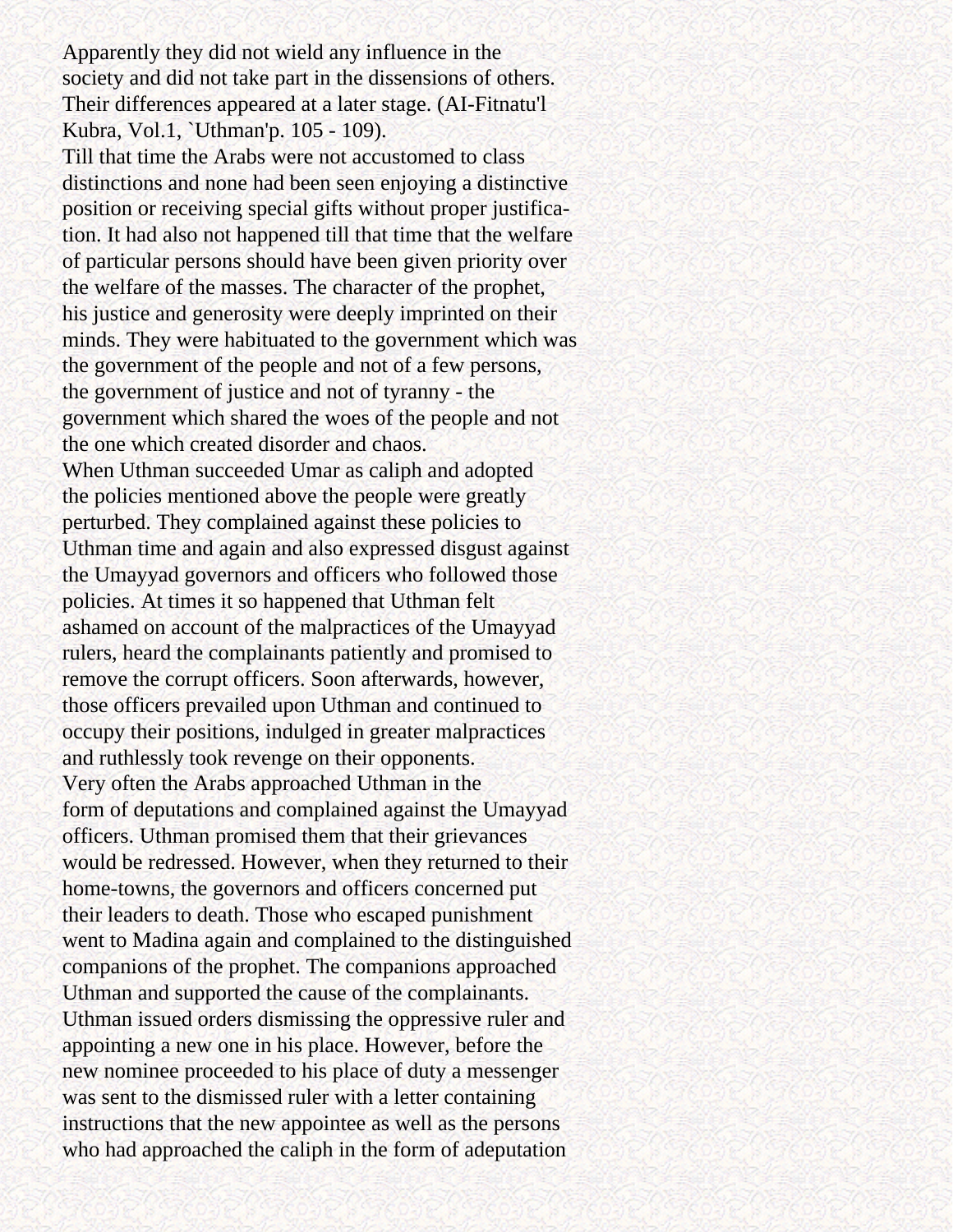should be put to death as soon as they arrived. Conse quently the old ruler remained at his post and carried out the orders of the caliph meticulously and bec!e more violent in his oppression.

These were the policies which Uthman adopted on the advice of influential persons to ensure their welfare and safeguard their interests. The common people were subjec ted to great oppression during his period. Some times they remained silent and at other times they opposed and criti cized the regime openly. Some poets have drawn very true pictures of the capitalists of that time.

There were some magnanimous persons also in the society, who possessed enlightened minds and speaking tongues and enjoyed great respect among the Muslims. They were also extremely frightened like other persons on account of the prevailing conditions. However, they strongly opposed the plutocracy of Bani Umayyah and the policies adopted by Uthman and his associates. Their opposition was, nevertheless, based on principles and without any bad intentions whatsoever. Their objections were quite sensible and free from personal bias.

We shall see later how cruelly these well-intentioned, truthful and pious critics were dealt with.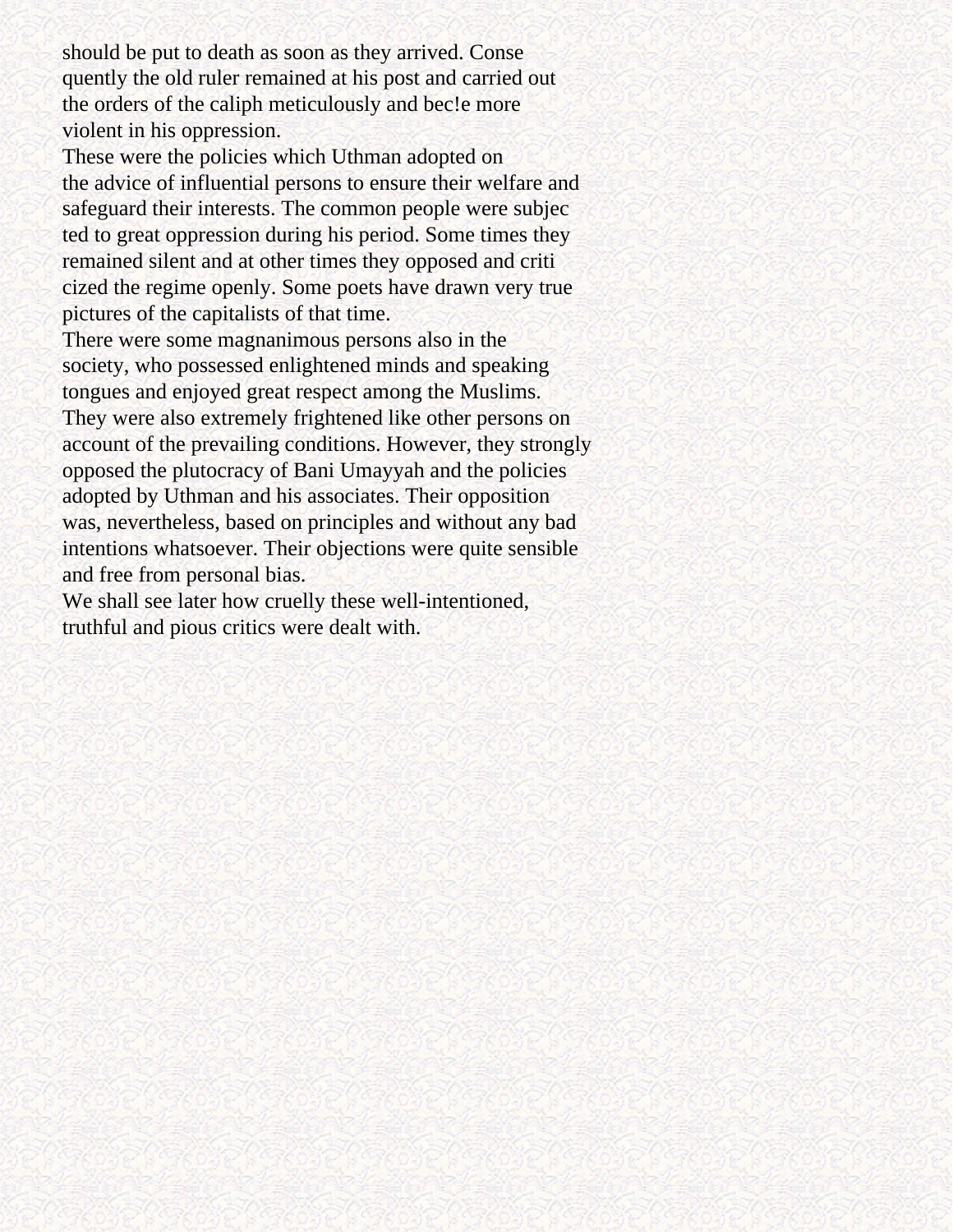## **The volley of criticism**

As we have explained above, Bani Umayyah and their supporters and the wealthy and influential persons of the time were responsible for the shortcomings in the administrative, political and financial policies of Uthman which resulted in great evils, disturbances, and chaos. Uthman himself was responsible for this state of affairs in no lesser a degree because he relied on Bani Umayyah and favoured them, ordered whatever they desired and forbade what they disliked. In fact they were the real rulers and Uthman was their obedient servant. Imam Ali has drawn a very true picture of the caliph by saying: "He is like a man who is choked by drinking water" (because the remedy for being choked is drinking water, but if a person is choked owing to drinking water there can be no remedy for him). He further says: "A person whose favourites and confidants are corrupt is like one who is choked by drinking water". Just as Uthman had given complete freedom to Bani Umayyah to acquire influence and authority and allowed the dignitaries to accumulate and hoard wealth by exploiting the common people, he had also permitted his advisers to curb the freedom of the distinguished companions of the prophet if they raised any objection, and asked them to do justice to the public. It so happened very often that only placing restrictions on the truthful and justice-loving believers was not considered sufficient but Uthman awarded them severe punishment either of his own accord or on the suggestion of Marwan. He considered them to be his enemies as if they wanted to deprive him of the goodness of Marwan and his brother Harth. Uthman in all matters, whether big or small followed the advice of Bani Umayyah who were his chief advisers and had eventually lost his life on account of them. They took all powers in their own hands, whether with or without Uthman's willingness, and made him helpless. They really wanted his death, and secretly revolted against him, so that another Umayyad might become the caliph. All their supporters helped them in this matter and when Uthman got encircled by his enemies they (i.e. Bani Umayyah) flew away leaving him in the lurch just as his other supporters had slipped away.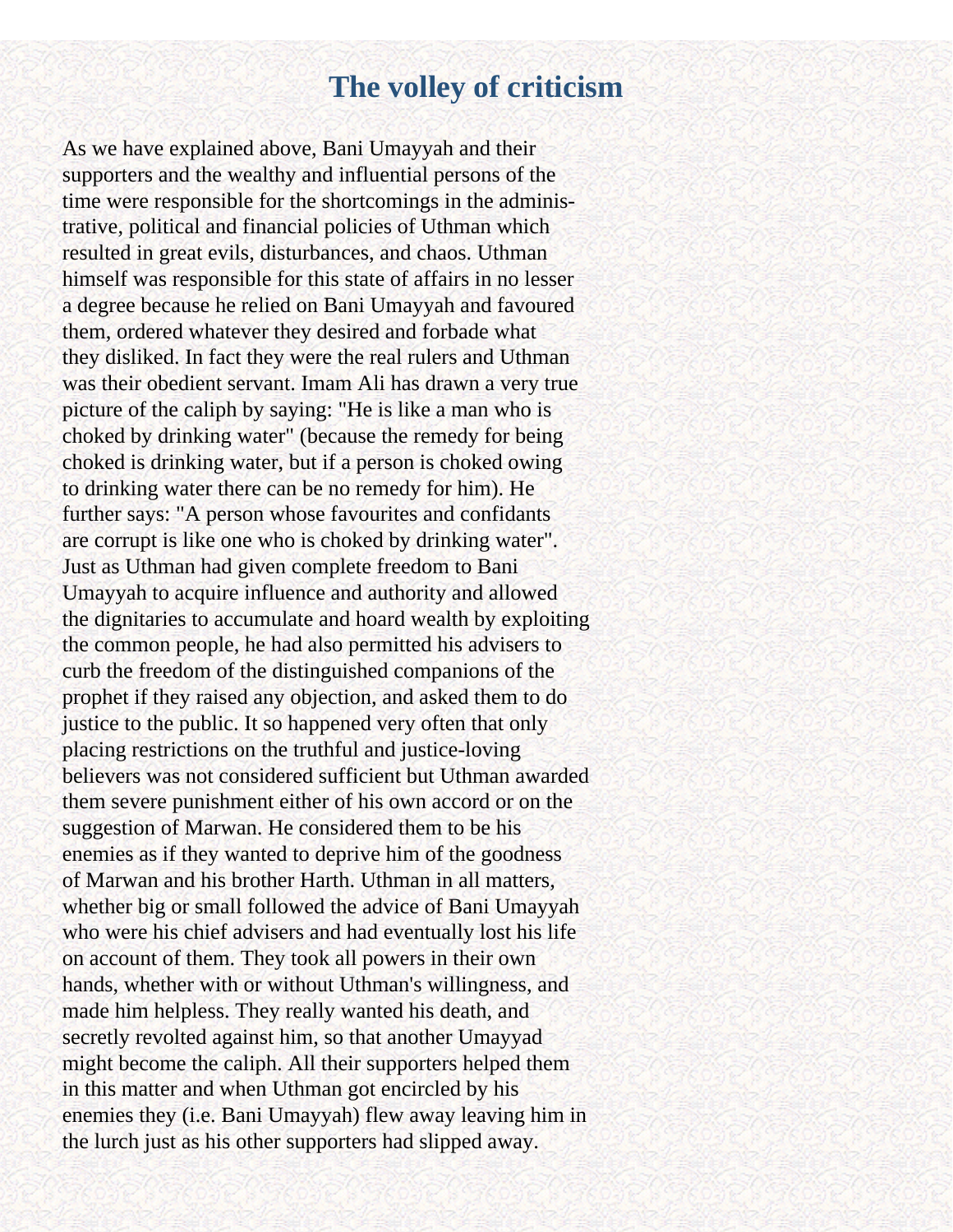Uthman kept away from himself all those wellwishers of his with whose help the conditions could improve, and made Bani Umayyah his confidants and advisers. They advised him to keep at arm's length all those persons who were considered to be his enemies although in fact they were not his enemies. A mischievous and ill-natured person, Marwan, was his chief adviser, but he did not consider Ali fit to be trusted, although if his views had been accorded weight he would have given Uthman sincere and far-sighted advice and would have stopped him from nepotism and showing special favour to his friends. He would have set the government on a stable and profitable path, and preference would have been given to welfare of common people, who have been protected from oppression and tyranny. Marwan enjoyed such an influence on Uthman that he never acted then, went up to Uthman and told him that Ali and other distinguished companions were conspiring against him. He used to say: These people are instigating the public against you. The only way to maintain law and order and to save the caliphate is that you should kill Ali and all other distinguished companions of the prophet so that the affairs of the State should be set up according to the advice of Bani Umayyah. It is they who are your relatives and real well-wishers who would like your rule to continue.

When general revolt against Uthman took place in all the cities he called a conference to consider ways and means to restore law and order. Only Bani Umayyah and their supporters were invited to attend this conference. It was these very Bani Umayyah against whom the companions of the prophet and the public had complaints and it was on account of them that the people had revolted. However, instead of calling the companions of the prophet and holding consultations with them to improve the situation Uthman called those, who were the root-cause of all troubles, and because of whom the people had became the enemies of Uthman.

All those who participated in the conference expressed their views and suggested ways and means of tackling the situation. It would appear that some of them wanted disturbances to continue because their interests could be served better by this. Others wanted the trouble to flare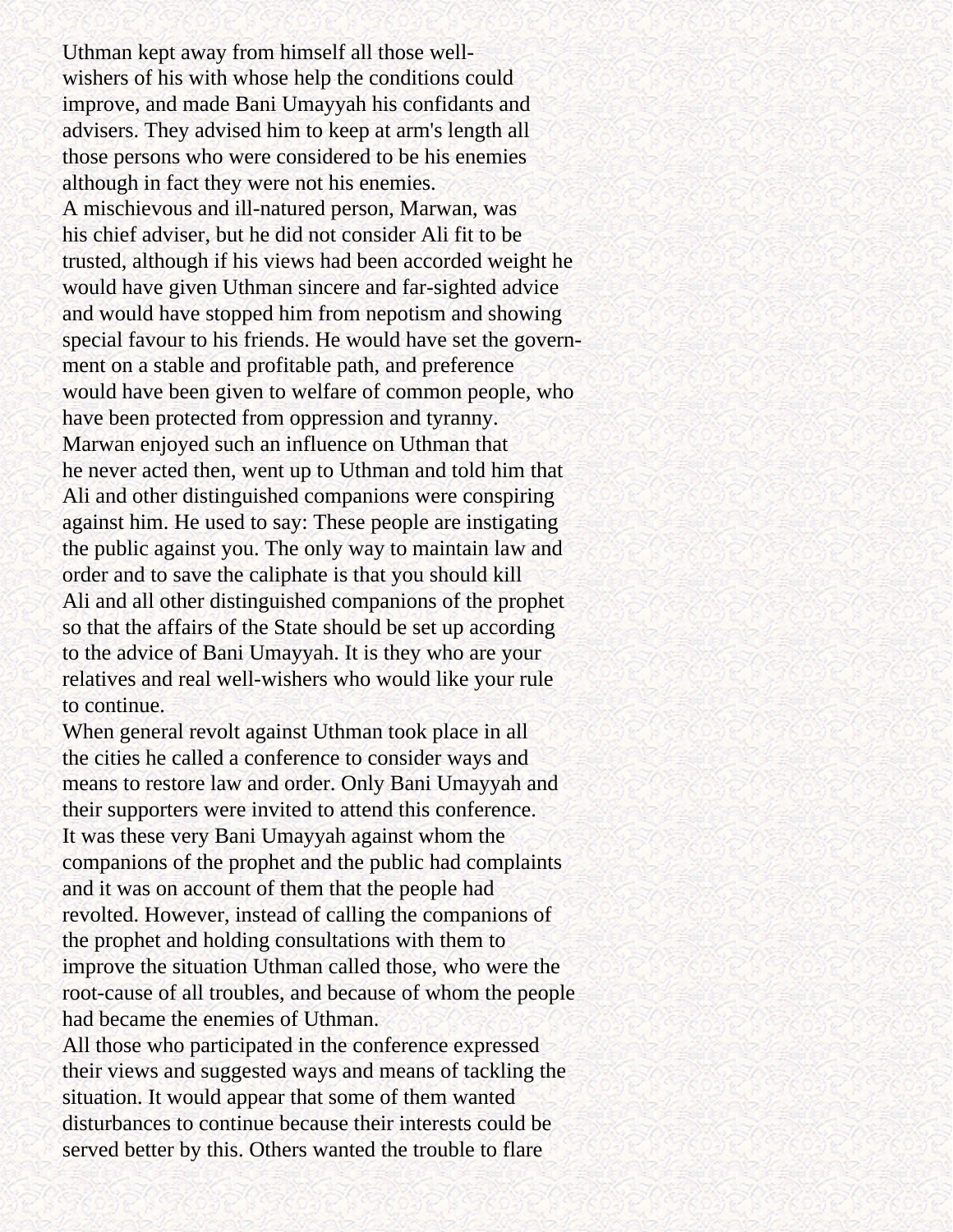up for the same reason. Still others wanted improvement of the situation provided that their own influence and authority did not suffer.

All those who participated in the conference were inimical towards Ali. They were afraid that his justice, truthfulness and piety might spoil their own game and repress their oppressive activities, and his policy of equity and equality might make their capitalist government fall to the ground. The most active members of the conference were Mu`awiya, Marwan and Amr Aas. It can, therefore, well be imagined what the result of those consultations should have been.

Ali did not care if Uthman did not consult him in those difficult circumstances. He was anxious that the conditions of the Muslims should improve and justice and equity should be established, even though Uthman and his supporters might become his enemies. He continued to advise Uthman till the last moment to redress the grievances of the people and compensate them for the oppression suffered by them so that his caliphate might not be endangered. Once when the people became furious and wanted to attack Uthman he pacified them, and also advised Uthman in these words: 1 "People are waiting for me outside and they have sent me to you to settle the differences between you and them. I swear by God that I cannot understand what to tell you when I do not know anything of which you are not aware, and have not to communicate to you any news which has not already reached you. I know what you know. I did not know anything which I might tell you nor have I heard anything in private of which I might inform you. You saw as I saw and you heard as I heard. You have been in the company of the prophet as we have been. The responsibility to act rightly did not rest more on the sons of Abi Quhafa and Khattab than it rests on you. In fact you are nearer to the prophet on account of kinship than they were, and you are in a way the son-in-law of the prophet, while they were not so. You must feat God, I swear by God that I am not tendering you this advice because you cannot see anything and I am not telling you all this because you do not know it. And there is no question ot your ignorance because the path of religious law is quite evident and clear. Take it to your heart that out of His slaves God likes most the just ruler,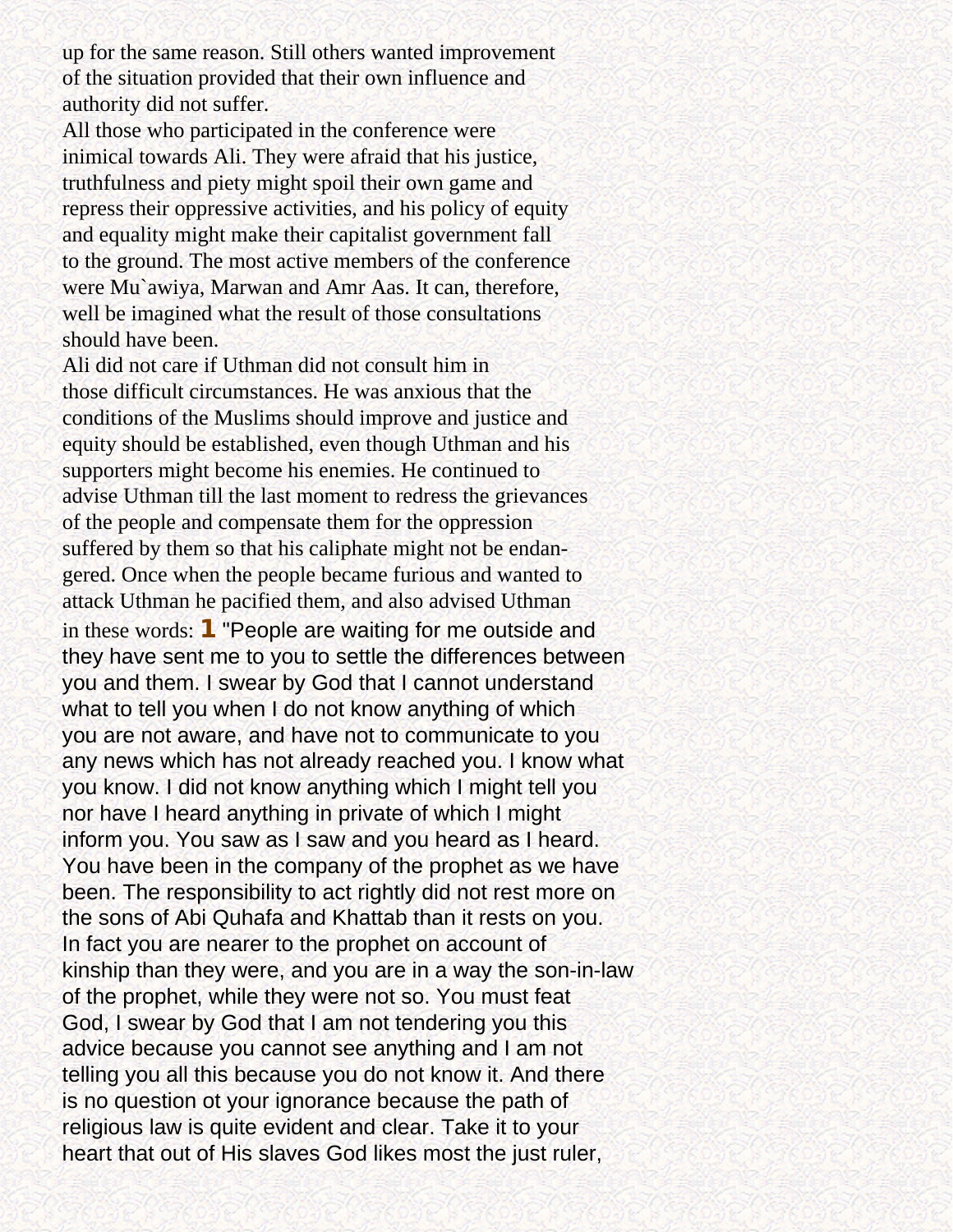who is a guided person himself and guides others also, strengthens known practices and destroys unknown innovations. And the most despicable of the people before God is that unjust ruler who remains misguided and others too are misguided on account of him. I have heard the prophet saying that on the Day of Judgment an oppressor will be brought in such a manner that there will be none who will help him or intercede for him and he will be thrown into the Hell straightaway".(Nahj al-Balaghah) Uthman was nonplused when he heard logical remarks of Ali. He only said: "I have done nothing wrong. I have been only kind and benevolent to my kith and kin". Truth was intermingled with falsehood and good with evil. The malpractices of Bani Umayyah went on increasing. Uthman gave them plenty of rope and himself became helpless before them. Ali has drawn a concise and precise picture of the caliphate of Uthman in these words: "He supported his kinsmen in the most absurd manner". About his Umayyad Kinsmen he says: "With him stood up Bani Umayyah, the descendants of his father, and they began to munch God's property just as a camel grazes spring grass".

Thus Bani Umayyah and their supporters brought Uthman on a path which was the path of annihilation and ruin. It was for his nepotism that he lost his life. His wife Na`ela also knew to what direction Bani Umayyah were carrying him. She also knew that Ali was the most sincere and truthful person and the real well-wisher of Uthman. She, therefore, insisted upon him persistently that he should consult Ali. However, the wicked and mischievous advisers who were constantly hovering around Uthman opposed Na`ela's suggestion and said that she was an imprudent woman and he should not lend ears to what she suggested.

Once Marwan said to Uthman: "I swear by God that it is better to stick to your sins and apologize to God, than that you should repent with fear".

It means that Marwan admitted that Uthman's policy was wrong and his methods were the methods of wrongdoers, but according to him (i.e. Marwan) it was better to stick to one's sin and evil-doing than to feel ashamed and repent of it.

No advice could reach the ears of Uthman except that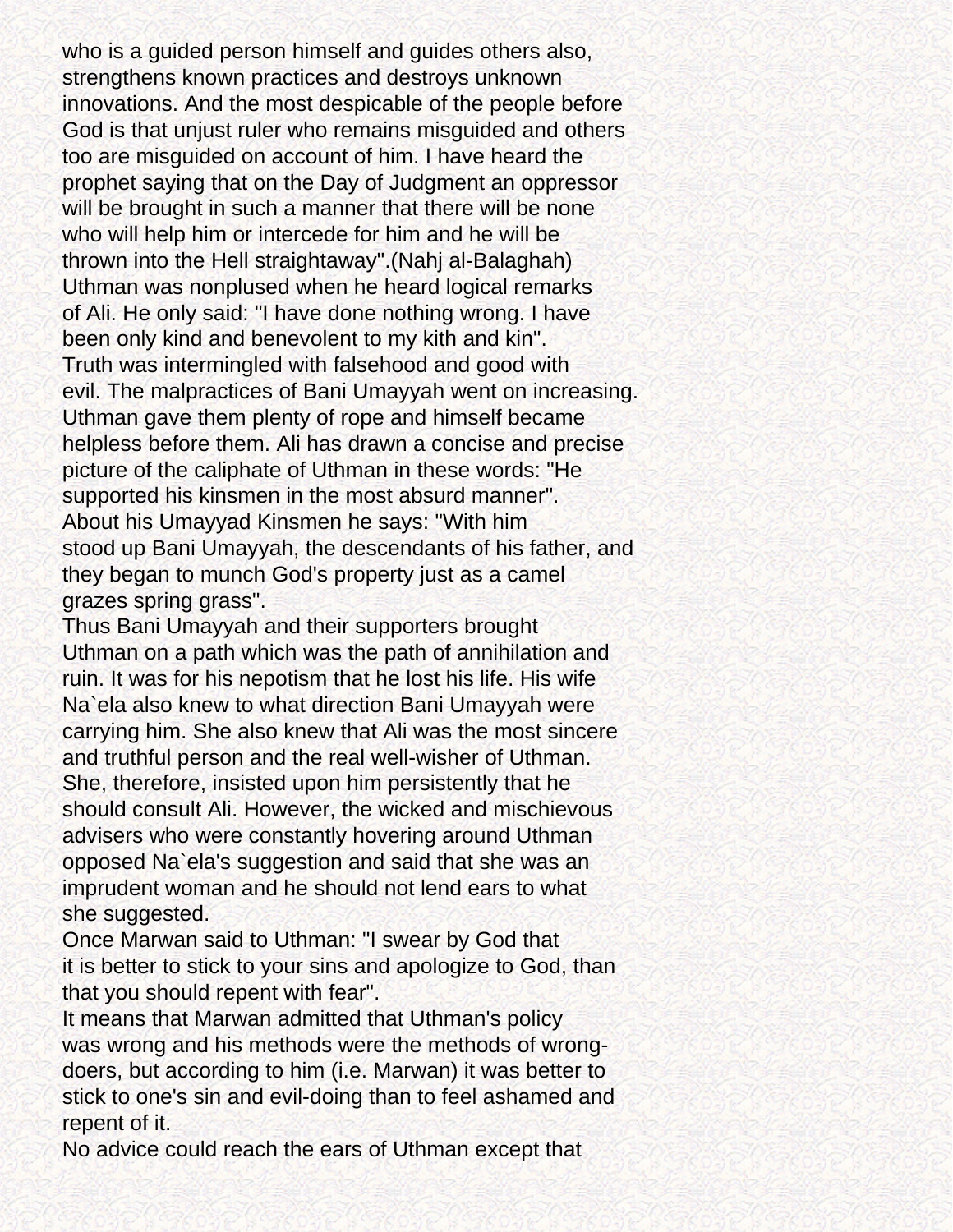which was uttered by Marwan. Uthman agreed immediatley to what Marwan said but did not listen to what was said by others.

Marwan spoke to the people in the name of the caliph and what he said consisted of nothing except censure, threats and obstinacy, and was sufficient to create an uproar against Uthman. Once he said, addressing the insurgents who had besieged Uthman's house: ``What has happened to you people? Why have you gathered here? Do you want to take away the government from us?'' This sentence of Marwan is sufficient to indicate the way of thinking of all the Umayyads, according to them all those oppressed persons who had come to get their grievances redressed had come only to loot and plunder. Demand for the restoration of usurped rights and a just government, and stopping oppression and taking action against those, who had violated the rights of the people, and similar other things in connection with which the people had come to lodge their complaints, were things which, according to Marwan, did not deserve any attention. According to him the caliphate, sovereignty and rulership were the means of displaying power and authority and had nothing to do with the protection of the rights of the people or the safeguarding of the faith and the religious law. According to him it was the kingship of Bani Umayyah which they had been waiting for a long time to sieze, and thus re-establish their power and authority which had been destroyed by Islam. And that being so he could not understand why the people should endeavour to deprive Bani Umayyah of their hereditary government. All those persons who disliked the financial and administrative policies of Bani Umayyah and criticized them sincerely became the target of Uthman's wrath on the suggestion of Marwan and his other associates and advisers. One of those persons who opposed these policies and methods was Abdullah bin Mas`ud, a distinguished companion of the prophet. In order to explain how much the people were grieved on account of the oppression to which this companion of the prophet was subjected, it appears necessary to give a brief account of his life history. Abdullah bin Mas`ud was one of those persons who embraced Islam first of all. It is said that his number was sixth on the list. He had the honour of migrating twice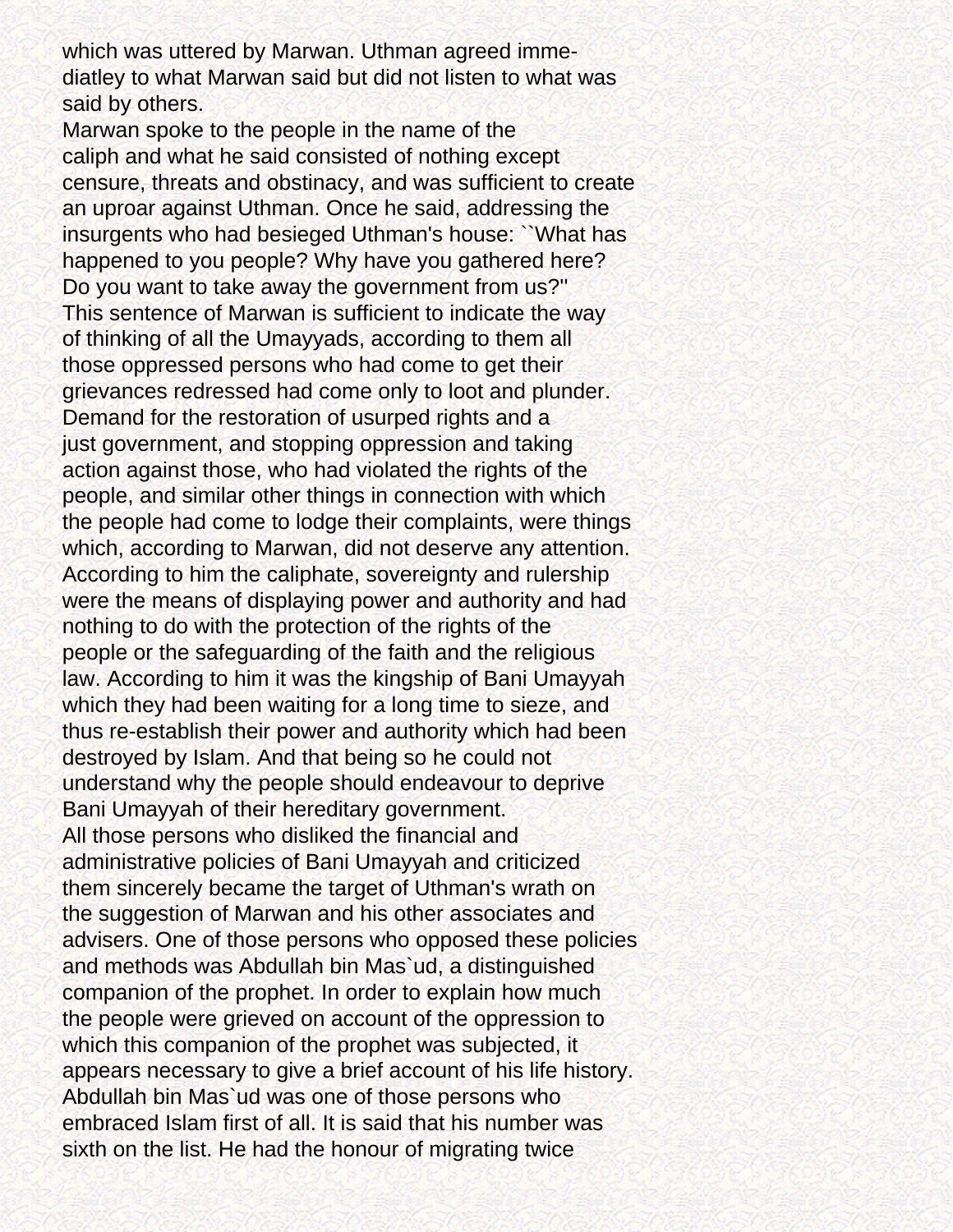in the first instance to Ethiopia and then to Madina. He always remained in the company of the prophet. He was one of those whom the prophet loved and respected for their truthfulness, honesty and piety.

The Muslims of the early era considered Ibn Mas`ud to be one of the greatest scholars. It was on account of his profound knowledge that Umar sent him to Kufa to guide and educate the people of that city, although he himself needed his advice in Madina. While sending him to Kufa Umar sent a letter to the citizens of Kufa. He wrote: "I am sending Abdullah bin Mas`ud to educate you. By sending him to Kufa I have given you preference over myself. You should acquire knoweldge from him". Many Kufans benefited from Ibn Mas`ud. The number of his pupils increased day after day and they became renowned scholars. The famous Tabe`i (companion of the companions of the prophet) Sa`id bin Jaybar used to say: "The pupils of Abdullah bin Mas`ud were the lamps of this city". (i.e. Kufa).

All the Muslims acknowledged Abdullah bin Mas`ud to be an erudite scholar. So much so that during the time of Umar it was he to whom the Kufans referred their religious problems and only his judgments were accepted by them.

In the matter of exegesis also he was one of the topmost authorities, and his rank was almost equal to that of Abdullah bin Abbas. He had many pupils who distinguished themselves in this branch of learning, such as Qatada and Masrooq ibn Ajda`.

In short Abdullah bin Mas`ud was the most respectable personality of his time. He was honoured in all Islamic cities more than every other companion of the prophet. How did Uthman behave towards this distinguished companion? Ibn Mas`ud was one of those distinguished companions who openly disapproved and fearlessly criticized the policies and the modus operandi of Bani Umayyah. On every Friday he used to say in Kufa: "The most correct word is the Book of God and the best guidance is that provided by prophet Muhammad and the worst things are innovations. Every innovation is deviation and every deviation leads one to Hell".

The above statement of lbn Mas`ud contained clear criticism of Uthman and the actions which he took for the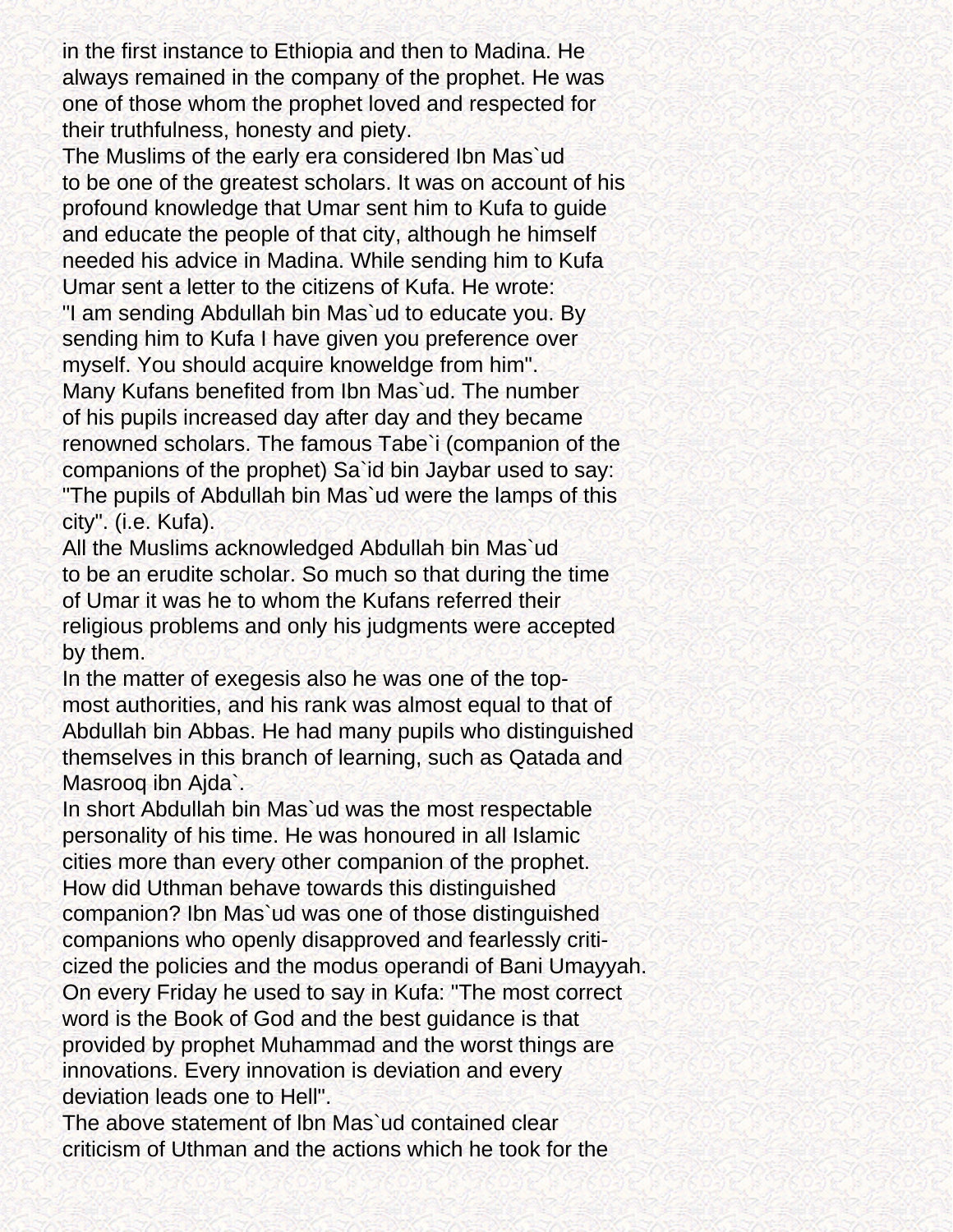benefit of only Bani Umayyah and the wealthy and influential persons ignoring the welfare of the common man.

He said many things criticizing Uthman, for example, he said: "In the eyes of God Uthman does not have even as much value as the feather of a fly".

Walid bin Uqbah, the Governor of Kufa, resented very much the remarks of Ibn Mas`ud about Uthman. This Walid was a brother of Uthman from his mother's side and was a great drunkard and a licentious person. Uthman had appointed him as the Governor of Kufa notwithstanding the displeasure of the residents of that city. Walid wrote to Uthman informing him that Ibn Mas`ud criticized and abused him (Uthman). Uthman asked him to send Abdullah to him. It has been narrated that when Abdullah left Kufa for Madina many persons came to bid him farewell. Everyone of them requested him not to leave Kufa and assured him that they could not let him suffer any harm. He, however, replied: "There is something which must happen soon".

Abdullah bin Mas`ud reached Madina on Friday night. When Uthman came to know about his arrival he made the people gather in the masjid and said to them: "Just see a mean animal is coming towards you who tramples on his food, vomits and excretes". lbn Mas`ud said: "I am not like that. Of course, I am a companion of the prophet. I was with him in the Battle of Badr and also participated in Bai`at al-Rizwan (the oath of allegiance taken under a tree at Hudaibiya).

Ayesha said loudly from her house: "Uthman! You are saying these words about a companion of the prophet!" Others also disliked these remarks and expressed their resentment. As ordered by Uthman his officials and slaves turned Ibn Mas`ud out from the masjid in a very rude manner. They dragged him to the gate of the masjid and there they threw him down on the ground. Then they beat him so mercilessly that he broke his bones and from there he was carried home like a dead body.

Uthman was not satisfied with the beating and insulting to which this great companion of the prophet was subjected. He stopped the stipend which he used to get from the Public Treasury and deprived him of all his sources of livelihood. He also ordered the people not to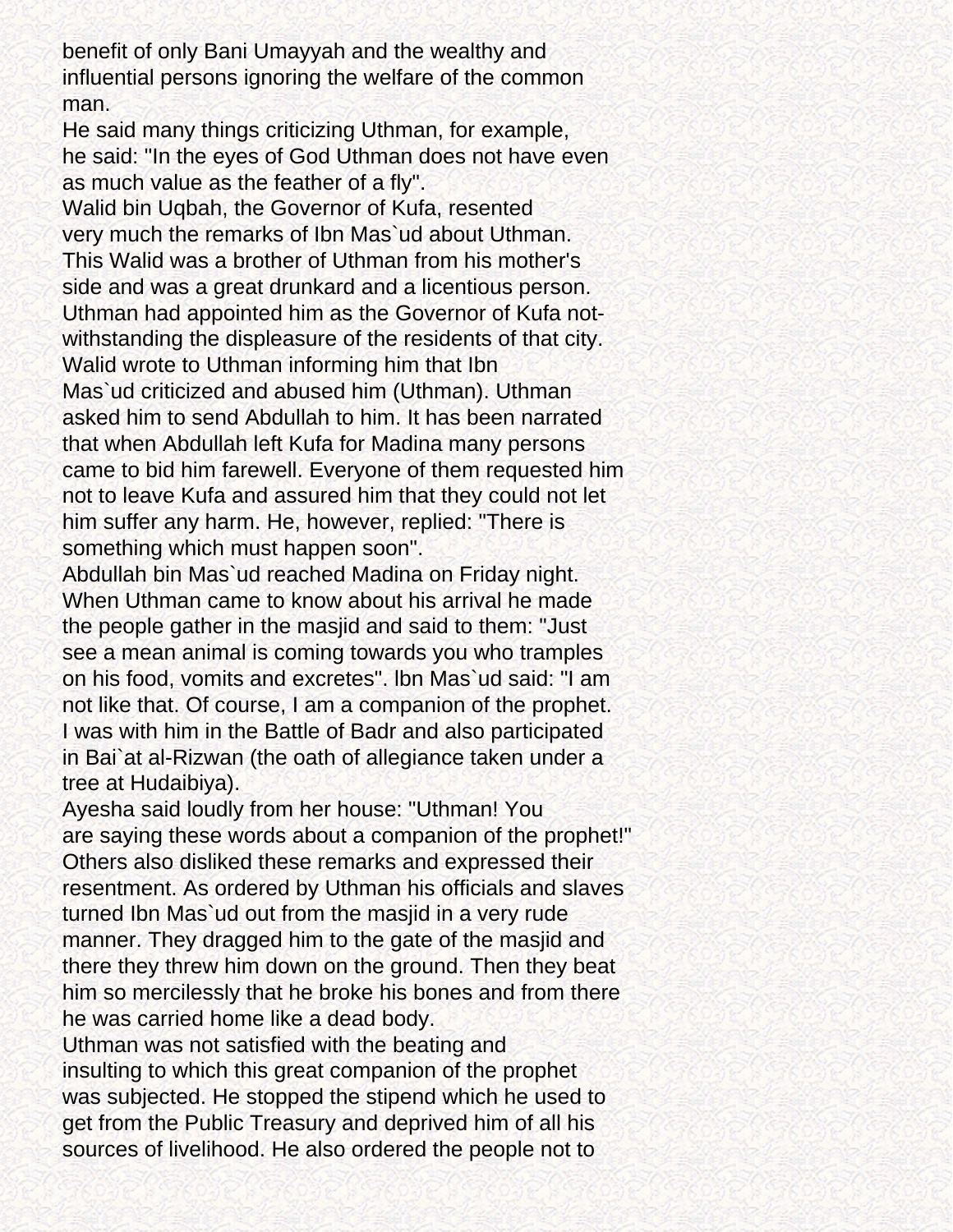visit him to enquire about his health. Eventually Ibn Mas`ud passed away and Ammar Yasir offered his funeral prayers and buried him secretly. When Uthman was informed about it he became very furious. Another respectable person who became the target of Uthman's wrath was Ammar Yasir. He was one those great personalities of Islam who are well-known for their virtues, high morals and piety. His worth and value was best known to the prophet and he knew what great merits he possessed. That is why he paid him glowing tributes which he amply deserved. For example he said about him: "When dissensions take place between the people the son of Sumayyah (i.e. Ammar) will be on the side of right" Many differences arose between the Muslims during the early days of Islam and Ammar always sided with Ali. It was on account of these qualities and virtues that the Muslims loved him and Bani Umayyah and their supporters were his sworn enemies.

The first action of Uthman which Ammar disliked was that he made wealth a plaything in the hands of the affluent persons. As explained by Ammar himself he used to meet Uthman very often and advised him to administer justice, avoid nepotism and refrain from making Bani Umayyah the overlords of the people. Consequently Uthman got annoyed with him as he was annoyed with other virtuous people. It has been narrated that there was a casket in the Public Treasury which contained ornaments and gems. Uthman removed this jewellery from the treasury and gave it to one of his wives to wear. The people objected to this and criticized him severely which made him furious. Speaking in a public gathering he said: "I shall take whatever I like out of the war booty, and damn care if some one dislikes it". Thereupon Ali said: "In that event you will be restrained from doing so and a wall will be raised between you and the Public Treasury". Ammar said: "I call God to witness that I am the first person to dislike this misappropriation". Thereupon Uthman said: "O Ammar! How dare you speak against me? Arrest him". Suddenly Marwan got up and said to Uthman: "O Commander of the Faithful! This slave (Ammar) has instigated the people against you. If you kill him others will learn alesson".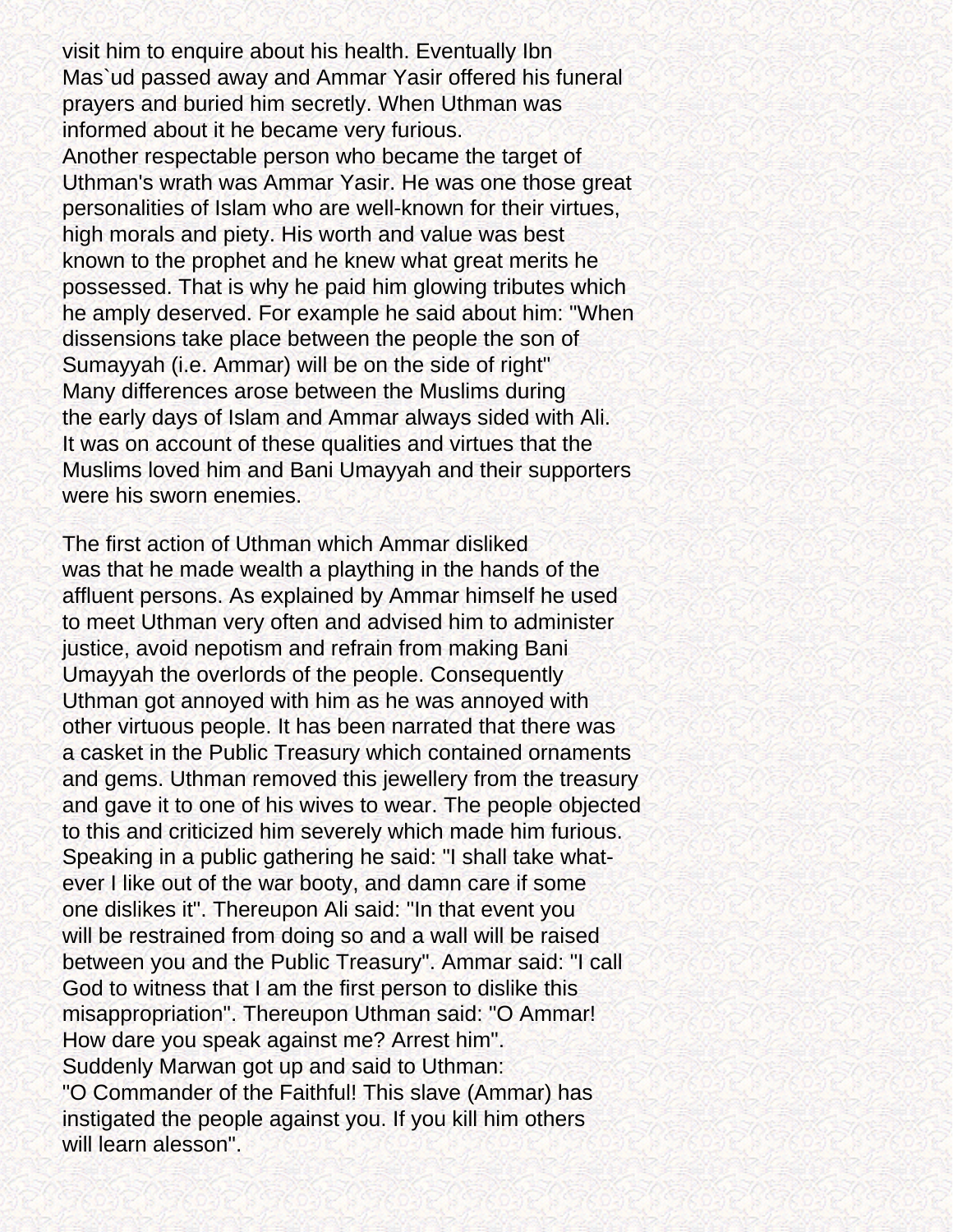Uthman got ready immediately to act on Marwan's suggestion. He picked up his stick and beat Ammar mercilessly. His slaves and other members of the Umayyad Family also helped him. Uthman also kicked him in a very insulting manner and inflicted him so many kicks on his belly below the navel that he developed hernia. Thereafter he was thrown on the road while it was raining and thundering, and he became almost dead. The third distinguished companion of the prophet who was subjected to dreadful torture by Uthman and other members of the Umayyad Family was the great reformer Abu Zar Ghifari. It was the same Abu Zar who is renowned for his philanthropy and love for justice. He was a supporter and most devoted follower of Ali. In order to explain the true position of the opponents of Uthman's policies and the conduct of Bani Umayyah we give below a brief account of the life history of Abu Zar who was one of the greatest men of his time. During the age of ignorance Abu Zar was an indigent person but in spite of that he was the chief of his tribe. When he heard about the prophet he came to Mecca in such a condition that he was wearing a worn out and tattered cloak. On reaching Mecca he began roaming about on the streets. At last when he got tired he lay down on the ground near the Ka`abah, placing his cloak under his head. In the meantime Ali chanced to pass by him and took much pity on him, because it appeared that he was a poverty-stricken stranger, who was not acquainted with anyone in the city. They got themselves introduced to each other and Ali took Abu Zar to his house. Later he took him to the prophet. On meeting the prophet Abu Zar immediately embraced Islam. He was the fifth to adopt this religion.

Abu Zar was so sincere and brave that after embracing Islam he stood near the Ka`abah where a large number of Quraysh - the fell enemies of Islam - were assembled. There he ridiculed the idols and invited those present to Islam. Till then none had been able to show such a valour. Quraysh assaulted him and beat him so much that he was almost dead.

Abu Zar was the most favourite and dear companion of the prophet on account of his foresight, prudence, wisdom, zeal for reform, and love for the poor. The people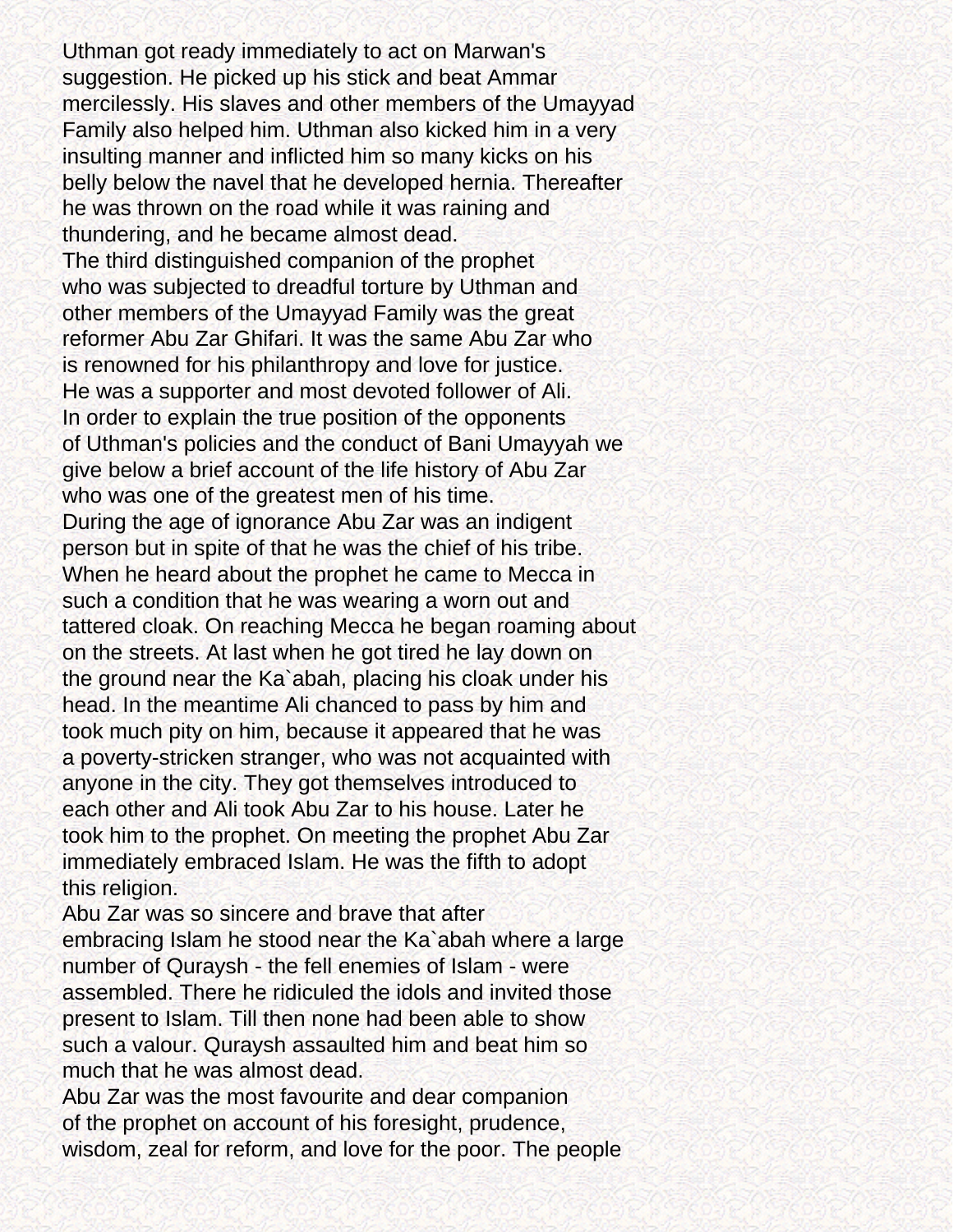also relied upon him and respected him very much. All the companions held him in great respect. Ali has said about him: "Abu Zar has such vast knowledge that none has been able to equal him".

When Uthman attained to the caliphate Abu Zar's astonishment knew no bounds. He could not understand why Uthman had been made caliph in the presence of a learned and pious person like Ali. However, he did not open his lips against this selection because Ali did not want that any disturbance should take place for his sake. Soon afterwards, however, Abu Zar saw that whereas the common people were leading very miserable lives Bani Umayyah were amassing wealth and living in luxury. He felt that Uthman showering wealth upon his relatives by depriving the common people of their rights, and this disturbed him very much. He openly criticized this policy which had divided the people into two groups - the affluent and the indigent. Abu Zar often addressed the people in these words: "Such things are taking place as were never seen or heard of previously. I swear by God that such actions are neither sanctioned by Qur'an - the Book of God nor supported by the Sunnah of the prophet. I swear by God that I see that truth is being suppressed and falsehood is being encouraged. Things which are right and true are being refuted and impious persons are being preferred. Almighty God says: "Tell those who hoard gold and silver and do not spend their wealth in the path of God that their foreheads, flanks and backs will be branded with fire".

He added: "You have adopted silken curtains and seats and have become habituated to lying in azrabi silk whereas the prophet used to sleep on a mat. You eat food of various kinds whereas the prophet did not eat even barley bread to his fill".

Abu Zar demanded from the party in authority to do justice to the poor people who had been deprived of their rights. He encouraged the people to wrest their rights by force and to put an end to indigence which is the source of humiliation and an enemy of virtue. He used to utter the following sentences often:

\* "I wonder as to why a person who has nothing in his house to eat, does not draw a sword and attack the people".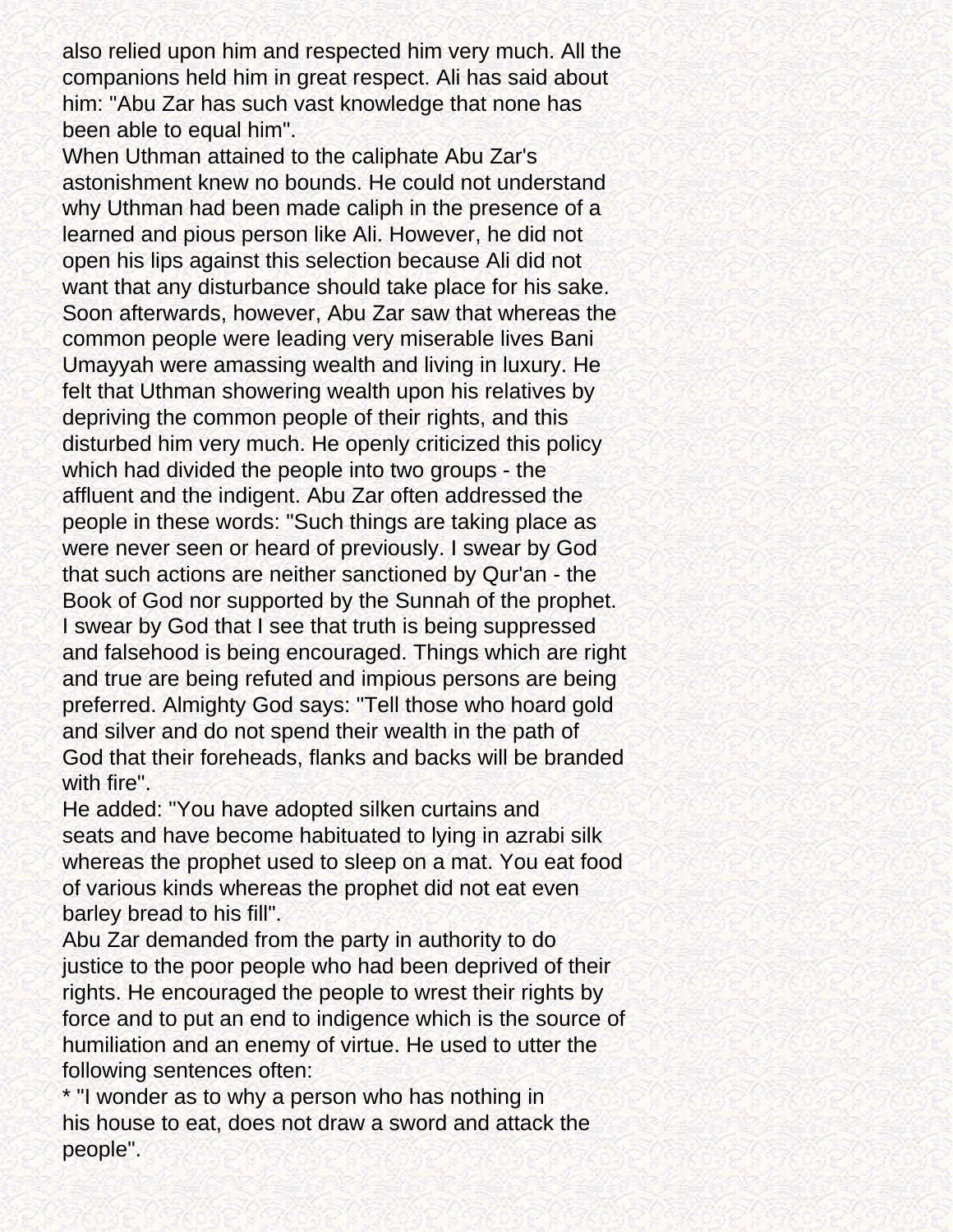\* "When poverty proceeds towards a town infidelity asks it to take it with itself".

He was so much disgusted with the egotism and profiteering of Bani Umayyah that he left Hijaz and went away to Syria, so that he might not see the extravagance of Uthman and Marwan with his own eyes. However, on reaching there he found that the activities of Mu`awiya were even more objectionable than those of Uthman and Marwan. (The fact is that Abu Zar did not go to Syria of his own free will. He was exiled there by Uthman). There he said that Mu`awiya's extravagance had far exceeded that of Uthman and Marwan. He saw that Mu`awiyah had become the master of the Public Treasury as well as of the lives and property of the people. He observed that he squandered away the property of the Public Treasury, grabbed the earnings of the Muslims and killed whomsoever he wished to. All this made him too furious. When Mu`awiya constructed the Green Palace Abu Zar sent him a message saying: "If you have built this palace by spending the property of God you have been guilty of misappropriation and if you have spent the money from your own pocket you have been very extravagant". Bani Umayyah could not tolerate such a truthful, freedom loving and out-spoken person, nor could they permit him to mix up with the people. Marwan instigated Uthman every now and then to get rid of him. Uthman asked Mu`awiya to take repressive measures againt Abu Zar. Mu`awiya turned Abu Zar out of his court and issued orders that none should associate with him. It was at Uthman's behest that Mu`awiya said to that distinguished companion of the prophet: "O enemy of God! You instigate people to be against me and do whatever you like. If I had killed any companion of the prophet without the prior permission of the ruling caliph it would have been you". Abu Zar replied: "I am not an enemy of God or of His prophet. Rather it is you and your father who have been the enemies of God. Both of you embraced Islam only outwardly and infidelity still lies hidden in your heart".

Abu Zar did not attach any importance to Mu`awiya's threats, and continued reforming the Syrian society with so great a zeal and enthusiasm, that Mu`awiya was out of his wits. The rich people of Syria were as scared of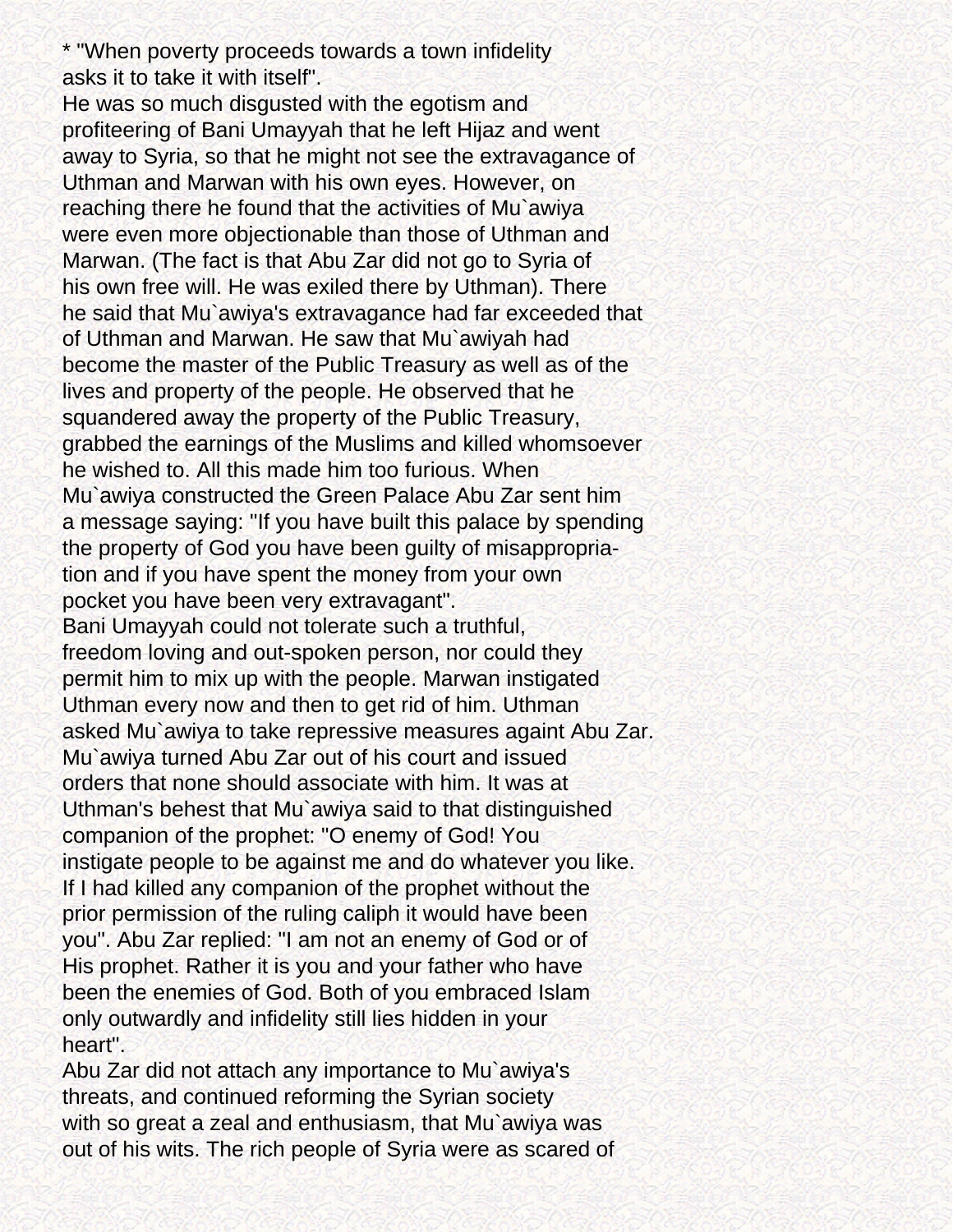his reformative activities as the people of Madina were. They feared that the common people might attack them. They, therefore, considered it necessary that Abu Zar should be turned out of Syria as early as possible, and should also be restrained from making any speeches so that he might not bring their malpractices to light. In the meantime a man named Jundab bin Fehri came to Mu`awiya and said as a sincere adviser and in a meek tone: "Abu Zar will create trouble for you in Syria. If you need Syria, you should take care of it immediately". Mu`awiya thought of killing Abu Zar but feared that the people might revolt. As said by Hasan Basri: "Mu`awiya did not refrain from killing a distinguished companion like Abu Zar, because he feared Uthman's displeasure. He did not kill him, because he was afraid of the displeasure of the public. He therefore, wrote to Uthman and sought his advice. Uthman replied: "Send Abu Zar to me mounted on a vicious animal along with a man who should subject him to as much trouble as possible on the way".

Mu`awiya did as he was advised by Uthman. He made Abu Zar mount a camel with a saddle on which there was no cover. By the time he reached Madina pieces of flesh were cut off from his thighs and owing to the long journey he had broken his back. From Damascus to Madina he was accompanied by cruel and savage soldiers who did not care either for the hot weather or for his fatigue. He was very much tired and had become lean and weak when he reached before Uthman.

Immediately on seeing Abu Zar Uthman protested against his activities. Abu Zar replied: "I wished you well but you decieved me. Similarly I wished your friend (Mu`awiya) well but he also deceived me".

Uthman said: "You are a liar. You want to create trouble. You have turned the entire country of Syria against us".

Abu Zar said with great confidence and composure: "You should follow in the footsteps of Abu Bakr and Umar. If you do so none will say anything against you". Uthman said: "May your mother die! What have you to do with this matter?"

Abu Zar replied: "So far as I am concerned I had no alternative but to order the people to do good and to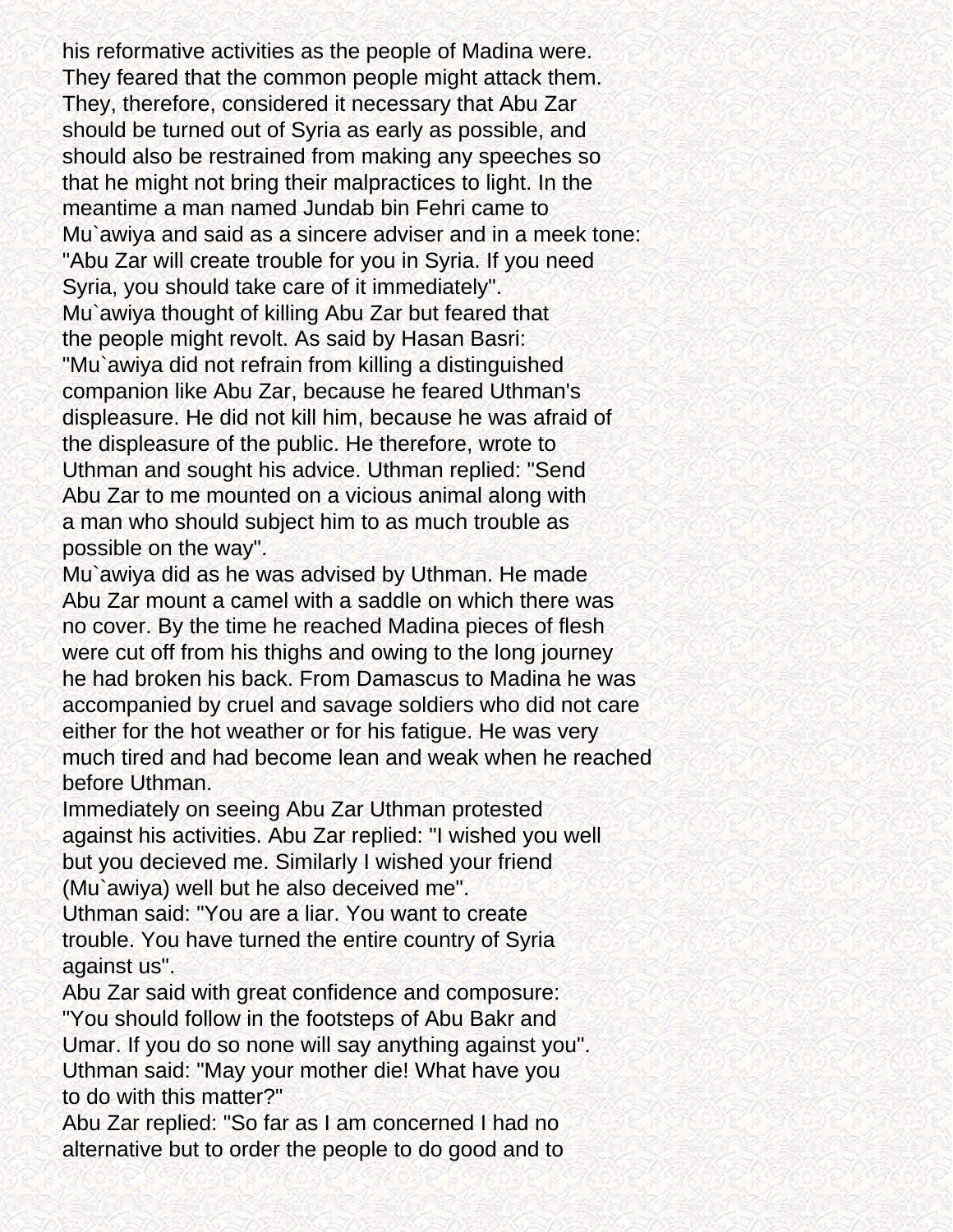restrain them from evil".

Ite contention between Abu Zar and Uthman became much more serious. Abu Zar accused Uthman of being subservient to his wishes was disobedient to God, and unkind to His creatures. Uthman got very much annoyed and cried out: "0 people! Tell me how to deal with this aged liar. Should I beat him or kill him or banish him from the Islamic territories? He has created a split among the Muslims".

At that time Ah was also there. He was very much grieved to see the treatment meted out by Uthman to a great reformer and distinguished companion like Abu Zar. He turned towards Uthman and said: "I heard the prophet saying that between the earth and the heavens there is none more truthful than Abu Zar".

Uthman continued harassing Abu Zar. He ordered the people not to associate with him. Then he thought of becoming reconciled with Abu Zar. He, therefore, sent him two hundred gold coins to meet his needs. Abu Zar asked the man who had brought the money to him: "Has Uthman given the same amount to every Muslim?" The man replied in the negative. Abu Zar returned the money to Uthman and said, "I am a member of the Muslim society and should, therefore, get only as much as others get". When he returned the gold coins there was nothing in his house to eat except a stale loaf of barley bread!

In the first instance Uthman handed over Abu Zar to the executioners. On reconsideration, however, he decided to banish him to Rabazah. It was a barren region where neither man, nor animal nor vagetation could sun'i!e. When the time of Abu Zar's departure drew neat Uthman prohibited the people, in order to grieve, insult and humiliate him, to see him off. None except five persons, therefore, picked up courage to see him off. Itese five persons were Ah, his brother Aqil, Hasan, Husayn ind

Ammar Yasir.

The responsibility to supen7ise the departure of Abu Zar rested with Marwan who was the source of 367

all evils. It was he who had enforced Uthman's order that none should converse with Abu Zar and the members of his family or see them off. He was so bold as to prevent Ali and his companions from seeing off Abu Zar. Ali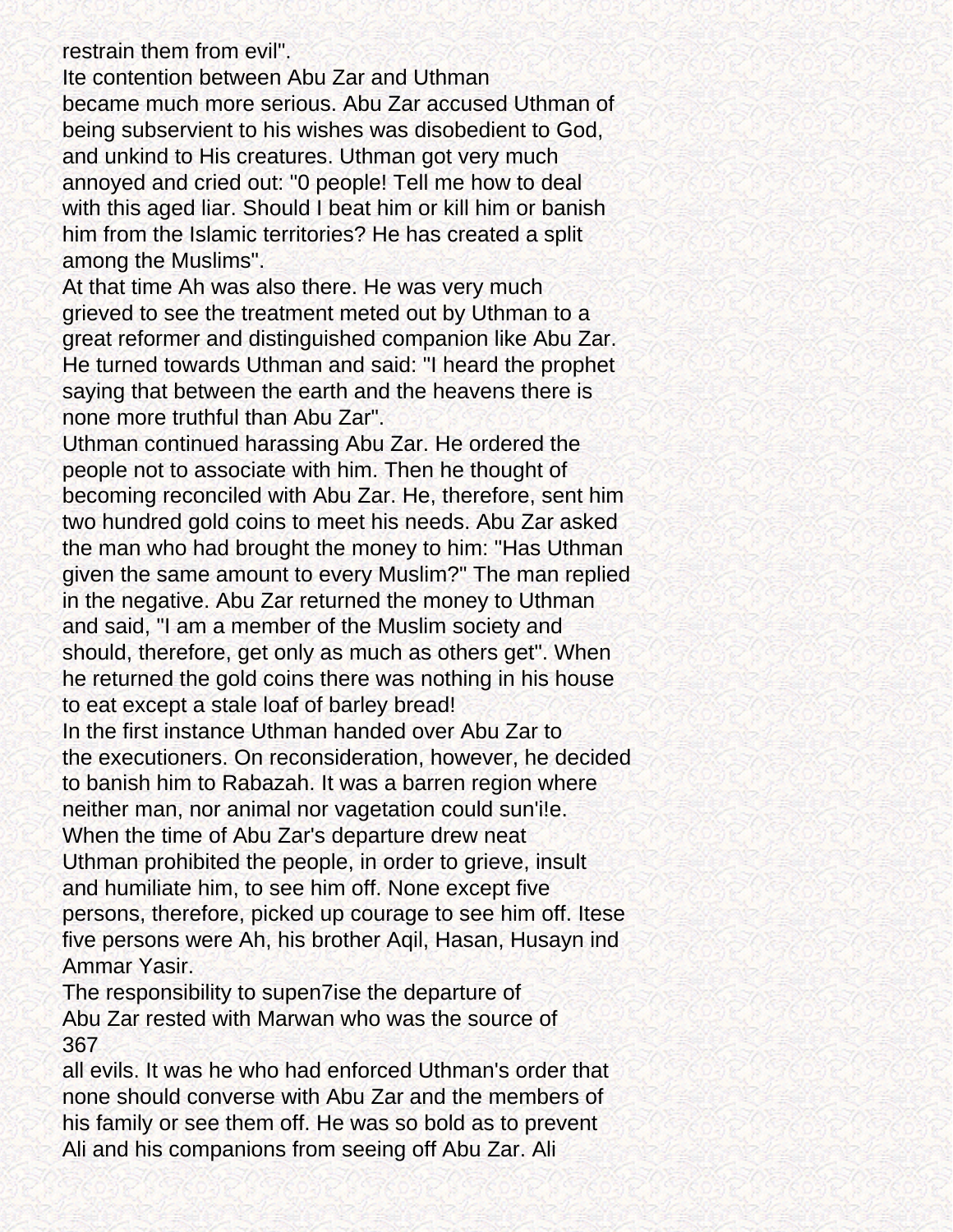rebuked him, struck him with his stick and shouted: "Be off from here! May God throw you into the Hell". Then he bade farewell to Abu Zar in these words: "O Abu Zar! You were annoyed with these people for the sake of God. So you should expect your recompense also from Him only. They feared you because on account of your activities they might lose the world (i.e. worldly gains) and you were afraid of them because you wanted to safeguard your faith. So leave to them that thing on account of which they feared you (i.e. worldly gains) and keep aloof from them along with your faith. See how much they need that faith on which you did not permit them to gain control, and see how much independent you are of the world of which they have deprived you! You will come to know tomorrow (i.e. on the Day of Judgment) who has been the winner and who has displayed envy. Even if a person is precluded from the earth as well as from the heavens but he fears God, the Almighty certainly opens a path for him. You will always remain in love with truth and will shun falsehood. If you, too, had accepted their world they would have liked you and if you had borrowed from this world they would have provided you asylum".(Nahj al-Balaghah).

Then Ali asked Aqil and Ammar to bid farewell to their brother and also asked Hasan and Husayn to say goodbye to their uncle.

When Uthman came to know about this incident he was very much annoyed with Ali.

One may ask as to how it happened that Ali saw Abu Zar being subjected to torture and oppression but took no steps to save him from the tyranny of the caliph of the time? Abu Zar was a distinguished companion of the prophet and a great supporter of Ali and was opposing the caliph not for any personal gain but to ensure the welfare of the people. Then why did Ali remain quiet? If he had so desired he could restrain Uthman from banishing Abu Zar and could use all his resources to make the people stand up in opposition to Bani Umayyah. And there is no doubt about the fact that the Muslims would have supported Ali whole-heartedly. Then what was the reason for this silence of Ali? Just as this question occurs to everybody's mind, it occurred to my mind also. I thought that whereas one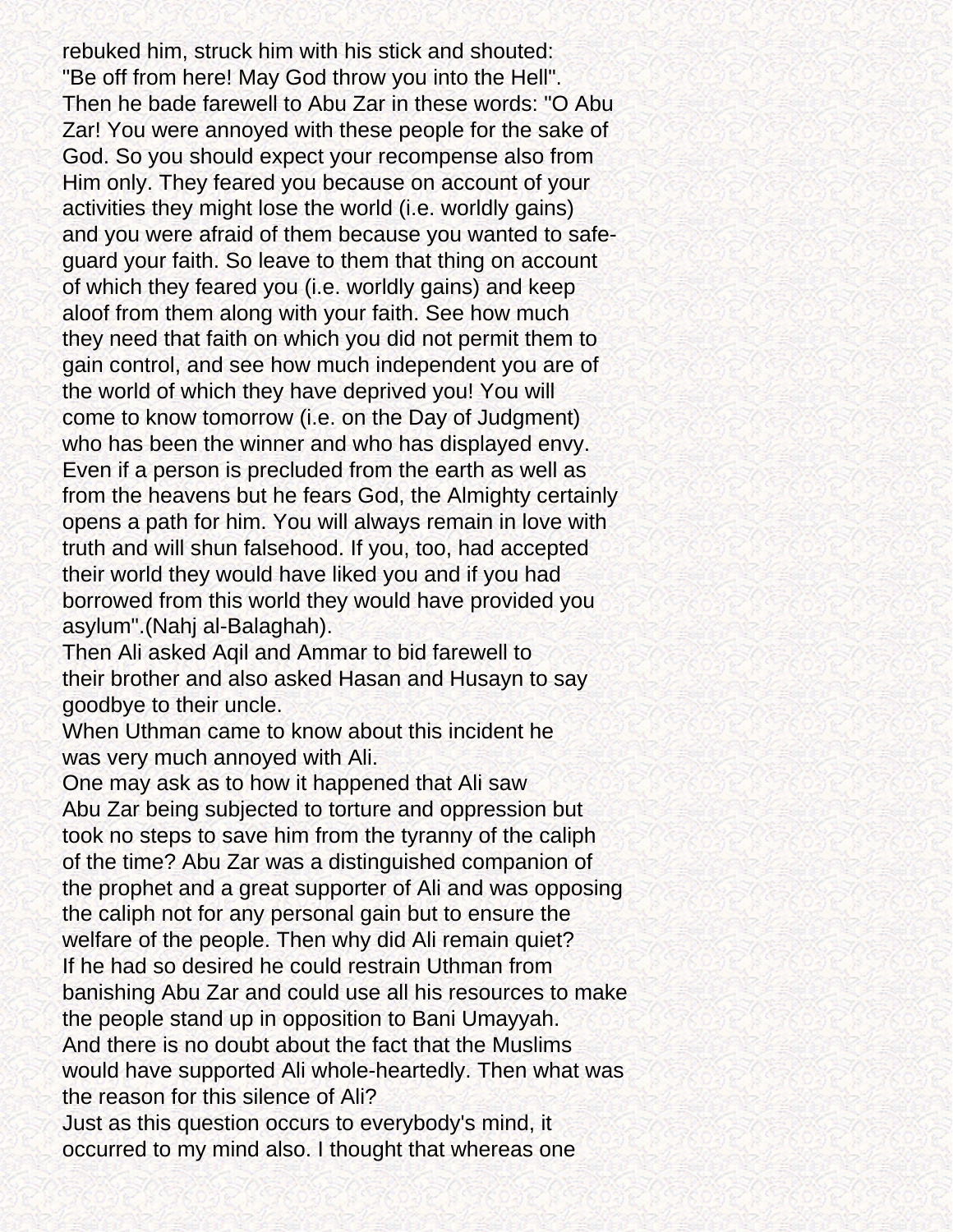aspect of Ali's remaining quiet on this occasion is quite clear and evident and the other is very intricate and not understandable by everyone.

The intricate aspect is that Ali's time was not the present one. He lived more than 1300 years ago. Circumstances and conditions which existed at that time cannot be assessed properly in the present twentieth century nor can we understand all their aspects. Probing the real causes has not been possible in spite of deep investigations conducted by many researchers. Ali knew and understood many subtleties of his own time which were not visible to others, and his line of action was based on the exigencies of the time which were known to him only. However, the aspect of his quietness which is quite evident is that the spirit of sacrifice was present in the very nature of Ali and he was prepared to suffer any hardship for the sake of the welfare of the people. He was so mindful of the safety of Islam that he did not care for anything except that. The more deeply we study the conduct and character of Ali, and examine all aspects of his life, the more we are convinced of this reality. He could not tolerate that the advancement and propagation of Islam should slacken in the least. He knew very well the mentality of Bani Umayyah before and after their embracement of Islam, but he was afraid that if the Muslims arrayed themselves against them dissensions would take place among the followers of Islam and they would be harmful for this religion.

Ali knew that Bani Umayyah wanted to kill all the true believers who constituted the real support for Islam so that they might free themselves from the restrictions imposed by Islamic law and there should be none left to object to their activities.

Is it not a fact that Marwan bin Hakam instigated Uthman to kill Ali and other distinguished companions like Abu Zar and Ammar? His object in making this suggestion was that with the removal of these persons from the scene Bani Umayyah should be free to do what they liked, because while these pious and dauntless companions of the prophet were present Bani Umayyah could not create mischief and act as despotic ruler. Had Marwan's desire been fulfilled it cannot be assessed how much trouble Bani Umayyah would have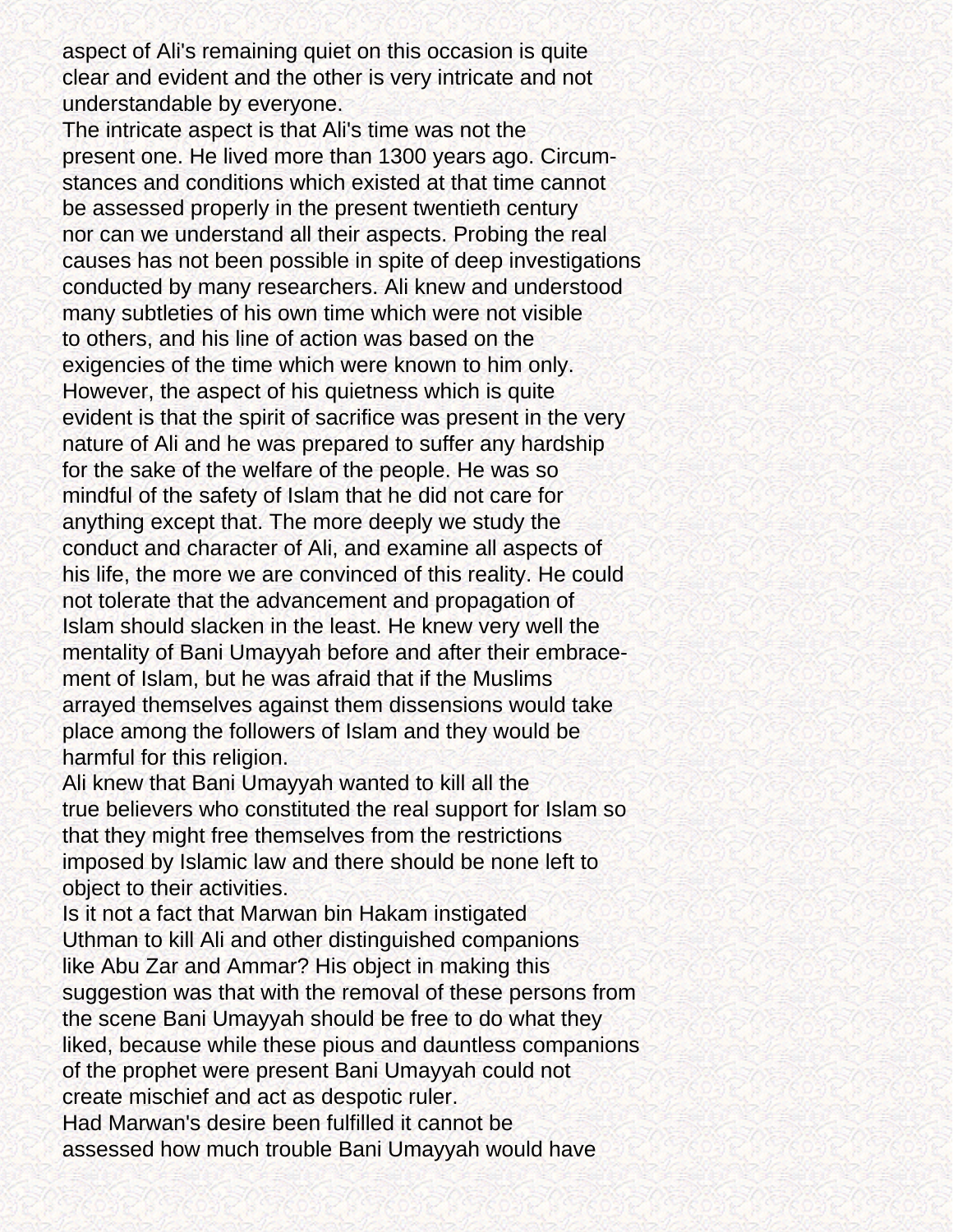created. It was, therefore, the height of Ali's foresight and prudence that he expressed only so much resentment in the matter of injustice done to Abu Zar as he used to express in connection with the oppression to which he himself was subjected.

He did this so that the Muslims might not become the enemies of one another.

This had happened earlier also on the occasion of Saqifa. Umar came to Ali's house and dragged him at the point of sword to take oath of allegiance to Abu Bakr. The Muslims were gathered round Ali at that time. Some of them were astonished whereas others were beside them selves with rage. All were expecting a hint from him so that They might fight for his defence. No doubt Ali, who was rhe pillar of Islam, the citadel of justice, and the Imam of all the people, but what did he do for himself? When the people saw Umar taking Ali before the caliph at the point of the sword, they were much surprised. However when they looked at his face they did not find any sign of anger on it. He neither incited the people nor raised his voice, nor allowed them to draw their swords. The people were surprised all the more when a few moments later they saw Ali standing before them (i.e. Abu Bakr, Umar etc.) very calmly and arguing his case with a view to convincing them about his right. None dared to open his mouth in reply. He was establishing his right with solid arguments but tolerated the usurpation of his right in the interest of the people. Ali was justified in proving his right through protests and arguments, and was also justified in showing patience, calmness, forbearance and forgiveness. He knew himself very well.

The supporters of Ali were surprised at the attitude adopted by him. But there was one thing which Ali knew but others did not know. And that was the thing which Ali aimed at and which was the source of his peace of mind. This refers to the fact that he had worked with the prophet to lay the foundation of Islam. He equally shared the responsibility of propagation of Islam. How could he tolerate that this religion should suffer destruction? That was the reason why he sacrificed his own rights, and he acted in the case of Abu Zar in the same manner in which he had acted in his own case.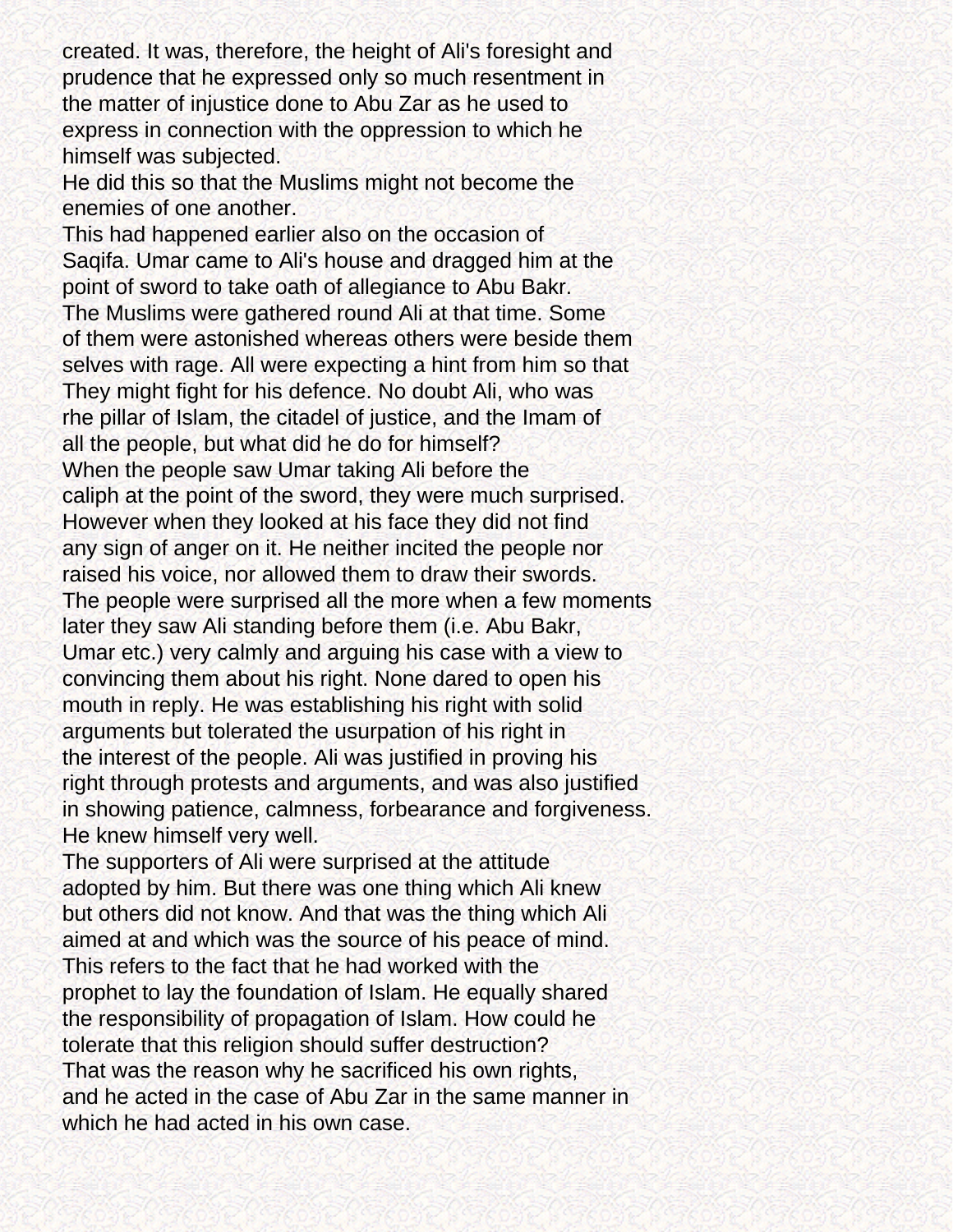What happened to Abu Zar after his banishment? The aged and great companion of the prophet died of hunger. He and the members of his family lived in extremely hard conditions and had to suffer unprecedented miseries. Their children also passed away due to lack of food.

It has been narrated that after the death of their children Abu Zar and his wife grew very weak on account of hunger. One day Abu Zar said to his wife: "Let us go upto that mound. It is possible that we may find some wild fruits there". They went upto the mound. Inclement winds were blowing and they could not find anything to eat. Abu Zar began to faint. Although very cold wind was blowing but Abu Zar was perspiring and wiped his sweat again and again. When his wife looked at him she realized that he was going to die. She began to weep. Abu Zar asked her why she was weeping. She replied: "Why should I not weep? You are breathing your last on this barren land, and I don't have even a piece of cloth which maybe used as a shroud for you and me". Her words grieved Abu Zar very very much. He said to her: "Go and stand by the side of the road. It is possible that you may meet a believer who may be passing that way". She replied: "Who will pass this way now? The caravan of the pilgrims has already passed and the road is deserted".

Abu Zar recalled the words which the prophet had uttered about him. He said to his wife: "Go and see carefully. If you find someone coming you will be relieved of your worry. And if you don't find anyone you should cover my dead body and place it by the side of the road. As and when you chance to meet the first rider tell him: "Abu Zar the companion of the prophet has died. Now assist in bathing and shrouding him".

Abu Zar's wife ascended the mound time and again but could not find any human being. After some time, however, she saw some riders at a distance and beckoned them by moving her cloth. They came up to her and said: "O bondwoman of God! What is the matter?" She replied: "Here is a Muslim who is dying;please arrange for his bathing, shrouding and burial. God will recompense you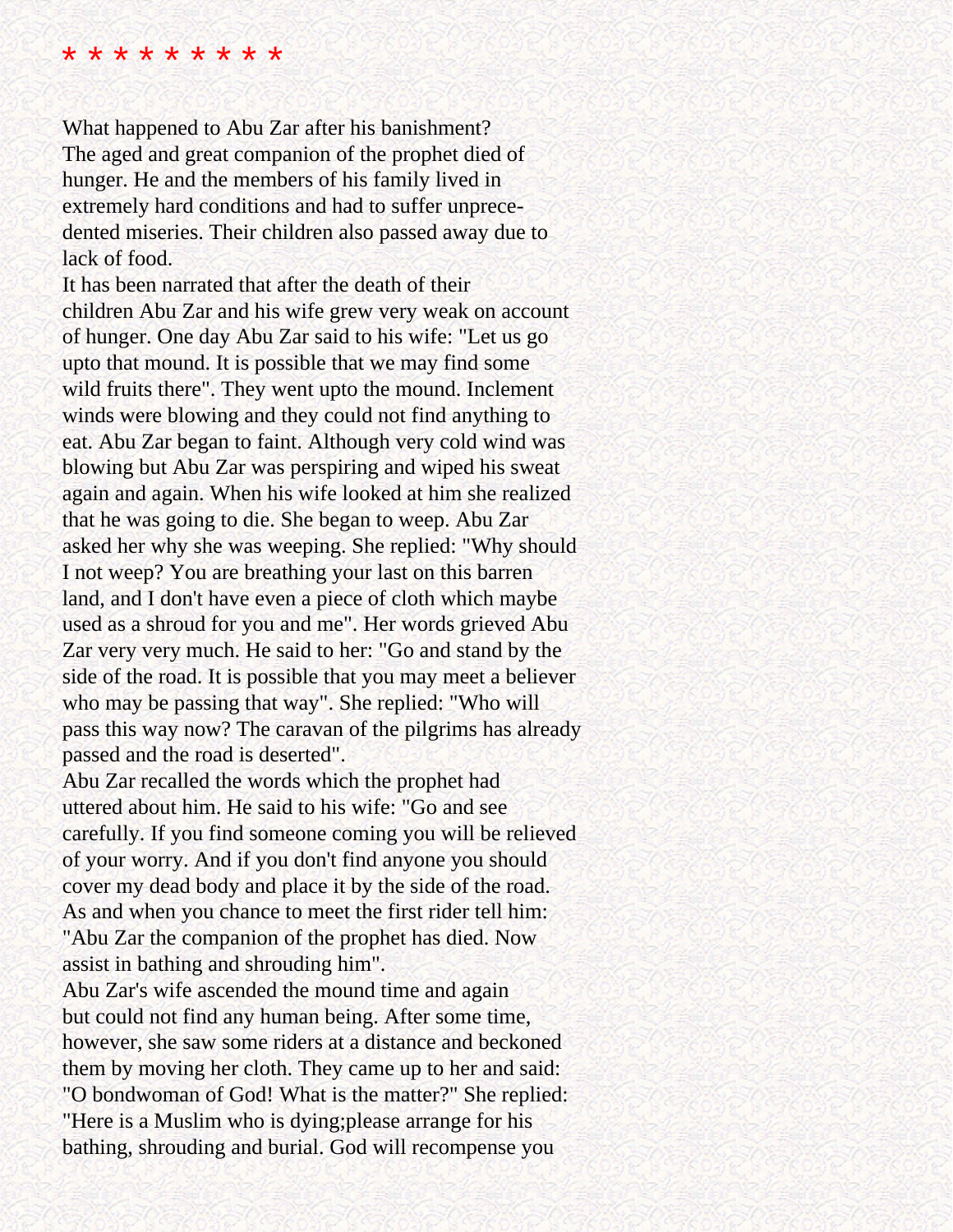fo this". They asked: "Who is the man?" She replied: "His name is Abu Zar Ghifari".

The men could not believe that such a distinguished companion of the prophet could die in the desert. They, therefore, asked her: "Who is this Abu Zar? Is he the companion of the prophet?" She said "Yes". They said: "May our parents be his ransom! God has granted us a great honour". They then hurried to the place where Abu Zar was lying. Abu Zar was feeling the pangs of death. He fixed his eyes on their faces for some time trying to recognise their faces, and then said: "By God I have not told a lie. By God if I had sufficient cloth for my and my wife's shroud I would certainly have been shrouded in that cloth. I ask you in the name of God that if anyone of you has been a ruler or a government employee or a messenger or a chief at any time he should not shroud me". Those present were bewildered to hear these words because almost all of them had held these offices at one time or another. Suddenly a young man from amongst the Ansar stepped forward and said: "O uncle! I shall shroud you with this mantle which I had purchased with the money that I had earned through hard work. I will shroud you with this cloth whose thread was spun by my mother so that I might use it as Ehram (pilgrims garb)". He said to the young man: "Shroud me with these pieces of cloth, for they are pure". Now he was happy and satisfied. Then he cast a glance at them again and passed away peacefully. Then the dark and thick clouds covered the sky. Strong and severe winds began to blow and the desert sand sprang up and darkened the atmosphere. It might be said that the desert of Rabazah got converted into a roaring ocean.

The Ansari young man stood by the grave of Abu Zar and prayed in these words (The historians have attributed them to Malik Ashtar): "O God! This Abu Zar is one of the companions of Your prophet. He worshipped You amongst the worshippers. He performed jihad against the idol-worshippers. He did not alter any Sunnab (practice) of the prophet nor did he tamper with any law. He saw bad and indecent things being done and expressed his disgust at them with his heart and tongue. As a result of this people oppressed and insulted him and turned him out of his house. They deprived him of his rights and humiliated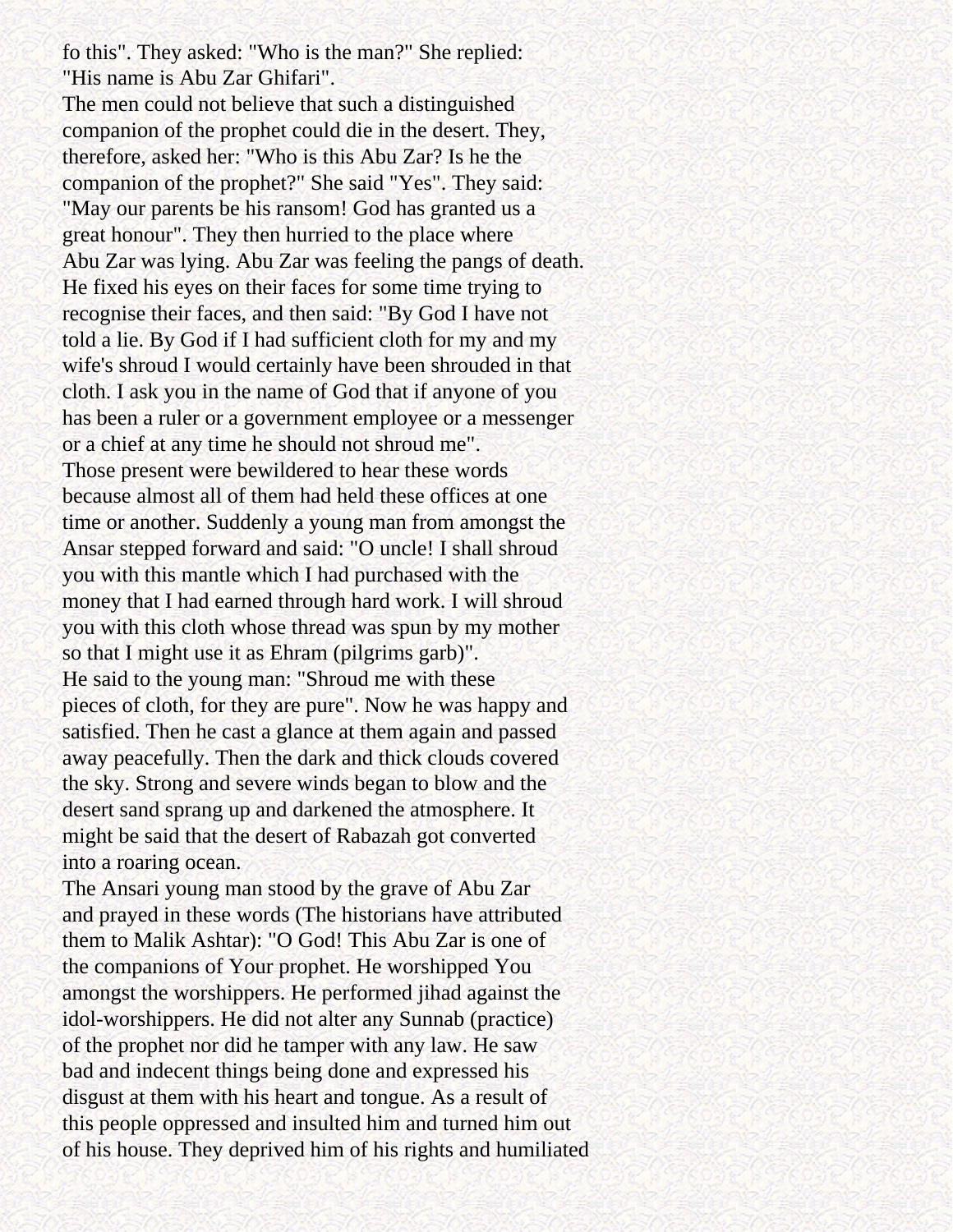him and eventually he passed away in a helpless condition. May God break the feet of the person who deprived him (of the amenities of life) and banished him from the sacred city of Madina to which he had migrated". All those who were present said "Amen!" very sincerely. Blessed be Abu Zar who rose and endeavoured, to establish truth till he breathed his last. He had faith in the greatness of man and his rights. He was a magnanimous and kind man. He was never afraid of death, nor was he never enamoured by life.

The tragic events of Abu Zar and his wife and children stirred the blood of the people and everyone of them sympathised with the oppressed family. While many other actions of Uthman had raised the people against him this one incident added to their resentment against him and Bani Umayyah. It was considered to be a very wicked policy that anyone who objected to nepotism and family bias should be treated savagely as was done in the case of Abdullah bin Mas`ud, Ammar Yasir and Abu Zar. They were insulted and beaten and their pensions and stipends were stopped. On the contrary, Bani Umayyah were showered with all the benefits, wealth, and ranks. Uthman bestowed honours on them and gave them enormous wealth, although it was necessary for him that he should have ousted them from important positions on account of their nefarious activities.

Another action of Uthman which aroused the anger of the people was his maltreatment of the persons who went to him to complain against Walid bin `Uqba. The details of this incident are as follows:

Uthman dismissed sa`d bin Abi Waqas from the governorship of Kufa and replaced him by Walid bin `Uqba, who was Uthman's brother from the side of his mother. The people of Kufa were very much displeased on account of this appointment. It is said that when Walid arrived in Kufa and passed by the house of Umar ibn Zararah Nakh`i Umar stood up and said: "O Bani Asad! Uthman has treated us very badly. Was it just on his part to remove from amongst us Sa`d bin Abi Waqas, who is a mild and well-behaved person, and to oppoint in his place his brother Walid who is an idiot, a madman and an old debauchee. After the appointment of Walid it was commonly said by the people of Kufa that Uthman had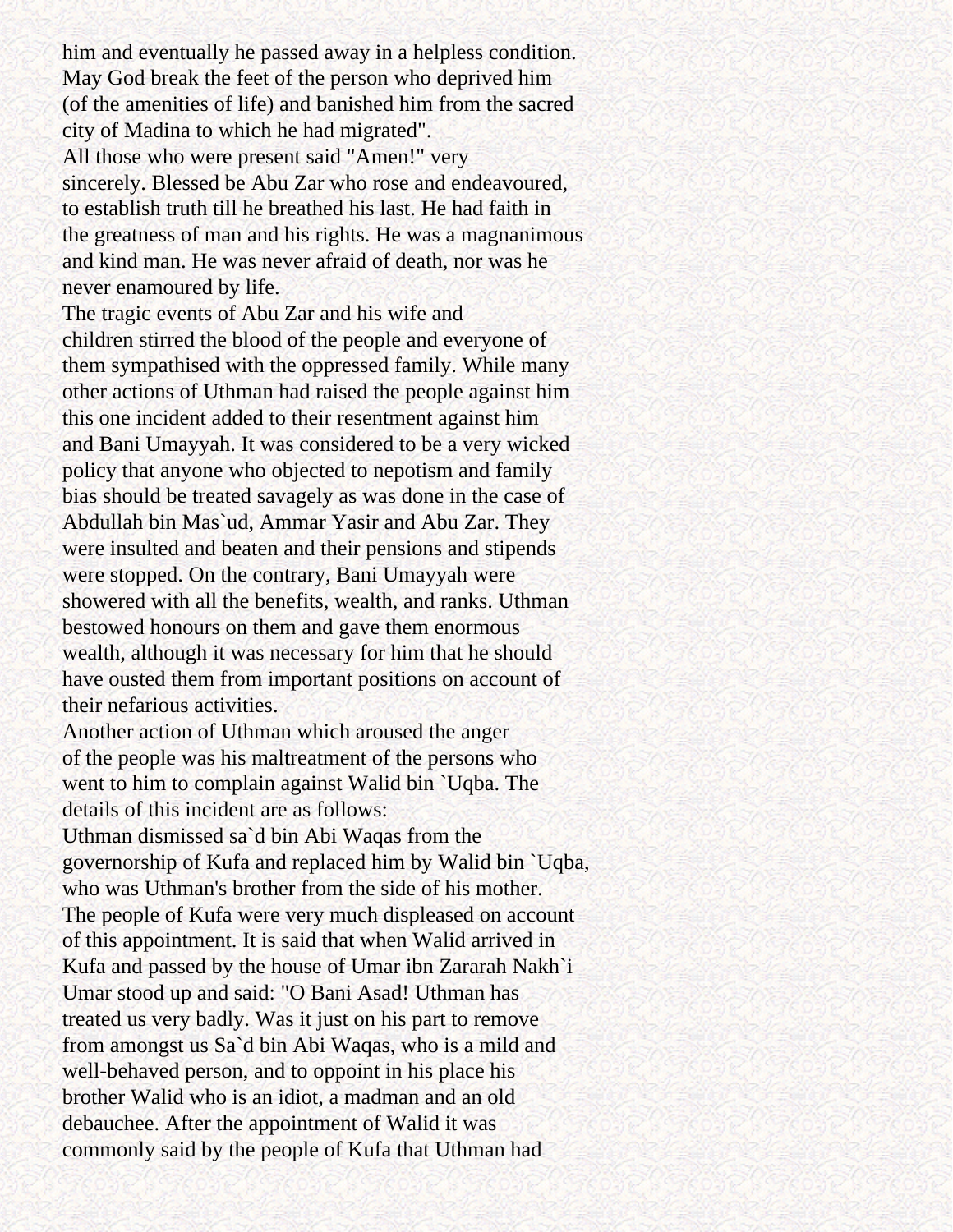humiliated the followers of prophet Muhammad and had tried to honour his brother.

Many complaints were lodged with Uthman against Walid but he did not remove him from the governship, although most of the complainants were the companions of the prophet. Uthman's conduct in respect of Walid was the same as it was with regard to his kinsfolk. Just as he did not accept any suggestions, or entertained any complaint against his near relations, he never paid any heed to the complaints against Walid as well. Allama Bin Abd Rabbih quotes Sa`id bin Musayyab in his book entitled `Iqd al-Farid as saying that the companions of the prophet disliked the caliphate of Uthman very much because most of the officers appointed by him belonged to Bani Umayyah and they did things which were abhorred by the companions. Complaints were lodged against these officers with Uthman but he did not remove those officers.

The poet Hati'ah says about Walid:

"Hati'ah will give evidence on the Day of Judgment that Walid is innocent".

"When the prayers was finished he asked the people in a loud voice: "If you say, I may increase it".

"He wanted to make an increase upon something good. If the people had agreed he would have led the dawn prayers which would have exceeded ten rak`ats (units)". "But O Abu Wahab, the people refused to agree. If they had accepted your suggestion you would have combined Shaf` with Witr".

"You moved on, but the people held your bridle. If they had released it you would have walked on and on". A number of men came from Kufa and complained to Uthman against Walid. Uthman, however, rebuked and threatened them instead of paying any heed to their complaints and flogged those who gave evidence against his malpractices, although their only offence was that they brought the evil deeds of Walid to the notice of Uthman. The most severe treatment meted out by Bani Umayyah to their opponents or to those whom they considered to be in the category of their opponents (because they desired that the masses should have a right in caliphate, and it should not become property of Bani Umayyah) was seen in their treatment with Muhammad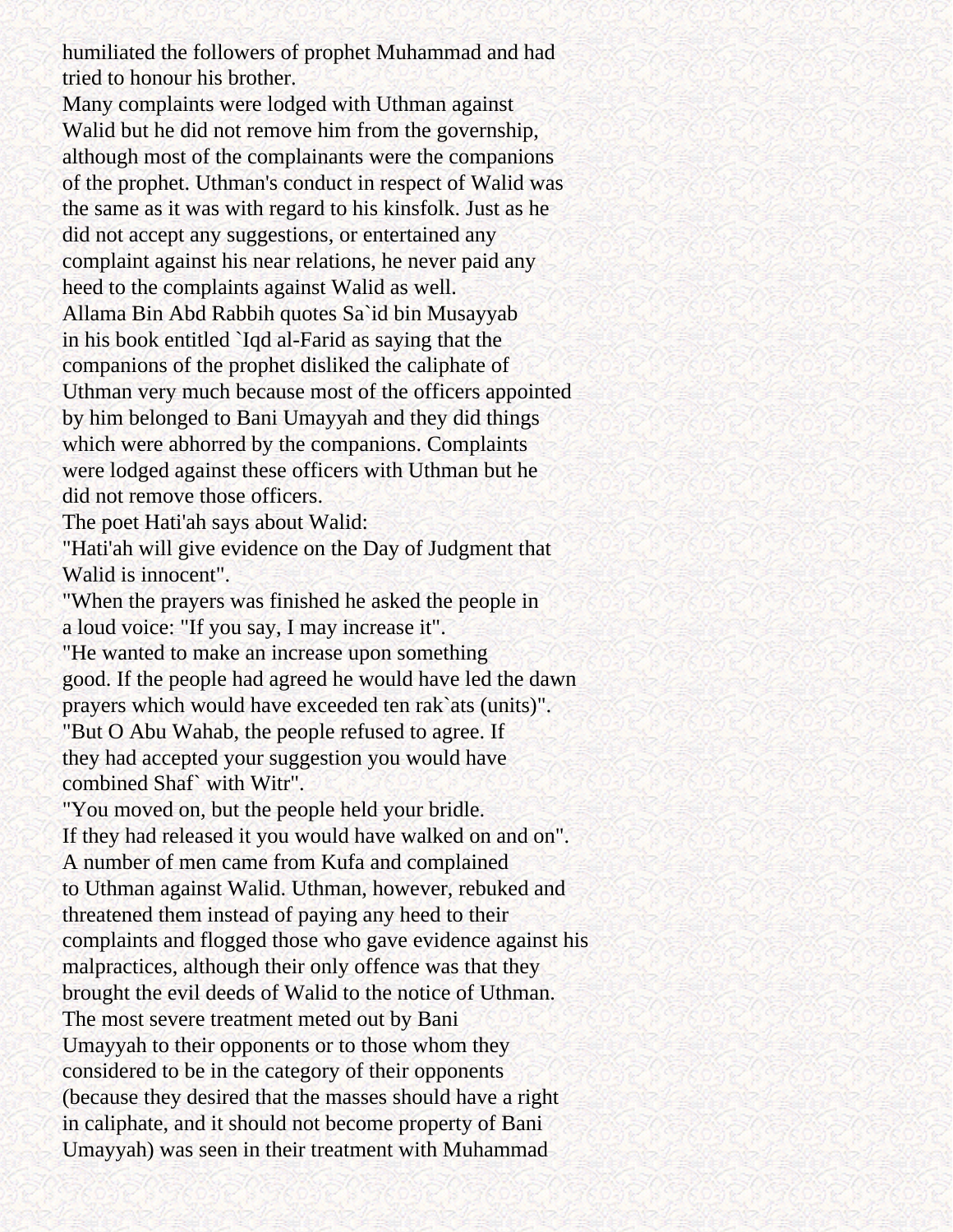bin Abi Bakr and the Egyptians who were going to Egypt. As this incident has a very close connection with the murder of Uthman we shall discuss it in detail in the following chapter.

1 In order to Make the bitterness of advice palatable Imam Ali spoke at the outset in such a way that instead of getting irritated Uthman should feel his duties and responsibilities. Ali wanted to draw his attention towards his obligations, and with that purpose in view he mentioned his (Uthman's) companionship of the prophet as well as his importance and proximity to the prophet on account of kinship. Otherwise this was evidently no occasion to praise him and these words should not be treated to be a panegyric ignoring the latter part of the remarks of Ali. The opening words simply go to show that whatever Uthman did was done by him intentionally. It was not that he committed unintentionally mistakes, which might be overlooked. If it be a virtue that even after remaining in the companionship of the prophet and knowing all the rules and regulations of Islam a man should act in such a way that the entire world of Islam should begin to cry on account of his oppression, these remarks may be treated to be a praise. If it is not a merit, then its being mentioned cannot be termed as praise. In fact the words that have been used as praise are a proof of the seriousness of his offences. An offence committed intentionally is much more serious than the one committed inadvertently.

It is said that Uthman is entitled to great honour in the capacity of the son-in-law of the prophet as the prophet married to him, his two daughters named Ruqayya and Umm Kulthum one after the other. Before considering these matrimonial alliances a source of honour, however, the nature of this son-in-lawship should be looked into. History tells us that Uthman did not enjoy precedence in the matter. Ruqayya and Umm Kulthum were previously married to Atba and Ateeba, the son of Abu Lahab. In spite of this these two persons were not treated to be entitled to any honour or respect even before the advent of Islam. In the circumstances how can this relationship be treated to be a source of honour for Uthman without taking into account his personal qualities?.

Furthermore, it is also not an established fact that the two ladies were the real daughters of the prophet. There are some who do not admit them to be his real daughters but say that they were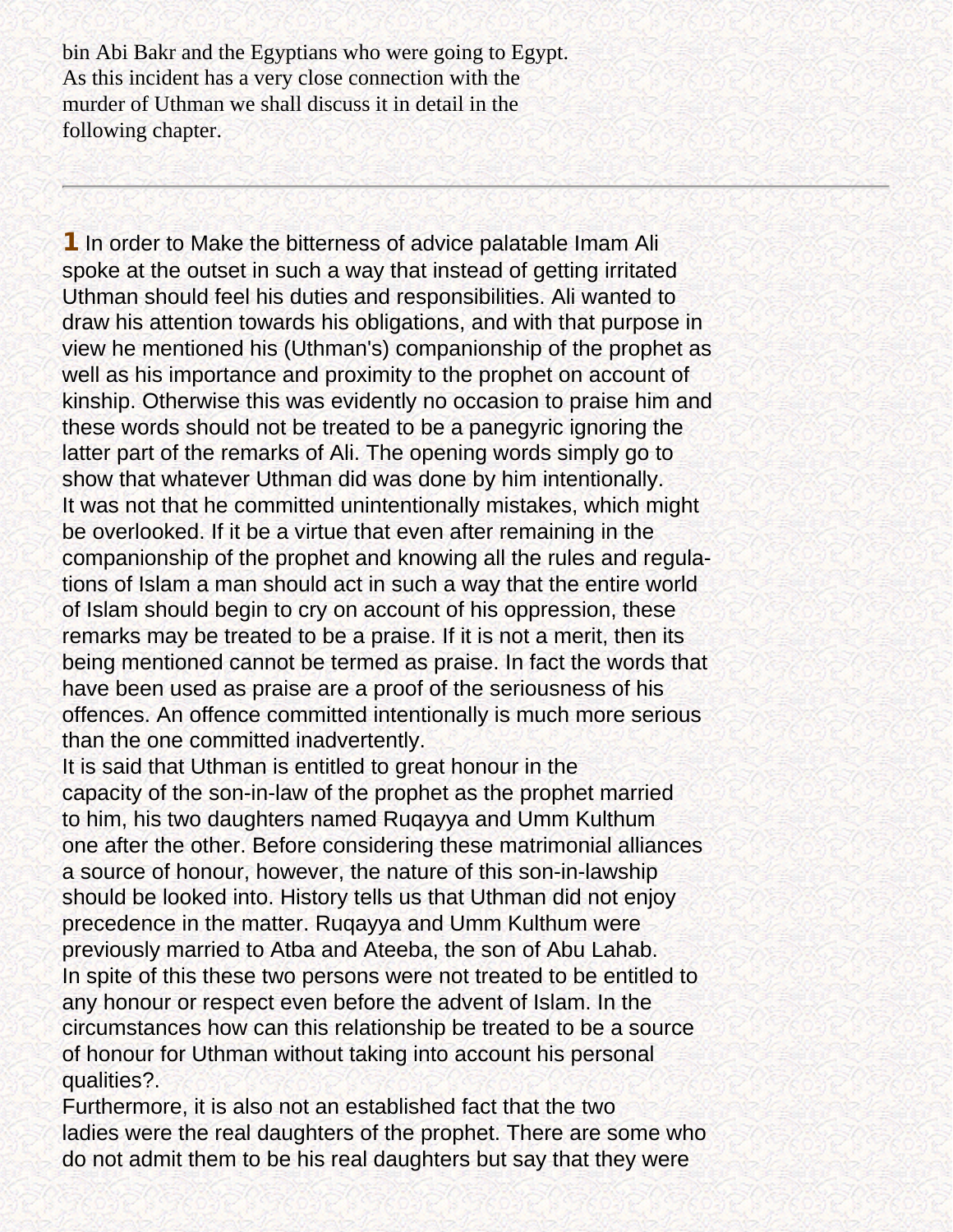the daughters of lady Khadijah's sister named Hala or her own daughters from her former husband.

Alkuti (died 352 A.H.) says: "A short time after lady Khadijah getting married to the prophet her sister Hala died and left behind two daughters named Ruqayyah and Umm Kulthum. They were brought up by Khadijah and the prophet. It was customary before the advent of Islam that if an orphan was brought up by someone it was called his son or daughter". (Kitab al-Istighatha, p.69). "Before marrying the prophet lady Khadija was married to Abi Hala bin Malik and had one son named Hind and one daughter named Zainab from him. Earlier than that she was married to `Atiq bin `Aa'ez and had one son and one daughter from him". (Seerah lbn Hisham, Vol.4, p.293).

This shows that lady Khadijah had two daughters before she married the prophet. As mentioned above, according to the custom then prevailing, they were to be called the prophet's daughters and their husband was to be called his son-in-law. However, his position as son-in-law would be commensurate with the position of the daughters. Hence, before treating these marriages to be a source of honour the actual position of the daughters (i.e. their real parentage) must be kept in view.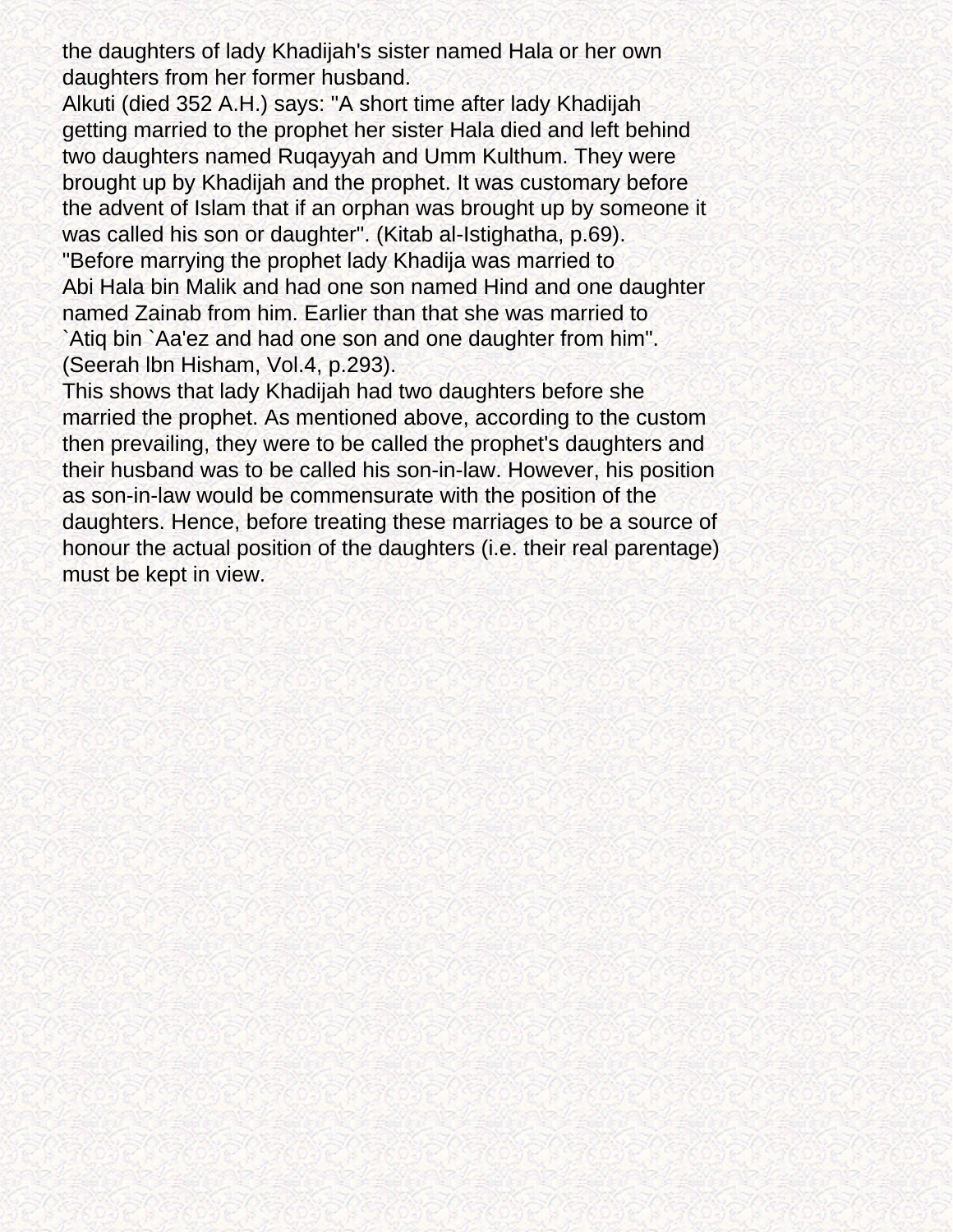## **Facts about Uthman's murder**

Eleven years and many months passed. The resentment of the people against the policies of Uthman went on increasing day after day. The citizens of all Islamic territories were deadly against Uthman, so much so that there was tension all round. The thing which frightened the Muslims most was that during Uthman's rule all the ways and practices prevalent in the days of the prophet and Abu Bakr and Umar which they liked most, were made topsy-turvy and nothing of the past period remained intact. They were used to see that the caliph protected their rights and promoted their interests. As and when the governors and the officers oppressed someone or misbehaved, the caliph dismissed them and redressed the grievances of the people. However, as soon as Uthman became caliph he ignored the rules and regulations based on justice, and founded his government on the policy of nepotism, which the people had never previously seen, and which they could not tolerate.

The thing which disgusted the people most was that Uthman's relatives usurped their rights and became richer day by day and the common man was deprived even of the necessities of life. They also resented the treatment meted out by the caliph to their deputations which approached him to complain against the governors and other officers.

The people were also very much annoyed on account of the insults and humiliation to which the distinguished companions of the prophet like Abu Zar, Ammar, and Ibn Mas`ud, were subjected. They also disliked his policy of removing reliable and popular governors and officers and replacing them by the persons who were unjust and oppressive.

The pious Muslims did not also like that the rulers should oppress the Zimmis, because, after all, they too were human beings. They did not wish that the society should be poisoned with discrimination and egotism, and incompetent persons should be given preference over honest and competent ones.

During the last days of the caliphate of Uthman the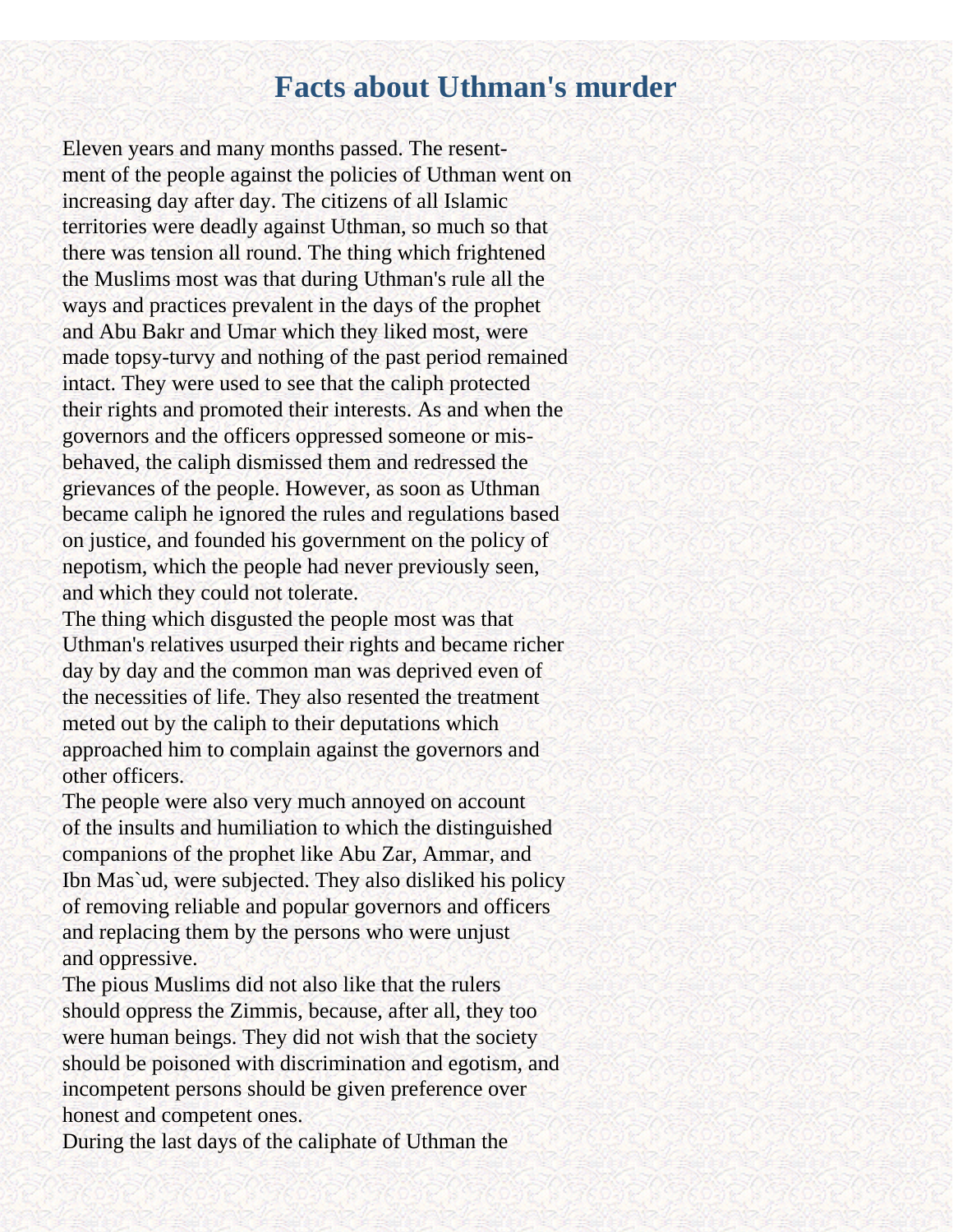people became so impatient that they revolted against him. This was quite natural because the seeds of revolt were present in his own policies. It is said that one day Uthman chanced to pass by the house of a man named Jabala bin Amr Sa`di. Jabala was sitting amongst the people of his tribe and held a chain in his hand. Uthman saluted them and those present replied to his salutation, with the exception of Jabala. He said to his tribesmen: "Why have you replied to the salutation of a man who has done such and such thing". Then he addressed Uthman saying: "I swear by God that unless you turn away your wicked favourites like Marwan, Ibn Aamir and Abi bin Sarah, I will put this chain round your neck".

Allama Ibn Abi'l Hadid says that the people had become so daring that one day when Uthman was addressing the people holding in his hand the stick which was held by prophet and Abu Bakr and Umar while delivering sermons, a person named Jehjah Ghifari snatched the stick from his hand, pressed it on his knee and broke it. In the beginning the people did not pick up enough courage to misbehave towards Uthman. However, when the malpractices of Marwan and others continued to increase and Uthman, instead of restraining them from their evil deeds showed indulgence to them the disturbances and rebellion also became widespread. Till then only the people individually opposed and criticized Uthman and only one or two persons misbehaved towards him. However, as time passed on the entire Muslim nation became his enemy. The people of Madina wrote letters to the Muslims of other cities on these lines: "If you are desirous of undertaking jihad you should come here, because the religion of Muhammad is being made corrupt by your caliph. Come and remove him from the caliphate". The residents of all the cities turned against Uthman. By the year 35 A.H. the events took such a turn that the inhabitants of various cities wrote letters to one another suggesting that something should be done to get rid of Bani Umayyah and Uthman and all his governors and officers should be removed from their offices. The news about these activities reached Uthman also. He wrote letters to the residents of different cities and tried to reconcile them. Then he called his governors and senior officers and held consultations with them. Some of them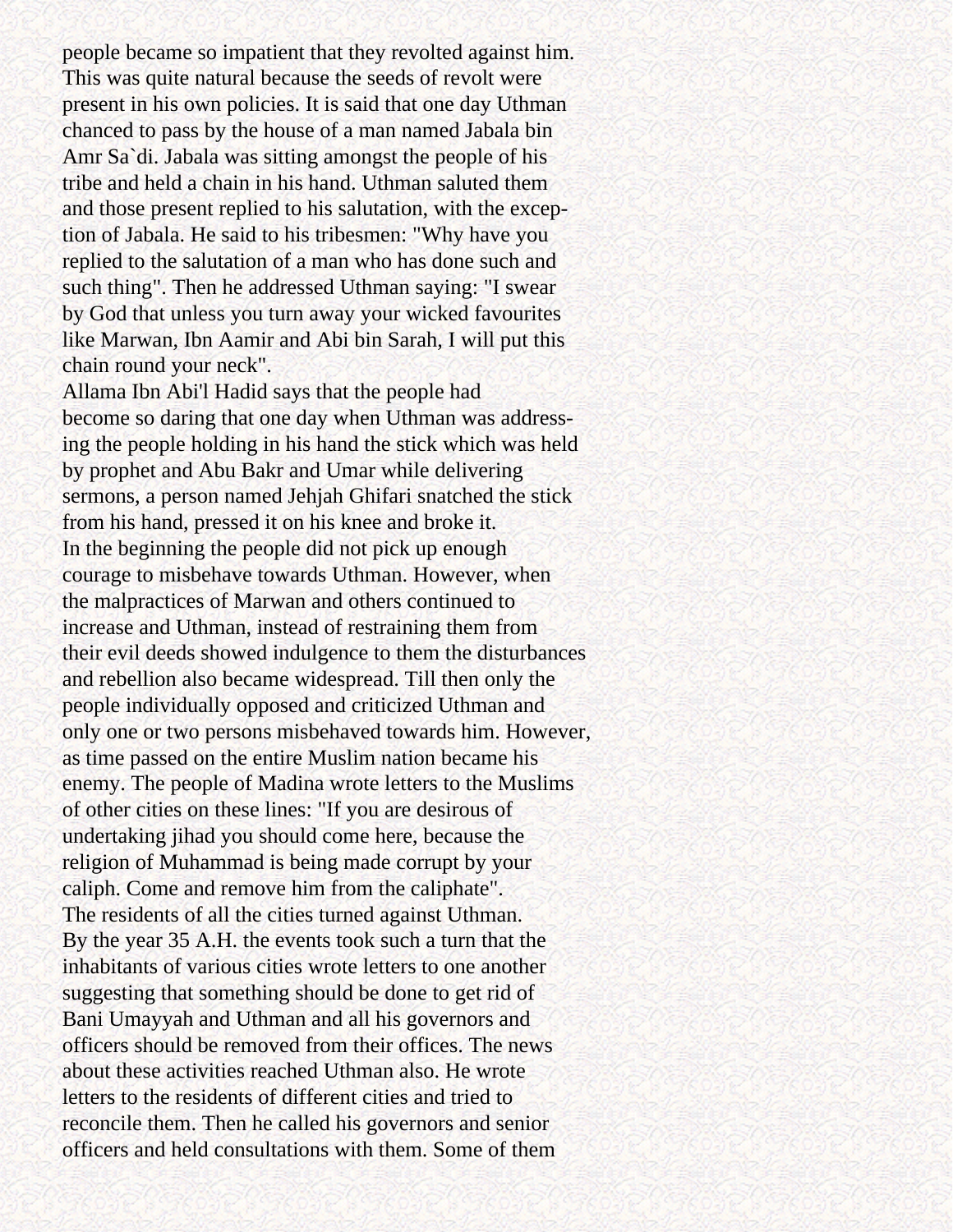suggested to Uthman that he should rule justly and adopt the policies of Abu Bakr and Umar. Others minced their words and did not give any clear-cut advice. One of those belonging to the latter group was Mu`awiya ibn Abi Sufyan. There were still others who were not fit to tender any sincere advice because their suggestions were always based on selfishness. One such person was Sa`id bin Aas who said that the state of affairs then prevailing was only transitory and the only remedy for them is the unsheathing of the sword.

The conference ended without taking any unanimous decision to tackle with the situation. The reason for this was that all the governors and officers of Uthman liked his policy through which they could encroach upon the people's rights and make as much money as they could. They did not, therefore, give any sincere advice. There were some amongst them however, who thought that their interests would be best served if they could get rid of Uthman and were, therefore, endeavouring secretly, and some of them even openly, to achive this end. Reasons for this attitude of the persons concerned will be explained later. And the most important thing about the conference was that Marwan was keeping a very close watch on all the participants. Hence, even if some of them had made good suggestions they would have been of no use because the last word on the subject was to be that of Marwan. Uthman always acted on his advice.

Eventually rebellion broke out. The Muslims of all the countries and provinces had turned against Uthman's administration, policy, and caliphate, which were virtually in the hands of Marwan and his associates.

In the meantime some persons from Egypt approached Uthman to complain against lbn Abi Sarah, the Governor of Egypt. Uthman heard them attentively, reproached Ibn Abi Sarah for his malpractices and promised those people that their grievances would be redressed. Then he wrote a letter to Ibn Abi Sarah asking him to mend his ways and threatened him that if he disobeyed his orders he would be punished. Marwan did not like these developments. When the complainants came out of the caliph's palace he too came out and rebuked them. Then he insisted that the caliph should ignore the promises made by him to those persons and should not take any notice of their complaints.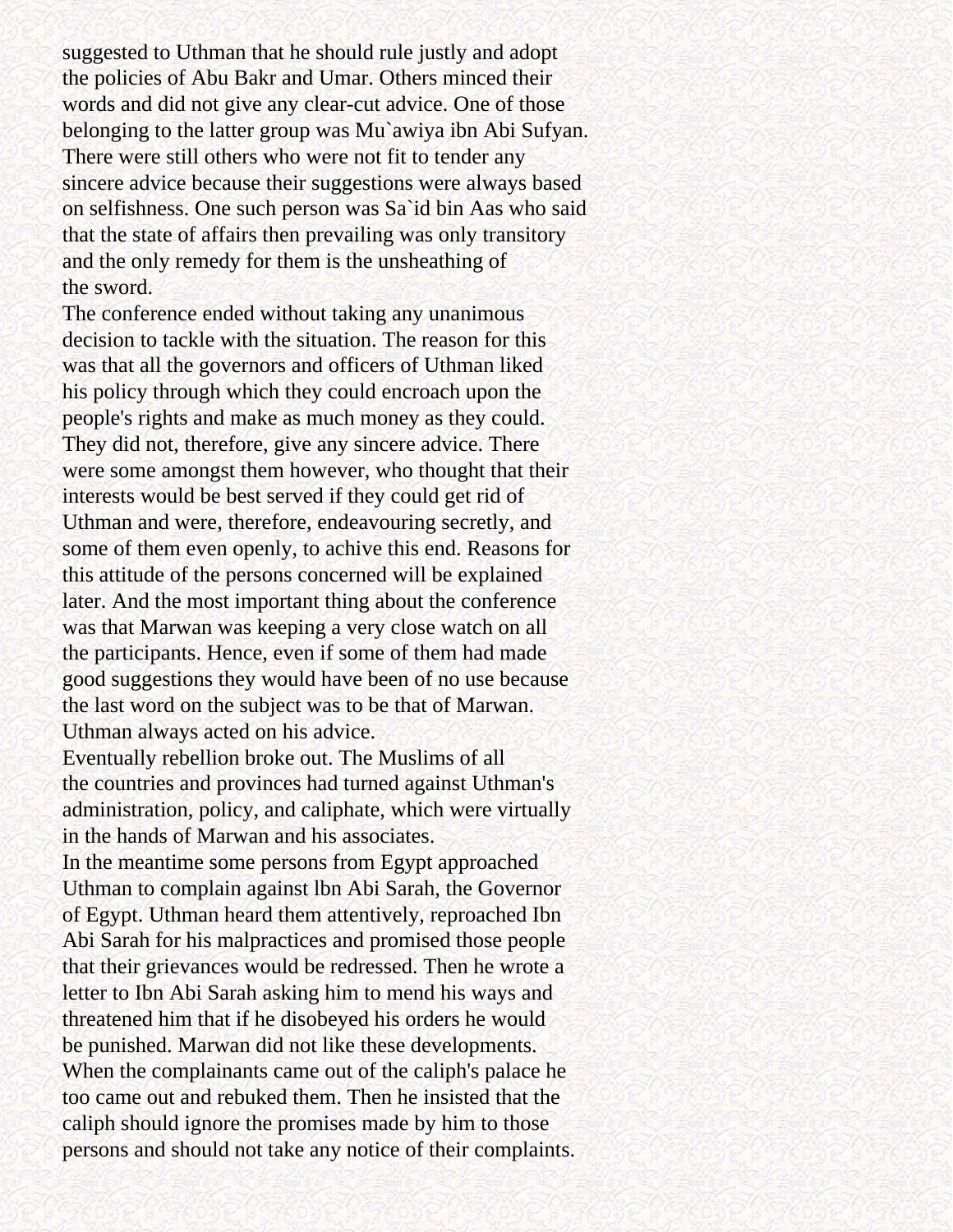The Egyptians returned with the letter and handed it over to Ibn Abi Sarah. He was very much displeased on reading it and declined to obey the caliph's orders. He became so furious that he killed one of the members of the deputation. This arrogance of Ibn Abi Sarah was due to the fact that he was the foster-brother of Uthman and it was on account of this relationship that he had appointed him the Governor of Egypt.

The people of Egypt resented the treatment meted out to them by lbn Abi Sarah. They decided to send another deputation to Madina consisting of one thousand persons. They stayed in the masjid of the prophet and proclaimed that they would not interfere with those who remained within doors and did not take up arms against them. Thereafter some of their distinguished persons met the companions of the prophet. They explained to them the atrocities committed by Ibn Abi Sarah including the murder of an innocent person whose only offence was that he was a member of the deputation which had waited on Uthman earlier. Some companions saw Uthman and discussed with him the state of affairs prevailing in Egypt. Thereafter many other persons headed by Ali met Uthman in this behalf. They spoke to him in a very rational and logical manner and said: "These people only want that you should remove Ibn Abi Sarah from governorship and appoint some other person in his place. Earlier also they had complained about the murder of an innocent person. You should remove Ibn Abi Sarah from office and also take a decision on their complaint. If lbn Abi Sarah proves to be guilty you should punish him and thus provide justice to these people".

Uthman swore before the people and assured them that he would try his best for the good of the people. He also asked them to suggest the name of a person who might be appointed Governor of Egypt in the place of Ibn Abi Sarah. The Egyptians after due deliberations suggested the name of Muhammad bin Abi Bakr. Uthman appointed him as governor and sent with him a party consisting of the Muhajirs and the Ansar to investigate the malpractices of lbn Abi Sarah.

Three days after their departure from Madina Muhammad bin Abi Bakr and his companions saw on the way an Ethiopian slave who was driving his camel hastily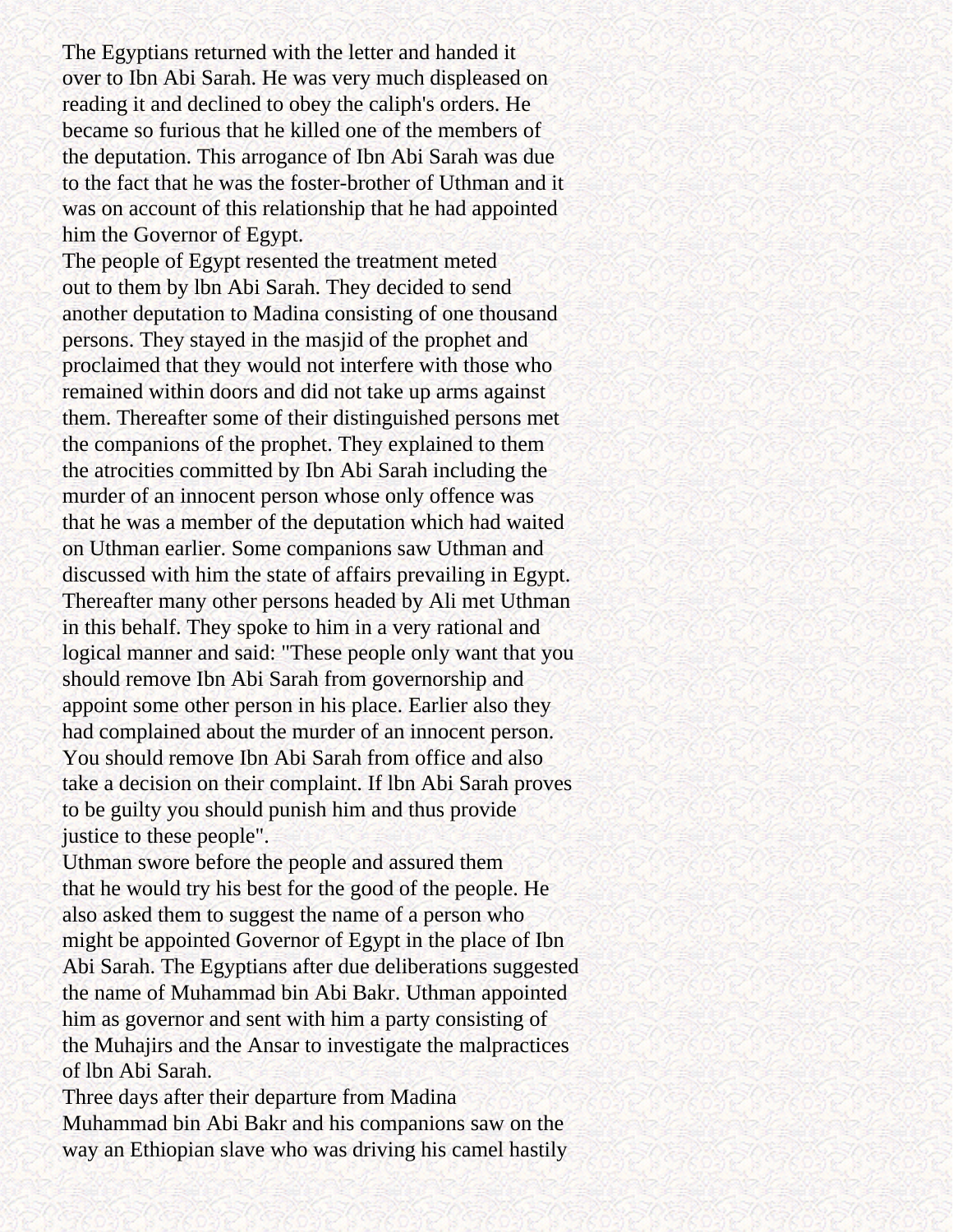towards Egypt. These people felt surprised. They, therefore, stopped him and enquired of him why he was running so fast and what was the purpose of his journey. After some questioning he said: "I am the slave of the Commander of the Faithful Uthman and have been sent to go and see the Governor of Egypt". The people said to him: "The Governor of Egypt is here with us". The slave replied: "I don't mean him". When Muhammad bin Abi Bakr was informed of the matter he called for the slave and asked him as to who he was. He said: "I am a slave of the Commander of the Faithful". Then contradicting himself he said: "No, no. I am a slave of Marwan". He thus went on saying contradictory things. Then Muhammad asked him: "Where are you going?" He replied: "I am going to Egypt to see the governor". "What for?" asked Muhammad. The slave replied: "I have to convey a message to him".

Upon Muhammad asking the slave whether he was carrying a letter he replied in the negative. Thereupon Muhammad ordered his person to be searched. After a very minute search a letter was found with him which was addressed by Uthman to Abdullah lbn Abi Sarah. Muhammad opened the letter in the presence of the Muhajirs and the Ansar who were accompanying him. It read as follows: "When Muhammad son of Abu Bakr and other such and such persons arrive in Egypt you should kill them on one pretext or another. Consider the letter which Muhammad is bringing to you as cancelled and continue to occupy your office until further orders. Imprison any person who approaches you with a complaint and then await instructions from me".

When the letter was read out all those present were bewildered and complete silence prevailed. No one could imagine that the caliph could make such a wicked plan to take the lives of his subjects including the Muhajirs and the Ansar.

Muhammad bin Abi Bakr closed the envelope again and affixed on it the seals of the Muhajirs and the Ansar. The party then decided to return to Madina and to show the letter to the companions of the prophet. When the letter was read out in Madina before the companions, including Imam Ali all of them were deeply grieved. This conspiracy against the Muslims and Islam which was unpre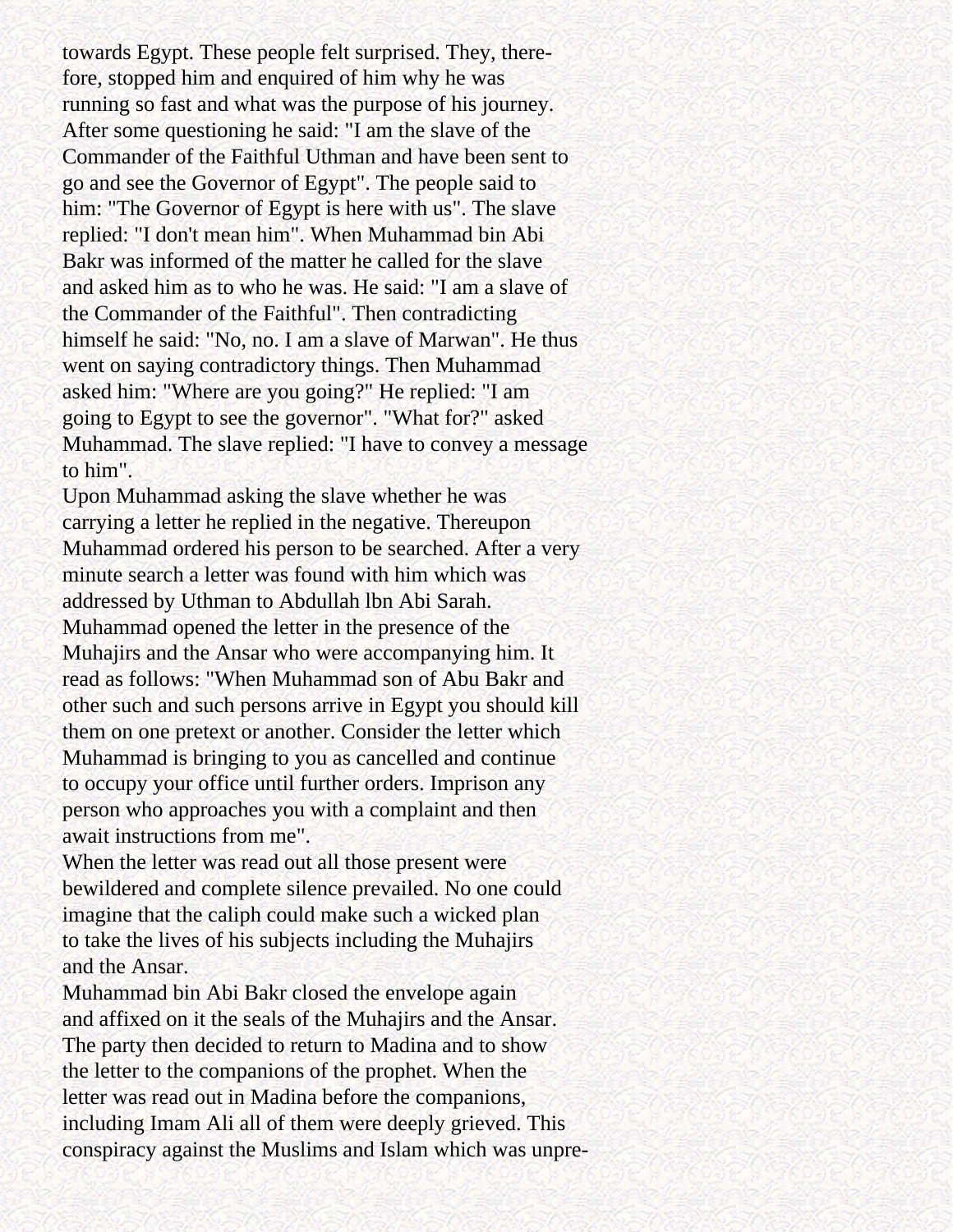cedented made them furious. The wrath of the people who were already annoyed on account of the treatment meted out to Abu Zar, Ammar Yasir, etc. knew no bounds. A deputation headed by Ali which included Sa`d bin Abi Waqas and Ammar Yasir was formed and they went to see Uthman. They also took with them the letter, the slave and the camel on which he was mounted. The following conversation took place between Ali and Uthman: Ali: Is this your slave?

Uthman: Yes

Ali: Is this camel also yours?

Uthman: Yes

Ali: Is the seal affixed on the letter also Yours? Uthman: Yes

Ali: Then does it mean that this letter was sent by you? Uthman: No. I swear by God that I neither wrote this letter myself nor ordered anyone else to write it, nor sent this slave to Egypt.

The companions got the impression that Uthman was telling the truth. On further scrutiny they realized that the letter was in the hand-writing of Marwan. They, therefore, asked Uthman to call Marwan before them so that they might inquire into the matter, and ask him as to why he wrote the letter. Uthman declined to summon Marwan. Although Marwan was then present with him in the capital he did not have the moral courage to appear before those persons, admit his fault, and thus prove the innocence of Uthman. The companions, therefore, returned to their house in consternation. They believed that Uthman could not swear falsely, but some of them said that they would consider him to be innocent only when he handed over Marwan to them so that they might question him and investigate the matter, and find out the real facts about the letter. They also said that if the letter had been written by Uthman they would depose him, but if it had been written at his behest by Marwan they would ponder over the matter and decide as to how Marwan should be dealt with. However, Uthman did not agree to surrender Marwan. The insurgents now began insisting all the more vehemently that Marwan should be handed over to them, so that they might question him and inquire into his activities. Uthman, however, flatly refused to agree to this demand. Thereafter many developments which are recorded in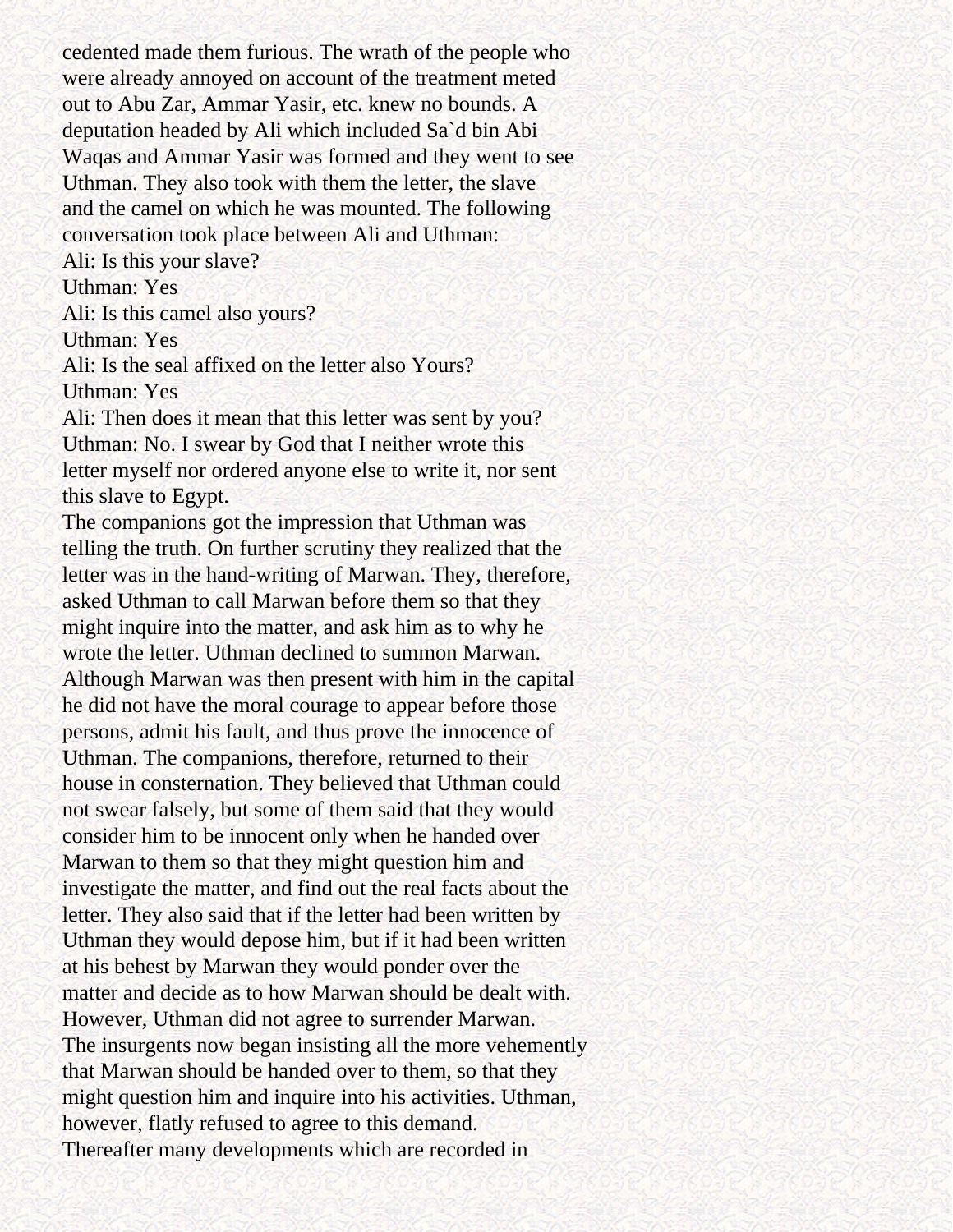the books of history took place. Imam Ali tried his level best to bring about reconciliation between the insurgents and Uthman so that bloodshed might be avoided. He saw Uthman again and suggested to him that he should come before the public and deliver a speech which should be heard by all, and in that speech he should confirm the promises made by him with the people so that they might be satisfied. He also said to Uthman: "I swear by God that all the Islamic territories have turned against you. I am afraid the people of Kufa and Basra may also come to Madina like the Egyptians and you may be obliged to ask me to cool them down".

Uthman came out of his house and delivered a speech before the gathering. He expressed his regret for his past lapses and promised that such things would not happen in future. He also promised that their demands would be met and Marwan and his associates would be cast aside. Uthman's speech had a salutary effect. While he was speaking tears trickled from his eyes. Others also began to weep and their beards became wet with tears. When he dismounted from the pulpit of the masjid and went home, he saw Marwan, Sa`id bin Aas, and some other members of the Umayyad Family waiting for him. They had not been present when Uthman was speaking but had become aware of what he had said. When Uthman sat down Marwan asked him: "O my chief! Should I say something or keep quiet?" Uthman said: "Say what you want to say". Marwan then said in a reproaching manner: "You have only encouraged these people and done nothing else". Uthman replied somewhat regretfully: "I have said what I have said. I cannot take back my words". Marwan said: "The people are crowded before the gate of your house like a mountain and this is so because you have encouraged them. If one of them complains of oppression the other demands the dismissal of a governor. You have been very cruel to your caliphate. It would have been better for you if you had remained patient and quiet". Uthman said: "I feel ashamed of going back on my words. You may, however, go and talk to them". Having got the permission Marwan came at the gate of the house and said to those who were gathered there:

"What is all this crowd? It appears that you have come to plunder the house. May your faces be blackened! Have you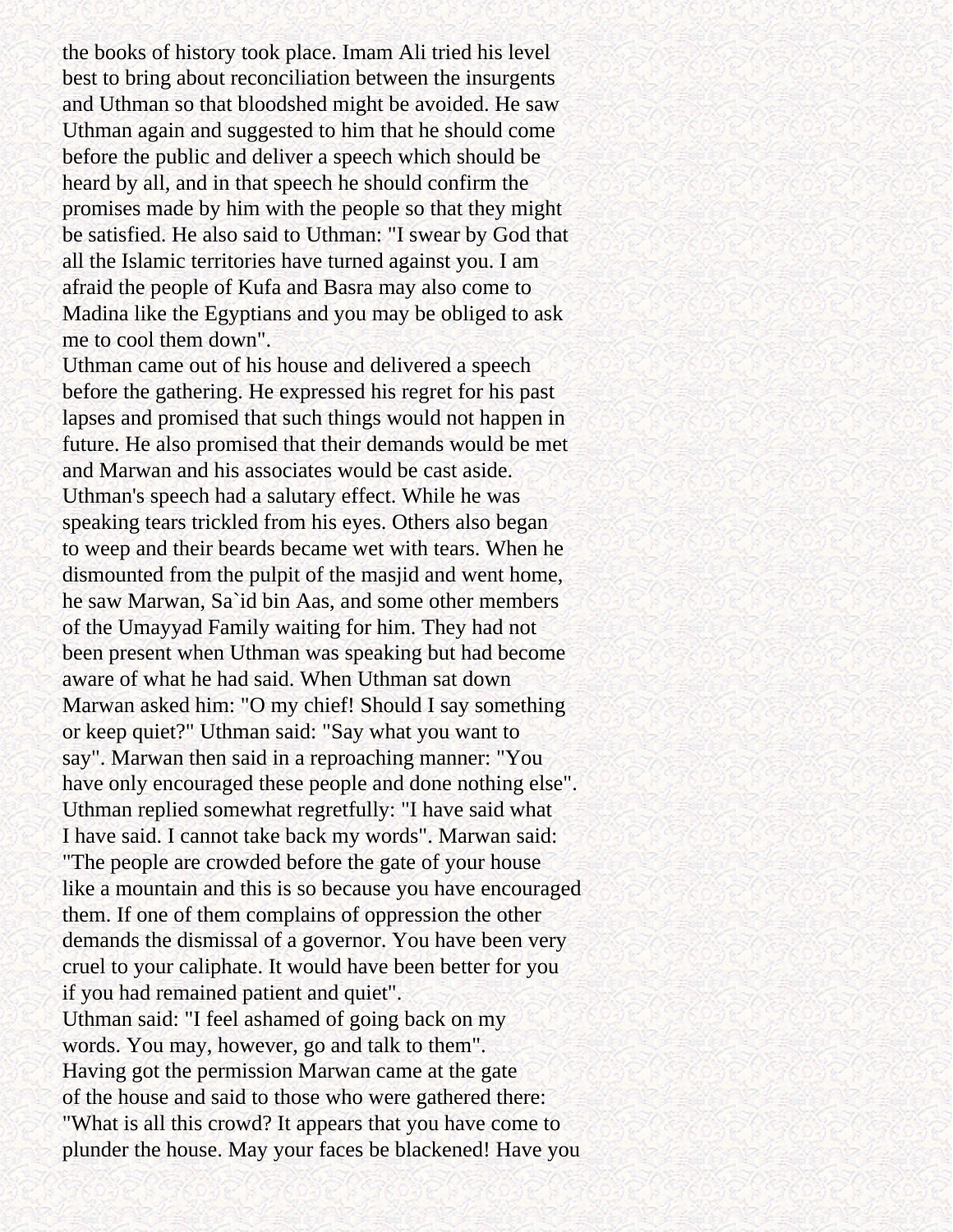come to wrest the government from us? By God, if you intend doing harm to us we shall deal with you in a manner that you will never forget. Go to your houses. We cannot tolerate interference with our authority by anyone".

The people went away in despair, abusing and threatening the rulers. Some one informed Ali about the new development. As Uthman had ignored his suggestion and acted on the advice of Marwan, Ali could very well refrain from going to Uthman again and tendering him any advice. However, pity for the aged caliph, heart-felt desire for reconciliation among the Muslims, and a slight hope that Uthman might follow the path of prudence compelled him to advise Uthman once again. When night fell and Uthman came to see Ali for consultations on the suggesttion of his wife Na`ela, Ali said to him: "After making a speech from the prophet's pulpit you went home and then Marwan came out and abused the people. Thereafter what is left to be done and what can I do for you?" Uthman cursed himself much for his lapse. Ali then said to him: "I swear by God that I have endeavoured more than anyone else to keep the people away from you. However, whenever I suggest to you something which I hope will please you Marwan intervenes. And unfortunately you accept what he says and ignore what I suggest". Ali was quite correct in saying this because this time also Marwan had spoiled the case.

The insurgents began insisting on their demands once again. They wanted the fulfilment of all the promises made with them. They also demanded that Marwan, who was the root-cause of all the mischief, should be surrendered to them so that they might take revenge on him. However, Uthman's attitude hardened and he sternly refused to hand over Marwan to them. The insurgents also became adamant. The disturbance and rebellion became acute and the insurgents besieged the house of Uthman. In fact the insurgents did not want to harm Uthman. All they desired was that he should repent for his lapses and abdicate. This is proved by the fact that a man named Nayyar bin Ayaz who was one of the companions of the prophet took his place in the first row of the insurgents and said to Uthman loudly: "You should abdicate and I assure you that you will remain unhurt". While he was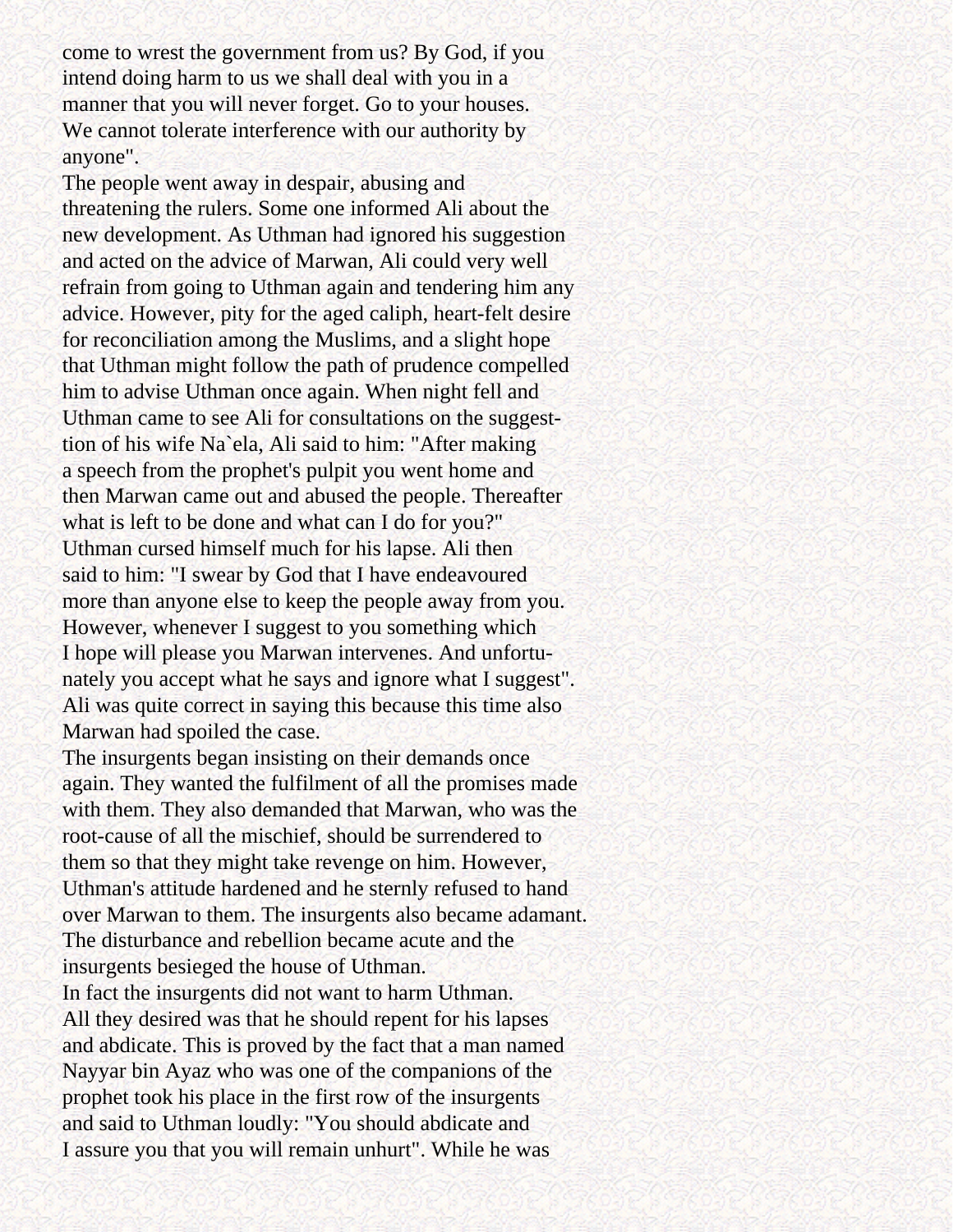saying this Kathir bin Salat Kandi, who was a supporter of Uthman and was in his house at that time shot an arrow and killed Nayyar bin Ayaz. The insurgents cried: "Hand over the murderer of Ibn Ayaz to us". Uthman replied: "How can I surrender to you a man who is defending me?" The insurgents attacked the gate of the house which was closed immediately. They then put it on fire and their archers began to shower arrows on the caliph's palace. Eventually Muhammad ibn Abi Bakr and his two companions entered the house from the side of the house of Muhammad ibn Abi Khurram Ansari. When they reached near him they found his wife Na`ela with him. The two companions of Muhammad ibn Abi Bakr attacked him with a sharp weapon and put him to death. **1** Then they escaped through the way they had entered the house. Na`ela cried: "The people have assassinated the Commander

Uthman met his death in this manner. The people who were responsible for his murder were of two kinds. To one group belonged those who became furious for the sake of truth. They asked Uthman to repent of his lapses and when he declined to do so they besieged his house and killed him. Amongst them were included the people of the Hijaz, Egypt and Iraq and all the Islamic cities. To the second group belonged those who were mad after the war booty. With them there was a leader who was obeyed and these people left Uthman in the lurch. We have already written about the persons belonging to the first group. As regards the second group we shall speak about them in the chapter entitled. "The greatest conspiracy" because these people are closely concerned with the treatment which was meted out to Ali and the fraud and deception to which he was subjected.

of the Faithful!"

1 Although it is said that Ali tried to save Uthman and sent his two sons Hasan and Husayn to guard the gate of his house but the factual position is that Ali was not present in Madina when Uthman was killed and the assertions made in this behalf are not correct. Refuting a similar narration Allama Haithmi says: "It is quite clear that this narration is not authentic. Ali was not present in Madina either when Uthman's house was besieged or when he was killed.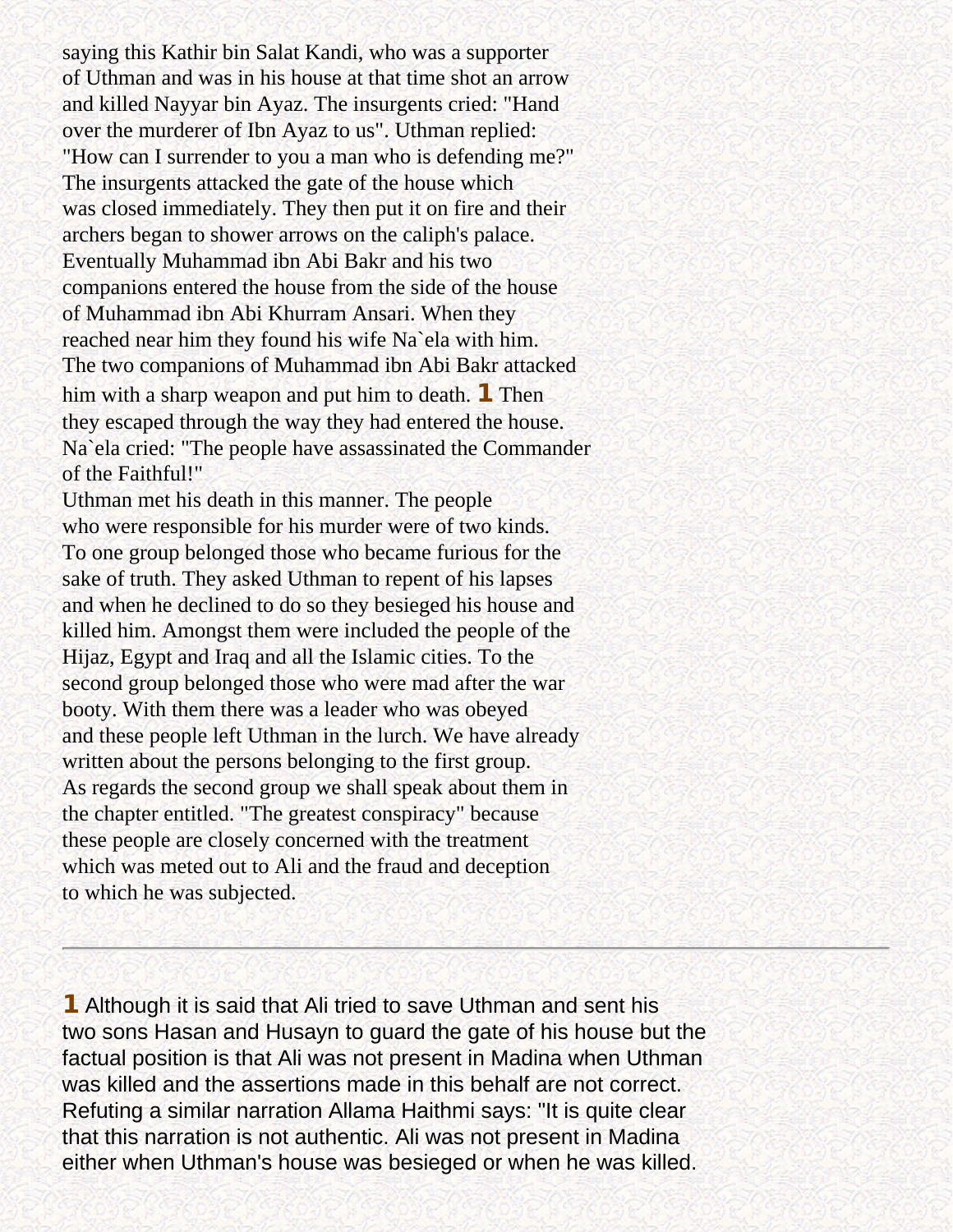(Majma` al-Zawaid, Vol.7, p.63).

Uthman had himself asked Ali to go to his estate at Yanb`a so that people might not suggest his name for the caliphate. Such a request had already been made many times as has been mentioned by Ali in Nahj al-Balaghah: "Uthman treats me like a camel which carries water to and fro. At times he tells me that I should go to Yanb`a. When I go there he calls me back to solve some problems. And when I have relieved him of his difficulties he again asks me to go back to Yanb`a".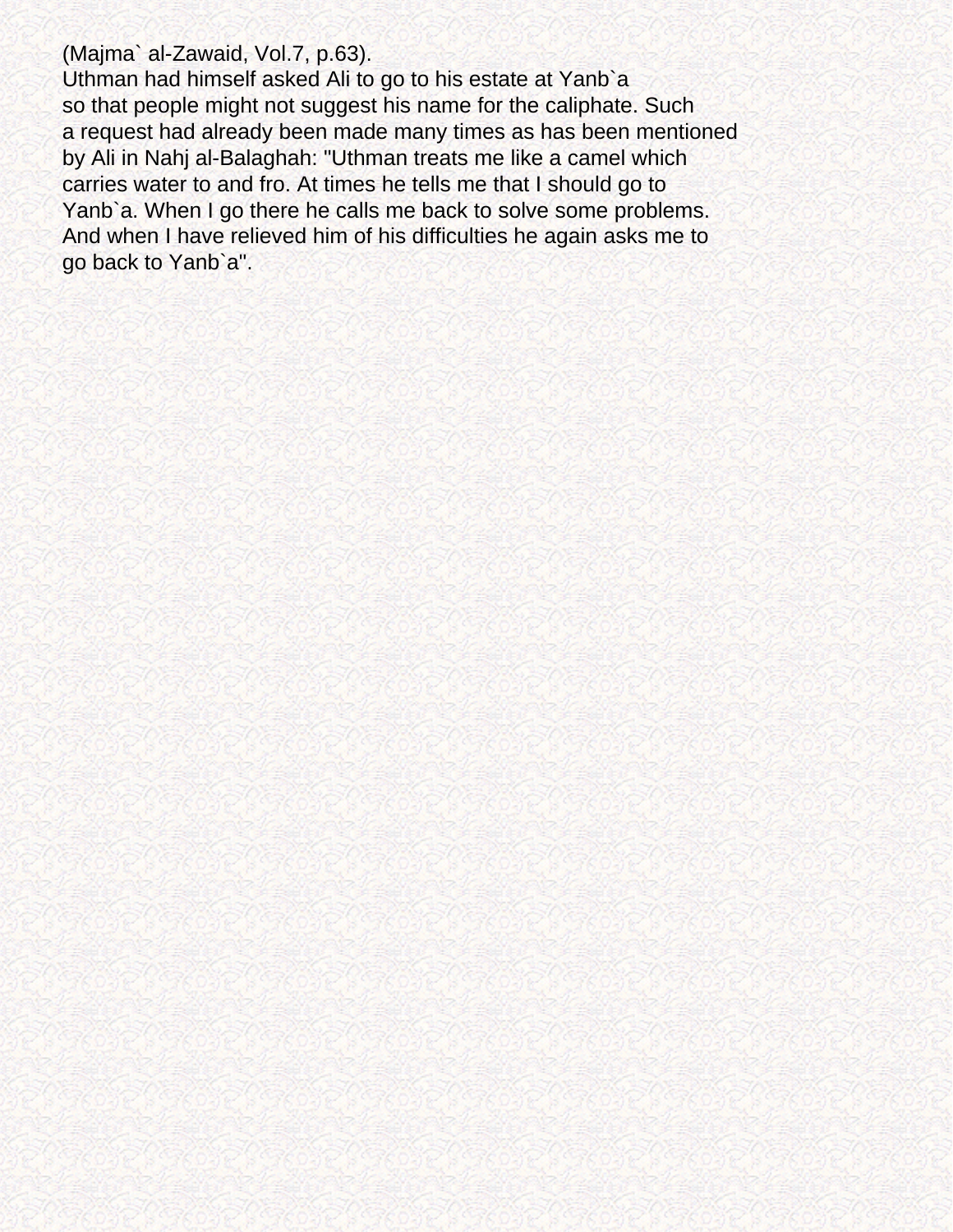## **Some false statements**

There are some writers in the world who do not care either for the historical facts or for the conditions and environments of life. They mention strange causes for the revolt which the oppressed persons made agaist Uthman and insist that the events of that time were the result of the will and desire of a particular person who had toured all the Islamic territories and instigated the people to rise against Uthman and his government. The explanations put forth by these writers will no doubt make you laugh, because their only object is that the persons who were actually responsible for the murder of Uthman should not be censured, or else the people would begin to doubt the very faith of these writers. These writers are like those who try to reverse the direction of the water falling from above. They consider their readers to be simpletons and ignorant.

One of these writers is Sa`id al-Afghani, the author of "Ayesha wa al-Siyasah". He has tried his best to make his readers believe that the events which took place in the lslamic territory leading to the murder of Uthman and thereafter were due to the activities of only one man namely Abdullah bin Saba. 1 This claim and accusation leads one to the conclusion that the government of Uthman and his minister Marwan was an ideal one and Bani Umayyah and their governors and officers were the standard-bearers of human brotherhood and social justice in Arabia, but unfortunately one single person named Abdullah bin Saba brought all their capabilities and good deeds to nought. He toured all the districts and provinces and instigated the people to rise against the governors and officers who were very pious as well as great reformers. But for this man (Abdullah bin Saba) the people would have led happy and peaceful lives under the auspices of the bounties of Marwan, the justice of Walid and the forbearance of Mu`awiya.

Such a claim amounts to distortion of facts, injsutice to the people and an indecent attempt to support certain points of view. It also amounts to misguiding the people in respect of the basic truths on which history is based,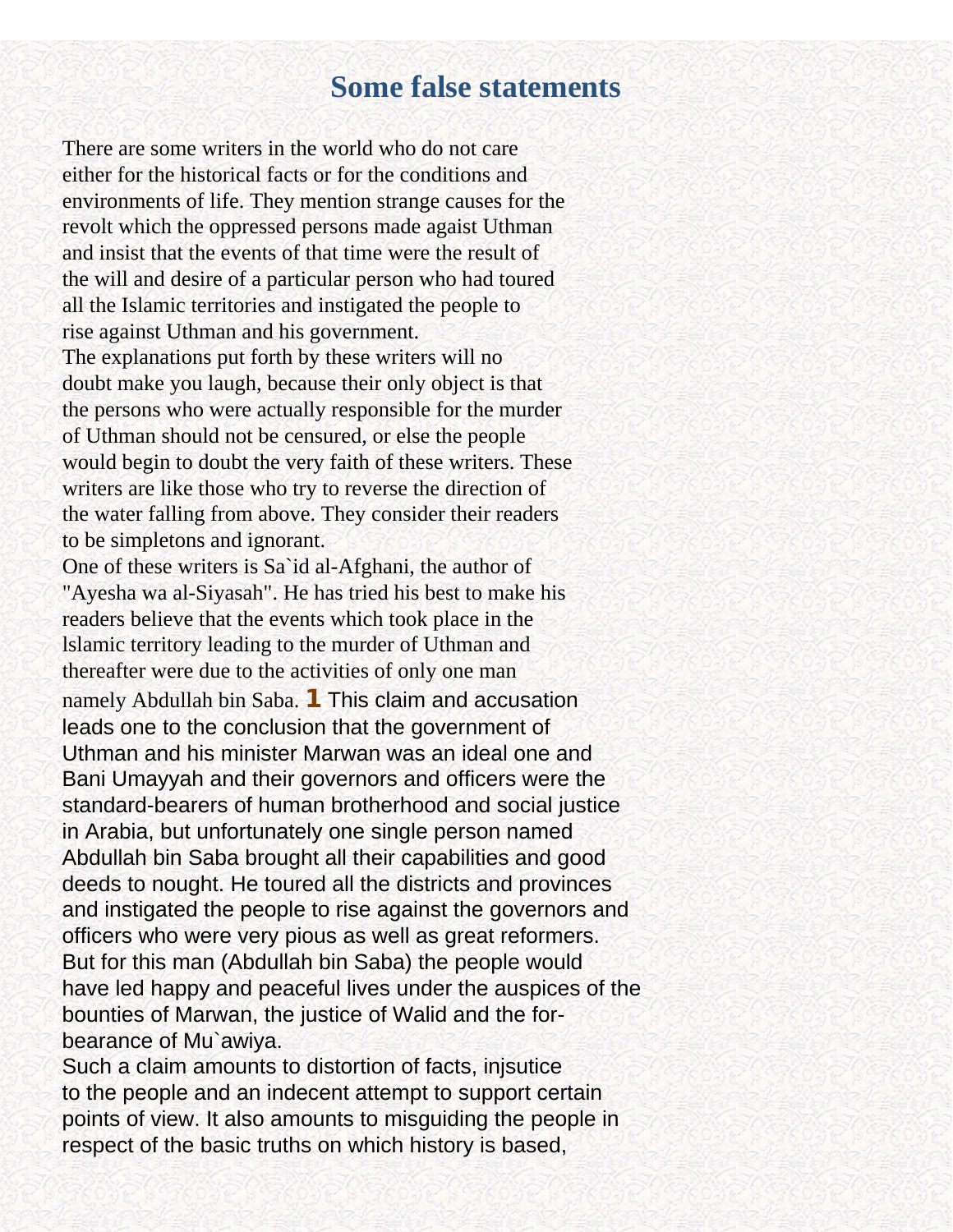because the object of such a futile attempt is that the responsibility for the events of a period, rather many periods, should be placed on the shoulders of one man who roamed about from area to area and the people of all those areas rose against the government owing to his vicious propaganda and not on account of anything else. As regards the policies of the government, the deplorable condition of the economic and social system, the refractoriness of those associated with the government, misappropriation of public funds and adoption of dictatorial methods by Bani Umayyah and maltreatment of respectable personalities like Abu Zar and Ammar Yasir, the author does not attach any importance to them and does not think that these things were the cause of general revolt of the people. According to him all the uproar against Uthman was due to the activities of Abdullah bin Saba who restrained the Muslims from obeying the religious leaders of Islam and created disturbances and dissensions. What a dangerous mentality it is that important events which were continuos and correlated with one another and had a great bearing on the society and the economic and social system of that time should be explained away by saying that the root-cause of all these things was the conspiracies of one man who according to Sa`id Afghani, roamed about from town to town and sowed the seeds of dissension and mischief in a pure society. And by pure society he evidently means the society which was headed by Marwan bin Hakam.

It deserves notice that Sa`id Afghani attaches such a great importance to Abdullah bin Saba or Ibn al-Sawda in his above mentioned book and he elevates Mu`awiya unconsciously and degrades Abu Zar, though Mu`awiya was Mu`awiya and Abu Zar was Abu Zar. Afgani writes: "Abdullah bin Saba toured the Islamic territories and visited every place. He commenced his nefarious activities in Hijaz and then went to Syria. At that time Syria was ruled by an experienced and far-sighted person namely Mu`awiya ibn Abi Sufyan, who sensed the danger immediately and expelled him from there. However, his mischief did cast some effect on him. Ibn Saba assessed the situation and sowed the seeds of mischief. He instigated a distinguished companion of the prophet to rise against Mu`awiya. Abu Zar was a man whose words were believed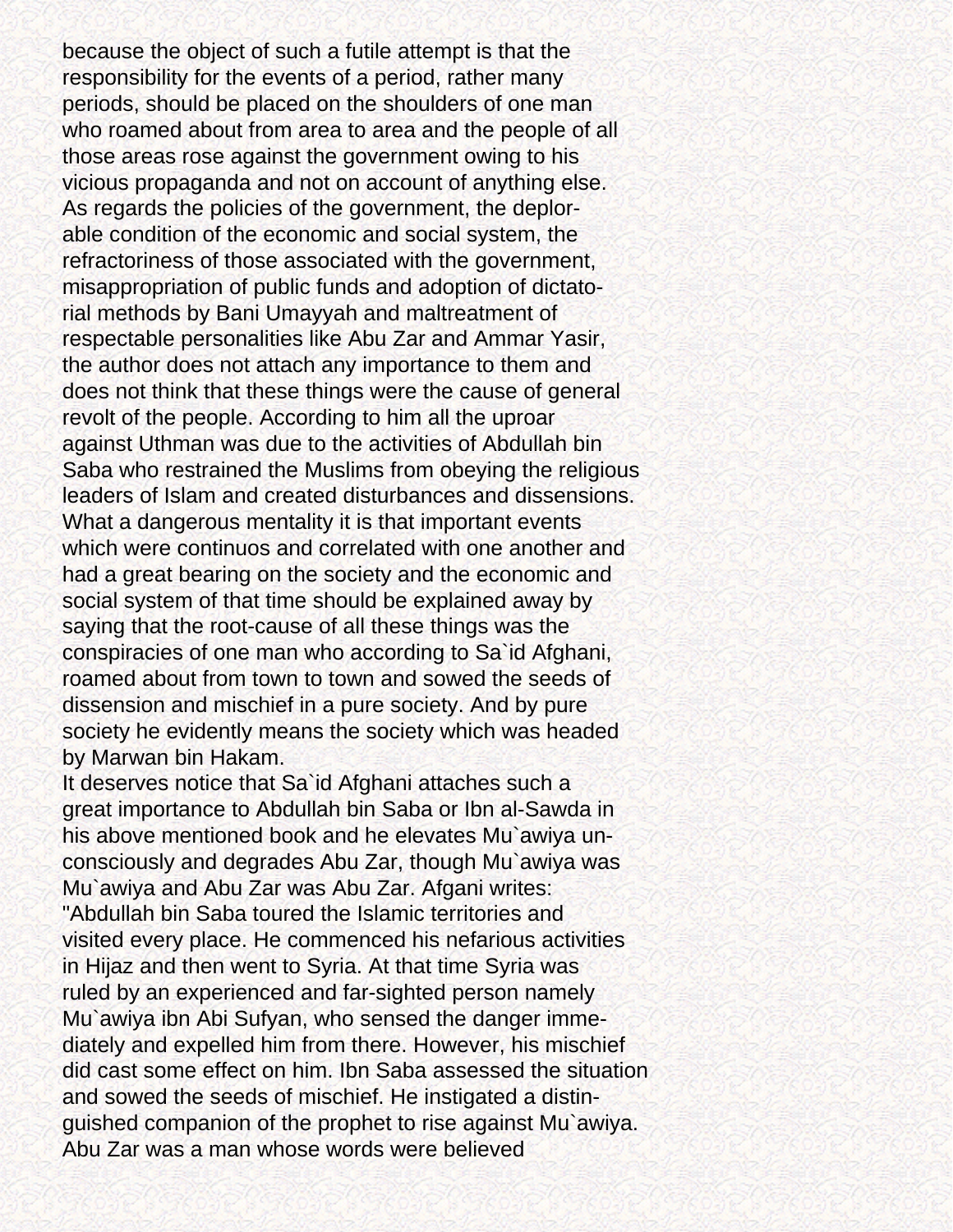by the Syrians. Mu`awiya, who was a forbearing person as well as a diplomat, was very much upset. He, therefore, requested Uthman to remove that man from Syria, that distinguished companion was Abu Zar whose story is well known (Ayesha wa al-Siyasah).

What this author purports to say may be summarised thus: During the caliphate of Uthman the people in various provinces were leading very happy and prosperous lives. The province of Syria, in particular, was then governed by a very farsighted and experienced person namely Mu`awiya. As regards the great reformer Abu Zar he was a nonentity and would have remained so if Abdullah bin Saba had not contacted and awakened him. And when he awakened him he did so to make him create mischief, because, according to the author he (i.e. Abdullah bin Saba) was the source of all troublesand his object in touring the Islamic territories was to create mischief. The result was that Abu Zar did what Abdullah bin Saba desired i.e.he created mischief, misguided the people and made them rebel against the leaders.

According to the said author the activities of Abu Zar were dangerous for the Arabs, Islam and history, because he incited the poor to rise against the rich. For this very reason Mu`awiya got fed up with him and he showed kindness to the newly-converted Muslims as well as to history by expelling Abu Zar from Syria.

As is evident the logic of Sa`id Afghani reminds one of the logic of those rulers who declare all truth-loving persons to be rebels and mischief-monagers. Is it not something odd that whereas the old historians should be aware of the reasons of the disturbance, the modern historians should not be able to know it although the sources of information of the latter are much larger. The author of "Ayesha wa al-Siyasah" attributes the revolutionary movement against Uthman to the activities of Abdullah bin Saba, whereas Tabari and the historians of the earlier and the later period explained the events correctly and give their causes which are quite convincing. While enumerating the causes of the movement Tabari says: "Those persons who did not enjoy precedence in the embracing Islam, nor had any position in Islam, could not be equal to those who embraced Islam at its early stage and enjoyed great dignity and importance.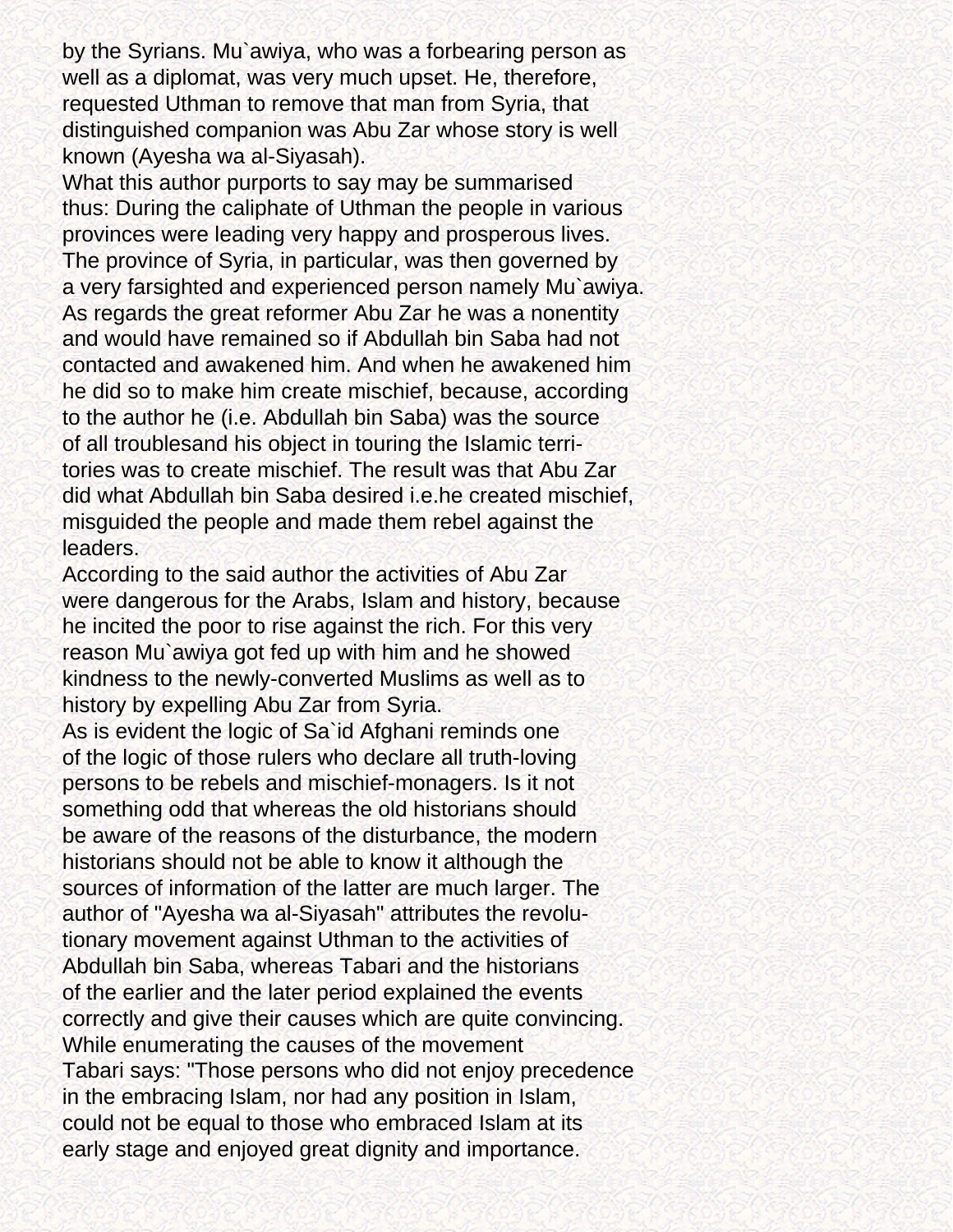These very early Muslims found fault with the bestowal of large gifts and considered it to be injustice, as their own share used to be very small. When new converts to Islam or the bedouin Arabs or freed slaves met them they were very much impressed by what they said. The result was that the number of the opponents of Uthman went on increasing. So much so that those who opposed Uthman became larger in number than those who were pleased with him. The result was that the disturbances prevailed. It is surprising that other contemporary writers have also committed the same mistake. Among others was Ahmad Amin, the author of "Fajr al-Islam". He thinks that Abu Zar Ghifari was a simpleton who was enticed by Abdullah bin Saba into believing in Mazdakite (communist) ideas so that he might prove useful for spoiling the atmosphere of various cities.

And even more surprising is the fact that in order to prove that Abu Zar was influenced by Mazdakite ideas he has mentioned his (Abu Zar's) remark which is quoted by Tabari. Abu Zar is reported to have said, addressing the people of Damascus: "O wealthy people! Sympathise with the poor. Those who hoard gold and silver announce to them a painful chastisement" (Fajr al-Islam p. 110). Ahmad Amin may very well be asked whether sympathetic treatment with the poor by the rich is only a Mazdakite theory and not a pure Islamic injuction and whether Abu Zar's remark "O wealthy people! Behave sympathetically with the poor" is not closely related with the Quranic verse: "Those who hold up gold and silver and do not spend in God's way, announce to them a painful chastisement". At another place in Fajr al-Islam Ahmad Amin treating Abdullah bin Saba to be the root cause of mischief says: "This man prompted Abu Zar Ghifari to propagate communism, and he was the ring-leader of the insurgents who came from different places to attack Uthman. It was he who endeavoured to corrupt the faith of the Muslims. He toured Hijaz, Basra, Kufa, Syria and Egypt extensively. Hence it is possible that he might have acquired the Mazdakite ideas from the Mazdakites of Iraq or Yemen and Abu Zar too might have liked these ideas and adopted them".

It is very unfortunate that the author of Fajr al-Islam does not ponder as to what new thing appeared in the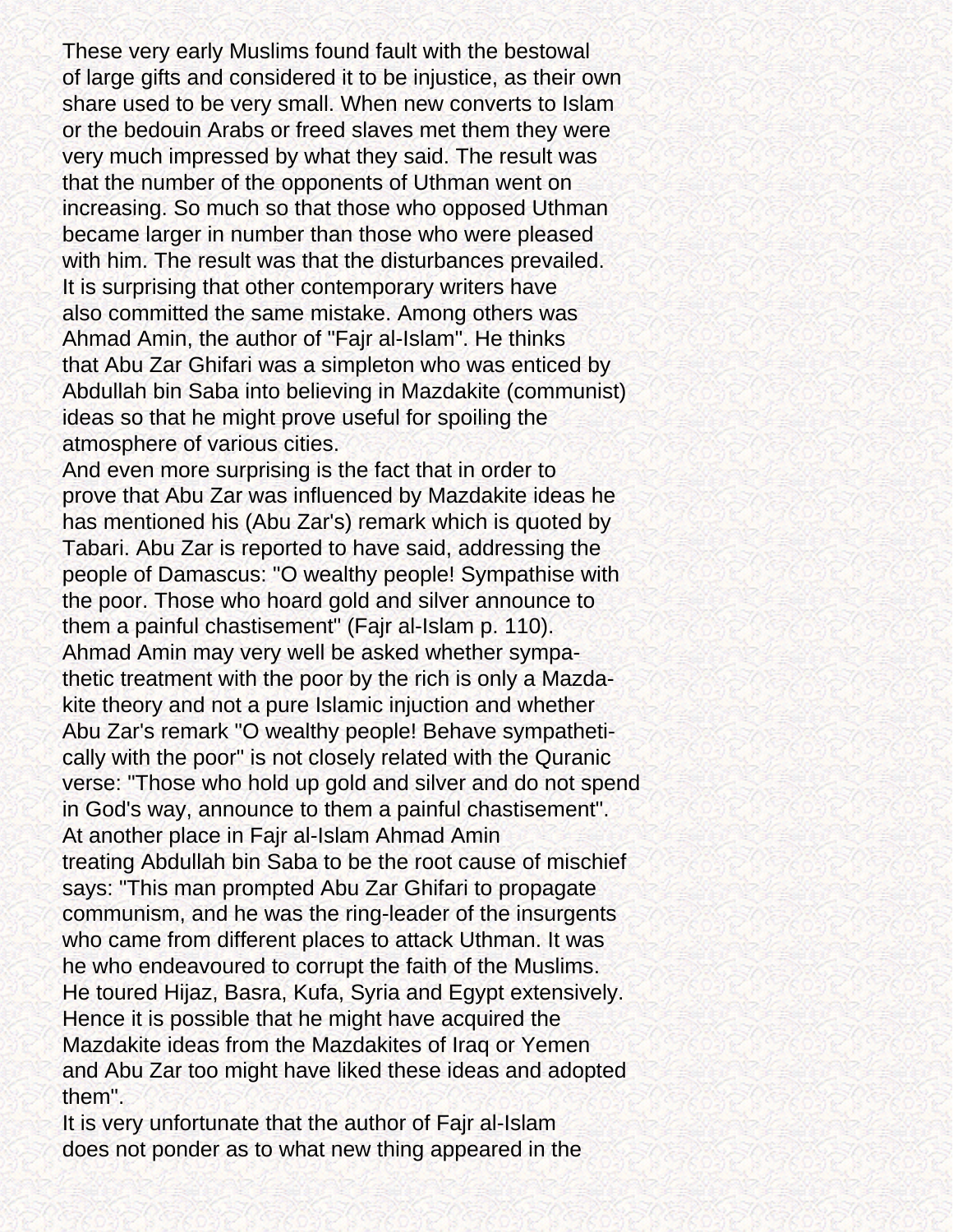Islamic beliefs of Abu Zar. Does Islam itself not announce that the poor enjoy certain rights over the rich and all Muslims are equal and does the Qur'an not say that the foreheads, flanks and backs of those who hoard gold and silver will be branded in the Hell with the same gold and silver? Then what are those Mazdakite ideas in which Abu Zar began to believe? The fact is that Abu Zar was fighting against those persons with whom Islam itself fought and promised them the fire of Hell.

The question also arises as to whether Abu Zar, who was a distinguished companion of the prophet, foremost among the Shi`ah of Ali, and the fifth person to embrace Islam, did not know himself that all the Muslims were entitled to share the wealth of the nation and not that a few one should hoard it. And could he not realize that during the caliphate of Uthman the public property had been appropriated by a few persons and the people were being subjected to tyranny and oppression and as these things are opposed to the teachings of Islam it was the duty of the Muslims to rise against them?

And then the question is: Was Abu Zar such a simpleton that he had to depend on Abdullah bin Saba to tell him that Uthman was practising nepotism and going the ways of Kaiser and Kisra? Did Abu Zar and the people come to know only on Abdullah bin Saba telling them that the rulers had gone astray and the people had been deprived of their rights and consequently Abu Zar and others expressed resentment?

These writers have understood Abdullah bin Saba and Mazdak's creed but they have not understood Abu Zar and Islam! They have found the rebellious movement of Abdullah bin Saba and his instigating the people to rise against the caliph to be dreadful. But they have not found to be dreadful those acts of Uthman which annoyed the Muslims - acts which annoy all nations during all ages viz. nepotism, favouritism and adopting a discriminating policy. Researchers differ about the causes which led to the murder of Uthman. The most prominent event about which there is difference of opinion between them is the letter written from Madina to Ibn Abi Sarah, the Governor of Egypt, who was directed to kill the governor-designate-Muhammad ibn Abi Bakr on his arrival in Egypt. This event has been mentioned in detail earlier.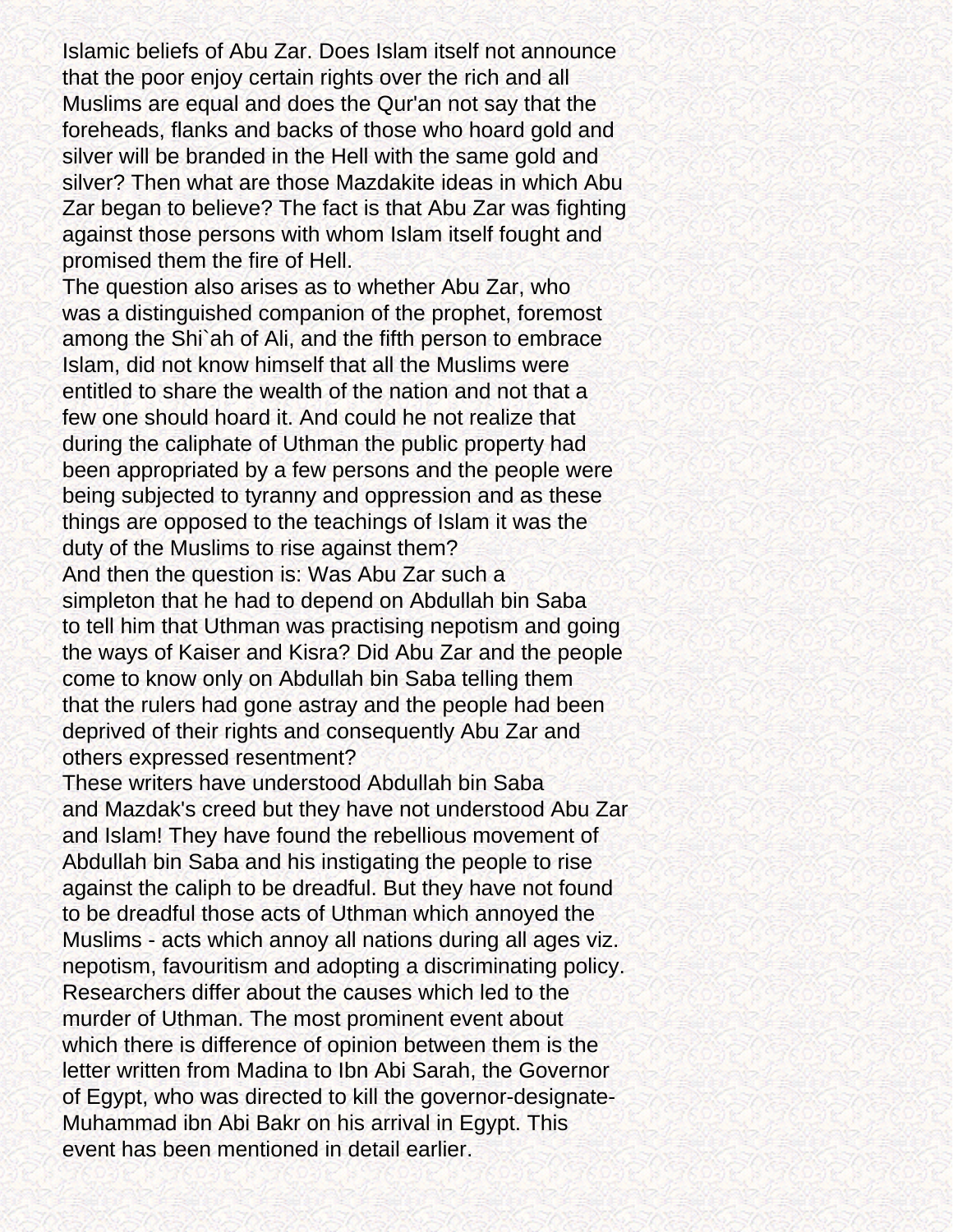As regards those who do not consider it to be a true incident it appears necessary to mention the views of one of them namely Dr. Taha Husayn, because he enjoys great respect as a research scholar of the history of Islam and the Arab world. He says thus in the first volume (entitled Uthman) of his book Al-Fitnatu'l Kubra:

"Here the story of the letter is related. The traditionists say that when the Egyptians were returning after having been satisfied with the promises of Uthman they were able to lay their hands on the way on a slave who was carrying a letter to Ibn Abi Sarah. I think this story is fabricated. The greatest proof of this is that the companions of the prophet contended with the Egyptians on this point and asked them: "When you and the people of Kufa as well as those of Basra were going your respective ways how did the people of Kufa and Basra come to know that you had found such a letter?" To this the Egyptians could not give any reply and they said: "Whatever you may be thinking we do not need this man (Uthman). We shall certainly remove him from his office and appoint a new caliph in his place".

"It cannot be believed that Uthman could deceive the Muslims by removing the Governor of Egypt and replacing him by another and then writing a secret letter to the governor to kill them on their arrival".

"It cannot also be believed that Marwan could dare write a letter purporting to be from Uthman and affix his seal on it and then send it through his slave mounted on his camel".

"The matter is, however, quite simple. Uthman might have promised to accept the demands of the insurgents of Kufa, Basra and Egypt and they believed in him. Later they came to know that he had not fulfilled his promises. They, therefore, became furious and returned with great anger to finish the matter and not to return to their homes until they had removed Uthman from his office or killed him and made some other arrangement for the caliphate. When they reached Madina they found that the companions of the prophet were ready to fight with them. They, however, refrained from fighting with the companions and returned from Madina deceitfully. When they became sure that the companions had laid their arms aside and were resting in their houses they (the insurgents) returned and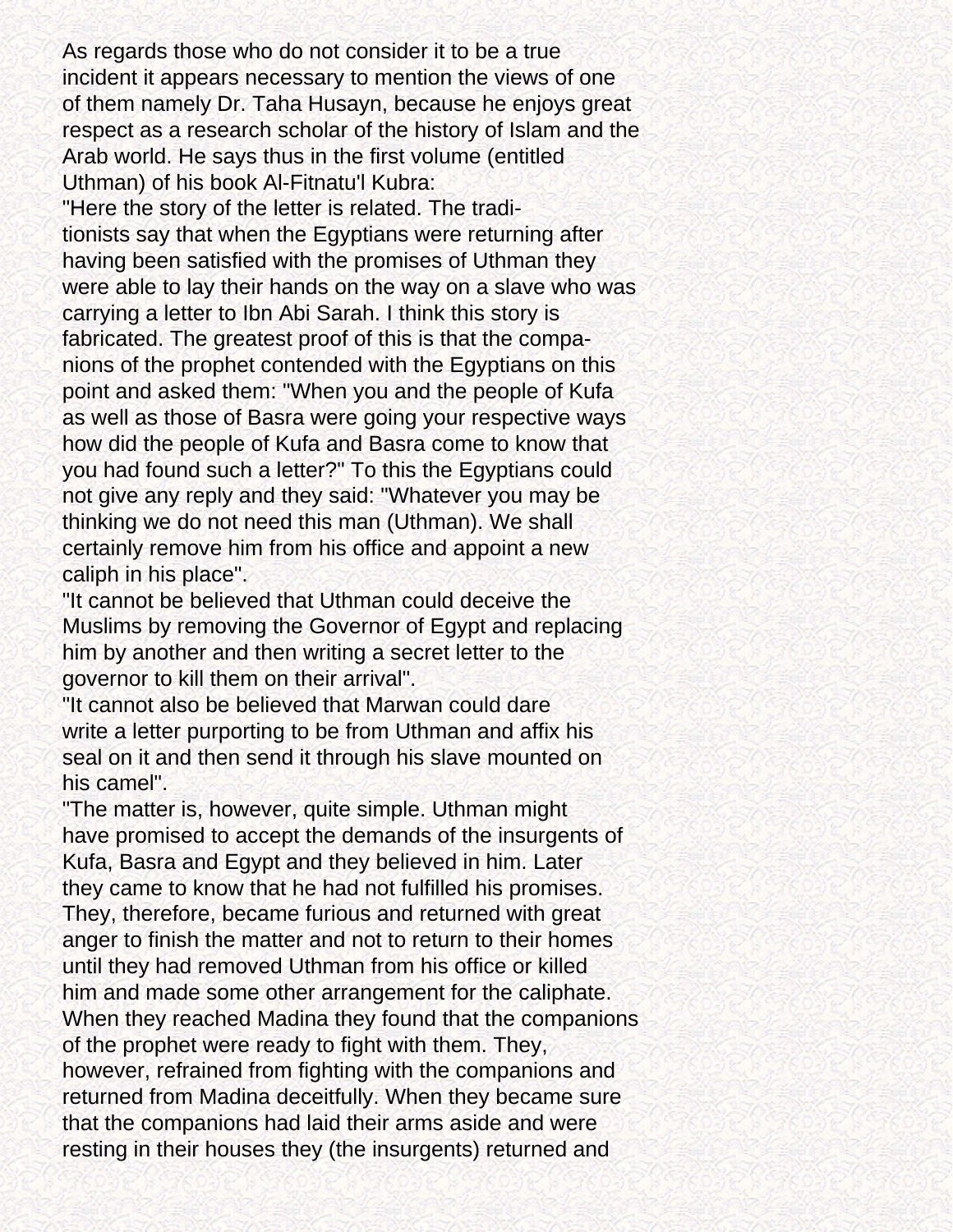assumed the control of Madina without any bloodshed". (Al-Fitna tu'l-Kubra, Vol.1, `Uthman'). It is time that the historical events about which the writers differ deserve to be doubted, especially those events which serve sectarian interests or support any particular creed. This doubt cannot be removed unless history itself provides a conclusive proof or it is analysed and interpreted in a way which by itself serves as a sufficient proof. The incident of the letter in question is no doubt such that it should make Dr. Taha Husayn doubt its authenticity and the reasons for his treating it as doubtful may also be accepted, provided that certain facts which stand in the way of accepting those reasons as sufficient do not exist. Dr. Taha Husayn says that when the companions of the prophet asked the people of Kufa and Basra as to how they came to know that the Egyptians had acquired such a letter when each party was going its own way they could not give a reply. This is not, however, something which may make one deny the incident of the letter outright. According to the narrations as well as the sequence of events it is an established fact that Uthman had appointed Muhammad bin Abi Bakr as the Governor of Egypt and had also sent a party of the Muhajirs and the Ansar with him. Muhammad and his companions had complete reliance on the letter which Uthman had given them and they, therefore, left Madina for Egypt. However, before reaching their destination they returned to Madina. Now the question arises as to why those people returned very much annoyed? And why did they await an opportunity to enter the city without bloodshed? Neither history nor those who deny the existence of any such letter mention any cause for the return of Muhammad and his companions to Madina. Only one cause is mentioned and that is the letter in question.

Furthermore, the Muhajirs and the Ansar who were sent with Muhammad to Egypt to investigate the activities of Ibn Abi Sarah and to make the atmosphere favourable for the governorship of Muhammad were all obedient to Uthman and some of them, if not all, enjoyed the position of Uthman's supporters and associates. How can one imagine that these persons who were the well-wishers of Uthman, could forge a letter signed by him? And if it is said that the letter was not forged by the Muhajirs and the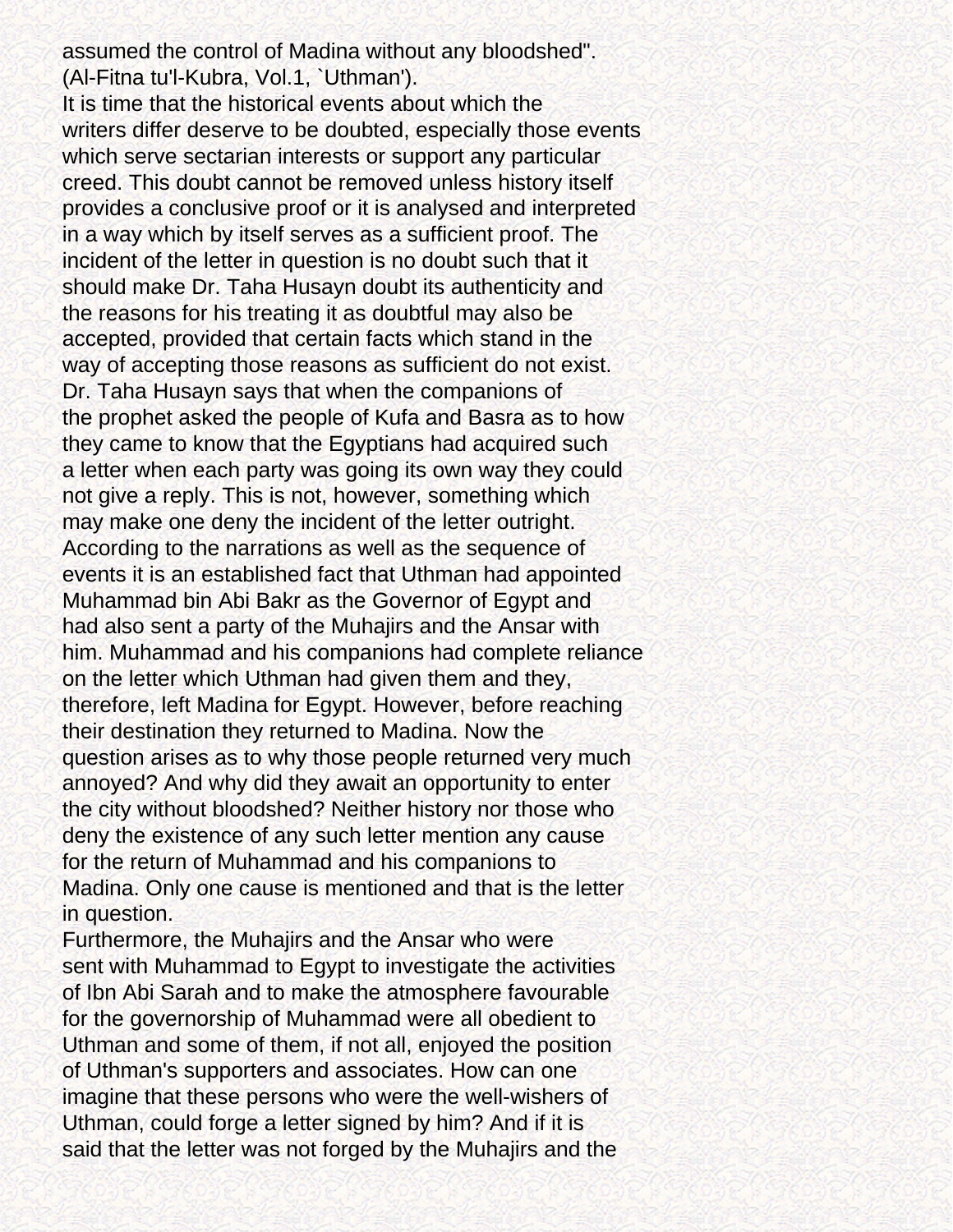Ansar but it was signed by someone else, then the question arises as to how these people accepted it as having been written by Uthman. And if it is said that no such letter was found then it must also be admitted that Muhammad bin Abi Bakr and his companions did not return to Madina on account of any letter and the story of the letter was fabricated by the enemies of Uthman after his murder. In that case the question arises as to why Dr. Taha Husayn and other historians and narrators admit the existence of such a letter and say that the companions of the prophet contended with the insurgents on account of the letter and enquired as to how the people of Kufa and Basra came to know about the Egyptians having located the letter when each of the three parties was going its own way? In the circumstances the existence of the letter cannot be denied. The question, therefore, remains as to who wrote that letter and engineered a plot to kill Muhammad bin Abi Bakr, the Muhajirs and the Ansar accompanying him, and the opponents of Ibn Abi Sarah? As mentioned above Dr. Taha Husayn does not believe that Uthman could write such a letter and deceive the Muslims. This view of Dr. Taha Husayn is correct. Uthman could not practise such a deception. Itis,however, a fact that Uthman was of a very mild nature. This very mildness occasionally made him surrender to the wishes of Bani Umayyah and deceit and cunningness of Bani Umayyah is too well known. We learn from the life history of Uthman that at a certain time he issued some orders, later withdrew them, expressed regret for having issued them, and began weeping.

The treatment meted out by Uthman to Abu Zar is a clear example of the way in which Bani Umayyah prevailed upon him to do things opposed to justice and good conscience and then he had to express regret. He subjected Abu Zar to extreme humiliation and torture and then did his best to reconcile him. Soon afterwards, however, he got annoyed with Abu Zar again and banished him as a result of which he and the members of his family died of starvation.

Another such instance was the insult to which Uthman subjected the distinguished companion of the prophet namely Abdullah ibn Mas`ud. In compliance with his orders a man picked up Abdullah and threw him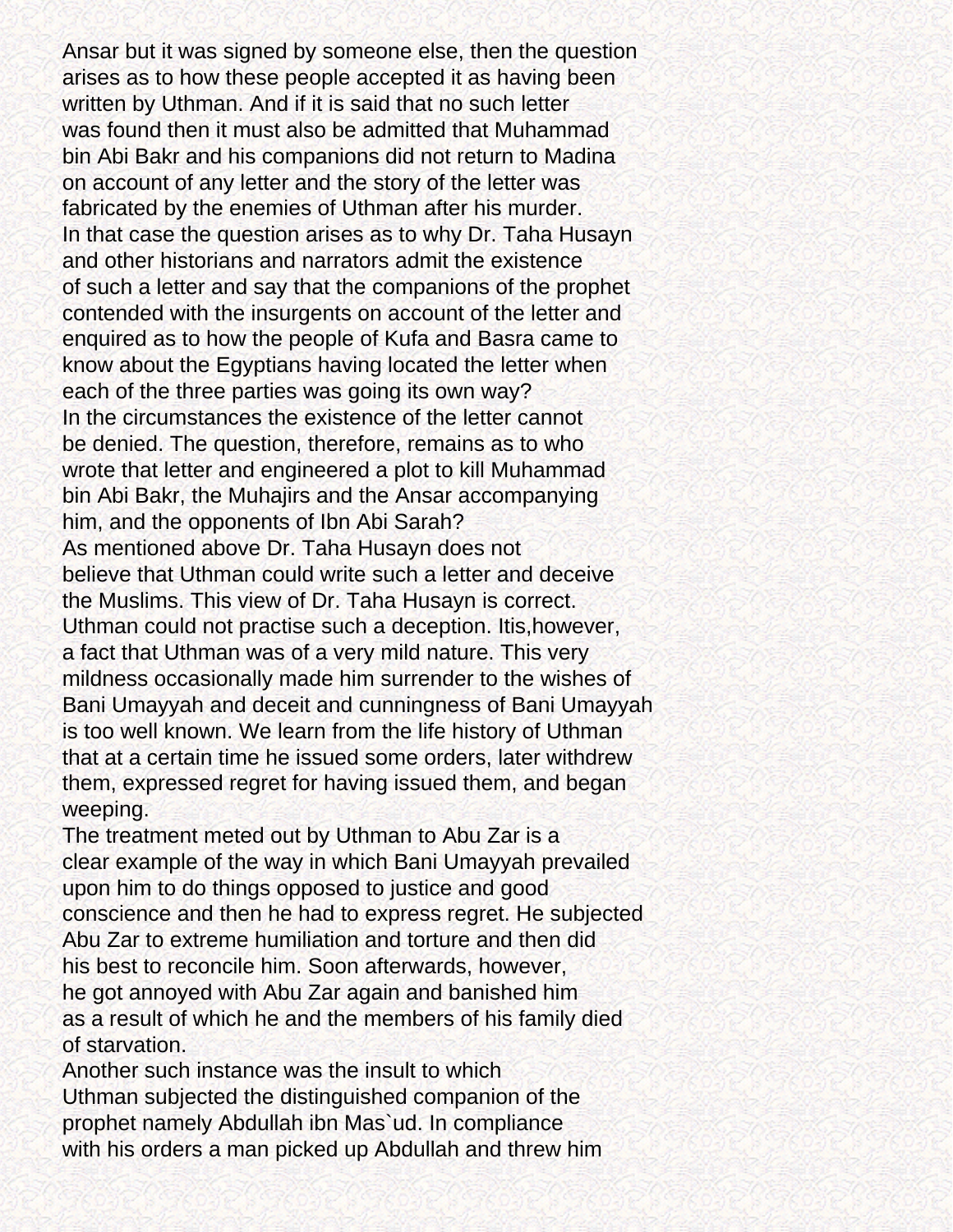on the ground as a result of which his bones got broken. He also stopped his stipend. Soon afterwards, however, he felt ashamed and apologized to Abdullah. Uthman's biography also shows that he asked Ali to leave Madina and then sent messengers asking him to return. This happened many times. So much so that Ali had to say: "Uthman wants to make me a camel which carries water so that I may continue to come and go. He asked me to leave Madina and then called me back. Now he again wants me to go away from here". Uthman gives general licence to Abdullah Ibn Abi Sarah to deal with the people of Egypt as he liked. Ibn Abi Sarah subjects the Egyptians to severe oppression. The Egyptians come to Madina and complain to Uthman. Uthman addresses them. He praises them, expresses regret, and repents for the past deeds. So much so that he begins to weep and promises that he would replace Ibn Abi Sarah by a governor of their choice. Then he returns to his palace where he meets Marwan. Marwan makes him go back on his word and he does not keep any promise made to the Egyptians!

For Uthman the matter of Abu Zar and Ibn Mas`ud was not easier than that of Muhammad bin Abi Bakr or the Egyptians. The admonitions made by both of them to his kinsmen were more painful to him than the Egyptian's attack once on the capital of Madina and once on the Governor of Egypt. When he could misbehave with Abu Zar and Ibn Mas`ud to comply with the wishes of his own kinsmen, Muhammad and Fgyptians were evidently of no consequence in his eyes. Furthermore, it is an established fact that Muhammad bin Abi Bakr was an opponent of Uthman's politics whereas Ibn Abi Sarah was one of his confidants and liked very much his policies and methods of Government. In the light of these facts it is possible that Uthman might have regretted the appointment of Muhammad bin Abi Bakr instead of Ibn Abi Sarah as well as the promises made by him with the Egyptians and might have decided to go back upon his word under the pressure of Marwan and other Umayyads.

By mentioning the incident of the letter we do not mean to support those who claim that the letter was written by Uthman himself. What we mean to say is that Uthman had such a mild nature that Marwan and the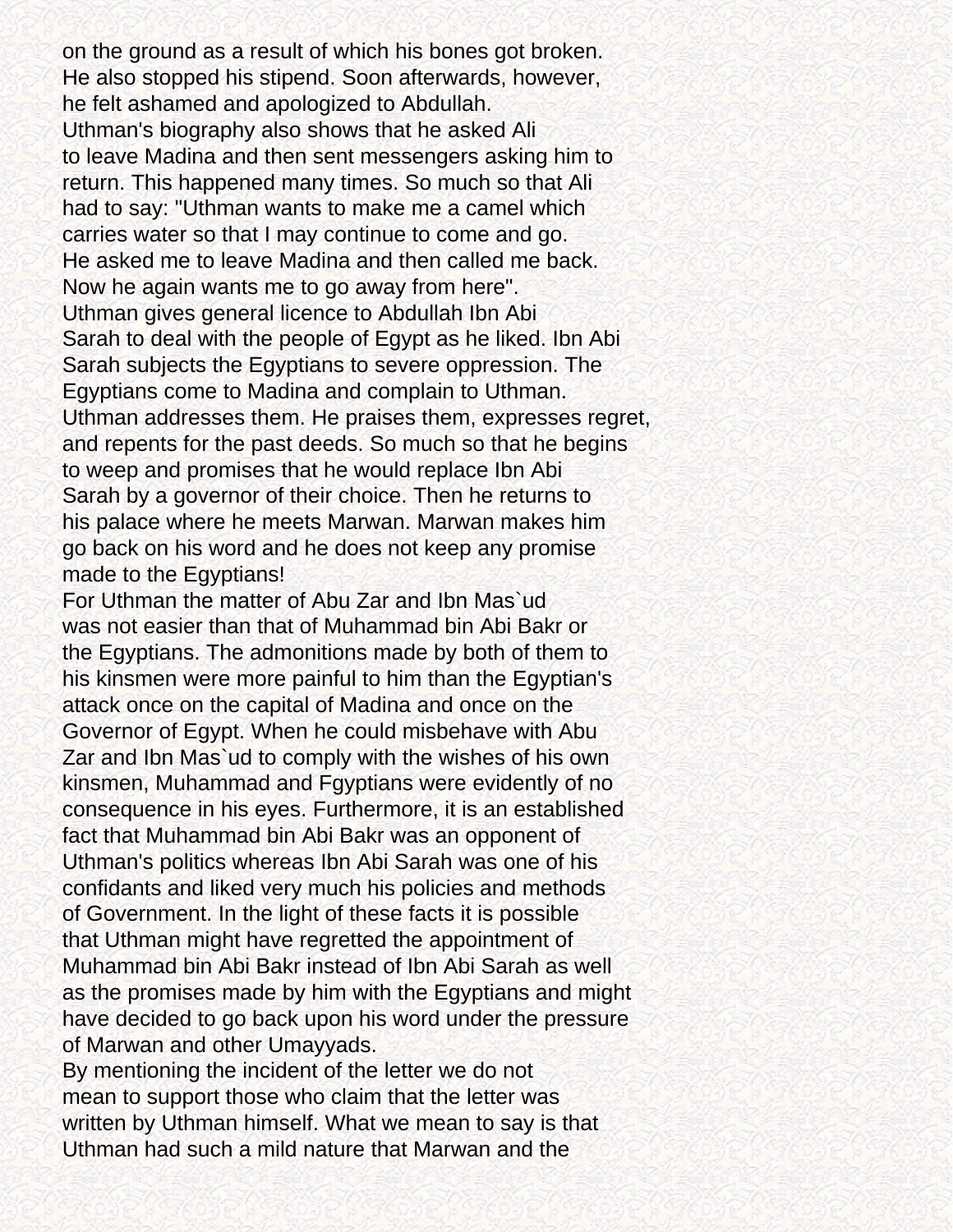descendants of Hakam who were all in all in Uthman's administration could prevail upon him and dupe him very easily to achieve their own ends. Hence if it cannot be accepted that Uthman could deceive the Muslims it can very well be accepted that Marwan could exert pressure on Uthman to get things done according to his desire. Now we turn to Dr. Taha Husayn once again. He thinks that for two reasons which we have mentioned earlier the story of the letter is fabricated and baseless. Then he advances another reason in support of his claim which, in our opinion, is very weak. He says. "It is not something rational and acceptable that Marwan might dare to write a letter as if it was written by Uthman, affix his seal thereon, and send it through his (Uthman's) slave". We say in reply that it is not surprising that Marwan should have taken such a step. What suprises us is that Dr. Taha Husayn considers Marwan's action to be beyond reason. He holds this view notwithstanding the fact that it was the same Marwan who considered himself to be the master and the people to be his servants and slaves, whom he could allow to live or put to death at his own free will. Now we should like to comment on Dr. Taha's view that these narrations do not stand to reason. There are narrations which tell that the letter was written by Marwan and the entire plot was the outcome of his policies and methods of administration, because he was the de facto ruler of the Islamic territories.

In this connection it is necessary to keep some points in view.

Firstly all the narrations unitedly say that a deputation headed by Ali waited on Uthman. It included Ammar, Talha, Zubayr and Sa`d bin Abi Waqas. Ali held the letter in question in his hand. He also took with him the slave and the camel. He had a talk with Uthman about the letter and then the companions came to know that the letter had been written by Marwan. They then asked Uthman to call Marwan before them so that they might question him. Uthman did not agree to this and the companions went away very much annoyed. We have already quoted this narration at length in the foregoing pages. Secondly Marwan's opinion about Uthman's caliphate must also be kept in view. In this connection the question arises whether, in his eyes Uthman was a caliph like Abu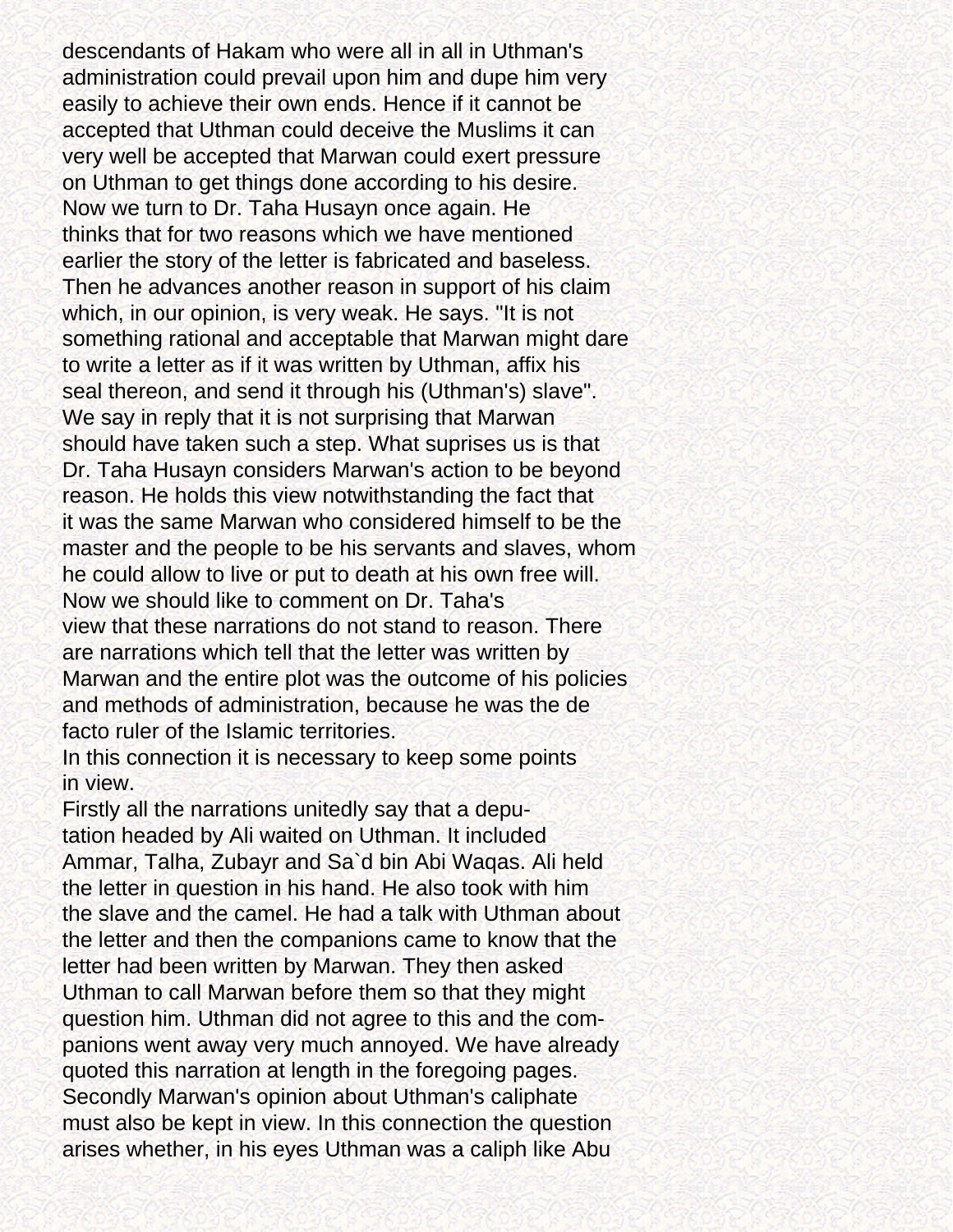Bakr and Umar or an Umayyad through whom Bani Umayyah were to regain the power and authroty which had been destroyed by Islam.

Marwan was a perfect model of Umayyad opportunism. According to him the Caliphate had nothing to do with the fact that Uthman was a Qurayshite, a Muhajir, a companion of the prophet and a believer in his prophethood. Rather he only considered Uthman to be a member of the Umayyad Family.

According to Marwan the caliphate was not something which meant a just government based on the principles of public welfare and which was expected to follow the Sunnah of the prophet and the conduct of the previous caliphs. It was a kingship which slipped away from the hands of Abu Bakr and Umar because they did not nominate their children as their successors. It was, however, incumbent upon Uthman, who was an Umayyad, not to repeat this mistake so that the people might imagine that the caliphate belonged to Bani Umayyah only. It was therefore necessary for Uthman that he should behave towards the people in the same manner in which a careful monarch behaves towards his subjects. If Uthman was not able to rule in this way there was Marwan to guide him. The sentences uttered by Marwan while addressing the insurgents which have been reproduced earlier, depict a true picture of his mentality. He had said: "Why have you people gathered here? Do you want to snatch our kingdom?" During those days the caliphate was in fact the kingdom of Marwan. The subjects were not entitled to raise their voice and claim their sustenance and freedom from the king. Marwan was a king belonging to the Umayyad Family and people were his slaves.

How could a person, who viewed the caliph and the caliphate in the manner explained above and issued orders according to that conception, be expected to tolerate that the people should put up their demands before the government of his relative Uthman (which was as good as Marwan's own government) and the king should surrender before their wishes and dismiss the governor who was an important member of the Umayyad regime and appoint in his place Muhammad bin Abi Bakr who was an opponent of Uthman's government and a staunch supporter of Imam Ali?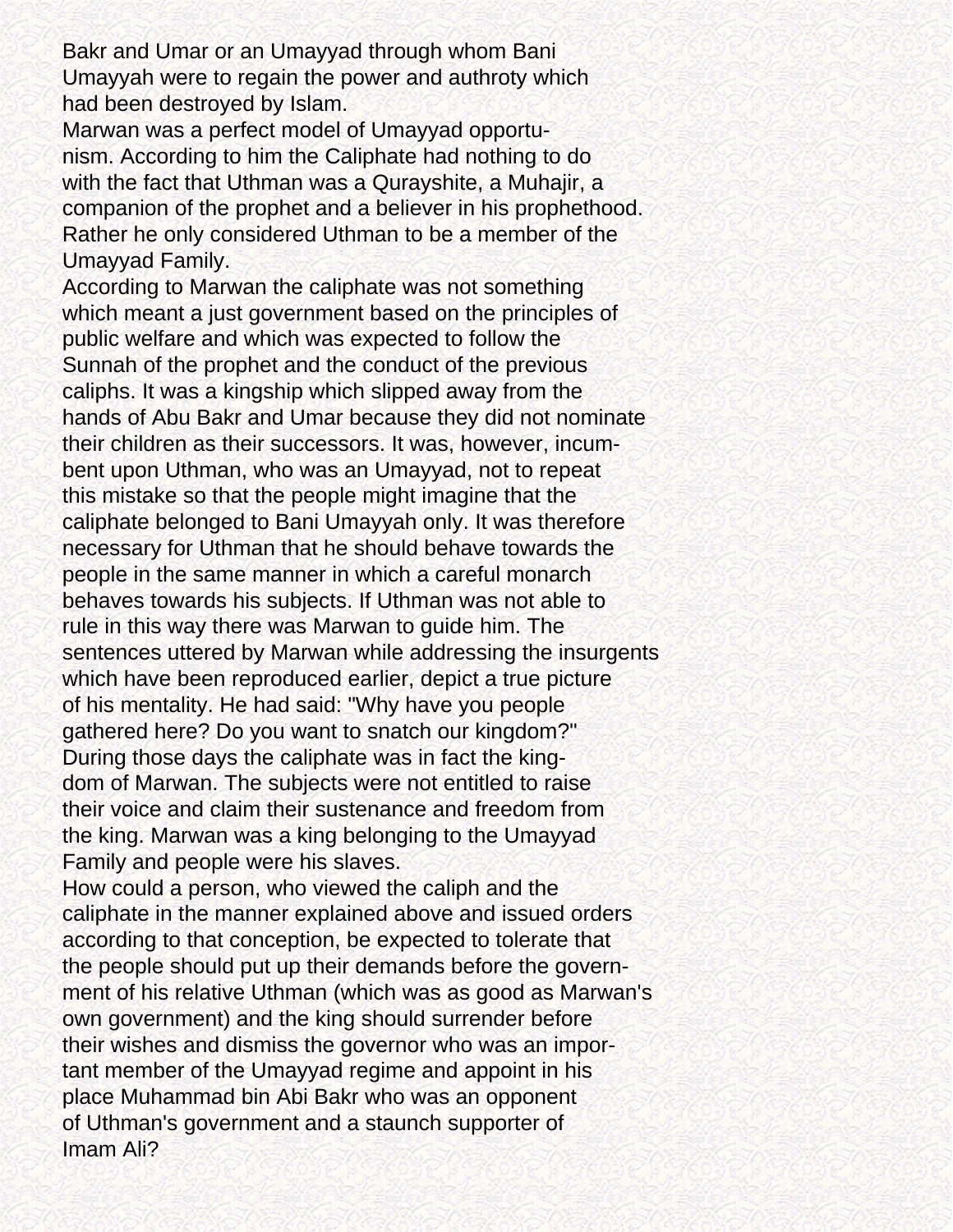We cannot also ignore the fact that it was the insurgents and the companions of the prophet who were annoyed with Uthman and had recommended the name of Muhammad for appointment as governor and Marwan had not been consulted in the matter. Of course, Marwan could not tolerate that his authority should be violated in this manner.

When Marwan's views about the caliphate are known it becomes evident that he could not ignore the superiority which had returned once again to the Umayyad Family. And when it is realized that instead of considering Uthman to be the caliph of the Muslims Marwan treated him to be member of the Umayyad Family and a representative of Umayyad Government it should not be difficult to understand that he could be presumptuous vis-a-vis Uthman. However, if he was presumptuous he was so from our view-point. So far as Marwan himself was concerned he was only acting for protection of his rights.

Dr. Taha Husayn's saying that Marwan could not dare write a letter in the name of Uthman and affix his seal on it, does not stand to reason. History tells us of many instances in which he showed presumption and boldness. For example, he suggested to Uthman to kill those companions of the prophet who criticized his government (viz. Ali, Ammar, Abu Zar etc).

He suggested to Uthman that he should not give a chance to lbn Mas`ud to turn Syria against him as he had already made the people of Kufa his opponents. Uthman readily accepted his suggestion.

He tried to obstruct Ali, his sons, and Aqil and Abbas from saying good bye to Abu Zar, and did not desist from doing so until Ali struck his animal of riding and was about to strike him also.

He was presumptuous on very delicate occasions. He abused and turned out of the capital members of various deputations which had come from other places. Uthman heard and saw what he did but said nothing.

He openly suggested to Uthman to kill Ammar.

In many other matters also Marwan was much more presumptuous. He spoke impudently to Na`ela, Uthman's wife, in the presence of her husband, but Uthman kept silent. This incident was as follows:

Na`ela was a wise woman. She disliked Marwan's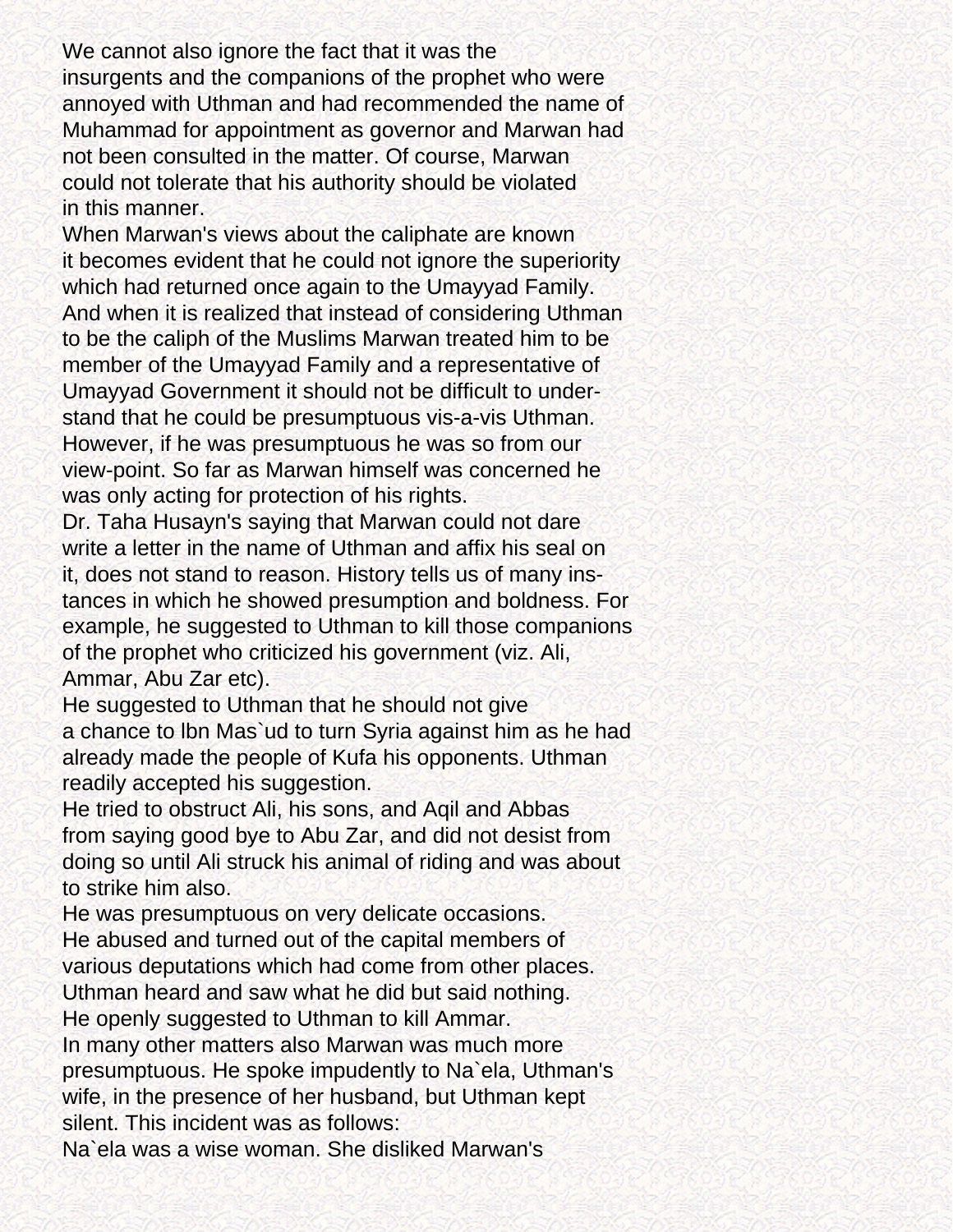policies very much and repeatedly suggested to her husband to act on the advice of Ali. When Uthman delivered a speech before the representatives of Egypt, Basra and Kufa he promised them to accede to their demands and then returned to his house, Marwan said to him: "O Commander of the Faithful: "Should I speak or keep quiet?" Thereupon Uthman's wife said: "You better keep quiet. I swear by God that you people will kill Uthman and make his children orphans. It is not proper that Uthman should go back on and violate the promises made by him". Marwan said to her: "What have you to do with these matters. By God, your father who is now dead did not know how to perform ablution correctly".

Evidently when Marwan could speak in such an impudent manner to the caliph's wife in his presence one should not be suprised on his having written a letter with the name of the caliph without his knowledge. During the period of Uthman's caliphate also people knew how Marwan misbehaved towards him and how presumtuous he was in dealing with the caliph. The people did not conceal his presumptuousness but reprimanded him and also warned Uthman against him. Even then Uthman did not disregard the suggestions made by Marwan. Representing the views of the public Imam Ali had said to Uthman: "You will be pleased with Marwan and he will be satisfied with you only when he deprives you of your faith and reason and drives you to any place he likes like a tame and weak camel".

Marwan's presumptuousness also encouraged others to misbehave towards Uthman. We have already narrated in the foregoing pages the story of Jabalah ibn Umrah Sa`edi. It was the presumptuousness of Marwan which encouraged Jabalah to tell Uthman: "I swear by God that I shall put this chain round your neck unless you turn away your wicked kinsmen from around you". Dr. Taha Husayn may well be asked whether this presumptuousness of Jabalah is more against reason or that of Marwan who wrote a letter as if it was written by Uthman when he was a favourite son-in-law of Uthman and enjoyed great influence on him!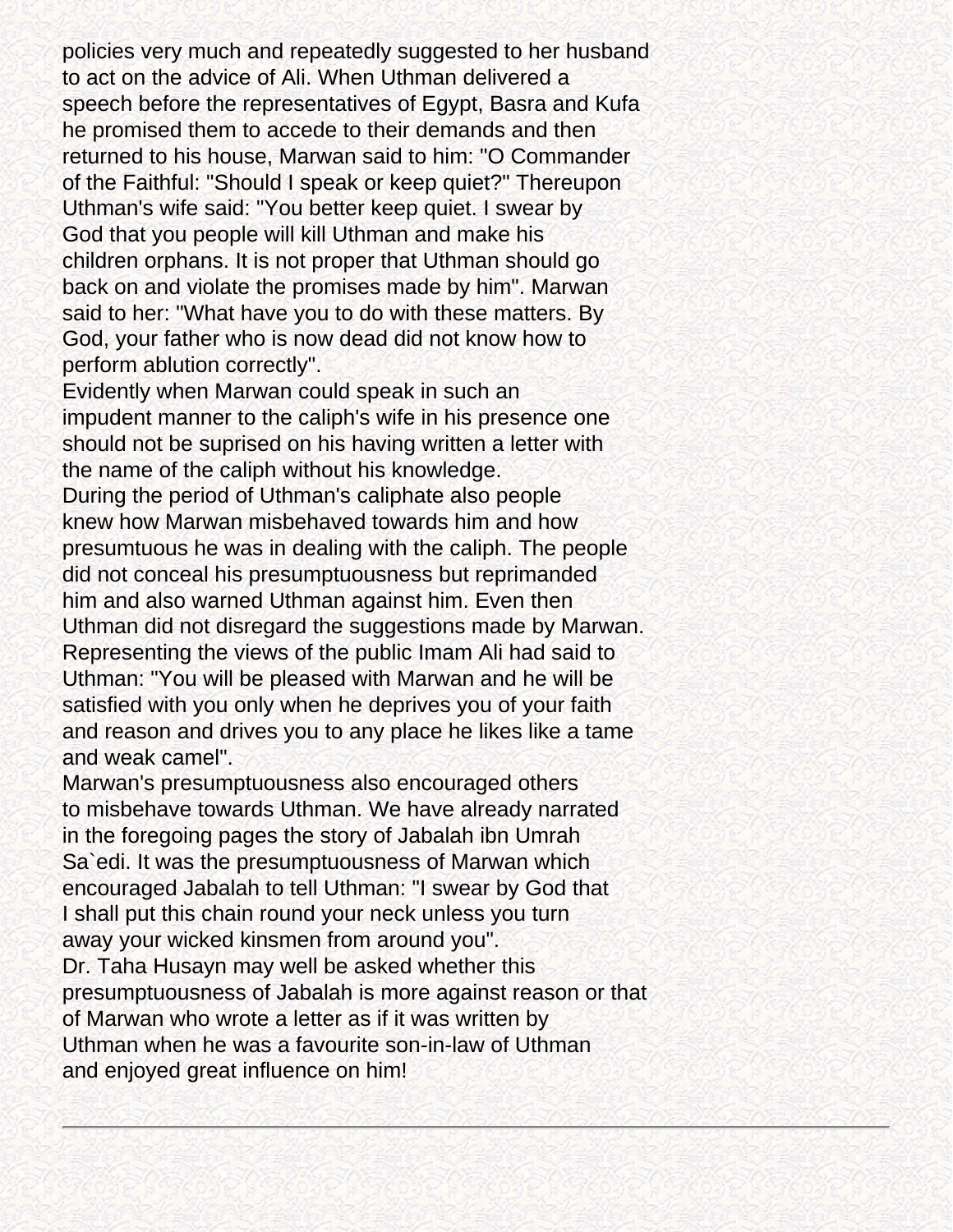1 In the book cntitled "Abdullah bin Saba" (in three volumes) written recently by an erudite scholar namely Allama Murtaza al-Askari (which has fortunately been translated into Urdu, English and Persian as well) justice has been done to the subject in a very competent manner and the veil has been removed from the ambiguous face of this mythical person who has been the real hero of the concocted stories written against the Shia during the span of the last thirteen centuries.

In this book Allama al-Askari has, as a true researcher adopted a correct method for showing the real face ofthis mythical personality. He has commenced his study with the well-known documents like Kamil Ibn Athir, Tarikh lbn Khaldun, Tarikh Tabari, Ibn Kathir, Ibn Asakir and Zahabi and has endeavoured to find out the source of this story. After complete research and study he has found that it is now more than a thousand years that the historians have quoted the story of Abdullah bin Saba and his activities from a person named Saif bin Umar. Many of them like Tabari have quoted from directly and other writes of recent, past and present have quoted this story from Tabari and other historians mentioned above.

Thereafter he has directed his research to the identification of Saif bin Umar because all talks about Abdullah bin Saba culminate in him. As a result of this research he has introduced Saif bin Umar to us in the following terms in the light of clear documentary proof.

He was a person who died after 170 A.H. and handed down two books namely "al-Futuh-wal-Raddah" and "al-Jamal-wa-Masiru Ayesha-wa Ali".

The study of the particulars of Saif in books on biographies and of what has been written about him by scholars from 3rd century upto 10th century Higira shows that he was a forger, a writer of mythical stories and a coiner of Hadith who was sometimes referred to as "Saif bin Umar Zindiq" (Atheist or Dualist) as well. Study of his two books also confirms the fact that he possessed those qualities, because most of his narrations do not tally with any historical documents and have a perfect air of fiction. All the documentary evidence collected in this behalf goes to show that Saif bin Umar created a number figures and it is also not improbable that he was commissioned to do so. One of these fictitious figures is this very Abdullah bin Saba.

In this manner we find with the deepest regret that this man (Abdullah bin Saba) who has, for more than one thousand years, served as a pretext for propaganda against the Shia and has been introduced as a Jew and the founder of Shi'ite Islam has had in fact